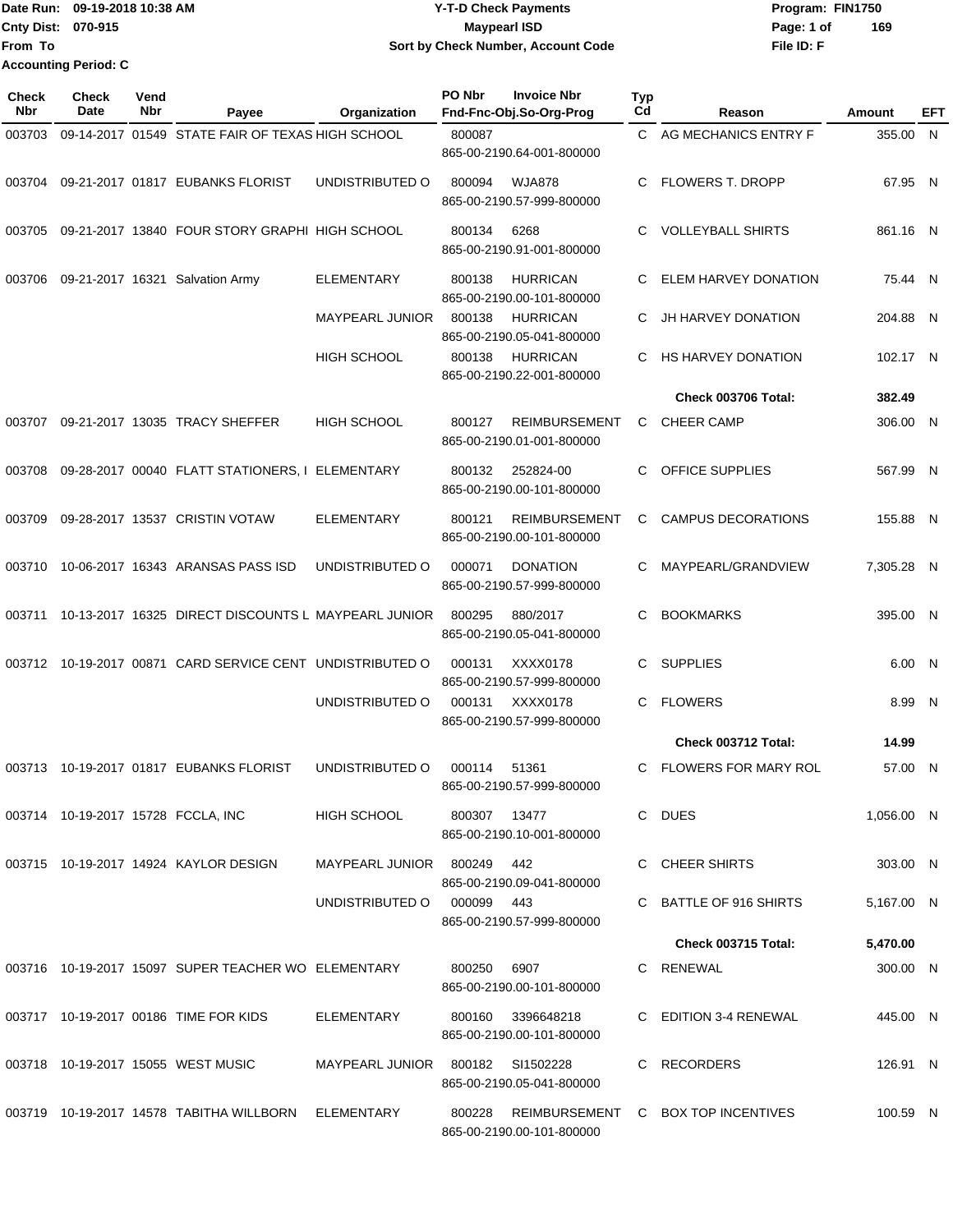## Date Run: 09-19-2018 10:38 AM **CONTEX 18 AM CONTEX 18 AM CONTEX 17-T-D** Check Payments **CONTEX 18 AM CONTEX 18 AM CONTEX 18 AM CONTEX 18 AM CONTEX 18 AM CONTEX 18 AM CONTEX 18 AM CONTEX 18 AM CONTEX 19 AM CONTEX 19 AM CONT Cnty Dist:** 070-915 **Page: 2 of Page: 2 of MaypearI ISD 09-19-2018 10:38 AM Y-T-D Check Payments 070-915 Maypearl ISD Sort by Check Number, Account Code**

| <b>Check</b><br>Nbr | <b>Check</b><br><b>Date</b> | Vend<br>Nbr | Payee                                                     | Organization           | PO Nbr | <b>Invoice Nbr</b><br>Fnd-Fnc-Obj.So-Org-Prog     | Typ<br>Cd | Reason                  | Amount     | EFT          |
|---------------------|-----------------------------|-------------|-----------------------------------------------------------|------------------------|--------|---------------------------------------------------|-----------|-------------------------|------------|--------------|
| 003720              |                             |             | 10-26-2017 00004 ALERT SERVICES                           | <b>HIGH SCHOOL</b>     | 000134 | 5004330<br>865-00-2190.90-001-800000              | C.        | <b>WATER BOTTLES</b>    | 2.69       | $\mathsf{N}$ |
| 003721              |                             |             | 10-26-2017 00149 AREA VIII FFA                            | <b>HIGH SCHOOL</b>     | 800331 | 150419<br>865-00-2190.64-001-800000               | C         | <b>DUES</b>             | 135.00 N   |              |
| 003722              |                             |             | 10-26-2017 13831 CAREY'S SPORTING G HIGH SCHOOL           |                        | 800154 | 33079<br>865-00-2190.84-001-800000                |           | <b>VOLLEYBALL SHOES</b> | 79.00 N    |              |
| 003723              |                             |             | 10-26-2017 16319 Christy McElhaney                        | <b>HIGH SCHOOL</b>     | 800243 | 67068<br>865-00-2190.01-001-800000                | C         | <b>CHEER JERSEYS</b>    | 1,035.00 N |              |
| 003724              |                             |             | 10-26-2017 00150 CORSICANA DISTRICTHIGH SCHOOL            |                        | 800332 | 150420<br>865-00-2190.64-001-800000               | C         | <b>DUES</b>             | 30.00 N    |              |
| 003725              |                             |             | 10-26-2017 13283 DALLAS BAPTIST UNIV HIGH SCHOOL          |                        | 800397 | 0865883 H. ANZ<br>865-00-2190.73-001-800000       | C         | PANTHER PRIDE SCHOLA    | 100.00 N   |              |
|                     |                             |             |                                                           | <b>HIGH SCHOOL</b>     | 800397 | 0865883 H. ANZ<br>865-00-2190.95-001-800000       | C         | <b>KARLA FORD</b>       | 500.00 N   |              |
|                     |                             |             |                                                           |                        |        |                                                   |           | Check 003725 Total:     | 600.00     |              |
| 003726              |                             |             | 10-26-2017 13254 EWELL EDUCATIONAL HIGH SCHOOL            |                        | 800329 | 517 MAYPEARL<br>865-00-2190.64-001-800000         | C.        | YEARLY SUBSCRIPTION     | 427.00 N   |              |
| 003727              |                             |             | 10-26-2017 13840 FOUR STORY GRAPHI HIGH SCHOOL            |                        | 800405 | HS PINKOUT 2017<br>865-00-2190.01-001-800000      | C         | PINK OUT SHIRTS         | 2,524.88 N |              |
| 003728              | 10-26-2017 14664 JOSTENS    |             |                                                           | <b>HIGH SCHOOL</b>     | 800351 | 1106604<br>865-00-2190.02-001-800000              | C         | <b>YEARBOOKS</b>        | 7,135.84 N |              |
| 003729              |                             |             | 10-26-2017 14924 KAYLOR DESIGN                            | MAYPEARL JUNIOR        | 800369 | 451<br>865-00-2190.09-041-800000                  | C         | <b>CHEER JACKETS</b>    | 510.00 N   |              |
| 003730              |                             |             | 10-26-2017 14261 RYAN VINES                               | <b>HIGH SCHOOL</b>     | 800323 | <b>REIMBURSEMENT</b><br>865-00-2190.64-001-800000 | C         | AG SHOW SUPPLIES        | 146.30 N   |              |
| 003731              |                             |             | 10-26-2017 12123 TEXAS FFA ASSOCIATI HIGH SCHOOL          |                        | 800330 | 150417<br>865-00-2190.64-001-800000               | C         | <b>DUES</b>             | 205.00 N   |              |
|                     |                             |             |                                                           | <b>HIGH SCHOOL</b>     | 800330 | 150418<br>865-00-2190.64-001-800000               | С         | <b>DUES</b>             | 720.00 N   |              |
|                     |                             |             |                                                           |                        |        |                                                   |           | Check 003731 Total:     | 925.00     |              |
|                     |                             |             | 003732 10-26-2017 00141 WAL MART                          | <b>HIGH SCHOOL</b>     | 800086 | XXXX00776048<br>865-00-2190.12-001-800000         |           | C PANTHER DEPOT SUPPLI  | 246.40 N   |              |
|                     |                             |             | 003733 11-02-2017 13840 FOUR STORY GRAPHI HIGH SCHOOL     |                        | 800423 | 6474<br>865-00-2190.01-001-800000                 | C         | PINK OUT SHIRTS         | 249.50 N   |              |
|                     |                             |             | 003734 11-02-2017 16294 JESSICA LEE                       | MAYPEARL JUNIOR 800428 |        | <b>REIMBURSEMENT</b><br>865-00-2190.69-041-800000 |           | C SNACKES FOR BOO BALL  | 139.58 N   |              |
|                     |                             |             | 003735 11-07-2017 16371 RANCH TERRACE NUR UNDISTRIBUTED O |                        | 800462 | IKARD FAMILY<br>865-00-2190.57-999-800000         |           | C DONATION DAROL COX    | 50.00 N    |              |
|                     |                             |             | 003736 11-07-2017 12310 SOUTHWESTERN EXP HIGH SCHOOL      |                        | 800463 | 865-00-2190.64-001-800000                         |           | C FT WORTH STOCK SHOW   | 975.00 N   |              |
|                     |                             |             | 003737 11-16-2017 00871 CARD SERVICE CENT HIGH SCHOOL     |                        | 800320 | XXXX0178 11/17<br>865-00-2190.01-001-800000       |           | C PINKOUT POMS          | 336.91 N   |              |
|                     |                             |             | 003738 11-16-2017 14126 GANDY INK SCREEN P ELEMENTARY     |                        | 800431 | 425516<br>865-00-2190.00-101-800000               |           | C SHIRTS                | 385.00 N   |              |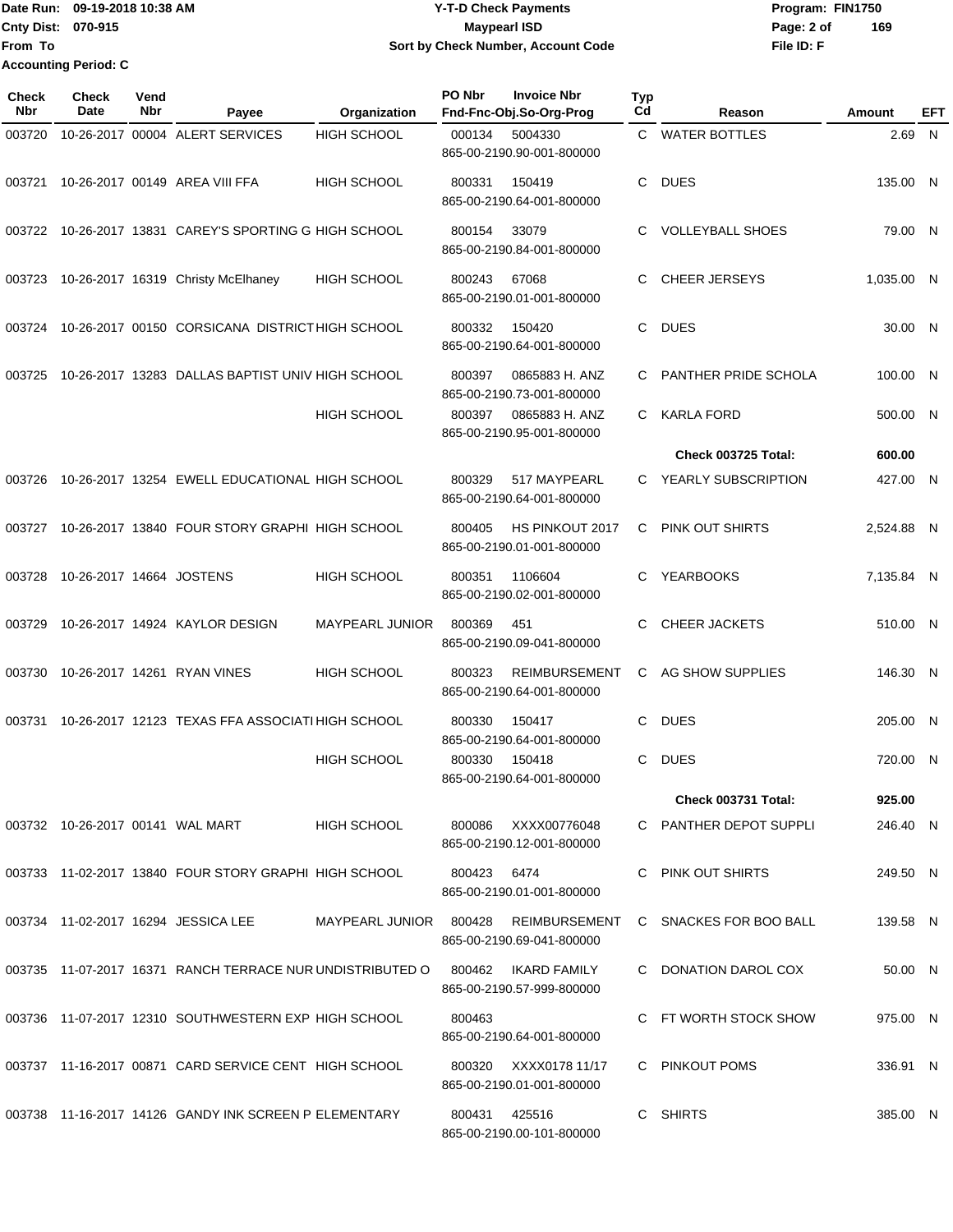|                           | Date Run: 09-19-2018 10:38 AM | <b>Y-T-D Check Payments</b>        | Program: FIN1750  |
|---------------------------|-------------------------------|------------------------------------|-------------------|
| <b>Cnty Dist: 070-915</b> |                               | <b>Mavpearl ISD</b>                | 169<br>Page: 3 of |
| lFrom To                  |                               | Sort by Check Number, Account Code | File ID: F        |
|                           | <b>Accounting Period: C</b>   |                                    |                   |

| <b>Check</b><br>Nbr | Check<br>Date | Vend<br>Nbr | Payee                                                  | Organization           | PO Nbr       | <b>Invoice Nbr</b><br>Fnd-Fnc-Obj.So-Org-Prog     | <b>Typ</b><br>Cd | Reason                     | Amount      | EFT |
|---------------------|---------------|-------------|--------------------------------------------------------|------------------------|--------------|---------------------------------------------------|------------------|----------------------------|-------------|-----|
| 003739              |               |             | 11-16-2017 16332 HOMETOWN TROPHY ELEMENTARY            |                        | 800255       | D. MATTHEWS<br>865-00-2190.00-101-800000          |                  | C MEDALS                   | 166.27 N    |     |
|                     |               |             | 003740 11-16-2017 14924 KAYLOR DESIGN                  | <b>MAYPEARL JUNIOR</b> | 800370       | 452<br>865-00-2190.09-041-800000                  | С                | <b>CHEER HOODIE</b>        | 340.00 N    |     |
| 003741              |               |             | 11-16-2017 15020 KIMBERLY RYAN VINE HIGH SCHOOL        |                        | 800531       | <b>REIMBURSEMENT</b><br>865-00-2190.64-001-800000 | С                | FFA SWEETHEART JACKE       | 82.00 N     |     |
|                     |               |             | 003742 11-16-2017 12327 SEITZ GIFT FRUIT               | <b>HIGH SCHOOL</b>     | 800383       | 33085-1<br>865-00-2190.64-001-800000              |                  | FFA FUNDRAISER             | 671.00 N    |     |
|                     |               |             |                                                        | <b>HIGH SCHOOL</b>     | 800382       | 33084-1<br>865-00-2190.64-001-800000              | С                | <b>FFA FUNDRAISER</b>      | 3,642.50 N  |     |
|                     |               |             |                                                        |                        |              |                                                   |                  | Check 003742 Total:        | 4,313.50    |     |
|                     |               |             | 003743 11-16-2017 16375 THE GI GO FUND                 | UNDISTRIBUTED O        | 000191       | <b>DONATION</b><br>865-00-2190.57-999-800000      | С                | <b>JEANS FOR TROOPS</b>    | 410.00 N    |     |
| 003744              |               |             | 11-30-2017 15728 FCCLA, INC                            | <b>HIGH SCHOOL</b>     | 800575       | 13477<br>865-00-2190.10-001-800000                | С                | <b>ENTRY FEES</b>          | 268.00 N    |     |
| 003745              |               |             | 11-30-2017 16077 SHANE GRAVENS                         | UNDISTRIBUTED O        | 800546       | <b>REIMBURSEMENT</b><br>865-00-2190.57-999-800000 | С                | <b>MEAL FOR COACHES</b>    | 234.31 N    |     |
| 003746              |               |             | 11-30-2017 15975 GREEN ACRE LAWN                       | UNDISTRIBUTED O        | 000210       | 28<br>865-00-2190.57-999-800000                   | С                | <b>CHRISTMAS LIGHTS</b>    | 73.75 N     |     |
|                     |               |             | 003747 11-30-2017 00279 HOUSTON LIVESTOCK HIGH SCHOOL  |                        | 800570       | 865-00-2190.64-001-800000                         | С                | <b>ENTRY FEES</b>          | 482.00 N    |     |
| 003748              |               |             | 11-30-2017 16373 MIDLOTHIAN PRINT FA DISTRICT WIDE     |                        | 800547       | 1052<br>865-00-2190.93-000-800000                 |                  | <b>TURKEY TROT SHIRTS</b>  | 839.00 N    |     |
| 003749              |               |             | 11-30-2017 00590 ORIENTAL TRADING C ELEMENTARY         |                        | 800468       | 686581384-01<br>865-00-2190.00-101-800000         | C.               | <b>HOLIDAY SUPPLIES</b>    | 209.21 N    |     |
| 003750              |               |             | 11-30-2017 15756 RODEO AUSTIN                          | <b>HIGH SCHOOL</b>     | 800567       | 865-00-2190.64-001-800000                         | С                | <b>ENTRY FEES</b>          | 185.00 N    |     |
| 003751              |               |             | 11-30-2017 15757 SAN ANGELO STOCK HIGH SCHOOL          |                        | 800569       | 865-00-2190.64-001-800000                         | С                | <b>ENTRY FEES</b>          | 300.00 N    |     |
|                     |               |             | 003752 11-30-2017 12311 SAN ANTONIO LIVEST HIGH SCHOOL |                        | 800568       | 865-00-2190.64-001-800000                         |                  | C ENTRIES                  | 117.00 N    |     |
|                     |               |             | 003753 11-30-2017 12310 SOUTHWESTERN EXP HIGH SCHOOL   |                        | 800555       | 865-00-2190.64-001-800000                         |                  | C STOCK SHOW ENTRY FEE     | 975.00 N    |     |
|                     |               |             |                                                        | HIGH SCHOOL            | 800555       | 865-00-2190.64-001-800000                         |                  | D DUPLICATE                | $-975.00$ N |     |
|                     |               |             |                                                        |                        |              |                                                   |                  | <b>Check 003753 Total:</b> | .00.        |     |
|                     |               |             | 003754 11-30-2017 00141 WAL MART                       | ELEMENTARY             | 800371       | XXXX00776048<br>865-00-2190.00-101-800000         |                  | C OCTOBER INCENTIVE        | 183.05 N    |     |
|                     |               |             | 003755 12-07-2017 15957 LEGENDS HOSPITALIT ELEMENTARY  |                        | 800626       | 24877134<br>865-00-2190.00-101-800000             |                  | C FIELD TRIP               | 2,475.00 N  |     |
|                     |               |             | 003756 12-14-2017 13831 CAREY'S SPORTING G HIGH SCHOOL |                        | 800224 33460 | 865-00-2190.84-001-800000                         |                  | C SHOES                    | 1,066.00 N  |     |
|                     |               |             | 003757 12-14-2017 01817 EUBANKS FLORIST                | UNDISTRIBUTED O        | 800548 52083 | 865-00-2190.57-999-800000                         |                  | C MEMORIAL PLANTS          | 57.00 N     |     |
|                     |               |             |                                                        | UNDISTRIBUTED O        | 800548 52083 | 865-00-2190.78-999-800000                         |                  | C MEMORIAL PLANTS          | 50.00 N     |     |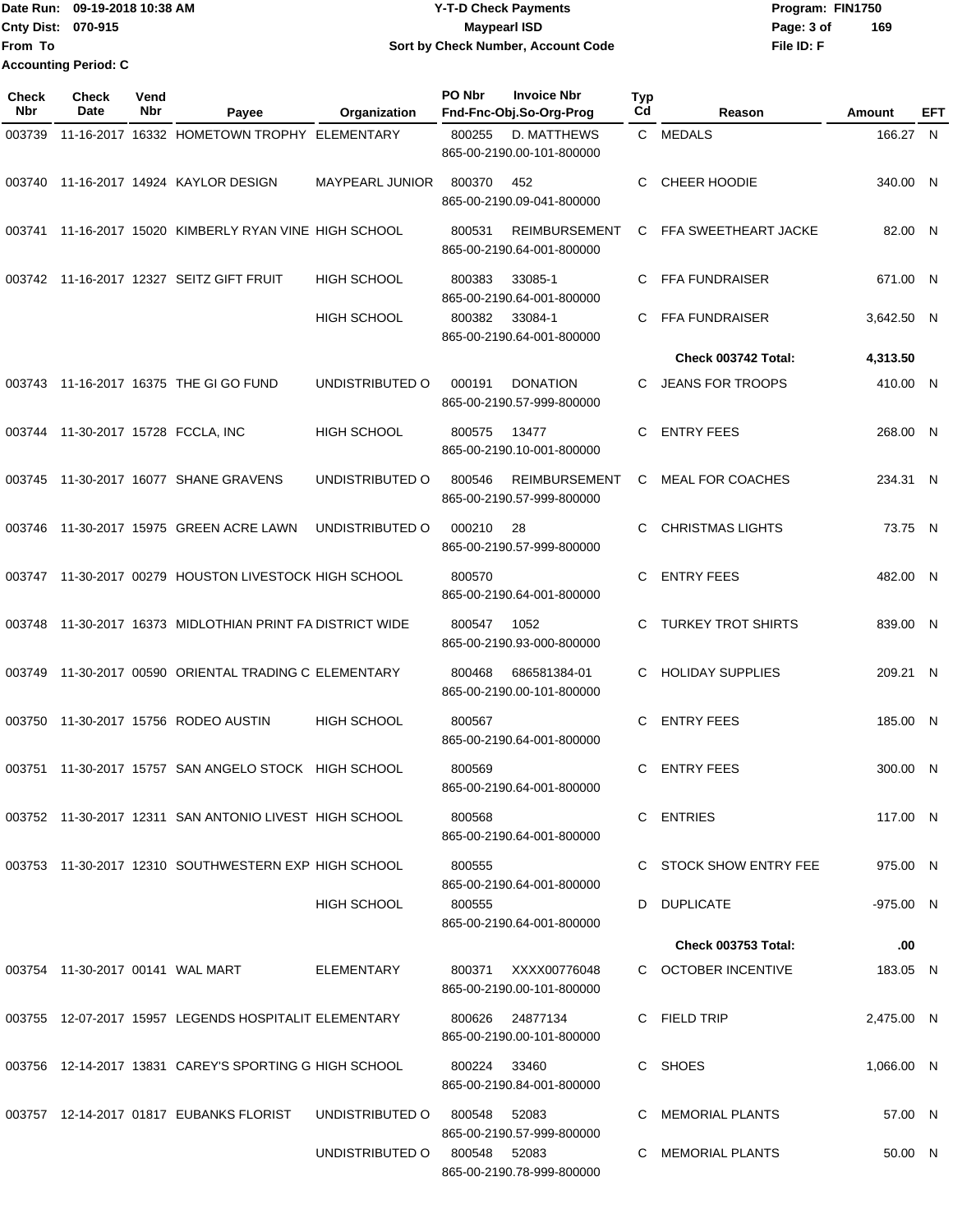|                    | Date Run: 09-19-2018 10:38 AM | <b>Y-T-D Check Payments</b>        | Program: FIN1750  |  |
|--------------------|-------------------------------|------------------------------------|-------------------|--|
| Cnty Dist: 070-915 |                               | <b>Mavpearl ISD</b>                | 169<br>Page: 4 of |  |
| From To            |                               | Sort by Check Number, Account Code | File ID: F        |  |
|                    | Accounting Period: C          |                                    |                   |  |

| Check<br>Nbr | <b>Check</b><br>Date         | Vend<br>Nbr | Payee                                                          | Organization           | PO Nbr | <b>Invoice Nbr</b><br>Fnd-Fnc-Obj.So-Org-Prog     | Typ<br>Cd | Reason                     | Amount   | EFT |
|--------------|------------------------------|-------------|----------------------------------------------------------------|------------------------|--------|---------------------------------------------------|-----------|----------------------------|----------|-----|
|              |                              |             |                                                                | UNDISTRIBUTED O        | 800608 | 53087<br>865-00-2190.78-999-800000                |           | C FLOWERS                  | 65.00 N  |     |
|              |                              |             |                                                                |                        |        |                                                   |           | Check 003757 Total:        | 172.00   |     |
|              |                              |             | 003758 12-14-2017 00040 FLATT STATIONERS, I ELEMENTARY         |                        | 800572 | 257518-00<br>865-00-2190.00-101-800000            | C         | OFFICE SUPPLIES            | 386.26 N |     |
| 003759       |                              |             | 12-14-2017 16294 JESSICA LEE                                   | MAYPEARL JUNIOR        | 800625 | <b>REIMBURSEMENT</b><br>865-00-2190.05-041-800000 | С         | <b>WINTER WONDERLAND</b>   | 38.25 N  |     |
|              |                              |             |                                                                | <b>MAYPEARL JUNIOR</b> | 800646 | <b>REIMBURSEMENT</b><br>865-00-2190.05-041-800000 | C         | <b>WINTER WONDERLAND</b>   | 75.92 N  |     |
|              |                              |             |                                                                | <b>MAYPEARL JUNIOR</b> | 800617 | <b>REIMBURSEMENT</b><br>865-00-2190.05-041-800000 | C         | <b>WINTER WONDERLAND</b>   | 183.00 N |     |
|              |                              |             |                                                                | <b>MAYPEARL JUNIOR</b> | 800647 | <b>REIMBURSEMENT</b><br>865-00-2190.69-041-800000 | С         | <b>WINTER WONDERLAND</b>   | 97.70 N  |     |
|              |                              |             |                                                                | <b>MAYPEARL JUNIOR</b> | 800618 | <b>REIMBURSEMENT</b><br>865-00-2190.69-041-800000 | C         | <b>STAFF MEETING</b>       | 62.90 N  |     |
|              |                              |             |                                                                |                        |        |                                                   |           | <b>Check 003759 Total:</b> | 457.77   |     |
| 003760       | 12-14-2017 12855 SAGU        |             |                                                                | <b>HIGH SCHOOL</b>     | 800634 | 2017-1203<br>865-00-2190.06-001-800000            | C.        | <b>GRADUATION DEPOSIT</b>  | 468.75 N |     |
|              | 003761 12-20-2017 00240 IHOP |             |                                                                | MAYPEARL JUNIOR        | 800692 | 12/21/17<br>865-00-2190.09-041-800000             | С         | <b>CHEER BREAKFAST</b>     | 200.00 N |     |
|              |                              |             | 003762 12-20-2017 16294 JESSICA LEE                            | MAYPEARL JUNIOR        | 800684 | REIMBURSEMENT<br>865-00-2190.69-041-800000        | C         | <b>COFFE SUPPLIES</b>      | 61.34 N  |     |
|              |                              |             | 003763 12-20-2017 15457 MIDWESTERN STATE HIGH SCHOOL           |                        | 800701 | M.VANARSDALT<br>865-00-2190.73-001-800000         |           | C HILCO SCHOLARSHIP        | 500.00 N |     |
| 003764       |                              |             | 12-20-2017 00516 NAVARRO COLLEGE                               | <b>HIGH SCHOOL</b>     | 800702 | ID 0415177<br>865-00-2190.73-001-800000           | С         | PANTHER PRIDE SCHOLA       | 100.00 N |     |
|              |                              |             |                                                                | <b>HIGH SCHOOL</b>     | 800702 | <b>SAM ELLIS</b><br>865-00-2190.73-001-800000     | С         | CHURCH OF CHRIST SCH       | 500.00 N |     |
|              |                              |             |                                                                |                        |        |                                                   |           | Check 003764 Total:        | 600.00   |     |
| 003765       | 12-20-2017 12855 SAGU        |             |                                                                | <b>HIGH SCHOOL</b>     | 800683 | <b>DANNY</b><br>865-00-2190.77-001-800000         | С         | WG ROESLER SCHOLARS        | 500.00 N |     |
|              |                              |             | 003766  12-20-2017  13653  TEXAS ASSOC. OF ST HIGH SCHOOL      |                        | 800676 | 4084<br>865-00-2190.07-001-800000                 | C.        | MEMBERSHIP RENEWAL         | 14.23 N  |     |
|              |                              |             |                                                                | <b>HIGH SCHOOL</b>     | 800676 | 4084<br>865-00-2190.22-001-800000                 | C         | MEMBERSHIP RENEWAL         | 70.77 N  |     |
|              |                              |             |                                                                |                        |        |                                                   |           | Check 003766 Total:        | 85.00    |     |
|              |                              |             | 003767    12-20-2017    16387    TEXAS WESLEYAN UNIHIGH SCHOOL |                        | 800699 | ID 0440965<br>865-00-2190.73-001-800000           | C         | PANTHER PRIDE SCHOLA       | 100.00 N |     |
|              |                              |             |                                                                | <b>HIGH SCHOOL</b>     | 800699 | C. MAXWELL<br>865-00-2190.73-001-800000           | C.        | ATHLETIC BOOSTER           | 500.00 N |     |
|              |                              |             |                                                                |                        |        |                                                   |           | Check 003767 Total:        | 600.00   |     |
|              |                              |             | 003768 01-12-2018 16393 CHILDRENS MEDICAL UNDISTRIBUTED O      |                        | 800750 | <b>DONATION</b><br>865-00-2190.57-999-800000      | C.        | IN MEMORY OF DONATIO       | 50.00 N  |     |
|              |                              |             | 003769 01-12-2018 13740 SCHOOL SPECIALTY/C ELEMENTARY          |                        | 800559 | 208119772158<br>865-00-2190.01-101-800000         | C.        | KINDER SUPPLIES            | 22.42 N  |     |
|              |                              |             |                                                                | ELEMENTARY             | 800559 | 208119669118<br>865-00-2190.01-101-800000         | С         | KINDER SUPPLIES            | 166.36 N |     |
|              |                              |             |                                                                |                        |        |                                                   |           | Check 003769 Total:        | 188.78   |     |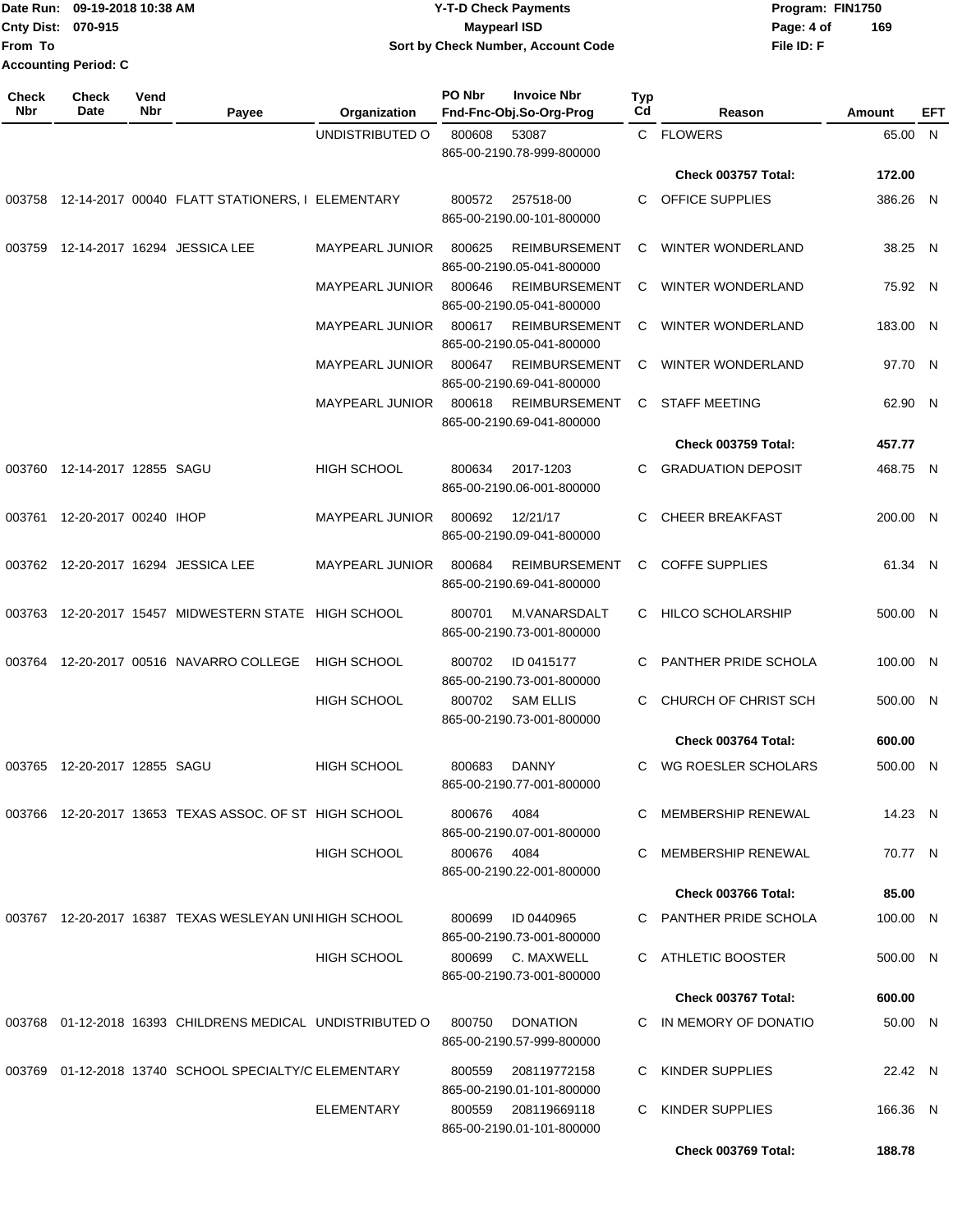Date Run: 09-19-2018 10:38 AM **CONTEX 18 AM CONTEX 18 AM CONTEX 17-T-D** Check Payments **CONTEX 18 AM CONTEX 18 AM CONTEX 18 AM CONTEX 18 AM CONTEX 18 AM CONTEX 18 AM CONTEX 18 AM CONTEX 18 AM CONTEX 19 AM CONTEX 19 AM CONT Cnty Dist:** 070-915 **Page: 5 of Page: 5 of Page: 5 of Page: 5 of File ID: F From To 09-19-2018 10:38 AM Y-T-D Check Payments 070-915 Maypearl ISD Sort by Check Number, Account Code 169 Accounting Period: C**

| <b>Check</b><br>Nbr | <b>Check</b><br>Date                | Vend<br>Nbr | Payee                                                      | Organization           | PO Nbr       | <b>Invoice Nbr</b><br>Fnd-Fnc-Obj.So-Org-Prog     | <b>Typ</b><br>Cd | Reason                     | Amount     | EFT |
|---------------------|-------------------------------------|-------------|------------------------------------------------------------|------------------------|--------------|---------------------------------------------------|------------------|----------------------------|------------|-----|
| 003770              |                                     |             | 01-12-2018 01817 EUBANKS FLORIST                           | UNDISTRIBUTED O        | 800700       | 53198<br>865-00-2190.57-999-800000                | C.               | <b>FLOWERS FOR FUNERAL</b> | 57.00 N    |     |
| 003771              |                                     |             | 01-12-2018 16233 NATIONAL CHEERLEA MAYPEARL JUNIOR         |                        | 800735       | REG-0010354375<br>865-00-2190.09-041-800000       | C                | TCU SPIRIT DAY CLINIC      | 325.00 N   |     |
|                     |                                     |             | 003772 01-12-2018 00590 ORIENTAL TRADING C ELEMENTARY      |                        | 800561       | 687225081-01<br>865-00-2190.01-101-800000         | C                | <b>SUPPLIES</b>            | 273.64 N   |     |
| 003773              |                                     |             | 01-12-2018 13741 SCRIPPS NATIONAL S ELEMENTARY             |                        | 800733       | SK32-309673<br>865-00-2190.00-101-800000          | C                | SPELLING BEE ENROLLM       | 233.50 N   |     |
| 003774              |                                     |             | 01-12-2018 00479 TRACTOR SUPPLY CO HIGH SCHOOL             |                        | 800671       | XXXX02602023<br>865-00-2190.64-001-800000         | C                | <b>BARN SUPPLIES</b>       | 365.69 N   |     |
| 003775              |                                     |             | 01-12-2018 00141 WAL MART                                  | <b>ELEMENTARY</b>      | 800652       | 00776048 1/18<br>865-00-2190.00-101-800000        | C                | POLAR EXPRESS DAY          | 143.60 N   |     |
|                     |                                     |             |                                                            | <b>ELEMENTARY</b>      | 800504       | 00776048 1/18<br>865-00-2190.00-101-800000        | C.               | <b>SUPPLIES</b>            | 250.95 N   |     |
|                     |                                     |             |                                                            |                        |              |                                                   |                  | Check 003775 Total:        | 394.55     |     |
| 003776              |                                     |             | 01-12-2018 01078 WILLIAM V. MACGILL & ELEMENTARY           |                        | 800704       | IN0620746<br>865-00-2190.00-101-800000            | C.               | <b>NURSE SUPPLIES</b>      | 74.63 N    |     |
| 003777              |                                     |             | 01-19-2018 14924 KAYLOR DESIGN                             | <b>HIGH SCHOOL</b>     | 800756       | 463<br>865-00-2190.88-001-800000                  | C                | SOFTBALL SHIRTS            | 740.00 N   |     |
| 003778              |                                     |             | 01-19-2018 16398 OUR CHILDREN'S HOU UNDISTRIBUTED O        |                        | 800781       | <b>DONATION</b><br>865-00-2190.57-999-800000      | C                | <b>VINES MOTHER IN LAW</b> | 50.00 N    |     |
| 003779              |                                     |             | 01-25-2018 15980 RITCHIE BOWLING                           | UNDISTRIBUTED O        | 800827       | <b>REIMBURSEMENT</b><br>865-00-2190.57-999-800000 | C                | <b>ADMIN MEAL</b>          | 18.26 N    |     |
| 003780              |                                     |             | 01-25-2018 13740 SCHOOL SPECIALTY/C ELEMENTARY             |                        | 000357       | 208119798395<br>865-00-2190.01-101-800000         | C                | <b>SUPPLIES</b>            | 13.49 N    |     |
| 003781              |                                     |             | 01-25-2018 15533 PEROT MUSEUM OF N ELEMENTARY              |                        | 800816       | 1430768<br>865-00-2190.00-101-800000              | C                | 1ST GRADE FIELDTRIP DE     | 50.00 N    |     |
|                     |                                     |             | 003782 01-25-2018 14122 LAURI ANN SPRADLIN MAYPEARL JUNIOR |                        | 800808       | <b>REIMBURSEMENT</b><br>865-00-2190.09-041-800000 | C                | <b>CHEER SOCKS</b>         | 49.90 N    |     |
|                     | 003783  01-25-2018  00141  WAL MART |             |                                                            | MAYPEARL JUNIOR 800691 |              | 00776048 1/18<br>865-00-2190.05-041-800000        |                  | C GINGERBREAD HOUSES       | 200.08 N   |     |
|                     | 003784 02-08-2018 14724 CASH        |             |                                                            | MAYPEARL JUNIOR 800934 |              | DANCE<br>865-00-2190.05-041-800000                |                  | C ENRTY/CONCESSION FOR     | 300.00 N   |     |
|                     |                                     |             | 003785 02-08-2018 16410 Clarion Hotel                      | <b>HIGH SCHOOL</b>     |              | 800900 STUDENTS<br>865-00-2190.64-001-800000      |                  | C SAN ANGELO STOCK SHO     | 224.70 N   |     |
|                     |                                     |             | 003786 02-08-2018 15130 ELLIS COUNTY YOUTH UNDISTRIBUTED O |                        | 800908       | 865-00-2190.57-999-800000                         |                  | C FULL PAGE AD             | 285.00 N   |     |
|                     |                                     |             | 003787 02-08-2018 16411 GREEN'S GREENERY HIGH SCHOOL       |                        | 800899 APRIL | 865-00-2190.09-001-800000                         |                  | C PROM VENUE               | 2,500.00 N |     |
| 003788              |                                     |             | 02-15-2018 01869 ALL SPORTS TROPHIE ELEMENTARY             |                        | 800809       | 12088<br>865-00-2190.00-101-800000                |                  | C SPELLING BEE             | 30.00 N    |     |
|                     |                                     |             | 003789 02-15-2018 00871 CARD SERVICE CENT UNDISTRIBUTED O  |                        |              | 000413 XXXX0046 2/18<br>865-00-2190.57-999-800000 |                  | C TASA MEALS TIP/TAX       | 21.08 N    |     |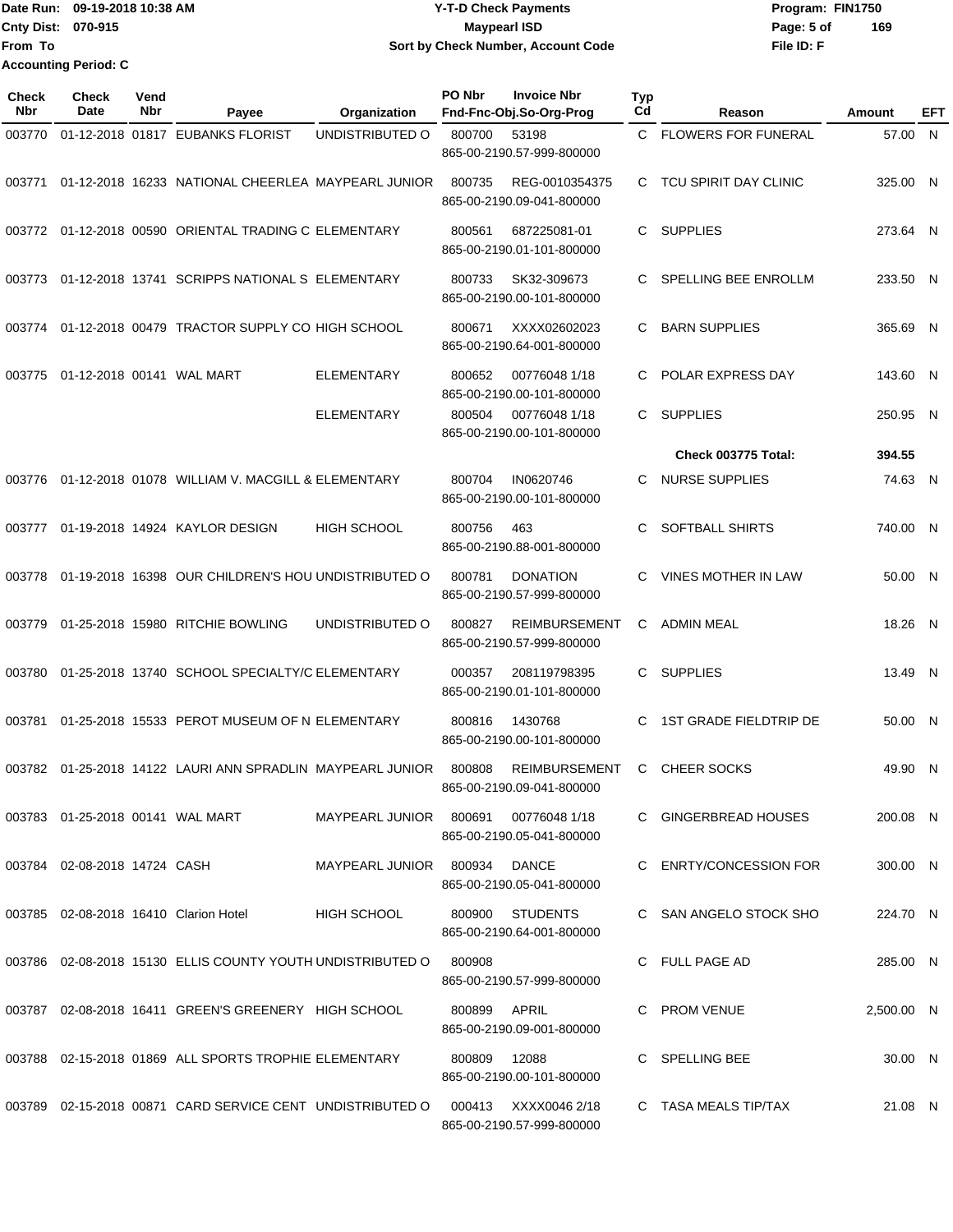Date Run: 09-19-2018 10:38 AM **CONTEX 18 AM CONTEX 18 AM CONTEX 17-T-D** Check Payments **CONTEX 18 AM CONTEX 18 AM CONTEX 18 AM CONTEX 18 AM CONTEX 18 AM CONTEX 18 AM CONTEX 18 AM CONTEX 18 AM CONTEX 19 AM CONTEX 19 AM CONT Cnty Dist:** 070-915 **Page: 6 of Page: 6 of Page: 6 of Page: 6 of Page: 6 of Page: 6 of File ID: F From To 09-19-2018 10:38 AM Y-T-D Check Payments 070-915 Maypearl ISD Sort by Check Number, Account Code 169 Accounting Period: C**

| <b>Check</b><br><b>Nbr</b> | <b>Check</b><br>Date             | Vend<br>Nbr | Payee                                                                             | Organization           | PO Nbr         | <b>Invoice Nbr</b><br>Fnd-Fnc-Obj.So-Org-Prog          | <b>Typ</b><br>Cd | Reason                      | Amount     | EFT |
|----------------------------|----------------------------------|-------------|-----------------------------------------------------------------------------------|------------------------|----------------|--------------------------------------------------------|------------------|-----------------------------|------------|-----|
| 003790                     |                                  |             | 02-15-2018 16294 JESSICA LEE                                                      | <b>MAYPEARL JUNIOR</b> | 800930         | <b>REIMBURSEMENT</b><br>865-00-2190.69-041-800000      |                  | C STAFF MEETING SNACKS      | 23.92 N    |     |
| 003791                     |                                  |             | 02-22-2018 16194 BEAR CREEK SMOKEH HIGH SCHOOL                                    |                        | 800983         | 166715A<br>865-00-2190.64-001-800000                   | C                | <b>FUNDRAISER</b>           | 89.00 N    |     |
|                            |                                  |             | 003792 02-22-2018 16294 JESSICA LEE                                               | MAYPEARL JUNIOR        | 800932         | <b>REIMBURSEMENT</b><br>865-00-2190.69-041-800000      | C                | <b>COUNSELOR ITEMS</b>      | 57.74 N    |     |
| 003793                     |                                  |             | 02-28-2018 16219 BEST WESTERN PLUS HIGH SCHOOL                                    |                        | 801014         | <b>STUDENTS</b><br>865-00-2190.64-001-800000           | C                | <b>CTE ROBOTICS STUDENT</b> | 129.47 N   |     |
| 003794                     |                                  |             | 02-28-2018 01817 EUBANKS FLORIST                                                  | UNDISTRIBUTED O        | 800970         | <b>NJU991</b><br>865-00-2190.57-999-800000             | C.               | <b>FLOWERS</b>              | 69.99 N    |     |
| 003795                     |                                  |             | 02-28-2018 00141 WAL MART                                                         | <b>ELEMENTARY</b>      | 800856         | 00776048 2/18<br>865-00-2190.00-101-800000             | C                | 100 DAY/CUPID FLOAT SU      | 180.36 N   |     |
| 003796                     |                                  |             | 03-08-2018 16219 BEST WESTERN PLUS HIGH SCHOOL                                    |                        | 801066         | 3/15-3/18/18<br>865-00-2190.64-001-800000              | C                | <b>FFA/AG MECH SHOW</b>     | 918.06 N   |     |
| 003797                     |                                  |             | 03-08-2018 15056 CICI'S PIZZA                                                     | <b>ELEMENTARY</b>      | 801074         | <b>MARCH 21ST</b><br>865-00-2190.00-101-800000         | C.               | <b>4TH GRADE FIELD TRIP</b> | 720.00 N   |     |
| 003798                     |                                  |             | 03-08-2018 16423 CINEMARK USA, INC.                                               | ELEMENTARY             | 801075         | <b>MARCH 21ST</b><br>865-00-2190.00-101-800000         | C                | 4TH GRADE FIELD TRIP        | 1,140.00 N |     |
| 003799                     |                                  |             | 03-08-2018 13840 FOUR STORY GRAPHI HIGH SCHOOL                                    |                        | 801060         | MAY OAP 18<br>865-00-2190.94-001-800000                | C.               | OAP SHIRTS                  | 643.48 N   |     |
| 003800                     |                                  |             | 03-08-2018 00590 ORIENTAL TRADING C HIGH SCHOOL                                   |                        | 800977         | 688548823-01<br>865-00-2190.09-001-800000              | C.               | <b>PROM SUPPLIES</b>        | 184.07 N   |     |
| 003801                     |                                  |             | 03-22-2018 16345 Cassity Benjamin                                                 | <b>HIGH SCHOOL</b>     | 800291         | $\overline{2}$<br>865-00-2190.01-001-800000            | C                | CHOREOGRAPHY                | 500.00 N   |     |
| 003802                     |                                  |             | 03-22-2018 15130 ELLIS COUNTY YOUTH HIGH SCHOOL                                   |                        | 801147         | 865-00-2190.64-001-800000                              | C.               | ECYE 2018 ENTRIES           | 2,305.00 N |     |
| 003803                     |                                  |             | 03-22-2018 14126 GANDY INK SCREEN P ELEMENTARY                                    |                        | 801044         | 504721<br>865-00-2190.67-101-800000                    | C                | <b>TEACHER SHIRTS</b>       | 272.00 N   |     |
|                            |                                  |             | 003804  03-22-2018  15533  PEROT MUSEUM OF N ELEMENTARY                           |                        | 801170 1430768 | 865-00-2190.00-101-800000                              |                  | C 1ST GRADE FIELD TRIP      | 930.00 N   |     |
|                            |                                  |             | 003805 03-22-2018 12009 PROM NITE                                                 | <b>HIGH SCHOOL</b>     | 800978 9113448 | 865-00-2190.09-001-800000                              |                  | C PROM SUPPLIES             | 2.153.76 N |     |
|                            | 003806 03-29-2018 14149 4IMPRINT |             |                                                                                   | <b>HIGH SCHOOL</b>     | 801071         | 6142489<br>865-00-2190.68-001-800000                   |                  | C TEACHER ITEMS             | 1,200.41 N |     |
|                            |                                  |             | 003807 03-29-2018 15811 BLAKE PHOTOGRAPH HIGH SCHOOL                              |                        | 801195 4-7-18  |                                                        |                  | C PROM PHOTO BOOTH          | 495.00 N   |     |
|                            |                                  |             | 003808  03-29-2018  00887  BSN SPORTS                                             | <b>HIGH SCHOOL</b>     |                | 865-00-2190.09-001-800000<br>800957 901728976          |                  | C GOLF EQUIPMENT            | 1,468.00 N |     |
|                            |                                  |             | 003809 03-29-2018 16260 CAMPFIRE CREEK                                            | HIGH SCHOOL            |                | 865-00-2190.89-001-800000<br>801194 B. FOWLER          |                  | C RIDING THERAPY            | 1,560.00 N |     |
|                            |                                  |             | 003810  03-29-2018  00289  CAROLINA BIOLOGICA MAYPEARL JUNIOR  801015  50214280RI |                        |                | 865-00-2190.12-001-800000<br>865-00-2190.05-041-800000 |                  | C OWL PELLETS               | 12.21 N    |     |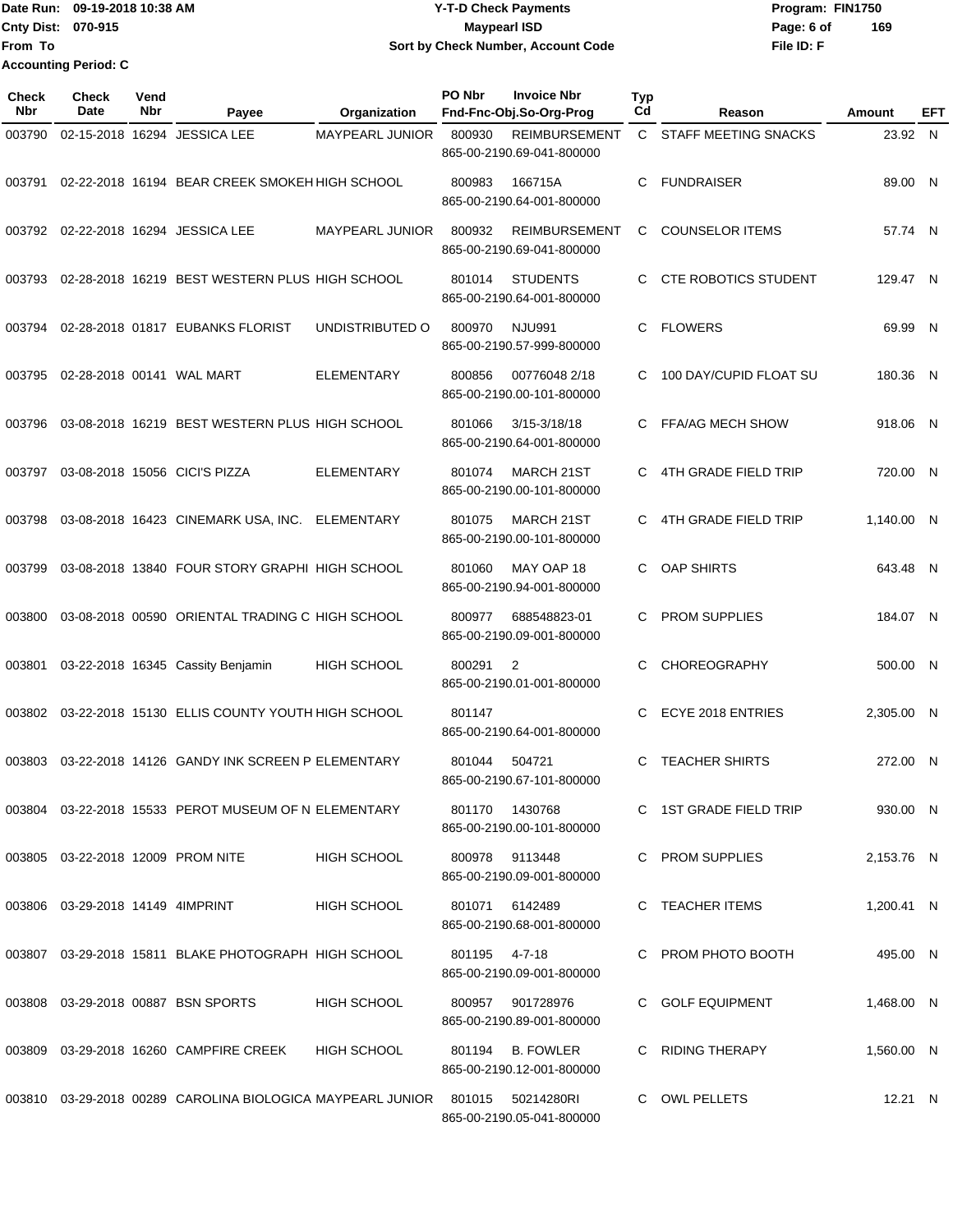### Date Run: 09-19-2018 10:38 AM **CONTEX 18 AM CONTEX 18 AM CONTEX 17-T-D** Check Payments **CONTEX 18 AM CONTEX 18 AM CONTEX 18 AM CONTEX 18 AM CONTEX 18 AM CONTEX 18 AM CONTEX 18 AM CONTEX 18 AM CONTEX 19 AM CONTEX 19 AM CONT Cnty Dist:** 070-915 **Page: 7 of Page: 7 of Page: 7 of Page: 7 of Page: 7 of 09-19-2018 10:38 AM Y-T-D Check Payments 070-915 Maypearl ISD Sort by Check Number, Account Code**

| Check<br>Nbr | Check<br>Date | Vend<br><b>Nbr</b> | Payee                                                                          | Organization                     | PO Nbr        | <b>Invoice Nbr</b><br>Fnd-Fnc-Obj.So-Org-Prog     | <b>Typ</b><br>Cd | Reason                     | Amount   | EFT |
|--------------|---------------|--------------------|--------------------------------------------------------------------------------|----------------------------------|---------------|---------------------------------------------------|------------------|----------------------------|----------|-----|
| 003811       |               |                    | 03-29-2018 01817 EUBANKS FLORIST                                               | UNDISTRIBUTED O                  | 801192        | QXP895<br>865-00-2190.57-999-800000               |                  | C FLOWERS                  | 60.00 N  |     |
| 003812       |               |                    | 03-29-2018 14924 KAYLOR DESIGN                                                 | <b>ELEMENTARY</b>                | 801127        | 475<br>865-00-2190.00-101-800000                  | C                | <b>AR SHIRTS</b>           | 9.02 N   |     |
| 003813       |               |                    | 03-29-2018 00063 LAKESHORE EQUIPME ELEMENTARY                                  |                                  | 801129        | 3790510318<br>865-00-2190.00-101-800000           |                  | C SUPPLIES                 | 27.66 N  |     |
| 003814       |               |                    | 03-29-2018 12569 REALITYWORKS                                                  | <b>HIGH SCHOOL</b>               | 801144        | 5711<br>865-00-2190.10-001-800000                 | C                | <b>BATTERY REPLACE KIT</b> | 488.25 N |     |
| 003815       |               |                    | 03-29-2018 00274 SCHOOL MATE/STUDE ELEMENTARY                                  |                                  | 801111        | IN000484343<br>865-00-2190.00-101-800000          | C                | <b>PLANNERS</b>            | 728.00 N |     |
| 003816       |               |                    | 03-29-2018 00316 SCHOOL SPECIALTY I ELEMENTARY                                 |                                  | 801110        | 208120077144<br>865-00-2190.00-101-800000         |                  | C SUPPLIES                 | 19.72 N  |     |
| 003817       |               |                    | 03-29-2018 00141 WAL MART                                                      | ELEMENTARY                       | 800856        | 007760483/18<br>865-00-2190.00-101-800000         | C                | 100 DAY/CUPID FLOAT SU     | 112.48 N |     |
|              |               |                    |                                                                                | MAYPEARL JUNIOR                  | 801054        | 007760483/18<br>865-00-2190.05-041-800000         | C.               | SUPPLIES FOR MEETING       | 118.22 N |     |
|              |               |                    |                                                                                | <b>MAYPEARL JUNIOR</b>           | 801007        | 007760483/18<br>865-00-2190.69-041-800000         | C.               | <b>BENCHMARK SUPPLIES</b>  | 219.24 N |     |
|              |               |                    |                                                                                |                                  |               |                                                   |                  | Check 003817 Total:        | 449.94   |     |
| 003818       |               |                    | 04-06-2018 13640 LESLEY AUSTIN                                                 | HIGH SCHOOL                      | 801249        | <b>REIMBURSEMENT</b><br>865-00-2190.06-001-800000 | C                | <b>PROM SUPPLIES</b>       | 102.97 N |     |
| 003819       |               |                    | 04-06-2018 16450 Baylor Waco Stadium Au MAYPEARL JUNIOR                        |                                  | 801247        | <b>6TH GRADE</b><br>865-00-2190.05-041-800000     | C.               | <b>STADIUM TOUR</b>        | 809.00 N |     |
| 003820       |               |                    | 04-06-2018 16011 BRIAN KEITH JONES                                             | <b>HIGH SCHOOL</b>               | 801242        | <b>PROM</b><br>865-00-2190.06-001-800000          | C                | PROM DJ                    | 100.00 N |     |
|              |               |                    |                                                                                | HIGH SCHOOL                      | 801243        | <b>PROM</b><br>865-00-2190.06-001-800000          | C                | PROM DJ                    | 300.00 N |     |
|              |               |                    |                                                                                |                                  |               |                                                   |                  | Check 003820 Total:        | 400.00   |     |
|              |               |                    | 003821 04-06-2018 16449 Cameron Park Zoo                                       | <b>MAYPEARL JUNIOR</b>           | 801245        | 7TH GRADE<br>865-00-2190.05-041-800000            | C.               | FIELD TRIP                 | 632.00 N |     |
|              |               |                    | 003822 04-06-2018 16452 CHIK FIL A FRANKLIN MAYPEARL JUNIOR 801254 4/11/18     |                                  |               | 865-00-2190.05-041-800000                         |                  | C 7TH GRADE FIELD TRIP     | 645.44 N |     |
|              |               |                    | 003823 04-06-2018 16451 Chik Fil A Waco                                        | MAYPEARL JUNIOR 801248 6TH GRADE |               | 865-00-2190.05-041-800000                         |                  | C BOX LUNCHES              | 761.25 N |     |
|              |               |                    | 003824 04-06-2018 16095 SARAH KEENE                                            | MAYPEARL JUNIOR 801244           |               | REIMBURSEMENT<br>865-00-2190.05-041-800000        |                  | C SPRING SHOWCASE          | 118.47 N |     |
|              |               |                    | 003825 04-13-2018 00149 AREA VIII FFA                                          | <b>HIGH SCHOOL</b>               | 801270 161694 | 865-00-2190.64-001-800000                         |                  | C SPRING MEMBERSHIP DU     | 15.75 N  |     |
|              |               |                    | 003826 04-13-2018 00871 CARD SERVICE CENT UNDISTRIBUTED O 000506 XXXX0178 4/18 |                                  |               | 865-00-2190.57-999-800000                         |                  | C HOUSTON ISD SHARS ME     | 8.65 N   |     |
|              |               |                    | 003827 04-13-2018 00150 CORSICANA DISTRICT HIGH SCHOOL                         |                                  | 801271        | 161695<br>865-00-2190.64-001-800000               |                  | C SPRING MEMBERSHIP DU     | 3.50 N   |     |
|              |               |                    | 003828 04-13-2018 13254 EWELL EDUCATIONAL HIGH SCHOOL                          |                                  |               | 801272 517 MAYPEARL<br>865-00-2190.64-001-800000  |                  | C CDE EVENTS               | 804.00 N |     |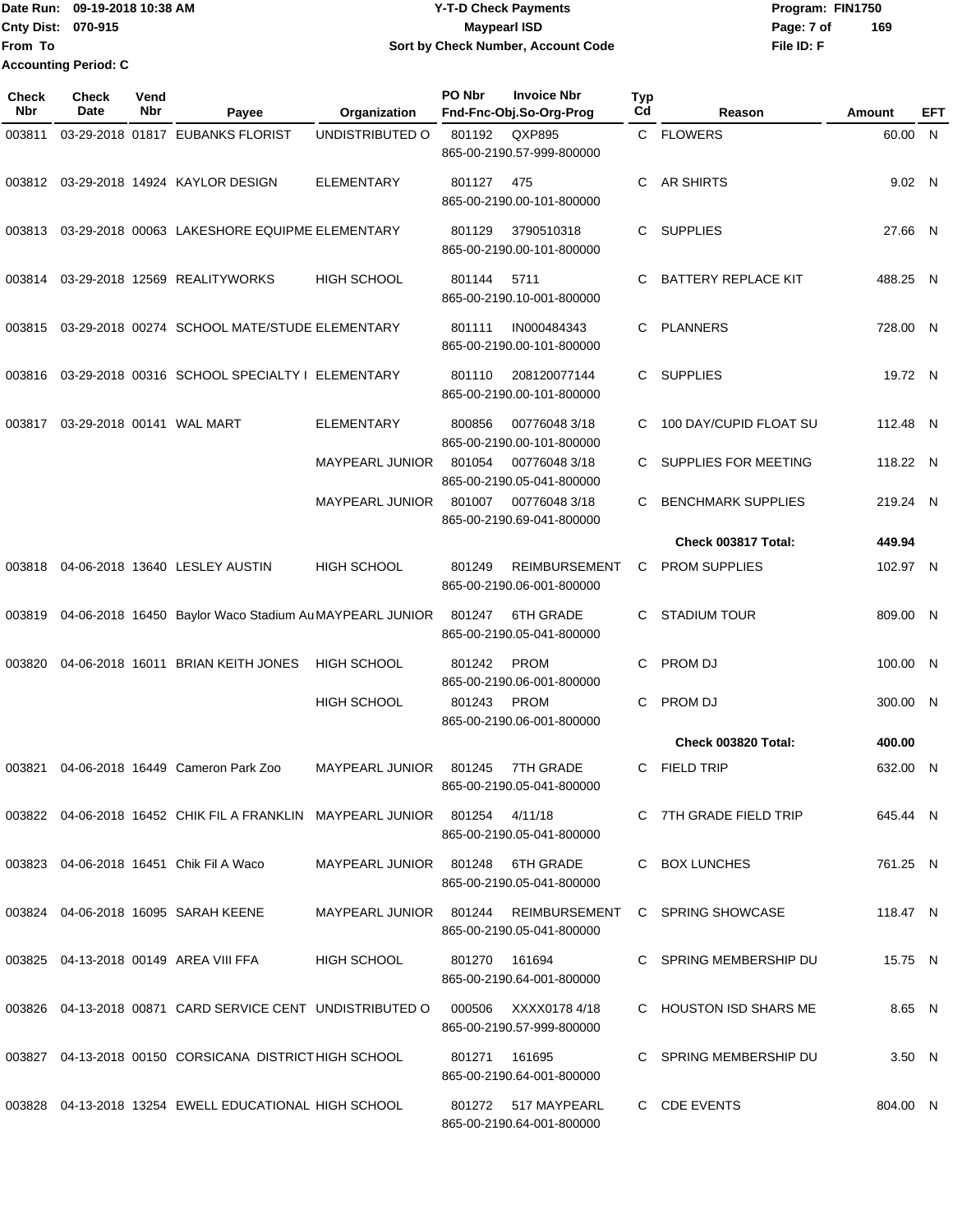Date Run: 09-19-2018 10:38 AM **CONTEX 18 AM CONTEX 18 AM CONTEX 17-T-D** Check Payments **CONTEX 18 AM CONTEX 18 AM CONTEX 18 AM CONTEX 18 AM CONTEX 18 AM CONTEX 18 AM CONTEX 18 AM CONTEX 18 AM CONTEX 19 AM CONTEX 19 AM CONT Cnty Dist:** 070-915 **Page: 8 of Page: 8 of Page: 8 of Page: 8 of Page: 8 of From To Accounting Period: C**

# **09-19-2018 10:38 AM Y-T-D Check Payments 070-915 Maypearl ISD Sort by Check Number, Account Code**

| <b>Check</b><br>Nbr | <b>Check</b><br>Date | Vend<br>Nbr | Payee                                                  | Organization           | PO Nbr | <b>Invoice Nbr</b><br>Fnd-Fnc-Obj.So-Org-Prog                                 | <b>Typ</b><br>Cd | Reason                      | Amount     | EFT |
|---------------------|----------------------|-------------|--------------------------------------------------------|------------------------|--------|-------------------------------------------------------------------------------|------------------|-----------------------------|------------|-----|
| 003829              |                      |             | 04-13-2018 00140 FT. WORTH ZOO                         | ELEMENTARY             | 801263 | <b>GILSDORF</b><br>865-00-2190.00-101-800000                                  | C.               | KINDER FIELD TRIP           | 749.00     | N   |
| 003830              |                      |             | 04-13-2018 16255 MARC NOLAN                            | HIGH SCHOOL            | 801250 | <b>REIMBURSEMENT</b><br>865-00-2190.64-001-800000                             | C                | <b>STOCK SHOWS MEALS/SU</b> | 291.58 N   |     |
| 003832              |                      |             | 04-19-2018 16458 CRESCENT YOGA STU HIGH SCHOOL         |                        | 801292 | 865-00-2190.12-001-800000                                                     | C.               | YOGA CLASS                  | 700.00 N   |     |
| 003833              |                      |             | 04-19-2018 12009 PROM NITE                             | <b>HIGH SCHOOL</b>     | 801239 | 7426070<br>865-00-2190.05-001-800000                                          | C                | PROM SUPPLIES               | 157.70 N   |     |
| 003834              |                      |             | 04-19-2018 14122 LAURI ANN SPRADLIN MAYPEARL JUNIOR    |                        | 801281 | <b>REIMBURSEMENT</b><br>865-00-2190.09-041-800000                             | C                | <b>CHEER</b>                | 11.56 N    |     |
| 003835              |                      |             | 04-19-2018 01458 THE GREENERY                          | <b>HIGH SCHOOL</b>     | 801314 | 865-00-2190.12-001-800000                                                     | C                | MULCH/GARDEN BLEND          | 324.00 N   |     |
| 003836              |                      |             | 04-26-2018 14400 ALLEY CATS                            | <b>ELEMENTARY</b>      | 801339 | 865-00-2190.00-101-800000                                                     | С                | AR FIELD TRIP               | 1,853.28 N |     |
| 003837              |                      |             | 04-26-2018 01817 EUBANKS FLORIST                       | UNDISTRIBUTED O        | 801285 | 53830<br>865-00-2190.57-999-800000                                            | C                | RACHEL BROWN'S SISTE        | 69.95 N    |     |
| 003838              |                      |             | 04-26-2018 16294 JESSICA LEE                           | MAYPEARL JUNIOR        | 801320 | <b>REIMBURSEMENT</b><br>865-00-2190.05-041-800000                             | C                | 5TH/6TH GRADE DANCE         | 107.30 N   |     |
|                     |                      |             |                                                        | <b>MAYPEARL JUNIOR</b> | 801321 | <b>REIMBURSEMENT</b><br>865-00-2190.05-041-800000                             | C                | <b>VALENTINE'S DANCE</b>    | 123.38 N   |     |
|                     |                      |             |                                                        |                        |        |                                                                               |                  | Check 003838 Total:         | 230.68     |     |
| 003839              |                      |             | 04-26-2018 13545 MAIN EVENT ENTERTA MAYPEARL JUNIOR    |                        | 801309 | EO#113041-1<br>865-00-2190.05-041-800000                                      | C                | MJH AR FIELD TRIP           | 1,042.25 N |     |
| 003840              |                      |             | 04-26-2018 12456 MAINSTAY FARM                         | <b>ELEMENTARY</b>      | 801305 | 4/27/18<br>865-00-2190.00-101-800000                                          | C                | 2ND GRADE FIELD TRIP        | 1,396.50 N |     |
| 003841              |                      |             | 04-26-2018 00141 WAL MART                              | <b>MAYPEARL JUNIOR</b> | 801233 | 007760484/18<br>865-00-2190.05-041-800000                                     | C                | <b>STAAR SUPPLIES</b>       | 22.22 N    |     |
|                     |                      |             |                                                        | <b>MAYPEARL JUNIOR</b> | 801266 | 00776048 4/18<br>865-00-2190.05-041-800000                                    | C                | WATER FOR 6TH GRADE         | 14.80 N    |     |
|                     |                      |             |                                                        | HIGH SCHOOL            | 801232 | 007760484/18<br>865-00-2190.06-001-800000                                     |                  | C PROM                      | 199.00 N   |     |
|                     |                      |             |                                                        | <b>HIGH SCHOOL</b>     |        | 801232 007760484/18                                                           |                  | C PROM                      | 401.12 N   |     |
|                     |                      |             |                                                        | <b>HIGH SCHOOL</b>     |        | 865-00-2190.09-001-800000<br>801168 007760484/18<br>865-00-2190.12-001-800000 |                  | C PANTHER DEPOT SUPPLI      | 182.88 N   |     |
|                     |                      |             |                                                        |                        |        |                                                                               |                  | Check 003841 Total:         | 820.02     |     |
|                     |                      |             | 003842 05-03-2018 01334 DICKEY'S BAR-B-QUE HIGH SCHOOL |                        | 801352 | 5/3/18<br>865-00-2190.94-001-800000                                           |                  | C THEATRE BANQUET           | 699.50 N   |     |
|                     |                      |             | 003843 05-03-2018 00439 EDUCATIONAL PRODU HIGH SCHOOL  |                        |        | 801311 A001896672<br>865-00-2190.22-001-800000                                |                  | C MENTOR SHIRTS             | 35.39 N    |     |
|                     |                      |             | 003844 05-03-2018 15973 LESLIE PANTOJA                 | MAYPEARL JUNIOR 801366 |        | REIMURSEMENT<br>865-00-2190.05-041-800000                                     |                  | C AR AWARDS                 | 48.15 N    |     |
|                     |                      |             | 003845 05-03-2018 16469 RIVER STAR FARMS               | <b>HIGH SCHOOL</b>     | 801358 | 23370<br>865-00-2190.64-001-800000                                            |                  | C FFA FUNDRAISER            | 245.00 N   |     |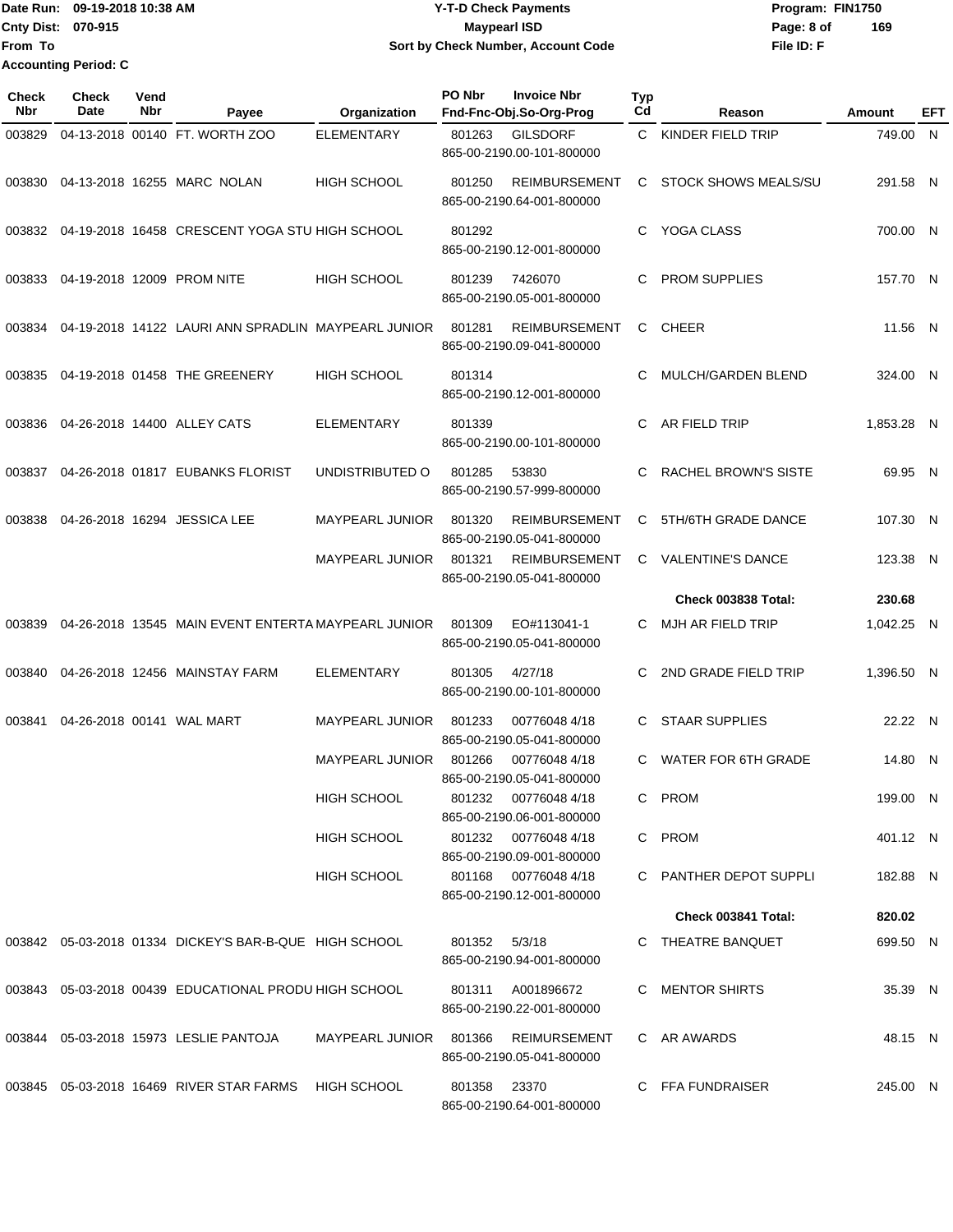|                    | Date Run: 09-19-2018 10:38 AM | <b>Y-T-D Check Payments</b>        | Program: FIN1750  |
|--------------------|-------------------------------|------------------------------------|-------------------|
| Cnty Dist: 070-915 |                               | <b>Mavpearl ISD</b>                | 169<br>Page: 9 of |
| From To            |                               | Sort by Check Number, Account Code | File ID: F        |
|                    | <b>Accounting Period: C</b>   |                                    |                   |

| <b>Check</b><br><b>Nbr</b> | Check<br>Date | Vend<br>Nbr | Payee                                                     | Organization           | PO Nbr         | <b>Invoice Nbr</b><br>Fnd-Fnc-Obj.So-Org-Prog     | <b>Typ</b><br>Cd | Reason                      | Amount      | EFT |
|----------------------------|---------------|-------------|-----------------------------------------------------------|------------------------|----------------|---------------------------------------------------|------------------|-----------------------------|-------------|-----|
| 003846                     |               |             | 05-03-2018 13035 TRACY SHEFFER                            | <b>MAYPEARL JUNIOR</b> | 801324         | <b>REIMBURSEMENT</b><br>865-00-2190.05-041-800000 |                  | C SUPPLIES                  | 25.89       | N   |
|                            |               |             |                                                           | <b>MAYPEARL JUNIOR</b> | 801325         | <b>REIMBURSEMENT</b><br>865-00-2190.09-041-800000 | C                | <b>CHEER SUPPLIES</b>       | 26.50 N     |     |
|                            |               |             |                                                           |                        |                |                                                   |                  | Check 003846 Total:         | 52.39       |     |
| 003847                     |               |             | 05-03-2018 14122 LAURI ANN SPRADLIN MAYPEARL JUNIOR       |                        | 801347         | <b>REIMBURSEMENT</b><br>865-00-2190.09-041-800000 | C                | <b>CHEER SUPPLIES</b>       | 30.02 N     |     |
| 003848                     |               |             | 05-11-2018 16382 BRITTANY CHADWICK HIGH SCHOOL            |                        | 801383         | <b>REIMBURSEMENT</b><br>865-00-2190.22-001-800000 | C                | <b>NHS STOLES</b>           | 511.75 N    |     |
| 003849                     |               |             | 05-11-2018 01717 FT. WORTH MUSEUM                         | <b>MAYPEARL JUNIOR</b> | 801404         | 38021<br>865-00-2190.05-041-800000                | C                | 5TH GRADE FIELD TRIP        | 409.50 N    |     |
| 003850                     |               |             | 05-11-2018 15942 CHARLES HICKS                            | <b>HIGH SCHOOL</b>     | 801396         | 0000001<br>865-00-2190.12-001-800000              | C                | <b>IRON DECOR FOR GARDE</b> | 250.00 N    |     |
| 003851                     |               |             | 05-11-2018 00832 JONES SCHOOL SUPP ELEMENTARY             |                        | 801334         | 1578473<br>865-00-2190.00-101-800000              | C.               | <b>SUPPLIES</b>             | 250.95 N    |     |
| 003852                     |               |             | 05-11-2018 16475 LEE GROUNDS                              | <b>MAYPEARL JUNIOR</b> | 801399         | <b>REIMBURSEMENT</b><br>865-00-2190.69-041-800000 | C                | <b>TEACHER LUNCH</b>        | 114.75 N    |     |
| 003853                     |               |             | 05-11-2018 16474 MISTY ROCHELLE                           | <b>HIGH SCHOOL</b>     | 801389         | <b>REIMBURSEMENT</b><br>865-00-2190.06-001-800000 | C                | <b>GRADUATION SUPPLIES</b>  | 11.98 N     |     |
| 003854                     |               |             | 05-11-2018 15766 NATIONAL ART HONO HIGH SCHOOL            |                        | 801388         | 9001039676<br>865-00-2190.03-001-800000           | C                | <b>NHS AFFILIATION</b>      | 200.00 N    |     |
|                            | 05-31-2018    |             |                                                           | <b>HIGH SCHOOL</b>     | 801388         | 9001039676<br>865-00-2190.03-001-800000           | D                | PO MADE TO WRONG VEN        | $-200.00$ N |     |
|                            |               |             |                                                           |                        |                |                                                   |                  | Check 003854 Total:         | .00         |     |
| 003855                     |               |             | 05-11-2018 12087 OAK CLIFF OFFICE SU MAYPEARL JUNIOR      |                        | 801306         | 407510-0<br>865-00-2190.05-041-800000             | C                | OFFICE SUPPIES              | 6.79 N      |     |
| 003856                     |               |             | 05-11-2018 14261 RYAN VINES                               | <b>HIGH SCHOOL</b>     | 801407         | <b>REIMBURSEMENT</b><br>865-00-2190.64-001-800000 | С                | <b>BANQUET SUPPLIES</b>     | 499.83 N    |     |
| 003857                     |               |             | 05-11-2018 00264 SCHOLASTIC MAGAZI ELEMENTARY             |                        | 800164         | M6383513<br>865-00-2190.00-101-800000             | C                | <b>MAGAZINE</b>             | 12.10 N     |     |
|                            |               |             | 003858 05-11-2018 16461 SUBURBAN SCREEN R ELEMENTARY      |                        |                | 801346 INV02097<br>865-00-2190.00-101-800000      |                  | C FIELD DAY SHIRTS          | 2,152.00 N  |     |
|                            |               |             | 003859 05-11-2018 12892 SUPREME SCHOOL SUELEMENTARY       |                        | 801304 81342   | 865-00-2190.00-101-800000                         |                  | C TARDY SLIPS               | 62.87 N     |     |
|                            |               |             | 003860 05-11-2018 15287 TARLETON STATE UNI HIGH SCHOOL    |                        | 801387         | SHEFFER HS<br>865-00-2190.01-001-800000           |                  | C CAMP DEPOSIT              | 2,400.00 N  |     |
|                            |               |             | 003861  05-11-2018  12827  THOMAS CREATIVE A ELEMENTARY   |                        | 801356         | 55099<br>865-00-2190.00-101-800000                |                  | C KINDER CAP/TASSEL         | 463.45 N    |     |
|                            |               |             | 003862 05-17-2018 13977 HAWAIIAN FALLS                    | <b>HIGH SCHOOL</b>     | 801446         | KINDER<br>865-00-2190.06-001-800000               |                  | C SENIOR FIELD TRIP         | 1,830.00 N  |     |
|                            |               |             | 003863  05-17-2018  15847  JESSICA'S FLOWERS  HIGH SCHOOL |                        | 801169         | 5/25/18<br>865-00-2190.09-001-800000              |                  | C GRADUATION FLOWERS        | 500.00 N    |     |
|                            |               |             | 003864 05-17-2018 01113 LAKEVIEW CAMP AND HIGH SCHOOL     |                        | 801414 5/14/18 | 865-00-2190.06-001-800000                         |                  | C SOUND TECH FOR AWAR       | 60.00 N     |     |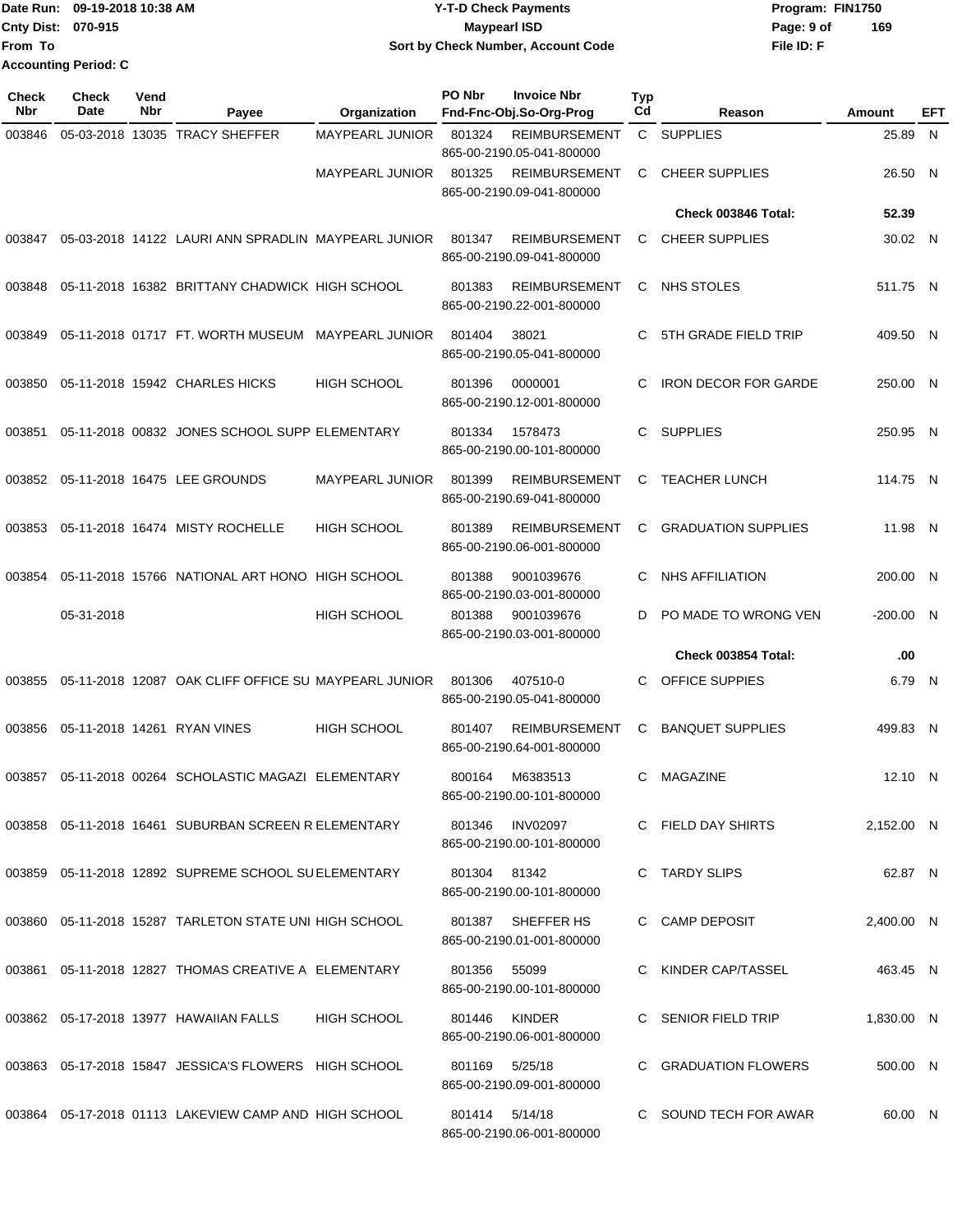|                             | Date Run: 09-19-2018 10:38 AM | <b>Y-T-D Check Payments</b>        | Program: FIN1750   |  |  |  |
|-----------------------------|-------------------------------|------------------------------------|--------------------|--|--|--|
| <b>Cnty Dist: 070-915</b>   |                               | Maypearl ISD                       | 169<br>Page: 10 of |  |  |  |
| <b>From To</b>              |                               | Sort by Check Number, Account Code | File ID: F         |  |  |  |
| <b>Accounting Period: C</b> |                               |                                    |                    |  |  |  |

| Check<br>Nbr | <b>Check</b><br>Date      | Vend<br>Nbr | Payee                                                       | Organization       | PO Nbr      | <b>Invoice Nbr</b><br>Fnd-Fnc-Obj.So-Org-Prog     | <b>Typ</b><br>Cd | Reason                     | Amount     | EFT |
|--------------|---------------------------|-------------|-------------------------------------------------------------|--------------------|-------------|---------------------------------------------------|------------------|----------------------------|------------|-----|
| 003865       |                           |             | 05-17-2018 15785 LITTLE CAESARS PIZZ ELEMENTARY             |                    | 801443      | <b>WILLBORN</b><br>865-00-2190.00-101-800000      |                  | C BOX TOP AWARD            | 25.00 N    |     |
| 003866       |                           |             | 05-17-2018 15843 MOUNTASIA                                  | MAYPEARL JUNIOR    | 801432      | SHELL<br>865-00-2190.05-041-800000                | C.               | 5TH GRADE FIELD TRIP       | 1,028.58 N |     |
| 003867       |                           |             | 05-17-2018 00401 POSITIVE PROMOTION ELEMENTARY              |                    | 800122      | 06034971<br>865-00-2190.00-101-800000             | C.               | <b>SUPPLIES</b>            | 197.25 N   |     |
| 003868       |                           |             | 05-17-2018 15632 SOLID ROCK RESOUR MAYPEARL JUNIOR          |                    | 801445      | JH<br>865-00-2190.05-041-800000                   | C                | <b>TEAM BUILDING</b>       | 500.00 N   |     |
|              |                           |             |                                                             | <b>HIGH SCHOOL</b> | 801412      | 5/18/18 HS<br>865-00-2190.22-001-800000           | C                | HS GAME DAY CHALLENG       | 500.00 N   |     |
|              |                           |             |                                                             |                    |             |                                                   |                  | Check 003868 Total:        | 1,000.00   |     |
| 003869       |                           |             | 05-17-2018 15841 TELL IT LIKE IT IS, INC. MAYPEARL JUNIOR   |                    | 801447      | 5/18/18<br>865-00-2190.05-041-800000              | C.               | 8TH GRADE AWARDS/DAN       | 200.00 N   |     |
| 003870       |                           |             | 05-17-2018 12843 TINA MCCANN                                | <b>HIGH SCHOOL</b> | 801411      | <b>REIMBURSEMENT</b><br>865-00-2190.12-001-800000 | C                | <b>SHREDDER</b>            | 1.810.16 N |     |
| 003871       |                           |             | 05-24-2018 00871 CARD SERVICE CENT UNDISTRIBUTED O          |                    | 000610      | XXXX0046 5/18<br>865-00-2190.57-999-800000        | C.               | <b>SECRETARY MEETING</b>   | 36.00 N    |     |
| 003872       |                           |             | 05-24-2018 16481 RON'S MOBILE DRUG UNDISTRIBUTED O          |                    | 801466      | 865-00-2190.57-999-800000                         | C.               | <b>ATHLETIC PHYSICALS</b>  | 380.00 N   |     |
| 003873       |                           |             | 05-24-2018 16477 Studio Movie Grill Arlingt MAYPEARL JUNIOR |                    | 801401      | E46336<br>865-00-2190.05-041-800000               | C.               | 8TH FIELD TRIP             | 2,313.00 N |     |
| 003874       |                           |             | 05-24-2018 15287 TARLETON STATE UNI MAYPEARL JUNIOR         |                    | 801468      | L. SPRADLING<br>865-00-2190.09-041-800000         | C.               | <b>CHEER CAMP</b>          | 5,100.00 N |     |
| 003875       |                           |             | 05-24-2018 12827 THOMAS CREATIVE A ELEMENTARY               |                    | 801409      | 55295<br>865-00-2190.00-101-800000                | C                | <b>KINDER GOWN</b>         | 72.95 N    |     |
| 003876       | 05-24-2018 00141 WAL MART |             |                                                             | <b>ELEMENTARY</b>  | 801357      | XXXX6048 5/18<br>865-00-2190.00-101-800000        | C                | <b>FIELD DAY SUPPLIES</b>  | 51.35 N    |     |
|              |                           |             |                                                             | <b>HIGH SCHOOL</b> | 801151      | XXXX6048 5/18<br>865-00-2190.10-001-800000        | C                | <b>SUPPLIES</b>            | 158.67 N   |     |
|              |                           |             |                                                             | <b>HIGH SCHOOL</b> |             | 801150 XXXX6048 5/18<br>865-00-2190.10-001-800000 |                  | C SUPPLIES                 | 190.72 N   |     |
|              |                           |             |                                                             | <b>HIGH SCHOOL</b> |             | 801368 XXXX6048 5/18<br>865-00-2190.22-001-800000 |                  | C SUPPLIES                 | 285.31 N   |     |
|              |                           |             |                                                             |                    |             |                                                   |                  | <b>Check 003876 Total:</b> | 686.05     |     |
|              |                           |             | 003877 05-25-2018 13776 HEB GROCERY STORE HIGH SCHOOL       |                    |             | 801155 PICK UP<br>865-00-2190.05-001-800000       |                  | C GRADUATION               | 138.32 N   |     |
|              |                           |             | 003878  05-31-2018  01869  ALL SPORTS TROPHIE ELEMENTARY    |                    | 801308      | 12483<br>865-00-2190.00-101-800000                |                  | C BELL PLAQUE              | 205.00 N   |     |
|              |                           |             | 003879 05-31-2018 16415 SPIRIT EVEN COORDI HIGH SCHOOL      |                    | 801484      | 406359<br>865-00-2190.01-001-800000               |                  | C HS CHEER JUDGES          | 183.00 N   |     |
|              |                           |             | 003880  05-31-2018  15287  TARLETON STATE UNI HIGH SCHOOL   |                    |             | 801479 SHEFFER/BROWN<br>865-00-2190.01-001-800000 |                  | C HS CHEER CAMP            | 6,320.00 N |     |
|              |                           |             | 003881 05-31-2018 00973 TARVER TROPHIES                     | <b>HIGH SCHOOL</b> | 801392 2752 | 865-00-2190.94-001-800000                         |                  | C AWARD                    | 38.00 N    |     |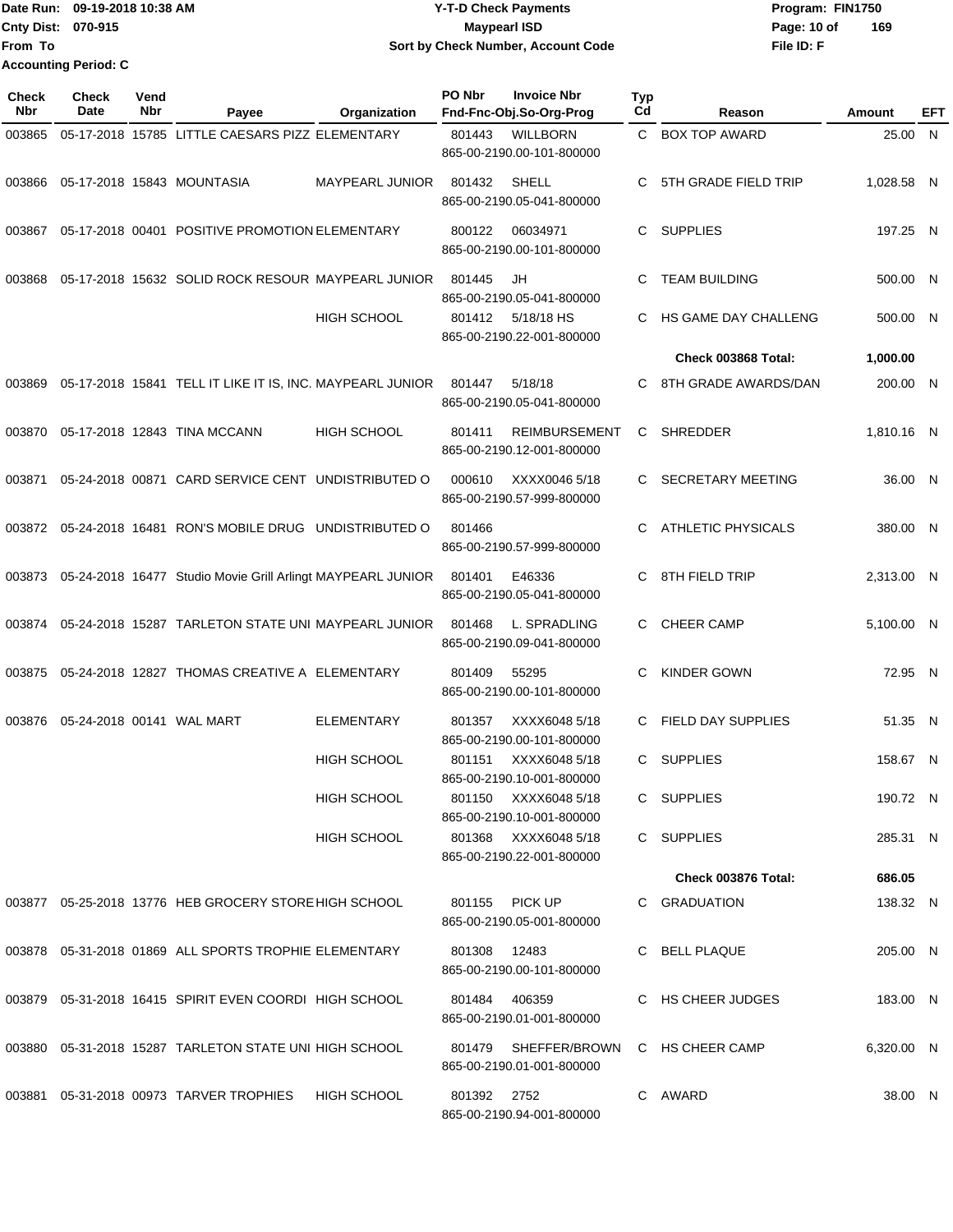### Date Run: 09-19-2018 10:38 AM **CONTEX 18 AM CONTEX 18 AM CONTEX 17-T-D** Check Payments **CONTEX 18 AM CONTEX 18 AM CONTEX 18 AM CONTEX 18 AM CONTEX 18 AM CONTEX 18 AM CONTEX 18 AM CONTEX 18 AM CONTEX 19 AM CONTEX 19 AM CONT Cnty Dist:** 070-915 **Page: 11 of** Maypearl ISD **CONTEX Page: 11 of** Maypearl ISD **09-19-2018 10:38 AM Y-T-D Check Payments 070-915 Maypearl ISD Sort by Check Number, Account Code**

| Check<br><b>Nbr</b> | Check<br><b>Date</b>               | Vend<br><b>Nbr</b> | Payee                                                    | Organization                    | PO Nbr      | <b>Invoice Nbr</b><br>Fnd-Fnc-Obj.So-Org-Prog     | <b>Typ</b><br>Cd | Reason                     | <b>Amount</b> | EFT |
|---------------------|------------------------------------|--------------------|----------------------------------------------------------|---------------------------------|-------------|---------------------------------------------------|------------------|----------------------------|---------------|-----|
| 003882              |                                    |                    | 06-06-2018 00386 NASSP/NHS                               | HIGH SCHOOL                     | 801495      | 9001039676<br>865-00-2190.03-001-800000           |                  | C NATIONAL HONOR AFFILI    | 200.00 N      |     |
| 003883              |                                    |                    | 06-06-2018 15973 LESLIE PANTOJA                          | HIGH SCHOOL                     | 801482      | <b>REIMBURSEMENT</b><br>865-00-2190.22-001-800000 | C                | <b>END OF YEAR PARTY</b>   | 35.50 N       |     |
| 003884              |                                    |                    | 06-06-2018 16375 THE GI GO FUND                          | UNDISTRIBUTED O                 | 000637      | <b>DONATION</b><br>865-00-2190.57-999-800000      | C                | <b>JEANS FOR TROOPS</b>    | 135.00 N      |     |
| 003885              |                                    |                    | 06-13-2018 00871 CARD SERVICE CENT HIGH SCHOOL           |                                 | 801337      | XXXX0178 6/18<br>865-00-2190.01-001-800000        | C.               | HS SCHOOL POM POMS         | 986.56 N      |     |
| 003886              |                                    |                    | 06-13-2018 16489 KENNEDY THORNE                          | HIGH SCHOOL                     | 801514      | <b>ATH CAMP</b><br>865-00-2190.83-001-800000      | C                | ATH CAMP HELPER            | 100.00 N      |     |
| 003887              |                                    |                    | 06-13-2018 00153 NATIONAL FFA ORGAN HIGH SCHOOL          |                                 | 801456      | MDS-137065<br>865-00-2190.64-001-800000           | C                | FFA JACKET C. SCHIEFER     | 61.00 N       |     |
| 003888              |                                    |                    | 06-13-2018 00401 POSITIVE PROMOTION ELEMENTARY           |                                 | 801349      | 06049546<br>865-00-2190.00-101-800000             | C                | <b>SUPPLIES</b>            | 330.22 N      |     |
| 003889              |                                    |                    | 06-13-2018 16063 THE BOW PLACE, INC. MAYPEARL JUNIOR     |                                 | 801505      | 7265<br>865-00-2190.09-041-800000                 | C                | <b>JH CHEER BOWS</b>       | 410.00 N      |     |
| 003890              |                                    |                    | 06-21-2018 16490 ALYSSA HOLDER                           | <b>HIGH SCHOOL</b>              | 801518      | <b>CAMP</b><br>865-00-2190.83-001-800000          | С                | <b>SUMMER CAMP WORKER</b>  | 100.00 N      |     |
| 003891              |                                    |                    | 06-21-2018 00887 BSN SPORTS                              | HIGH SCHOOL                     | 801481      | 902394331<br>865-00-2190.85-001-800000            | C                | <b>CAMP SHIRTS</b>         | 1,080.00 N    |     |
| 003892              |                                    |                    | 06-28-2018 15328 ACCURATE LABEL DE ELEMENTARY            |                                 | 801506      | 160710<br>865-00-2190.00-101-800000               | C.               | <b>CAR RIDER STICKERS</b>  | 122.95 N      |     |
| 003893              |                                    |                    | 06-28-2018 00401 POSITIVE PROMOTION MAYPEARL JUNIOR      |                                 | 801507      | 06063922<br>865-00-2190.05-041-800000             | C                | <b>AWARDS</b>              | 9.89 N        |     |
| 003894              |                                    |                    | 06-28-2018 00655 VARSITY SPIRIT FASHI HIGH SCHOOL        |                                 | 801384      | 12265108<br>865-00-2190.01-001-800000             | C                | <b>CHEER UNIFORMS</b>      | 8,692.87 N    |     |
| 003895              |                                    |                    | 06-28-2018 00141 WAL MART                                | HIGH SCHOOL                     | 801150      | XXXX6048 6/18<br>865-00-2190.10-001-800000        | C                | <b>SUPPLIES</b>            | 94.56 N       |     |
|                     |                                    |                    |                                                          | HIGH SCHOOL                     |             | 801150 XXXX6048 6/18<br>865-00-2190.10-001-800000 |                  | C SUPPLIES                 | 120.18 N      |     |
|                     |                                    |                    |                                                          |                                 |             |                                                   |                  | <b>Check 003895 Total:</b> | 214.74        |     |
|                     | 003896  07-26-2018  16499  JOSTENS |                    |                                                          | HIGH SCHOOL                     | 801605 2018 | 865-00-2190.06-001-800000                         |                  | C GRADUATION CORDS         | 90.00 N       |     |
|                     |                                    |                    | 003897 07-26-2018 14924 KAYLOR DESIGN                    | MAYPEARL JUNIOR 801604 497      |             | 865-00-2190.09-041-800000                         |                  | C JH CHEER SHIRTS          | 340.00 N      |     |
|                     |                                    |                    | 003898 07-26-2018 16501 PHYLICIA GRIMES                  | HIGH SCHOOL                     |             | 801610 CAMP WORKER<br>865-00-2190.83-001-800000   |                  | C SPORTS CAMP WORKER       | 100.00 N      |     |
|                     |                                    |                    | 003899 07-26-2018 14261 RYAN VINES                       | <b>HIGH SCHOOL</b>              | 801603      | REIMBURSEMENT<br>865-00-2190.64-001-800000        |                  | C OFFICER NOTEBOOKS        | 149.00 N      |     |
|                     |                                    |                    | 003900 07-26-2018 00655 VARSITY SPIRIT FASHI HIGH SCHOOL |                                 | 801381      | 67900533<br>865-00-2190.01-001-800000             |                  | C UNIFORMS                 | 10,437.00 N   |     |
|                     |                                    |                    |                                                          | MAYPEARL JUNIOR 801398 12522264 |             | 865-00-2190.09-041-800000                         |                  | C JH CHEER UNIFORMS        | 7,453.91 N    |     |
|                     |                                    |                    |                                                          |                                 |             |                                                   |                  | <b>Check 003900 Total:</b> | 17,890.91     |     |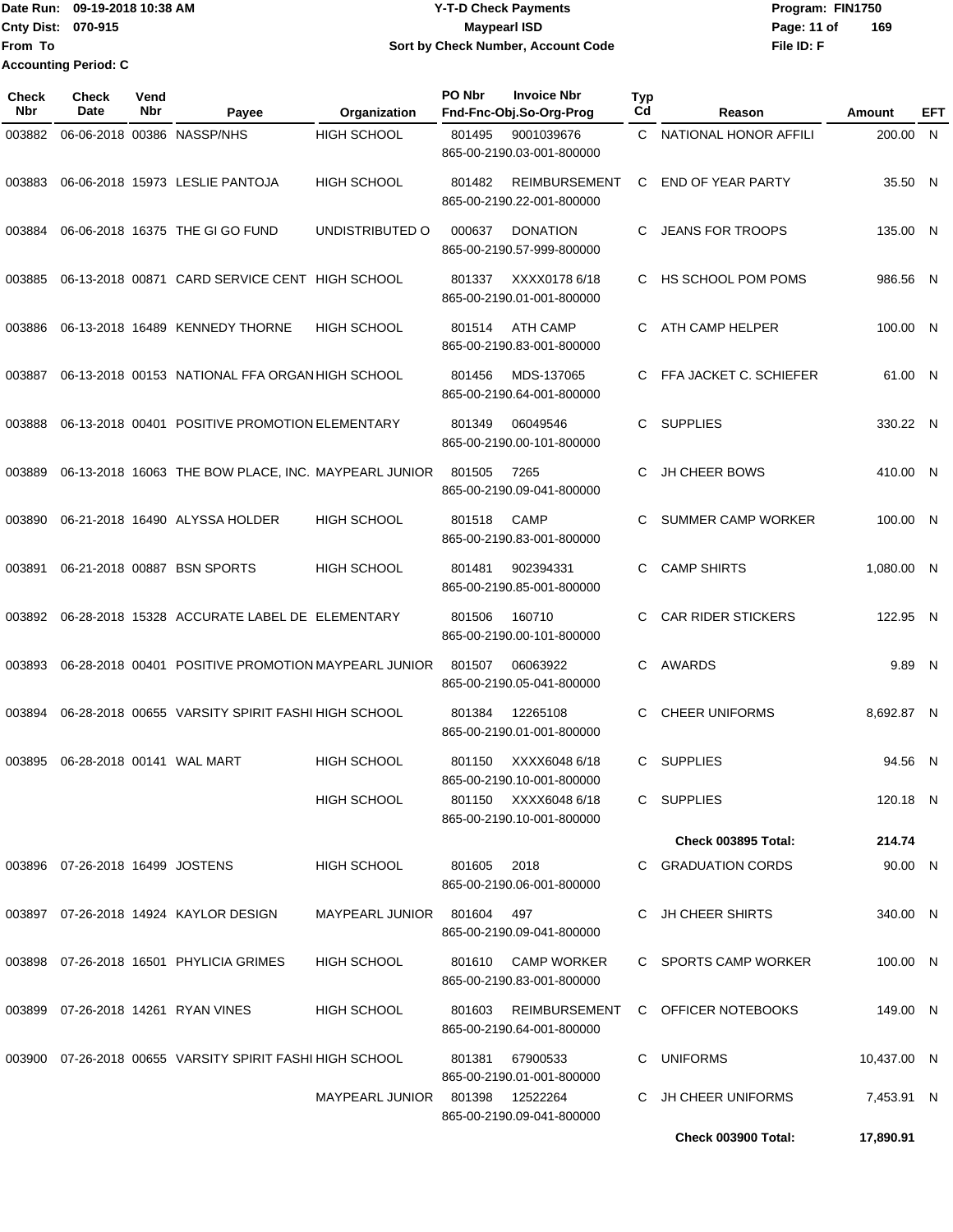|                           | Date Run: 09-19-2018 10:38 AM | <b>Y-T-D Check Payments</b>        | Program: FIN1750   |
|---------------------------|-------------------------------|------------------------------------|--------------------|
| <b>Cnty Dist: 070-915</b> |                               | Maypearl ISD                       | 169<br>Page: 12 of |
| lFrom To                  |                               | Sort by Check Number, Account Code | File ID: F         |
|                           | <b>Accounting Period: C</b>   |                                    |                    |

| <b>Check</b><br>Nbr             | <b>Check</b><br>Date | Vend<br>Nbr | Payee                                                   | Organization           | PO Nbr                                        | <b>Invoice Nbr</b><br>Fnd-Fnc-Obj.So-Org-Prog     | Typ<br>Cd            | Reason                     | Amount   | EFT |
|---------------------------------|----------------------|-------------|---------------------------------------------------------|------------------------|-----------------------------------------------|---------------------------------------------------|----------------------|----------------------------|----------|-----|
| 003901                          |                      |             | 08-03-2018 13283 DALLAS BAPTIST UNIV HIGH SCHOOL        |                        | 801623                                        | K. WILLBORN                                       | $\mathbf{C}$         | PANTHER PRIDE SCHOLA       | 100.00 N |     |
|                                 |                      |             |                                                         |                        |                                               | 865-00-2190.73-001-800000                         |                      |                            |          |     |
|                                 |                      |             |                                                         | <b>HIGH SCHOOL</b>     | 801623                                        | K. WILLBORN<br>865-00-2190.73-001-800000          | C                    | ATHLETIC BOOSTER SCH       | 500.00 N |     |
|                                 |                      |             |                                                         |                        |                                               |                                                   |                      | <b>Check 003901 Total:</b> | 600.00   |     |
|                                 |                      |             | 003902 08-03-2018 00479 TRACTOR SUPPLY CO HIGH SCHOOL   |                        | 801602                                        | 026020237/18<br>865-00-2190.64-001-800000         | C                    | AG SUPPLIES                | 190.35 N |     |
| 003903                          |                      |             | 08-10-2018 16502 COURTNEY RAMOS                         | <b>HIGH SCHOOL</b>     | 801626                                        | <b>REIMBURSEMENT</b><br>865-00-2190.90-001-800000 | С                    | <b>REFUND OF CAMP MONE</b> | 70.00 N  |     |
| 003904                          |                      |             | 08-10-2018 01817 EUBANKS FLORIST                        | UNDISTRIBUTED O        | 801614                                        | <b>FJH862</b><br>865-00-2190.57-999-800000        | С                    | KUDRNA FIL FUNERAL         | 69.95 N  |     |
| 003905                          |                      |             | 08-10-2018 14924 KAYLOR DESIGN                          | <b>MAYPEARL JUNIOR</b> | 801408                                        | 484<br>865-00-2190.05-041-800000                  | С                    | <b>SHIRTS</b>              | 825.00 N |     |
| 003906                          |                      |             | 08-10-2018 16507 OGLE SCHOOL                            | <b>HIGH SCHOOL</b>     | 000734                                        | <b>KELLIE BLAKE</b><br>865-00-2190.73-001-800000  | С                    | PANTHER PRIDE SCHOLA       | 100.00 N |     |
|                                 |                      |             |                                                         | <b>HIGH SCHOOL</b>     | 000734                                        | <b>KELLIE BLAKE</b><br>865-00-2190.73-001-800000  | С                    | ATH BOOSTER SCHOLAR        | 500.00 N |     |
|                                 |                      |             |                                                         |                        |                                               |                                                   |                      | <b>Check 003906 Total:</b> | 600.00   |     |
| 003907                          |                      |             | 08-10-2018 15874 OKLAHOMA BAPTIST                       | <b>HIGH SCHOOL</b>     | 000738                                        | <b>RACHEL</b><br>865-00-2190.73-001-800000        | С                    | PANTHER PRIDE SCHOLA       | 100.00 N |     |
| 08-10-2018 12855 SAGU<br>003908 |                      |             | <b>HIGH SCHOOL</b>                                      | 000736                 | <b>KATHERINE</b><br>865-00-2190.73-001-800000 | С                                                 | PANTHER PRIDE SCHOLA | 100.00 N                   |          |     |
|                                 |                      |             |                                                         | <b>HIGH SCHOOL</b>     | 000736                                        | <b>KATHERINE</b><br>865-00-2190.73-001-800000     | С                    | ATH BOOSTER SCHOLAR        | 500.00 N |     |
|                                 |                      |             |                                                         | <b>HIGH SCHOOL</b>     | 000736                                        | <b>KATHERINE</b><br>865-00-2190.95-001-800000     | С                    | <b>KARLA FORD</b>          | 375.00 N |     |
|                                 |                      |             |                                                         |                        |                                               |                                                   |                      | <b>Check 003908 Total:</b> | 975.00   |     |
| 003909                          |                      |             | 08-10-2018 16508 SOUTH PLAINS COLLE HIGH SCHOOL         |                        | 000737                                        | <b>KYLIE BURNS</b><br>865-00-2190.73-001-800000   | С                    | PANTHER PRIDE SCHOLA       | 100.00 N |     |
|                                 |                      |             |                                                         | <b>HIGH SCHOOL</b>     | 000737                                        | <b>KYLIE BURNS</b><br>865-00-2190.76-001-800000   | С                    | LISA MILLER SCHOLARSHI     | 500.00 N |     |
|                                 |                      |             |                                                         | <b>DISTRICT WIDE</b>   | 000737                                        | <b>KYLIE BURNS</b><br>865-00-2190.93-000-800000   |                      | C VICKY WILLIAMS SCHOLA    | 500.00 N |     |
|                                 |                      |             |                                                         |                        |                                               |                                                   |                      | <b>Check 003909 Total:</b> | 1,100.00 |     |
|                                 |                      |             | 003910 08-10-2018 12774 TARLETON STATE UNI HIGH SCHOOL  |                        | 000740                                        | KYNLEE HARRIN<br>865-00-2190.73-001-800000        |                      | C PANTHER PRIDE SCHOLA     | 100.00 N |     |
|                                 |                      |             |                                                         | <b>HIGH SCHOOL</b>     | 000740                                        | <b>KYNLEE HARRIN</b><br>865-00-2190.73-001-800000 |                      | C ATH BOOSTER SCHOLAR      | 500.00 N |     |
|                                 |                      |             |                                                         | <b>HIGH SCHOOL</b>     |                                               | 000740 KYNLEE HARRIN<br>865-00-2190.82-001-800000 | С                    | MIKA TERRY                 | 500.00 N |     |
|                                 |                      |             |                                                         |                        |                                               |                                                   |                      | <b>Check 003910 Total:</b> | 1,100.00 |     |
|                                 |                      |             | 003911 08-10-2018 13789 TEXAS A & M UNIVERS HIGH SCHOOL |                        | 000729                                        | <b>SUMMER MOON</b><br>865-00-2190.73-001-800000   |                      | C PANTHER PRIDE SCHOLA     | 100.00 N |     |
|                                 |                      |             |                                                         | <b>DISTRICT WIDE</b>   |                                               | 000729 SUMMER MOON<br>865-00-2190.93-000-800000   |                      | C VICKY WILLIAMS SCHOLA    | 500.00 N |     |
|                                 |                      |             |                                                         |                        |                                               |                                                   |                      | Check 003911 Total:        | 600.00   |     |
|                                 |                      |             | 003912 08-10-2018 00959 TEXAS TECH UNIVERS HIGH SCHOOL  |                        | 000739                                        | <b>BRAYDN</b><br>865-00-2190.73-001-800000        | C.                   | PANTHER PRIDE SCHOLA       | 100.00 N |     |
|                                 |                      |             |                                                         | HIGH SCHOOL            | 000739                                        | <b>BRAYDN</b><br>865-00-2190.73-001-800000        |                      | C ATH BOOSTER SCHOLAR      | 500.00 N |     |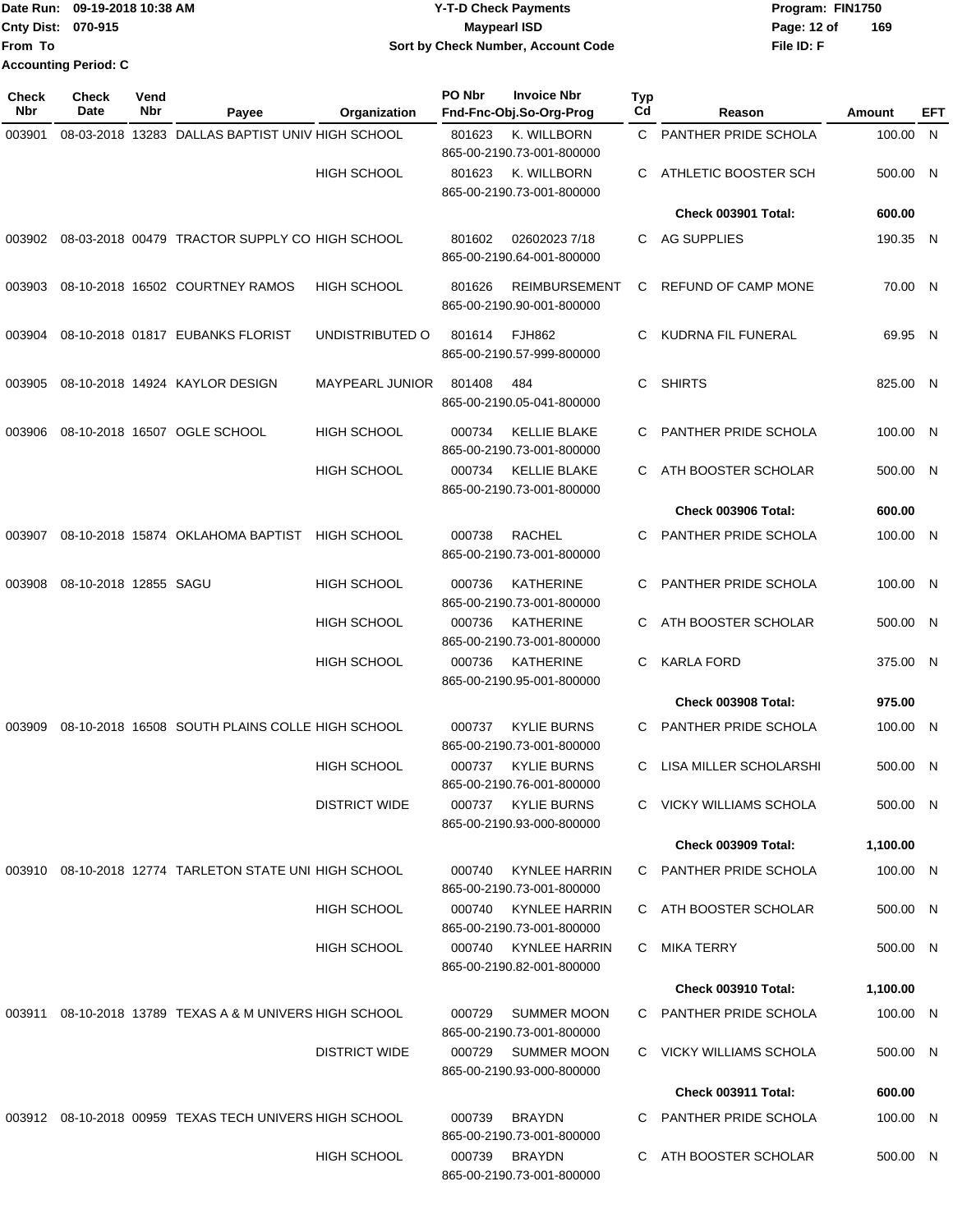|                             | Date Run: 09-19-2018 10:38 AM | Y-T-D Check Payments               | Program: FIN1750 |     |  |  |
|-----------------------------|-------------------------------|------------------------------------|------------------|-----|--|--|
| <b>Cnty Dist: 070-915</b>   |                               | <b>Maypearl ISD</b>                | Page: 13 of      | 169 |  |  |
| From To                     |                               | Sort by Check Number, Account Code | File ID: F       |     |  |  |
| <b>Accounting Period: C</b> |                               |                                    |                  |     |  |  |

| Check<br>Nbr | <b>Check</b><br>Date | Vend<br>Nbr | Payee                                                 | Organization           | PO Nbr | <b>Invoice Nbr</b><br>Fnd-Fnc-Obj.So-Org-Prog      | Typ<br>Cd | Reason                      | Amount   | EFT          |
|--------------|----------------------|-------------|-------------------------------------------------------|------------------------|--------|----------------------------------------------------|-----------|-----------------------------|----------|--------------|
|              |                      |             |                                                       | <b>HIGH SCHOOL</b>     | 000739 | <b>BRAYDN</b><br>865-00-2190.76-001-800000         | C         | LISA MILLER SCHOLARSHI      | 500.00   | $\mathsf{N}$ |
|              |                      |             |                                                       | <b>HIGH SCHOOL</b>     | 000739 | <b>BRAYDN</b><br>865-00-2190.77-001-800000         | C         | WG ROESLER SCHOLARS         | 500.00 N |              |
|              |                      |             |                                                       |                        |        |                                                    |           | Check 003912 Total:         | 1,600.00 |              |
| 003913       |                      |             | 08-10-2018 16133 TEXAS WOMAN'S UNIV HIGH SCHOOL       |                        | 000741 | <b>MACENZIE</b><br>865-00-2190.73-001-800000       | C         | PANTHER PRIDE SCHOLA        | 100.00 N |              |
| 003914       |                      |             | 08-10-2018 15888 CASI THORNE                          | <b>MAYPEARL JUNIOR</b> | 000735 | <b>REIMBURSEMENT</b><br>865-00-2190.05-041-800000  | C.        | SUPPLIES CUB CAMP           | 7.54 N   |              |
| 003915       |                      |             | 08-10-2018 16509 UNIVERSITY OF MISSI HIGH SCHOOL      |                        | 000744 | <b>HALLIE ROESLER</b><br>865-00-2190.73-001-800000 | C         | PANTHER PRIDE SCHOLA        | 100.00 N |              |
|              |                      |             |                                                       | <b>HIGH SCHOOL</b>     | 000744 | <b>HALLIE ROESLER</b><br>865-00-2190.77-001-800000 | C         | WG ROESLER SCHOLARS         | 500.00 N |              |
|              |                      |             |                                                       |                        |        |                                                    |           | <b>Check 003915 Total:</b>  | 600.00   |              |
| 003916       |                      |             | 08-10-2018 15660 UNIVERSITY OF TEXA HIGH SCHOOL       |                        | 000743 | <b>VICENTE PINTER</b><br>865-00-2190.73-001-800000 | C.        | PANTHER PRIDE SCHOLA        | 100.00 N |              |
|              |                      |             |                                                       | <b>HIGH SCHOOL</b>     | 000743 | <b>VICENTE PINTER</b><br>865-00-2190.73-001-800000 | C         | ATH BOOSTER SCHOLAR         | 500.00 N |              |
|              |                      |             |                                                       |                        |        |                                                    |           | Check 003916 Total:         | 600.00   |              |
| 003917       |                      |             | 08-17-2018 00516 NAVARRO COLLEGE                      | <b>HIGH SCHOOL</b>     | 000766 | <b>MADISON</b><br>865-00-2190.73-001-800000        | C         | PANTHER PRIDE SCHOLA        | 100.00 N |              |
|              |                      |             |                                                       | <b>HIGH SCHOOL</b>     | 000766 | <b>MADISON</b><br>865-00-2190.73-001-800000        | C.        | ATH BOOSTER                 | 500.00 N |              |
|              |                      |             |                                                       |                        |        |                                                    |           | Check 003917 Total:         | 600.00   |              |
| 003918       |                      |             | 08-17-2018 16511 NORTHWESTERN STA HIGH SCHOOL         |                        | 000763 | <b>LEANNA COY</b><br>865-00-2190.73-001-800000     | C.        | PANTHER PRIDE SCHOLA        | 100.00 N |              |
| 003919       |                      |             | 08-17-2018 12135 STEPHEN F. AUSTIN S HIGH SCHOOL      |                        | 000774 | <b>JOSHUA</b><br>865-00-2190.73-001-800000         | C         | <b>PANTHER PRIDE SCHOLA</b> | 100.00 N |              |
|              |                      |             |                                                       | <b>HIGH SCHOOL</b>     | 000774 | <b>JOSHUA</b><br>865-00-2190.73-001-800000         | C         | JIM BEAM CHURCH OF CH       | 500.00 N |              |
|              |                      |             |                                                       | <b>HIGH SCHOOL</b>     | 000774 | <b>JOSHUA</b><br>865-00-2190.73-001-800000         | C.        | ATHLETIC BOOSTER SCH        | 500.00 N |              |
|              |                      |             |                                                       | <b>HIGH SCHOOL</b>     | 000774 | <b>JOSHUA</b><br>865-00-2190.76-001-800000         |           | C LISA MILLER SCHOLARSHI    | 500.00 N |              |
|              |                      |             |                                                       |                        |        |                                                    |           | <b>Check 003919 Total:</b>  | 1,600.00 |              |
|              |                      |             | 003920 08-24-2018 15526 NAVARRO COLLEGE B HIGH SCHOOL |                        | 000784 | <b>STUDENT</b><br>865-00-2190.06-001-800000        |           | C COSMETOLOGY SCHOOL        | 345.48 N |              |
|              |                      |             |                                                       | UNDISTRIBUTED O        |        | 000784 STUDENT<br>865-00-2190.57-999-800000        | C.        | COSMETOLOGY SCHOOL          | 181.52 N |              |
|              |                      |             |                                                       |                        |        |                                                    |           | <b>Check 003920 Total:</b>  | 527.00   |              |
| 003921       |                      |             | 08-24-2018 00141 WAL MART                             | <b>HIGH SCHOOL</b>     | 801633 | 00776048-0818<br>865-00-2190.05-001-800000         |           | C FISH CAMP SUPPLIES        | 117.26 N |              |
| 003922       |                      |             | 08-30-2018 00887 BSN SPORTS                           | <b>HIGH SCHOOL</b>     | 801627 | 3882862<br>865-00-2190.90-001-800000               |           | C FOOTBALL GEARCOACHE       | 405.00 N |              |
| 003923       |                      |             | 08-30-2018 00871 CARD SERVICE CENT UNDISTRIBUTED O    |                        | 000819 | 807041<br>865-00-2190.57-999-800000                | C         | <b>ADMIN LUNCHEON</b>       | 107.75 N |              |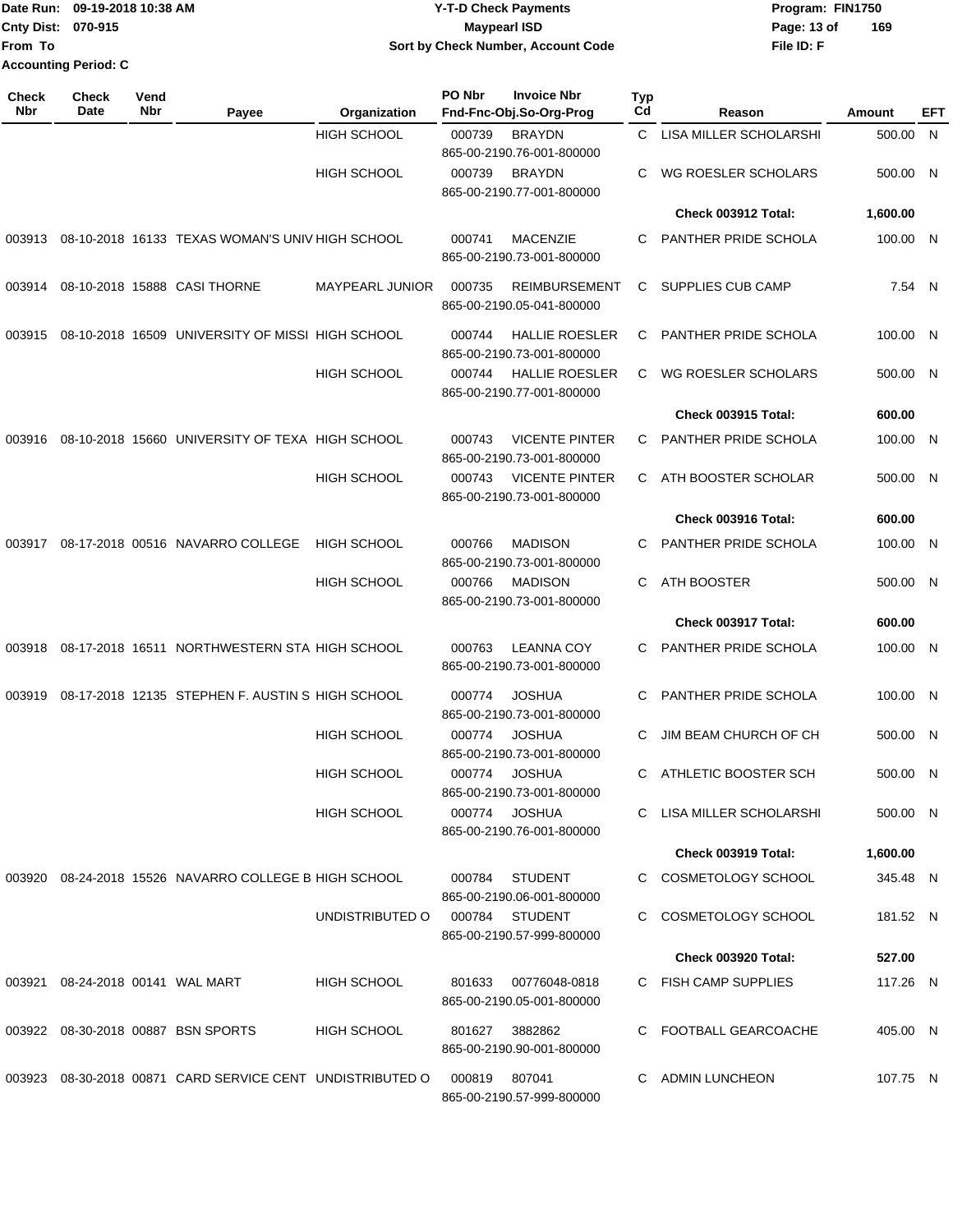### Date Run: 09-19-2018 10:38 AM **CONTEX 18 AM CONTEX 18 AM CONTEX 17-T-D** Check Payments **CONTEX 18 AM CONTEX 18 AM CONTEX 18 AM CONTEX 18 AM CONTEX 18 AM CONTEX 18 AM CONTEX 18 AM CONTEX 18 AM CONTEX 19 AM CONTEX 19 AM CONT Cnty Dist:** 070-915 **Page: 14 of MaypearI ISD Page: 14 of 09-19-2018 10:38 AM Y-T-D Check Payments 070-915 Maypearl ISD Sort by Check Number, Account Code**

**File ID: F 169**

| <b>Check</b><br><b>Nbr</b> | <b>Check</b><br>Date             | Vend<br>Nbr | Payee                                              | Organization       | PO Nbr                              | <b>Invoice Nbr</b><br>Fnd-Fnc-Obj.So-Org-Prog       | <b>Typ</b><br>Cd    | Reason                          | Amount      | <b>EFT</b> |
|----------------------------|----------------------------------|-------------|----------------------------------------------------|--------------------|-------------------------------------|-----------------------------------------------------|---------------------|---------------------------------|-------------|------------|
| 003924                     |                                  |             | 08-30-2018 00516 NAVARRO COLLEGE                   | <b>HIGH SCHOOL</b> | 000808                              | <b>SAM PEARSON</b><br>865-00-2190.73-001-800000     |                     | C PANTHER PRIDE                 | 100.00      | N          |
|                            |                                  |             |                                                    | <b>HIGH SCHOOL</b> | 000808                              | <b>SAM PEARSON</b><br>865-00-2190.73-001-800000     | C                   | JIM BEAM CHURCH OF CH           | 500.00 N    |            |
|                            |                                  |             |                                                    |                    |                                     |                                                     |                     | Check 003924 Total:             | 600.00      |            |
| 003925                     |                                  |             | 08-30-2018 01549 STATE FAIR OF TEXAS HIGH SCHOOL   |                    | 801641                              | 001690<br>865-00-2190.64-001-800000                 | C                   | AG STATE ENTRY FEES             | 952.00 N    |            |
| 010318                     |                                  |             | 01-03-2018 15276 MONERIS SOLUTIONS UNDISTRIBUTED O |                    | 000379                              | 240-35-6219.00-999-899000                           | D                   | <b>EZSCHPAY</b>                 | 262.34 N    |            |
| 010918                     |                                  |             | 01-09-2018 00200 CLAIMS ADMINISTRATI HIGH SCHOOL   |                    | 000380                              | 199-11-6143.00-001-811000                           | D                   | <b>WORKERS COMPENSATIO</b>      | 447.00 N    |            |
| 011018                     |                                  |             | 01-10-2018 00200 CLAIMS ADMINISTRATI HIGH SCHOOL   |                    | 000381                              | 199-11-6143.00-001-811000                           | D                   | <b>WORKERS COMPENSATIO</b>      | 261.00 N    |            |
| 020518                     |                                  |             | 02-05-2018 15276 MONERIS SOLUTIONS UNDISTRIBUTED O |                    | 000429                              | 240-35-6219.00-999-899000                           | D                   | <b>EZSCHLPAY</b>                | 285.94 N    |            |
| 020618                     |                                  |             | 02-06-2018 00200 CLAIMS ADMINISTRATI ELEMENTARY    |                    | 000430                              | 199-11-6143.00-101-811000                           | D                   | <b>WORKERS COMP</b>             | 367.58 N    |            |
| 021318                     | 02-13-2018 13063 US BANK         |             |                                                    | UNDISTRIBUTED O    | 000399                              | 02132018<br>199-71-6513.02-999-899000               | D                   | Debt Service Payment            | 90,000.00 N |            |
|                            |                                  |             |                                                    | UNDISTRIBUTED O    | 000399                              | 02132018<br>199-71-6523.02-999-899000               | D                   | Debt Service Payment            | 17,287.50 N |            |
|                            |                                  |             |                                                    |                    |                                     |                                                     | Check 021318 Total: | 107,287.50                      |             |            |
| 021418                     |                                  |             | 02-14-2018 00200 CLAIMS ADMINISTRATI HIGH SCHOOL   |                    | 000431<br>199-11-6143.00-001-811000 |                                                     | D                   | <b>WORKERS COMP</b>             | 405.00 N    |            |
| 021862                     |                                  |             | 05-17-2018 16150 ALVARADO FLEET SE UNDISTRIBUTED O |                    | 801419                              | 00000760<br>199-34-6219.00-999-899000               | C                   | <b>BUS 52 REPAIR LABOR</b>      | 574.07 N    |            |
|                            | 05-18-2018                       |             |                                                    | UNDISTRIBUTED O    | 801419                              | 00000760<br>199-34-6219.00-999-899000               | D                   | <b>WRONG CHECK NUMBER</b>       | -574.07 N   |            |
|                            | 05-17-2018                       |             |                                                    | UNDISTRIBUTED O    | 801419                              | 00000760<br>199-34-6319.00-999-899000               | С                   | <b>BUS 52 REPAIR PARTS</b>      | 426.89      | - N        |
|                            | 05-18-2018                       |             |                                                    | UNDISTRIBUTED O    |                                     | 801419 00000760<br>199-34-6319.00-999-899000        |                     | D WRONG CHECK NUMBER            | -426.89 N   |            |
|                            |                                  |             |                                                    |                    |                                     |                                                     |                     | Check 021862 Total:             | .00.        |            |
|                            |                                  |             | 021863  05-17-2018  01256  AT&T MOBILITY           | UNDISTRIBUTED O    |                                     | 000564 824711164X05102<br>199-51-6259.02-999-899000 |                     | C 4/3-5/2/18 WIRELESS           | 108.11 N    |            |
|                            | 05-18-2018                       |             |                                                    | UNDISTRIBUTED O    |                                     | 000564 824711164X05102<br>199-51-6259.02-999-899000 |                     | D WRONG CHECK NUMBER            | $-108.11$ N |            |
|                            |                                  |             |                                                    |                    |                                     |                                                     |                     | Check 021863 Total:             | .00         |            |
|                            |                                  |             | 021864  05-17-2018  00069  ATMOS ENERGY            | UNDISTRIBUTED O    | 000565                              | 3030318485<br>199-51-6259.00-999-899000             |                     | $C = 4/3 - 5/1/18$ LSK ELEMENTA | 205.52 N    |            |
|                            | 05-18-2018                       |             |                                                    | UNDISTRIBUTED O    | 000565                              | 3030318485<br>199-51-6259.00-999-899000             |                     | D WRONG CHECK NUMBER            | $-205.52$ N |            |
|                            |                                  |             |                                                    |                    |                                     |                                                     |                     | Check 021864 Total:             | .00         |            |
|                            | 021865  05-17-2018  12629  ATSSB |             |                                                    | <b>HIGH SCHOOL</b> | 800882                              | HS.<br>199-11-6499.29-001-811B00                    |                     | C HS OPS ENTRIES                | 180.00 N    |            |
|                            | 05-18-2018                       |             |                                                    | HIGH SCHOOL        | 800882 HS                           | 199-11-6499.29-001-811B00                           |                     | D WRONG CHECK NUMBER            | $-180.00$ N |            |

**Check 021865 Total: .00**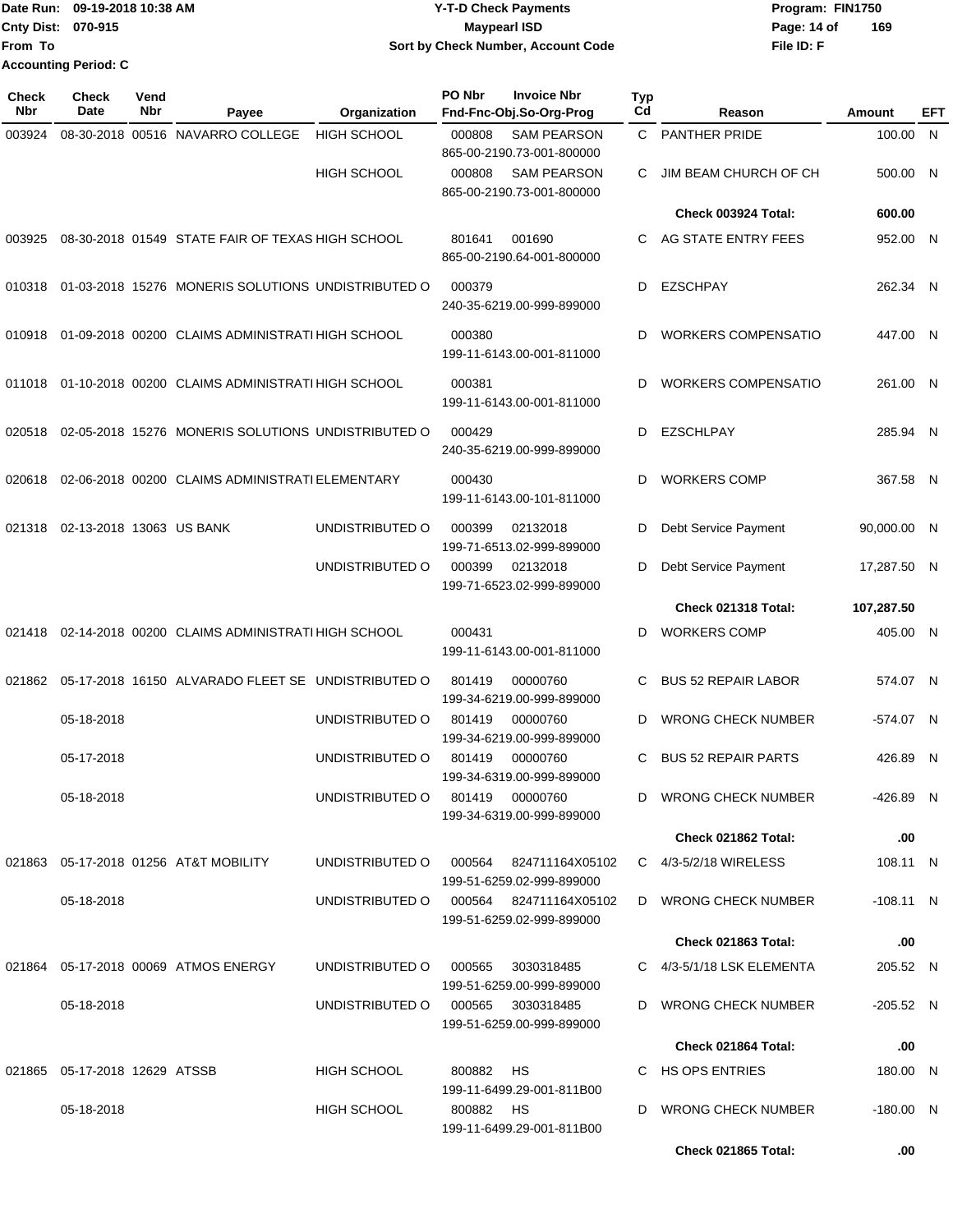Date Run: 09-19-2018 10:38 AM **CONTEX 18 AM CONTEX 18 AM CONTEX 17-T-D** Check Payments **CONTEX 18 AM CONTEX 18 AM CONTEX 18 AM CONTEX 18 AM CONTEX 18 AM CONTEX 18 AM CONTEX 18 AM CONTEX 18 AM CONTEX 19 AM CONTEX 19 AM CONT Cnty Dist:** 070-915 **Page: 15 of Maypearl ISD Page: 15 of From To 09-19-2018 10:38 AM Y-T-D Check Payments 070-915 Maypearl ISD Sort by Check Number, Account Code Accounting Period: C**

| <b>Check</b><br>Nbr | <b>Check</b><br>Date   | Vend<br><b>Nbr</b> | Payee                                                 | Organization         | PO Nbr | <b>Invoice Nbr</b><br>Fnd-Fnc-Obj.So-Org-Prog          | <b>Typ</b><br>$_{\rm Cd}$ | Reason                        | Amount        | <b>EFT</b> |
|---------------------|------------------------|--------------------|-------------------------------------------------------|----------------------|--------|--------------------------------------------------------|---------------------------|-------------------------------|---------------|------------|
| 021866              | 05-17-2018 12629 ATSSB |                    |                                                       | <b>HIGH SCHOOL</b>   | 800883 | JH<br>199-11-6499.29-001-811B00                        | C.                        | <b>JH OPS ENTRIES</b>         | 180.00 N      |            |
|                     | 05-18-2018             |                    |                                                       | <b>HIGH SCHOOL</b>   | 800883 | JH<br>199-11-6499.29-001-811B00                        | D                         | <b>WRONG CHECK NUMBER</b>     | $-180.00$ N   |            |
|                     |                        |                    |                                                       |                      |        |                                                        |                           | Check 021866 Total:           | .00           |            |
| 021867              |                        |                    | 05-17-2018 16479 BANDITS VOLLEYBALL DISTRICT WIDE     |                      | 000569 | <b>REIMBURSEMENT</b><br>199-00-5749.00-000-800000      | C                         | <b>KEY/FACILITY DEPOSIT R</b> | 400.00 N      |            |
|                     | 05-18-2018             |                    |                                                       | <b>DISTRICT WIDE</b> | 000569 | <b>REIMBURSEMENT</b><br>199-00-5749.00-000-800000      | D                         | <b>WRONG CHECK NUMBER</b>     | $-400.00$ N   |            |
|                     |                        |                    |                                                       |                      |        |                                                        |                           | Check 021867 Total:           | .00           |            |
| 021868              |                        |                    | 05-17-2018 16429 Best Western Pflugeville HIGH SCHOOL |                      | 801098 | DALLAS 5/27/18<br>199-11-6411.29-001-811B00            | C                         | STATE SOLO                    | 214.70 N      |            |
|                     | 05-18-2018             |                    |                                                       | <b>HIGH SCHOOL</b>   | 801098 | DALLAS 5/27/18<br>199-11-6411.29-001-811B00            | D                         | <b>WRONG CHECK NUMBER</b>     | $-214.70$ N   |            |
|                     | 05-17-2018             |                    |                                                       | <b>HIGH SCHOOL</b>   | 801098 | <b>DALLAS</b><br>199-11-6412.29-001-811000             | C                         | <b>STATE SOLO</b>             | 322.05 N      |            |
|                     | 05-18-2018             |                    |                                                       | <b>HIGH SCHOOL</b>   | 801098 | <b>DALLAS</b><br>199-11-6412.29-001-811000             | D                         | <b>WRONG CHECK NUMBER</b>     | $-322.05$ N   |            |
|                     |                        |                    |                                                       |                      |        |                                                        |                           | Check 021868 Total:           | .00           |            |
| 021869              |                        |                    | 05-17-2018 00956 BORDEN DAIRY                         | <b>ELEMENTARY</b>    | 801440 | 2070483 MIDDLE<br>240-35-6341.00-101-899000            | С                         | <b>MILK</b>                   | 477.00 N      |            |
|                     |                        |                    |                                                       | ELEMENTARY           | 801440 | 2070483 INTER<br>240-35-6341.00-101-899000             | С                         | MILK                          | 609.50 N      |            |
|                     |                        |                    |                                                       | ELEMENTARY           | 801439 | 2070483 ELEM<br>240-35-6341.00-101-899000              | C                         | <b>MILK</b>                   | 1,291.87 N    |            |
|                     | 05-18-2018             |                    |                                                       | ELEMENTARY           | 801440 | 2070483 MIDDLE<br>240-35-6341.00-101-899000            | D                         | <b>WRONG CHECK NUMBER</b>     | -477.00 N     |            |
|                     |                        |                    |                                                       | ELEMENTARY           | 801440 | 2070483 INTER<br>240-35-6341.00-101-899000             | D                         | <b>WRONG CHECK NUMBER</b>     | $-609.50$ N   |            |
|                     |                        |                    |                                                       | ELEMENTARY           | 801439 | 2070483 ELEM<br>240-35-6341.00-101-899000              | D                         | <b>WRONG CHECK NUMBER</b>     | $-1,291.87$ N |            |
|                     | 05-17-2018             |                    |                                                       | <b>HIGH SCHOOL</b>   | 801441 | 2070483 HS<br>240-35-6341.01-001-899000                | C                         | <b>MILK</b>                   | 731.92 N      |            |
|                     | 05-18-2018             |                    |                                                       | <b>HIGH SCHOOL</b>   |        | 801441 2070483 HS<br>240-35-6341.01-001-899000         |                           | D WRONG CHECK NUMBER          | -731.92 N     |            |
|                     |                        |                    |                                                       |                      |        |                                                        |                           | Check 021869 Total:           | .00           |            |
|                     |                        |                    | 021870  05-17-2018  00887  BSN SPORTS                 | UNDISTRIBUTED O      |        | 801136 902240568<br>199-36-6399.04-999-899000          |                           | C BASEBALL SUPPIES            | 733.50 N      |            |
|                     | 05-18-2018             |                    |                                                       | UNDISTRIBUTED O      |        | 801136  902240568<br>199-36-6399.04-999-899000         |                           | D WRONG CHECK NUMBER          | $-733.50$ N   |            |
|                     |                        |                    |                                                       |                      |        |                                                        |                           | Check 021870 Total:           | .00           |            |
| 021871              |                        |                    | 05-17-2018 00871 CARD SERVICE CENT UNDISTRIBUTED O    |                      | 000567 | XXXX0178 5/18<br>199-23-6499.02-999-899000             |                           | C NOTARY RENEWAL-DIANE        | 125.36 N      |            |
|                     | 05-18-2018             |                    |                                                       | UNDISTRIBUTED O      | 000567 | XXXX0178 5/18<br>199-23-6499.02-999-899000             |                           | D WRONG CHECK NUMBER          | $-125.36$ N   |            |
|                     | 05-17-2018             |                    |                                                       | UNDISTRIBUTED O      |        | 801351 XXXX0178 5/18<br>199-34-6219.02-999-899000      |                           | C REG TRK 20 FBALL TRAIL      | 16.00 N       |            |
|                     |                        |                    |                                                       | UNDISTRIBUTED O      |        | 199-34-6219.02-999-899000                              |                           | C REGISTRATION BUS 52         | 37.25 N       |            |
|                     | 05-18-2018             |                    |                                                       | UNDISTRIBUTED O      |        | 801351      XXXX0178 5/18<br>199-34-6219.02-999-899000 |                           | D WRONG CHECK NUMBER          | $-16.00$ N    |            |
|                     |                        |                    |                                                       | UNDISTRIBUTED O      |        | 801211     XXXX0178 5/18<br>199-34-6219.02-999-899000  |                           | D WRONG CHECK NUMBER          | $-37.25$ N    |            |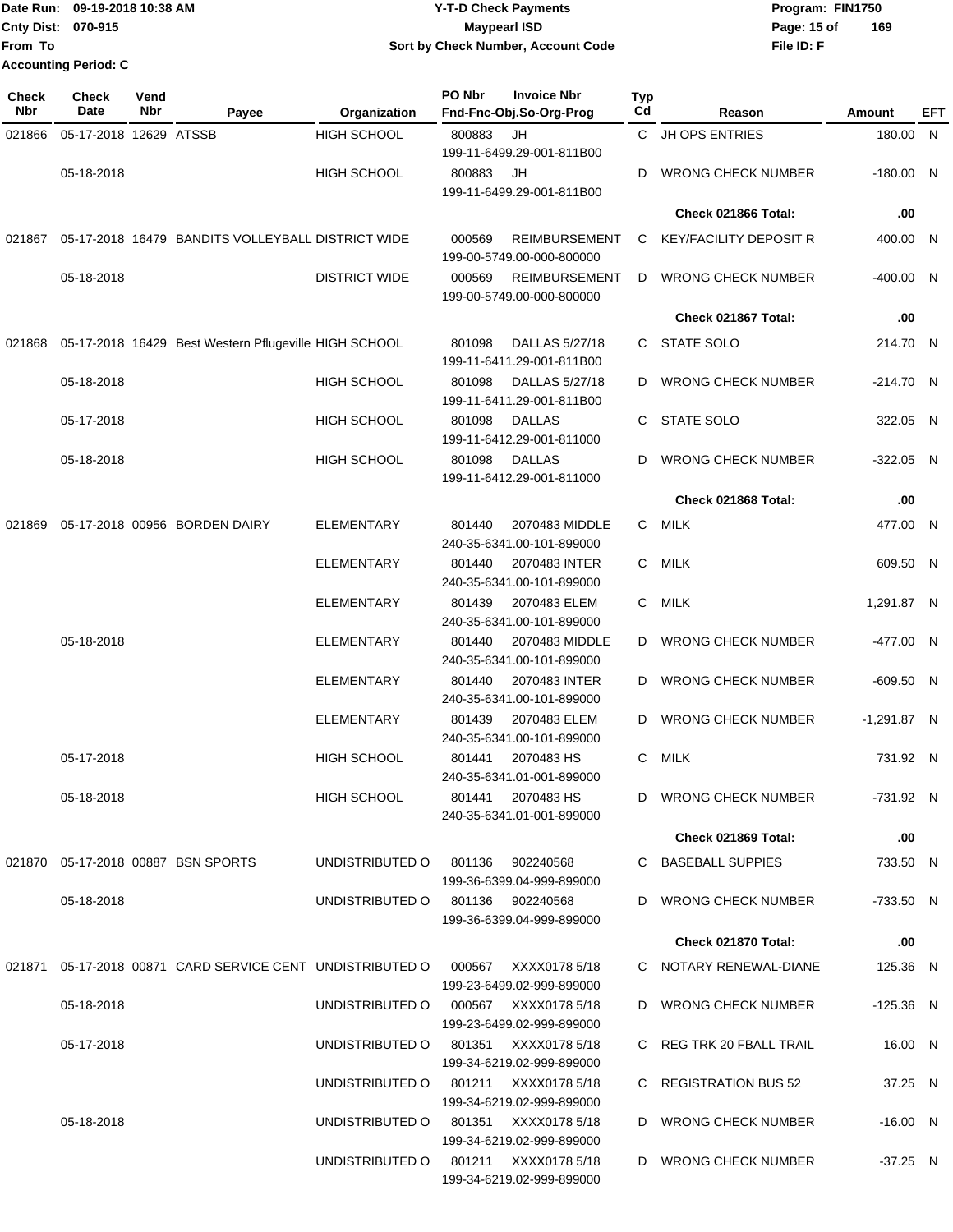### Date Run: 09-19-2018 10:38 AM **CONTEX 18 AM CONTEX 18 AM CONTEX 17-T-D** Check Payments **CONTEX 18 AM CONTEX 18 AM CONTEX 18 AM CONTEX 18 AM CONTEX 18 AM CONTEX 18 AM CONTEX 18 AM CONTEX 18 AM CONTEX 19 AM CONTEX 19 AM CONT Cnty Dist:** 070-915 **Page: 16 of MaypearI ISD Page: 16 of 09-19-2018 10:38 AM Y-T-D Check Payments 070-915 Maypearl ISD Sort by Check Number, Account Code**

| <b>Check</b><br>Nbr | <b>Check</b><br>Date              | Vend<br><b>Nbr</b> | Payee                                                  | Organization          | PO Nbr | <b>Invoice Nbr</b><br>Fnd-Fnc-Obj.So-Org-Prog | <b>Typ</b><br>Cd | Reason                       | <b>Amount</b> | EFT |
|---------------------|-----------------------------------|--------------------|--------------------------------------------------------|-----------------------|--------|-----------------------------------------------|------------------|------------------------------|---------------|-----|
|                     | 05-17-2018                        |                    |                                                        | UNDISTRIBUTED O       | 000566 | XXXX0178 5/18                                 |                  | C UPS PICK UP                | 14.39 N       |     |
|                     |                                   |                    |                                                        |                       |        | 199-41-6399.02-999-899000                     |                  |                              |               |     |
|                     | 05-18-2018                        |                    |                                                        | UNDISTRIBUTED O       | 000566 | XXXX0178 5/18                                 |                  | D WRONG CHECK NUMBER         | $-14.39$ N    |     |
|                     |                                   |                    |                                                        |                       |        | 199-41-6399.02-999-899000                     |                  |                              |               |     |
|                     | 05-17-2018                        |                    |                                                        | <b>SCHOOL BOARD</b>   | 801256 | XXXX0178 5/18                                 | C.               | <b>CHIPS/DRINKS FOR BOAR</b> | 22.56 N       |     |
|                     |                                   |                    |                                                        |                       |        | 199-41-6499.02-702-899000                     |                  |                              |               |     |
|                     |                                   |                    |                                                        | <b>SCHOOL BOARD</b>   | 801367 | XXXX0178 5/18                                 |                  | C SECRETARY GIFTS            | 19.72 N       |     |
|                     |                                   |                    |                                                        |                       |        | 199-41-6499.02-702-899000                     |                  |                              |               |     |
|                     |                                   |                    |                                                        | <b>SCHOOL BOARD</b>   | 801329 | XXXX0178 5/18                                 |                  | C BOARD MEAL                 | 95.84 N       |     |
|                     |                                   |                    |                                                        |                       |        | 199-41-6499.02-702-899000                     |                  |                              |               |     |
|                     |                                   |                    |                                                        | SCHOOL BOARD          | 801261 | XXXX0178 5/18                                 |                  | C MEAL FOR BOARD MTG         | 108.00 N      |     |
|                     |                                   |                    |                                                        |                       |        | 199-41-6499.02-702-899000                     |                  |                              |               |     |
|                     | 05-18-2018                        |                    |                                                        | <b>SCHOOL BOARD</b>   | 801256 | XXXX0178 5/18                                 |                  | D WRONG CHECK NUMBER         | $-22.56$ N    |     |
|                     |                                   |                    |                                                        |                       |        | 199-41-6499.02-702-899000                     |                  |                              |               |     |
|                     |                                   |                    |                                                        | <b>SCHOOL BOARD</b>   | 801367 | XXXX0178 5/18                                 |                  | D WRONG CHECK NUMBER         | $-19.72$ N    |     |
|                     |                                   |                    |                                                        |                       |        | 199-41-6499.02-702-899000                     |                  |                              |               |     |
|                     |                                   |                    |                                                        | <b>SCHOOL BOARD</b>   | 801329 | XXXX0178 5/18<br>199-41-6499.02-702-899000    |                  | D WRONG CHECK NUMBER         | -95.84 N      |     |
|                     |                                   |                    |                                                        | <b>SCHOOL BOARD</b>   | 801261 | XXXX0178 5/18                                 |                  | D WRONG CHECK NUMBER         | $-108.00$ N   |     |
|                     |                                   |                    |                                                        |                       |        | 199-41-6499.02-702-899000                     |                  |                              |               |     |
|                     | 05-17-2018                        |                    |                                                        | <b>ADMINISTRATIVE</b> | 801330 | XXXX0178 5/18                                 |                  | C PRINCIPAL INTERVEIWS       | 55.43 N       |     |
|                     |                                   |                    |                                                        |                       |        | 199-41-6499.04-701-899000                     |                  |                              |               |     |
|                     |                                   |                    |                                                        | <b>ADMINISTRATIVE</b> | 000568 | XXXX0178 5/18                                 |                  | C PRINCIPAL INTERVIEW        | 32.81 N       |     |
|                     |                                   |                    |                                                        |                       |        | 199-41-6499.04-701-899000                     |                  |                              |               |     |
|                     | 05-18-2018                        |                    |                                                        | <b>ADMINISTRATIVE</b> | 801330 | XXXX0178 5/18                                 |                  | D WRONG CHECK NUMBER         | $-55.43$ N    |     |
|                     |                                   |                    |                                                        |                       |        | 199-41-6499.04-701-899000                     |                  |                              |               |     |
|                     |                                   |                    |                                                        | ADMINISTRATIVE        | 000568 | XXXX0178 5/18                                 |                  | D WRONG CHECK NUMBER         | $-32.81$ N    |     |
|                     |                                   |                    |                                                        |                       |        | 199-41-6499.04-701-899000                     |                  |                              |               |     |
|                     |                                   |                    |                                                        |                       |        |                                               |                  | Check 021871 Total:          | .00           |     |
|                     |                                   |                    |                                                        |                       |        |                                               |                  |                              |               |     |
|                     | 021872 05-17-2018 00527 CDWG INC. |                    |                                                        | UNDISTRIBUTED O       | 800766 | DA1800304<br>199-11-6639.47-999-811000        |                  | C PROJECT DISCUSSION         | 860.00 N      |     |
|                     |                                   |                    |                                                        |                       |        |                                               |                  |                              |               |     |
|                     | 05-18-2018                        |                    |                                                        | UNDISTRIBUTED O       | 800766 | DA1800304<br>199-11-6639.47-999-811000        | D                | <b>WRONG CHECK NUMBER</b>    | $-860.00$ N   |     |
|                     |                                   |                    |                                                        | UNDISTRIBUTED O       |        |                                               |                  |                              | 2,183.44 N    |     |
|                     | 05-17-2018                        |                    |                                                        |                       | 801331 | <b>MML2275</b><br>199-53-6639.01-999-899000   |                  | C TRIPP 2200VA UPS           |               |     |
|                     | 05-18-2018                        |                    |                                                        | UNDISTRIBUTED O       | 801331 | <b>MML2275</b>                                |                  | D WRONG CHECK NUMBER         | $-2,183.44$ N |     |
|                     |                                   |                    |                                                        |                       |        | 199-53-6639.01-999-899000                     |                  |                              |               |     |
|                     |                                   |                    |                                                        |                       |        |                                               |                  | Check 021872 Total:          | .00           |     |
|                     |                                   |                    |                                                        |                       |        |                                               |                  |                              |               |     |
|                     |                                   |                    | 021873 05-17-2018 00218 THE COWBOY BANK O HIGH SCHOOL  |                       | 801086 | DEES/KEENE                                    |                  | C UIL STATE COMPETITION      | 160.00 N      |     |
|                     |                                   |                    |                                                        |                       |        | 199-11-6411.29-001-811000                     |                  |                              |               |     |
|                     | 05-18-2018                        |                    |                                                        | <b>HIGH SCHOOL</b>    | 801086 | DEES/KEENE                                    |                  | D WRONG CHECK NUMBER         | -160.00 N     |     |
|                     |                                   |                    |                                                        |                       |        | 199-11-6411.29-001-811000                     |                  |                              |               |     |
|                     | 05-17-2018                        |                    |                                                        | <b>HIGH SCHOOL</b>    |        | 801086 STUDENTS                               |                  | C UIL STATE COMPETITION      | 360.00 N      |     |
|                     |                                   |                    |                                                        |                       |        | 199-11-6412.29-001-811000                     |                  |                              |               |     |
|                     | 05-18-2018                        |                    |                                                        | <b>HIGH SCHOOL</b>    |        | 801086 STUDENTS                               |                  | D WRONG CHECK NUMBER         | -360.00 N     |     |
|                     |                                   |                    |                                                        |                       |        | 199-11-6412.29-001-811000                     |                  |                              |               |     |
|                     |                                   |                    |                                                        |                       |        |                                               |                  | Check 021873 Total:          | .00           |     |
|                     |                                   |                    | 021874 05-17-2018 16117 EAGLE NATIONAL STE HIGH SCHOOL |                       | 801361 | 767321                                        |                  | C SUPPLIES                   | 1,336.18 N    |     |
|                     |                                   |                    |                                                        |                       |        | 199-11-6399.09-001-822000                     |                  |                              |               |     |
|                     | 05-18-2018                        |                    |                                                        | <b>HIGH SCHOOL</b>    |        | 801361 767321                                 | D.               | <b>WRONG CHECK NUMBER</b>    | $-1,336.18$ N |     |
|                     |                                   |                    |                                                        |                       |        | 199-11-6399.09-001-822000                     |                  |                              |               |     |
|                     |                                   |                    |                                                        |                       |        |                                               |                  | Check 021874 Total:          | .00           |     |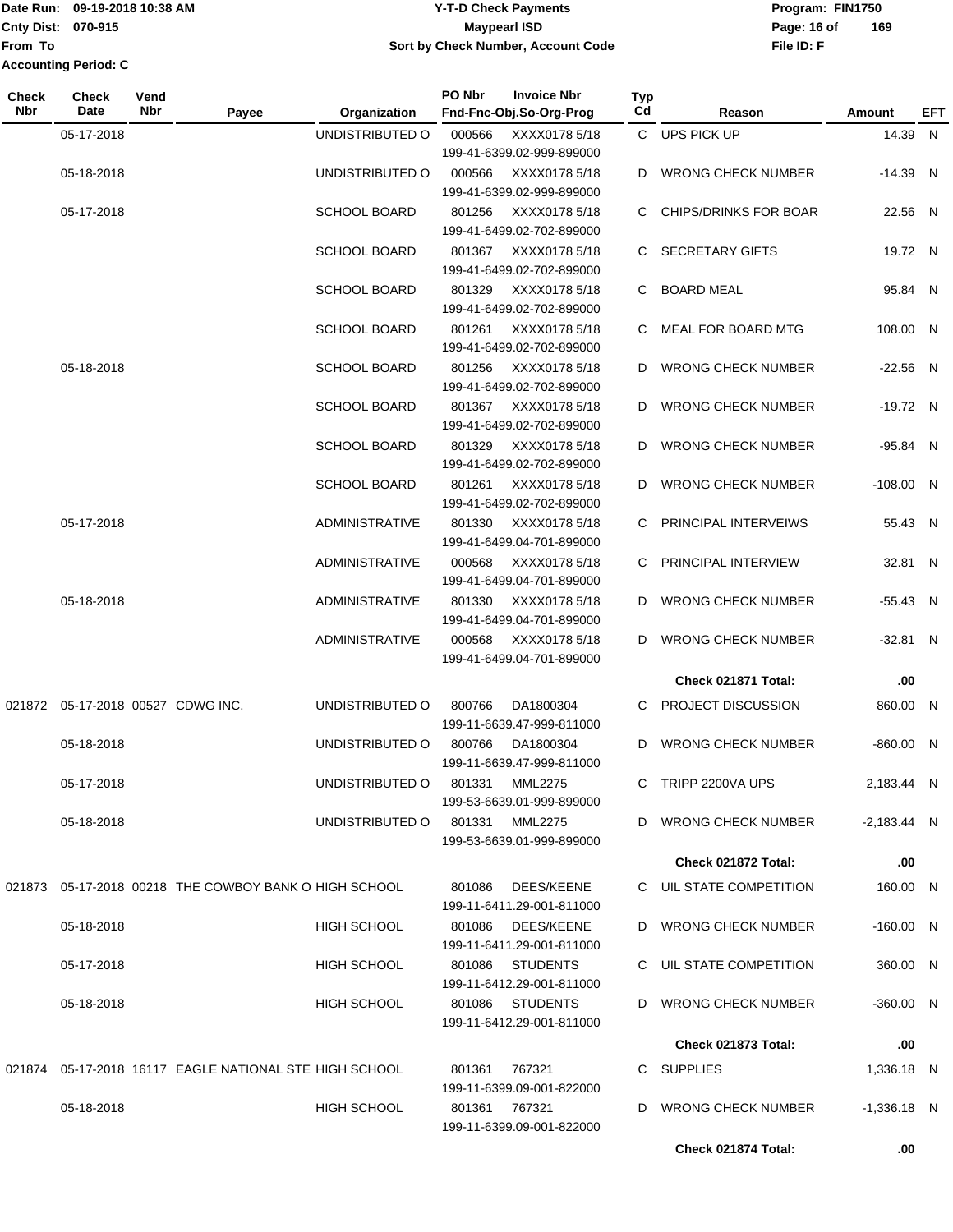### Date Run: 09-19-2018 10:38 AM **CONTEX 18 AM CONTEX 18 AM CONTEX 17-T-D** Check Payments **CONTEX 18 AM CONTEX 18 AM CONTEX 18 AM CONTEX 18 AM CONTEX 18 AM CONTEX 18 AM CONTEX 18 AM CONTEX 18 AM CONTEX 19 AM CONTEX 19 AM CONT Cnty Dist:** 070-915 **Page: 17 of** Maypearl ISD **CONTEX ISO 09-19-2018 10:38 AM Y-T-D Check Payments 070-915 Maypearl ISD Sort by Check Number, Account Code**

**File ID: F 169**

**Check 021878 Total: .00**

| <b>Check</b><br>Nbr | <b>Check</b><br>Date                 | Vend<br>Nbr | Payee                                                | Organization                    | PO Nbr | <b>Invoice Nbr</b><br>Fnd-Fnc-Obj.So-Org-Prog | <b>Typ</b><br>Cd | Reason                         | <b>Amount</b> | <b>EFT</b> |
|---------------------|--------------------------------------|-------------|------------------------------------------------------|---------------------------------|--------|-----------------------------------------------|------------------|--------------------------------|---------------|------------|
| 021875              |                                      |             | 05-17-2018 13639 EAST TEXAS COPY SY UNDISTRIBUTED O  |                                 | 000570 | 65202<br>199-11-6219.00-999-823000            |                  | C SPED COPIER                  | 128.23 N      |            |
|                     | 05-18-2018                           |             |                                                      | UNDISTRIBUTED O                 | 000570 | 65202<br>199-11-6219.00-999-823000            |                  | <b>WRONG CHECK NUMBER</b>      | $-128.23$ N   |            |
|                     | 05-17-2018                           |             |                                                      | <b>HIGH SCHOOL</b>              | 000570 | 65202<br>199-11-6269.01-001-811000            | C.               | ATHLETIC COPIER                | 128.24 N      |            |
|                     | 05-18-2018                           |             |                                                      | HIGH SCHOOL                     | 000570 | 65202<br>199-11-6269.01-001-811000            | D                | <b>WRONG CHECK NUMBER</b>      | -128.24 N     |            |
|                     |                                      |             |                                                      |                                 |        |                                               |                  | <b>Check 021875 Total:</b>     | .00           |            |
| 021876              |                                      |             | 05-17-2018 00040 FLATT STATIONERS, I UNDISTRIBUTED O |                                 | 801289 | 267639-00<br>199-21-6399.01-999-899000        | C.               | <b>EASEL PAD</b>               | 67.99 N       |            |
|                     | 05-18-2018                           |             |                                                      | UNDISTRIBUTED O                 | 801289 | 267639-00<br>199-21-6399.01-999-899000        | D                | <b>WRONG CHECK NUMBER</b>      | -67.99 N      |            |
|                     |                                      |             |                                                      |                                 |        |                                               |                  | Check 021876 Total:            | .00           |            |
|                     | 021877   05-17-2018   00243   HILCO  |             |                                                      | UNDISTRIBUTED O                 | 000571 | 487 5/18<br>199-51-6259.04-999-899000         |                  | C 4/2-5/2/18 SECURITY LIGH     | 35.43 N       |            |
|                     |                                      |             |                                                      | UNDISTRIBUTED O                 | 000571 | 487 5/18<br>199-51-6259.04-999-899000         |                  | 4/2-5/2/18 FUEL TANKS          | 32.96 N       |            |
|                     |                                      |             |                                                      | UNDISTRIBUTED O                 | 000571 | 487 5/18<br>199-51-6259.04-999-899000         | C.               | 4/2-5/2/18 MARQUEE             | 48.99 N       |            |
|                     |                                      |             |                                                      | UNDISTRIBUTED O                 | 000571 | 487 5/18<br>199-51-6259.04-999-899000         |                  | C 4/2-5/2/18 ELEMENTARY        | 3,198.34 N    |            |
|                     |                                      |             |                                                      | UNDISTRIBUTED O                 | 000571 | 487 5/18<br>199-51-6259.04-999-899000         |                  | C 4/2-5/2/18 ATHLETIC FACIL    | 543.41 N      |            |
|                     |                                      |             |                                                      | UNDISTRIBUTED O                 | 000571 | 487 5/18<br>199-51-6259.04-999-899000         |                  | 4/2-5/2/18 HS NORTH WIN        | 2,158.49 N    |            |
|                     |                                      |             |                                                      | UNDISTRIBUTED O                 | 000571 | 487 5/18<br>199-51-6259.04-999-899000         | C.               | 4/2-5/2/18 JUNIOR HIGH         | 2,700.54 N    |            |
|                     | 05-18-2018                           |             |                                                      | UNDISTRIBUTED O                 | 000571 | 487 5/18<br>199-51-6259.04-999-899000         | D                | <b>WRONG CHECK NUMBER</b>      | $-35.43$ N    |            |
|                     |                                      |             |                                                      | UNDISTRIBUTED O                 | 000571 | 487 5/18<br>199-51-6259.04-999-899000         | D                | <b>WRONG CHECK NUMBER</b>      | $-32.96$ N    |            |
|                     |                                      |             |                                                      | UNDISTRIBUTED O                 | 000571 | 487 5/18<br>199-51-6259.04-999-899000         | D                | <b>WRONG CHECK NUMBER</b>      | -48.99 N      |            |
|                     |                                      |             |                                                      | UNDISTRIBUTED O                 |        | 000571 487 5/18<br>199-51-6259.04-999-899000  |                  | D WRONG CHECK NUMBER           | $-3,198.34$ N |            |
|                     |                                      |             |                                                      | UNDISTRIBUTED O 000571 487 5/18 |        | 199-51-6259.04-999-899000                     |                  | D WRONG CHECK NUMBER           | -543.41 N     |            |
|                     |                                      |             |                                                      | UNDISTRIBUTED O 000571 487 5/18 |        | 199-51-6259.04-999-899000                     |                  | D WRONG CHECK NUMBER           | $-2,158.49$ N |            |
|                     |                                      |             |                                                      | UNDISTRIBUTED O 000571 487 5/18 |        | 199-51-6259.04-999-899000                     |                  | D WRONG CHECK NUMBER           | $-2,700.54$ N |            |
|                     | 05-17-2018                           |             |                                                      | UNDISTRIBUTED O 000571 487 5/18 |        | 199-51-6259.78-999-822000                     |                  | $C = 4/2 - 5/2/18$ AG BUILDING | 749.90 N      |            |
|                     | 05-18-2018                           |             |                                                      | UNDISTRIBUTED O                 |        | 000571 487 5/18<br>199-51-6259.78-999-822000  |                  | D WRONG CHECK NUMBER           | -749.90 N     |            |
|                     |                                      |             |                                                      |                                 |        |                                               |                  | Check 021877 Total:            | .00           |            |
|                     | 021878  05-17-2018  00184  KEENE ISD |             |                                                      | <b>HIGH SCHOOL</b>              |        | 000572 2017-18<br>199-36-6499.05-001-899000   |                  | C 2017-18 START UP FEES        | 5,500.00 N    |            |
|                     | 05-18-2018                           |             |                                                      | HIGH SCHOOL                     |        | 000572 2017-18<br>199-36-6499.05-001-899000   |                  | D WRONG CHECK NUMBER           | $-5,500.00$ N |            |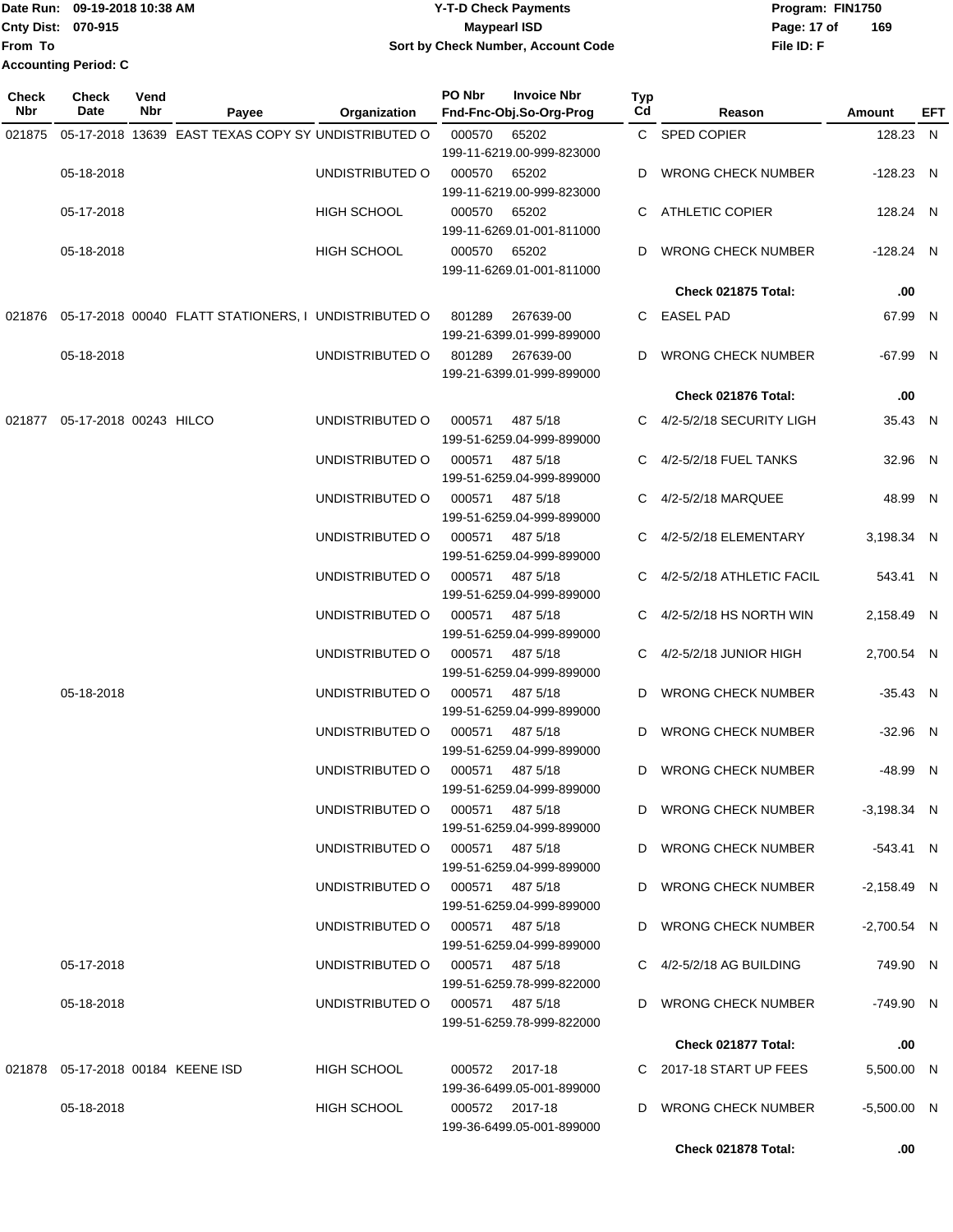|                             | Date Run: 09-19-2018 10:38 AM | Y-T-D Check Payments               | Program: FIN1750   |  |  |
|-----------------------------|-------------------------------|------------------------------------|--------------------|--|--|
| <b>Cnty Dist: 070-915</b>   |                               | Maypearl ISD                       | 169<br>Page: 18 of |  |  |
| <b>From To</b>              |                               | Sort by Check Number, Account Code | File ID: F         |  |  |
| <b>Accounting Period: C</b> |                               |                                    |                    |  |  |

| Check<br>Nbr | <b>Check</b><br>Date | Vend<br>Nbr | Payee                                                      | Organization           | PO Nbr | <b>Invoice Nbr</b><br>Fnd-Fnc-Obj.So-Org-Prog | <b>Typ</b><br>Cd | Reason                      | Amount        | EFT |
|--------------|----------------------|-------------|------------------------------------------------------------|------------------------|--------|-----------------------------------------------|------------------|-----------------------------|---------------|-----|
| 021879       |                      |             | 05-17-2018 01048 LABATT FOOD SERVIC MAYPEARL JUNIOR        |                        | 801436 | 387495-INTER                                  |                  | C GROCERIES                 | 2,726.00 N    |     |
|              |                      |             |                                                            |                        |        | 240-35-6341.00-041-899000                     |                  |                             |               |     |
|              |                      |             |                                                            | MAYPEARL JUNIOR        | 801436 | 387479-JH                                     | C                | <b>GROCERIES</b>            | 3,806.78 N    |     |
|              |                      |             |                                                            |                        |        | 240-35-6341.00-041-899000                     |                  |                             |               |     |
|              | 05-18-2018           |             |                                                            | <b>MAYPEARL JUNIOR</b> | 801436 | 387495-INTER                                  | D                | <b>WRONG CHECK NUMBER</b>   | $-2,726.00$ N |     |
|              |                      |             |                                                            |                        |        | 240-35-6341.00-041-899000                     |                  |                             |               |     |
|              |                      |             |                                                            | <b>MAYPEARL JUNIOR</b> | 801436 | 387479-JH<br>240-35-6341.00-041-899000        | D                | <b>WRONG CHECK NUMBER</b>   | $-3,806.78$ N |     |
|              | 05-17-2018           |             |                                                            | <b>ELEMENTARY</b>      | 801434 | 387487-ELEM                                   | C.               | <b>GROCERIES</b>            | 4,896.77 N    |     |
|              |                      |             |                                                            |                        |        | 240-35-6341.00-101-899000                     |                  |                             |               |     |
|              | 05-18-2018           |             |                                                            | <b>ELEMENTARY</b>      | 801434 | 387487-ELEM                                   | D                | <b>WRONG CHECK NUMBER</b>   | $-4,896.77$ N |     |
|              |                      |             |                                                            |                        |        | 240-35-6341.00-101-899000                     |                  |                             |               |     |
|              | 05-17-2018           |             |                                                            | HIGH SCHOOL            | 801435 | 387460-HS                                     | C                | <b>GROCERIES</b>            | 5,287.57 N    |     |
|              |                      |             |                                                            |                        |        | 240-35-6341.01-001-899000                     |                  |                             |               |     |
|              | 05-18-2018           |             |                                                            | <b>HIGH SCHOOL</b>     | 801435 | 387460-HS                                     | D                | <b>WRONG CHECK NUMBER</b>   | $-5,287.57$ N |     |
|              |                      |             |                                                            |                        |        | 240-35-6341.01-001-899000                     |                  |                             |               |     |
|              |                      |             |                                                            |                        |        |                                               |                  | Check 021879 Total:         | .00           |     |
| 021880       |                      |             | 05-17-2018 15814 NEC FINANCIAL SERVI UNDISTRIBUTED O       |                        | 000573 | 0002110072<br>199-71-6512.00-999-899000       |                  | C SV1800 PHONE SYSTEM       | 1,159.20 N    |     |
|              | 05-18-2018           |             |                                                            | UNDISTRIBUTED O        | 000573 | 0002110072                                    | D                | <b>WRONG CHECK NUMBER</b>   | $-1,159.20$ N |     |
|              |                      |             |                                                            |                        |        | 199-71-6512.00-999-899000                     |                  |                             |               |     |
|              | 05-17-2018           |             |                                                            | UNDISTRIBUTED O        | 000573 | 0002110072                                    | C.               | SV1800 PHONE SYSTEM         | 181.07 N      |     |
|              |                      |             |                                                            |                        |        | 199-71-6522.00-999-899000                     |                  |                             |               |     |
|              | 05-18-2018           |             |                                                            | UNDISTRIBUTED O        | 000573 | 0002110072                                    | D                | <b>WRONG CHECK NUMBER</b>   | $-181.07$ N   |     |
|              |                      |             |                                                            |                        |        | 199-71-6522.00-999-899000                     |                  |                             |               |     |
|              |                      |             |                                                            |                        |        |                                               |                  | Check 021880 Total:         | .00           |     |
| 021881       |                      |             | 05-17-2018 00287 OFFICE DEPOT                              | <b>MAYPEARL JUNIOR</b> | 801393 | 136176012001                                  |                  | C SUPPLIES                  | 256.38 N      |     |
|              |                      |             |                                                            |                        |        | 199-11-6399.01-041-823000                     |                  |                             |               |     |
|              | 05-18-2018           |             |                                                            | <b>MAYPEARL JUNIOR</b> | 801393 | 136176012001                                  | D                | <b>WRONG CHECK NUMBER</b>   | $-256.38$ N   |     |
|              |                      |             |                                                            |                        |        | 199-11-6399.01-041-823000                     |                  |                             |               |     |
|              | 05-17-2018           |             |                                                            | UNDISTRIBUTED O        | 801393 | 136176186001<br>199-21-6399.00-999-823000     | C.               | <b>SUPPLIES</b>             | 69.00 N       |     |
|              | 05-18-2018           |             |                                                            | UNDISTRIBUTED O        | 801393 | 136176186001                                  |                  | D WRONG CHECK NUMBER        | $-69.00$ N    |     |
|              |                      |             |                                                            |                        |        | 199-21-6399.00-999-823000                     |                  |                             |               |     |
|              |                      |             |                                                            |                        |        |                                               |                  | Check 021881 Total:         | .00           |     |
|              |                      |             | 021882  05-17-2018  16324  PARAGON SPORTS                  | <b>DISTRICT WIDE</b>   | 800996 | 18-024-01                                     |                  | C TENNIS BACKBOARDS         | 6.820.00 N    |     |
|              |                      |             |                                                            |                        |        | 199-51-6639.04-000-800000                     |                  |                             |               |     |
|              | 05-18-2018           |             |                                                            | <b>DISTRICT WIDE</b>   | 800996 | 18-024-01                                     | D                | <b>WRONG CHECK NUMBER</b>   | $-6,820.00$ N |     |
|              |                      |             |                                                            |                        |        | 199-51-6639.04-000-800000                     |                  |                             |               |     |
|              |                      |             |                                                            |                        |        |                                               |                  | Check 021882 Total:         | .00           |     |
|              |                      |             | 021883 05-17-2018 15670 Q MINISTRY PROJECT UNDISTRIBUTED O |                        | 000574 | 51418-MISD2<br>199-41-6219.02-999-899000      |                  | C CONTRACT PAYMENT#2        | 722.50 N      |     |
|              | 05-18-2018           |             |                                                            | UNDISTRIBUTED O        |        | 000574 51418-MISD2                            | D                | <b>WRONG CHECK NUMBER</b>   | $-722.50$ N   |     |
|              |                      |             |                                                            |                        |        | 199-41-6219.02-999-899000                     |                  |                             |               |     |
|              |                      |             |                                                            |                        |        |                                               |                  | Check 021883 Total:         | .00           |     |
| 021884       |                      |             | 05-17-2018 00099 REGION 10/EDUCATIO UNDISTRIBUTED O        |                        | 800839 | 151217                                        | C.               | <b>COLLEGE CAREER READI</b> | 50.00 N       |     |
|              |                      |             |                                                            |                        |        | 199-21-6411.02-999-899000                     |                  |                             |               |     |
|              | 05-18-2018           |             |                                                            | UNDISTRIBUTED O        | 800839 | 151217                                        | D                | <b>WRONG CHECK NUMBER</b>   | $-50.00$ N    |     |
|              |                      |             |                                                            |                        |        | 199-21-6411.02-999-899000                     |                  |                             |               |     |
|              |                      |             |                                                            |                        |        |                                               |                  | Check 021884 Total:         | .00           |     |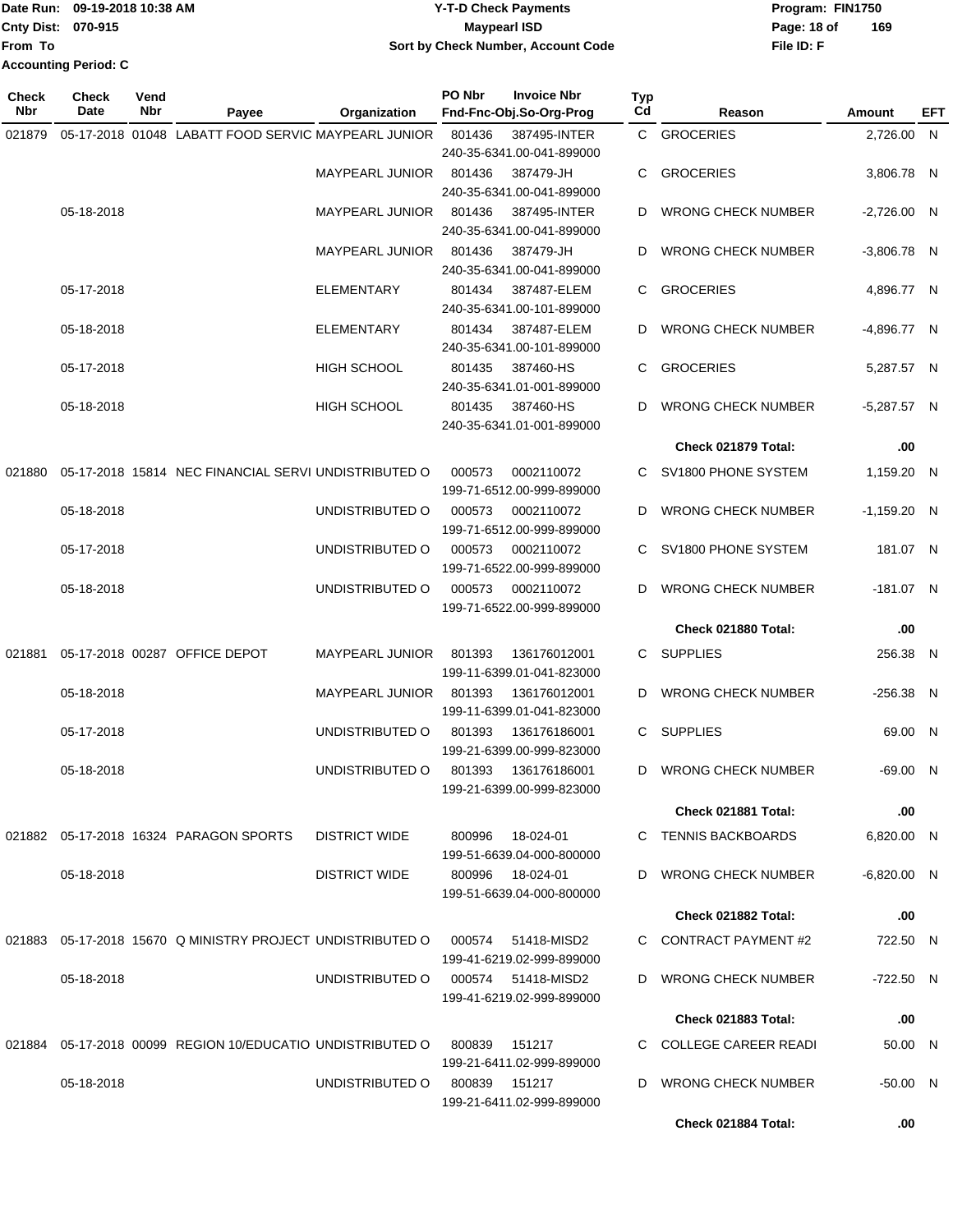|                             | Date Run: 09-19-2018 10:38 AM | <b>Y-T-D Check Payments</b>        | Program: FIN1750   |  |  |  |  |
|-----------------------------|-------------------------------|------------------------------------|--------------------|--|--|--|--|
| <b>Cnty Dist: 070-915</b>   |                               | <b>Mavpearl ISD</b>                | 169<br>Page: 19 of |  |  |  |  |
| From To                     |                               | Sort by Check Number, Account Code | File ID: F         |  |  |  |  |
| <b>Accounting Period: C</b> |                               |                                    |                    |  |  |  |  |

| <b>Check</b><br>Nbr | Check<br>Date               | Vend<br>Nbr | Payee                                                       | Organization                        | PO Nbr | <b>Invoice Nbr</b><br>Fnd-Fnc-Obj.So-Org-Prog     | <b>Typ</b><br>Cd | Reason                                                    | Amount        | EFT |
|---------------------|-----------------------------|-------------|-------------------------------------------------------------|-------------------------------------|--------|---------------------------------------------------|------------------|-----------------------------------------------------------|---------------|-----|
| 021885              |                             |             | 05-17-2018 00234 SOUTHWEST INTERNA UNDISTRIBUTED O          |                                     | 801394 | D605430                                           | C.               | <b>RADIATOR HOSE BUS 26</b>                               | 51.84 N       |     |
|                     |                             |             |                                                             |                                     |        | 199-34-6319.00-999-899000                         |                  |                                                           |               |     |
|                     | 05-18-2018                  |             |                                                             | UNDISTRIBUTED O                     | 801394 | D605430                                           | D.               | <b>WRONG CHECK NUMBER</b>                                 | $-51.84$ N    |     |
|                     |                             |             |                                                             |                                     |        | 199-34-6319.00-999-899000                         |                  |                                                           |               |     |
|                     |                             |             |                                                             |                                     |        |                                                   |                  | Check 021885 Total:                                       | .00           |     |
| 021886              |                             |             | 05-17-2018 12496 STAFF DEVELOPMENT UNDISTRIBUTED O          |                                     | 801203 | WILLBORN/HOLD<br>199-13-6499.00-999-811000        | C.               | <b>TEACH IT CONFERENCE</b>                                | 600.00 N      |     |
|                     | 05-18-2018                  |             |                                                             | UNDISTRIBUTED O                     | 801203 | <b>WILLBORN/HOLD</b><br>199-13-6499.00-999-811000 | D                | <b>WRONG CHECK NUMBER</b>                                 | $-600.00$ N   |     |
|                     |                             |             |                                                             |                                     |        |                                                   |                  | Check 021886 Total:                                       | .00           |     |
| 021887              | 05-17-2018 00552 TASB, INC. |             |                                                             | <b>SCHOOL BOARD</b>                 | 801433 | 2713/2844<br>199-41-6419.00-702-899000            | C.               | <b>SLI CLASSES FOR BOARD</b>                              | 3,160.00 N    |     |
|                     | 05-18-2018                  |             |                                                             | <b>SCHOOL BOARD</b>                 | 801433 | 2713/2844                                         | D                | <b>WRONG CHECK NUMBER</b>                                 | $-3,160.00$ N |     |
|                     |                             |             |                                                             |                                     |        | 199-41-6419.00-702-899000                         |                  |                                                           |               |     |
|                     |                             |             |                                                             |                                     |        |                                                   |                  | Check 021887 Total:                                       | .00           |     |
| 021888              |                             |             | 05-17-2018 00043 TASB RISK MANAGEM UNDISTRIBUTED O          |                                     | 000575 | 542632                                            | С                | <b>DEDUCTIBLE</b>                                         | 974.95 N      |     |
|                     |                             |             |                                                             |                                     |        | 199-34-6429.00-999-899000                         |                  |                                                           |               |     |
|                     | 05-18-2018                  |             |                                                             | UNDISTRIBUTED O                     | 000575 | 542632<br>199-34-6429.00-999-899000               | D                | <b>WRONG CHECK NUMBER</b>                                 | -974.95 N     |     |
|                     |                             |             |                                                             |                                     |        |                                                   |                  | Check 021888 Total:                                       | .00           |     |
| 021889              | 05-17-2018 00784 TASBO      |             |                                                             | <b>IND COST-ADM</b>                 | 801425 | N. WIGGINS<br>199-41-6499.00-750-899000           | C                | MEMBERSHIP RENEWAL-                                       | 110.00 N      |     |
|                     | 05-18-2018                  |             |                                                             | IND COST-ADM                        | 801425 | N. WIGGINS<br>199-41-6499.00-750-899000           | D                | <b>WRONG CHECK NUMBER</b>                                 | $-110.00$ N   |     |
|                     |                             |             |                                                             |                                     |        |                                                   |                  | Check 021889 Total:                                       | .00           |     |
| 021890              | 05-17-2018 16123 TECHAIR    |             |                                                             | UNDISTRIBUTED O                     | 801343 | 04104515                                          | С                | <b>COMPRESSED GAS, NITR</b>                               | 440.45 N      |     |
|                     |                             |             |                                                             |                                     |        | 199-34-6219.00-999-899000                         |                  |                                                           |               |     |
|                     | 05-18-2018                  |             |                                                             | UNDISTRIBUTED O                     | 801343 | 04104515                                          | D                | <b>WRONG CHECK NUMBER</b>                                 | -440.45 N     |     |
|                     |                             |             |                                                             |                                     |        | 199-34-6219.00-999-899000                         |                  |                                                           |               |     |
|                     |                             |             |                                                             |                                     |        |                                                   |                  | Check 021890 Total:                                       | .00           |     |
| 021891              |                             |             | 05-17-2018 15888 CASI THORNE                                | <b>MAYPEARL JUNIOR</b>              | 801420 | <b>REIMBURSEMENT</b><br>199-11-6399.25-041-811000 | C                | AWARDS                                                    | 36.00 N       |     |
|                     | 05-18-2018                  |             |                                                             |                                     |        | 199-11-6399.25-041-811000                         |                  | MAYPEARL JUNIOR 801420 REIMBURSEMENT D WRONG CHECK NUMBER | $-36.00$ N    |     |
|                     |                             |             |                                                             |                                     |        |                                                   |                  | <b>Check 021891 Total:</b>                                | .00           |     |
|                     |                             |             | 021892  05-17-2018  00134  TXU ENERGY                       | UNDISTRIBUTED O 000576 054977112852 |        | 199-51-6259.04-999-899000                         |                  | C 4/11-5/9/18 SECURITY                                    | 331.37 N      |     |
|                     | 05-18-2018                  |             |                                                             | UNDISTRIBUTED O 000576 054977112852 |        | 199-51-6259.04-999-899000                         |                  | D WRONG CHECK NUMBER                                      | $-331.37$ N   |     |
|                     |                             |             |                                                             |                                     |        |                                                   |                  | <b>Check 021892 Total:</b>                                | .00           |     |
|                     |                             |             | 026766 09-08-2017 01113 LAKEVIEW CAMP AND HIGH SCHOOL       |                                     |        | 800037 REV#8963<br>199-31-6219.00-001-899000      |                  | C PSAT TESTING                                            | 100.00 N      |     |
|                     |                             |             | 026767 09-14-2017 16058 806 TECHNOLOGIES, I UNDISTRIBUTED O |                                     | 800067 |                                                   |                  | C CPI SOFTWARE                                            | 1,500.00 N    |     |
|                     |                             |             |                                                             |                                     |        | 199-11-6399.00-999-811000                         |                  |                                                           |               |     |
|                     |                             |             | 026768 09-14-2017 16192 ACTION FIRE PROS                    | UNDISTRIBUTED O                     |        | 800022 M17191132<br>199-52-6219.03-999-899000     |                  | C QUARTERLY ALARM MONI                                    | 750.00 N      |     |
|                     |                             |             | 026769 09-14-2017 12211 ADVANCE PIERRE FO ELEMENTARY        |                                     |        | 800097 1976462<br>240-35-6341.00-101-899000       |                  | C USDA FOODS                                              | 1,151.34 N    |     |
|                     |                             |             |                                                             | <b>HIGH SCHOOL</b>                  |        | 800110 1963811<br>240-35-6341.01-001-899000       |                  | C USDA FOODS                                              | 1,151.34 N    |     |
|                     |                             |             |                                                             |                                     |        |                                                   |                  | Check 026769 Total:                                       | 2,302.68      |     |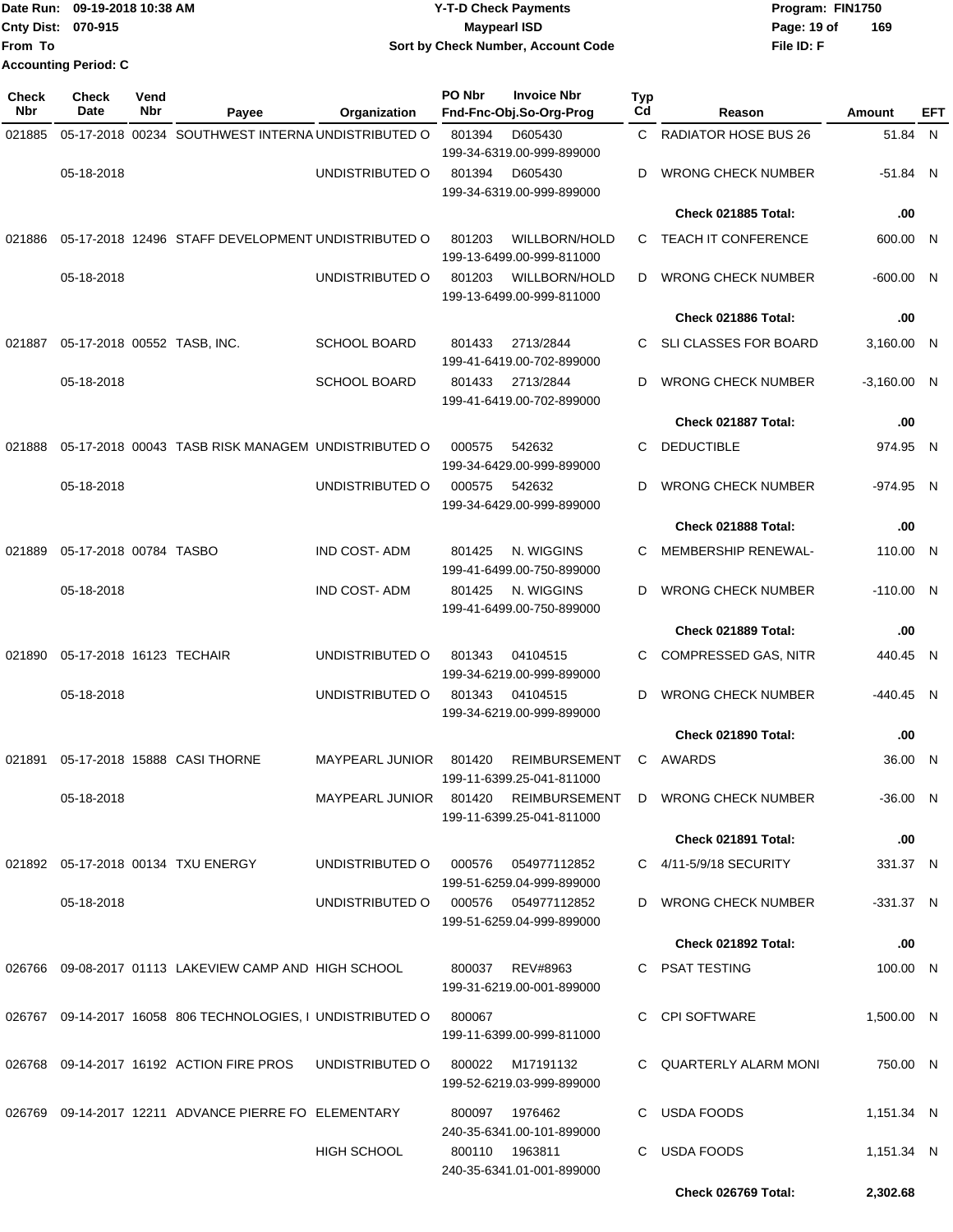|                           | Date Run: 09-19-2018 10:38 AM | <b>Y-T-D Check Payments</b>        | Program: FIN1750   |
|---------------------------|-------------------------------|------------------------------------|--------------------|
| <b>Cnty Dist: 070-915</b> |                               | <b>Mavpearl ISD</b>                | 169<br>Page: 20 of |
| lFrom To                  |                               | Sort by Check Number, Account Code | File ID: F         |
|                           | <b>Accounting Period: C</b>   |                                    |                    |

| Check<br>Nbr | <b>Check</b><br>Date             | Vend<br>Nbr | Payee                                                      | Organization                   | PO Nbr         | <b>Invoice Nbr</b><br>Fnd-Fnc-Obj.So-Org-Prog       | <b>Typ</b><br>Cd | Reason                       | Amount     | EFT |
|--------------|----------------------------------|-------------|------------------------------------------------------------|--------------------------------|----------------|-----------------------------------------------------|------------------|------------------------------|------------|-----|
| 026770       |                                  |             | 09-14-2017 15376 ALL ABOUT TIRES, LLC UNDISTRIBUTED O      |                                | 800011         | 36463<br>199-34-6219.00-999-899000                  | C                | <b>BUS 48 FLAT REPAIR</b>    | 85.00 N    |     |
| 026771       |                                  |             | 09-14-2017 16083 ALPHA FOODS CO.                           | <b>MAYPEARL JUNIOR</b>         | 800100         | 281571<br>240-35-6341.00-041-899000                 | C.               | <b>USDA FOODS</b>            | 782.40 N   |     |
| 026772       |                                  |             | 09-14-2017 16150 ALVARADO FLEET SE UNDISTRIBUTED O         |                                | 800027         | 3662<br>199-34-6219.00-999-899000                   | C                | <b>BUS 26 REPAIR LABOR</b>   | 665.00 N   |     |
|              |                                  |             |                                                            | UNDISTRIBUTED O                | 800027         | 3662<br>199-34-6319.00-999-899000                   | C                | <b>BUS 26 REPAIR PARTS</b>   | 1,781.59 N |     |
|              |                                  |             |                                                            |                                |                |                                                     |                  | Check 026772 Total:          | 2,446.59   |     |
| 026773       |                                  |             | 09-14-2017 12338 ALVARADO ISD                              | <b>MAYPEARL JUNIOR</b>         | 800026         | 9/16/17 JH<br>199-36-6499.00-041-899000             | C.               | JH VOLLEYBALL TOURNA         | 200.00 N   |     |
| 026774       |                                  |             | 09-14-2017 16308 AMBER HELLER                              | <b>HIGH SCHOOL</b>             | 800063         | <b>REIMBURSEMENT</b><br>199-11-6411.04-001-822000   | C                | <b>FOOD HANDLER CERTIFIC</b> | 6.65 N     |     |
|              |                                  |             |                                                            | <b>HIGH SCHOOL</b>             | 800062         | <b>REIMBURSEMENT</b><br>199-11-6411.04-001-822000   | C                | <b>FCSTAT CONFERENCE</b>     | 638.73 N   |     |
|              |                                  |             |                                                            |                                |                |                                                     |                  | Check 026774 Total:          | 645.38     |     |
| 026775       |                                  |             | 09-14-2017 00069 ATMOS ENERGY                              | UNDISTRIBUTED O                | 000029         | 3030318181<br>199-51-6259.00-999-899000             | C.               | 8/2-9/5/17 JH                | 81.21 N    |     |
|              |                                  |             |                                                            | UNDISTRIBUTED O                | 000029         | 3030380238<br>199-51-6259.00-999-899000             |                  | 8/2-9/5/17 ADMIN OFFICE      | 74.46 N    |     |
|              |                                  |             |                                                            | UNDISTRIBUTED O                | 000029         | 3030318485<br>199-51-6259.00-999-899000             | C.               | 8/2-9/5/17 LSK               | 76.49 N    |     |
|              |                                  |             |                                                            | UNDISTRIBUTED O                | 000029         | 3030380470<br>199-51-6259.00-999-899000             | C.               | 8/2-9/5/17 HIGH SCHOOL       | 168.22 N   |     |
|              |                                  |             |                                                            |                                |                |                                                     |                  | Check 026775 Total:          | 400.38     |     |
| 026776       |                                  |             | 09-14-2017 15716 ATSSB REGION 5 - Chri HIGH SCHOOL         |                                | 800077         | 2017-2018 FEE<br>199-11-6499.29-001-811B00          | C.               | <b>JAZZ ENTRY FEES</b>       | 85.00 N    |     |
| 026777       |                                  |             | 09-14-2017 13640 LESLEY AUSTIN                             | <b>HIGH SCHOOL</b>             | 800055         | <b>REIMBURSEMENT</b><br>199-11-6399.12-001-811000   | C                | <b>CANVA SUBSCRIPTION</b>    | 119.40 N   |     |
| 026778       |                                  |             | 09-14-2017 00901 AVENUE FUEL DISTRI UNDISTRIBUTED O        |                                | 000001         | 64132<br>199-34-6311.01-999-899000                  | C.               | <b>FUEL</b>                  | 2,275.75 N |     |
|              |                                  |             |                                                            | UNDISTRIBUTED O                | 000001 64236   | 199-34-6311.01-999-899000                           |                  | C FUEL                       | 1,466.95 N |     |
|              |                                  |             |                                                            |                                |                |                                                     |                  | Check 026778 Total:          | 3,742.70   |     |
|              |                                  |             | 026779 09-14-2017 15964 SHANNON BARNES                     | UNDISTRIBUTED O                |                | 000003 V. DIAMOND HILL<br>199-36-6219.00-999-899000 |                  | C JV FOOTBALL V.             | 65.00 N    |     |
|              |                                  |             | 026780 09-14-2017 16051 BARSCO INC.                        | UNDISTRIBUTED O                |                | 800049 2508214<br>199-51-6399.05-999-899000         |                  | C J/H KITCHEN HVAC COMP      | 1,697.18 N |     |
|              |                                  |             |                                                            | UNDISTRIBUTED O                |                | 800053 2508209<br>199-51-6399.05-999-899000         |                  | C AIR COND SUPPLIES          | 238.72 N   |     |
|              |                                  |             |                                                            |                                |                |                                                     |                  | Check 026780 Total:          | 1,935.90   |     |
|              |                                  |             | 026781 09-14-2017 15217 BAYLOR INSTITUTE O UNDISTRIBUTED O |                                | 000002         | 15073<br>199-36-6219.00-999-899000                  |                  | C TRAINING SERVICE AUGU      | 308.75 N   |     |
|              | 026782 09-14-2017 15344 BLUM ISD |             |                                                            | HIGH SCHOOL                    | 800047 10/4/17 | 199-36-6499.01-001-899000                           |                  | C CROSS COUNTRY ENTRY        | 300.00 N   |     |
|              |                                  |             | 026783 09-14-2017 00956 BORDEN DAIRY                       | MAYPEARL JUNIOR 800104 1687125 |                | 240-35-6341.00-041-899000                           |                  | C MILK                       | 636.00 N   |     |
|              |                                  |             |                                                            | ELEMENTARY                     |                | 800103 1687125<br>240-35-6341.00-101-899000         |                  | C MILK                       | 715.50 N   |     |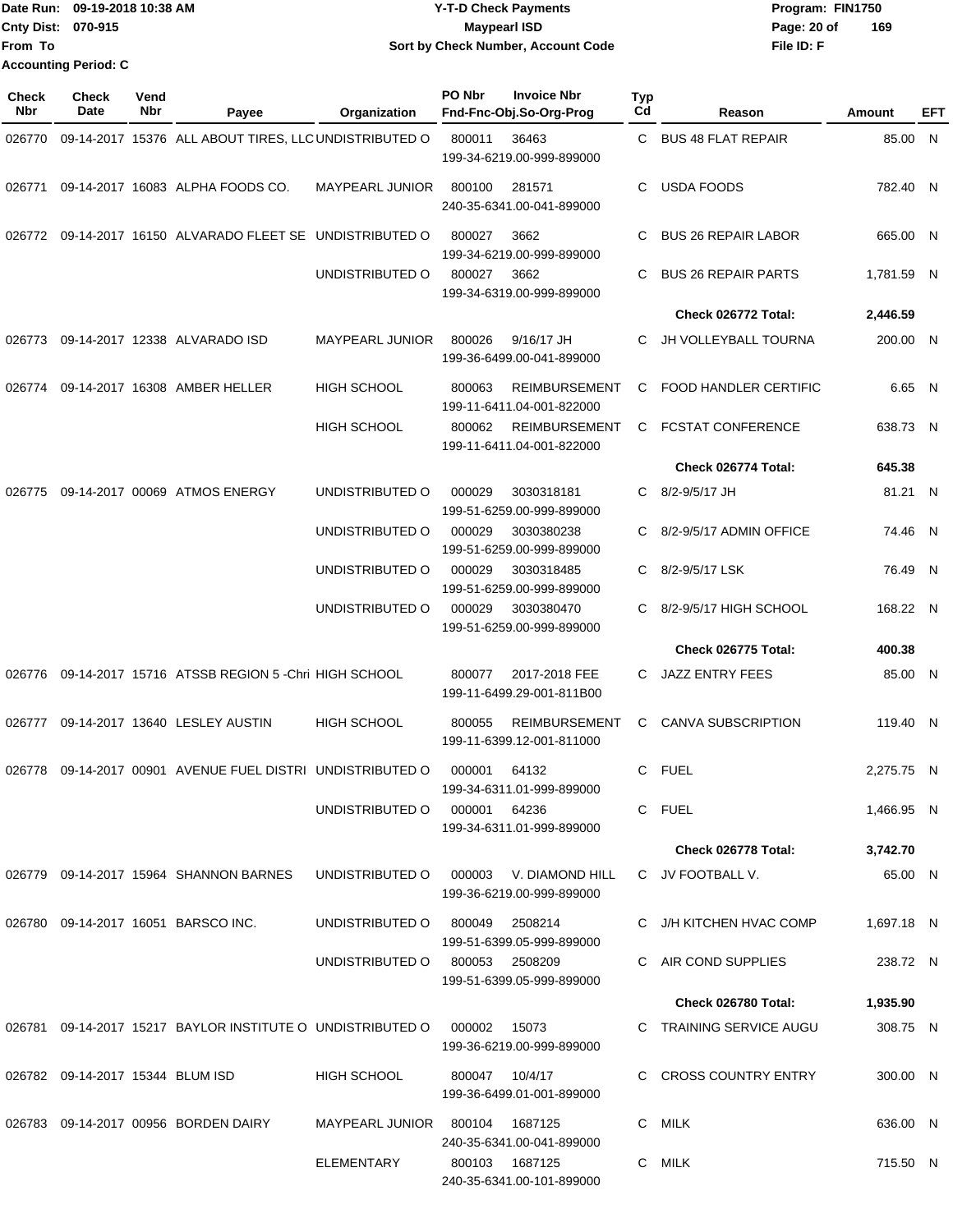|                             | Date Run: 09-19-2018 10:38 AM | <b>Y-T-D Check Payments</b>        | Program: FIN1750   |
|-----------------------------|-------------------------------|------------------------------------|--------------------|
| Cnty Dist: 070-915          |                               | <b>Maypearl ISD</b>                | 169<br>Page: 21 of |
| From To                     |                               | Sort by Check Number, Account Code | File ID: F         |
| <b>Accounting Period: C</b> |                               |                                    |                    |

| Check<br>Nbr | <b>Check</b><br>Date | Vend<br>Nbr | Payee                                                      | Organization         | PO Nbr        | <b>Invoice Nbr</b><br>Fnd-Fnc-Obj.So-Org-Prog   | Typ<br>Cd | Reason                    | Amount   | EFT |
|--------------|----------------------|-------------|------------------------------------------------------------|----------------------|---------------|-------------------------------------------------|-----------|---------------------------|----------|-----|
|              |                      |             |                                                            | <b>HIGH SCHOOL</b>   | 800105        | 1687125                                         |           | C MILK                    | 477.00 N |     |
|              |                      |             |                                                            |                      |               | 240-35-6341.01-001-899000                       |           |                           |          |     |
|              |                      |             |                                                            |                      |               |                                                 |           | Check 026783 Total:       | 1,828.50 |     |
| 026784       |                      |             | 09-14-2017 13576 CANON FINANCIAL SE DIR COST-ADMINIS       |                      | 000004        | 17675023<br>199-41-6249.00-720-899000           | С         | <b>ADMIN COPIER</b>       | 458.87 N |     |
| 026785       |                      |             | 09-14-2017 00871 CARD SERVICE CENT UNDISTRIBUTED O         |                      | 000039        | XXXX0178<br>199-13-6299.00-999-899000           | С         | <b>TEACHER INSERVICE</b>  | 78.27 N  |     |
|              |                      |             |                                                            | <b>IND COST-ADM</b>  | 000038        | XXXX0046<br>199-41-6499.01-750-899000           | С         | AUDITOR MEAL              | 61.06 N  |     |
|              |                      |             |                                                            | <b>SCHOOL BOARD</b>  | 000039        | XXXX0178<br>199-41-6499.02-702-899000           | С         | STAFF RECOGNITION         | 250.00 N |     |
|              |                      |             |                                                            |                      |               |                                                 |           | Check 026785 Total:       | 389.33   |     |
| 026786       |                      |             | 09-14-2017 00217 CITY OF MAYPEARL                          | UNDISTRIBUTED O      | 000005        | 80<br>199-51-6259.01-999-899000                 |           | C 7/28-8/30/17 BALLFIELDS | 26.00 N  |     |
|              |                      |             |                                                            | UNDISTRIBUTED O      | 000005        | 1081<br>199-51-6259.01-999-899000               | С         | 7/28-8/30/17 ELEM YARD M  | 26.00 N  |     |
|              |                      |             |                                                            | UNDISTRIBUTED O      | 000005        | 1618<br>199-51-6259.01-999-899000               | С         | 7/28-8/30/17 ADMIN OFFIC  | 51.00 N  |     |
|              |                      |             |                                                            | UNDISTRIBUTED O      | 000005        | 1080<br>199-51-6259.01-999-899000               |           | 7/28-8/30/17 ELEM         | 99.00 N  |     |
|              |                      |             |                                                            | UNDISTRIBUTED O      | 000005        | 383<br>199-51-6259.01-999-899000                | С         | 7/28-8/30/17 HS           | 92.40 N  |     |
|              |                      |             |                                                            | UNDISTRIBUTED O      | 000005        | 574<br>199-51-6259.01-999-899000                | C         | 7/28-8/30/17 JH YARD MET  | 33.70 N  |     |
|              |                      |             |                                                            | UNDISTRIBUTED O      | 000005        | 82<br>199-51-6259.01-999-899000                 |           | 7/28-8/30/17 INTERMEDIAT  | 234.00 N |     |
|              |                      |             |                                                            | UNDISTRIBUTED O      | 000005        | 595<br>199-51-6259.01-999-899000                | С         | 7/28-8/30/17 JH           | 116.40 N |     |
|              |                      |             |                                                            | UNDISTRIBUTED O      | 000005        | 1394<br>199-51-6259.01-999-899000               | C.        | 7/28-8/30/17 HS CONCESSI  | 123.60 N |     |
|              |                      |             |                                                            |                      |               |                                                 |           | Check 026786 Total:       | 802.10   |     |
|              |                      |             | 026787 09-14-2017 01383 CLEBURNE HIGH SCH HIGH SCHOOL      |                      | 800039        | 9/15/17<br>199-36-6499.01-001-899000            |           | C CROSS COUNTRY ENTRY     | 225.00 N |     |
|              |                      |             | 026788  09-14-2017  13413  COVINGTON ISD                   | HIGH SCHOOL          | 800042        | 199-36-6499.01-001-899000                       |           | C CROSS COUNTRY ENTRY     | 150.00 N |     |
|              |                      |             | 026789 09-14-2017 16309 Danny Pearson                      | <b>DISTRICT WIDE</b> | 000032        | REIMBURSEMENT<br>199-00-5749.09-000-800000      |           | C OVER PAYMENTON CHRO     | 25.00 N  |     |
|              |                      |             | 026790 09-14-2017 15676 DARLA CALVERY                      | <b>HIGH SCHOOL</b>   |               | 800059 7/31-8/4/17<br>199-11-6411.04-001-822000 |           | C FCSTAT CONFERENCE       | 350.00 N |     |
|              |                      |             | 026791 09-14-2017 13566 DRUG & ALCOHOL TE UNDISTRIBUTED O  |                      | 000006        | 213069                                          |           | C DOT DRUG TEST           | 57.50 N  |     |
|              |                      |             | 026792 09-14-2017 13782 DORIAN BUSINESS SY HIGH SCHOOL     |                      | 800081 33255  | 199-34-6219.01-999-899000                       |           | C THREE YEAR RENEWAL F    | 547.50 N |     |
|              |                      |             | 026793 09-14-2017 13639 EAST TEXAS COPY SY UNDISTRIBUTED O |                      | 000007        | 199-11-6399.29-001-811BAN<br>397351             |           | C 8/4-9/17 COLOR COPIER   | 19.07 N  |     |
|              |                      |             |                                                            | <b>HIGH SCHOOL</b>   | 000007        | 199-11-6219.07-999-823000<br>397351             |           | C 8/4-9/17 COLOR COPIER   | 48.60 N  |     |
|              |                      |             |                                                            | MAYPEARL JUNIOR      | 000007 397351 | 199-11-6269.00-001-811000                       |           | C 8/4-9/17 COLOR COPIER   | 395.19 N |     |
|              |                      |             |                                                            |                      |               | 199-11-6269.00-041-811000                       |           |                           |          |     |
|              |                      |             |                                                            | ELEMENTARY           | 000007 397351 | 199-11-6269.00-101-811000                       |           | C 8/4-9/17 COLOR COPIER   | 448.02 N |     |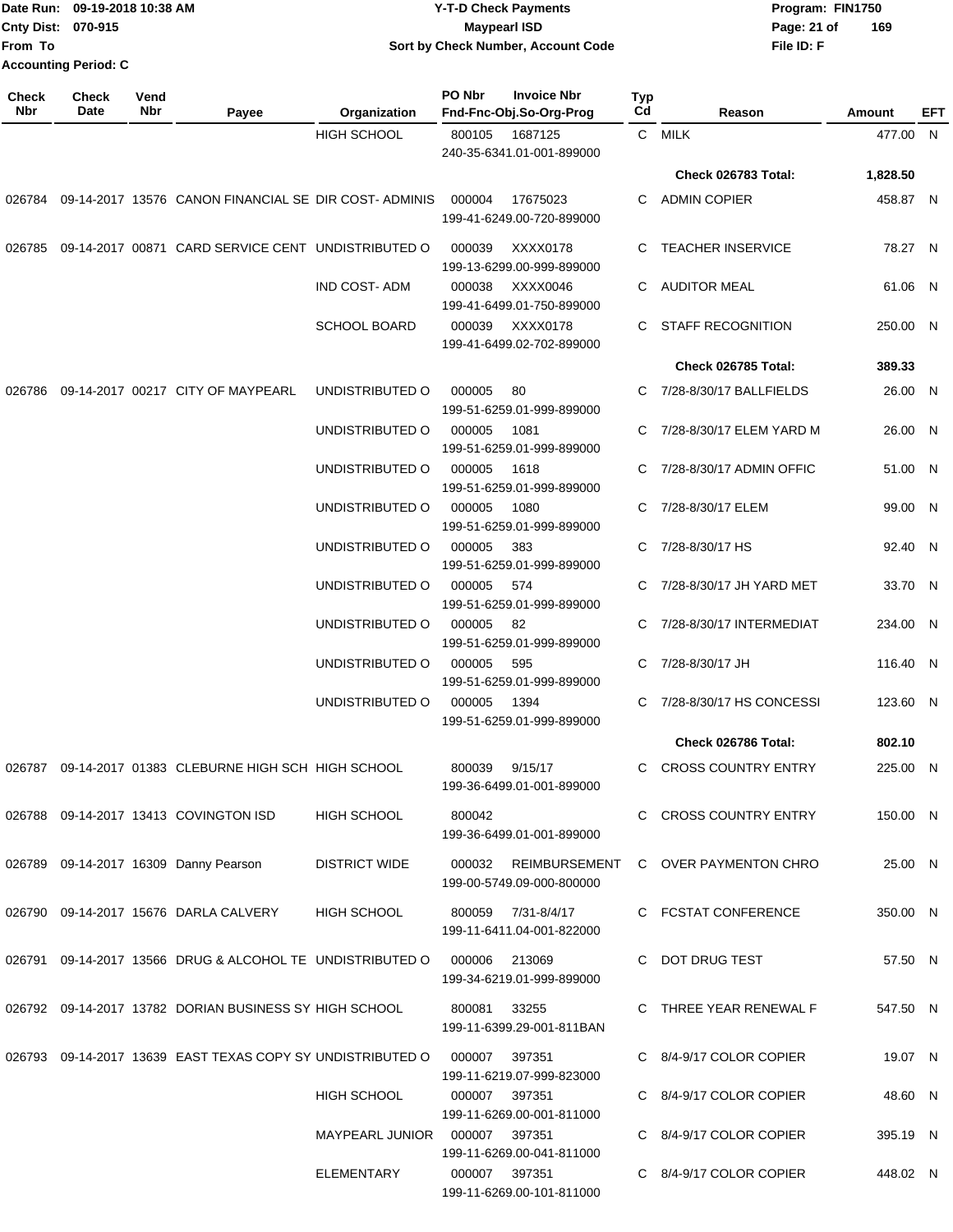### Date Run: 09-19-2018 10:38 AM **CONTEX 18 AM CONTEX 18 AM CONTEX 17-T-D** Check Payments **CONTEX 18 AM CONTEX 18 AM CONTEX 18 AM CONTEX 18 AM CONTEX 18 AM CONTEX 18 AM CONTEX 18 AM CONTEX 18 AM CONTEX 19 AM CONTEX 19 AM CONT Cnty Dist:** 070-915 **Page: 22 of MaypearI ISD Page: 22 of 09-19-2018 10:38 AM Y-T-D Check Payments 070-915 Maypearl ISD Sort by Check Number, Account Code**

| <b>Check</b><br>Nbr | <b>Check</b><br>Date | Vend<br>Nbr | Payee                                                | Organization                    | PO Nbr          | <b>Invoice Nbr</b><br>Fnd-Fnc-Obj.So-Org-Prog | <b>Typ</b><br>Cd | Reason                       | Amount        | EFT |
|---------------------|----------------------|-------------|------------------------------------------------------|---------------------------------|-----------------|-----------------------------------------------|------------------|------------------------------|---------------|-----|
|                     |                      |             |                                                      | ELEMENTARY                      | 000007          | 397351<br>199-11-6269.00-101-899000           |                  | C 8/4-9/17 COLOR COPIER      | 173.60 N      |     |
|                     |                      |             |                                                      | HIGH SCHOOL                     | 000007          | 397351<br>199-11-6269.01-001-811000           |                  | C 8/4-9/17 COLOR COPIER      | 506.14 N      |     |
|                     |                      |             |                                                      | MAYPEARL JUNIOR 000007          |                 | 397351<br>199-11-6269.01-041-811000           | C.               | 8/4-9/17 COLOR COPIER        | 200.21 N      |     |
|                     |                      |             |                                                      | DIR COST-ADMINIS 000007         |                 | 397351<br>199-41-6249.00-720-899000           |                  | C 8/4-9/17 COLOR COPIER      | 515.52 N      |     |
|                     |                      |             |                                                      |                                 |                 |                                               |                  | Check 026793 Total:          | 2,306.35      |     |
| 026794              |                      |             | 09-14-2017 13336 ELLIS COUNTY MUSIC HIGH SCHOOL      |                                 | 800082          | 56368<br>199-11-6249.29-001-811000            |                  | C INSTRUMENT REPAIR          | 65.00 N       |     |
| 026795              |                      |             | 09-14-2017 14295 FRONTLINE TECHNOL UNDISTRIBUTED O   |                                 | 000010          | 67311786<br>199-11-6399.45-999-899000         |                  | C 7/1/17-6/30/18 TIME/ATTEN  | 2,140.00 N    |     |
|                     |                      |             |                                                      | UNDISTRIBUTED O                 | 000010          | 6730024588520<br>199-11-6399.45-999-899000    |                  | C 7/1/17-6/30/18 ABSENCE/S   | 6,282.61 N    |     |
|                     |                      |             |                                                      | UNDISTRIBUTED O                 | 000010          | 67311786<br>199-11-6399.45-999-899000         |                  | D ADDED 2 DIFFERENT COM      | $-2,140.00$ N |     |
|                     |                      |             |                                                      | UNDISTRIBUTED O                 | 000010          | 6730024588520<br>199-11-6399.45-999-899000    |                  | D ADDED 2 DIFFERENT COM      | $-6,282.61$ N |     |
|                     |                      |             |                                                      | UNDISTRIBUTED O                 | 000009          | 031814-5<br>199-51-6259.02-999-899000         |                  | C 8/28-9/27/17 9724351720 F  | 58.30 N       |     |
|                     |                      |             |                                                      | UNDISTRIBUTED O                 | 000009          | 093015-5<br>199-51-6259.02-999-899000         |                  | C 8/24-9/24/17 9724352019 H  | 120.73 N      |     |
|                     |                      |             |                                                      | UNDISTRIBUTED O                 | 000009          | 092915-5<br>199-51-6259.02-999-899000         |                  | C 8/28-9/27/17 9724352038 J  | 120.73 N      |     |
|                     |                      |             |                                                      | UNDISTRIBUTED O                 | 000009          | 092515-5<br>199-51-6259.02-999-899000         |                  | C 8/28-9/27/17 9724352160 L  | 120.73 N      |     |
|                     |                      |             |                                                      | UNDISTRIBUTED O                 | 000009          | 092815-5<br>199-51-6259.02-999-899000         |                  | C 8/28-9/27/17 9724352520 IN | 120.73 N      |     |
|                     |                      |             |                                                      | UNDISTRIBUTED O                 | 000009          | 091206-5<br>199-51-6259.02-999-899000         |                  | C 8/28-9/27/17 9724351000 A  | 873.90 N      |     |
|                     |                      |             |                                                      | UNDISTRIBUTED O                 | 000009          | 031814-5<br>199-51-6259.02-999-899000         | D                | ADDED 2 DIFFERENT COM        | $-58.30$ N    |     |
|                     |                      |             |                                                      | UNDISTRIBUTED O                 | 000009          | 092515-5<br>199-51-6259.02-999-899000         |                  | D ADDED 2 DIFFERENT COM      | $-120.73$ N   |     |
|                     |                      |             |                                                      | UNDISTRIBUTED O                 | 000009 092815-5 | 199-51-6259.02-999-899000                     |                  | D ADDED 2 DIFFERENT COM      | $-120.73$ N   |     |
|                     |                      |             |                                                      | UNDISTRIBUTED O                 | 000009          | 092915-5<br>199-51-6259.02-999-899000         |                  | D ADDED 2 DIFFERENT COM      | $-120.73$ N   |     |
|                     |                      |             |                                                      | UNDISTRIBUTED O 000009 093015-5 |                 | 199-51-6259.02-999-899000                     |                  | D ADDED 2 DIFFERENT COM      | $-120.73$ N   |     |
|                     |                      |             |                                                      | UNDISTRIBUTED O 000009 091206-5 |                 | 199-51-6259.02-999-899000                     |                  | D ADDED 2 DIFFERENT COM      | -873.90 N     |     |
|                     |                      |             |                                                      |                                 |                 |                                               |                  | Check 026795 Total:          | .00           |     |
|                     |                      |             | 026796 09-14-2017 16172 FRANKIE GARCIA               | UNDISTRIBUTED O                 |                 | 000008 V. JOSHUA<br>199-36-6219.00-999-899000 |                  | C HS VOLLEYBALL OFFICIAL     | 100.00 N      |     |
|                     |                      |             | 026797 09-14-2017 12005 GLEN ROSE ISD                | <b>HIGH SCHOOL</b>              | 800028          | 199-36-6499.01-001-899000                     |                  | C JV VOLLEYBALL TOURNA       | 450.00 N      |     |
|                     |                      |             | 026798 09-14-2017 01304 GRANDVIEW BOOSTE HIGH SCHOOL |                                 |                 | 800031 8/10-8/12<br>199-36-6499.01-001-899000 |                  | C VARSITY VOLLEYBALL TO      | 275.00 N      |     |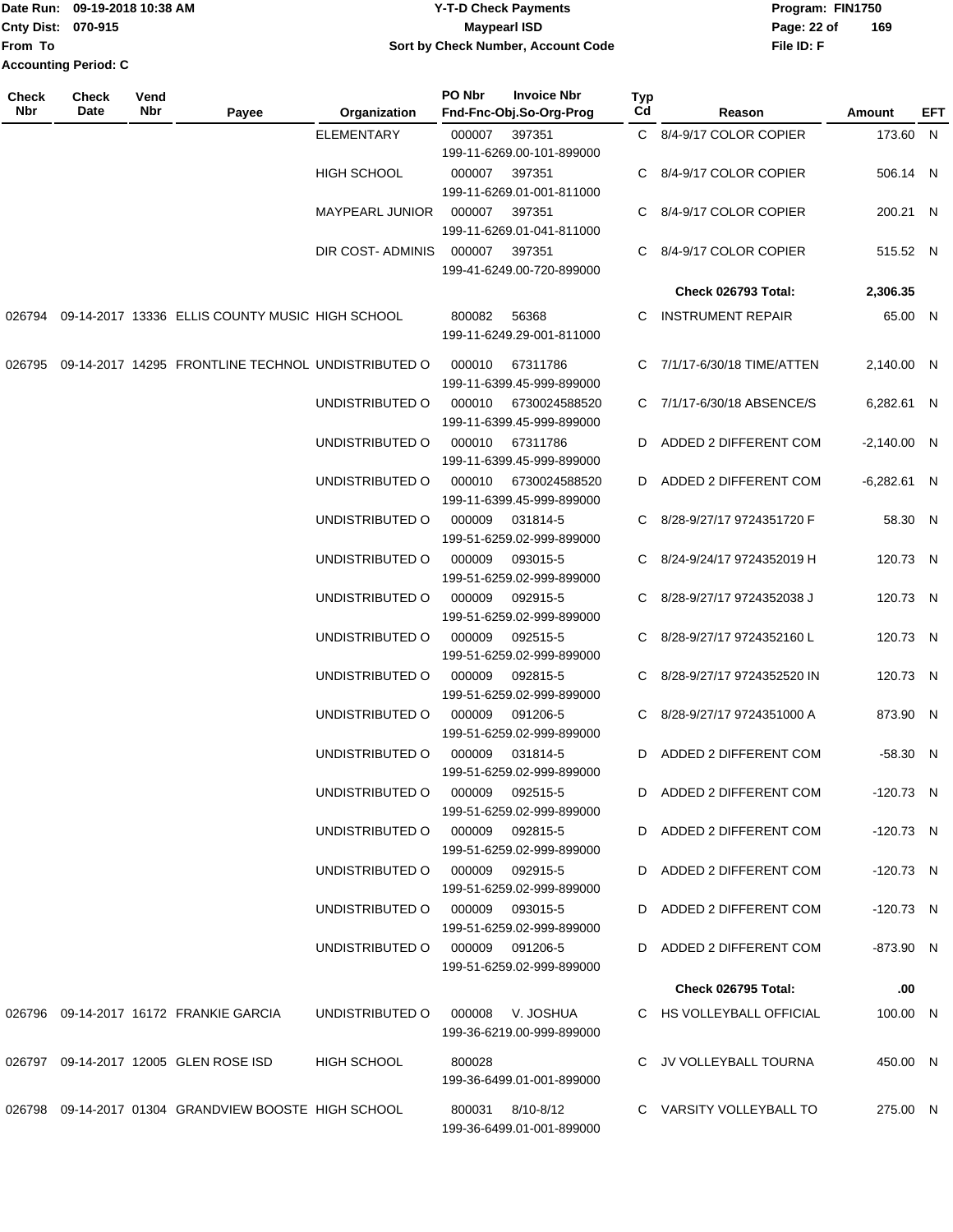### Date Run: 09-19-2018 10:38 AM **CONTEX 18 AM CONTEX 18 AM CONTEX 17-T-D** Check Payments **CONTEX 18 AM CONTEX 18 AM CONTEX 18 AM CONTEX 18 AM CONTEX 18 AM CONTEX 18 AM CONTEX 18 AM CONTEX 18 AM CONTEX 19 AM CONTEX 19 AM CONT Cnty Dist:** 070-915 **Page: 23 of Page: 23 of 09-19-2018 10:38 AM Y-T-D Check Payments 070-915 Maypearl ISD Sort by Check Number, Account Code**

| Check<br><b>Nbr</b> | <b>Check</b><br>Date             | Vend<br>Nbr | Payee                                                     | Organization       | PO Nbr         | <b>Invoice Nbr</b><br>Fnd-Fnc-Obj.So-Org-Prog          | Typ<br>Cd | Reason                        | <b>Amount</b> | EFT   |
|---------------------|----------------------------------|-------------|-----------------------------------------------------------|--------------------|----------------|--------------------------------------------------------|-----------|-------------------------------|---------------|-------|
| 026799              |                                  |             | 09-14-2017 01128 GROESBECK ISD                            | HIGH SCHOOL        | 800034         | $8/24 - 8/26$<br>199-36-6499.01-001-899000             |           | C VARSITY VOLLEYBALL TO       | 300.00 N      |       |
| 026800              |                                  |             | 09-14-2017 00112 LISA HALBERT                             | UNDISTRIBUTED O    | 000012         | V. BLOOMING<br>199-36-6219.00-999-899000               | C.        | <b>HS VOLLEYBALL OFFICIAL</b> | 132.89 N      |       |
| 026801              |                                  |             | 09-14-2017 15903 PAUL HANCOCK                             | UNDISTRIBUTED O    | 000028         | V. DIAMOND HILL<br>199-36-6219.00-999-899000           | C.        | JV FOOTBALL OFFICIAL          | 68.00 N       |       |
| 026802              |                                  |             | 09-14-2017 14120 HARRIS COMPUTER S ELEMENTARY             |                    | 800095         | XT00130715<br>240-35-6341.00-101-899000                | C         | <b>EZSCHOOLPAY</b>            | 110.00 N      |       |
| 026803              |                                  |             | 09-14-2017 14886 HEALTH SPECIAL RISK HIGH SCHOOL          |                    | 800058         | SB21CCTX-<br>199-36-6499.01-001-899000                 | C         | <b>CATASTROPHIC D-1</b>       | 1,638.40 N    |       |
| 026804              |                                  |             | 09-14-2017 00795 ISI COMMERCIAL REF UNDISTRIBUTED O       |                    | 800012         | 0081071<br>199-51-6249.35-999-899000                   | C         | REPLACE FREEZER               | 411.25 N      |       |
| 026805              | 09-14-2017 15690 ISTATION        |             |                                                           | UNDISTRIBUTED O    | 800004         | SIN009431<br>199-11-6399.45-999-899000                 | C         | IR.2 READING                  | 7,244.99 N    |       |
| 026806              |                                  |             | 09-14-2017 16306 JEREMY LAMPKIN                           | UNDISTRIBUTED O    | 000013         | V. FT WORTH<br>199-36-6219.00-999-899000               | C         | JV FOOTBALL OFFICIAL          | 65.00 N       |       |
| 026807              |                                  |             | 09-14-2017 15108 JTM PROVISIONS CO. IMAYPEARL JUNIOR      |                    | 800101         | 457747<br>240-35-6341.00-041-899000                    | C.        | <b>USDA FOODS</b>             | 416.00 N      |       |
| 026808              |                                  |             | 09-14-2017 00184 KEENE ISD                                | <b>HIGH SCHOOL</b> | 000033         | 2016-2017<br>199-36-6499.01-001-899000                 | C.        | 2016-2017 FINAL PAYMEN        | 47.18 N       |       |
|                     |                                  |             |                                                           | <b>HIGH SCHOOL</b> | 800045         | $9/6 - 9/8/7$<br>199-36-6499.01-001-899000             | C         | <b>CROSS COUNTRY ENTRY</b>    | 325.00 N      |       |
|                     |                                  |             |                                                           |                    |                |                                                        |           | Check 026808 Total:           | 372.18        |       |
| 026809              |                                  |             | 09-14-2017 16312 KENNETH REBSTOCK UNDISTRIBUTED O         |                    | 000036         | V. BLOOMING<br>199-36-6219.00-999-899000               | C.        | HS VOLLEYBALL OFFICIAL        | 133.15 N      |       |
| 026810              |                                  |             | 09-14-2017 01048 LABATT FOOD SERVIC MAYPEARL JUNIOR       |                    | 800106         | INTER/JH<br>240-35-6341.00-041-899000                  | C         | <b>GROCERIES</b>              | 5,185.30 N    |       |
|                     |                                  |             |                                                           | <b>ELEMENTARY</b>  | 800098         | <b>ELEMENTARY</b><br>240-35-6341.00-101-899000         | C.        | <b>GROCERIES</b>              | 3,757.62 N    |       |
|                     |                                  |             |                                                           | HIGH SCHOOL        |                | 800107 HIGH SCHOOL<br>240-35-6341.01-001-899000        |           | C GROCERIES                   | 4,294.27 N    |       |
|                     |                                  |             |                                                           |                    |                |                                                        |           | Check 026810 Total:           | 13,237.19     |       |
|                     |                                  |             | 026811 09-14-2017 01113 LAKEVIEW CAMP AND HIGH SCHOOL     |                    |                | 800057 DUBOSE/LONGHO<br>199-11-6219.00-001-811000      |           | C SENIOR AWARDS RENTAL        | 425.00 N      |       |
|                     | 026812 09-14-2017 00567 LEON ISD |             |                                                           | HIGH SCHOOL        |                | 800032 8/17-8/19/17<br>199-36-6499.01-001-899000       |           | C HS VOLLEYBALL TOURNA        | 350.00 N      |       |
|                     |                                  |             | 026813 09-14-2017 00411 LINDA POLLEY                      | UNDISTRIBUTED O    |                | 000014 V. NORTH<br>199-36-6219.00-999-899000           |           | C HS VOLLEYBALL OFFICIAL      | 125.66 N      |       |
|                     |                                  |             | 026814 09-14-2017 15653 M.A.C. ALARMS                     | UNDISTRIBUTED O    | 800013  19371A | 199-51-6249.00-999-899000                              |           | C REPLACED FRONT DOOR         | 720.00 N      |       |
|                     |                                  |             | 026815 09-14-2017 15885 MAYPEARL LIONS CLU ADMINISTRATIVE |                    |                | 800023 101/BOWLING<br>199-41-6499.00-701-899000        |           | C YEARLY MEMBERSHIP           | 100.00 N      |       |
|                     |                                  |             | 026816 09-14-2017 16301 MELODY MAYSE                      | UNDISTRIBUTED O    |                | 000021 V. GODLEY                                       |           | C HS VOLLEYBALL OFFICIAL      |               | .70 N |
|                     |                                  |             |                                                           | UNDISTRIBUTED O    | 000021         | 199-36-6219.00-999-899000<br>199-36-6219.00-999-899000 |           | C HS VOLLEYBALL OFFICIAL      | 150.00 N      |       |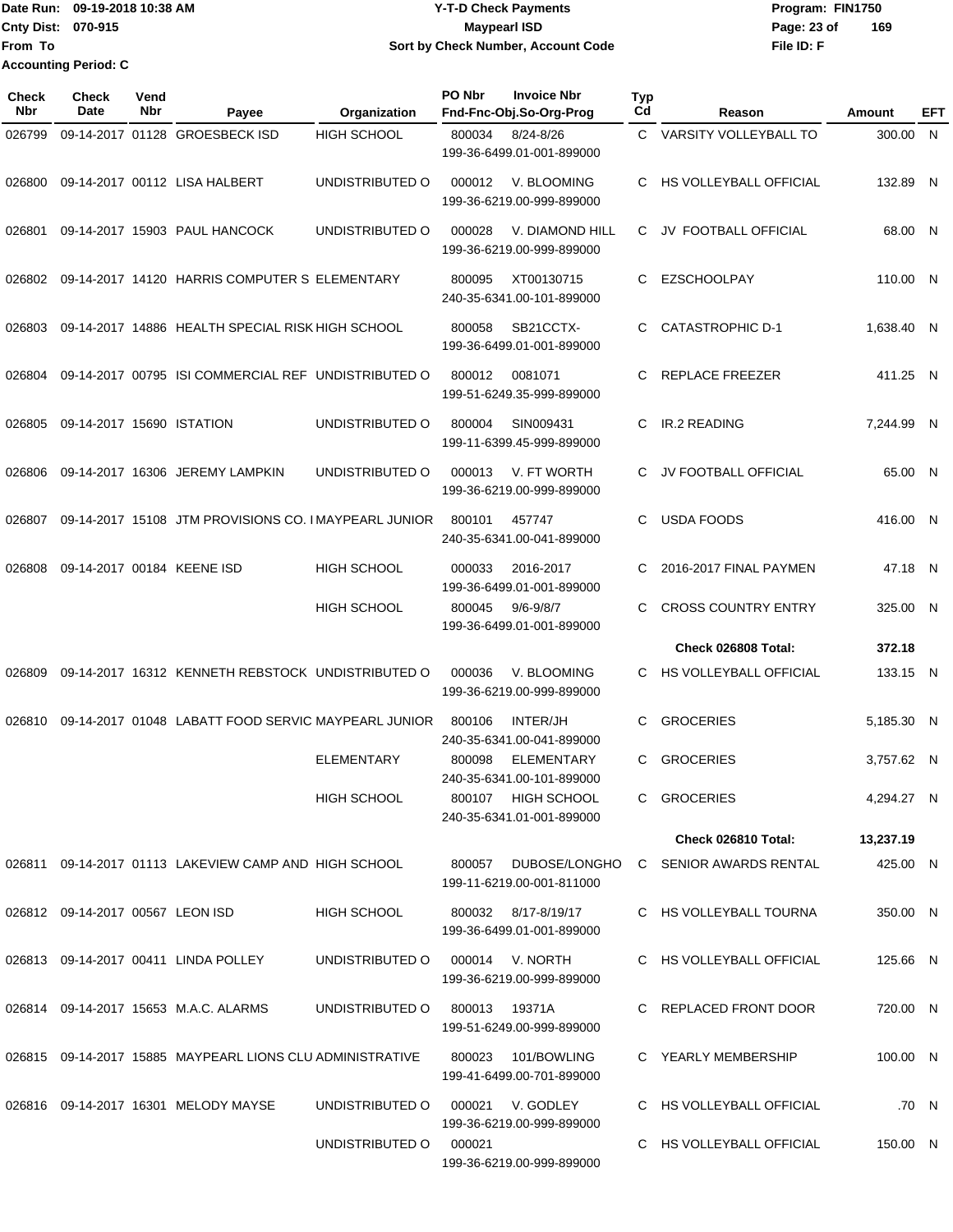|                           | Date Run: 09-19-2018 10:38 AM | <b>Y-T-D Check Payments</b>        | Program: FIN1750   |
|---------------------------|-------------------------------|------------------------------------|--------------------|
| <b>Cnty Dist: 070-915</b> |                               | <b>Mavpearl ISD</b>                | 169<br>Page: 24 of |
| lFrom To                  |                               | Sort by Check Number, Account Code | File ID: F         |
| Accounting Period: C      |                               |                                    |                    |

| <b>Check</b><br>Nbr | Check<br>Date | Vend<br>Nbr | Payee                                                     | Organization       | PO Nbr | <b>Invoice Nbr</b><br>Fnd-Fnc-Obj.So-Org-Prog | <b>Typ</b><br>Cd | Reason                        | Amount     | EFT |
|---------------------|---------------|-------------|-----------------------------------------------------------|--------------------|--------|-----------------------------------------------|------------------|-------------------------------|------------|-----|
|                     |               |             |                                                           | UNDISTRIBUTED O    | 000015 | V. KEENE                                      | C.               | JH VOLLEYBALL OFFICIAL        | 149.63 N   |     |
|                     |               |             |                                                           |                    |        | 199-36-6219.00-999-899000                     |                  |                               |            |     |
|                     |               |             |                                                           | UNDISTRIBUTED O    | 000018 | V. JOSHUA<br>199-36-6219.00-999-899000        | C.               | HS VOLLEYBALL OFFICIAL        | 112.84 N   |     |
|                     |               |             |                                                           |                    |        |                                               |                  | Check 026816 Total:           | 413.17     |     |
| 026817              |               |             | 09-14-2017 16305 MICHAEL ACKER                            | UNDISTRIBUTED O    | 000011 | V. DIAMOND HILL<br>199-36-6219.00-999-899000  |                  | C JV FOOTBALL OFFICIAL        | 68.00 N    |     |
| 026818              |               |             | 09-14-2017 01781 SYLVIA MILLER                            | UNDISTRIBUTED O    | 000019 | V. JOSHUA<br>199-36-6219.00-999-899000        |                  | C HS VOLLEYBALL OFFICIAL      | 109.54 N   |     |
|                     |               |             |                                                           | UNDISTRIBUTED O    | 000020 | V.NORTH DALLAS<br>199-36-6219.00-999-899000   |                  | C HS VOLLEYBALL OFFICIAL      | 109.54 N   |     |
|                     |               |             |                                                           | UNDISTRIBUTED O    | 000026 | V. GODLEY<br>199-36-6219.00-999-899000        | C                | HS VOLLEYBALL OFFICIAL        | 149.54 N   |     |
|                     |               |             |                                                           | UNDISTRIBUTED O    | 000016 | V. KEENE<br>199-36-6219.00-999-899000         | C                | <b>JH VOLLEYBALL OFFICIAL</b> | 149.54 N   |     |
|                     |               |             |                                                           |                    |        |                                               |                  | Check 026818 Total:           | 518.16     |     |
| 026819              |               |             | 09-14-2017 15740 MOORE RECYCLING L UNDISTRIBUTED O        |                    | 000017 | 0001416220<br>199-51-6259.03-999-899000       | C.               | 8/1-8/31/17 RECYCLE HS        | 10.10 N    |     |
|                     |               |             |                                                           | UNDISTRIBUTED O    | 000017 | 0001416221<br>199-51-6259.03-999-899000       | C.               | 8/1-8/31/17 RECYCLE JH        | 10.17 N    |     |
|                     |               |             |                                                           | UNDISTRIBUTED O    | 000017 | 0001416224<br>199-51-6259.03-999-899000       | C                | 8/1-8/31/17 RECYCLE INTE      | 10.25 N    |     |
|                     |               |             |                                                           | UNDISTRIBUTED O    | 000017 | 0001416223<br>199-51-6259.03-999-899000       | C                | 8/1-8/31/17 RECYCLE AG B      | 28.62 N    |     |
|                     |               |             |                                                           | UNDISTRIBUTED O    | 000017 | 0001416222<br>199-51-6259.03-999-899000       | C                | 8/1-8/31/17 RECYCLE ELE       | 62.99 N    |     |
|                     |               |             |                                                           |                    |        |                                               |                  | Check 026819 Total:           | 122.13     |     |
| 026820              |               |             | 09-14-2017 13306 MOUNTAIN PEAK SPE UNDISTRIBUTED O        |                    | 000022 | 11-0788-00<br>199-51-6259.79-999-822000       |                  | C 7/5-8/5/17 AG BUILDING      | 64.77 N    |     |
| 026821              |               |             | 09-14-2017 00297 NARDONE BROS, BAKI HIGH SCHOOL           |                    | 800109 | 301489<br>240-35-6341.01-001-899000           | C                | <b>USDA FOODS</b>             | 207.69 N   |     |
|                     |               |             |                                                           | <b>HIGH SCHOOL</b> | 800109 | 310948<br>240-35-6341.01-001-899000           | C.               | USDA FOODS                    | 207.69 N   |     |
|                     |               |             |                                                           |                    |        |                                               |                  | Check 026821 Total:           | 415.38     |     |
|                     |               |             | 026822 09-14-2017 16239 NAVIANCE INC.                     | <b>HIGH SCHOOL</b> | 800048 | INV00063022<br>199-11-6399.35-001-831000      |                  | C READING CURRICULUM          | 5,245.40 N |     |
| 026823              |               |             | 09-14-2017 15814 NEC FINANCIAL SERVI UNDISTRIBUTED O      |                    | 000023 | 0002039773<br>199-71-6512.00-999-899000       |                  | C SV1800 PHONE SYSTEM         | 1,159.20 N |     |
|                     |               |             |                                                           | UNDISTRIBUTED O    | 000023 | 0002039773<br>199-71-6522.00-999-899000       |                  | C SV1800 PHONE SYSTEM         | 181.07 N   |     |
|                     |               |             |                                                           |                    |        |                                               |                  | Check 026823 Total:           | 1,340.27   |     |
|                     |               |             | 026824 09-14-2017 16289 NEXTLINK BROADBAN UNDISTRIBUTED O |                    | 000024 | 125089750-3<br>199-53-6249.04-999-899000      |                  | C ENTERPRISE LEVEL 1          | 540.00 N   |     |
|                     |               |             |                                                           | UNDISTRIBUTED O    | 000024 | 125089750-4<br>199-53-6249.04-999-899000      |                  | C POINT TO POINT              | 241.94 N   |     |
|                     |               |             |                                                           |                    |        |                                               |                  | Check 026824 Total:           | 781.94     |     |
|                     |               |             | 026825 09-14-2017 16014 ORKIN PEST CONTRO UNDISTRIBUTED O |                    | 800091 | 361657<br>199-51-6249.00-999-899000           |                  | C SEPTEMBER PEST              | 450.00 N   |     |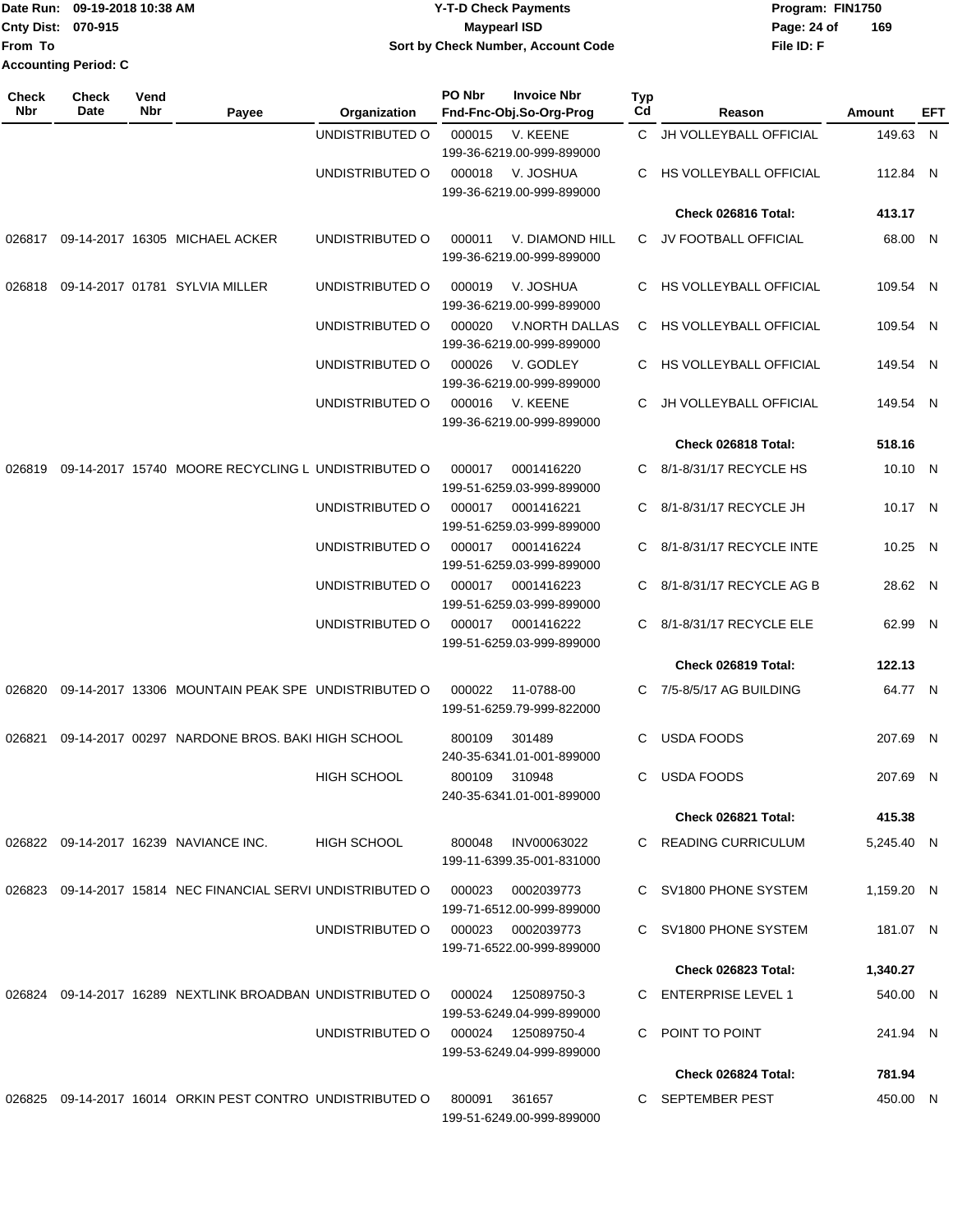|                           | 1Date Run: 09-19-2018 10:38 AM | <b>Y-T-D Check Payments</b>        | Program: FIN1750   |
|---------------------------|--------------------------------|------------------------------------|--------------------|
| <b>Cnty Dist: 070-915</b> |                                | <b>Mavpearl ISD</b>                | 169<br>Page: 25 of |
| <b>IFrom To</b>           |                                | Sort by Check Number, Account Code | File ID: F         |
|                           | <b>Accounting Period: C</b>    |                                    |                    |

| <b>Check</b><br><b>Nbr</b> | Check<br>Date                 | Vend<br>Nbr | Payee                                                     | Organization       | PO Nbr                              | <b>Invoice Nbr</b><br>Fnd-Fnc-Obj.So-Org-Prog  | Typ<br>Cd                    | Reason                       | Amount     | EFT |
|----------------------------|-------------------------------|-------------|-----------------------------------------------------------|--------------------|-------------------------------------|------------------------------------------------|------------------------------|------------------------------|------------|-----|
| 026826                     |                               |             | 09-14-2017 00099 REGION 10/EDUCATIO UNDISTRIBUTED O       |                    | 000031                              | 146527<br>199-41-6239.02-999-899000            |                              | C RUBY PAYNE PRESENTAT       | 2,000.00 N |     |
| 026827                     |                               |             | 09-14-2017 14927 REPUBLIC SERVICES UNDISTRIBUTED O        |                    | 000025                              | 0794-012219450<br>199-51-6259.03-999-899000    | C.                           | 9/1-9/30/17 WASTE REMOV      | 3,204.97 N |     |
| 026828                     |                               |             | 09-14-2017 16311 ROBERT MORELAND J UNDISTRIBUTED O        |                    | 000035                              | V. BLOOMING<br>199-36-6219.00-999-899000       | C.                           | HS VOLLEYBALL OFFICIAL       | 110.15 N   |     |
| 026829                     |                               |             | 09-14-2017 16296 SUPERIOR PEDIATRIC UNDISTRIBUTED O       |                    | 800075                              | <b>AUGUST</b><br>199-31-6219.02-999-823000     | C.                           | PT SERVICES                  | 520.00 N   |     |
|                            |                               |             |                                                           | UNDISTRIBUTED O    | 800075                              | AUGUST<br>199-31-6219.04-999-823000            | C.                           | OT SERVICES                  | 260.00 N   |     |
|                            |                               |             |                                                           |                    |                                     |                                                |                              | Check 026829 Total:          | 780.00     |     |
| 026830                     |                               |             | 09-14-2017 14013 SYSTEMS GO                               | <b>HIGH SCHOOL</b> | 800064                              | 2232<br>199-11-6399.14-001-822000              | C.                           | <b>LICENSING FEE</b>         | 4,000.00 N |     |
|                            |                               |             |                                                           | <b>HIGH SCHOOL</b> | 800112                              | 2168<br>199-11-6499.03-001-822000              | C                            | <b>ENGINEERING TRAINING</b>  | 500.00 N   |     |
|                            |                               |             |                                                           | <b>HIGH SCHOOL</b> | 800111                              | 2169<br>199-11-6499.03-001-822000              | C.                           | <b>TSIOLKOVSKY TRAING</b>    | 1,500.00 N |     |
|                            |                               |             |                                                           |                    |                                     |                                                |                              | Check 026830 Total:          | 6,000.00   |     |
| 026831                     |                               |             | 09-14-2017 00552 TASB, INC.                               | DIR COST- ADMINIS  | 800071                              | 527155<br>199-41-6219.02-720-899000            | C                            | POLICY SERVICE MEMBE         | 800.00 N   |     |
|                            |                               |             | DIR COST- ADMINIS                                         | 800072             | 529842<br>199-41-6219.02-720-899000 |                                                | <b>BOARDBOOK SUBSCRIPTI</b>  | 1,000.00 N                   |            |     |
|                            |                               |             | DIR COST- ADMINIS                                         | 800069             | 528201<br>199-41-6219.02-720-899000 | C                                              | <b>ONLINE SUPPORT/MAINT</b>  | 950.00 N                     |            |     |
|                            |                               |             | DIR COST- ADMINIS                                         | 800070             | 532271<br>199-41-6219.04-720-899000 | C.                                             | <b>HR SERVICES SUBSCRIPT</b> | 1,130.00 N                   |            |     |
|                            |                               |             |                                                           | UNDISTRIBUTED O    | 800073                              | 529177<br>199-51-6239.01-999-899000            | C.                           | <b>FACILITY SERVICE MEMB</b> | 2,250.00 N |     |
|                            |                               |             |                                                           |                    |                                     |                                                |                              | Check 026831 Total:          | 6,130.00   |     |
| 026832                     |                               |             | 09-14-2017 00043 TASB RISK MANAGEM UNDISTRIBUTED O        |                    | 800074                              | 42026<br>199-41-6429.00-999-899000             | C                            | UNEMPLOYMENT COMP C          | 3,950.00 N |     |
|                            |                               |             | 026833 09-14-2017 00122 TEXAS ASSOC OF RU ADMINISTRATIVE  |                    | 800066                              | 9/1/17-8/31/18<br>199-41-6499.00-701-899000    |                              | C MEMBERSHIP DUES            | 450.00 N   |     |
|                            |                               |             | 026834 09-14-2017 00136 TEXAS ASSOC. COMM ADMINISTRATIVE  |                    | 800065                              | 2017-2018<br>199-41-6499.00-701-899000         |                              | C INSTITUTIONAL MEMBERS      | 570.00 N   |     |
|                            | 026835 09-14-2017 12163 TCASE |             |                                                           | UNDISTRIBUTED O    | 800079                              | 300005726<br>199-11-6411.01-999-823000         |                              | C ADMINISTRATOR DUES         | 125.00 N   |     |
|                            |                               |             | 026836 09-14-2017 15760 TEXAS STATE LIBRAR HIGH SCHOOL    |                    |                                     | 800019 TQ18424<br>199-12-6329.00-001-899000    |                              | C TEXQUEST PROGRAM           | 137.38 N   |     |
|                            |                               |             |                                                           | ELEMENTARY         |                                     | 800019 TQ18424<br>199-12-6329.00-101-899000    |                              | C TEXQUEST PROGRAM           | 137.37 N   |     |
|                            |                               |             |                                                           |                    |                                     |                                                |                              | Check 026836 Total:          | 274.75     |     |
|                            |                               |             | 026837 09-14-2017 01049 THYSSENKRUPP ELEV UNDISTRIBUTED O |                    | 800024                              | 3003421106<br>199-51-6249.00-999-899000        |                              | C ELEVATOR MAINT. LSK        | 553.59 N   |     |
|                            |                               |             |                                                           | UNDISTRIBUTED O    |                                     | 800025 3003421468<br>199-51-6249.00-999-899000 |                              | C QUARTERLEY ELEV MAIN       | 553.59 N   |     |
|                            |                               |             |                                                           |                    |                                     |                                                |                              | Check 026837 Total:          | 1,107.18   |     |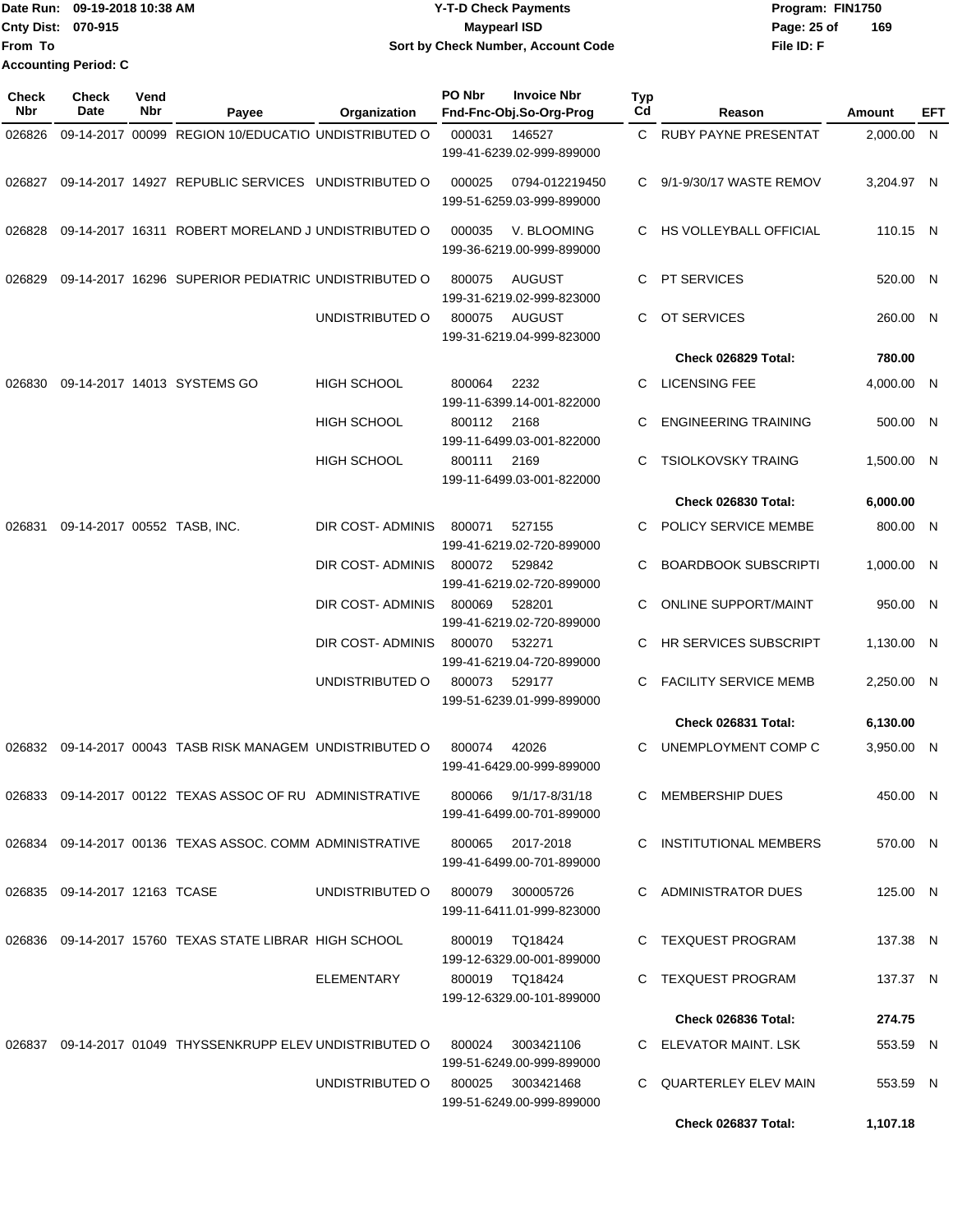Date Run: 09-19-2018 10:38 AM **CONTEX 18 AM CONTEX 18 AM CONTEX 17-T-D** Check Payments **CONTEX 18 AM CONTEX 18 AM CONTEX 18 AM CONTEX 18 AM CONTEX 18 AM CONTEX 18 AM CONTEX 18 AM CONTEX 18 AM CONTEX 19 AM CONTEX 19 AM CONT Cnty Dist:** 070-915 **Page: 26 of MaypearI ISD Page: 26 of From To 09-19-2018 10:38 AM Y-T-D Check Payments 070-915 Maypearl ISD Sort by Check Number, Account Code Accounting Period: C**

| <b>Check</b><br>Nbr | Check<br><b>Date</b>      | Vend<br>Nbr | Payee                                                        | Organization                         | PO Nbr | <b>Invoice Nbr</b><br>Fnd-Fnc-Obj.So-Org-Prog | <b>Typ</b><br>Cd | Reason                        | Amount     | <b>EFT</b> |
|---------------------|---------------------------|-------------|--------------------------------------------------------------|--------------------------------------|--------|-----------------------------------------------|------------------|-------------------------------|------------|------------|
| 026838              |                           |             | 09-14-2017 12291 TMEA/UIL Region 30 Vo MAYPEARL JUNIOR       |                                      | 800076 | 2017-2018<br>199-11-6399.29-041-811B00        |                  | C BAND ENTRY FEES             | 120.00 N   |            |
| 026839              |                           |             | 09-14-2017 16313 TREVOR THOMPSON                             | UNDISTRIBUTED O                      | 000034 | V.BLOOMING<br>199-36-6219.00-999-899000       | C                | <b>HS VOLLEYBALL OFFICIAL</b> | 136.09 N   |            |
| 026840              |                           |             | 09-14-2017 00781 TYSON FOOD, INC                             | <b>MAYPEARL JUNIOR</b>               | 800099 | 21826282<br>240-35-6341.00-041-899000         | C                | <b>USDA FOODS</b>             | 563.50 N   |            |
| 026841              |                           |             | 09-14-2017 01058 UNIVERSITY OF TEXA HIGH SCHOOL              |                                      | 800068 | 2017-2018<br>199-36-6499.01-001-899000        | C                | <b>MEMBERSHIP APPLICATI</b>   | 1,500.00 N |            |
|                     |                           |             | 026842 09-14-2017 00460 VINEYARD'S AUTO SU UNDISTRIBUTED O   |                                      | 800014 | 163446<br>199-34-6319.00-999-899000           | C                | <b>BELT</b>                   | 20.07 N    |            |
| 026843              |                           |             | 09-14-2017 16026 WAXAHACHIE HIGH S HIGH SCHOOL               |                                      | 800046 | 199-36-6499.01-001-899000                     |                  | <b>CROSS COUNTRY ENTRY</b>    | 500.00 N   |            |
| 026844              | 09-14-2017 16304 WEST ISD |             |                                                              | <b>MAYPEARL JUNIOR</b>               | 800033 | 199-36-6499.00-041-899000                     | C                | JH VOLLEYBALL TOURNA          | 250.00 N   |            |
| 026845              |                           |             | 09-14-2017 16307 WILLIAM GEE                                 | UNDISTRIBUTED O                      | 000027 | V. JOSHUA<br>199-36-6219.00-999-899000        | C                | HS VOLLEYBALL OFFICIAL        | 111.47 N   |            |
| 026846              |                           |             | 09-19-2017 16059 FRONTIER SOUTHWE UNDISTRIBUTED O            |                                      | 000040 | 031814-5<br>199-51-6259.02-999-899000         |                  | 8/28-9/27/17 9724351720 F     | 58.30 N    |            |
|                     |                           |             |                                                              | UNDISTRIBUTED O                      | 000040 | 092915-5<br>199-51-6259.02-999-899000         | C                | 8/28-9/27/17 9724352038 J     | 120.73 N   |            |
|                     |                           |             |                                                              | UNDISTRIBUTED O                      | 000040 | 093015-5<br>199-51-6259.02-999-899000         | C                | 8/28-9/27/17 9724352019 H     | 120.73 N   |            |
|                     |                           |             |                                                              | UNDISTRIBUTED O                      | 000040 | 092515-5<br>199-51-6259.02-999-899000         |                  | 8/28-9/27/17 9724352160 E     | 120.73 N   |            |
|                     |                           |             |                                                              | UNDISTRIBUTED O                      | 000040 | 092815-5<br>199-51-6259.02-999-899000         | C                | 8/28-9/27/17 9724352520 IN    | 120.73 N   |            |
|                     |                           |             |                                                              | UNDISTRIBUTED O                      | 000040 | 091206-5<br>199-51-6259.02-999-899000         | C                | 8/28-9/27/17 9724351000 A     | 873.90 N   |            |
|                     |                           |             |                                                              |                                      |        |                                               |                  | Check 026846 Total:           | 1,415.12   |            |
|                     |                           |             | 026847  09-19-2017  14295  FRONTLINE TECHNOL UNDISTRIBUTED O |                                      | 000041 | 673111786<br>199-11-6399.45-999-899000        |                  | C TIME/ATTENDANCE SUBS        | 2,140.00 N |            |
|                     |                           |             |                                                              | UNDISTRIBUTED O 000041 6731124588520 |        | 199-11-6399.45-999-899000                     |                  | C ABSENCE/SUBS SUBSCRI        | 6,282.61 N |            |
|                     |                           |             |                                                              |                                      |        |                                               |                  | Check 026847 Total:           | 8,422.61   |            |
|                     |                           |             | 026848 09-21-2017 15614 ADVANTAGE MEDICAL UNDISTRIBUTED O    |                                      | 000044 | 3774504<br>199-34-6219.01-999-899000          |                  | C DOT PHYSICAL                | 410.00 N   |            |
|                     |                           |             | 026849 09-21-2017 14693 AGILE SPORTS TECHN UNDISTRIBUTED O   |                                      | 800130 | 00060602<br>199-36-6399.01-999-899BHS         |                  | C BOYS BASKETBALL             | 200.00 N   |            |
|                     |                           |             |                                                              | UNDISTRIBUTED O                      | 800130 | 00060602<br>199-36-6399.01-999-899GHS         |                  | C GIRLS BASKETBALL            | 200.00 N   |            |
|                     |                           |             |                                                              | UNDISTRIBUTED O                      |        | 800129 00060595<br>199-36-6399.02-999-899000  |                  | C FOOTBALL                    | 1,599.00 N |            |
|                     |                           |             |                                                              |                                      |        |                                               |                  | Check 026849 Total:           | 1,999.00   |            |
|                     |                           |             | 026850 09-21-2017 01256 AT&T MOBILITY                        | UNDISTRIBUTED O                      | 000043 | 824711164<br>199-52-6219.00-999-899000        |                  | C 8/3-9/2/17 CELLULAR         | 107.59 N   |            |
|                     |                           |             | 026851 09-21-2017 15716 ATSSB REGION 5 - Chri HIGH SCHOOL    |                                      |        | 800147 RECORDING<br>199-11-6499.29-001-811B00 |                  | C AREA JAZZ RECORDING         | 40.00 N    |            |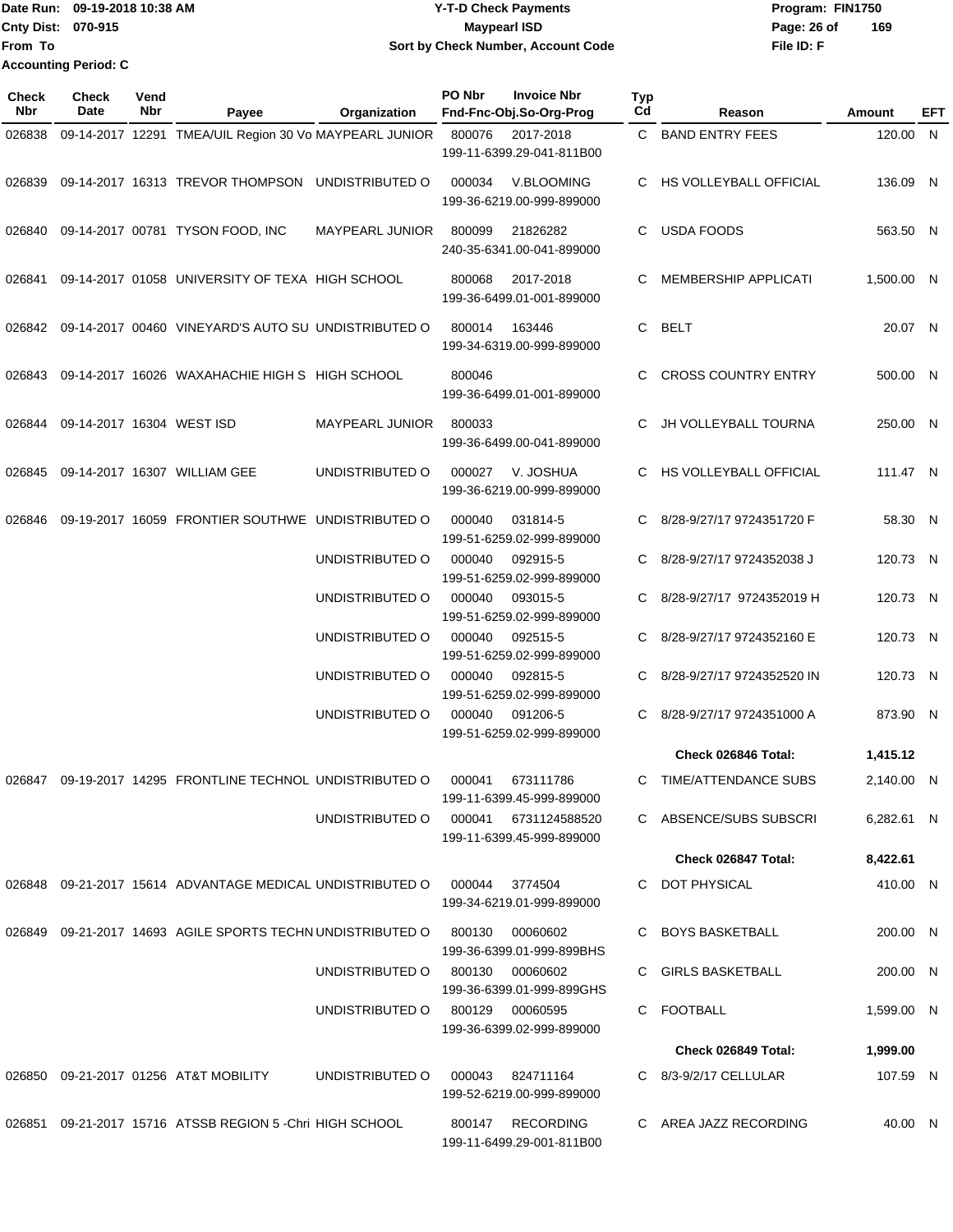Date Run: 09-19-2018 10:38 AM **CONTEX 18 AM CONTEX 18 AM CONTEX 18 AM CONTEX 18 AM CONTEX 19 AM CONTEX 19 AM CONTEX 19 AM CONTEX 19 AM CONTEX 19 AM CONTEX 19 AM CONTEX 19 AM CONTEX 19 AM CONTEX 19 AM CONTEX 19 AM CONTEX 19 Cnty Dist:** 070-915 **Page:** 27 of **File ID: F From To 09-19-2018 10:38 AM Y-T-D Check Payments 070-915 Maypearl ISD Sort by Check Number, Account Code 169 Accounting Period: C**

| Check<br>Nbr | <b>Check</b><br>Date          | Vend<br>Nbr | Payee                                               | Organization               | PO Nbr                                                                               | <b>Invoice Nbr</b><br>Fnd-Fnc-Obj.So-Org-Prog | <b>Typ</b><br>Cd | Reason                      | Amount     | EFT |
|--------------|-------------------------------|-------------|-----------------------------------------------------|----------------------------|--------------------------------------------------------------------------------------|-----------------------------------------------|------------------|-----------------------------|------------|-----|
| 026852       |                               |             | 09-21-2017 14119 BROOKSHIRE BROTHE SCHOOL BOARD     |                            | 800003                                                                               | 93722<br>199-41-6499.02-702-899000            | C                | <b>MEAL FOR BOARD MEETI</b> | 21.62 N    |     |
| 026853       |                               |             | 09-21-2017 15575 BURLESON BOOSTER HIGH SCHOOL       |                            | 800145                                                                               | 199-36-6499.01-001-899000                     | C                | <b>CROSS COUNTRY ENTRY</b>  | 300.00 N   |     |
| 026854       |                               |             | 09-21-2017 13576 CANON FINANCIAL SE UNDISTRIBUTED O |                            | 800060                                                                               | 17762907<br>199-11-6219.00-999-823000         |                  | PO Created by Req: 000061   | 1,300.29 N |     |
| 026855       |                               |             | 09-21-2017 16215 DAVID MACH CONSTR UNDISTRIBUTED O  |                            | 800038<br>2376<br>199-51-6249.00-999-899000                                          |                                               | C                | <b>INSTALL RIDGE VENTS</b>  | 3,000.00 N |     |
| 026856       |                               |             | 09-21-2017 15656 DEPARTMENT OF INF UNDISTRIBUTED O  |                            | 000055                                                                               | 17081287N<br>199-51-6259.02-999-899000        | C                | 8/1-8/31/17 LONG DISTANC    | 81.48 N    |     |
| 026857       |                               |             | 09-21-2017 12536 DESOTO JANITORIAL UNDISTRIBUTED O  |                            | 800020                                                                               | 180831<br>199-51-6319.01-999-899000           | C                | <b>CUSTODIAN SUPPLIES</b>   | 5,397.42 N |     |
| 026858       |                               |             | 09-21-2017 13639 EAST TEXAS COPY SY HIGH SCHOOL     |                            | 800040                                                                               | 398854<br>199-11-6399.12-001-811000           | C.               | <b>STAPLES</b>              | 118.00 N   |     |
| 026859       |                               |             | 09-21-2017 13336 ELLIS COUNTY MUSIC HIGH SCHOOL     |                            | 800051                                                                               | 55494<br>199-11-6399.29-001-8110BA            | C                | <b>BARITONE SAX</b>         | 7,079.00 N |     |
|              |                               |             |                                                     | <b>HIGH SCHOOL</b>         | 800089                                                                               | 56141<br>199-11-6399.29-001-811BAN            | C                | <b>SAX REED</b>             | 29.90 N    |     |
|              |                               |             |                                                     | <b>HIGH SCHOOL</b>         | 800089                                                                               | 56144<br>199-11-6399.29-001-811BAN            | C                | <b>BASS MOUTH PIECE</b>     | 183.96     | - N |
|              |                               |             |                                                     | <b>MAYPEARL JUNIOR</b>     | 800120                                                                               | 56578<br>199-11-6399.29-041-811000            | С                | <b>BAND SUPPLIES</b>        | 564.82 N   |     |
|              |                               |             |                                                     |                            |                                                                                      |                                               |                  | Check 026859 Total:         | 7,857.68   |     |
| 026860       |                               |             | 09-21-2017 14227 KATELYNN GONZALEZ UNDISTRIBUTED O  |                            | 000047                                                                               | V. GRANDVIEW<br>199-36-6219.00-999-899000     | C                | JH VOLLEYBALL OFFICIAL      | 152.83 N   |     |
| 026861       |                               |             | 09-21-2017 12341 GRAINGER INDUSTRIA UNDISTRIBUTED O |                            | 800008                                                                               | 9550756796<br>199-51-6319.02-999-899000       | C                | <b>WIRE ROPES</b>           | 455.16 N   |     |
| 026862       |                               |             | 09-21-2017 01782 GRANDVIEW ATHLETI HIGH SCHOOL      |                            | 800036                                                                               | 9/27/17<br>199-36-6499.01-001-899000          | C                | <b>CROSS COUNTRY MEET</b>   | 250.00 N   |     |
|              | 026863 09-21-2017 00243 HILCO |             |                                                     | UNDISTRIBUTED O 000045 487 |                                                                                      | 199-51-6259.04-999-899000                     |                  | C 8/2-9/5/17 FUEL TANKS     | 32.11 N    |     |
|              |                               |             |                                                     | UNDISTRIBUTED O 000045 487 |                                                                                      | 199-51-6259.04-999-899000                     |                  | C 8/2-9/5/17 SECURITY LIGH  | 34.40 N    |     |
|              |                               |             |                                                     | UNDISTRIBUTED O 000045 487 |                                                                                      | 199-51-6259.04-999-899000                     |                  | C 8/2-9/5/17 MARQUEE        | 50.90 N    |     |
|              |                               |             |                                                     | UNDISTRIBUTED O 000045 487 |                                                                                      | 199-51-6259.04-999-899000                     |                  | C 8/2-9/5/17 ELEMENTARY     | 4,694.39 N |     |
|              |                               |             |                                                     | UNDISTRIBUTED O 000045 487 |                                                                                      | 199-51-6259.04-999-899000                     |                  | C 8/2-9/5/17 ATHLETIC FACIL | 1,084.43 N |     |
|              |                               |             |                                                     | UNDISTRIBUTED O 000045 487 |                                                                                      | 199-51-6259.04-999-899000                     |                  | C $8/2-9/5/17$ HS NORTH WIN | 3,617.67 N |     |
|              |                               |             |                                                     | UNDISTRIBUTED O 000045 487 |                                                                                      |                                               |                  | $C$ 8/2-9/5/17 JUNIOR HIGH  | 4,203.97 N |     |
|              |                               |             |                                                     |                            | 199-51-6259.04-999-899000<br>UNDISTRIBUTED O 000045 487<br>199-51-6259.78-999-822000 |                                               |                  | C 8/2-9/5/17 AG FACILITY    | 752.56 N   |     |
|              |                               |             |                                                     |                            |                                                                                      |                                               |                  | Check 026863 Total:         | 14,470.43  |     |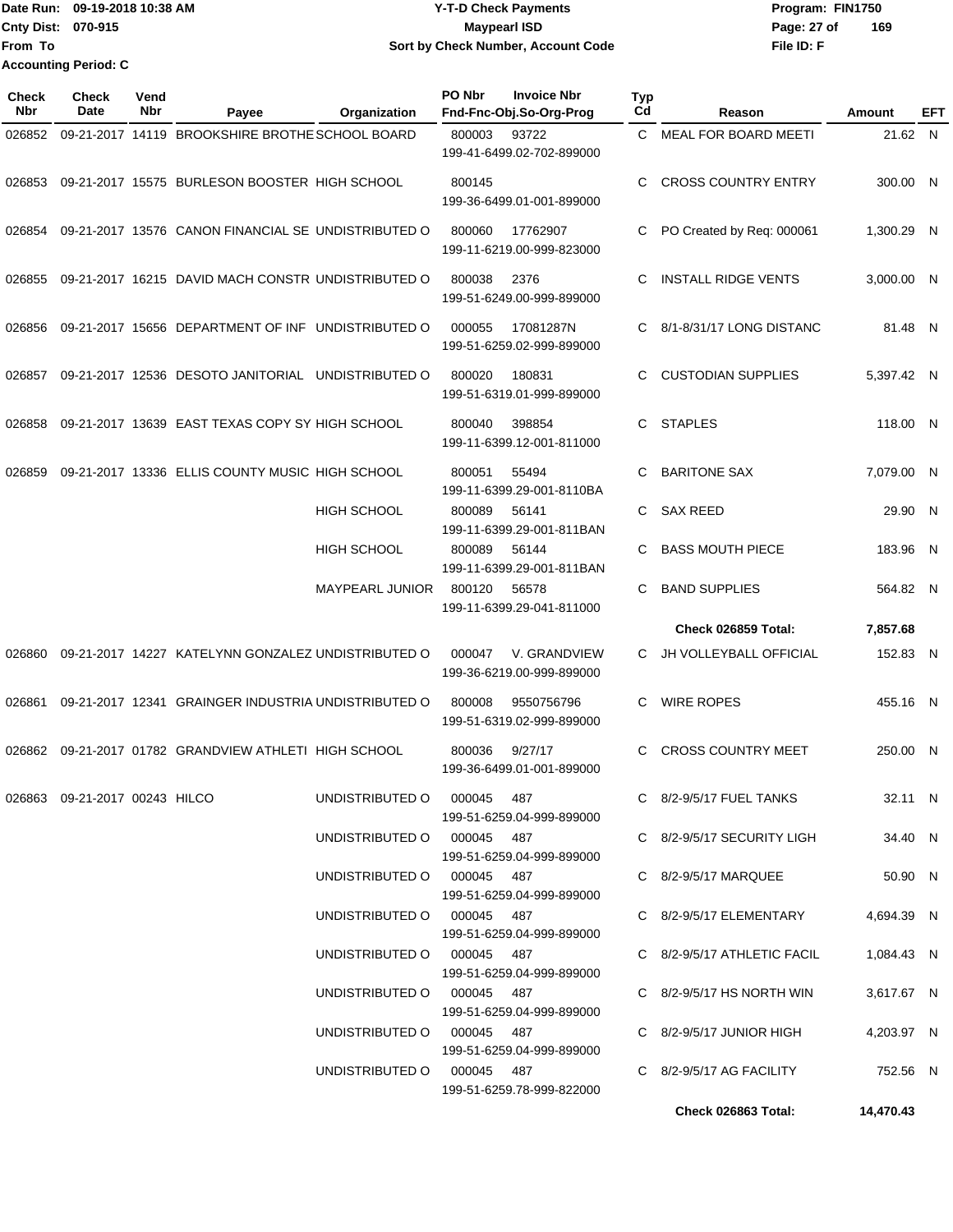## Date Run: 09-19-2018 10:38 AM **CONTEX 18 AM CONTEX 18 AM CONTEX 17-T-D** Check Payments **CONTEX 18 AM CONTEX 18 AM CONTEX 18 AM CONTEX 18 AM CONTEX 18 AM CONTEX 18 AM CONTEX 18 AM CONTEX 18 AM CONTEX 19 AM CONTEX 19 AM CONT Cnty Dist:** 070-915 **Page: 28 of MaypearI ISD Page: 28 of 09-19-2018 10:38 AM Y-T-D Check Payments 070-915 Maypearl ISD Sort by Check Number, Account Code**

| Check<br>Nbr | <b>Check</b><br><b>Date</b>     | Vend<br>Nbr | Payee                                                                                            | Organization           | PO Nbr        | <b>Invoice Nbr</b><br>Fnd-Fnc-Obj.So-Org-Prog              | Typ<br>Cd | Reason                        | Amount     | EFT |
|--------------|---------------------------------|-------------|--------------------------------------------------------------------------------------------------|------------------------|---------------|------------------------------------------------------------|-----------|-------------------------------|------------|-----|
| 026864       |                                 |             | 09-21-2017 16291 JAILENE WILLIAMS                                                                | UNDISTRIBUTED O        | 000046        | V. RICE<br>199-36-6219.00-999-899000                       | C         | JH VOLLEYBALL OFFICIAL        | 156.04 N   |     |
| 026865       |                                 |             | 09-21-2017 15086 Kimbell Midwest                                                                 | UNDISTRIBUTED O        | 800050        | 5843819<br>199-51-6319.02-999-899000                       | С         | <b>NUTS AND BOLTS SUPPLI</b>  | 251.02 N   |     |
| 026866       |                                 |             | 09-21-2017 16314 LEE MAGNESS                                                                     | UNDISTRIBUTED O        | 000048        | V. CLIFTON<br>199-36-6219.00-999-899000                    | С         | HS FOOTBALL OFFICIAL          | 90.00 N    |     |
| 026867       |                                 |             | 09-21-2017 14386 LIFE SCHOOL                                                                     | HIGH SCHOOL            | 800152        | <b>NOVEMBER 7</b><br>199-36-6499.01-001-899000             | C         | <b>GOLF ENTRY FEE</b>         | 760.00 N   |     |
| 026868       |                                 |             | 09-21-2017 16301 MELODY MAYSE                                                                    | UNDISTRIBUTED O        | 000049        | V. GRANDVIEW<br>199-36-6219.00-999-899000                  |           | <b>JH VOLLEYBALL OFFICIAL</b> | 148.02 N   |     |
| 026869       |                                 |             | 09-21-2017 16320 MENTORS CARE                                                                    | UNDISTRIBUTED O        | 800137        | -1<br>199-31-6219.01-999-899000                            | С         | 2017-18 FIRST SEMESTER        | 8,750.00 N |     |
| 026870       |                                 |             | 09-21-2017 00698 PALMER ISD                                                                      | <b>MAYPEARL JUNIOR</b> | 800151        | OCTOBER 14<br>199-36-6499.00-041-899000                    | С         | <b>JH VOLLEYBALL TOURNA</b>   | 400.00 N   |     |
| 026871       |                                 |             | 09-21-2017 16029 PRO STAR RENTAL                                                                 | UNDISTRIBUTED O        | 800092        | 12566<br>199-51-6319.03-999-899000                         | C         | <b>REMOVE DIRT</b>            | 87.19 N    |     |
| 026872       |                                 |             | 09-21-2017 16297 RICK'S ALTERNATOR                                                               | UNDISTRIBUTED O        | 800083        | 11441<br>199-34-6319.00-999-899000                         | С         | ALTERNATOR AND BATTE          | 196.95 N   |     |
| 026873       |                                 |             | 09-21-2017 16317 RODNEY SWIRAZYNS UNDISTRIBUTED O                                                |                        | 000051        | V. CLIFTON<br>199-36-6219.00-999-899000                    | С         | <b>HS FOOTBALL OFFCIAL</b>    | 98.00 N    |     |
| 026874       |                                 |             | 09-21-2017 16316 RUSSELL MOORE                                                                   | UNDISTRIBUTED O        | 000052        | V. CLIFTON<br>199-36-6219.00-999-899000                    | С         | HS FOOTBALL OFFICIAL          | 98.00 N    |     |
| 026875       |                                 |             | 09-21-2017 16318 RYAN BLACKFORD                                                                  | UNDISTRIBUTED O        | 000050        | V. CLIFTON<br>199-36-6219.00-999-899000                    | С         | HS FOOTBALL OFFICIAL          | 98.00 N    |     |
| 026876       |                                 |             | 09-21-2017 13741 SCRIPPS NATIONAL S MAYPEARL JUNIOR                                              |                        | 800174        | SK32-296364<br>199-11-6499.00-041-821000                   | С         | <b>MS ENTRY FEE</b>           | 158.50 N   |     |
|              |                                 |             |                                                                                                  | <b>MAYPEARL JUNIOR</b> | 800113        | SK32-295207<br>199-11-6499.00-041-821000                   | С         | SPELLING BEE ENTRY            | 158.50 N   |     |
|              |                                 |             |                                                                                                  |                        |               |                                                            |           | Check 026876 Total:           | 317.00     |     |
|              |                                 |             | 026877 09-21-2017 14122 LAURI ANN SPRADLIN MAYPEARL JUNIOR 800128 REIMBURSEMENT C CHEER SUPPLIES |                        |               | 199-36-6399.09-041-899000                                  |           |                               | 86.44 N    |     |
|              | 026878 09-21-2017 00784 TASBO   |             |                                                                                                  | IND COST-ADM           |               | 800148 S. EASTWOOD<br>199-41-6499.00-750-899000            |           | C MEMBERSHP DUES EAST         | 90.00 N    |     |
|              | 026879 09-21-2017 16123 TECHAIR |             |                                                                                                  | <b>HIGH SCHOOL</b>     |               | 800178 03663907<br>199-11-6399.09-001-822000               |           | C MONTHLY TANK RENTAL         | 92.52 N    |     |
|              |                                 |             | 026880 09-21-2017 16037 TEX AIR FILTERS                                                          | UNDISTRIBUTED O        | 800043 289520 | 199-51-6399.05-999-899000                                  |           | C AC FILTERS                  | 1,368.98 N |     |
|              |                                 |             | 026881 09-21-2017 16322 THE LITERACY PARTN UNDISTRIBUTED O 800140 663797831                      |                        |               | 255-11-6499.00-999-811000                                  |           | C REGISTRATION FEE            | 750.00 N   |     |
|              |                                 |             | 026882 09-21-2017 15611 BETH THOMAS                                                              | MAYPEARL JUNIOR 800136 |               | REIMBURSEMENT C BOOKS AND DVS<br>199-11-6399.02-041-811000 |           |                               | 31.18 N    |     |
|              |                                 |             | 026883 09-21-2017 15721 TOLAR BAND BOOSTE HIGH SCHOOL                                            |                        | 800080        | 199-11-6499.29-001-811B00                                  |           | C MARCHING ENTRY FEE          | 300.00 N   |     |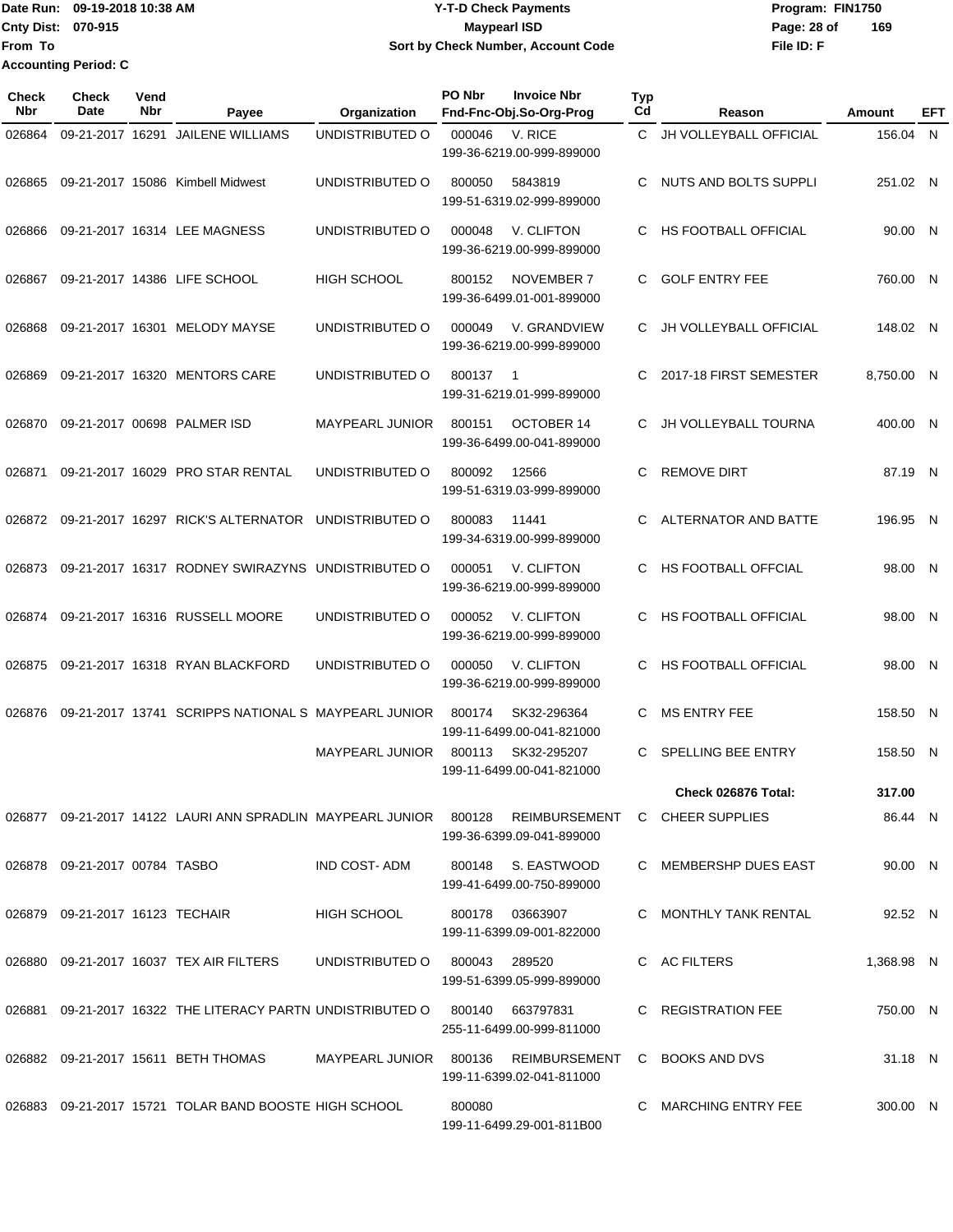#### Date Run: 09-19-2018 10:38 AM **CONTEX 18 AM CONTEX 18 AM CONTEX 17-T-D** Check Payments **CONTEX 18 AM CONTEX 18 AM CONTEX 18 AM CONTEX 18 AM CONTEX 18 AM CONTEX 18 AM CONTEX 18 AM CONTEX 18 AM CONTEX 19 AM CONTEX 19 AM CONT Cnty Dist:** 070-915 **Page: 29 of MaypearI ISD Page: 29 of 09-19-2018 10:38 AM Y-T-D Check Payments 070-915 Maypearl ISD Sort by Check Number, Account Code**

**File ID: F 169**

| <b>Check</b><br><b>Nbr</b> | Check<br>Date          | Vend<br>Nbr | Payee                                                                      | Organization                           | PO Nbr | <b>Invoice Nbr</b><br>Fnd-Fnc-Obj.So-Org-Prog | <b>Typ</b><br>Cd | Reason                                                                       | Amount     | EFT |
|----------------------------|------------------------|-------------|----------------------------------------------------------------------------|----------------------------------------|--------|-----------------------------------------------|------------------|------------------------------------------------------------------------------|------------|-----|
| 026884                     | 09-21-2017 13882 TRANE |             |                                                                            | UNDISTRIBUTED O                        | 800116 | 3139767<br>199-51-6249.01-999-899000          |                  | C TXV VALVE JR H KITCHEN                                                     | 229.77 N   |     |
| 026885                     |                        |             | 09-21-2017 00134 TXU ENERGY                                                | UNDISTRIBUTED O                        | 000053 | 054901993851<br>199-51-6259.04-999-899000     | C.               | 8/11-9/12/17 SECURITY LIG                                                    | 330.72 N   |     |
| 026886                     |                        |             | 09-21-2017 00460 VINEYARD'S AUTO SU UNDISTRIBUTED O                        |                                        | 800014 | 163632<br>199-34-6319.00-999-899000           | C                | <b>SUPPLIES</b>                                                              | 38.54 N    |     |
|                            |                        |             |                                                                            | UNDISTRIBUTED O                        | 800021 | 163633<br>199-34-6319.00-999-899000           | C                | DEF FLUID FOR BUSSES                                                         | 338.99 N   |     |
|                            |                        |             |                                                                            |                                        |        |                                               |                  | Check 026886 Total:                                                          | 377.53     |     |
| 026887                     |                        |             | 09-21-2017 16315 WILLIAM ODELL TEMP UNDISTRIBUTED O                        |                                        | 000054 | V. CLIFTON<br>199-36-6219.00-999-899000       | C                | HS FOOTBALL OFFICIAL                                                         | 90.00 N    |     |
| 026888                     |                        |             | 09-21-2017 15948 ANDREA WIMBERLY                                           | UNDISTRIBUTED O                        | 000042 | V. RICE<br>199-36-6219.00-999-899000          | С                | <b>JH VOLLEYBALL OFFICIAL</b>                                                | 176.89 N   |     |
| 026889                     |                        |             | 09-22-2017 16092 REGION 30 UIL MUSIC HIGH SCHOOL                           |                                        | 800125 | 941 MARCHING<br>199-11-6499.29-001-811B00     | C                | UIL MARCHING BAND FEE                                                        | 410.00 N   |     |
| 026890                     |                        |             | 09-28-2017 00004 ALERT SERVICES                                            | UNDISTRIBUTED O                        | 800093 | 5008976<br>199-36-6399.05-999-899000          | С                | <b>TRAINING ROOM SUPPLIE</b>                                                 | 1,463.40 N |     |
| 026891                     |                        |             | 09-28-2017 16329 ANGELA GLENN HENS UNDISTRIBUTED O                         |                                        | 800217 | A. HENSON<br>199-31-6219.00-999-899000        | С                | <b>MENTORS CARE FINGERP</b>                                                  | 47.99 N    |     |
| 026892                     |                        |             | 09-28-2017 00901 AVENUE FUEL DISTRI UNDISTRIBUTED O                        |                                        | 000058 | 64350<br>199-34-6311.01-999-899000            | C                | <b>FUEL</b>                                                                  | 2,628.76 N |     |
| 026893                     |                        |             | 09-28-2017 16051 BARSCO INC.                                               | UNDISTRIBUTED O                        | 800192 | 2512181<br>199-51-6249.01-999-899000          | С                | A/C SUPPLIES                                                                 | 55.70 N    |     |
|                            |                        |             |                                                                            | UNDISTRIBUTED O                        | 800192 | 2512195<br>199-51-6249.01-999-899000          | С                | A/C SUPPLIES                                                                 | 2,905.19 N |     |
|                            |                        |             |                                                                            | UNDISTRIBUTED O                        | 800191 | 2512186<br>199-51-6249.01-999-899000          | С                | <b>ATHLETIC DRESSING</b>                                                     | 1,735.59 N |     |
|                            |                        |             |                                                                            |                                        |        |                                               |                  | Check 026893 Total:                                                          | 4,696.48   |     |
| 026894                     |                        |             | 09-28-2017 00887 BSN SPORTS                                                | UNDISTRIBUTED O                        | 800041 | 900528063<br>199-36-6399.02-999-899000        | C                | <b>HELMETS</b>                                                               | 420.00 N   |     |
|                            |                        |             | 026895  09-28-2017  14453  CIPA FILTER                                     | UNDISTRIBUTED 0 800204 INV252096       |        | 199-53-6249.04-999-899000                     |                  | C WEB FILTERING LICENSE                                                      | 3,572.00 N |     |
|                            |                        |             | 026896 09-28-2017 15869 CLARK SECURITY PROUNDISTRIBUTED O 800084 24K076772 |                                        |        | 199-51-6319.02-999-899000                     |                  | C DOOR CLOSERS FOR J/H                                                       | 432.58 N   |     |
|                            |                        |             | 026897 09-28-2017 12536 DESOTO JANITORIAL UNDISTRIBUTED O 800211 181149    |                                        |        | 199-51-6319.01-999-899000                     |                  | C CUSTODIAN SUPPLIES                                                         | 2,572.51 N |     |
|                            |                        |             | 026898 09-28-2017 12885 DIRECT ENERGY                                      | UNDISTRIBUTED O 000059 172610032244397 |        | 199-51-6259.04-999-899000                     |                  | C 8/22-9/12/17 BUS BARN 2                                                    | 66.54 N    |     |
|                            |                        |             |                                                                            | UNDISTRIBUTED O 000059 172610032253088 |        | 199-51-6259.04-999-899000                     |                  | C 8/11-9/12/17 PORTABLE                                                      | 45.60 N    |     |
|                            |                        |             |                                                                            | UNDISTRIBUTED O 000059 172610032253088 |        | 199-51-6259.04-999-899000                     |                  | $C$ 8/11-9/12/17 INT CAFETERI                                                | 562.19 N   |     |
|                            |                        |             |                                                                            | UNDISTRIBUTED O 000059 172610032253088 |        | 199-51-6259.04-999-899000                     |                  | C 8/11-9/12/17 ARCHIVE                                                       | 199.39 N   |     |
|                            |                        |             |                                                                            | UNDISTRIBUTED O                        |        | 199-51-6259.04-999-899000                     |                  | C 8/11-9/12/17 HS SOUTH WI                                                   | 3,816.44 N |     |
|                            |                        |             |                                                                            |                                        |        |                                               |                  | UNDISTRIBUTED O 000059 172610032253088 C 8/11-9/12/17 INTERMEDIAT 1,926.54 N |            |     |

199-51-6259.04-999-899000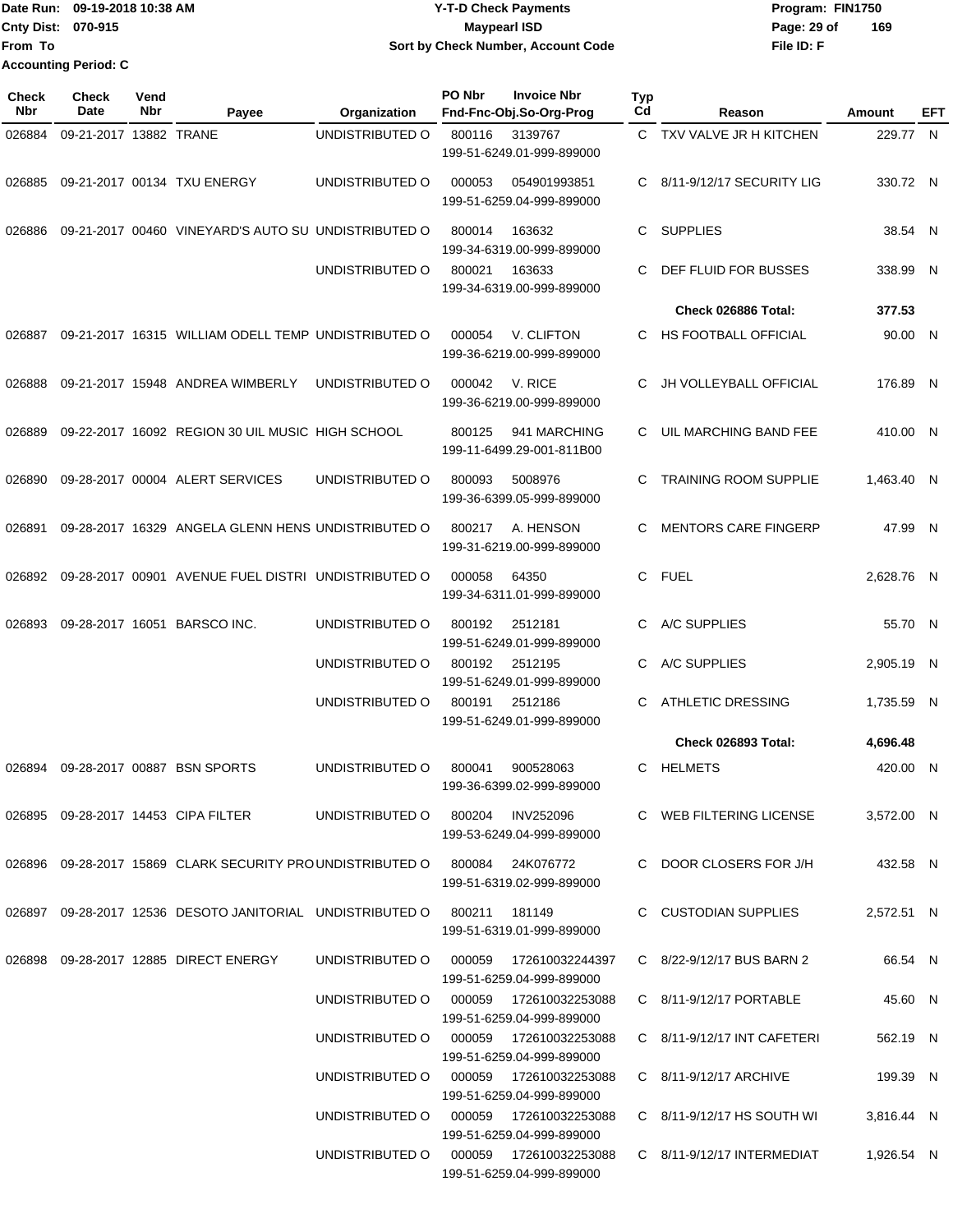|                             | Date Run: 09-19-2018 10:38 AM | <b>Y-T-D Check Payments</b>        | Program: FIN1750   |  |  |  |
|-----------------------------|-------------------------------|------------------------------------|--------------------|--|--|--|
| <b>Cnty Dist: 070-915</b>   |                               | Maypearl ISD                       | 169<br>Page: 30 of |  |  |  |
| lFrom To                    |                               | Sort by Check Number, Account Code | File ID: F         |  |  |  |
| <b>Accounting Period: C</b> |                               |                                    |                    |  |  |  |

| Check<br>Nbr | <b>Check</b><br>Date | Vend<br>Nbr | Payee                                                     | Organization                          | PO Nbr       | <b>Invoice Nbr</b><br>Fnd-Fnc-Obj.So-Org-Prog                              | <b>Typ</b><br>Cd | Reason                      | Amount     | EFT |
|--------------|----------------------|-------------|-----------------------------------------------------------|---------------------------------------|--------------|----------------------------------------------------------------------------|------------------|-----------------------------|------------|-----|
|              |                      |             |                                                           | UNDISTRIBUTED O                       | 000059       | 172610032253088<br>199-51-6259.04-999-899000                               |                  | C 8/11-9/12/17 QUAD BUILDI  | 278.63 N   |     |
|              |                      |             |                                                           | UNDISTRIBUTED O                       | 000059       | 172610032253088<br>199-51-6259.04-999-899000                               |                  | C 8/11-9/12/17 GOLF FACILIT | 241.80 N   |     |
|              |                      |             |                                                           | UNDISTRIBUTED O                       | 000059       | 172610032247706<br>199-51-6259.04-999-899000                               |                  | C 8/11-9/12/17 ADMIN        | 312.92 N   |     |
|              |                      |             |                                                           |                                       |              |                                                                            |                  | Check 026898 Total:         | 7,450.05   |     |
| 026899       |                      |             | 09-28-2017 16327 DONALD RIDGEWAY                          | UNDISTRIBUTED O                       | 000060       | V. MILDRED<br>199-36-6219.00-999-899000                                    | C.               | JV VOLLEYBALL OFFICIAL      | 119.48 N   |     |
| 026900       |                      |             | 09-28-2017 13639 EAST TEXAS COPY SY UNDISTRIBUTED O       |                                       | 000061       | 399535<br>199-11-6219.07-999-823000                                        | C                | <b>B/W AND COLOR COPIES</b> | 136.43 N   |     |
|              |                      |             |                                                           | <b>HIGH SCHOOL</b>                    | 000061       | 399535<br>199-11-6269.00-001-811000                                        | C                | <b>B/W AND COLOR COPIES</b> | 170.53 N   |     |
|              |                      |             |                                                           | <b>MAYPEARL JUNIOR</b>                | 000061       | 399535<br>199-11-6269.00-041-811000                                        | C                | <b>B/W AND COLOR COPIES</b> | 153.10 N   |     |
|              |                      |             |                                                           | <b>ELEMENTARY</b>                     | 000061       | 399535<br>199-11-6269.00-101-811000                                        | C                | <b>B/W AND COLOR COPIES</b> | 174.43 N   |     |
|              |                      |             |                                                           | ELEMENTARY                            | 000061       | 399535<br>199-11-6269.00-101-899000                                        | C.               | <b>B/W AND COLOR COPIES</b> | 89.08 N    |     |
|              |                      |             |                                                           | <b>HIGH SCHOOL</b>                    | 000061       | 399535<br>199-11-6269.01-001-811000                                        | C                | <b>B/W AND COLOR COPIES</b> | 138.21 N   |     |
|              |                      |             |                                                           | <b>MAYPEARL JUNIOR</b>                | 000061       | 399535<br>199-11-6269.01-041-811000                                        | C                | <b>B/W AND COLOR COPIES</b> | 274.00 N   |     |
|              |                      |             |                                                           | DIR COST- ADMINIS                     | 000061       | 399535<br>199-41-6249.00-720-899000                                        | C                | <b>B/W AND COLOR COPIES</b> | 72.05 N    |     |
|              |                      |             |                                                           |                                       |              |                                                                            |                  | Check 026900 Total:         | 1,207.83   |     |
| 026901       |                      |             | 09-28-2017 01547 EICHELBAUM WARDEL DIR COST-ADMINIS       |                                       | 000067       | 59116<br>199-41-6211.00-720-899000                                         | C.               | LEGAL SERVICES              | 1,720.50 N |     |
| 026902       |                      |             | 09-28-2017 12186 ELLIOTT ELECTRIC SU UNDISTRIBUTED O      |                                       | 800010       | 19-39319-01<br>199-51-6319.02-999-899000                                   | C                | LIGHT BULBS                 | 878.85 N   |     |
| 026903       |                      |             | 09-28-2017 00038 ELLIS APPRAISAL DISTTAX COLLECTION       |                                       | 000065       | 2017-13-04<br>199-41-6213.00-703-899000                                    | C.               | 4TH QTR PAYMENT EAD B       | 7,550.89 N |     |
|              |                      |             | 026904 09-28-2017 00360 PAMELA D. FUCHS                   | UNDISTRIBUTED O                       |              | 000062 V. MILDRED<br>199-36-6219.00-999-899000                             |                  | C HS VOLLEYBALL OFFICIAL    | 122.70 N   |     |
|              |                      |             | 026905 09-28-2017 14227 KATELYNN GONZALEZ UNDISTRIBUTED O |                                       |              | 000063 V. MILDRED<br>199-36-6219.00-999-899000                             |                  | C HS VOLLEYBALL OFFICIAL    | 112.83 N   |     |
|              |                      |             | 026906 09-28-2017 14289 TRUDIE HEAD                       | UNDISTRIBUTED O 800219 SEPTEMBER 2017 |              | 224-11-6219.00-999-823000                                                  |                  | C 1 OF 8 PAYMENTS SEPTE     | 3.750.00 N |     |
|              |                      |             | 026907 09-28-2017 16310 KAWASAKI CITY                     | UNDISTRIBUTED O                       | 800088 MPISD | 199-36-6639.02-999-899000                                                  |                  | C KAWASAKI MULE             | 7,079.00 N |     |
| 026908       |                      |             | 09-28-2017 16326 LARRY BOYD                               | UNDISTRIBUTED O                       |              | 000064 V. MILDRED<br>199-36-6219.00-999-899000                             |                  | C JV VOLLEYBALL OFFICIAL    | 110.66 N   |     |
| 026909       |                      |             | 09-28-2017 16273 BILLIE LONG                              | <b>HIGH SCHOOL</b>                    | 000068       | MP0831702                                                                  |                  | C TRAILER SUPPLIES          | 2,296.27 N |     |
|              |                      |             |                                                           | HIGH SCHOOL                           |              | 199-11-6399.09-001-822000<br>000068 MP0831703<br>199-11-6399.09-001-822000 |                  | C AXLE/BREAKS/BOLT KITS     | 802.78 N   |     |
|              |                      |             |                                                           |                                       |              |                                                                            |                  | Check 026909 Total:         | 3,099.05   |     |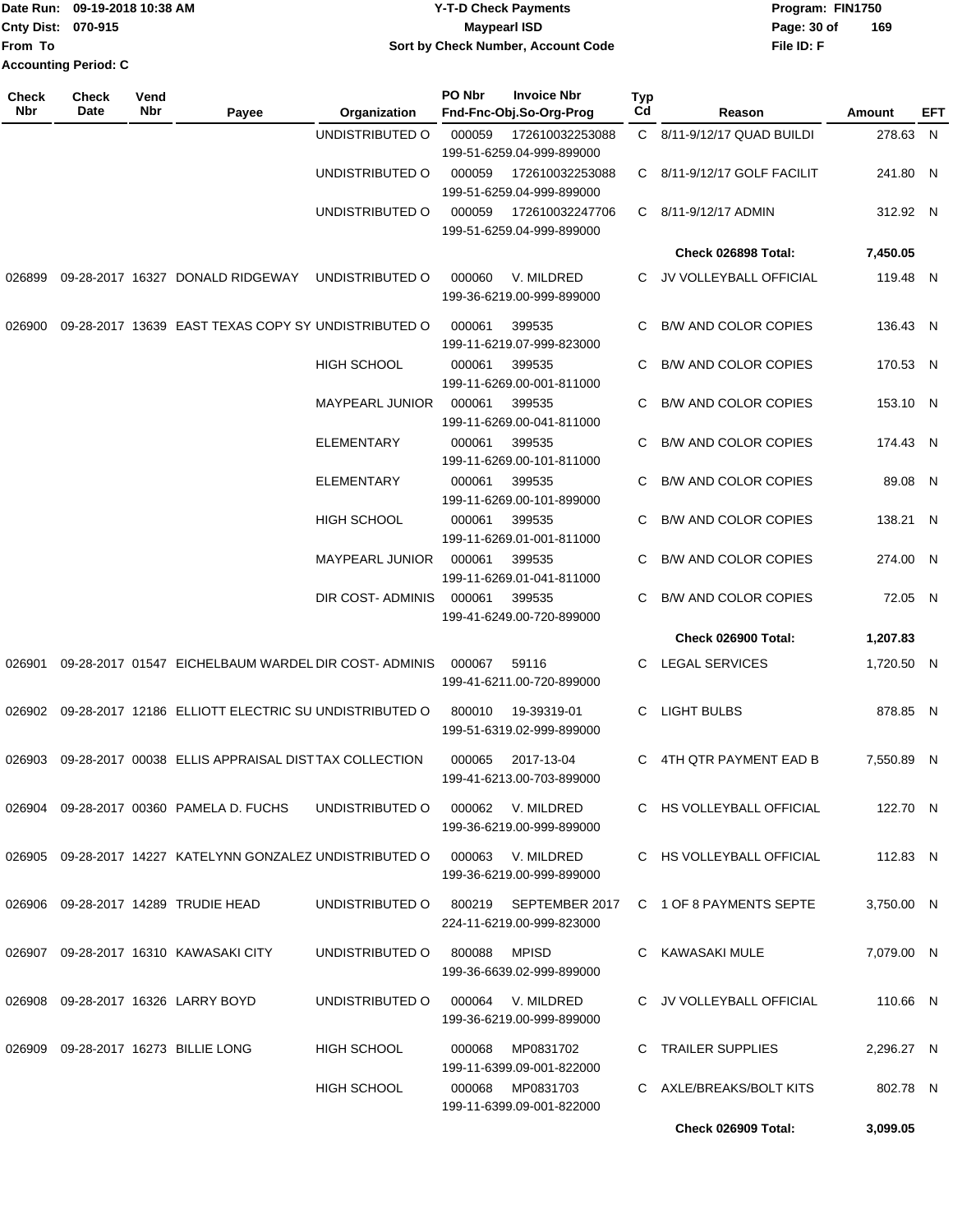Date Run: 09-19-2018 10:38 AM **CONTEX 18 AM CONTEX 18 AM CONTEX 17-T-D** Check Payments **CONTEX 18 AM CONTEX 18 AM CONTEX 18 AM CONTEX 18 AM CONTEX 18 AM CONTEX 18 AM CONTEX 18 AM CONTEX 18 AM CONTEX 19 AM CONTEX 19 AM CONT Cnty Dist:** 070-915 **Page: 31 of** Maypearl ISD **CONTEX 150 Page: 31 of File ID: F From To 09-19-2018 10:38 AM Y-T-D Check Payments 070-915 Maypearl ISD Sort by Check Number, Account Code 169 Accounting Period: C**

| Check<br>Nbr | <b>Check</b><br><b>Date</b> | Vend<br>Nbr | Payee                                                                         | Organization                      | PO Nbr        | <b>Invoice Nbr</b><br>Fnd-Fnc-Obj.So-Org-Prog    | Typ<br>Cd | Reason                        | Amount     | EFT |
|--------------|-----------------------------|-------------|-------------------------------------------------------------------------------|-----------------------------------|---------------|--------------------------------------------------|-----------|-------------------------------|------------|-----|
| 026910       |                             |             | 09-28-2017 15653 M.A.C. ALARMS                                                | UNDISTRIBUTED O                   | 800177        | 19293A<br>199-51-6249.00-999-899000              |           | C ANNUAL SERVICE AGREE        | 2,820.00 N |     |
| 026911       |                             |             | 09-28-2017 14369 NORTH TEXAS TOLLW UNDISTRIBUTED O                            |                                   | 000066        | 1358171(TX)<br>199-34-6219.01-999-899000         |           | C 8/3-9/2/17 TOLLS            | 5.38 N     |     |
|              |                             |             | 026912 09-28-2017 15278 HEARTLAND PAYMEN ELEMENTARY                           |                                   | 800096        | REC0000023028<br>240-35-6341.00-101-899000       | C.        | <b>MENU PLANNING</b>          | 430.50 N   |     |
| 026913       |                             |             | 09-28-2017 16029 PRO STAR RENTAL                                              | UNDISTRIBUTED O                   | 800186        | 12722<br>199-51-6319.03-999-899000               | C         | STEEL WHEEL PAD FOR C         | 162.00 N   |     |
| 026914       |                             |             | 09-28-2017 16328 SCOTT SHEPARD                                                | UNDISTRIBUTED O                   | 800218        | S. SHEPHERD<br>199-31-6219.00-999-899000         |           | C MENTORS CARE FINGER         | 47.99 N    |     |
| 026915       | 09-28-2017 00131 TASA       |             |                                                                               | UNDISTRIBUTED O                   | 800187        | L. HYLES<br>199-21-6411.02-999-899000            | C         | <b>TASA MEMBERSHIP/MIDW</b>   | 490.00 N   |     |
|              |                             |             |                                                                               | <b>ELEMENTARY</b>                 | 800142        | <b>J. LASSETTER</b><br>199-23-6411.05-101-899000 | C.        | <b>REGISTRATION</b>           | 145.00 N   |     |
|              |                             |             |                                                                               | HIGH SCHOOL                       | 800187        | L. AUSTIN<br>199-23-6499.00-001-899000           | C         | <b>TASA MEMBERSHIP/MIDW</b>   | 490.00 N   |     |
|              |                             |             |                                                                               | <b>MAYPEARL JUNIOR</b>            | 800187        | J. LEE<br>199-23-6499.00-041-899000              | C.        | <b>TASA MEMBERSHIP/MIDW</b>   | 475.00 N   |     |
|              |                             |             |                                                                               | <b>ELEMENTARY</b>                 | 800141        | 16259<br>199-31-6499.00-101-899000               | C.        | <b>REGISTRATION A. STINSO</b> | 145.00 N   |     |
|              |                             |             |                                                                               | <b>ADMINISTRATIVE</b>             | 800187        | R. BOWLING<br>199-41-6499.00-701-899000          | C.        | <b>TASA MEMBERSHIP/MIDW</b>   | 729.00 N   |     |
|              |                             |             |                                                                               |                                   |               |                                                  |           | Check 026915 Total:           | 2,474.00   |     |
| 026916       |                             |             | 09-28-2017 16030 TDINDUSTRIES, INC                                            | UNDISTRIBUTED O                   | 800166        | 0001323093<br>199-51-6249.01-999-899000          | C         | EVALUATE GYM UNIT SSG         | 500.75 N   |     |
|              |                             |             |                                                                               | UNDISTRIBUTED O                   | 800165        | 0001323092<br>199-51-6249.01-999-899000          | C         | <b>EVALUATE HS ROOM 16</b>    | 210.75 N   |     |
|              |                             |             |                                                                               | UNDISTRIBUTED O                   | 800170        | 0001323090<br>199-51-6249.01-999-899000          | C         | EVALUATE JH CAFETERIA         | 761.75 N   |     |
|              |                             |             |                                                                               | UNDISTRIBUTED O                   | 800169        | 0001323089<br>199-51-6249.01-999-899000          | C         | <b>EVALUATE HS GIRLS LOC</b>  | 265.75 N   |     |
|              |                             |             |                                                                               | UNDISTRIBUTED O                   | 800168        | 199-51-6249.01-999-899000                        |           | C EVALUATE RTU 5 STAGE        | 874.75 N   |     |
|              |                             |             |                                                                               | UNDISTRIBUTED O                   |               | 800163 0001323091<br>199-51-6249.01-999-899000   |           | C EVALUATE AC GIRLS WEI       | 584.75 N   |     |
|              |                             |             |                                                                               | UNDISTRIBUTED O 800171 0001323088 |               | 199-51-6249.01-999-899000                        |           | C EVALUATE BOYS LOCKER        | 297.75 N   |     |
|              |                             |             |                                                                               |                                   |               |                                                  |           | Check 026916 Total:           | 3,496.25   |     |
|              |                             |             | 026917 09-28-2017 00479 TRACTOR SUPPLY CO UNDISTRIBUTED O 800016 XXXX02602023 |                                   |               | 199-51-6319.03-999-899000                        |           | C BATTERY/TAPE/GLUE           | 222.97 N   |     |
|              |                             |             | 026918 09-28-2017 00460 VINEYARD'S AUTO SU UNDISTRIBUTED O                    |                                   | 800014        | 164441<br>199-34-6319.00-999-899000              |           | C SUPPLIES                    | 43.12 N    |     |
|              |                             |             |                                                                               | UNDISTRIBUTED O                   | 800014 163960 | 199-34-6319.00-999-899000                        |           | C SUPPLIES                    | 648.19 N   |     |
|              |                             |             |                                                                               |                                   |               |                                                  |           | Check 026918 Total:           | 691.31     |     |
|              |                             |             | 026919 09-28-2017 12656 WEBB ELECTRONICS UNDISTRIBUTED O                      |                                   | 800035        | MJS17090802                                      |           | C ATHLETIC CAMERA SYST        | 1,585.00 N |     |
|              |                             |             |                                                                               |                                   |               | 199-36-6399.02-999-899000                        |           |                               |            |     |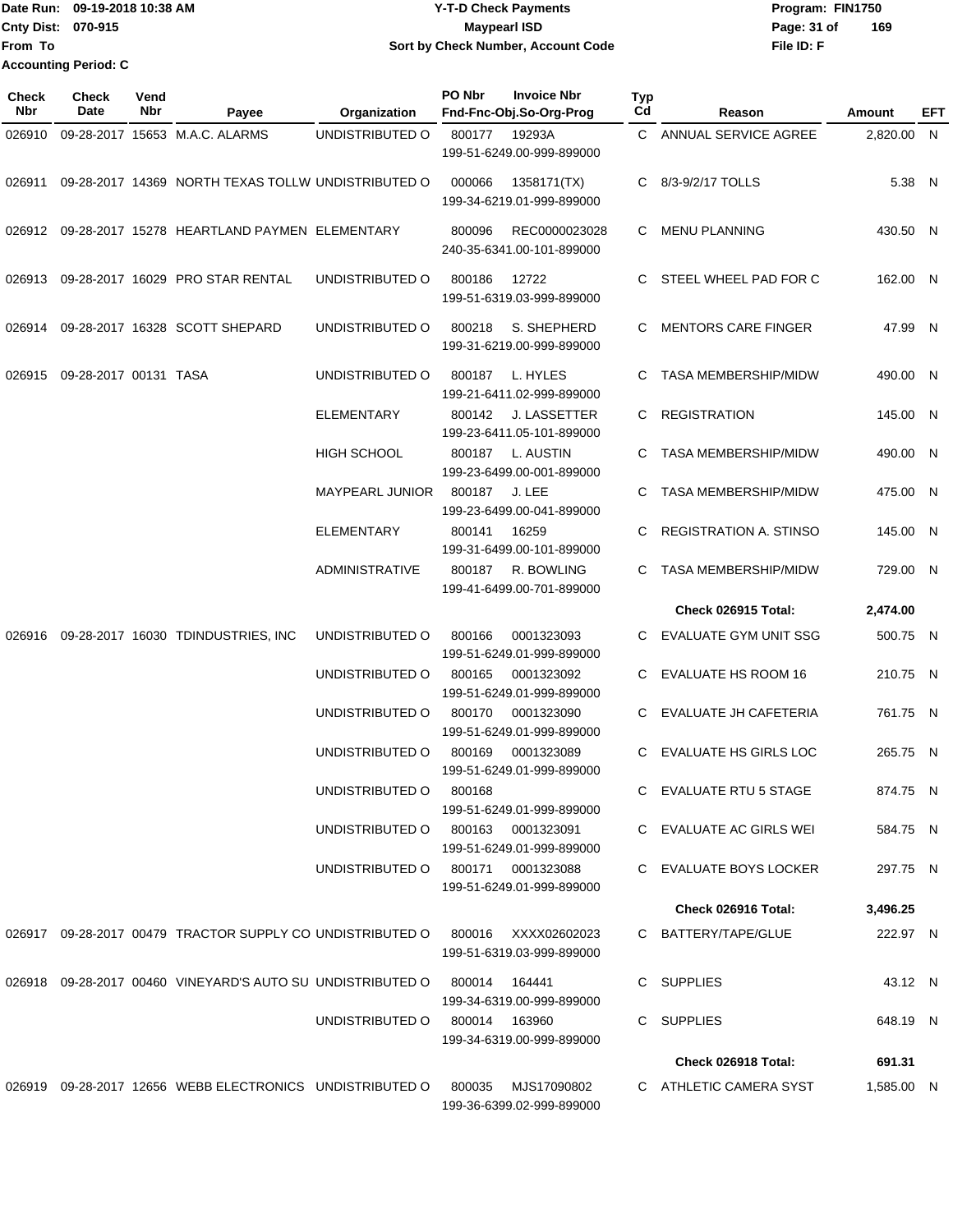Date Run: 09-19-2018 10:38 AM **CONTEX 18 AM CONTEX 18 AM CONTEX 17-T-D** Check Payments **CONTEX 18 AM CONTEX 18 AM CONTEX 18 AM CONTEX 18 AM CONTEX 18 AM CONTEX 18 AM CONTEX 18 AM CONTEX 18 AM CONTEX 19 AM CONTEX 19 AM CONT Cnty Dist:** 070-915 **Page: 32 of Page:** 32 of **File ID: F From To 09-19-2018 10:38 AM Y-T-D Check Payments 070-915 Maypearl ISD Sort by Check Number, Account Code 169 Accounting Period: C**

| <b>Check</b><br>Nbr | <b>Check</b><br>Date         | Vend<br>Nbr | Payee                                                                   | Organization                          | PO Nbr | <b>Invoice Nbr</b><br>Fnd-Fnc-Obj.So-Org-Prog                       | Typ<br>Cd | Reason                      | Amount      | EFT   |
|---------------------|------------------------------|-------------|-------------------------------------------------------------------------|---------------------------------------|--------|---------------------------------------------------------------------|-----------|-----------------------------|-------------|-------|
| 026920              |                              |             | 10-06-2017 13336 ELLIS COUNTY MUSIC HIGH SCHOOL                         |                                       | 800131 | 56194<br>199-11-6399.29-001-811BAN                                  |           | C SUPPLIES                  | 49.98 N     |       |
|                     |                              |             |                                                                         | <b>HIGH SCHOOL</b>                    | 800131 | 54363<br>199-11-6399.29-001-811BAN                                  | C.        | <b>SUPPLIES</b>             | 16.99 N     |       |
|                     |                              |             |                                                                         |                                       |        |                                                                     |           | Check 026920 Total:         | 66.97       |       |
| 026921              | 10-06-2017 14745 N2Y, INC.   |             |                                                                         | UNDISTRIBUTED O                       | 800124 | 378081<br>199-11-6399.01-999-823000                                 | C.        | ONLINE ESSENTIALS COU       | 826.00 N    |       |
| 026922              |                              |             | 10-06-2017 14184 GLYNLYON, INC                                          | UNDISTRIBUTED O                       | 800190 | OW39105897<br>199-11-6399.45-999-899000                             | C         | OWN 2.0 ONLINE RENEWA       | 9,500.00 N  |       |
| 026923              |                              |             | 10-06-2017 14543 RENAISSANCE LEARNI UNDISTRIBUTED O                     |                                       | 800213 | 1797874<br>199-11-6399.45-999-899000                                | C.        | SUBSCRIPTION/RENEWAL        | 14,126.85 N |       |
| 026924              |                              |             | 10-06-2017 16341 SPRINGTOWN BAND B HIGH SCHOOL                          |                                       | 800259 | 10/7/17<br>199-11-6499.29-001-811B00                                | C         | <b>MARCHING CONTEST</b>     | 300.00 N    |       |
| 026925              | 10-06-2017 00131 TASA        |             |                                                                         | <b>HIGH SCHOOL</b>                    | 800257 | <b>B. CHADWICK</b><br>199-31-6499.00-001-899000                     | C         | <b>CONFERENCE</b>           | 145.00 N    |       |
| 026926              | 10-06-2017 00784 TASBO       |             |                                                                         | <b>ADMINISTRATIVE</b>                 | 800229 | 294914<br>199-41-6499.04-701-899000                                 | C.        | PERSONNEL/PAYROLL AC        | 295.00 N    |       |
| 026927              |                              |             | 10-06-2017 01049 THYSSENKRUPP ELEV UNDISTRIBUTED O                      |                                       | 800230 | 63325<br>199-51-6249.00-999-899000                                  | C         | <b>REPAIRED KEY SWITCHE</b> | 359.70 N    |       |
| 026928              | 10-11-2017 14664 JOSTENS     |             |                                                                         | <b>HIGH SCHOOL</b>                    | 800294 | D. CALVERY<br>199-11-6499.04-001-811000                             | C.        | YEARBOOK WORKSHOP           | 125.00 N    |       |
| 026929              |                              |             | 10-13-2017 00069 ATMOS ENERGY                                           | UNDISTRIBUTED O                       | 000081 | 3030318181<br>199-51-6259.00-999-899000                             | C.        | 9/6-10/2/17 MIDDLE SCHO     | 71.02 N     |       |
|                     |                              |             |                                                                         | UNDISTRIBUTED O                       | 000081 | 3030318485<br>199-51-6259.00-999-899000                             | C.        | 9/6-10/2/17 ELEM            | 70.33 N     |       |
|                     |                              |             |                                                                         | UNDISTRIBUTED O                       | 000081 | 3030380238<br>199-51-6259.00-999-899000                             | C         | 9/6-10/2/17 ADMIN           | 63.41 N     |       |
|                     |                              |             |                                                                         | UNDISTRIBUTED O                       | 000081 | 3030380470<br>199-51-6259.00-999-899000                             | C         | 9/6-10/2/17 HS              | 174.05 N    |       |
|                     |                              |             |                                                                         |                                       |        |                                                                     |           | Check 026929 Total:         | 378.81      |       |
|                     |                              |             | 026930 10-13-2017 00956 BORDEN DAIRY                                    |                                       |        | MAYPEARL JUNIOR 800272 1741870/INTERME<br>240-35-6341.00-041-899000 |           | C MILK                      | 471.43 N    |       |
|                     |                              |             |                                                                         | MAYPEARL JUNIOR 800272 1741870/MIDDLE |        | 240-35-6341.00-041-899000                                           |           | C MILK                      | 344.50 N    |       |
|                     |                              |             |                                                                         | ELEMENTARY                            |        | 240-35-6341.00-101-899000                                           |           | C MILK                      | 1,285.25 N  |       |
|                     |                              |             |                                                                         | HIGH SCHOOL                           |        | 800273  1741870/HS<br>240-35-6341.01-001-899000                     |           | C MILK                      |             | .50 N |
|                     |                              |             |                                                                         | HIGH SCHOOL                           |        | 800273  1741870/HS<br>240-35-6341.01-001-899000                     |           | C MILK                      | 450.00 N    |       |
|                     |                              |             |                                                                         |                                       |        |                                                                     |           | Check 026930 Total:         | 2,551.68    |       |
|                     | 026931 10-13-2017 14724 CASH |             |                                                                         | DISTRICT WIDE                         | 000077 | 199-00-5752.02-000-800000                                           |           | C EXTRA CASH FOR HOMEC      | 1,500.00 N  |       |
|                     |                              |             | 026932  10-13-2017  00217  CITY OF MAYPEARL  UNDISTRIBUTED   000076  80 |                                       |        | 199-51-6259.01-999-899000                                           |           | C BALLFIELD 4TH/PHILLIPS    | 26.00 N     |       |
|                     |                              |             |                                                                         | UNDISTRIBUTED O 000076 1081           |        | 199-51-6259.01-999-899000                                           |           | C 1024 W. FOURTH ST YARD    | 26.00 N     |       |
|                     |                              |             |                                                                         | UNDISTRIBUTED O 000076 1618           |        | 199-51-6259.01-999-899000                                           |           | C 309 MAIN                  | 51.00 N     |       |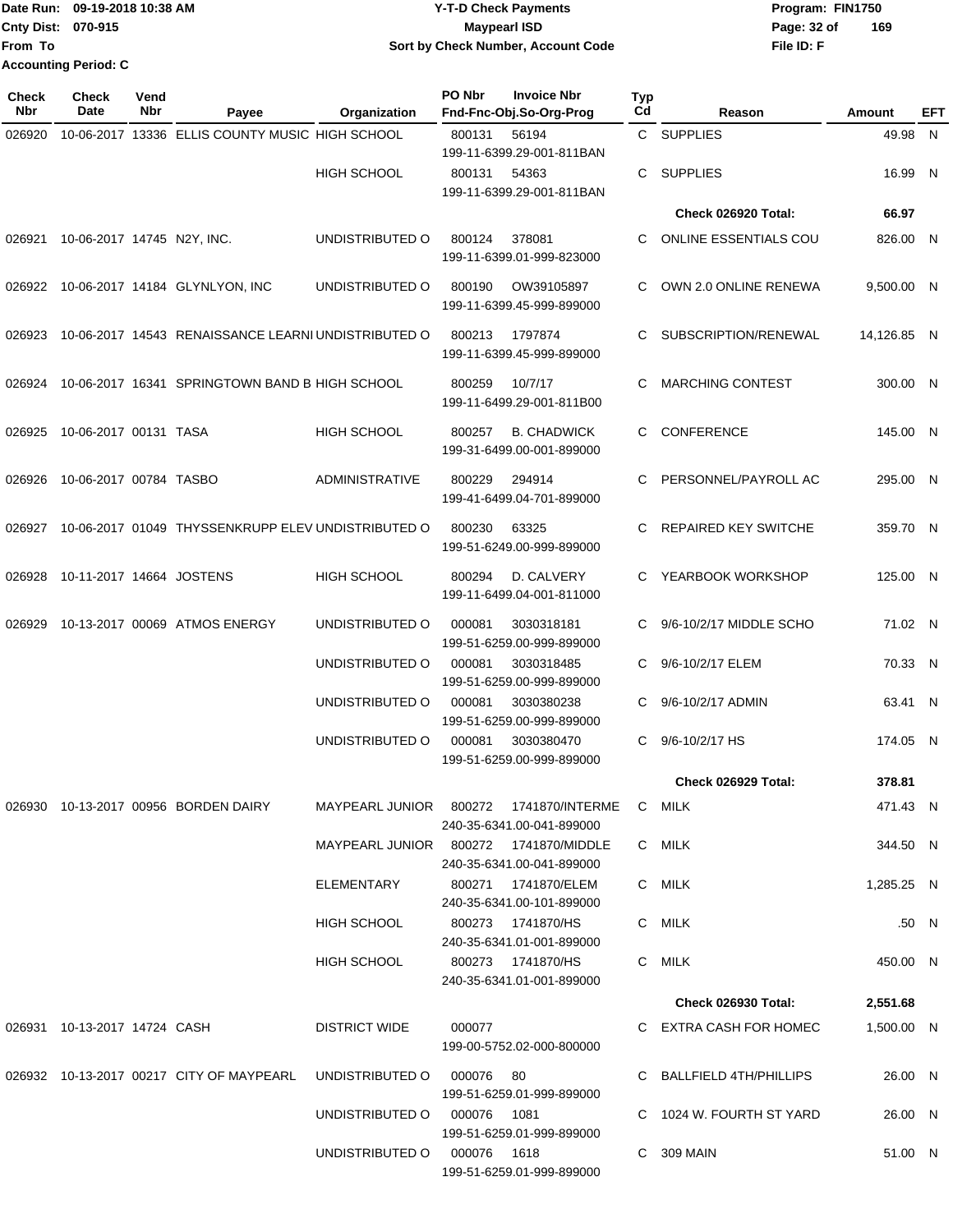|                           | Date Run: 09-19-2018 10:38 AM | <b>Y-T-D Check Payments</b>        | Program: FIN1750 |     |  |  |  |
|---------------------------|-------------------------------|------------------------------------|------------------|-----|--|--|--|
| <b>Cnty Dist: 070-915</b> |                               | Maypearl ISD                       | Page: 33 of      | 169 |  |  |  |
| <b>IFrom To</b>           |                               | Sort by Check Number, Account Code | File ID: F       |     |  |  |  |
|                           | <b>Accounting Period: C</b>   |                                    |                  |     |  |  |  |

| <b>Check</b><br>Nbr | <b>Check</b><br>Date          | Vend<br>Nbr | Payee                                                              | Organization        | PO Nbr | <b>Invoice Nbr</b><br>Fnd-Fnc-Obj.So-Org-Prog | Typ<br>Cd | Reason                       | Amount      | <b>EFT</b> |
|---------------------|-------------------------------|-------------|--------------------------------------------------------------------|---------------------|--------|-----------------------------------------------|-----------|------------------------------|-------------|------------|
|                     |                               |             |                                                                    | UNDISTRIBUTED O     | 000076 | 1080                                          |           | C 1024 W. FOURTH ELEM        | 99.00 N     |            |
|                     |                               |             |                                                                    |                     |        | 199-51-6259.01-999-899000                     |           |                              |             |            |
|                     |                               |             |                                                                    | UNDISTRIBUTED O     | 000076 | 1394                                          | C         | <b>NEW CONCESSION</b>        | 59.40 N     |            |
|                     |                               |             |                                                                    |                     |        | 199-51-6259.01-999-899000                     |           |                              |             |            |
|                     |                               |             |                                                                    | UNDISTRIBUTED O     | 000076 | 574<br>199-51-6259.01-999-899000              | C         | 4TH AND PHILLIPS             | 45.80 N     |            |
|                     |                               |             |                                                                    | UNDISTRIBUTED O     | 000076 | 383                                           | C.        | 600 PHILLIPS                 | 108.00 N    |            |
|                     |                               |             |                                                                    |                     |        | 199-51-6259.01-999-899000                     |           |                              |             |            |
|                     |                               |             |                                                                    | UNDISTRIBUTED O     | 000076 | -82                                           | C.        | 400 PANTHER LANE             | 372.60 N    |            |
|                     |                               |             |                                                                    |                     |        | 199-51-6259.01-999-899000                     |           |                              |             |            |
|                     |                               |             |                                                                    | UNDISTRIBUTED O     | 000076 | 595                                           | C.        | 1025 W. 4TH ST               | 172.80 N    |            |
|                     |                               |             |                                                                    |                     |        | 199-51-6259.01-999-899000                     |           |                              |             |            |
|                     |                               |             |                                                                    |                     |        |                                               |           | Check 026932 Total:          | 960.60      |            |
| 026933              |                               |             | 10-13-2017 13566 DRUG & ALCOHOL TE UNDISTRIBUTED O                 |                     | 000078 | 215114<br>199-34-6219.01-999-899000           |           | C DOT TESTING                | 97.50 N     |            |
|                     |                               |             | 026934 10-13-2017 15319 EDMENTUM, INC                              | UNDISTRIBUTED O     | 800215 | <b>INV094429</b>                              |           | C SS & SCIENCE STUDIES       | 4,257.00 N  |            |
|                     |                               |             |                                                                    |                     |        | 199-11-6399.45-999-899000                     |           |                              |             |            |
|                     |                               |             | 026935 10-13-2017 15703 FLOCABULARY, LLC                           | MAYPEARL JUNIOR     | 800184 | A. SHELL                                      | C.        | <b>SUBSCRIPTION</b>          | 96.00 N     |            |
|                     |                               |             |                                                                    |                     |        | 199-11-6399.02-041-811000                     |           |                              |             |            |
|                     |                               |             |                                                                    |                     | 000079 |                                               |           |                              |             |            |
| 026936              |                               |             | 10-13-2017 16059 FRONTIER SOUTHWE UNDISTRIBUTED O                  |                     |        | 031814-5<br>199-51-6259.02-999-899000         |           | C 9/28-10/27/17 435-1720     | 58.30 N     |            |
|                     |                               |             |                                                                    | UNDISTRIBUTED O     | 000079 | 091206-5                                      | C.        | 9/28-10/27/17 435-1000 AD    | 872.22 N    |            |
|                     |                               |             |                                                                    |                     |        | 199-51-6259.02-999-899000                     |           |                              |             |            |
|                     |                               |             |                                                                    | UNDISTRIBUTED O     | 000079 | 093015-5                                      | C.        | 9/28-10/27/17 435-2019 HS    | 250.46 N    |            |
|                     |                               |             |                                                                    |                     |        | 199-51-6259.02-999-899000                     |           |                              |             |            |
|                     |                               |             |                                                                    | UNDISTRIBUTED O     | 000079 | 092915-5                                      | C         | 9/28-10/27/17 435-2038 JH    | 250.46 N    |            |
|                     |                               |             |                                                                    |                     | 000079 | 199-51-6259.02-999-899000                     |           |                              |             |            |
|                     |                               |             |                                                                    | UNDISTRIBUTED O     |        | 092515-5<br>199-51-6259.02-999-899000         |           | C 9/28-10/27/17 435-2160 LSK | 120.73 N    |            |
|                     |                               |             |                                                                    | UNDISTRIBUTED O     | 000079 | 092815-5                                      | C         | 9/28-10/27/17 435-2520 INT   | 120.73 N    |            |
|                     |                               |             |                                                                    |                     |        | 199-51-6259.02-999-899000                     |           |                              |             |            |
|                     |                               |             |                                                                    |                     |        |                                               |           | Check 026936 Total:          | 1,672.90    |            |
|                     | 026937 10-13-2017 01437 HATCH |             |                                                                    | ELEMENTARY          | 800117 | 281215A                                       |           | C STEM KIT                   | 1,388.05 N  |            |
|                     |                               |             |                                                                    |                     |        | 225-11-6399.00-101-823000                     |           |                              |             |            |
|                     |                               |             |                                                                    | <b>ELEMENTARY</b>   |        | 800117 0281215                                |           | C ISTARTSMART MOBIL CLA      | 1,484.75 N  |            |
|                     |                               |             |                                                                    |                     |        | 225-11-6399.00-101-823000                     |           |                              |             |            |
|                     |                               |             |                                                                    |                     |        |                                               |           | Check 026937 Total:          | 2,872.80    |            |
|                     |                               |             | 026938 10-13-2017 13306 MOUNTAIN PEAK SPE UNDISTRIBUTED O          |                     | 000080 | 11-0788-00<br>199-51-6259.79-999-822000       |           | C 8/5-9/5/17 AG BUILDING     | 32.81 N     |            |
|                     |                               |             |                                                                    |                     |        |                                               |           |                              |             |            |
|                     |                               |             | 026939 10-13-2017 00829 REGION 12 ESC                              | <b>IND COST-ADM</b> | 800306 | 5283 EASTWOOD<br>199-41-6499.00-750-899000    |           | C LEGAL ISSUES FOR ADMI      | 185.00 N    |            |
|                     |                               |             |                                                                    | <b>IND COST-ADM</b> |        | 800306 5283 EASTWOOD                          |           | D WRONG VENDOR               | $-185.00$ N |            |
|                     |                               |             |                                                                    |                     |        | 199-41-6499.00-750-899000                     |           |                              |             |            |
|                     |                               |             |                                                                    |                     |        |                                               |           | Check 026939 Total:          | .00         |            |
|                     |                               |             | 026940 10-13-2017 13417 TEXAS DEPT. OF STAT MAYPEARL JUNIOR 800275 |                     |        | APP 12811                                     |           | C HEALTH INSPECTION          | 300.00 N    |            |
|                     |                               |             |                                                                    |                     |        | 240-35-6341.00-041-899000                     |           |                              |             |            |
|                     |                               |             |                                                                    | MAYPEARL JUNIOR     |        | 800275 APP 13205                              |           | C HEALTH INSPECTION          | 300.00 N    |            |
|                     |                               |             |                                                                    |                     |        | 240-35-6341.00-041-899000                     |           |                              |             |            |
|                     |                               |             |                                                                    | ELEMENTARY          |        | 800274 APP 12783                              |           | C HEALTH INSPECTION          | 300.00 N    |            |
|                     |                               |             |                                                                    | <b>HIGH SCHOOL</b>  |        | 240-35-6341.00-101-899000<br>800276 APP 13286 |           | C HEALTH INSPECTION          | 300.00 N    |            |
|                     |                               |             |                                                                    |                     |        | 240-35-6341.01-001-899000                     |           |                              |             |            |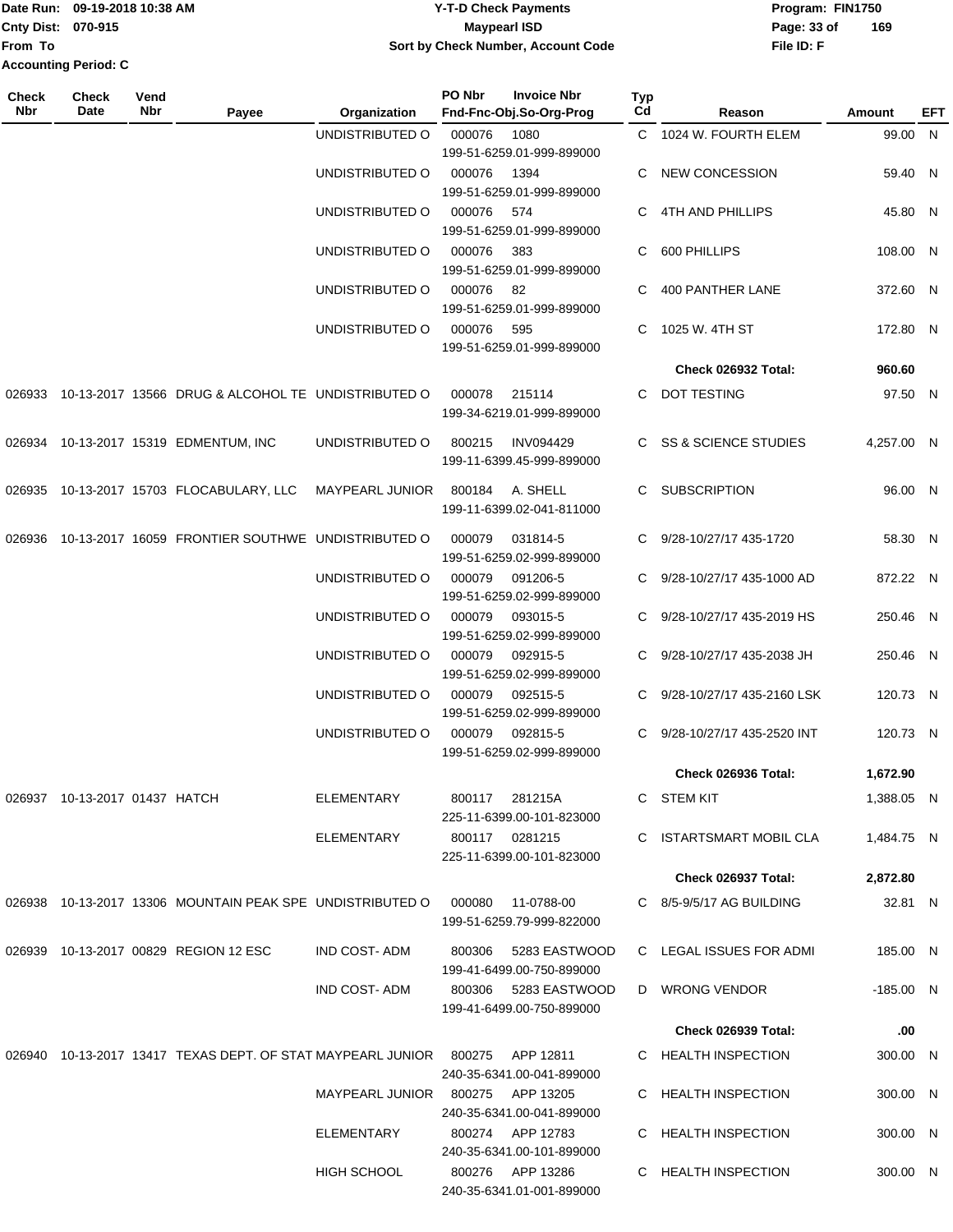## Date Run: 09-19-2018 10:38 AM **CONTEX 18 AM CONTEX 18 AM CONTEX 17-T-D** Check Payments **CONTEX 18 AM CONTEX 18 AM CONTEX 18 AM CONTEX 18 AM CONTEX 18 AM CONTEX 18 AM CONTEX 18 AM CONTEX 18 AM CONTEX 19 AM CONTEX 19 AM CONT Cnty Dist:** 070-915 **Page: 34 of MaypearI ISD Page: 34 of 09-19-2018 10:38 AM Y-T-D Check Payments 070-915 Maypearl ISD Sort by Check Number, Account Code**

| Check<br><b>Nbr</b> | Check<br>Date            | Vend<br>Nbr | Payee                                                      | Organization         | PO Nbr                                             | <b>Invoice Nbr</b><br>Fnd-Fnc-Obj.So-Org-Prog       | <b>Typ</b><br>Cd | Reason                       | Amount     | EFT |
|---------------------|--------------------------|-------------|------------------------------------------------------------|----------------------|----------------------------------------------------|-----------------------------------------------------|------------------|------------------------------|------------|-----|
|                     |                          |             |                                                            |                      |                                                    |                                                     |                  | Check 026940 Total:          | 1,200.00   |     |
| 026941              | 10-13-2017 14795 THSCA   |             |                                                            | <b>HIGH SCHOOL</b>   | 800159                                             | D. MATTHEWS<br>199-36-6499.05-001-899000            | C.               | THSCA MEMBERSHIP             | 103.00 N   |     |
| 026942              |                          |             | 10-19-2017 16058 806 TECHNOLOGIES, I UNDISTRIBUTED O       |                      | 800207                                             | 5836<br>199-11-6399.45-999-899000                   |                  | TITLE 1CRATE CAMPUS/DI       | 2,350.00 N |     |
| 026943              |                          |             | 10-19-2017 16337 AARON GLEN CLARK                          | UNDISTRIBUTED O      | 000085                                             | V. KEMP<br>199-36-6219.00-999-899000                | С                | <b>FOOTBALL OFFICIAL</b>     | 158.00 N   |     |
| 026944              |                          |             | 10-19-2017 15614 ADVANTAGE MEDICAL UNDISTRIBUTED O         |                      | 000118                                             | 3825639<br>199-34-6219.01-999-899000                | С                | <b>DOT PHYSICAL</b>          | 82.00 N    |     |
| 026945              |                          |             | 10-19-2017 00004 ALERT SERVICES                            | UNDISTRIBUTED O      | 800093                                             | 5010111<br>199-36-6399.05-999-899000                | С                | <b>TRAINING ROOM SUPPLIE</b> | 70.00 N    |     |
| 026946              | 10-19-2017 00816 ALEX LE |             |                                                            | UNDISTRIBUTED O      | 000083                                             | V. PALMER<br>199-36-6219.00-999-899000              | C                | <b>FOOTBALL OFFICIAL</b>     | 158.00 N   |     |
| 026947              |                          |             | 10-19-2017 16350 AMANDA HERNDON                            | UNDISTRIBUTED O      | 800310                                             | <b>REIMBURSEMENT</b><br>199-31-6219.00-999-899000   | C                | <b>MENTORS CARE FINGER</b>   | 47.99 N    |     |
| 026948              |                          |             | 10-19-2017 16355 ANTHONY MOBLY                             | UNDISTRIBUTED O      | 000127                                             | V. PALMER<br>199-36-6219.00-999-899000              | С                | <b>FOOTBALL OFFICIAL</b>     | 103.00 N   |     |
| 026949              | 10-19-2017 15512 ASHA    |             |                                                            | UNDISTRIBUTED O      | 800343                                             | 3036319<br>199-11-6411.01-999-823000                | С                | <b>ASHA MEMBERSHIP</b>       | 225.00 N   |     |
| 026950              |                          |             | 10-19-2017 00677 ASW ENTERPRISES                           | <b>ELEMENTARY</b>    | 800156                                             | 3606<br>199-11-6399.13-101-811000                   | С                | 3RD 4TH SPELLING TEST        | 56.00 N    |     |
| 026951              |                          |             | 10-19-2017 15616 AT&T CORP.                                | <b>DISTRICT WIDE</b> | 000082                                             | 0573207983001<br>199-51-6259.02-999-899000          | Y                | 8/23-9/20/17 LONG DISTAN     | 104.68 N   |     |
| 026952              |                          |             | 10-19-2017 01256 AT&T MOBILITY                             | UNDISTRIBUTED O      | 000112                                             | 824711164X10102<br>199-52-6219.01-999-899000        | C.               | 9/3-10/2/17 WIRELESS         | 108.12 N   |     |
| 026953              |                          |             | 10-19-2017 00901 AVENUE FUEL DISTRI UNDISTRIBUTED O        |                      | 000084                                             | 64436<br>199-34-6311.01-999-899000                  | C                | <b>FUEL</b>                  | 2,926.07 N |     |
|                     |                          |             |                                                            | UNDISTRIBUTED O      | 000084                                             | 64529<br>199-34-6311.01-999-899000                  | C.               | <b>FUEL</b>                  | 4,508.93 N |     |
|                     |                          |             |                                                            |                      |                                                    |                                                     |                  | <b>Check 026953 Total:</b>   | 7,435.00   |     |
|                     |                          |             | 026954 10-19-2017 15958 KEVIN BAKER                        | UNDISTRIBUTED O      |                                                    | 000096 V.LIFE OAKCLIFF<br>199-36-6219.00-999-899000 |                  | C FOOTBALL OFFICIAL          | 93.00 N    |     |
|                     |                          |             | 026955 10-19-2017 15217 BAYLOR INSTITUTE O UNDISTRIBUTED O |                      | 000088                                             | 15112<br>199-36-6219.00-999-899000                  |                  | C AUG-SEPT ATHLETIC TRAI     | 731.25 N   |     |
|                     |                          |             | 026956 10-19-2017 16141 BEST WESTERN AUSTIUNDISTRIBUTED O  |                      | 800300                                             | GRIFFIN/LASCSA<br>199-53-6411.00-999-899000         |                  | C SYS ADMIN CONFERENCE       | 544.96 N   |     |
|                     |                          |             | 026957 10-19-2017 16342 BRAD ROESLER                       | <b>SCHOOL BOARD</b>  | 800251                                             | REIMBURSEMENT<br>199-41-6419.00-702-899000          |                  | C SLI TRAINING/TRAVEL        | 121.50 N   |     |
|                     |                          |             | 026958 10-19-2017 16323 BROCK LADY EAGLES HIGH SCHOOL      |                      | 800199                                             | NOV 16-18<br>199-36-6499.01-001-899000              |                  | C V GIRLS BASKETBALL         | 400.00 N   |     |
|                     |                          |             |                                                            | HIGH SCHOOL          | 800202 11/9 AND 11/11<br>199-36-6499.01-001-899000 |                                                     |                  | C JV GIRLS BASKETBALL EN     | 250.00 N   |     |
|                     |                          |             |                                                            |                      |                                                    |                                                     |                  | Check 026958 Total:          | 650.00     |     |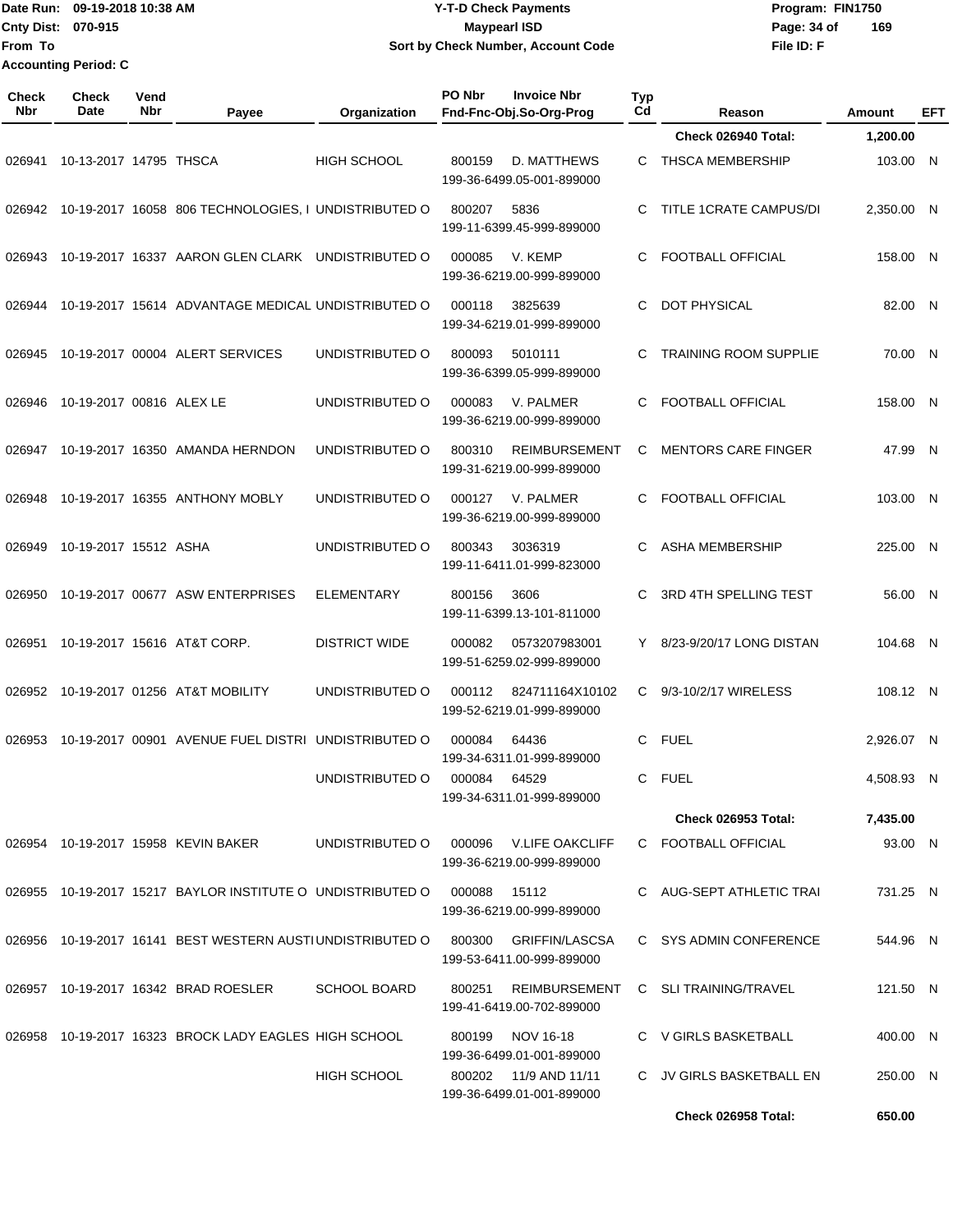| Date Run: 09-19-2018 10:38 AM |  | <b>Y-T-D Check Payments</b>        | Program: FIN1750   |  |  |
|-------------------------------|--|------------------------------------|--------------------|--|--|
| <b>Cnty Dist: 070-915</b>     |  | Maypearl ISD                       | 169<br>Page: 35 of |  |  |
| lFrom To                      |  | Sort by Check Number, Account Code | File ID: F         |  |  |
| <b>Accounting Period: C</b>   |  |                                    |                    |  |  |

| <b>Check</b><br>Nbr | Check<br>Date              | Vend<br>Nbr | Payee                                                                     | Organization                           | PO Nbr | <b>Invoice Nbr</b><br>Fnd-Fnc-Obj.So-Org-Prog     | Typ<br>Cd | Reason                       | Amount      | EFT   |
|---------------------|----------------------------|-------------|---------------------------------------------------------------------------|----------------------------------------|--------|---------------------------------------------------|-----------|------------------------------|-------------|-------|
| 026959              |                            |             | 10-19-2017 00887 BSN SPORTS                                               | <b>HIGH SCHOOL</b>                     | 800030 | 900498451                                         | C.        | <b>GAME JERSEY</b>           | 2,500.00 N  |       |
|                     |                            |             |                                                                           |                                        |        | 199-36-6399.02-001-899000                         |           |                              |             |       |
|                     |                            |             |                                                                           | UNDISTRIBUTED O                        | 800030 | 900498451<br>199-36-6399.02-999-899000            | С         | <b>GAME JERSEY</b>           | 400.00 N    |       |
|                     |                            |             |                                                                           |                                        |        |                                                   |           | Check 026959 Total:          | 2,900.00    |       |
|                     |                            |             | 026960 10-19-2017 13576 CANON FINANCIAL SE UNDISTRIBUTED O                |                                        | 800060 | 17871107                                          | С         |                              | 260.05 N    |       |
|                     |                            |             |                                                                           |                                        |        | 199-11-6219.00-999-823000                         |           | PO Created by Req: 000061    |             |       |
|                     |                            |             |                                                                           | <b>HIGH SCHOOL</b>                     | 800060 | 17871107                                          | С         | PO Created by Req: 000061    | 1,040.24 N  |       |
|                     |                            |             |                                                                           | DIR COST- ADMINIS                      | 000113 | 199-11-6269.00-001-811000<br>17782195             | С         | <b>ADMIN COPIER</b>          | 458.87 N    |       |
|                     |                            |             |                                                                           |                                        |        | 199-41-6249.00-720-899000                         |           |                              |             |       |
|                     |                            |             |                                                                           |                                        |        |                                                   |           | Check 026960 Total:          | 1,759.16    |       |
| 026961              |                            |             | 10-19-2017 00871 CARD SERVICE CENT MAYPEARL JUNIOR                        |                                        | 800363 | XXXX0178<br>199-11-6399.03-041-811000             | C.        | UT TESTING ALGEBRA           | 455.00 N    |       |
|                     |                            |             | 026962 10-19-2017 16339 CASSIE NOLL                                       | UNDISTRIBUTED O                        | 000089 | V. GRANDVIEW                                      | C.        | <b>VOLLEYBALL OFFICIAL</b>   | 125.10 N    |       |
|                     |                            |             |                                                                           |                                        |        | 199-36-6219.00-999-899000                         |           |                              |             |       |
| 026963              | 10-19-2017 00527 CDWG INC. |             |                                                                           | UNDISTRIBUTED O                        | 800205 | KJX3850<br>199-11-6639.47-999-811000              | С         | <b>TRIPP ACCESSORY CARD</b>  | 479.48 N    |       |
|                     |                            |             |                                                                           | HIGH SCHOOL                            | 800203 | KJW3791<br>199-11-6639.48-001-811000              | С         | <b>LASERJET M607N PRINTE</b> | 1,751.43 N  |       |
|                     |                            |             |                                                                           | UNDISTRIBUTED O                        | 800201 | KJW8653                                           | С         | REPLACEMENT SWITCH           | 1,361.37 N  |       |
|                     |                            |             |                                                                           |                                        |        | 199-11-6639.50-999-899000                         |           | Check 026963 Total:          | 3,592.28    |       |
|                     |                            |             |                                                                           |                                        |        |                                                   |           |                              |             |       |
| 026964              |                            |             | 10-19-2017 16347 Chance Livar                                             | <b>HIGH SCHOOL</b>                     | 800317 | $\overline{1}$<br>199-11-6219.29-001-811BAN       | С         | COLORGUARD INSRTUCT          | 1,800.00 N  |       |
| 026965              |                            |             | 10-19-2017 16331 COURTYARD AUSTIN - ADMINISTRATIVE                        |                                        | 800232 | 70590229<br>199-41-6499.04-701-899000             | C.        | <b>TASBO PAYROLL ACADEM</b>  |             | .06 N |
|                     |                            |             |                                                                           | <b>ADMINISTRATIVE</b>                  | 800232 | 70590229<br>199-41-6499.04-701-899000             | C         | TASBO PAYROLL ACADEM         | 276.00 N    |       |
|                     |                            |             |                                                                           | <b>ADMINISTRATIVE</b>                  | 800232 | 70590229<br>199-41-6499.04-701-899000             | D         | FORGOT CHECK                 | $-.06$ N    |       |
|                     |                            |             |                                                                           | ADMINISTRATIVE                         |        | 800232 70590229                                   | D         | <b>FORGOT CHECK</b>          | $-276.00$ N |       |
|                     |                            |             |                                                                           |                                        |        | 199-41-6499.04-701-899000                         |           |                              |             |       |
|                     |                            |             |                                                                           |                                        |        |                                                   |           | <b>Check 026965 Total:</b>   | .00         |       |
|                     |                            |             | 026966 10-19-2017 00218 THE COWBOY BANK O UNDISTRIBUTED O 000132          |                                        |        | 199-34-6311.01-999-899000                         |           | C GAS CARD                   | 500.00 N    |       |
|                     |                            |             |                                                                           | HIGH SCHOOL                            |        | 800342 10/23/17<br>199-36-6499.01-001-899000      |           | C REGIONAL CROSS COUNT       | 275.00 N    |       |
|                     |                            |             |                                                                           |                                        |        |                                                   |           | Check 026966 Total:          | 775.00      |       |
|                     |                            |             | 026967 10-19-2017 13531 DEBBIE GRIFFIN                                    | <b>ADMINISTRATIVE</b>                  |        | 800301 REIMBURSEMENT<br>199-53-6399.00-701-899000 |           | C COPYRIGHT/SUPPLIES         | 144.94 N    |       |
|                     |                            |             | 026968 10-19-2017 12536 DESOTO JANITORIAL UNDISTRIBUTED O 800211 181149-1 |                                        |        |                                                   |           | C CUSTODIAN SUPPLIES         | 41.37 N     |       |
|                     |                            |             |                                                                           |                                        |        | 199-51-6319.01-999-899000                         |           |                              |             |       |
|                     |                            |             | 026969 10-19-2017 12885 DIRECT ENERGY                                     | UNDISTRIBUTED O                        |        | 199-51-6259.04-999-899000                         |           | C 9/13-10/11/17 BUS BARN 2   | 67.20 N     |       |
|                     |                            |             |                                                                           | UNDISTRIBUTED O 000130 172890032541893 |        | 199-51-6259.04-999-899000                         |           | C 9/13-10/11/17 PORTABLE     | 42.52 N     |       |
|                     |                            |             |                                                                           | UNDISTRIBUTED O 000130 172890032541893 |        | 199-51-6259.04-999-899000                         |           | C 9/13-10/11/17 GOLF FACILI  | 262.02 N    |       |
|                     |                            |             |                                                                           | UNDISTRIBUTED O 000130 172890032541893 |        | 199-51-6259.04-999-899000                         |           | C 9/13-10/11/17 ARCHIVE      | 175.13 N    |       |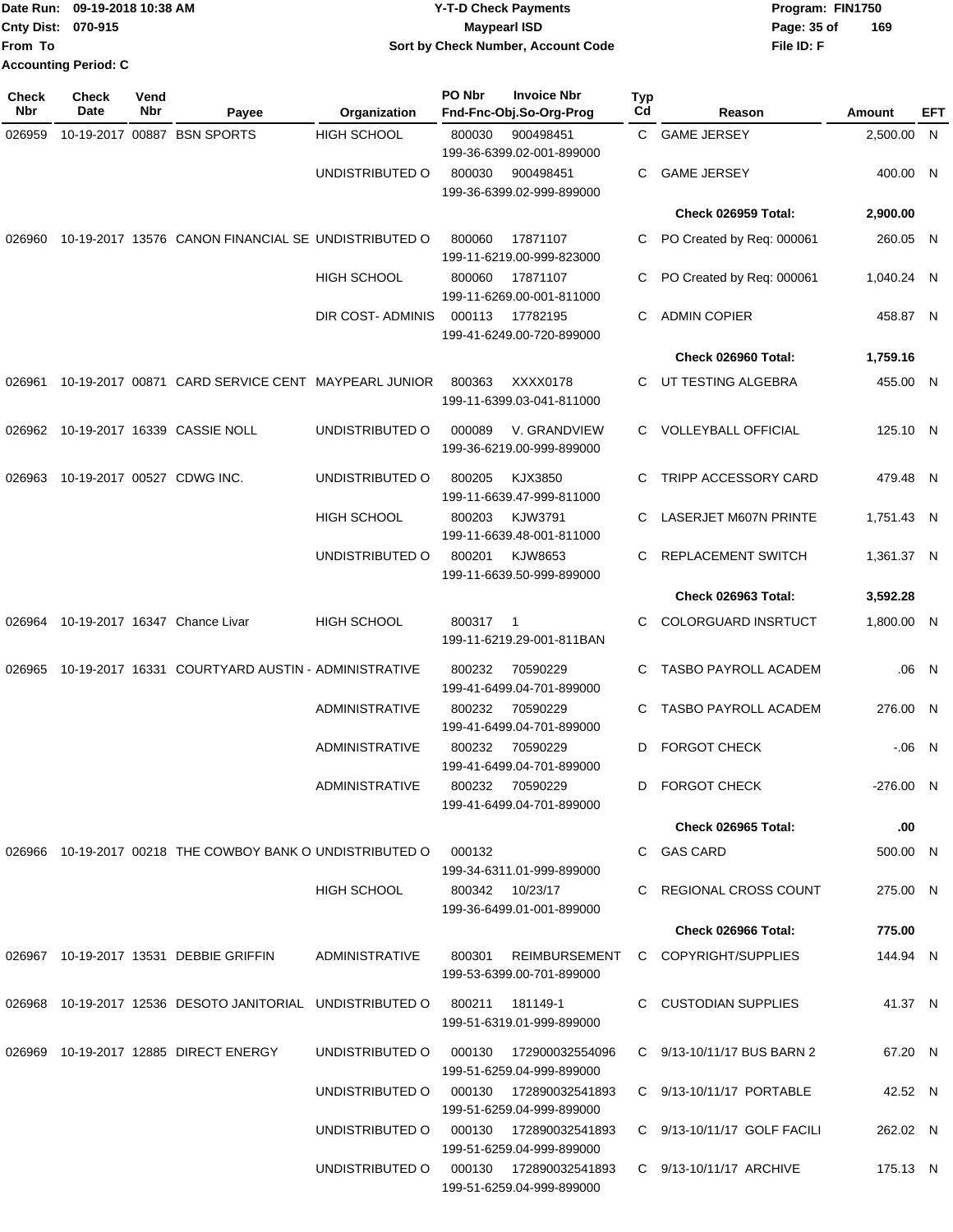| Date Run: 09-19-2018 10:38 AM |  | <b>Y-T-D Check Payments</b>        |             | Program: FIN1750 |  |  |
|-------------------------------|--|------------------------------------|-------------|------------------|--|--|
| <b>Cnty Dist: 070-915</b>     |  | Maypearl ISD                       | Page: 36 of | 169              |  |  |
| From To                       |  | Sort by Check Number, Account Code | File ID: F  |                  |  |  |
| <b>Accounting Period: C</b>   |  |                                    |             |                  |  |  |

| <b>Check</b><br><b>Nbr</b> | <b>Check</b><br>Date | Vend<br>Nbr | Payee                                                      | Organization                    | PO Nbr                    | <b>Invoice Nbr</b><br>Fnd-Fnc-Obj.So-Org-Prog | Typ<br>Cd | Reason                        | Amount     | EFT |
|----------------------------|----------------------|-------------|------------------------------------------------------------|---------------------------------|---------------------------|-----------------------------------------------|-----------|-------------------------------|------------|-----|
|                            |                      |             |                                                            | UNDISTRIBUTED O                 | 000130<br>172890032541893 |                                               |           | C 9/13-10/11/17 INT CAFETE    | 532.46 N   |     |
|                            |                      |             |                                                            |                                 |                           | 199-51-6259.04-999-899000                     |           |                               |            |     |
|                            |                      |             |                                                            | UNDISTRIBUTED O                 | 000130                    | 172890032541893<br>199-51-6259.04-999-899000  |           | C 9/13-10/11/17 HS SOUTH      | 3,407.52 N |     |
|                            |                      |             |                                                            | UNDISTRIBUTED O                 | 000130                    | 172900032557288                               |           | C 9/13-10/11/17 ADMIN OFFI    | 287.55 N   |     |
|                            |                      |             |                                                            |                                 |                           | 199-51-6259.04-999-899000                     |           |                               |            |     |
|                            |                      |             |                                                            | UNDISTRIBUTED O                 | 000130                    | 172890032541893                               |           | C 9/13-10/11/17 QUAD BUILD    | 244.69 N   |     |
|                            |                      |             |                                                            |                                 |                           | 199-51-6259.04-999-899000                     |           |                               |            |     |
|                            |                      |             |                                                            | UNDISTRIBUTED O                 | 000130                    | 172890032541893<br>199-51-6259.04-999-899000  |           | C 9/13-10/11/17               | 1,731.76 N |     |
|                            |                      |             |                                                            |                                 |                           |                                               |           | Check 026969 Total:           | 6,750.85   |     |
|                            |                      |             | 026970 10-19-2017 12191 DONNIE SMITH                       | UNDISTRIBUTED O                 | 000119                    | V. PALMER                                     |           | C FOOTBALL OFFICIAL           | 103.00 N   |     |
|                            |                      |             |                                                            |                                 |                           | 199-36-6219.00-999-899000                     |           |                               |            |     |
| 026971                     |                      |             | 10-19-2017 16340 DRURY DAN LACY                            | UNDISTRIBUTED O                 | 000091                    | V. KEMP                                       | C.        | <b>FOOTBALL OFFICIAL</b>      | 158.00 N   |     |
|                            |                      |             |                                                            |                                 |                           | 199-36-6219.00-999-899000                     |           |                               |            |     |
|                            |                      |             | 026972 10-19-2017 16137 UNDRE DUDLEY                       | UNDISTRIBUTED O                 | 000111                    | V. PALMER                                     |           | C FOOTBALL OFFICIAL           | 158.00 N   |     |
|                            |                      |             |                                                            |                                 |                           | 199-36-6219.00-999-899000                     |           |                               |            |     |
|                            |                      |             | 026973 10-19-2017 13639 EAST TEXAS COPY SY UNDISTRIBUTED O |                                 | 000120                    | 402466                                        |           | C 9/9-10/8/17 B/W & COLOR     | 117.01 N   |     |
|                            |                      |             |                                                            |                                 |                           | 199-11-6219.00-999-823000                     |           |                               |            |     |
|                            |                      |             |                                                            | UNDISTRIBUTED O                 | 000121                    | 401715                                        |           | C 9/4-10/3/17 B/W2 COPIES     | 48.22 N    |     |
|                            |                      |             |                                                            |                                 |                           | 199-11-6219.07-999-823000                     |           |                               |            |     |
|                            |                      |             |                                                            | <b>HIGH SCHOOL</b>              | 000121                    | 401715                                        |           | C 9/4-10/3/17 B/W2 COPIES     | 36.86 N    |     |
|                            |                      |             |                                                            | <b>HIGH SCHOOL</b>              | 000120                    | 199-11-6269.00-001-811000<br>402466           | C.        | 9/9-10/8/17 B/W & COLOR       | 106.68 N   |     |
|                            |                      |             |                                                            |                                 |                           | 199-11-6269.00-001-811000                     |           |                               |            |     |
|                            |                      |             |                                                            | MAYPEARL JUNIOR                 | 000120                    | 402466                                        | C.        | 9/9-10/8/17 B/W & COLOR       | 153.80 N   |     |
|                            |                      |             |                                                            |                                 |                           | 199-11-6269.00-041-811000                     |           |                               |            |     |
|                            |                      |             |                                                            | <b>MAYPEARL JUNIOR</b>          | 000121                    | 401715                                        | C.        | 9/4-10/3/17 B/W2 COPIES       | 430.84 N   |     |
|                            |                      |             |                                                            | <b>ELEMENTARY</b>               | 000121                    | 199-11-6269.00-041-811000<br>401715           |           | 9/4-10/3/17 B/W2 COPIES       | 750.38 N   |     |
|                            |                      |             |                                                            |                                 |                           | 199-11-6269.00-101-811000                     |           |                               |            |     |
|                            |                      |             |                                                            | <b>ELEMENTARY</b>               | 000120                    | 402466                                        |           | C 9/9-10/8/17 B/W & COLOR     | 121.61 N   |     |
|                            |                      |             |                                                            |                                 |                           | 199-11-6269.00-101-811000                     |           |                               |            |     |
|                            |                      |             |                                                            | ELEMENTARY                      |                           | 000120 402466<br>199-11-6269.00-101-899000    |           | C $9/9 - 10/8/17$ B/W & COLOR | 84.10 N    |     |
|                            |                      |             |                                                            | ELEMENTARY                      |                           | 000121 401715                                 |           | C 9/4-10/3/17 B/W2 COPIES     | 93.59 N    |     |
|                            |                      |             |                                                            |                                 |                           | 199-11-6269.00-101-899000                     |           |                               |            |     |
|                            |                      |             |                                                            | <b>HIGH SCHOOL</b>              |                           | 000120 402466                                 |           | C 9/9-10/8/17 B/W & COLOR     | 165.03 N   |     |
|                            |                      |             |                                                            |                                 |                           | 199-11-6269.01-001-811000                     |           |                               |            |     |
|                            |                      |             |                                                            | HIGH SCHOOL                     |                           | 000121 401715<br>199-11-6269.01-001-811000    |           | C 9/4-10/3/17 B/W2 COPIES     | 874.40 N   |     |
|                            |                      |             |                                                            | MAYPEARL JUNIOR  000120  402466 |                           |                                               |           | C 9/9-10/8/17 B/W & COLOR     | 192.05 N   |     |
|                            |                      |             |                                                            |                                 |                           | 199-11-6269.01-041-811000                     |           |                               |            |     |
|                            |                      |             |                                                            | MAYPEARL JUNIOR 000121 401715   |                           |                                               |           | C 9/4-10/3/17 B/W2 COPIES     | 543.96 N   |     |
|                            |                      |             |                                                            |                                 |                           | 199-11-6269.01-041-811000                     |           |                               |            |     |
|                            |                      |             |                                                            | DIR COST-ADMINIS 000120 402466  |                           | 199-41-6249.00-720-899000                     |           | C 9/9-10/8/17 B/W & COLOR     | 70.00 N    |     |
|                            |                      |             |                                                            | DIR COST-ADMINIS 000121 401715  |                           |                                               |           | C 9/4-10/3/17 B/W2 COPIES     | 338.38 N   |     |
|                            |                      |             |                                                            |                                 |                           | 199-41-6249.00-720-899000                     |           |                               |            |     |
|                            |                      |             |                                                            | ADMINISTRATIVE                  |                           | 800309 51044                                  |           | C CANON IR 1025               | 500.00 N   |     |
|                            |                      |             |                                                            |                                 |                           | 199-41-6399.01-701-899000                     |           |                               |            |     |
|                            |                      |             |                                                            |                                 |                           |                                               |           | Check 026973 Total:           | 4,626.91   |     |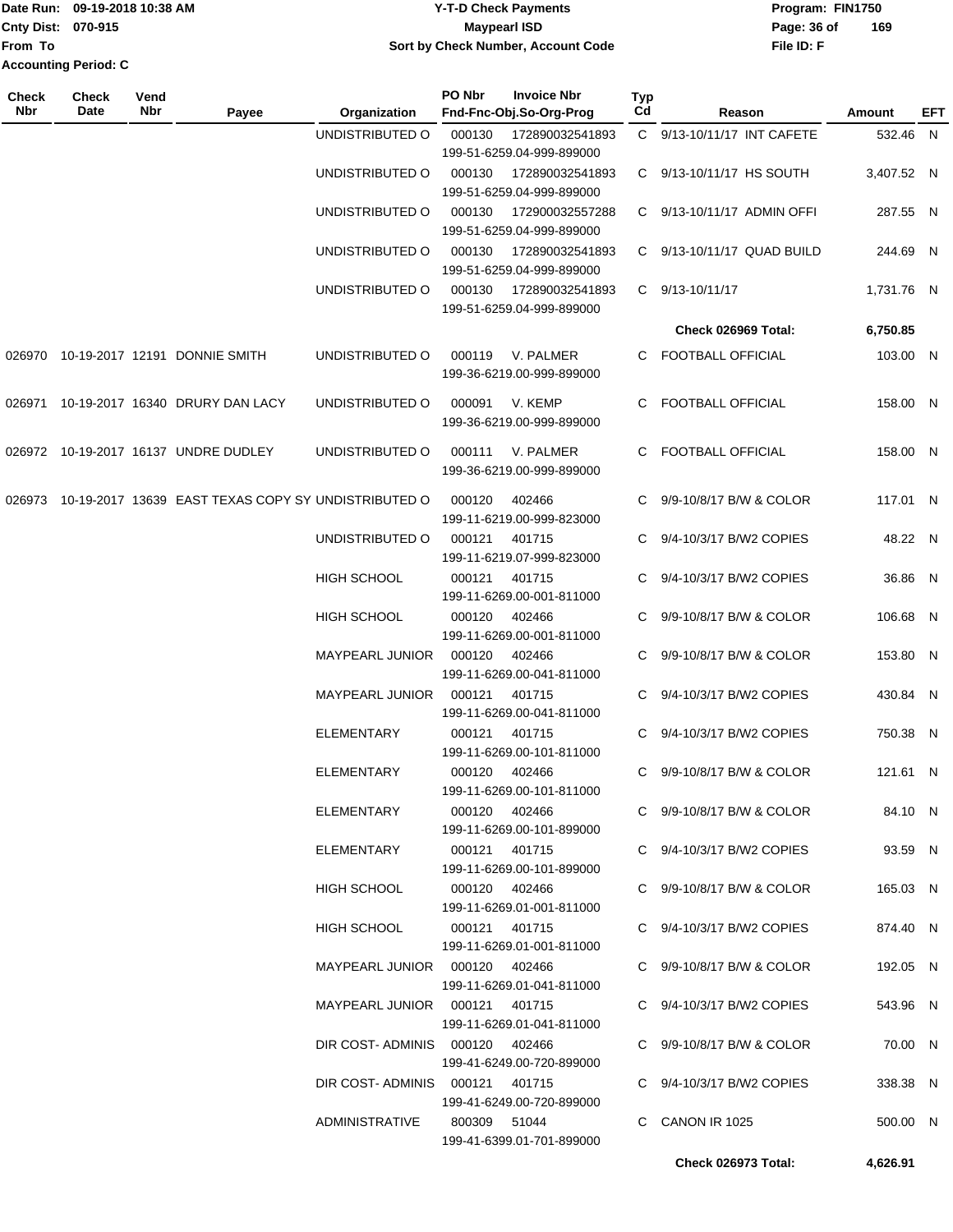|                           | Date Run: 09-19-2018 10:38 AM | <b>Y-T-D Check Payments</b>        | Program: FIN1750   |
|---------------------------|-------------------------------|------------------------------------|--------------------|
| <b>Cnty Dist: 070-915</b> |                               | Mavpearl ISD                       | 169<br>Page: 37 of |
| 'From To                  |                               | Sort by Check Number, Account Code | File ID: F         |
|                           | <b>Accounting Period: C</b>   |                                    |                    |

| <b>Check</b><br>Nbr | <b>Check</b><br>Date | Vend<br>Nbr | Payee                                                                  | Organization                     | PO Nbr | <b>Invoice Nbr</b><br>Fnd-Fnc-Obj.So-Org-Prog | Typ<br>Cd | Reason                       | Amount     | EFT |
|---------------------|----------------------|-------------|------------------------------------------------------------------------|----------------------------------|--------|-----------------------------------------------|-----------|------------------------------|------------|-----|
| 026974              |                      |             | 10-19-2017 13404 EDUPHORIA SCHOOL UNDISTRIBUTED O                      |                                  | 800286 | <b>INV1108</b>                                |           | C LEAD4WARD SUBSCRIPTI       | 1,035.00 N |     |
|                     |                      |             |                                                                        |                                  |        | 199-11-6399.45-999-899000                     |           |                              |            |     |
|                     |                      |             | 026975 10-19-2017 01547 EICHELBAUM WARDEL IND COST-ADM                 |                                  | 800359 | 59345                                         |           | C LEGAL CLASS FOR            | 185.00 N   |     |
|                     |                      |             |                                                                        |                                  |        | 199-41-6499.00-750-899000                     |           |                              |            |     |
| 026976              |                      |             | 10-19-2017 13336 ELLIS COUNTY MUSIC HIGH SCHOOL                        |                                  | 800326 | 59209                                         | C         | <b>INSTRUMENT REPAIR</b>     | 10.00 N    |     |
|                     |                      |             |                                                                        |                                  |        | 199-11-6249.29-001-811000                     |           |                              |            |     |
|                     |                      |             |                                                                        | HIGH SCHOOL                      | 800326 | 59086                                         | C.        | <b>INSTRUMENT REPAIR</b>     | 70.00 N    |     |
|                     |                      |             |                                                                        |                                  |        | 199-11-6249.29-001-811000                     |           |                              |            |     |
|                     |                      |             |                                                                        | HIGH SCHOOL                      | 800253 | 57820                                         | C         | <b>INSTRUMENT REPAIR-EU</b>  | 105.00 N   |     |
|                     |                      |             |                                                                        |                                  |        | 199-11-6249.29-001-811000                     |           |                              |            |     |
|                     |                      |             |                                                                        | <b>HIGH SCHOOL</b>               | 800253 | 57757<br>199-11-6249.29-001-811000            | C         | <b>INSTRUMENT REPAIR-TU</b>  | 130.00 N   |     |
|                     |                      |             |                                                                        | <b>HIGH SCHOOL</b>               | 800253 | 58040                                         | C.        | <b>INSTRUMENT REPAIR-ALT</b> | 138.00 N   |     |
|                     |                      |             |                                                                        |                                  |        | 199-11-6249.29-001-811000                     |           |                              |            |     |
|                     |                      |             |                                                                        | <b>HIGH SCHOOL</b>               | 800326 | 58887                                         | C.        | <b>INSTRUMENT REPAIR</b>     | 140.00 N   |     |
|                     |                      |             |                                                                        |                                  |        | 199-11-6249.29-001-811000                     |           |                              |            |     |
|                     |                      |             |                                                                        | HIGH SCHOOL                      | 800253 | 57621                                         | C.        | <b>INSTRUMENT REPAIR-SO</b>  | 145.00 N   |     |
|                     |                      |             |                                                                        |                                  |        | 199-11-6249.29-001-811000                     |           |                              |            |     |
|                     |                      |             |                                                                        | HIGH SCHOOL                      | 800326 | 59158                                         | C         | <b>INSTRUMENT REPAIR</b>     | 480.97 N   |     |
|                     |                      |             |                                                                        |                                  |        | 199-11-6249.29-001-811000                     |           |                              |            |     |
|                     |                      |             |                                                                        | <b>MAYPEARL JUNIOR</b>           | 800240 | 57352                                         | C         | <b>SUPPLIES</b>              | 8.48 N     |     |
|                     |                      |             |                                                                        |                                  |        | 199-11-6399.29-041-811000                     |           |                              |            |     |
|                     |                      |             |                                                                        | <b>MAYPEARL JUNIOR</b>           | 800240 | 57334                                         | C.        | <b>SUPPLIES</b>              | 98.56 N    |     |
|                     |                      |             |                                                                        |                                  |        | 199-11-6399.29-041-811000                     |           |                              |            |     |
|                     |                      |             |                                                                        |                                  |        |                                               |           | Check 026976 Total:          | 1,326.01   |     |
|                     |                      |             | 026977 10-19-2017 15919 CLAY ELTING                                    | UNDISTRIBUTED O                  | 000090 | V. PALMER<br>199-36-6219.00-999-899000        |           | C FOOTBALL OFFICIAL          | 158.00 N   |     |
|                     |                      |             | 026978 10-19-2017 01586 ESTES ELECTRIC, INC. UNDISTRIBUTED O           |                                  | 800009 | 12552                                         |           | C ELECTRIC FOR GAS           | 1,528.00 N |     |
|                     |                      |             |                                                                        |                                  |        | 199-51-6249.00-999-899000                     |           |                              |            |     |
|                     |                      |             |                                                                        |                                  |        |                                               |           |                              |            |     |
|                     |                      |             | 026979 10-19-2017 15698 STEVEN EVANS                                   | UNDISTRIBUTED O                  | 000108 | V. KEMP                                       |           | C FOOTBALL CLOCK             | 25.00 N    |     |
|                     |                      |             |                                                                        |                                  |        | 199-36-6219.00-999-899000                     |           |                              |            |     |
|                     |                      |             |                                                                        | UNDISTRIBUTED O                  | 000108 | V. CLIFTON<br>199-36-6219.00-999-899000       |           | C FOOTBALL CLOCK             | 25.00 N    |     |
|                     |                      |             |                                                                        | UNDISTRIBUTED O                  |        | 000108 V.LIFE OAKCLIFF                        |           | C FOOTBALL CLOCK             | 25.00 N    |     |
|                     |                      |             |                                                                        |                                  |        | 199-36-6219.00-999-899000                     |           |                              |            |     |
|                     |                      |             |                                                                        |                                  |        |                                               |           | Check 026979 Total:          | 75.00      |     |
|                     |                      |             | 026980  10-19-2017  00040  FLATT STATIONERS, I MAYPEARL JUNIOR  800223 |                                  |        | 253321-00                                     |           | C BATTERIES                  | 208.98 N   |     |
|                     |                      |             |                                                                        |                                  |        | 199-11-6399.03-041-811000                     |           |                              |            |     |
|                     |                      |             |                                                                        | MAYPEARL JUNIOR 800225 253320-00 |        |                                               |           | C OFFICE SUPPLIES            | 318.37 N   |     |
|                     |                      |             |                                                                        |                                  |        | 199-11-6399.07-041-811000                     |           |                              |            |     |
|                     |                      |             |                                                                        | ELEMENTARY                       |        | 800242 253685-00<br>199-31-6399.10-101-899000 |           | C STUDENT SCHOOL SUPPL       | 449.07 N   |     |
|                     |                      |             |                                                                        |                                  |        |                                               |           | Check 026980 Total:          | 976.42     |     |
|                     |                      |             | 026981 10-19-2017 16065 FRIENDS OF TEXAS P ADMINISTRATIVE              |                                  | 800339 | 20170901                                      |           | C 2017-2018 MEMBERSHIP       | 300.00 N   |     |
|                     |                      |             |                                                                        |                                  |        | 199-41-6499.00-701-899000                     |           |                              |            |     |
|                     |                      |             | 026982 10-19-2017 00360 PAMELA D. FUCHS                                | UNDISTRIBUTED O                  |        | 000103 V. RICE                                |           | C VOLLEYBALL OFFICIAL        |            |     |
|                     |                      |             |                                                                        |                                  |        | 199-36-6219.00-999-899000                     |           |                              | 100.00 N   |     |
|                     |                      |             |                                                                        | UNDISTRIBUTED O                  |        | 000103 V. GRANDVIEW                           |           | C VOLLEYBALL OFFICIAL        | 122.70 N   |     |
|                     |                      |             |                                                                        |                                  |        | 199-36-6219.00-999-899000                     |           |                              |            |     |
|                     |                      |             |                                                                        |                                  |        |                                               |           | Check 026982 Total:          | 222.70     |     |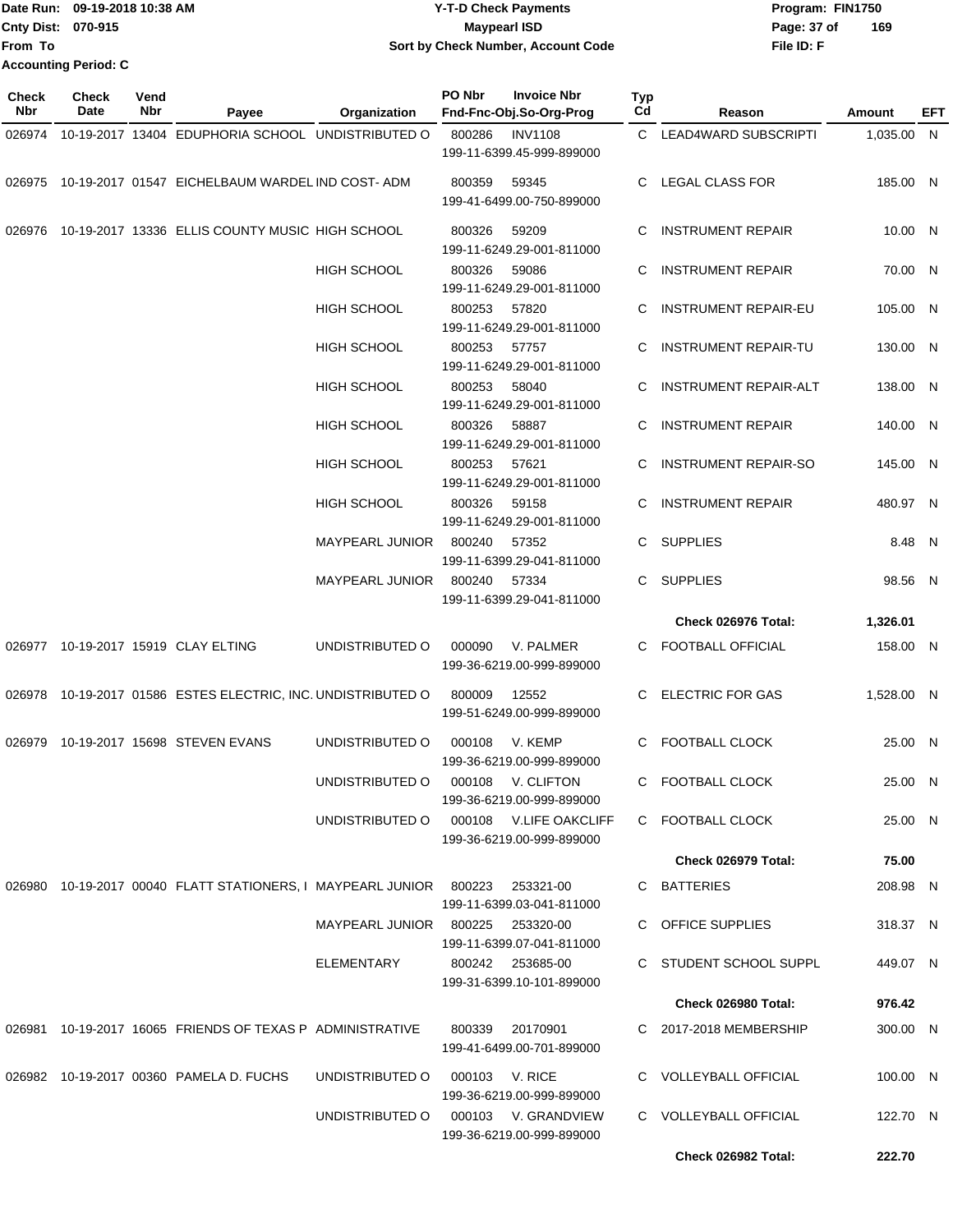|                           | Date Run: 09-19-2018 10:38 AM | <b>Y-T-D Check Payments</b>        | Program: FIN1750   |
|---------------------------|-------------------------------|------------------------------------|--------------------|
| <b>Cnty Dist: 070-915</b> |                               | <b>Mavpearl ISD</b>                | 169<br>Page: 38 of |
| <b>From To</b>            |                               | Sort by Check Number, Account Code | File ID: F         |
|                           | <b>Accounting Period: C</b>   |                                    |                    |

| Check<br>Nbr | <b>Check</b><br>Date   | Vend<br>Nbr | Payee                                                    | Organization    | PO Nbr | <b>Invoice Nbr</b><br>Fnd-Fnc-Obj.So-Org-Prog       | Typ<br>Cd    | Reason                    | Amount     | EFT |
|--------------|------------------------|-------------|----------------------------------------------------------|-----------------|--------|-----------------------------------------------------|--------------|---------------------------|------------|-----|
| 026983       |                        |             | 10-19-2017 14227 KATELYNN GONZALEZ UNDISTRIBUTED O       |                 | 000098 | V. KEENE                                            |              | C VOLLEYBALL OFFICIAL     | 112.83 N   |     |
|              |                        |             |                                                          |                 |        | 199-36-6219.00-999-899000                           |              |                           |            |     |
|              |                        |             | 026984 10-19-2017 12984 ROGER GRANTHAM                   | UNDISTRIBUTED O | 000106 | V. PALMER<br>199-36-6219.00-999-899000              |              | C VOLLEYBALL OFFICIAL     | 129.67 N   |     |
|              |                        |             |                                                          | UNDISTRIBUTED O | 000117 | V. KEENE<br>199-36-6219.00-999-899000               |              | C VOLLEYBALL OFFICIAL     | 129.67 N   |     |
|              |                        |             |                                                          | UNDISTRIBUTED O |        | 000117 V. MILDRED<br>199-36-6219.00-999-899000      |              | C VOLLEYBALL OFFICIAL     | 169.67 N   |     |
|              |                        |             |                                                          |                 |        |                                                     |              | Check 026984 Total:       | 429.01     |     |
| 026985       |                        |             | 10-19-2017 00112 LISA HALBERT                            | UNDISTRIBUTED O | 000100 | V. PALMER<br>199-36-6219.00-999-899000              |              | C VOLLEYBALL OFFICIAL     | 132.83 N   |     |
| 026986       | 10-19-2017 00243 HILCO |             |                                                          | UNDISTRIBUTED O | 000115 | 487<br>199-51-6259.04-999-899000                    | $\mathbf{C}$ | 9/5-10/4/17 MARQUEE       | 48.23 N    |     |
|              |                        |             |                                                          | UNDISTRIBUTED O | 000115 | 487<br>199-51-6259.04-999-899000                    | C.           | 9/5-10/4/17 FUEL TANKS    | 32.28 N    |     |
|              |                        |             |                                                          | UNDISTRIBUTED O | 000115 | 487<br>199-51-6259.04-999-899000                    | C            | 9/5-10/4/17 SECURITY LIG  | 34.42 N    |     |
|              |                        |             |                                                          | UNDISTRIBUTED O | 000115 | 487<br>199-51-6259.04-999-899000                    | C            | 9/5-10/4/17 JUNIOR HIGH   | 3,589.05 N |     |
|              |                        |             |                                                          | UNDISTRIBUTED O | 000115 | 487<br>199-51-6259.04-999-899000                    | C            | 9/5-10/4/17 HS NORTH WIN  | 3,244.58 N |     |
|              |                        |             |                                                          | UNDISTRIBUTED O | 000115 | 487<br>199-51-6259.04-999-899000                    | C.           | 9/5-10/4/17 ELEM          | 4,366.86 N |     |
|              |                        |             |                                                          | UNDISTRIBUTED O | 000115 | 487<br>199-51-6259.04-999-899000                    | C.           | 9/5-10/4/17 ATHLETIC FACI | 888.91 N   |     |
|              |                        |             |                                                          | UNDISTRIBUTED O | 000115 | 487<br>199-51-6259.78-999-822000                    | C            | 9/5-10/4/17 AG FACILITY   | 785.21 N   |     |
|              |                        |             |                                                          |                 |        |                                                     |              | Check 026986 Total:       | 12,989.54  |     |
| 026987       |                        |             | 10-19-2017 16223 Houston ISD                             | UNDISTRIBUTED O | 000128 | 1718SEPT32<br>199-31-6299.00-999-823000             | C.           | 9/1-9/30/17 SHARS         | 10.08 N    |     |
| 026988       |                        |             | 10-19-2017 00795 ISI COMMERCIAL REF UNDISTRIBUTED O      |                 | 800264 | 0087257<br>199-51-6249.00-999-899000                | C            | H/S KITCHEN WALK IN FR    | 630.00 N   |     |
|              |                        |             |                                                          | UNDISTRIBUTED O | 800264 | 0087257<br>199-51-6249.35-999-899000                |              | C H/S KITCHEN WALK IN FR  | 334.54 N   |     |
|              |                        |             |                                                          |                 |        |                                                     |              | Check 026988 Total:       | 964.54     |     |
|              |                        |             | 026989 10-19-2017 16291 JAILENE WILLIAMS                 | UNDISTRIBUTED O |        | 000092 V. PALMER<br>199-36-6219.00-999-899000       |              | C VOLLEYBALL OFFICIAL     | 101.04 N   |     |
|              |                        |             | 026990 10-19-2017 16294 JESSICA LEE                      | UNDISTRIBUTED O | 800241 | REIMBURSEMENT<br>199-13-6399.01-999-899000          |              | C STAFF LUNCH             | 118.29 N   |     |
|              |                        |             |                                                          | UNDISTRIBUTED O | 800247 | REIMBURSEMENT<br>199-13-6399.01-999-899000          |              | C STAFF LUNCH             | 181.90 N   |     |
|              |                        |             |                                                          |                 |        |                                                     |              | Check 026990 Total:       | 300.19     |     |
|              |                        |             | 026991 10-19-2017 16351 JESSICA ROBERTS                  | UNDISTRIBUTED O | 800311 | REIMBURSEMENT<br>199-31-6219.00-999-899000          |              | C MENTORS CARE FINGER     | 47.99 N    |     |
|              |                        |             | 026992 10-19-2017 16338 JOE DANNA                        | UNDISTRIBUTED O | 000093 | V. GRANDVIEW<br>199-36-6219.00-999-899000           |              | C VOLLEYBALL OFFICIAL     | 132.31 N   |     |
|              |                        |             | 026993 10-19-2017 16334 JOHN THOMAS FORE UNDISTRIBUTED O |                 | 000095 | <b>V.LIFE OAKCLIFF</b><br>199-36-6219.00-999-899000 |              | C FOOTBALL OFFICIAL       | 93.00 N    |     |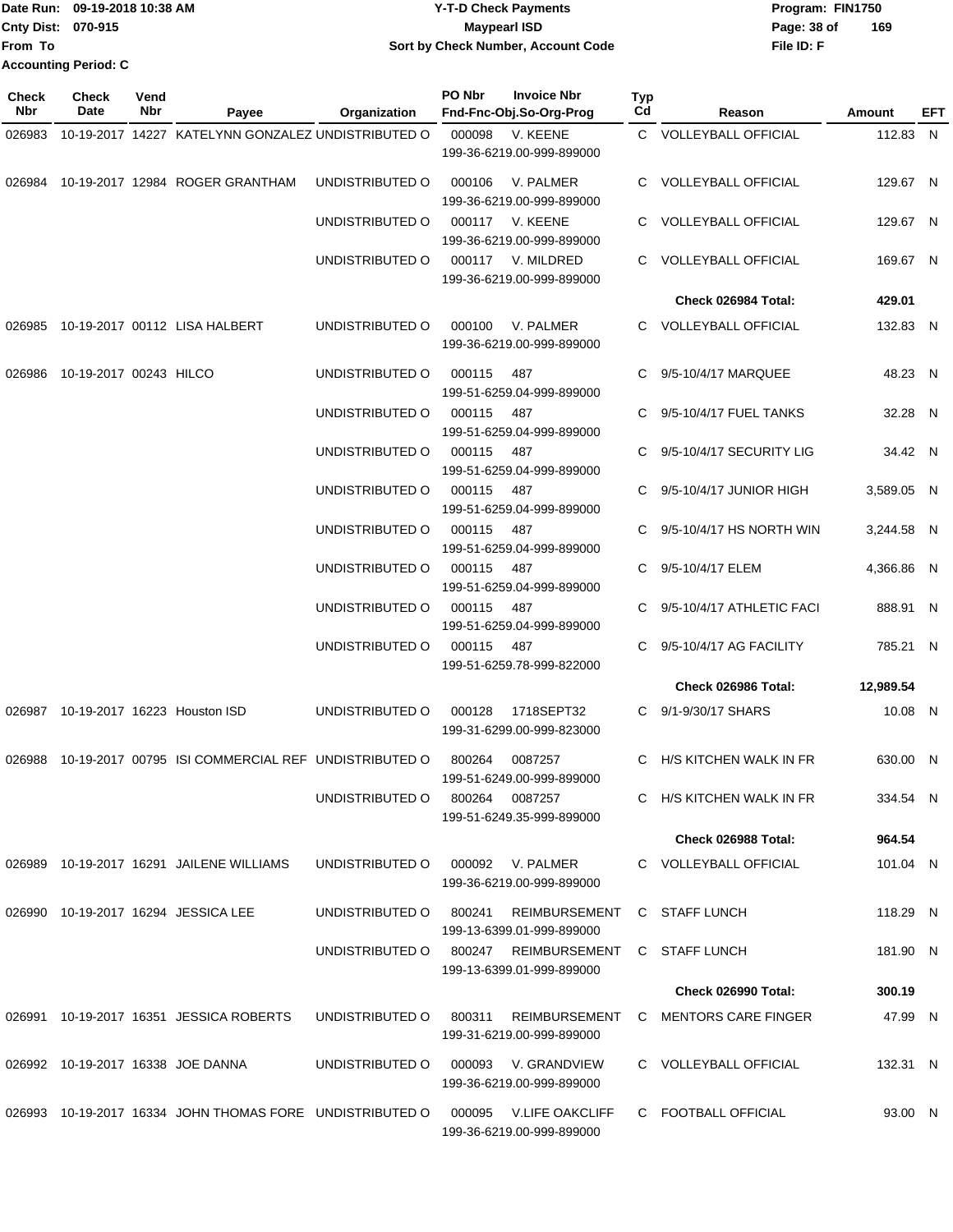Date Run: 09-19-2018 10:38 AM **Program:** FIN1750 **Cnty Dist: 070-915 File ID: F From To 09-19-2018 10:38 AM Y-T-D Check Payments 070-915 Maypearl ISD Sort by Check Number, Account Code** Page: 39 of 169 **Accounting Period: C**

| Check<br>Nbr | Check<br>Date           | Vend<br>Nbr | Payee                                                                         | Organization           | PO Nbr | <b>Invoice Nbr</b><br>Fnd-Fnc-Obj.So-Org-Prog       | <b>Typ</b><br>Cd | Reason                          | Amount     | EFT |
|--------------|-------------------------|-------------|-------------------------------------------------------------------------------|------------------------|--------|-----------------------------------------------------|------------------|---------------------------------|------------|-----|
| 026994       |                         |             | 10-19-2017 16335 JOHN ZAHM                                                    | UNDISTRIBUTED O        | 000094 | <b>V.LIFE OAKCLIFF</b>                              |                  | C FOOTBALL OFFICIAL             | 93.00 N    |     |
|              |                         |             |                                                                               |                        |        | 199-36-6219.00-999-899000                           |                  |                                 |            |     |
| 026995       |                         |             | 10-19-2017 16039 JYRO SIGNS                                                   | UNDISTRIBUTED O        | 800146 | 5831<br>199-34-6399.01-999-899000                   | C                | <b>TRAFFIC SIGNS</b>            | 789.10 N   |     |
| 026996       |                         |             | 10-19-2017 14924 KAYLOR DESIGN                                                | <b>MAYPEARL JUNIOR</b> | 800305 | 450<br>199-36-6399.09-041-899000                    | C                | PINK SHIRTS AND SOCKS           | 375.00 N   |     |
| 026997       |                         |             | 10-19-2017 16330 KEZIA DRAKE                                                  | UNDISTRIBUTED O        | 800256 | <b>REIMBURSEMENT</b><br>199-31-6219.00-999-899000   | C                | <b>MENTORS CARE FINGER</b>      | 47.99 N    |     |
|              |                         |             |                                                                               | UNDISTRIBUTED O        | 800256 | <b>REIMBURSEMENT</b><br>199-31-6219.00-999-899000   | D                | DISIDED NOT TO DO MEN           | -47.99 N   |     |
|              |                         |             |                                                                               |                        |        |                                                     |                  | Check 026997 Total:             | .00        |     |
| 026998       |                         |             | 10-19-2017 16357 KIKA'S GRILLED CHICK UNDISTRIBUTED O                         |                        | 000133 | 199-13-6499.00-999-811000                           | C                | HS ATTENDANCE AWARD             | 225.00 N   |     |
| 026999       |                         |             | 10-19-2017 15086 Kimbell Midwest                                              | UNDISTRIBUTED O        | 800297 | 5905918<br>199-51-6319.02-999-899000                | C.               | <b>SCREWS AND ANCHORS</b>       | 241.88 N   |     |
| 027000       |                         |             | 10-19-2017 01048 LABATT FOOD SERVIC MAYPEARL JUNIOR                           |                        | 800269 | <b>JUNIOR HIGH</b><br>240-35-6341.00-041-899000     |                  | C FOOD                          | 3,949.63 N |     |
|              |                         |             |                                                                               | MAYPEARL JUNIOR        | 800269 | <b>INTERMEDIATE</b><br>240-35-6341.00-041-899000    |                  | C FOOD                          | 2,793.80 N |     |
|              |                         |             |                                                                               | <b>ELEMENTARY</b>      | 800268 | ELEM<br>240-35-6341.00-101-899000                   |                  | C FOOD                          | 4,718.36 N |     |
|              |                         |             |                                                                               | <b>HIGH SCHOOL</b>     | 800270 | HIGH SCHOOL<br>240-35-6341.01-001-899000            |                  | C FOOD                          | 5,599.33 N |     |
|              |                         |             |                                                                               |                        |        |                                                     |                  | <b>Check 027000 Total:</b>      | 17,061.12  |     |
| 027001       | 10-19-2017 15098 LOWE'S |             |                                                                               | UNDISTRIBUTED O        | 800227 | 99007281357<br>199-51-6319.02-999-899000            | C.               | <b>PAINT</b>                    | 25.54 N    |     |
|              |                         |             |                                                                               | UNDISTRIBUTED O        | 800015 | 99007281357<br>199-51-6319.02-999-899000            | C.               | <b>SUPPLIES</b>                 | 645.72 N   |     |
|              |                         |             |                                                                               |                        |        |                                                     |                  | <b>Check 027001 Total:</b>      | 671.26     |     |
| 027002       |                         |             | 10-19-2017 16344 LUCAS BIGGS                                                  | UNDISTRIBUTED O        | 000101 | V. KEMP<br>199-36-6219.00-999-899000                | C                | PRESS BOX ADMINISTRAT           | 25.00 N    |     |
|              |                         |             |                                                                               | UNDISTRIBUTED O        |        | 000101 V.LIFE OAKCLIFF<br>199-36-6219.00-999-899000 |                  | C PRESS BOX ADMINISTRAT         | 25.00 N    |     |
|              |                         |             |                                                                               |                        |        |                                                     |                  | <b>Check 027002 Total:</b>      | 50.00      |     |
|              |                         |             | 027003 10-19-2017 16112 MANSFIELD BOOSTER HIGH SCHOOL                         |                        | 800198 | 9/22/17<br>199-36-6499.01-001-899000                |                  | C CC ENTRY FEE                  | 280.00 N   |     |
|              |                         |             | 027004 10-19-2017 15911 MIGHTY MUSIC PUBLI MAYPEARL JUNIOR 800183 2003065     |                        |        | 199-11-6399.27-041-811000                           |                  | C UIL MUSIC MEMORY              | 189.99 N   |     |
|              |                         |             | 027005 10-19-2017 01781 SYLVIA MILLER                                         | UNDISTRIBUTED O        |        | 000109 V. GRANDVIEW<br>199-36-6219.00-999-899000    |                  | C VOLLEYBALL OFFICIAL           | 109.54 N   |     |
|              |                         |             | 027006 10-19-2017 15740 MOORE RECYCLING L UNDISTRIBUTED O  000102  0001420395 |                        |        | 199-51-6259.03-999-899000                           |                  | C 9/1-9/30/17 400 PANTHER       | 14.00 N    |     |
|              |                         |             |                                                                               | UNDISTRIBUTED O        |        | 000102 0001420393<br>199-51-6259.03-999-899000      |                  | C $9/1 - 9/30/17$ 1024 W 4TH ST | 81.59 N    |     |
|              |                         |             |                                                                               | UNDISTRIBUTED O        |        | 000102 0001420392<br>199-51-6259.03-999-899000      |                  | C 9/1-9/30/17 1025 W 4TH ST     | 17.60 N    |     |
|              |                         |             |                                                                               | UNDISTRIBUTED O        |        | 000102 0001420394<br>199-51-6259.03-999-899000      |                  | C 9/1-9/30/17 12636 FM 157      | 28.70 N    |     |
|              |                         |             |                                                                               | UNDISTRIBUTED O        |        | 000102 0001420391<br>199-51-6259.03-999-899000      |                  | C 9/1-9/30/17 600 PHILLIPS      | 10.92 N    |     |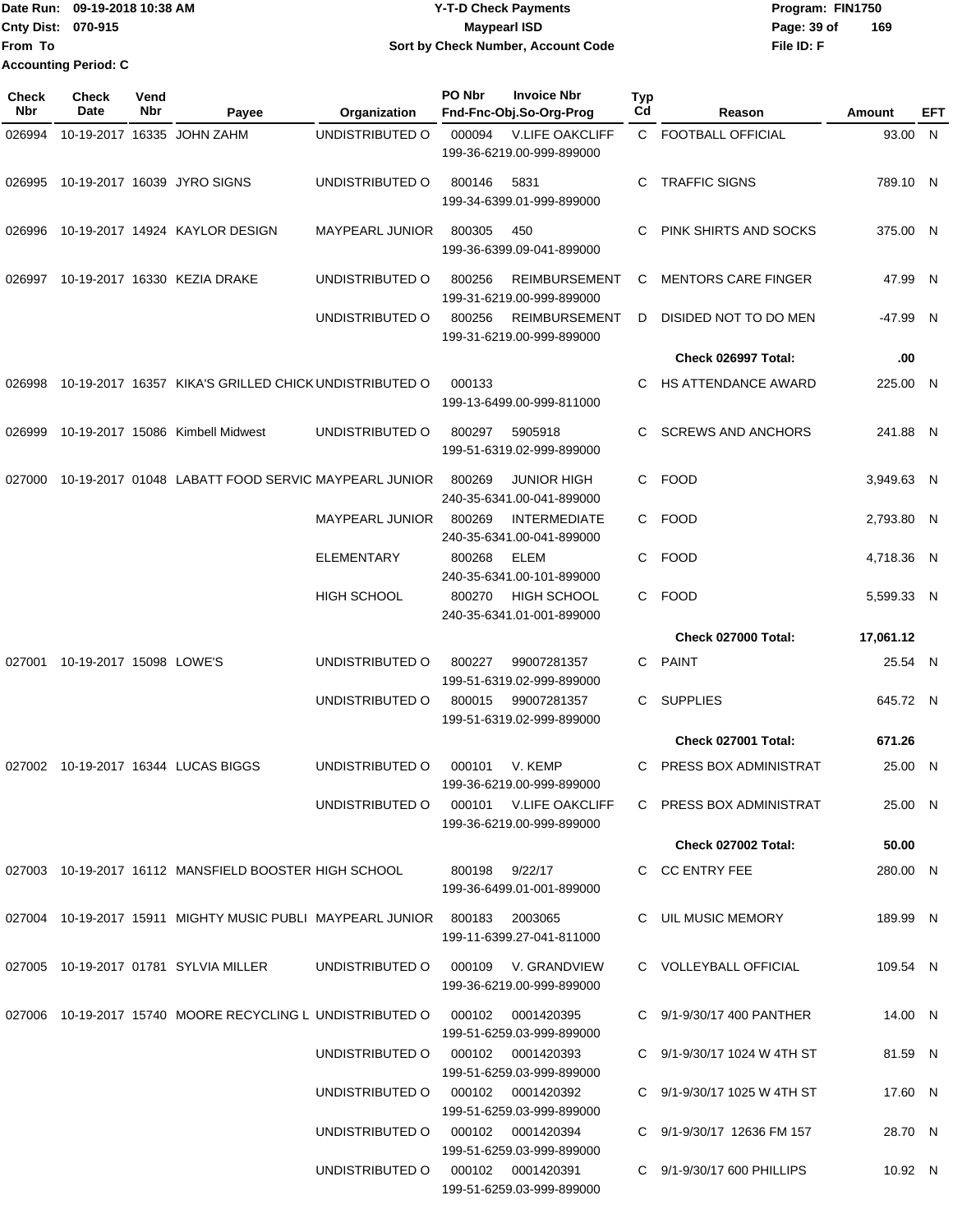| From To | Date Run: 09-19-2018 10:38 AM<br>Cnty Dist: 070-915<br><b>Accounting Period: C</b> |            |                                                                                |                               | <b>Y-T-D Check Payments</b><br><b>Maypearl ISD</b> | Sort by Check Number, Account Code |                |                           | Program: FIN1750<br>Page: 40 of<br>File ID: F | 169        |     |
|---------|------------------------------------------------------------------------------------|------------|--------------------------------------------------------------------------------|-------------------------------|----------------------------------------------------|------------------------------------|----------------|---------------------------|-----------------------------------------------|------------|-----|
| Check   | <b>Check</b>                                                                       | Vend       |                                                                                |                               | PO Nbr                                             | <b>Invoice Nbr</b>                 | Typ            |                           |                                               |            |     |
| Nbr     | Date                                                                               | <b>Nbr</b> | Payee                                                                          | Organization                  | Fnd-Fnc-Obj.So-Org-Prog                            |                                    | C <sub>d</sub> | Reason                    |                                               | Amount     | EFT |
|         |                                                                                    |            |                                                                                |                               |                                                    |                                    |                | Check 027006 Total:       |                                               | 152.81     |     |
| 027007  |                                                                                    |            | 10-19-2017 15814 NEC FINANCIAL SERVI UNDISTRIBUTED O                           |                               | 000122<br>199-71-6512.00-999-899000                | 0002048301                         | C              | SV1800 PHONE SYSTEM       |                                               | 1,159.20 N |     |
|         |                                                                                    |            |                                                                                | UNDISTRIBUTED O               | 000122<br>199-71-6522.00-999-899000                | 0002048301                         | C.             | SV1800 PHONE SYSTEM       |                                               | 181.07 N   |     |
|         |                                                                                    |            |                                                                                |                               |                                                    |                                    |                | Check 027007 Total:       |                                               | 1,340.27   |     |
| 027008  |                                                                                    |            | 10-19-2017 16289 NEXTLINK BROADBAN UNDISTRIBUTED O                             |                               | 000104<br>199-53-6249.04-999-899000                | 125089750-5                        | C.             | <b>ENTERPRISE LEVEL 1</b> |                                               | 790.00 N   |     |
| 027009  |                                                                                    |            | 10-19-2017 14369 NORTH TEXAS TOLLW UNDISTRIBUTED O                             |                               | 000123<br>199-34-6219.01-999-899000                | 797617087                          | C              | 9/3-10/2/17 TOLL          |                                               | 2.47 N     |     |
| 027010  |                                                                                    |            | 10-19-2017 15627 BRADLEY DEAN OBER UNDISTRIBUTED O                             |                               | 000087<br>199-36-6219.00-999-899000                | V. PALMER                          | C              | FOOTBALL OFFICIAL         |                                               | 158.00 N   |     |
|         |                                                                                    |            | 027011 10-19-2017 00287 OFFICE DEPOT                                           | <b>ELEMENTARY</b>             | 800135<br>199-11-6399.00-101-823000                | 964494969001                       | С              | <b>FILE CABINET</b>       |                                               | 129.99 N   |     |
|         |                                                                                    |            |                                                                                | UNDISTRIBUTED O               | 800133<br>199-11-6399.00-999-823000                | 964494367001                       | C              | <b>SUPPLIES</b>           |                                               | 87.15 N    |     |
|         |                                                                                    |            |                                                                                | UNDISTRIBUTED O               | 800133<br>199-11-6399.00-999-823000                | 964494271001                       | C.             | <b>SUPPLIES</b>           |                                               | 59.75 N    |     |
|         |                                                                                    |            |                                                                                | UNDISTRIBUTED O               | 800143<br>199-21-6399.00-999-823000                | 946713297001                       | C              | <b>OFFICE SUPPLIES</b>    |                                               | 52.59 N    |     |
|         |                                                                                    |            |                                                                                | UNDISTRIBUTED O               | 800143<br>199-21-6399.00-999-823000                | 9647132110011                      | C              | <b>OFFICE SUPPLIES</b>    |                                               | 375.20 N   |     |
|         |                                                                                    |            |                                                                                | ADMINISTRATIVE                | 800155<br>199-41-6399.01-701-899000                | 964699761001                       | C              | <b>OFFICE SUPPLIES</b>    |                                               | 323.54 N   |     |
|         |                                                                                    |            |                                                                                | UNDISTRIBUTED O               | 800150<br>199-51-6319.02-999-899000                | 964706679001                       | С              | <b>INK</b>                |                                               | 114.38 N   |     |
|         |                                                                                    |            |                                                                                |                               |                                                    |                                    |                | Check 027011 Total:       |                                               | 1,142.60   |     |
|         |                                                                                    |            | 027012 10-19-2017 00590 ORIENTAL TRADING C MAYPEARL JUNIOR 800179 685647846-01 |                               | 199-12-6399.05-041-899000                          |                                    |                | C AR PRIZES               |                                               | 121.25 N   |     |
|         |                                                                                    |            |                                                                                | <b>ELEMENTARY</b>             | 800239 685878966-01<br>199-31-6399.00-101-899000   |                                    |                | C ART SUPPLIES            |                                               | 130.82 N   |     |
|         |                                                                                    |            |                                                                                |                               |                                                    |                                    |                | Check 027012 Total:       |                                               | 252.07     |     |
|         |                                                                                    |            | 027013 10-19-2017 16014 ORKIN PEST CONTRO UNDISTRIBUTED O                      |                               | 800091<br>199-51-6249.00-999-899000                | 364811                             |                | C OCTOBER PEST CONTRO     |                                               | 450.00 N   |     |
|         |                                                                                    |            | 027014 10-19-2017 14604 PEARSON CLINICAL A ELEMENTARY                          |                               | 800119 11331265<br>199-31-6339.00-101-899000       |                                    |                | C OLSAT8 LEVEL B, C AND D |                                               | 356.16 N   |     |
|         |                                                                                    |            |                                                                                | UNDISTRIBUTED O               | 800115 11331915<br>199-31-6399.00-999-823000       |                                    |                | C VINELAND 3              |                                               | 657.30 N   |     |
|         |                                                                                    |            |                                                                                |                               |                                                    |                                    |                | Check 027014 Total:       |                                               | 1,013.46   |     |
|         |                                                                                    |            | 027015 10-19-2017 16353 PEGGI MERKEY                                           | <b>HIGH SCHOOL</b>            | 800333<br>199-31-6399.00-001-899000                | 10/24/17                           |                | C RED RIBBON SPEAKER      |                                               | 450.00 N   |     |
|         |                                                                                    |            | 027016 10-19-2017 00854 PITNEY BOWES GLOB DIR COST-ADMINIS 000116 3304594241   |                               | 199-41-6269.00-720-899000                          |                                    |                | C 7/30-10/29/17 LEASE     |                                               | 420.00 N   |     |
|         |                                                                                    |            | 027017 10-19-2017 16336 RANDY KILLAM                                           | UNDISTRIBUTED O               | 199-36-6219.00-999-899000                          | 000105 V.LIFE OAKCLIFF             |                | C FOOTBALL OFFICIAL       |                                               | 85.00 N    |     |
|         |                                                                                    |            | 027018 10-19-2017 00099 REGION 10/EDUCATIO HIGH SCHOOL                         |                               | 800245 147049<br>199-12-6239.00-001-899000         |                                    |                | C 2017-18 LIBRARY         |                                               | 500.00 N   |     |
|         |                                                                                    |            |                                                                                | MAYPEARL JUNIOR 800245 147049 | 199-12-6239.00-041-899000                          |                                    |                | C 2017-18 LIBRARY         |                                               | 500.00 N   |     |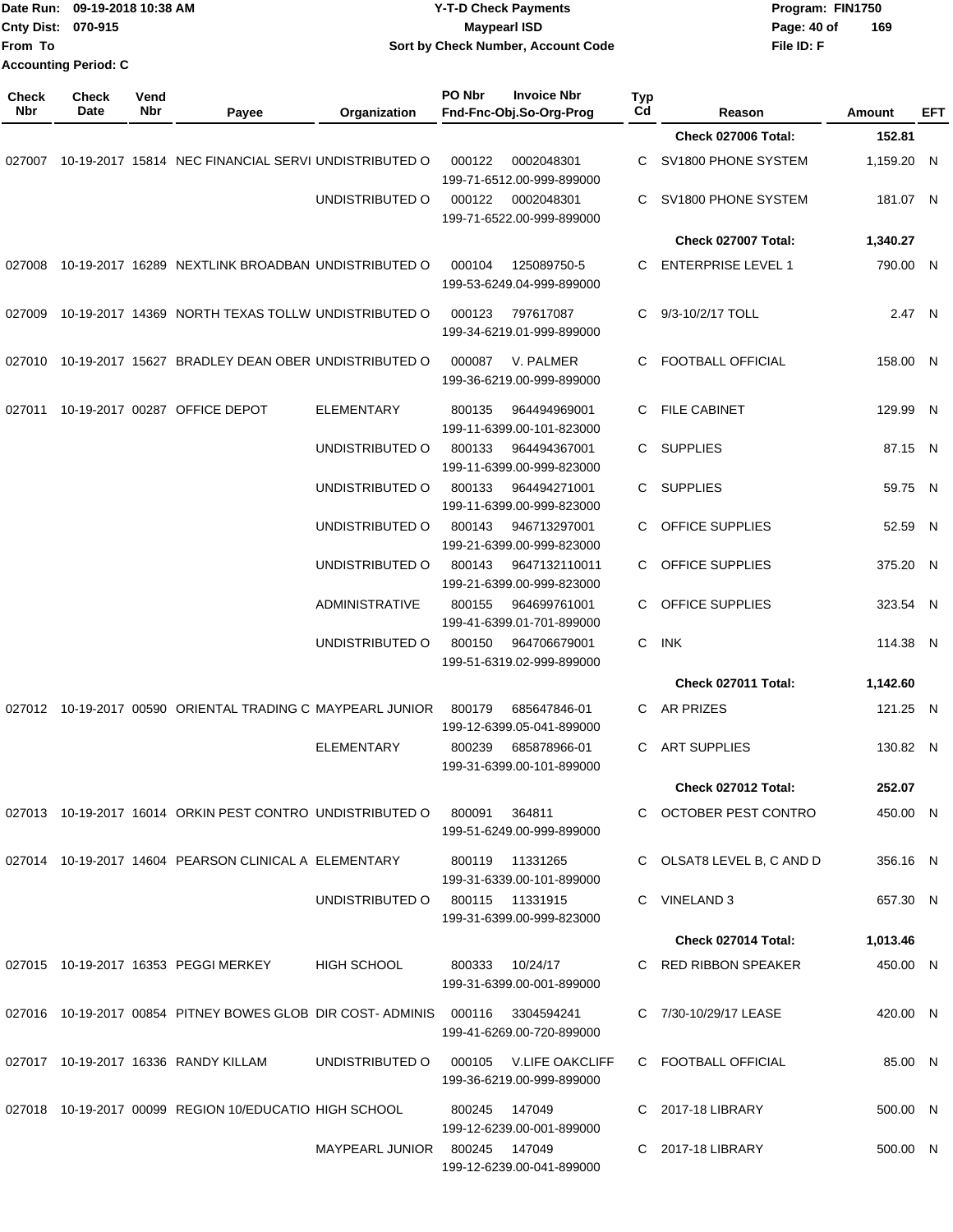Date Run: 09-19-2018 10:38 AM **CONTEX 18 AM CONTEX 18 AM CONTEX 17-T-D** Check Payments **CONTEX 18 AM CONTEX 18 AM CONTEX 18 AM CONTEX 18 AM CONTEX 18 AM CONTEX 18 AM CONTEX 18 AM CONTEX 18 AM CONTEX 19 AM CONTEX 19 AM CONT Cnty Dist:** 070-915 **Page: 41 of Page: 41 of Page: 41 of From To Accounting Period: C**

## **09-19-2018 10:38 AM Y-T-D Check Payments 070-915 Maypearl ISD Sort by Check Number, Account Code**

| Check<br><b>Nbr</b> | <b>Check</b><br>Date | Vend<br>Nbr | Payee                                                                        | Organization                                  | PO Nbr          | <b>Invoice Nbr</b><br>Fnd-Fnc-Obj.So-Org-Prog     | Typ<br>Cd | Reason                          | Amount     | EFT |
|---------------------|----------------------|-------------|------------------------------------------------------------------------------|-----------------------------------------------|-----------------|---------------------------------------------------|-----------|---------------------------------|------------|-----|
|                     |                      |             |                                                                              | <b>ELEMENTARY</b>                             | 800245          | 147049<br>199-12-6239.00-101-899000               |           | C 2017-18 LIBRARY               | 500.00 N   |     |
|                     |                      |             |                                                                              | UNDISTRIBUTED O                               | 800114          | 147286<br>199-13-6230.00-999-811000               |           | C 2017-18 ACADEMICS COO         | 1.000.00 N |     |
|                     |                      |             |                                                                              | UNDISTRIBUTED O                               | 800338          | 146886<br>199-13-6230.01-999-811000               |           | C TEKS RESOURCE SYSTE           | 3,717.50 N |     |
|                     |                      |             |                                                                              | UNDISTRIBUTED O                               | 800338          | 146886<br>199-21-6230.00-999-811000               |           | C TEKS RESOURCE SYSTE           | 3.717.50 N |     |
|                     |                      |             |                                                                              | <b>HIGH SCHOOL</b>                            | 800244          | 147156<br>199-31-6239.00-001-899000               |           | C 2017-18 COUNSELOR SUP         | 2,500.00 N |     |
|                     |                      |             |                                                                              | <b>ADMINISTRATIVE</b>                         | 800337          | 146827<br>199-41-6219.10-701-899000               | C.        | <b>DCS QUICK SEARCHES 6/</b>    | 49.80 N    |     |
|                     |                      |             |                                                                              |                                               |                 |                                                   |           | Check 027018 Total:             | 12,484.80  |     |
|                     |                      |             | 027019 10-19-2017 13746 RICK MCLELLAN                                        | UNDISTRIBUTED O                               | 000125          | V. PALMER<br>199-36-6219.00-999-899000            |           | C FOOTBALL OFFICIAL             | 103.00 N   |     |
| 027020              |                      |             | 10-19-2017 16349 ROBERT KEVIN LIGHT UNDISTRIBUTED O                          |                                               | 000097          | V. KEENE<br>199-36-6219.00-999-899000             | C.        | <b>VOLLEYBALL OFFICIAL</b>      | 97.83 N    |     |
|                     |                      |             |                                                                              | UNDISTRIBUTED O                               |                 | 000097 V. PALMER<br>199-36-6219.00-999-899000     |           | <b>VOLLEYBALL OFFICIAL</b>      | 97.83 N    |     |
|                     |                      |             |                                                                              | UNDISTRIBUTED O                               |                 | 000124 V. MILDRED<br>199-36-6219.00-999-899000    |           | C VOLLEYBALL OFFICIAL           | 152.82 N   |     |
|                     |                      |             |                                                                              |                                               |                 |                                                   |           | Check 027020 Total:             | 348.48     |     |
| 027021              |                      |             | 10-19-2017 16354 RON GOODPASTURE UNDISTRIBUTED O                             |                                               | 000126          | V. PALMER<br>199-36-6219.00-999-899000            |           | C FOOTBALL OFFICIAL             | 103.00 N   |     |
|                     |                      |             | 027022 10-19-2017 16352 SHANNON TWYNN                                        | UNDISTRIBUTED O                               | 000107          | V. KEENE<br>199-36-6219.00-999-899000             |           | C VOLLEYBALL OFFICIAL           | 112.26 N   |     |
|                     |                      |             | 027023 10-19-2017 13035 TRACY SHEFFER                                        | <b>MAYPEARL JUNIOR</b>                        | 800284          | <b>REIMBURSEMENT</b><br>199-11-6399.09-041-811000 | C.        | <b>PLANTS</b>                   | 30.00 N    |     |
|                     |                      |             |                                                                              | MAYPEARL JUNIOR                               | 800283          | REIMBURSEMENT<br>199-11-6399.09-041-811000        | C.        | <b>SCIENCE SUPPLIES</b>         | 24.50 N    |     |
|                     |                      |             |                                                                              | MAYPEARL JUNIOR 800285                        |                 | REIMBURSEMENT<br>199-11-6399.09-041-811000        |           | C PLANTS                        | 30.74 N    |     |
|                     |                      |             |                                                                              | MAYPEARL JUNIOR 800288 REIMBURSEMENT C PLANTS |                 | 199-11-6399.09-041-811000                         |           |                                 | 11.88 N    |     |
|                     |                      |             |                                                                              |                                               |                 |                                                   |           | <b>Check 027023 Total:</b>      | 97.12      |     |
|                     |                      |             | 027024 10-19-2017 00072 SHIFFLER EQUIPMENT UNDISTRIBUTED O 800216 1726904800 |                                               |                 | 199-51-6319.02-999-899000                         |           | C J/H BATHROOM PARTS            | 153.04 N   |     |
|                     |                      |             | 027025 10-19-2017 15702 SOLARWINDS, INC.                                     | UNDISTRIBUTED O                               | 800196 IN344599 | 199-11-6399.45-999-899000                         |           | C REMOTE MAINTENANCE            | 150.00 N   |     |
|                     |                      |             | 027026 10-19-2017 16296 SUPERIOR PEDIATRIC UNDISTRIBUTED O                   |                                               | 800280          | 102<br>199-31-6219.02-999-823000                  |           | C PT $9/5$ 4HR & $9/12$ 4HR     | 520.00 N   |     |
|                     |                      |             |                                                                              | UNDISTRIBUTED O                               | 800279 103      | 199-31-6219.02-999-823000                         |           | C PT 4HR $9/16$ & 4HR $9/26$    | 520.00 N   |     |
|                     |                      |             |                                                                              | UNDISTRIBUTED O 800279 103                    |                 | 199-31-6219.04-999-823000                         |           | C OT 4.25HR 9/22 & 2.25HR       | 422.50 N   |     |
|                     |                      |             |                                                                              | UNDISTRIBUTED O 800280 102                    |                 | 199-31-6219.04-999-823000                         |           | C OT $9/1,9/8,9/13,9/15$ 20.75H | 1,348.75 N |     |
|                     |                      |             |                                                                              |                                               |                 |                                                   |           | Check 027026 Total:             | 2,811.25   |     |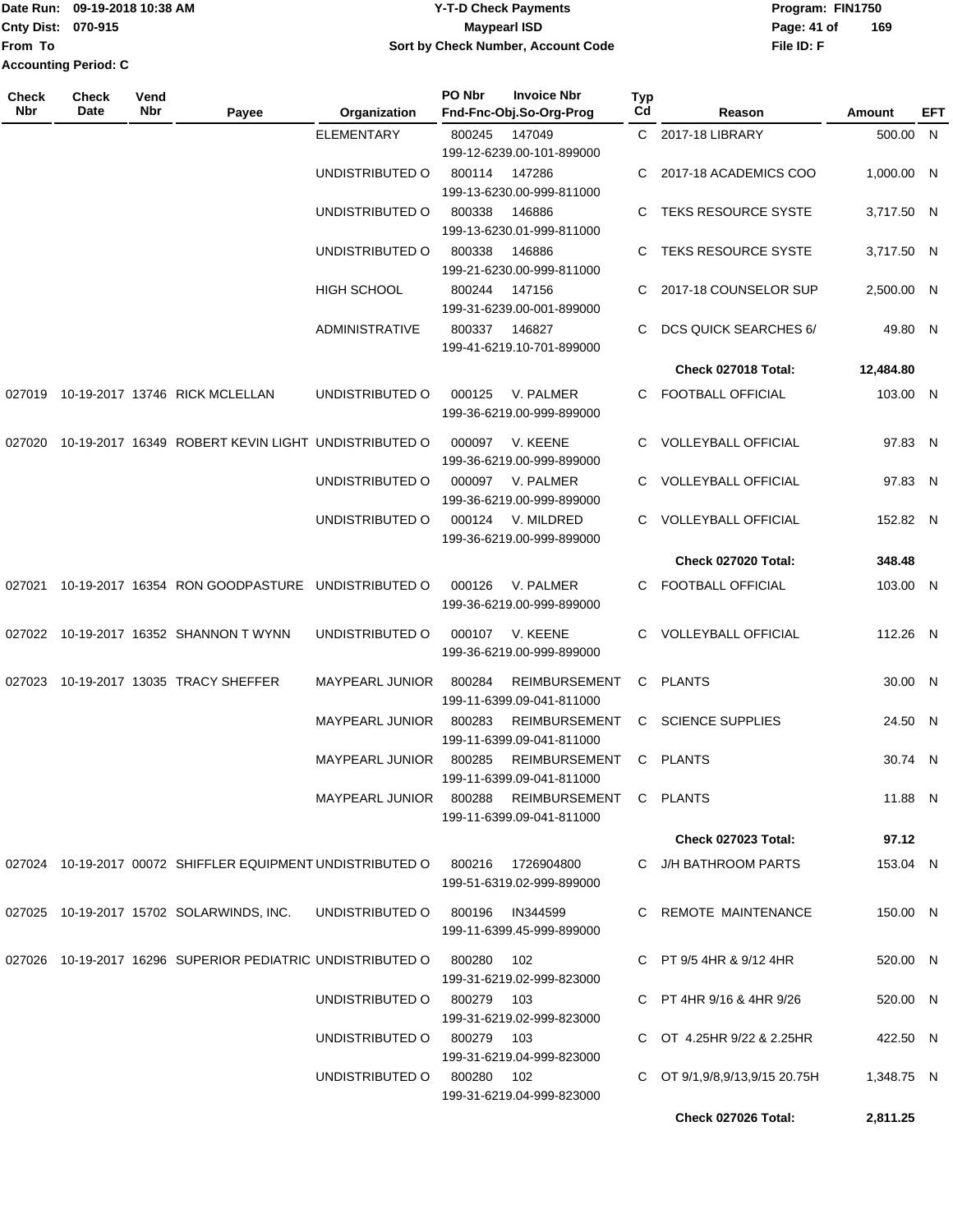|                           | Date Run: 09-19-2018 10:38 AM | <b>Y-T-D Check Payments</b>        | Program: FIN1750   |
|---------------------------|-------------------------------|------------------------------------|--------------------|
| <b>Cnty Dist: 070-915</b> |                               | Maypearl ISD                       | 169<br>Page: 42 of |
| From To                   |                               | Sort by Check Number, Account Code | File ID: F         |
|                           | <b>Accounting Period: C</b>   |                                    |                    |

| Check<br>Nbr | <b>Check</b><br>Date      | Vend<br>Nbr | Payee                                                                    | Organization                  | PO Nbr | <b>Invoice Nbr</b><br>Fnd-Fnc-Obj.So-Org-Prog       | <b>Typ</b><br>Cd | Reason                                     | Amount     | EFT |
|--------------|---------------------------|-------------|--------------------------------------------------------------------------|-------------------------------|--------|-----------------------------------------------------|------------------|--------------------------------------------|------------|-----|
| 027027       | 10-19-2017 00477 TCEA     |             |                                                                          | UNDISTRIBUTED O               | 800299 | D. GRIFFIN<br>199-53-6499.01-999-899000             | C.               | <b>SYS CONFERENCE</b>                      | 309.00 N   |     |
|              |                           |             |                                                                          | UNDISTRIBUTED O               | 800299 | <b>J. LASCSAK</b><br>199-53-6499.01-999-899000      | C.               | <b>SYS CONFERENCE</b>                      | 309.00 N   |     |
|              |                           |             |                                                                          |                               |        |                                                     |                  | Check 027027 Total:                        | 618.00     |     |
| 027028       | 10-19-2017 16123 TECHAIR  |             |                                                                          | <b>HIGH SCHOOL</b>            | 800178 | 03714726<br>199-11-6399.09-001-822000               | C                | <b>MONTHLY TANK RENTAL</b>                 | 90.05 N    |     |
| 027029       | 10-19-2017 00174 THSBCA   |             |                                                                          | <b>HIGH SCHOOL</b>            | 800314 | <b>GEARY WALKER</b><br>199-36-6499.05-001-899000    | C                | <b>MEMBERSHIP FEE</b>                      | 85.00 N    |     |
|              |                           |             |                                                                          | <b>HIGH SCHOOL</b>            | 800314 | BILBREY 1319<br>199-36-6499.05-001-899000           | C                | <b>MEMBERSHIP FEE</b>                      | 85.00 N    |     |
|              |                           |             |                                                                          | <b>HIGH SCHOOL</b>            | 800314 | MATTHEWS 3065<br>199-36-6499.05-001-899000          | C                | <b>MEMBERSHIP FEE</b>                      | 85.00 N    |     |
|              |                           |             |                                                                          |                               |        |                                                     |                  | Check 027029 Total:                        | 255.00     |     |
| 027030       | 10-19-2017 00474 THSWPA   |             |                                                                          | <b>HIGH SCHOOL</b>            | 800315 | <b>B BILBREY</b><br>199-36-6499.05-001-899000       | C                | <b>MEMBERSHIP FEE</b>                      | 75.00 N    |     |
|              |                           |             |                                                                          | <b>HIGH SCHOOL</b>            | 800315 | <b>M FOREMAN</b><br>199-36-6499.05-001-899000       | C                | <b>MEMBERSHIP FEE</b>                      | 75.00 N    |     |
|              |                           |             |                                                                          |                               |        |                                                     |                  | Check 027030 Total:                        | 150.00     |     |
| 027031       | 10-19-2017 16333 TIM WEST |             |                                                                          | UNDISTRIBUTED O               | 000110 | <b>V.LIFE OAKCLIFF</b><br>199-36-6219.00-999-899000 | C                | <b>FOOTBALL OFFICIAL</b>                   | 93.00 N    |     |
| 027032       | 10-19-2017 00418 TUNE IN  |             |                                                                          | <b>ELEMENTARY</b>             | 800157 | 944198<br>199-11-6399.13-101-811000                 | C.               | <b>UIL ARTSMART TEST</b>                   | 187.90 N   |     |
| 027033       |                           |             | 10-19-2017 00134 TXU ENERGY                                              | UNDISTRIBUTED O               | 000129 | 054327084641<br>199-51-6259.04-999-899000           | C.               | 9/13-10/11/17 SECURITY LI                  | 330.72 N   |     |
| 027034       |                           |             | 10-19-2017 01800 BRUCE W. URBANOVS UNDISTRIBUTED O                       |                               | 000086 | V. RICE<br>199-36-6219.00-999-899000                | C                | <b>HS VOLLEYBALL OFFICIAL</b>              | 139.59 N   |     |
| 027035       |                           |             | 10-19-2017 16164 USA SHIPPING CONTA UNDISTRIBUTED O                      |                               | 800149 | 08540<br>199-51-6319.02-999-899000                  | C                | <b>SHIPPING CONTAINER</b>                  | 2,600.00 N |     |
|              |                           |             | 027036 10-19-2017 00091 VENUS BULLDOGS AT HIGH SCHOOL                    |                               | 800206 | 11/30-12/2<br>199-36-6499.01-001-899000             | C                | <b>GIRLS BASKETBALL ENTR</b>               | 250.00 N   |     |
|              |                           |             | 027037 10-19-2017 00460 VINEYARD'S AUTO SU UNDISTRIBUTED O 800014 164620 |                               |        | 199-34-6319.00-999-899000                           |                  | C SUPPLIES                                 | 51.08 N    |     |
|              |                           |             |                                                                          | UNDISTRIBUTED O 800014 165934 |        | 199-34-6319.00-999-899000                           |                  | C SUPPLIES                                 | 83.28 N    |     |
|              |                           |             |                                                                          | UNDISTRIBUTED 0 800014 164674 |        | 199-34-6319.00-999-899000                           |                  | C SUPPLIES                                 | 6.48 N     |     |
|              |                           |             |                                                                          | UNDISTRIBUTED 0 800014 165552 |        | 199-34-6319.00-999-899000                           |                  | C SUPPLIES                                 | 58.99 N    |     |
|              |                           |             |                                                                          | UNDISTRIBUTED O 800014 165141 |        | 199-34-6319.00-999-899000                           |                  | C SUPPLIES                                 | 151.09 N   |     |
|              |                           |             |                                                                          |                               |        |                                                     |                  | Check 027037 Total:                        | 350.92     |     |
|              |                           |             | 027038 10-19-2017 16153 WAXAHACHIE GOLF B HIGH SCHOOL                    |                               |        | 199-36-6499.01-001-899000                           |                  | C 2017 FALL CLASSIC GOLF                   | 1,050.00 N |     |
|              |                           |             | 027039 10-19-2017 12436 PAM WILSON                                       | <b>SCHOOL BOARD</b>           |        | 199-41-6499.02-702-899000                           |                  | 800322 REIMBURSEMENT C BOARD MEETING RECOG | 25.00 N    |     |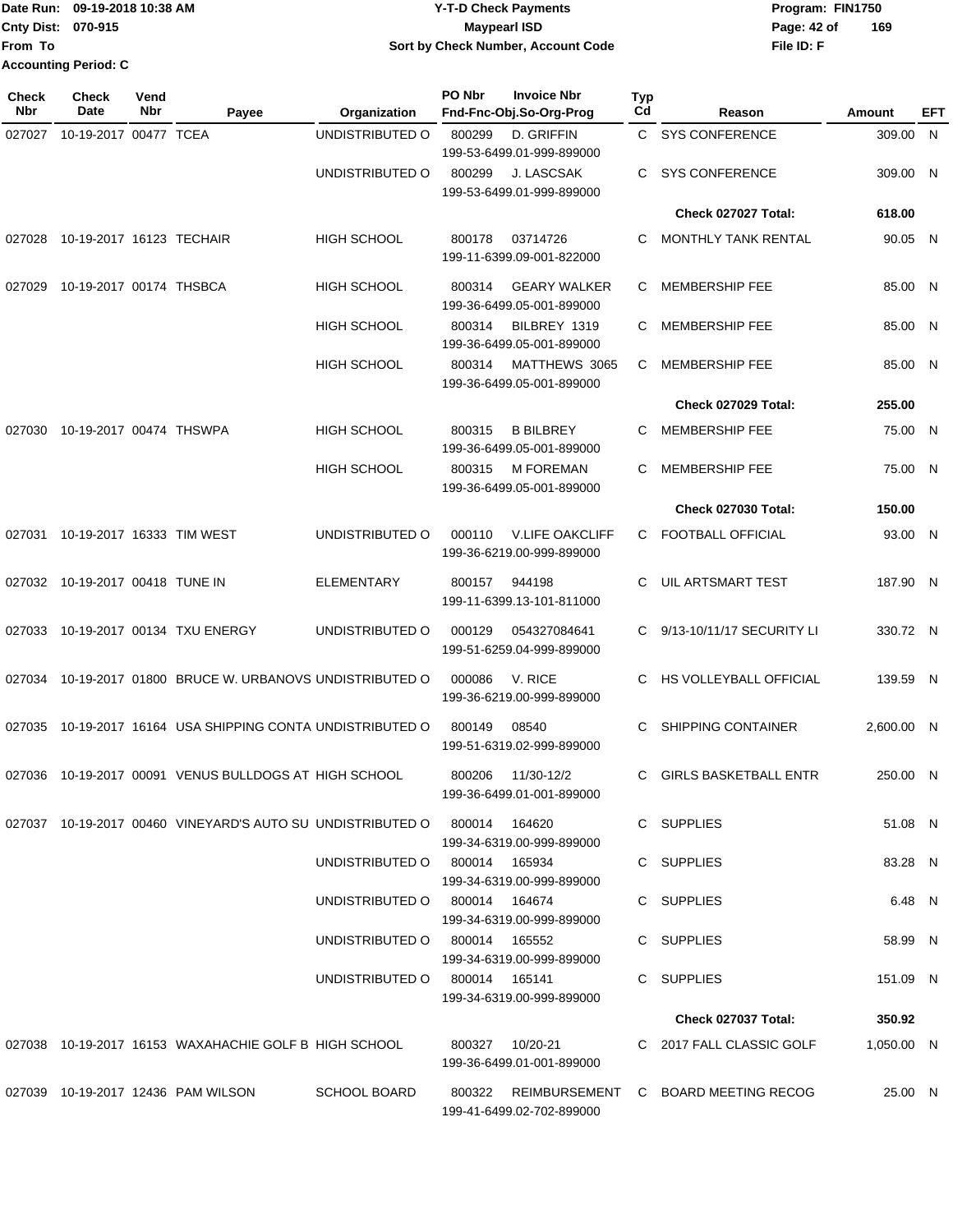**From To Accounting Period: C**

## Date Run: 09-19-2018 10:38 AM **CONTEX 18 AM CONTEX 18 AM CONTEX 17-T-D** Check Payments **CONTEX 18 AM CONTEX 18 AM CONTEX 18 AM CONTEX 18 AM CONTEX 18 AM CONTEX 18 AM CONTEX 18 AM CONTEX 18 AM CONTEX 19 AM CONTEX 19 AM CONT Cnty Dist:** 070-915 **Page: 43 of MaypearI ISD Page: 43 of 09-19-2018 10:38 AM Y-T-D Check Payments 070-915 Maypearl ISD Sort by Check Number, Account Code**

| Check<br><b>Nbr</b> | <b>Check</b><br>Date | Vend<br>Nbr | Payee                                                        | Organization       | PO Nbr | <b>Invoice Nbr</b><br>Fnd-Fnc-Obj.So-Org-Prog | <b>Typ</b><br>Cd | Reason                        | <b>Amount</b> | EFT |
|---------------------|----------------------|-------------|--------------------------------------------------------------|--------------------|--------|-----------------------------------------------|------------------|-------------------------------|---------------|-----|
| 027040              |                      |             | 10-26-2017 16192 ACTION FIRE PROS                            | UNDISTRIBUTED O    | 800325 | A1722943<br>199-51-6249.00-999-899000         |                  | C HORN STROBE TEST AND        | 195.00 N      |     |
| 027041              |                      |             | 10-26-2017 14674 AEROWAVE                                    | UNDISTRIBUTED O    | 800144 | 32047032<br>199-34-6399.01-999-899000         | C                | <b>BASE STATION ADMIN OF</b>  | 322.84 N      |     |
|                     |                      |             | 027042 10-26-2017 15376 ALL ABOUT TIRES, LLC UNDISTRIBUTED O |                    | 800356 | 36722<br>199-34-6219.00-999-899000            | C                | <b>BUS 48 REPLACE 2 TIRES</b> | 120.00 N      |     |
| 027043              |                      |             | 10-26-2017 16127 ALLIED FLOW SPECIAL UNDISTRIBUTED O         |                    | 000145 | 0917-1596<br>199-51-6249.00-999-899000        | C                | NATURAL GAS TEST              | 6,959.00 N    |     |
| 027044              |                      |             | 10-26-2017 00330 BARNES & NOBLE                              | <b>ELEMENTARY</b>  | 800006 | 3550003<br>199-13-6399.04-101-811000          | C.               | KIDS DESERVE IT BOOKS         | 499.00 N      |     |
| 027045              |                      |             | 10-26-2017 15593 BMI EDUCATIONAL SE MAYPEARL JUNIOR          |                    | 800209 | 647450<br>199-11-6399.02-041-811000           | C                | <b>BOOK SETS</b>              | 888.35 N      |     |
| 027046              |                      |             | 10-26-2017 00887 BSN SPORTS                                  | UNDISTRIBUTED O    | 800090 | 900498451<br>199-36-6399.02-999-899000        | C                | NAMES ON JERSEY               | 600.00 N      |     |
|                     |                      |             |                                                              | UNDISTRIBUTED O    | 800172 | 900632435<br>199-36-6399.02-999-899000        | C.               | <b>SUPPLIES</b>               | 117.00 N      |     |
|                     |                      |             |                                                              |                    |        |                                               |                  | Check 027046 Total:           | 717.00        |     |
|                     |                      |             | 027047 10-26-2017 13831 CAREY'S SPORTING G UNDISTRIBUTED O   |                    | 800029 | 33170<br>199-36-6399.02-999-899000            | C                | <b>JERSEYS</b>                | 484.80 N      |     |
| 027048              |                      |             | 10-26-2017 00527 CDWG INC.                                   | <b>HIGH SCHOOL</b> | 800281 | <b>KKS5941</b><br>199-11-6639.48-001-811000   | C                | DELL ADAPTER                  | 399.19 N      |     |
| 027049              |                      |             | 10-26-2017 16362 CHRISTOPHER GLOVE UNDISTRIBUTED O           |                    | 000136 | V. SCURRY<br>199-36-6219.00-999-899000        | C                | JH FOOTBALL OFFICIAL          | 158.00 N      |     |
| 027050              |                      |             | 10-26-2017 00217 CITY OF MAYPEARL                            | UNDISTRIBUTED O    | 000135 | <b>NORTON</b><br>199-52-6219.01-999-899000    | C                | SECURITY FOOTFBALL V          | 100.00 N      |     |
|                     |                      |             |                                                              | UNDISTRIBUTED O    | 000135 | <b>NORTON</b><br>199-52-6219.01-999-899000    |                  | SECURITY FOOTBALL V.O         | 100.00 N      |     |
|                     |                      |             |                                                              |                    |        |                                               |                  | <b>Check 027050 Total:</b>    | 200.00        |     |
| 027051              |                      |             | 10-26-2017 00200 CLAIMS ADMINISTRATI ELEMENTARY              |                    | 800384 | 31330<br>199-11-6143.00-101-811000            |                  | C 2ND QUARTERLY INSTALL       | 4,874.00 N    |     |
|                     |                      |             | 027052 10-26-2017 01383 CLEBURNE HIGH SCH HIGH SCHOOL        |                    |        | 800287 9/29/17<br>199-36-6499.01-001-899000   |                  | C GOLF TOURNAMENT             | 800.00 N      |     |
|                     |                      |             | 027053 10-26-2017 00847 CLIFTON ISD                          | <b>HIGH SCHOOL</b> |        | 800208 1/11/18<br>199-36-6499.01-001-899000   |                  | C SOFTBALL TOURNAMENT         | 350.00 N      |     |
|                     |                      |             | 027054 10-26-2017 15282 COLORADO BOXED BE ELEMENTARY         |                    |        | 800277 8207841<br>240-35-6341.00-101-899000   |                  | C USDA FOODS                  | 84.70 N       |     |
|                     |                      |             |                                                              | ELEMENTARY         |        | 800277 8207839<br>240-35-6341.00-101-899000   |                  | C USDA FOODS                  | 133.56 N      |     |
|                     |                      |             |                                                              | ELEMENTARY         |        | 800277 8207836<br>240-35-6341.00-101-899000   |                  | C USDA FOODS                  | 102.87 N      |     |
|                     |                      |             |                                                              | <b>HIGH SCHOOL</b> |        | 800108 8174948<br>240-35-6341.01-001-899000   |                  | C USDA FOODS                  | 99.06 N       |     |
|                     |                      |             |                                                              | HIGH SCHOOL        |        | 800108 8174947<br>240-35-6341.01-001-899000   |                  | C USDA FOODS                  | 88.55 N       |     |
|                     |                      |             |                                                              | <b>HIGH SCHOOL</b> |        | 800108 8174951<br>240-35-6341.01-001-899000   |                  | C USDA FOODS                  | 91.92 N       |     |
|                     |                      |             |                                                              |                    |        |                                               |                  | Check 027054 Total:           | 600.66        |     |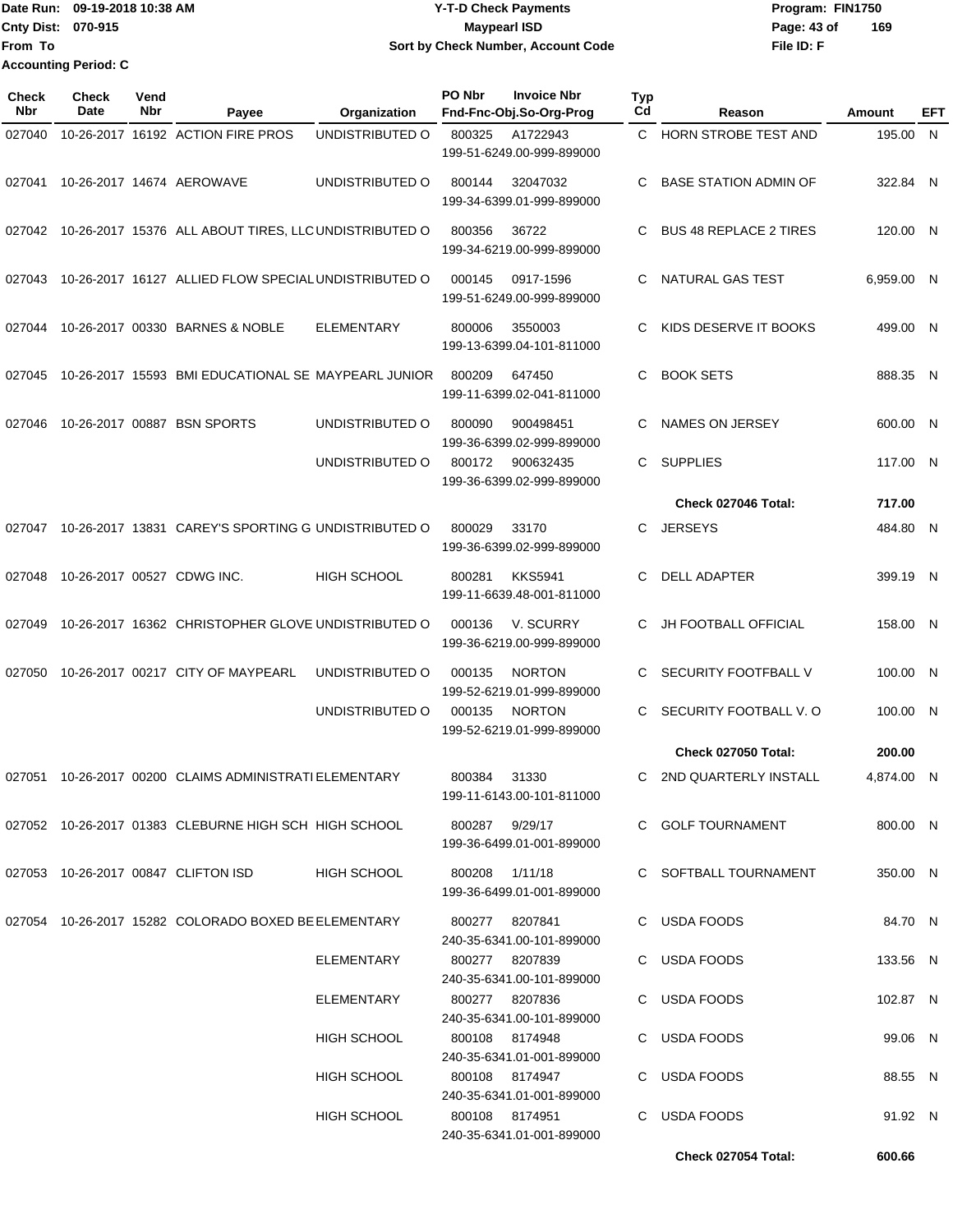Date Run: 09-19-2018 10:38 AM **CONTEX 18 AM CONTEX 18 AM CONTEX 17-T-D** Check Payments **CONTEX 18 AM CONTEX 18 AM CONTEX 18 AM CONTEX 18 AM CONTEX 18 AM CONTEX 18 AM CONTEX 18 AM CONTEX 18 AM CONTEX 19 AM CONTEX 19 AM CONT Cnty Dist:** 070-915 **Page: 44 of MaypearI ISD Page: 44 of From To 09-19-2018 10:38 AM Y-T-D Check Payments 070-915 Maypearl ISD Sort by Check Number, Account Code Accounting Period: C**

| <b>Check</b><br>Nbr | Check<br>Date             | Vend<br>Nbr | Payee                                                     | Organization           | PO Nbr | <b>Invoice Nbr</b><br>Fnd-Fnc-Obj.So-Org-Prog    | <b>Typ</b><br>Cd | Reason                       | Amount     | EFT |
|---------------------|---------------------------|-------------|-----------------------------------------------------------|------------------------|--------|--------------------------------------------------|------------------|------------------------------|------------|-----|
| 027055              |                           |             | 10-26-2017 15622 COURTYARD AUSTIN                         | <b>HIGH SCHOOL</b>     | 800379 | <b>STINSON</b><br>199-23-6411.05-001-899000      | C.               | ASSESSMENT CONFEREN          | 216.00 N   |     |
|                     |                           |             |                                                           | <b>HIGH SCHOOL</b>     | 800379 | LASSETTER<br>199-31-6411.01-001-899000           | C.               | ASSESSMENT CONFEREN          | 216.00 N   |     |
|                     |                           |             |                                                           | <b>MAYPEARL JUNIOR</b> | 800379 | <b>CHADWICK</b><br>199-31-6411.01-041-899000     | C                | ASSESSMENT CONFEREN          | 216.00 N   |     |
|                     |                           |             |                                                           |                        |        |                                                  |                  | <b>Check 027055 Total:</b>   | 648.00     |     |
| 027056              |                           |             | 10-26-2017 00218 THE COWBOY BANK O HIGH SCHOOL            |                        | 800403 | <b>PLAYOFFS</b><br>199-36-6499.01-001-899000     | C                | <b>MEALS FOR VOLLEYBALL</b>  | 400.00 N   |     |
| 027057              |                           |             | 10-26-2017 12536 DESOTO JANITORIAL UNDISTRIBUTED O        |                        | 800335 | 181518<br>199-51-6319.01-999-899000              | C                | <b>CUSTODIAL SUPPLIES</b>    | 2,432.98 N |     |
| 027058              |                           |             | 10-26-2017 15698 STEVEN EVANS                             | UNDISTRIBUTED O        | 000142 | V. PALMER<br>199-36-6219.00-999-899000           | C                | V FOOTBALL CLOCK             | 25.00 N    |     |
|                     |                           |             |                                                           | UNDISTRIBUTED O        | 000142 | V. PALMER<br>199-36-6219.00-999-899000           | C                | <b>JH FOOTBALL CLOCK</b>     | 25.00 N    |     |
|                     |                           |             |                                                           | UNDISTRIBUTED O        | 000142 | V. SCURRY<br>199-36-6219.00-999-899000           | С                | <b>JH FOOTBALL CLOCK</b>     | 25.00 N    |     |
|                     |                           |             |                                                           |                        |        |                                                  |                  | Check 027058 Total:          | 75.00      |     |
| 027059              |                           |             | 10-26-2017 15300 FERRIS ALL SPORTS CHIGH SCHOOL           |                        | 800341 | 2/22-24/17<br>199-36-6499.01-001-899000          | C.               | SOFTBALL TOURNAMENT          | 300.00 N   |     |
| 027060              |                           |             | 10-26-2017 15584 FOLLETT SCHOOL SO UNDISTRIBUTED O        |                        | 800355 | 1286990<br>199-11-6399.45-999-899000             | С                | <b>LIBRARY LICENSE RENEW</b> | 4,925.06 N |     |
| 027061              |                           |             | 10-26-2017 12005 GLEN ROSE ISD                            | <b>HIGH SCHOOL</b>     | 800340 | 12/7-12/9/17<br>199-36-6499.01-001-899000        | C                | <b>BASKETBALL TOURNAME</b>   | 350.00 N   |     |
|                     |                           |             | 027062 10-26-2017 12984 ROGER GRANTHAM                    | UNDISTRIBUTED O        | 000141 | V. RIO VISTA<br>199-36-6219.00-999-899000        | C.               | <b>VOLLEYBALL OFFICIAL</b>   | 129.67 N   |     |
| 027063              |                           |             | 10-26-2017 15967 STEVEN C HAEMKER                         | UNDISTRIBUTED O        | 000143 | V. SCURRY<br>199-36-6219.00-999-899000           | C                | <b>FOOTBALL OFFICIAL</b>     | 158.00 N   |     |
| 027064              | 10-26-2017 15690 ISTATION |             |                                                           | UNDISTRIBUTED O        | 800226 | SIN010165<br>199-11-6399.45-999-899000           | C                | <b>MATH LICENSE</b>          | 2,145.51 N |     |
|                     |                           |             | 027065 10-26-2017 16364 JAKE BREWSTER                     | UNDISTRIBUTED O        |        | 000139 V. OAK CLIFF<br>199-36-6219.00-999-899000 |                  | C FOOTBALL CLOCK             | 25.00 N    |     |
|                     |                           |             | 027066 10-26-2017 16363 JORDAN HENDERSON UNDISTRIBUTED O  |                        |        | 000137 V. RIO VISTA<br>199-36-6219.00-999-899000 |                  | C VOLLEYBALL OFFICIAL        | 133.68 N   |     |
|                     |                           |             | 027067 10-26-2017 16361 JOSEPH M. SILVAS                  | UNDISTRIBUTED O        |        | 000138 V. SCURRY<br>199-36-6219.00-999-899000    |                  | C JH FOOTBALL OFFICIAL       | 158.00 N   |     |
|                     |                           |             | 027068 10-26-2017 16356 KAUFMAN ISD ATHLET HIGH SCHOOL    |                        |        | 800357 12/28-29<br>199-36-6499.01-001-899000     |                  | C BASKETBALL TOURNAME        | 275.00 N   |     |
|                     |                           |             | 027069 10-26-2017 16358 LEHEW MELISSA ANN UNDISTRIBUTED O |                        | 800358 | REIMBURSEMENT<br>199-31-6219.00-999-899000       |                  | C FINGER PRINTING MENTO      | 10.21 N    |     |
|                     |                           |             | 027070 10-26-2017 14078 LRP PUBLICATIONS                  | UNDISTRIBUTED O        | 800123 | MU235253<br>199-11-6411.01-999-823000            |                  | C IEP TRAINER                | 190.40 N   |     |
|                     |                           |             |                                                           | UNDISTRIBUTED O        |        | 800123 MU235254<br>199-11-6411.01-999-823000     | C.               | <b>IEP TRAINER</b>           | 254.50 N   |     |
|                     |                           |             |                                                           |                        |        |                                                  |                  | Check 027070 Total:          | 444.90     |     |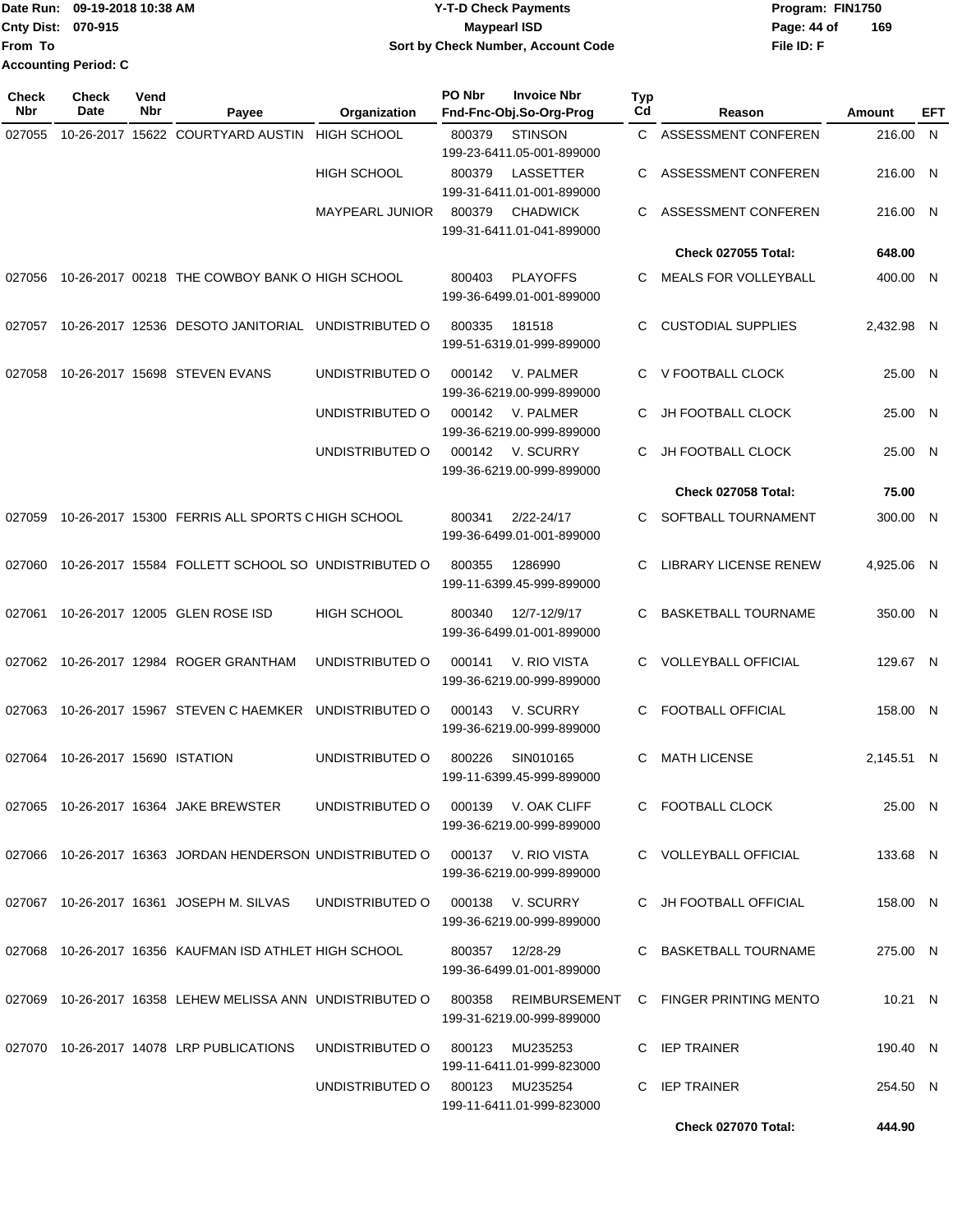|                             | Date Run: 09-19-2018 10:38 AM | <b>Y-T-D Check Payments</b>        | Program: FIN1750   |  |  |
|-----------------------------|-------------------------------|------------------------------------|--------------------|--|--|
| <b>Cnty Dist: 070-915</b>   |                               | Maypearl ISD                       | 169<br>Page: 45 of |  |  |
| <b>From To</b>              |                               | Sort by Check Number, Account Code | File ID: F         |  |  |
| <b>Accounting Period: C</b> |                               |                                    |                    |  |  |

| <b>Check</b><br>Nbr | <b>Check</b><br>Date            | Vend<br>Nbr | Payee                                                                     | Organization                   | PO Nbr        | <b>Invoice Nbr</b><br>Fnd-Fnc-Obj.So-Org-Prog     | <b>Typ</b><br>Cd | Reason                       | Amount      | EFT |
|---------------------|---------------------------------|-------------|---------------------------------------------------------------------------|--------------------------------|---------------|---------------------------------------------------|------------------|------------------------------|-------------|-----|
| 027071              |                                 |             | 10-26-2017 16344 LUCAS BIGGS                                              | UNDISTRIBUTED O                | 000140        | V. PALMER<br>199-36-6219.00-999-899000            |                  | C V FOOTBALL BOX ADMINI      | 25.00       | N   |
|                     |                                 |             |                                                                           | UNDISTRIBUTED O                | 000140        | V. PALMER<br>199-36-6219.00-999-899000            | C                | <b>JH FOOTBALL BOX</b>       | 25.00 N     |     |
|                     |                                 |             |                                                                           | UNDISTRIBUTED O                | 000140        | V. SCURRY<br>199-36-6219.00-999-899000            | С                | <b>JH FOOTBALL BOX</b>       | 25.00 N     |     |
|                     |                                 |             |                                                                           |                                |               |                                                   |                  | Check 027071 Total:          | 75.00       |     |
| 027072              |                                 |             | 10-26-2017 13717 MAKEMUSIC                                                | <b>HIGH SCHOOL</b>             | 800173        | MM6843933<br>199-11-6399.29-001-811BAN            | C.               | 1 YEAR SUBSCRIPTION          | 399.00 N    |     |
| 027073              |                                 |             | 10-26-2017 15677 TEXAS FIRE                                               | UNDISTRIBUTED O                | 800393        | 30302<br>199-51-6249.00-999-899000                | C                | LSK CAFETERIA PA SYST        | 1,140.00 N  |     |
| 027074              |                                 |             | 10-26-2017 00287 OFFICE DEPOT                                             | <b>IND COST-ADM</b>            | 800298        | 970818642001<br>199-41-6499.01-750-899000         | C.               | OFFICE SUPPLIES              | 58.90 N     |     |
|                     |                                 |             |                                                                           | <b>IND COST-ADM</b>            | 800298        | 970818515001<br>199-41-6499.01-750-899000         | C.               | OFFICE SUPPLIES              | 287.60 N    |     |
|                     |                                 |             |                                                                           |                                |               |                                                   |                  | Check 027074 Total:          | 346.50      |     |
| 027075              |                                 |             | 10-26-2017 15670 Q MINISTRY PROJECT UNDISTRIBUTED O                       |                                | 000146        | 102317-MISD4<br>199-41-6219.02-999-899000         | C.               | <b>RENEWAL PAYMENT 4</b>     | 722.50 N    |     |
| 027076              |                                 |             | 10-26-2017 00288 RCI TECHNOLOGIES I IND COST-ADM                          |                                | 800389        | 35446<br>199-41-6219.08-750-811000                | C                | RECORDS PROCESSED            | 1,898.00 N  |     |
|                     |                                 |             |                                                                           | <b>IND COST-ADM</b>            | 800388        | 35433<br>199-41-6219.08-750-811000                | C                | SHREDDED BOXES               | 890.50 N    |     |
|                     |                                 |             |                                                                           |                                |               |                                                   |                  | Check 027076 Total:          | 2,788.50    |     |
| 027077              |                                 |             | 10-26-2017 00099 REGION 10/EDUCATIO UNDISTRIBUTED O                       |                                | 800387        | 147877<br>199-11-6399.45-999-899000               | С                | VIDEO CONFERENCE FEE         | 5,000.00 N  |     |
| 027078              |                                 |             | 10-26-2017 16366 RELIABLE CHEVROLE UNDISTRIBUTED O                        |                                | 800408        | 2015 FORD<br>199-34-6631.02-999-899000            | С                | <b>DISTRICT FORD TRANSIT</b> | 14,800.00 N |     |
| 027079              |                                 |             | 10-26-2017 15315 SPORTS FIELD SOLUTIUNDISTRIBUTED O                       |                                | 800236        | 264<br>199-51-6249.00-999-899000                  | C                | VERT CUT AND SEED BB         | 1,630.00 N  |     |
| 027080              | 10-26-2017 00784 TASBO          |             |                                                                           | <b>IND COST-ADM</b>            | 800346        | P. WILSON<br>199-41-6499.00-750-899000            | С                | <b>MEMBERSHIP DUES</b>       | 130.00 N    |     |
|                     | 027081 10-26-2017 16123 TECHAIR |             |                                                                           | HIGH SCHOOL                    |               | 800233 03743405<br>199-11-6399.09-001-822000      |                  | C SUPPLIES                   | 546.45 N    |     |
|                     |                                 |             | 027082 10-26-2017 16360 TEXAS ASSOCIATION HIGH SCHOOL                     |                                | 800373 1179   | 199-11-6412.00-001-822000                         |                  | C MEMBERSHIP                 | 80.00 N     |     |
|                     |                                 |             | 027083 10-26-2017 16279 THE WRITING ACADE UNDISTRIBUTED O 800360 EST 1222 |                                |               | 199-13-6499.00-999-811000                         |                  | C 9-12 CURRICULUM GUIDE      | 135.00 N    |     |
|                     |                                 |             | 027084 10-26-2017 01134 THOMAS A. FARMER UNDISTRIBUTED O 000144 V. KEMP   |                                |               | 199-36-6219.00-999-899000                         |                  | C FOOTBALL OFFICIAL          | 158.00 N    |     |
|                     | 027085 10-26-2017 13882 TRANE   |             |                                                                           | UNDISTRIBUTED O 800366 3313116 |               | 199-51-6399.05-999-899000                         |                  | C LSK LIBRARY AC CONTRO      | 169.66 N    |     |
|                     |                                 |             | 027086 10-26-2017 00091 VENUS BULLDOGS AT HIGH SCHOOL                     |                                |               | 800313 11/30-12/2/17<br>199-36-6499.01-001-899000 |                  | C BASKETBALL TOURNAME        | 250.00 N    |     |
|                     |                                 |             | 027087 10-26-2017 00460 VINEYARD'S AUTO SU UNDISTRIBUTED O                |                                | 800014 166593 |                                                   |                  | C SUPPLIES                   | 60.50 N     |     |
|                     |                                 |             |                                                                           | UNDISTRIBUTED O                | 800014 166605 | 199-34-6319.00-999-899000                         |                  | C SUPPLIES                   | 4.59 N      |     |
|                     |                                 |             |                                                                           |                                |               | 199-34-6319.00-999-899000                         |                  | Check 027087 Total:          | 65.09       |     |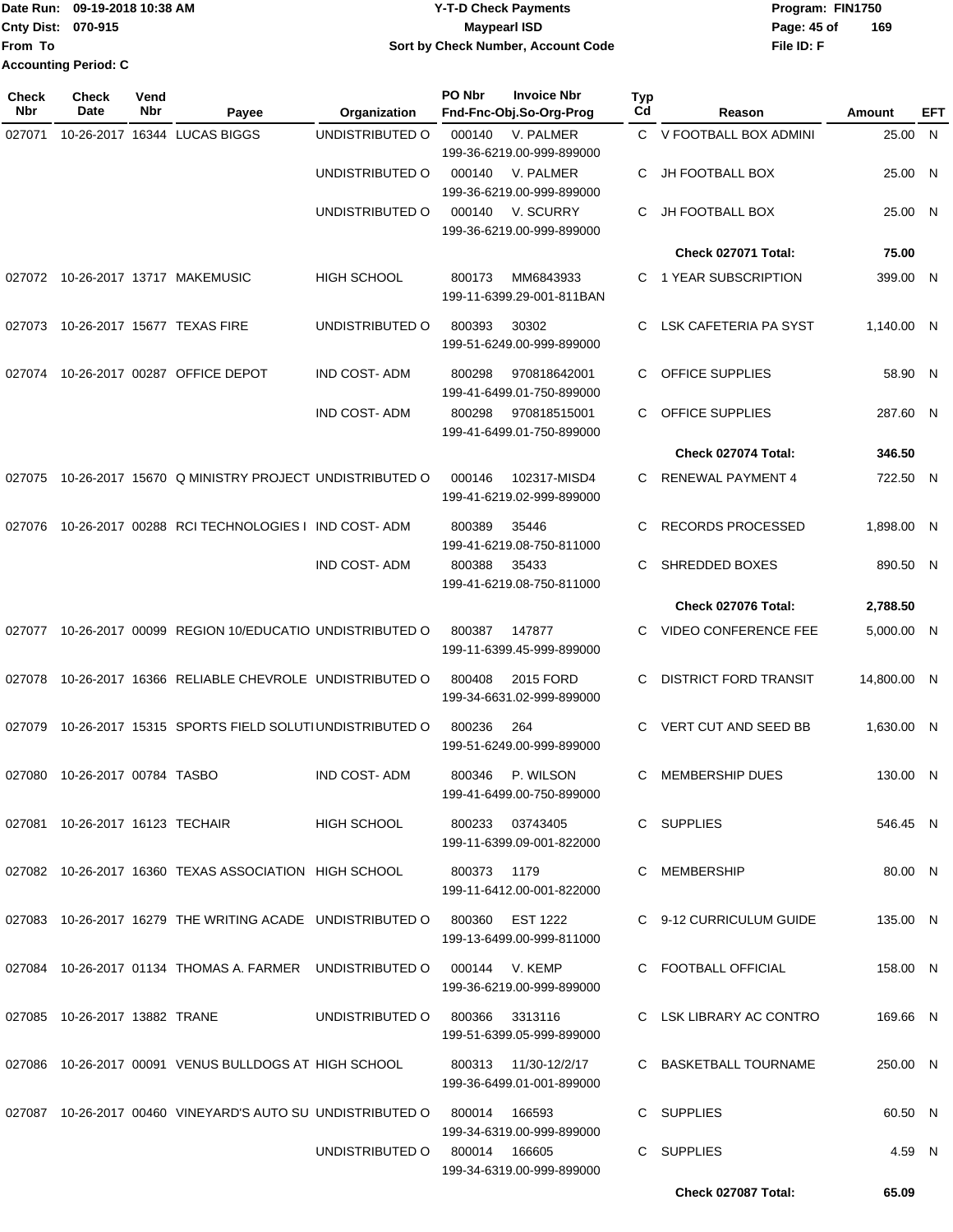**From To Accounting Period: C**

## Date Run: 09-19-2018 10:38 AM **CONTEX 18 AM CONTEX 18 AM CONTEX 17-T-D** Check Payments **CONTEX 18 AM CONTEX 18 AM CONTEX 18 AM CONTEX 18 AM CONTEX 18 AM CONTEX 18 AM CONTEX 18 AM CONTEX 18 AM CONTEX 19 AM CONTEX 19 AM CONT Cnty Dist:** 070-915 **Page: 46 of MaypearI ISD Page: 46 of 09-19-2018 10:38 AM Y-T-D Check Payments 070-915 Maypearl ISD Sort by Check Number, Account Code**

**File ID: F 169**

| <b>Check</b><br><b>Nbr</b> | <b>Check</b><br><b>Date</b> | Vend<br>Nbr | Payee                                                                        | Organization                       | PO Nbr | <b>Invoice Nbr</b><br>Fnd-Fnc-Obj.So-Org-Prog       | <b>Typ</b><br>Cd | Reason                                                 | Amount     | EFT |
|----------------------------|-----------------------------|-------------|------------------------------------------------------------------------------|------------------------------------|--------|-----------------------------------------------------|------------------|--------------------------------------------------------|------------|-----|
| 027088                     |                             |             | 10-26-2017 00141 WAL MART                                                    | HIGH SCHOOL                        | 800260 | XXXX00776048<br>199-11-6399.10-001-822000           |                  | C SUPPLIES                                             | 101.57 N   |     |
|                            |                             |             |                                                                              | <b>HIGH SCHOOL</b>                 | 800002 | XXXX00776048<br>199-31-6399.00-001-899000           | C                | <b>COLLEGE DAY</b>                                     | 259.84 N   |     |
|                            |                             |             |                                                                              | <b>HIGH SCHOOL</b>                 | 800258 | XXXX00776048<br>199-31-6399.10-001-899000           | C                | <b>SCHOOL SUPPLIES</b>                                 | 639.78 N   |     |
|                            |                             |             |                                                                              | UNDISTRIBUTED O                    | 800292 | XXXX00776048<br>240-35-6342.00-999-899000           | C                | <b>CHILD NUTRITION SUPPLI</b>                          | 149.58 N   |     |
|                            |                             |             |                                                                              |                                    |        |                                                     |                  | Check 027088 Total:                                    | 1,150.77   |     |
| 027089                     |                             |             | 10-26-2017 01538 WESTERN PSYCHOLO UNDISTRIBUTED O                            |                                    | 800214 | WPS-183562<br>199-31-6399.00-999-823000             | C.               | SRS 2 AUTO SCORE                                       | 52.50 N    |     |
| 027090                     |                             |             | 11-02-2017 12211 ADVANCE PIERRE FO ELEMENTARY                                |                                    | 800413 | 1992479<br>240-35-6341.00-101-899000                | C.               | <b>USDA FOODS</b>                                      | 1,151.34 N |     |
| 027091                     |                             |             | 11-02-2017 16302 CAREY RAY                                                   | <b>DISTRICT WIDE</b>               | 000152 | <b>REIMBURSEMENT</b><br>240-00-5751.03-000-800000   | C.               | <b>LUNCH BALANCE</b>                                   | 29.80 N    |     |
|                            |                             |             | 027092 11-02-2017 00217 CITY OF MAYPEARL                                     | UNDISTRIBUTED O                    | 800265 | <b>GOLF/OLD FB FIE</b><br>199-51-6319.03-999-899000 | C                | <b>INSPECTION LIGHTS INTE</b>                          | 76.92 N    |     |
| 027093                     |                             |             | 11-02-2017 00218 THE COWBOY BANK O HIGH SCHOOL                               |                                    | 800446 | 199-36-6499.01-001-899000                           |                  | <b>MEALS FOR CROSS COUN</b>                            | 85.00 N    |     |
| 027094                     |                             |             | 11-02-2017 16042 DALE CHEEK                                                  | UNDISTRIBUTED O                    | 800422 | <b>REIMBURSEMENT</b><br>199-34-6631.02-999-899000   | C.               | <b>NEW VAN</b>                                         | 50.00 N    |     |
| 027095                     |                             |             | 11-02-2017 13639 EAST TEXAS COPY SY MAYPEARL JUNIOR                          |                                    | 800436 | 397599<br>199-11-6399.07-041-811000                 | C.               | <b>STAPLES</b>                                         | 59.00 N    |     |
| 027096                     |                             |             | 11-02-2017 01547 EICHELBAUM WARDEL DIR COST-ADMINIS                          |                                    | 000147 | 59511<br>199-41-6211.00-720-899000                  | C                | <b>LEGAL SERVICES</b>                                  | 3,598.00 N |     |
| 027097                     |                             |             | 11-02-2017 13336 ELLIS COUNTY MUSIC HIGH SCHOOL                              |                                    | 800319 | 58546<br>199-11-6249.29-001-811000                  | C                | <b>INSTRUMENT REPAIR</b>                               | 95.00 N    |     |
| 027098                     |                             |             | 11-02-2017 14120 HARRIS COMPUTER S HIGH SCHOOL                               |                                    | 800415 | XT00132116<br>240-35-6341.01-001-899000             | C                | <b>EZSCHOOL PAY</b>                                    | 216.25 N   |     |
|                            |                             |             | 027099 11-02-2017 14289 TRUDIE HEAD                                          | UNDISTRIBUTED O 800404 2ND PAYMENT |        | 224-11-6219.00-999-823000                           |                  | C 2NN OF 8 PAYMENTS RTI                                | 3,750.00 N |     |
|                            |                             |             | 027100 11-02-2017 01844 J.W. PEPPER & SON, I MAYPEARL JUNIOR 800222 05A71497 |                                    |        | 199-11-6399.29-041-811000                           |                  | C MUSIC                                                | 25.00 N    |     |
|                            |                             |             |                                                                              | MAYPEARL JUNIOR 800263 05A71064    |        | 199-11-6399.29-041-811000                           |                  | C MUSIC                                                | 322.94 N   |     |
|                            |                             |             |                                                                              | MAYPEARL JUNIOR 800222 05A69609    |        | 199-11-6399.29-041-811000                           |                  | C MUSIC                                                | 224.99 N   |     |
|                            |                             |             |                                                                              |                                    |        |                                                     |                  | Check 027100 Total:                                    | 572.93     |     |
|                            |                             |             | 027101  11-02-2017  16089  JUSTIN LASCSAK                                    |                                    |        | 199-53-6411.00-999-899000                           |                  | UNDISTRIBUTED O 800445 REIMBURSEMENT C CONFERENCE MEAL | 13.25 N    |     |
|                            |                             |             | 027102 11-02-2017 16368 LINDSEY PORTER                                       | MAYPEARL JUNIOR 800429             |        | 199-11-6399.32-041-811000                           |                  | REIMBURSEMENT C ART PROJECT SUPPLIES                   | 22.44 N    |     |
|                            |                             |             | 027103 11-02-2017 00297 NARDONE BROS. BAKI MAYPEARL JUNIOR 800414            |                                    |        | 69465                                               |                  | C USDA FOODS                                           | 207.69 N   |     |

240-35-6341.00-041-899000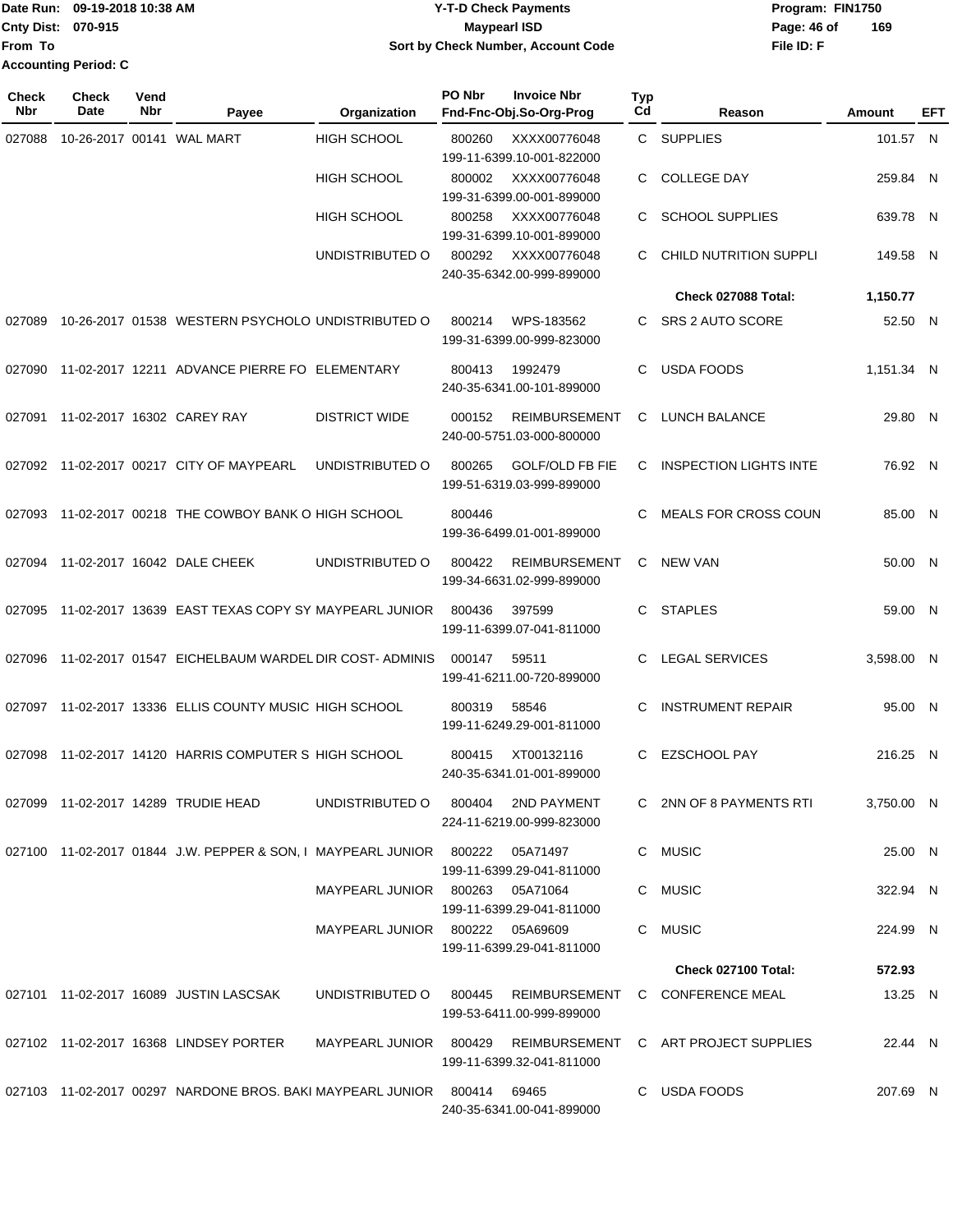| Date Run: 09-19-2018 10:38 AM | <b>Y-T-D Check Payments</b>        | Program: FIN1750   |
|-------------------------------|------------------------------------|--------------------|
| Cnty Dist: 070-915            | <b>Mavpearl ISD</b>                | 169<br>Page: 47 of |
| lFrom To                      | Sort by Check Number, Account Code | File ID: F         |
| <b>Accounting Period: C</b>   |                                    |                    |

| <b>Check</b><br>Nbr | Check<br>Date | Vend<br>Nbr | Payee                                                       | Organization           | PO Nbr       | <b>Invoice Nbr</b><br>Fnd-Fnc-Obj.So-Org-Prog     | Typ<br>Cd | Reason                      | Amount     | EFT |
|---------------------|---------------|-------------|-------------------------------------------------------------|------------------------|--------------|---------------------------------------------------|-----------|-----------------------------|------------|-----|
|                     |               |             | 027104 11-02-2017 14927 REPUBLIC SERVICES UNDISTRIBUTED O   |                        | 000151       | 0794-012293259<br>199-51-6259.03-999-899000       |           | C WASTE PICK UP 10/1-       | 3,379.04 N |     |
|                     |               |             | 027105 11-02-2017 16367 RICHARD CRAIG HERT MAYPEARL JUNIOR  |                        | 800444       | 000003<br>199-11-6399.13-041-811000               | C.        | ONE ACT PLAY                | 150.00 N   |     |
| 027106              |               |             | 11-02-2017 14122 LAURI ANN SPRADLIN MAYPEARL JUNIOR         |                        | 800376       | <b>REIMBURSEMENT</b><br>199-36-6399.09-041-899000 |           | C SUPPLIES                  | 21.00 N    |     |
|                     |               |             |                                                             | <b>MAYPEARL JUNIOR</b> | 800375       | <b>REIMBURSEMENT</b><br>199-36-6399.09-041-899000 |           | C SUPPLIES                  | 17.98 N    |     |
|                     |               |             |                                                             |                        |              |                                                   |           | Check 027106 Total:         | 38.98      |     |
|                     |               |             | 027107 11-07-2017 00217 CITY OF MAYPEARL                    | UNDISTRIBUTED O        | 000153       | 80<br>199-51-6259.01-999-899000                   | C.        | 9/28-10/30/17 BALLFIELDS    | 26.00 N    |     |
|                     |               |             |                                                             | UNDISTRIBUTED O        | 000153       | 1081<br>199-51-6259.01-999-899000                 | C         | 9/28-10/30/17 1024 W. FOU   | 26.00 N    |     |
|                     |               |             |                                                             | UNDISTRIBUTED O        | 000153       | 1618<br>199-51-6259.01-999-899000                 | C.        | 9/28-10/30/17 309 MAIN ST   | 51.00 N    |     |
|                     |               |             |                                                             | UNDISTRIBUTED O        | 000153       | 574<br>199-51-6259.01-999-899000                  | C.        | 9/28-10/30/17 4TH & PHILLI  | 48.55 N    |     |
|                     |               |             |                                                             | UNDISTRIBUTED O        | 000153       | 1394<br>199-51-6259.01-999-899000                 | C         | 9/28-10/30/17 NEW CONCE     | 93.60 N    |     |
|                     |               |             |                                                             | UNDISTRIBUTED O        | 000153       | 383<br>199-51-6259.01-999-899000                  | C.        | 9/28-10/30/17 600 PHILLIPS  | 135.00 N   |     |
|                     |               |             |                                                             | UNDISTRIBUTED O        | 000153       | 595<br>199-51-6259.01-999-899000                  |           | 9/28-10/30/17 1025 W. 4TH   | 177.00 N   |     |
|                     |               |             |                                                             | UNDISTRIBUTED O        | 000153 82    | 199-51-6259.01-999-899000                         |           | 9/28-10/30/17 400 PANTHE    | 694.20 N   |     |
|                     |               |             |                                                             |                        |              |                                                   |           | Check 027107 Total:         | 1,251.35   |     |
|                     |               |             | 027108 11-07-2017 00218 THE COWBOY BANK O HIGH SCHOOL       |                        | 800477       | ROUND <sub>3</sub><br>199-36-6499.01-001-899000   | C         | <b>MEALS FOR VOLLEYBALL</b> | 250.00 N   |     |
|                     |               |             | 027109 11-07-2017 12186 ELLIOTT ELECTRIC SU UNDISTRIBUTED O |                        | 800017       | 2111903<br>199-51-6399.05-999-899000              | C.        | OPEN PO HVAC                | 26.98 N    |     |
|                     |               |             | 027110 11-07-2017 13336 ELLIS COUNTY MUSIC HIGH SCHOOL      |                        | 800452       | 60077<br>199-11-6249.29-001-811000                | C.        | <b>SAX REPAIR</b>           | 48.00 N    |     |
|                     |               |             |                                                             | HIGH SCHOOL            | 800452 59779 | 199-11-6249.29-001-811000                         |           | C CLARINET REPAIR           | 400.00 N   |     |
|                     |               |             |                                                             | HIGH SCHOOL            | 800452 59786 | 199-11-6249.29-001-811000                         |           | C SELMER CLARINET REPAI     | 19.94 N    |     |
|                     |               |             |                                                             | HIGH SCHOOL            | 800452 59988 | 199-11-6249.29-001-811000                         |           | C CORK GREASE/VALVE OIL     | 21.94 N    |     |
|                     |               |             |                                                             | HIGH SCHOOL            | 800452 59841 | 199-11-6249.29-001-811000                         |           | C CLARINET/TROMBONE RE      | 775.00 N   |     |
|                     |               |             |                                                             |                        |              |                                                   |           | Check 027110 Total:         | 1,264.88   |     |
|                     |               |             | 027111 11-07-2017 00337 JOHN BRIDGES                        | IND COST- ADM          |              | 000154 206307<br>199-41-6499.00-750-899000        |           | C 146 BACK 40 RD            | 321.72 N   |     |
|                     |               |             | 027112 11-07-2017 14135 HOUGHTON MIFFLIN H ELEMENTARY       |                        |              | 800007 953428112<br>410-11-6321.00-101-811000     |           | C PHONICS & SPELLING K3     | 1,184.00 N |     |
|                     |               |             |                                                             | ELEMENTARY             |              | 800007 953411900<br>410-11-6321.00-101-811000     |           | C PHONICS & SPELLING 1      | 2,474.60 N |     |
|                     |               |             |                                                             |                        |              |                                                   |           | Check 027112 Total:         | 3,658.60   |     |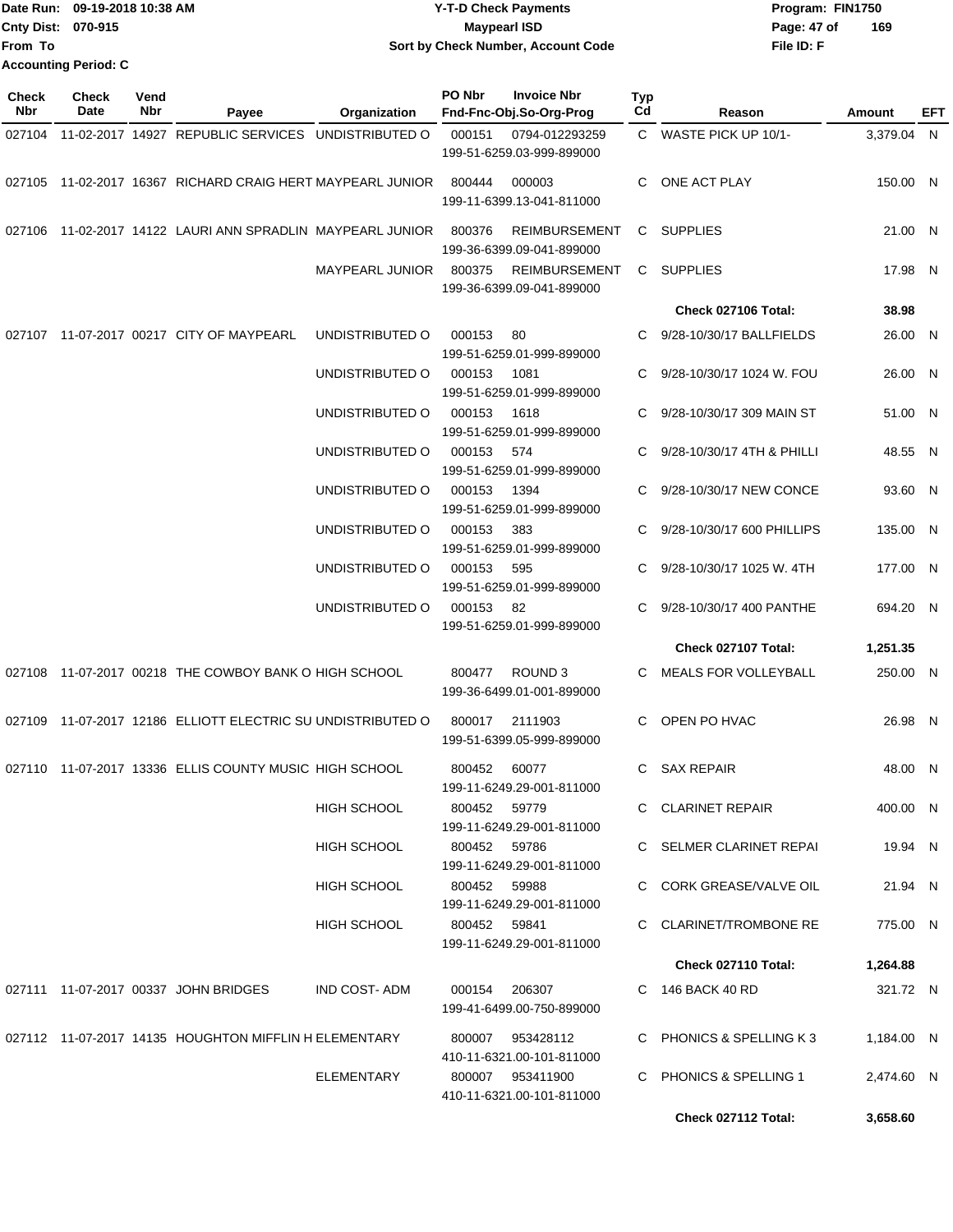|                             | Date Run: 09-19-2018 10:38 AM | <b>Y-T-D Check Payments</b>        | Program: FIN1750 |     |  |
|-----------------------------|-------------------------------|------------------------------------|------------------|-----|--|
| <b>Cnty Dist: 070-915</b>   |                               | <b>Maypearl ISD</b>                | Page: 48 of      | 169 |  |
| <b>From To</b>              |                               | Sort by Check Number, Account Code | File ID: F       |     |  |
| <b>Accounting Period: C</b> |                               |                                    |                  |     |  |

| <b>Check</b><br>Nbr | Check<br>Date | Vend<br>Nbr | Payee                                                      | Organization           | PO Nbr | <b>Invoice Nbr</b><br>Fnd-Fnc-Obj.So-Org-Prog | <b>Typ</b><br>Cd | Reason                      | Amount     | EFT |
|---------------------|---------------|-------------|------------------------------------------------------------|------------------------|--------|-----------------------------------------------|------------------|-----------------------------|------------|-----|
|                     |               |             | 027113 11-07-2017 13306 MOUNTAIN PEAK SPE UNDISTRIBUTED O  |                        | 000155 | 11-0788-00<br>199-51-6259.79-999-822000       |                  | C 9/5-10/5/17 AG BUILDING   | 38.84 N    |     |
|                     |               |             | 027114 11-07-2017 12230 OFFICE OF THE SECR SCHOOL BOARD    |                        | 800440 | S. EASTWOOD<br>199-41-6439.00-702-899000      | C                | <b>ELECTION LAW SEMINAR</b> | 210.00 N   |     |
| 027115              |               |             | 11-07-2017 14093 PC & MACEXCHANGE HIGH SCHOOL              |                        | 800200 | 117457<br>199-53-6249.00-001-899000           | С                | <b>PROJECTOR BULBS</b>      | 402.00 N   |     |
|                     |               |             |                                                            | <b>ELEMENTARY</b>      | 800200 | 117457<br>199-53-6249.00-101-899000           | C.               | <b>PROJECTOR BULBS</b>      | 500.00 N   |     |
|                     |               |             |                                                            | <b>HIGH SCHOOL</b>     | 800200 | 117457<br>199-53-6399.00-001-899000           | С                | <b>PROJECTOR BULBS</b>      | 200.00 N   |     |
|                     |               |             |                                                            | <b>MAYPEARL JUNIOR</b> | 800200 | 117457<br>199-53-6399.00-041-899000           | С                | <b>PROJECTOR BULBS</b>      | 200.00 N   |     |
|                     |               |             |                                                            |                        |        |                                               |                  | Check 027115 Total:         | 1,302.00   |     |
| 027116              |               |             | 11-07-2017 01301 PIONEER DRAMA SER HIGH SCHOOL             |                        | 800180 | 556991<br>199-11-6399.07-001-811000           | C.               | <b>SCRIPTS</b>              | 721.25 N   |     |
|                     |               |             | 027117 11-07-2017 00099 REGION 10/EDUCATIO UNDISTRIBUTED O |                        | 800467 | 147402<br>199-11-6399.45-999-899000           | C                | 17-18 DISCOVERY STREA       | 300.00 N   |     |
|                     |               |             |                                                            | UNDISTRIBUTED O        | 800467 | 147402<br>199-11-6399.45-999-899000           | С                | 17-18 DISCOVERY STREA       | 2,700.00 N |     |
|                     |               |             |                                                            |                        |        |                                               |                  | Check 027117 Total:         | 3,000.00   |     |
| 027118              |               |             | 11-07-2017 16296 SUPERIOR PEDIATRIC UNDISTRIBUTED O        |                        | 800456 | 104<br>199-31-6219.02-999-823000              | С                | 10/3-10/10/17 PT SERVICE    | 715.00 N   |     |
|                     |               |             |                                                            | UNDISTRIBUTED O        | 800456 | 104<br>199-31-6219.04-999-823000              | С                | 10/3-10/12/17 OT SERVICE    | 893.75 N   |     |
|                     |               |             |                                                            |                        |        |                                               |                  | Check 027118 Total:         | 1,608.75   |     |
|                     |               |             | 027119 11-07-2017 16030 TDINDUSTRIES, INC                  | UNDISTRIBUTED O        | 800248 | 0001328853<br>600-81-6249.03-999-899000       | C.               | TRU 5 COMPRESSOR CHA        | 4,739.78 N |     |
| 027120              |               |             | 11-07-2017 16346 THE BANDWAGON MU HIGH SCHOOL              |                        | 800316 | 0027000<br>199-11-6399.29-001-8110BA          | С                | ORION TENOR SAX             | 921.00 N   |     |
|                     |               |             |                                                            | <b>HIGH SCHOOL</b>     | 800316 | 0027000<br>199-11-6399.29-001-811BAN          | C                | CASE                        | 24.00 N    |     |
|                     |               |             |                                                            |                        |        |                                               |                  | Check 027120 Total:         | 945.00     |     |
|                     |               |             | 027121 11-07-2017 00479 TRACTOR SUPPLY CO UNDISTRIBUTED O  |                        | 800016 | XXXX02602023<br>199-51-6319.03-999-899000     |                  | C SUPPLIES                  | 18.45 N    |     |
|                     |               |             | 027122 11-09-2017 00218 THE COWBOY BANK O HIGH SCHOOL      |                        | 800495 | REGIONALS<br>199-36-6499.01-001-899000        |                  | C MEALS FOR VOLLEYBALL      | 1,240.00 N |     |
|                     |               |             | 027123 11-09-2017 16374 WINGATE BY WYNDHA HIGH SCHOOL      |                        |        | 800497 REGIONALS<br>199-36-6499.01-001-899000 |                  | C HOTEL FOR VOLLEYBALL      | 610.33 N   |     |
|                     |               |             | 027124 11-09-2017 16374 WINGATE BY WYNDHA HIGH SCHOOL      |                        | 800496 | REGIONALS<br>199-36-6499.01-001-899000        |                  | C REGIONAL VOLLEYBALL       | 610.33 N   |     |
|                     |               |             | 027125 11-16-2017 16192 ACTION FIRE PROS                   | UNDISTRIBUTED O        | 800470 | A1723288<br>199-51-6249.00-999-899000         |                  | C REPLACE BATTERIES IN P    | 255.00 N   |     |
|                     |               |             |                                                            | UNDISTRIBUTED O        |        | 800487 A1723260<br>199-51-6249.00-999-899000  |                  | C PANEL CONTROL CLEARE      | 195.00 N   |     |
|                     |               |             |                                                            | UNDISTRIBUTED O        | 800465 | M1791503<br>199-51-6249.16-999-899000         |                  | C QUARTERLY MONITORIN       | 750.00 N   |     |
|                     |               |             |                                                            |                        |        |                                               |                  | Check 027125 Total:         | 1,200.00   |     |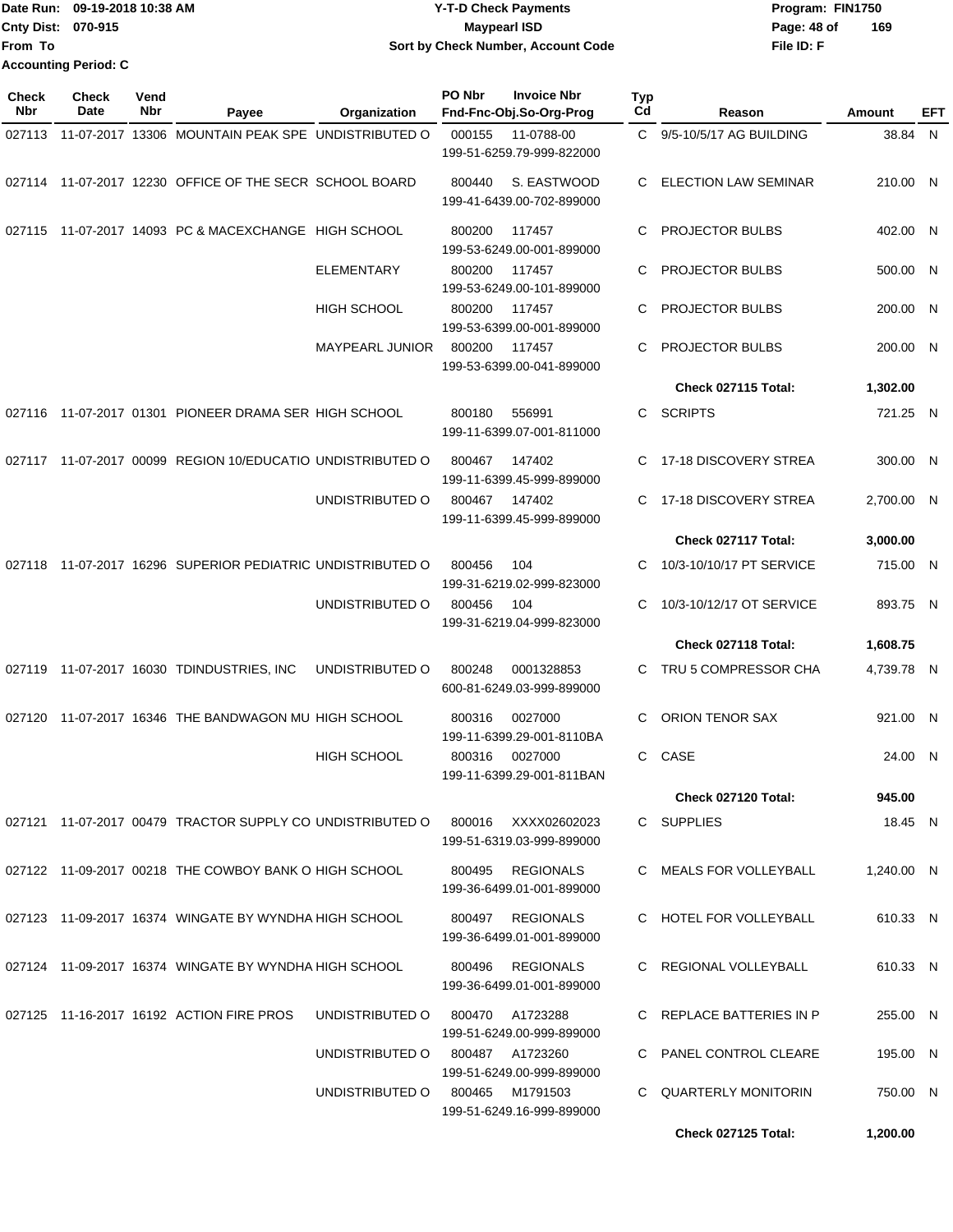|                           | Date Run: 09-19-2018 10:38 AM | <b>Y-T-D Check Payments</b>        | Program: FIN1750   |
|---------------------------|-------------------------------|------------------------------------|--------------------|
| <b>Cnty Dist: 070-915</b> |                               | <b>Mavpearl ISD</b>                | 169<br>Page: 49 of |
| lFrom To                  |                               | Sort by Check Number, Account Code | File ID: F         |
|                           | <b>Accounting Period: C</b>   |                                    |                    |

| <b>Check</b><br>Nbr | <b>Check</b><br>Date | Vend<br>Nbr | Payee                                                                 | Organization                        | PO Nbr | <b>Invoice Nbr</b><br>Fnd-Fnc-Obj.So-Org-Prog | <b>Typ</b><br>Cd | Reason                     | Amount     | EFT |
|---------------------|----------------------|-------------|-----------------------------------------------------------------------|-------------------------------------|--------|-----------------------------------------------|------------------|----------------------------|------------|-----|
| 027126              |                      |             | 11-16-2017 12211 ADVANCE PIERRE FO MAYPEARL JUNIOR                    |                                     | 800511 | 2006370                                       |                  | C USDA FOODS               | 1,112.76 N |     |
|                     |                      |             |                                                                       |                                     |        | 240-35-6341.00-041-899000                     |                  |                            |            |     |
|                     |                      |             | 027127 11-16-2017 00004 ALERT SERVICES                                | UNDISTRIBUTED O                     | 800312 | 5011633<br>199-36-6399.05-999-899000          | C                | <b>LAUNDRY DETERGENT</b>   | 250.00 N   |     |
|                     |                      |             |                                                                       | UNDISTRIBUTED O                     | 800399 | 5012590<br>199-36-6399.05-999-899000          | C                | <b>MEDICAL SUPPLIES</b>    | 124.15 N   |     |
|                     |                      |             |                                                                       |                                     |        |                                               |                  | Check 027127 Total:        | 374.15     |     |
|                     |                      |             | 027128 11-16-2017 15376 ALL ABOUT TIRES, LLC UNDISTRIBUTED O          |                                     | 800481 | 36815<br>199-34-6219.00-999-823000            | C                | REPLACE 2 TIRES ON BUS     | 100.00 N   |     |
|                     |                      |             | 027129 11-16-2017 16083 ALPHA FOODS CO.                               | <b>ELEMENTARY</b>                   | 800507 | 281893<br>240-35-6341.00-101-899000           | C.               | <b>USDA FOODS</b>          | 782.40 N   |     |
|                     |                      |             | 027130 11-16-2017 15616 AT&T CORP.                                    | UNDISTRIBUTED O                     | 000160 | 0573207983001<br>199-51-6259.02-999-899000    | C.               | 9/25-10/20/17 LONG DISTA   | 130.45 N   |     |
| 027131              |                      |             | 11-16-2017 01256 AT&T MOBILITY                                        | UNDISTRIBUTED O                     | 000187 | 824711164X11102<br>199-51-6259.02-999-899000  | C.               | 10/3-11/2/17 WIRELSS       | 108.52 N   |     |
|                     |                      |             | 027132 11-16-2017 00069 ATMOS ENERGY                                  | UNDISTRIBUTED O                     | 000161 | 3030318181<br>199-51-6259.00-999-899000       | C                | 10/3-11/1/17 GAS MS        | 127.47 N   |     |
|                     |                      |             |                                                                       | UNDISTRIBUTED O                     | 000161 | 3030318485<br>199-51-6259.00-999-899000       | C                | 10/3-11/1/17 GAS LSK       | 137.55 N   |     |
|                     |                      |             |                                                                       | UNDISTRIBUTED O                     | 000161 | 3030380238<br>199-51-6259.00-999-899000       | C.               | 10/3-11/1/17 GAS ADMIN     | 157.72 N   |     |
|                     |                      |             |                                                                       | UNDISTRIBUTED O                     | 000161 | 3030380470<br>199-51-6259.00-999-899000       | C.               | 10/3-11/1/17 GAS HS        | 198.72 N   |     |
|                     |                      |             |                                                                       |                                     |        |                                               |                  | Check 027132 Total:        | 621.46     |     |
|                     |                      |             | 027133 11-16-2017 00901 AVENUE FUEL DISTRI UNDISTRIBUTED O            |                                     | 000162 | 64773<br>199-34-6311.01-999-899000            |                  | C FUEL                     | 1,173.24 N |     |
|                     |                      |             |                                                                       | UNDISTRIBUTED O                     | 000162 | 64666<br>199-34-6311.01-999-899000            | C.               | <b>FUEL</b>                | 1,607.47 N |     |
|                     |                      |             |                                                                       |                                     |        |                                               |                  | Check 027133 Total:        | 2,780.71   |     |
|                     |                      |             | 027134 11-16-2017 15958 KEVIN BAKER                                   | UNDISTRIBUTED O                     | 000177 | V. MADISON<br>199-36-6219.00-999-899000       | C.               | <b>FOOTBALL OFFICIAL</b>   | 93.00 N    |     |
|                     |                      |             | 027135  11-16-2017  15217  BAYLOR INSTITUTE O UNDISTRIBUTED O  000164 |                                     |        | 15151<br>199-36-6219.00-999-899000            |                  | C SEPT. 25-OCT. 24 ATH. TR | 975.00 N   |     |
|                     |                      |             | 027136 11-16-2017 15488 BEYOND PLAY                                   | UNDISTRIBUTED O 800392 666050       |        | 199-11-6399.00-999-823000                     |                  | C SUPPPLIES                | 349.14 N   |     |
|                     |                      |             | 027137 11-16-2017 00956 BORDEN DAIRY                                  | MAYPEARL JUNIOR 800518 1787622      |        | 240-35-6341.00-041-899000                     |                  | C MILK                     | 636.00 N   |     |
|                     |                      |             |                                                                       | MAYPEARL JUNIOR 800518 1787622      |        | 240-35-6341.00-041-899000                     |                  | C MILK                     | 516.75 N   |     |
|                     |                      |             |                                                                       | ELEMENTARY                          |        | 800517 1787622<br>240-35-6341.00-101-899000   |                  | C MILK                     | 1,497.25 N |     |
|                     |                      |             |                                                                       | <b>HIGH SCHOOL</b>                  |        | 800519 1787622<br>240-35-6341.01-001-899000   |                  | C MILK                     | 808.25 N   |     |
|                     |                      |             |                                                                       |                                     |        |                                               |                  | Check 027137 Total:        | 3,458.25   |     |
|                     |                      |             | 027138 11-16-2017 14851 PAUL BOWMAN                                   | UNDISTRIBUTED O                     | 000180 | V. MADISON<br>199-36-6219.00-999-899000       |                  | C FOOTBALL CLOCK           | 25.00 N    |     |
|                     |                      |             |                                                                       | UNDISTRIBUTED O 000180 V. GRANDVIEW |        | 199-36-6219.00-999-899000                     |                  | C FOOTBALL CLOCK           | 25.00 N    |     |
|                     |                      |             |                                                                       |                                     |        |                                               |                  | Check 027138 Total:        | 50.00      |     |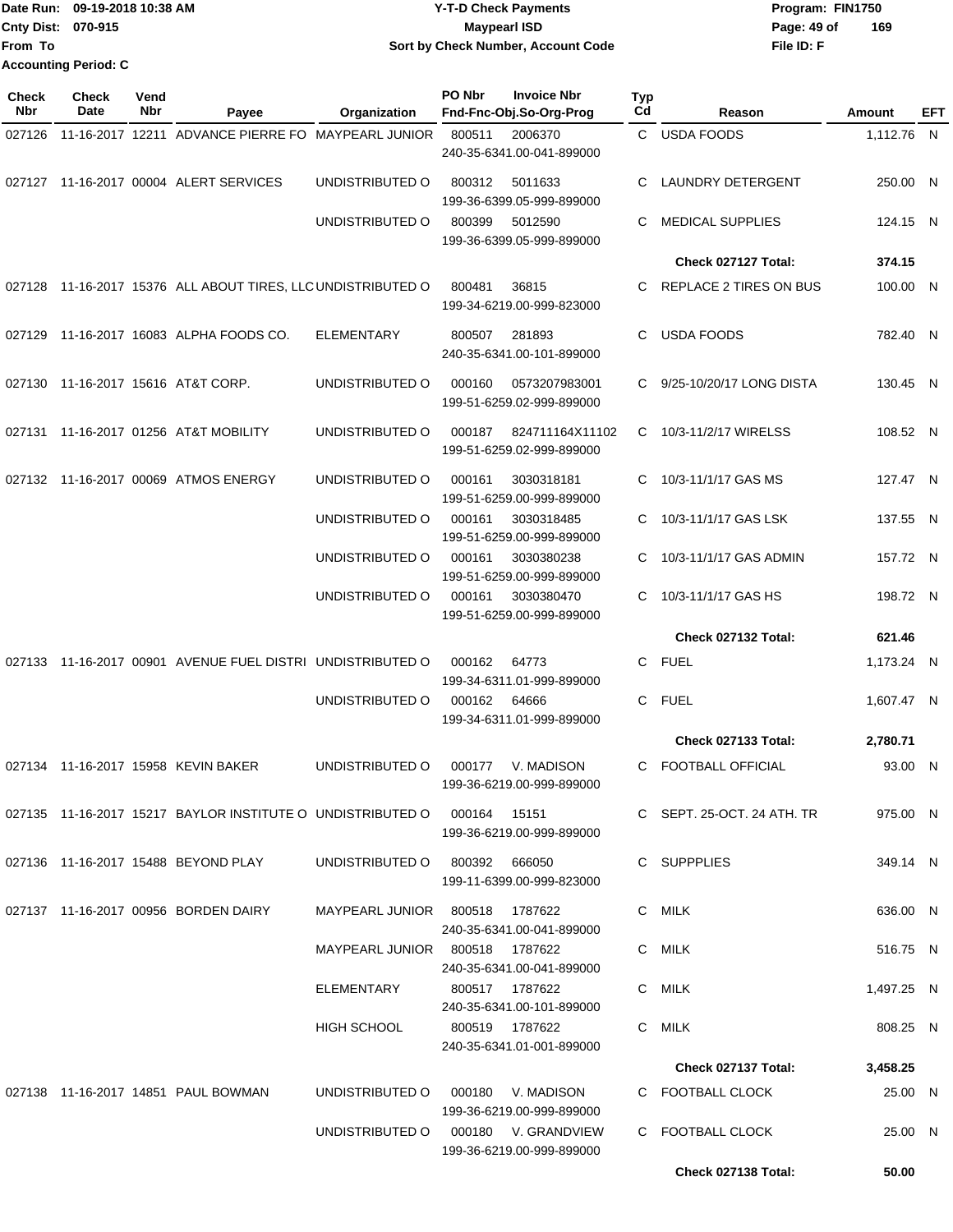|                    | Date Run: 09-19-2018 10:38 AM | <b>Y-T-D Check Payments</b>        | Program: FIN1750   |
|--------------------|-------------------------------|------------------------------------|--------------------|
| Cnty Dist: 070-915 |                               | Maypearl ISD                       | 169<br>Page: 50 of |
| From To            |                               | Sort by Check Number, Account Code | File ID: F         |
|                    | <b>Accounting Period: C</b>   |                                    |                    |

| <b>Check</b><br>Nbr | <b>Check</b><br>Date              | Vend<br>Nbr | Payee                                                                      | Organization                   | PO Nbr        | <b>Invoice Nbr</b><br>Fnd-Fnc-Obj.So-Org-Prog | Typ<br>Cd    | Reason                      | Amount     | EFT |
|---------------------|-----------------------------------|-------------|----------------------------------------------------------------------------|--------------------------------|---------------|-----------------------------------------------|--------------|-----------------------------|------------|-----|
| 027139              |                                   |             | 11-16-2017 14119 BROOKSHIRE BROTHE UNDISTRIBUTED O                         |                                | 800344        | 86003<br>199-13-6499.00-999-811000            | $\mathbf{C}$ | DESSERT FOR HS ATTEN        | 43.04 N    |     |
|                     |                                   |             |                                                                            | UNDISTRIBUTED O                | 800308        | 86003<br>199-21-6399.01-999-899000            | C            | <b>SUPPLIES</b>             | 43.05 N    |     |
|                     |                                   |             |                                                                            |                                |               |                                               |              | Check 027139 Total:         | 86.09      |     |
|                     |                                   |             | 027140 11-16-2017 15332 TODD N. BRUNER                                     | UNDISTRIBUTED O                | 000198        | V. MILDRED<br>199-36-6219.00-999-899000       | C            | <b>BASKETBALL OFFICIAL</b>  | 90.00 N    |     |
| 027141              |                                   |             | 11-16-2017 00887 BSN SPORTS                                                | UNDISTRIBUTED O                | 800328        | 900803654<br>199-36-6399.01-999-899BHS        | C            | <b>BASKETBALL EQUIPMENT</b> | 1.171.80 N |     |
|                     |                                   |             |                                                                            | UNDISTRIBUTED O                | 800153        | 900853199<br>199-36-6399.01-999-899BHS        | C.           | <b>BASKETBALL EQUIPMENT</b> | 2,787.97 N |     |
|                     |                                   |             |                                                                            |                                |               |                                               |              | Check 027141 Total:         | 3,959.77   |     |
|                     |                                   |             | 027142 11-16-2017 13576 CANON FINANCIAL SE DIR COST-ADMINIS                |                                | 000188        | 17892518<br>199-41-6249.00-720-899000         | C.           | <b>ADMIN COPIER</b>         | 458.87 N   |     |
|                     |                                   |             | 027143 11-16-2017 00871 CARD SERVICE CENT UNDISTRIBUTED O                  |                                | 800364        | XXXX0178 11/17<br>199-21-6399.01-999-899000   | C.           | ASCD MEMBERSHIP FEE         | 239.00 N   |     |
|                     |                                   |             |                                                                            | UNDISTRIBUTED O                | 800361        | XXXX0178 11/17<br>199-21-6411.01-999-899000   |              | C TX PUB SCHOOL MANSFIE     | 52.25 N    |     |
|                     |                                   |             |                                                                            | <b>ADMINISTRATIVE</b>          | 800278        | XXXX0178 11/17<br>199-41-6499.00-701-899000   |              | C TEXAS PUBLIC SCHOOLS/     | 52.25 N    |     |
|                     |                                   |             |                                                                            | <b>IND COST-ADM</b>            | 000195        | XXXX0046 10/17<br>199-41-6499.01-750-899000   | C.           | <b>AUDIT MEETING</b>        | 67.40 N    |     |
|                     |                                   |             |                                                                            | <b>SCHOOL BOARD</b>            | 000197        | XXXX0178 11/17<br>199-41-6499.02-702-899000   | C            | <b>BOARD MEAL</b>           | 89.90 N    |     |
|                     |                                   |             |                                                                            |                                |               |                                               |              | Check 027143 Total:         | 500.80     |     |
|                     | 027144 11-16-2017 00527 CDWG INC. |             |                                                                            | UNDISTRIBUTED O                | 800197        | <b>KRJ0298</b><br>199-11-6399.45-999-899000   | C            | MICROSOFT LICENSING         | 7,664.08 N |     |
| 027145              |                                   |             | 11-16-2017 00217 CITY OF MAYPEARL                                          | UNDISTRIBUTED O                | 000165        | <b>B. NORTON</b><br>199-52-6219.01-999-899000 | C.           | FOOTBALL SECURITY V. P      | 87.50 N    |     |
|                     |                                   |             | 027146 11-16-2017 00200 CLAIMS ADMINISTRATI HIGH SCHOOL                    |                                | 800490        | 33455<br>199-11-6143.00-001-811000            | C.           | <b>FINAL AUDIT</b>          | 479.00 N   |     |
|                     |                                   |             | 027147 11-16-2017 15869 CLARK SECURITY PROUNDISTRIBUTED O 800417 24K078258 |                                |               | 199-51-6319.02-999-899000                     |              | C DOOR CLOSERS              | 432.58 N   |     |
|                     |                                   |             | 027148 11-16-2017 15282 COLORADO BOXED BE MAYPEARL JUNIOR 800412 8243281   |                                |               | 240-35-6341.00-041-899000                     |              | C USDA FOODS                | 130.55 N   |     |
|                     |                                   |             |                                                                            | MAYPEARL JUNIOR 800412 8243279 |               | 240-35-6341.00-041-899000                     |              | C USDA FOODS                | 126.82 N   |     |
|                     |                                   |             |                                                                            | MAYPEARL JUNIOR 800412 8243283 |               | 240-35-6341.00-041-899000                     |              | C USDA FOODS                | 126.82 N   |     |
|                     |                                   |             |                                                                            |                                |               |                                               |              | Check 027148 Total:         | 384.19     |     |
|                     |                                   |             | 027149  11-16-2017  13566  DRUG & ALCOHOL TE UNDISTRIBUTED O               |                                | 000189 216571 | 199-34-6219.01-999-899000                     |              | C DOT DRUG TESTING          | 57.50 N    |     |
|                     |                                   |             | 027150 11-16-2017 00242 DEMCO, INC.                                        | MAYPEARL JUNIOR 800418 6243352 |               | 199-12-6399.00-041-899000                     |              | C LIBRARY SUPPLIES          | 448.29 N   |     |
|                     |                                   |             |                                                                            | ELEMENTARY                     |               | 800374 6242544<br>199-12-6399.00-101-899000   |              | C LIBRARY SUPPLIES          | 464.00 N   |     |
|                     |                                   |             |                                                                            |                                |               |                                               |              | <b>Check 027150 Total:</b>  | 912.29     |     |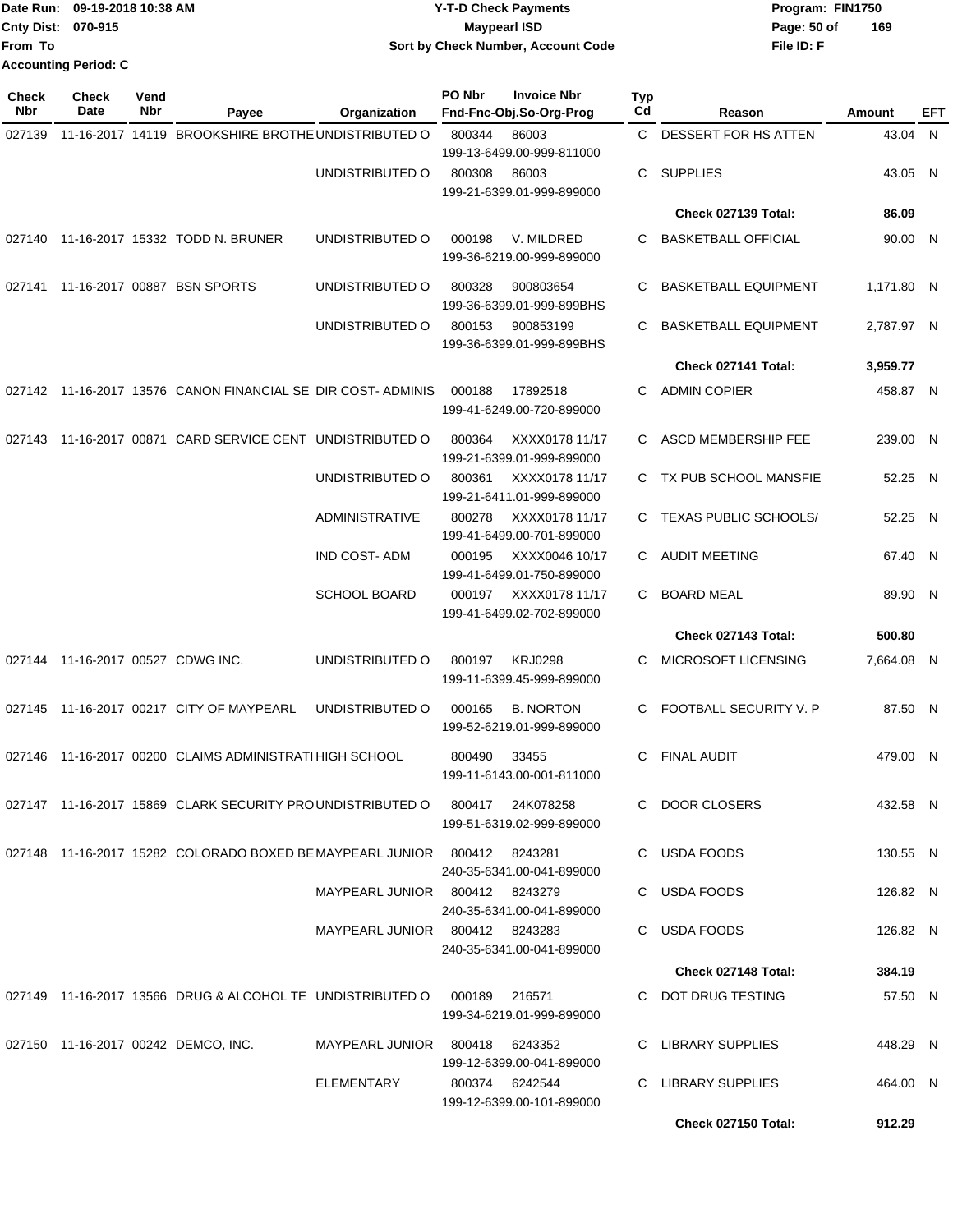|                    | Date Run: 09-19-2018 10:38 AM | <b>Y-T-D Check Payments</b>        | Program: FIN1750   |
|--------------------|-------------------------------|------------------------------------|--------------------|
| Cnty Dist: 070-915 |                               | <b>Mavpearl ISD</b>                | 169<br>Page: 51 of |
| From To            |                               | Sort by Check Number, Account Code | File ID: F         |
|                    | <b>Accounting Period: C</b>   |                                    |                    |

| Check<br><b>Nbr</b> | <b>Check</b><br>Date | Vend<br>Nbr | Payee                                                                 | Organization                    | PO Nbr        | <b>Invoice Nbr</b><br>Fnd-Fnc-Obj.So-Org-Prog | Typ<br>Cd | Reason                      | Amount     | EFT |
|---------------------|----------------------|-------------|-----------------------------------------------------------------------|---------------------------------|---------------|-----------------------------------------------|-----------|-----------------------------|------------|-----|
| 027151              |                      |             | 11-16-2017 12536 DESOTO JANITORIAL UNDISTRIBUTED O                    |                                 | 800449        | 181839<br>199-51-6319.01-999-899000           |           | C SUPPLIES                  | 5,386.10 N |     |
|                     |                      |             |                                                                       | UNDISTRIBUTED O                 | 800480        | 181930<br>199-51-6319.01-999-899000           | C         | <b>HAND SOAP</b>            | 1,091.15 N |     |
|                     |                      |             |                                                                       |                                 |               |                                               |           | Check 027151 Total:         | 6,477.25   |     |
|                     |                      |             | 027152 11-16-2017 12885 DIRECT ENERGY                                 | UNDISTRIBUTED O                 | 000196        | 173180032846682<br>199-51-6259.04-999-899000  |           | C 10/12-11/8/17 BUS BARN    | 54.55 N    |     |
|                     |                      |             |                                                                       | UNDISTRIBUTED O                 | 000196        | 173170032838113<br>199-51-6259.04-999-899000  |           | C 10/12-11/8/17 PORTABLE    | 40.82 N    |     |
|                     |                      |             |                                                                       | UNDISTRIBUTED O                 | 000196        | 173170032838113<br>199-51-6259.04-999-899000  | C         | 10/12-11/8/17 HS SOUTH W    | 2,707.20 N |     |
|                     |                      |             |                                                                       | UNDISTRIBUTED O                 | 000196        | 173170032838113<br>199-51-6259.04-999-899000  | C.        | 10/12-11/8/17 INTERMEDIA    | 1,123.33 N |     |
|                     |                      |             |                                                                       | UNDISTRIBUTED O                 | 000196        | 173170032838113<br>199-51-6259.04-999-899000  | C.        | 10/12-11/8/17 GOLF FACILI   | 231.39 N   |     |
|                     |                      |             |                                                                       | UNDISTRIBUTED O                 | 000196        | 173170032838113<br>199-51-6259.04-999-899000  |           | C 10/12-11/8/17 ARCHIVE     | 114.41 N   |     |
|                     |                      |             |                                                                       | UNDISTRIBUTED O                 | 000196        | 173180032849271<br>199-51-6259.04-999-899000  |           | C 10/12-11/8/17 ADMIN       | 230.45 N   |     |
|                     |                      |             |                                                                       | UNDISTRIBUTED O                 | 000196        | 173170032838113<br>199-51-6259.04-999-899000  |           | C 10/12-11/8/17 QUAD BUILDI | 209.56 N   |     |
|                     |                      |             |                                                                       | UNDISTRIBUTED O                 | 000196        | 173170032838113<br>199-51-6259.04-999-899000  | C.        | 10/12-11/8/17 INT CAFETE    | 387.88 N   |     |
|                     |                      |             |                                                                       |                                 |               |                                               |           | Check 027152 Total:         | 5,099.59   |     |
|                     |                      |             | 027153 11-16-2017 16348 HIRAM E. DODSON                               | UNDISTRIBUTED O                 | 800345        | 17-123<br>199-52-6639.03-999-899000           | C.        | <b>GATE INSTALLATION</b>    | 5,700.00 N |     |
|                     |                      |             | 027154 11-16-2017 16377 DOUBLE TREE BY HILT SCHOOL BOARD              |                                 | 800524        | S. EASTWOOD<br>199-41-6439.00-702-899000      |           | C ELECTION LAW SEMINAR      | 477.42 N   |     |
|                     |                      |             | 027155 11-16-2017 15959 WILLIAM DUCKSWORT UNDISTRIBUTED O             |                                 | 000200        | V. SUNNYVALE<br>199-36-6219.00-999-899000     | C.        | <b>FOOTBALL OFFICIAL</b>    | 155.00 N   |     |
| 027156              |                      |             | 11-16-2017 16117 EAGLE NATIONAL STE HIGH SCHOOL                       |                                 | 800381        | 739564<br>199-11-6399.09-001-822000           | C.        | <b>STEEL SUPPLIES</b>       | 1.423.01 N |     |
|                     |                      |             | 027157  11-16-2017  13639  EAST TEXAS COPY SY UNDISTRIBUTED O  800293 |                                 |               | 61392<br>199-11-6219.00-999-823000            |           | C SPED COPIER               | 128.23 N   |     |
|                     |                      |             |                                                                       | UNDISTRIBUTED O 000204 406009   |               | 199-11-6219.07-999-823000                     |           | C 10/4-11/3/17 B&W COPIES   | 9.63 N     |     |
|                     |                      |             |                                                                       | UNDISTRIBUTED O 000203 406605   |               | 199-11-6219.07-999-823000                     |           | C 10/9-11/8/17 COLOR & B/W  | 135.13 N   |     |
|                     |                      |             |                                                                       | <b>HIGH SCHOOL</b>              | 000204 406009 | 199-11-6269.00-001-811000                     |           | C 10/4-11/3/17 B&W COPIES   | 27.06 N    |     |
|                     |                      |             |                                                                       | <b>HIGH SCHOOL</b>              | 000203 406605 | 199-11-6269.00-001-811000                     |           | C 10/9-11/8/17 COLOR & B/W  | 159.80 N   |     |
|                     |                      |             |                                                                       | MAYPEARL JUNIOR  000203  406605 |               | 199-11-6269.00-041-811000                     |           | C 10/9-11/8/17 COLOR & B/W  | 89.75 N    |     |
|                     |                      |             |                                                                       | MAYPEARL JUNIOR  000204  406009 |               | 199-11-6269.00-041-811000                     |           | C 10/4-11/3/17 B&W COPIES   | 466.49 N   |     |
|                     |                      |             |                                                                       | ELEMENTARY                      | 000204 406009 | 199-11-6269.00-101-811000                     |           | C 10/4-11/3/17 B&W COPIES   | 520.64 N   |     |
|                     |                      |             |                                                                       | ELEMENTARY                      | 000203 406605 | 199-11-6269.00-101-811000                     |           | C 10/9-11/8/17 COLOR & B/W  | 134.80 N   |     |
|                     |                      |             |                                                                       | ELEMENTARY                      | 000204 406009 | 199-11-6269.00-101-899000                     |           | C 10/4-11/3/17 B&W COPIES   | 70.10 N    |     |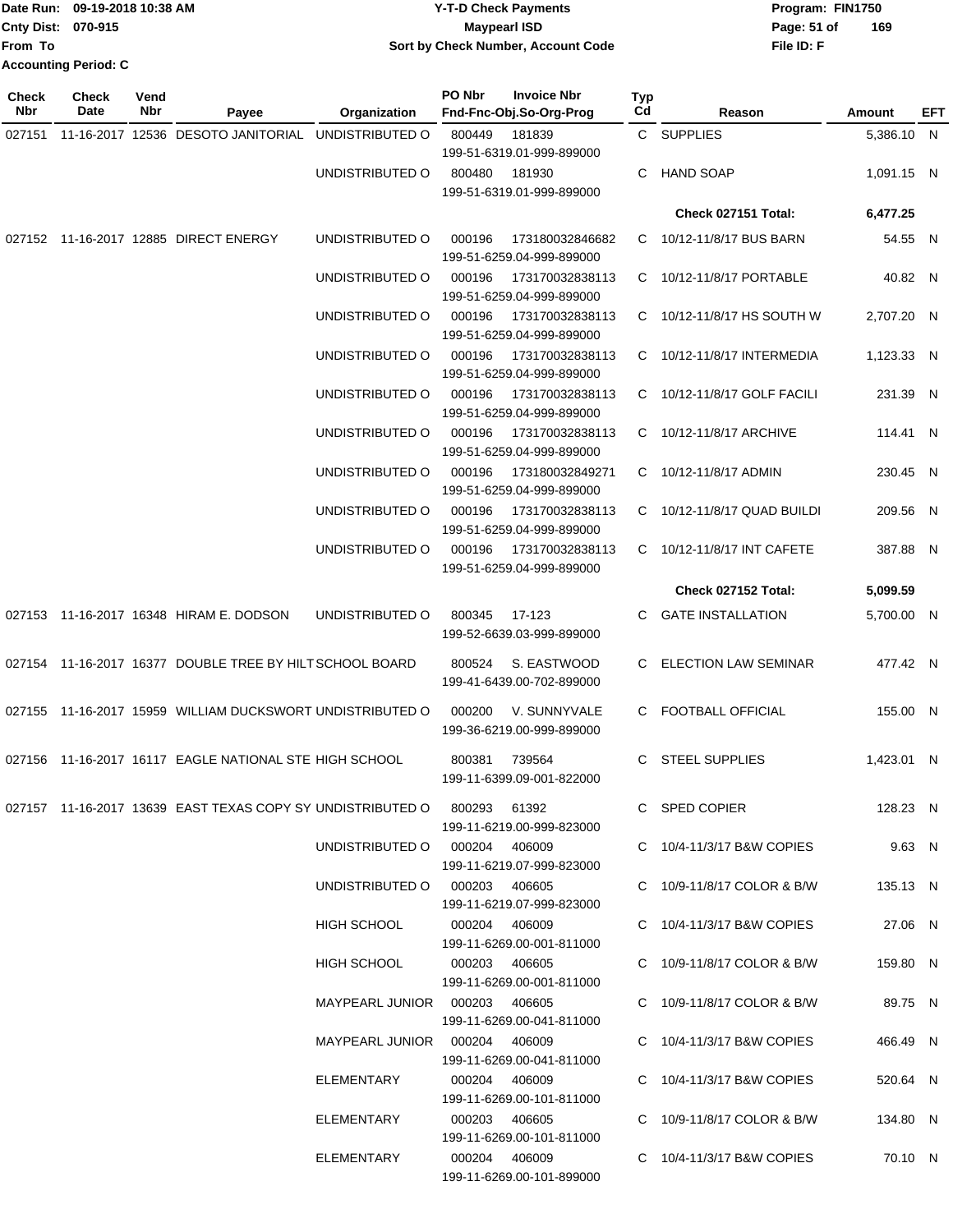|                             | Date Run: 09-19-2018 10:38 AM | <b>Y-T-D Check Payments</b>        | Program: FIN1750              |  |  |  |
|-----------------------------|-------------------------------|------------------------------------|-------------------------------|--|--|--|
| <b>Cnty Dist: 070-915</b>   |                               | <b>Mavpearl ISD</b>                | $\overline{1}$<br>Page: 52 of |  |  |  |
| From To                     |                               | Sort by Check Number, Account Code | File ID: F                    |  |  |  |
| <b>Accounting Period: C</b> |                               |                                    |                               |  |  |  |

| <b>Maypearl ISD</b>                | Page: 52 of | 169 |
|------------------------------------|-------------|-----|
| Sort by Check Number, Account Code | File ID: F  |     |
|                                    |             |     |
|                                    |             |     |

| Check<br>Nbr | <b>Check</b><br>Date | Vend<br>Nbr | Payee                                                       | Organization                     | PO Nbr           | <b>Invoice Nbr</b><br>Fnd-Fnc-Obj.So-Org-Prog | Typ<br>Cd | Reason                     | Amount   | EFT   |
|--------------|----------------------|-------------|-------------------------------------------------------------|----------------------------------|------------------|-----------------------------------------------|-----------|----------------------------|----------|-------|
|              |                      |             |                                                             | <b>ELEMENTARY</b>                | 000203           | 406605<br>199-11-6269.00-101-899000           |           | C 10/9-11/8/17 COLOR & B/W | 114.28 N |       |
|              |                      |             |                                                             | <b>HIGH SCHOOL</b>               | 800293           | 61392<br>199-11-6269.01-001-811000            |           | C ATHLETIC DEPT            |          | .01 N |
|              |                      |             |                                                             | HIGH SCHOOL                      | 800293           | 61392<br>199-11-6269.01-001-811000            |           | C ATHLETIC DEPT            | 128.23 N |       |
|              |                      |             |                                                             | HIGH SCHOOL                      | 000203           | 406605<br>199-11-6269.01-001-811000           | C.        | 10/9-11/8/17 COLOR & B/W   | 136.27 N |       |
|              |                      |             |                                                             | <b>HIGH SCHOOL</b>               | 000204           | 406009<br>199-11-6269.01-001-811000           | C.        | 10/4-11/3/17 B&W COPIES    | 644.80 N |       |
|              |                      |             |                                                             | MAYPEARL JUNIOR                  | 000204           | 406009<br>199-11-6269.01-041-811000           |           | C 10/4-11/3/17 B&W COPIES  | 303.24 N |       |
|              |                      |             |                                                             | MAYPEARL JUNIOR                  | 000203           | 406605<br>199-11-6269.01-041-811000           |           | C 10/9-11/8/17 COLOR & B/W | 187.55 N |       |
|              |                      |             |                                                             | <b>MAYPEARL JUNIOR</b>           | 800438           | 405584<br>199-11-6399.07-041-811000           |           | C STAPLES                  | 118.00 N |       |
|              |                      |             |                                                             | DIR COST- ADMINIS                | 000203           | 406605<br>199-41-6249.00-720-899000           | C         | 10/9-11/8/17 COLOR & B/W   | 87.50 N  |       |
|              |                      |             |                                                             | DIR COST- ADMINIS                | 000204           | 406009<br>199-41-6249.00-720-899000           | C.        | 10/4-11/3/17 B&W COPIES    | 226.13 N |       |
|              |                      |             |                                                             |                                  |                  |                                               |           | Check 027157 Total:        | 3,687.64 |       |
|              |                      |             | 027158 11-16-2017 12186 ELLIOTT ELECTRIC SU UNDISTRIBUTED O |                                  | 800420           | 09-42360-01<br>199-51-6319.02-999-899000      |           | C LIGHTS FOR STAGE AT LS   | 858.19 N |       |
|              |                      |             | 027159 11-16-2017 13336 ELLIS COUNTY MUSIC MAYPEARL JUNIOR  |                                  | 800498           | 61224<br>199-11-6399.29-041-811000            | C.        | <b>INSTRUMENT SUPPLIES</b> | 19.96 N  |       |
|              |                      |             | 027160 11-16-2017 15698 STEVEN EVANS                        | UNDISTRIBUTED O                  | 000167           | V. SUNNYVALE<br>199-36-6219.00-999-899000     |           | C JH/JV FOOTBALL CLOCK     | 25.00 N  |       |
|              |                      |             |                                                             | UNDISTRIBUTED O                  | 000167           | V. GRANDVIEW<br>199-36-6219.00-999-899000     |           | C VARSITY FOOTBALL CLOC    | 25.00 N  |       |
|              |                      |             |                                                             |                                  |                  |                                               |           | Check 027160 Total:        | 50.00    |       |
|              |                      |             | 027161 11-16-2017 00040 FLATT STATIONERS, I MAYPEARL JUNIOR |                                  | 800407           | 255226-00<br>199-11-6399.07-041-811000        |           | C COLOR PAPER              | 38.98 N  |       |
|              |                      |             |                                                             | MAYPEARL JUNIOR 800410 255360-00 |                  | 199-11-6399.07-041-811000                     |           | C FILE FOLDERS             | 48.98 N  |       |
|              |                      |             |                                                             | MAYPEARL JUNIOR 800409 255361-00 |                  | 199-11-6399.07-041-811000                     |           | C PAPER                    | 8.99 N   |       |
|              |                      |             |                                                             | MAYPEARL JUNIOR 800402 255225-00 |                  | 199-11-6399.07-041-811000                     |           | C SUPPLIES                 | 139.38 N |       |
|              |                      |             |                                                             | HIGH SCHOOL                      | 800421 255462-00 | 199-11-6399.12-001-811000                     |           | C OFFICE SUPPLIES          | 828.23 N |       |
|              |                      |             |                                                             | HIGH SCHOOL                      | 800390 255459-00 | 199-31-6399.00-001-899000                     |           | C OFFICE SUPPLIES          | 256.09 N |       |
|              |                      |             |                                                             | MAYPEARL JUNIOR 800221 254791-00 |                  | 199-31-6399.00-041-899000                     |           | C COUNSELOR SUPPLIES       | 170.94 N |       |
|              |                      |             |                                                             | SCHOOL BOARD                     |                  | 800368 254939-00<br>199-41-6499.02-702-899000 |           | C NAME PLATE               | 25.50 N  |       |
|              |                      |             |                                                             | UNDISTRIBUTED 0 800439 255732-00 |                  | 199-51-6399.04-999-899000                     |           | C WHITE BOARD              | 584.98 N |       |
|              |                      |             |                                                             |                                  |                  |                                               |           | Check 027161 Total:        | 2,102.07 |       |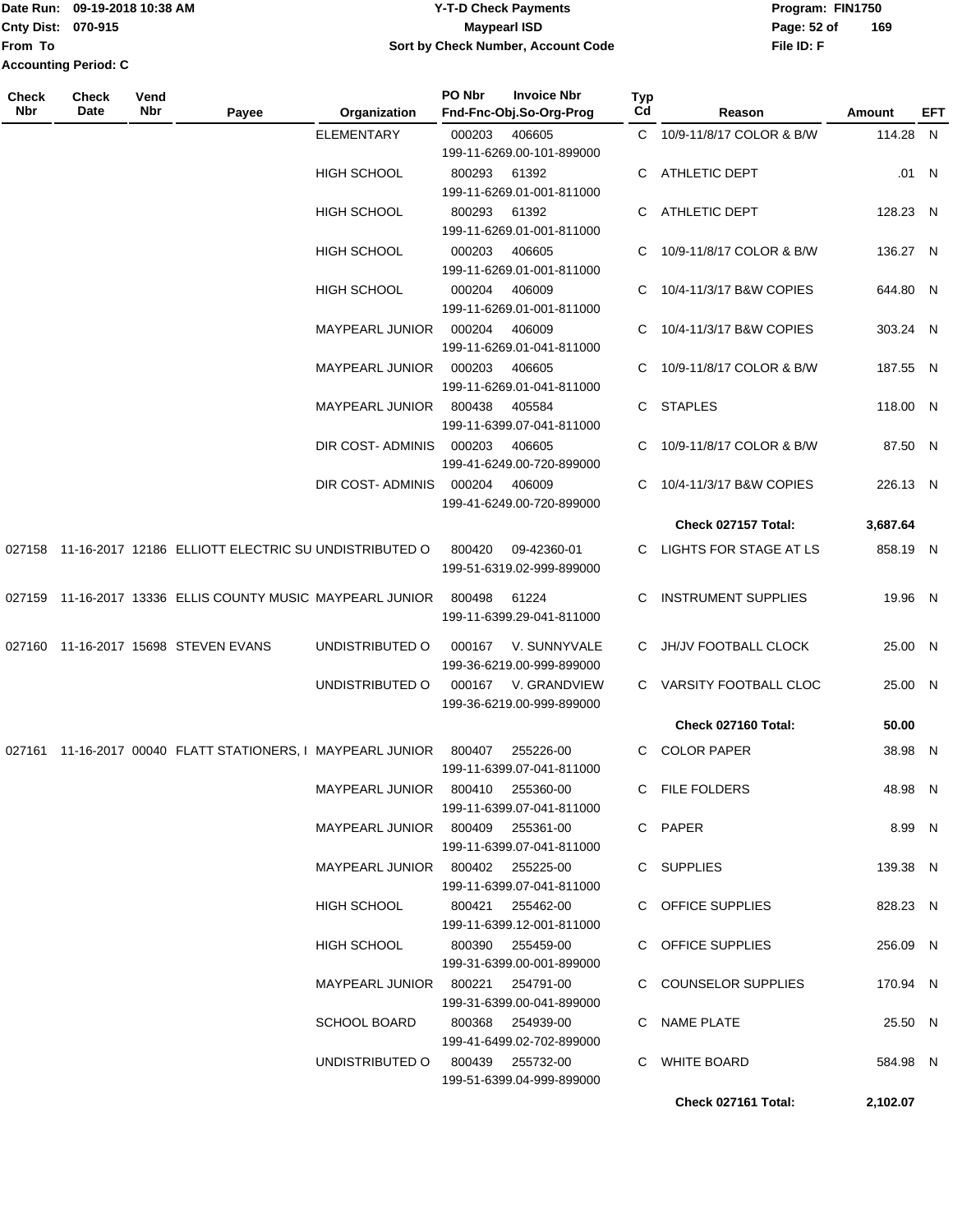|                             | Date Run: 09-19-2018 10:38 AM | <b>Y-T-D Check Payments</b>        | Program: FIN1750   |  |  |
|-----------------------------|-------------------------------|------------------------------------|--------------------|--|--|
| Cnty Dist: 070-915          |                               | <b>Mavpearl ISD</b>                | 169<br>Page: 53 of |  |  |
| From To                     |                               | Sort by Check Number, Account Code | File ID: F         |  |  |
| <b>Accounting Period: C</b> |                               |                                    |                    |  |  |

| <b>Check</b><br>Nbr | Check<br>Date | Vend<br>Nbr | Payee                                                      | Organization                     | PO Nbr | <b>Invoice Nbr</b><br>Fnd-Fnc-Obj.So-Org-Prog | Typ<br>Cd | Reason                      | Amount     | EFT   |
|---------------------|---------------|-------------|------------------------------------------------------------|----------------------------------|--------|-----------------------------------------------|-----------|-----------------------------|------------|-------|
|                     |               |             | 027162 11-16-2017 16376 FORWARD EDGE INC. UNDISTRIBUTED O  |                                  | 000175 | 282122                                        | C.        | <b>DRUG TESTING</b>         | 272.00 N   |       |
|                     |               |             |                                                            |                                  |        | 199-36-6219.01-999-899000                     |           |                             |            |       |
|                     |               |             |                                                            | UNDISTRIBUTED O                  | 000175 | 282119                                        | С         | <b>DRUG TESTING</b>         | 374.00 N   |       |
|                     |               |             |                                                            |                                  |        | 199-36-6219.01-999-899000                     |           |                             |            |       |
|                     |               |             |                                                            |                                  |        |                                               |           | Check 027162 Total:         | 646.00     |       |
|                     |               |             | 027163 11-16-2017 16059 FRONTIER SOUTHWE UNDISTRIBUTED O   |                                  | 000190 | 0929155-8291<br>199-51-6259.02-999-899000     |           | C 10/22-11/21/17 JUNIOR HIG |            | .38 N |
|                     |               |             |                                                            | UNDISTRIBUTED O                  | 000190 | 0930155-7088<br>199-51-6259.02-999-899000     |           | C 10/25-11/24/17 HIGH SCHO  |            | .38 N |
|                     |               |             |                                                            | UNDISTRIBUTED O                  | 000190 | 0318145-5563<br>199-51-6259.02-999-899000     | C.        | 10/28-11/27/17 FAX          | 58.49 N    |       |
|                     |               |             |                                                            | UNDISTRIBUTED O                  | 000190 | 0928155-9896<br>199-51-6259.02-999-899000     | C.        | 10/28-11/27 INTERMEDIAT     | 121.11 N   |       |
|                     |               |             |                                                            | UNDISTRIBUTED O                  | 000190 | 0925155-4852<br>199-51-6259.02-999-899000     |           | C 10/28-11/27/17 ELEMENTA   | 121.11 N   |       |
|                     |               |             |                                                            | UNDISTRIBUTED O                  | 000190 | 0912065-0522<br>199-51-6259.02-999-899000     | C.        | 10/28-11/27/17 ADMIN        | 855.58 N   |       |
|                     |               |             |                                                            |                                  |        |                                               |           | Check 027163 Total:         | 1,157.05   |       |
|                     |               |             | 027164 11-16-2017 00360 PAMELA D. FUCHS                    | UNDISTRIBUTED O                  | 000181 | V. WAX LIFE                                   |           | C VOLLEYBALL OFFICIAL       | 82.70 N    |       |
|                     |               |             |                                                            |                                  |        | 199-36-6219.00-999-899000                     |           |                             |            |       |
|                     |               |             | 027165 11-16-2017 12341 GRAINGER INDUSTRIA UNDISTRIBUTED O |                                  | 800396 | 9595882318<br>199-51-6319.02-999-899000       | C.        | <b>SIGN POST</b>            | 87.05 N    |       |
|                     |               |             | 027166 11-16-2017 15915 JUSTIN HARPER                      | UNDISTRIBUTED O                  | 000169 | V. SUNNYVALE<br>199-36-6219.00-999-899000     |           | C JH/JV FOOTBALL OFFICIA    | 65.00 N    |       |
|                     |               |             | 027167 11-16-2017 14120 HARRIS COMPUTER S ELEMENTARY       |                                  | 800510 | XT00132895<br>240-35-6341.00-101-899000       | C         | <b>EZSCHOOL PAY</b>         | 242.50 N   |       |
|                     |               |             | 027168 11-16-2017 12231 HILLSBORO ISD                      | <b>HIGH SCHOOL</b>               | 800479 | MAYPEARL005<br>199-36-6499.01-001-899000      | C.        | <b>VOLLEYBALL PLAYOFF</b>   | 234.35 N   |       |
|                     |               |             | 027169 11-16-2017 01065 HOBART CORP                        | UNDISTRIBUTED O                  | 800472 | 33237697<br>199-51-6249.00-999-899000         | С         | <b>ELEM STEAMER</b>         | 286.00 N   |       |
|                     |               |             |                                                            | UNDISTRIBUTED O                  | 800471 | 33217302<br>199-51-6319.02-999-899000         | C         | <b>ELEM STEAMER</b>         | 545.75 N   |       |
|                     |               |             |                                                            |                                  |        |                                               |           | <b>Check 027169 Total:</b>  | 831.75     |       |
|                     |               |             | 027170 11-16-2017 14135 HOUGHTON MIFFLIN H HIGH SCHOOL     |                                  |        | 800350 953476235                              |           | C BOOKS                     |            |       |
|                     |               |             |                                                            |                                  |        | 410-11-6321.00-001-811000                     |           |                             | 1,092.00 N |       |
|                     |               |             |                                                            | MAYPEARL JUNIOR 800348 953504573 |        | 410-11-6321.00-041-811000                     | C.        | <b>BOOKS</b>                | 17.10 N    |       |
|                     |               |             |                                                            | MAYPEARL JUNIOR 800348 953476237 |        | 410-11-6321.00-041-811000                     |           | C BOOKS                     | 11.40 N    |       |
|                     |               |             |                                                            | MAYPEARL JUNIOR 800348 953476238 |        | 410-11-6321.00-041-811000                     |           | C BOOKS                     | 78.70 N    |       |
|                     |               |             |                                                            | ELEMENTARY                       |        | 800350 953476236<br>410-11-6321.00-101-811000 |           | C BOOKS                     | 78.00 N    |       |
|                     |               |             |                                                            |                                  |        |                                               |           | <b>Check 027170 Total:</b>  | 1,277.20   |       |
|                     |               |             | 027171 11-16-2017 12551 INTERQUEST DETECTI HIGH SCHOOL     |                                  | 800362 | 111699                                        |           | C HALF DAY SERVICE          |            |       |
|                     |               |             |                                                            |                                  |        | 199-11-6219.02-001-824000                     |           |                             | 260.00 N   |       |
|                     |               |             |                                                            | <b>HIGH SCHOOL</b>               |        | 800362 111787<br>199-11-6219.02-001-824000    |           | C HALF DAY SERVICE          | 260.00 N   |       |
|                     |               |             |                                                            |                                  |        |                                               |           | Check 027171 Total:         | 520.00     |       |
|                     |               |             |                                                            |                                  |        |                                               |           |                             |            |       |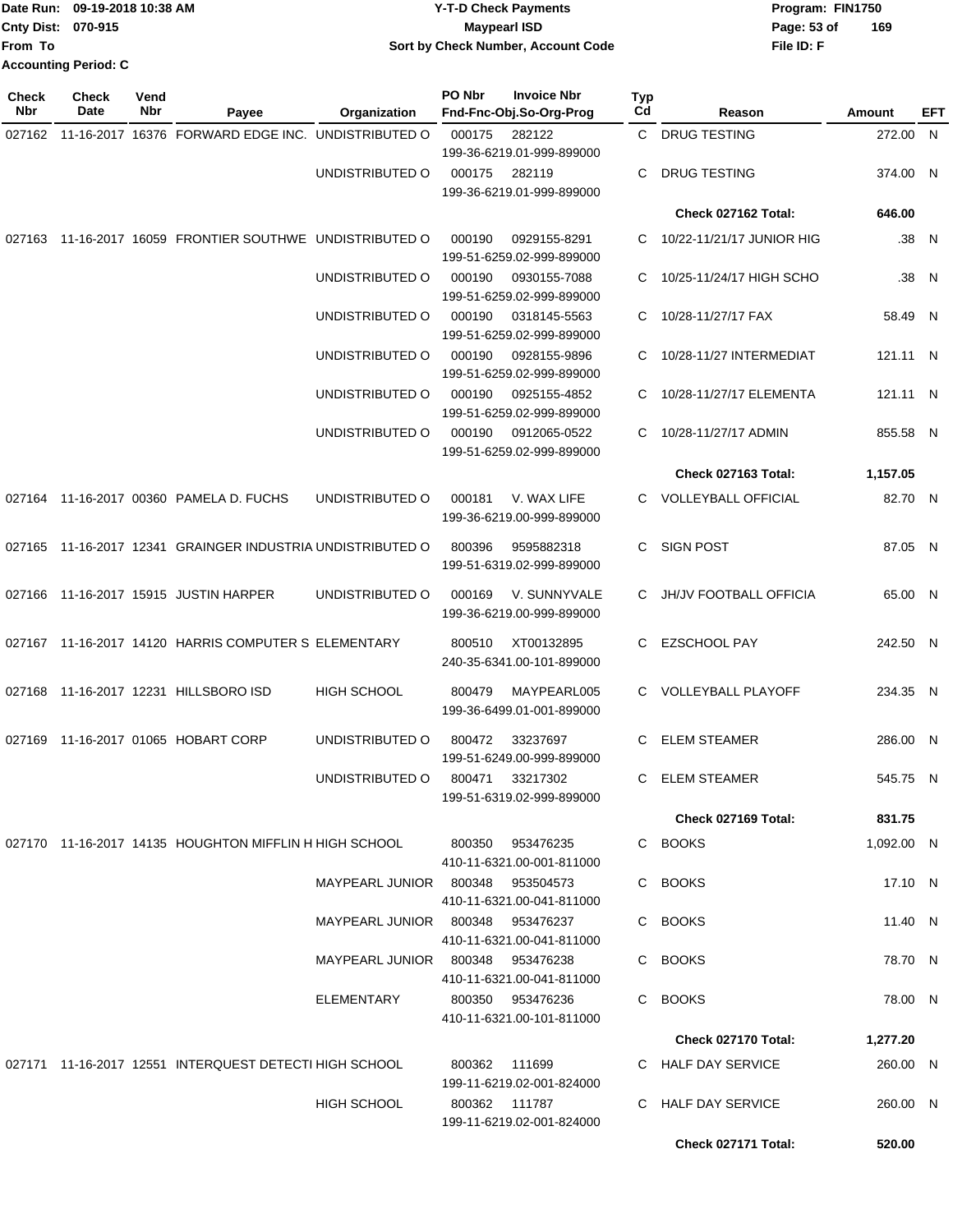Date Run: 09-19-2018 10:38 AM **CONTEX 18 AM CONTEX 18 AM CONTEX 17-T-D** Check Payments **CONTEX 18 AM CONTEX 18 AM CONTEX 18 AM CONTEX 18 AM CONTEX 18 AM CONTEX 18 AM CONTEX 18 AM CONTEX 18 AM CONTEX 19 AM CONTEX 19 AM CONT Cnty Dist:** 070-915 **Page: 54 of Page: 54 of Page: 54 of File ID: F From To 09-19-2018 10:38 AM Y-T-D Check Payments 070-915 Maypearl ISD Sort by Check Number, Account Code 169 Accounting Period: C**

| Check<br>Nbr | <b>Check</b><br>Date              | Vend<br>Nbr | Payee                                                      | Organization           | PO Nbr        | <b>Invoice Nbr</b><br>Fnd-Fnc-Obj.So-Org-Prog    | Typ<br>Cd | Reason                      | Amount     | EFT |
|--------------|-----------------------------------|-------------|------------------------------------------------------------|------------------------|---------------|--------------------------------------------------|-----------|-----------------------------|------------|-----|
|              | 027172 11-16-2017 12227 RANDY IVY |             |                                                            | UNDISTRIBUTED O        | 000185        | V. SUNNYVALE                                     |           | C FOOTBALL OFFICIAL         | 158.00 N   |     |
|              |                                   |             |                                                            |                        |               | 199-36-6219.00-999-899000                        |           |                             |            |     |
|              |                                   |             | 027173 11-16-2017 01844 J.W. PEPPER & SON, I HIGH SCHOOL   |                        | 800385        | 05A75561<br>199-11-6399.07-001-811000            | C         | <b>MUSICAL</b>              | 983.30 N   |     |
|              |                                   |             |                                                            | MAYPEARL JUNIOR        | 800425        | 05A75550                                         | С         | <b>SIGHTREADING MUSIC</b>   | 418.99 N   |     |
|              |                                   |             |                                                            | MAYPEARL JUNIOR        | 800416        | 199-11-6399.29-041-811000<br>05A74851            | C         | <b>MUSIC</b>                | 164.99 N   |     |
|              |                                   |             |                                                            |                        |               | 199-11-6399.29-041-811000                        |           |                             |            |     |
|              |                                   |             |                                                            |                        |               |                                                  |           | Check 027173 Total:         | 1,567.28   |     |
|              |                                   |             | 027174 11-16-2017 16334 JOHN THOMAS FORE UNDISTRIBUTED O   |                        | 000178        | V. MADISON<br>199-36-6219.00-999-899000          | С         | <b>FOOTBALL OFFICIAL</b>    | 93.00 N    |     |
|              |                                   |             | 027175 11-16-2017 16335 JOHN ZAHM                          | UNDISTRIBUTED O        | 000176        | V. MADISON                                       | C.        | FOOTBALL OFFICIAL           | 85.00 N    |     |
|              |                                   |             |                                                            |                        |               | 199-36-6219.00-999-899000                        |           |                             |            |     |
|              |                                   |             | 027176 11-16-2017 15108 JTM PROVISIONS CO. I HIGH SCHOOL   |                        | 800512        | 460065                                           | С         | <b>USDA FOODS</b>           | 416.00 N   |     |
|              |                                   |             |                                                            |                        |               | 240-35-6341.01-001-899000                        |           |                             |            |     |
|              |                                   |             |                                                            | HIGH SCHOOL            | 800512        | 461886<br>240-35-6341.01-001-899000              | С         | <b>USDA FOODS</b>           | 416.00 N   |     |
|              |                                   |             |                                                            |                        |               |                                                  |           | Check 027176 Total:         | 832.00     |     |
|              |                                   |             | 027177 11-16-2017 16039 JYRO SIGNS                         | UNDISTRIBUTED O        | 800434        | 5886                                             | С         | <b>BUILDING DECALS</b>      | 41.00 N    |     |
|              |                                   |             |                                                            |                        |               | 199-34-6319.00-999-899000                        |           |                             |            |     |
|              | 027178 11-16-2017 00184 KEENE ISD |             |                                                            | <b>HIGH SCHOOL</b>     | 800400        | 11/30-12/2                                       | С         | <b>BASKETBALL ENTRY FEE</b> | 150.00 N   |     |
|              |                                   |             |                                                            |                        |               | 199-36-6499.01-001-899000                        |           |                             |            |     |
| 027179       |                                   |             | 11-16-2017 01048 LABATT FOOD SERVIC MAYPEARL JUNIOR        |                        | 800515        | 387495                                           | C         | <b>GROCERIES</b>            | 2,622.61 N |     |
|              |                                   |             |                                                            |                        |               | 240-35-6341.00-041-899000                        |           |                             |            |     |
|              |                                   |             |                                                            | <b>MAYPEARL JUNIOR</b> | 800515        | 387479<br>240-35-6341.00-041-899000              | С         | <b>GROCERIES</b>            | 2,366.71 N |     |
|              |                                   |             |                                                            | <b>ELEMENTARY</b>      | 800514        | 387487                                           | С         | <b>GROCERIES</b>            | 4,369.10 N |     |
|              |                                   |             |                                                            |                        |               | 240-35-6341.00-101-899000                        |           |                             |            |     |
|              |                                   |             |                                                            | <b>HIGH SCHOOL</b>     | 800516        | 387460<br>240-35-6341.01-001-899000              | С         | <b>GROCERIES</b>            | 4,730.66 N |     |
|              |                                   |             |                                                            |                        |               |                                                  |           | Check 027179 Total:         | 14,089.08  |     |
|              |                                   |             | 027180 11-16-2017 14386 LIFE SCHOOL                        | HIGH SCHOOL            |               | 800478 11/7/17                                   |           | C GOLF ENTRY FEE            | 650.00 N   |     |
|              |                                   |             |                                                            |                        |               | 199-36-6499.01-001-899000                        |           |                             |            |     |
|              | 027181 11-16-2017 15098 LOWE'S    |             |                                                            | UNDISTRIBUTED O        |               | 800015 99007281357 11                            |           | C SUPPLIES                  | 1,240.64 N |     |
|              |                                   |             |                                                            |                        |               | 199-51-6319.02-999-899000                        |           |                             |            |     |
|              |                                   |             | 027182 11-16-2017 16344 LUCAS BIGGS                        | UNDISTRIBUTED O        |               | 000171 V. GRANDVIEW                              |           | C VARSITY FOOTBALL PRES     | 25.00 N    |     |
|              |                                   |             |                                                            |                        |               | 199-36-6219.00-999-899000                        |           |                             |            |     |
|              |                                   |             |                                                            | UNDISTRIBUTED O        |               | 000171 V. SUNNYVALE<br>199-36-6219.00-999-899000 |           | C VARSITY FOOTBALL PRES     | 25.00 N    |     |
|              |                                   |             |                                                            |                        |               |                                                  |           | Check 027182 Total:         | 50.00      |     |
|              |                                   |             | 027183 11-16-2017 01099 MACKIN LIBRARY MED MAYPEARL JUNIOR |                        | 800185        | 512596                                           |           | C LIBRARY BOOKS             | 968.12 N   |     |
|              |                                   |             |                                                            |                        |               | 199-12-6399.05-041-899000                        |           |                             |            |     |
|              |                                   |             |                                                            | MAYPEARL JUNIOR        | 800185 514550 | 199-12-6399.05-041-899000                        |           | C LIBRARY BOOKS             | 433.14 N   |     |
|              |                                   |             |                                                            |                        |               |                                                  |           | Check 027183 Total:         | 1,401.26   |     |
|              |                                   |             | 027184 11-16-2017 00441 VIRGIL MAJORS                      | UNDISTRIBUTED O        | 000199        | V. DIAMOND HILL                                  |           | C BASKETBALL OFFICIAL       | 135.00 N   |     |
|              |                                   |             |                                                            |                        |               | 199-36-6219.00-999-899000                        |           |                             |            |     |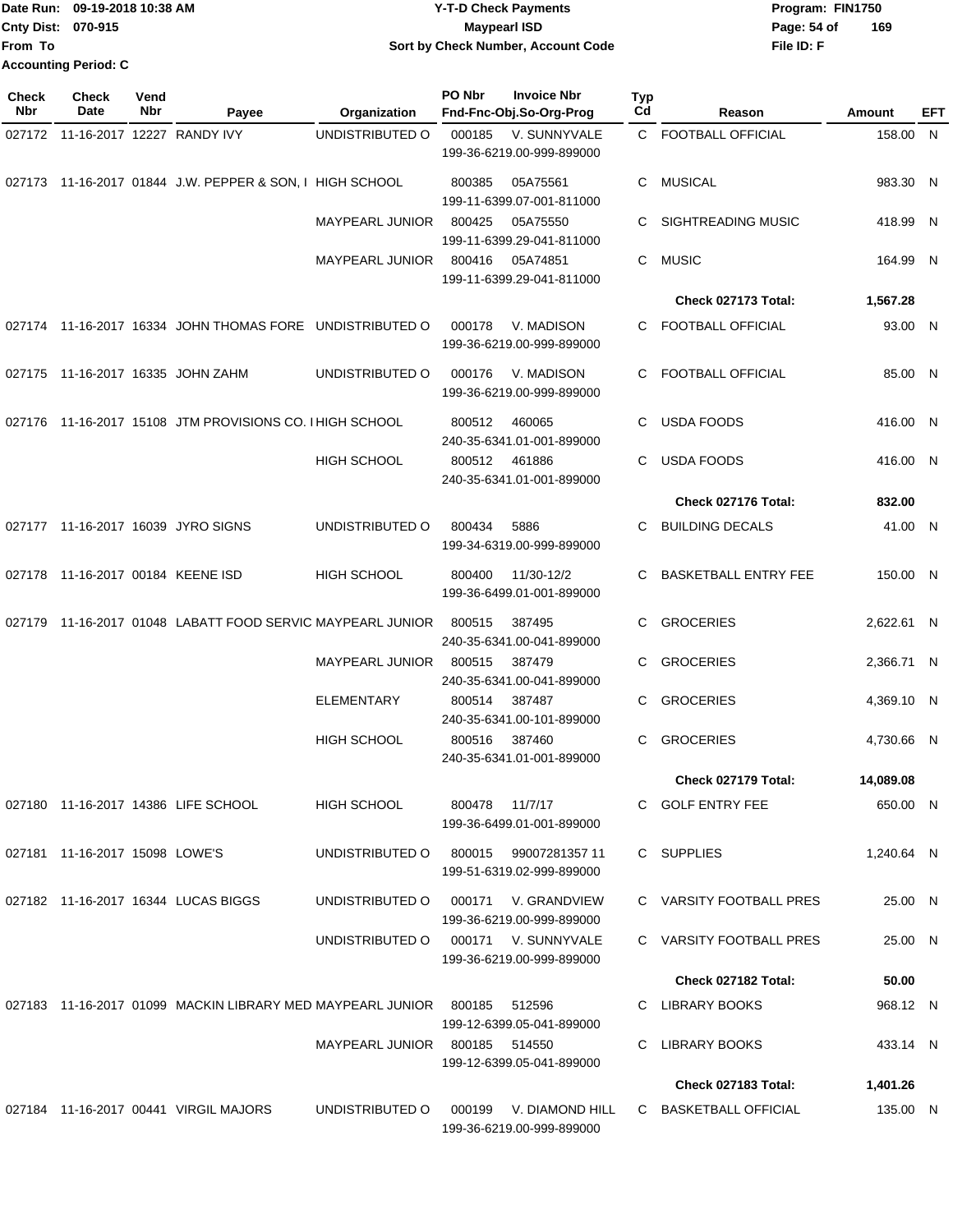|                             | Date Run: 09-19-2018 10:38 AM | <b>Y-T-D Check Payments</b>        | Program: FIN1750   |  |  |
|-----------------------------|-------------------------------|------------------------------------|--------------------|--|--|
| Cnty Dist: 070-915          |                               | <b>Maypearl ISD</b>                | 169<br>Page: 55 of |  |  |
| From To                     |                               | Sort by Check Number, Account Code | File ID: F         |  |  |
| <b>Accounting Period: C</b> |                               |                                    |                    |  |  |

**PO Nbr Invoice Nbr**

**Check**

| Check<br>Nbr | <b>Check</b><br>Date | Vend<br>Nbr | Payee                                                                        | Organization                        | PO Nbr       | <b>Invoice Nbr</b><br>Fnd-Fnc-Obj.So-Org-Prog    | <b>Typ</b><br>Cd | Reason                           | Amount      | EFT |
|--------------|----------------------|-------------|------------------------------------------------------------------------------|-------------------------------------|--------------|--------------------------------------------------|------------------|----------------------------------|-------------|-----|
| 027185       |                      |             | 11-16-2017 15677 TEXAS FIRE                                                  | UNDISTRIBUTED O                     | 800476       | 30121                                            | C.               | BELL SCHEDULE CHANGE             | 434.00 N    |     |
|              |                      |             |                                                                              |                                     |              | 199-51-6249.00-999-899000                        |                  |                                  |             |     |
|              |                      |             |                                                                              | UNDISTRIBUTED O                     | 800474       | 30300A                                           | C                | SPEAKERS BAND HALL               | 1,276.00 N  |     |
|              |                      |             |                                                                              |                                     |              | 199-51-6249.00-999-899000                        |                  |                                  |             |     |
|              |                      |             |                                                                              | UNDISTRIBUTED O                     | 800475       | 30303                                            | C                | <b>CHECKED SPEAKERS</b>          | 190.00 N    |     |
|              |                      |             |                                                                              | UNDISTRIBUTED O                     | 800473       | 199-51-6249.00-999-899000<br>30299               | C                | SPEAKERS PORTABLE BU             | 1,290.00 N  |     |
|              |                      |             |                                                                              |                                     |              | 199-51-6249.00-999-899000                        |                  |                                  |             |     |
|              |                      |             |                                                                              |                                     |              |                                                  |                  | Check 027185 Total:              | 3,190.00    |     |
| 027186       |                      |             | 11-16-2017 15626 MCGRAW-HILL SCHOO MAYPEARL JUNIOR                           |                                     | 800349       | 100250535001                                     | C.               | <b>TEXTBOOKS</b>                 | 18.00 N     |     |
|              |                      |             |                                                                              |                                     |              | 410-11-6321.00-041-811000                        |                  |                                  |             |     |
|              |                      |             |                                                                              | <b>MAYPEARL JUNIOR</b>              | 800349       | 100250536001                                     | C.               | <b>TEXTBOOKS</b>                 | 209.60 N    |     |
|              |                      |             |                                                                              |                                     |              | 410-11-6321.00-041-811000                        |                  |                                  |             |     |
|              |                      |             |                                                                              |                                     |              |                                                  |                  | Check 027186 Total:              | 227.60      |     |
| 027187       |                      |             | 11-16-2017 16171 MICHAEL WAITES JR                                           | UNDISTRIBUTED O                     | 000186       | V. MILDRED                                       | C                | <b>BASKETBALL OFFICIAL</b>       | 90.00 N     |     |
|              |                      |             |                                                                              |                                     |              | 199-36-6219.00-999-899000                        |                  |                                  |             |     |
| 027188       |                      |             | 11-16-2017 15740 MOORE RECYCLING L UNDISTRIBUTED O                           |                                     | 000174       |                                                  | C                | 10/1-10/31/17 RECYCLING          | 28.70 N     |     |
|              |                      |             |                                                                              |                                     |              | 199-51-6259.03-999-899000                        |                  |                                  |             |     |
|              |                      |             |                                                                              | UNDISTRIBUTED O                     | 000174       | 0001424530                                       | C                | 10/1-10/31/17 RECYCLING          | 77.79 N     |     |
|              |                      |             |                                                                              |                                     |              | 199-51-6259.03-999-899000                        |                  |                                  |             |     |
|              |                      |             |                                                                              | UNDISTRIBUTED O                     | 000174       | 0001424528<br>199-51-6259.03-999-899000          | C                | 10/1-10/31/17 RECYCLING          | 13.85 N     |     |
|              |                      |             |                                                                              | UNDISTRIBUTED O                     | 000174       | 0001424532                                       | C                | 10/1-10/31/17 RECYCLING I        | 13.85 N     |     |
|              |                      |             |                                                                              |                                     |              | 199-51-6259.03-999-899000                        |                  |                                  |             |     |
|              |                      |             |                                                                              | UNDISTRIBUTED O                     | 000174       | 0001424529                                       | C.               | 10/1-10/31/17 RECYCLING          | 24.95 N     |     |
|              |                      |             |                                                                              |                                     |              | 199-51-6259.03-999-899000                        |                  |                                  |             |     |
|              |                      |             |                                                                              |                                     |              |                                                  |                  | Check 027188 Total:              | 159.14      |     |
| 027189       |                      |             | 11-16-2017 15680 NANCY WIGGINS                                               | DIR COST-ADMINIS                    | 800491       | <b>REIMBURSEMENT</b>                             | C                | <b>TASBO CONFERENCE</b>          | 28.82 N     |     |
|              |                      |             |                                                                              |                                     |              | 199-41-6411.01-720-899000                        |                  |                                  |             |     |
| 027190       |                      |             | 11-16-2017 00297 NARDONE BROS. BAKI ELEMENTARY                               |                                     | 800509       | 73261                                            | C                | <b>USDA FOODS</b>                | 118.68 N    |     |
|              |                      |             |                                                                              |                                     |              | 240-35-6341.00-101-899000                        |                  |                                  |             |     |
|              |                      |             | 027191 11-16-2017 00516 NAVARRO COLLEGE HIGH SCHOOL                          |                                     | 000192 16715 |                                                  |                  | FALL TUITION PANTHER A           | 51,288.41 N |     |
|              |                      |             |                                                                              |                                     |              | 199-11-6223.00-001-831000                        |                  |                                  |             |     |
|              |                      |             |                                                                              |                                     |              |                                                  |                  |                                  |             |     |
|              |                      |             | 027192 11-16-2017 15814 NEC FINANCIAL SERVI UNDISTRIBUTED O 000202           |                                     |              | 199-71-6512.00-999-899000                        |                  | C SV1800 PHONE SYSTEM 1,159.20 N |             |     |
|              |                      |             |                                                                              | UNDISTRIBUTED O                     | 000202       |                                                  |                  | C SV1800 PHONE SYSTEM            | 181.07 N    |     |
|              |                      |             |                                                                              |                                     |              | 199-71-6522.00-999-899000                        |                  |                                  |             |     |
|              |                      |             |                                                                              |                                     |              |                                                  |                  | Check 027192 Total:              | 1,340.27    |     |
|              |                      |             | 027193 11-16-2017 16289 NEXTLINK BROADBAN UNDISTRIBUTED O 000179 125089750-6 |                                     |              |                                                  |                  | C ENTERPRIZE LEVEL 1             | 790.00 N    |     |
|              |                      |             |                                                                              |                                     |              | 199-53-6249.04-999-899000                        |                  |                                  |             |     |
|              |                      |             | 027194 11-16-2017 00287 OFFICE DEPOT                                         | UNDISTRIBUTED O 800395 975802387001 |              |                                                  |                  | C SUPPLIES                       | 102.32 N    |     |
|              |                      |             |                                                                              |                                     |              | 199-11-6399.00-999-823000                        |                  |                                  |             |     |
|              |                      |             |                                                                              | MAYPEARL JUNIOR 800419 975798532001 |              |                                                  |                  | C PROTECTO CLEAR                 | 79.96 N     |     |
|              |                      |             |                                                                              |                                     |              | 199-12-6399.00-041-899000                        |                  |                                  |             |     |
|              |                      |             |                                                                              | ADMINISTRATIVE                      |              | 800411 975269005001                              |                  | C BINDERS - EOM FINANCE          | 87.45 N     |     |
|              |                      |             |                                                                              |                                     |              | 199-41-6399.01-701-899000                        |                  |                                  |             |     |
|              |                      |             |                                                                              | IND COST- ADM                       |              | 800437 976162552001<br>199-41-6499.01-750-899000 |                  | C OFFICE SUPPLIES                | 7.69 N      |     |
|              |                      |             |                                                                              | IND COST-ADM                        |              | 800437 976162388001                              |                  | C OFFICE SUPPLIES                | 54.80 N     |     |
|              |                      |             |                                                                              |                                     |              | 199-41-6499.01-750-899000                        |                  |                                  |             |     |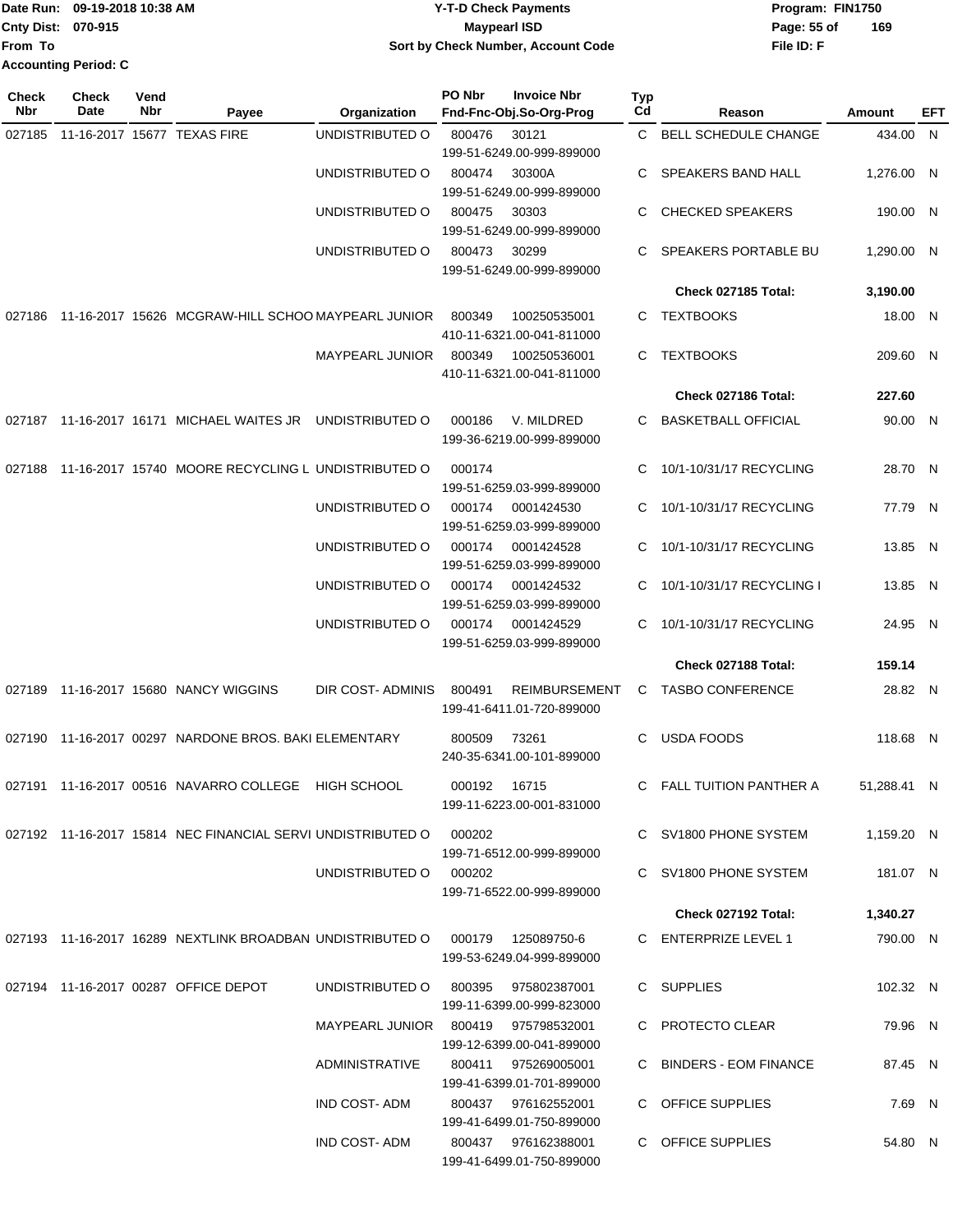|                             | Date Run: 09-19-2018 10:38 AM | <b>Y-T-D Check Payments</b>               | Program: FIN1750 |     |  |
|-----------------------------|-------------------------------|-------------------------------------------|------------------|-----|--|
| Cnty Dist: 070-915          |                               | <b>Mavpearl ISD</b>                       | Page: 56 of      | 169 |  |
| From To                     |                               | <b>Sort by Check Number, Account Code</b> | File ID: F       |     |  |
| <b>Accounting Period: C</b> |                               |                                           |                  |     |  |

| Check<br><b>Nbr</b> | <b>Check</b><br>Date           | Vend<br>Nbr | Payee                                                     | Organization       | PO Nbr       | <b>Invoice Nbr</b><br>Fnd-Fnc-Obj.So-Org-Prog  | Typ<br>Cd | Reason                      | Amount     | EFT |
|---------------------|--------------------------------|-------------|-----------------------------------------------------------|--------------------|--------------|------------------------------------------------|-----------|-----------------------------|------------|-----|
|                     |                                |             |                                                           | UNDISTRIBUTED O    | 800435       | 975994480001<br>199-51-6319.02-999-899000      |           | C DATA STICK                | 46.49 N    |     |
|                     |                                |             |                                                           | UNDISTRIBUTED O    | 800435       | 975994631001<br>199-51-6319.02-999-899000      | C.        | <b>ANTENNA</b>              | 22.87 N    |     |
|                     |                                |             |                                                           | UNDISTRIBUTED O    | 800435       | 975994630001<br>199-51-6319.02-999-899000      | C.        | <b>MEMORY CARD</b>          | 105.58 N   |     |
|                     |                                |             |                                                           |                    |              |                                                |           | Check 027194 Total:         | 507.16     |     |
| 027195              |                                |             | 11-16-2017 15083 OLMSTED-KIRK PAPE UNDISTRIBUTED O        |                    | 800254       | 3965595<br>199-51-6249.35-999-899000           | C.        | <b>DESCALING KITCHEN</b>    | 284.00 N   |     |
|                     |                                |             |                                                           | UNDISTRIBUTED O    | 800447       | 3971300<br>199-51-6319.01-999-899000           | C.        | <b>VACUUM PARTS</b>         | 85.68 N    |     |
|                     |                                |             |                                                           | UNDISTRIBUTED O    | 800303       | 052YK/00<br>199-51-6319.02-999-899000          | C         | <b>FLOOR MACHINE PARTS</b>  | 735.76 N   |     |
|                     |                                |             |                                                           |                    |              |                                                |           | Check 027195 Total:         | 1,105.44   |     |
|                     |                                |             | 027196 11-16-2017 16014 ORKIN PEST CONTRO UNDISTRIBUTED O |                    | 800091       | 366784<br>199-51-6249.00-999-899000            | C         | NOVEMBER PEST CONTR         | 450.00 N   |     |
| 027197              |                                |             | 11-16-2017 14604 PEARSON CLINICAL A MAYPEARL JUNIOR       |                    | 800347       | 4025299383<br>410-11-6321.00-041-811000        | C         | <b>MATH/SPANISH TEXTBOO</b> | 15.97 N    |     |
|                     |                                |             |                                                           | MAYPEARL JUNIOR    | 800347       | 7025976382<br>410-11-6321.00-041-811000        | C         | MATH/SPANISH TEXTBOO        | 27.97 N    |     |
|                     |                                |             |                                                           |                    |              |                                                |           | Check 027197 Total:         | 43.94      |     |
| 027198              |                                |             | 11-16-2017 01594 PEARSON EDUCATION HIGH SCHOOL            |                    | 800289       | 11376252<br>199-11-6399.24-001-824000          | C.        | <b>DYSLEXIA ASSESSMENT</b>  | 148.00 N   |     |
| 027199              |                                |             | 11-16-2017 12059 PEOPLES EDUCATION MAYPEARL JUNIOR        |                    | 800427       | 10493755<br>199-11-6399.38-041-811000          | C         | MATH/SCIENCE/SS/READI       | 2,534.00 N |     |
| 027200              |                                |             | 11-16-2017 16370 PHONAK, LLC                              | <b>ELEMENTARY</b>  | 800494       | 5156613019<br>199-11-6399.00-101-823000        | C.        | ROGER X FOR PEDIATRIC       | 825.99 N   |     |
| 027201              |                                |             | 11-16-2017 15598 PILGRIM'S PRIDE COR MAYPEARL JUNIOR      |                    | 800442       | 925945457<br>240-35-6341.00-041-899000         | C         | <b>USDA FOODS</b>           | 700.00 N   |     |
|                     |                                |             |                                                           | <b>ELEMENTARY</b>  | 800441       | 925945457<br>240-35-6341.00-101-899000         | C         | <b>USDA FOODS</b>           | 700.00 N   |     |
|                     |                                |             |                                                           | <b>HIGH SCHOOL</b> | 800443       | 925945457<br>240-35-6341.01-001-899000         |           | C USDA FOODS                | 708.80 N   |     |
|                     |                                |             |                                                           |                    |              |                                                |           | Check 027201 Total:         | 2,108.80   |     |
|                     |                                |             | 027202 11-16-2017 00854 PITNEY BOWES GLOB UNDISTRIBUTED O |                    | 800398       | 0973-6591 12/3<br>199-41-6399.02-999-899000    |           | C POSTAGE REFILL            | 500.00 N   |     |
|                     | 027203 11-16-2017 00824 PRO-ED |             |                                                           | <b>HIGH SCHOOL</b> | 800290       | 2676511<br>199-11-6399.24-001-824000           |           | C DYSLEXIA ASSESSEMENT      | 129.80 N   |     |
|                     |                                |             | 027204 11-16-2017 16336 RANDY KILLAM                      | UNDISTRIBUTED O    |              | 000182 V. MADISON<br>199-36-6219.00-999-899000 |           | C FOOTBALL OFFICIAL         | 85.00 N    |     |
|                     |                                |             | 027205 11-16-2017 14314 RAPTOR TECHNOLOGI ELEMENTARY      |                    | 800430       | 83219<br>199-11-6399.00-101-811SUP             |           | C VISITOR BADGES            | 50.00 N    |     |
|                     |                                |             |                                                           | UNDISTRIBUTED O    | 800526 48184 | 199-11-6399.45-999-899000                      |           | C RAPTOR RENEWAL            | 1,980.00 N |     |
|                     |                                |             |                                                           |                    |              |                                                |           | Check 027205 Total:         | 2,030.00   |     |
|                     |                                |             | 027206 11-16-2017 15780 RDL SUPPLY                        | UNDISTRIBUTED O    | 800324       | DAL00008204-003<br>199-51-6319.02-999-899000   |           | C GIRLS COACHES OFFICE      | 1,302.00 N |     |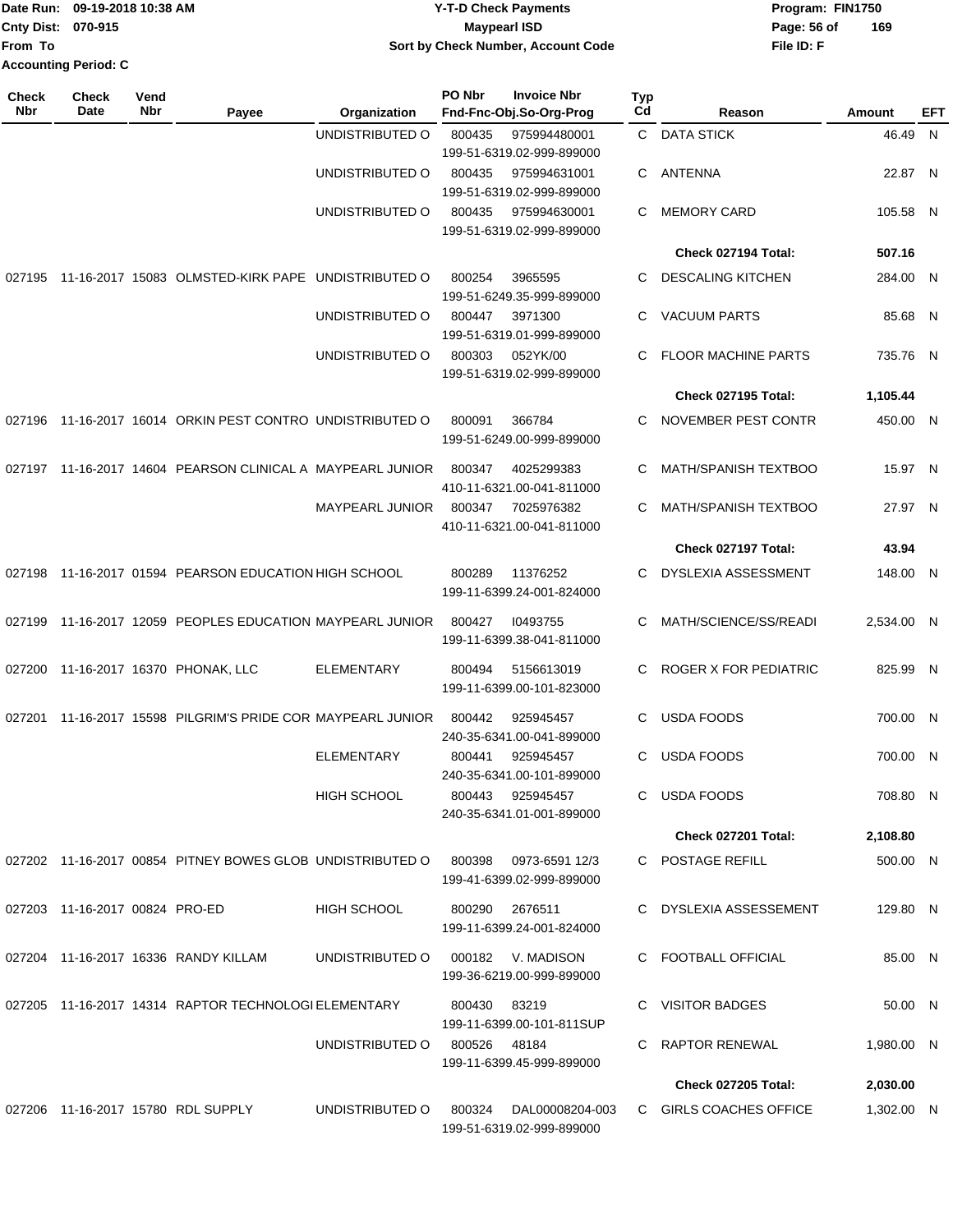|                             | Date Run: 09-19-2018 10:38 AM | <b>Y-T-D Check Payments</b>        | Program: FIN1750   |  |
|-----------------------------|-------------------------------|------------------------------------|--------------------|--|
| Cnty Dist: 070-915          |                               | Maypearl ISD                       | 169<br>Page: 57 of |  |
| <b>From To</b>              |                               | Sort by Check Number, Account Code | File ID: F         |  |
| <b>Accounting Period: C</b> |                               |                                    |                    |  |

| Check<br><b>Nbr</b> | <b>Check</b><br>Date               | Vend<br>Nbr | Payee                                                                    | Organization                  | PO Nbr        | <b>Invoice Nbr</b><br>Fnd-Fnc-Obj.So-Org-Prog | <b>Typ</b><br>Cd | Reason                        | Amount        | EFT          |
|---------------------|------------------------------------|-------------|--------------------------------------------------------------------------|-------------------------------|---------------|-----------------------------------------------|------------------|-------------------------------|---------------|--------------|
| 027207              |                                    |             | 11-16-2017 00099 REGION 10/EDUCATIO UNDISTRIBUTED O                      |                               | 800189        | 148210<br>199-11-6399.45-999-899000           | C.               | 2017-18 EDUPHORIA MEM         | 5,985.00      | $\mathsf{N}$ |
|                     |                                    |             |                                                                          | UNDISTRIBUTED O               | 800448        | 148129<br>199-53-6239.00-999-899000           | C                | 17-18 TXEIS SOFTWARE/S        | 30,182.94 N   |              |
|                     |                                    |             |                                                                          |                               |               |                                               |                  | Check 027207 Total:           | 36,167.94     |              |
| 027208              |                                    |             | 11-16-2017 14927 REPUBLIC SERVICES                                       | UNDISTRIBUTED O               | 000205        | 0794-12358664<br>199-51-6259.03-999-899000    | C.               | 11/1-11/30/17 WASTE PICK      | 3,304.08 N    |              |
| 027209              |                                    |             | 11-16-2017 16349 ROBERT KEVIN LIGHT UNDISTRIBUTED O                      |                               | 000170        | V. LIFE WAX<br>199-36-6219.00-999-899000      | C.               | VARSITY VOLLEYBALL LIN        | 45.00 N       |              |
| 027210              |                                    |             | 11-16-2017 14915 SCHOOL OUTFITTERS HIGH SCHOOL                           |                               | 800334        | INV12408843<br>199-11-6399.23-001-825000      | C.               | <b>ESL STUDENT HEADPHON</b>   | 230.85 N      |              |
| 027211              |                                    |             | 11-16-2017 15922 SCHOOLMESSENGER UNDISTRIBUTED O                         |                               | 800194        | 87424<br>199-11-6399.45-999-899000            | C                | RENEWAL EMERG COMM            | 2,102.00 N    |              |
|                     |                                    |             | 027212 11-16-2017 15262 SHI GOVERNMENT SO UNDISTRIBUTED O                |                               | 800195        | GB00257373<br>199-11-6399.45-999-899000       | C                | <b>LICENSING FOR TECHNOL</b>  | 2,990.00 N    |              |
| 027213              |                                    |             | 11-16-2017 16167 RENVY ANNICE EVAN UNDISTRIBUTED O                       |                               | 000184        | V. MILDRED<br>199-36-6219.00-999-899000       | C                | <b>BASKETBALL OFFICIAL</b>    | 90.00 N       |              |
|                     |                                    |             | 027214 11-16-2017 16184 SPEECH CORNER LLC UNDISTRIBUTED O                |                               | 800391        | 13868<br>199-11-6399.00-999-823000            | C                | SINGLE BITE-R                 | 131.95 N      |              |
| 027215              |                                    |             | 11-16-2017 15955 JESSE STACY                                             | UNDISTRIBUTED O               | 000168        | V. SUNNYVALE<br>199-36-6219.00-999-899000     | C.               | <b>JH/JV FOOTBALL OFFICIA</b> | 155.00 N      |              |
| 027216              |                                    |             | 11-16-2017 13874 DEMARRIO STEWARD UNDISTRIBUTED O                        |                               | 000166        | V. DIAMOND HILL<br>199-36-6219.00-999-899000  | C                | <b>BASKETBALL OFFCIAL</b>     | 135.00 N      |              |
| 027217              |                                    |             | 11-16-2017 12571 STORAGE EQUIPMENT UNDISTRIBUTED O                       |                               | 800354        | 63439<br>199-51-6399.04-999-899000            | C                | <b>LOCKERS AT JH</b>          | 3,320.20 N    |              |
| 027218              |                                    |             | 11-16-2017 15979 SUCCESS ED LLC                                          | UNDISTRIBUTED O               | 800500        | 989524<br>199-31-6219.03-999-823000           | C                | MANAGER RENEWAL FEE           | 2,534.00 N    |              |
|                     | 01-19-2018                         |             |                                                                          | UNDISTRIBUTED O               | 800500        | 989524<br>199-31-6219.03-999-823000           | D                | <b>LOST IN MAIL</b>           | $-2,534.00$ N |              |
|                     | 11-16-2017                         |             |                                                                          | UNDISTRIBUTED O               | 800500        | 989524<br>199-31-6399.00-999-824000           |                  | C 504 RENEWAL STUDENT         | 2,125.00 N    |              |
|                     | 01-19-2018                         |             |                                                                          | UNDISTRIBUTED O 800500 989524 |               | 199-31-6399.00-999-824000                     |                  | D LOST IN MAIL                | $-2,125.00$ N |              |
|                     |                                    |             |                                                                          |                               |               |                                               |                  | Check 027218 Total:           | .00           |              |
|                     |                                    |             |                                                                          |                               | 800482        | 105<br>199-31-6219.02-999-823000              |                  | C 10/17-10/31/17 PT SERVIC    | 780.00 N      |              |
|                     |                                    |             |                                                                          | UNDISTRIBUTED O 800482 105    |               | 199-31-6219.04-999-823000                     |                  | C 10/17-10/26/17 OT SERVIC    | 975.00 N      |              |
|                     |                                    |             |                                                                          |                               |               |                                               |                  | Check 027219 Total:           | 1,755.00      |              |
|                     | 027220 11-16-2017 00552 TASB, INC. |             |                                                                          | <b>SCHOOL BOARD</b>           | 800085 536338 | 199-41-6239.00-702-899000                     |                  | C TEAM OF EIGHT TRAINING      | 1,075.48 N    |              |
|                     |                                    |             | 027221 11-16-2017 00043 TASB RISK MANAGEM DIR COST-ADMINIS 800533 535194 |                               |               | 199-41-6211.00-720-899000                     |                  | C LEGAL ASSISTANCE            | 200.00 N      |              |
|                     |                                    |             |                                                                          | <b>SCHOOL BOARD</b>           | 800492 534232 | 199-41-6419.00-702-899000                     |                  | C 2018 MEMBERSHIP FEE         | 1,788.52 N    |              |
|                     |                                    |             |                                                                          |                               |               |                                               |                  | Check 027221 Total:           | 1,988.52      |              |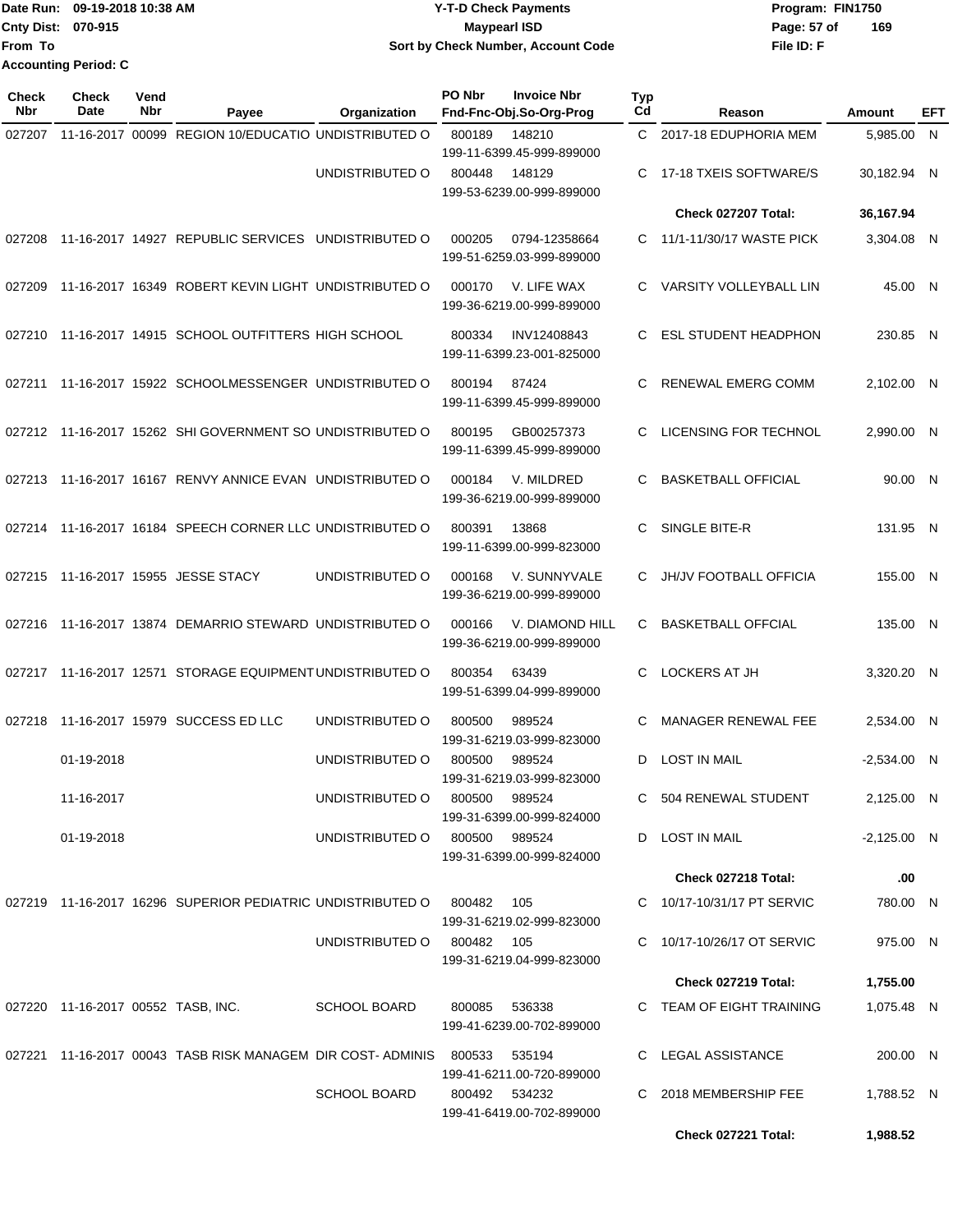Date Run: 09-19-2018 10:38 AM **Date Runity Constructs** Program: FIN1750 **Cnty Dist:** 070-915 **Page: 58 of MaypearI ISD Page: 58 of File ID: F From To 09-19-2018 10:38 AM Y-T-D Check Payments 070-915 Maypearl ISD Sort by Check Number, Account Code 169 Accounting Period: C**

| <b>Check</b><br><b>Nbr</b> | <b>Check</b><br>Date      | Vend<br>Nbr | Payee                                                      | Organization           | PO Nbr        | <b>Invoice Nbr</b><br>Fnd-Fnc-Obj.So-Org-Prog     | Typ<br>Cd | Reason                           | Amount     | EFT          |
|----------------------------|---------------------------|-------------|------------------------------------------------------------|------------------------|---------------|---------------------------------------------------|-----------|----------------------------------|------------|--------------|
| 027222                     |                           |             | 11-16-2017 15423 TAYLOR DAUGHERTY MAYPEARL JUNIOR          |                        | 800529        | <b>REIMBURSEMENT</b><br>199-11-6399.08-041-811000 |           | C SUPPLIES                       | 24.00      | N            |
| 027223                     | 11-16-2017 16123 TECHAIR  |             |                                                            | <b>HIGH SCHOOL</b>     | 800178        | 03766176<br>199-11-6399.09-001-822000             | C         | <b>MONTHLY TANK RENTAL</b>       | 92.50 N    |              |
| 027224                     |                           |             | 11-16-2017 01714 TEXAS DEPT OF LICEN UNDISTRIBUTED O       |                        | 800538        | D#064741<br>199-51-6249.00-999-899000             | C         | <b>ELEM ELEVATOR</b>             | 20.00 N    |              |
| 027225                     |                           |             | 11-16-2017 01714 TEXAS DEPT OF LICEN UNDISTRIBUTED O       |                        | 800537        | D#038742<br>199-51-6249.00-999-899000             | C         | <b>HS ELEVATOR</b>               | 20.00 N    |              |
| 027226                     |                           |             | 11-16-2017 00132 TEXAS EDUCATIONAL UNDISTRIBUTED O         |                        | 800525        | 3841<br>199-21-6219.00-999-823000                 | C         | <b>IDEA PART B FORMULA&amp;P</b> | 3,353.75 N |              |
| 027227                     |                           |             | 11-16-2017 15293 SNOOPY THOMPSON                           | UNDISTRIBUTED O        | 000173        | V. MILDRED<br>199-36-6219.00-999-899000           | C         | <b>BASKETBALL OFFICIAL</b>       | 90.00 N    |              |
| 027228                     | 11-16-2017 16333 TIM WEST |             |                                                            | UNDISTRIBUTED O        | 000194        | V. MADISON<br>199-36-6219.00-999-899000           | C         | FOOTBALL OFFICIAL                | 93.00 N    |              |
| 027229                     |                           |             | 11-16-2017 00134 TXU ENERGY                                | UNDISTRIBUTED O        | 000193        | 054802037811<br>199-51-6259.04-999-899000         | C         | 10/12-11/8/17 SECURITY LI        | 330.72 N   |              |
| 027230                     |                           |             | 11-16-2017 00781 TYSON FOOD, INC                           | <b>HIGH SCHOOL</b>     | 800513        | 21917295<br>240-35-6341.01-001-899000             | C         | <b>USDA FOODS</b>                | 563.50 N   |              |
|                            |                           |             |                                                            | <b>HIGH SCHOOL</b>     | 800513        | 21979798<br>240-35-6341.01-001-899000             | C         | <b>USDA FOODS</b>                | 563.50 N   |              |
|                            |                           |             |                                                            |                        |               |                                                   |           | <b>Check 027230 Total:</b>       | 1,127.00   |              |
| 027231                     |                           |             | 11-16-2017 01800 BRUCE W. URBANOVS UNDISTRIBUTED O         |                        | 000163        | V. LIFE WAXA<br>199-36-6219.00-999-899000         | C.        | HS VOLLEYBALL OFFICIAL           | 168.02 N   |              |
|                            |                           |             | 027232 11-16-2017 00655 VARSITY SPIRIT FASHI HIGH SCHOOL   |                        | 800054        | 67900403<br>199-36-6399.08-001-899000             | С         | UNIFORM JACKETS                  | 288.85     | $\mathsf{N}$ |
| 027233                     |                           |             | 11-16-2017 00460 VINEYARD'S AUTO SU UNDISTRIBUTED O        |                        | 800014        | 167268<br>199-34-6319.00-999-899000               | С         | <b>SUPPLIES</b>                  | 113.93 N   |              |
| 027234                     |                           |             | 11-16-2017 16369 WILLIE JACKSON                            | UNDISTRIBUTED O        | 000201        | V. WAX LIFE<br>199-36-6219.00-999-899000          | C         | <b>VOLLEYBALL OFFICIAL</b>       | 57.83 N    |              |
|                            |                           |             | 027235 11-30-2017 15614 ADVANTAGE MEDICAL UNDISTRIBUTED O  |                        | 000206        | 12356<br>199-34-6219.01-999-899000                |           | C DOT PHYSICAL                   | 82.00 N    |              |
|                            |                           |             | 027236 11-30-2017 12520 BALLARD & TIGHE, PU HIGH SCHOOL    |                        | 800540        | 0156944-IN<br>199-11-6399.23-001-825000           |           | C ESL TESTING SUPPLIES           | 169.40 N   |              |
|                            |                           |             |                                                            | ELEMENTARY             |               | 800539 0156943-IN<br>199-11-6399.23-101-825000    |           | C ESL TESTING SUPPLIES           | 429.55 N   |              |
|                            |                           |             |                                                            |                        |               |                                                   |           | <b>Check 027236 Total:</b>       | 598.95     |              |
|                            |                           |             | 027237 11-30-2017 16051 BARSCO INC.                        | UNDISTRIBUTED O        |               | 800545 2525430<br>199-51-6319.02-999-899000       |           | C INTER. KITCHEN THERMO          | 54.92 N    |              |
|                            |                           |             | 027238 11-30-2017 15217 BAYLOR INSTITUTE O UNDISTRIBUTED O |                        | 000218  15201 | 199-36-6219.00-999-899000                         |           | C 10/25-11/24/17 ATH TRAINI      | 845.00 N   |              |
|                            |                           |             | 027239 11-30-2017 15332 TODD N. BRUNER                     | UNDISTRIBUTED O        |               | 000214 V. GRANDVIEW<br>199-36-6219.00-999-899000  |           | C JH BASKETBALL OFFICIAL         | 90.00 N    |              |
|                            |                           |             | 027240 11-30-2017 13576 CANON FINANCIAL SE HIGH SCHOOL     |                        | 800060        | 17982746<br>199-11-6269.00-001-811000             |           | C COPIER                         | 520.10 N   |              |
|                            |                           |             |                                                            | MAYPEARL JUNIOR 800060 |               | 17982746<br>199-11-6269.00-041-811000             |           | C COPIER                         | 780.19 N   |              |
|                            |                           |             |                                                            |                        |               |                                                   |           | Check 027240 Total:              | 1,300.29   |              |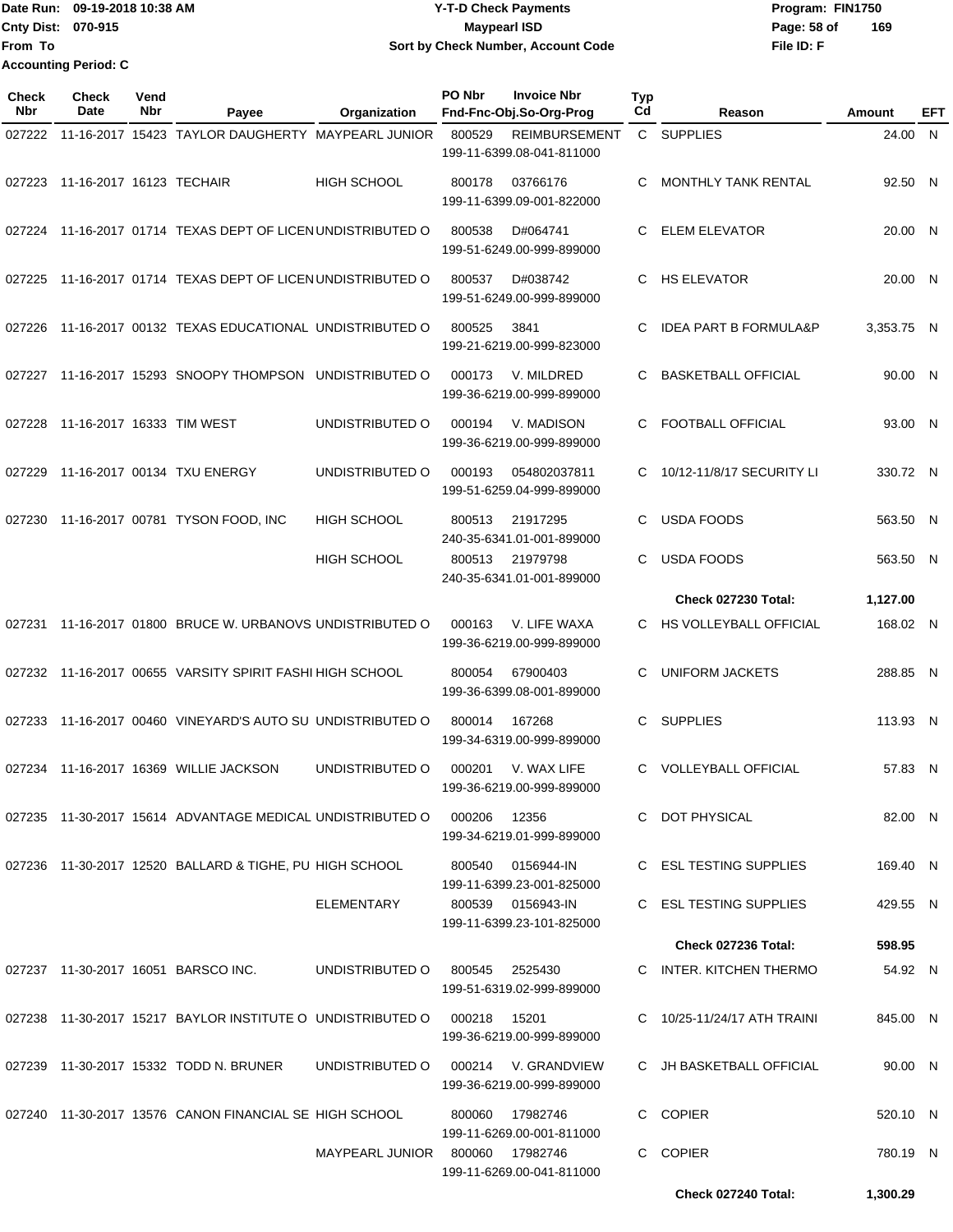Date Run: 09-19-2018 10:38 AM **CONTEX 18 AM CONTEX 18 AM CONTEX 17-T-D** Check Payments **CONTEX 18 AM CONTEX 18 AM CONTEX 18 AM CONTEX 18 AM CONTEX 18 AM CONTEX 18 AM CONTEX 18 AM CONTEX 18 AM CONTEX 19 AM CONTEX 19 AM CONT Cnty Dist:** 070-915 **Page: 59 of Page: 59 of File ID: F From To 09-19-2018 10:38 AM Y-T-D Check Payments 070-915 Maypearl ISD Sort by Check Number, Account Code 169 Accounting Period: C**

| <b>Check</b><br>Nbr | <b>Check</b><br>Date        | Vend<br>Nbr | Payee                                                                     | Organization                     | PO Nbr | <b>Invoice Nbr</b><br>Fnd-Fnc-Obj.So-Org-Prog     | Typ<br>Cd | Reason                        | Amount     | EFT |
|---------------------|-----------------------------|-------------|---------------------------------------------------------------------------|----------------------------------|--------|---------------------------------------------------|-----------|-------------------------------|------------|-----|
| 027241              |                             |             | 11-30-2017 00152 CHARLES MCCARTY                                          | UNDISTRIBUTED O                  | 000207 | V. GRANDVIEW<br>199-36-6219.00-999-899000         | C.        | JH BASKETBALL OFFICIAL        | 90.00 N    |     |
|                     |                             |             |                                                                           | UNDISTRIBUTED O                  | 000207 | V. KEENE<br>199-36-6219.00-999-899000             | C         | <b>JH BASKETBALL OFFICIAL</b> | 130.00 N   |     |
|                     |                             |             |                                                                           |                                  |        |                                                   |           | Check 027241 Total:           | 220.00     |     |
|                     |                             |             | 027242 11-30-2017 00217 CITY OF MAYPEARL                                  | UNDISTRIBUTED O                  | 000219 | <b>B. NORTON</b><br>199-52-6219.01-999-899000     | C.        | FOOTBALL SECURITY V.          | 100.00 N   |     |
|                     |                             |             | 027243 11-30-2017 15656 DEPARTMENT OF INF UNDISTRIBUTED O                 |                                  | 000209 | 18091288N<br>199-51-6259.02-999-899000            | C         | 9/1-9/30/17 LONG DISTANC      | 93.17 N    |     |
| 027244              |                             |             | 11-30-2017 16187 KING SPORTS                                              | UNDISTRIBUTED O                  | 000208 | V. GRANDVIEW<br>199-36-6219.00-999-899000         | C         | <b>JH BASKETBALL OFFICIAL</b> | 90.00 N    |     |
|                     | 027245 11-30-2017 16378 ETC |             |                                                                           | <b>IND COST-ADM</b>              | 800543 | 14739<br>199-41-6219.09-750-899000                | C.        | ACA REPORTING                 | 2,640.60 N |     |
| 027246              |                             |             | 11-30-2017 00040 FLATT STATIONERS, I MAYPEARL JUNIOR                      |                                  | 800522 | 256681-00<br>199-11-6399.07-041-811000            | C         | <b>SUPPLIES</b>               | 96.58 N    |     |
|                     |                             |             |                                                                           | UNDISTRIBUTED O                  | 800499 | 156823-00<br>199-21-6399.01-999-899000            | C         | <b>DISTRICT POSTERS</b>       | 600.00 N   |     |
|                     |                             |             |                                                                           | <b>MAYPEARL JUNIOR</b>           | 800459 | 156987-00<br>199-31-6399.00-041-899000            | C.        | <b>SUPPLIES</b>               | 48.00 N    |     |
|                     |                             |             |                                                                           |                                  |        |                                                   |           | Check 027246 Total:           | 744.58     |     |
|                     |                             |             | 027247 11-30-2017 16379 GEARY WALKER                                      | UNDISTRIBUTED O                  | 000221 | <b>REIMBURSEMENT</b><br>199-34-6219.01-999-899000 | C         | DOT PHYSICAL                  | 86.00 N    |     |
| 027248              |                             |             | 11-30-2017 14289 TRUDIE HEAD                                              | UNDISTRIBUTED O                  | 800577 | 3RD OF 8<br>224-11-6219.00-999-823000             | C         | <b>RTI SERVICES</b>           | 3,750.00 N |     |
| 027249              | 11-30-2017 00243 HILCO      |             |                                                                           | UNDISTRIBUTED O                  | 000211 | 487<br>199-51-6259.04-999-899000                  | C         | 10/4-11/06/17 SECURITY LI     | 34.15 N    |     |
|                     |                             |             |                                                                           | UNDISTRIBUTED O                  | 000211 | 487<br>199-51-6259.04-999-899000                  | C         | 10/4-11/06/17 MARQUEE         | 49.20 N    |     |
|                     |                             |             |                                                                           | UNDISTRIBUTED O                  | 000211 | 487<br>199-51-6259.04-999-899000                  | C         | 10/4-11/06/17 FUEL TANKS      | 34.45 N    |     |
|                     |                             |             |                                                                           | UNDISTRIBUTED O 000211 487       |        | 199-51-6259.04-999-899000                         |           | C 10/4-11/06/17 HS NORTH      | 2,557.18 N |     |
|                     |                             |             |                                                                           | UNDISTRIBUTED O 000211 487       |        | 199-51-6259.04-999-899000                         |           | C 10/4-11/06/17 AG FACILITY   | 876.22 N   |     |
|                     |                             |             |                                                                           | UNDISTRIBUTED O 000211 487       |        | 199-51-6259.04-999-899000                         |           | C 10/4-11/06/17 ATH FACILIT   | 697.62 N   |     |
|                     |                             |             |                                                                           | UNDISTRIBUTED O 000211 487       |        | 199-51-6259.04-999-899000                         |           | C 10/4-11/06/17 ELEMENTAR     | 3,334.63 N |     |
|                     |                             |             |                                                                           | UNDISTRIBUTED O 000211 487       |        | 199-51-6259.04-999-899000                         |           | C 10/4-11/06/17 JUNIOR HIG    | 2,966.92 N |     |
|                     |                             |             |                                                                           |                                  |        |                                                   |           | Check 027249 Total:           | 10,550.37  |     |
|                     |                             |             | 027250  11-30-2017  16380  JASON R. MARTIN                                | UNDISTRIBUTED O 000213 V. PALMER |        | 199-36-6219.00-999-899000                         |           | C FOOTBALL OFFICIAL           | 103.00 N   |     |
|                     |                             |             | 027251 11-30-2017 00402 JUNIOR LIBRARY GUIL MAYPEARL JUNIOR 800176 389430 |                                  |        | 199-12-6399.05-041-899000                         |           | C LIBRARY BOOKS               | 413.50 N   |     |
|                     |                             |             | 027252 11-30-2017 15976 VONN MALLERY                                      | UNDISTRIBUTED 0 000217 V. VENUS  |        | 199-36-6219.00-999-899000                         |           | C HS BASKETBALL OFFICIAL      | 135.00 N   |     |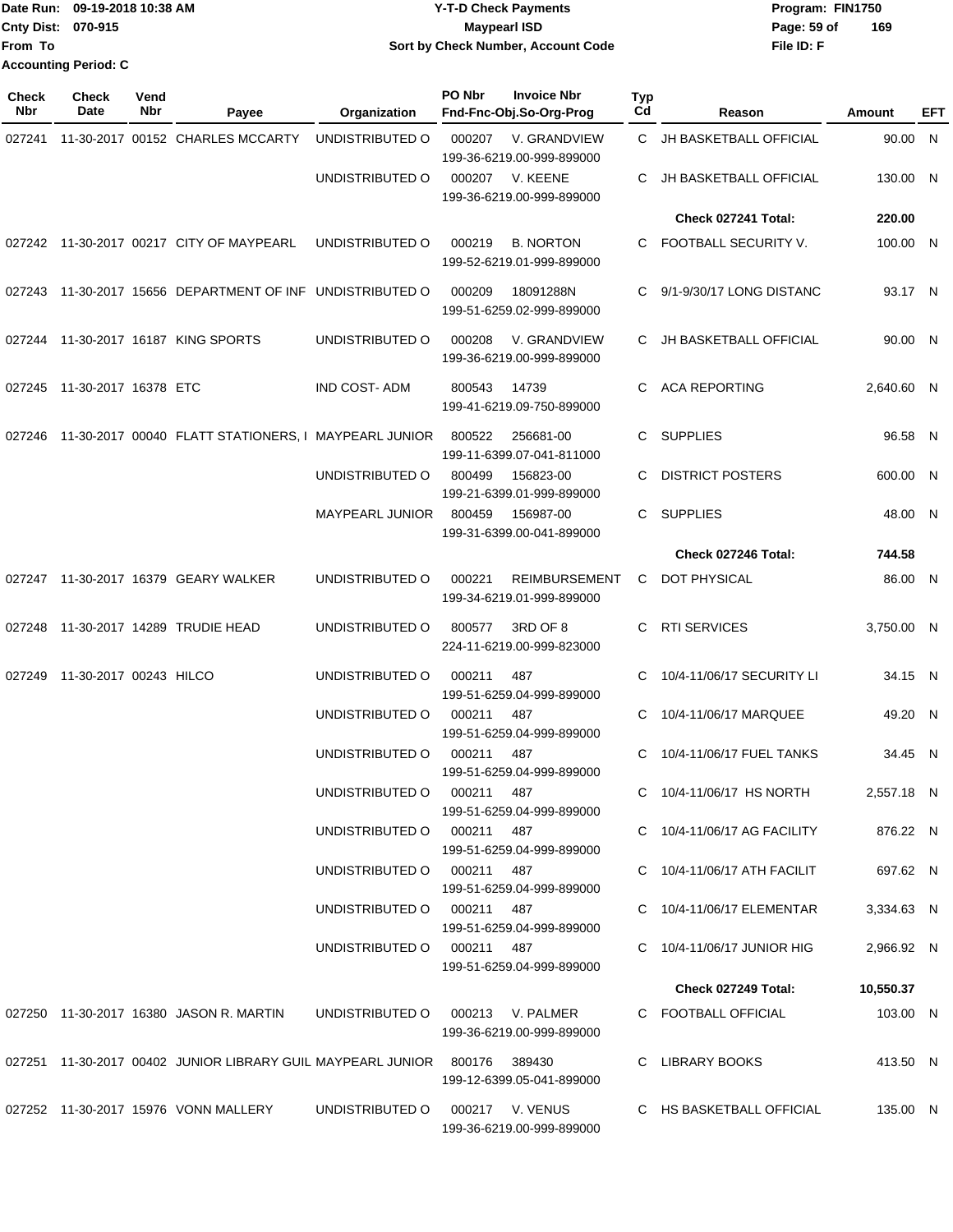Date Run: 09-19-2018 10:38 AM **CONTEX 18 AM CONTEX 18 AM CONTEX 17-T-D** Check Payments **CONTEX 18 AM CONTEX 18 AM CONTEX 18 AM CONTEX 18 AM CONTEX 18 AM CONTEX 18 AM CONTEX 18 AM CONTEX 18 AM CONTEX 19 AM CONTEX 19 AM CONT Cnty Dist:** 070-915 **Page: 60 of MaypearI ISD Page: 60 of File ID: F From To 09-19-2018 10:38 AM Y-T-D Check Payments 070-915 Maypearl ISD Sort by Check Number, Account Code 169 Accounting Period: C**

| Check<br><b>Nbr</b> | <b>Check</b><br>Date               | Vend<br>Nbr | Payee                                                                              | Organization                        | PO Nbr | <b>Invoice Nbr</b><br>Fnd-Fnc-Obj.So-Org-Prog    | <b>Typ</b><br>Cd | Reason                        | Amount     | EFT |
|---------------------|------------------------------------|-------------|------------------------------------------------------------------------------------|-------------------------------------|--------|--------------------------------------------------|------------------|-------------------------------|------------|-----|
| 027253              |                                    |             | 11-30-2017 15781 JASPER E. MANNING                                                 | UNDISTRIBUTED O                     | 000215 | V. VENUS<br>199-36-6219.00-999-899000            |                  | C HS BASKETBALL OFFICIAL      | 138.00 N   |     |
| 027254              |                                    |             | 11-30-2017 16084 NEMA 3 ELECTRICAL                                                 | UNDISTRIBUTED O                     | 800252 | 1711-723<br>199-51-6319.03-999-899000            | C                | <b>LIGHTS FOR PRACTICE FI</b> | 8,759.13 N |     |
| 027255              |                                    |             | 11-30-2017 00287 OFFICE DEPOT                                                      | UNDISTRIBUTED O                     | 800395 | 975805556001<br>199-11-6399.00-999-823000        | C                | <b>SUPPLIES</b>               | 73.12 N    |     |
|                     |                                    |             |                                                                                    | <b>ADMINISTRATIVE</b>               | 800501 | 980323170001<br>199-41-6399.01-701-899000        | C                | <b>SUPPLIES</b>               | 60.74 N    |     |
|                     |                                    |             |                                                                                    |                                     |        |                                                  |                  | <b>Check 027255 Total:</b>    | 133.86     |     |
| 027256              |                                    |             | 11-30-2017 14093 PC & MACEXCHANGE ADMINISTRATIVE                                   |                                     | 800484 | 118759<br>199-53-6399.00-701-899000              | C.               | <b>SUPPLIES</b>               | 183.75 N   |     |
| 027257              |                                    |             | 11-30-2017 12718 DONALD PRICE                                                      | UNDISTRIBUTED O                     | 000220 | V. GRANDVIEW<br>199-36-6219.00-999-899000        | C.               | <b>BASKETBALL OFFICIAL</b>    | 90.00 N    |     |
| 027258              |                                    |             | 11-30-2017 15080 JOE T. RAMIREZ                                                    | UNDISTRIBUTED O                     | 000212 | V. KEENE<br>199-36-6219.00-999-899000            | C                | <b>JH BASKETBALL OFFICIAL</b> | 130.00 N   |     |
| 027259              |                                    |             | 11-30-2017 00099 REGION 10/EDUCATIO UNDISTRIBUTED O                                |                                     | 800001 | 148517<br>199-34-6219.01-999-899000              | C                | <b>BUS RECERTIFICATION</b>    | 180.00 N   |     |
| 027260              |                                    |             | 11-30-2017 16296 SUPERIOR PEDIATRIC UNDISTRIBUTED O                                |                                     | 800566 | 106<br>199-31-6219.02-999-823000                 | C                | NOVEMBER 1-15 PT SERVI        | 260.00 N   |     |
|                     |                                    |             |                                                                                    | UNDISTRIBUTED O                     | 800566 | 106<br>199-31-6219.04-999-823000                 | C.               | NOVEMBER 1-15 OT SERV         | 1,283.75 N |     |
|                     |                                    |             |                                                                                    |                                     |        |                                                  |                  | Check 027260 Total:           | 1,543.75   |     |
| 027261              |                                    |             | 11-30-2017 15409 SYMONDS FLAGS & P MAYPEARL JUNIOR                                 |                                     | 800532 | 16219<br>199-11-6399.07-041-811000               | C.               | <b>TEXAS/US FLAGS</b>         | 55.50 N    |     |
|                     | 027262 11-30-2017 00552 TASB, INC. |             |                                                                                    | DIR COST-ADMINIS                    | 000216 | 536723<br>199-41-6219.02-720-899000              | C.               | LOCALIZED UPDATE 109          | 1,695.34 N |     |
| 027263              | 11-30-2017 00475 THSPA             |             |                                                                                    | <b>HIGH SCHOOL</b>                  | 800520 | <b>B. BILBREY</b><br>199-36-6499.05-001-899000   | C                | POWERLIFTING MEMBER           | 75.00 N    |     |
|                     |                                    |             |                                                                                    | <b>HIGH SCHOOL</b>                  | 800520 | M. FOREMAN<br>199-36-6499.05-001-899000          | C                | POWERLIFTING MEMBER           | 75.00 N    |     |
|                     |                                    |             |                                                                                    |                                     |        |                                                  |                  | Check 027263 Total:           | 150.00     |     |
|                     |                                    |             | 027264  11-30-2017  00479  TRACTOR SUPPLY CO UNDISTRIBUTED O  800016  XXXX02602023 |                                     |        | 199-51-6319.03-999-899000                        |                  | C SUPPLIES                    | 41.79 N    |     |
|                     | 027265 11-30-2017 15500 TSHA       |             |                                                                                    | UNDISTRIBUTED O                     | 800530 | 36267<br>199-11-6411.01-999-823000               |                  | C 2018 MEMBERSHIP             | 105.00 N   |     |
|                     | 027266 11-30-2017 00141 WAL MART   |             |                                                                                    | <b>HIGH SCHOOL</b>                  |        | 800454 XXXX00776048<br>199-11-6399.10-001-822000 |                  | C PUMPKIN BAKE OFF            | 62.29 N    |     |
|                     |                                    |             |                                                                                    | HIGH SCHOOL                         |        | 800260 XXXX00776048<br>199-11-6399.10-001-822000 |                  | C SUPPLIES                    | 289.25 N   |     |
|                     |                                    |             |                                                                                    | MAYPEARL JUNIOR 800378 XXXX00776048 |        | 199-12-6399.00-041-899000                        |                  | C SUPPLIES                    | 60.00 N    |     |
|                     |                                    |             |                                                                                    | MAYPEARL JUNIOR 800181 XXXX00776048 |        | 199-12-6399.00-041-899000                        |                  | C AR AWARDS                   | 134.50 N   |     |
|                     |                                    |             |                                                                                    | UNDISTRIBUTED O 800493 XXXX00776048 |        | 240-35-6342.00-999-899000                        |                  | C FOOD PROCESSOR              | 310.34 N   |     |
|                     |                                    |             |                                                                                    |                                     |        |                                                  |                  | Check 027266 Total:           | 856.38     |     |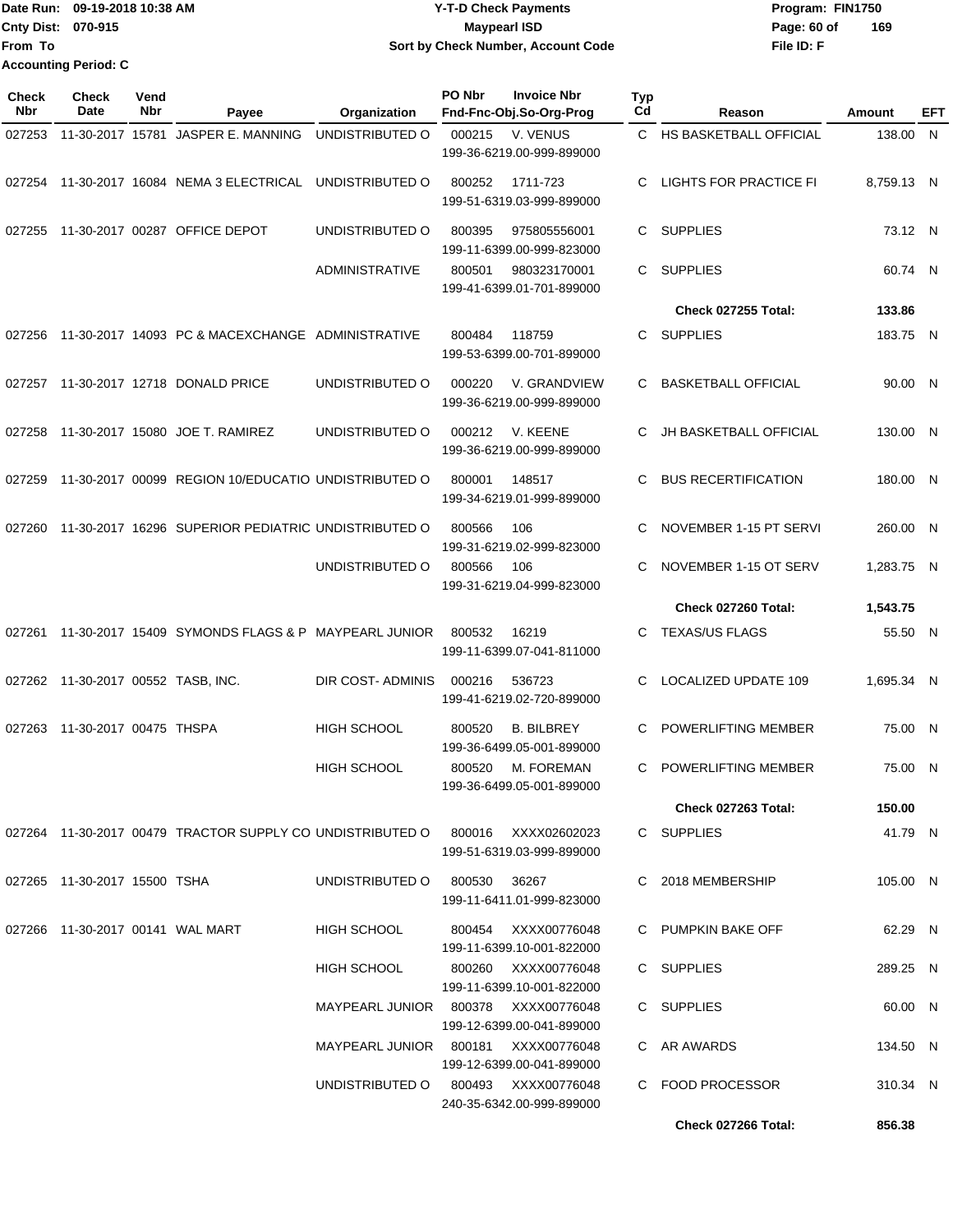|                             | Date Run: 09-19-2018 10:38 AM | <b>Y-T-D Check Payments</b>        | Program: FIN1750   |  |  |
|-----------------------------|-------------------------------|------------------------------------|--------------------|--|--|
| <b>Cnty Dist: 070-915</b>   |                               | <b>Mavpearl ISD</b>                | 169<br>Page: 61 of |  |  |
| lFrom To                    |                               | Sort by Check Number, Account Code | File ID: F         |  |  |
| <b>Accounting Period: C</b> |                               |                                    |                    |  |  |

| Check<br><b>Nbr</b> | <b>Check</b><br>Date | Vend<br>Nbr | Payee                                                                  | Organization           | PO Nbr       | <b>Invoice Nbr</b><br>Fnd-Fnc-Obj.So-Org-Prog     | Typ<br>Cd | Reason                      | Amount     | EFT |
|---------------------|----------------------|-------------|------------------------------------------------------------------------|------------------------|--------------|---------------------------------------------------|-----------|-----------------------------|------------|-----|
| 027267              |                      |             | 11-30-2017 00144 WAXAHACHIE DAILY LI UNDISTRIBUTED O                   |                        | 000222       | 00082865                                          | C.        | PUBLIC MEETING POSTED       | 146.84 N   |     |
|                     |                      |             |                                                                        |                        |              | 199-41-6219.02-999-899000                         |           |                             |            |     |
| 027268              |                      |             | 11-30-2017 01078 WILLIAM V. MACGILL & MAYPEARL JUNIOR                  |                        | 800521       | IN0617582<br>199-33-6399.00-041-899000            | C         | <b>NURSE SUPPLIES</b>       | 206.57 N   |     |
| 027269              |                      |             | 11-30-2017 12969 WOODWIND & BRASS HIGH SCHOOL                          |                        | 800365       | 38526711<br>199-11-6399.29-001-811BAN             | C         | <b>CLARINET LIGATURE</b>    | 48.67 N    |     |
|                     |                      |             |                                                                        | <b>MAYPEARL JUNIOR</b> | 800365       | 38538176<br>199-11-6399.29-041-811000             | C.        | <b>CLARINET LIGATURE</b>    | 34.25 N    |     |
|                     |                      |             |                                                                        |                        |              |                                                   |           | Check 027269 Total:         | 82.92      |     |
| 027270              |                      |             | 12-07-2017 16192 ACTION FIRE PROS                                      | UNDISTRIBUTED O        | 800564       | A1723291<br>199-51-6249.00-999-899000             | C.        | TEST AND RETAG ROOMS        | 270.00 N   |     |
| 027271              |                      |             | 12-07-2017 15376 ALL ABOUT TIRES, LLC UNDISTRIBUTED O                  |                        | 000229       | 36501<br>199-34-6219.00-999-899000                | C         | REMAINING BALANCE FR        | 26.00 N    |     |
|                     |                      |             | 027272 12-07-2017 00844 BLOOMING GROVE IS MAYPEARL JUNIOR              |                        | 800612       | 199-36-6499.00-041-899000                         | C         | JH BASKETBALL BOYS EN       | 300.00 N   |     |
| 027273              |                      |             | 12-07-2017 16382 BRITTANY CHADWICK HIGH SCHOOL                         |                        | 800620       | <b>REIMBURSEMENT</b><br>199-31-6411.01-001-899000 | C         | <b>TASA CONFERENCE</b>      | 70.84 N    |     |
|                     |                      |             | 027274 12-07-2017 01615 CICI'S PIZZA                                   | <b>HIGH SCHOOL</b>     | 800613       | <b>CHADWICK</b><br>199-31-6339.00-001-899000      | С         | <b>TEACHER LUNCH TEST W</b> | 84.00 N    |     |
| 027275              |                      |             | 12-07-2017 13531 DEBBIE GRIFFIN                                        | UNDISTRIBUTED O        | 800621       | <b>REIMBURSEMENT</b><br>199-53-6411.00-999-899000 | C         | <b>TECH CONFERENCE</b>      | 63.75 N    |     |
| 027276              |                      |             | 12-07-2017 15656 DEPARTMENT OF INF UNDISTRIBUTED O                     |                        | 000230       | 18101288N<br>199-51-6259.02-999-899000            | C         | 10/1-10/30/17 LONG DISTA    | 100.57 N   |     |
| 027277              |                      |             | 12-07-2017 00950 DRAMATIC PUBLISHIN MAYPEARL JUNIOR                    |                        | 800262       | 199-11-6399.13-041-811000                         | C         | ROYALTY FEE                 | 82.75 N    |     |
|                     |                      |             |                                                                        | <b>MAYPEARL JUNIOR</b> | 800262       | 199-11-6399.13-041-811000                         | C         | PLAYBOOK TO SEE THE S       | 297.45 N   |     |
|                     |                      |             |                                                                        |                        |              |                                                   |           | Check 027277 Total:         | 380.20     |     |
| 027278              |                      |             | 12-07-2017 13639 EAST TEXAS COPY SY UNDISTRIBUTED O                    |                        | 000232       | 61391<br>199-11-6219.00-999-823000                | C         | 10/18-11/17/17 SPED LEAS    | 128.23 N   |     |
|                     |                      |             |                                                                        | <b>HIGH SCHOOL</b>     | 000232 61391 | 199-11-6269.01-001-811000                         |           | C 10/18-11/17/17 ATH LEASE  | 128.24 N   |     |
|                     |                      |             |                                                                        |                        |              |                                                   |           | Check 027278 Total:         | 256.47     |     |
|                     |                      |             | 027279  12-07-2017  01547  EICHELBAUM WARDEL DIR COST- ADMINIS  000231 |                        |              | 59722<br>199-41-6211.00-720-899000                |           | C LEGAL SERVICES            | 2,749.52 N |     |
|                     |                      |             | 027280 12-07-2017 16372 FamilyID, INC.                                 | <b>HIGH SCHOOL</b>     | 800549       | 3364<br>199-11-6639.48-001-811000                 |           | C DIST PAPER/DATA/REG D     | 821.67 N   |     |
|                     |                      |             |                                                                        | MAYPEARL JUNIOR 800549 |              | 3364<br>199-11-6639.48-041-811000                 |           | C DIST PAPER/DATA/REG D     | 821.67 N   |     |
|                     |                      |             |                                                                        | ELEMENTARY             | 800549 3364  | 199-11-6639.48-101-811000                         |           | C DIST PAPER/DATA/REG D     | 821.66 N   |     |
|                     |                      |             |                                                                        |                        |              |                                                   |           | Check 027280 Total:         | 2,465.00   |     |
|                     |                      |             | 027281  12-07-2017  00040  FLATT STATIONERS, I MAYPEARL JUNIOR  800461 |                        |              | 255968-00<br>199-11-6399.07-041-811000            |           | C SUPPLIES                  | 155.92 N   |     |
|                     |                      |             |                                                                        | MAYPEARL JUNIOR 800460 |              | 255970-00<br>199-31-6399.00-041-899000            |           | C SUPPLIES                  | 41.98 N    |     |
|                     |                      |             |                                                                        |                        |              |                                                   |           | Check 027281 Total:         | 197.90     |     |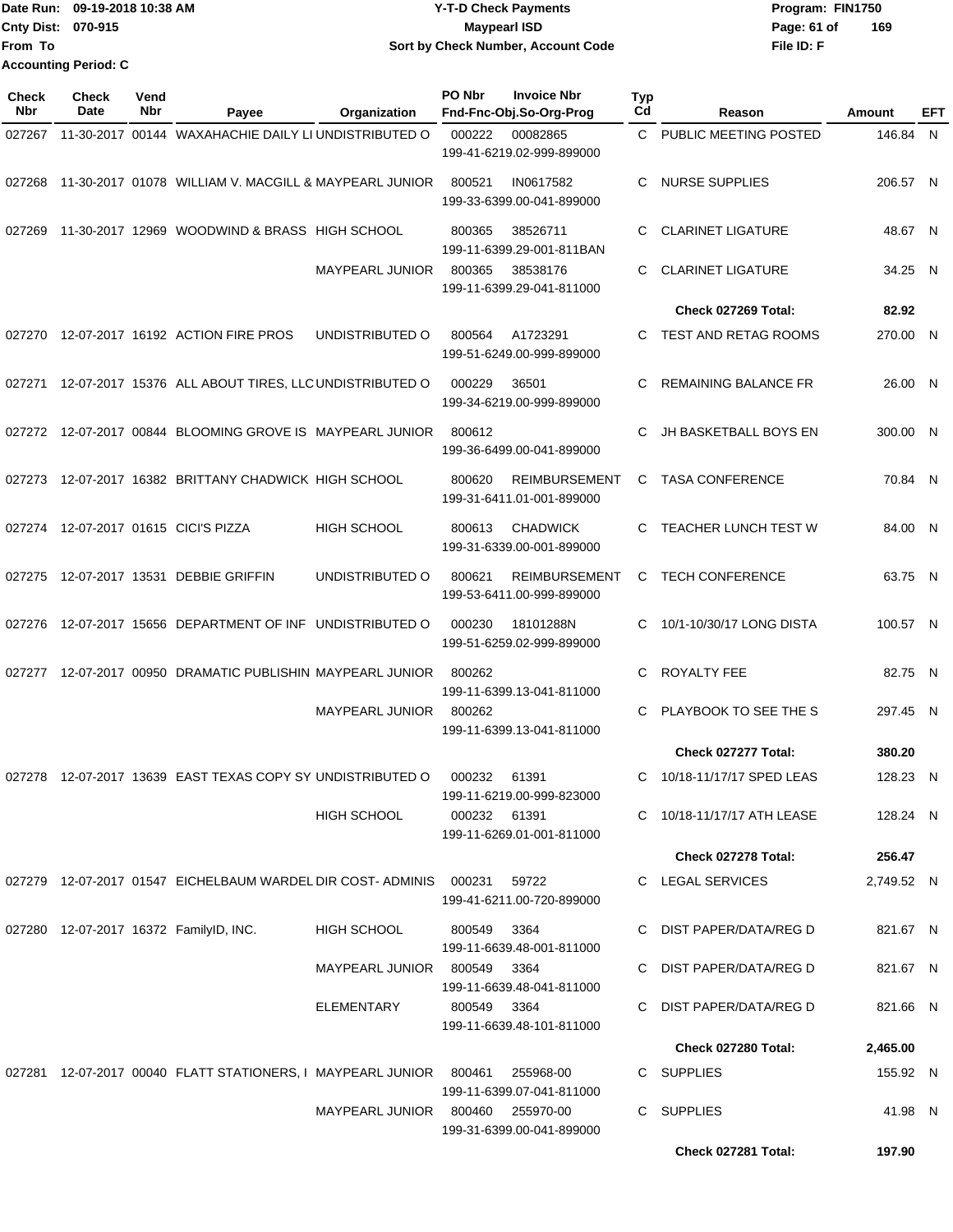|                             | Date Run: 09-19-2018 10:38 AM | <b>Y-T-D Check Payments</b>        | Program: FIN1750   |
|-----------------------------|-------------------------------|------------------------------------|--------------------|
| <b>Cnty Dist: 070-915</b>   |                               | Maypearl ISD                       | 169<br>Page: 62 of |
| lFrom To                    |                               | Sort by Check Number, Account Code | File ID: F         |
| <b>Accounting Period: C</b> |                               |                                    |                    |

| <b>Check</b><br>Nbr | <b>Check</b><br>Date | Vend<br><b>Nbr</b> | Payee                                                      | Organization           | PO Nbr     | <b>Invoice Nbr</b><br>Fnd-Fnc-Obj.So-Org-Prog     | Typ<br>Cd | Reason                     | Amount      | EFT |
|---------------------|----------------------|--------------------|------------------------------------------------------------|------------------------|------------|---------------------------------------------------|-----------|----------------------------|-------------|-----|
| 027282              |                      |                    | 12-07-2017 13840 FOUR STORY GRAPHI UNDISTRIBUTED O         |                        | 800450     | 6487                                              |           | C SHIRTS                   | 161.72 N    |     |
|                     |                      |                    |                                                            |                        |            | 240-35-6342.00-999-899000                         |           |                            |             |     |
| 027283              |                      |                    | 12-07-2017 12005 GLEN ROSE ISD                             | MAYPEARL JUNIOR        | 800614     | <b>KUDRNA</b>                                     | C.        | JH GIRLS BASKETBALL EN     | 400.00 N    |     |
|                     |                      |                    |                                                            |                        |            | 199-36-6499.00-041-899000                         |           |                            |             |     |
| 027284              |                      |                    | 12-07-2017 01065 HOBART CORP                               | UNDISTRIBUTED O        | 800565     | 33226806                                          | C         | <b>THERMOSTAT</b>          | 332.50 N    |     |
|                     |                      |                    |                                                            |                        |            | 199-51-6249.01-999-899000                         |           |                            |             |     |
|                     |                      |                    |                                                            | UNDISTRIBUTED O        | 800565     | 33226806                                          | C.        | <b>THERMOSTAT</b>          | 305.13 N    |     |
|                     |                      |                    |                                                            |                        |            | 199-51-6399.05-999-899000                         |           |                            |             |     |
|                     |                      |                    |                                                            |                        |            |                                                   |           | Check 027284 Total:        | 637.63      |     |
| 027285              |                      |                    | 12-07-2017 16230 IDEAL IMPACT INC                          | UNDISTRIBUTED O        | 000233     | SMS170531<br>199-51-6249.00-999-899000            | C.        | <b>GUARANTEE FEE</b>       | 1,831.00 N  |     |
|                     |                      |                    |                                                            |                        |            |                                                   |           |                            |             |     |
| 027286              |                      |                    | 12-07-2017 12551 INTERQUEST DETECTI HIGH SCHOOL            |                        | 800362     | 111787<br>199-11-6219.02-001-824000               | C         | <b>HALF DAY SERVICE</b>    | 260.00 N    |     |
|                     |                      |                    |                                                            |                        |            |                                                   |           |                            |             |     |
| 027287              |                      |                    | 12-07-2017 00795 ISI COMMERCIAL REF UNDISTRIBUTED O        |                        | 800527     | 0097138<br>199-51-6249.00-999-899000              | C         | <b>ICE MACHINE J/H</b>     | 286.25 N    |     |
|                     |                      |                    |                                                            |                        |            |                                                   |           |                            |             |     |
| 027288              |                      |                    | 12-07-2017 01844 J.W. PEPPER & SON, I MAYPEARL JUNIOR      |                        | 800266     | 05A71035<br>199-11-6399.29-041-811000             | C         | <b>MUSIC</b>               | 132.99 N    |     |
|                     |                      |                    |                                                            |                        |            |                                                   |           |                            |             |     |
| 027289              |                      |                    | 12-07-2017 16381 JENNIFER LASSETTER ELEMENTARY             |                        | 800581     | <b>REIMBURSEMENT</b><br>199-23-6411.05-101-899000 | C         | <b>CONFERENCE</b>          | 75.00 N     |     |
|                     |                      |                    |                                                            |                        |            |                                                   |           |                            |             |     |
| 027290              |                      |                    | 12-07-2017 16149 K & V PROMOTIONS                          | <b>HIGH SCHOOL</b>     | 800235     | 019861                                            | C.        | AWARDS                     | 924.68 N    |     |
|                     |                      |                    |                                                            |                        |            | 199-36-6499.05-001-899000                         |           |                            |             |     |
| 027291              |                      |                    | 12-07-2017 13247 LEGAL DIGEST                              | UNDISTRIBUTED O        | 800560     | AR8393                                            | C         | <b>LAW CONFERENCE</b>      | 175.00 N    |     |
|                     |                      |                    |                                                            | UNDISTRIBUTED O        | 800560     | 199-11-6411.01-999-823000<br>AR8393               | C         | <b>LAW CONFERENCE</b>      | 175.00 N    |     |
|                     |                      |                    |                                                            |                        |            | 199-31-6411.00-999-823000                         |           |                            |             |     |
|                     |                      |                    |                                                            |                        |            |                                                   |           | Check 027291 Total:        | 350.00      |     |
|                     |                      |                    | 027292 12-07-2017 13306 MOUNTAIN PEAK SPE UNDISTRIBUTED O  |                        | 000235     | 11-0788-00                                        | C         | 10/5-11/4/17 AG BUILDING   | 50.90 N     |     |
|                     |                      |                    |                                                            |                        |            | 199-51-6259.79-999-822000                         |           |                            |             |     |
| 027293              |                      |                    | 12-07-2017 14369 NORTH TEXAS TOLLW UNDISTRIBUTED O         |                        | 000236     | 798302163                                         | C         | 10/21-11/11/17 TOLLS       | 11.12 N     |     |
|                     |                      |                    |                                                            |                        |            | 199-34-6219.01-999-899000                         |           |                            |             |     |
|                     |                      |                    | 027294 12-07-2017 00590 ORIENTAL TRADING C ELEMENTARY      |                        |            | 800542 686775776-01                               |           | C ESL SUPPLIES             | 26.81 N     |     |
|                     |                      |                    |                                                            |                        |            | 199-11-6399.23-101-825000                         |           |                            |             |     |
|                     |                      |                    | 027295 12-07-2017 16324 PARAGON SPORTS                     | <b>DISTRICT WIDE</b>   |            | 800188 17-058-01                                  |           | C DIRT WORK TENNIS         | 52,248.81 N |     |
|                     |                      |                    |                                                            |                        |            | 199-51-6639.04-000-800000                         |           |                            |             |     |
|                     |                      |                    | 027296 12-07-2017 14927 REPUBLIC SERVICES UNDISTRIBUTED O  |                        |            |                                                   |           | C 12/1-12/31/17 WASTE REM  | 2,929.97 N  |     |
|                     |                      |                    |                                                            |                        |            | 199-51-6259.03-999-899000                         |           |                            |             |     |
|                     |                      |                    | 027297 12-07-2017 00109 SCHOLASTIC INC                     | MAYPEARL JUNIOR 000238 |            | M6383752                                          |           | C SCOPE MAGAZINE           | 228.51 N    |     |
|                     |                      |                    |                                                            |                        |            | 199-11-6399.02-041-811000                         |           |                            |             |     |
|                     |                      |                    |                                                            | UNDISTRIBUTED O        |            | 800483 16048280                                   |           | C LICENSE SUBSCRIPTION     | 652.00 N    |     |
|                     |                      |                    |                                                            |                        |            | 199-11-6399.45-999-899000                         |           | Check 027297 Total:        | 880.51      |     |
|                     |                      |                    |                                                            |                        |            |                                                   |           |                            |             |     |
|                     |                      |                    | 027298 12-07-2017 16296 SUPERIOR PEDIATRIC UNDISTRIBUTED O |                        | 800609     | 107<br>199-31-6219.02-999-823000                  |           | C 11/28 PT SERVICE 4 HRS   | 185.00 N    |     |
|                     |                      |                    |                                                            | UNDISTRIBUTED O        | 800609 107 |                                                   |           | C 11/28-11/30/17 OT SERVIC | 530.00 N    |     |
|                     |                      |                    |                                                            |                        |            | 199-31-6219.04-999-823000                         |           |                            |             |     |
|                     |                      |                    |                                                            |                        |            |                                                   |           | Check 027298 Total:        | 715.00      |     |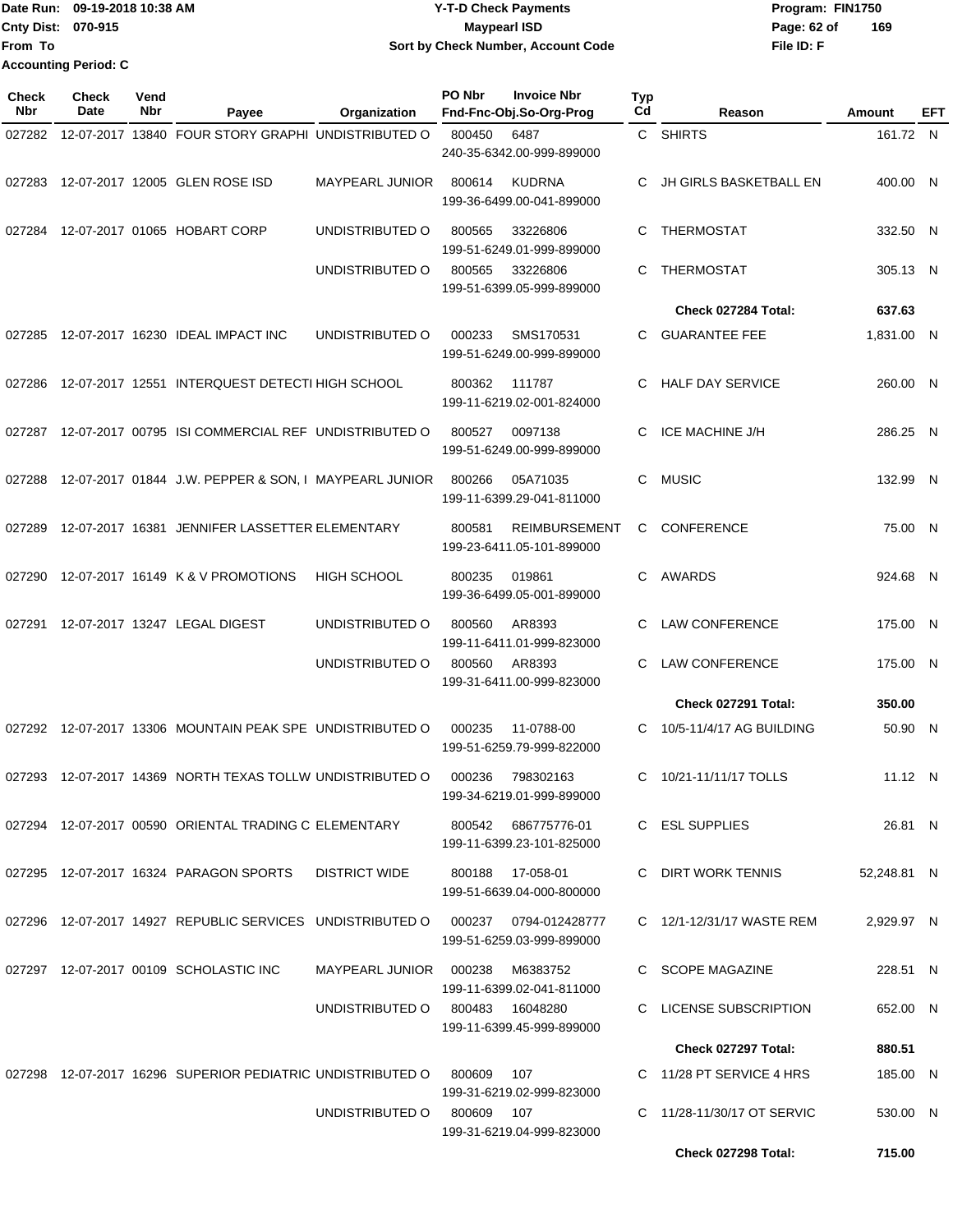Date Run: 09-19-2018 10:38 AM **CONTEX 18 AM CONTEX 18 AM CONTEX 17-T-D** Check Payments **CONTEX 18 AM CONTEX 18 AM CONTEX 18 AM CONTEX 18 AM CONTEX 18 AM CONTEX 18 AM CONTEX 18 AM CONTEX 18 AM CONTEX 19 AM CONTEX 19 AM CONT Cnty Dist:** 070-915 **Page: 63 of MaypearI ISD Page: 63 of From To Accounting Period: C**

## **09-19-2018 10:38 AM Y-T-D Check Payments 070-915 Maypearl ISD Sort by Check Number, Account Code**

| Check<br><b>Nbr</b> | Check<br>Date          | Vend<br><b>Nbr</b> | Payee                                                                         | Organization                      | PO Nbr       | <b>Invoice Nbr</b><br>Fnd-Fnc-Obj.So-Org-Prog     | <b>Typ</b><br>Cd | Reason                        | Amount      | EFT |
|---------------------|------------------------|--------------------|-------------------------------------------------------------------------------|-----------------------------------|--------------|---------------------------------------------------|------------------|-------------------------------|-------------|-----|
| 027299              |                        |                    | 12-07-2017 16049 TAL SANDERS                                                  | HIGH SCHOOL                       | 000234       | <b>REIMBURSEMENT</b><br>199-36-6499.05-001-899000 |                  | C MILEAGE                     | 184.40 N    |     |
| 027300              | 12-07-2017 00784 TASBO |                    |                                                                               | <b>IND COST-ADM</b>               | 800102       | 294162<br>199-41-6499.00-750-899000               | C                | ACCOUNTING/FINANCE            | 295.00 N    |     |
| 027301              |                        |                    | 12-07-2017 15888 CASI THORNE                                                  | MAYPEARL JUNIOR                   | 800576       | <b>REIMBURSEMENT</b><br>199-11-6399.07-041-811000 | C.               | PAPER ROLLS                   | 57.49 N     |     |
|                     |                        |                    | 027302 12-14-2017 12051 ABDO PUBLISHING                                       | <b>MAYPEARL JUNIOR</b>            | 800506       | 216074<br>199-12-6399.05-041-899000               | C.               | <b>BOOKS</b>                  | 915.90 N    |     |
|                     |                        |                    | 027303 12-14-2017 14905 ACE EDUCATIONAL SUELEMENTARY                          |                                   | 800591       | 2210112<br>199-11-6399.00-101-823000              | C.               | <b>SUPPLIES</b>               | 49.16 N     |     |
|                     |                        |                    |                                                                               | UNDISTRIBUTED O                   | 800596       | 2210113<br>199-11-6399.01-999-823000              | C.               | <b>SUPPLIES</b>               | 49.16 N     |     |
|                     |                        |                    |                                                                               |                                   |              |                                                   |                  | <b>Check 027303 Total:</b>    | 98.32       |     |
|                     |                        |                    | 027304 12-14-2017 12211 ADVANCE PIERRE FO ELEMENTARY                          |                                   | 800672       | 240-35-6341.00-101-899000                         | C.               | <b>USDA FOODS</b>             | 701.86 N    |     |
| 027305              |                        |                    | 12-14-2017 16150 ALVARADO FLEET SE UNDISTRIBUTED O                            |                                   | 800574       | 00000047<br>199-34-6219.00-999-899000             | C                | <b>REPAIR BUS 48</b>          | 1,175.00 N  |     |
|                     |                        |                    |                                                                               | UNDISTRIBUTED O                   | 800553       | 00000086<br>199-34-6219.00-999-899000             | C.               | <b>BUS REPAIR 49 EGR VALV</b> | 142.50 N    |     |
|                     |                        |                    |                                                                               | UNDISTRIBUTED O                   | 800556       | 00000097<br>199-34-6219.00-999-899000             | C                | EGR AND VALVE CLEAR C         | 142.50 N    |     |
|                     |                        |                    |                                                                               | UNDISTRIBUTED O                   | 800553       | 00000086<br>199-34-6319.00-999-899000             |                  | <b>BUS REPAIR 49 EGR VALV</b> | 1,331.24 N  |     |
|                     |                        |                    |                                                                               | UNDISTRIBUTED O                   | 800574       | 00000047<br>199-34-6319.00-999-899000             | C                | <b>REPAIR BUS 48</b>          | 2,030.38 N  |     |
|                     |                        |                    |                                                                               | UNDISTRIBUTED O                   | 800556       | 00000097<br>199-34-6319.00-999-899000             | C.               | EGR AND VALVE CLEAR C         | 798.95 N    |     |
|                     |                        |                    |                                                                               |                                   |              |                                                   |                  | <b>Check 027305 Total:</b>    | 5,620.57    |     |
| 027306              |                        |                    | 12-14-2017 01530 ANDERSON, MARX & B DIR COST-ADMINIS                          |                                   | 000242       | 36444<br>199-41-6212.00-720-899000                | C.               | 2016-2017 AUDIT               | 15,450.00 N |     |
|                     |                        |                    | 027307 12-14-2017 15616 AT&T CORP.                                            | UNDISTRIBUTED O 000241            |              | REF#9724351720<br>199-51-6259.02-999-899000       |                  | C 10/24-11/16/17 LONG DIST    | 106.49 N    |     |
|                     |                        |                    | 027308 12-14-2017 00069 ATMOS ENERGY                                          | UNDISTRIBUTED O                   |              | 000256 3030318181<br>199-51-6259.00-999-899000    |                  | C 11/2-12/2/17 GAS MIDDLE     | 296.24 N    |     |
|                     |                        |                    |                                                                               | UNDISTRIBUTED O                   |              | 000256 3030318485<br>199-51-6259.00-999-899000    |                  | C 11/2-12/2/17 GAS ELEM       | 201.54 N    |     |
|                     |                        |                    |                                                                               | UNDISTRIBUTED O                   | 000256       | 3030380470<br>199-51-6259.00-999-899000           |                  | C 11/2-12/2/17 GAS HIGH SC    | 485.63 N    |     |
|                     |                        |                    |                                                                               | UNDISTRIBUTED O 000256 3030380238 |              | 199-51-6259.00-999-899000                         |                  | C 11/2-12/2/17 GAS ADMIN      | 161.79 N    |     |
|                     |                        |                    |                                                                               |                                   |              |                                                   |                  | <b>Check 027308 Total:</b>    | 1,145.20    |     |
|                     |                        |                    | 027309 12-14-2017 15716 ATSSB REGION 5 - Chri HIGH SCHOOL                     |                                   | 800630 50374 | 199-11-6499.29-001-811B00                         |                  | C AREA TRY OUT                | 100.00 N    |     |
|                     |                        |                    | 027310 12-14-2017 00901 AVENUE FUEL DISTRI UNDISTRIBUTED O 000240 64925       |                                   |              | 199-34-6311.01-999-899000                         |                  | C FUEL                        | 2,401.20 N  |     |
|                     |                        |                    | 027311 12-14-2017 12520 BALLARD & TIGHE, PU MAYPEARL JUNIOR 800541 0156945-IN |                                   |              | 199-11-6399.23-041-825000                         |                  | C ESL TESTING SUPPLIES        | 380.00 N    |     |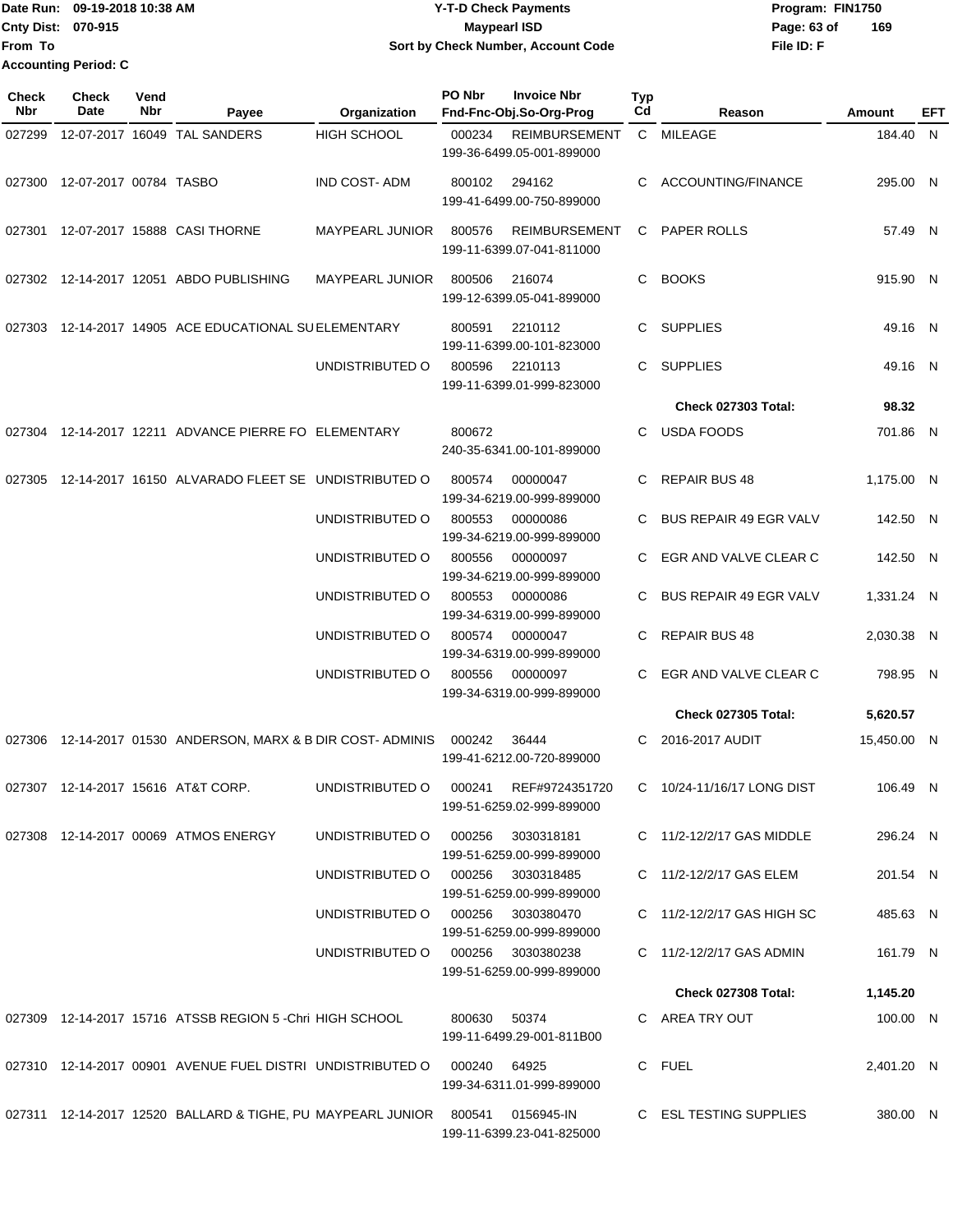|                            | Date Run: 09-19-2018 10:38 AM |                    |                                                      |                        | <b>Y-T-D Check Payments</b><br>Program: FIN1750 |                                               |                  |                            |          |            |
|----------------------------|-------------------------------|--------------------|------------------------------------------------------|------------------------|-------------------------------------------------|-----------------------------------------------|------------------|----------------------------|----------|------------|
| <b>Cnty Dist:</b>          | 070-915                       |                    |                                                      |                        | <b>Maypearl ISD</b><br>Page: 64 of              |                                               |                  |                            | 169      |            |
| From To                    |                               |                    |                                                      |                        |                                                 | Sort by Check Number, Account Code            |                  | File ID: F                 |          |            |
|                            | <b>Accounting Period: C</b>   |                    |                                                      |                        |                                                 |                                               |                  |                            |          |            |
| <b>Check</b><br><b>Nbr</b> | Check<br>Date                 | Vend<br><b>Nbr</b> | Payee                                                | Organization           | PO Nbr                                          | <b>Invoice Nbr</b><br>Fnd-Fnc-Obj.So-Org-Prog | <b>Typ</b><br>Cd | Reason                     | Amount   | <b>EFT</b> |
| 027312                     |                               |                    | 12-14-2017 16051 BARSCO INC.                         | UNDISTRIBUTED O        | 800457                                          | 2528115                                       | $\mathbf{C}$     | DAMPER NURSES OFFICE       | 185.40 N |            |
|                            |                               |                    |                                                      |                        |                                                 | 199-51-6399.05-999-899000                     |                  |                            |          |            |
|                            |                               |                    |                                                      | UNDISTRIBUTED O        | 800571                                          | 2528110                                       | C.               | SUPPLIES FOR AC UNITS      | 302.85 N |            |
|                            |                               |                    |                                                      |                        |                                                 | 199-51-6399.05-999-899000                     |                  |                            |          |            |
|                            |                               |                    |                                                      |                        |                                                 |                                               |                  | Check 027312 Total:        | 488.25   |            |
| 027313                     |                               |                    | 12-14-2017 00956 BORDEN DAIRY                        | <b>MAYPEARL JUNIOR</b> | 800660                                          | 132236-MIDDLE                                 | C.               | <b>MILK</b>                | 318.00 N |            |
|                            |                               |                    |                                                      |                        |                                                 | 240-35-6341.00-041-899000                     |                  |                            |          |            |
|                            |                               |                    |                                                      | <b>MAYPEARL JUNIOR</b> | 800660                                          | 1832236-INTERME                               | C                | <b>MILK</b>                | 410.75 N |            |
|                            |                               |                    |                                                      |                        |                                                 | 240-35-6341.00-041-899000                     |                  |                            |          |            |
|                            |                               |                    |                                                      | <b>ELEMENTARY</b>      | 800659                                          | 1832236-ELEM                                  | C                | <b>MILK</b>                | 947.38 N |            |
|                            |                               |                    |                                                      |                        |                                                 | 240-35-6341.00-101-899000                     |                  |                            |          |            |
|                            |                               |                    |                                                      | <b>HIGH SCHOOL</b>     | 800661                                          | 1832236-HS                                    | C                | <b>MILK</b>                | 477.00 N |            |
|                            |                               |                    |                                                      |                        |                                                 | 240-35-6341.01-001-899000                     |                  |                            |          |            |
|                            |                               |                    |                                                      |                        |                                                 |                                               |                  | Check 027313 Total:        | 2,153.13 |            |
| 027314                     |                               |                    | 12-14-2017 13576 CANON FINANCIAL SE DIR COST-ADMINIS |                        | 000243                                          | 18002410                                      | C.               | <b>ADMIN COPIER</b>        | 458.87 N |            |
|                            |                               |                    |                                                      |                        |                                                 | 199-41-6249.00-720-899000                     |                  |                            |          |            |
| 027315                     |                               |                    | 12-14-2017 00871 CARD SERVICE CENT UNDISTRIBUTED O   |                        | 000266                                          | XXXX0178 12                                   | C                | ATTENDANCE AWARDS H        | 273.02 N |            |
|                            |                               |                    |                                                      |                        |                                                 | 199-13-6499.00-999-811000                     |                  |                            |          |            |
|                            |                               |                    |                                                      | <b>HIGH SCHOOL</b>     | 000266                                          | XXXX0178 12                                   | C.               | <b>CROSS COUNTRY STATE</b> | 340.71 N |            |
|                            |                               |                    |                                                      |                        |                                                 | 199-36-6499.01-001-899000                     |                  |                            |          |            |
|                            |                               |                    |                                                      | <b>IND COST-ADM</b>    | 000266                                          | XXXX0178 12                                   | C                | PRINCIPAL MEETING          | 40.63    | N,         |

199-41-6499.01-750-899000

|  |                                                                                    | <b>SCHOOL BOARD</b>             | 000266 XXXX0178 12        | C NOVEMBER BOARD            | 72.86 N    |  |
|--|------------------------------------------------------------------------------------|---------------------------------|---------------------------|-----------------------------|------------|--|
|  |                                                                                    |                                 | 199-41-6499.02-702-899000 |                             |            |  |
|  |                                                                                    | ADMINISTRATIVE                  | 000266 XXXX0178 12        | C TASBO TRAINING            | 289.06 N   |  |
|  |                                                                                    |                                 | 199-41-6499.04-701-899000 |                             |            |  |
|  |                                                                                    |                                 |                           | <b>Check 027315 Total:</b>  | 1,016.28   |  |
|  | 027316 12-14-2017 13831 CAREY'S SPORTING G UNDISTRIBUTED O 800224 33460            |                                 |                           | C BASKETBALL EQUIPMENT      | 2,080.30 N |  |
|  |                                                                                    |                                 | 199-36-6399.01-999-899GHS |                             |            |  |
|  | 027317 12-14-2017  00217  CITY OF MAYPEARL      UNDISTRIBUTED O      000245     80 |                                 |                           | C 10/30-11/29/17 BALLFIELD  | 26.00 N    |  |
|  |                                                                                    |                                 | 199-51-6259.01-999-899000 |                             |            |  |
|  |                                                                                    | UNDISTRIBUTED O 000245 1081     |                           | C 10/30-11/29/17 ELEM YARD  | 26.00 N    |  |
|  |                                                                                    |                                 | 199-51-6259.01-999-899000 |                             |            |  |
|  |                                                                                    | UNDISTRIBUTED O 000245 1618     |                           | C 10/30-11/29/17 ADMIN OFFI | 51.00 N    |  |
|  |                                                                                    |                                 | 199-51-6259.01-999-899000 |                             |            |  |
|  |                                                                                    | UNDISTRIBUTED O 000245 1394     |                           | C 10/30-11/29/17 NEW CONC   | 83.40 N    |  |
|  |                                                                                    |                                 | 199-51-6259.01-999-899000 |                             |            |  |
|  |                                                                                    | UNDISTRIBUTED O 000245 1080/NOV |                           | C 9/28-1030/17 ELEM         | 105.00 N   |  |
|  |                                                                                    |                                 | 199-51-6259.01-999-899000 |                             |            |  |
|  |                                                                                    | UNDISTRIBUTED O 000245 1080     |                           | C 10/30-11/29/17 ELEM       | 228.40 N   |  |
|  |                                                                                    |                                 | 199-51-6259.01-999-899000 |                             |            |  |
|  |                                                                                    | UNDISTRIBUTED O 000245 82       |                           | C 10/30-11/29/17 INTERMEDI  | 497.40 N   |  |
|  |                                                                                    |                                 | 199-51-6259.01-999-899000 |                             |            |  |
|  |                                                                                    | UNDISTRIBUTED O 000245 574      |                           | C 10/30-11/29/17 JH YARD M  | 119.50 N   |  |
|  |                                                                                    |                                 | 199-51-6259.01-999-899000 |                             |            |  |
|  |                                                                                    | UNDISTRIBUTED O 000245 383      |                           | C 10/30-11/29/17 HIGH SCHO  | 175.50 N   |  |
|  |                                                                                    |                                 | 199-51-6259.01-999-899000 |                             |            |  |
|  |                                                                                    | UNDISTRIBUTED O 000245 595      |                           | C 10/30-11/29/17 JUNIOR HIG | 135.60 N   |  |
|  |                                                                                    |                                 | 199-51-6259.01-999-899000 |                             |            |  |
|  |                                                                                    |                                 |                           | Check 027317 Total:         | 1,447.80   |  |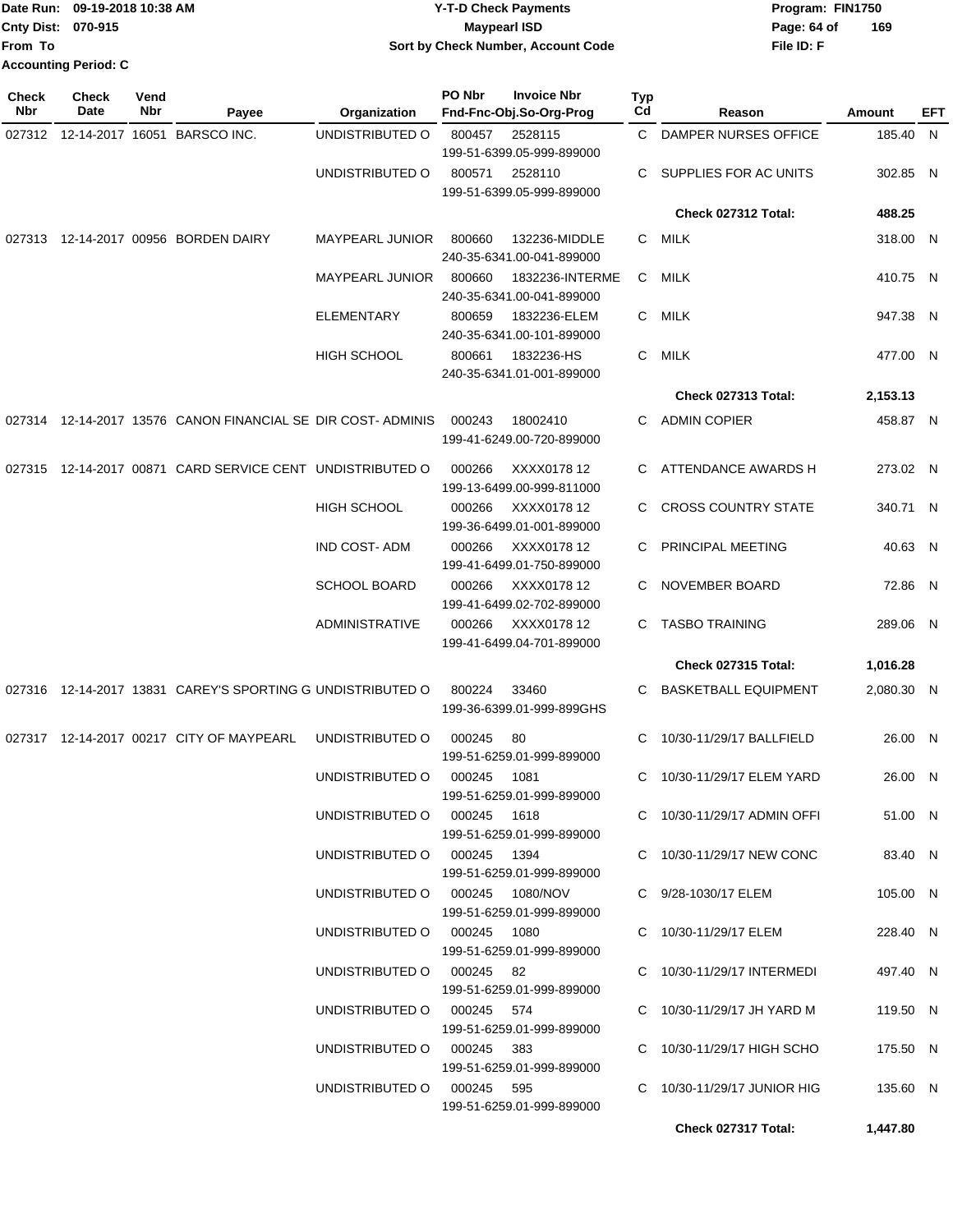|                           | Date Run: 09-19-2018 10:38 AM | <b>Y-T-D Check Payments</b>        | Program: FIN1750   |
|---------------------------|-------------------------------|------------------------------------|--------------------|
| <b>Cnty Dist: 070-915</b> |                               | <b>Maypearl ISD</b>                | 169<br>Page: 65 of |
| lFrom To                  |                               | Sort by Check Number, Account Code | File ID: F         |
|                           | <b>Accounting Period: C</b>   |                                    |                    |

| <b>Check</b><br>Nbr | <b>Check</b><br>Date | Vend<br>Nbr | Payee                                                       | Organization                   | PO Nbr       | <b>Invoice Nbr</b><br>Fnd-Fnc-Obj.So-Org-Prog     | <b>Typ</b><br>Cd | Reason                        | Amount     | EFT |
|---------------------|----------------------|-------------|-------------------------------------------------------------|--------------------------------|--------------|---------------------------------------------------|------------------|-------------------------------|------------|-----|
| 027318              |                      |             | 12-14-2017 15869 CLARK SECURITY PROUNDISTRIBUTED O          |                                | 800237       | 24k078511                                         | C.               | <b>LOCKS NURSE OFFICE</b>     | 300.88 N   |     |
|                     |                      |             |                                                             |                                |              | 199-51-6319.02-999-899000                         |                  |                               |            |     |
|                     |                      |             | 027319 12-14-2017 15282 COLORADO BOXED BE ELEMENTARY        |                                | 800657       | 8285216<br>240-35-6341.00-101-899000              | C                | <b>USDA FOODS</b>             | 140.22 N   |     |
|                     |                      |             |                                                             | <b>ELEMENTARY</b>              | 800657       | 8285221<br>240-35-6341.00-101-899000              | C                | <b>USDA FOODS</b>             | 143.22 N   |     |
|                     |                      |             |                                                             | <b>ELEMENTARY</b>              | 800657       | 8285219<br>240-35-6341.00-101-899000              | C                | USDA FOODS                    | 185.64 N   |     |
|                     |                      |             |                                                             |                                |              |                                                   |                  | Check 027319 Total:           | 469.08     |     |
| 027320              |                      |             | 12-14-2017 15676 DARLA CALVERY                              | <b>HIGH SCHOOL</b>             | 800638       | <b>REIMBURSEMENT</b><br>199-11-6399.10-001-822000 | C                | <b>LOOMING SUPPLIES</b>       | 303.64 N   |     |
|                     |                      |             | 027321 12-14-2017 13566 DRUG & ALCOHOL TE UNDISTRIBUTED O   |                                | 000246       | 217564<br>199-34-6219.01-999-899000               | C                | <b>DOT TESTING</b>            | 96.55 N    |     |
|                     |                      |             | 027322 12-14-2017 12536 DESOTO JANITORIAL UNDISTRIBUTED O   |                                | 800573       | 182213<br>199-51-6319.01-999-899000               | C.               | SUPPLIES                      | 3,215.30 N |     |
| 027323              |                      |             | 12-14-2017 16348 HIRAM E. DODSON                            | UNDISTRIBUTED O                | 800426       | 17-124<br>199-51-6249.00-999-899000               | C.               | H/S DOCK SIDING REPAIR        | 960.00 N   |     |
|                     |                      |             |                                                             | UNDISTRIBUTED O                | 800426       | 17-124<br>199-51-6319.02-999-899000               | C                | <b>H/S DOCK SIDING REPAIR</b> | 1,035.00 N |     |
|                     |                      |             |                                                             |                                |              |                                                   |                  | Check 027323 Total:           | 1,995.00   |     |
|                     |                      |             | 027324 12-14-2017 16187 KING SPORTS                         | UNDISTRIBUTED O                | 000247       | V. KOPPERL<br>199-36-6219.00-999-899000           | C                | <b>BASKETBALL OFFICIAL</b>    | 85.00 N    |     |
| 027325              |                      |             | 12-14-2017 13639 EAST TEXAS COPY SY UNDISTRIBUTED O         |                                | 000257       | 409640<br>199-11-6219.00-999-823000               | C                | 11/4-12/3/17 B/W COPIER       | 52.30 N    |     |
|                     |                      |             |                                                             | <b>HIGH SCHOOL</b>             | 000257       | 409640<br>199-11-6269.00-001-811000               | C                | 11/4-12/3/17 B/W COPIER       | 25.90 N    |     |
|                     |                      |             |                                                             | <b>MAYPEARL JUNIOR</b>         | 000257       | 409640<br>199-11-6269.00-041-811000               | C                | 11/4-12/3/17 B/W COPIER       | 329.58 N   |     |
|                     |                      |             |                                                             | <b>ELEMENTARY</b>              | 000257       | 409640<br>199-11-6269.00-101-811000               | C.               | 11/4-12/3/17 B/W COPIER       | 680.81 N   |     |
|                     |                      |             |                                                             | <b>ELEMENTARY</b>              | 000257       | 409640<br>199-11-6269.00-101-899000               | C.               | 11/4-12/3/17 B/W COPIER       | 42.89 N    |     |
|                     |                      |             |                                                             | <b>HIGH SCHOOL</b>             |              | 000257 409640<br>199-11-6269.01-001-811000        |                  | C 11/4-12/3/17 B/W COPIER     | 697.27 N   |     |
|                     |                      |             |                                                             | MAYPEARL JUNIOR 000257 409640  |              | 199-11-6269.01-041-811000                         |                  | C 11/4-12/3/17 B/W COPIER     | 320.37 N   |     |
|                     |                      |             |                                                             | DIR COST-ADMINIS 000257 409640 |              | 199-41-6249.00-720-899000                         |                  | C 11/4-12/3/17 B/W COPIER     | 351.04 N   |     |
|                     |                      |             |                                                             |                                |              |                                                   |                  | <b>Check 027325 Total:</b>    | 2,500.16   |     |
|                     |                      |             | 027326 12-14-2017 12186 ELLIOTT ELECTRIC SU UNDISTRIBUTED O |                                |              | 800018 09-44420-01<br>199-51-6319.02-999-899000   |                  | C SUPPLIES                    | 724.49 N   |     |
|                     |                      |             | 027327 12-14-2017 00038 ELLIS APPRAISAL DISTTAX COLLECTION  |                                | 000249       | 2018-13-01<br>199-41-6213.00-703-899000           |                  | C 1ST QTR 2018 EAD            | 8,079.92 N |     |
|                     |                      |             | 027328 12-14-2017 13336 ELLIS COUNTY MUSIC HIGH SCHOOL      |                                | 800616 62326 | 199-11-6249.29-001-811000                         |                  | C INSTRUMENT REPAIR           | 330.00 N   |     |
|                     |                      |             | 027329 12-14-2017 01586 ESTES ELECTRIC, INC. HIGH SCHOOL    |                                | 800523       | 12711<br>199-11-6249.01-001-822000                |                  | C FANS IN AG BARN             | 4,158.00 N |     |
|                     |                      |             |                                                             | <b>HIGH SCHOOL</b>             | 800523 12712 | 199-11-6249.01-001-822000                         | C.               | PLUGS IN AG BARN              | 3,672.00 N |     |
|                     |                      |             |                                                             |                                |              |                                                   |                  | Check 027329 Total:           | 7,830.00   |     |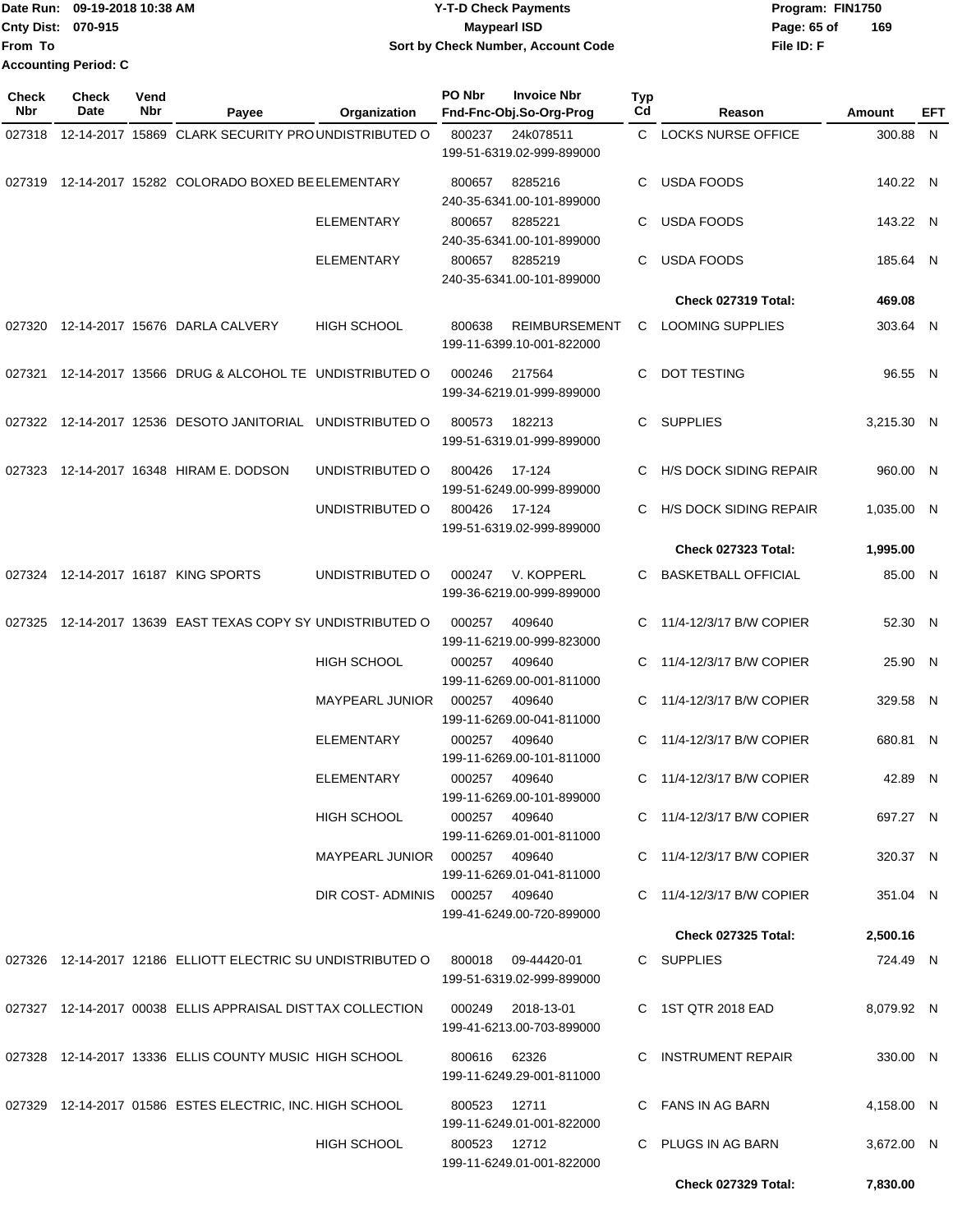|                           | Date Run: 09-19-2018 10:38 AM | <b>Y-T-D Check Payments</b>        | Program: FIN1750   |
|---------------------------|-------------------------------|------------------------------------|--------------------|
| <b>Cnty Dist: 070-915</b> |                               | <b>Mavpearl ISD</b>                | 169<br>Page: 66 of |
| <b>From To</b>            |                               | Sort by Check Number, Account Code | File ID: F         |
|                           | <b>Accounting Period: C</b>   |                                    |                    |

| Check<br>Nbr | <b>Check</b><br>Date          | Vend<br>Nbr | Payee                                                    | Organization               | PO Nbr<br><b>Invoice Nbr</b><br>Fnd-Fnc-Obj.So-Org-Prog                                                                    | Typ<br>Cd | Reason                       | Amount     | EFT |
|--------------|-------------------------------|-------------|----------------------------------------------------------|----------------------------|----------------------------------------------------------------------------------------------------------------------------|-----------|------------------------------|------------|-----|
|              |                               |             | 027330 12-14-2017 15698 STEVEN EVANS                     | UNDISTRIBUTED O            | 000263<br>V. MADISON<br>199-36-6219.00-999-899000                                                                          |           | C FOOTBALL CLOCK             | 25.00 N    |     |
|              |                               |             | 027331 12-14-2017 13851 FRED PRYOR SEMINA HIGH SCHOOL    |                            | 4901113<br>800648<br>199-23-6399.04-001-899000                                                                             |           | C 1 YEAR RENEWAL             | 199.00 N   |     |
|              |                               |             | 027332 12-14-2017 16059 FRONTIER SOUTHWE UNDISTRIBUTED O |                            | 000258<br>031814-5<br>199-51-6259.02-999-899000                                                                            |           | C 11/28-12/27/17 9724351720  | 58.49 N    |     |
|              |                               |             |                                                          | UNDISTRIBUTED O            | 000258<br>093015-5<br>199-51-6259.02-999-899000                                                                            |           | C 11/28-12/27/17 9724352019  | 121.11 N   |     |
|              |                               |             |                                                          | UNDISTRIBUTED O            | 000258<br>092515-5<br>199-51-6259.02-999-899000                                                                            |           | C 11/28-12/27/17 9724352160  | 121.11 N   |     |
|              |                               |             |                                                          | UNDISTRIBUTED O            | 092815-5<br>000258<br>199-51-6259.02-999-899000                                                                            |           | C 11/28-12/27/17 9724352520  | 121.11 N   |     |
|              |                               |             |                                                          | UNDISTRIBUTED O            | 000258<br>092915-5<br>199-51-6259.02-999-899000                                                                            |           | C 11/28-12/27/17 9724352038  | 130.49 N   |     |
|              |                               |             |                                                          | UNDISTRIBUTED O            | 000258<br>091206-5<br>199-51-6259.02-999-899000                                                                            |           | C 11/28-12/27/17 9724351000  | 870.58 N   |     |
|              |                               |             |                                                          |                            |                                                                                                                            |           | Check 027332 Total:          | 1,422.89   |     |
|              |                               |             | 027333 12-14-2017 14120 HARRIS COMPUTER S ELEMENTARY     |                            | XT00134059<br>800658<br>240-35-6341.00-101-899000                                                                          |           | C 11/1-11/30/17 EZSCHOOL     | 188.75 N   |     |
| 027334       |                               |             | 12-14-2017 14289 TRUDIE HEAD                             | UNDISTRIBUTED O            | 800649<br>DECEMBER 2017<br>224-11-6219.00-999-823000                                                                       |           | C 4 OF 8 PAYMENTS RTISE      | 3,750.00 N |     |
|              | 027335 12-14-2017 00243 HILCO |             |                                                          | UNDISTRIBUTED O            | 000259<br>487<br>199-51-6259.04-999-899000                                                                                 |           | C 11/6-12/6/17 SECURITY LIG  | 34.01 N    |     |
|              |                               |             |                                                          | UNDISTRIBUTED O            | 000259<br>487<br>199-51-6259.04-999-899000                                                                                 |           | C 11/6-12/6/17 FUEL TANKS    | 32.25 N    |     |
|              |                               |             |                                                          | UNDISTRIBUTED O            | 000259<br>487<br>199-51-6259.04-999-899000                                                                                 |           | C 11/6-12/6/17 MARQUEE       | 46.93 N    |     |
|              |                               |             |                                                          | UNDISTRIBUTED O            | 000259<br>487<br>199-51-6259.04-999-899000                                                                                 |           | C 11/6-12/6/17 ELEM          | 2,287.12 N |     |
|              |                               |             |                                                          | UNDISTRIBUTED O            | 000259<br>487<br>199-51-6259.04-999-899000                                                                                 |           | C 11/6-12/6/17 ATH FACILITY  | 414.27 N   |     |
|              |                               |             |                                                          | UNDISTRIBUTED O            | 000259 487<br>199-51-6259.04-999-899000                                                                                    |           | C 11/6-12/6/17 HIGH          | 1,709.29 N |     |
|              |                               |             |                                                          | UNDISTRIBUTED O 000259 487 | 199-51-6259.04-999-899000                                                                                                  |           | C 11/6-12/6/17 JUNIOR HIGH   | 2,300.71 N |     |
|              |                               |             |                                                          | UNDISTRIBUTED O 000259 487 | 199-51-6259.78-999-822000                                                                                                  |           | C 11/6-12/6/17 AG            | 992.10 N   |     |
|              |                               |             |                                                          |                            |                                                                                                                            |           | Check 027335 Total: 7,816.68 |            |     |
|              |                               |             | 027336 12-14-2017 16223 Houston ISD                      |                            | UNDISTRIBUTED O 000260 1718OCT98<br>199-31-6299.00-999-823000                                                              |           | C 10/1-10/31/17 SHARS BILLI  | 45.35 N    |     |
|              |                               |             | 027337 12-14-2017 01844 J.W. PEPPER & SON, I HIGH SCHOOL |                            | 800385 05A78805<br>199-11-6399.07-001-811000                                                                               |           | C MUSICAL                    | 548.25 N   |     |
|              |                               |             | 027338 12-14-2017 15086 Kimbell Midwest                  | UNDISTRIBUTED O            | 800550 6000853<br>199-51-6319.02-999-899000                                                                                |           | C NUTS BOLTS MAINT SUPP      | 269.00 N   |     |
|              |                               |             |                                                          |                            | 027339 12-14-2017 01048 LABATT FOOD SERVIC MAYPEARL JUNIOR 800663 387495 INTERMED C GROCERIES<br>240-35-6341.00-041-899000 |           |                              | 1,404.69 N |     |
|              |                               |             |                                                          |                            | MAYPEARL JUNIOR 800663 387479 JH<br>240-35-6341.00-041-899000                                                              |           | C GROCERIES                  | 1,706.96 N |     |
|              |                               |             |                                                          | ELEMENTARY                 | 800662 387487 ELEM<br>240-35-6341.00-101-899000                                                                            |           | C GROCERIES                  | 3,048.26 N |     |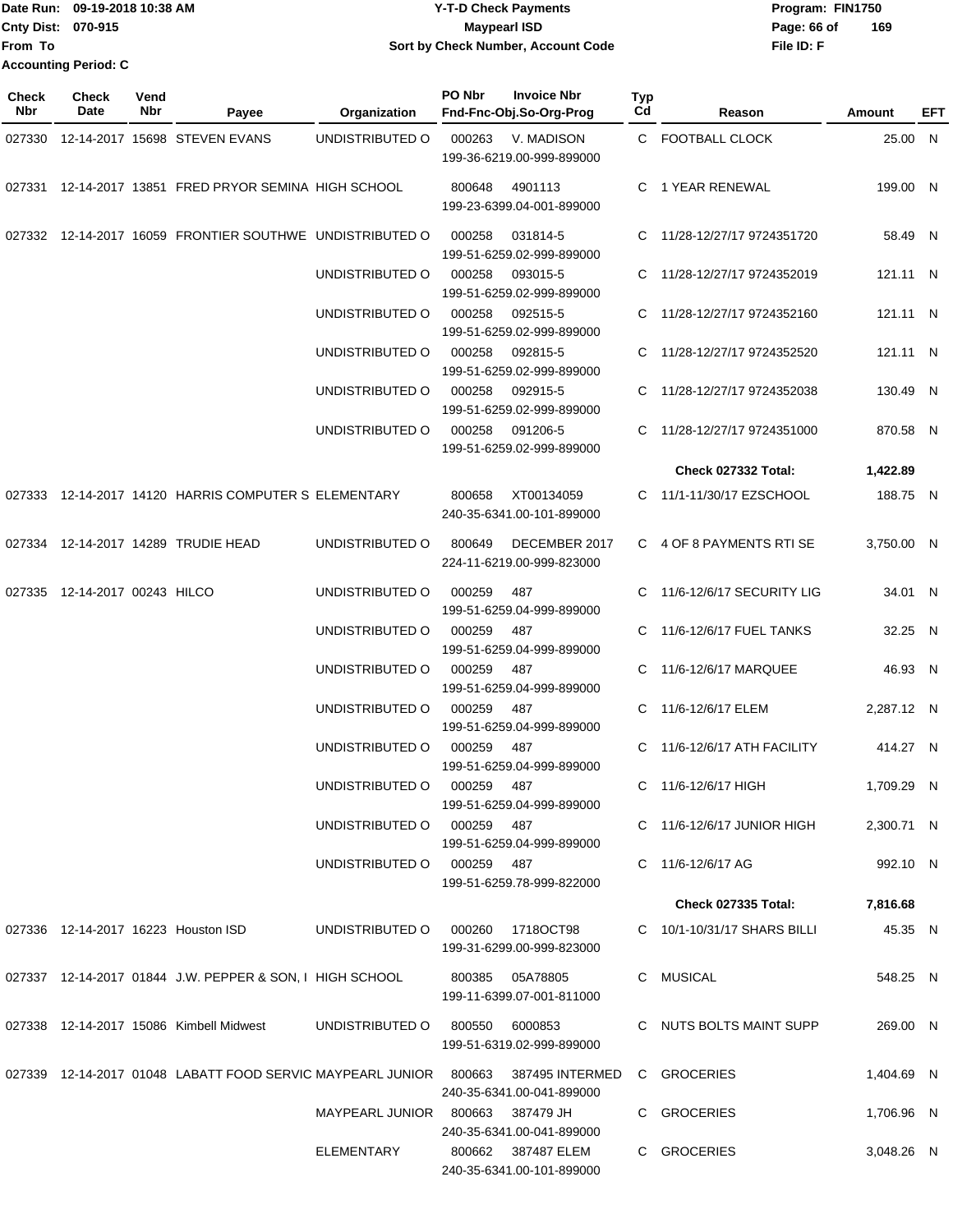Date Run: 09-19-2018 10:38 AM **CONTEX 18 AM CONTEX 18 AM CONTEX 17-T-D** Check Payments **CONTEX 18 AM CONTEX 18 AM CONTEX 18 AM CONTEX 18 AM CONTEX 18 AM CONTEX 18 AM CONTEX 18 AM CONTEX 18 AM CONTEX 19 AM CONTEX 19 AM CONT Cnty Dist:** 070-915 **Page: 67 of Page: 67 of Page: 67 of From To 09-19-2018 10:38 AM Y-T-D Check Payments 070-915 Maypearl ISD Sort by Check Number, Account Code Accounting Period: C**

| Check<br>Nbr | <b>Check</b><br>Date           | Vend<br>Nbr | Payee                                                       | Organization       | PO Nbr | <b>Invoice Nbr</b><br>Fnd-Fnc-Obj.So-Org-Prog  | Typ<br>Cd | Reason                      | Amount     | EFT |
|--------------|--------------------------------|-------------|-------------------------------------------------------------|--------------------|--------|------------------------------------------------|-----------|-----------------------------|------------|-----|
|              |                                |             |                                                             | <b>HIGH SCHOOL</b> | 800664 | 387460 HS<br>240-35-6341.01-001-899000         |           | C GROCERIES                 | 3,703.36 N |     |
|              |                                |             |                                                             |                    |        |                                                |           | <b>Check 027339 Total:</b>  | 9,863.27   |     |
| 027340       |                                |             | 12-14-2017 00063 LAKESHORE EQUIPME ELEMENTARY               |                    | 800557 | 5159281217<br>199-11-6399.00-101-811000        | C.        | SUPPLIES                    | 345.93 N   |     |
| 027341       |                                |             | 12-14-2017 01113 LAKEVIEW CAMP AND HIGH SCHOOL              |                    | 800588 | 199-36-6499.01-001-899000                      | C         | <b>FOOTBALL PLAYOFF CER</b> | 772.50 N   |     |
| 027342       |                                |             | 12-14-2017 13502 LONGVIEW ISD                               | <b>HIGH SCHOOL</b> | 800656 | 199-36-6499.01-001-899000                      | C         | REGIONAL VOLLEYBALL G       | 726.46 N   |     |
|              | 027343 12-14-2017 15098 LOWE'S |             |                                                             | UNDISTRIBUTED O    | 800464 | 99007281357 12<br>199-36-6399.05-999-899000    | C         | <b>DISHWASHER</b>           | 251.74 N   |     |
|              |                                |             |                                                             | UNDISTRIBUTED O    | 800458 | 99007281357 12<br>199-51-6319.02-999-899000    | C         | DOOR LOCKS FOR ATLETI       | 158.01 N   |     |
|              |                                |             |                                                             | UNDISTRIBUTED O    | 800455 | 99007281357 12<br>199-51-6319.02-999-899000    | C         | <b>INTERMEDIATE FLOOR</b>   | 754.49 N   |     |
|              |                                |             |                                                             | UNDISTRIBUTED O    | 800015 | 99007281357 12<br>199-51-6319.02-999-899000    |           | C SUPPLIES                  | 413.76 N   |     |
|              |                                |             |                                                             |                    |        |                                                |           | Check 027343 Total:         | 1,578.00   |     |
|              |                                |             | 027344 12-14-2017 15653 M.A.C. ALARMS                       | UNDISTRIBUTED O    | 800372 | 19861A<br>199-52-6639.03-999-899000            |           | <b>SECURITY UPGRADE</b>     | 3,813.00 N |     |
| 027345       |                                |             | 12-14-2017 16171 MICHAEL WAITES JR                          | UNDISTRIBUTED O    | 000261 | V. PALMER<br>199-36-6219.00-999-899000         | C         | <b>BASKETBALL OFFICIAL</b>  | 130.00 N   |     |
| 027346       |                                |             | 12-14-2017 15740 MOORE RECYCLING L UNDISTRIBUTED O          |                    | 000262 | 0001430073<br>199-51-6259.03-999-899000        | C         | 11/1-11/30/17 RECYCLE HS    | 10.10 N    |     |
|              |                                |             |                                                             | UNDISTRIBUTED O    | 000262 | 0001430077<br>199-51-6259.03-999-899000        | C         | 11/1-11/30/17 RECYCLE IN    | 21.27 N    |     |
|              |                                |             |                                                             | UNDISTRIBUTED O    | 000262 | 0001430075<br>199-51-6259.03-999-899000        |           | C 11/1-11/30/17 RECYCLE EL  | 81.36 N    |     |
|              |                                |             |                                                             | UNDISTRIBUTED O    | 000262 | 0001430076<br>199-51-6259.03-999-899000        | C.        | 11/1-11/30/17 RECYCLE       | 28.62 N    |     |
|              |                                |             |                                                             | UNDISTRIBUTED O    | 000262 | 0001430074<br>199-51-6259.03-999-899000        |           | C 11/1-11/30/17 RECYCLE JH  | 24.87 N    |     |
|              |                                |             |                                                             |                    |        |                                                |           | Check 027346 Total:         | 166.22     |     |
|              |                                |             | 027347 12-14-2017 00065 MUELLER, INC.                       | UNDISTRIBUTED O    | 800552 | 5088172<br>199-51-6319.02-999-899000           |           | C H/S SCUTTLE HOLE CAFE     | 271.68 N   |     |
|              |                                |             | 027348 12-14-2017 01192 MULVANY CONSTRUC UNDISTRIBUTED O    |                    | 800680 | 1221<br>199-51-6249.00-999-899000              |           | REBUILD MAILBOX BUS K       | 1,000.00 N |     |
|              | 027349 12-14-2017 00079 NASCO  |             |                                                             | UNDISTRIBUTED O    | 800595 | 820089<br>199-11-6399.01-999-823000            | C.        | TIMMER                      | 59.17 N    |     |
|              |                                |             | 027350 12-14-2017 15814 NEC FINANCIAL SERVI UNDISTRIBUTED O |                    | 000251 | 0002064894<br>199-71-6512.00-999-899000        |           | C SV1800 PHONE SYSTEM       | 1,159.20 N |     |
|              |                                |             |                                                             | UNDISTRIBUTED O    |        | 000251 0002064894<br>199-71-6522.00-999-899000 |           | C SV1800 PHONE SYSTEM       | 181.07 N   |     |
|              |                                |             |                                                             |                    |        |                                                |           | <b>Check 027350 Total:</b>  | 1,340.27   |     |
|              |                                |             | 027351 12-14-2017 14369 NORTH TEXAS TOLLW UNDISTRIBUTED O   |                    | 000267 | 9033520TX<br>199-34-6219.01-999-899000         |           | C 11/1-11/30/17 TOLLS       | 9.62 N     |     |
|              |                                |             |                                                             | UNDISTRIBUTED O    | 000267 | 1137630TX<br>199-34-6219.01-999-899000         |           | C 11/1-11/30/17 TOLLS       | 17.70 N    |     |
|              |                                |             |                                                             |                    |        |                                                |           | Check 027351 Total:         | 27.32      |     |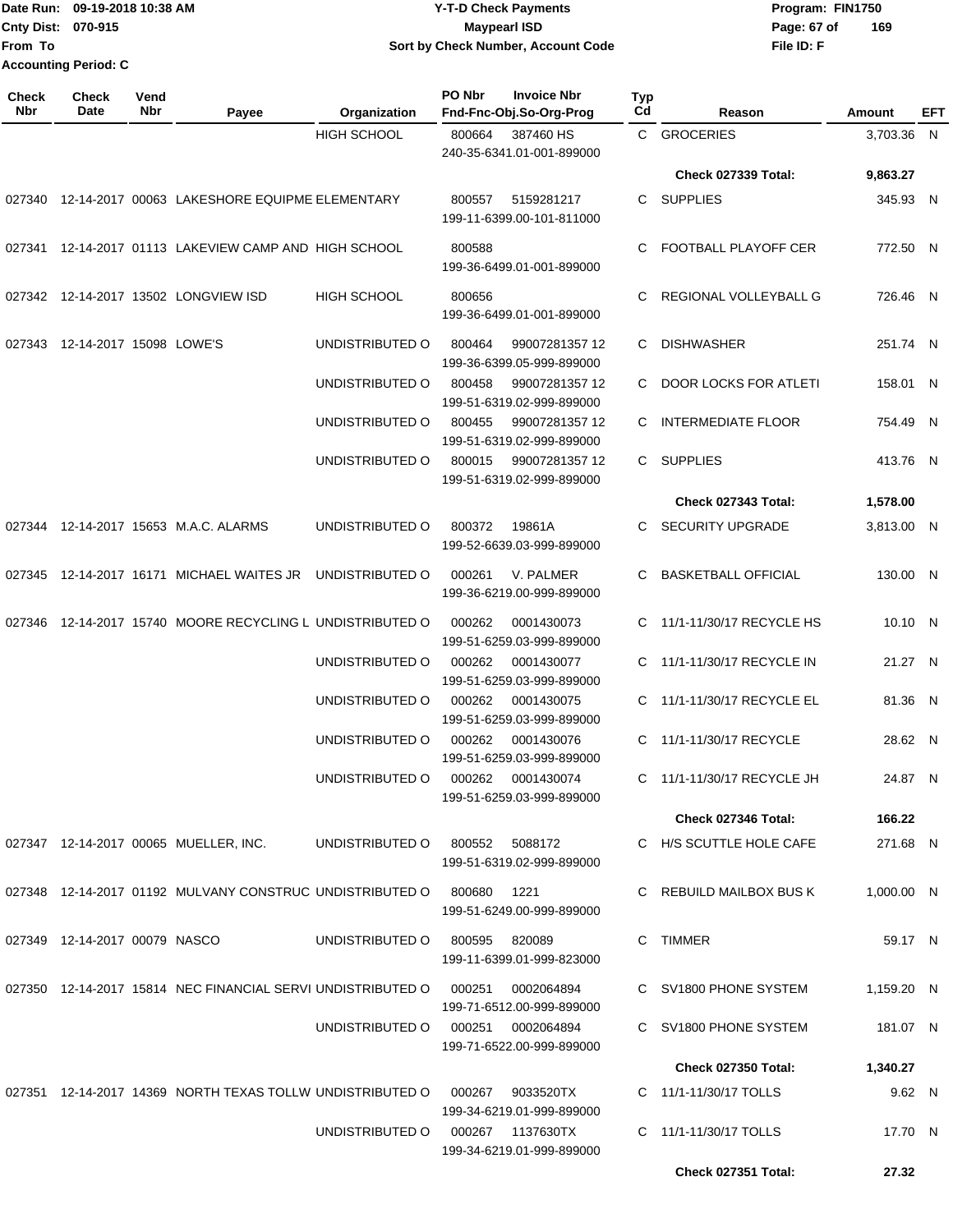|                           | IDate Run: 09-19-2018 10:38 AM | <b>Y-T-D Check Payments</b>        | Program: FIN1750   |
|---------------------------|--------------------------------|------------------------------------|--------------------|
| <b>Cnty Dist: 070-915</b> |                                | <b>Maypearl ISD</b>                | 169<br>Page: 68 of |
| lFrom To                  |                                | Sort by Check Number, Account Code | File ID: F         |
|                           | <b>Accounting Period: C</b>    |                                    |                    |

| <b>Check</b><br>Nbr | <b>Check</b><br><b>Date</b> | Vend<br>Nbr | Payee                                                      | Organization           | PO Nbr        | <b>Invoice Nbr</b><br>Fnd-Fnc-Obj.So-Org-Prog | Typ<br>Cd | Reason                     | Amount      | EFT |
|---------------------|-----------------------------|-------------|------------------------------------------------------------|------------------------|---------------|-----------------------------------------------|-----------|----------------------------|-------------|-----|
| 027352              |                             |             | 12-14-2017 12087 OAK CLIFF OFFICE SU MAYPEARL JUNIOR       |                        | 800669        | 401828-0<br>199-11-6399.03-041-811000         |           | C BATTERIES                | 173.00 N    |     |
|                     |                             |             |                                                            | MAYPEARL JUNIOR        | 800582        | 401343-0<br>199-11-6399.07-041-811000         | C         | PAPER ROLLS                | 283.38 N    |     |
|                     |                             |             |                                                            | <b>MAYPEARL JUNIOR</b> | 800580        | 401347-0<br>199-11-6399.07-041-811000         | C         | PAPER ROLLS                | 272.65 N    |     |
|                     |                             |             |                                                            | MAYPEARL JUNIOR        | 800653        | 401810-0<br>199-11-6399.09-041-811000         | C         | <b>SCIENCE SUPPLIES</b>    | 139.94 N    |     |
|                     |                             |             |                                                            |                        |               |                                               |           | Check 027352 Total:        | 868.97      |     |
| 027353              |                             |             | 12-14-2017 16014 ORKIN PEST CONTRO UNDISTRIBUTED O         |                        | 800091        | 369136<br>199-51-6249.00-999-899000           | C         | DECEMBER PEST CONTR        | 450.00 N    |     |
|                     |                             |             | 027354 12-14-2017 14574 PERMA-BOUND BOOK HIGH SCHOOL       |                        | 800503        | 1754656-00<br>199-12-6399.04-001-899000       | C.        | <b>BOOKS</b>               | 569.04 N    |     |
| 027355              |                             |             | 12-14-2017 16057 POLARITY NETWORKS UNDISTRIBUTED O         |                        | 800628        | 88016<br>199-11-6639.47-999-811000            | C         | <b>FIBER UPGRADE</b>       | 19,000.00 N |     |
|                     |                             |             |                                                            | <b>HIGH SCHOOL</b>     | 800628        | 88016<br>199-11-6639.48-001-811000            | C         | <b>FIBER UPGRADE</b>       | 11,000.00 N |     |
|                     |                             |             |                                                            | MAYPEARL JUNIOR        | 800628        | 88016<br>199-11-6639.48-041-811000            | С         | <b>FIBER UPGRADE</b>       | 2,295.79 N  |     |
|                     |                             |             |                                                            | <b>ELEMENTARY</b>      | 800628        | 88016<br>199-11-6639.48-101-811000            | C         | <b>FIBER UPGRADE</b>       | 300.00 N    |     |
|                     |                             |             |                                                            | UNDISTRIBUTED O        | 800628        | 88016<br>199-11-6639.50-999-899000            | C         | <b>FIBER UPGRADE</b>       | 300.00 N    |     |
|                     |                             |             |                                                            | <b>ADMINISTRATIVE</b>  | 800628        | 88016<br>199-53-6399.00-701-899000            | C         | <b>FIBER UPGRADE</b>       | 282.21 N    |     |
|                     |                             |             |                                                            |                        |               |                                               |           | <b>Check 027355 Total:</b> | 33,178.00   |     |
| 027356              |                             |             | 12-14-2017 12718 DONALD PRICE                              | UNDISTRIBUTED O        | 000248        | V. PALMER<br>199-36-6219.00-999-899000        | C         | <b>BASKETBALL OFFICIAL</b> | 130.00 N    |     |
|                     |                             |             |                                                            | UNDISTRIBUTED O        | 000248        | V. RED OAK<br>199-36-6219.00-999-899000       | C         | <b>BASKETBALL OFFICIAL</b> | 135.00 N    |     |
|                     |                             |             |                                                            | UNDISTRIBUTED O        | 000248        | V. OAKCLIFF LIF<br>199-36-6219.00-999-899000  | C         | <b>BASKETBALL OFFICIAL</b> | 135.00 N    |     |
|                     |                             |             |                                                            |                        |               |                                               |           | Check 027356 Total:        | 400.00      |     |
|                     |                             |             | 027357 12-14-2017 15080 JOE T. RAMIREZ                     | UNDISTRIBUTED O        | 000250        | V LIFE OAK CLIF<br>199-36-6219.00-999-899000  |           | C BASKETBALL OFFICIAL      | 135.00 N    |     |
|                     |                             |             | 027358 12-14-2017 16175 The Lampo Group, Inc. HIGH SCHOOL  |                        | 800451        | 6822234<br>199-11-6399.11-001-822000          | C.        | DIGITAL CLASSROOM          | 900.00 N    |     |
|                     |                             |             | 027359 12-14-2017 00099 REGION 10/EDUCATIO UNDISTRIBUTED O |                        | 800304        | 199-34-6219.01-999-899000                     | C.        | 20 HR CLASS FOR DEASO      | 130.00 N    |     |
|                     |                             |             |                                                            | <b>ELEMENTARY</b>      | 000268 148025 | 255-11-6239.00-101-899000                     | C.        | EARLY CHILDHOOD SERVI      | 500.00 N    |     |
|                     |                             |             |                                                            |                        |               |                                               |           | <b>Check 027359 Total:</b> | 630.00      |     |
|                     |                             |             | 027360 12-14-2017 16300 RONE ENGINEERING SUNDISTRIBUTED O  |                        | 800469        | 17-11-000173<br>199-51-6249.03-999-899000     |           | C PROJECT MANAGER          | 7,454.10 N  |     |
|                     |                             |             | 027361 12-14-2017 00843 SCHOLASTIC BOOK FAMAYPEARL JUNIOR  |                        | 800670        | W3721792BF<br>199-12-6399.00-041-899000       |           | C INTERMEDIATE BOOK FAI    | 1,594.95 N  |     |
|                     |                             |             | 027362 12-14-2017 00316 SCHOOL SPECIALTY I UNDISTRIBUTED O |                        | 800238        | 308102923355<br>199-11-6399.01-999-823000     |           | C SUPPLIES                 | 123.20 N    |     |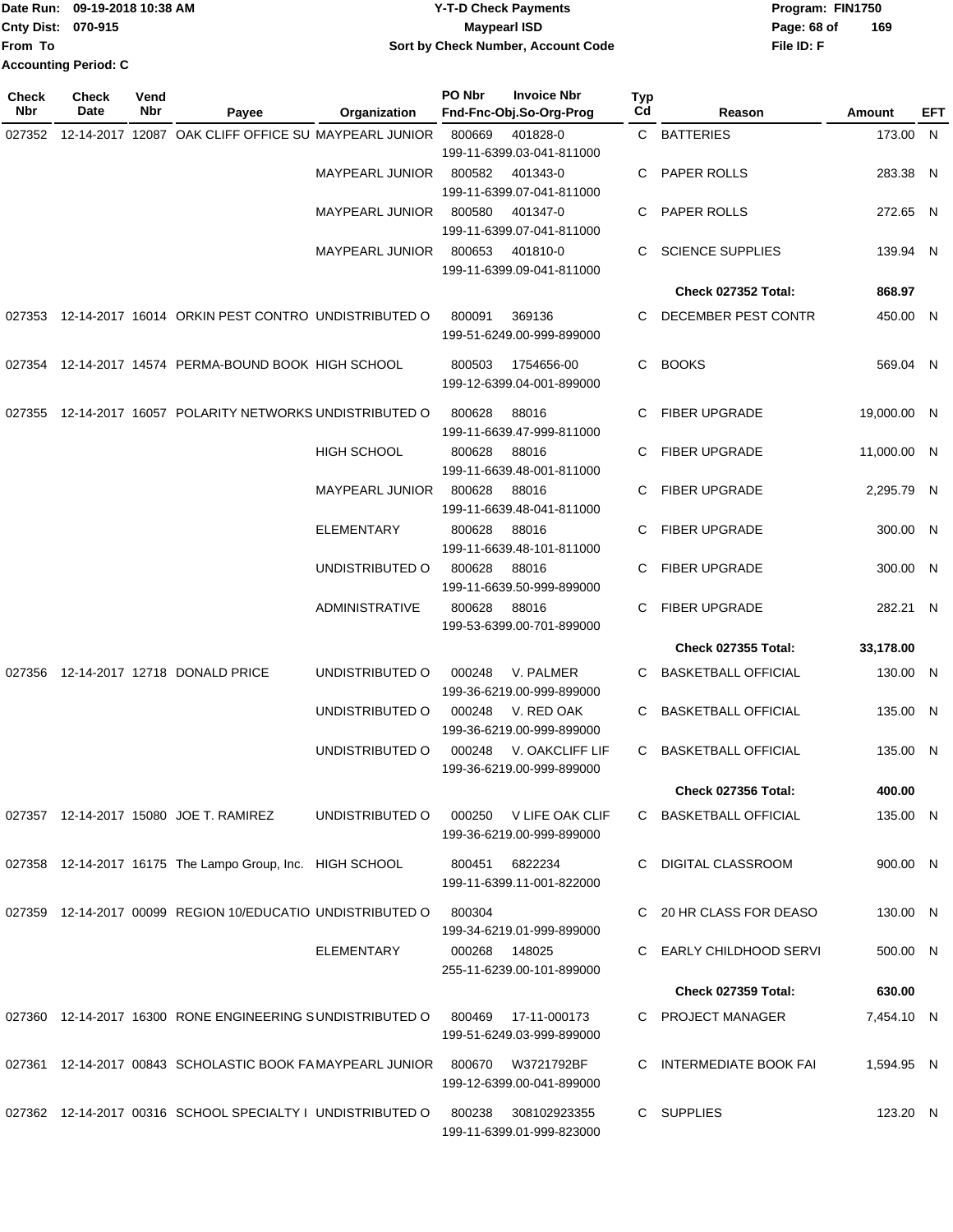|                           | Date Run: 09-19-2018 10:38 AM | <b>Y-T-D Check Payments</b>        | Program: FIN1750   |
|---------------------------|-------------------------------|------------------------------------|--------------------|
| <b>Cnty Dist: 070-915</b> |                               | <b>Mavpearl ISD</b>                | 169<br>Page: 69 of |
| <b>IFrom To</b>           |                               | Sort by Check Number, Account Code | File ID: F         |
|                           | <b>Accounting Period: C</b>   |                                    |                    |

| <b>Check</b><br>Nbr | <b>Check</b><br>Date          | Vend<br>Nbr | Payee                                                                       | Organization                      | PO Nbr       | <b>Invoice Nbr</b><br>Fnd-Fnc-Obj.So-Org-Prog     | Typ<br>Cd | Reason                       | Amount     | EFT |
|---------------------|-------------------------------|-------------|-----------------------------------------------------------------------------|-----------------------------------|--------------|---------------------------------------------------|-----------|------------------------------|------------|-----|
| 027363              |                               |             | 12-14-2017 00072 SHIFFLER EQUIPMENT UNDISTRIBUTED O                         |                                   | 800424       | 1730303400<br>199-51-6249.00-999-899000           | C.        | <b>IMET. SCHOOL BOYS BAT</b> | 875.00 N   |     |
|                     |                               |             |                                                                             | UNDISTRIBUTED O                   | 800424       | 1730303400<br>199-51-6319.02-999-899000           | С         | IMET. SCHOOL BOYS BAT        | 2,569.06 N |     |
|                     |                               |             |                                                                             |                                   |              |                                                   |           | Check 027363 Total:          | 3,444.06   |     |
|                     |                               |             | 027364 12-14-2017 15313 CARROLL MARVIN SMI UNDISTRIBUTED O                  |                                   | 000244       | V. KOPPERL<br>199-36-6219.00-999-899000           | С         | <b>BASKETBALL CLOCK</b>      | 20.00 N    |     |
|                     |                               |             |                                                                             | UNDISTRIBUTED O                   | 000244       | V. RED OAK<br>199-36-6219.00-999-899000           | С         | <b>BASKETBALL CLOCK</b>      | 20.00 N    |     |
|                     |                               |             |                                                                             |                                   |              |                                                   |           | Check 027364 Total:          | 40.00      |     |
| 027365              |                               |             | 12-14-2017 16384 STEVEN RACHEL                                              | UNDISTRIBUTED O                   | 000253       | V. RIO VISTA<br>199-36-6219.00-999-899000         | С         | <b>BASKETBALL OFFICIAL</b>   | 140.00 N   |     |
| 027366              |                               |             | 12-14-2017 12783 AMANDA STINSON                                             | <b>ELEMENTARY</b>                 | 800635       | <b>REIMBURSEMENT</b><br>199-31-6411.01-101-899000 | C.        | CONFERENCE                   | 75.00 N    |     |
| 027367              |                               |             | 12-14-2017 01721 SUPER DUPER PUBLIC UNDISTRIBUTED O                         |                                   | 800551       | 2306095A<br>199-11-6399.00-999-823000             | C.        | <b>SUPPLIES</b>              | 192.78 N   |     |
| 027368              | 12-14-2017 00784 TASBO        |             |                                                                             | <b>IND COST-ADM</b>               | 800619       | 298752<br>199-41-6499.00-750-899000               | С         | <b>BUDGET ACADEMY</b>        | 295.00 N   |     |
| 027369              | 12-14-2017 16123 TECHAIR      |             |                                                                             | <b>HIGH SCHOOL</b>                | 800178       | 03818457<br>199-11-6399.09-001-822000             | С         | <b>MONTHLY TANK RENTAL</b>   | 90.05 N    |     |
|                     |                               |             |                                                                             | <b>HIGH SCHOOL</b>                | 800178       | 03842003<br>199-11-6399.09-001-822000             | С         | <b>TANK RENTAL</b>           | 219.74 N   |     |
|                     |                               |             |                                                                             |                                   |              |                                                   |           | Check 027369 Total:          | 309.79     |     |
|                     | 027370 12-14-2017 00127 TEPSA |             |                                                                             | <b>ELEMENTARY</b>                 | 800563       | 300034972<br>199-23-6499.00-101-899000            | С         | <b>MEMBERSHIP DUES</b>       | 384.00 N   |     |
| 027371              | 12-14-2017 12319 TETA, INC.   |             |                                                                             | <b>HIGH SCHOOL</b>                | 800633       | R. BROWN<br>199-11-6411.04-001-811000             | С         | MEMBERSHIP RENEWAL           | 50.00 N    |     |
|                     |                               |             |                                                                             | HIGH SCHOOL                       | 800633       | 18413<br>199-11-6411.04-001-811000                | С         | <b>THEATREFEST REGISTRA</b>  | 120.00 N   |     |
|                     |                               |             |                                                                             |                                   |              |                                                   |           | Check 027371 Total:          | 170.00     |     |
|                     |                               |             | 027372 12-14-2017 15293 SNOOPY THOMPSON UNDISTRIBUTED O 000254              |                                   |              | V. RIO VISTA<br>199-36-6219.00-999-899000         |           | C BASKETBALL OFFICIAL        | 140.00 N   |     |
|                     |                               |             | 027373 12-14-2017 01049 THYSSENKRUPP ELEV UNDISTRIBUTED O 800024 3003582049 |                                   |              | 199-51-6249.00-999-899000                         |           | C ELEVATOR MAINT. LSK        | 553.59 N   |     |
|                     |                               |             |                                                                             | UNDISTRIBUTED O 800025 3003582047 |              | 199-51-6249.00-999-899000                         |           | C QUARTERLEY ELEV MAIN       | 553.59 N   |     |
|                     |                               |             |                                                                             |                                   |              |                                                   |           | Check 027373 Total:          | 1,107.18   |     |
|                     | 027374 12-14-2017 13882 TRANE |             |                                                                             | UNDISTRIBUTED O                   |              | 800485 3527162<br>199-51-6399.05-999-899000       |           | C HS GYM CONCESSION          | 244.54 N   |     |
|                     |                               |             |                                                                             | UNDISTRIBUTED O 800534 3527194    |              | 199-51-6399.05-999-899000                         |           | C LSK KITCHEN AIR COMPR      | 2,515.92 N |     |
|                     |                               |             |                                                                             |                                   |              |                                                   |           | Check 027374 Total:          | 2,760.46   |     |
|                     | 027375 12-14-2017 15500 TSHA  |             |                                                                             | UNDISTRIBUTED O                   | 800622 37164 | 199-11-6411.00-999-823000                         |           | C 2018 CONVENTION            | 244.00 N   |     |
|                     |                               |             | 027376 12-14-2017 00781 TYSON FOOD, INC                                     | ELEMENTARY                        |              | 800673 22068615<br>240-35-6341.00-101-899000      |           | C USDA FOODS                 | 48.30 N    |     |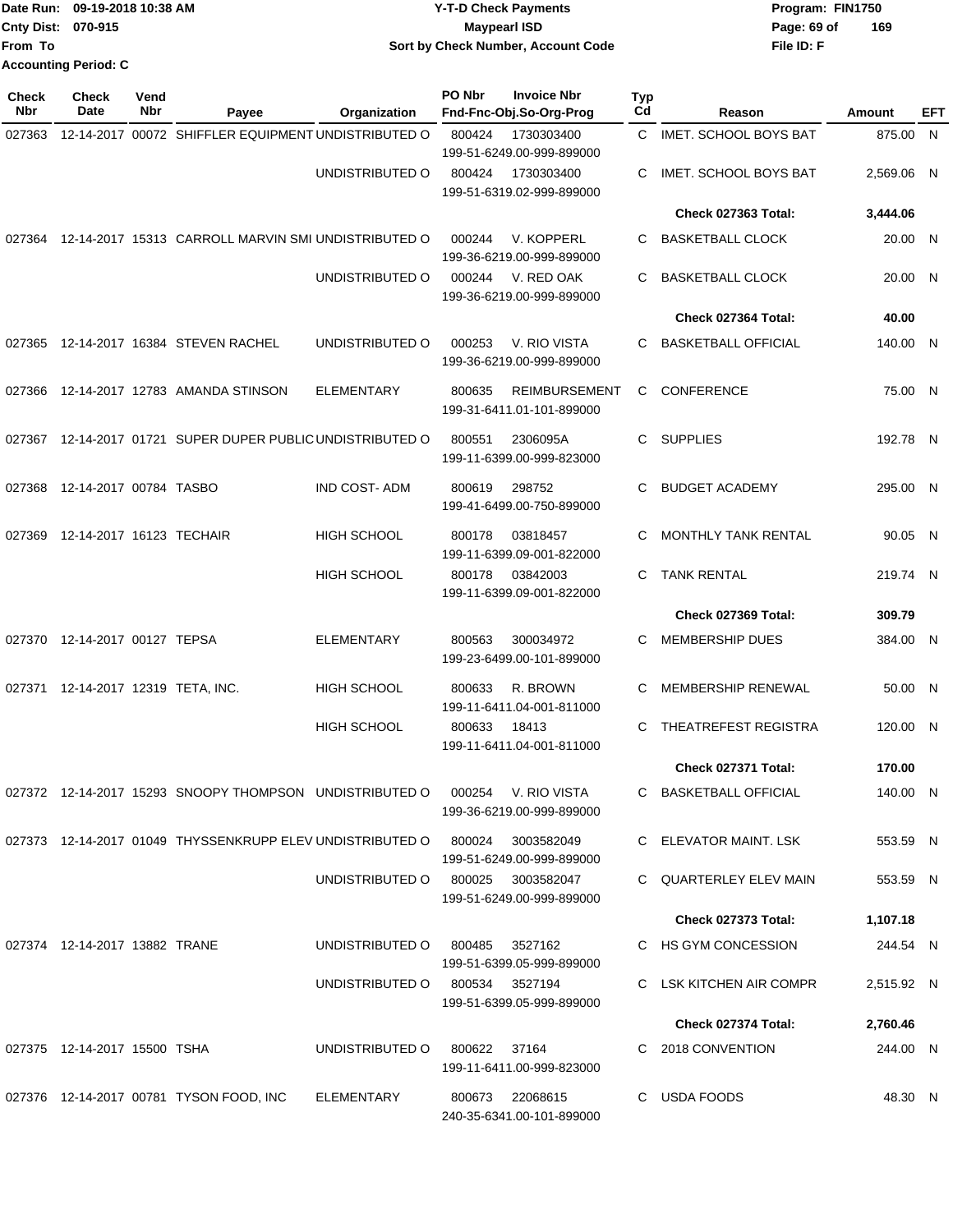|                           | Date Run: 09-19-2018 10:38 AM | <b>Y-T-D Check Payments</b>        | Program: FIN1750   |
|---------------------------|-------------------------------|------------------------------------|--------------------|
| <b>Cnty Dist: 070-915</b> |                               | Maypearl ISD                       | 169<br>Page: 70 of |
| lFrom To                  |                               | Sort by Check Number, Account Code | File ID: F         |
|                           | <b>Accounting Period: C</b>   |                                    |                    |

| <b>Check</b><br><b>Nbr</b> | Check<br>Date | Vend<br>Nbr | Payee                                                             | Organization                     | PO Nbr | <b>Invoice Nbr</b><br>Fnd-Fnc-Obj.So-Org-Prog | <b>Typ</b><br>Cd | Reason                      | Amount     | EFT |
|----------------------------|---------------|-------------|-------------------------------------------------------------------|----------------------------------|--------|-----------------------------------------------|------------------|-----------------------------|------------|-----|
| 027378                     |               |             | 12-14-2017 00460 VINEYARD'S AUTO SU UNDISTRIBUTED O               |                                  | 800014 | 170254<br>199-34-6319.00-999-899000           |                  | C SUPPLIES                  | 86.50 N    |     |
|                            |               |             |                                                                   | UNDISTRIBUTED O                  | 800014 | 169846<br>199-34-6319.00-999-899000           | C                | <b>SUPPLIES</b>             | 5.85 N     |     |
|                            |               |             |                                                                   | UNDISTRIBUTED O                  | 800623 | 169701<br>199-34-6319.00-999-899000           | C                | <b>BATTERIES FOR BUS 24</b> | 359.97 N   |     |
|                            |               |             |                                                                   |                                  |        |                                               |                  | Check 027378 Total:         | 452.32     |     |
| 027379                     |               |             | 12-14-2017 15999 ANTWONE WARREN                                   | UNDISTRIBUTED O                  | 000239 | V. RED OAK<br>199-36-6219.00-999-899000       | C                | <b>BASKETBALL OFFICIAL</b>  | 135.00 N   |     |
| 027380                     |               |             | 12-14-2017 14329 RICHARD WASHINGTO UNDISTRIBUTED O                |                                  | 000252 | V. KOPPERL<br>199-36-6219.00-999-899000       | C                | <b>BASKETBALL OFFICIAL</b>  | 85.00 N    |     |
| 027381                     |               |             | 12-14-2017 00144 WAXAHACHIE DAILY LI UNDISTRIBUTED O              |                                  | 000255 | 00083307<br>199-41-6219.02-999-899000         | C                | PROPERTY LEASE AD           | 192.14 N   |     |
| 027382                     |               |             | 12-14-2017 01078 WILLIAM V. MACGILL & MAYPEARL JUNIOR             |                                  | 800578 | IN0618762<br>199-33-6399.00-041-899000        | C.               | <b>SUPPLIES</b>             | 260.25 N   |     |
| 027383                     |               |             | 12-20-2017 15142 ACHIEVEMENT PRODU ELEMENTARY                     |                                  | 800590 | D25090140101<br>199-11-6399.00-101-823000     | C                | <b>HEADPHONES</b>           | 18.45 N    |     |
| 027384                     |               |             | 12-20-2017 15614 ADVANTAGE MEDICAL UNDISTRIBUTED O                |                                  | 000278 | 3939416<br>199-34-6219.01-999-899000          | C                | <b>DOT PHYSICAL</b>         | 82.00 N    |     |
| 027385                     |               |             | 12-20-2017 16150 ALVARADO FLEET SE UNDISTRIBUTED O                |                                  | 800554 | 000000047<br>199-34-6319.00-999-899000        | C                | <b>AIR FILTER</b>           | 755.83 N   |     |
|                            |               |             |                                                                   | UNDISTRIBUTED O                  | 800554 | 000000047<br>199-34-6319.00-999-899000        | D                | DUPLICATE PO WAS PUT I      | -755.83 N  |     |
|                            |               |             |                                                                   |                                  |        |                                               |                  | Check 027385 Total:         | .00        |     |
| 027386                     |               |             | 12-20-2017 13962 APOGEE COMPONENT HIGH SCHOOL                     |                                  | 800636 | 00100251<br>199-11-6399.13-001-822000         | C                | <b>SUPPLIES</b>             | 188.62 N   |     |
| 027387                     |               |             | 12-20-2017 01256 AT&T MOBILITY                                    | UNDISTRIBUTED O                  | 000270 | 824711164X12102<br>199-51-6259.02-999-899000  | C                | 11/3-12/2/17 WIRELESS       | 108.52 N   |     |
| 027388                     |               |             | 12-20-2017 15716 ATSSB REGION 5 - Chri HIGH SCHOOL                |                                  | 800689 | 17121501A<br>199-11-6499.29-001-811B00        | C                | <b>AREA TRYOUT</b>          | 20.00 N    |     |
|                            |               |             | 027389 12-20-2017 00901 AVENUE FUEL DISTRI UNDISTRIBUTED O        |                                  | 000279 | 65029<br>199-34-6311.01-999-899000            |                  | C FUEL                      | 2,418.41 N |     |
|                            |               |             | 027390 12-20-2017 15983 RICO BAILEY                               | UNDISTRIBUTED O                  |        | 000289 V. KEENE<br>199-36-6219.00-999-899000  |                  | C HS BASKETBALL OFFICIAL    | 65.00 N    |     |
|                            |               |             | 027391 12-20-2017 16051 BARSCO INC.                               | UNDISTRIBUTED O 800678 2531157   |        | 199-51-6249.01-999-899000                     |                  | C VACUUM PUMP OIL           | 65.04 N    |     |
|                            |               |             | 027392 12-20-2017 14851 PAUL BOWMAN                               | UNDISTRIBUTED O 000275 V. FROST  |        | 199-36-6219.00-999-899000                     |                  | C HS BASKETBALL CLOCK       | 20.00 N    |     |
|                            |               |             | 027393 12-20-2017 00887 BSN SPORTS                                | UNDISTRIBUTED 0 800401 901168839 |        | 199-36-6399.05-999-899000                     |                  | C OFFSEASON SWEATS          | 3,270.00 N |     |
|                            |               |             | 027394 12-20-2017 13576 CANON FINANCIAL SE MAYPEARL JUNIOR 800060 |                                  |        | 18092690<br>199-11-6269.00-041-811000         |                  | C COPIER                    | 1,300.29 N |     |
|                            |               |             | 027395 12-20-2017 13110 LEGRANT CLARK                             | UNDISTRIBUTED O                  |        | 000273 V. FROST<br>199-36-6219.00-999-899000  |                  | C HS BASKETBALL OFFICIAL    | 135.00 N   |     |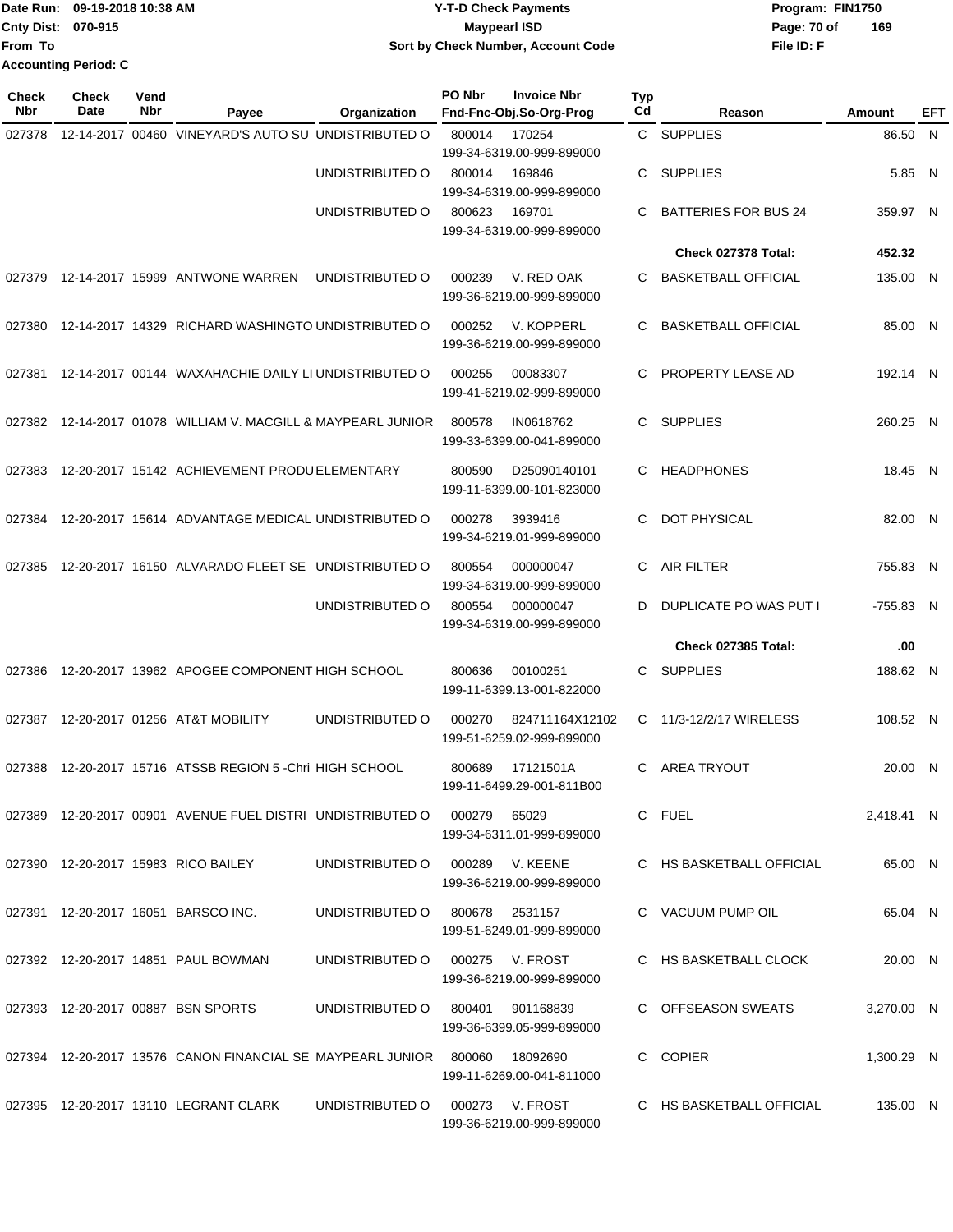|                           | TDate Run: 09-19-2018 10:38 AM | <b>Y-T-D Check Payments</b>        | Program: FIN1750   |
|---------------------------|--------------------------------|------------------------------------|--------------------|
| <b>Cnty Dist: 070-915</b> |                                | <b>Mavpearl ISD</b>                | 169<br>Page: 71 of |
| <b>From To</b>            |                                | Sort by Check Number, Account Code | File ID: F         |
|                           | <b>Accounting Period: C</b>    |                                    |                    |

| <b>Check</b><br>Nbr | <b>Check</b><br>Date | Vend<br>Nbr | Payee                                                      | Organization                    | PO Nbr | <b>Invoice Nbr</b><br>Fnd-Fnc-Obj.So-Org-Prog          | Typ<br>Cd | Reason                      | Amount     | EFT   |
|---------------------|----------------------|-------------|------------------------------------------------------------|---------------------------------|--------|--------------------------------------------------------|-----------|-----------------------------|------------|-------|
| 027396              |                      |             | 12-20-2017 15656 DEPARTMENT OF INF UNDISTRIBUTED O         |                                 | 000293 | 18111288N                                              |           | C 11/1-11/30/17 LONG DISTA  | 71.04 N    |       |
|                     |                      |             |                                                            |                                 |        | 199-51-6259.02-999-899000                              |           |                             |            |       |
|                     |                      |             | 027397 12-20-2017 12885 DIRECT ENERGY                      | UNDISTRIBUTED O                 | 000280 | 173520033183910<br>199-51-6259.04-999-899000           |           | C 11/9-12/10/17 PORTABLE    | 39.43 N    |       |
|                     |                      |             |                                                            | UNDISTRIBUTED O                 | 000280 | 173480033149697                                        |           | C 11/9-12/10/17 BUS BARN    | 69.48 N    |       |
|                     |                      |             |                                                            | UNDISTRIBUTED O                 | 000280 | 199-51-6259.04-999-899000<br>173520033183910           |           | C 11/9-12/10/17 ARCHIVE     | 91.52 N    |       |
|                     |                      |             |                                                            |                                 |        | 199-51-6259.04-999-899000                              |           |                             |            |       |
|                     |                      |             |                                                            | UNDISTRIBUTED O                 | 000280 | 173520033183910<br>199-51-6259.04-999-899000           |           | C 11/9-12/10/17 INT PRACTIC | 127.08 N   |       |
|                     |                      |             |                                                            | UNDISTRIBUTED O                 | 000280 | 173520033183910<br>199-51-6259.04-999-899000           |           | C 11/9-12/10/17 INTERMEDIA  | 1,461.18 N |       |
|                     |                      |             |                                                            | UNDISTRIBUTED O                 | 000280 | 173520033183910<br>199-51-6259.04-999-899000           |           | C 11/9-12/10/17 GOLF FACILI | 290.20 N   |       |
|                     |                      |             |                                                            | UNDISTRIBUTED O                 | 000280 | 173520033183910                                        |           | C 11/9-12/10/17 QUAD BUILDI | 367.46 N   |       |
|                     |                      |             |                                                            |                                 |        | 199-51-6259.04-999-899000                              |           |                             |            |       |
|                     |                      |             |                                                            | UNDISTRIBUTED O                 | 000280 | 173490033163508<br>199-51-6259.04-999-899000           |           | C 11/9-12/10/17 ADMIN       | 429.48 N   |       |
|                     |                      |             |                                                            | UNDISTRIBUTED O                 | 000280 | 173520033183910<br>199-51-6259.04-999-899000           |           | C 11/9-12/10/17 INT CAFETE  | 364.80 N   |       |
|                     |                      |             |                                                            | UNDISTRIBUTED O                 | 000280 | 173520033183910<br>199-51-6259.04-999-899000           |           | C 11/9-12/10/17 HS SOUTH W  | 2,495.89 N |       |
|                     |                      |             |                                                            |                                 |        |                                                        |           | Check 027397 Total:         | 5,736.52   |       |
|                     |                      |             | 027398 12-20-2017 16187 KING SPORTS                        | UNDISTRIBUTED O                 | 000286 | V. KEENE<br>199-36-6219.00-999-899000                  | C         | <b>BASKETBALL OFFICIAL</b>  | 135.00 N   |       |
|                     |                      |             | 027399 12-20-2017 16117 EAGLE NATIONAL STE HIGH SCHOOL     |                                 | 800599 | 745197<br>199-11-6399.09-001-822000                    | C.        | AG SUPPLIES                 | 1,497.32 N |       |
| 027400              |                      |             | 12-20-2017 00445 EAI EDUCATION                             | <b>MAYPEARL JUNIOR</b>          | 800601 | INV0853020<br>199-11-6399.39-041-811000                | C.        | CALCULATORS                 |            | .75 N |
|                     |                      |             |                                                            | <b>MAYPEARL JUNIOR</b>          | 800601 | <b>INV0853020</b><br>199-11-6399.39-041-811000         | C         | <b>CALCULATORS</b>          | 3,194.75 N |       |
|                     |                      |             |                                                            |                                 |        |                                                        |           | Check 027400 Total:         | 3,195.50   |       |
|                     |                      |             | 027401 12-20-2017 13639 EAST TEXAS COPY SY UNDISTRIBUTED O |                                 |        | 000284 410900<br>199-11-6219.07-999-823000             |           | C 11/9-12/8/17 B&W COPIER   | 126.76 N   |       |
|                     |                      |             |                                                            | <b>HIGH SCHOOL</b>              |        | 000284 410900<br>199-11-6269.00-001-811000             |           | C 11/9-12/8/17 B&W COPIER   | 104.95 N   |       |
|                     |                      |             |                                                            | MAYPEARL JUNIOR 000284 410900   |        | 199-11-6269.00-041-811000                              |           | C 11/9-12/8/17 B&W COPIER   | 226.85 N   |       |
|                     |                      |             |                                                            | ELEMENTARY                      |        | 000284 410900<br>199-11-6269.00-101-811000             |           | C 11/9-12/8/17 B&W COPIER   | 136.53 N   |       |
|                     |                      |             |                                                            | ELEMENTARY                      |        | 000284 410900<br>199-11-6269.00-101-899000             |           | C 11/9-12/8/17 B&W COPIER   | 111.11 N   |       |
|                     |                      |             |                                                            | HIGH SCHOOL                     |        | 000284 410900                                          |           | C 11/9-12/8/17 B&W COPIER   | 145.60 N   |       |
|                     |                      |             |                                                            | MAYPEARL JUNIOR  000284  410900 |        | 199-11-6269.01-001-811000                              |           | C 11/9-12/8/17 B&W COPIER   | 271.55 N   |       |
|                     |                      |             |                                                            | DIR COST-ADMINIS 000284 410900  |        | 199-11-6269.01-041-811000<br>199-41-6249.00-720-899000 |           | C 11/9-12/8/17 B&W COPIER   | 70.00 N    |       |
|                     |                      |             |                                                            |                                 |        |                                                        |           | Check 027401 Total:         | 1,193.35   |       |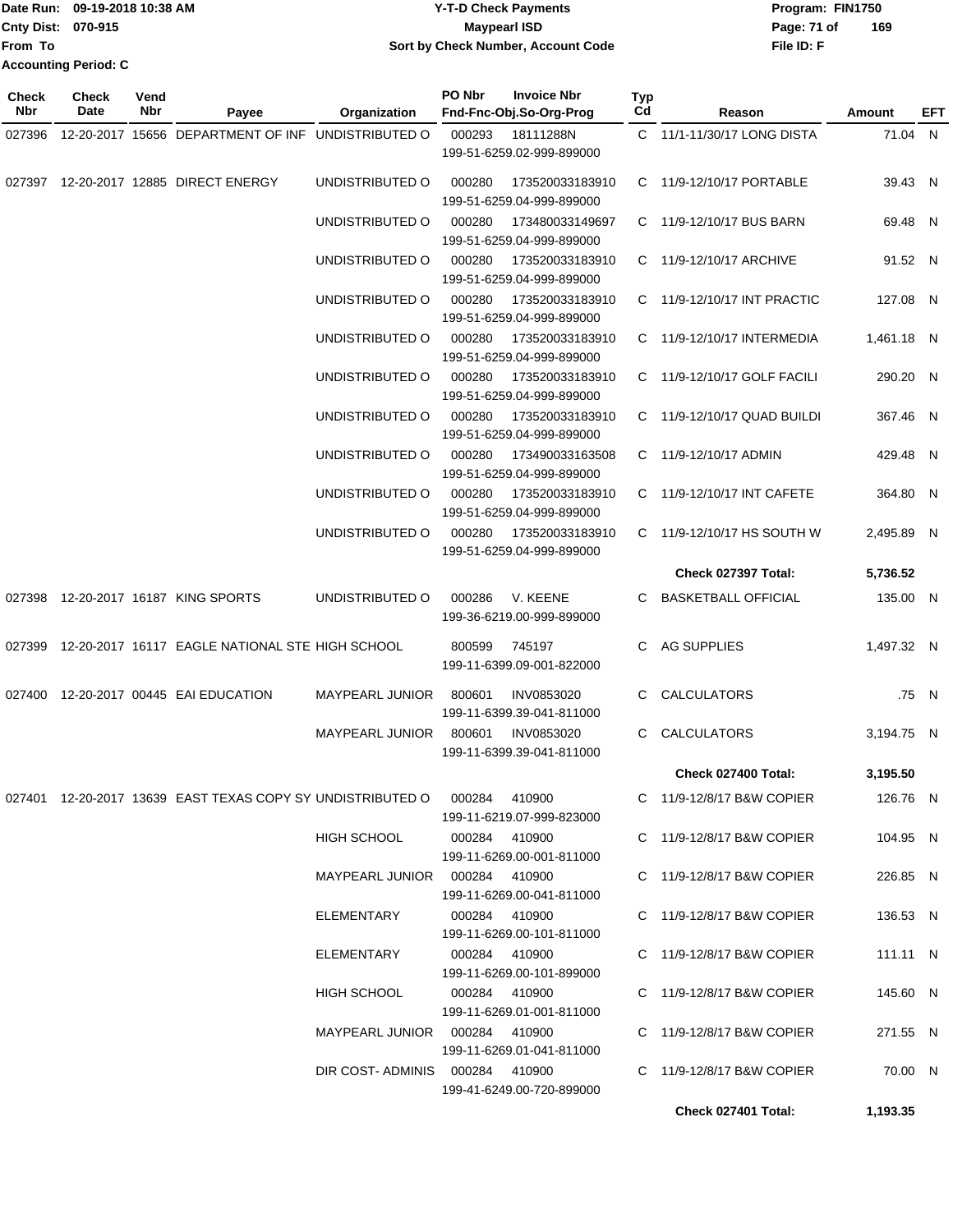|                           | IDate Run: 09-19-2018 10:38 AM | <b>Y-T-D Check Payments</b>        | Program: FIN1750   |
|---------------------------|--------------------------------|------------------------------------|--------------------|
| <b>Cnty Dist: 070-915</b> |                                | <b>Mavpearl ISD</b>                | 169<br>Page: 72 of |
| lFrom To                  |                                | Sort by Check Number, Account Code | File ID: F         |
|                           | <b>Accounting Period: C</b>    |                                    |                    |

| <b>Check</b><br>Nbr | Check<br>Date                 | Vend<br>Nbr | Payee                                                                        | Organization    | PO Nbr                                         | <b>Invoice Nbr</b><br>Fnd-Fnc-Obj.So-Org-Prog                     | <b>Typ</b><br>Cd | Reason                     | Amount     | EFT |
|---------------------|-------------------------------|-------------|------------------------------------------------------------------------------|-----------------|------------------------------------------------|-------------------------------------------------------------------|------------------|----------------------------|------------|-----|
|                     |                               |             | 027402 12-20-2017 12538 ECS LEARNING SYSTE ELEMENTARY                        |                 | 800666<br>213193<br>199-11-6399.35-101-811000  |                                                                   |                  | C STAAR WRITING            | 1,231.12 N |     |
|                     |                               |             | 027403 12-20-2017 12186 ELLIOTT ELECTRIC SU UNDISTRIBUTED O                  |                 | 800018                                         | 09-45124-01<br>199-51-6319.02-999-899000                          | C.               | <b>SUPPLIES</b>            | 122.41 N   |     |
|                     |                               |             | 027404 12-20-2017 15887 FORT WORTH FOOTB UNDISTRIBUTED O                     |                 | 000271                                         | <b>DALLAS CHRISTIA</b><br>199-36-6219.00-999-899000               | C                | FOOTBALL OFFICIAL 8/24/    | 125.00 N   |     |
| 027405              |                               |             | 12-20-2017 00795 ISI COMMERCIAL REF UNDISTRIBUTED O                          |                 | 800707                                         | 0084823<br>199-51-6249.00-999-899000                              | C                | THERMO WALK IN FREEZ       | 93.75 N    |     |
|                     |                               |             |                                                                              | UNDISTRIBUTED O | 800706                                         | 0084652<br>199-51-6249.00-999-899000                              | C                | <b>WALK IN FREEZER</b>     | 755.00 N   |     |
|                     |                               |             |                                                                              | UNDISTRIBUTED O | 0085815<br>800708                              |                                                                   | C                | LSK SERVING LINE DUAL      | 848.75 N   |     |
|                     |                               |             |                                                                              | UNDISTRIBUTED O | 800707                                         | 199-51-6249.00-999-899000<br>0084823<br>199-51-6319.02-999-899000 | C                | THERMO WALK IN FREEZ       | 64.90 N    |     |
|                     |                               |             |                                                                              | UNDISTRIBUTED O | 800706                                         | 0084652<br>199-51-6319.02-999-899000                              |                  | <b>WALK IN FREEZER</b>     | 392.00 N   |     |
|                     |                               |             |                                                                              | UNDISTRIBUTED O | 800708<br>0085815<br>199-51-6319.02-999-899000 |                                                                   | C                | LSK SERVING LINE DUAL      | 482.30 N   |     |
|                     |                               |             |                                                                              |                 |                                                |                                                                   |                  | Check 027405 Total:        | 2,636.70   |     |
| 027406              |                               |             | 12-20-2017 00063 LAKESHORE EQUIPME ELEMENTARY                                |                 | 800589                                         | 5422981217<br>199-11-6399.00-101-823000                           | C.               | <b>SUPPLIES</b>            | 68.98 N    |     |
|                     |                               |             | 027407 12-20-2017 16344 LUCAS BIGGS                                          | UNDISTRIBUTED O | 000277                                         | V. DALLAS MADIS<br>199-36-6219.00-999-899000                      | C.               | HS FOOTBALL PRESS BO       | 25.00 N    |     |
| 027408              |                               |             | 12-20-2017 15781 JASPER E. MANNING                                           | UNDISTRIBUTED O | 000281                                         | V. PALMER<br>199-36-6219.00-999-899000                            | C.               | HS BASKETBALL OFFICIAL     | 135.00 N   |     |
| 027409              |                               |             | 12-20-2017 16120 MARKS PLUMBING PA UNDISTRIBUTED O                           |                 | 800644                                         | INV001668752<br>199-51-6319.02-999-899000                         | C.               | <b>SPRAYER</b>             | 283.52 N   |     |
|                     |                               |             | 027410 12-20-2017 15677 TEXAS FIRE                                           | UNDISTRIBUTED O | 000292                                         | 30503<br>199-51-6249.00-999-899000                                | C                | <b>SERVICE CALL</b>        | 1,369.00 N |     |
| 027411              |                               |             | 12-20-2017 00442 MOVIE LICENSING US ELEMENTARY                               |                 | 800675                                         | 2445386<br>199-12-6411.01-101-811000                              | C.               | PUBLIC PERFORMANCE         | 446.00 N   |     |
|                     | 027412 12-20-2017 00079 NASCO |             |                                                                              | ELEMENTARY      |                                                | 800593 820090<br>199-11-6399.00-101-823000                        |                  | C SUPPLIES                 | 96.48 N    |     |
|                     |                               |             | 027413 12-20-2017 16289 NEXTLINK BROADBAN UNDISTRIBUTED O 000274 125089750-7 |                 |                                                | 199-53-6249.04-999-899000                                         |                  | C ENTERPRIZE LEVEL 1       | 790.00 N   |     |
|                     |                               |             | 027414 12-20-2017 13896 JOE NIMOCK                                           | UNDISTRIBUTED O |                                                | 000287 V. KEENE<br>199-36-6219.00-999-899000                      |                  | C HS BASKETBALL OFFICIAL   | 135.00 N   |     |
|                     |                               |             | 027415 12-20-2017 00287 OFFICE DEPOT                                         | IND COST-ADM    | 800645                                         | 988029446001<br>199-41-6499.01-750-899000                         |                  | C SUPPLIES                 | 90.41 N    |     |
|                     |                               |             |                                                                              | UNDISTRIBUTED O |                                                | 800645 988029333001<br>199-51-6319.02-999-899000                  |                  | C KEY CABINET              | 547.91 N   |     |
|                     |                               |             |                                                                              |                 |                                                |                                                                   |                  | <b>Check 027415 Total:</b> | 638.32     |     |
|                     |                               |             | 027416 12-20-2017 16370 PHONAK, LLC                                          | ELEMENTARY      | 800641                                         | 5156771570<br>199-11-6399.00-101-823000                           |                  | C ROGER $X(02)$            | 825.99 N   |     |
|                     |                               |             | 027417 12-20-2017 00099 REGION 10/EDUCATIO ADMINISTRATIVE                    |                 | 800694                                         | 148741<br>199-41-6219.10-701-899000                               |                  | C SEP-NOV BACK GROUND      | 96.00 N    |     |
|                     |                               |             |                                                                              | UNDISTRIBUTED O | 000282 148876                                  | 199-41-6239.02-999-899000                                         |                  | C 2017-18 ADMIN SERVICE P  | 8,991.00 N |     |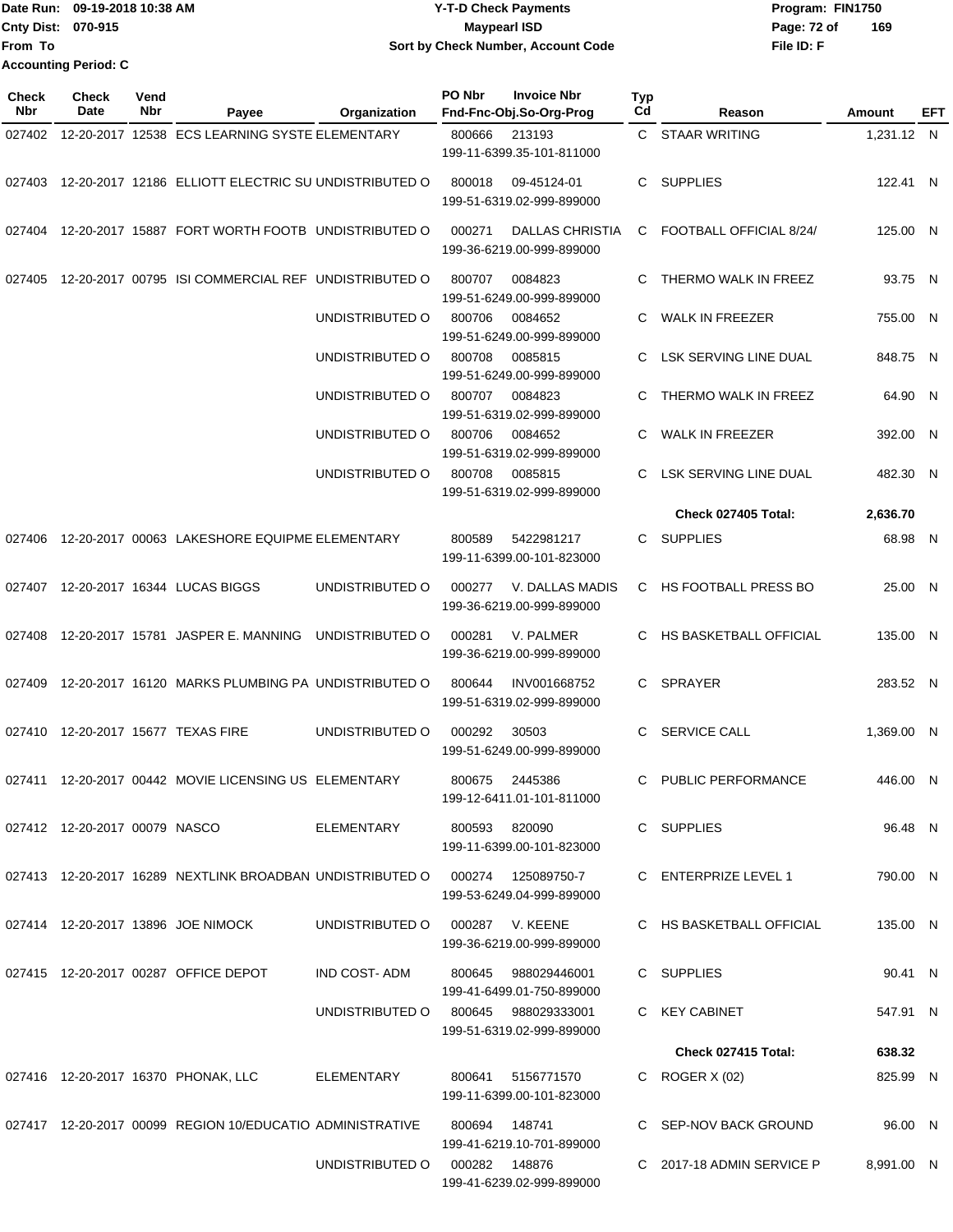Date Run: 09-19-2018 10:38 AM **CONTEX 18 AM CONTEX 18 AM CONTEX 17-T-D** Check Payments **CONTEX 18 AM CONTEX 18 AM CONTEX 18 AM CONTEX 18 AM CONTEX 18 AM CONTEX 18 AM CONTEX 18 AM CONTEX 18 AM CONTEX 19 AM CONTEX 19 AM CONT Cnty Dist:** 070-915 **Page: 73 of MaypearI ISD Page: 73 of From To 09-19-2018 10:38 AM Y-T-D Check Payments 070-915 Maypearl ISD Sort by Check Number, Account Code Accounting Period: C**

| <b>Check</b><br><b>Nbr</b> | Check<br>Date          | Vend<br>Nbr | Payee                                                                          | Organization                   | PO Nbr        | <b>Invoice Nbr</b><br>Fnd-Fnc-Obj.So-Org-Prog     | <b>Typ</b><br>Cd | Reason                      | Amount     | <b>EFT</b> |
|----------------------------|------------------------|-------------|--------------------------------------------------------------------------------|--------------------------------|---------------|---------------------------------------------------|------------------|-----------------------------|------------|------------|
|                            |                        |             |                                                                                |                                |               |                                                   |                  | Check 027417 Total:         | 9,087.00   |            |
| 027418                     |                        |             | 12-20-2017 00843 SCHOLASTIC BOOK FAELEMENTARY                                  |                                | 800697        | W3725451BF<br>199-12-6399.00-101-899000           | C                | <b>BOOK FAIR</b>            | 5,789.54 N |            |
| 027419                     |                        |             | 12-20-2017 12327 SEITZ GIFT FRUIT                                              | UNDISTRIBUTED O                | 800695        | 00034796-1<br>199-13-6399.05-999-899000           | C                | STAFF TURKEY AND HAM        | 3,696.00 N |            |
| 027420                     |                        |             | 12-20-2017 13645 SHARI EASTWOOD                                                | <b>SCHOOL BOARD</b>            | 800651        | <b>REIMBURSEMENT</b><br>199-41-6439.00-702-899000 | C                | <b>ELECTION LAW SEMINAR</b> | 232.00 N   |            |
| 027421                     |                        |             | 12-20-2017 15313 CARROLL MARVIN SMI UNDISTRIBUTED O                            |                                | 000285        | V. KEENE<br>199-36-6219.00-999-899000             | C                | <b>HS BASKETBALL CLOCK</b>  | 25.00 N    |            |
| 027422                     |                        |             | 12-20-2017 16384 STEVEN RACHEL                                                 | UNDISTRIBUTED O                | 000291        | V. KEENE<br>199-36-6219.00-999-899000             | C                | HS BASKETBALL OFFICIAL      | 65.00 N    |            |
| 027423                     | 12-20-2017 00131 TASA  |             |                                                                                | UNDISTRIBUTED O                | 800677        | 21407<br>199-53-6499.01-999-899000                | C                | <b>TASA MID WINTER CONF</b> | 210.00 N   |            |
|                            |                        |             |                                                                                | UNDISTRIBUTED O                | 800681        | 107859<br>199-53-6499.01-999-899000               | C                | <b>TASA CONFERENCE</b>      | 265.00 N   |            |
|                            |                        |             |                                                                                |                                |               |                                                   |                  | Check 027423 Total:         | 475.00     |            |
| 027424                     | 12-20-2017 13882 TRANE |             |                                                                                | UNDISTRIBUTED O                | 800615        | 3569127<br>199-51-6399.05-999-899000              |                  | PRESSURE SWITCH             | 76.32 N    |            |
|                            |                        |             |                                                                                | UNDISTRIBUTED O                | 800611        | 3569139<br>199-51-6399.05-999-899000              | C                | <b>AC MOTOR</b>             | 667.27 N   |            |
|                            |                        |             |                                                                                |                                |               |                                                   |                  | Check 027424 Total:         | 743.59     |            |
| 027425                     |                        |             | 12-20-2017 00134 TXU ENERGY                                                    | UNDISTRIBUTED O                | 000276        | 05597854931<br>199-51-6259.04-999-899000          | C                | 11/9-12/10/17 SECURITY LI   | 331.37 N   |            |
| 027426                     |                        |             | 12-20-2017 14329 RICHARD WASHINGTO UNDISTRIBUTED O                             |                                | 000290        | V. RICE<br>199-36-6219.00-999-899000              | C                | JH BASKETBALL SCHOLA        | 135.00 N   |            |
| 027427                     |                        |             | 12-20-2017 13510 ROBERT WHITE                                                  | UNDISTRIBUTED O                | 000283        | V. PALMER<br>199-36-6219.00-999-899000            | C                | <b>BASKETBALL OFFICIAL</b>  | 135.00 N   |            |
| 027428                     |                        |             | 12-20-2017 13498 KENNETH WILLIAMS                                              | UNDISTRIBUTED O                | 000272        | V. FROST<br>199-36-6219.00-999-899000             | C                | HS BASKETBALL OFFICIAL      | 135.00 N   |            |
|                            |                        |             |                                                                                | UNDISTRIBUTED O                | 000288        | V. KEENE<br>199-36-6219.00-999-899000             |                  | C HS BASKETBALL OFFICIAL    | 135.00 N   |            |
|                            |                        |             |                                                                                | UNDISTRIBUTED O 000288 V. RICE |               | 199-36-6219.00-999-899000                         |                  | C JH BASKETBALL OFFICIAL    | 135.00 N   |            |
|                            |                        |             |                                                                                |                                |               |                                                   |                  | Check 027428 Total:         | 405.00     |            |
|                            |                        |             | 027429 01-12-2018 12211 ADVANCE PIERRE FO ELEMENTARY                           |                                |               | 800712 2036284<br>240-35-6341.00-101-899000       |                  | C USDA FOODS                | 35.80 N    |            |
|                            |                        |             | 027430  01-12-2018  15376  ALL ABOUT TIRES, LLC UNDISTRIBUTED O  800724  23064 |                                |               | 199-34-6219.00-999-899000                         |                  | C TIRE REPAIR               | 15.00 N    |            |
|                            |                        |             | 027431 01-12-2018 16083 ALPHA FOODS CO.                                        | HIGH SCHOOL                    | 800746 282439 | 240-35-6341.01-001-899000                         |                  | C USDA FOODS                | 831.30 N   |            |
|                            |                        |             | 027432  01-12-2018  16150  ALVARADO FLEET SE  UNDISTRIBUTED O  800721          |                                |               | 233<br>199-34-6219.00-999-899000                  |                  | C BUS REPAIR 50             | 142.50 N   |            |
|                            |                        |             |                                                                                | UNDISTRIBUTED O                | 800698        | 159<br>199-34-6219.00-999-899000                  |                  | C REPAIR BUS 48             | 142.50 N   |            |
|                            |                        |             |                                                                                | UNDISTRIBUTED O                | 800698        | 159<br>199-34-6319.00-999-899000                  |                  | C REPAIR BUS 48             | 1,248.11 N |            |
|                            |                        |             |                                                                                | UNDISTRIBUTED O                | 800721 233    | 199-34-6319.00-999-899000                         |                  | C BUS REPAIR 50             | 287.29 N   |            |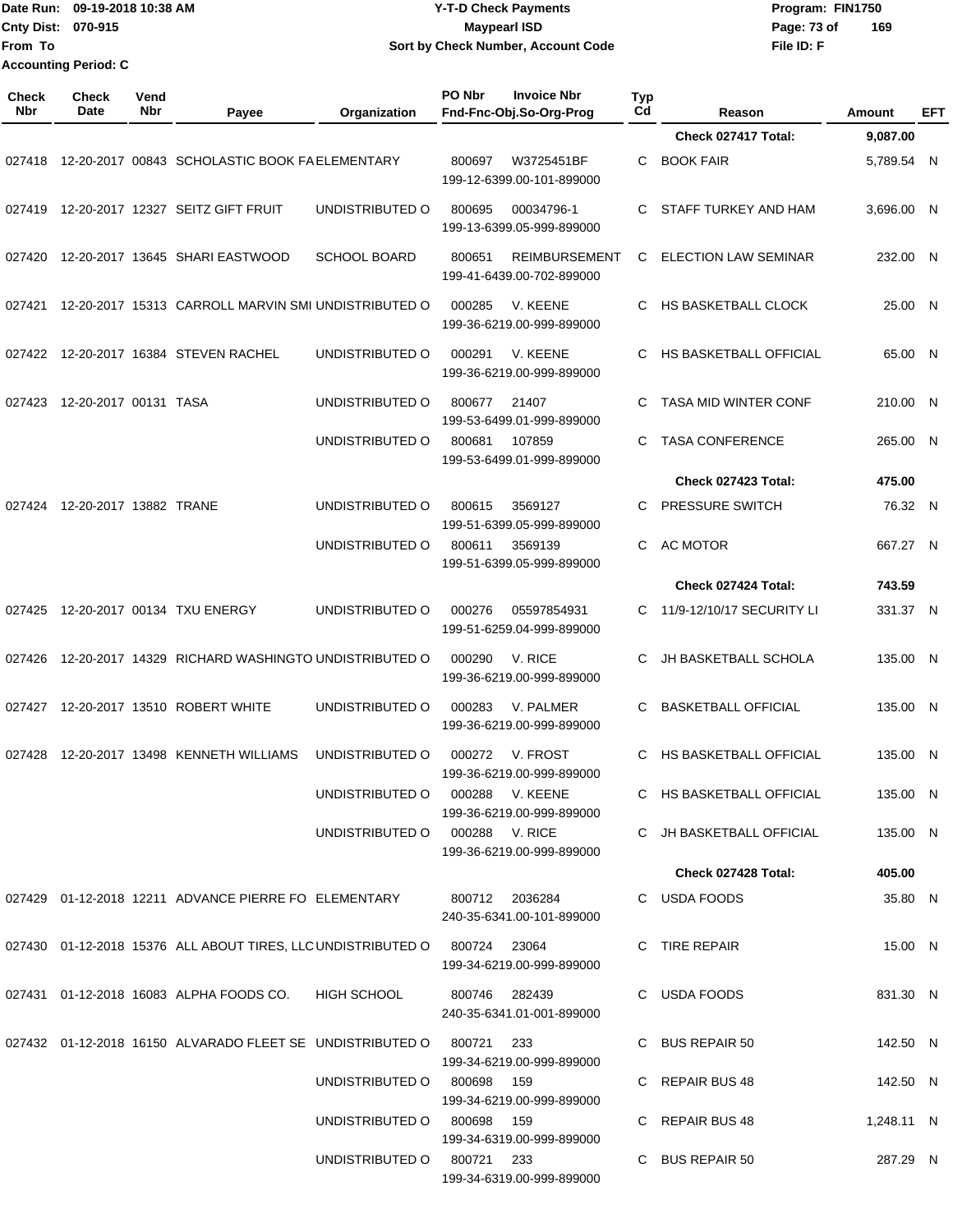|                            | Date Run: 09-19-2018 10:38 AM |             |                                                      |                        |        | <b>Y-T-D Check Payments</b>                       |           | Program: FIN1750            |          |            |  |
|----------------------------|-------------------------------|-------------|------------------------------------------------------|------------------------|--------|---------------------------------------------------|-----------|-----------------------------|----------|------------|--|
|                            | Cnty Dist: 070-915            |             |                                                      |                        |        | <b>Maypearl ISD</b>                               |           | Page: 74 of                 | 169      |            |  |
| From To                    |                               |             |                                                      |                        |        | Sort by Check Number, Account Code                |           | File ID: F                  |          |            |  |
|                            | <b>Accounting Period: C</b>   |             |                                                      |                        |        |                                                   |           |                             |          |            |  |
| <b>Check</b><br><b>Nbr</b> | <b>Check</b><br>Date          | Vend<br>Nbr | Payee                                                | Organization           | PO Nbr | <b>Invoice Nbr</b><br>Fnd-Fnc-Obj.So-Org-Prog     | Typ<br>Cd | Reason                      | Amount   | <b>EFT</b> |  |
|                            |                               |             |                                                      |                        |        |                                                   |           | Check 027432 Total:         | 1,820.40 |            |  |
| 027433                     |                               |             | 01-12-2018 01530 ANDERSON, MARX & B DIR COST-ADMINIS |                        | 000300 | 36494<br>199-41-6212.00-720-899000                | C         | <b>AUDIT REPORT</b>         | 625.00 N |            |  |
|                            |                               |             | 027434 01-12-2018 16392 ASHLEY SHELL                 | <b>MAYPEARL JUNIOR</b> | 800741 | <b>REIMBURSEMENT</b><br>199-11-6399.02-041-811000 | C.        | <b>FLOCABULARY SUBSCRIP</b> | 96.00 N  |            |  |
| 027435                     |                               |             | 01-12-2018 15616 AT&T CORP.                          | UNDISTRIBUTED O        | 000302 | 9724351720<br>199-51-6259.02-999-899000           | C         | 11/27-12/20/17 LONG DIST    | 111.50 N |            |  |
| 027436                     |                               |             | 01-12-2018 00069 ATMOS ENERGY                        | UNDISTRIBUTED O        | 000301 | 3030318484<br>199-51-6259.00-999-899000           | C         | 12/2-1/3/18 ELEM            | 433.15 N |            |  |
|                            |                               |             |                                                      | UNDISTRIBUTED O        | 000301 | 3030380238<br>199-51-6259.00-999-899000           | C         | 12/2-1/3/18 ADMIN           | 553.45 N |            |  |
|                            |                               |             |                                                      | UNDISTRIBUTED O        | 000301 | 3030380470<br>199-51-6259.00-999-899000           | C         | 12/2-1/3/18 HIGH SCHOOL     | 838.48 N |            |  |
|                            |                               |             |                                                      | UNDISTRIBUTED O        | 000301 | 3030318181<br>199-51-6259.00-999-899000           | C         | 12/2-1/3/18 JUNIOR HIGH     | 530.56 N |            |  |
|                            |                               |             |                                                      |                        |        |                                                   |           | Check 027436 Total:         | 2,355.64 |            |  |
| 027437                     |                               |             | 01-12-2018 15983 RICO BAILEY                         | UNDISTRIBUTED O        | 000324 | V. MILDRED<br>199-36-6219.00-999-899000           | C         | <b>BASKETBALL OFFICIAL</b>  | 65.00 N  |            |  |
|                            |                               |             | 027438 01-12-2018 16051 BARSCO INC.                  | UNDISTRIBUTED O        | 800693 | 2533169                                           | C.        | <b>SUPPLIES</b>             | 110.89 N |            |  |

199-51-6249.01-999-899000

240-35-6341.00-041-899000

MAYPEARL JUNIOR 800760 1885176 MIDDLE C MILK 240-35-6341.00-041-899000

ELEMENTARY 800742 1885176 ELEM C MILK 240-35-6341.00-101-899000

HIGH SCHOOL 800745 1885176 HS C MILK 240-35-6341.01-001-899000

318.00 N

291.50 N

874.50 N

503.50 N

N

N

N

N

N

|        |  |                                                      |                    |        |                           |    | Check 027439 Total:       | 1,987.50 |
|--------|--|------------------------------------------------------|--------------------|--------|---------------------------|----|---------------------------|----------|
| 027440 |  | 01-12-2018 13576 CANON FINANCIAL SE DIR COST-ADMINIS |                    | 000305 | 18112283                  | C. | ADMIN COPIER              | 458.87   |
|        |  |                                                      |                    |        | 199-41-6249.00-720-899000 |    |                           |          |
| 027441 |  | 01-12-2018 01226 CHARLES A. DANA CE HIGH SCHOOL      |                    | 800682 | 4242                      | C. | MATH MATERIAL             | 261.00   |
|        |  |                                                      |                    |        | 199-11-6399.05-001-811000 |    |                           |          |
|        |  |                                                      | <b>HIGH SCHOOL</b> | 800682 | 4242                      | C. | MATH MATERIAL             | 900.00   |
|        |  |                                                      |                    |        | 199-11-6399.11-001-822000 |    |                           |          |
|        |  |                                                      |                    |        |                           |    | Check 027441 Total:       | 1,161.00 |
| 027442 |  | 01-12-2018 00217 CITY OF MAYPEARL                    | UNDISTRIBUTED O    | 000314 | 1080                      |    | C 11/29-12/27/17 ELEM     | .60      |
|        |  |                                                      |                    |        | 199-51-6259.01-999-899000 |    |                           |          |
|        |  |                                                      | UNDISTRIBUTED O    | 000314 | -80                       | C. | 11/29-12/27/17 BALLFIELD  | 26.00    |
|        |  |                                                      |                    |        | 199-51-6259.01-999-899000 |    |                           |          |
|        |  |                                                      | UNDISTRIBUTED O    | 000314 | 1081                      |    | C 11/29-12/27/17 LSK YARD | 26.00    |

027439 01-12-2018 00956 BORDEN DAIRY MAYPEARL JUNIOR 800760 1885176 INTERM C MILK 318.00

| UNDISTRIBUTED O | 000314 | 1081                      |    | C 11/29-12/27/17 LSK YARD   | 26.00 N  |  |
|-----------------|--------|---------------------------|----|-----------------------------|----------|--|
|                 |        | 199-51-6259.01-999-899000 |    |                             |          |  |
| UNDISTRIBUTED O | 000314 | 1618                      |    | C 11/29-12/27/17 309 MAIN S | 51.00 N  |  |
|                 |        | 199-51-6259.01-999-899000 |    |                             |          |  |
| UNDISTRIBUTED O | 000314 | 1394                      |    | C 11/29-12/27/17 NEW CONC   | 51.00 N  |  |
|                 |        | 199-51-6259.01-999-899000 |    |                             |          |  |
| UNDISTRIBUTED O | 000314 | 574                       |    | C 11/29-12/27/17 JR HIGH YA | 70.00 N  |  |
|                 |        | 199-51-6259.01-999-899000 |    |                             |          |  |
| UNDISTRIBUTED O | 000314 | -82                       | C. | 11/29-12/27/17 INTERMEDI    | 469.20 N |  |
|                 |        | 199-51-6259.01-999-899000 |    |                             |          |  |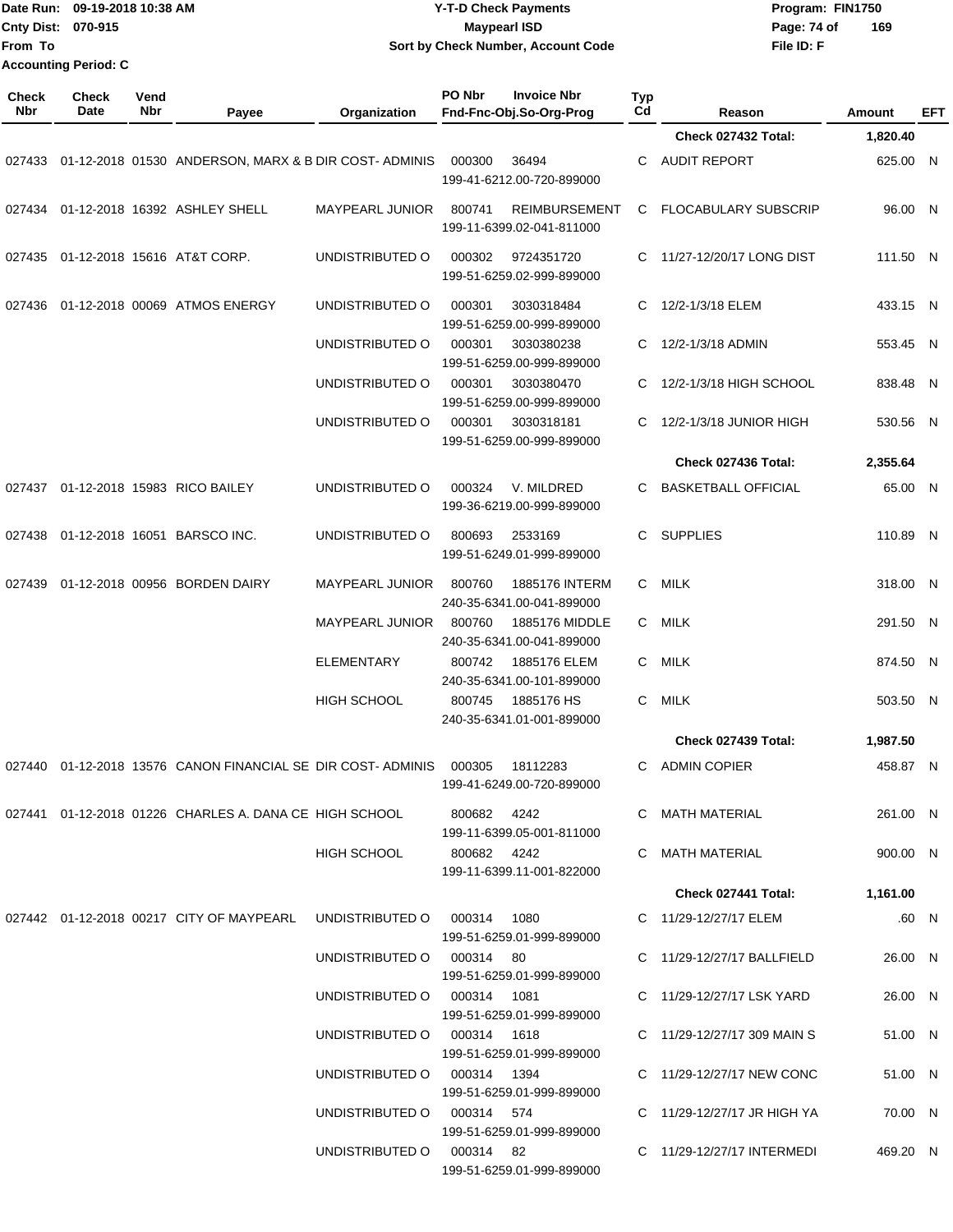## **Date Run: Program: FIN1750 Cnty Dist: Page: 75 of 09-19-2018 10:38 AM Y-T-D Check Payments 070-915 Maypearl ISD Sort by Check Number, Account Code**

**File ID: F 169**

**Check Nbr Check Date Reason Fnd-Fnc-Obj.So-Org-Prog Typ Reason Amount Vend Payee Organization PO Nbr Invoice Nbr EFT** UNDISTRIBUTED O 000314 383 C 11/29-12/27/17 HIGH SCHO 102.30 199-51-6259.01-999-899000 N UNDISTRIBUTED O 000314 595 C 11/29-12/27/17 JR HIGH 140.40 199-51-6259.01-999-899000 140.40 N **Check 027442 Total: 936.50** 027443 01-12-2018 13110 LEGRANT CLARK UNDISTRIBUTED O 000312 V. BROCK C BASKETBALL OFFICIAL 199-36-6219.00-999-899000 135.00 N 027444 01-12-2018 13740 SCHOOL SPECIALTY/C UNDISTRIBUTED 0 800654 208119727561 C SUPPLIES 199-11-6399.01-999-823000 69.97 N 027445 01-12-2018 16394 COUNTY GLASS LLC. UNDISTRIBUTED O 800770 2564 C REPLACE GLASS ADMIN O 299.50 199-51-6319.02-999-899000 N 027446 01-12-2018 16386 COURTYARD-GALVES HIGH SCHOOL 800685 S. KEENE C HOTEL PROFESSIONAL D 349.68 199-11-6411.29-001-811000 N 027447 01-12-2018 13566 DRUG & ALCOHOL TE UNDISTRIBUTED O 000306 219773 C DOT TESTING 1,782.50 199-34-6219.01-999-899000 N 027448 01-12-2018 00242 DEMCO, INC. MAYPEARL JUNIOR 800598 6270711 C LIBRARY SUPPLIES 81.22 199-12-6399.00-041-899000 81.22 N 027449 01-12-2018 13639 EAST TEXAS COPY SY UNDISTRIBUTED O 000307 62263 C 1/18-2/17/18SPED COPIER 128.24 199-11-6219.00-999-823000 N UNDISTRIBUTED O 000307 61511 C 12/18-1/17/18SPED COPIE 128.24 199-11-6219.00-999-823000 N HIGH SCHOOL 000307 62263 C 1/18-2/17/18 ATH COPIER L 128.23 199-11-6269.01-001-811000 N HIGH SCHOOL 000307 61511 C 12/18-1/17/18 ATH COPIER 128.23 199-11-6269.01-001-811000 N **Check 027449 Total: 512.94** 027450 01-12-2018 01547 EICHELBAUM WARDEL DIR COST- ADMINIS 000308 59992 C LEGAL SERVICES 8,823.00 199-41-6211.00-720-899000 N 027451 01-12-2018 12186 ELLIOTT ELECTRIC SU UNDISTRIBUTED O 800017 09-46058-02 C OPEN PO HVAC 190.00 199-51-6399.05-999-899000 N UNDISTRIBUTED O 800017 09-46058-01 C OPEN PO HVAC 199-51-6399.05-999-899000 256.62 N **Check 027451 Total: 446.62** 027452 01-12-2018 13336 ELLIS COUNTY MUSIC HIGH SCHOOL 800736 64994 C REPAIRS 199-11-6249.29-001-811000 865.00 N 027453 01-12-2018 16072 FIRE AND SAFETY PR UNDISTRIBUTED O 800709 29358 C VENT INSPECTION IN 199-51-6249.00-999-899000 275.00 N 027454 01-12-2018 16376 FORWARD EDGE INC. UNDISTRIBUTED O 000309 283539 C DRUG TESTING 221.00 199-36-6219.01-999-899000 N UNDISTRIBUTED O 000309 283536 C DRUG TESTING 199-36-6219.01-999-899000 323.00 N **Check 027454 Total: 544.00** 027455 01-12-2018 16059 FRONTIER SOUTHWE UNDISTRIBUTED O 000310 031814-5 C 12/28-1/27/18 9724351720 58.49 199-51-6259.02-999-899000 N UNDISTRIBUTED O 000310 093015-5 C 12/25-1/24/18 9724352019 199-51-6259.02-999-899000 121 11 N UNDISTRIBUTED O 000310 092515-5 C 12/28-1/27/18 9724352160 L 199-51-6259.02-999-899000 121.11 N UNDISTRIBUTED O 000310 092815-5 C 12/28-1/27/18 9724352520 I 121.11 N

199-51-6259.02-999-899000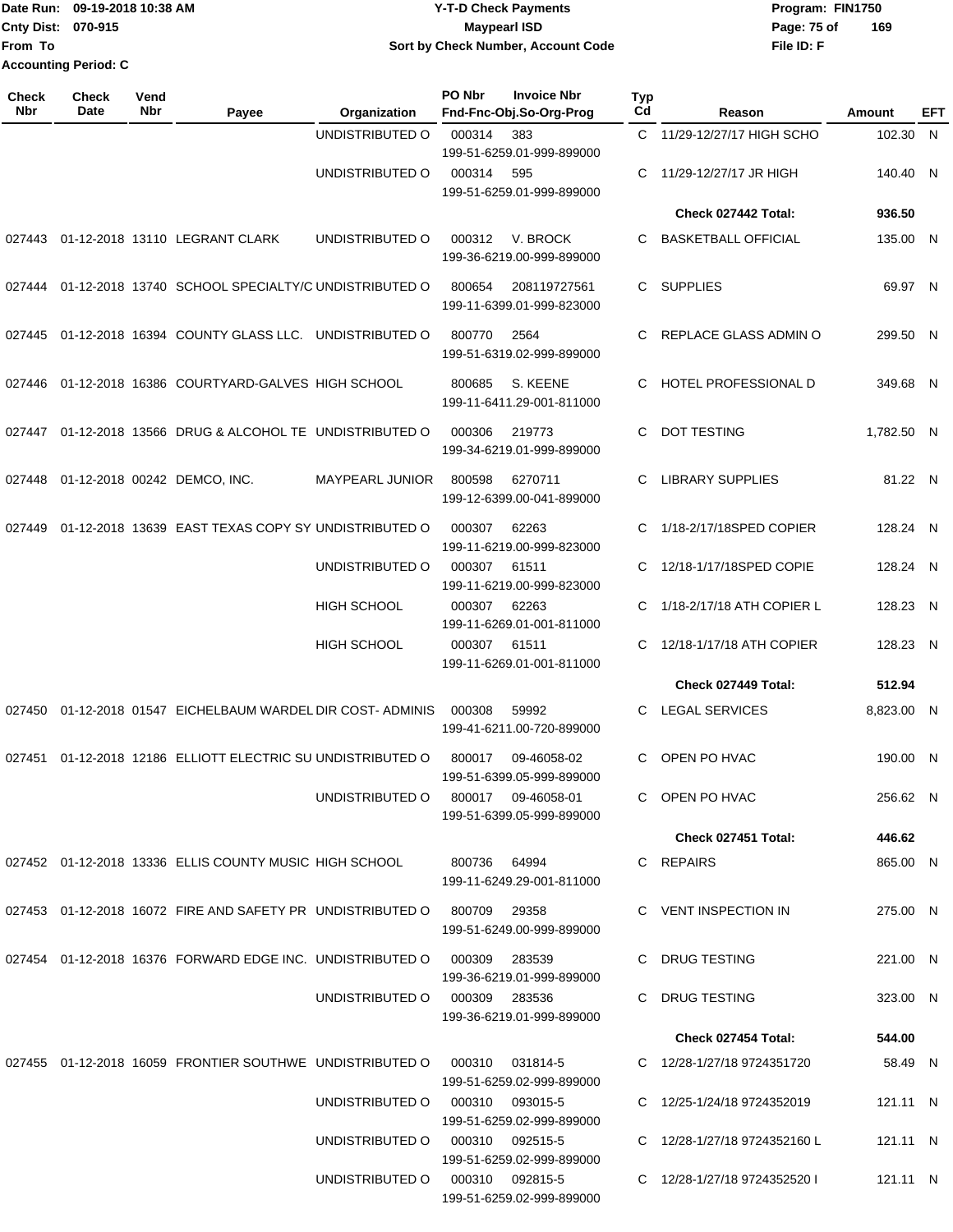|                             | TDate Run: 09-19-2018 10:38 AM | <b>Y-T-D Check Payments</b>        | Program: FIN1750 |     |
|-----------------------------|--------------------------------|------------------------------------|------------------|-----|
| <b>Cnty Dist: 070-915</b>   |                                | Maypearl ISD                       | Page: 76 of      | 169 |
| lFrom To                    |                                | Sort by Check Number, Account Code | File ID: F       |     |
| <b>Accounting Period: C</b> |                                |                                    |                  |     |

| Check<br><b>Nbr</b> | <b>Check</b><br>Date          | Vend<br>Nbr | Payee                                                             | Organization           | PO Nbr | <b>Invoice Nbr</b><br>Fnd-Fnc-Obj.So-Org-Prog    | <b>Typ</b><br>Cd | Reason                       | <b>Amount</b> | EFT |
|---------------------|-------------------------------|-------------|-------------------------------------------------------------------|------------------------|--------|--------------------------------------------------|------------------|------------------------------|---------------|-----|
|                     |                               |             |                                                                   | UNDISTRIBUTED O        | 000310 | 091206-5<br>199-51-6259.02-999-899000            |                  | C 12/28-1/27/18 9724351000   | 872.58 N      |     |
|                     |                               |             |                                                                   | UNDISTRIBUTED O        | 000310 | 092915-5<br>199-51-6259.02-999-899000            |                  | C 12/22-1/21/18 9724352038 J | 120.73 N      |     |
|                     |                               |             |                                                                   |                        |        |                                                  |                  | <b>Check 027455 Total:</b>   | 1,415.13      |     |
|                     |                               |             | 027456 01-12-2018 12341 GRAINGER INDUSTRIA UNDISTRIBUTED O        |                        | 800679 | 9644279821<br>199-51-6319.02-999-899000          |                  | C KEY SUPPLIES               | 40.49 N       |     |
| 027457              | 01-12-2018 15663 GSF          |             |                                                                   | UNDISTRIBUTED O        | 800586 | 4068872<br>199-51-6249.35-999-899000             |                  | C VENT HOOD CLEANING         | 1,117.50 N    |     |
| 027458              | 01-12-2018 01437 HATCH        |             |                                                                   | UNDISTRIBUTED O        | 800727 | 0283942<br>199-11-6399.01-999-823000             |                  | C 1 YEAR RENEWAL             | 458.32 N      |     |
|                     | 027459 01-12-2018 00243 HILCO |             |                                                                   | UNDISTRIBUTED O        | 000330 | 487<br>199-51-6259.04-999-899000                 |                  | 12/6-1/3/18 MARQUEE          | 43.06 N       |     |
|                     |                               |             |                                                                   | UNDISTRIBUTED O        | 000330 | 487<br>199-51-6259.04-999-899000                 | C                | 12/6-1/3/18 FUEL TANKS       | 32.96 N       |     |
|                     |                               |             |                                                                   | UNDISTRIBUTED O        | 000330 | 487<br>199-51-6259.04-999-899000                 | C.               | 12/6-1/3/18 SECURITY LIG     | 34.98 N       |     |
|                     |                               |             |                                                                   | UNDISTRIBUTED O        | 000330 | 487<br>199-51-6259.04-999-899000                 |                  | C 12/6-1/3/18 JUNIOR HIGH    | 2,204.28 N    |     |
|                     |                               |             |                                                                   | UNDISTRIBUTED O        | 000330 | 487<br>199-51-6259.04-999-899000                 | C.               | 12/6-1/3/18 AG FACILITY      | 1.079.42 N    |     |
|                     |                               |             |                                                                   | UNDISTRIBUTED O        | 000330 | 487<br>199-51-6259.04-999-899000                 |                  | C 12/6-1/3/18 HS NORTH WIN   | 1,408.48 N    |     |
|                     |                               |             |                                                                   | UNDISTRIBUTED O        | 000330 | 487<br>199-51-6259.04-999-899000                 |                  | C 12/6-1/3/18 ELEMENTARY     | 1,972.59 N    |     |
|                     |                               |             |                                                                   | UNDISTRIBUTED O        | 000330 | 487<br>199-51-6259.04-999-899000                 | C.               | 12/6-1/3/18 ATHLETIC FACI    | 360.85 N      |     |
|                     |                               |             |                                                                   |                        |        |                                                  |                  | Check 027459 Total:          | 7,136.62      |     |
|                     |                               |             | 027460 01-12-2018 14399 ROBERT HODGE JR.                          | UNDISTRIBUTED O        | 000323 | V. MILDRED<br>199-36-6219.00-999-899000          |                  | C BASKETBALL OFFICIAL        | 155.00 N      |     |
|                     |                               |             | 027461 01-12-2018 16385 HOONUIT LLC                               | UNDISTRIBUTED O        | 800696 | 29161<br>199-11-6399.45-999-899000               | C                | SITE LICENSE 1/1/18-12/31    | 2,400.00 N    |     |
|                     |                               |             | 027462 01-12-2018 12551 INTERQUEST DETECTI HIGH SCHOOL            |                        |        | 800362 111950<br>199-11-6219.02-001-824000       |                  | C HALF DAY SERVICE           | 260.00 N      |     |
|                     |                               |             | 027463 01-12-2018 15108 JTM PROVISIONS CO. I ELEMENTARY           |                        |        | 800713 464694<br>240-35-6341.00-101-899000       |                  | C USDA FOODS                 | 416.00 N      |     |
|                     |                               |             |                                                                   | ELEMENTARY             |        | 800713 466345<br>240-35-6341.00-101-899000       |                  | C USDA FOODS                 | 364.00 N      |     |
|                     |                               |             |                                                                   |                        |        |                                                  |                  | Check 027463 Total:          | 780.00        |     |
|                     |                               |             | 027464 01-12-2018 16357 KIKA'S GRILLED CHICK UNDISTRIBUTED O      |                        | 800757 | 199-13-6499.00-999-811000                        |                  | C ATTENDANCE LUNCHEON        | 285.00 N      |     |
|                     |                               |             | 027465 01-12-2018 01048 LABATT FOOD SERVIC MAYPEARL JUNIOR 800761 |                        |        | <b>INTERMEDIATE</b><br>240-35-6341.00-041-899000 |                  | C USDA FOODS                 | 1,053.08 N    |     |
|                     |                               |             |                                                                   | MAYPEARL JUNIOR 800761 |        | <b>JUNIOR HIGH</b><br>240-35-6341.00-041-899000  |                  | C USDA FOODS                 | 1,865.44 N    |     |
|                     |                               |             |                                                                   | ELEMENTARY             |        | 800748 ELEMENTARY<br>240-35-6341.00-101-899000   |                  | C USDA FOODS                 | 2,561.28 N    |     |
|                     |                               |             |                                                                   | <b>HIGH SCHOOL</b>     |        | 800749 HIGH SCHOOL<br>240-35-6341.01-001-899000  |                  | C USDA FOODS                 | 2,631.79 N    |     |
|                     |                               |             |                                                                   |                        |        |                                                  |                  | Check 027465 Total:          | 8,111.59      |     |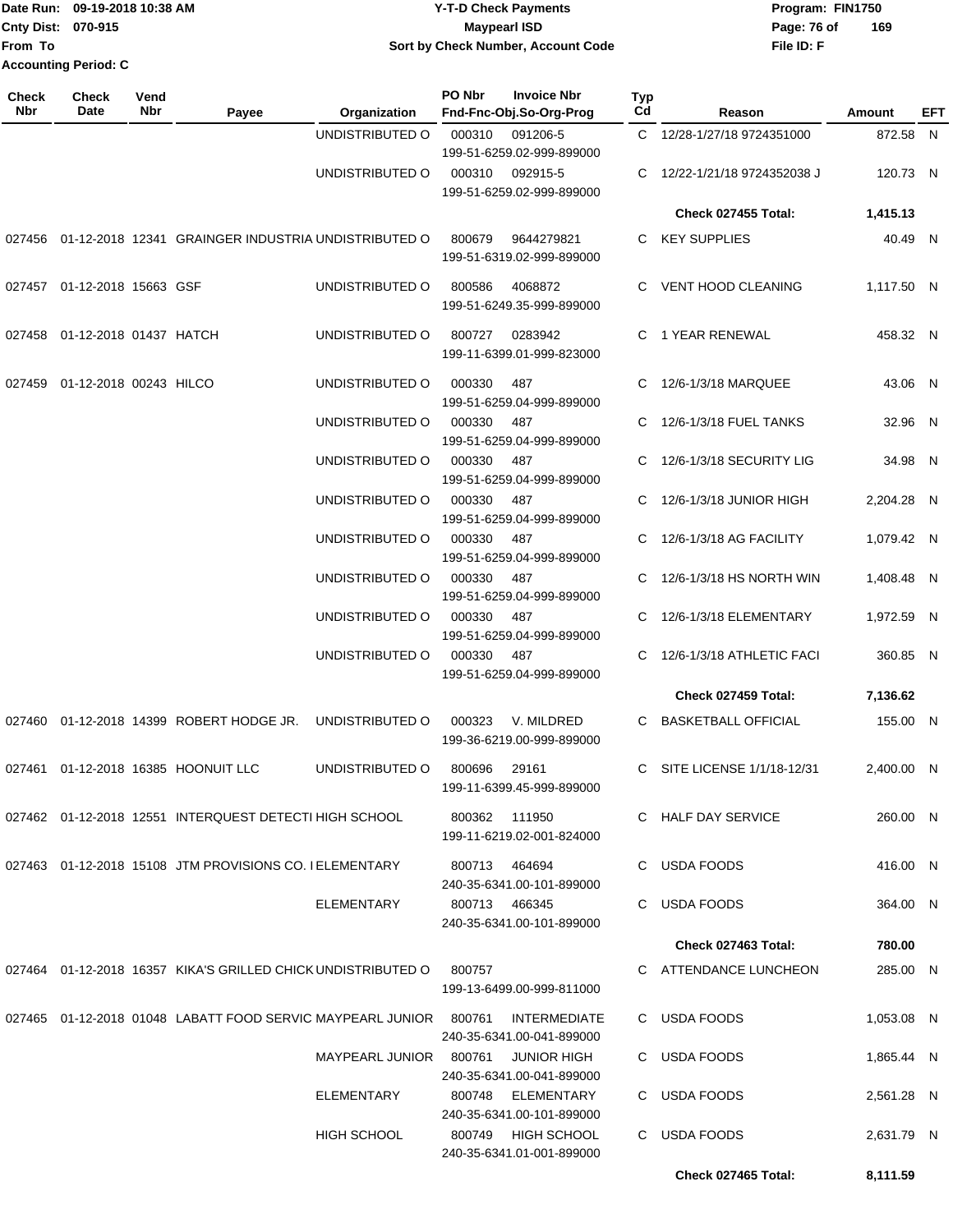|                             | Date Run: 09-19-2018 10:38 AM | <b>Y-T-D Check Payments</b>        | Program: FIN1750   |
|-----------------------------|-------------------------------|------------------------------------|--------------------|
| <b>Cnty Dist: 070-915</b>   |                               | <b>Mavpearl ISD</b>                | 169<br>Page: 77 of |
| lFrom To                    |                               | Sort by Check Number, Account Code | File ID: F         |
| <b>Accounting Period: C</b> |                               |                                    |                    |

| Check<br>Nbr | Check<br>Date                    | Vend<br>Nbr | Payee                                                                           | Organization                      | PO Nbr        | <b>Invoice Nbr</b><br>Fnd-Fnc-Obj.So-Org-Prog | <b>Typ</b><br>Cd | Reason                           | Amount     | EFT |
|--------------|----------------------------------|-------------|---------------------------------------------------------------------------------|-----------------------------------|---------------|-----------------------------------------------|------------------|----------------------------------|------------|-----|
| 027466       |                                  |             | 01-12-2018 15178 LEAD4WARD                                                      | UNDISTRIBUTED O                   | 800754        | R8C950598                                     | C.               | MMS STAAR REVIEWING              | 1,125.00 N |     |
|              |                                  |             |                                                                                 |                                   |               | 199-13-6499.00-999-811000                     |                  |                                  |            |     |
| 027467       | 01-12-2018 15098 LOWE'S          |             |                                                                                 | UNDISTRIBUTED O                   | 800642        | 7281357 1/18<br>199-51-6319.02-999-899000     | C.               | SUPPLIES                         | 1,789.69 N |     |
|              |                                  |             |                                                                                 | UNDISTRIBUTED O                   | 800583        | 7281357 1/18                                  | C                | <b>RYE GRASS ATHLETICS</b>       | 742.44 N   |     |
|              |                                  |             |                                                                                 | UNDISTRIBUTED O                   | 800466        | 199-51-6319.03-999-899000<br>7281357 1/18     | C                | <b>SUPPLIES</b>                  | 1,511.00 N |     |
|              |                                  |             |                                                                                 |                                   |               | 199-52-6249.04-999-899000                     |                  |                                  |            |     |
|              |                                  |             |                                                                                 |                                   |               |                                               |                  | Check 027467 Total:              | 4,043.13   |     |
| 027468       |                                  |             | 01-12-2018 00060 LUCKIES AUTO AND T UNDISTRIBUTED O                             |                                   | 800688        | 86709<br>199-34-6219.02-999-899000            | C                | <b>INSPECTION 00 BUS</b>         | 7.00 N     |     |
|              |                                  |             |                                                                                 | UNDISTRIBUTED O                   | 800688        | 86714<br>199-34-6219.02-999-899000            | C                | <b>INSPECTION 94 BUS</b>         | 40.00 N    |     |
|              |                                  |             |                                                                                 | UNDISTRIBUTED O                   | 800688        | 86713                                         | C                | <b>INSPECTION 03 BUS</b>         | 25.50 N    |     |
|              |                                  |             |                                                                                 |                                   |               | 199-34-6219.02-999-899000                     |                  |                                  |            |     |
|              |                                  |             |                                                                                 | UNDISTRIBUTED O                   | 800688        | 86724<br>199-34-6219.02-999-899000            | C                | <b>INSPECTION 03 TAHOE</b>       | 25.50 N    |     |
|              |                                  |             |                                                                                 | UNDISTRIBUTED O                   | 800688        | 86716<br>199-34-6219.02-999-899000            | C.               | <b>INSPECTION 03 SILVERAD</b>    | 25.50 N    |     |
|              |                                  |             |                                                                                 |                                   |               |                                               |                  | Check 027468 Total:              | 123.50     |     |
| 027469       |                                  |             | 01-12-2018 01099 MACKIN LIBRARY MED MAYPEARL JUNIOR                             |                                   | 800597        | 520651                                        | C                | <b>LIBRARY BOOKS</b>             | 489.92 N   |     |
|              |                                  |             |                                                                                 |                                   |               | 199-12-6399.05-041-899000                     |                  |                                  |            |     |
| 027470       |                                  |             | 01-12-2018 12959 MAVERICK METAL TRA HIGH SCHOOL                                 |                                   | 800690        | 106453<br>199-11-6399.09-001-822000           | C                | <b>TRAILER PARTS</b>             | 135.00 N   |     |
|              |                                  |             |                                                                                 | <b>HIGH SCHOOL</b>                | 800690        | 106372<br>199-11-6399.09-001-822000           | C                | <b>TRAILER PARTS</b>             | 265.00 N   |     |
|              |                                  |             |                                                                                 |                                   |               |                                               |                  | Check 027470 Total:              | 400.00     |     |
| 027471       |                                  |             | 01-12-2018 00562 MILDRED ISD                                                    | <b>HIGH SCHOOL</b>                | 800769        | 1/20/18                                       | C                | POWELIFTING MEET                 | 400.00 N   |     |
|              |                                  |             |                                                                                 |                                   |               | 199-36-6499.01-001-899000                     |                  |                                  |            |     |
|              |                                  |             | 027472 01-12-2018 15740 MOORE RECYCLING L UNDISTRIBUTED O                       |                                   | 000315        | 0001435500<br>199-51-6259.03-999-899000       | C                | 12/1-12/31/17 RECYCLE JH         | 85.14 N    |     |
|              |                                  |             |                                                                                 | UNDISTRIBUTED O 000315 0001435498 |               | 199-51-6259.03-999-899000                     |                  | C 12/1-12/31/17 RECYCLE HS       | 10.17 N    |     |
|              |                                  |             |                                                                                 | UNDISTRIBUTED O 000315 0001435502 |               |                                               |                  | C 12/1-12/31/17 RECYCLE IN       | 28.70 N    |     |
|              |                                  |             |                                                                                 | UNDISTRIBUTED 0 000315 0001435501 |               | 199-51-6259.03-999-899000                     |                  | C 12/1-12/31/17 RECYCLE          | 28.70 N    |     |
|              |                                  |             |                                                                                 |                                   |               | 199-51-6259.03-999-899000                     |                  |                                  |            |     |
|              |                                  |             |                                                                                 | UNDISTRIBUTED O 000315 0001435499 |               | 199-51-6259.03-999-899000                     |                  | C 12/1-12/31/17 RECYCLE EL       | 22.77 N    |     |
|              |                                  |             |                                                                                 |                                   |               |                                               |                  | Check 027472 Total:              | 175.48     |     |
|              |                                  |             | 027473  01-12-2018  13306  MOUNTAIN PEAK SPE UNDISTRIBUTED   000316  11-0788-00 |                                   |               |                                               |                  | $C = 11/4 - 12/4/17$ AG BUILDING | 66.94 N    |     |
|              |                                  |             |                                                                                 |                                   |               | 199-51-6259.79-999-822000                     |                  |                                  |            |     |
|              | 027474  01-12-2018  00079  NASCO |             |                                                                                 | ELEMENTARY                        | 800592 820091 | 199-11-6399.00-101-823000                     |                  | C SUPPLIES                       | 9.93 N     |     |
|              |                                  |             |                                                                                 | ELEMENTARY                        | 800592 820091 |                                               |                  | C SUPPLIES                       | 45.94 N    |     |
|              |                                  |             |                                                                                 |                                   |               | 199-11-6399.00-101-823000                     |                  |                                  |            |     |
|              |                                  |             |                                                                                 | UNDISTRIBUTED 0 800605 822162     |               | 199-11-6399.01-999-823000                     |                  | C SUPPLIES                       | 133.59 N   |     |
|              |                                  |             |                                                                                 |                                   |               |                                               |                  | Check 027474 Total:              | 189.46     |     |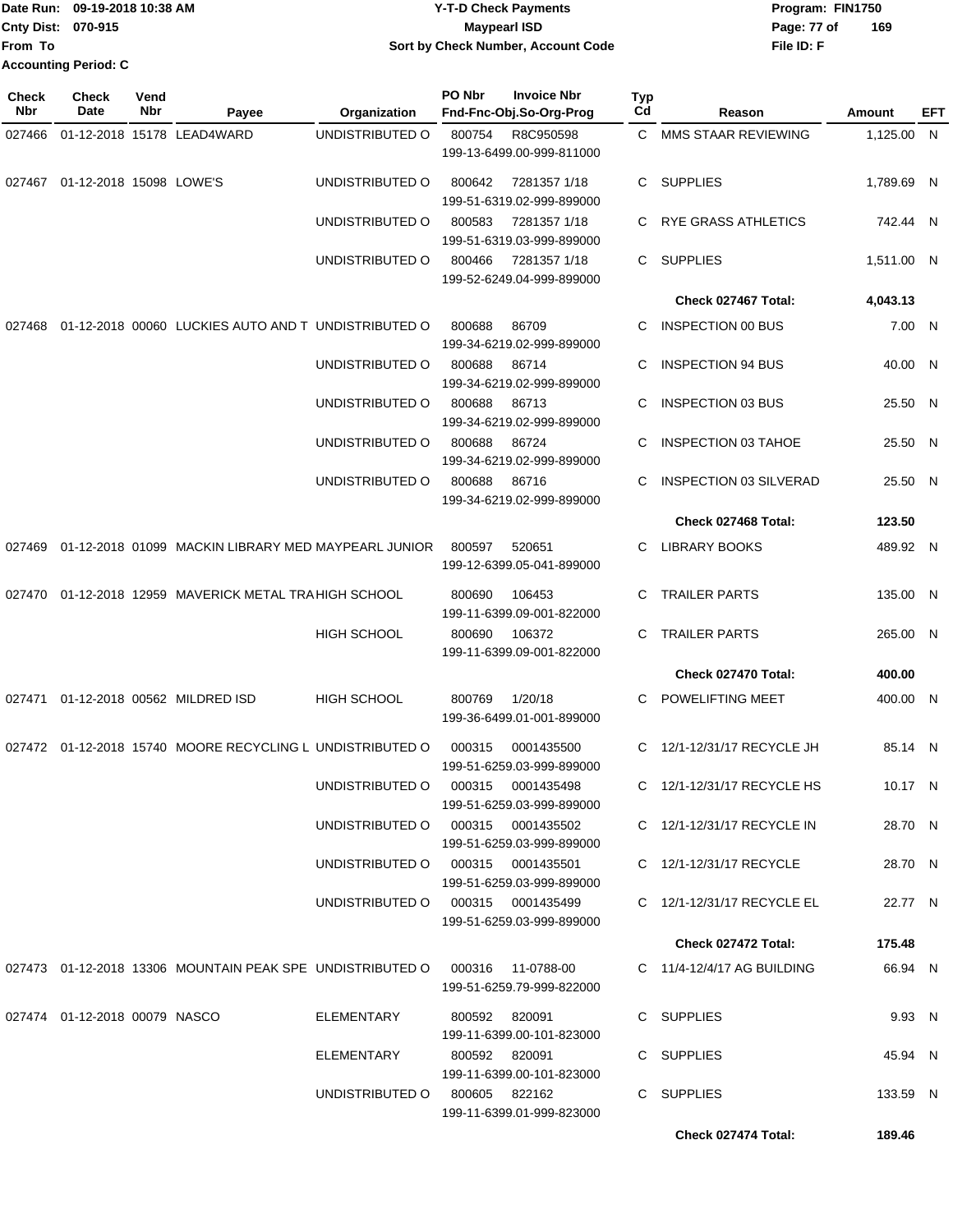|                             | Date Run: 09-19-2018 10:38 AM | <b>Y-T-D Check Payments</b>        | Program: FIN1750   |
|-----------------------------|-------------------------------|------------------------------------|--------------------|
| Cnty Dist: 070-915          |                               | <b>Mavpearl ISD</b>                | 169<br>Page: 78 of |
| lFrom To                    |                               | Sort by Check Number, Account Code | File ID: F         |
| <b>Accounting Period: C</b> |                               |                                    |                    |

| <b>Check</b><br><b>Nbr</b> | Check<br>Date | Vend<br>Nbr | Payee                                                       | Organization         | PO Nbr | <b>Invoice Nbr</b><br>Fnd-Fnc-Obj.So-Org-Prog    | <b>Typ</b><br>Cd | Reason                      | Amount     | EFT |
|----------------------------|---------------|-------------|-------------------------------------------------------------|----------------------|--------|--------------------------------------------------|------------------|-----------------------------|------------|-----|
| 027475                     |               |             | 01-12-2018 00516 NAVARRO COLLEGE                            | <b>HIGH SCHOOL</b>   | 000317 | V. WESTWOOD<br>199-36-6499.01-001-899000         |                  | C VOLLEYBALL PLAYOFF 10/    | 109.95 N   |     |
| 027476                     |               |             | 01-12-2018 15814 NEC FINANCIAL SERVI UNDISTRIBUTED O        |                      | 000320 | 0002073198<br>199-71-6512.00-999-899000          | C.               | SV1800 PHONE SYSTEM         | 1,159.20 N |     |
|                            |               |             |                                                             | UNDISTRIBUTED O      | 000320 | 0002073198<br>199-71-6522.00-999-899000          | C                | SV1800 PHONE SYSTEM         | 181.07 N   |     |
|                            |               |             |                                                             |                      |        |                                                  |                  | Check 027476 Total:         | 1,340.27   |     |
|                            |               |             | 027477 01-12-2018 15289 BENJI L. NEWMAN                     | UNDISTRIBUTED O      | 000303 | V. MILDRED<br>199-36-6219.00-999-899000          | C                | <b>BASKETBALL OFFICIAL</b>  | 65.00 N    |     |
| 027478                     |               |             | 01-12-2018 16289 NEXTLINK BROADBAN UNDISTRIBUTED O          |                      | 000319 | 125089750-8<br>199-53-6249.04-999-899000         | C                | <b>ENTERPRISE LEVEL 1</b>   | 790.00 N   |     |
| 027479                     |               |             | 01-12-2018 14369 NORTH TEXAS TOLLW UNDISTRIBUTED O          |                      | 000318 | 798689955<br>199-34-6219.01-999-899000           | C.               | 11/17-12/16 TOLL (1104214   | 4.46 N     |     |
|                            |               |             |                                                             | UNDISTRIBUTED O      | 000318 | 798691696<br>199-34-6219.01-999-899000           | C.               | 11/17-12/16 TOLLS (135817   | 16.61 N    |     |
|                            |               |             |                                                             | UNDISTRIBUTED O      | 000318 | 798691698<br>199-34-6219.01-999-899000           | C.               | 11/17-12/16 TOLLS (135817   | 16.61 N    |     |
|                            |               |             |                                                             | UNDISTRIBUTED O      | 000318 | 798691796<br>199-34-6219.01-999-899000           | C.               | 11/17-12/16 TOLL (1334354   | 48.96 N    |     |
|                            |               |             |                                                             |                      |        |                                                  |                  | Check 027479 Total:         | 86.64      |     |
| 027480                     |               |             | 01-12-2018 00287 OFFICE DEPOT                               | <b>IND COST- ADM</b> | 800674 | 989443633001<br>199-41-6499.01-750-899000        | C.               | <b>SUPPLIES</b>             | 15.60 N    |     |
|                            |               |             |                                                             | UNDISTRIBUTED O      | 800674 | 989443543001<br>199-51-6319.02-999-899000        | C.               | <b>SUPPLIES</b>             | 50.06 N    |     |
|                            |               |             |                                                             |                      |        |                                                  |                  | Check 027480 Total:         | 65.66      |     |
| 027481                     |               |             | 01-12-2018 16014 ORKIN PEST CONTRO UNDISTRIBUTED O          |                      | 800091 | 371460<br>199-51-6249.00-999-899000              | С                | <b>JANUARY PEST CONTROL</b> | 450.00 N   |     |
|                            |               |             | 027482 01-12-2018 14574 PERMA-BOUND BOOK MAYPEARL JUNIOR    |                      | 800486 | 1754092-00<br>199-12-6399.05-041-899000          | C                | <b>LIBRARY BOOKS</b>        | 343.84 N   |     |
|                            |               |             | 027483 01-12-2018 00854 PITNEY BOWES GLOB DIR COST-ADMINIS  |                      | 000321 | 3305211198<br>199-41-6269.00-720-899000          | C                | 10/30-1/29/18 POSTAGE LE    | 420.00 N   |     |
|                            |               |             | 027484 01-12-2018 00148 PRECISION BUSINESS HIGH SCHOOL      |                      | 800604 | 83068<br>199-11-6399.12-001-811000               |                  | C POSTER PAPER              | 834.28 N   |     |
|                            |               |             | 027485 01-12-2018 13315 REALLY GOOD STUFF UNDISTRIBUTED O   |                      | 800594 | 6298573<br>199-11-6399.01-999-823000             |                  | C DESKTOP CHART/BOARD       | 51.92 N    |     |
|                            |               |             | 027486 01-12-2018 14927 REPUBLIC SERVICES UNDISTRIBUTED O   |                      | 000327 | 0794-012491152<br>199-51-6259.03-999-899000      |                  | $C$ 1/1-1/31/18 WASTE REMOV | 2,929.97 N |     |
|                            |               |             | 027487 01-12-2018 16300 RONE ENGINEERING SUNDISTRIBUTED O   |                      |        | 000322 17-12-000155<br>199-51-6249.03-999-899000 |                  | C PROJECT MANAGER           | 772.03 N   |     |
|                            |               |             | 027488 01-12-2018 16165 INSTERSTATE BILLING UNDISTRIBUTED O |                      | 800716 | 15938023<br>199-34-6219.00-999-823000            |                  | C WHEELCHAIR LIFT BUS 25    | 268.00 N   |     |
|                            |               |             | 027489 01-12-2018 15739 SCHOOL SPECIALTY S ELEMENTARY       |                      | 800558 | 208119699140<br>199-11-6399.00-101-811000        |                  | C KINDER SUPPLIES           | 84.73 N    |     |
|                            |               |             | 027490 01-12-2018 00072 SHIFFLER EQUIPMENT UNDISTRIBUTED O  |                      | 800579 | 1733406300<br>199-51-6319.02-999-899000          |                  | C INTERM BOYS RESTROO       | 159.40 N   |     |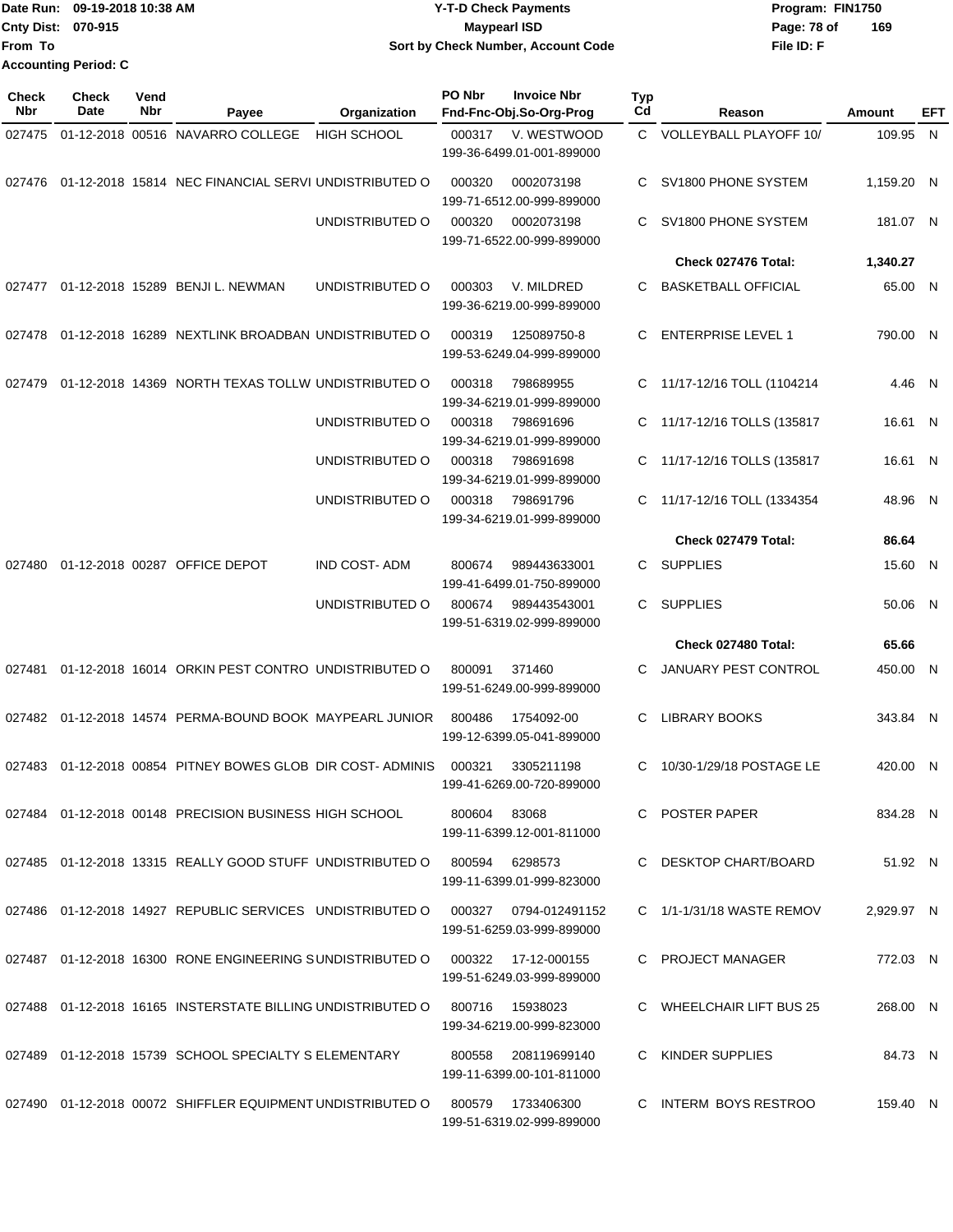|                           | 1Date Run: 09-19-2018 10:38 AM | Y-T-D Check Payments               | Program: FIN1750   |
|---------------------------|--------------------------------|------------------------------------|--------------------|
| <b>Cnty Dist: 070-915</b> |                                | <b>Mavpearl ISD</b>                | 169<br>Page: 79 of |
| lFrom To                  |                                | Sort by Check Number, Account Code | File ID: F         |
|                           | <b>Accounting Period: C</b>    |                                    |                    |

| <b>Check</b><br>Nbr | <b>Check</b><br>Date                | Vend<br>Nbr | Payee                                                       | Organization        | PO Nbr | <b>Invoice Nbr</b><br>Fnd-Fnc-Obj.So-Org-Prog     | Typ<br>Cd | Reason                     | Amount     | EFT |
|---------------------|-------------------------------------|-------------|-------------------------------------------------------------|---------------------|--------|---------------------------------------------------|-----------|----------------------------|------------|-----|
| 027491              |                                     |             | 01-12-2018 15313 CARROLL MARVIN SMI UNDISTRIBUTED O         |                     | 000304 | V. MILDRED<br>199-36-6219.00-999-899000           |           | C BASKETBALL CLOCK         | 25.00 N    |     |
|                     |                                     |             | 027492 01-12-2018 16167 RENVY ANNICE EVAN UNDISTRIBUTED O   |                     | 000325 | V. MILDRED<br>199-36-6219.00-999-899000           | C.        | <b>BASKETBALL OFFICIAL</b> | 65.00 N    |     |
| 027493              |                                     |             | 01-12-2018 16359 SQUARE-ONE BUSINE UNDISTRIBUTED O          |                     | 800729 | 12141<br>199-41-6399.02-999-899000                | C.        | INK FOR POSTAGE MACHI      | 127.50 N   |     |
| 027494              |                                     |             | 01-12-2018 16296 SUPERIOR PEDIATRIC UNDISTRIBUTED O         |                     | 800726 | 109<br>199-31-6219.02-999-823000                  | C.        | 12/7-12/18/17 PT SERVICE   | 780.00 N   |     |
|                     |                                     |             |                                                             | UNDISTRIBUTED O     | 800726 | 109<br>199-31-6219.04-999-823000                  | C         | 12/5-12/19/17 OT SERVICE   | 1,235.00 N |     |
|                     |                                     |             |                                                             |                     |        |                                                   |           | Check 027494 Total:        | 2,015.00   |     |
|                     |                                     |             | 027495  01-12-2018  16161  MARCUS SWIFT                     | UNDISTRIBUTED O     | 000313 | V. MILDRED<br>199-36-6219.00-999-899000           | C         | <b>BASKETBALL OFFICIAL</b> | 65.00 N    |     |
|                     | 027496 01-12-2018 16123 TECHAIR     |             |                                                             | <b>HIGH SCHOOL</b>  | 800178 | 03868501<br>199-11-6399.09-001-822000             | C         | <b>MONTHLY TANK RENTAL</b> | 92.52 N    |     |
|                     | 027497 01-12-2018 12319 TETA, INC.  |             |                                                             | <b>HIGH SCHOOL</b>  | 800728 | S. KEENE 18180<br>199-11-6411.29-001-811000       | C         | THEATREFEST 2018           | 120.00 N   |     |
| 027498              |                                     |             | 01-12-2018 00479 TRACTOR SUPPLY CO UNDISTRIBUTED O          |                     | 800016 | XXXX02602023<br>199-51-6319.03-999-899000         | C.        | <b>SUPPLIES</b>            | 42.98 N    |     |
| 027499              |                                     |             | 01-12-2018 15503 UNIVERSITY BUILDING UNDISTRIBUTED O        |                     | 800535 | 0684680-IN<br>199-51-6319.02-999-899000           | C.        | <b>J/H BATHROOMS</b>       | 203.00 N   |     |
| 027501              |                                     |             | 01-12-2018 00460 VINEYARD'S AUTO SU UNDISTRIBUTED O         |                     | 800014 | 171834<br>199-34-6319.00-999-899000               | C.        | <b>SUPPLIES</b>            | 28.43 N    |     |
|                     |                                     |             |                                                             | UNDISTRIBUTED O     | 800014 | 169361<br>199-34-6319.00-999-899000               | C.        | <b>SUPPLIES</b>            | 252.74 N   |     |
|                     |                                     |             |                                                             |                     |        |                                                   |           | Check 027501 Total:        | 281.17     |     |
|                     | 027502  01-12-2018  00141  WAL MART |             |                                                             | HIGH SCHOOL         | 000328 | 00776048 1/18<br>199-11-6399.10-001-822000        | C.        | PUMPKIN BAKE SALE          | 36.75 N    |     |
|                     |                                     |             |                                                             | <b>HIGH SCHOOL</b>  | 800585 | 00776048 1/18<br>199-11-6399.10-001-822000        | C.        | <b>LOOMING SUPPLIES</b>    | 324.18 N   |     |
|                     |                                     |             |                                                             | HIGH SCHOOL         |        | 800380 00776048 1/18<br>199-11-6399.12-001-811000 |           | C SUPPLIES                 | 304.10 N   |     |
|                     |                                     |             |                                                             | HIGH SCHOOL         |        | 800587 00776048 1/18<br>199-31-6339.00-001-899000 |           | C TESTING SNACKS           | 63.39 N    |     |
|                     |                                     |             |                                                             | <b>SCHOOL BOARD</b> |        | 800640 00776048 1/18<br>199-41-6499.02-702-899000 |           | C CHRISTMAS MEAL FOR B     | 102.49 N   |     |
|                     |                                     |             |                                                             |                     |        |                                                   |           | Check 027502 Total:        | 830.91     |     |
|                     |                                     |             | 027503 01-12-2018 00144 WAXAHACHIE DAILY LI UNDISTRIBUTED O |                     | 000329 | 00084662<br>199-41-6219.02-999-899000             |           | C SCHOOL BOARD ELECTIO     | 216.87 N   |     |
|                     |                                     |             | 027504 01-12-2018 13510 ROBERT WHITE                        | UNDISTRIBUTED O     |        | 000326 V. BROCK<br>199-36-6219.00-999-899000      |           | C BASKETBALL OFFICIAL      | 135.00 N   |     |
|                     |                                     |             | 027505 01-12-2018 13498 KENNETH WILLIAMS UNDISTRIBUTED O    |                     |        | 000311 V. MILDRED<br>199-36-6219.00-999-899000    |           | C BASKETBALL OFFICIAL      | 155.00 N   |     |
|                     |                                     |             | 027506 01-19-2018 16127 ALLIED FLOW SPECIAL UNDISTRIBUTED O |                     |        | 800267 1217-2146<br>199-51-6249.00-999-899000     |           | C LSK FIRE LINE REPAIR     | 334.00 N   |     |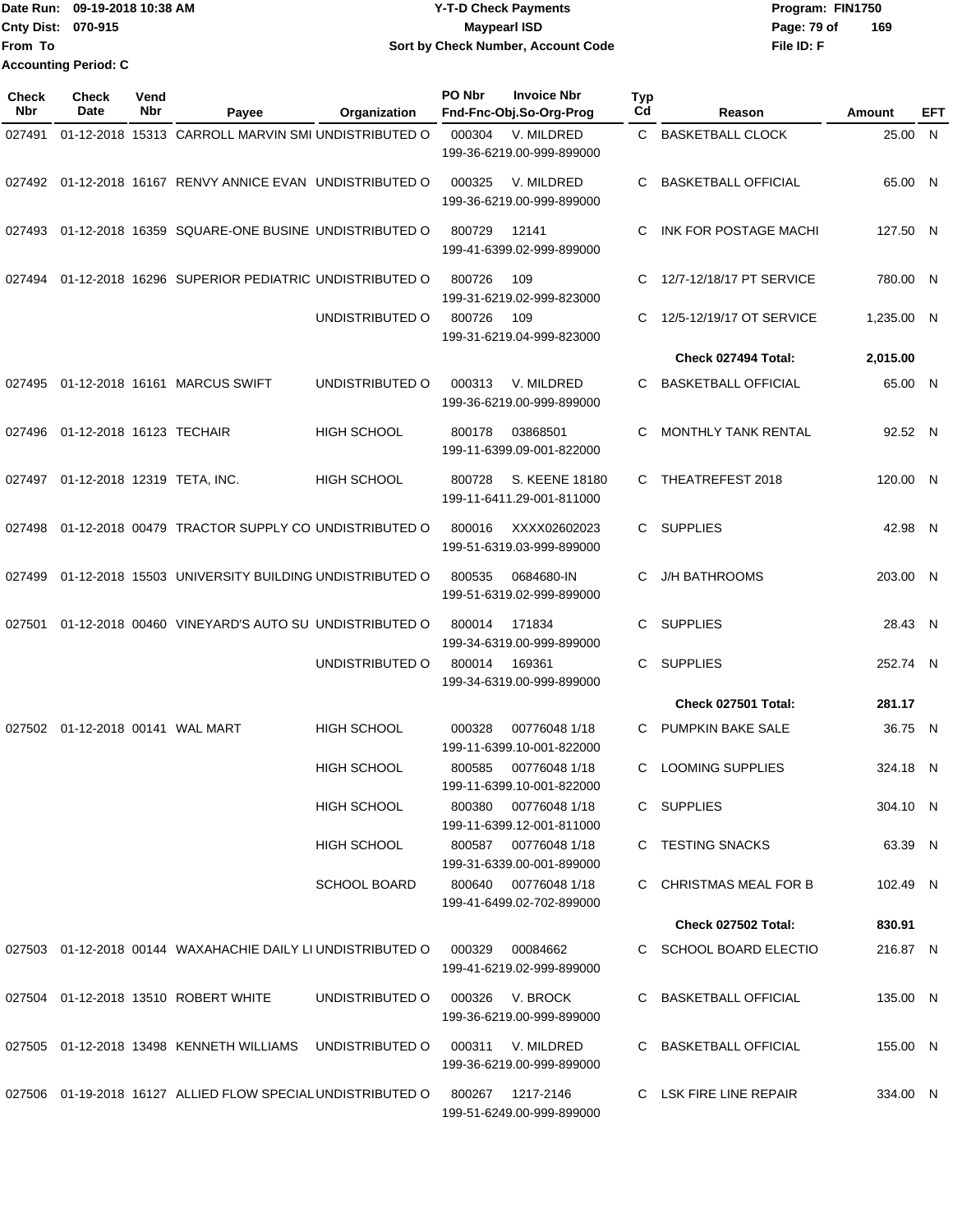|                             | Date Run: 09-19-2018 10:38 AM | <b>Y-T-D Check Payments</b>        | Program: FIN1750   |  |  |
|-----------------------------|-------------------------------|------------------------------------|--------------------|--|--|
| <b>Cnty Dist: 070-915</b>   |                               | Maypearl ISD                       | 169<br>Page: 80 of |  |  |
| lFrom To                    |                               | Sort by Check Number, Account Code | File ID: F         |  |  |
| <b>Accounting Period: C</b> |                               |                                    |                    |  |  |

| <b>Check</b><br>Nbr | Check<br>Date                     | Vend<br>Nbr | Payee                                                      | Organization                        | PO Nbr | <b>Invoice Nbr</b><br>Fnd-Fnc-Obj.So-Org-Prog   | <b>Typ</b><br>Cd | Reason                      | Amount      | EFT |
|---------------------|-----------------------------------|-------------|------------------------------------------------------------|-------------------------------------|--------|-------------------------------------------------|------------------|-----------------------------|-------------|-----|
| 027507              |                                   |             | 01-19-2018 16150 ALVARADO FLEET SE UNDISTRIBUTED O         |                                     | 800687 | 158                                             |                  | C LABOR BUS 49              | 950.00 N    |     |
|                     |                                   |             |                                                            |                                     |        | 199-34-6219.00-999-899000                       |                  |                             |             |     |
|                     |                                   |             |                                                            | UNDISTRIBUTED O                     | 000332 | $233 - 1$                                       | C                | <b>REPAIRS BUS 50</b>       | 10.00 N     |     |
|                     |                                   |             |                                                            |                                     |        | 199-34-6319.00-999-899000                       |                  |                             |             |     |
|                     |                                   |             |                                                            | UNDISTRIBUTED O                     | 000332 | 159-1                                           | C                | U-JOINT BUS 48              | 151.29 N    |     |
|                     |                                   |             |                                                            |                                     |        | 199-34-6319.00-999-899000                       |                  |                             |             |     |
|                     |                                   |             |                                                            | UNDISTRIBUTED O                     | 800687 | 158                                             | C                | <b>SUPPLIES</b>             | 2,072.43 N  |     |
|                     |                                   |             |                                                            |                                     |        | 199-34-6319.00-999-899000                       |                  |                             |             |     |
|                     |                                   |             |                                                            |                                     |        |                                                 |                  | <b>Check 027507 Total:</b>  | 3,183.72    |     |
| 027508              |                                   |             | 01-19-2018 15616 AT&T CORP.                                | UNDISTRIBUTED O                     | 000348 | 824711164X01102                                 |                  | C 12/3-1/2/18 WIRELESS      | 108.68 N    |     |
|                     |                                   |             |                                                            |                                     |        | 199-51-6259.02-999-899000                       |                  |                             |             |     |
| 027509              |                                   |             | 01-19-2018 12440 AV PRO, INC.                              | UNDISTRIBUTED O                     | 800779 | 11317                                           | C                | <b>REPAIR DIMMER</b>        | 240.00 N    |     |
|                     |                                   |             |                                                            |                                     |        | 199-51-6319.02-999-899000                       |                  |                             |             |     |
| 027510              |                                   |             | 01-19-2018 15983 RICO BAILEY                               | UNDISTRIBUTED O                     | 000344 | V. GRANDVIEW                                    |                  | C HS BASKETBALL OFFICIAL    | 65.00 N     |     |
|                     |                                   |             |                                                            |                                     |        | 199-36-6219.00-999-899000                       |                  |                             |             |     |
|                     |                                   |             |                                                            |                                     |        |                                                 |                  | <b>GIRLS SWEATS</b>         |             |     |
| 027511              |                                   |             | 01-19-2018 00887 BSN SPORTS                                | UNDISTRIBUTED O                     | 800607 | 901226581<br>199-36-6399.01-999-899GHS          | C                |                             | 175.00 N    |     |
|                     |                                   |             |                                                            | UNDISTRIBUTED O                     | 800686 | 901411350                                       | C                | <b>FOOTBALL EQUIPMENT</b>   | 2,200.10 N  |     |
|                     |                                   |             |                                                            |                                     |        | 199-36-6399.02-999-899FOO                       |                  |                             |             |     |
|                     |                                   |             |                                                            | UNDISTRIBUTED O                     | 800607 | 901226581                                       | C                | <b>GIRLS SWEATS</b>         | 175.00 N    |     |
|                     |                                   |             |                                                            |                                     |        | 199-36-6399.03-999-899GHS                       |                  |                             |             |     |
|                     |                                   |             |                                                            | UNDISTRIBUTED O                     | 800643 | 901292722                                       |                  | JH BOYS SWEATS              | 720.00 N    |     |
|                     |                                   |             |                                                            |                                     |        | 199-36-6399.05-999-899000                       |                  |                             |             |     |
|                     |                                   |             |                                                            | HIGH SCHOOL                         | 800607 | 901226581                                       | C                | <b>GIRLS SWEATS</b>         | 175.00 N    |     |
|                     |                                   |             |                                                            |                                     |        | 199-36-6399.11-001-899000                       |                  |                             |             |     |
|                     |                                   |             |                                                            | HIGH SCHOOL                         | 800607 | 901226581                                       | C                | <b>GIRLS SWEATS</b>         | 175.00 N    |     |
|                     |                                   |             |                                                            |                                     |        | 199-36-6399.13-001-899000                       |                  |                             |             |     |
|                     |                                   |             |                                                            |                                     |        |                                                 |                  | Check 027511 Total:         | 3,620.10    |     |
|                     |                                   |             | 027512 01-19-2018 00871 CARD SERVICE CENT UNDISTRIBUTED O  |                                     | 800668 | XXXX0178 1/18                                   |                  | C RECOGNITION GIFT CARD     | 175.00 N    |     |
|                     |                                   |             |                                                            |                                     |        | 199-13-6299.00-999-899000                       |                  |                             |             |     |
|                     | 027513 01-19-2018 00527 CDWG INC. |             |                                                            | UNDISTRIBUTED O                     | 800627 | LFL0343                                         |                  | <b>WIRELESS CONNECTIVIT</b> | 15,812.00 N |     |
|                     |                                   |             |                                                            |                                     |        | 199-11-6639.50-999-899000                       |                  |                             |             |     |
|                     |                                   |             | 027514 01-19-2018 12536 DESOTO JANITORIAL UNDISTRIBUTED O  |                                     |        | 800722 182790                                   |                  | C CUSTODIAL SUPPLIES        | 1,768.19 N  |     |
|                     |                                   |             |                                                            |                                     |        | 199-51-6319.01-999-899000                       |                  |                             |             |     |
|                     |                                   |             |                                                            | UNDISTRIBUTED O                     | 800723 | 182796                                          |                  | C CUSTODIAL SUPPLIES        | 1,101.95 N  |     |
|                     |                                   |             |                                                            |                                     |        | 199-51-6319.01-999-899000                       |                  |                             |             |     |
|                     |                                   |             |                                                            | UNDISTRIBUTED 0 800734 182834       |        |                                                 |                  | C SANITIZER MISTER          | 1,556.95 N  |     |
|                     |                                   |             |                                                            |                                     |        | 199-51-6319.01-999-899000                       |                  |                             |             |     |
|                     |                                   |             |                                                            |                                     |        |                                                 |                  | Check 027514 Total:         | 4,427.09    |     |
|                     |                                   |             | 027515 01-19-2018 15771 DON A. ATCHISON                    | UNDISTRIBUTED O                     |        | 000340 V. BLOOMING<br>199-36-6219.00-999-899000 |                  | C HS BASKETBALL OFFICIAL    | 155.00 N    |     |
|                     |                                   |             | 027516 01-19-2018 15782 WILLIAM DUNLAP                     | UNDISTRIBUTED O 000347 V. GRANDVIEW |        |                                                 |                  | C HS BASKETBALL OFFICIAL    | 205.00 N    |     |
|                     |                                   |             |                                                            |                                     |        | 199-36-6219.00-999-899000                       |                  |                             |             |     |
|                     |                                   |             |                                                            |                                     |        |                                                 |                  |                             |             |     |
|                     |                                   |             | 027517 01-19-2018 13639 EAST TEXAS COPY SY UNDISTRIBUTED O |                                     | 000331 | 413755                                          |                  | C 12/4-1/3/18 COPIES        | 55.84 N     |     |
|                     |                                   |             |                                                            | HIGH SCHOOL                         |        | 199-11-6219.07-999-823000<br>000331 413755      |                  | C 12/4-1/3/18 COPIES        | 13.48 N     |     |
|                     |                                   |             |                                                            |                                     |        | 199-11-6269.00-001-811000                       |                  |                             |             |     |
|                     |                                   |             |                                                            | MAYPEARL JUNIOR                     |        | 000331 413755                                   |                  | C 12/4-1/3/18 COPIES        | 430.59 N    |     |
|                     |                                   |             |                                                            |                                     |        | 199-11-6269.00-041-811000                       |                  |                             |             |     |
|                     |                                   |             |                                                            | ELEMENTARY                          |        | 000331 413755                                   |                  | C 12/4-1/3/18 COPIES        | 366.77 N    |     |
|                     |                                   |             |                                                            |                                     |        | 199-11-6269.00-101-811000                       |                  |                             |             |     |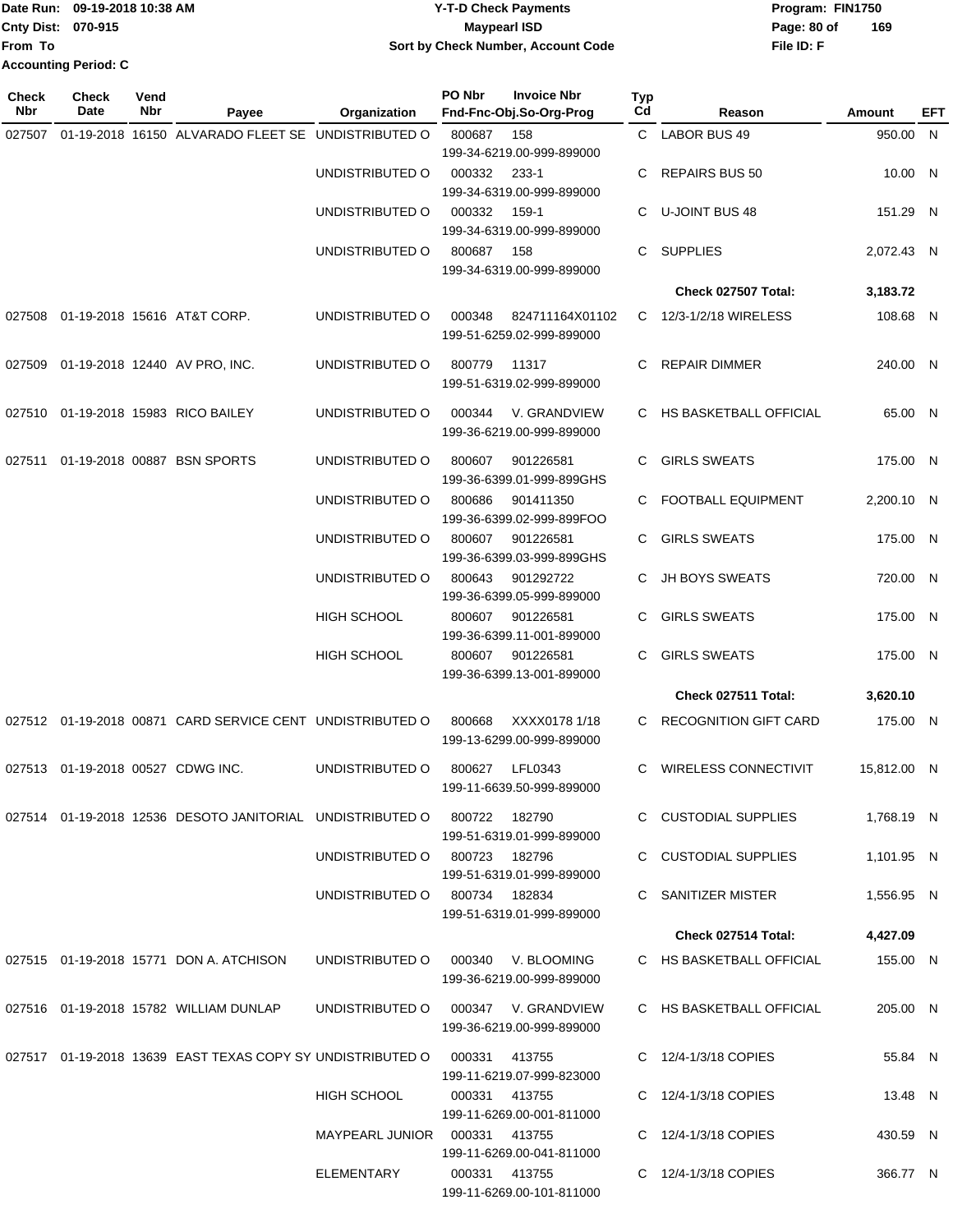## Date Run: 09-19-2018 10:38 AM **CONTEX 18 AM CONTEX 18 AM CONTEX 17-T-D** Check Payments **CONTEX 18 AM CONTEX 18 AM CONTEX 18 AM CONTEX 18 AM CONTEX 18 AM CONTEX 18 AM CONTEX 18 AM CONTEX 18 AM CONTEX 19 AM CONTEX 19 AM CONT Cnty Dist:** 070-915 **Page: 81 of** Maypearl ISD **Contract Contract Page: 81 of 09-19-2018 10:38 AM Y-T-D Check Payments 070-915 Maypearl ISD Sort by Check Number, Account Code**

**File ID: F 169**

**Check 027533 Total: 4,659.00**

| <b>Check</b><br>Nbr | Check<br>Date          | Vend<br><b>Nbr</b> | Payee                                                                             | Organization                  | PO Nbr | <b>Invoice Nbr</b><br>Fnd-Fnc-Obj.So-Org-Prog         | <b>Typ</b><br>Cd | Reason                     | Amount     | EFT |
|---------------------|------------------------|--------------------|-----------------------------------------------------------------------------------|-------------------------------|--------|-------------------------------------------------------|------------------|----------------------------|------------|-----|
|                     |                        |                    |                                                                                   | <b>ELEMENTARY</b>             | 000331 | 413755<br>199-11-6269.00-101-899000                   |                  | C 12/4-1/3/18 COPIES       | 30.98 N    |     |
|                     |                        |                    |                                                                                   | <b>HIGH SCHOOL</b>            | 000331 | 413755<br>199-11-6269.01-001-811000                   | C                | 12/4-1/3/18 COPIES         | 396.83 N   |     |
|                     |                        |                    |                                                                                   | MAYPEARL JUNIOR               | 000331 | 413755<br>199-11-6269.01-041-811000                   | С                | 12/4-1/3/18 COPIES         | 413.70 N   |     |
|                     |                        |                    |                                                                                   | DIR COST- ADMINIS             | 000331 | 413755<br>199-41-6249.00-720-899000                   | C.               | 12/4-1/3/18 COPIES         | 189.51 N   |     |
|                     |                        |                    |                                                                                   |                               |        |                                                       |                  | Check 027517 Total:        | 1,897.70   |     |
|                     |                        |                    | 027518 01-19-2018 12341 GRAINGER INDUSTRIA UNDISTRIBUTED O                        |                               | 800720 | 9661623034<br>199-51-6319.02-999-899000               | C.               | CAGES FOR EXIT SIGNS       | 591.04 N   |     |
|                     |                        |                    | 027519 01-19-2018 15975 GREEN ACRE LAWN/C UNDISTRIBUTED O                         |                               | 000334 | 171224107<br>199-51-6319.02-999-899000                | C                | HS GYM COUNTER TOPS        | 698.12 N   |     |
|                     |                        |                    | 027520 01-19-2018 14399 ROBERT HODGE JR.                                          | UNDISTRIBUTED O               | 000343 | V. GRANDVIEW<br>199-36-6219.00-999-899000             |                  | C HS BASKETBALL OFFICIAL   | 155.00 N   |     |
| 027521              | 01-19-2018 16238 JELCO |                    |                                                                                   | UNDISTRIBUTED O               | 800705 | 8926<br>199-51-6319.02-999-899000                     | C                | SAFETY STRAPS BASKET       | 1,895.50 N |     |
|                     |                        |                    | 027522 01-19-2018 16397 JOLONDA BULLOCK                                           | <b>DISTRICT WIDE</b>          | 000336 | <b>REIMBURSEMENT</b><br>240-00-5751.03-000-800000     | C                | STUDENT MOVING LUNCH       | 45.00 N    |     |
|                     |                        |                    | 027523 01-19-2018 16120 MARKS PLUMBING PA UNDISTRIBUTED O                         |                               | 800714 | 001674734<br>199-51-6319.02-999-899000                | C                | PARTS FOR FILTER TEAM      | 203.69 N   |     |
|                     |                        |                    | 027524 01-19-2018 16320 MENTORS CARE                                              | UNDISTRIBUTED O               | 000337 | 2<br>199-31-6219.01-999-899000                        | C                | <b>MENTORING PROGRAM</b>   | 8,750.00 N |     |
|                     |                        |                    | 027525 01-19-2018 16389 MORSCO SUPPLY, LLC UNDISTRIBUTED O                        |                               | 800744 | S103410626.001<br>199-51-6249.00-999-899000           | C                | INTM LIB DEFROST CONT      | 79.69 N    |     |
|                     |                        |                    | 027526 01-19-2018 15289 BENJI L. NEWMAN                                           | UNDISTRIBUTED O               | 000338 | V. GRANDVIEW<br>199-36-6219.00-999-899000             |                  | C HS BASKETBALL OFFICIAL   | 65.00 N    |     |
|                     |                        |                    | 027527 01-19-2018 16289 NEXTLINK BROADBAN UNDISTRIBUTED O                         |                               | 000339 | 125089750-1<br>199-53-6249.04-999-899000              | C                | <b>ENTERPRISE LEVEL 1</b>  | 540.00 N   |     |
|                     |                        |                    | 027528 01-19-2018 14574 PERMA-BOUND BOOK HIGH SCHOOL                              |                               |        | 800503 1754656-01<br>199-12-6399.04-001-899000        |                  | C BOOKS                    | 397.57 N   |     |
|                     |                        |                    | 027529  01-19-2018  15598  PILGRIM'S PRIDE COR MAYPEARL JUNIOR  800747  926307900 |                               |        | 240-35-6341.00-041-899000                             |                  | C USDA FOODS               | 1,938.30 N |     |
|                     |                        |                    |                                                                                   |                               |        | 240-35-6341.00-041-899000                             |                  | C USDA FOODS               | 2,108.80 N |     |
|                     |                        |                    |                                                                                   |                               |        |                                                       |                  | <b>Check 027529 Total:</b> | 4,047.10   |     |
|                     |                        |                    | 027530 01-19-2018 16170 SAFEWAY CERTIFICAT UNDISTRIBUTED O 800776 12938           |                               |        | 240-35-6499.00-999-899000                             |                  | C FOOD MANAGER COURSE      | 400.00 N   |     |
|                     |                        |                    | 027531 01-19-2018 15313 CARROLL MARVIN SMI UNDISTRIBUTED O                        |                               |        | 000333 V. GRANDVIEW<br>199-36-6219.00-999-899000      |                  | C HS BASKETBALL CLOCK      | 25.00 N    |     |
|                     |                        |                    | 027532 01-19-2018 13874 DEMARRIO STEWARD UNDISTRIBUTED O                          |                               |        | 000335      V. GRANDVIEW<br>199-36-6219.00-999-899000 |                  | C HS BASKETBALL OFFICIAL   | 205.00 N   |     |
|                     |                        |                    | 027533 01-19-2018 15979 SUCCESS ED LLC                                            | UNDISTRIBUTED O               | 000346 | 989524<br>199-31-6399.00-999-823000                   |                  | C 504 RENEWAL              | 2,534.00 N |     |
|                     |                        |                    |                                                                                   | UNDISTRIBUTED O 000346 989524 |        | 199-31-6399.00-999-824000                             |                  | C 504 RENEWAL              | 2,125.00 N |     |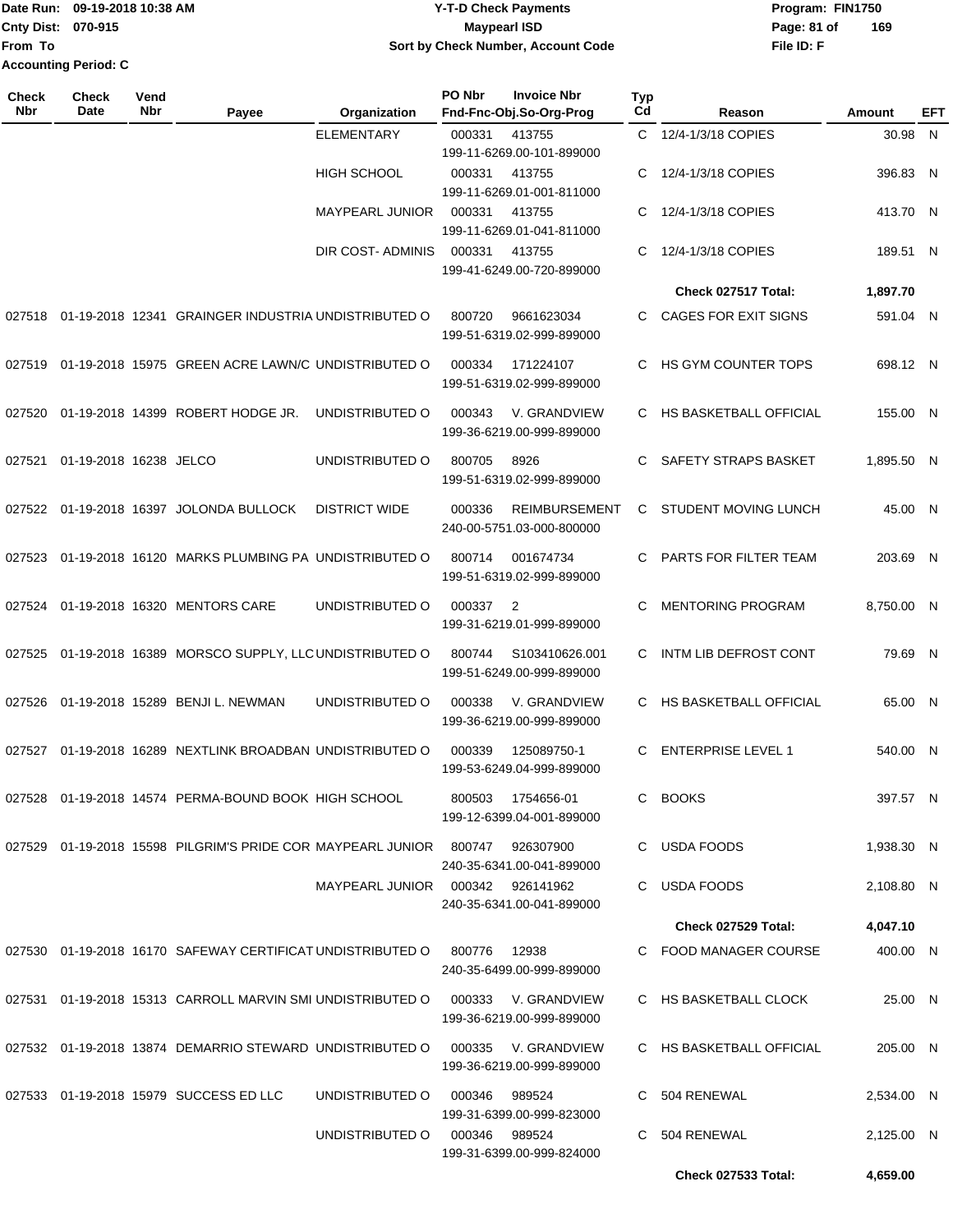## Date Run: 09-19-2018 10:38 AM **CONTEX 18 AM CONTEX 18 AM CONTEX 17-T-D** Check Payments **CONTEX 18 AM CONTEX 18 AM CONTEX 18 AM CONTEX 18 AM CONTEX 18 AM CONTEX 18 AM CONTEX 18 AM CONTEX 18 AM CONTEX 19 AM CONTEX 19 AM CONT Cnty Dist:** 070-915 **Page: 82 of MaypearI ISD Page: 82 of 09-19-2018 10:38 AM Y-T-D Check Payments 070-915 Maypearl ISD Sort by Check Number, Account Code**

**File ID: F 169**

| <b>Check</b><br>Nbr | <b>Check</b><br>Date   | Vend<br>Nbr | Payee                                                                                   | Organization          | PO Nbr | <b>Invoice Nbr</b><br>Fnd-Fnc-Obj.So-Org-Prog            | Typ<br>Cd | Reason                                                    | Amount     | EFT |
|---------------------|------------------------|-------------|-----------------------------------------------------------------------------------------|-----------------------|--------|----------------------------------------------------------|-----------|-----------------------------------------------------------|------------|-----|
| 027534              |                        |             | 01-19-2018 00973 TARVER TROPHIES                                                        | <b>HIGH SCHOOL</b>    | 800231 | 2580<br>199-36-6499.05-001-899000                        |           | C DISTRICT BASEBALL TRO                                   | 256.00     | N   |
| 027535              | 01-19-2018 00784 TASBO |             |                                                                                         | <b>ADMINISTRATIVE</b> | 800775 | 218842<br>199-41-6499.00-701-899000                      | C         | <b>TASBO SEMINAR R. BOWL</b>                              | 265.00 N   |     |
|                     |                        |             |                                                                                         | <b>IND COST-ADM</b>   | 800775 | 218842<br>199-41-6499.00-750-899000                      | C         | <b>TASBO SEMINAR P. WILS</b>                              | 215.00 N   |     |
|                     |                        |             |                                                                                         |                       |        |                                                          |           | <b>Check 027535 Total:</b>                                | 480.00     |     |
|                     |                        |             | 027536 01-19-2018  16396  TEXAS MUSIC EDUCA  HIGH SCHOOL                                |                       | 800767 | S. KEENE<br>199-11-6411.29-001-811B00                    | C         | <b>TMEA CONVENTION</b>                                    | 80.00 N    |     |
| 027537              |                        |             | 01-19-2018 16396 TEXAS MUSIC EDUCA HIGH SCHOOL                                          |                       | 800767 | D. DEES<br>199-11-6411.29-001-811000                     | C         | <b>TMEA CONVENTION</b>                                    | 80.00 N    |     |
|                     | 02-20-2018             |             |                                                                                         | <b>HIGH SCHOOL</b>    | 800767 | D. DEES<br>199-11-6411.29-001-811000                     | D         | DALLAS GOT SICK                                           | $-80.00$ N |     |
|                     |                        |             |                                                                                         |                       |        |                                                          |           | Check 027537 Total:                                       | .00        |     |
| 027538              |                        |             | 01-19-2018 00134 TXU ENERGY                                                             | UNDISTRIBUTED O       | 000349 | 054102208076<br>199-51-6259.04-999-899000                |           | 12/11-1/10/18 SECURITY LI                                 | 331.37 N   |     |
| 027539              |                        |             | 01-19-2018 15503 UNIVERSITY BUILDING UNDISTRIBUTED O                                    |                       | 800632 | 0684679-IN<br>199-51-6319.02-999-899000                  | C         | J/H LOCKSETS AND PUSH                                     | 1,545.00 N |     |
| 027540              |                        |             | 01-19-2018 00460 VINEYARD'S AUTO SU UNDISTRIBUTED O                                     |                       | 800014 | 172137<br>199-34-6319.00-999-899000                      | С         | <b>SUPPLIES</b>                                           | 78.75 N    |     |
| 027541              |                        |             | 01-19-2018 14329 RICHARD WASHINGTO UNDISTRIBUTED O                                      |                       | 000345 | V. KEENE<br>199-36-6219.00-999-899000                    |           | <b>JH BASKETBALL OFFICIAL</b>                             | 130.00 N   |     |
|                     |                        |             | 027542 01-19-2018  01078  WILLIAM V. MACGILL & HIGH SCHOOL                              |                       | 800710 | IN0620533<br>199-33-6399.00-001-899000                   | C         | <b>NURSE SUPPLIES</b>                                     | 278.21 N   |     |
|                     |                        |             |                                                                                         | UNDISTRIBUTED O       | 000341 | V. BLOOMING<br>199-36-6219.00-999-899000                 | C         | HS BASKETBALL OFFICIAL                                    | 155.00 N   |     |
|                     |                        |             | 027544   01-25-2018   16192   ACTION   FIRE   PROS                                      | UNDISTRIBUTED O       | 800717 | A1829813<br>199-51-6319.02-999-899000                    | C         | H/S GYM PULL STATION                                      | 1,039.00 N |     |
|                     |                        |             | 027545 01-25-2018  15376   ALL ABOUT TIRES, LLC UNDISTRIBUTED O                         |                       | 800802 | 23128<br>199-34-6219.00-999-899000                       | C.        | 2 TIRES FOR BUS 41                                        | 280.00 N   |     |
|                     |                        |             | 027546 01-25-2018  01869  ALL SPORTS TROPHIE MAYPEARL JUNIOR     800667     11992       |                       |        | 199-11-6399.02-041-811000                                |           | C SPELLING BEE TROPHIES                                   | 60.00 N    |     |
|                     |                        |             | 027547 01-25-2018  00901   AVENUE FUEL DISTRI   UNDISTRIBUTED O       000350      65172 |                       |        | 199-34-6311.01-999-899000                                |           | C FUEL                                                    | 2,746.01 N |     |
|                     |                        |             | 027548   01-25-2018   15980   RITCHIE   BOWLING                                         | IND COST- ADM         | 800827 | REIMBURSEMENT C ADMIN MEAL<br>199-41-6499.01-750-899000  |           |                                                           | 63.77 N    |     |
|                     |                        |             | 027549 01-25-2018 14983 BRIAN BILBREY                                                   | UNDISTRIBUTED O       |        | 199-36-6399.04-999-899000                                |           | 800797 REIMBURSEMENT C BASEBALL EQUIPMENT                 | 369.00 N   |     |
|                     |                        |             |                                                                                         |                       |        | 199-36-6399.04-999-899000                                |           | UNDISTRIBUTED O 800797 REIMBURSEMENT C BASEBALL EQUIPMENT | 180.00 N   |     |
|                     |                        |             |                                                                                         | <b>HIGH SCHOOL</b>    |        | 800796 REIMBURSEMENT C FOOD<br>199-36-6499.05-001-899000 |           |                                                           | 25.38 N    |     |
|                     |                        |             |                                                                                         | HIGH SCHOOL           |        | 199-36-6499.05-001-899000                                |           | 800796 REIMBURSEMENT C HOTEL W/WALKER/MATT                | 303.02 N   |     |

**Check 027549 Total: 877.40**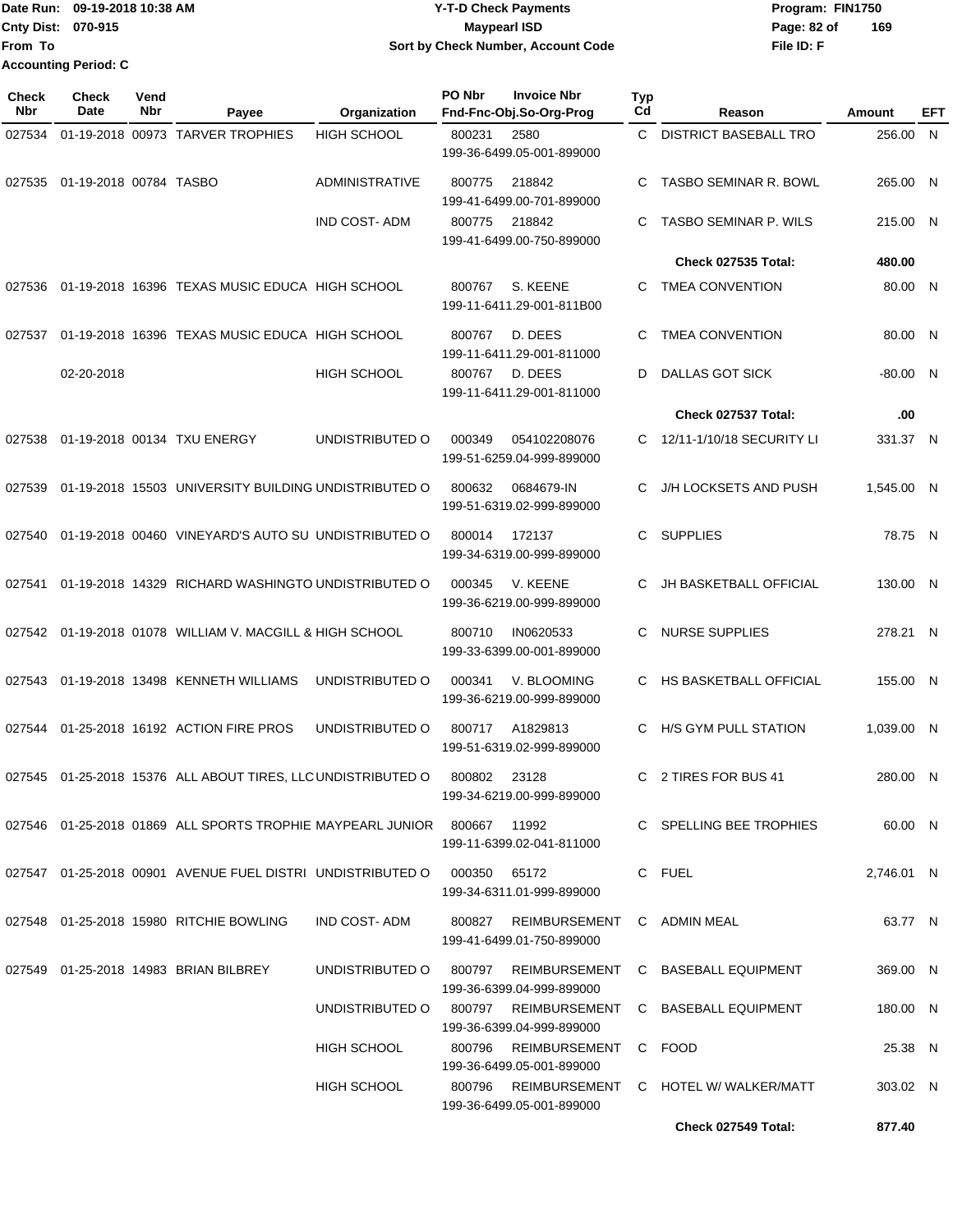|                           | Date Run: 09-19-2018 10:38 AM | <b>Y-T-D Check Payments</b>        | Program: FIN1750   |  |  |  |
|---------------------------|-------------------------------|------------------------------------|--------------------|--|--|--|
| <b>Cnty Dist: 070-915</b> |                               | <b>Mavpearl ISD</b>                | 169<br>Page: 83 of |  |  |  |
| lFrom To                  |                               | Sort by Check Number, Account Code | File ID: F         |  |  |  |
|                           | <b>Accounting Period: C</b>   |                                    |                    |  |  |  |

| Check<br>Nbr | <b>Check</b><br>Date | Vend<br>Nbr | Payee                                                       | <b>Organization</b>            | PO Nbr       | <b>Invoice Nbr</b><br>Fnd-Fnc-Obj.So-Org-Prog     | Typ<br>Cd | Reason                       | Amount     | EFT |
|--------------|----------------------|-------------|-------------------------------------------------------------|--------------------------------|--------------|---------------------------------------------------|-----------|------------------------------|------------|-----|
| 027550       |                      |             | 01-25-2018 13576 CANON FINANCIAL SE MAYPEARL JUNIOR         |                                | 800060       | 18202659<br>199-11-6269.00-041-811000             |           | C COPIER                     | 1,040.20 N |     |
|              |                      |             |                                                             | <b>ELEMENTARY</b>              | 800060       | 18202659<br>199-11-6269.00-101-811000             | C         | <b>COPIER</b>                | 260.09 N   |     |
|              |                      |             |                                                             |                                |              |                                                   |           | Check 027550 Total:          | 1,300.29   |     |
|              |                      |             | 027551 01-25-2018 00200 CLAIMS ADMINISTRATI HIGH SCHOOL     |                                | 800813       | 31331<br>199-11-6143.00-001-811000                | C         | <b>3RD QUARTERLY INSTALL</b> | 2,106.33 N |     |
|              |                      |             |                                                             | <b>MAYPEARL JUNIOR</b>         | 800813       | 31331<br>199-11-6143.00-041-811000                | C         | 3RD QUARTERLY INSTALL        | 2,767.67 N |     |
|              |                      |             |                                                             |                                |              |                                                   |           | Check 027551 Total:          | 4,874.00   |     |
| 027552       |                      |             | 01-25-2018 16399 DENE MATTHEWS                              | <b>HIGH SCHOOL</b>             | 800798       | <b>REIMBURSEMENT</b><br>199-36-6499.05-001-899000 | C         | <b>BASEBALL CONFERENCE-</b>  | 49.97 N    |     |
| 027553       |                      |             | 01-25-2018 15656 DEPARTMENT OF INF UNDISTRIBUTED O          |                                | 000358       | 18121289N<br>199-51-6259.02-999-899000            | C.        | 12/1-12/31/17 LONG DISTA     | 56.04 N    |     |
| 027554       |                      |             | 01-25-2018 12885 DIRECT ENERGY                              | UNDISTRIBUTED O                | 000354       | 180160033456127<br>199-51-6259.04-999-899000      |           | C 12/11-1/11/18 BUS BARN     | 73.76 N    |     |
|              |                      |             |                                                             | UNDISTRIBUTED O                | 000354       | 180160033458593<br>199-51-6259.04-999-899000      |           | C 12/11-1/10/18 ADMIN OFFI   | 639.86 N   |     |
|              |                      |             |                                                             |                                |              |                                                   |           | Check 027554 Total:          | 713.62     |     |
| 027555       |                      |             | 01-25-2018 13639 EAST TEXAS COPY SY UNDISTRIBUTED O         |                                | 000353       | 414400<br>199-11-6219.07-999-823000               |           | C 12/9-1/8/18 B&W COPIES     | 78.48 N    |     |
|              |                      |             |                                                             | <b>HIGH SCHOOL</b>             | 000353       | 414400<br>199-11-6269.00-001-811000               | С         | 12/9-1/8/18 B&W COPIES       | 96.78 N    |     |
|              |                      |             |                                                             | <b>MAYPEARL JUNIOR</b>         | 000353       | 414400<br>199-11-6269.00-041-811000               | С         | 12/9-1/8/18 B&W COPIES       | 160.55 N   |     |
|              |                      |             |                                                             | <b>ELEMENTARY</b>              | 000353       | 414400<br>199-11-6269.00-101-811000               | C         | 12/9-1/8/18 B&W COPIES       | 87.30 N    |     |
|              |                      |             |                                                             | <b>ELEMENTARY</b>              | 000353       | 414400<br>199-11-6269.00-101-899000               | С         | 12/9-1/8/18 B&W COPIES       | 110.58 N   |     |
|              |                      |             |                                                             | <b>HIGH SCHOOL</b>             | 000353       | 414400<br>199-11-6269.01-001-811000               | C         | 12/9-1/8/18 B&W COPIES       | 89.66 N    |     |
|              |                      |             |                                                             | <b>MAYPEARL JUNIOR</b>         | 000353       | 414400<br>199-11-6269.01-041-811000               | C.        | 12/9-1/8/18 B&W COPIES       | 156.65 N   |     |
|              |                      |             |                                                             | <b>ELEMENTARY</b>              | 000359       | 405680<br>199-11-6399.11-101-811000               |           | C TONER                      | 150.40 N   |     |
|              |                      |             |                                                             | DIR COST-ADMINIS 000353 414400 |              | 199-41-6249.00-720-899000                         |           | C 12/9-1/8/18 B&W COPIES     | 70.00 N    |     |
|              |                      |             |                                                             |                                |              |                                                   |           | <b>Check 027555 Total:</b>   | 1,000.40   |     |
|              |                      |             | 027556 01-25-2018 12186 ELLIOTT ELECTRIC SU UNDISTRIBUTED O |                                | 800719       | 199-51-6319.02-999-899000                         |           | C WALL PACKS FOR JR HIG      | 2,038.50 N |     |
|              |                      |             |                                                             | UNDISTRIBUTED O                |              | 800017 09-46686-01<br>199-51-6399.05-999-899000   |           | C OPEN PO HVAC               | 143.04 N   |     |
|              |                      |             |                                                             | UNDISTRIBUTED O                |              | 800017 09-46536-01<br>199-51-6399.05-999-899000   |           | C OPEN PO HVAC               | 128.20 N   |     |
|              |                      |             |                                                             |                                |              |                                                   |           | Check 027556 Total:          | 2,309.74   |     |
|              |                      |             | 027557 01-25-2018 13336 ELLIS COUNTY MUSIC HIGH SCHOOL      |                                | 800791       | 61923<br>199-11-6249.29-001-811000                |           | C INSTRUMENT REPAIR          | 25.00 N    |     |
|              |                      |             |                                                             | HIGH SCHOOL                    | 800791 65412 | 199-11-6249.29-001-811000                         | C         | <b>INSTRUMENT REPAIR</b>     | 130.00 N   |     |
|              |                      |             |                                                             |                                |              |                                                   |           | <b>Check 027557 Total:</b>   | 155.00     |     |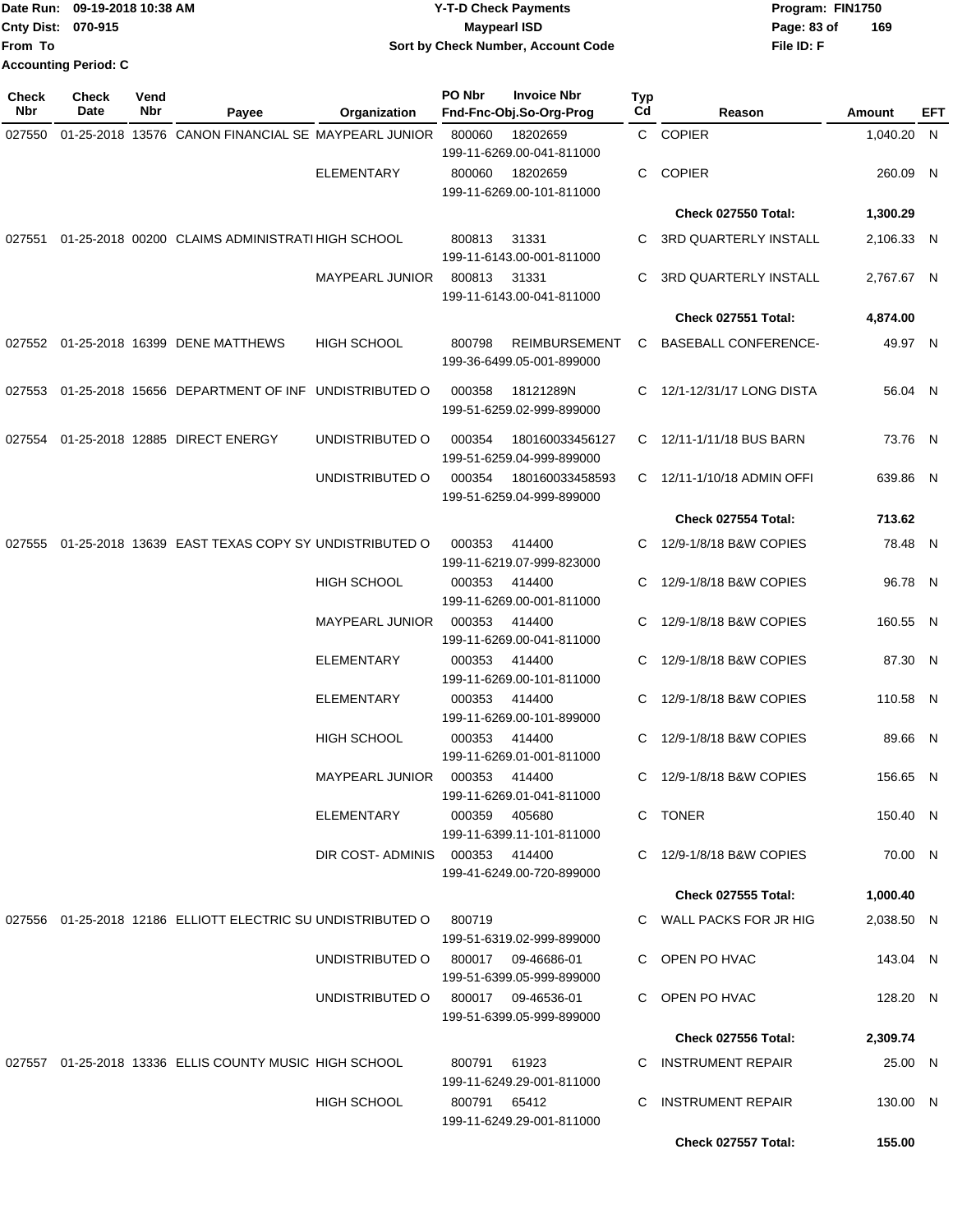Date Run: 09-19-2018 10:38 AM **CONTEX 18 AM CONTEX 18 AM CONTEX 17-T-D** Check Payments **CONTEX 18 AM CONTEX 18 AM CONTEX 18 AM CONTEX 18 AM CONTEX 18 AM CONTEX 18 AM CONTEX 18 AM CONTEX 18 AM CONTEX 19 AM CONTEX 19 AM CONT Cnty Dist:** 070-915 **Page: 84 of MaypearI ISD Page: 84 of File ID: F From To 09-19-2018 10:38 AM Y-T-D Check Payments 070-915 Maypearl ISD Sort by Check Number, Account Code Accounting Period: C**

**169**

| <b>Check</b><br>Nbr | <b>Check</b><br>Date          | Vend<br>Nbr | Payee                                                                  | Organization                        | PO Nbr | <b>Invoice Nbr</b><br>Fnd-Fnc-Obj.So-Org-Prog     | Typ<br>Cd | Reason                      | Amount     | EFT |
|---------------------|-------------------------------|-------------|------------------------------------------------------------------------|-------------------------------------|--------|---------------------------------------------------|-----------|-----------------------------|------------|-----|
| 027558              |                               |             | 01-25-2018 16379 GEARY WALKER                                          | <b>HIGH SCHOOL</b>                  | 800795 | <b>REIMBURSEMENT</b><br>199-36-6499.05-001-899000 |           | C BASEBALL CONFERENCE-      | 26.98 N    |     |
| 027559              |                               |             | 01-25-2018 16402 HANNAH GONZALEZ                                       | <b>DISTRICT WIDE</b>                | 000360 | <b>REIMBURSEMENT</b><br>240-00-5751.03-000-800000 |           | C STUDENT WITHDRAWN         | 44.75 N    |     |
| 027560              |                               |             | 01-25-2018 13251 HILTON GARDEN AUS UNDISTRIBUTED O                     |                                     | 800453 | <b>HYLES</b><br>199-21-6411.02-999-899000         | C.        | HOTEL FOR MID WINTER        | 422.92 N   |     |
|                     |                               |             |                                                                        | <b>HIGH SCHOOL</b>                  | 800453 | AUSTIN<br>199-23-6411.03-001-899000               |           | HOTEL FOR MID WINTER        | 845.85 N   |     |
|                     |                               |             |                                                                        | <b>ADMINISTRATIVE</b>               | 800453 | <b>BOWLING</b><br>199-41-6411.01-701-899000       | C.        | <b>HOTEL FOR MID WINTER</b> | 845.85 N   |     |
|                     |                               |             |                                                                        | UNDISTRIBUTED O                     | 800453 | <b>GRIFFIN</b><br>199-53-6411.00-999-899000       | C.        | HOTEL FOR MID WINTER        | 422.93 N   |     |
|                     |                               |             |                                                                        |                                     |        |                                                   |           | Check 027560 Total:         | 2,537.55   |     |
| 027561              |                               |             | 01-25-2018 00612 HOME DEPOT CREDIT HIGH SCHOOL                         |                                     | 800600 | 01857415 1/18<br>199-11-6399.09-001-822000        |           | C AG SUPPLIES               | 1,466.71 N |     |
|                     |                               |             | 027562 01-25-2018 00060 LUCKIES AUTO AND T UNDISTRIBUTED O             |                                     | 800768 | 86820<br>199-34-6219.02-999-899000                |           | C BUS 41                    | 7.00 N     |     |
|                     |                               |             |                                                                        | UNDISTRIBUTED O                     | 800768 | 86796<br>199-34-6219.02-999-899000                |           | C BUS 53                    | 40.00 N    |     |
|                     |                               |             |                                                                        | UNDISTRIBUTED O                     | 800768 | 86799<br>199-34-6219.02-999-899000                |           | C BUS 54                    | 40.00 N    |     |
|                     |                               |             |                                                                        | UNDISTRIBUTED O                     | 800768 | 86800<br>199-34-6219.02-999-899000                | C.        | <b>BUS 55</b>               | 40.00 N    |     |
|                     |                               |             |                                                                        | UNDISTRIBUTED O                     | 800768 | 86786<br>199-34-6219.02-999-899000                | C.        | <b>MALIBU</b>               | 25.50 N    |     |
|                     |                               |             |                                                                        | UNDISTRIBUTED O                     | 800768 | 86787<br>199-34-6219.02-999-899000                | C.        | 2017 FORD EXPEDITION        | 25.50 N    |     |
|                     |                               |             |                                                                        |                                     |        |                                                   |           | Check 027562 Total:         | 178.00     |     |
|                     | 027563 01-25-2018 00079 NASCO |             |                                                                        | ELEMENTARY                          | 800755 | 855621<br>199-11-6399.00-101-823000               | C         | <b>SUPPLIES</b>             | 36.49 N    |     |
|                     |                               |             | 027564 01-25-2018 15289 BENJI L. NEWMAN                                | UNDISTRIBUTED O                     | 000351 | V. GRANDVIEW<br>199-36-6219.00-999-899000         |           | C JH BASKETBALL OFFICIAL    | 90.00 N    |     |
|                     |                               |             | 027565 01-25-2018 13896 JOE NIMOCK                                     | UNDISTRIBUTED O                     |        | 000355 V. GRANDVIEW<br>199-36-6219.00-999-899000  |           | C JH BASKETBALL OFFICIAL    | 90.00 N    |     |
|                     |                               |             | 027566  01-25-2018  12087  OAK CLIFF OFFICE SU MAYPEARL JUNIOR  800787 |                                     |        | 403486-0<br>199-11-6399.07-041-811000             |           | C OFFICE SUPPLIES           | 250.41 N   |     |
|                     |                               |             | 027567  01-25-2018  00287  OFFICE DEPOT                                | ADMINISTRATIVE                      |        | 800778 997944696001<br>199-41-6399.01-701-899000  |           | C SUPPLIES                  | 72.70 N    |     |
|                     |                               |             |                                                                        | UNDISTRIBUTED O 800730 995967620001 |        | 199-53-6399.05-999-899000                         |           | C OFFICE SUPPLIES           | 62.23 N    |     |
|                     |                               |             |                                                                        |                                     |        |                                                   |           | Check 027567 Total:         | 134.93     |     |
|                     |                               |             | 027568 01-25-2018  14604  PEARSON CLINICAL A  UNDISTRIBUTED O          |                                     | 800743 | 11481445<br>199-31-6399.00-999-823000             |           | C TESTING SUPPLIES          | 50.00 N    |     |
|                     |                               |             |                                                                        | UNDISTRIBUTED O 800743 11481445     |        | 199-31-6399.00-999-823000                         |           | C TESTING SUPPLIES          | 2.65 N     |     |
|                     |                               |             |                                                                        |                                     |        |                                                   |           | Check 027568 Total:         | 52.65      |     |
|                     |                               |             | 027569 01-25-2018 12718 DONALD PRICE                                   | UNDISTRIBUTED O                     |        | 000352 V. GRANDVIEW<br>199-36-6219.00-999-899000  |           | C JH BASKETBALL OFFICIAL    | 90.00 N    |     |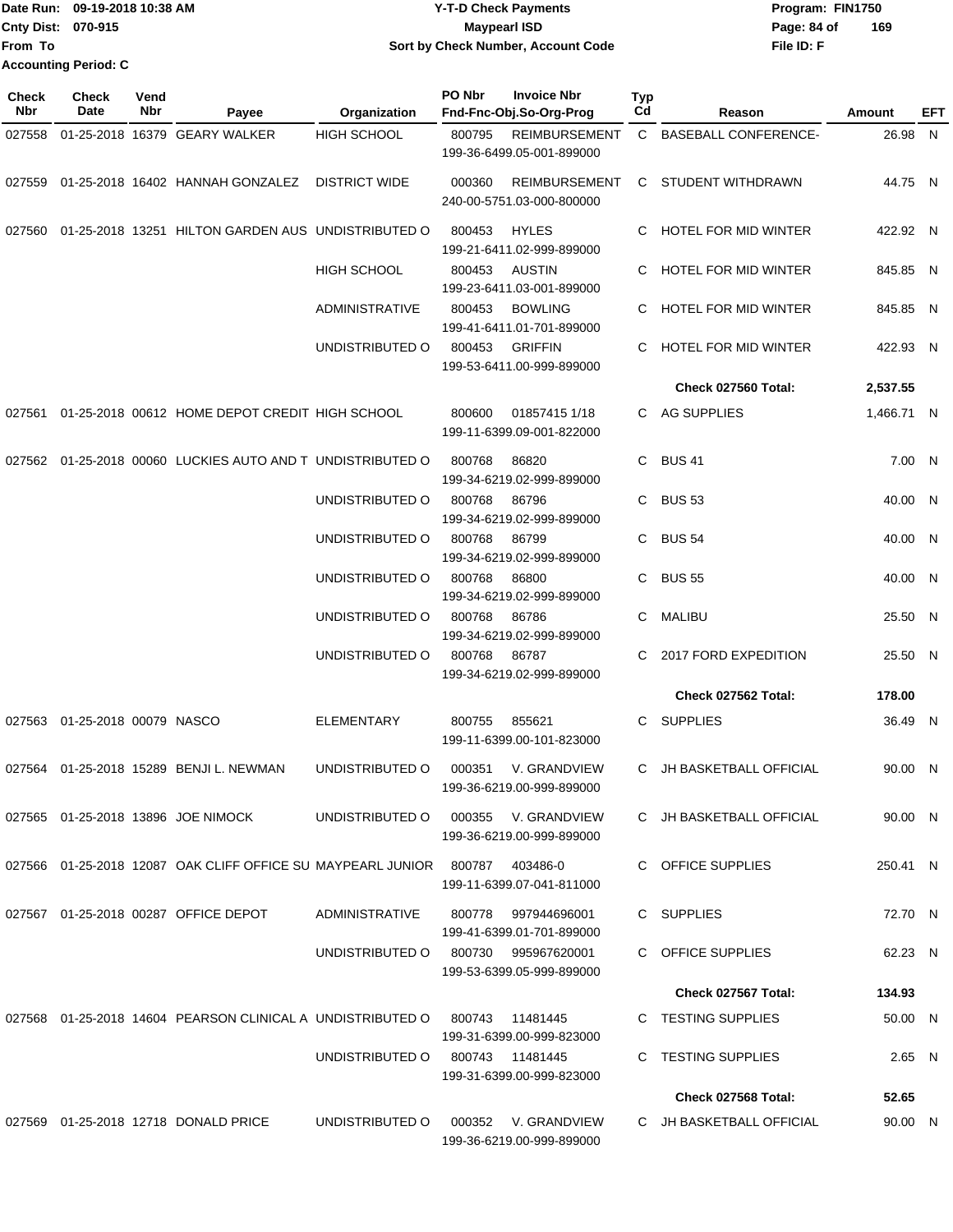|                    | Date Run: 09-19-2018 10:38 AM | <b>Y-T-D Check Payments</b>        | Program: FIN1750   |  |  |
|--------------------|-------------------------------|------------------------------------|--------------------|--|--|
| Cnty Dist: 070-915 |                               | <b>Mavpearl ISD</b>                | 169<br>Page: 85 of |  |  |
| lFrom To           |                               | Sort by Check Number, Account Code | File ID: F         |  |  |
|                    | <b>Accounting Period: C</b>   |                                    |                    |  |  |

| <b>Check</b><br>Nbr | <b>Check</b><br><b>Date</b>            | Vend<br>Nbr | Payee                                                                            | Organization                    | PO Nbr | <b>Invoice Nbr</b><br>Fnd-Fnc-Obj.So-Org-Prog | <b>Typ</b><br>Cd | Reason                    | Amount      | EFT |
|---------------------|----------------------------------------|-------------|----------------------------------------------------------------------------------|---------------------------------|--------|-----------------------------------------------|------------------|---------------------------|-------------|-----|
| 027570              |                                        |             | 01-25-2018 00099 REGION 10/EDUCATIO HIGH SCHOOL                                  |                                 | 800650 | 149295                                        | C.               | NURSE REFERRAL SLIP       | 63.34 N     |     |
|                     |                                        |             |                                                                                  |                                 |        | 199-33-6399.00-001-899000                     |                  |                           |             |     |
|                     |                                        |             |                                                                                  | <b>MAYPEARL JUNIOR</b>          | 800650 | 149295                                        | C.               | NURSE REFERRAL SLIP       | 63.33 N     |     |
|                     |                                        |             |                                                                                  |                                 |        | 199-33-6399.00-041-899000<br>149295           |                  |                           |             |     |
|                     |                                        |             |                                                                                  | <b>ELEMENTARY</b>               | 800650 | 199-33-6399.00-101-899000                     | C                | NURSE REFERRAL SLIP       | 63.33 N     |     |
|                     |                                        |             |                                                                                  |                                 |        |                                               |                  | Check 027570 Total:       | 190.00      |     |
| 027571              |                                        |             | 01-25-2018 01071 RICK'S WORLD OF SP MAYPEARL JUNIOR                              |                                 | 800738 | 5206                                          | C.               | AR SHIRTS                 | 526.50 N    |     |
|                     |                                        |             |                                                                                  |                                 |        | 199-12-6399.00-041-899000                     |                  |                           |             |     |
| 027572              |                                        |             | 01-25-2018 16296 SUPERIOR PEDIATRIC UNDISTRIBUTED O                              |                                 | 800812 | 110                                           | C                | PT SERVICE 4 HOURS        | 260.00 N    |     |
|                     |                                        |             |                                                                                  |                                 |        | 199-31-6219.02-999-823000                     |                  |                           |             |     |
|                     |                                        |             |                                                                                  | UNDISTRIBUTED O                 | 800812 | 110                                           | C                | OT SERVICE 2.75 HOURS     | 178.75 N    |     |
|                     |                                        |             |                                                                                  |                                 |        | 199-31-6219.04-999-823000                     |                  | Check 027572 Total:       |             |     |
|                     |                                        |             |                                                                                  |                                 |        |                                               |                  |                           | 438.75      |     |
|                     |                                        |             | 027573 01-25-2018 16161 MARCUS SWIFT                                             | UNDISTRIBUTED O                 | 000356 | V. GRANDVIEW<br>199-36-6219.00-999-899000     | C.               | JH BASKETBALL OFFICIAL    | 90.00 N     |     |
|                     |                                        |             | 027574 01-25-2018 16400 TAMMY ODGERS                                             | <b>ELEMENTARY</b>               | 800810 | <b>REIMBURSEMENT</b>                          | C                | UIL SUPPLIES              | 133.88 N    |     |
|                     |                                        |             |                                                                                  |                                 |        | 199-11-6399.13-101-811000                     |                  |                           |             |     |
| 027575              |                                        |             | 01-25-2018 00617 TOWNSEND PRESS                                                  | <b>MAYPEARL JUNIOR</b>          | 800763 | 376858                                        | C                | MONTE CRISTO/MADDING      | 160.44 N    |     |
|                     |                                        |             |                                                                                  |                                 |        | 199-11-6399.02-041-811000                     |                  |                           |             |     |
| 027576              | 01-25-2018 13882 TRANE                 |             |                                                                                  | UNDISTRIBUTED O                 | 800737 | 3688351                                       | C                | ELEM GYM CONTROL BOA      | 110.23 N    |     |
|                     |                                        |             |                                                                                  |                                 |        | 199-51-6399.05-999-899000                     |                  |                           |             |     |
| 027577              |                                        |             | 01-25-2018 15503 UNIVERSITY BUILDING UNDISTRIBUTED O                             |                                 | 800718 | 0684858-IN                                    | C                | SPRINGS FOR ROOF HAT      | 137.00 N    |     |
|                     |                                        |             |                                                                                  |                                 |        | 199-51-6319.03-999-899000                     |                  |                           |             |     |
|                     |                                        |             |                                                                                  | UNDISTRIBUTED O                 | 800336 | 0684942-IN                                    | C                | <b>DOOR LOCKS</b>         | 21,636.12 N |     |
|                     |                                        |             |                                                                                  | UNDISTRIBUTED O                 | 800246 | 199-51-6639.16-999-899000<br>0684295-IN       | C                | <b>GATES AND LOCKS</b>    | 7,176.00 N  |     |
|                     |                                        |             |                                                                                  |                                 |        | 199-52-6639.03-999-899000                     |                  |                           |             |     |
|                     |                                        |             |                                                                                  |                                 |        |                                               |                  | Check 027577 Total:       | 28,949.12   |     |
| 027578              |                                        |             | 01-25-2018 00460 VINEYARD'S AUTO SU UNDISTRIBUTED O                              |                                 | 800014 | 172917                                        | C.               | <b>SUPPLIES</b>           | 571.90 N    |     |
|                     |                                        |             |                                                                                  |                                 |        | 199-34-6319.00-999-899000                     |                  |                           |             |     |
|                     | 027579   01-25-2018   00141   WAL MART |             |                                                                                  | <b>HIGH SCHOOL</b>              |        | 800753 00776048 1/18                          |                  | C SUPPLIES                | 84.83 N     |     |
|                     |                                        |             |                                                                                  |                                 |        | 199-11-6399.12-001-822000                     |                  |                           |             |     |
|                     |                                        |             | 027580 01-31-2018 16192 ACTION FIRE PROS                                         | UNDISTRIBUTED O 800850 A1820201 |        |                                               |                  | C 1 AND 2 PHNE LINES FIXE | 195.00 N    |     |
|                     |                                        |             |                                                                                  |                                 |        | 199-51-6249.00-999-899000                     |                  |                           |             |     |
|                     |                                        |             | 027581  01-31-2018  16127  ALLIED FLOW SPECIAL UNDISTRIBUTED O  800841  0118-080 |                                 |        |                                               |                  | C HEATERS AT HS GYM HO    | 470.00 N    |     |
|                     |                                        |             |                                                                                  |                                 |        | 199-51-6399.05-999-899000                     |                  |                           |             |     |
|                     |                                        |             | 027582  01-31-2018  15616  AT&T CORP.                                            | UNDISTRIBUTED O                 | 000369 | 0573207983001                                 |                  | C 12/27-1/19/18 WIRELESS  | 76.61 N     |     |
|                     |                                        |             |                                                                                  |                                 |        | 199-51-6259.02-999-899000                     |                  |                           |             |     |
|                     |                                        |             | 027583  01-31-2018  00901  AVENUE FUEL DISTRI  UNDISTRIBUTED O                   |                                 | 000370 | 65257                                         |                  | C FUEL                    | 2,448.43 N  |     |
|                     |                                        |             |                                                                                  |                                 |        | 199-34-6311.01-999-899000                     |                  |                           |             |     |
|                     |                                        |             | 027584 01-31-2018 16051 BARSCO INC.                                              | UNDISTRIBUTED O                 | 800836 | 2540648                                       |                  | C J/H GYM TRANSFORMER     | 99.63 N     |     |
|                     |                                        |             |                                                                                  |                                 |        | 199-51-6399.05-999-899000                     |                  |                           |             |     |
|                     |                                        |             | 027585  01-31-2018  00887  BSN SPORTS                                            | UNDISTRIBUTED O                 | 800505 | 901482399                                     |                  | C BASEBALL EQUIPMENT      | 2,366.24 N  |     |
|                     |                                        |             |                                                                                  |                                 |        | 199-36-6399.04-999-899000                     |                  | C SOFTBALL EQUIPMENT      |             |     |
|                     |                                        |             |                                                                                  | <b>HIGH SCHOOL</b>              |        | 800762 901500180<br>199-36-6399.13-001-899000 |                  |                           | 288.50 N    |     |
|                     |                                        |             |                                                                                  |                                 |        |                                               |                  | Check 027585 Total:       | 2,654.74    |     |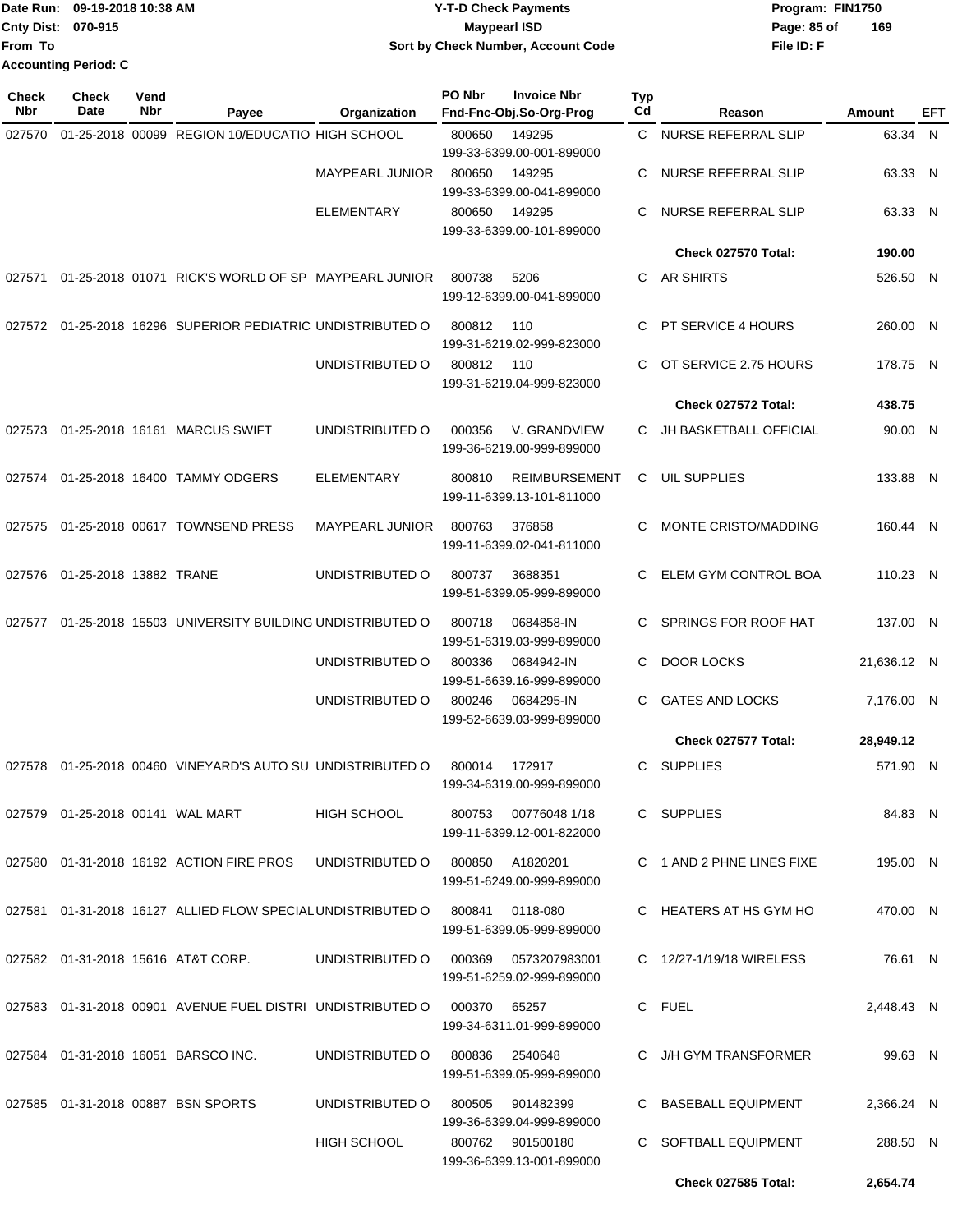Date Run: 09-19-2018 10:38 AM **CONTEX 18 AM CONTEX 18 AM CONTEX 18 AM CONTEX 18 AM CONTEX 19 AM CONTEX 19 AM CONTEX 19 AM CONTEX 19 AM CONTEX 19 AM CONTEX 19 AM CONTEX 19 AM CONTEX 19 AM CONTEX 19 AM CONTEX 19 AM CONTEX 19 Cnty Dist:** 070-915 **Page: 86 of MaypearI ISD Page: 86 of File ID: F From To 09-19-2018 10:38 AM Y-T-D Check Payments 070-915 Maypearl ISD Sort by Check Number, Account Code 169 Accounting Period: C**

| Check<br><b>Nbr</b> | Check<br>Date | Vend<br>Nbr | Payee                                                       | Organization       | PO Nbr | <b>Invoice Nbr</b><br>Fnd-Fnc-Obj.So-Org-Prog     | <b>Typ</b><br>Cd | Reason                      | Amount     | EFT |
|---------------------|---------------|-------------|-------------------------------------------------------------|--------------------|--------|---------------------------------------------------|------------------|-----------------------------|------------|-----|
| 027586              |               |             | 01-31-2018 13576 CANON FINANCIAL SE DIR COST-ADMINIS        |                    | 000361 | 18216481<br>199-41-6249.00-720-899000             |                  | C ADMIN COPIER              | 458.87 N   |     |
| 027587              |               |             | 01-31-2018 00152 CHARLES MCCARTY                            | UNDISTRIBUTED O    | 000371 | V. RICE<br>199-36-6219.00-999-899000              | C.               | <b>BASKETBALL OFFICIAL</b>  | 135.00 N   |     |
| 027588              |               |             | 01-31-2018 00217 CITY OF MAYPEARL                           | UNDISTRIBUTED O    | 000362 | V. GRANDVIEW<br>199-52-6219.01-999-899000         |                  | C SECURITY BASKETBALL N     | 75.00 N    |     |
|                     |               |             |                                                             | UNDISTRIBUTED O    | 000362 | V. BLOOMING<br>199-52-6219.01-999-899000          | C.               | SECURITY BASKETBALL N       | 75.00 N    |     |
|                     |               |             |                                                             |                    |        |                                                   |                  | Check 027588 Total:         | 150.00     |     |
| 027589              |               |             | 01-31-2018 13110 LEGRANT CLARK                              | UNDISTRIBUTED O    | 000372 | V. RICE<br>199-36-6219.00-999-899000              | C                | <b>BASKETBALL OFFICIAL</b>  | 155.00 N   |     |
| 027590              |               |             | 01-31-2018 16383 COCLEAR AMERICAS UNDISTRIBUTED O           |                    | 800655 | 2448602<br>199-11-6399.04-999-823000              | C                | <b>AUDIO CABLE</b>          | 375.00 N   |     |
| 027591              |               |             | 01-31-2018 00242 DEMCO, INC.                                | <b>HIGH SCHOOL</b> | 800771 | 6290534<br>199-12-6399.00-001-899000              | C                | <b>LIBRARY SUPPLIES</b>     | 257.21 N   |     |
|                     |               |             | 027592 01-31-2018 15656 DEPARTMENT OF INF UNDISTRIBUTED O   |                    | 000364 | 17041287N<br>199-51-6259.02-999-899000            | C                | <b>LONG DISTANCE</b>        | 85.69 N    |     |
| 027593              |               |             | 01-31-2018 12885 DIRECT ENERGY                              | UNDISTRIBUTED O    | 000363 | 180220033535827<br>199-51-6259.04-999-899000      |                  | C 12/11-1/10/18 INT PRACT   | 40.60 N    |     |
|                     |               |             |                                                             | UNDISTRIBUTED O    | 000363 | 180220033535827<br>199-51-6259.04-999-899000      |                  | C 12/11-1/10/18 ARCHIVE     | 71.60 N    |     |
|                     |               |             |                                                             | UNDISTRIBUTED O    | 000363 | 180220033535827<br>199-51-6259.04-999-899000      |                  | C 12/11-1/10/18 HS SOUTH W  | 2,577.05 N |     |
|                     |               |             |                                                             | UNDISTRIBUTED O    | 000363 | 180220033535827<br>199-51-6259.04-999-899000      |                  | C 12/11-1/10/18 INT CAFETE  | 328.13 N   |     |
|                     |               |             |                                                             | UNDISTRIBUTED O    | 000363 | 180220033535827<br>199-51-6259.04-999-899000      |                  | C 12/11-1/10/18 QUAD BUILDI | 509.15 N   |     |
|                     |               |             |                                                             | UNDISTRIBUTED O    | 000363 | 180220033535827<br>199-51-6259.04-999-899000      |                  | C 12/11-1/10/18 GOLF FACILI | 774.40 N   |     |
|                     |               |             |                                                             | UNDISTRIBUTED O    | 000363 | 180220033535827<br>199-51-6259.04-999-899000      |                  | C 12/11-1/10/18 INTERMEDIA  | 1,895.50 N |     |
|                     |               |             |                                                             | UNDISTRIBUTED O    | 000363 | 180220033535827<br>199-51-6259.04-999-899000      |                  | C 12/11-1/10/18 PORTABLE    | 134.91 N   |     |
|                     |               |             |                                                             |                    |        |                                                   |                  | <b>Check 027593 Total:</b>  | 6,331.34   |     |
|                     |               |             | 027594 01-31-2018 15782 WILLIAM DUNLAP                      | UNDISTRIBUTED O    |        | 000374 V. RICE<br>199-36-6219.00-999-899000       |                  | C BASKETBALL OFFICIAL       | 135.00 N   |     |
|                     |               |             | 027595  01-31-2018  12538  ECS LEARNING SYSTE ELEMENTARY    |                    |        | 800811 213621<br>199-11-6399.04-101-811000        |                  | C STAAR MATH                | 3,769.81 N |     |
|                     |               |             |                                                             | ELEMENTARY         |        | 800814 213622<br>199-11-6399.35-101-811000        |                  | C STAAR READING             | 1,962.10 N |     |
|                     |               |             |                                                             |                    |        |                                                   |                  | <b>Check 027595 Total:</b>  | 5,731.91   |     |
|                     |               |             | 027596 01-31-2018 12186 ELLIOTT ELECTRIC SU UNDISTRIBUTED O |                    | 800018 | 09-46689-01<br>199-51-6319.02-999-899000          |                  | C SUPPLIES                  | 371.32 N   |     |
|                     |               |             |                                                             | UNDISTRIBUTED O    |        | 800018   09-47087-01<br>199-51-6319.02-999-899000 |                  | C SUPPLIES                  | 151.97 N   |     |
|                     |               |             |                                                             |                    |        |                                                   |                  | <b>Check 027596 Total:</b>  | 523.29     |     |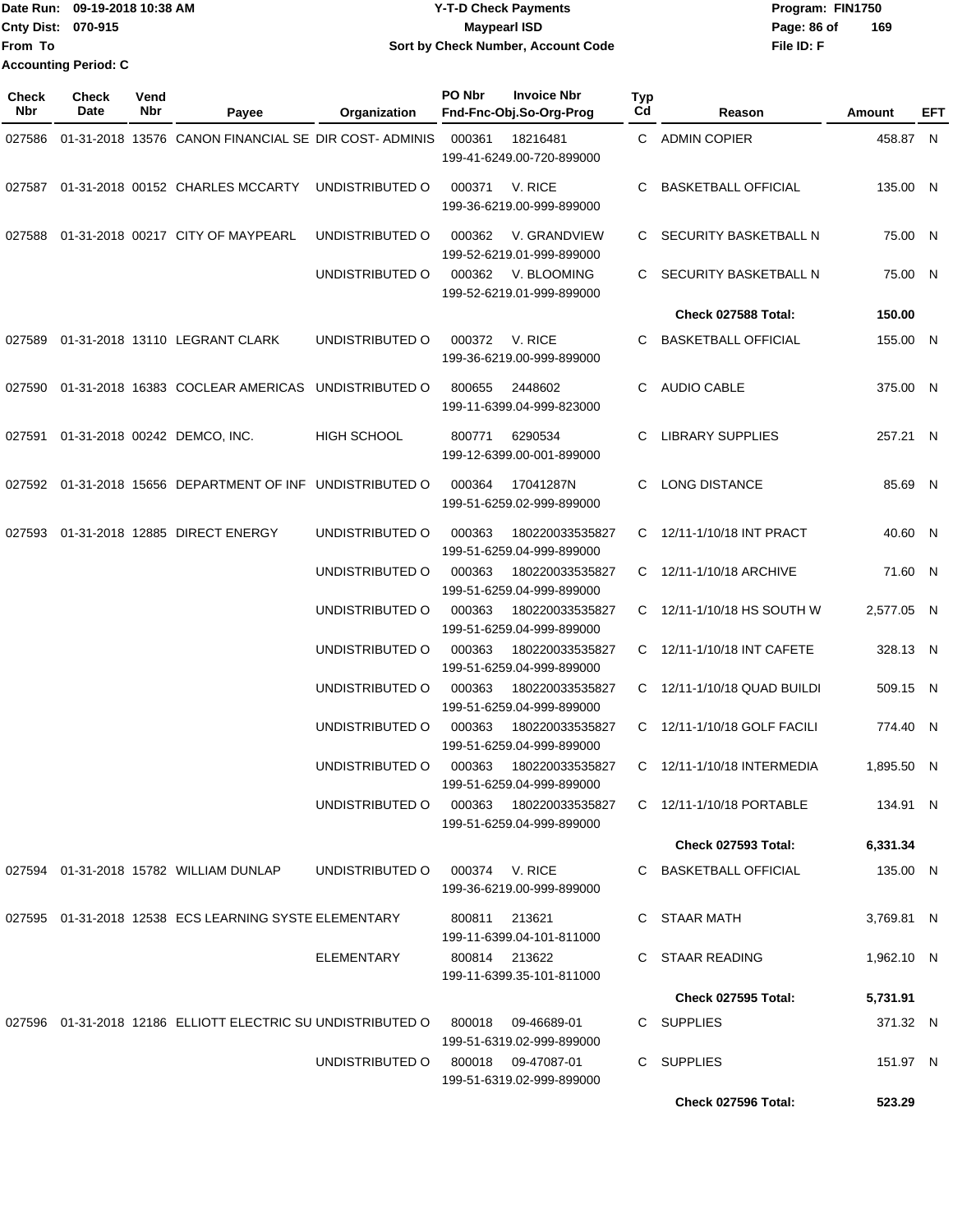|                             | Date Run: 09-19-2018 10:38 AM | Y-T-D Check Payments               | Program: FIN1750 |     |  |  |
|-----------------------------|-------------------------------|------------------------------------|------------------|-----|--|--|
| <b>Cnty Dist: 070-915</b>   |                               | <b>Maypearl ISD</b>                | Page: 87 of      | 169 |  |  |
| From To                     |                               | Sort by Check Number, Account Code | File ID: F       |     |  |  |
| <b>Accounting Period: C</b> |                               |                                    |                  |     |  |  |

| <b>Check</b><br>Nbr | <b>Check</b><br>Date   | Vend<br>Nbr | Payee                                                      | Organization           | PO Nbr | <b>Invoice Nbr</b><br>Fnd-Fnc-Obj.So-Org-Prog     | Typ<br>Cd | Reason                                      | Amount       | EFT |
|---------------------|------------------------|-------------|------------------------------------------------------------|------------------------|--------|---------------------------------------------------|-----------|---------------------------------------------|--------------|-----|
| 027597              |                        |             | 01-31-2018 15338 EROL OKTAY                                | <b>MAYPEARL JUNIOR</b> | 800868 | 18013101                                          | C.        | <b>BAND CLINIC</b>                          | 100.00 N     |     |
|                     | 02-20-2018             |             |                                                            | <b>MAYPEARL JUNIOR</b> | 800868 | 199-11-6219.29-041-811B00<br>18013101             | D         |                                             | $-100.00$ N  |     |
|                     |                        |             |                                                            |                        |        | 199-11-6219.29-041-811B00                         |           | judge got the flu                           |              |     |
|                     |                        |             |                                                            |                        |        |                                                   |           | Check 027597 Total:                         | .00          |     |
| 027598              |                        |             | 01-31-2018 00040 FLATT STATIONERS, I MAYPEARL JUNIOR       |                        | 800840 | 261168-00<br>199-11-6399.07-041-811000            | С         | <b>SUPPLIES</b>                             | 13.60 N      |     |
|                     |                        |             |                                                            | <b>ELEMENTARY</b>      | 800830 | 261169-00<br>199-31-6339.00-101-899000            | С         | <b>SUPPLIES</b>                             | 33.84 N      |     |
|                     |                        |             |                                                            | <b>SCHOOL BOARD</b>    | 800799 | 260520-00<br>199-41-6499.02-702-899000            | С         | NAME PLATE WINNINGHA                        | 27.50 N      |     |
|                     |                        |             |                                                            |                        |        |                                                   |           | <b>Check 027598 Total:</b>                  | 74.94        |     |
| 027599              |                        |             | 01-31-2018 14289 TRUDIE HEAD                               | UNDISTRIBUTED O        | 800833 | 5 OF 8 PAYMENTS<br>224-11-6219.00-999-823000      | C         | <b>JANUARY RTI SERVICES</b>                 | 3,750.00 N   |     |
| 027600              |                        |             | 01-31-2018 16223 Houston ISD                               | UNDISTRIBUTED O        | 000365 | 1718NOV114<br>199-31-6299.00-999-823000           |           | C 11/1-11/30/17 SHARS BILLI                 | 38.63 N      |     |
| 027601              |                        |             | 01-31-2018 15086 Kimbell Midwest                           | UNDISTRIBUTED O        | 800848 | 6114050<br>199-51-6319.02-999-899000              | С         | <b>SCREWS BOLTS NUTS ON</b>                 | 165.70 N     |     |
| 027602              |                        |             | 01-31-2018 16089 JUSTIN LASCSAK                            | UNDISTRIBUTED O        | 800858 | <b>REIMBURSEMENT</b><br>199-53-6499.01-999-899000 | C         | <b>TASBO MEMBERSHIP</b>                     | 140.00 N     |     |
| 027603              |                        |             | 01-31-2018 01099 MACKIN LIBRARY MED MAYPEARL JUNIOR        |                        | 800597 | 523347<br>199-12-6399.05-041-899000               | С         | <b>LIBRARY BOOKS</b>                        | 191.31 N     |     |
| 027604              | 01-31-2018 00079 NASCO |             |                                                            | <b>ELEMENTARY</b>      | 800805 | 867584<br>199-11-6399.00-101-823000               | С         | <b>ACTIVE CHAIR</b>                         | 147.82 N     |     |
| 027605              |                        |             | 01-31-2018 16289 NEXTLINK BROADBAN UNDISTRIBUTED O         |                        | 000375 | 125089750-9<br>199-53-6249.04-999-899000          |           | <b>ENTERPRISE LEVEL 1</b>                   | 790.00 N     |     |
| 027606              |                        |             | 01-31-2018 16403 NORTH FORNEY QUA HIGH SCHOOL              |                        | 800846 | 1/27/18<br>199-36-6499.01-001-899000              | С         | POWERLIFING ENTRY                           | 300.00 N     |     |
| 027607              |                        |             | 01-31-2018 00287 OFFICE DEPOT                              | <b>ELEMENTARY</b>      | 800783 | 998530337001<br>199-11-6399.09-101-823000         | C.        | <b>VELCRO DOTS</b>                          | 63.95 N      |     |
|                     |                        |             |                                                            | HIGH SCHOOL            |        | 800603 996172689002<br>199-11-6399.12-001-811000  |           | C CALCULATORS                               | 589.90 N     |     |
|                     |                        |             |                                                            | HIGH SCHOOL            |        | 800603 996172689001<br>199-11-6399.42-001-811000  |           | C CALCULATORS                               | 500.00 N     |     |
|                     |                        |             |                                                            | <b>ADMINISTRATIVE</b>  |        | 800806 100714734001<br>199-41-6399.01-701-899000  |           | C SUPPLIES                                  | 121.96 N     |     |
|                     |                        |             |                                                            |                        |        |                                                   |           | Check 027607 Total:                         | 1,275.81     |     |
|                     |                        |             | 027608 01-31-2018 16407 PARSONS COMMERCI UNDISTRIBUTED O   |                        | 000376 | 13091<br>600-81-6249.03-999-899000                |           | C MATERIAL DRAW                             | 147,824.52 N |     |
|                     |                        |             | 027609 01-31-2018 00870 PLANK ROAD PUBLISH MAYPEARL JUNIOR |                        |        | 800759 18-028668<br>199-11-6399.42-041-811000     |           | C MUSIC                                     | 447.19 N     |     |
|                     |                        |             | 027610  01-31-2018  13315  REALLY GOOD STUFF  ELEMENTARY   |                        |        | 800817 6323356<br>199-11-6399.01-101-811000       |           | C SUPPLIES                                  | 154.80 N     |     |
|                     |                        |             | 027611  01-31-2018  14261  RYAN VINES                      | HIGH SCHOOL            |        | 800873 REIMBURSEMENT<br>199-11-6399.09-001-822000 |           | C CLIPPER BLADES                            | 79.98 N      |     |
|                     |                        |             |                                                            | <b>HIGH SCHOOL</b>     |        | 199-11-6399.09-001-822000                         |           | 800847 REIMBURSEMENT C STOCK SHOW PARKING/S | 230.50 N     |     |
|                     |                        |             |                                                            |                        |        |                                                   |           | Check 027611 Total:                         | 310.48       |     |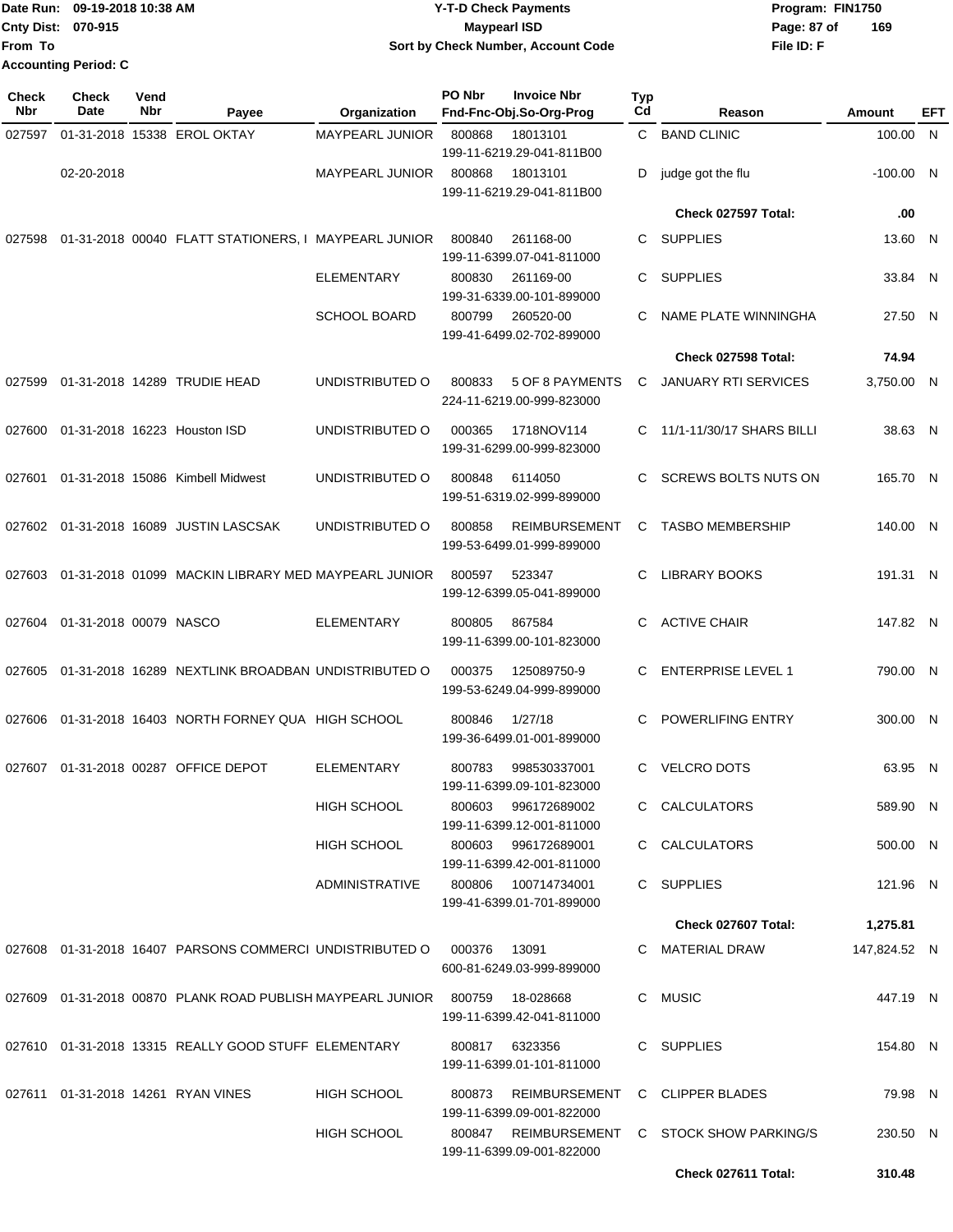|                           | 1Date Run: 09-19-2018 10:38 AM | <b>Y-T-D Check Payments</b>        | Program: FIN1750   |
|---------------------------|--------------------------------|------------------------------------|--------------------|
| <b>Cnty Dist: 070-915</b> |                                | Mavpearl ISD                       | 169<br>Page: 88 of |
| <b>IFrom To</b>           |                                | Sort by Check Number, Account Code | File ID: F         |
|                           | <b>Accounting Period: C</b>    |                                    |                    |

| <b>Check</b><br><b>Nbr</b> | <b>Check</b><br><b>Date</b>        | Vend<br>Nbr | Payee                                                                        | Organization                       | PO Nbr | <b>Invoice Nbr</b><br>Fnd-Fnc-Obj.So-Org-Prog      | <b>Typ</b><br>Cd | Reason                     | Amount     | EFT |
|----------------------------|------------------------------------|-------------|------------------------------------------------------------------------------|------------------------------------|--------|----------------------------------------------------|------------------|----------------------------|------------|-----|
|                            |                                    |             | 027612 01-31-2018 14689 SCHLITTERBAHN GRO HIGH SCHOOL                        |                                    | 800869 | 445324                                             |                  | C SOUND WAVES              | 250.00 N   |     |
|                            |                                    |             |                                                                              |                                    |        | 199-11-6499.29-001-811B00                          |                  |                            |            |     |
|                            |                                    |             | 027613 01-31-2018 00072 SHIFFLER EQUIPMENT ELEMENTARY                        |                                    | 800800 | 1802204700<br>225-11-6399.00-101-823000            | С                | <b>INFANT SEAT</b>         | 104.67 N   |     |
|                            | 027614  01-31-2018  16408  SMARTOX |             |                                                                              | UNDISTRIBUTED O                    | 000377 | 10021<br>199-36-6219.01-999-899000                 | C                | <b>DRUG TESTING</b>        | 748.00 N   |     |
|                            |                                    |             | 027615  01-31-2018  15979  SUCCESS ED LLC                                    | UNDISTRIBUTED O                    | 800834 | 989631<br>199-11-6411.01-999-823000                | C                | <b>IEP TRAINING</b>        | 842.61 N   |     |
|                            |                                    |             | 027616  01-31-2018  16161  MARCUS SWIFT                                      | UNDISTRIBUTED O                    | 000373 | V. RICE<br>199-36-6219.00-999-899000               |                  | <b>BASKETBALL OFFICIAL</b> | 65.00 N    |     |
| 027617                     | 01-31-2018 00784 TASBO             |             |                                                                              | <b>IND COST-ADM</b>                | 800828 | 300669                                             | C                | 2018 CONFERENCE S.EAS      | 340.00 N   |     |
|                            |                                    |             |                                                                              |                                    |        | 199-41-6499.00-750-899000                          |                  |                            |            |     |
|                            |                                    |             |                                                                              | <b>IND COST-ADM</b>                | 800828 | 300529<br>199-41-6499.00-750-899000                | C.               | 2018 CONFERENCE T. SIM     | 340.00 N   |     |
|                            |                                    |             |                                                                              | <b>IND COST-ADM</b>                | 800828 | 300546<br>199-41-6499.00-750-899000                | C                | 2018 CONFERENCE L.         | 170.00 N   |     |
|                            |                                    |             |                                                                              | <b>IND COST-ADM</b>                | 800828 | 300543<br>199-41-6499.00-750-899000                | C                | 2018 CONFERENCE B. DE      | 170.00 N   |     |
|                            |                                    |             |                                                                              | <b>IND COST-ADM</b>                | 800828 | 300530<br>199-41-6499.00-750-899000                |                  | 2018 CONFERENCE P. WIL     | 370.00 N   |     |
|                            |                                    |             |                                                                              | <b>IND COST-ADM</b>                | 800828 | 300527                                             | C                | 2018 CONFERENCE N. WI      | 370.00 N   |     |
|                            |                                    |             |                                                                              |                                    |        | 199-41-6499.00-750-899000                          |                  |                            |            |     |
|                            |                                    |             |                                                                              |                                    |        |                                                    |                  | Check 027617 Total:        | 1,760.00   |     |
|                            | 027618  01-31-2018  13882  TRANE   |             |                                                                              | UNDISTRIBUTED O                    | 800803 | 3763373<br>199-51-6249.01-999-899000               | С                | <b>BLOWER MOTOR</b>        | 661.87 N   |     |
|                            |                                    |             | 027619 01-31-2018 16406 WINTON ENGINEERIN UNDISTRIBUTED O                    |                                    | 000378 | 6845<br>600-81-6249.03-999-899000                  |                  | <b>ENGINEERING SERVICE</b> | 7,200.00 N |     |
| 027620                     |                                    |             | 02-08-2018 16192 ACTION FIRE PROS                                            | UNDISTRIBUTED O                    | 800867 | A1820419<br>199-51-6249.00-999-899000              | C.               | PROGRAM SMOKE ALARM        | 195.00 N   |     |
|                            |                                    |             |                                                                              | UNDISTRIBUTED O                    | 800465 | M1890304                                           | C                | QUARTERLY MONITORIN        | 750.00 N   |     |
|                            |                                    |             |                                                                              |                                    |        | 199-51-6249.16-999-899000                          |                  | Check 027620 Total:        | 945.00     |     |
|                            |                                    |             |                                                                              |                                    |        |                                                    |                  |                            |            |     |
|                            |                                    |             | 027621 02-08-2018 16127 ALLIED FLOW SPECIAL UNDISTRIBUTED O 800916 1217-2146 |                                    |        | 199-51-6319.02-999-899000                          |                  | C VALVE INSPECTION         | 199.00 N   |     |
|                            |                                    |             | 027622 02-08-2018 15983 RICO BAILEY                                          | UNDISTRIBUTED O 000395 V. BLOOMING |        | 199-36-6219.00-999-899000                          |                  | C JH BASKETBALL OFFICIAL   | 90.00 N    |     |
|                            |                                    |             | 027623 02-08-2018 00330 BARNES & NOBLE                                       | MAYPEARL JUNIOR 800851 TRN3419     |        | 199-31-6399.00-041-899000                          |                  | C COUNSELOR BOOKS          | 385.33 N   |     |
|                            |                                    |             | 027624 02-08-2018 00956 BORDEN DAIRY                                         | MAYPEARL JUNIOR 800925             |        | 1929155 MS<br>240-35-6341.00-041-899000            |                  | C MILK                     | 410.75 N   |     |
|                            |                                    |             |                                                                              | MAYPEARL JUNIOR 800925             |        | 1929155 INTER<br>240-35-6341.00-041-899000         |                  | C MILK                     | 516.75 N   |     |
|                            |                                    |             |                                                                              | ELEMENTARY                         |        | 800924   1929155 ELEM<br>240-35-6341.00-101-899000 |                  | C MILK                     | 1,245.50 N |     |
|                            |                                    |             |                                                                              | HIGH SCHOOL                        |        | 800926   1929155 HS                                |                  | C MILK                     | 675.75 N   |     |
|                            |                                    |             |                                                                              |                                    |        | 240-35-6341.01-001-899000                          |                  | Check 027624 Total:        | 2,848.75   |     |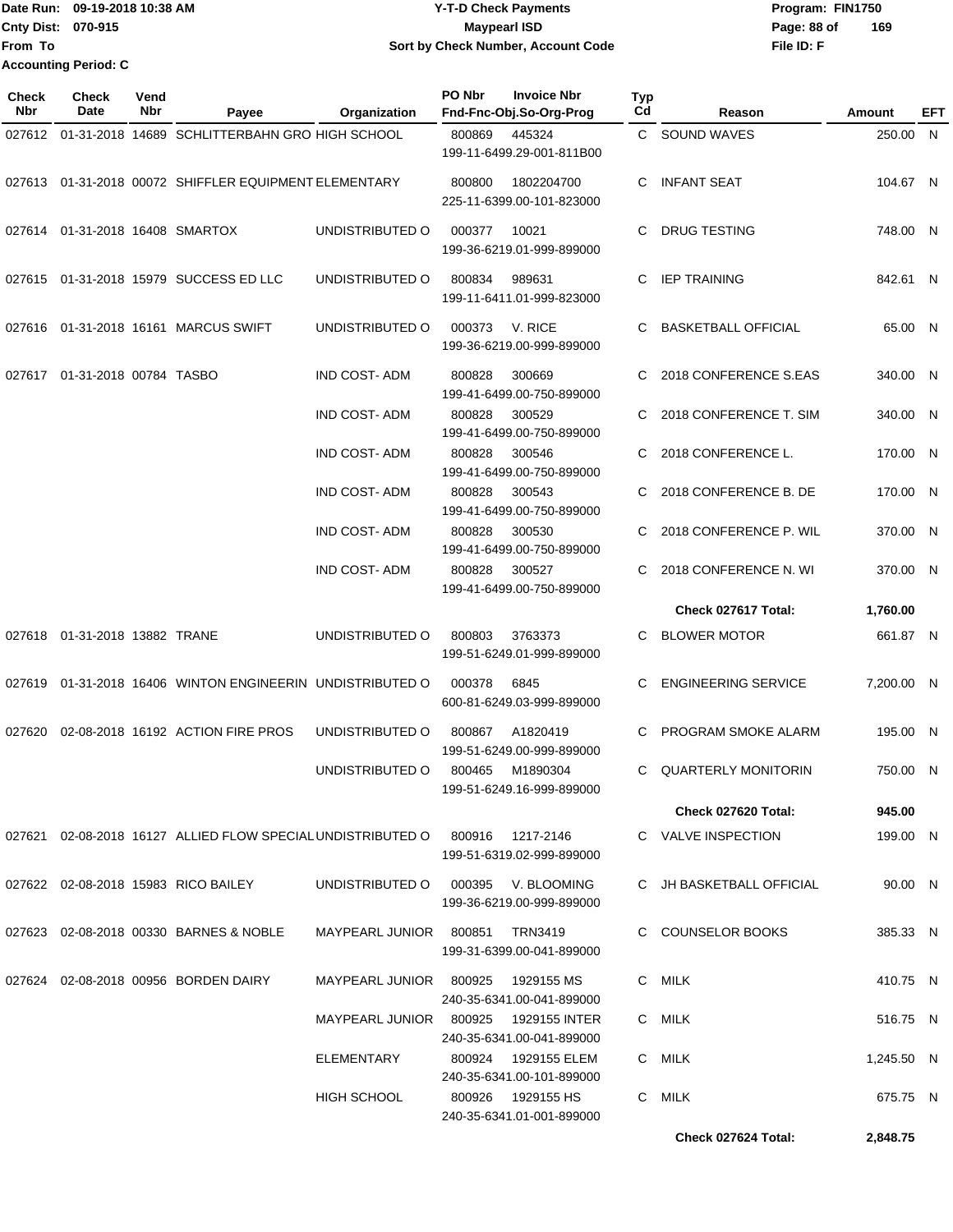Date Run: 09-19-2018 10:38 AM **CONTEX 18 AM CONTEX 18 AM CONTEX 17-T-D** Check Payments **CONTEX 18 AM CONTEX 18 AM CONTEX 18 AM CONTEX 18 AM CONTEX 18 AM CONTEX 18 AM CONTEX 18 AM CONTEX 18 AM CONTEX 19 AM CONTEX 19 AM CONT Cnty Dist:** 070-915 **Page: 89 of Maypearl ISD Page: 89 of From To 09-19-2018 10:38 AM Y-T-D Check Payments 070-915 Maypearl ISD Sort by Check Number, Account Code Accounting Period: C**

| <b>Check</b><br>Nbr | Check<br>Date              | Vend<br>Nbr | Payee                                                                 | Organization                   | PO Nbr        | <b>Invoice Nbr</b><br>Fnd-Fnc-Obj.So-Org-Prog | Typ<br>Cd | Reason                     | <b>Amount</b> | EFT |
|---------------------|----------------------------|-------------|-----------------------------------------------------------------------|--------------------------------|---------------|-----------------------------------------------|-----------|----------------------------|---------------|-----|
| 027625              |                            |             | 02-08-2018 00887 BSN SPORTS                                           | UNDISTRIBUTED O                | 800794        | 901554990                                     |           | C BASKETBALL EQUIPMENT     | 200.00 N      |     |
|                     |                            |             |                                                                       |                                |               | 199-36-6399.01-999-899BHS                     |           |                            |               |     |
|                     |                            |             |                                                                       | <b>HIGH SCHOOL</b>             | 800296        | 901564842<br>199-36-6399.13-001-899000        |           | SOFTBALL EQUIPMENT         | 2,356.00 N    |     |
|                     |                            |             |                                                                       |                                |               |                                               |           | Check 027625 Total:        | 2,556.00      |     |
| 027626              | 02-08-2018 16412 CAMPT     |             |                                                                       | UNDISTRIBUTED O                | 800905        | N. VAVRA                                      |           | <b>GOMATH CONFERENCE</b>   | 185.00 N      |     |
|                     |                            |             |                                                                       |                                |               | 199-13-6499.00-999-811000                     |           |                            |               |     |
| 027627              | 02-08-2018 00527 CDWG INC. |             |                                                                       | UNDISTRIBUTED O                | 800843        | LNK8300<br>199-11-6399.45-999-899000          | C         | <b>ACAD VMWARE BSNS</b>    | 1,998.64 N    |     |
|                     |                            |             |                                                                       | UNDISTRIBUTED O                | 800544        | LNC8629<br>199-11-6639.50-999-899000          | С         | <b>CYBER SECURITY</b>      | 1,110.00 N    |     |
|                     |                            |             |                                                                       |                                |               |                                               |           | Check 027627 Total:        | 3,108.64      |     |
| 027628              |                            |             | 02-08-2018 00217 CITY OF MAYPEARL                                     | UNDISTRIBUTED O                | 000382        | 80                                            | С         | 12/27-1/30/18 BALLFIELDS   | 26.00 N       |     |
|                     |                            |             |                                                                       |                                |               | 199-51-6259.01-999-899000                     |           |                            |               |     |
|                     |                            |             |                                                                       | UNDISTRIBUTED O                | 000382        | 1081<br>199-51-6259.01-999-899000             | С         | 12/27-1/30/18 LSK YARD M   | 26.00 N       |     |
|                     |                            |             |                                                                       | UNDISTRIBUTED O                | 000382        | 1618                                          |           | 12/27-1/30/18 ADMIN        | 51.00 N       |     |
|                     |                            |             |                                                                       |                                |               | 199-51-6259.01-999-899000                     |           |                            |               |     |
|                     |                            |             |                                                                       | UNDISTRIBUTED O                | 000382        | 1394                                          |           | 12/27-1/30/18 NEW CONCE    | 51.00 N       |     |
|                     |                            |             |                                                                       | UNDISTRIBUTED O                | 000382        | 199-51-6259.01-999-899000<br>383              |           | 12/27-1/30/18 HIGH         | 91.20 N       |     |
|                     |                            |             |                                                                       |                                |               | 199-51-6259.01-999-899000                     |           |                            |               |     |
|                     |                            |             |                                                                       | UNDISTRIBUTED O                | 000382        | 595                                           | C         | 12/27-1/30/18 1025 JUNIOR  | 322.20 N      |     |
|                     |                            |             |                                                                       |                                |               | 199-51-6259.01-999-899000                     |           |                            |               |     |
|                     |                            |             |                                                                       | UNDISTRIBUTED O                | 000382        | 574<br>199-51-6259.01-999-899000              |           | 12/27-1/30/18 JH YARD ME   | 222.35 N      |     |
|                     |                            |             |                                                                       | UNDISTRIBUTED O                | 000382 82     |                                               |           | 12/27-1/30/18 INTERMEDIA   | 593.40 N      |     |
|                     |                            |             |                                                                       |                                |               | 199-51-6259.01-999-899000                     |           |                            |               |     |
|                     |                            |             |                                                                       | UNDISTRIBUTED O                | 000382        | 1080                                          | С         | 12/27-1/30/18 ELEM         | 177.60 N      |     |
|                     |                            |             |                                                                       |                                |               | 199-51-6259.01-999-899000                     |           | Check 027628 Total:        |               |     |
|                     |                            |             |                                                                       |                                |               |                                               |           |                            | 1,560.75      |     |
| 027629              |                            |             | 02-08-2018 16410 Clarion Hotel                                        | <b>HIGH SCHOOL</b>             | 800900        | M. NOLAN<br>199-11-6411.04-001-822000         |           | C SAN ANGELO STOCK SHO     | 224.70 N      |     |
|                     |                            |             | 027630 02-08-2018 14366 Class A Products                              | <b>HIGH SCHOOL</b>             | 800061        | 12                                            |           | C HALL PASS CARDS          | 16.86 N       |     |
|                     |                            |             |                                                                       |                                |               | 199-11-6399.12-001-811000                     |           |                            |               |     |
|                     |                            |             | 027631 02-08-2018 16405 COREY ASH                                     | <b>MAYPEARL JUNIOR</b>         | 800876        | 310118001<br>199-11-6219.29-041-811B00        |           | C CONCERT BANC JUDGE       | 100.00 N      |     |
|                     |                            |             | 027632 02-08-2018 00218 THE COWBOY BANK O HIGH SCHOOL                 |                                | 800917        | 2ND ROUND                                     |           | C GIRLS BASKETBALL PLAY    | 156.00 N      |     |
|                     |                            |             |                                                                       |                                |               | 199-36-6499.01-001-899000                     |           |                            |               |     |
|                     |                            |             | 027633  02-08-2018  16404  NEW ROADS MUSIC P  MAYPEARL JUNIOR  800875 |                                |               | 180131A<br>199-11-6219.29-041-811B00          |           | C CONCERT BAND JUDGE       | 100.00 N      |     |
|                     | 02-20-2018                 |             |                                                                       | MAYPEARL JUNIOR 800875 180131A |               |                                               |           | D LOST CHECK/ISSUE NEW     | $-100.00$ N   |     |
|                     |                            |             |                                                                       |                                |               | 199-11-6219.29-041-811B00                     |           |                            |               |     |
|                     |                            |             |                                                                       |                                |               |                                               |           | <b>Check 027633 Total:</b> | .00           |     |
|                     |                            |             | 027634 02-08-2018 13566 DRUG & ALCOHOL TE UNDISTRIBUTED O             |                                | 000383 220748 | 199-34-6219.01-999-899000                     |           | C TESTING                  | 118.61 N      |     |
|                     |                            |             | 027635 02-08-2018 12536 DESOTO JANITORIAL UNDISTRIBUTED O             |                                | 800838        | 183107                                        |           | C SUPPLIES FOR CUSTODIA    | 5,059.53 N    |     |
|                     |                            |             |                                                                       |                                |               | 199-51-6319.01-999-899000                     |           |                            |               |     |
|                     |                            |             |                                                                       | UNDISTRIBUTED O                | 800785        | 182999<br>199-51-6319.01-999-899000           |           | C SUPPLIES                 | 215.98 N      |     |
|                     |                            |             |                                                                       |                                |               |                                               |           | <b>Check 027635 Total:</b> | 5,275.51      |     |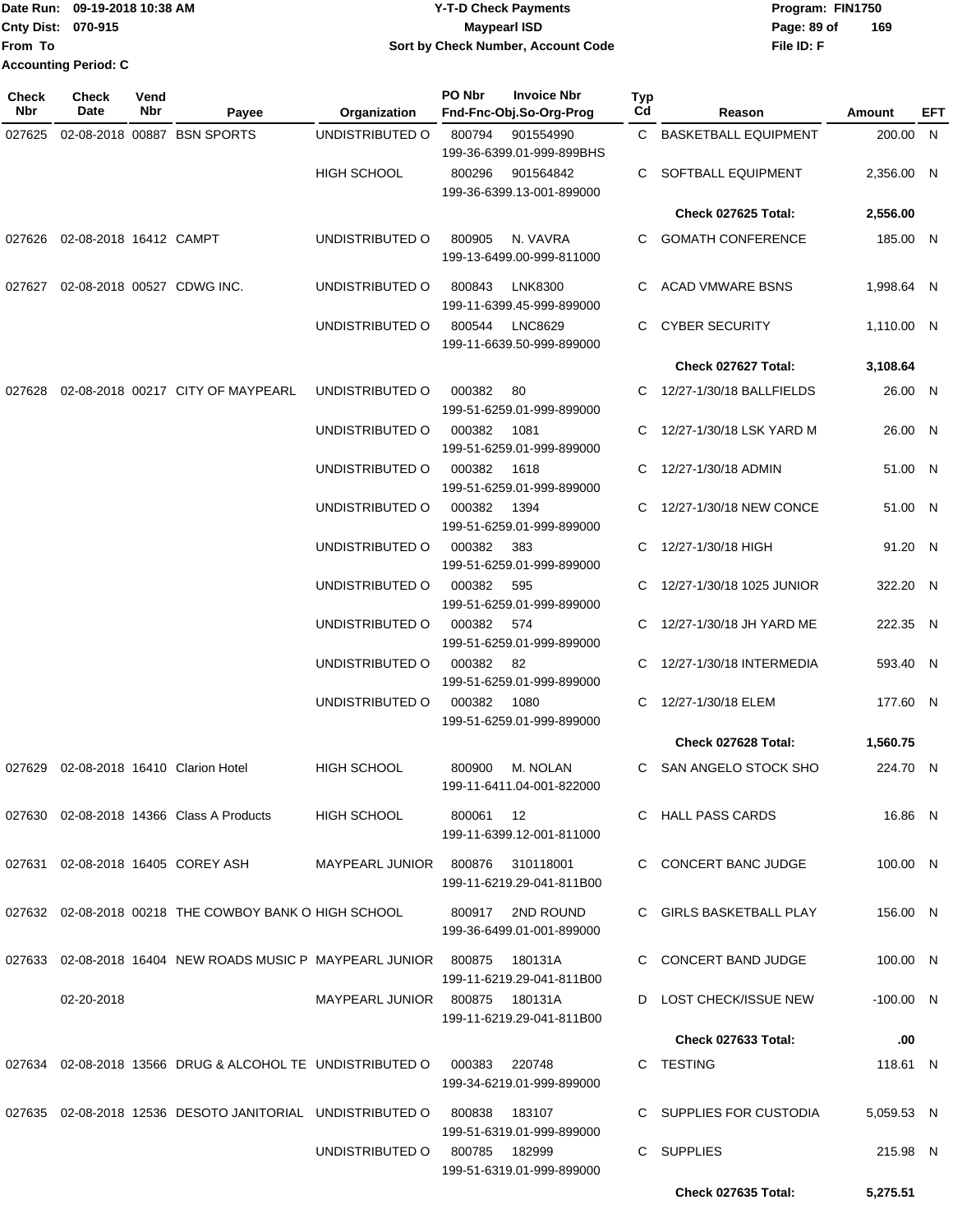|                           | Date Run: 09-19-2018 10:38 AM | <b>Y-T-D Check Payments</b>        | Program: FIN1750   |
|---------------------------|-------------------------------|------------------------------------|--------------------|
| <b>Cnty Dist: 070-915</b> |                               | <b>Mavpearl ISD</b>                | 169<br>Page: 90 of |
| lFrom To                  |                               | Sort by Check Number, Account Code | File ID: F         |
|                           | <b>Accounting Period: C</b>   |                                    |                    |

| <b>Check</b><br>Nbr | <b>Check</b><br>Date               | Vend<br>Nbr | Payee                                                                     | Organization                        | PO Nbr        | <b>Invoice Nbr</b><br>Fnd-Fnc-Obj.So-Org-Prog     | Typ<br>Cd | Reason                                           | Amount      | EFT |
|---------------------|------------------------------------|-------------|---------------------------------------------------------------------------|-------------------------------------|---------------|---------------------------------------------------|-----------|--------------------------------------------------|-------------|-----|
| 027636              |                                    |             | 02-08-2018 16413 EAST TEXAS COPY                                          | <b>HIGH SCHOOL</b>                  | 000384        | 416977<br>199-11-6399.12-001-811000               |           | C STAPLES                                        | 59.00 N     |     |
| 027637              |                                    |             | 02-08-2018 13639 EAST TEXAS COPY SY UNDISTRIBUTED O                       |                                     | 000386        | 63109<br>199-11-6219.07-999-823000                | C         | 2/18-3/17/18 SPED COPIER                         | 128.23 N    |     |
|                     |                                    |             |                                                                           | <b>HIGH SCHOOL</b>                  | 000386        | 63109<br>199-11-6269.01-001-811000                | C         | 2/18-3/17/18 ATHLETIC CO                         | 128.24 N    |     |
|                     |                                    |             |                                                                           |                                     |               |                                                   |           | Check 027637 Total:                              | 256.47      |     |
| 027638              |                                    |             | 02-08-2018 01547 EICHELBAUM WARDEL DIR COST-ADMINIS                       |                                     | 000385        | 60306<br>199-41-6211.00-720-899000                | C.        | <b>LEGAL SERVICES</b>                            | 11,783.00 N |     |
| 027639              |                                    |             | 02-08-2018 12186 ELLIOTT ELECTRIC SU UNDISTRIBUTED O                      |                                     | 800842        | 09-47366-01<br>199-51-6319.02-999-899000          | C.        | <b>SUPPLIES</b>                                  | 170.10 N    |     |
|                     |                                    |             |                                                                           | UNDISTRIBUTED O                     | 800018        | 09-47128-01<br>199-51-6319.02-999-899000          | C.        | <b>SUPPLIES</b>                                  | 267.57 N    |     |
|                     |                                    |             |                                                                           | UNDISTRIBUTED O                     | 800017        | 09-47427-01<br>199-51-6399.05-999-899000          | C.        | OPEN PO HVAC                                     | 83.53 N     |     |
|                     |                                    |             |                                                                           |                                     |               |                                                   |           | Check 027639 Total:                              | 521.20      |     |
| 027640              |                                    |             | 02-08-2018 16376 FORWARD EDGE INC. UNDISTRIBUTED O                        |                                     | 000387        | 284537<br>199-36-6219.01-999-899000               | C.        | <b>DRUG TESTING</b>                              | 34.00 N     |     |
| 027641              |                                    |             | 02-08-2018 16059 FRONTIER SOUTHWE UNDISTRIBUTED O                         |                                     | 000388        | 031814-5<br>199-51-6259.02-999-899000             | C         | 1/28-2/27/18 9724351720 F                        | 58.56 N     |     |
|                     |                                    |             |                                                                           | UNDISTRIBUTED O                     | 000388        | 092915-5<br>199-51-6259.02-999-899000             | C         | 1/22-2/21/18 9724352038 J                        | 121.25 N    |     |
|                     |                                    |             |                                                                           | UNDISTRIBUTED O                     | 000388        | 093015-5<br>199-51-6259.02-999-899000             | C         | 1/25-2/24/18 9724352019 H                        | 121.25 N    |     |
|                     |                                    |             |                                                                           | UNDISTRIBUTED O                     | 000388        | 092515-5<br>199-51-6259.02-999-899000             | C         | 1/28-2/27/18 9724352160LS                        | 121.25 N    |     |
|                     |                                    |             |                                                                           | UNDISTRIBUTED O                     | 000388        | 092815-5<br>199-51-6259.02-999-899000             | C         | 1/28-2/27/18 972452520 INT                       | 121.25 N    |     |
|                     |                                    |             |                                                                           | UNDISTRIBUTED O                     | 000388        | 091206-5<br>199-51-6259.02-999-899000             | C         | 1/28-2/27/18 9724351000 A<br>Check 027641 Total: | 858.48 N    |     |
|                     |                                    |             |                                                                           |                                     |               |                                                   |           |                                                  | 1,402.04    |     |
|                     |                                    |             | 027642 02-08-2018 14120 HARRIS COMPUTER S ELEMENTARY                      |                                     |               | 800920 XT00137049<br>240-35-6341.00-101-899000    |           | C 1/1-1/31/18 EZSCHOOLPAY                        | 212.50 N    |     |
|                     |                                    |             | 027643 02-08-2018 16223 Houston ISD                                       | UNDISTRIBUTED O 000389 1718DEC108   |               | 199-31-6299.00-999-823000                         |           | C 12/1-12/31/17 SHARS                            | 162.35 N    |     |
|                     |                                    |             | 027644 02-08-2018 12551 INTERQUEST DETECTI HIGH SCHOOL                    |                                     | 800362 112034 | 199-11-6219.02-001-824000                         |           | C HALF DAY SERVICE                               | 260.00 N    |     |
|                     |                                    |             |                                                                           | HIGH SCHOOL                         | 800362 112034 | 199-11-6219.02-001-824000                         |           | C HALF DAY SERVICE                               | 260.00 N    |     |
|                     |                                    |             |                                                                           |                                     |               |                                                   |           | Check 027644 Total:                              | 520.00      |     |
|                     |                                    |             | 027645 02-08-2018 00795 ISI COMMERCIAL REF UNDISTRIBUTED O 800212 0100398 |                                     |               | 199-51-6249.35-999-899000                         |           | C FILTERS                                        | 774.50 N    |     |
|                     | 027646  02-08-2018  14664  JOSTENS |             |                                                                           | HIGH SCHOOL                         |               | 800234 EXT-58496-399<br>199-31-6399.04-001-899000 |           | C CHARACTER ED                                   | 204.00 N    |     |
|                     |                                    |             | 027647  02-08-2018  01048  LABATT FOOD SERVIC MAYPEARL JUNIOR  800922     |                                     |               | JUNIOR HIGH<br>240-35-6341.00-041-899000          |           | C GROCERIES                                      | 2,451.41 N  |     |
|                     |                                    |             |                                                                           | MAYPEARL JUNIOR 800922 INTERMEDIATE |               | 240-35-6341.00-041-899000                         |           | C GROCERIES                                      | 2,250.96 N  |     |
|                     |                                    |             |                                                                           | ELEMENTARY                          | 800921        | ELEMENTARY<br>240-35-6341.00-101-899000           |           | C GROCERIES                                      | 3,324.80 N  |     |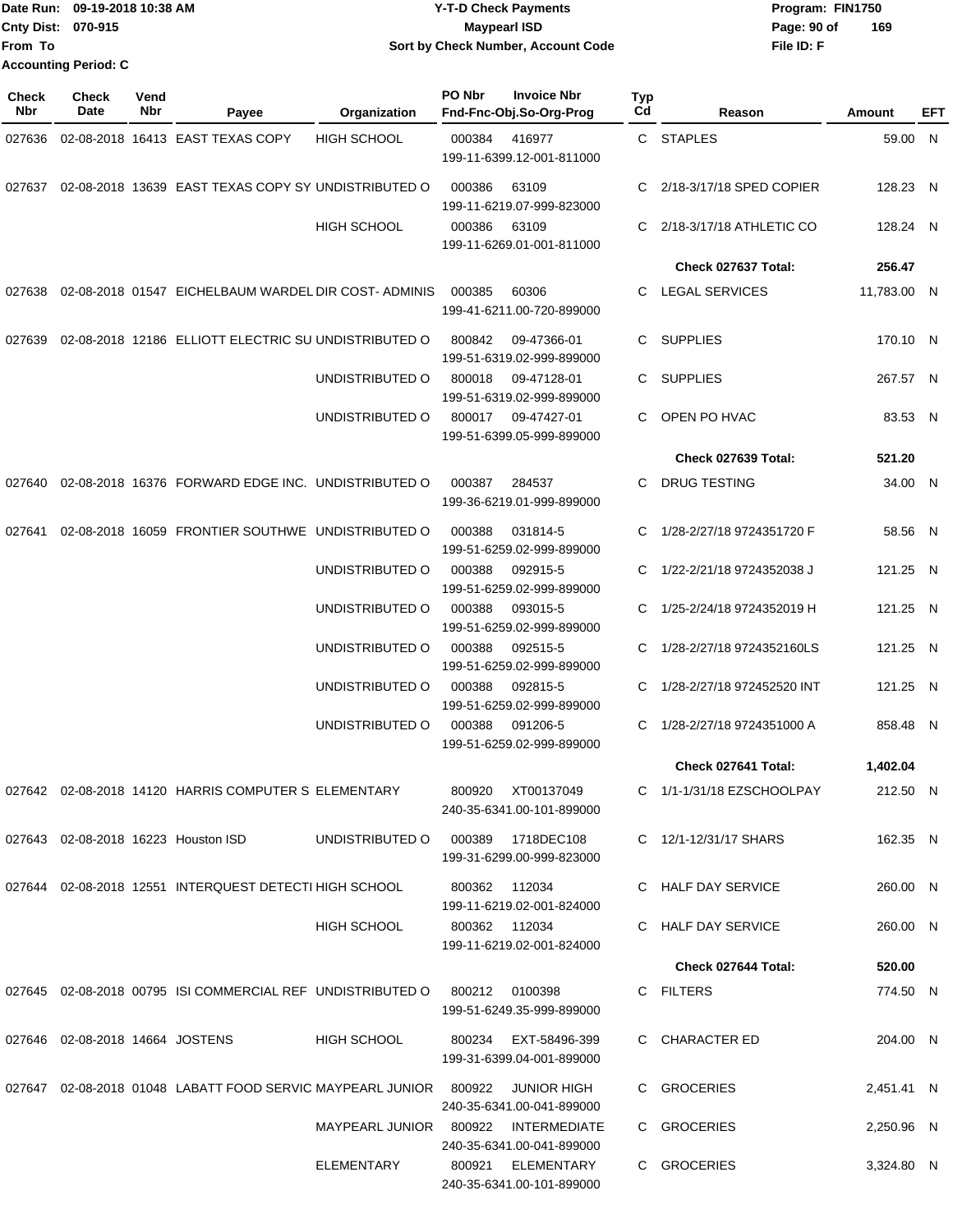|                    | Date Run: 09-19-2018 10:38 AM | <b>Y-T-D Check Payments</b>        | Program: FIN1750   |  |  |  |
|--------------------|-------------------------------|------------------------------------|--------------------|--|--|--|
| Cnty Dist: 070-915 |                               | Maypearl ISD                       | 169<br>Page: 91 of |  |  |  |
| From To            |                               | Sort by Check Number, Account Code | File ID: F         |  |  |  |
|                    | <b>Accounting Period: C</b>   |                                    |                    |  |  |  |

| <b>Check</b><br>Nbr | <b>Check</b><br><b>Date</b>    | Vend<br>Nbr | Payee                                                                | Organization                                  | PO Nbr<br><b>Invoice Nbr</b><br>Fnd-Fnc-Obj.So-Org-Prog   | Typ<br>Cd               | Reason                          | Amount     | <b>EFT</b> |
|---------------------|--------------------------------|-------------|----------------------------------------------------------------------|-----------------------------------------------|-----------------------------------------------------------|-------------------------|---------------------------------|------------|------------|
|                     |                                |             |                                                                      | <b>HIGH SCHOOL</b>                            | <b>HIGH SCHOOL</b><br>800923<br>240-35-6341.01-001-899000 |                         | C GROCERIES                     | 3,276.88 N |            |
|                     |                                |             |                                                                      |                                               |                                                           |                         | Check 027647 Total:             | 11,304.05  |            |
| 027648              |                                |             | 02-08-2018 01113 LAKEVIEW CAMP AND ADMINISTRATIVE                    |                                               | 3/22&23,4/3&5<br>800912<br>199-41-6219.10-701-899000      | C                       | STRATEGIC PLANNING              | 976.00 N   |            |
| 027649              |                                |             | 02-08-2018 14204 LANDMARK EQUIPME UNDISTRIBUTED O                    |                                               | 800790<br>W70921<br>199-51-6319.03-999-899000             | C                       | PARTS FOR WEED EATER            | 53.14 N    |            |
| 027650              |                                |             | 02-08-2018 15866 LEGACY ISP, LLC                                     | UNDISTRIBUTED O                               | 800629<br>12096<br>199-53-6249.04-999-899000              | C                       | <b>INSTALL WIRELESS DROP</b>    | 154.18 N   |            |
|                     |                                |             |                                                                      | <b>ELEMENTARY</b>                             | 800629<br>12096<br>199-53-6399.00-101-899000              | C                       | <b>INSTALL WIRELESS DROP</b>    | 200.00 N   |            |
|                     |                                |             |                                                                      | <b>ADMINISTRATIVE</b>                         | 800629<br>12096<br>199-53-6399.00-701-899000              | C                       | <b>INSTALL WIRELESS DROP</b>    | 1,345.82 N |            |
|                     |                                |             |                                                                      |                                               |                                                           |                         | Check 027650 Total:             | 1,700.00   |            |
| 027651              | 02-08-2018 15098 LOWE'S        |             |                                                                      | UNDISTRIBUTED O                               | 7281357 2/20<br>800642<br>199-51-6319.02-999-899000       | C                       | SUPPLIES                        | 210.31 N   |            |
|                     |                                |             |                                                                      | UNDISTRIBUTED O                               | 800884<br>7281357 2/20<br>199-51-6319.04-999-899000       | C                       | <b>SUPPLIES</b>                 | 486.43 N   |            |
|                     |                                |             |                                                                      |                                               |                                                           |                         | Check 027651 Total:             | 696.74     |            |
|                     |                                |             | 027652 02-08-2018 00060 LUCKIES AUTO AND T UNDISTRIBUTED O           |                                               | 800894<br>86878<br>199-34-6219.02-999-899000              | C                       | 99 SILVERADO INSPECTIO          | 25.50 N    |            |
| 027653              | 02-08-2018 15653 M.A.C. ALARMS |             | UNDISTRIBUTED O                                                      | 800372<br>20027A<br>199-52-6639.03-999-899000 | C                                                         | <b>SECURITY UPGRADE</b> | 2,035.00 N                      |            |            |
|                     |                                |             | UNDISTRIBUTED O                                                      | 800372<br>20006A<br>199-52-6639.03-999-899000 | C                                                         | <b>SECURITY UPGRADE</b> | 1,639.00 N                      |            |            |
|                     |                                |             |                                                                      | UNDISTRIBUTED O                               | 800372<br>20014A<br>199-52-6639.03-999-899000             | C                       | <b>SECURITY UPGRADE</b>         | 1,190.00 N |            |
|                     |                                |             |                                                                      |                                               |                                                           |                         | Check 027653 Total:             | 4,864.00   |            |
| 027654              |                                |             | 02-08-2018 15781 JASPER E. MANNING                                   | UNDISTRIBUTED O                               | V. RIO VISTA<br>000391<br>199-36-6219.00-999-899000       | C                       | HS BASKETBALL OFFICIAL          | 155.00 N   |            |
| 027655              |                                |             | 02-08-2018 15119 MARAKBIZ, LLC                                       | UNDISTRIBUTED O                               | 800909<br>224-11-6219.02-999-823000                       | C                       | <b>ONLINE SPECIAL</b>           | 500.00 N   |            |
|                     |                                |             | 027656 02-08-2018 15677 TEXAS FIRE                                   | UNDISTRIBUTED O                               | 800898<br>30864<br>199-51-6319.04-999-899000              |                         | C FIRE DEVICES PORTABLE         | 2,285.00 N |            |
|                     |                                |             |                                                                      | UNDISTRIBUTED O                               | 800907<br>30863<br>199-51-6319.04-999-899000              |                         | C INTERM PORTABLE FIRE          | 3,385.00 N |            |
|                     |                                |             |                                                                      |                                               |                                                           |                         | Check 027656 Total:             | 5,670.00   |            |
|                     |                                |             | 027657  02-08-2018  15626  MCGRAW-HILL SCHOO MAYPEARL JUNIOR  000392 |                                               | 101409807001<br>410-11-6321.00-041-811000                 |                         | C HISTORY TO SPANISH BO         | 73.98 N    |            |
| 027658              |                                |             | 02-08-2018 15740 MOORE RECYCLING L UNDISTRIBUTED O                   |                                               | 000390<br>0001439679<br>199-51-6259.03-999-899000         |                         | $C = 1/1 - 1/31/18$ RECYCLE ELE | 74.00 N    |            |
|                     |                                |             |                                                                      | UNDISTRIBUTED O                               | 000390<br>0001439678<br>199-51-6259.03-999-899000         |                         | C 1/1-1/31/18 RECYCLE JH        | $10.25$ N  |            |
|                     |                                |             |                                                                      | UNDISTRIBUTED O                               | 000390<br>0001439681<br>199-51-6259.03-999-899000         |                         | $C$ 1/1-1/31/18 RECYCLE INTE    | 28.70 N    |            |
|                     |                                |             |                                                                      | UNDISTRIBUTED O                               | 000390<br>0001439680<br>199-51-6259.03-999-899000         |                         | $C$ 1/1-1/31/18 RECYCLE AG B    | 28.70 N    |            |
|                     |                                |             |                                                                      | UNDISTRIBUTED O                               | 000390<br>0001439677<br>199-51-6259.03-999-899000         |                         | $C$ 1/1-1/31/18 RECYCLE HS      | 13.85 N    |            |
|                     |                                |             |                                                                      |                                               |                                                           |                         | Check 027658 Total:             | 155.50     |            |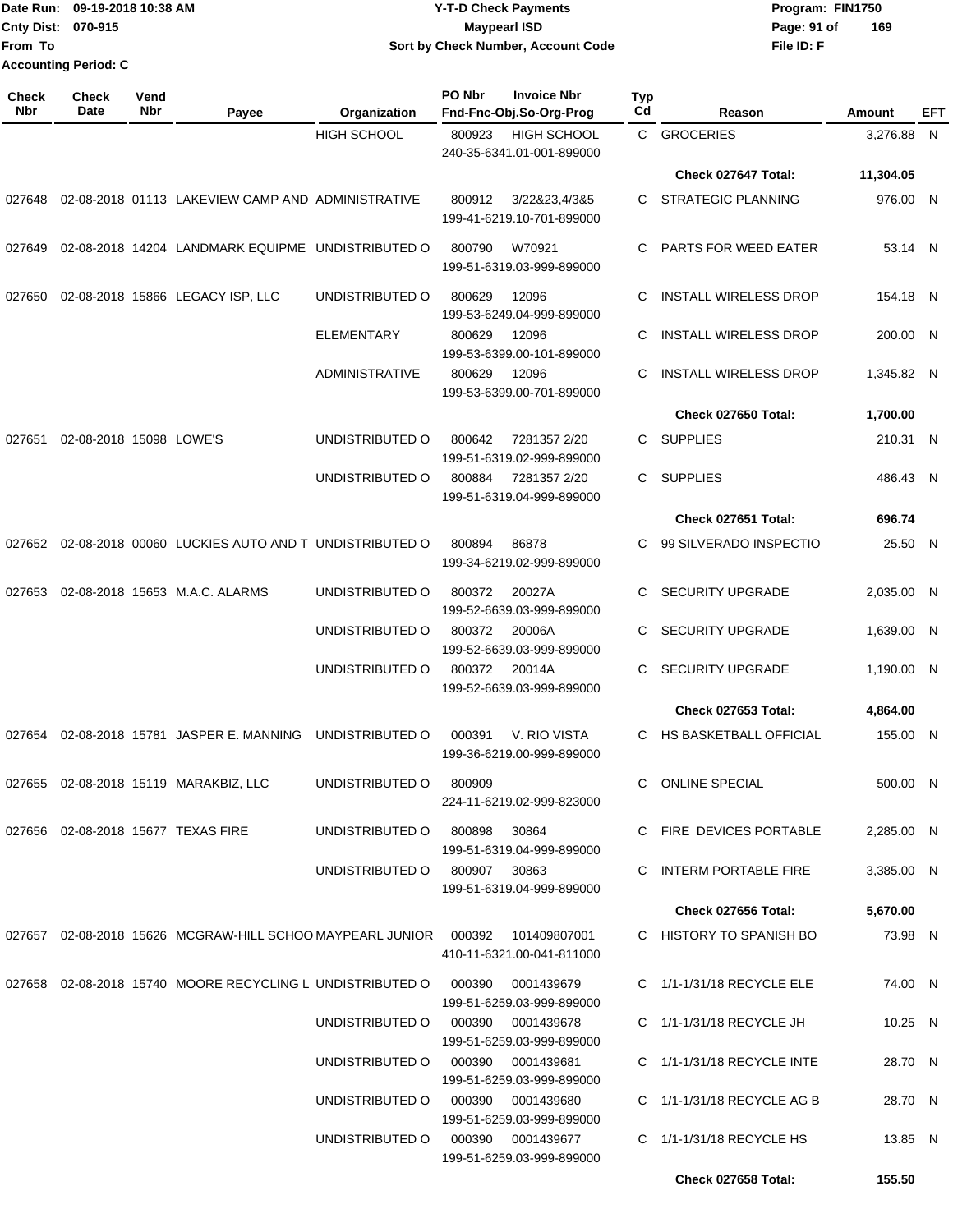|                             | Date Run: 09-19-2018 10:38 AM | <b>Y-T-D Check Payments</b>        | Program: FIN1750   |
|-----------------------------|-------------------------------|------------------------------------|--------------------|
| <b>Cnty Dist: 070-915</b>   |                               | Maypearl ISD                       | 169<br>Page: 92 of |
| lFrom To                    |                               | Sort by Check Number, Account Code | File ID: F         |
| <b>Accounting Period: C</b> |                               |                                    |                    |

| <b>Check</b><br>Nbr | Check<br>Date                    | Vend<br>Nbr | Payee                                                       | Organization           | PO Nbr<br>Fnd-Fnc-Obj.So-Org-Prog                | <b>Invoice Nbr</b>   | <b>Typ</b><br>Cd | Reason                     | Amount     | EFT |
|---------------------|----------------------------------|-------------|-------------------------------------------------------------|------------------------|--------------------------------------------------|----------------------|------------------|----------------------------|------------|-----|
| 027659              |                                  |             | 02-08-2018 13306 MOUNTAIN PEAK SPE UNDISTRIBUTED O          |                        | 000393<br>199-51-6259.79-999-822000              | 11-0788-00           | C.               | 12/4-1/4/18 AG BARN        | 72.37 N    |     |
| 027660              | 02-08-2018 00079 NASCO           |             |                                                             | <b>MAYPEARL JUNIOR</b> | 800739<br>864101<br>199-11-6399.32-041-811000    |                      | С                | <b>ART SUPPLIES</b>        | 28.08 N    |     |
|                     |                                  |             |                                                             | <b>MAYPEARL JUNIOR</b> | 800739<br>852841<br>199-11-6399.32-041-811000    |                      | С                | <b>ART SUPPLIES</b>        | 48.73 N    |     |
|                     |                                  |             |                                                             | <b>MAYPEARL JUNIOR</b> | 800739<br>855613<br>199-11-6399.32-041-811000    |                      | С                | <b>ART SUPPLIES</b>        | 323.11 N   |     |
|                     |                                  |             |                                                             |                        |                                                  |                      |                  | Check 027660 Total:        | 399.92     |     |
| 027661              |                                  |             | 02-08-2018 12087 OAK CLIFF OFFICE SU MAYPEARL JUNIOR        |                        | 800906<br>199-11-6399.07-041-811000              | 404397-0             | С                | <b>SUPPLIES</b>            | 602.12 N   |     |
| 027662              |                                  |             | 02-08-2018 00287 OFFICE DEPOT                               | <b>ELEMENTARY</b>      | 800832<br>199-31-6399.00-101-899000              | 101733097001         | С                | <b>COMPOSITION BOOKS</b>   | 314.23 N   |     |
|                     |                                  |             |                                                             | <b>ELEMENTARY</b>      | 800831<br>199-31-6399.10-101-899000              | 101733950001         | C.               | <b>FOLDERS</b>             | 201.00 N   |     |
|                     |                                  |             |                                                             | <b>IND COST-ADM</b>    | 800829<br>199-41-6499.00-750-899000              | 101458010001         | C                | <b>SUPPLIES</b>            | 18.38 N    |     |
|                     |                                  |             |                                                             | UNDISTRIBUTED O        | 800829<br>199-51-6319.02-999-899000              | 101458223001         | C.               | <b>SUPPLIES</b>            | 228.76 N   |     |
|                     |                                  |             |                                                             |                        |                                                  |                      |                  | Check 027662 Total:        | 762.37     |     |
| 027663              |                                  |             | 02-08-2018 16014 ORKIN PEST CONTRO UNDISTRIBUTED O          |                        | 800091<br>372896<br>199-51-6249.00-999-899000    |                      | C                | <b>FEBRUARY PEST CONTR</b> | 450.00 N   |     |
| 027664              |                                  |             | 02-08-2018 15537 OVATION MUSIC FESTI HIGH SCHOOL            |                        | 800896<br>18239<br>199-11-6499.29-001-811B00     |                      | С                | <b>REGISTRATION</b>        | 300.00 N   |     |
|                     |                                  |             |                                                             | <b>HIGH SCHOOL</b>     | 800874<br>18039<br>199-11-6499.29-001-811B00     |                      | С                | <b>REGISTRATION FEE</b>    | 150.00 N   |     |
|                     |                                  |             |                                                             |                        |                                                  |                      |                  | Check 027664 Total:        | 450.00     |     |
| 027665              |                                  |             | 02-08-2018 14346 PRIDE OF TEXAS MUSI HIGH SCHOOL            |                        | 800877<br>199-11-6499.29-001-811B00              | S18-1549             | С                | <b>REGISTRATION FEE</b>    | 145.00 N   |     |
| 027666              |                                  |             | 02-08-2018 15670 Q MINISTRY PROJECT UNDISTRIBUTED O         |                        | 000398<br>1007<br>199-41-6219.02-999-899000      |                      | С                | MISD MAGAZINE AD           | 722.50 N   |     |
|                     |                                  |             | 027667  02-08-2018  00099  REGION  10/EDUCATIO  HIGH SCHOOL |                        | 800901 B. CHADWICK<br>199-31-6411.01-001-899000  |                      |                  | C COLLEGE/CAREER READI     | 50.00 N    |     |
|                     |                                  |             | 027668 02-08-2018 16092 REGION 30 UIL MUSIC HIGH SCHOOL     |                        | 800878<br>199-11-6499.29-001-811B00              |                      |                  | C HS UIL REGISTRATION      | 410.00 N   |     |
|                     |                                  |             | 027669 02-08-2018 14927 REPUBLIC SERVICES UNDISTRIBUTED O   |                        | 000394<br>199-51-6259.03-999-899000              | 0794-012565549       |                  | C 2/1-2/28/18 TRASH SERVIC | 2,929.97 N |     |
|                     | 027670 02-08-2018 00561 RICE ISD |             |                                                             | <b>HIGH SCHOOL</b>     | 2/13/18<br>800891<br>199-36-6499.01-001-899000   |                      |                  | C POWERLIFTING MEET        | 550.00 N   |     |
|                     |                                  |             | 027671 02-08-2018 14261 RYAN VINES                          | <b>HIGH SCHOOL</b>     | 199-11-6399.09-001-822000                        | 800888 REIMBURSEMENT |                  | C JUDGING CARDS            | 195.00 N   |     |
|                     |                                  |             | 027672 02-08-2018 00316 SCHOOL SPECIALTY I ELEMENTARY       |                        | 199-11-6399.01-101-811000                        |                      |                  | C SUPPLIES                 | 416.29 N   |     |
|                     |                                  |             | 027673 02-08-2018 15313 CARROLL MARVIN SMI UNDISTRIBUTED O  |                        | 000396 V. RIO VISTA<br>199-36-6219.00-999-899000 |                      |                  | C HS BASKETBALL CLOCK      | 20.00 N    |     |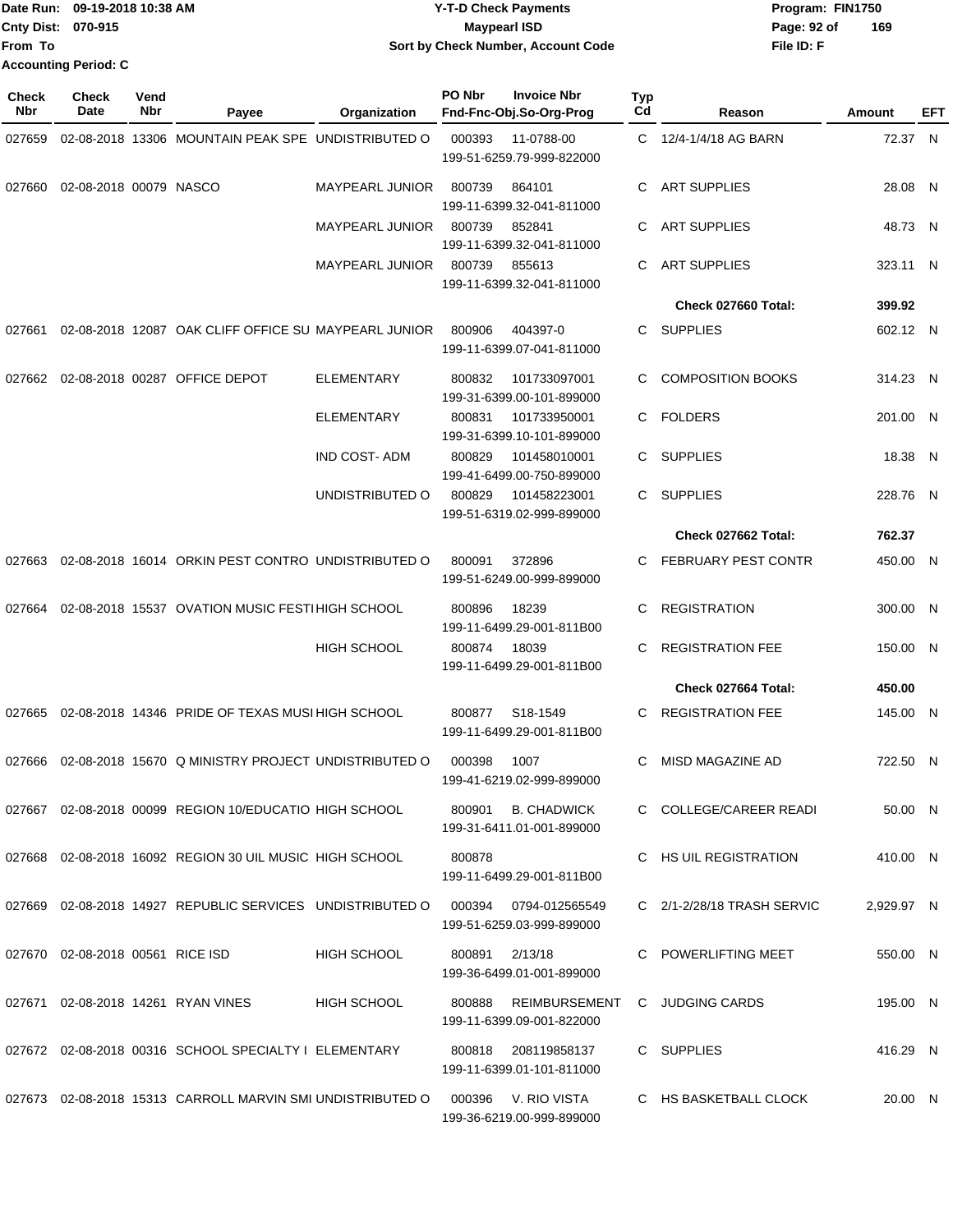|                    | Date Run: 09-19-2018 10:38 AM | <b>Y-T-D Check Payments</b>        | Program: FIN1750   |
|--------------------|-------------------------------|------------------------------------|--------------------|
| Cnty Dist: 070-915 |                               | <b>Mavpearl ISD</b>                | 169<br>Page: 93 of |
| lFrom To           |                               | Sort by Check Number, Account Code | File ID: F         |
|                    | <b>Accounting Period: C</b>   |                                    |                    |

| <b>Check</b><br><b>Nbr</b> | Check<br>Date            | Vend<br>Nbr | Payee                                                        | Organization       | PO Nbr | <b>Invoice Nbr</b><br>Fnd-Fnc-Obj.So-Org-Prog  | <b>Typ</b><br>Cd | Reason                      | Amount      | EFT |
|----------------------------|--------------------------|-------------|--------------------------------------------------------------|--------------------|--------|------------------------------------------------|------------------|-----------------------------|-------------|-----|
| 027674                     |                          |             | 02-08-2018 16167 RENVY ANNICE EVAN UNDISTRIBUTED O           |                    | 000397 | V. RIO VISTA<br>199-36-6219.00-999-899000      | $\mathbf{C}$     | HS BASKETBALLL OFFICIA      | 155.00 N    |     |
| 027675                     |                          |             | 02-08-2018 16296 SUPERIOR PEDIATRIC UNDISTRIBUTED O          |                    | 800913 | 111<br>199-31-6219.02-999-823000               | C                | PT SERVICE 8 HRS            | 520.00 N    |     |
|                            |                          |             |                                                              | UNDISTRIBUTED O    | 800913 | 111<br>199-31-6219.04-999-823000               | C                | OT SERVICE 11 HRS           | 715.00 N    |     |
|                            |                          |             |                                                              |                    |        |                                                |                  | Check 027675 Total:         | 1,235.00    |     |
| 027676                     |                          |             | 02-08-2018 00043 TASB RISK MANAGEM UNDISTRIBUTED O           |                    | 800889 | 44156<br>199-34-6429.00-999-899000             | C.               | AUTO                        | 10,963.00 N |     |
|                            |                          |             |                                                              | UNDISTRIBUTED O    | 800889 | 44156<br>199-51-6429.00-999-899000             | C                | PROPERTY                    | 64,355.00 N |     |
|                            |                          |             |                                                              |                    |        |                                                |                  | Check 027676 Total:         | 75,318.00   |     |
| 027677                     | 02-08-2018 16123 TECHAIR |             |                                                              | <b>HIGH SCHOOL</b> | 800178 | 0921639<br>199-11-6399.09-001-822000           | C                | <b>MONTHLY TANK RENTAL</b>  | 92.52 N     |     |
| 027678                     |                          |             | 02-08-2018 15057 TEXAS ASCD                                  | UNDISTRIBUTED O    | 800904 | <b>LISA HYLES</b><br>199-21-6411.00-999-823000 | C                | <b>CURRICULUM DESIGN CO</b> | 675.00 N    |     |
| 027679                     | 02-08-2018 12163 TCASE   |             |                                                              | UNDISTRIBUTED O    | 800903 | 300006111<br>199-21-6411.00-999-823000         | C.               | ADMIN & MEMBER DUES         | 285.00 N    |     |
| 027680                     | 02-08-2018 13882 TRANE   |             |                                                              | UNDISTRIBUTED O    | 800835 | 3782625<br>199-51-6399.05-999-899000           | C                | MODULE RELAY ELEM GY        | 169.66 N    |     |
|                            |                          |             |                                                              | UNDISTRIBUTED O    | 800870 | 3806128<br>199-51-6399.05-999-899000           | C                | JR. HIGH PRESSURE SWIT      | 127.92 N    |     |
|                            |                          |             |                                                              |                    |        |                                                |                  | Check 027680 Total:         | 297.58      |     |
| 027681                     | 02-08-2018 13063 US BANK |             |                                                              | UNDISTRIBUTED O    | 800918 | 4883961<br>199-71-6599.00-999-899000           | C                | <b>2010 SERIES</b>          | 1,250.00 N  |     |
| 027682                     |                          |             | 02-08-2018 01078 WILLIAM V. MACGILL & HIGH SCHOOL            |                    | 800855 | IN0623877<br>199-33-6399.00-001-899000         | C                | <b>NURSE SUPPLIES</b>       | 128.29 N    |     |
|                            |                          |             |                                                              | <b>ELEMENTARY</b>  | 800703 | IN0623120<br>199-33-6399.00-101-899000         | C                | NURSE SUPPLIES              | 158.70 N    |     |
|                            |                          |             |                                                              |                    |        |                                                |                  | Check 027682 Total:         | 286.99      |     |
|                            |                          |             | 027683 02-08-2018 16409 Wyndham San Antonio HIGH SCHOOL      |                    | 800880 | D. DEES<br>199-11-6411.29-001-811B00           |                  | C TMEA CLINIC               | 478.44 N    |     |
|                            | 02-20-2018               |             |                                                              | <b>HIGH SCHOOL</b> |        | 800880 D. DEES<br>199-11-6411.29-001-811B00    |                  | D DALLAS GOT SICK           | -478.44 N   |     |
|                            |                          |             |                                                              |                    |        |                                                |                  | Check 027683 Total:         | .00         |     |
|                            |                          |             | 027684 02-08-2018 16409 Wyndham San Antonio HIGH SCHOOL      |                    |        | 800881 S. KEENE<br>199-11-6411.29-001-811000   |                  | C TMEA CLINIC               | 372.20 N    |     |
|                            |                          |             | 027685 02-08-2018 16409 Wyndham San Antonio HIGH SCHOOL      |                    | 800881 | S. KEENE<br>199-11-6411.29-001-811B00          |                  | C TMEA CLINIC               | 106.24 N    |     |
|                            |                          |             | 027686 02-15-2018 15376 ALL ABOUT TIRES, LLC UNDISTRIBUTED O |                    | 800945 | SH23234<br>199-34-6219.00-999-823000           |                  | C 4 TIRES SPED BUS          | 552.00 N    |     |
|                            |                          |             | 027687  02-15-2018  01256  AT&T MOBILITY                     | UNDISTRIBUTED O    | 000401 | 824711164021020<br>199-51-6259.02-999-899000   |                  | C 1/3-2/2/18 WIRELESS       | 108.88 N    |     |
|                            |                          |             | 027688 02-15-2018 00069 ATMOS ENERGY                         | UNDISTRIBUTED O    | 000402 | 3030318485<br>199-51-6259.00-999-899000        |                  | C 1/4-2/1/18 GAS LSK        | 908.01 N    |     |
|                            |                          |             |                                                              | UNDISTRIBUTED O    |        | 000402 3030318181<br>199-51-6259.00-999-899000 |                  | C 1/4-2/1/18 GAS JUNIOR HI  | 828.55 N    |     |
|                            |                          |             |                                                              | UNDISTRIBUTED O    |        | 000402 3030380470<br>199-51-6259.00-999-899000 |                  | C 1/4-2/1/18 GAS HIGH SCHO  | 1,654.79 N  |     |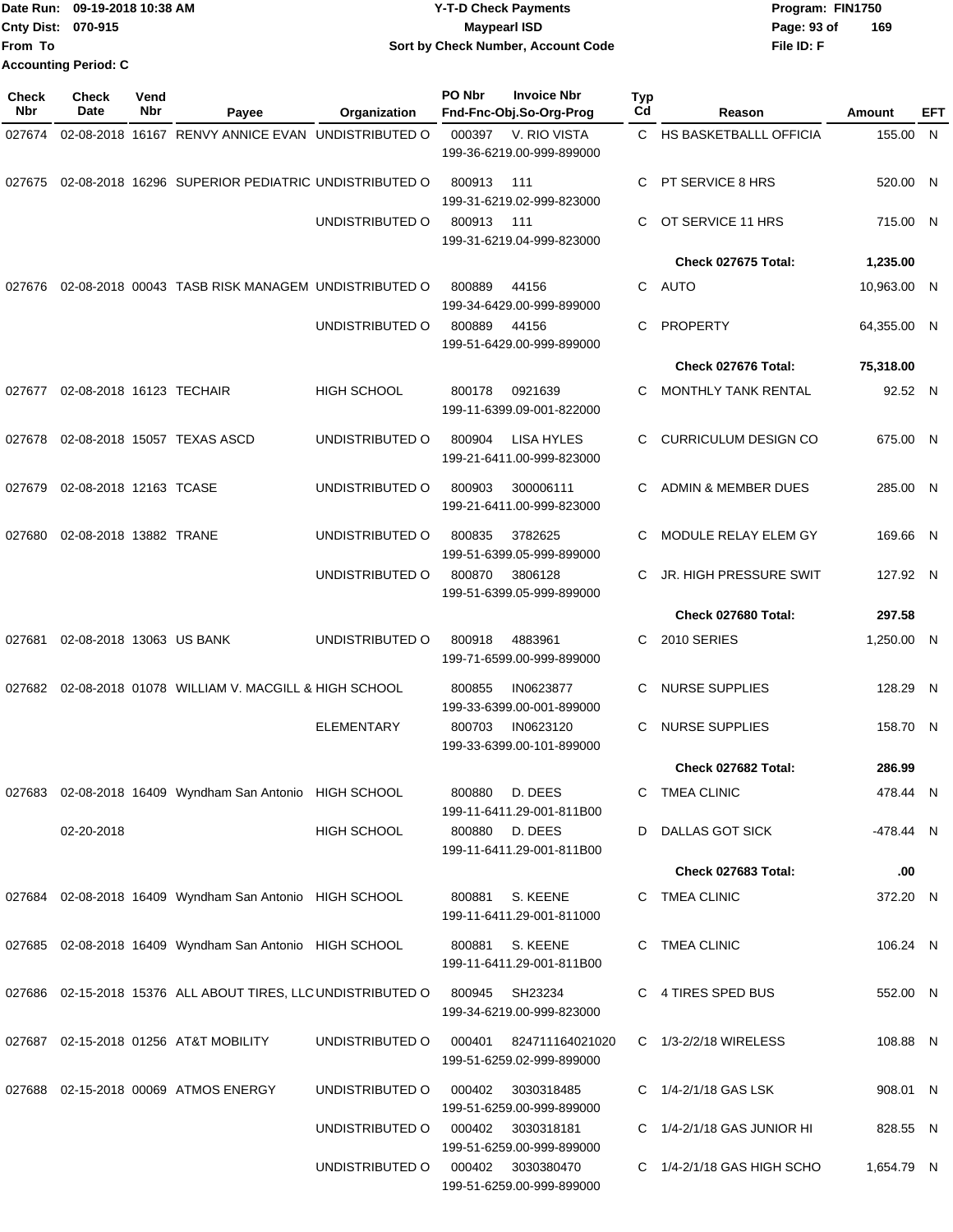| Date Run:           | 09-19-2018 10:38 AM         |             | <b>Y-T-D Check Payments</b>     |                      |                                    |                                               |                       | Program: FIN1750           |                    |      |  |
|---------------------|-----------------------------|-------------|---------------------------------|----------------------|------------------------------------|-----------------------------------------------|-----------------------|----------------------------|--------------------|------|--|
|                     | Cnty Dist: 070-915          |             |                                 | <b>Maypearl ISD</b>  |                                    |                                               |                       |                            | Page: 94 of<br>169 |      |  |
| From To             |                             |             |                                 |                      | Sort by Check Number, Account Code |                                               | File ID: F            |                            |                    |      |  |
|                     | <b>Accounting Period: C</b> |             |                                 |                      |                                    |                                               |                       |                            |                    |      |  |
| <b>Check</b><br>Nbr | <b>Check</b><br>Date        | Vend<br>Nbr | Payee                           | Organization         | <b>PO Nbr</b>                      | <b>Invoice Nbr</b><br>Fnd-Fnc-Obj.So-Org-Prog | Typ<br>C <sub>d</sub> | Reason                     | Amount             | EFT. |  |
|                     |                             |             |                                 | UNDISTRIBUTED O      | 000402                             | 3030380238<br>199-51-6259.00-999-899000       | C.                    | 1/4-2/1/18 GAS ADMIN       | 509.97             | N    |  |
|                     |                             |             |                                 |                      |                                    |                                               |                       | <b>Check 027688 Total:</b> | 3,901.32           |      |  |
| 027689              | 02-15-2018 00901            |             | AVENUE FUEL DISTRI              | UNDISTRIBUTED O      | 000400                             | 65355<br>199-34-6311.01-999-899000            | C.                    | <b>FUEL</b>                | 2,474.29           | N    |  |
| 027690              |                             |             | 02-15-2018 16418 CANDICE PARDUE | <b>DISTRICT WIDE</b> | 000415                             | <b>REIMBURSEMENT</b>                          | C.                    | STUDENT WITHDRAWL          | 16.50              | N    |  |

|                                          |                                                                  |                                        |        | 240-00-5751.01-000-800000                         |                            |            |  |
|------------------------------------------|------------------------------------------------------------------|----------------------------------------|--------|---------------------------------------------------|----------------------------|------------|--|
|                                          | 027691  02-15-2018  00871  CARD SERVICE CENT  UNDISTRIBUTED    O |                                        | 800784 | XXXX0178 2/18<br>199-13-6499.00-999-811000        | C DRINKS FOR MMS ATTEN     | 11.96 N    |  |
|                                          |                                                                  | UNDISTRIBUTED O                        | 800780 | XXXX0178 2/18<br>199-34-6219.02-999-899000        | C REG 41 53 54 55 56 MALIB | 82.20 N    |  |
|                                          |                                                                  | UNDISTRIBUTED O                        | 800725 | XXXX0178 2/18<br>199-34-6219.02-999-899000        | C REGISTER BUS 11 13 17 T  | 67.30 N    |  |
|                                          |                                                                  | <b>ADMINISTRATIVE</b>                  |        | 000413 XXXX0046 2/18<br>199-41-6411.01-701-899000 | C TASA MEALS               | 106.53 N   |  |
|                                          |                                                                  | <b>ADMINISTRATIVE</b>                  |        | 000413 XXXX0046 2/18<br>199-41-6411.01-701-899000 | C TASA HOTEL               | 125.70 N   |  |
|                                          |                                                                  | <b>ADMINISTRATIVE</b>                  |        | 800854 XXXX0178 2/18<br>199-41-6499.00-701-899000 | C ELEVATED 2018 ED/ECON    | 50.00 N    |  |
|                                          |                                                                  | <b>SCHOOL BOARD</b>                    | 800801 | XXXX0178 2/18<br>199-41-6499.02-702-899000        | C BOARD APPREC. MEAL       | 43.78 N    |  |
|                                          |                                                                  | <b>SCHOOL BOARD</b>                    | 800751 | XXXX0178 2/18<br>199-41-6499.02-702-899000        | C BOARD MEAL               | 68.94 N    |  |
|                                          |                                                                  | <b>SCHOOL BOARD</b>                    | 800852 | XXXX0178 2/18<br>199-41-6499.02-702-899000        | C BOARD MEAL               | 25.96 N    |  |
|                                          |                                                                  | <b>ADMINISTRATIVE</b>                  |        | 800807 XXXX0046 2/18<br>199-41-6499.04-701-899000 | C LUNCH FOR INTERVIEWE     | 40.98 N    |  |
|                                          |                                                                  |                                        |        |                                                   | Check 027691 Total:        | 623.35     |  |
| 027692  02-15-2018  13110  LEGRANT CLARK |                                                                  | UNDISTRIBUTED O                        | 000406 | V. BLOOMING<br>199-36-6219.00-999-899000          | C JH BASKETBALL OFFICIAL   | 95.00 N    |  |
|                                          |                                                                  | UNDISTRIBUTED O                        |        | 000406 V. PALMER<br>199-36-6219.00-999-899000     | C HS BASKETBALL OFFICIAL   | 135.00 N   |  |
|                                          |                                                                  |                                        |        |                                                   | <b>Check 027692 Total:</b> | 230.00     |  |
|                                          | 027693 02-15-2018 15282 COLORADO BOXED BE ELEMENTARY             |                                        |        | 800927 8358714<br>240-35-6341.00-101-899000       | C USDA FOODS               | 183.09 N   |  |
|                                          |                                                                  | <b>ELEMENTARY</b>                      |        | 800927 8358716<br>240-35-6341.00-101-899000       | C USDA FOODS               | 236.43 N   |  |
|                                          |                                                                  |                                        |        |                                                   | <b>Check 027693 Total:</b> | 419.52     |  |
|                                          | 027694  02-15-2018  12536  DESOTO JANITORIAL  UNDISTRIBUTED  O   |                                        | 800938 | 183474<br>199-51-6319.01-999-899000               | C CUSTODIAN SUPPLIES       | 3,421.52 N |  |
| 027695 02-15-2018 12885 DIRECT ENERGY    |                                                                  | UNDISTRIBUTED O                        | 000414 | 180430033741387<br>199-51-6259.04-999-899000      | C 1/11-2/8/18 ARCHIVE      | 91.57 N    |  |
|                                          |                                                                  | UNDISTRIBUTED O 000414 180440033750801 |        | 199-51-6259.04-999-899000                         | C 1/11-2/8/18 BUS BARN     | 88.70 N    |  |
|                                          |                                                                  |                                        |        | 199-51-6259.04-999-899000                         | C 1/11-2/8/18 INT PRACTICE | 40.77 N    |  |
|                                          |                                                                  | UNDISTRIBUTED O                        |        | 000414 180430033741387                            | C 1/11-2/8/18 QUAD BUILDIN | 605.31 N   |  |

199-51-6259.04-999-899000

199-51-6259.04-999-899000

199-51-6259.04-999-899000

UNDISTRIBUTED O 000414 180430033741387 C 1/11-2/8/18 INTERMEDIATE

UNDISTRIBUTED O 000414 180430033741387 C 1/11-2/8/18 GOLF FACILITY

2,286.41 N

933.45 N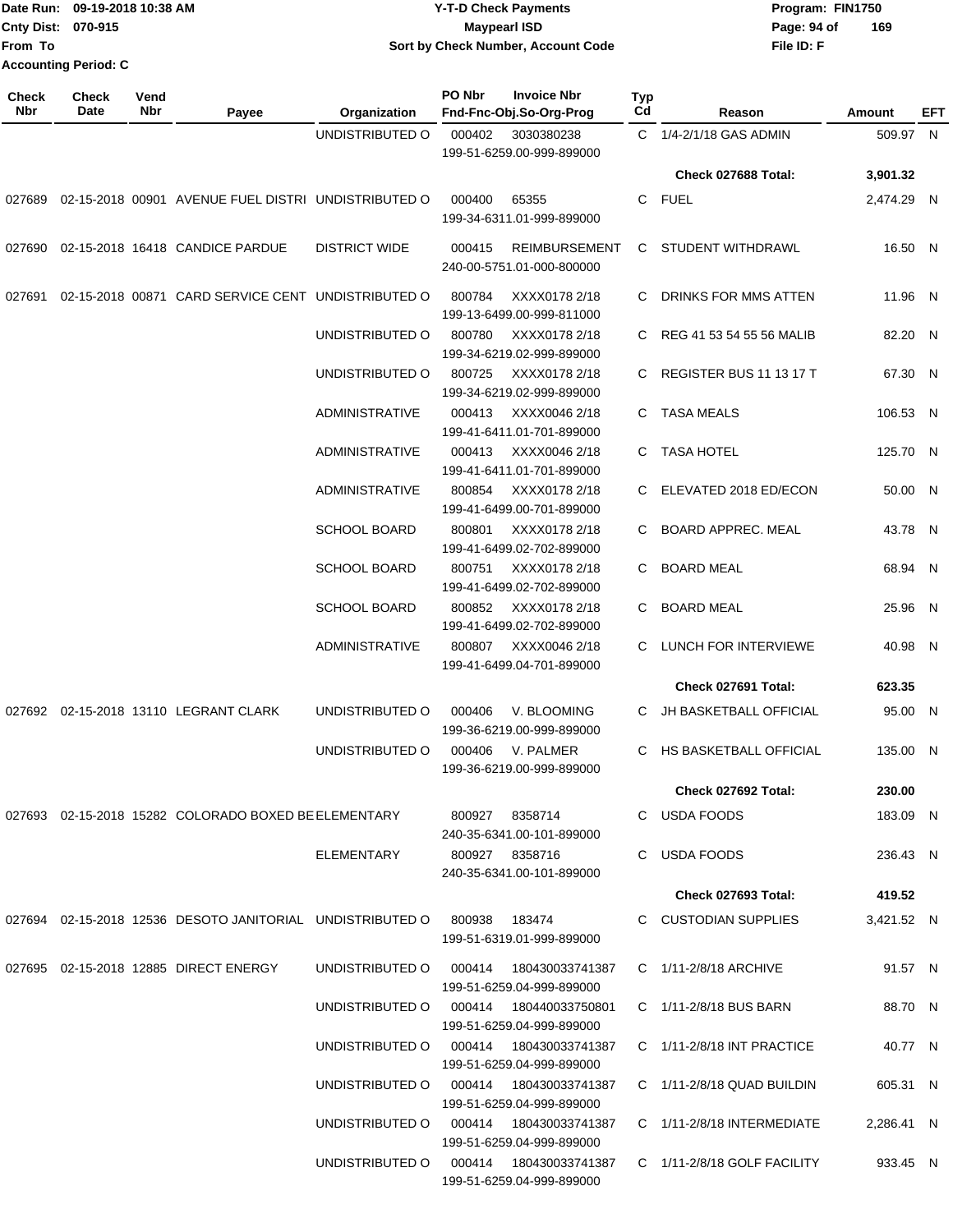|                             | Date Run: 09-19-2018 10:38 AM | <b>Y-T-D Check Payments</b>               | Program: FIN1750   |
|-----------------------------|-------------------------------|-------------------------------------------|--------------------|
| <b>Cnty Dist: 070-915</b>   |                               | Maypearl ISD                              | 169<br>Page: 95 of |
| lFrom To                    |                               | <b>Sort by Check Number, Account Code</b> | File ID: F         |
| <b>Accounting Period: C</b> |                               |                                           |                    |

| Check<br>Nbr | <b>Check</b><br>Date | Vend<br>Nbr | Payee                                                                    | Organization                    | PO Nbr        | <b>Invoice Nbr</b><br>Fnd-Fnc-Obj.So-Org-Prog | Typ<br>Cd | Reason                          | Amount     | EFT |
|--------------|----------------------|-------------|--------------------------------------------------------------------------|---------------------------------|---------------|-----------------------------------------------|-----------|---------------------------------|------------|-----|
|              |                      |             |                                                                          | UNDISTRIBUTED O                 | 000414        | 180440033756990                               |           | C 1/11-2/8/18 ADMIN             | 660.65 N   |     |
|              |                      |             |                                                                          |                                 |               | 199-51-6259.04-999-899000                     |           |                                 |            |     |
|              |                      |             |                                                                          | UNDISTRIBUTED O                 | 000414        | 180430033741387                               |           | C 1/11-2/8/18 HS SOUTH WIN      | 2,850.70 N |     |
|              |                      |             |                                                                          |                                 |               | 199-51-6259.04-999-899000                     |           |                                 |            |     |
|              |                      |             |                                                                          | UNDISTRIBUTED O                 | 000414        | 180430033741387                               |           | C 1/11-2/8/18 INT CAFETERIA     | 356.70 N   |     |
|              |                      |             |                                                                          |                                 |               | 199-51-6259.04-999-899000                     |           |                                 |            |     |
|              |                      |             |                                                                          | UNDISTRIBUTED O                 | 000414        | 180430033741387                               |           | C 1/11-2/8/18 PORTABLE          | 199.80 N   |     |
|              |                      |             |                                                                          |                                 |               | 199-51-6259.04-999-899000                     |           |                                 |            |     |
|              |                      |             |                                                                          |                                 |               |                                               |           | Check 027695 Total:             | 8,114.06   |     |
|              |                      |             | 027696 02-15-2018 16348 HIRAM E. DODSON                                  | UNDISTRIBUTED O                 | 800804        | 18-105                                        |           | C WALL IN ATHLETIC FACILI       | 7,800.00 N |     |
|              |                      |             |                                                                          |                                 |               | 199-51-6629.00-999-899000                     |           |                                 |            |     |
|              |                      |             |                                                                          |                                 |               |                                               |           |                                 |            |     |
|              |                      |             | 027697 02-15-2018 16413 EAST TEXAS COPY                                  | UNDISTRIBUTED O                 | 000403        | 418005                                        |           | C 1/4-2/3/18 COLOR COPIER       | 34.55 N    |     |
|              |                      |             |                                                                          |                                 |               | 199-11-6219.07-999-823000                     |           |                                 |            |     |
|              |                      |             |                                                                          | UNDISTRIBUTED O                 | 000404        | 418009                                        |           | C 1/9-2/8/18 B & W COPIES       | 119.71 N   |     |
|              |                      |             |                                                                          |                                 |               | 199-11-6219.07-999-823000                     |           |                                 |            |     |
|              |                      |             |                                                                          | HIGH SCHOOL                     | 000403        | 418005<br>199-11-6269.00-001-811000           |           | C 1/4-2/3/18 COLOR COPIER       | 41.89 N    |     |
|              |                      |             |                                                                          |                                 |               |                                               |           |                                 |            |     |
|              |                      |             |                                                                          | <b>HIGH SCHOOL</b>              |               | 000404 418009<br>199-11-6269.00-001-811000    |           | C 1/9-2/8/18 B & W COPIES       | 120.85 N   |     |
|              |                      |             |                                                                          | MAYPEARL JUNIOR                 | 000403        | 418005                                        |           | C 1/4-2/3/18 COLOR COPIER       | 417.04 N   |     |
|              |                      |             |                                                                          |                                 |               | 199-11-6269.00-041-811000                     |           |                                 |            |     |
|              |                      |             |                                                                          | MAYPEARL JUNIOR                 | 000404        | 418009                                        |           | C 1/9-2/8/18 B & W COPIES       | 204.20 N   |     |
|              |                      |             |                                                                          |                                 |               | 199-11-6269.00-041-811000                     |           |                                 |            |     |
|              |                      |             |                                                                          | <b>ELEMENTARY</b>               | 000404        | 418009                                        |           | C $1/9 - 2/8/18$ B & W COPIES   | 164.36 N   |     |
|              |                      |             |                                                                          |                                 |               | 199-11-6269.00-101-811000                     |           |                                 |            |     |
|              |                      |             |                                                                          | <b>ELEMENTARY</b>               | 000403        | 418005                                        |           | C 1/4-2/3/18 COLOR COPIER       | 342.49 N   |     |
|              |                      |             |                                                                          |                                 |               | 199-11-6269.00-101-811000                     |           |                                 |            |     |
|              |                      |             |                                                                          | ELEMENTARY                      | 000403        | 418005                                        |           | C 1/4-2/3/18 COLOR COPIER       | 52.84 N    |     |
|              |                      |             |                                                                          |                                 |               | 199-11-6269.00-101-899000                     |           |                                 |            |     |
|              |                      |             |                                                                          | ELEMENTARY                      | 000404        | 418009                                        |           | C 1/9-2/8/18 B & W COPIES       | 75.85 N    |     |
|              |                      |             |                                                                          |                                 |               | 199-11-6269.00-101-899000                     |           |                                 |            |     |
|              |                      |             |                                                                          | HIGH SCHOOL                     | 000403        | 418005                                        |           | C 1/4-2/3/18 COLOR COPIER       | 360.11 N   |     |
|              |                      |             |                                                                          |                                 |               | 199-11-6269.01-001-811000                     |           |                                 |            |     |
|              |                      |             |                                                                          | HIGH SCHOOL                     | 000404 418009 |                                               |           | C 1/9-2/8/18 B & W COPIES       | 136.83 N   |     |
|              |                      |             |                                                                          |                                 |               | 199-11-6269.01-001-811000                     |           |                                 |            |     |
|              |                      |             |                                                                          | MAYPEARL JUNIOR  000403  418005 |               |                                               |           | C 1/4-2/3/18 COLOR COPIER       | 332.55 N   |     |
|              |                      |             |                                                                          |                                 |               | 199-11-6269.01-041-811000                     |           |                                 |            |     |
|              |                      |             |                                                                          | MAYPEARL JUNIOR 000404 418009   |               |                                               |           | C $1/9 - 2/8/18$ B & W COPIES   | 211.63 N   |     |
|              |                      |             |                                                                          |                                 |               | 199-11-6269.01-041-811000                     |           |                                 |            |     |
|              |                      |             |                                                                          | DIR COST-ADMINIS 000404 418009  |               |                                               |           | $C = 1/9 - 2/8/18 B$ & W COPIES | 70.00 N    |     |
|              |                      |             |                                                                          |                                 |               | 199-41-6249.00-720-899000                     |           |                                 |            |     |
|              |                      |             |                                                                          | DIR COST-ADMINIS 000403 418005  |               |                                               |           | C 1/4-2/3/18 COLOR COPIER       | 389.30 N   |     |
|              |                      |             |                                                                          |                                 |               | 199-41-6249.00-720-899000                     |           |                                 |            |     |
|              |                      |             |                                                                          |                                 |               |                                               |           | Check 027697 Total:             | 3,074.20   |     |
|              |                      |             | 027698 02-15-2018 13639 EAST TEXAS COPY SY HIGH SCHOOL                   |                                 |               | 800859  416434                                |           | C STAPLES                       | 59.00 N    |     |
|              |                      |             |                                                                          |                                 |               | 199-11-6399.12-001-811000                     |           |                                 |            |     |
|              |                      |             |                                                                          |                                 |               |                                               |           |                                 |            |     |
|              |                      |             | 027699 02-15-2018 12538 ECS LEARNING SYSTE MAYPEARL JUNIOR 800765 213835 |                                 |               |                                               |           | C ELAR BOOKS                    | 152.19 N   |     |
|              |                      |             |                                                                          |                                 |               | 199-11-6399.02-041-811000                     |           |                                 |            |     |
|              |                      |             |                                                                          | MAYPEARL JUNIOR 800765 213548   |               |                                               |           | C ELAR BOOKS                    | 400.00 N   |     |
|              |                      |             |                                                                          |                                 |               | 199-11-6399.38-041-811000                     |           |                                 |            |     |
|              |                      |             |                                                                          |                                 |               |                                               |           | Check 027699 Total:             | 552.19     |     |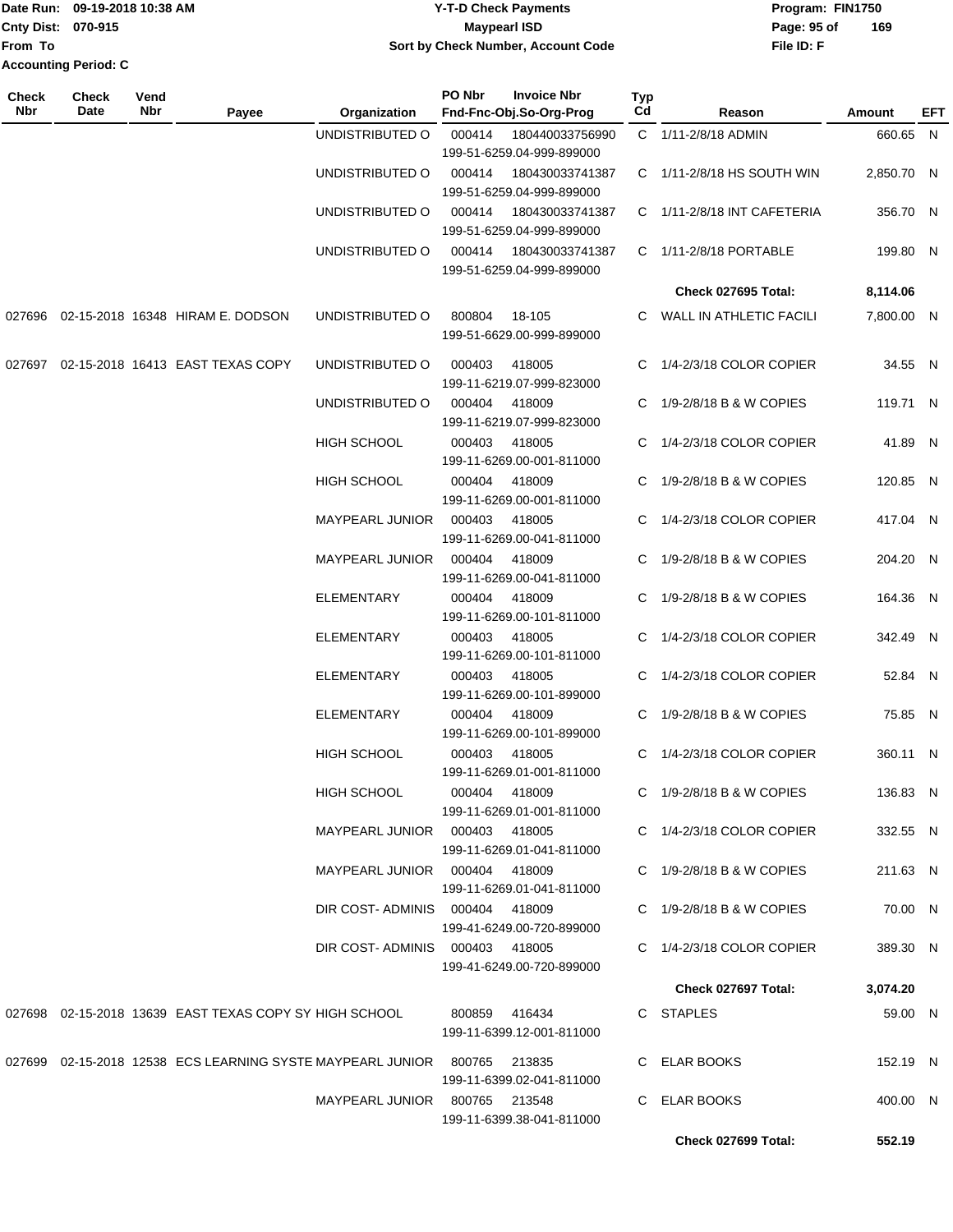|                           | Date Run: 09-19-2018 10:38 AM | Y-T-D Check Payments               | Program: FIN1750   |
|---------------------------|-------------------------------|------------------------------------|--------------------|
| <b>Cnty Dist: 070-915</b> |                               | <b>Mavpearl ISD</b>                | 169<br>Page: 96 of |
| lFrom To                  |                               | Sort by Check Number, Account Code | File ID: F         |
|                           | <b>Accounting Period: C</b>   |                                    |                    |

| Check<br>Nbr | <b>Check</b><br>Date          | Vend<br>Nbr | Payee                                                                   | Organization       | PO Nbr        | <b>Invoice Nbr</b><br>Fnd-Fnc-Obj.So-Org-Prog     | Typ<br>Cd | Reason                       | Amount      | EFT |
|--------------|-------------------------------|-------------|-------------------------------------------------------------------------|--------------------|---------------|---------------------------------------------------|-----------|------------------------------|-------------|-----|
| 027700       |                               |             | 02-15-2018 01586 ESTES ELECTRIC, INC. UNDISTRIBUTED O                   |                    | 800774        | 12849<br>199-51-6319.04-999-899000                | C.        | <b>LIGHTS AT PRACTICE FO</b> | 5,870.00 N  |     |
| 027701       |                               |             | 02-15-2018 16213 FELLOWSHIP ACADEM HIGH SCHOOL                          |                    | 800968        | 199-36-6499.01-001-899000                         | C.        | <b>GOLF ENTRY FEE</b>        | 515.00 N    |     |
|              |                               |             | 027702 02-15-2018 15827 RODNEY JENKINS                                  | UNDISTRIBUTED O    | 800929        | <b>REIMBURSEMENT</b><br>199-34-6219.01-999-899000 | C         | <b>DOT PHYSICAL</b>          | 75.00 N     |     |
| 027703       |                               |             | 02-15-2018 00060 LUCKIES AUTO AND T UNDISTRIBUTED O                     |                    | 800865        | 86857<br>199-34-6219.00-999-822000                | C.        | AG TRUCK INSPECTION          | 7.00 N      |     |
| 027704       |                               |             | 02-15-2018 15306 MUSIC IS ELEMENTAR ELEMENTARY                          |                    | 800857        | 254535<br>199-11-6399.10-101-811000               | C         | <b>MUSIC SUPPLIES</b>        | 609.80 N    |     |
| 027705       | 02-15-2018 00079 NASCO        |             |                                                                         | <b>ELEMENTARY</b>  | 800892        | 880169<br>225-11-6399.00-101-823000               | C         | <b>SUPPLIES</b>              | 46.49 N     |     |
| 027706       |                               |             | 02-15-2018 15526 NAVARRO COLLEGE B HIGH SCHOOL                          |                    | 000408        | 6643<br>199-11-6399.34-001-831000                 | C         | 2017-2018 DUAL CREDIT S      | 14,338.25 N |     |
|              |                               |             |                                                                         | <b>HIGH SCHOOL</b> | 000408        | 6640<br>199-11-6399.34-001-831000                 | C.        | 2017-2018 DUAL CREDIT F      | 28,727.28 N |     |
|              |                               |             |                                                                         |                    |               |                                                   |           | Check 027706 Total:          | 43,065.53   |     |
| 027707       |                               |             | 02-15-2018 15814 NEC FINANCIAL SERVI UNDISTRIBUTED O                    |                    | 000407        | 0002084249<br>199-71-6512.00-999-899000           | C.        | SV8100 PHONE SYSTEM          | 1,159.20 N  |     |
|              |                               |             |                                                                         | UNDISTRIBUTED O    | 000407        | 0002084249<br>199-71-6522.00-999-899000           | C.        | SV8100 PHONE SYSTEM          | 181.07 N    |     |
|              |                               |             |                                                                         |                    |               |                                                   |           | Check 027707 Total:          | 1,340.27    |     |
| 027708       |                               |             | 02-15-2018 00854 PITNEY BOWES GLOB UNDISTRIBUTED O                      |                    | 800711        | 0973-6591 2/18<br>199-41-6399.02-999-899000       | C.        | <b>POSTAGE</b>               | 554.17 N    |     |
| 027709       |                               |             | 02-15-2018 16417 PLANO SENIOR HIGH HIGH SCHOOL                          |                    | 800951        | 2/14/18<br>199-36-6499.01-001-899000              | C.        | <b>GOLF ENTRY FEE</b>        | 420.00 N    |     |
| 027710       |                               |             | 02-15-2018 14261 RYAN VINES                                             | <b>HIGH SCHOOL</b> | 800947        | <b>REIMBURSEMENT</b><br>199-11-6399.09-001-822000 | C         | <b>AG SUPPLIES</b>           | 49.99 N     |     |
| 027711       |                               |             | 02-15-2018 15313 CARROLL MARVIN SMI UNDISTRIBUTED O                     |                    | 000412        | V. PALMER<br>199-36-6219.00-999-899000            | C         | HS BASKETBALL CLOCK          | 20.00 N     |     |
|              | 027712 02-15-2018 00784 TASBO |             |                                                                         | UNDISTRIBUTED O    | 800919 301255 | 199-53-6411.00-999-899000                         |           | C TASBO CONFERENCE LAS       | 370.00 N    |     |
|              |                               |             | 027713 02-15-2018 15293 SNOOPY THOMPSON UNDISTRIBUTED O 000409 V. KEENE |                    |               | 199-36-6219.00-999-899000                         |           | C JH BASKETBALL OFFICIAL     | 130.00 N    |     |
|              |                               |             | 027714 02-15-2018 00134 TXU ENERGY                                      | UNDISTRIBUTED O    |               | 199-51-6259.04-999-899000                         |           | C 1/11-2/8/18 SECURITY LIG   | 331.37 N    |     |
|              |                               |             | 027715 02-15-2018 16028 ULINE, INC.                                     | UNDISTRIBUTED O    |               | 800837 94274259<br>199-51-6399.05-999-899000      |           | C UNIT HEAT INTERM CAMP      | 1,149.74 N  |     |
|              |                               |             | 027716 02-15-2018 15503 UNIVERSITY BUILDING UNDISTRIBUTED O             |                    | 800631        | 0685129<br>199-51-6249.00-999-899000              |           | C LOCK SYSTEM GOLF DOO       | 450.00 N    |     |
|              |                               |             |                                                                         | UNDISTRIBUTED O    | 800631        | 0685129<br>199-51-6319.02-999-899000              |           | C LOCK SYSTEM GOLF DOO       | 1,800.00 N  |     |
|              |                               |             |                                                                         |                    |               |                                                   |           | Check 027716 Total:          | 2,250.00    |     |
|              |                               |             | 027717  02-15-2018  13510  ROBERT WHITE                                 | UNDISTRIBUTED O    |               | 000411 V. PALMER<br>199-36-6219.00-999-899000     |           | C HS BASKETBALL OFFICIAL     | 135.00 N    |     |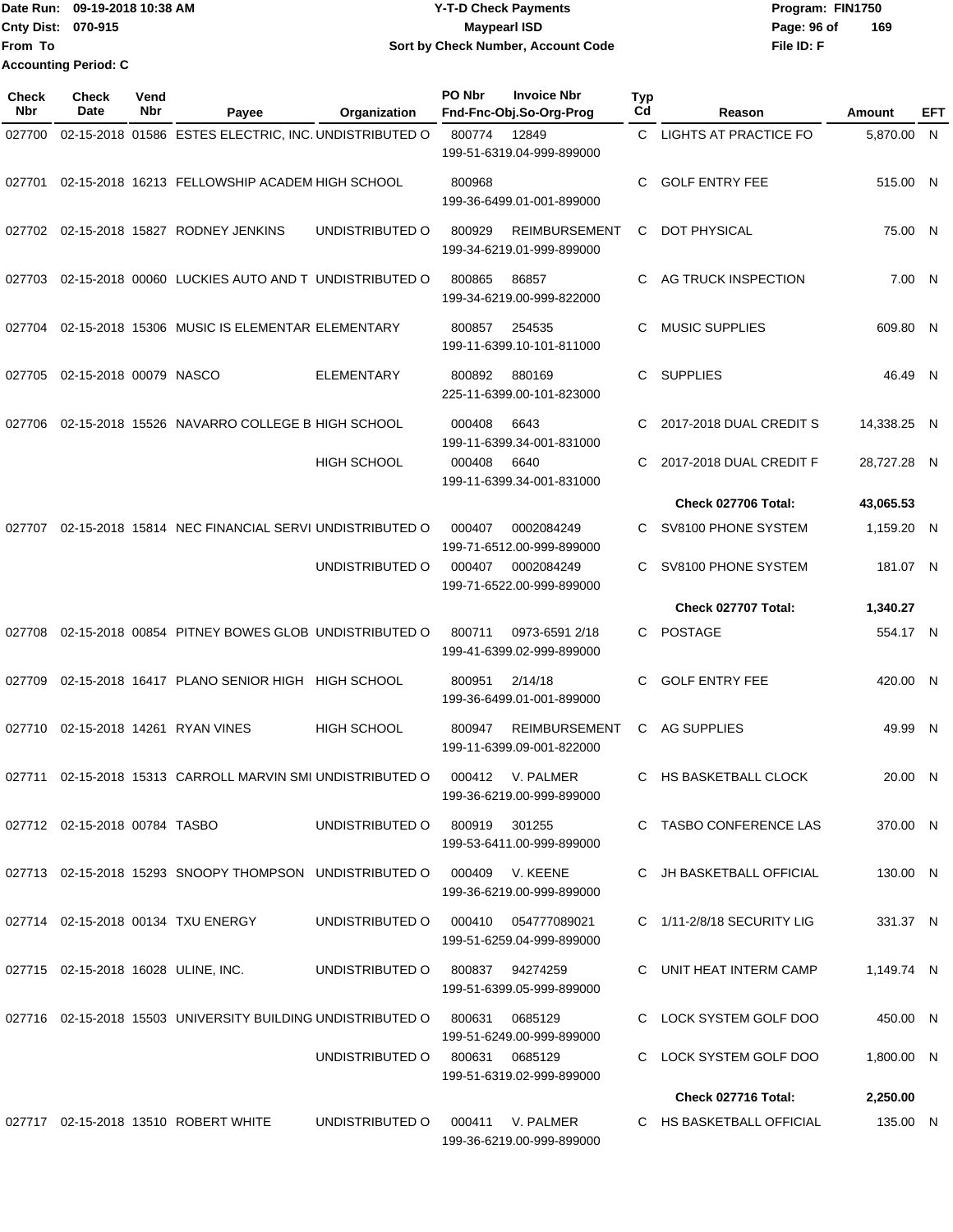|                    | Date Run: 09-19-2018 10:38 AM | <b>Y-T-D Check Payments</b>        | Program: FIN1750   |
|--------------------|-------------------------------|------------------------------------|--------------------|
| Cnty Dist: 070-915 |                               | <b>Mavpearl ISD</b>                | 169<br>Page: 97 of |
| lFrom To           |                               | Sort by Check Number, Account Code | File ID: F         |
|                    | <b>Accounting Period: C</b>   |                                    |                    |

| <b>Check</b><br>Nbr | <b>Check</b><br>Date      | Vend<br>Nbr | Payee                                                      | Organization               | PO Nbr | <b>Invoice Nbr</b><br>Fnd-Fnc-Obj.So-Org-Prog | <b>Typ</b><br>Cd | Reason                        | Amount     | EFT   |
|---------------------|---------------------------|-------------|------------------------------------------------------------|----------------------------|--------|-----------------------------------------------|------------------|-------------------------------|------------|-------|
| 027718              |                           |             | 02-15-2018 13498 KENNETH WILLIAMS                          | UNDISTRIBUTED O            | 000405 | V. BLOOMING                                   | C.               | JH BASKETBALL OFFICIAL        | 95.00 N    |       |
|                     |                           |             |                                                            |                            |        | 199-36-6219.00-999-899000                     |                  |                               |            |       |
|                     |                           |             | 027719 02-22-2018 16419 ALVARADO HIGH SCH HIGH SCHOOL      |                            | 800979 | 2/17/18<br>199-36-6499.01-001-899000          | C                | <b>POWERLIFTING MEET</b>      | 435.00 N   |       |
| 027720              |                           |             | 02-22-2018 00887 BSN SPORTS                                | <b>ELEMENTARY</b>          | 800826 | 901551010<br>199-11-6399.12-101-811000        | C                | PE SUPPLIES                   | 216.19 N   |       |
|                     |                           |             |                                                            | <b>HIGH SCHOOL</b>         | 800792 | 901584129<br>199-36-6399.14-001-899000        | C                | <b>POWERLIFTING SHIRTS</b>    | 375.00 N   |       |
|                     |                           |             |                                                            |                            |        |                                               |                  | Check 027720 Total:           | 591.19     |       |
| 027721              |                           |             | 02-22-2018 13576 CANON FINANCIAL SE ELEMENTARY             |                            | 800060 | 18311675<br>199-11-6269.00-101-811000         | C.               | 2/1-2/28/18 COPIER            | 1,300.25 N |       |
|                     |                           |             |                                                            | <b>ELEMENTARY</b>          | 800060 | 18311675<br>199-11-6269.00-101-899000         | C                | 2/1-2/28/18 COPIER            |            | .04 N |
|                     |                           |             |                                                            |                            |        |                                               |                  | Check 027721 Total:           | 1,300.29   |       |
| 027722              |                           |             | 02-22-2018 00527 CDWG INC.                                 | HIGH SCHOOL                | 800893 | LQQ1727<br>199-11-6399.01-001-823000          | C                | <b>HP LASERJET ENTERPRIS</b>  | 583.81 N   |       |
|                     |                           |             |                                                            | UNDISTRIBUTED O            | 800782 | LMR8219<br>199-21-6399.00-999-823000          | C                | <b>USB PRESENTER</b>          | 43.53 N    |       |
|                     |                           |             |                                                            |                            |        |                                               |                  | Check 027722 Total:           | 627.34     |       |
| 027723              |                           |             | 02-22-2018 16404 NEW ROADS MUSIC P MAYPEARL JUNIOR         |                            | 000419 | 180131A<br>199-11-6219.29-041-811B00          | C.               | CONCERT JUDGE LOST O          | 100.00 N   |       |
| 027724              |                           |             | 02-22-2018 15656 DEPARTMENT OF INF UNDISTRIBUTED O         |                            | 000416 | 18011289N<br>199-51-6259.02-999-899000        | C                | 1/1-1/31/18 LONG DISTANC      | 73.25 N    |       |
|                     |                           |             | 027725 02-22-2018 01586 ESTES ELECTRIC, INC. DISTRICT WIDE |                            | 800715 | 12848<br>199-51-6639.04-000-800000            | C                | <b>LIGHTS TENNIS COURTS</b>   | 5,740.00 N |       |
| 027726              |                           |             | 02-22-2018 14120 HARRIS COMPUTER S MAYPEARL JUNIOR         |                            | 800986 | XT00136091<br>240-35-6341.00-041-899000       | C.               | <b>EZSCHOOLPAY TRANS FE</b>   | 168.75 N   |       |
| 027727              | 02-22-2018 16421 HICO ISD |             |                                                            | <b>HIGH SCHOOL</b>         | 800980 | $3/5$ & $3/8$<br>199-36-6499.01-001-899000    | C                | <b>TRACK MEET</b>             | 1,000.00 N |       |
| 027728              | 02-22-2018 00243 HILCO    |             |                                                            | UNDISTRIBUTED O            | 000417 | 487<br>199-51-6259.04-999-899000              | C.               | 1/3-2/2/18 MARQUEE            | 44.83 N    |       |
|                     |                           |             |                                                            | UNDISTRIBUTED O 000417 487 |        | 199-51-6259.04-999-899000                     |                  | C 1/3-2/2/18 SECURITY LIGH    | 34.90 N    |       |
|                     |                           |             |                                                            | UNDISTRIBUTED O 000417 487 |        | 199-51-6259.04-999-899000                     |                  | C 1/3-2/2/18 FUEL TANKS       | 32.96 N    |       |
|                     |                           |             |                                                            | UNDISTRIBUTED O 000417 487 |        | 199-51-6259.04-999-899000                     |                  | C $1/3 - 2/2/18$ HS NORTH WIN | 1,977.29 N |       |
|                     |                           |             |                                                            | UNDISTRIBUTED O 000417 487 |        | 199-51-6259.04-999-899000                     |                  | C 1/3-2/2/18 ATHLETIC FACIL   | 474.32 N   |       |
|                     |                           |             |                                                            | UNDISTRIBUTED O 000417 487 |        | 199-51-6259.04-999-899000                     |                  | C 1/3-2/2/18 ELEMENTARY       | 2,458.51 N |       |
|                     |                           |             |                                                            | UNDISTRIBUTED O 000417 487 |        | 199-51-6259.04-999-899000                     |                  | $C$ 1/3-2/2/18 JUNIOR HIGH    | 2,916.65 N |       |
|                     |                           |             |                                                            | UNDISTRIBUTED O 000417 487 |        | 199-51-6259.04-999-899000                     |                  | $C$ 1/3-2/2/18 AG FACILITY    | 1,370.83 N |       |
|                     |                           |             |                                                            |                            |        |                                               |                  | Check 027728 Total:           | 9,310.29   |       |
|                     |                           |             | 027729 02-22-2018 01367 HILTON AMERICAS                    | UNDISTRIBUTED O            |        | 800823 C. WAGNON<br>199-11-6411.00-999-823000 |                  | C TSHA CONVENTION             | 238.65 N   |       |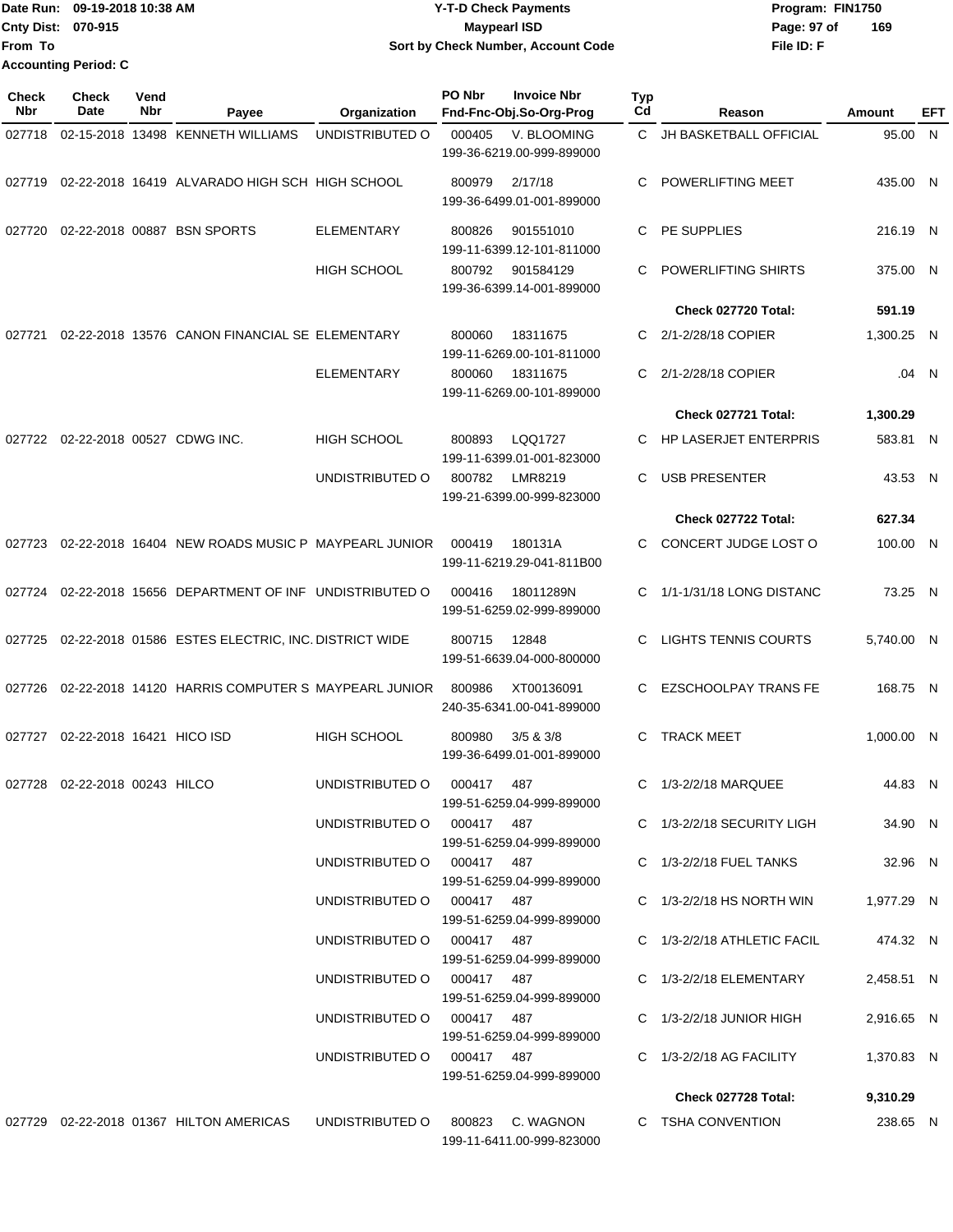|                             | Date Run: 09-19-2018 10:38 AM | <b>Y-T-D Check Payments</b>        | Program: FIN1750 |     |
|-----------------------------|-------------------------------|------------------------------------|------------------|-----|
| <b>Cnty Dist: 070-915</b>   |                               | <b>Maypearl ISD</b>                | Page: 98 of      | 169 |
| <b>From To</b>              |                               | Sort by Check Number, Account Code | File ID: F       |     |
| <b>Accounting Period: C</b> |                               |                                    |                  |     |

| <b>Check</b><br>Nbr | <b>Check</b><br>Date | Vend<br>Nbr | Payee                                                      | Organization           | PO Nbr | <b>Invoice Nbr</b><br>Fnd-Fnc-Obj.So-Org-Prog     | Typ<br>Cd | Reason                     | Amount      | EFT |
|---------------------|----------------------|-------------|------------------------------------------------------------|------------------------|--------|---------------------------------------------------|-----------|----------------------------|-------------|-----|
| 027730              |                      |             | 02-22-2018 01367 HILTON AMERICAS                           | UNDISTRIBUTED O        | 800823 | C. WAGNON<br>199-11-6411.00-999-823000            |           | C PARKING                  | 36.00 N     |     |
| 027731              |                      |             | 02-22-2018 14961 IMAGE MAKER 4 U,                          | <b>HIGH SCHOOL</b>     | 800825 | 79451<br>199-36-6499.05-001-899000                | C         | <b>TEAM BOARDS UPDATED</b> | 545.00 N    |     |
|                     |                      |             | 027732 02-22-2018 16294 JESSICA LEE                        | <b>MAYPEARL JUNIOR</b> | 800931 | <b>REIMBURSEMENT</b><br>199-23-6411.04-041-899000 | C.        | <b>WORKSHOP LUNCH</b>      | 51.30 N     |     |
| 027733              |                      |             | 02-22-2018 16422 KAREN R. WASHINGT DIR COST-ADMINIS        |                        | 000418 | 016-LH-11-2017<br>199-41-6211.00-720-899000       | C.        | LEGAL SERVICES             | 569.50 N    |     |
| 027734              |                      |             | 02-22-2018 00184 KEENE ISD                                 | <b>HIGH SCHOOL</b>     | 800975 | <b>JASON HILL</b><br>199-36-6499.01-001-899000    | C.        | <b>JH TRACK MEET</b>       | 300.00 N    |     |
| 027735              |                      |             | 02-22-2018 16095 SARAH KEENE                               | <b>HIGH SCHOOL</b>     | 800994 | <b>REIMBURSEMENT</b><br>199-11-6411.29-001-811000 | C         | <b>TETA MEALS</b>          | 25.00 N     |     |
|                     |                      |             |                                                            | <b>HIGH SCHOOL</b>     | 800993 | <b>REIMBURSEMENT</b><br>199-11-6411.29-001-811000 | C.        | <b>TMEA MEALS</b>          | 70.00 N     |     |
|                     |                      |             |                                                            | <b>HIGH SCHOOL</b>     | 800994 | <b>REIMBURSEMENT</b><br>199-11-6411.29-001-811B00 | C.        | <b>TETA MEALS</b>          | 44.55 N     |     |
|                     |                      |             |                                                            |                        |        |                                                   |           | Check 027735 Total:        | 139.55      |     |
| 027736              |                      |             | 02-22-2018 15092 MCLENNAN COMMUNI HIGH SCHOOL              |                        | 800982 | $3/2 - 3/3/18$<br>199-11-6411.04-001-811000       | C         | ONE ACT PLAY CLINIC        | 200.00 N    |     |
| 027737              |                      |             | 02-22-2018 12087 OAK CLIFF OFFICE SU MAYPEARL JUNIOR       |                        | 800956 | 404770-0<br>199-11-6399.07-041-811000             | C.        | <b>SUPPLIES</b>            | 165.71 N    |     |
|                     |                      |             |                                                            | MAYPEARL JUNIOR        | 800952 | 404775-0<br>199-11-6399.38-041-811000             | C         | <b>DICTIONARIES</b>        | 1,702.25 N  |     |
|                     |                      |             |                                                            |                        |        |                                                   |           | Check 027737 Total:        | 1,867.96    |     |
| 027738              |                      |             | 02-22-2018 00287 OFFICE DEPOT                              | UNDISTRIBUTED O        | 800914 | 106215729001<br>199-21-6399.00-999-823000         | C.        | <b>SUPPLIES</b>            | 22.30 N     |     |
|                     |                      |             |                                                            | UNDISTRIBUTED O        | 800914 | 106216767001<br>199-21-6399.00-999-823000         | C.        | <b>SUPPLIES</b>            | 15.69 N     |     |
|                     |                      |             |                                                            | UNDISTRIBUTED O        | 800914 | 106216766001<br>199-21-6399.00-999-823000         | C.        | <b>SUPPLIES</b>            | 115.77 N    |     |
|                     |                      |             |                                                            |                        |        |                                                   |           | Check 027738 Total:        | 153.76      |     |
|                     |                      |             | 027739 02-22-2018 16324 PARAGON SPORTS                     | <b>DISTRICT WIDE</b>   | 800188 | 17-058-03<br>199-51-6639.04-000-800000            |           | C TENNIS COURT CONSTRU     | 62,698.57 N |     |
|                     |                      |             |                                                            | <b>DISTRICT WIDE</b>   | 800188 | 17-058-04<br>199-51-6639.04-000-800000            |           | C TENNIS COURT CONSTRU     | 10,999.76 N |     |
|                     |                      |             |                                                            | <b>DISTRICT WIDE</b>   |        | 800188 17-058-02<br>199-51-6639.04-000-800000     |           | C TENNIS COURT CONSTRU     | 94,047.86 N |     |
|                     |                      |             |                                                            |                        |        |                                                   |           | Check 027739 Total:        | 167,746.19  |     |
|                     |                      |             | 027740 02-22-2018 00100 RIO VISTA ISD                      | MAYPEARL JUNIOR        | 800973 | FEB. 26TH<br>199-36-6499.00-041-899000            |           | C JH TRACK MEET            | 450.00 N    |     |
|                     |                      |             |                                                            | <b>HIGH SCHOOL</b>     |        | 800973 MARCH 1ST<br>199-36-6499.01-001-899000     |           | C HS TRACK MEET            | 450.00 N    |     |
|                     |                      |             |                                                            |                        |        |                                                   |           | Check 027740 Total:        | 900.00      |     |
|                     |                      |             | 027741 02-22-2018 16296 SUPERIOR PEDIATRIC UNDISTRIBUTED O |                        | 800995 | 112<br>199-31-6219.02-999-823000                  |           | C PT SERVICES              | 520.00 N    |     |
|                     |                      |             |                                                            | UNDISTRIBUTED O        | 800995 | 112<br>199-31-6219.04-999-823000                  |           | C OT SERVICES              | 877.50 N    |     |
|                     |                      |             |                                                            |                        |        |                                                   |           | Check 027741 Total:        | 1,397.50    |     |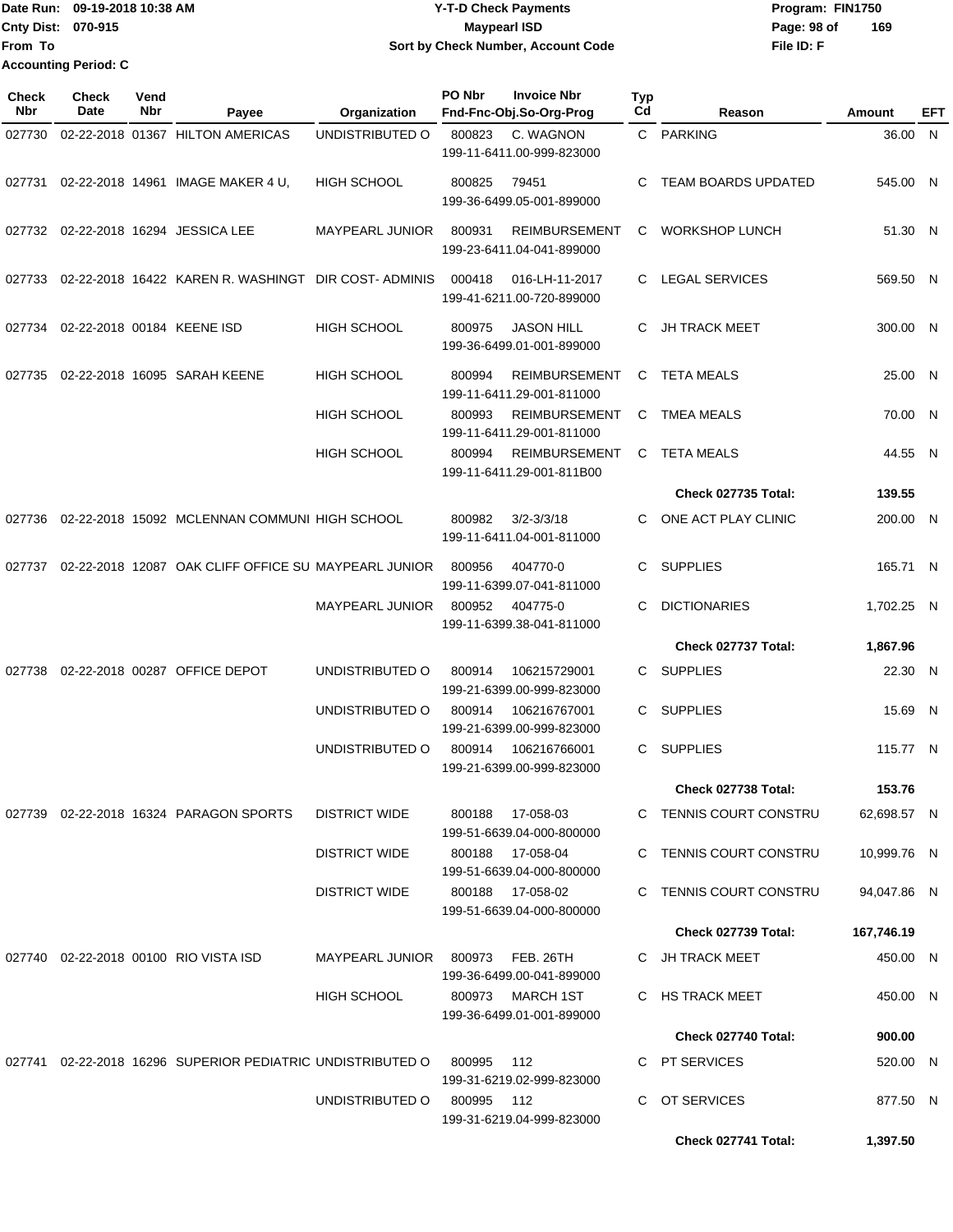Date Run: 09-19-2018 10:38 AM **CONTEX 18 AM CONTEX 18 AM CONTEX 17-T-D** Check Payments **CONTEX 18 AM CONTEX 18 AM CONTEX 18 AM CONTEX 18 AM CONTEX 18 AM CONTEX 18 AM CONTEX 18 AM CONTEX 18 AM CONTEX 19 AM CONTEX 19 AM CONT Cnty Dist:** 070-915 **Page: 99 of MaypearI ISD Page: 99 of From To 09-19-2018 10:38 AM Y-T-D Check Payments Sort by Check Number, Account Code Accounting Period: C**

**File ID: F 169**

| <b>Check</b><br><b>Nbr</b> | <b>Check</b><br>Date | Vend<br>Nbr | Payee                                                                               | Organization       | PO Nbr | <b>Invoice Nbr</b><br>Fnd-Fnc-Obj.So-Org-Prog     | <b>Typ</b><br>Cd | Reason                                                                                                                 | Amount     | EFT |
|----------------------------|----------------------|-------------|-------------------------------------------------------------------------------------|--------------------|--------|---------------------------------------------------|------------------|------------------------------------------------------------------------------------------------------------------------|------------|-----|
| 027742                     |                      |             | 02-22-2018 16420 THE OAKRIDGE SCHO HIGH SCHOOL                                      |                    | 800981 | 3/29<br>199-36-6499.01-001-899000                 |                  | C HS TRACK MEET                                                                                                        | 400.00 N   |     |
| 027743                     |                      |             | 02-22-2018 01058 UNIVERSITY OF TEXA HIGH SCHOOL                                     |                    | 800976 | 32326<br>199-11-6399.27-001-811000                | С                | UIL DOWNLOAD STUDY P                                                                                                   | 36.00 N    |     |
|                            |                      |             | 027744 02-22-2018  15799  VENUS ISD ATHLETIC   HIGH SCHOOL                          |                    | 800974 | <b>TERRY SPRAY</b><br>199-36-6499.01-001-899000   | С                | <b>HS TRACK MEET</b>                                                                                                   | 600.00 N   |     |
| 027745                     |                      |             | 02-22-2018 00460 VINEYARD'S AUTO SU UNDISTRIBUTED O                                 |                    | 800014 | 174450<br>199-34-6319.00-999-899000               | С                | <b>SUPPLIES</b>                                                                                                        | 175.84 N   |     |
|                            |                      |             | 027746 02-28-2018  15244   ALVARADO HIGH SCH  HIGH SCHOOL                           |                    | 801040 | MARCH 10TH<br>199-36-6499.01-001-899000           | С                | JV SOFTBALL TOURNAME                                                                                                   | 250.00 N   |     |
|                            |                      |             | 027747   02-28-2018   15679   ANN THORNTON BERR DIR COST-   ADMINIS                 |                    | 000425 | 02-180104<br>199-41-6211.00-720-899000            | C                | <b>LEGAL SERVICES</b>                                                                                                  | 1,086.65 N |     |
| 027748                     |                      |             | 02-28-2018 00901 AVENUE FUEL DISTRI UNDISTRIBUTED O                                 |                    | 000424 | 65438<br>199-34-6311.01-999-899000                | С                | <b>FUEL</b>                                                                                                            | 1,781.92 N |     |
| 027749                     |                      |             | 02-28-2018 16219 BEST WESTERN PLUS HIGH SCHOOL                                      |                    | 801012 | M. NOLAN<br>199-11-6411.04-001-822000             | С                | <b>CTE AG ROBOTICS</b>                                                                                                 | 129.47 N   |     |
| 027750                     |                      |             | 02-28-2018 00844 BLOOMING GROVE IS HIGH SCHOOL                                      |                    | 801037 | 199-36-6499.01-001-899000                         | C                | <b>BASEBALL TOURNAMENT</b>                                                                                             | 300.00 N   |     |
| 027751                     |                      |             | 02-28-2018 14564 BROCK ISD                                                          | <b>HIGH SCHOOL</b> | 801038 | 199-36-6499.01-001-899000                         | С                | <b>BASEBALL TOURNAMENT</b>                                                                                             | 300.00 N   |     |
|                            |                      |             | 027752 02-28-2018  13576  CANON FINANCIAL SE  DIR COST- ADMINIS                     |                    | 000420 | 18331456<br>199-41-6249.00-720-899000             | С                | <b>ADMIN COPIER</b>                                                                                                    | 458.87 N   |     |
|                            |                      |             | 027753 02-28-2018  13148   COMMERCIAL EQUIPM UNDISTRIBUTED O                        |                    | 800962 | 104699<br>199-51-6319.04-999-899000               | С                | <b>REPAIR WASHING MACHI</b>                                                                                            | 309.50 N   |     |
|                            |                      |             | 027754 02-28-2018  00218  THE COWBOY BANK O HIGH SCHOOL                             |                    | 801035 | <b>MARCH 3RD</b><br>199-36-6499.01-001-899000     | С                | <b>REGIONAL POWERLIFT M</b>                                                                                            | 75.00 N    |     |
| 027755                     |                      |             | 02-28-2018 00242 DEMCO, INC.                                                        | <b>HIGH SCHOOL</b> | 800771 | 6294725<br>199-12-6399.00-001-899000              | С                | <b>LIBRARY SUPPLIES</b>                                                                                                | 22.14 N    |     |
|                            |                      |             | 027756 02-28-2018  15656  DEPARTMENT OF INF   UNDISTRIBUTED O  000421     17111287N |                    |        | 199-51-6259.02-999-899000                         |                  | C LONG DISTANCE                                                                                                        | 74.50 N    |     |
|                            |                      |             | 027757 02-28-2018 16348 HIRAM E. DODSON UNDISTRIBUTED O 801004 18-109               |                    |        | 199-51-6249.00-999-899000                         |                  | C BUS BARN ROOF REPAIR                                                                                                 | 1,200.00 N |     |
|                            |                      |             | 027758 02-28-2018 12186 ELLIOTT ELECTRIC SU UNDISTRIBUTED O 800017 09-48414-01      |                    |        | 199-51-6399.05-999-899000                         |                  | C OPEN PO HVAC                                                                                                         | 107.40 N   |     |
|                            |                      |             | 027759 02-28-2018  16212  FAIRFIELD ATHLETICS HIGH SCHOOL                           |                    |        | 801034 MARCH 3RD<br>199-36-6499.01-001-899000     |                  | C REGIONAL POWERLIFT M                                                                                                 | 35.00 N    |     |
|                            |                      |             | 027760  02-28-2018  14347  FLAGHOUSE INC.  ELEMENTARY                               |                    |        | 800871 PO77152901015<br>225-11-6399.00-101-823000 |                  | C AUDIBLE TIMER                                                                                                        | 43.00 N    |     |
|                            |                      |             | 027761 02-28-2018 00040 FLATT STATIONERS, I ELEMENTARY 800972 262634-00             |                    |        | 199-11-6399.11-101-811000                         |                  | C OFFICE SUPPLIES                                                                                                      | 786.73 N   |     |
|                            |                      |             |                                                                                     |                    |        |                                                   |                  | 027762 02-28-2018_14289_TRUDIE HEAD    UNDISTRIBUTED O  801005  FEBRUARY 2018  C  RTI SERVICE PAYMENT 6    3,750.00  N |            |     |

224-11-6219.00-999-823000

**070-915 Maypearl ISD**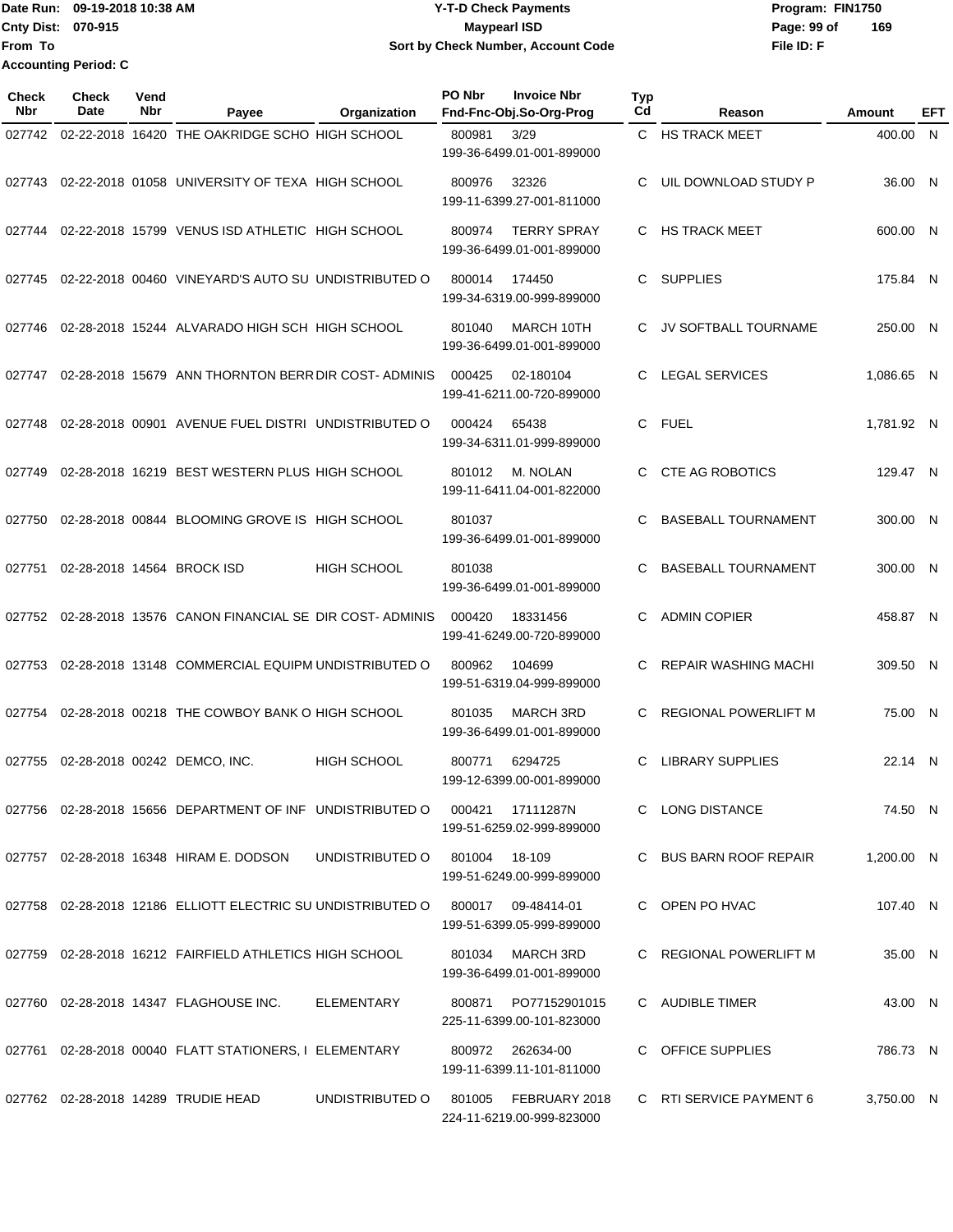## Date Run: 09-19-2018 10:38 AM **CONTEX 18 AM CONTEX 18 AM CONTEX 17-T-D** Check Payments **CONTEX 18 AM CONTEX 18 AM CONTEX 18 AM CONTEX 18 AM CONTEX 18 AM CONTEX 18 AM CONTEX 18 AM CONTEX 18 AM CONTEX 19 AM CONTEX 19 AM CONT Cnty Dist:** 070-915 **Page:** 100 of **09-19-2018 10:38 AM Y-T-D Check Payments 070-915 Maypearl ISD Sort by Check Number, Account Code**

| Check<br>Nbr | <b>Check</b><br>Date | Vend<br>Nbr | Payee                                                      | Organization           | PO Nbr | <b>Invoice Nbr</b><br>Fnd-Fnc-Obj.So-Org-Prog   | Typ<br>Cd | Reason                       | Amount      | EFT |
|--------------|----------------------|-------------|------------------------------------------------------------|------------------------|--------|-------------------------------------------------|-----------|------------------------------|-------------|-----|
| 027763       |                      |             | 02-28-2018 16039 JYRO SIGNS                                | UNDISTRIBUTED O        | 800984 | 6003<br>199-51-6319.04-999-899000               |           | C SIGNS FOR ATHLETIC DR      | 230.65 N    |     |
| 027764       |                      |             | 02-28-2018 16357 KIKA'S GRILLED CHICK UNDISTRIBUTED O      |                        | 801041 | <b>HS LUNCHEON</b><br>199-13-6499.00-999-811000 |           | C HS ATTENDANCE LUNCHE       | 285.00 N    |     |
| 027765       |                      |             | 02-28-2018 15086 Kimbell Midwest                           | UNDISTRIBUTED O        | 800955 | 6151932<br>199-51-6319.04-999-899000            | C         | <b>SUPPLIES</b>              | 205.97 N    |     |
| 027766       |                      |             | 02-28-2018 00063 LAKESHORE EQUIPME UNDISTRIBUTED O         |                        | 800944 | 3203150218<br>199-11-6399.01-999-823000         | C         | <b>MAGNETIC WORDS/LETTE</b>  | 201.17 N    |     |
| 027767       |                      |             | 02-28-2018 16210 Lehigh Electric Products UNDISTRIBUTED O  |                        | 800959 | B9330<br>199-51-6319.04-999-899000              | C         | DIMMER CONTROL H/S ST        | 127.00 N    |     |
| 027768       |                      |             | 02-28-2018 15653 M.A.C. ALARMS                             | UNDISTRIBUTED O        | 800964 | 20187A<br>199-51-6319.05-999-899000             | C         | <b>G WEIGHT ROOM DOOR R</b>  | 255.00 N    |     |
| 027769       |                      |             | 02-28-2018 16120 MARKS PLUMBING PA UNDISTRIBUTED O         |                        | 800949 | INV001685352<br>199-51-6319.02-999-899000       | C         | <b>PLUMBING PARTS</b>        | 87.97 N     |     |
|              |                      |             |                                                            | UNDISTRIBUTED O        | 800953 | INV001685681<br>199-51-6319.04-999-899000       |           | PLUMBING PARTS FOR           | 354.81 N    |     |
|              |                      |             |                                                            |                        |        |                                                 |           | Check 027769 Total:          | 442.78      |     |
| 027770       |                      |             | 02-28-2018 00516 NAVARRO COLLEGE                           | <b>HIGH SCHOOL</b>     | 801030 | V. MALAKOFF<br>199-36-6499.01-001-899000        | C         | <b>GIRLS BASKETBALL PLAY</b> | 104.28 N    |     |
| 027771       |                      |             | 02-28-2018 16289 NEXTLINK BROADBAN UNDISTRIBUTED O         |                        | 000422 | 125089750-10<br>199-53-6249.04-999-899000       | C.        | <b>ENTERPRISE LEVEL 1</b>    | 790.00 N    |     |
| 027772       |                      |             | 02-28-2018 14369 NORTH TEXAS TOLLW UNDISTRIBUTED O         |                        | 000423 | 798302163<br>199-34-6219.01-999-899000          | C         | 12/12-2/11/18 TOLL 135817    | 4.68 N      |     |
| 027773       |                      |             | 02-28-2018 00287 OFFICE DEPOT                              | ELEMENTARY             | 800965 | 108351847001<br>199-11-6399.00-101-823000       | C.        | <b>BINDERS</b>               | 37.88 N     |     |
|              |                      |             |                                                            | <b>HIGH SCHOOL</b>     | 800965 | 108351847001<br>199-11-6399.01-001-823000       | C         | <b>BINDERS</b>               | 37.89 N     |     |
|              |                      |             |                                                            | <b>MAYPEARL JUNIOR</b> | 800965 | 108351847001<br>199-11-6399.01-041-823000       | C         | <b>BINDERS</b>               | 37.88 N     |     |
|              |                      |             |                                                            | UNDISTRIBUTED O        | 800965 | 108351847001<br>199-21-6399.00-999-823000       |           | C PRESSBOARD                 | 195.98 N    |     |
|              |                      |             |                                                            |                        |        |                                                 |           | Check 027773 Total:          | 309.63      |     |
|              |                      |             | 027774 02-28-2018 15784 PARADISE ISD                       | HIGH SCHOOL            | 801039 | 199-36-6499.01-001-899000                       |           | C JV BASEBALL TOURNAME       | 175.00 N    |     |
|              | 03-02-2018           |             |                                                            | <b>HIGH SCHOOL</b>     | 801039 | 199-36-6499.01-001-899000                       |           | D TOURNAMENT CANCELED        | $-175.00$ N |     |
|              |                      |             |                                                            |                        |        |                                                 |           | Check 027774 Total:          | .00         |     |
|              |                      |             | 027775 02-28-2018 00401 POSITIVE PROMOTION ELEMENTARY      |                        |        | 800562 05948211<br>199-12-6399.00-101-899000    |           | C LIBRARY SUPPLIES           | 206.36 N    |     |
|              |                      |             | 027776 02-28-2018 00100 RIO VISTA ISD                      | <b>HIGH SCHOOL</b>     |        | 801009 MARCH 21ST<br>199-36-6499.01-001-899000  |           | C GOLF ENTRY FEE             | 515.00 N    |     |
|              |                      |             | 027777 02-28-2018 16276 RTYLER VIDEO SYSTE UNDISTRIBUTED O |                        | 800789 | 17074<br>199-34-6319.00-999-899000              |           | C CAMERA BUS 53              | 974.00 N    |     |
|              |                      |             | 027778 02-28-2018 00072 SHIFFLER EQUIPMENT UNDISTRIBUTED O |                        | 800954 | 1804508200<br>199-51-6319.04-999-899000         |           | C RESTROOM GOLF FACILIT      | 174.78 N    |     |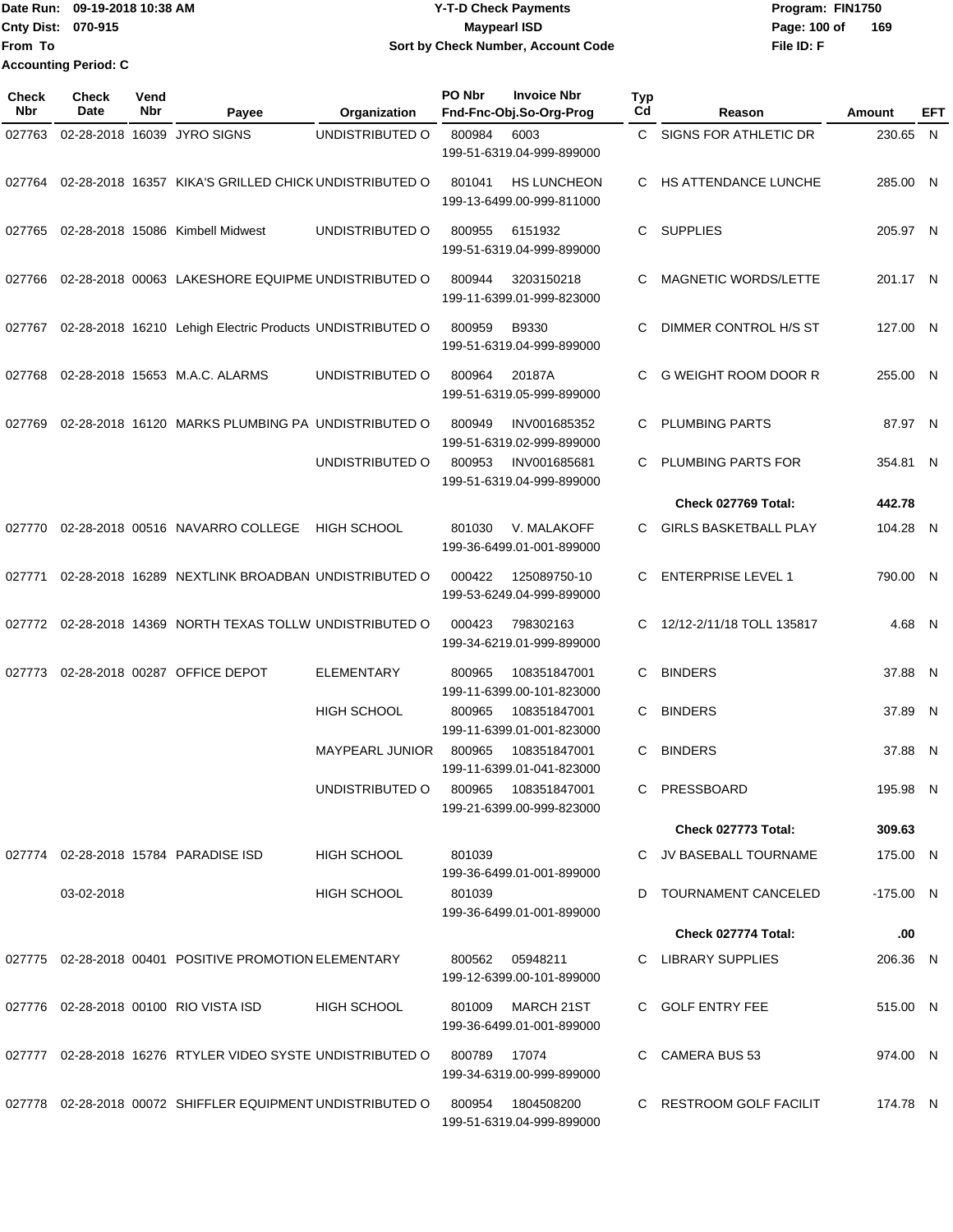|                    | Date Run: 09-19-2018 10:38 AM | <b>Y-T-D Check Payments</b>        | Program: FIN1750    |
|--------------------|-------------------------------|------------------------------------|---------------------|
| Cnty Dist: 070-915 |                               | Mavpearl ISD                       | 169<br>Page: 101 of |
| <b>From To</b>     |                               | Sort by Check Number, Account Code | File ID: F          |
|                    | <b>Accounting Period: C</b>   |                                    |                     |

| Check<br>Nbr | Check<br>Date          | Vend<br>Nbr | Payee                                                 | Organization                    | PO Nbr | <b>Invoice Nbr</b><br>Fnd-Fnc-Obj.So-Org-Prog | <b>Typ</b><br>Cd | Reason                       | Amount     | EFT |
|--------------|------------------------|-------------|-------------------------------------------------------|---------------------------------|--------|-----------------------------------------------|------------------|------------------------------|------------|-----|
|              |                        |             |                                                       |                                 |        |                                               |                  |                              |            |     |
| 027779       |                        |             | 02-28-2018 15315 SPORTS FIELD SOLUTIUNDISTRIBUTED O   |                                 | 800937 | 493<br>199-51-6319.04-999-899000              | C.               | DIRT FOR BASEBALL FIEL       | 1,037.00 N |     |
| 027780       |                        |             | 02-28-2018 16209 TOBII DYNAVOX LLC                    | UNDISTRIBUTED O                 | 800788 | 00043329<br>199-11-6399.01-999-823000         | С                | <b>BOARDMAKER FOR WIND</b>   | 399.00 N   |     |
| 027781       |                        |             | 02-28-2018 00479 TRACTOR SUPPLY CO UNDISTRIBUTED O    |                                 | 800016 | XXXX02602023<br>199-51-6319.03-999-899000     |                  | C SUPPLIES                   | 41.99 N    |     |
| 027782       | 02-28-2018 13882 TRANE |             |                                                       | UNDISTRIBUTED O                 | 800897 | 3846241<br>199-51-6249.01-999-899000          | C.               | <b>FUSE AT INTERMEDIATE</b>  | 49.62 N    |     |
| 027783       |                        |             | 02-28-2018 00141 WAL MART                             | MAYPEARL JUNIOR                 | 800752 | 00776048 2/18<br>199-11-6399.02-041-811000    | C                | <b>ELAR SUPPLIES</b>         | 68.50 N    |     |
|              |                        |             |                                                       | <b>MAYPEARL JUNIOR</b>          | 800933 | 00776048 2/18<br>199-11-6399.07-041-811000    | C                | <b>TESTING SUPPLIES</b>      | 182.16 N   |     |
|              |                        |             |                                                       | HIGH SCHOOL                     | 800849 | 00776048 2/18<br>199-11-6399.10-001-822000    | C                | <b>SUPPLIES</b>              | 176.42 N   |     |
|              |                        |             |                                                       | <b>HIGH SCHOOL</b>              | 800753 | 00776048 2/18<br>199-11-6399.12-001-822000    | C                | <b>SUPPLIES</b>              | 59.30 N    |     |
|              |                        |             |                                                       | <b>ELEMENTARY</b>               | 800815 | 00776048 2/18<br>199-11-6399.39-101-811000    | C.               | <b>ART SUPPLIES</b>          | 279.87 N   |     |
|              |                        |             |                                                       | HIGH SCHOOL                     | 800885 | 00776048 2/18<br>199-33-6399.00-001-899000    | C.               | <b>HEALTH SUPPLIES</b>       | 66.86 N    |     |
|              |                        |             |                                                       |                                 |        |                                               |                  | Check 027783 Total:          | 833.11     |     |
| 027784       |                        |             | 02-28-2018 00144 WAXAHACHIE DAILY LI SCHOOL BOARD     |                                 | 800987 | 300300408<br>199-41-6439.00-702-899000        | C                | NOTICE OF ELECTION 201       | 245.56 N   |     |
| 027785       |                        |             | 03-08-2018 16192 ACTION FIRE PROS                     | UNDISTRIBUTED O                 | 801119 | A1820683<br>199-51-6319.04-999-899000         | C                | <b>RESET DETECTORS AT LS</b> | 195.00 N   |     |
| 027786       |                        |             | 03-08-2018 15376 ALL ABOUT TIRES, LLC UNDISTRIBUTED O |                                 | 801023 | 23325<br>199-34-6219.00-999-899000            |                  | <b>REPAIR FLAT ON MALIBU</b> | 10.00 N    |     |
| 027787       |                        |             | 03-08-2018 15258 ALLAN D. PERKINS                     | <b>HIGH SCHOOL</b>              | 801047 | 790667<br>199-11-6219.29-001-811B00           | C                | PIANO TUNING                 | 500.00 N   |     |
| 027788       |                        |             | 03-08-2018 16150 ALVARADO FLEET SE UNDISTRIBUTED O    |                                 | 801124 | 00000530<br>199-34-6219.00-999-899000         | C                | <b>REPAIR BUS 51 52 41</b>   | 95.00 N    |     |
|              |                        |             |                                                       | UNDISTRIBUTED O                 |        | 801026 00000453<br>199-34-6219.00-999-899000  |                  | C LABOR                      | 205.00 N   |     |
|              |                        |             |                                                       | UNDISTRIBUTED O 801027 00000454 |        | 199-34-6219.00-999-899000                     |                  | C LABOR                      | 205.00 N   |     |
|              |                        |             |                                                       | UNDISTRIBUTED O 801028          |        | 00000479<br>199-34-6219.00-999-899000         |                  | C LABOR                      | 208.75 N   |     |
|              |                        |             |                                                       | UNDISTRIBUTED O 801124 00000530 |        | 199-34-6319.00-999-899000                     |                  | C REPAIR BUS 51 52 41        | 250.00 N   |     |
|              |                        |             |                                                       | UNDISTRIBUTED O 801026 00000453 |        | 199-34-6319.00-999-899000                     |                  | C BUS 48 BOOSTER PUMP        | 258.00 N   |     |
|              |                        |             |                                                       | UNDISTRIBUTED O 801027 00000454 |        | 199-34-6319.00-999-899000                     |                  | C BUS 51 BOOSTER PUMP        | 272.66 N   |     |
|              |                        |             |                                                       | UNDISTRIBUTED O 801028 00000479 |        | 199-34-6319.00-999-899000                     |                  | C REPAIR 51 SAND IN FUEL     | 419.87 N   |     |
|              |                        |             |                                                       |                                 |        |                                               |                  | Check 027788 Total:          | 1,914.28   |     |
|              |                        |             | 027789 03-08-2018 15616 AT&T CORP.                    | UNDISTRIBUTED O                 | 000432 | 7983001 2/18                                  |                  | C 1/24-2/20/18 LONG DISTAN   | 103.03 N   |     |
|              |                        |             |                                                       |                                 |        | 199-51-6259.02-999-899000                     |                  |                              |            |     |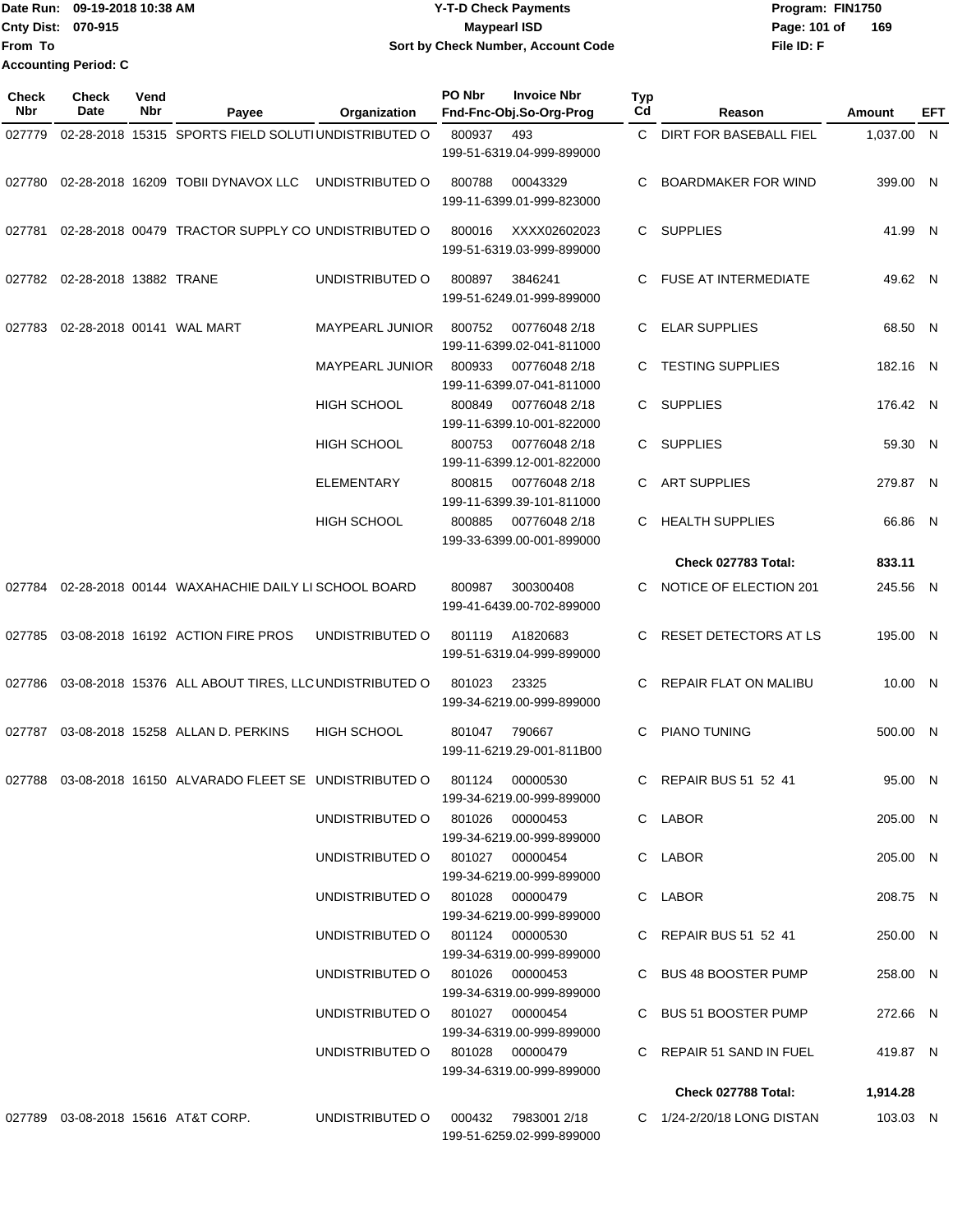|                             | TDate Run: 09-19-2018 10:38 AM | <b>Y-T-D Check Payments</b>        | Program: FIN1750    |
|-----------------------------|--------------------------------|------------------------------------|---------------------|
| <b>Cnty Dist: 070-915</b>   |                                | Maypearl ISD                       | 169<br>Page: 102 of |
| lFrom To                    |                                | Sort by Check Number, Account Code | File ID: F          |
| <b>Accounting Period: C</b> |                                |                                    |                     |

| <b>Check</b><br><b>Nbr</b> | Check<br>Date | Vend<br>Nbr | Payee                                                                     | Organization                | PO Nbr       | <b>Invoice Nbr</b><br>Fnd-Fnc-Obj.So-Org-Prog         | <b>Typ</b><br>Cd | Reason                       | Amount      | EFT |
|----------------------------|---------------|-------------|---------------------------------------------------------------------------|-----------------------------|--------------|-------------------------------------------------------|------------------|------------------------------|-------------|-----|
| 027790                     |               |             | 03-08-2018 00069 ATMOS ENERGY                                             | UNDISTRIBUTED O             | 000450       | 3030380470<br>199-51-6259.04-999-899000               |                  | C 2/2-3/1/18 HIGH SCHOOL     | 1,953.20 N  |     |
|                            |               |             |                                                                           | UNDISTRIBUTED O             | 000450       | 3030318181<br>199-51-6259.04-999-899000               | C.               | 2/2-3/1/18 JUNIOR HIGH       | 862.30 N    |     |
|                            |               |             |                                                                           | UNDISTRIBUTED O             | 000450       | 3030318485<br>199-51-6259.04-999-899000               | C                | 2/2-3/1/18 ELEMENTARY        | 758.85 N    |     |
|                            |               |             |                                                                           | UNDISTRIBUTED O             | 000450       | 3030380238<br>199-51-6259.04-999-899000               | C                | 2/2-3/1/18 INTERMEDIATE      | 1,204.87 N  |     |
|                            |               |             |                                                                           |                             |              |                                                       |                  | Check 027790 Total:          | 4,779.22    |     |
| 027791                     |               |             | 03-08-2018 16219 BEST WESTERN PLUS HIGH SCHOOL                            |                             | 801067       | $3/10 - 3/18/18$<br>199-11-6411.04-001-822000         | C.               | FFA/AG MECH SHOW             | 787.52 N    |     |
| 027792                     |               |             | 03-08-2018 16219 BEST WESTERN PLUS HIGH SCHOOL                            |                             | 801065       | $3/15 - 3/18/18$<br>199-11-6411.04-001-822000         | C                | <b>FFA/AG MECH SHOW</b>      | 306.02 N    |     |
|                            | 08-31-2018    |             |                                                                           | <b>HIGH SCHOOL</b>          | 801065       | 3/15-3/18/18<br>199-11-6411.04-001-822000             | D                | DID NOT END UP GOING T       | $-306.02$ N |     |
|                            |               |             |                                                                           |                             |              |                                                       |                  | Check 027792 Total:          | .00         |     |
| 027793                     |               |             | 03-08-2018 00956 BORDEN DAIRY                                             | <b>MAYPEARL JUNIOR</b>      | 801108       | 1973630 INTER<br>240-35-6341.00-041-899000            | C.               | MILK                         | 497.14 N    |     |
|                            |               |             |                                                                           | <b>MAYPEARL JUNIOR</b>      | 801108       | 1973630 JH<br>240-35-6341.00-041-899000               | C.               | MILK                         | 312.96 N    |     |
|                            |               |             |                                                                           | <b>ELEMENTARY</b>           | 801107       | 1973630 ELEM<br>240-35-6341.00-101-899000             | C.               | MILK                         | 1,205.75 N  |     |
|                            |               |             |                                                                           | <b>HIGH SCHOOL</b>          | 801109       | 1973630 HS<br>240-35-6341.01-001-899000               | C                | <b>MILK</b>                  | 608.97 N    |     |
|                            |               |             |                                                                           |                             |              |                                                       |                  | Check 027793 Total:          | 2,624.82    |     |
| 027794                     |               |             | 03-08-2018 16382 BRITTANY CHADWICK HIGH SCHOOL                            |                             | 801062       | <b>REIMBURSEMENT</b><br>199-31-6399.04-001-899000     | C                | <b>GUIDANCE BOOKS</b>        | 82.95 N     |     |
| 027795                     |               |             | 03-08-2018 00887 BSN SPORTS                                               | UNDISTRIBUTED O             | 800822       | 901650211<br>199-36-6399.04-999-899000                | C                | <b>BASEBALL EQUIPMENT</b>    | 1.250.00 N  |     |
| 027796                     |               |             | 03-08-2018 16401 CAMPOS ENGINEERIN UNDISTRIBUTED O                        |                             | 800819       | D <sub>18</sub> -1530.00<br>199-51-6219.00-999-899000 | C                | <b>HVAC GOLF/ATHLETIC FA</b> | 2.000.00 N  |     |
|                            |               |             | 027797 03-08-2018 13831 CAREY'S SPORTING G HIGH SCHOOL                    |                             | 801006 34016 | 199-36-6399.11-001-899000                             |                  | C VOLLEYBALLS                | 79.96 N     |     |
|                            |               |             | 027798  03-08-2018  00527  CDWG INC.  UNDISTRIBUTED   0   800940  LTW0207 |                             |              | 199-53-6639.01-999-899000                             |                  | C TRIPP 2200VA UPS           | 938.76 N    |     |
|                            |               |             | 027799  03-08-2018  00217  CITY OF MAYPEARL  UNDISTRIBUTED   000433  1081 |                             |              | 199-51-6259.01-999-899000                             |                  | C 1/30-2/27/18 1024 W. FOUR  | 26.00 N     |     |
|                            |               |             |                                                                           | UNDISTRIBUTED O 000433 80   |              | 199-51-6259.01-999-899000                             |                  | C 1/30-2/27/18 4TH/PHILLIPS  | 26.00 N     |     |
|                            |               |             |                                                                           | UNDISTRIBUTED O 000433 1618 |              | 199-51-6259.01-999-899000                             |                  | C 1/30-2/27/18 309 MAIN ST   | 51.00 N     |     |
|                            |               |             |                                                                           | UNDISTRIBUTED O 000433 1394 |              | 199-51-6259.01-999-899000                             |                  | C 1/30-2/27/18 NEW CONCES    | 51.00 N     |     |
|                            |               |             |                                                                           | UNDISTRIBUTED O 000433 574  |              | 199-51-6259.01-999-899000                             |                  | C 1/30-2/27/18 4TH AND PHIL  | 297.15 N    |     |
|                            |               |             |                                                                           | UNDISTRIBUTED O 000433 383  |              | 199-51-6259.01-999-899000                             |                  | C 1/30-2/27/18 600 PHILLIPS  | 158.40 N    |     |
|                            |               |             |                                                                           | UNDISTRIBUTED O 000433 595  |              | 199-51-6259.01-999-899000                             |                  | C 1/30-2/27/18 1025 W. 4TH S | 473.40 N    |     |
|                            |               |             |                                                                           | UNDISTRIBUTED O 000433 1080 |              | 199-51-6259.01-999-899000                             |                  | C 1/30-2/27/18 1024 W. FOUR  | 160.80 N    |     |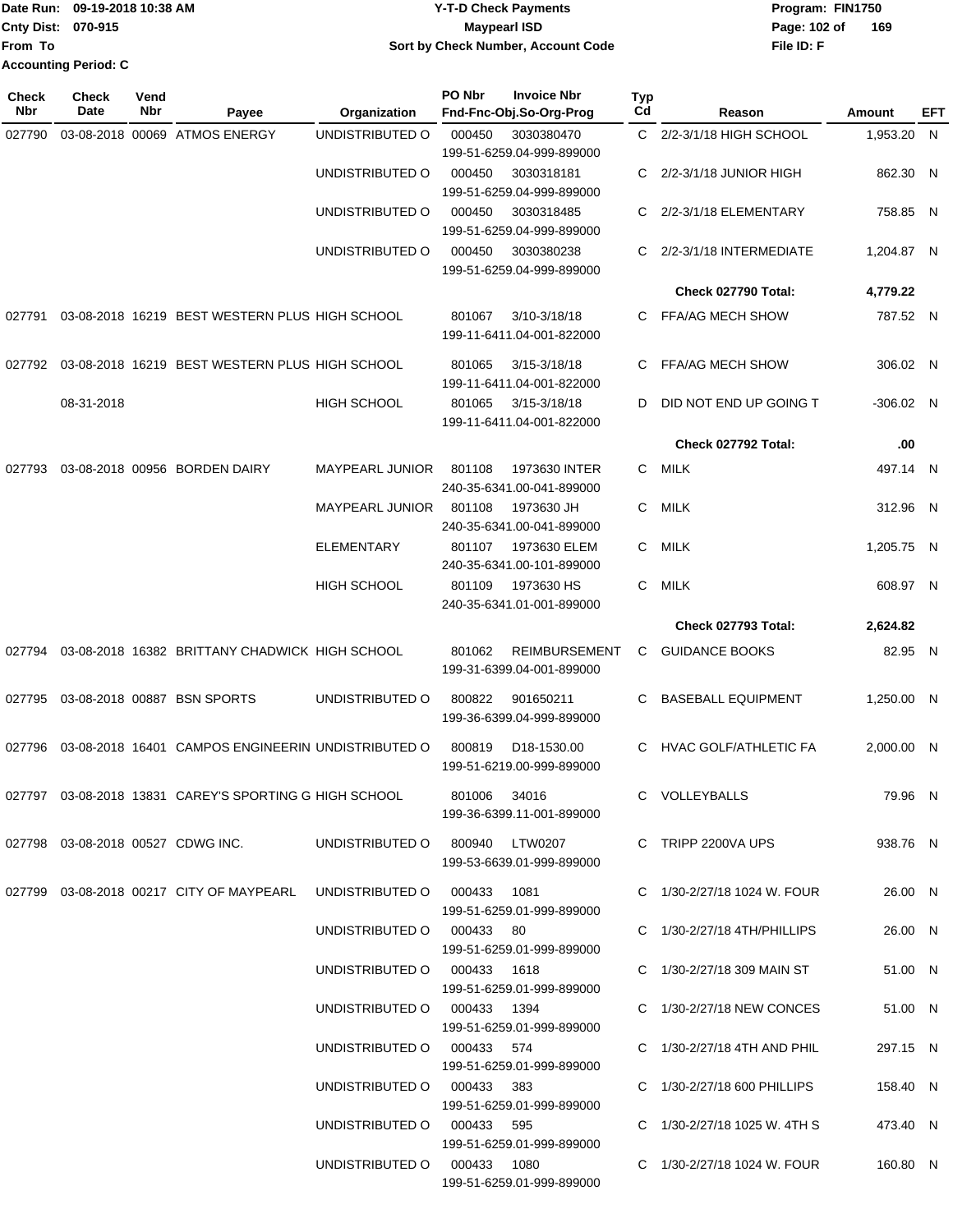|                             | Date Run: 09-19-2018 10:38 AM | <b>Y-T-D Check Payments</b>        | Program: FIN1750    |  |  |
|-----------------------------|-------------------------------|------------------------------------|---------------------|--|--|
| <b>Cnty Dist: 070-915</b>   |                               | Maypearl ISD                       | Page: 103 of<br>169 |  |  |
| lFrom To                    |                               | Sort by Check Number, Account Code | File ID: F          |  |  |
| <b>Accounting Period: C</b> |                               |                                    |                     |  |  |

| <b>Check</b><br>Nbr | <b>Check</b><br>Date | Vend<br>Nbr | Payee                                                        | Organization                   | PO Nbr       | <b>Invoice Nbr</b><br>Fnd-Fnc-Obj.So-Org-Prog   | <b>Typ</b><br>Cd | Reason                      | Amount     | <b>EFT</b> |
|---------------------|----------------------|-------------|--------------------------------------------------------------|--------------------------------|--------------|-------------------------------------------------|------------------|-----------------------------|------------|------------|
|                     |                      |             |                                                              | UNDISTRIBUTED O                | 000433       | 82<br>199-51-6259.01-999-899000                 |                  | C 1/30-2/27/18 400 PANTHER  | 298.80 N   |            |
|                     |                      |             |                                                              |                                |              |                                                 |                  | Check 027799 Total:         | 1,542.55   |            |
| 027800              | 03-08-2018 15168 CPI |             |                                                              | <b>ELEMENTARY</b>              | 800958       | CUS0140821<br>199-11-6399.00-101-823000         | C.               | PARTICIPANT WORKBOO         | 150.00 N   |            |
|                     |                      |             |                                                              | HIGH SCHOOL                    | 800958       | CUS0140821<br>199-11-6399.01-001-823000         | C.               | PARTICIPANT WORKBOO         | 150.00 N   |            |
|                     |                      |             |                                                              | <b>MAYPEARL JUNIOR</b>         | 800958       | CUS0140821<br>199-11-6399.01-041-823000         | C                | PARTICIPANT WORKBOO         | 150.00 N   |            |
|                     |                      |             |                                                              | UNDISTRIBUTED O                | 800958       | CUS0140821<br>199-11-6399.03-999-823000         | C.               | PARTICIPANT WORKBOO         | 500.00 N   |            |
|                     |                      |             |                                                              |                                |              |                                                 |                  | Check 027800 Total:         | 950.00     |            |
| 027801              |                      |             | 03-08-2018 15068 CROCKETT HOTEL                              | <b>HIGH SCHOOL</b>             | 801087       | 199-11-6411.29-001-811B00                       | C.               | <b>HOTEL FOR TBA</b>        | 561.50 N   |            |
| 027802              |                      |             | 03-08-2018 16430 Dallas Summer Musicals HIGH SCHOOL          |                                | 801117       | 117965434<br>199-11-6499.29-001-811B00          | C                | PROFESSIONAL PERFOR         | 325.00 N   |            |
| 027803              |                      |             | 03-08-2018 12536 DESOTO JANITORIAL UNDISTRIBUTED O           |                                | 801025       | 183838<br>199-51-6319.01-999-899000             | C.               | SUPPLIES FOR CUSTODIA       | 2,343.32 N |            |
| 027804              |                      |             | 03-08-2018 16214 DOOR CONTROL SER UNDISTRIBUTED O            |                                | 801123       | SMINV152165<br>199-51-6319.02-999-899000        | C.               | <b>CONCESSION ROLL UP D</b> | 413.75 N   |            |
| 027805              |                      |             | 03-08-2018 16413 EAST TEXAS COPY                             | UNDISTRIBUTED O                | 000451       | 421378<br>199-11-6219.07-999-823000             | C.               | 2/4-3/3/18 B & W COPIER     | 43.29 N    |            |
|                     |                      |             |                                                              | <b>HIGH SCHOOL</b>             | 000451       | 421378<br>199-11-6269.00-001-811000             | C                | 2/4-3/3/18 B & W COPIER     | 24.74 N    |            |
|                     |                      |             |                                                              | <b>MAYPEARL JUNIOR</b>         | 000451       | 421378<br>199-11-6269.00-041-811000             | C                | 2/4-3/3/18 B & W COPIER     | 461.62 N   |            |
|                     |                      |             |                                                              | <b>ELEMENTARY</b>              | 000451       | 421378<br>199-11-6269.00-101-811000             |                  | 2/4-3/3/18 B & W COPIER     | 807.39 N   |            |
|                     |                      |             |                                                              | <b>ELEMENTARY</b>              | 000451       | 421378<br>199-11-6269.00-101-899000             | C.               | 2/4-3/3/18 B & W COPIER     | 46.12 N    |            |
|                     |                      |             |                                                              | <b>HIGH SCHOOL</b>             | 000451       | 421378<br>199-11-6269.01-001-811000             |                  | C 2/4-3/3/18 B & W COPIER   | 659.21 N   |            |
|                     |                      |             |                                                              | MAYPEARL JUNIOR 000451         |              | 421378<br>199-11-6269.01-041-811000             |                  | $C$ 2/4-3/3/18 B & W COPIER | 689.29 N   |            |
|                     |                      |             |                                                              | DIR COST-ADMINIS 000451 421378 |              | 199-41-6249.00-720-899000                       |                  | C 2/4-3/3/18 B & W COPIER   | 309.97 N   |            |
|                     |                      |             |                                                              |                                |              |                                                 |                  | <b>Check 027805 Total:</b>  | 3,041.63   |            |
|                     |                      |             | 027806 03-08-2018 13639 EAST TEXAS COPY SY UNDISTRIBUTED O   |                                | 000434       | 63816<br>199-11-6219.00-999-823000              |                  | C 3/18-4/17/18 COPIER LEAS  | 128.23 N   |            |
|                     |                      |             |                                                              | <b>HIGH SCHOOL</b>             | 000434 63816 | 199-11-6269.01-001-811000                       |                  | C 3/18-4/17/18 COPIER LEAS  | 128.24 N   |            |
|                     |                      |             |                                                              |                                |              |                                                 |                  | <b>Check 027806 Total:</b>  | 256.47     |            |
|                     |                      |             | 027807  03-08-2018  01547  EICHELBAUM WARDEL UNDISTRIBUTED O |                                | 801078       | 60845<br>199-21-6411.01-999-899000              |                  | C CURRICULUM AND TECH       | 185.00 N   |            |
|                     |                      |             |                                                              | DIR COST-ADMINIS 000439 60724  |              | 199-41-6211.00-720-899000                       |                  | C LEGAL SERVICES            | 1,076.50 N |            |
|                     |                      |             |                                                              |                                |              |                                                 |                  | Check 027807 Total:         | 1,261.50   |            |
|                     |                      |             | 027808 03-08-2018 12186 ELLIOTT ELECTRIC SU UNDISTRIBUTED O  |                                |              | 800017 09-48414-02<br>199-51-6399.05-999-899000 |                  | C OPEN PO HVAC              | 35.00 N    |            |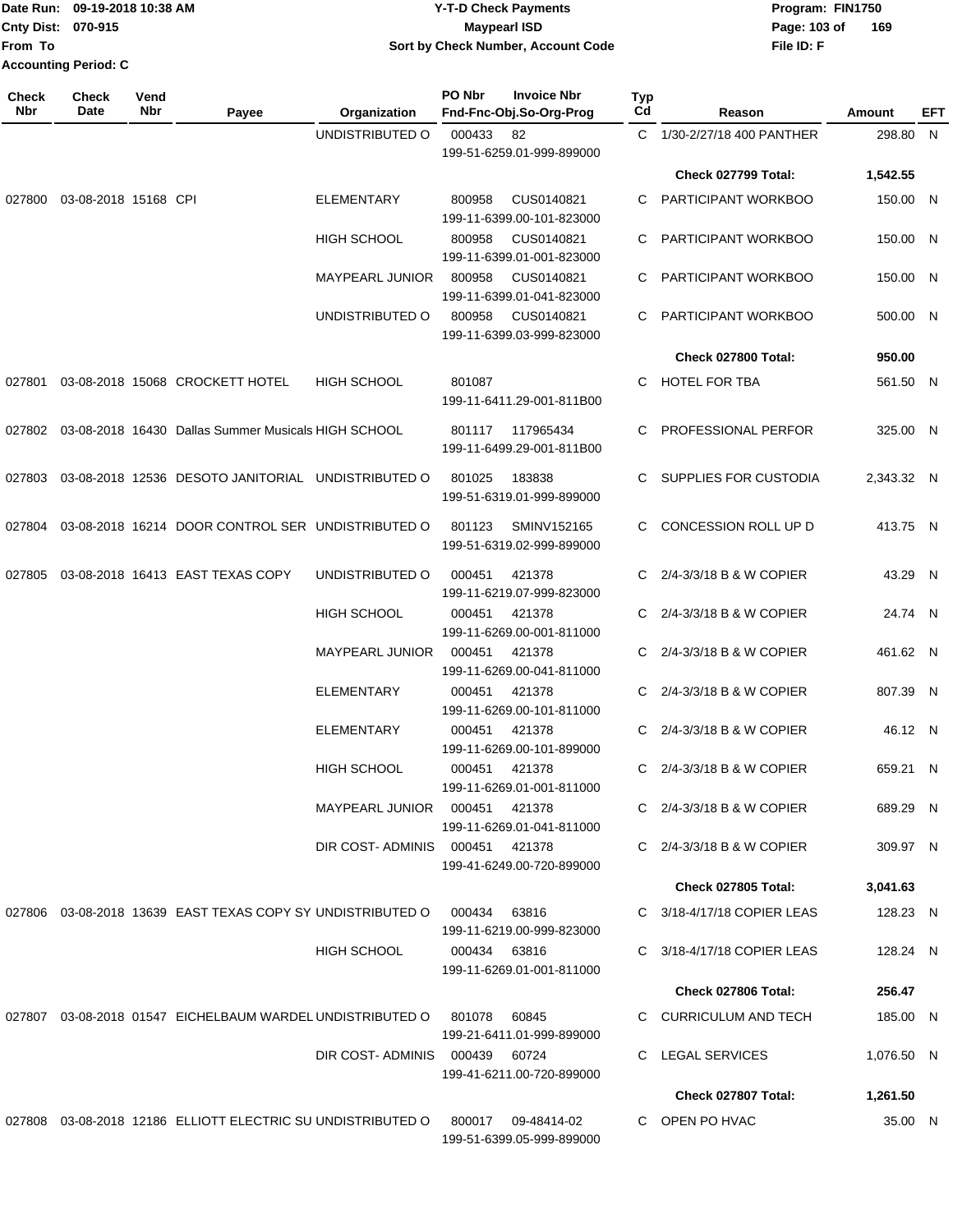|                             | Date Run: 09-19-2018 10:38 AM | Y-T-D Check Payments                      | Program: FIN1750    |  |  |
|-----------------------------|-------------------------------|-------------------------------------------|---------------------|--|--|
| <b>Cnty Dist: 070-915</b>   |                               | <b>Mavpearl ISD</b>                       | 169<br>Page: 104 of |  |  |
| lFrom To                    |                               | <b>Sort by Check Number, Account Code</b> | File ID: F          |  |  |
| <b>Accounting Period: C</b> |                               |                                           |                     |  |  |

| <b>Check</b><br>Nbr | <b>Check</b><br>Date | Vend<br>Nbr | Payee                                                             | Organization                     | PO Nbr | <b>Invoice Nbr</b><br>Fnd-Fnc-Obj.So-Org-Prog   | <b>Typ</b><br>Cd | Reason                     | Amount     | EFT |
|---------------------|----------------------|-------------|-------------------------------------------------------------------|----------------------------------|--------|-------------------------------------------------|------------------|----------------------------|------------|-----|
| 027809              |                      |             | 03-08-2018 00038 ELLIS APPRAISAL DISTTAX COLLECTION               |                                  | 000448 | 2018-13-02<br>199-41-6213.00-703-899000         |                  | C 2ND QTR PAYMENT          | 8,079.92 N |     |
|                     |                      |             | 027810 03-08-2018 01586 ESTES ELECTRIC, INC. UNDISTRIBUTED O      |                                  | 801045 | 12841<br>199-51-6319.02-999-899000              | С                | NEW CIRCUIT FOR OVEN       | 1,522.92 N |     |
| 027811              |                      |             | 03-08-2018 00040 FLATT STATIONERS, I HIGH SCHOOL                  |                                  | 801032 | 263343-00<br>199-11-6399.01-001-823000          | C                | <b>SUPPLIES</b>            | 700.27 N   |     |
|                     |                      |             |                                                                   | <b>ELEMENTARY</b>                | 801085 | 263849-00<br>199-23-6399.02-101-899000          | C.               | <b>SUPPLIES</b>            | 246.40 N   |     |
|                     |                      |             |                                                                   |                                  |        |                                                 |                  | Check 027811 Total:        | 946.67     |     |
| 027812              |                      |             | 03-08-2018 15584 FOLLETT SCHOOL SO ELEMENTARY                     |                                  | 800665 | 1302449<br>199-12-6399.00-101-899000            | C                | <b>BARCODES</b>            | 96.98 N    |     |
|                     |                      |             | 027813 03-08-2018 15974 FRISCO ISD ATHLETIC HIGH SCHOOL           |                                  | 801126 | V. WHITESBORO<br>199-36-6499.05-001-899000      | C                | FOOTBALL PLAYOFF GAM       | 1,010.42 N |     |
| 027814              |                      |             | 03-08-2018 16059 FRONTIER SOUTHWE UNDISTRIBUTED O                 |                                  | 000435 | 031814-5<br>199-51-6259.02-999-899000           | C                | 2/28-3/27/18 9724351720 F  | 58.56 N    |     |
|                     |                      |             |                                                                   | UNDISTRIBUTED O                  | 000435 | 091206-5<br>199-51-6259.02-999-899000           | C.               | 2/28-3/27/18 9724351000 A  | 861.01 N   |     |
|                     |                      |             |                                                                   | UNDISTRIBUTED O                  | 000435 | 093015-5<br>199-51-6259.02-999-899000           | C                | 2/28-3/27/18 9724352019 H  | 121.25 N   |     |
|                     |                      |             |                                                                   | UNDISTRIBUTED O                  | 000435 | 092515-5<br>199-51-6259.02-999-899000           | C                | 2/28-3/27/18 9724352160 E  | 121.25 N   |     |
|                     |                      |             |                                                                   | UNDISTRIBUTED O                  | 000435 | 092815-5<br>199-51-6259.02-999-899000           | C                | 2/28-3/27/18 9724352520 IN | 121.25 N   |     |
|                     |                      |             |                                                                   | UNDISTRIBUTED O                  | 000435 | 092915-5<br>199-51-6259.02-999-899000           | C                | 2/22-3/21/18 9724352038 J  | 251.50 N   |     |
|                     |                      |             |                                                                   |                                  |        |                                                 |                  | Check 027814 Total:        | 1,534.82   |     |
|                     |                      |             | 027815 03-08-2018 16223 Houston ISD                               | UNDISTRIBUTED O                  | 000436 | 1718JAN110<br>199-31-6299.00-999-823000         | C.               | 1/1-1/31/18 SHARS          | 15.87 N    |     |
|                     |                      |             | 027816 03-08-2018 12551 INTERQUEST DETECTI HIGH SCHOOL            |                                  | 800362 | 112117<br>199-11-6219.02-001-824000             | C                | <b>HALF DAY SERVICE</b>    | 260.00 N   |     |
|                     |                      |             | 027817  03-08-2018  01844  J.W. PEPPER & SON, I MAYPEARL JUNIOR   |                                  |        | 801003 05A98532<br>199-11-6399.29-041-811B00    |                  | C MUSIC FOR COMPETITION    | 20.00 N    |     |
|                     |                      |             |                                                                   | MAYPEARL JUNIOR 801003 05A97891  |        | 199-11-6399.29-041-811B00                       |                  | C MUSIC FOR COMPETITION    | 61.99 N    |     |
|                     |                      |             |                                                                   |                                  |        |                                                 |                  | Check 027817 Total:        | 81.99      |     |
|                     |                      |             | 027818  03-08-2018  00608  KAPLAN EARLY LEARN ELEMENTARY          |                                  |        | 800992 0004703086<br>199-11-6399.09-101-823000  |                  | C SUPPLIES                 | 314.91 N   |     |
|                     |                      |             | 027819 03-08-2018 15086 Kimbell Midwest                           | UNDISTRIBUTED O                  |        | 801036 6184617<br>199-51-6319.02-999-899000     |                  | C SUPPLIES                 | 192.35 N   |     |
|                     |                      |             | 027820 03-08-2018 01048 LABATT FOOD SERVIC MAYPEARL JUNIOR 801105 |                                  |        | 387495 INTER<br>240-35-6341.00-041-899000       |                  | C GROCERIES                | 2,337.10 N |     |
|                     |                      |             |                                                                   | MAYPEARL JUNIOR 801105 387479 JH |        | 240-35-6341.00-041-899000                       |                  | C GROCERIES                | 2,889.18 N |     |
|                     |                      |             |                                                                   | ELEMENTARY                       |        | 801104 387487 ELEM<br>240-35-6341.00-101-899000 |                  | C GROCERIES                | 3,858.13 N |     |
|                     |                      |             |                                                                   | HIGH SCHOOL                      |        | 801106 387460 HS<br>240-35-6341.01-001-899000   |                  | C GROCERIES                | 3,569.99 N |     |
|                     |                      |             |                                                                   |                                  |        |                                                 |                  | Check 027820 Total:        | 12,654.40  |     |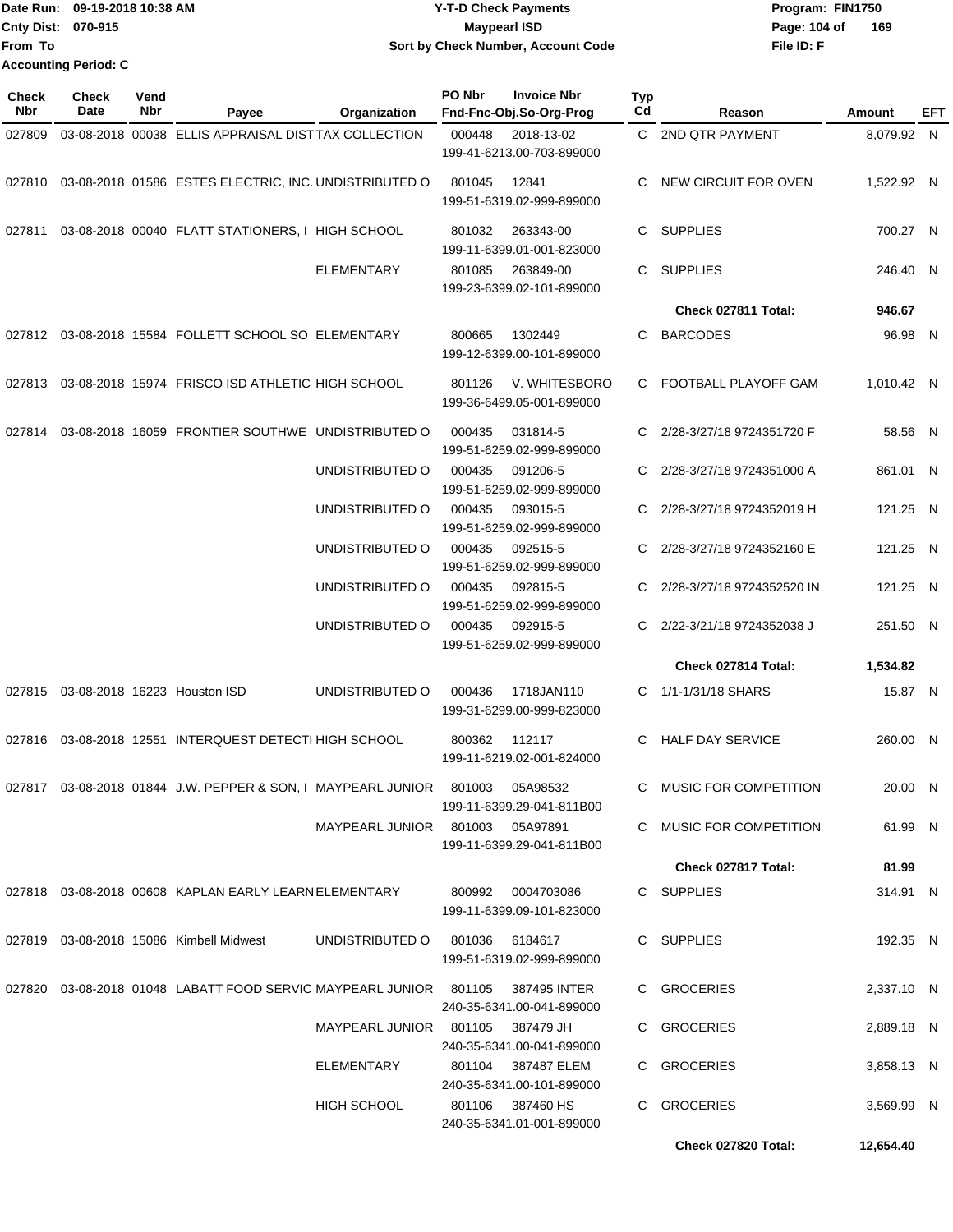**Date Run: Program: FIN1750 Cnty Dist: Page: 105 of File ID: F From To 09-19-2018 10:38 AM Y-T-D Check Payments 070-915 Maypearl ISD Sort by Check Number, Account Code Accounting Period: C**

**169**

| <b>Check</b><br><b>Nbr</b> | <b>Check</b><br>Date             | Vend<br>Nbr | Payee                                                                              | Organization                                                       | PO Nbr           | <b>Invoice Nbr</b><br>Fnd-Fnc-Obj.So-Org-Prog         | Typ<br>C <sub>d</sub> | Reason                                              | Amount             | EFT   |
|----------------------------|----------------------------------|-------------|------------------------------------------------------------------------------------|--------------------------------------------------------------------|------------------|-------------------------------------------------------|-----------------------|-----------------------------------------------------|--------------------|-------|
| 027821                     |                                  |             | 03-08-2018 16089 JUSTIN LASCSAK                                                    | UNDISTRIBUTED O                                                    | 801069           | <b>REIMBURSEMENT</b><br>199-53-6411.00-999-899000     |                       | C TASBO PARKING                                     | 36.00 N            |       |
| 027822                     |                                  |             | 03-08-2018 15178 LEAD4WARD                                                         | <b>MAYPEARL JUNIOR</b>                                             | 801018           | 7356<br>199-11-6399.38-041-811000                     | C                     | ONLINE SUBSCRIPTION G                               | 225.00 N           |       |
|                            |                                  |             |                                                                                    | <b>MAYPEARL JUNIOR</b>                                             | 801017           | 7355<br>199-11-6399.38-041-811000                     | C                     | <b>ONLINE SUBSCRIPTION</b>                          | 450.00 N           |       |
|                            |                                  |             |                                                                                    |                                                                    |                  |                                                       |                       | Check 027822 Total:                                 | 675.00             |       |
| 027823                     | 03-08-2018 15098 LOWE'S          |             |                                                                                    | UNDISTRIBUTED O                                                    | 800884           | 7281357 3/20<br>199-51-6319.04-999-899000             | C                     | <b>SUPPLIES</b>                                     | 882.30 N           |       |
| 027824                     |                                  |             | 03-08-2018 00060 LUCKIES AUTO AND T UNDISTRIBUTED O                                |                                                                    | 801089           | <b>BUS 10</b><br>199-34-6219.00-999-823000            | C                     | <b>INSPECTION BUS 10 SPED</b>                       | 25.50 N            |       |
| 027825                     |                                  |             | 03-08-2018 16120 MARKS PLUMBING PA UNDISTRIBUTED O                                 |                                                                    | 801029           | INV001689676<br>199-51-6319.02-999-899000             | C                     | <b>H/S COACHES OFFICE</b>                           | 56.40 N            |       |
|                            |                                  |             |                                                                                    | UNDISTRIBUTED O                                                    | 801033           | INV001689775<br>199-51-6319.02-999-899000             |                       | <b>SENSOR GIRLS DRESSIN</b>                         | 525.56 N           |       |
|                            |                                  |             |                                                                                    |                                                                    |                  |                                                       |                       | Check 027825 Total:                                 | 581.96             |       |
| 027826                     |                                  |             | 03-08-2018 12755 MICHAEL COX                                                       | <b>MAYPEARL JUNIOR</b>                                             | 801046           | 18020801<br>199-11-6219.29-041-811B00                 |                       | JUDGE FOR CONCERT                                   | 100.00 N           |       |
| 027827                     |                                  |             | 03-08-2018 15740 MOORE RECYCLING L UNDISTRIBUTED O                                 |                                                                    | 000437           | 0001444001<br>199-51-6259.03-999-899000               | C.                    | 2/1-2/28/18 RECYCLE JH                              | 26.30 N            |       |
|                            |                                  |             |                                                                                    | UNDISTRIBUTED O                                                    | 000437           | 0001444000<br>199-51-6259.03-999-899000               | C.                    | 2/1-2/28/18 RECYCLE HS                              | 21.35 N            |       |
|                            |                                  |             |                                                                                    | UNDISTRIBUTED O                                                    | 000437           | 0001444003<br>199-51-6259.03-999-899000               |                       | 2/1-2/28/18 RECYCLE AG B                            | 26.35 N            |       |
|                            |                                  |             |                                                                                    | UNDISTRIBUTED O<br>UNDISTRIBUTED O                                 | 000437<br>000437 | 0001444002<br>199-51-6259.03-999-899000<br>0001444004 | C<br>C                | 2/1-2/28/18 RECYCLE ELE<br>2/1-2/28/18 RECYCLE INTE | 75.45 N<br>28.80 N |       |
|                            |                                  |             |                                                                                    |                                                                    |                  | 199-51-6259.03-999-899000                             |                       | Check 027827 Total:                                 | 178.25             |       |
|                            |                                  |             |                                                                                    |                                                                    |                  |                                                       |                       |                                                     |                    |       |
| 027828                     |                                  |             | 03-08-2018 13306 MOUNTAIN PEAK SPE UNDISTRIBUTED O                                 |                                                                    | 000438           | 11-0788-00<br>199-51-6259.79-999-822000               | C                     | 1/4-2/4/18 AG BUILDING                              | 68.57 N            |       |
|                            | 027829  03-08-2018  00079  NASCO |             |                                                                                    |                                                                    |                  | 199-11-6399.01-999-823000                             |                       | C SUPPLIES                                          | 81.70 N            |       |
|                            |                                  |             | 027830 03-08-2018 00516 NAVARRO COLLEGE HIGH SCHOOL 6901103 V. MALAKOFF            |                                                                    |                  | 199-36-6499.05-001-899000                             |                       | C BOYS BASKETBALL PLAY                              | 75.14 N            |       |
|                            |                                  |             | 027831  03-08-2018  15814  NEC FINANCIAL SERVI UNDISTRIBUTED O  000449  0002092946 |                                                                    |                  | 199-71-6512.00-999-899000                             |                       | C SV1800 PHONE SYSTEM                               | 1,159.20 N         |       |
|                            |                                  |             |                                                                                    | UNDISTRIBUTED 0 000449 0002092946                                  |                  | 199-71-6522.00-999-899000                             |                       | C SV1800 PHONE SYSTEM                               | 181.07 N           |       |
|                            |                                  |             |                                                                                    |                                                                    |                  |                                                       |                       | Check 027831 Total:                                 | 1,340.27           |       |
|                            |                                  |             | 027832  03-08-2018  12087  OAK CLIFF OFFICE SU MAYPEARL JUNIOR  801043  405519-0   |                                                                    |                  | 199-11-6399.04-041-811000                             |                       | C WHITEBOARD                                        | 331.00 N           |       |
|                            |                                  |             |                                                                                    | MAYPEARL JUNIOR 801011 405292-0                                    |                  | 199-11-6399.07-041-811000                             |                       | C SUPPLIES                                          | 80.19 N            |       |
|                            |                                  |             |                                                                                    | MAYPEARL JUNIOR 801042 405520-0<br>MAYPEARL JUNIOR 801042 405520-0 |                  | 199-11-6399.08-041-811000                             |                       | C DRY ERASE BOARDS<br>C DRY ERASE BOARDS            | 748.00 N           | .80 N |
|                            |                                  |             |                                                                                    |                                                                    |                  | 199-11-6399.08-041-811000                             |                       |                                                     |                    |       |
|                            |                                  |             |                                                                                    | MAYPEARL JUNIOR 801061 405547-0                                    |                  |                                                       |                       | C SUPPLIES                                          | 65.25 N            |       |

199-31-6399.00-041-899000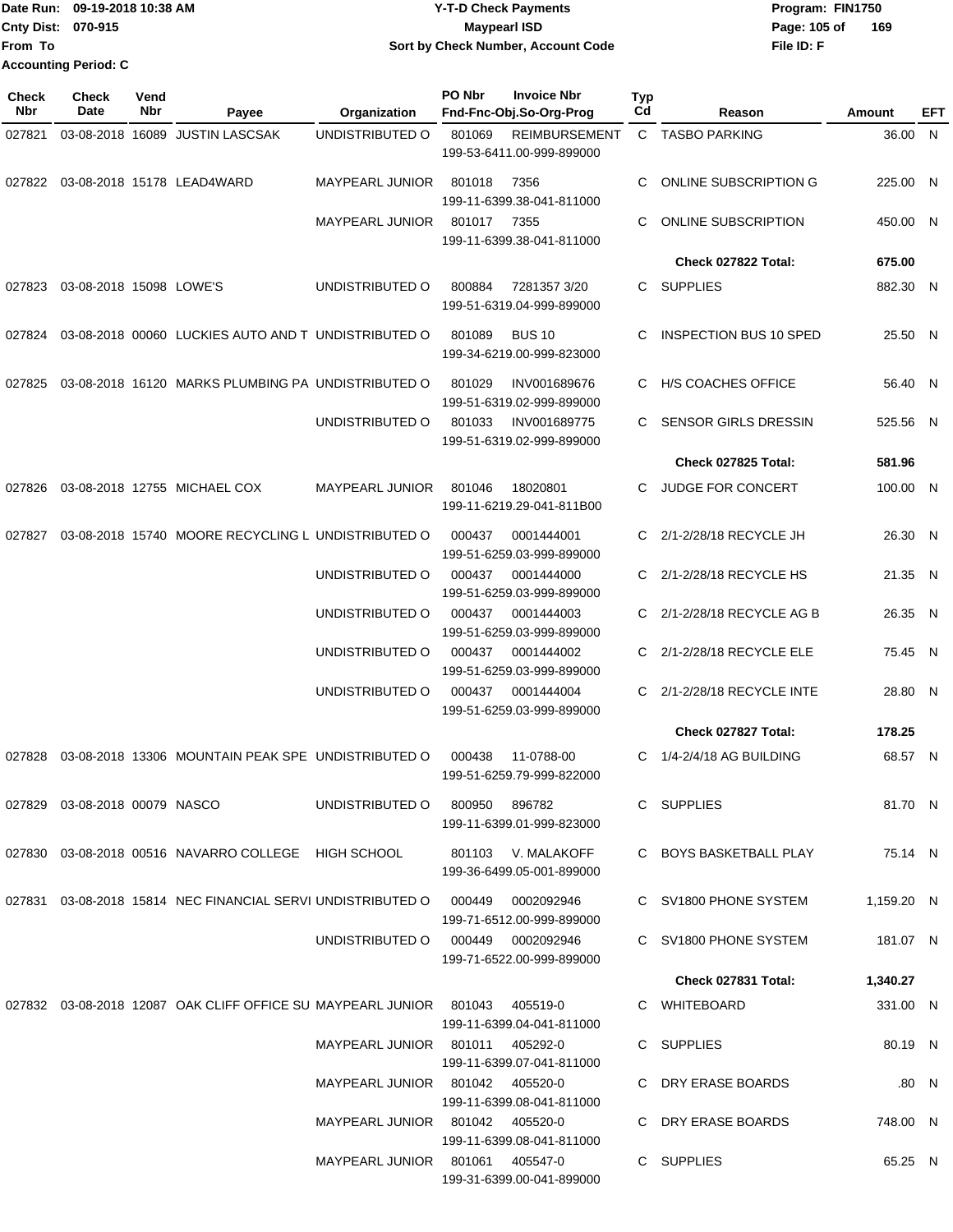| Date Run:<br>From To | 09-19-2018 10:38 AM<br>Cnty Dist: 070-915<br><b>Accounting Period: C</b> |             |                                                                            |                            | <b>Y-T-D Check Payments</b><br><b>Maypearl ISD</b><br>Sort by Check Number, Account Code |                       | File ID: F                     | Program: FIN1750<br>Page: 106 of<br>169 |     |
|----------------------|--------------------------------------------------------------------------|-------------|----------------------------------------------------------------------------|----------------------------|------------------------------------------------------------------------------------------|-----------------------|--------------------------------|-----------------------------------------|-----|
| <b>Check</b><br>Nbr  | Check<br>Date                                                            | Vend<br>Nbr | Payee                                                                      | Organization               | PO Nbr<br><b>Invoice Nbr</b><br>Fnd-Fnc-Obj.So-Org-Prog                                  | Typ<br>C <sub>d</sub> | Reason                         | <b>Amount</b>                           | EFT |
|                      |                                                                          |             |                                                                            |                            |                                                                                          |                       | Check 027832 Total:            | 1,225.24                                |     |
| 027833               |                                                                          |             | 03-08-2018 00287 OFFICE DEPOT                                              | <b>ADMINISTRATIVE</b>      | 801002<br>110732460001<br>199-41-6399.01-701-899000                                      | C                     | <b>SUPPLIES</b>                | 29.40 N                                 |     |
|                      |                                                                          |             |                                                                            | ADMINISTRATIVE             | 801002<br>110732581001<br>199-41-6399.01-701-899000                                      | C                     | <b>SUPPLIES</b>                | 44.70 N                                 |     |
|                      |                                                                          |             |                                                                            |                            |                                                                                          |                       | Check 027833 Total:            | 74.10                                   |     |
| 027834               |                                                                          |             | 03-08-2018 15083 OLMSTED-KIRK PAPE UNDISTRIBUTED O                         |                            | 800773<br>4002575<br>199-51-6319.04-999-899000                                           | C                     | <b>REPAIR FLOOR MACHINE</b>    | 130.00 N                                |     |
| 027835               |                                                                          |             | 03-08-2018 16014 ORKIN PEST CONTRO UNDISTRIBUTED O                         |                            | 800091<br>374497<br>199-51-6249.00-999-899000                                            | С                     | <b>MARCH PEST CONTROL</b>      | 450.00 N                                |     |
| 027836               | 03-08-2018 01097 PASCO                                                   |             |                                                                            | UNDISTRIBUTED O            | 18-3144<br>800139<br>199-51-6639.35-999-899000                                           | C                     | <b>CONVECTION OVEN</b>         | 8.268.69 N                              |     |
| 027837               |                                                                          |             | 03-08-2018 12826 RACHEL BROWN                                              | <b>HIGH SCHOOL</b>         | 801058<br><b>REIMBURSEMENT</b><br>199-11-6411.04-001-811000                              | C                     | <b>TETA MEALS</b>              | 69.24 N                                 |     |
| 027838               |                                                                          |             | 03-08-2018 16092 REGION 30 UIL MUSIC MAYPEARL JUNIOR                       |                            | 3/29/18<br>800879<br>199-11-6499.29-041-811000                                           | C                     | <b>MS UIL REGISTRATION</b>     | 410.00 N                                |     |
| 027839               |                                                                          |             | 03-08-2018 14927 REPUBLIC SERVICES                                         | UNDISTRIBUTED O            | 000440<br>0794-012631553<br>199-51-6259.03-999-899000                                    | C.                    | 3/1-3/31/18 TRASH SERVIC       | 3,320.01 N                              |     |
| 027840               |                                                                          |             | 03-08-2018 15297 RICHARD L. PECK                                           | UNDISTRIBUTED O            | 801013<br>$9/21 - 12/6/17$<br>199-31-6219.00-999-823000                                  | C                     | PROFSSIONAL SERVICES           | 2,845.00 N                              |     |
| 027841               |                                                                          |             | 03-08-2018 16165 INSTERSTATE BILLING UNDISTRIBUTED O                       |                            | 800936<br>3009594828<br>199-34-6219.00-999-899000                                        | C                     | <b>BUS 25 REPAIR LIFT LABO</b> | 180.00 N                                |     |
|                      |                                                                          |             |                                                                            | UNDISTRIBUTED O            | 800936<br>3009594828<br>199-34-6319.00-999-899000                                        | C                     | <b>BUS 25 REPAIR LIFT PART</b> | 168.93 N                                |     |
|                      |                                                                          |             |                                                                            |                            |                                                                                          |                       | Check 027841 Total:            | 348.93                                  |     |
|                      |                                                                          |             | 027842 03-08-2018 13645 SHARI EASTWOOD                                     | <b>ADMINISTRATIVE</b>      | 000447 REIMBURSEMENT C TASBO PARKING<br>199-41-6499.04-701-899000                        |                       |                                | 36.00 N                                 |     |
|                      |                                                                          |             | 027843  03-08-2018  16408  SMARTOX                                         | UNDISTRIBUTED O            | 10191<br>000441<br>199-36-6219.01-999-899000                                             |                       | C DRUG SCREENING               | 578.00 N                                |     |
|                      |                                                                          |             | 027844 03-08-2018 16425 SPARTAN ATHLETIC C HIGH SCHOOL                     |                            | 801055 3/9-3/10/18<br>199-36-6499.05-001-899000                                          |                       | C GOLF TOURNAMENT              | 975.00 N                                |     |
|                      |                                                                          |             | 027845 03-08-2018 16184 SPEECH CORNER LLC UNDISTRIBUTED O 801001 14318     |                            | 199-11-6399.00-999-823000                                                                |                       | C SUPPLIES                     | 191.88 N                                |     |
|                      |                                                                          |             | 027846  03-08-2018  16415  SPIRIT EVEN COORDI MAYPEARL JUNIOR  801008      |                            | 3/9/18<br>199-36-6399.09-041-899000                                                      |                       | C CHEER TRYOUT JUDGE           | 183.00 N                                |     |
|                      |                                                                          |             | 027847 03-08-2018 01235 SULLIVAN SUPPLY SO HIGH SCHOOL                     |                            | 800887 0423639-IN<br>199-11-6399.09-001-822000                                           |                       | C AG SUPPLIES                  | 59.50 N                                 |     |
|                      |                                                                          |             |                                                                            | HIGH SCHOOL                | 800887 0423024-IN<br>199-11-6399.09-001-822000                                           |                       | C AG SUPPLIES                  | 2,632.41 N                              |     |
|                      |                                                                          |             |                                                                            |                            |                                                                                          |                       | Check 027847 Total:            | 2,691.91                                |     |
|                      |                                                                          |             | 027848  03-08-2018  16296  SUPERIOR PEDIATRIC UNDISTRIBUTED O  801097  113 |                            | 199-31-6219.02-999-823000                                                                |                       | C 8 HRS PT SERVICES            | 520.00 N                                |     |
|                      |                                                                          |             |                                                                            | UNDISTRIBUTED O 801097 113 | 199-31-6219.04-999-823000                                                                |                       | C 4 HRS OT SERVICES            | 260.00 N                                |     |
|                      |                                                                          |             |                                                                            |                            |                                                                                          |                       | Check 027848 Total:            | 780.00                                  |     |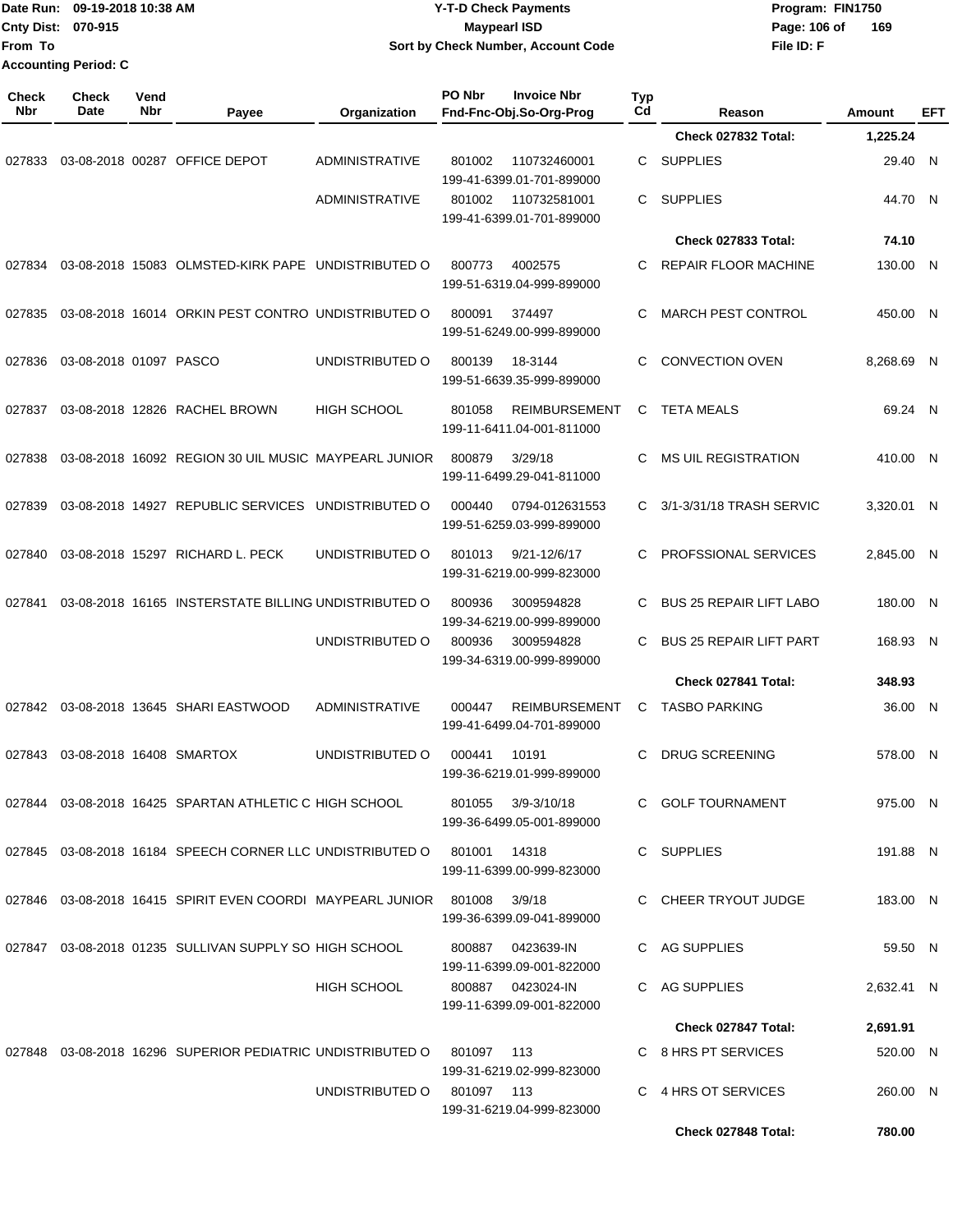|                             | Date Run: 09-19-2018 10:38 AM | <b>Y-T-D Check Payments</b>        | Program: FIN1750    |
|-----------------------------|-------------------------------|------------------------------------|---------------------|
| <b>Cnty Dist: 070-915</b>   |                               | Maypearl ISD                       | 169<br>Page: 107 of |
| lFrom To                    |                               | Sort by Check Number, Account Code | File ID: F          |
| <b>Accounting Period: C</b> |                               |                                    |                     |

| Check<br>Nbr | <b>Check</b><br>Date                | Vend<br>Nbr | Payee                                                        | Organization            | PO Nbr                                | <b>Invoice Nbr</b><br>Fnd-Fnc-Obj.So-Org-Prog | Typ<br>Cd             | Reason                                                   | Amount     | EFT |
|--------------|-------------------------------------|-------------|--------------------------------------------------------------|-------------------------|---------------------------------------|-----------------------------------------------|-----------------------|----------------------------------------------------------|------------|-----|
| 027849       |                                     |             | 03-08-2018 16030 TDINDUSTRIES, INC                           | UNDISTRIBUTED O         | 000442                                | 0001357369<br>199-51-6249.01-999-899000       |                       | C DIAG JH CAFE, KITCHEN, G                               | 2,116.00 N |     |
|              |                                     |             |                                                              | UNDISTRIBUTED O         | 000444                                | 0001352433<br>199-51-6249.01-999-899000       | С                     | <b>DIANG INTER GYM, KITCH</b>                            | 751.25 N   |     |
|              |                                     |             |                                                              | UNDISTRIBUTED O         | 000445                                | 0001352436<br>199-51-6249.35-999-899000       | C                     | ELEM FREEZER NOT KEE                                     | 464.75 N   |     |
|              |                                     |             |                                                              | UNDISTRIBUTED O         | 000443                                | 0001355182<br>199-51-6249.35-999-899000       |                       | C FREEZER REPAIR LABOR                                   | 399.75 N   |     |
|              |                                     |             |                                                              | UNDISTRIBUTED O         | 000445                                | 0001352436<br>199-51-6319.35-999-899000       |                       | C MATERIAL                                               | 160.10 N   |     |
|              |                                     |             |                                                              | UNDISTRIBUTED O         | 000443                                | 0001355182<br>199-51-6319.35-999-899000       | C                     | MATERIAL                                                 | 229.61 N   |     |
|              |                                     |             |                                                              |                         |                                       |                                               |                       | Check 027849 Total:                                      | 4,121.46   |     |
| 027850       | 03-08-2018 16123 TECHAIR            |             |                                                              | HIGH SCHOOL             | 800178                                | 03973267<br>199-11-6399.09-001-822000         | C.                    | MONTHLY TANK RENTAL                                      | 85.11 N    |     |
| 027851       |                                     |             | 03-08-2018 01049 THYSSENKRUPP ELEV UNDISTRIBUTED O           |                         | 800024                                | 3003756199<br>199-51-6249.00-999-899000       | C                     | ELEVATOR MAINT. LSK                                      | 571.75 N   |     |
|              |                                     |             |                                                              | UNDISTRIBUTED O         | 800025                                | 3003755533<br>199-51-6249.00-999-899000       | C                     | <b>QUARTERLEY ELEV MAIN</b>                              | 571.75 N   |     |
|              |                                     |             |                                                              |                         |                                       |                                               |                       | Check 027851 Total:                                      | 1,143.50   |     |
|              | 027852 03-08-2018 16028 ULINE, INC. |             |                                                              | UNDISTRIBUTED O         | 800998                                | 95129683<br>199-51-6319.02-999-899000         | С                     | <b>PLATFORM TRUCK</b>                                    | 245.20 N   |     |
|              |                                     |             | UNDISTRIBUTED O                                              | 800998                  | 95129683<br>199-51-6319.35-999-899000 | C                                             | <b>PLATFORM TRUCK</b> | 245.20 N                                                 |            |     |
|              |                                     |             |                                                              |                         |                                       |                                               |                       | Check 027852 Total:                                      | 490.40     |     |
| 027853       |                                     |             | 03-08-2018 15503 UNIVERSITY BUILDING UNDISTRIBUTED O         |                         | 801024                                | 22818<br>199-51-6319.02-999-899000            | C.                    | NEW KEY SYSTEM BLANK                                     | 476.17 N   |     |
|              |                                     |             |                                                              | UNDISTRIBUTED O         | 000446                                | 22018B<br>199-51-6639.16-999-899000           | С                     | PRIMUS LOCKS                                             | 150.00 N   |     |
|              |                                     |             |                                                              | UNDISTRIBUTED O         | 800336                                | 22018<br>199-51-6639.16-999-899000            | С                     | PRIMUS CORES                                             | 650.00 N   |     |
|              |                                     |             |                                                              |                         |                                       |                                               |                       | Check 027853 Total:                                      | 1,276.17   |     |
|              |                                     |             | 027854 03-08-2018 15668 UNIVERSITY OF TEXA ADMINISTRATIVE    |                         |                                       | 801102 180009<br>199-41-6499.00-701-899000    |                       | C TACS CONFERENCE                                        | 40.00 N    |     |
|              |                                     |             | 027855 03-08-2018 15586 CECILIA WAGNON                       | UNDISTRIBUTED O         |                                       | 199-11-6411.00-999-823000                     |                       | 801093 REIMBURSEMENT C SPEECH CONVENTION                 | 25.35 N    |     |
|              |                                     |             |                                                              |                         |                                       | 199-11-6411.01-999-823000                     |                       | UNDISTRIBUTED O 801093 REIMBURSEMENT C SPEECH CONVENTION | 19.39 N    |     |
|              |                                     |             |                                                              |                         |                                       |                                               |                       | <b>Check 027855 Total:</b>                               | 44.74      |     |
|              |                                     |             | 027856 03-08-2018 12436 PAM WILSON                           | DIR COST-ADMINIS 801070 |                                       | REIMBURSEMENT<br>199-41-6411.01-720-899000    |                       | C TASBO PARKING                                          | 36.00 N    |     |
|              |                                     |             | 027857 03-08-2018 13362 YOUTHLIGHT, INC.                     | ELEMENTARY              |                                       | 800961 1089499<br>199-31-6399.00-101-899000   |                       | C SUPPLIES                                               | 43.95 N    |     |
|              |                                     |             |                                                              | ELEMENTARY              |                                       | 800961 1089494<br>199-31-6399.00-101-899000   |                       | C SUPPLIES                                               | 182.27 N   |     |
|              |                                     |             |                                                              |                         |                                       |                                               |                       | Check 027857 Total:                                      | 226.22     |     |
|              |                                     |             | 027858  03-22-2018  15614  ADVANTAGE MEDICAL UNDISTRIBUTED O |                         | 000453                                | 4010481<br>199-34-6219.01-999-899000          |                       | C DOT PHYSICAL                                           | 164.00 N   |     |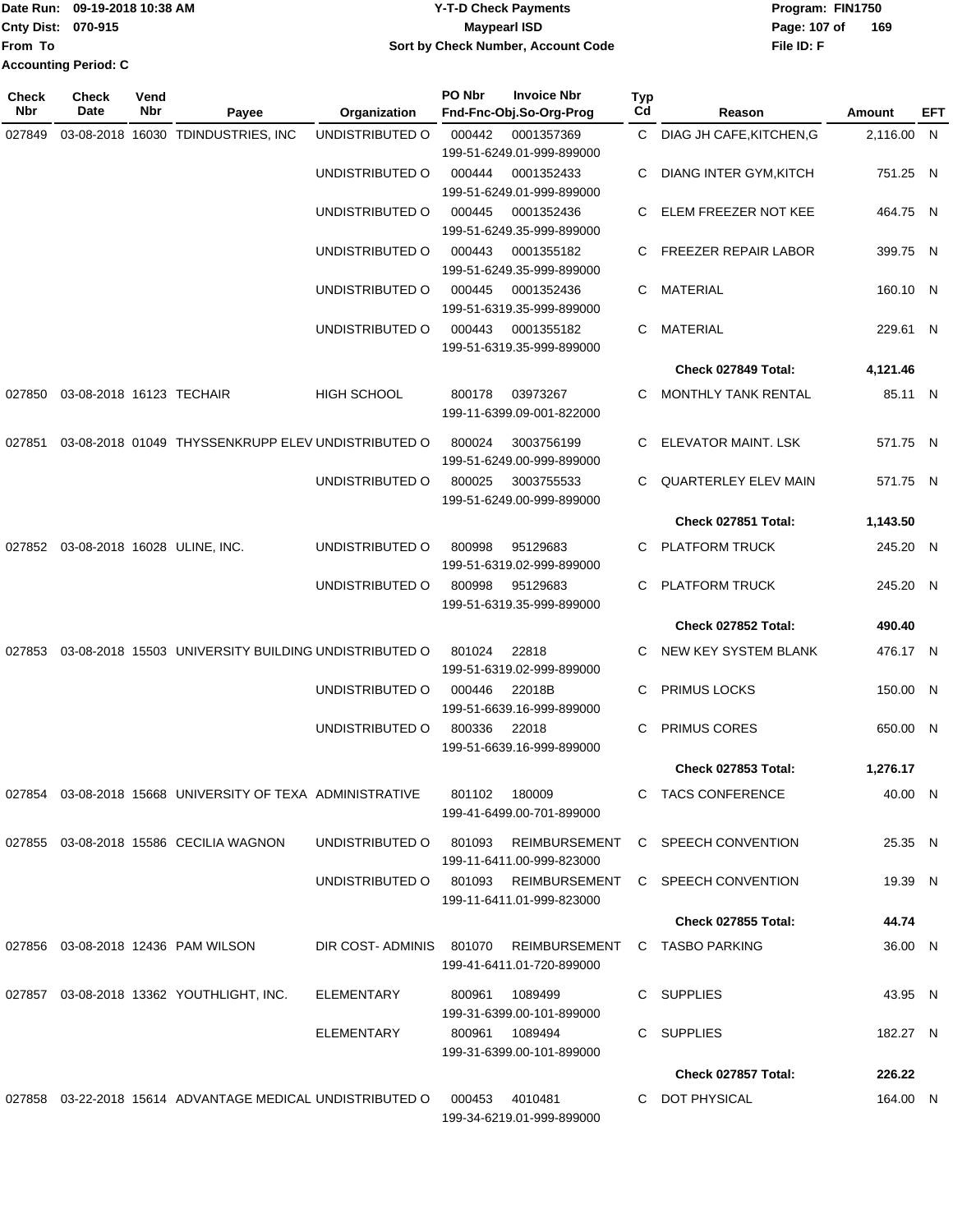Date Run: 09-19-2018 10:38 AM **CONTEX 18 AM CONTEX 18 AM CONTEX 17-T-D** Check Payments **CONTEX 18 AM CONTEX 18 AM CONTEX 18 AM CONTEX 18 AM CONTEX 18 AM CONTEX 18 AM CONTEX 18 AM CONTEX 18 AM CONTEX 19 AM CONTEX 19 AM CONT Cnty Dist:** 070-915 **Page:** 108 of **From To 09-19-2018 10:38 AM Y-T-D Check Payments 070-915 Maypearl ISD Sort by Check Number, Account Code Accounting Period: C**

| <b>Check</b><br>Nbr | Check<br>Date                     | Vend<br>Nbr | Payee                                                 | Organization                         | PO Nbr | <b>Invoice Nbr</b><br>Fnd-Fnc-Obj.So-Org-Prog     | Typ<br>Cd | Reason                         | Amount     | EFT |
|---------------------|-----------------------------------|-------------|-------------------------------------------------------|--------------------------------------|--------|---------------------------------------------------|-----------|--------------------------------|------------|-----|
| 027859              |                                   |             | 03-22-2018 16150 ALVARADO FLEET SE UNDISTRIBUTED O    |                                      | 801159 | 00000545<br>199-34-6219.00-999-899000             | C.        | <b>BUS 51 IPR VALVE LABOR</b>  | 200.00 N   |     |
|                     |                                   |             |                                                       | UNDISTRIBUTED O                      | 801158 | 00000551<br>199-34-6219.00-999-899000             | С         | <b>BUS 26 BOOSTER PUMP C</b>   | 247.50 N   |     |
|                     |                                   |             |                                                       | UNDISTRIBUTED O                      | 801158 | 00000551<br>199-34-6319.00-999-899000             | С         | <b>BUS 26 BOOSTER PUMP C</b>   | 258.00 N   |     |
|                     |                                   |             |                                                       | UNDISTRIBUTED O                      | 801159 | 00000545<br>199-34-6319.00-999-899000             | С         | <b>BUS 51 IPR VALVE SUPPLI</b> | 298.99 N   |     |
|                     |                                   |             |                                                       |                                      |        |                                                   |           | Check 027859 Total:            | 1,004.49   |     |
| 027860              |                                   |             | 03-22-2018 01256 AT&T MOBILITY                        | UNDISTRIBUTED O                      | 000454 | 82471164X 3/18<br>199-51-6259.02-999-899000       |           | C 2/3-3/2/18 WIRELESS          | 110.28 N   |     |
| 027861              |                                   |             | 03-22-2018 00901 AVENUE FUEL DISTRI UNDISTRIBUTED O   |                                      | 000452 | 65510<br>199-34-6311.01-999-899000                | C.        | <b>FUEL</b>                    | 2,518.29 N |     |
|                     |                                   |             | 027862 03-22-2018 00330 BARNES & NOBLE                | UNDISTRIBUTED O                      | 801092 | 3586<br>199-11-6399.00-999-823000                 | C         | <b>BOOKS</b>                   | 82.95 N    |     |
| 027863              |                                   |             | 03-22-2018 15488 BEYOND PLAY                          | <b>ELEMENTARY</b>                    | 801134 | 690662<br>225-11-6399.00-101-823000               | C.        | <b>SUPPLIES</b>                | 176.69 N   |     |
|                     |                                   |             | 027864 03-22-2018 00887 BSN SPORTS                    | UNDISTRIBUTED O                      | 800824 | 901762792<br>199-36-6399.03-999-899GHS            | С         | <b>TRACK EQUIPMENT</b>         | 2,323.50 N |     |
| 027865              |                                   |             | 03-22-2018 13576 CANON FINANCIAL SE ELEMENTARY        |                                      | 800060 | 18421508<br>199-11-6269.00-101-899000             | C         | 3/1-3/31/18 COPIER             | 1,300.29 N |     |
| 027866              |                                   |             | 03-22-2018 00871 CARD SERVICE CENT HIGH SCHOOL        |                                      | 000470 | XXXX0178 3/18<br>199-11-6249.01-001-822000        | C         | REPAIR PLASMACAM AG            | 516.96 N   |     |
|                     |                                   |             |                                                       | <b>HIGH SCHOOL</b>                   | 800999 | XXXX01783/18<br>199-11-6399.06-001-811000         | C.        | <b>OAP UNIFORMS</b>            | 898.89 N   |     |
|                     |                                   |             |                                                       | UNDISTRIBUTED O                      | 800991 | XXXX01783/18<br>199-11-6399.45-999-899000         |           | C APPS LICENSE                 | 25.00 N    |     |
|                     |                                   |             |                                                       | <b>ELEMENTARY</b>                    | 800963 | XXXX01783/18<br>199-31-6499.00-101-899000         | C.        | <b>TCA MEMBERSHIP ELEM</b>     | 125.00 N   |     |
|                     |                                   |             |                                                       | UNDISTRIBUTED O                      | 800866 | XXXX0178 3/28<br>199-34-6219.00-999-822000        | C.        | <b>REG. FOR AG TRUCK</b>       | 8.50 N     |     |
|                     |                                   |             |                                                       | UNDISTRIBUTED O                      |        | 800985 XXXX0178 3/18<br>199-34-6219.00-999-899000 |           | C REPAIR FOR THE SPRINT        | 1,751.09 N |     |
|                     |                                   |             |                                                       | UNDISTRIBUTED O 800895 XXXX0178 3/28 |        | 199-34-6219.02-999-899000                         |           | C reg. red maint trk           | 22.75 N    |     |
|                     |                                   |             |                                                       | UNDISTRIBUTED O 800985 XXXX0178 3/18 |        | 199-34-6319.00-999-899000                         |           | C REPAIR FOR THE SPRINT        | 2,188.12 N |     |
|                     |                                   |             |                                                       | SCHOOL BOARD                         |        | 000469 XXXX0178 3/18<br>199-41-6499.02-702-899000 |           | C LONE STAR PIZZA BOARD        | 83.77 N    |     |
|                     |                                   |             |                                                       |                                      |        |                                                   |           | Check 027866 Total:            | 5,620.08   |     |
|                     | 027867 03-22-2018 00527 CDWG INC. |             |                                                       | UNDISTRIBUTED O                      | 800766 | DA1800160<br>199-11-6639.47-999-811000            |           | C PROJECT MEETING              | 850.00 N   |     |
|                     |                                   |             | 027868 03-22-2018 16434 Christopher Curry             | UNDISTRIBUTED O                      |        | 000455 V. KEENE<br>199-36-6219.00-999-899000      |           | C BASEBALL OFFICIAL            | 107.80 N   |     |
|                     |                                   |             | 027869 03-22-2018 13740 SCHOOL SPECIALTY/C ELEMENTARY |                                      |        | 801076 208120059488<br>199-11-6399.00-101-811000  |           | C SUPPLIES                     | 172.38 N   |     |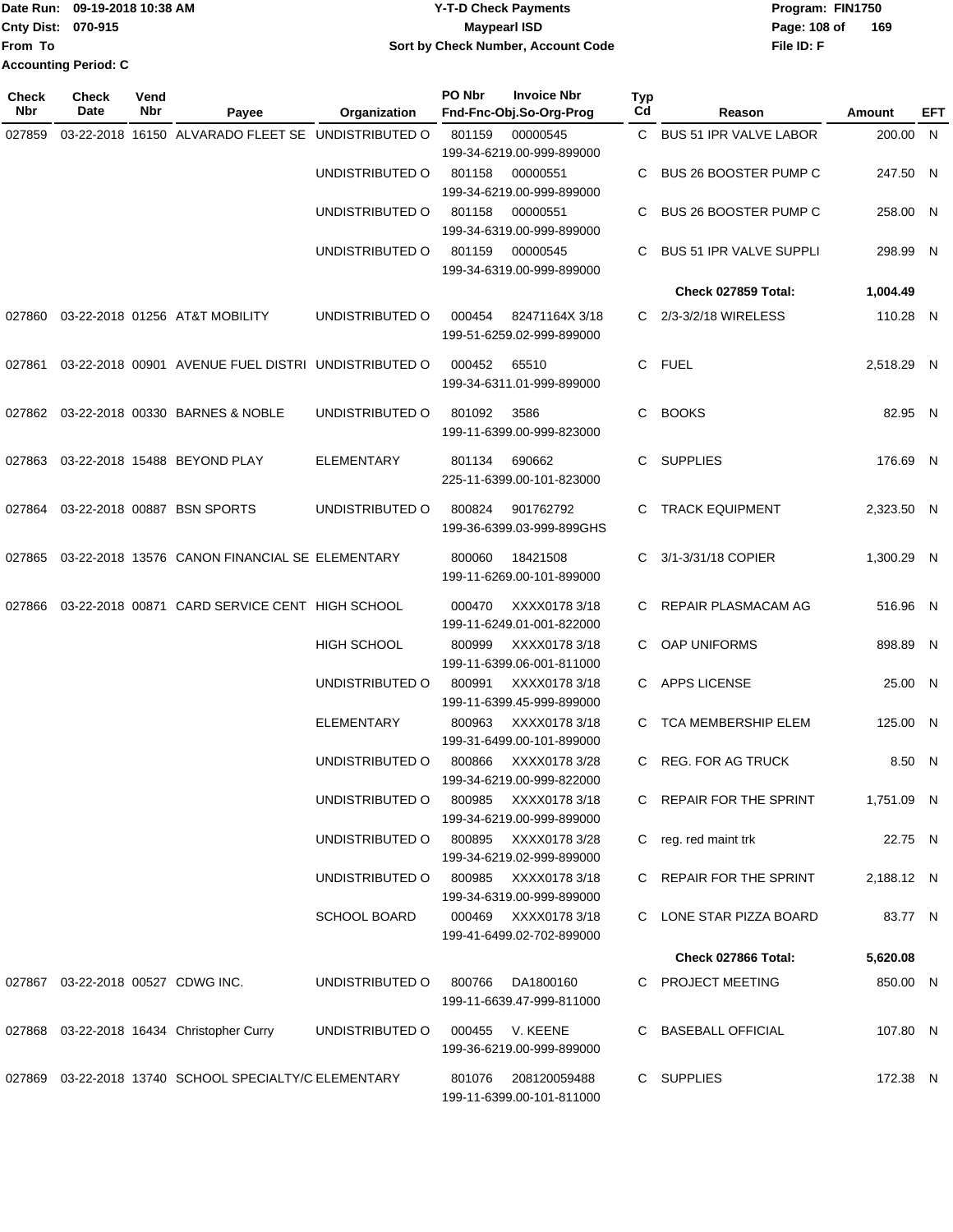Date Run: 09-19-2018 10:38 AM **Program:** FIN1750 **Cnty Dist: 070-915 File ID: F From To 09-19-2018 10:38 AM Y-T-D Check Payments 070-915 Maypearl ISD Sort by Check Number, Account Code** Page: 109 of 169 **Accounting Period: C**

| Check<br><b>Nbr</b> | <b>Check</b><br>Date | Vend<br>Nbr | Payee                                                                               | Organization                    | PO Nbr        | <b>Invoice Nbr</b><br>Fnd-Fnc-Obj.So-Org-Prog | Typ<br>Cd | Reason                      | Amount     | EFT |
|---------------------|----------------------|-------------|-------------------------------------------------------------------------------------|---------------------------------|---------------|-----------------------------------------------|-----------|-----------------------------|------------|-----|
| 027870              |                      |             | 03-22-2018 15282 COLORADO BOXED BE ELEMENTARY                                       |                                 | 801171        | 8358713                                       |           | C USDA FOODS                | 123.75 N   |     |
|                     |                      |             |                                                                                     |                                 |               | 240-35-6341.00-101-899000                     |           |                             |            |     |
| 027871              |                      |             | 03-22-2018 13566 DRUG & ALCOHOL TE UNDISTRIBUTED O                                  |                                 | 000456        | 221941<br>199-34-6219.01-999-899000           | C         | DOT TESTING                 | 57.50 N    |     |
|                     |                      |             | 027872 03-22-2018 15656 DEPARTMENT OF INF UNDISTRIBUTED O                           |                                 | 000471        | 18021289N<br>199-51-6259.02-999-899000        |           | C 2/1-2/28/18 LONG DISTANC  | 72.97 N    |     |
|                     |                      |             | 027873 03-22-2018 12536 DESOTO JANITORIAL UNDISTRIBUTED O                           |                                 | 800838        | 183107-1<br>199-51-6319.01-999-899000         |           | C SUPPLIES FOR CUSTODIA     | 105.19 N   |     |
| 027874              |                      |             | 03-22-2018 12885 DIRECT ENERGY                                                      | UNDISTRIBUTED O                 | 000468        | 180790034147540<br>199-51-6259.04-999-899000  |           | C 2/9-3/11/18 ARCHIVE       | 87.61 N    |     |
|                     |                      |             |                                                                                     | UNDISTRIBUTED O                 | 000468        | 180790034134287<br>199-51-6259.04-999-899000  |           | C 2/9-3/11/18 BUS BARN      | 69.90 N    |     |
|                     |                      |             |                                                                                     | UNDISTRIBUTED O                 | 000468        | 180790034147540<br>199-51-6259.04-999-899000  |           | C 2/9-3/11/18 INT PRACT FIE | 100.18 N   |     |
|                     |                      |             |                                                                                     | UNDISTRIBUTED O                 | 000468        | 180790034147540<br>199-51-6259.04-999-899000  |           | C 2/9-3/11/18 GOLF FACILITY | 703.25 N   |     |
|                     |                      |             |                                                                                     | UNDISTRIBUTED O                 | 000468        | 180750034101254<br>199-51-6259.04-999-899000  |           | C 2/14-3/11/18 ADMIN        | 565.34 N   |     |
|                     |                      |             |                                                                                     | UNDISTRIBUTED O                 | 000468        | 180790034147540<br>199-51-6259.04-999-899000  |           | C 2/9-3/11/18 INTERMEDIATE  | 1,922.40 N |     |
|                     |                      |             |                                                                                     | UNDISTRIBUTED O                 | 000468        | 180790034147540<br>199-51-6259.04-999-899000  |           | C 2/9-3/11/18 INT CAFETERIA | 365.52 N   |     |
|                     |                      |             |                                                                                     | UNDISTRIBUTED O                 | 000468        | 180790034147540<br>199-51-6259.04-999-899000  |           | C 2/9-3/11/18 HS SOUTH WIN  | 2,611.54 N |     |
|                     |                      |             |                                                                                     | UNDISTRIBUTED O                 | 000468        | 180790034147540<br>199-51-6259.04-999-899000  |           | C 2/9-3/11/18 QUAD BUILDIN  | 452.65 N   |     |
|                     |                      |             |                                                                                     | UNDISTRIBUTED O                 | 000468        | 180790034147540<br>199-51-6259.04-999-899000  | C.        | 2/9-3/11/18 PORTABLE        | 264.92 N   |     |
|                     |                      |             |                                                                                     |                                 |               |                                               |           | Check 027874 Total:         | 7,143.31   |     |
|                     |                      |             | 027875 03-22-2018 13639 EAST TEXAS COPY SY UNDISTRIBUTED O                          |                                 | 000457        | 422755<br>199-11-6219.00-999-823000           |           | C 2/9-3/8/18 B&W COPIER     | 110.70 N   |     |
|                     |                      |             |                                                                                     | <b>HIGH SCHOOL</b>              | 000457        | 422755<br>199-11-6269.00-001-811000           |           | C 2/9-3/8/18 B&W COPIER     | 186.25 N   |     |
|                     |                      |             |                                                                                     |                                 |               | 199-11-6269.00-041-811000                     |           | C 2/9-3/8/18 B&W COPIER     | 215.68 N   |     |
|                     |                      |             |                                                                                     | ELEMENTARY                      |               | 000457 422755<br>199-11-6269.00-101-811000    |           | C 2/9-3/8/18 B&W COPIER     | 136.16 N   |     |
|                     |                      |             |                                                                                     | ELEMENTARY                      | 000457 422755 | 199-11-6269.00-101-899000                     |           | C 2/9-3/8/18 B&W COPIER     | 92.80 N    |     |
|                     |                      |             |                                                                                     | HIGH SCHOOL                     | 000457 422755 | 199-11-6269.01-001-811000                     |           | C 2/9-3/8/18 B&W COPIER     | 126.64 N   |     |
|                     |                      |             |                                                                                     | MAYPEARL JUNIOR  000457  422755 |               | 199-11-6269.01-041-811000                     |           | C 2/9-3/8/18 B&W COPIER     | 215.00 N   |     |
|                     |                      |             |                                                                                     | DIR COST-ADMINIS 000457 422755  |               | 199-41-6249.00-720-899000                     |           | C 2/9-3/8/18 B&W COPIER     | 70.00 N    |     |
|                     |                      |             |                                                                                     |                                 |               |                                               |           | Check 027875 Total:         | 1,153.23   |     |
|                     |                      |             | 027876  03-22-2018  12186  ELLIOTT ELECTRIC SU UNDISTRIBUTED O  800842  09-48783-01 |                                 |               | 199-51-6319.02-999-899000                     |           | C SUPPLIES                  | 807.87 N   |     |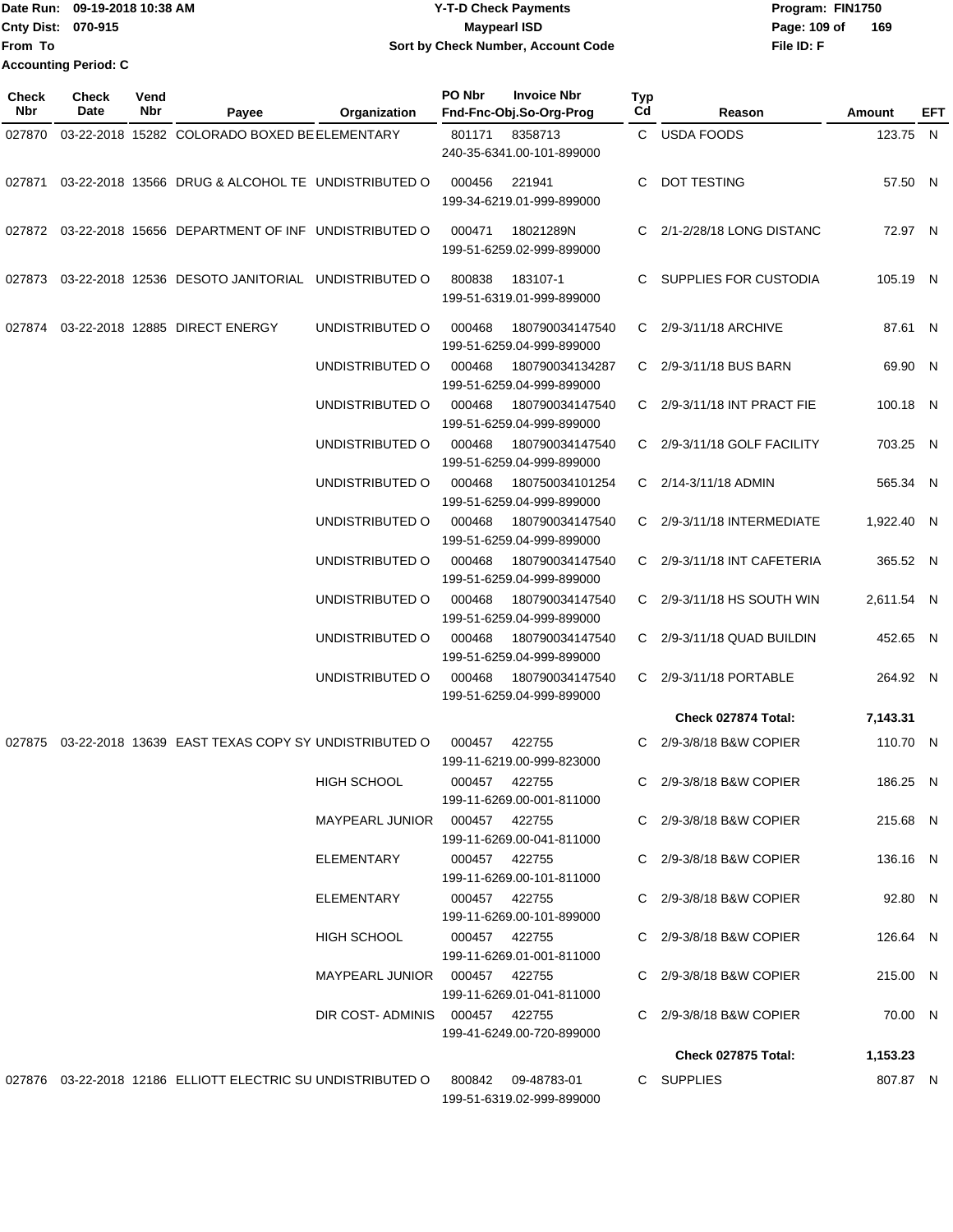|                           | IDate Run: 09-19-2018 10:38 AM | <b>Y-T-D Check Payments</b>               | Program: FIN1750     |
|---------------------------|--------------------------------|-------------------------------------------|----------------------|
| <b>Cnty Dist: 070-915</b> |                                | <b>Maypearl ISD</b>                       | -169<br>Page: 110 of |
| lFrom To                  |                                | <b>Sort by Check Number, Account Code</b> | File ID: F           |
|                           | <b>Accounting Period: C</b>    |                                           |                      |

| <b>Check</b><br><b>Nbr</b> | <b>Check</b><br>Date          | Vend<br>Nbr | Payee                                                       | Organization       | PO Nbr       | <b>Invoice Nbr</b><br>Fnd-Fnc-Obj.So-Org-Prog          | Typ<br>Cd | Reason                       | Amount       | EFT |
|----------------------------|-------------------------------|-------------|-------------------------------------------------------------|--------------------|--------------|--------------------------------------------------------|-----------|------------------------------|--------------|-----|
| 027877                     |                               |             | 03-22-2018 00040 FLATT STATIONERS, I ELEMENTARY             |                    | 801130       | 264005-00<br>199-11-6399.03-101-811000                 |           | C SUPPLIES                   | 92.99 N      |     |
|                            |                               |             |                                                             | <b>ELEMENTARY</b>  | 801125       | 263973-00<br>199-11-6399.36-101-811000                 |           | C CHAIRS                     | 954.95 N     |     |
|                            |                               |             |                                                             |                    |              |                                                        |           | Check 027877 Total:          | 1,047.94     |     |
|                            |                               |             | 027878 03-22-2018 16224 Greg Kudrna                         | <b>HIGH SCHOOL</b> | 801174       | <b>REIMBURSEMENT</b><br>199-36-6499.05-001-899000      | C.        | <b>BASKETBALL STATE PLAY</b> | 534.26 N     |     |
|                            | 027879 03-22-2018 00243 HILCO |             |                                                             | UNDISTRIBUTED O    | 000458       | 487<br>199-51-6259.04-999-899000                       |           | C 2/2-3/2/18 SECURITY LIGH   | 35.04 N      |     |
|                            |                               |             |                                                             | UNDISTRIBUTED O    | 000458       | 487<br>199-51-6259.04-999-899000                       |           | C 2/2-3/2/18 MARQUEE         | 44.43 N      |     |
|                            |                               |             |                                                             | UNDISTRIBUTED O    | 000458       | 487<br>199-51-6259.04-999-899000                       |           | 2/2-3/2/18 FUEL TANKS        | 32.96 N      |     |
|                            |                               |             |                                                             | UNDISTRIBUTED O    | 000458       | 487<br>199-51-6259.04-999-899000                       |           | C 2/2-3/2/18 ELEMENTARY      | 2.696.03 N   |     |
|                            |                               |             |                                                             | UNDISTRIBUTED O    | 000458       | 487<br>199-51-6259.04-999-899000                       |           | C 2/2-3/2/18 ATHLETIC FACIL  | 405.10 N     |     |
|                            |                               |             |                                                             | UNDISTRIBUTED O    | 000458       | 487<br>199-51-6259.04-999-899000                       |           | C 2/2-3/2/18 HS NORTH WIN    | 1.883.66 N   |     |
|                            |                               |             |                                                             | UNDISTRIBUTED O    | 000458       | 487<br>199-51-6259.04-999-899000                       |           | C 2/2-3/2/18 JUNIOR HIGH     | 3,025.73 N   |     |
|                            |                               |             |                                                             | UNDISTRIBUTED O    | 000458       | 487<br>199-51-6259.78-999-822000                       |           | C 2/2-3/2/18 AG FACILITY     | 1,244.65 N   |     |
|                            |                               |             |                                                             |                    |              |                                                        |           | Check 027879 Total:          | 9,367.60     |     |
|                            |                               |             | 027880 03-22-2018 16435 Jeff Smith Jr.                      | UNDISTRIBUTED O    | 000459       | V. PALMER<br>199-36-6219.00-999-899000                 |           | C SOFTBALL OFFICIAL          | 142.00 N     |     |
|                            |                               |             | 027881 03-22-2018 16433 Quinn McWilliams                    | UNDISTRIBUTED O    | 000460       | V. KEENE<br>199-36-6219.00-999-899000                  | C.        | <b>BASEBALL OFFICIAL</b>     | 152.70 N     |     |
|                            |                               |             | 027882 03-22-2018 00287 OFFICE DEPOT                        | UNDISTRIBUTED O    | 801118       | 114410269001<br>199-11-6399.00-999-823000              |           | C SUPPLIES                   | 83.32 N      |     |
|                            |                               |             |                                                             | UNDISTRIBUTED O    | 801118       | 114411069001<br>199-11-6399.00-999-823000              |           | C SUPPLIES                   | 89.53 N      |     |
|                            |                               |             |                                                             | UNDISTRIBUTED O    | 801091       | 113802221001<br>199-21-6399.00-999-823000              |           | C SUPPLIES                   | 28.20 N      |     |
|                            |                               |             |                                                             | UNDISTRIBUTED O    |              | 801091  113802344001<br>199-21-6399.00-999-823000      |           | C SUPPLIES                   | 22.53 N      |     |
|                            |                               |             |                                                             |                    |              |                                                        |           | Check 027882 Total:          | 223.58       |     |
|                            |                               |             | 027883  03-22-2018  16407  PARSONS COMMERCI UNDISTRIBUTED O |                    | 000472 13238 | 600-81-6249.03-999-899000                              |           | C DURO LAST ROOF             | 147,824.52 N |     |
|                            |                               |             | 027884 03-22-2018 00854 PITNEY BOWES GLOB UNDISTRIBUTED O   |                    |              | 800939 0973-6591 3/5<br>199-41-6399.02-999-899000      |           | C POSTAGE                    | 500.00 N     |     |
|                            |                               |             | 027885 03-22-2018 16098 RICHARDSON DETAIL UNDISTRIBUTED O   |                    |              | 801082 WW012638<br>199-34-6219.00-999-823000           |           | C SPED BUS 10 WINDOW RE      | 219.95 N     |     |
|                            |                               |             | 027886 03-22-2018 16416 SIRIUS EDUCATION S HIGH SCHOOL      |                    |              | 800943 800943-02-12<br>199-11-6399.04-001-811000       |           | C ENGLISH I AND II           | 1,520.00 N   |     |
|                            |                               |             | 027887 03-22-2018 16296 SUPERIOR PEDIATRIC UNDISTRIBUTED O  |                    | 801187 114   |                                                        |           | C PT SERVICE 6 HOURS         | 390.00 N     |     |
|                            |                               |             |                                                             | UNDISTRIBUTED O    | 801187 114   | 199-31-6219.02-999-823000<br>199-31-6219.04-999-823000 |           | C OT SERVICE 8 HOURS         | 520.00 N     |     |
|                            |                               |             |                                                             |                    |              |                                                        |           | Check 027887 Total:          | 910.00       |     |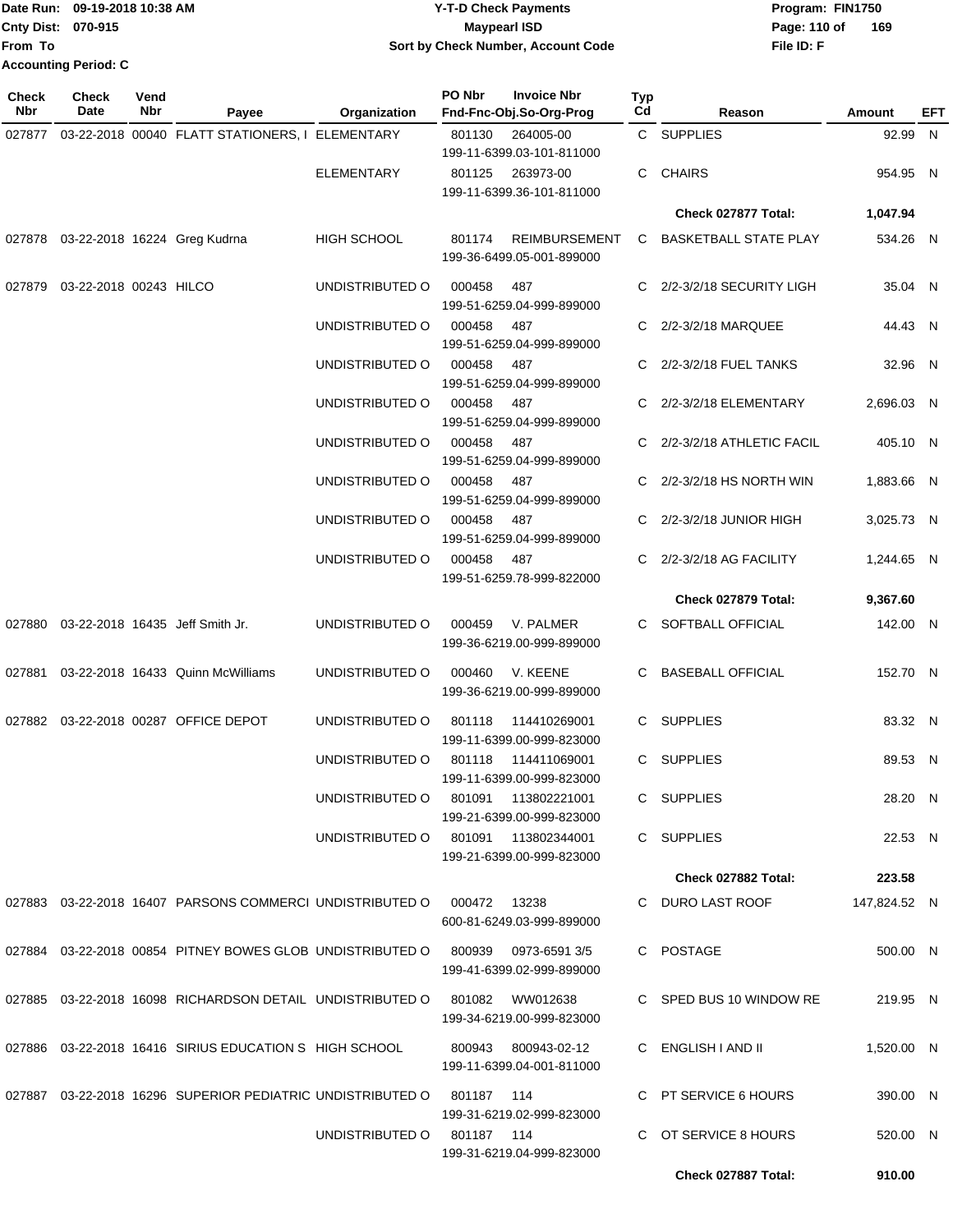**Date Run: Program: FIN1750 Cnty Dist: Page: 111 of File ID: F** From **T 09-19-2018 10:38 AM Y-T-D Check Payments 070-915 Maypearl ISD Sort by Check Number, Account Code Accour** 

| From To                    | Cnty Dist: 070-915<br><b>Accounting Period: C</b> |                    |                                                            |                     | <b>Maypearl ISD</b> | Sort by Check Number, Account Code            |                              | Page: 111 of<br>File ID: F  | 169        |            |
|----------------------------|---------------------------------------------------|--------------------|------------------------------------------------------------|---------------------|---------------------|-----------------------------------------------|------------------------------|-----------------------------|------------|------------|
| <b>Check</b><br><b>Nbr</b> | Check<br>Date                                     | Vend<br><b>Nbr</b> | Payee                                                      | Organization        | PO Nbr              | <b>Invoice Nbr</b><br>Fnd-Fnc-Obj.So-Org-Prog | <b>Typ</b><br>C <sub>d</sub> | Reason                      | Amount     | <b>EFT</b> |
| 027888                     | 03-22-2018 15641 TASB, INC.                       |                    |                                                            | DIR COST- ADMINIS   | 000465              | 540267<br>199-41-6219.02-720-899000           | C.                           | <b>LOCALIZED UPDATE 110</b> | 140.00 N   |            |
| 027889                     | 03-22-2018 00784 TASBO                            |                    |                                                            | <b>IND COST-ADM</b> | 000463              | 301255<br>199-41-6499.00-750-899000           |                              | 2018 CONFERENCE J. LAS      | 370.00 N   |            |
| 027890                     |                                                   |                    | 03-22-2018 16030 TDINDUSTRIES, INC                         | UNDISTRIBUTED O     | 800860              | 1655265<br>199-51-6249.00-999-899000          |                              | <b>GIRLS WEIGHT ROOM RE</b> | 1,281.02 N |            |
|                            |                                                   |                    |                                                            | UNDISTRIBUTED O     | 800861              | 1655231<br>199-51-6249.00-999-899000          |                              | <b>GYM UNIT REPLACE TXV</b> | 1,002.65 N |            |
|                            |                                                   |                    |                                                            | UNDISTRIBUTED O     | 800864              | 1655031<br>199-51-6319.04-999-899000          |                              | <b>LSK KITCHEN COMPRESS</b> | 3,920.71 N |            |
|                            |                                                   |                    |                                                            | UNDISTRIBUTED O     | 800863              | 1655051<br>199-51-6319.04-999-899000          | C.                           | <b>GYM UNIT AHU-9</b>       | 1,519.98 N |            |
|                            |                                                   |                    |                                                            | UNDISTRIBUTED O     | 800862              | 1655296<br>199-51-6319.05-999-899000          |                              | <b>COMPRESSOR HS</b>        | 3,994.95 N |            |
|                            |                                                   |                    |                                                            |                     |                     |                                               |                              | Check 027890 Total:         | 11,719.31  |            |
|                            |                                                   |                    | 027891 03-22-2018 12471 TEXAS DEPARTMENT ADMINISTRATIVE    |                     | 000462              | CRS201802139640<br>199-41-6219.10-701-899000  | C.                           | <b>RECORD RETRIEVAL</b>     | 1.00 N     |            |
|                            |                                                   |                    | 027892 03-22-2018 00134 TXU ENERGY                         | UNDISTRIBUTED O     | 000464              | 055527012949<br>199-51-6259.04-999-899000     | C.                           | 2/9-3/11/18 SECURITY LIG    | 331.37 N   |            |
|                            |                                                   |                    | 027893 03-22-2018 16437 UNIVERSITY OF TEXA ADMINISTRATIVE  |                     | 801179              | R. BOWLING<br>199-41-6499.00-701-899000       | C.                           | UTA JOB FAIR                | 75.00 N    |            |
|                            |                                                   |                    | 027894 03-22-2018 00460 VINEYARD'S AUTO SU UNDISTRIBUTED O |                     | 800967              | 177222<br>199-34-6319.00-999-899000           | C.                           | <b>SUPPLIES</b>             | 155.01 N   |            |

027895 03-22-2018 15317 WATCH D.O.G.S. ELEMENTARY 800960 W2000671 C WATCH DOG SHIRTS 199-31-6399.00-101-899000

027896 03-22-2018 00144 WAXAHACHIE DAILY LI UNDISTRIBUTED O 000467 00088414 C SUBSTITUTE ORIENTATIO 199-41-6219.02-999-899000

027897 03-22-2018 01538 WESTERN PSYCHOLO UNDISTRIBUTED O 000466 WPS-183562 C SHIPPING FROM PO 80021 199-31-6399.00-999-823000

027898 03-22-2018 16033 SHERYL WILEMON UNDISTRIBUTED O 000461 V. PALMER C SOFTBALL OFFICIAL 199-36-6219.00-999-899000

027899 03-22-2018 16406 WINTON ENGINEERIN UNDISTRIBUTED O 800997 6861 C ENGINEERING SERVICE G 199-51-6219.00-999-899000

027900 03-22-2018 12969 WOODWIND & BRASS MAYPEARL JUNIOR 801056 ARINV40429023 C SUPPLIES FOR CONTEST 199-11-6399.29-041-811B00

027901 03-29-2018 14149 4IMPRINT HIGH SCHOOL 801071 6142489 C TEACHER ITEMS 199-23-6399.04-001-899000 027902 03-29-2018 15376 ALL ABOUT TIRES, LLC UNDISTRIBUTED O 801214 37086 C REPAIR TIRE ON BUS 50

> 199-34-6219.00-999-899000 UNDISTRIBUTED O 801193 37067 C MOVED 4 TIRES FROM 24 199-34-6219.00-999-899000 UNDISTRIBUTED O 801214 37086 C REPAIR TIRE ON BUS 50 199-34-6319.00-999-899000 UNDISTRIBUTED O 801193 37067 C MOVED 4 TIRES FROM 24

> > 199-34-6319.00-999-899000

**Check 027902 Total: 240.00**

327.24 N

237.50 N

 $5.25$  N

142.00 N

2,940.00 N

123.80 N

91.91 N

60.00 N

60.00 N

40.00 N

80.00 N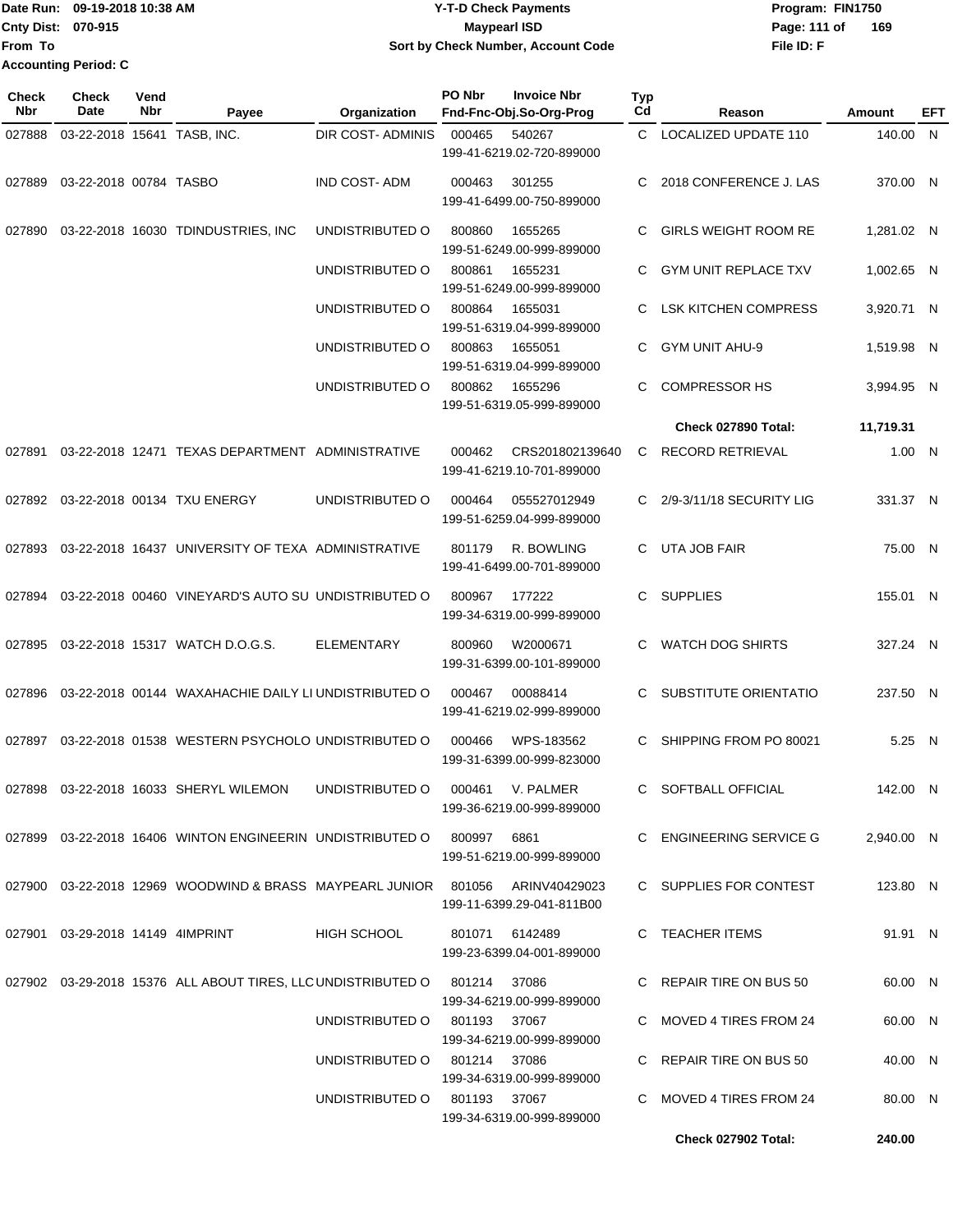|                           | Date Run: 09-19-2018 10:38 AM | <b>Y-T-D Check Payments</b>        | Program: FIN1750    |
|---------------------------|-------------------------------|------------------------------------|---------------------|
| <b>Cnty Dist: 070-915</b> |                               | Mavpearl ISD                       | 169<br>Page: 112 of |
| <b>From To</b>            |                               | Sort by Check Number, Account Code | File ID: F          |
|                           | <b>Accounting Period: C</b>   |                                    |                     |

| <b>Check</b><br><b>Nbr</b> | <b>Check</b><br><b>Date</b> | Vend<br>Nbr | Payee                                                                       | Organization                   | PO Nbr | <b>Invoice Nbr</b><br>Fnd-Fnc-Obj.So-Org-Prog                     | <b>Typ</b><br>Cd | Reason                      | Amount     | EFT |
|----------------------------|-----------------------------|-------------|-----------------------------------------------------------------------------|--------------------------------|--------|-------------------------------------------------------------------|------------------|-----------------------------|------------|-----|
| 027903                     |                             |             | 03-29-2018 01869 ALL SPORTS TROPHIE UNDISTRIBUTED O                         |                                | 801140 | 12278<br>199-36-6399.05-999-899000                                |                  | C VOLLEYBALL TROPHY         | 295.00 N   |     |
| 027904                     |                             |             | 03-29-2018 16150 ALVARADO FLEET SE UNDISTRIBUTED O                          |                                | 801209 | 00000591<br>199-34-6219.00-999-899000                             | C                | REPLACE BRAKES ON SP        | 310.00 N   |     |
|                            |                             |             |                                                                             | UNDISTRIBUTED O                | 801209 | 00000591<br>199-34-6319.00-999-899000                             | C                | REPLACE BRAKES ON SP        | 535.10 N   |     |
|                            |                             |             |                                                                             |                                |        |                                                                   |                  | Check 027904 Total:         | 845.10     |     |
| 027905                     |                             |             | 03-29-2018 00901 AVENUE FUEL DISTRI UNDISTRIBUTED O                         |                                | 000478 | 65631<br>199-34-6311.01-999-899000                                |                  | C FUEL                      | 2,046.61 N |     |
| 027906                     |                             |             | 03-29-2018 16051 BARSCO INC.                                                | UNDISTRIBUTED O                | 801212 | 2554555<br>199-51-6319.04-999-899000                              | C                | <b>HEAT PUMP DRIER</b>      | 48.02 N    |     |
| 027907                     |                             |             | 03-29-2018 01580 BLICK ART MATERIALS HIGH SCHOOL                            |                                | 801148 | 9116649<br>199-11-6399.39-001-822000                              | C                | <b>ART SUPPLIES</b>         | 333.38 N   |     |
| 027908                     |                             |             | 03-29-2018 00887 BSN SPORTS                                                 | UNDISTRIBUTED O                | 801053 | 901829080<br>199-36-6399.01-999-899BHS                            | C.               | <b>TRAVEL SUITS</b>         | 150.00 N   |     |
|                            |                             |             |                                                                             | UNDISTRIBUTED O                | 800957 | 901728976<br>199-36-6399.07-999-899000                            | C.               | <b>GOLF EQUIPMENT</b>       | 500.00 N   |     |
|                            |                             |             |                                                                             | HIGH SCHOOL                    | 800793 | 901797853<br>199-36-6399.13-001-899000                            | С                | SOFTBALL EQUIPMENT          | 649.90 N   |     |
|                            |                             |             |                                                                             |                                |        |                                                                   |                  | Check 027908 Total:         | 1,299.90   |     |
| 027909                     |                             |             | 03-29-2018 00524 BUREAU OF EDUCATI UNDISTRIBUTED O                          |                                | 801178 | TREECE/RYDHOL<br>199-13-6499.00-999-811000                        | C                | <b>HS SPANISH CONFERENC</b> | 498.00 N   |     |
| 027910                     | 03-29-2018 12513 CAMT       |             |                                                                             | <b>ELEMENTARY</b>              | 801201 | R. WAGNON<br>199-11-6411.03-101-811000                            | C.               | <b>GO MATH CONFERENCE</b>   | 185.00 N   |     |
|                            |                             |             |                                                                             | <b>ELEMENTARY</b>              | 801201 | T. LAWSON<br>199-11-6411.03-101-811000                            | C.               | <b>GO MATH CONFERENCE</b>   | 185.00 N   |     |
|                            |                             |             |                                                                             |                                |        |                                                                   |                  | Check 027910 Total:         | 370.00     |     |
| 027911                     |                             |             | 03-29-2018 00289 CAROLINA BIOLOGICA MAYPEARL JUNIOR                         |                                | 801015 | 50214280RI<br>199-11-6399.09-041-811000                           | С                | <b>OWL PELLETS</b>          | 40.97 N    |     |
|                            |                             |             |                                                                             | <b>MAYPEARL JUNIOR</b>         | 801015 | 50215864RI<br>199-11-6399.09-041-811000                           | C                | <b>OWL PELLETS</b>          | 168.77 N   |     |
|                            |                             |             |                                                                             |                                |        |                                                                   |                  | Check 027911 Total:         | 209.74     |     |
|                            |                             |             | 027912 03-29-2018 13219 STACY ALAN CARPEN UNDISTRIBUTED O 000482 V. MILDRED |                                |        | 199-36-6219.00-999-899000                                         |                  | C SOFTBALL OFFICIAL         | 142.00 N   |     |
|                            |                             |             | 027913 03-29-2018 16442 CHARLES DEE NEWKI UNDISTRIBUTED O 000479 V. KEENE   |                                |        | 199-36-6219.00-999-899000                                         |                  | C SOFTBALL OFFICIAL         | 142.00 N   |     |
|                            |                             |             | 027914 03-29-2018 13531 DEBBIE GRIFFIN                                      | UNDISTRIBUTED O 801190         |        | REIMBURSEMENT<br>199-53-6411.00-999-899000                        |                  | C EDLAW                     | 58.00 N    |     |
|                            |                             |             |                                                                             |                                |        | UNDISTRIBUTED O 801190 REIMBURSEMENT<br>199-53-6499.01-999-899000 |                  | C EDLAW                     | 127.00 N   |     |
|                            |                             |             |                                                                             |                                |        |                                                                   |                  | Check 027914 Total:         | 185.00     |     |
|                            |                             |             | 027915  03-29-2018  00242  DEMCO, INC.                                      | MAYPEARL JUNIOR 801084 6328094 |        | 199-12-6399.00-041-899000                                         |                  | C LIBRARY SUPPLIES          | 155.25 N   |     |
|                            |                             |             |                                                                             | ELEMENTARY                     |        | 801096 6328098<br>199-12-6399.00-101-899000                       |                  | C LAMINATE SUPPLIES         | 171.68 N   |     |
|                            |                             |             |                                                                             |                                |        |                                                                   |                  | Check 027915 Total:         | 326.93     |     |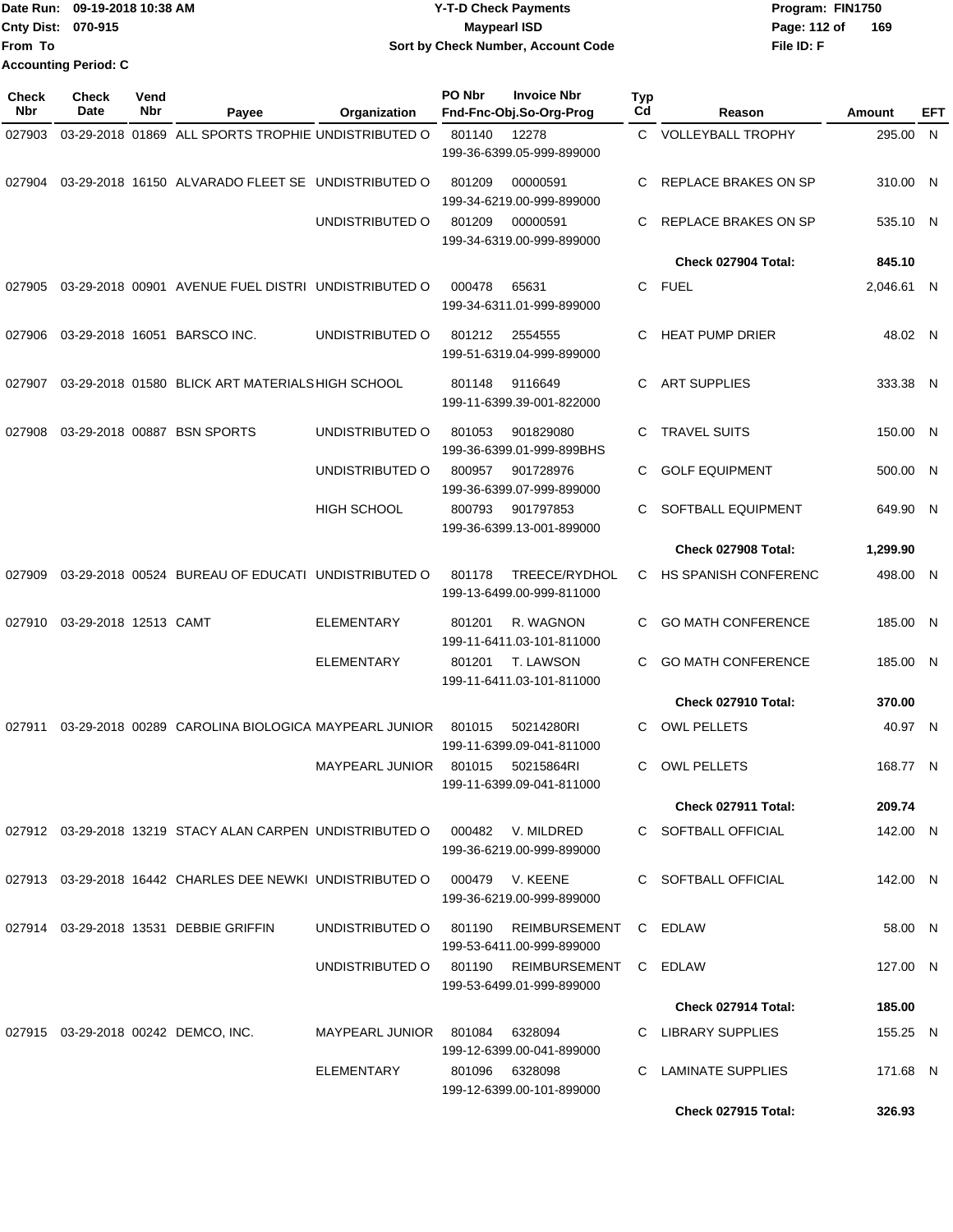|                             | IDate Run: 09-19-2018 10:38 AM | Y-T-D Check Payments               | Program: FIN1750    |
|-----------------------------|--------------------------------|------------------------------------|---------------------|
| <b>Cnty Dist: 070-915</b>   |                                | <b>Mavpearl ISD</b>                | 169<br>Page: 113 of |
| lFrom To                    |                                | Sort by Check Number, Account Code | File ID: F          |
| <b>Accounting Period: C</b> |                                |                                    |                     |

| Check<br>Nbr | <b>Check</b><br>Date     | Vend<br>Nbr | Payee                                                            | Organization          | PO Nbr<br><b>Invoice Nbr</b><br>Fnd-Fnc-Obj.So-Org-Prog     | <b>Typ</b><br>Cd | Reason                     | Amount     | EFT |
|--------------|--------------------------|-------------|------------------------------------------------------------------|-----------------------|-------------------------------------------------------------|------------------|----------------------------|------------|-----|
| 027916       |                          |             | 03-29-2018 12536 DESOTO JANITORIAL                               | UNDISTRIBUTED O       | 801160<br>184188<br>199-51-6319.01-999-899000               |                  | C SUPPLIES                 | 3,697.02 N |     |
| 027917       |                          |             | 03-29-2018 13639 EAST TEXAS COPY SY ELEMENTARY                   |                       | 800971<br>419162<br>199-11-6399.11-101-811000               | C                | <b>STAPLES</b>             | 123.00 N   |     |
| 027918       |                          |             | 03-29-2018 12186 ELLIOTT ELECTRIC SU UNDISTRIBUTED O             |                       | 800842<br>09-50110-01<br>199-51-6319.02-999-899000          | C                | <b>SUPPLIES</b>            | 37.96 N    |     |
|              |                          |             |                                                                  | UNDISTRIBUTED O       | 800842<br>09-49783-02<br>199-51-6319.02-999-899000          | C                | <b>SUPPLIES</b>            | 421.79 N   |     |
|              |                          |             |                                                                  |                       |                                                             |                  | Check 027918 Total:        | 459.75     |     |
| 027919       |                          |             | 03-29-2018 00337 JOHN BRIDGES                                    | <b>TAX COLLECTION</b> | 000474<br>2017<br>199-41-6219.04-703-899000                 | C                | 2017 VALOREM AD            | 2,892.00 N |     |
| 027920       |                          |             | 03-29-2018 00557 EPS LITERACY & INTE UNDISTRIBUTED O             |                       | 801090<br>202501526306<br>224-11-6399.00-999-823000         | C                | <b>TOUCHPHONICS KIT</b>    | 1,060.42 N |     |
| 027921       | 03-29-2018 15210 FED EX  |             |                                                                  | UNDISTRIBUTED O       | 000473<br>6-119-42304<br>199-41-6399.02-999-899000          | C                | <b>SHIPPING</b>            | 24.26 N    |     |
| 027922       |                          |             | 03-29-2018 12216 GOPHER SPORT                                    | <b>ELEMENTARY</b>     | 800928<br>9425348<br>199-11-6399.12-101-811000              | C                | <b>FIELD DAY SUPPLIES</b>  | 457.55 N   |     |
|              |                          |             |                                                                  | <b>ELEMENTARY</b>     | 801133<br>9431781<br>225-11-6399.00-101-823000              | C                | <b>MINI SEESAW</b>         | 239.85     | - N |
|              |                          |             |                                                                  |                       |                                                             |                  | Check 027922 Total:        | 697.40     |     |
| 027923       | 03-29-2018 01437 HATCH   |             |                                                                  | UNDISTRIBUTED O       | 801165<br>0285536<br>224-11-6399.00-999-823000              | C                | <b>SUPPLIES</b>            | 89.70 N    |     |
| 027924       |                          |             | 03-29-2018 14289 TRUDIE HEAD                                     | UNDISTRIBUTED O       | 801200<br>7 OF 8 PAYMENTS<br>224-11-6219.00-999-823000      | C                | <b>CONTRACT RTI</b>        | 3,750.00 N |     |
| 027925       |                          |             | 03-29-2018 13687 HUBERT COMPANY                                  | UNDISTRIBUTED O       | 733248<br>800126<br>199-51-6639.35-999-899000               | C                | STEAMER/HEATING CABI       | 6,378.23 N |     |
| 027926       |                          |             | 03-29-2018 15609 ALLEN HUGHES, JR.                               | UNDISTRIBUTED O       | V. MILDRED<br>000476<br>199-36-6219.00-999-899000           | C                | <b>SOFTBALL OFFICIAL</b>   | 142.00 N   |     |
| 027927       | 03-29-2018 15594 ID ZONE |             |                                                                  | <b>HIGH SCHOOL</b>    | 800502<br>1404709<br>199-12-6399.00-001-899000              | C                | <b>COLOR RIBBON</b>        | 120.00 N   |     |
|              |                          |             | 027928 03-29-2018 16435 JEFF SMITH JR.                           | UNDISTRIBUTED O       | 000477 V. KEENE<br>199-36-6219.00-999-899000                |                  | C SOFTBALL OFFICIAL        | 142.00 N   |     |
|              |                          |             | 027929 03-29-2018 14924 KAYLOR DESIGN                            | ELEMENTARY            | 801127 475<br>199-12-6399.00-101-899000                     |                  | C AR SHIRTS                | 560.98 N   |     |
|              |                          |             | 027930 03-29-2018 15086 Kimbell Midwest                          | UNDISTRIBUTED O       | 801161 6226504<br>199-34-6319.00-999-899000                 |                  | C SUPPLIES FOR TRANSPO     | 367.06 N   |     |
|              |                          |             |                                                                  |                       | UNDISTRIBUTED O 801162 6224631<br>199-51-6319.02-999-899000 |                  | C SUPPLIES FOR MAINTENA    | 179.01 N   |     |
|              |                          |             |                                                                  |                       |                                                             |                  | <b>Check 027930 Total:</b> | 546.07     |     |
| 027931       |                          |             | 03-29-2018 00063 LAKESHORE EQUIPME ELEMENTARY                    |                       | 801129<br>3790510318<br>199-11-6399.03-101-811000           |                  | C SUPPLIES                 | 507.01 N   |     |
|              |                          |             | 027932 03-29-2018 01113 LAKEVIEW CAMP AND UNDISTRIBUTED O 000483 |                       | 4/3&4/5<br>199-13-6499.00-999-811000                        |                  | C STRATEGIC PLANNING       | 413.00 N   |     |
|              | 08-09-2018               |             |                                                                  | UNDISTRIBUTED O       | 000483 4/3&4/5<br>199-13-6499.00-999-811000                 |                  | D CHANGED LOCATIONS        | -413.00 N  |     |
|              |                          |             |                                                                  |                       |                                                             |                  | Check 027932 Total:        | .00        |     |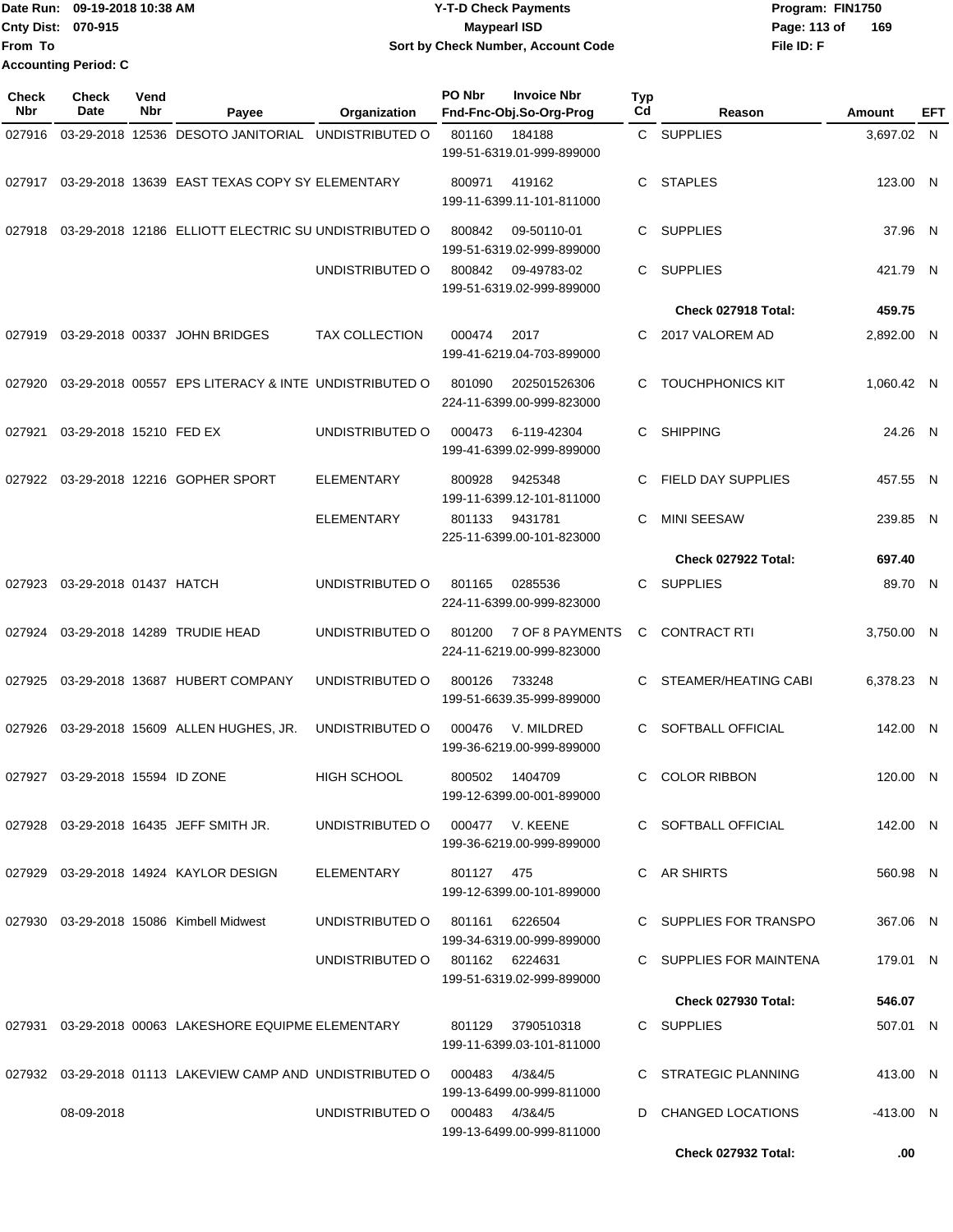## Date Run: 09-19-2018 10:38 AM **CONTEX 18 AM CONTEX 18 AM CONTEX 17-T-D** Check Payments **CONTEX 18 AM CONTEX 18 AM CONTEX 18 AM CONTEX 18 AM CONTEX 18 AM CONTEX 18 AM CONTEX 18 AM CONTEX 18 AM CONTEX 19 AM CONTEX 19 AM CONT Cnty Dist:** 070-915 **Page: 114 of** Maypearl ISD **Page: 114 of 09-19-2018 10:38 AM Y-T-D Check Payments 070-915 Maypearl ISD Sort by Check Number, Account Code**

| <b>Check</b><br>Nbr | Check<br>Date          | Vend<br>Nbr | Payee                                                                  | Organization                        | PO Nbr        | <b>Invoice Nbr</b><br>Fnd-Fnc-Obj.So-Org-Prog    | Typ<br>Cd | Reason                       | <b>Amount</b> | <b>EFT</b> |
|---------------------|------------------------|-------------|------------------------------------------------------------------------|-------------------------------------|---------------|--------------------------------------------------|-----------|------------------------------|---------------|------------|
| 027933              |                        |             | 03-29-2018 14078 LRP PUBLICATIONS                                      | <b>MAYPEARL JUNIOR</b>              | 801068        | 4398148<br>199-11-6399.07-041-811000             |           | C 504 HANDBOOK               | 108.17 N      |            |
|                     |                        |             |                                                                        | <b>ELEMENTARY</b>                   | 801068        | 4398148<br>199-11-6399.11-101-811000             | C         | 504 HANDBOOK                 | 108.16 N      |            |
|                     |                        |             |                                                                        | HIGH SCHOOL                         | 801068        | 4398148<br>199-11-6399.12-001-811000             | С         | 504 HANDBOOK                 | 108.17 N      |            |
|                     |                        |             |                                                                        |                                     |               |                                                  |           | Check 027933 Total:          | 324.50        |            |
| 027934              |                        |             | 03-29-2018 00060 LUCKIES AUTO AND T UNDISTRIBUTED O                    |                                     | 801210        | 87069<br>199-34-6219.02-999-899000               | С         | <b>INSPECTION BUS 52</b>     | 40.00 N       |            |
|                     |                        |             | 027935 03-29-2018 16120 MARKS PLUMBING PA UNDISTRIBUTED O              |                                     | 800935        | INV001684506<br>199-51-6319.02-999-899000        | C.        | <b>FAUCET CARTRIDGES</b>     | 241.58 N      |            |
| 027936              |                        |             | 03-29-2018 16444 MATTHIAS PETTORINI UNDISTRIBUTED O                    |                                     | 000480        | V. MILDRED<br>199-36-6219.00-999-899000          | С         | <b>BASEBALL OFFICIAL</b>     | 153.10 N      |            |
| 027937              | 03-29-2018 00079 NASCO |             |                                                                        | <b>MAYPEARL JUNIOR</b>              | 801021        | 907042<br>199-11-6399.09-041-811000              | C.        | <b>SCIENCE SUPPLIES</b>      | 1,085.63 N    |            |
|                     |                        |             |                                                                        | <b>MAYPEARL JUNIOR</b>              | 801021        | 914240<br>199-11-6399.09-041-811000              | C         | <b>SCIENCE SUPPLIES</b>      | 211.66 N      |            |
|                     |                        |             |                                                                        | <b>ELEMENTARY</b>                   | 801113 915765 | 199-11-6399.39-101-811000                        | С         | <b>ART SUPPLIES</b>          | 161.60 N      |            |
|                     |                        |             |                                                                        |                                     |               |                                                  |           | Check 027937 Total:          | 1,458.89      |            |
| 027938              |                        |             | 03-29-2018 00516 NAVARRO COLLEGE                                       | <b>HIGH SCHOOL</b>                  | 000475        | 17664<br>199-11-6223.00-001-831000               | C.        | 2018 SPRING TUITION AN       | 48,867.97 N   |            |
| 027939              |                        |             | 03-29-2018 00287 OFFICE DEPOT                                          | MAYPEARL JUNIOR                     | 801063        | 112835671001<br>199-23-6399.03-041-899000        | C         | <b>VERIO DESK SYSTEM</b>     | 103.99 N      |            |
| 027940              |                        |             | 03-29-2018 15054 O'REILLY AUTO PARTS UNDISTRIBUTED O                   |                                     | 801122        | 0645-315650<br>199-34-6319.00-999-899000         |           | C FLASHER                    | 15.19 N       |            |
| 027941              |                        |             | 03-29-2018 00590 ORIENTAL TRADING C ELEMENTARY                         |                                     | 801112        | 688888149-01<br>199-11-6399.39-101-811000        | C         | <b>ART SUPPLIES</b>          | 158.55 N      |            |
|                     |                        |             | 027942 03-29-2018 16428 Parrish Hare Electrical S UNDISTRIBUTED O      |                                     | 801152        | S101287763.001<br>199-51-6319.02-999-899000      | C.        | <b>CIRCUIT BREAKER INTER</b> | 61.75 N       |            |
|                     |                        |             | 027943  03-29-2018  14574  PERMA-BOUND BOOK  MAYPEARL JUNIOR  801022   |                                     |               | 1769700-00<br>199-12-6399.05-041-899000          |           | C LIBRARY BOOKS              | 918.95 N      |            |
|                     |                        |             | 027944 03-29-2018 16443 PETER M. MONREAL UNDISTRIBUTED O               |                                     |               | 000481 V. MILDRED<br>199-36-6219.00-999-899000   |           | C BASEBALL OFFICIAL          | 140.50 N      |            |
|                     |                        |             | 027945 03-29-2018 00316 SCHOOL SPECIALTY I MAYPEARL JUNIOR 801016      |                                     |               | 308102961465<br>199-11-6399.02-041-811000        |           | C SUPPLIES                   | 596.72 N      |            |
|                     |                        |             |                                                                        | MAYPEARL JUNIOR 801072 208120059481 |               | 199-11-6399.02-041-811000                        |           | C OVERLAYS                   | 128.91 N      |            |
|                     |                        |             |                                                                        | ELEMENTARY                          |               | 801132 208120074693<br>225-11-6399.00-101-823000 |           | C SUPPLIES                   | 127.96 N      |            |
|                     |                        |             |                                                                        |                                     |               |                                                  |           | Check 027945 Total:          | 853.59        |            |
|                     |                        |             | 027946  03-29-2018  00234  SOUTHWEST INTERNA UNDISTRIBUTED   0  801141 |                                     |               | D596581<br>199-34-6219.00-999-822000             |           | C BUS 25 DOOR MOTOR          | 356.68 N      |            |
|                     |                        |             |                                                                        | UNDISTRIBUTED O                     | 801141        | D596581<br>199-34-6219.00-999-823000             |           | C BUS 25 DOOR MOTOR          | 334.55 N      |            |
|                     |                        |             |                                                                        | UNDISTRIBUTED 0 801142 D596337      |               | 199-34-6319.00-999-899000                        |           | C WINDSHIELD WASHER RE       | 260.31 N      |            |
|                     |                        |             |                                                                        |                                     |               |                                                  |           | Check 027946 Total:          | 951.54        |            |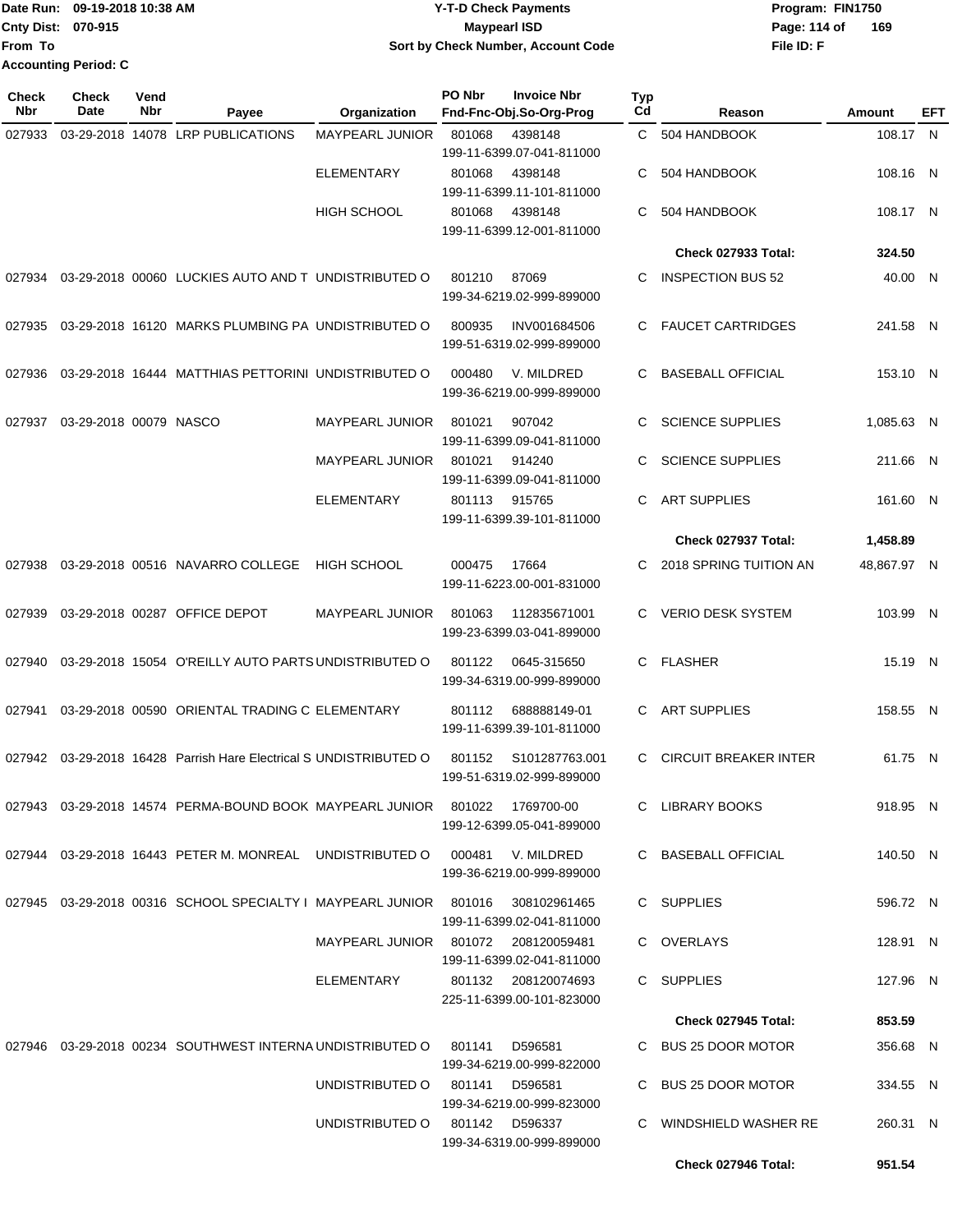Date Run: 09-19-2018 10:38 AM **CONTEX 18 AM CONTEX 18 AM CONTEX 17-T-D** Check Payments **CONTEX 18 AM CONTEX 18 AM CONTEX 18 AM CONTEX 18 AM CONTEX 18 AM CONTEX 18 AM CONTEX 18 AM CONTEX 18 AM CONTEX 19 AM CONTEX 19 AM CONT Cnty Dist:** 070-915 **Page: 115 of Page: 115 of Page: 115 of From To 09-19-2018 10:38 AM Y-T-D Check Payments 070-915 Maypearl ISD Sort by Check Number, Account Code Accounting Period: C**

| Check<br>Nbr | Check<br>Date            | Vend<br>Nbr | Payee                                                                   | Organization                | PO Nbr | <b>Invoice Nbr</b><br>Fnd-Fnc-Obj.So-Org-Prog | <b>Typ</b><br>Cd | Reason                         | <b>Amount</b> | EFT |
|--------------|--------------------------|-------------|-------------------------------------------------------------------------|-----------------------------|--------|-----------------------------------------------|------------------|--------------------------------|---------------|-----|
| 027947       |                          |             | 03-29-2018 01721 SUPER DUPER PUBLIC UNDISTRIBUTED O                     |                             | 801088 | 2329275A<br>199-11-6399.00-999-823000         |                  | C SUPPLIES                     | 35.96 N       |     |
| 027948       |                          |             | 03-29-2018 14013 SYSTEMS GO                                             | <b>HIGH SCHOOL</b>          | 801146 | 2311<br>199-11-6399.13-001-822000             | C                | <b>SUPPLIES</b>                | 53.00 N       |     |
| 027949       | 03-29-2018 16123 TECHAIR |             |                                                                         | <b>HIGH SCHOOL</b>          | 800178 | 04011775<br>199-11-6399.09-001-822000         | С                | <b>MONTHLY TANK RENTAL</b>     | 201.65 N      |     |
| 027950       |                          |             | 03-29-2018 16037 TEX AIR FILTERS                                        | UNDISTRIBUTED O             | 801079 | 307527<br>199-51-6319.02-999-899000           | C                | <b>FILTERS</b>                 | 1,391.00 N    |     |
| 027951       |                          |             | 03-29-2018 16439 Texas ProStart                                         | <b>HIGH SCHOOL</b>          | 801208 | 6/29-6/30/18<br>199-11-6411.04-001-822000     | C                | CULINARY TRAINING A. H         | 425.00 N      |     |
| 027952       |                          |             | 03-29-2018 00617 TOWNSEND PRESS                                         | <b>MAYPEARL JUNIOR</b>      | 801166 | 379618<br>199-11-6399.02-041-811000           | C                | <b>NOVELS</b>                  | 117.20 N      |     |
| 027953       | 03-29-2018 13882 TRANE   |             |                                                                         | UNDISTRIBUTED O             | 801121 | 3989510<br>199-51-6399.05-999-899000          | С                | FAN MOTOR INTERM OFFI          | 540.79 N      |     |
| 027954       |                          |             | 03-29-2018 00141 WAL MART                                               | <b>HIGH SCHOOL</b>          | 801010 | 007760483/18<br>199-11-6399.10-001-811000     |                  | <b>FCS SUPPLIES</b>            | 52.76 N       |     |
|              |                          |             |                                                                         | <b>HIGH SCHOOL</b>          | 801010 | 007760483/18<br>199-11-6399.10-001-811000     | C                | <b>FCS SUPPLIES</b>            | 112.36 N      |     |
|              |                          |             |                                                                         |                             |        |                                               |                  | Check 027954 Total:            | 165.12        |     |
| 027955       |                          |             | 04-06-2018 15376 ALL ABOUT TIRES, LLC UNDISTRIBUTED O                   |                             | 801235 | 24126<br>199-51-6319.03-999-899000            | C                | <b>TIRES FOR LAWNMOWER</b>     | 20.00 N       |     |
| 027956       |                          |             | 04-06-2018 15616 AT&T CORP.                                             | UNDISTRIBUTED O             | 000491 | 9724351720 3/18<br>199-51-6259.02-999-899000  |                  | C 2/22-3/21/18 LONG DISTAN     | 120.04 N      |     |
| 027957       |                          |             | 04-06-2018 00887 BSN SPORTS                                             | UNDISTRIBUTED O             | 801176 | 901911698<br>199-36-6399.16-999-899000        | С                | <b>TENNIS BALLS</b>            | 180.00 N      |     |
| 027958       |                          |             | 04-06-2018 13576 CANON FINANCIAL SE DIR COST-ADMINIS                    |                             | 000500 | 18441032<br>199-41-6249.00-720-899000         | С                | <b>ADMIN COPIER</b>            | 458.87 N      |     |
| 027959       |                          |             | 04-06-2018 00527 CDWG INC.                                              | UNDISTRIBUTED O             | 801139 | MCT3783<br>224-11-6399.00-999-823000          | C.               | <b>SUPPLIES</b>                | 946.40 N      |     |
|              |                          |             | 027960  04-06-2018  00217  CITY OF MAYPEARL  UNDISTRIBUTED   000492  80 |                             |        | 199-51-6259.01-999-899000                     |                  | C 2/27-3/26/18 BALLFIELDS      | 26.00 N       |     |
|              |                          |             |                                                                         | UNDISTRIBUTED O 000492 1081 |        | 199-51-6259.01-999-899000                     |                  | C 2/27-3/26/18 ELEM YARD M     | 26.00 N       |     |
|              |                          |             |                                                                         | UNDISTRIBUTED O 000492 1618 |        | 199-51-6259.01-999-899000                     |                  | C 2/27-3/26/18 ADMIN           | 51.00 N       |     |
|              |                          |             |                                                                         | UNDISTRIBUTED O 000492 383  |        | 199-51-6259.01-999-899000                     |                  | C 2/27-3/26/18 HIGH            | 97.80 N       |     |
|              |                          |             |                                                                         | UNDISTRIBUTED O 000492 1394 |        | 199-51-6259.01-999-899000                     |                  | C 2/27-3/26/18 CONCESSION      | 114.00 N      |     |
|              |                          |             |                                                                         | UNDISTRIBUTED O 000492 574  |        | 199-51-6259.01-999-899000                     |                  | C 2/27-3/26/18 JH YARD MET     | 586.45 N      |     |
|              |                          |             |                                                                         | UNDISTRIBUTED O 000492 595  |        | 199-51-6259.01-999-899000                     |                  | C $2/27 - 3/26/18$ JUNIOR HIGH | 138.60 N      |     |
|              |                          |             |                                                                         | UNDISTRIBUTED O 000492 1080 |        | 199-51-6259.01-999-899000                     |                  | C 2/27-3/26/18 ELEM            | 171.60 N      |     |
|              |                          |             |                                                                         | UNDISTRIBUTED O 000492 82   |        | 199-51-6259.01-999-899000                     |                  | C 2/27-3/26/18 INTERMEDIAT     | 480.60 N      |     |
|              |                          |             |                                                                         |                             |        |                                               |                  | Check 027960 Total:            | 1,692.05      |     |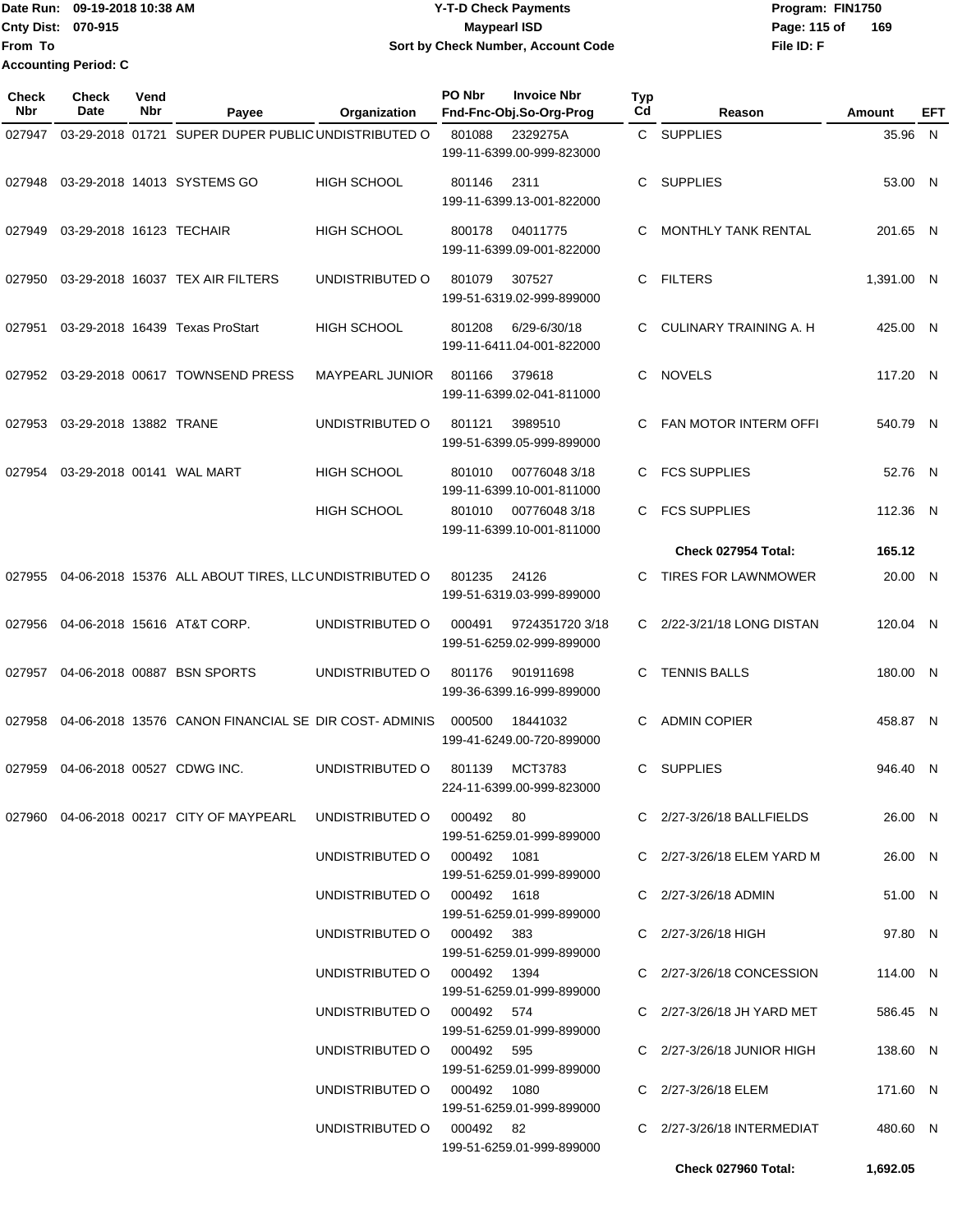## Date Run: 09-19-2018 10:38 AM **CONTEX 18 AM CONTEX 18 AM CONTEX 17-T-D** Check Payments **CONTEX 18 AM CONTEX 18 AM CONTEX 18 AM CONTEX 18 AM CONTEX 18 AM CONTEX 18 AM CONTEX 18 AM CONTEX 18 AM CONTEX 19 AM CONTEX 19 AM CONT Cnty Dist:** 070-915 **Page: 116 of Page: 116 of Page: 116 of Page: 116 of Page: 116 of 09-19-2018 10:38 AM Y-T-D Check Payments 070-915 Maypearl ISD Sort by Check Number, Account Code**

| Check<br><b>Nbr</b> | <b>Check</b><br>Date | Vend<br>Nbr | Payee                                                                          | Organization       | PO Nbr         | <b>Invoice Nbr</b><br>Fnd-Fnc-Obj.So-Org-Prog  | Typ<br>Cd | Reason                      | <b>Amount</b> | EFT   |
|---------------------|----------------------|-------------|--------------------------------------------------------------------------------|--------------------|----------------|------------------------------------------------|-----------|-----------------------------|---------------|-------|
| 027961              |                      |             | 04-06-2018 12478 PSAT/NMSQT                                                    | <b>HIGH SCHOOL</b> | 000501         | 381888331A<br>199-31-6399.01-001-821000        |           | C PSAT/NMSQT TESTING        | 1,228.00 N    |       |
|                     |                      |             |                                                                                | UNDISTRIBUTED O    | 000498         | V. BLOOMING<br>199-36-6219.00-999-899000       |           | C SOFTBALL OFFICIAL         | 88.00 N       |       |
|                     |                      |             | 027963 04-06-2018  00445   EAI EDUCATION                                       | MAYPEARL JUNIOR    | 800946         | <b>INV0867173</b><br>199-11-6399.03-041-811000 | C         | <b>CALCULATORS TI-84</b>    | 2,163.02 N    |       |
|                     |                      |             |                                                                                | MAYPEARL JUNIOR    | 800946         | <b>INV0867173</b><br>199-11-6399.09-041-811000 | C         | <b>CALCULATORS TI-84</b>    | 1,031.73 N    |       |
|                     |                      |             |                                                                                |                    |                |                                                |           | Check 027963 Total:         | 3,194.75      |       |
|                     |                      |             | 027964 04-06-2018  01547   EICHELBAUM WARDEL DIR COST- ADMINIS                 |                    | 000493         | 60951<br>199-41-6211.00-720-899000             | C.        | LEGAL SERVICES              | 854.50 N      |       |
|                     |                      |             | 027965  04-06-2018  12186  ELLIOTT ELECTRIC SU UNDISTRIBUTED O                 |                    | 800842         | 09-49557-02<br>199-51-6319.02-999-899000       | C.        | SUPPLIES                    | 163.17 N      |       |
|                     |                      |             | 027966  04-06-2018  00040  FLATT STATIONERS, I MAYPEARL JUNIOR  801215         |                    |                | 265098-00<br>199-11-6399.07-041-811000         | C         | <b>LAMINATOR FILM</b>       | 148.50 N      |       |
|                     |                      |             | 027967  04-06-2018  16059  FRONTIER SOUTHWE  UNDISTRIBUTED    O                |                    | 000494         | 092915-5<br>199-51-6259.02-999-899000          | C.        | 3/22-4/21/18 9724352038 J   |               | .02 N |
|                     |                      |             |                                                                                | UNDISTRIBUTED O    | 000494         | 031814-5<br>199-51-6259.02-999-899000          | C         | 3/28-4/27/18 9724351720 F   | 58.57 N       |       |
|                     |                      |             |                                                                                | UNDISTRIBUTED O    | 000494         | 093015-5<br>199-51-6259.02-999-899000          |           | C 3/25-4/24/18 9724352019 H | 121.27 N      |       |
|                     |                      |             |                                                                                | UNDISTRIBUTED O    |                | 000494 092515-5<br>199-51-6259.02-999-899000   | C         | 3/28-4/27/18 9724352160 L   | 121.27 N      |       |
|                     |                      |             |                                                                                | UNDISTRIBUTED O    |                | 000494 092815-5<br>199-51-6259.02-999-899000   | C         | 3/28-4/27/18 9724352520 IN  | 121.27 N      |       |
|                     |                      |             |                                                                                | UNDISTRIBUTED O    | 000494         | 091206-5<br>199-51-6259.02-999-899000          |           | 3/28-4/27/18 9724351000 A   | 964.44 N      |       |
|                     |                      |             |                                                                                |                    |                |                                                |           | Check 027967 Total:         | 1,386.84      |       |
| 027968              |                      |             | 04-06-2018 16445 HOLIDAY INN EXPRES ELEMENTARY                                 |                    | 801255         | 4/13/18<br>199-11-6499.00-101-821000           | C.        | <b>UIL REGIONAL</b>         | 250.00 N      |       |
|                     | 04-18-2018           |             |                                                                                | <b>ELEMENTARY</b>  | 801255 4/13/18 | 199-11-6499.00-101-821000                      |           | D BROWN'S SISTER PASSE      | $-250.00$ N   |       |
|                     | 04-06-2018           |             |                                                                                | HIGH SCHOOL        | 801255 4/13/18 | 199-11-6499.04-001-811000                      |           | C UIL REGIONAL              | 99.02 N       |       |
|                     | 04-18-2018           |             |                                                                                | HIGH SCHOOL        | 801255 4/13/18 | 199-11-6499.04-001-811000                      |           | D BROWN'S SISTER PASSE      | -99.02 N      |       |
|                     |                      |             |                                                                                |                    |                |                                                |           | Check 027968 Total:         | .00           |       |
|                     |                      |             | 027969 04-06-2018 16436 Imagine Learning, Inc. MAYPEARL JUNIOR 801173 INV32014 |                    |                | 199-11-6399.38-041-811000                      |           | C THINK THROUGH MATH        | 3,500.00 N    |       |
|                     |                      |             | 027970 04-06-2018  12551  INTERQUEST DETECTI HIGH SCHOOL                       |                    | 800362 112188  | 199-11-6219.02-001-824000                      |           | C 2 HALF DAY SERVICES       | 520.00 N      |       |
|                     |                      |             | 027971    04-06-2018  00608  KAPLAN EARLY LEARN ELEMENTARY                     |                    |                | 800872 0004724751<br>225-11-6399.00-101-823000 |           | C SUPPLIES                  | 39.05 N       |       |
|                     |                      |             |                                                                                | UNDISTRIBUTED O    | 801218 477     | 199-11-6399.08-999-823000                      |           | C SHIRTS                    | 240.00 N      |       |
|                     |                      |             | 027973  04-06-2018  00063  LAKESHORE EQUIPME UNDISTRIBUTED O                   |                    |                | 801163 4069980318<br>224-11-6399.00-999-823000 |           | C SUPPLIES                  | 435.45 N      |       |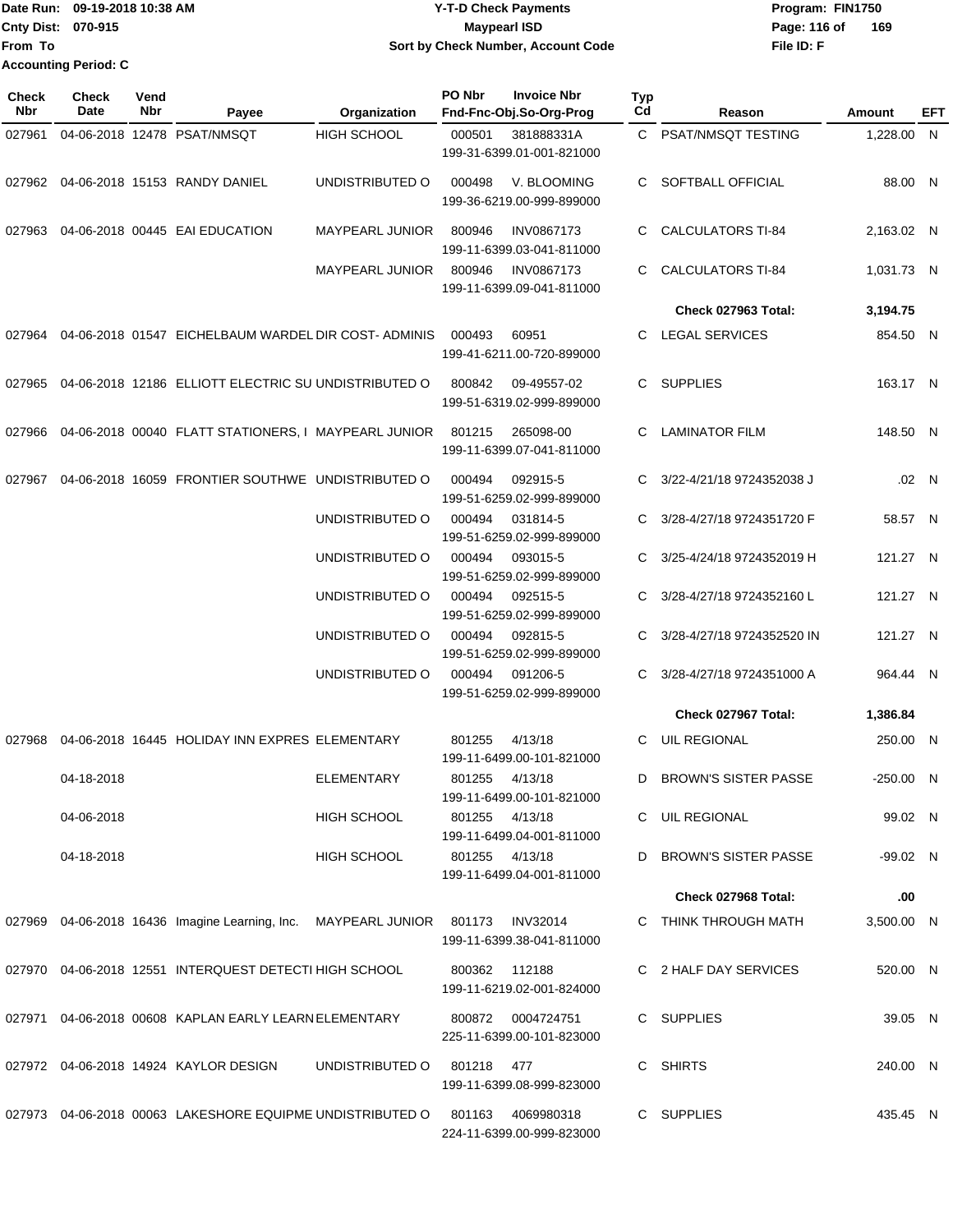|                           | Date Run: 09-19-2018 10:38 AM | <b>Y-T-D Check Payments</b>        | Program: FIN1750    |
|---------------------------|-------------------------------|------------------------------------|---------------------|
| <b>Cnty Dist: 070-915</b> |                               | <b>Mavpearl ISD</b>                | 169<br>Page: 117 of |
| lFrom To                  |                               | Sort by Check Number, Account Code | File ID: F          |
|                           | <b>Accounting Period: C</b>   |                                    |                     |

| <b>Check</b><br>Nbr | Check<br>Date                      | Vend<br>Nbr | Payee                                                                             | Organization                         | PO Nbr | <b>Invoice Nbr</b><br>Fnd-Fnc-Obj.So-Org-Prog          | <b>Typ</b><br>Cd | Reason                         | Amount     | EFT |
|---------------------|------------------------------------|-------------|-----------------------------------------------------------------------------------|--------------------------------------|--------|--------------------------------------------------------|------------------|--------------------------------|------------|-----|
| 027974              |                                    |             | 04-06-2018 14078 LRP PUBLICATIONS                                                 | UNDISTRIBUTED O                      | 801186 | 4399054                                                |                  | C EARLY CHILDHOOD REPO         | 259.50 N   |     |
|                     |                                    |             |                                                                                   |                                      |        | 199-21-6411.00-999-823000                              |                  |                                |            |     |
| 027975              |                                    |             | 04-06-2018 13306 MOUNTAIN PEAK SPE UNDISTRIBUTED O                                |                                      | 000499 | 11-0788-00<br>199-51-6259.79-999-822000                | C.               | 2/4-3/6/18 WATER               | 54.60 N    |     |
| 027976              |                                    |             | 04-06-2018 16289 NEXTLINK BROADBAN UNDISTRIBUTED O                                |                                      | 000495 | 125089750-11<br>199-53-6219.00-999-899000              | C                | ENTERPRISE LEVEL 1             | 790.00 N   |     |
| 027977              |                                    |             | 04-06-2018 12087 OAK CLIFF OFFICE SU MAYPEARL JUNIOR                              |                                      | 801221 | 406641-0<br>199-31-6339.00-041-899000                  | C                | <b>HEADPHONES</b>              | 121.00 N   |     |
|                     |                                    |             |                                                                                   | MAYPEARL JUNIOR                      | 801221 | 406641-0<br>199-31-6399.00-041-899000                  | C                | <b>HEADPHONES</b>              | 46.40 N    |     |
|                     |                                    |             |                                                                                   |                                      |        |                                                        |                  | Check 027977 Total:            | 167.40     |     |
| 027978              |                                    |             | 04-06-2018 00287 OFFICE DEPOT                                                     | ELEMENTARY                           | 801154 | 118397712001<br>199-11-6399.00-101-823000              | C.               | SUPPLIES                       | 12.50 N    |     |
|                     |                                    |             |                                                                                   | <b>HIGH SCHOOL</b>                   | 801175 | 1187387338001<br>199-11-6399.12-001-823000             | C.               | <b>SUPPLIES</b>                | 56.17 N    |     |
|                     |                                    |             |                                                                                   | <b>HIGH SCHOOL</b>                   | 801175 | 118387479001<br>199-11-6399.12-001-823000              | C.               | <b>SUPPLIES</b>                | 15.78 N    |     |
|                     |                                    |             |                                                                                   | <b>HIGH SCHOOL</b>                   | 801154 | 118397712001<br>199-11-6399.12-001-823000              |                  | C SUPPLIES                     | 43.86 N    |     |
|                     |                                    |             |                                                                                   | UNDISTRIBUTED O                      | 801154 | 118398138001<br>199-21-6399.00-999-823000              | C.               | SUPPLIES                       | 3.40 N     |     |
|                     |                                    |             |                                                                                   | UNDISTRIBUTED O                      | 801154 | 118397712001<br>199-21-6399.00-999-823000              | C.               | <b>SUPPLIES</b>                | 55.81 N    |     |
|                     |                                    |             |                                                                                   | ADMINISTRATIVE                       | 801189 | 118385454001<br>199-41-6399.01-701-899000              | C                | <b>SUPPLIES</b>                | 50.80 N    |     |
|                     |                                    |             |                                                                                   |                                      |        |                                                        |                  | Check 027978 Total:            | 238.32     |     |
| 027979              |                                    |             | 04-06-2018 01398 PETER VENTERS                                                    | UNDISTRIBUTED O                      | 000496 | V. BLOOMING<br>199-36-6219.00-999-899000               | C.               | SOFTBALL OFFICIAL              | 88.00 N    |     |
| 027980              |                                    |             | 04-06-2018 00099 REGION 10/EDUCATIO UNDISTRIBUTED O                               |                                      | 800990 | 150639<br>199-34-6219.01-999-899000                    | C                | <b>BUS CERT R. JENKINS</b>     | 85.00 N    |     |
|                     |                                    |             |                                                                                   | <b>ADMINISTRATIVE</b>                | 801222 | 150706<br>199-41-6219.10-701-899000                    | C                | DCS BACKGROUND CHEC            | 274.40 N   |     |
|                     |                                    |             |                                                                                   |                                      |        |                                                        |                  | Check 027980 Total:            | 359.40     |     |
|                     |                                    |             | 027981  04-06-2018  12125  REGION IV ESC                                          | MAYPEARL JUNIOR 801205 F73790        |        | 199-11-6399.08-041-811000                              |                  | C BOOKS                        | 81.60 N    |     |
|                     |                                    |             | 027982 04-06-2018 14927 REPUBLIC SERVICES UNDISTRIBUTED O 000497 0794-012703179   |                                      |        | 199-51-6259.03-999-899000                              |                  | C $4/1 - 4/30/18$ WASTE PICK U | 2.929.97 N |     |
|                     |                                    |             | 027983 04-06-2018 16447 SAM RIEPE                                                 | UNDISTRIBUTED O 801230 REIMBURSEMENT |        | 199-36-6399.05-999-899000                              |                  | C AMPLIFIER                    | 94.12 N    |     |
|                     |                                    |             | 027984  04-06-2018  12813  STORM LAWN AND GA UNDISTRIBUTED O  801184  209030      |                                      |        | 199-51-6319.04-999-899000                              |                  | C LAWN MOWER PARTS             | 614.99 N   |     |
|                     | 027985  04-06-2018  16123  TECHAIR |             |                                                                                   | HIGH SCHOOL                          |        | 800178 04025161<br>199-11-6399.09-001-822000           |                  | C MONTHLY TANK RENTAL          | 290.94 N   |     |
|                     |                                    |             | 027986  04-06-2018  00460  VINEYARD'S  AUTO SU  UNDISTRIBUTED   0  800967  178280 |                                      |        | 199-34-6319.00-999-899000                              |                  | C SUPPLIES                     | 44.16 N    |     |
|                     |                                    |             | 027987  04-12-2018  16150   ALVARADO FLEET SE   UNDISTRIBUTED   0   801257        |                                      |        | 00000654                                               |                  | C REPAIR BUS 48                | 524.00 N   |     |
|                     |                                    |             |                                                                                   | UNDISTRIBUTED O 801259 00000673      |        | 199-34-6219.00-999-899000<br>199-34-6219.00-999-899000 |                  | C REPAIR BUS 50                | 267.50 N   |     |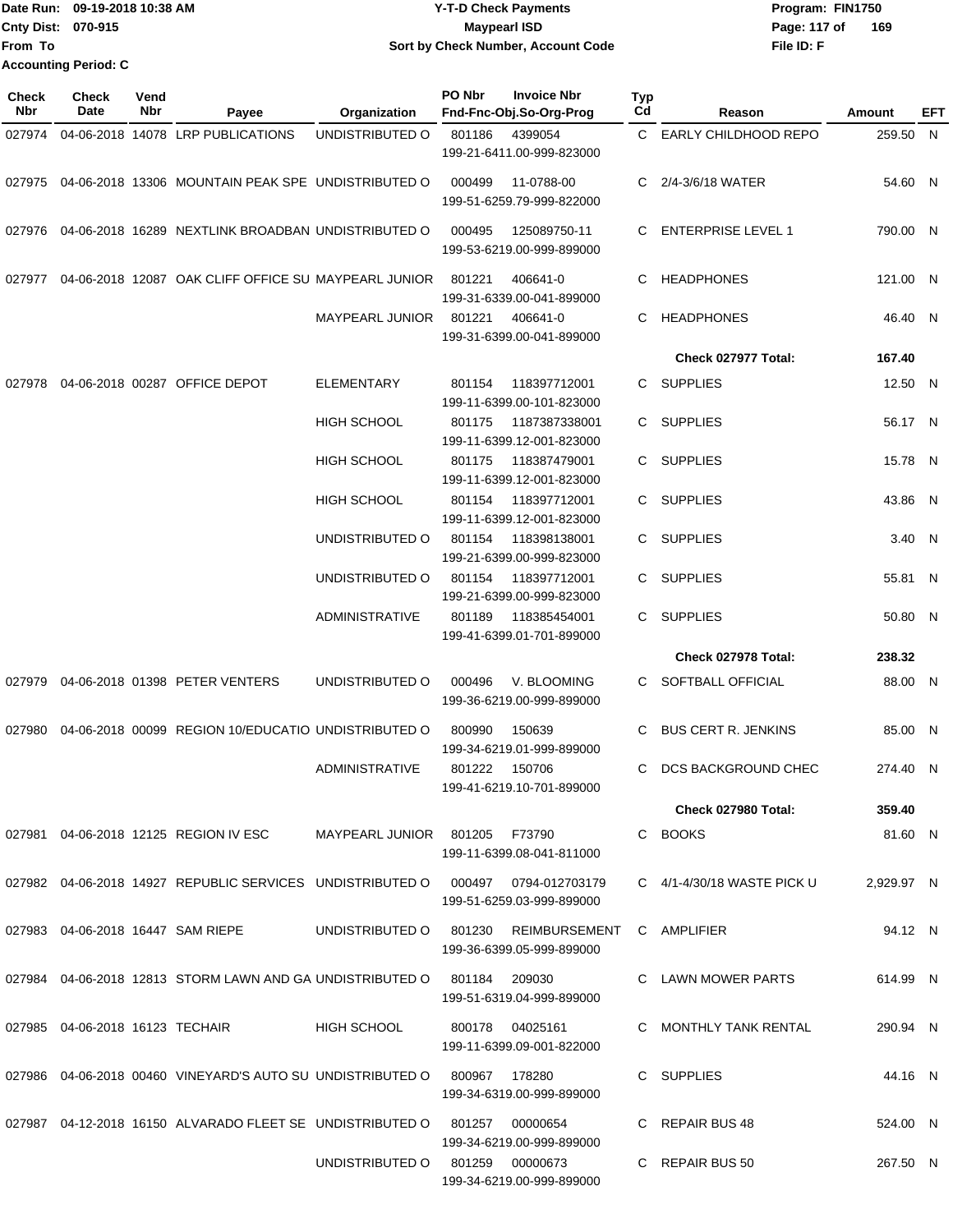|                             | TDate Run: 09-19-2018 10:38 AM | Y-T-D Check Payments               | Program: FIN1750    |
|-----------------------------|--------------------------------|------------------------------------|---------------------|
| <b>Cnty Dist: 070-915</b>   |                                | Mavpearl ISD                       | 169<br>Page: 118 of |
| lFrom To                    |                                | Sort by Check Number, Account Code | File ID: F          |
| <b>Accounting Period: C</b> |                                |                                    |                     |

| <b>Check</b><br>Nbr | <b>Check</b><br>Date | Vend<br>Nbr | Payee                                                                     | Organization                    | PO Nbr         | <b>Invoice Nbr</b><br>Fnd-Fnc-Obj.So-Org-Prog | Typ<br>Cd | Reason                     | Amount     | EFT |
|---------------------|----------------------|-------------|---------------------------------------------------------------------------|---------------------------------|----------------|-----------------------------------------------|-----------|----------------------------|------------|-----|
|                     |                      |             |                                                                           | UNDISTRIBUTED O                 | 801257         | 00000654                                      |           | C REPAIR BUS 48            | 846.02 N   |     |
|                     |                      |             |                                                                           |                                 |                | 199-34-6319.00-999-899000                     |           | Check 027987 Total:        | 1,637.52   |     |
|                     |                      |             | 027988  04-12-2018  00069  ATMOS ENERGY                                   | UNDISTRIBUTED O                 | 000502         | 3030380238<br>199-51-6259.00-999-899000       |           | C 3/2-4/2/18 ADMIN OFFICE  | 134.22 N   |     |
|                     |                      |             |                                                                           | UNDISTRIBUTED O                 | 000502         | 3030318485<br>199-51-6259.00-999-899000       | C         | 3/2-4/2/18 LSK             | 216.42 N   |     |
|                     |                      |             |                                                                           | UNDISTRIBUTED O                 | 000502         | 3030318181<br>199-51-6259.00-999-899000       |           | C 3/2-4/2/18 MIDDLE SCHOO  | 267.97 N   |     |
|                     |                      |             |                                                                           | UNDISTRIBUTED O                 | 000502         | 3030380470<br>199-51-6259.00-999-899000       |           | C 3/2-4/2/18 HIGH SCHOOL   | 389.98 N   |     |
|                     |                      |             |                                                                           |                                 |                |                                               |           | Check 027988 Total:        | 1,008.59   |     |
| 027989              |                      |             | 04-12-2018 00901 AVENUE FUEL DISTRI UNDISTRIBUTED O                       |                                 | 000508         | 65735<br>199-34-6311.01-999-899000            |           | C FUEL                     | 1,941.43 N |     |
| 027990              |                      |             | 04-12-2018 00887 BSN SPORTS                                               | <b>HIGH SCHOOL</b>              | 801143         | 901889503<br>199-36-6399.02-001-899000        | C         | <b>UNIFORMS</b>            | 579.80 N   |     |
|                     |                      |             |                                                                           | UNDISTRIBUTED O                 | 800988         | 901898735<br>199-36-6399.03-999-899GHS        |           | C TRACK EQUIPMENT          | 320.00 N   |     |
|                     |                      |             |                                                                           | UNDISTRIBUTED O                 | 800988         | 901889502<br>199-36-6399.03-999-899GHS        | C.        | <b>TRACK EQUIPMENT</b>     | 728.50 N   |     |
|                     |                      |             |                                                                           | UNDISTRIBUTED O                 | 801143         | 901889503<br>199-36-6399.06-999-899HS0        | C         | <b>UNIFORMS</b>            | 500.00 N   |     |
|                     |                      |             |                                                                           |                                 |                |                                               |           | Check 027990 Total:        | 2,128.30   |     |
|                     |                      |             | 027991 04-12-2018 00871 CARD SERVICE CENT UNDISTRIBUTED O                 |                                 | 801181         | XXXX01784/18<br>199-13-6499.00-999-811000     |           | C ATTENDANCE LUNCH/HS      | 15.46 N    |     |
|                     |                      |             |                                                                           | UNDISTRIBUTED O                 | 000507         | XXXX0178 4/18<br>199-13-6499.00-999-811000    | C.        | STRATEGIC PLANNING         | 278.02 N   |     |
|                     |                      |             |                                                                           | UNDISTRIBUTED O                 | 000507         | XXXX0178 4/18<br>199-13-6499.00-999-811000    | C.        | <b>STRATEGIC PLANNING</b>  | 247.35 N   |     |
|                     |                      |             |                                                                           | <b>SCHOOL BOARD</b>             | 801207         | XXXX0178 4/18<br>199-41-6499.02-702-899000    | C         | <b>BOARD MEAL</b>          | 75.17 N    |     |
|                     |                      |             |                                                                           |                                 |                |                                               |           | Check 027991 Total:        | 616.00     |     |
|                     |                      |             | 027992 04-12-2018 00218 THE COWBOY BANK O HIGH SCHOOL                     |                                 |                | 801274 VAVRA<br>199-11-6399.27-001-811000     |           | C REGIONAL ACADEMIC ME     | 50.00 N    |     |
|                     |                      |             |                                                                           | HIGH SCHOOL                     |                | 801275 R BROWN<br>199-11-6399.27-001-811000   |           | C REGIONAL ACADEMIC ME     | 180.00 N   |     |
|                     |                      |             |                                                                           | HIGH SCHOOL                     |                | 801262 J. WOOD<br>199-36-6499.05-001-899000   |           | C TENNIS REGIONAL MEALS    | 750.00 N   |     |
|                     |                      |             |                                                                           |                                 |                |                                               |           | Check 027992 Total:        | 980.00     |     |
|                     |                      |             | 027993  04-12-2018  13639  EAST TEXAS COPY SY ELEMENTARY                  |                                 | 801231 1157077 | 199-11-6399.11-101-811000                     |           | C STAPLES                  | 183.90 N   |     |
|                     |                      |             | 027994 04-12-2018 16414 HILTON GARDEN INN UNDISTRIBUTED O 800911 L. HYLES |                                 |                | 199-13-6499.01-999-811000                     |           | C ASCD CURRICULUM DESI     | 364.88 N   |     |
|                     | 04-27-2018           |             |                                                                           | UNDISTRIBUTED 0 800911 L. HYLES |                | 199-13-6499.01-999-811000                     |           | D HOTEL DOES NOT TAKE      | -364.88 N  |     |
|                     |                      |             |                                                                           |                                 |                |                                               |           | <b>Check 027994 Total:</b> | .00        |     |
|                     |                      |             | 027995 04-12-2018 16039 JYRO SIGNS                                        | UNDISTRIBUTED O                 | 801237 6080    | 199-51-6319.02-999-899000                     |           | C SIGNS                    | 135.00 N   |     |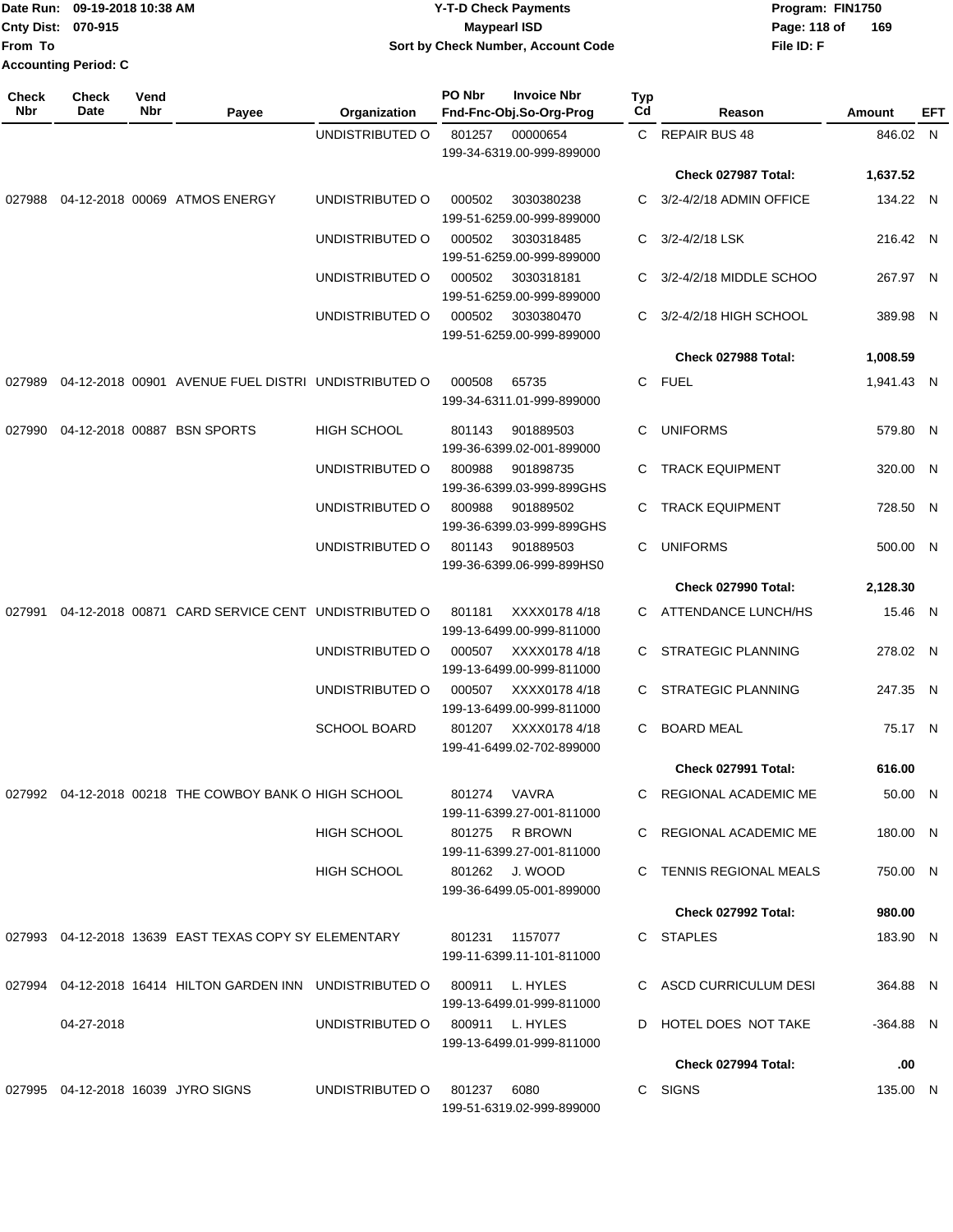|                             | Date Run: 09-19-2018 10:38 AM | <b>Y-T-D Check Payments</b>        | Program: FIN1750    |
|-----------------------------|-------------------------------|------------------------------------|---------------------|
| <b>Cnty Dist: 070-915</b>   |                               | Maypearl ISD                       | 169<br>Page: 119 of |
| lFrom To                    |                               | Sort by Check Number, Account Code | File ID: F          |
| <b>Accounting Period: C</b> |                               |                                    |                     |

| <b>Check</b><br>Nbr | Check<br>Date                     | Vend<br>Nbr | Payee                                                       | Organization           | PO Nbr | <b>Invoice Nbr</b><br>Fnd-Fnc-Obj.So-Org-Prog   | <b>Typ</b><br>Cd | Reason                     | Amount     | EFT |
|---------------------|-----------------------------------|-------------|-------------------------------------------------------------|------------------------|--------|-------------------------------------------------|------------------|----------------------------|------------|-----|
| 027996              |                                   |             | 04-12-2018 00063 LAKESHORE EQUIPME UNDISTRIBUTED O          |                        | 801213 | 4242090318                                      |                  | C CALCULATOR SUPPLIES      | 106.93 N   |     |
|                     |                                   |             |                                                             |                        |        | 224-11-6399.00-999-823000                       |                  |                            |            |     |
|                     |                                   |             | 027997 04-12-2018 15866 LEGACY ISP, LLC                     | UNDISTRIBUTED O        | 801227 | 12099<br>199-52-6639.02-999-899000              | C.               | CABLE DROP REMOVAL         | 1,600.00 N |     |
|                     | 027998  04-12-2018  15098  LOWE'S |             |                                                             | UNDISTRIBUTED O        | 800015 | 990072813574<br>199-51-6319.02-999-899000       |                  | C SUPPLIES                 | 604.80 N   |     |
|                     |                                   |             |                                                             | UNDISTRIBUTED O        | 800884 | 7281358 4/20<br>199-51-6319.04-999-899000       |                  | C SUPPLIES                 | 595.63 N   |     |
|                     |                                   |             |                                                             | UNDISTRIBUTED O        | 801196 | 72813574/20<br>199-51-6319.05-999-899000        |                  | REBAR FOR RETAINING W      | 259.57 N   |     |
|                     |                                   |             |                                                             | UNDISTRIBUTED O        | 000509 | 99007281357<br>199-51-6319.35-999-899000        | C                | ELEM KITCHEN WASHER        | 25.08 N    |     |
|                     |                                   |             |                                                             | UNDISTRIBUTED O        | 801031 | 99007281357<br>199-51-6319.35-999-899000        |                  | ELEM KITCHEN WASHER        | 304.05 N   |     |
|                     |                                   |             |                                                             |                        |        |                                                 |                  | Check 027998 Total:        | 1.789.13   |     |
| 027999              |                                   |             | 04-12-2018 12506 MAYPEARL CHAMBER ADMINISTRATIVE            |                        | 801276 | R. BOWLING<br>199-41-6499.00-701-899000         |                  | C CHAMBER OF               | 50.00 N    |     |
| 028000              |                                   |             | 04-12-2018 15740 MOORE RECYCLING L UNDISTRIBUTED O          |                        | 000503 | 0001449007<br>199-51-6259.03-999-899000         |                  | C 3/1-3/31/18 RECYCLE ELE  | 26.20 N    |     |
|                     |                                   |             |                                                             | UNDISTRIBUTED O        | 000503 | 0001449009<br>199-51-6259.03-999-899000         |                  | C 3/1-3/31/18 RECYCLE AG   | 26.30 N    |     |
|                     |                                   |             |                                                             | UNDISTRIBUTED O        | 000503 | 0001449010<br>199-51-6259.03-999-899000         |                  | C 3/1-3/31/18 RECYCLE INTE | 26.30 N    |     |
|                     |                                   |             |                                                             | UNDISTRIBUTED O        | 000503 | 0001449008<br>199-51-6259.03-999-899000         |                  | 3/1-3/31/18 RECYCLE JH     | 82.70 N    |     |
|                     |                                   |             |                                                             | UNDISTRIBUTED O        | 000503 | 0001449006<br>199-51-6259.03-999-899000         | C                | 3/1-3/31/18 RECYCLE HS     | 13.85 N    |     |
|                     |                                   |             |                                                             |                        |        |                                                 |                  | Check 028000 Total:        | 175.35     |     |
|                     |                                   |             | 028001 04-12-2018 15814 NEC FINANCIAL SERVI UNDISTRIBUTED O |                        | 000504 | 0002101226<br>199-71-6512.00-999-899000         |                  | C 2017 PERSONAL PROPER     | 1,214.69 N |     |
|                     |                                   |             |                                                             | UNDISTRIBUTED O        | 000504 | 0002101226<br>199-71-6522.00-999-899000         |                  | C SV8100 PHONE LEASE       | 1,340.27 N |     |
|                     |                                   |             |                                                             |                        |        |                                                 |                  | Check 028001 Total:        | 2,554.96   |     |
|                     |                                   |             | 028002  04-12-2018  13541  NORCOSTCO                        | MAYPEARL JUNIOR 801051 |        | T453568<br>199-11-6399.29-041-811B00            |                  | C CHIOR SUPPLIES           | 171.08 N   |     |
|                     |                                   |             | 028003 04-12-2018 12087 OAK CLIFF OFFICE SU HIGH SCHOOL     |                        | 801229 | 406776-0<br>199-12-6399.00-001-899000           |                  | C PROJECTOR BULBS          | 308.54 N   |     |
|                     |                                   |             | 028004 04-12-2018 00287 OFFICE DEPOT                        | UNDISTRIBUTED O        | 801216 | 120179708001<br>224-11-6399.00-999-823000       |                  | C BOOKCASES                | 907.96 N   |     |
|                     |                                   |             | 028005 04-12-2018 00093 OLEN WILLIAMS, INC. UNDISTRIBUTED O |                        | 801241 | 30081/30082<br>199-51-6249.00-999-899000        |                  | C SCOREBOARD REPAIR        | 255.00 N   |     |
|                     |                                   |             |                                                             | UNDISTRIBUTED O        |        | 801241 30081/30082<br>199-51-6319.03-999-899000 |                  | C SCOREBOARD REPAIR        | 20.00 N    |     |
|                     |                                   |             |                                                             |                        |        |                                                 |                  | <b>Check 028005 Total:</b> | 275.00     |     |
|                     |                                   |             | 028006 04-12-2018 16014 ORKIN PEST CONTRO UNDISTRIBUTED O   |                        | 800091 | 376782<br>199-51-6249.00-999-899000             |                  | C APRIL PEST CONTROL       | 450.00 N   |     |
|                     |                                   |             | 028007 04-12-2018 14604 PEARSON CLINICAL A HIGH SCHOOL      |                        | 801099 | 11570461<br>199-11-6399.24-001-824000           |                  | C DYSLEXIA TESTING         | 145.40 N   |     |
|                     |                                   |             |                                                             | <b>MAYPEARL JUNIOR</b> |        | 801177 11573662<br>199-31-6339.00-041-899000    |                  | C GT TESTING SUPPLIES      | 278.85 N   |     |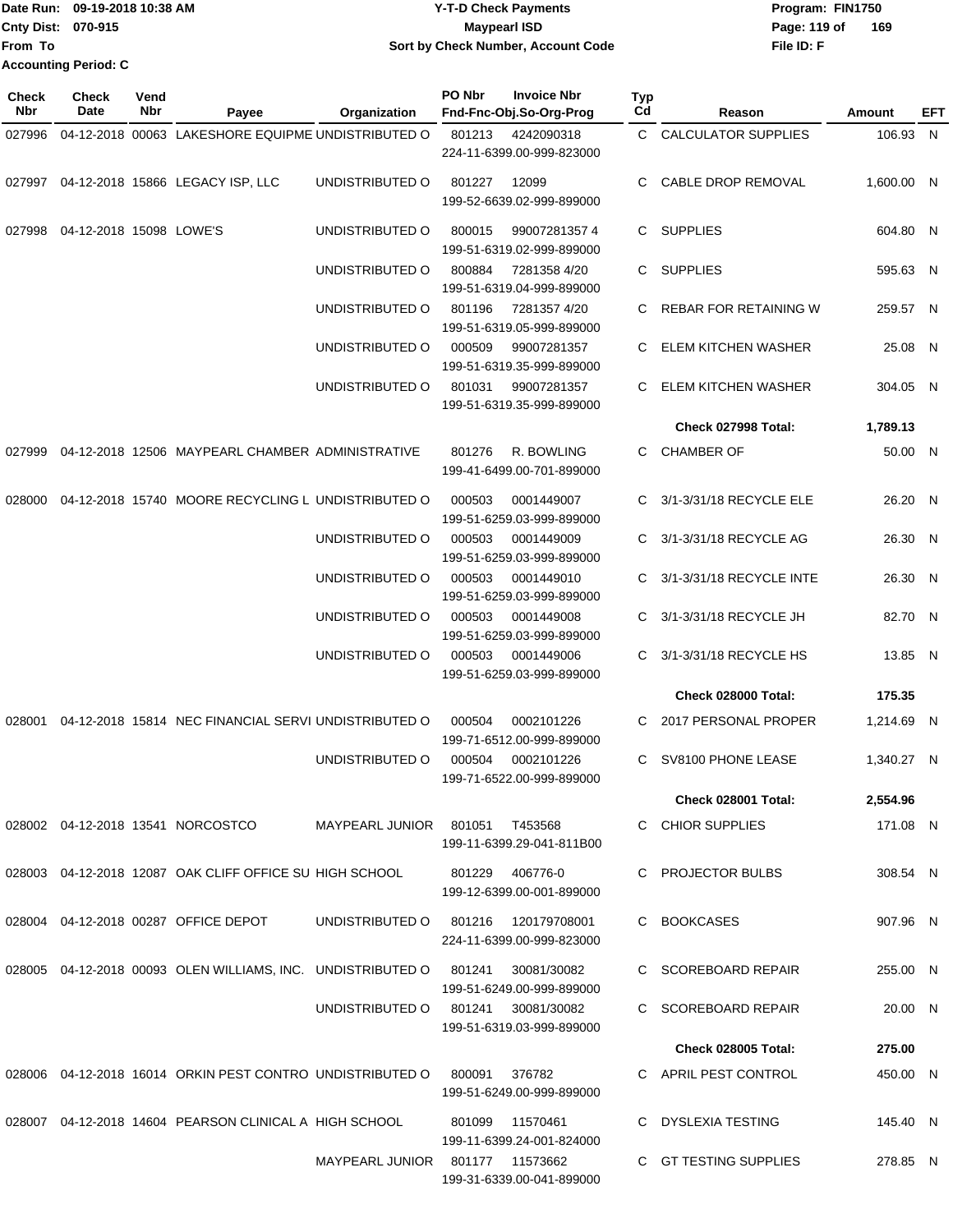| From To             | Date Run: 09-19-2018 10:38 AM<br>Cnty Dist: 070-915<br><b>Accounting Period: C</b> |             |                                                            |                            | <b>Y-T-D Check Payments</b><br><b>Maypearl ISD</b><br>Sort by Check Number, Account Code |                       |                            | Program: FIN1750<br>Page: 120 of<br>169<br>File ID: F |          |
|---------------------|------------------------------------------------------------------------------------|-------------|------------------------------------------------------------|----------------------------|------------------------------------------------------------------------------------------|-----------------------|----------------------------|-------------------------------------------------------|----------|
| <b>Check</b><br>Nbr | Check<br>Date                                                                      | Vend<br>Nbr | Payee                                                      | Organization               | PO Nbr<br><b>Invoice Nbr</b><br>Fnd-Fnc-Obj.So-Org-Prog                                  | Typ<br>C <sub>d</sub> | Reason                     | <b>Amount</b>                                         | EFT      |
|                     |                                                                                    |             |                                                            |                            |                                                                                          |                       | Check 028007 Total:        | 424.25                                                |          |
| 028008              |                                                                                    |             | 04-12-2018 00854 PITNEY BOWES GLOB DIR COST-ADMINIS        |                            | 000505<br>3305884486<br>199-41-6269.00-720-899000                                        | С                     | 1/30-4/29/18 POSTAGE       |                                                       | 420.00 N |
| 028009              |                                                                                    |             | 04-12-2018 16057 POLARITY NETWORKS UNDISTRIBUTED O         |                            | 800628<br>88016.1<br>199-11-6639.47-999-811000                                           | С                     | <b>FIBER UPGRADE</b>       | 520.52 N                                              |          |
|                     |                                                                                    |             |                                                            | <b>HIGH SCHOOL</b>         | 800628<br>88016.1<br>199-11-6639.48-001-811000                                           | С                     | <b>FIBER UPGRADE</b>       |                                                       | 361.69 N |
|                     |                                                                                    |             |                                                            | <b>MAYPEARL JUNIOR</b>     | 800628<br>88016.1<br>199-11-6639.48-041-811000                                           | С                     | <b>FIBER UPGRADE</b>       | 11,882.54 N                                           |          |
|                     |                                                                                    |             |                                                            | <b>ELEMENTARY</b>          | 88016.1<br>800628<br>199-11-6639.48-101-811000                                           | С                     | <b>FIBER UPGRADE</b>       | 13,878.34 N                                           |          |
|                     |                                                                                    |             |                                                            | UNDISTRIBUTED O            | 800628<br>88016.1<br>199-11-6639.50-999-899000                                           | С                     | FIBER UPGRADE              | 6,416.63 N                                            |          |
|                     |                                                                                    |             |                                                            | <b>ADMINISTRATIVE</b>      | 800628<br>88016.1<br>199-53-6399.00-701-899000                                           | С                     | <b>FIBER UPGRADE</b>       |                                                       | 118.28 N |
|                     |                                                                                    |             |                                                            |                            |                                                                                          |                       | Check 028009 Total:        | 33,178.00                                             |          |
| 028010              |                                                                                    |             | 04-12-2018 00401 POSITIVE PROMOTION UNDISTRIBUTED O        |                            | 801185<br>05978083<br>224-11-6399.00-999-823000                                          | С                     | <b>SUPPLIES</b>            | 441.20 N                                              |          |
| 028011              |                                                                                    |             | 04-12-2018 14261 RYAN VINES                                | <b>HIGH SCHOOL</b>         | 801253<br><b>REIMBURSEMENT</b><br>199-11-6399.09-001-822000                              | С                     | <b>CLASSROOM SUPPLIES</b>  |                                                       | 299.69 N |
|                     |                                                                                    |             |                                                            | HIGH SCHOOL                | <b>REIMBURSEMENT</b><br>801252<br>199-11-6411.04-001-822000                              | C                     | <b>SHOW MEALS</b>          |                                                       | 142.56 N |
|                     |                                                                                    |             |                                                            |                            |                                                                                          |                       | Check 028011 Total:        | 442.25                                                |          |
|                     |                                                                                    |             | 028012 04-12-2018 00316 SCHOOL SPECIALTY I UNDISTRIBUTED O |                            | 801164<br>308102968915<br>224-11-6399.00-999-823000                                      | C                     | <b>SUPPLIES</b>            | 1,237.50 N                                            |          |
| 028013              |                                                                                    |             | 04-12-2018 15580 SUNDAY HOUSE INN                          | HIGH SCHOOL                | 801183<br>4/25-4/26/18<br>199-11-6499.03-001-822000                                      | С                     | ROCKET HOTEL               |                                                       | .10 N    |
|                     |                                                                                    |             |                                                            | <b>HIGH SCHOOL</b>         | 801183 4/25-4/26/18<br>199-11-6499.03-001-822000                                         |                       | C ROCKET HOTEL             |                                                       | 401.00 N |
|                     |                                                                                    |             |                                                            |                            |                                                                                          |                       | <b>Check 028013 Total:</b> | 401.10                                                |          |
|                     |                                                                                    |             | 028014 04-12-2018 16296 SUPERIOR PEDIATRIC UNDISTRIBUTED O |                            | 801265<br>115<br>199-31-6219.02-999-823000                                               |                       | C MARCH 16-31 PT SERVICE   |                                                       | 390.00 N |
|                     |                                                                                    |             |                                                            | UNDISTRIBUTED O 801265 115 | 199-31-6219.04-999-823000                                                                |                       | C MARCH 16-31 OT SERVICE   |                                                       | 520.00 N |
|                     |                                                                                    |             |                                                            |                            |                                                                                          |                       | Check 028014 Total:        | 910.00                                                |          |
|                     | 028015  04-12-2018  13882  TRANE                                                   |             |                                                            | UNDISTRIBUTED O            | 3989704<br>801120<br>199-51-6319.02-999-899000                                           |                       | C COMPRESSOR & KIT INTE    |                                                       | 194.17 N |
|                     |                                                                                    |             |                                                            |                            | UNDISTRIBUTED O 801120 4003212<br>199-51-6319.02-999-899000                              |                       | C COMPRESSOR & KIT INTE    |                                                       | 799.84 N |
|                     |                                                                                    |             |                                                            |                            |                                                                                          |                       | <b>Check 028015 Total:</b> | 994.01                                                |          |
|                     |                                                                                    |             | 028016  04-12-2018  16453  TRYP BY WYNDHAM  HIGH SCHOOL    |                            | 801264 4/17-4/19/18<br>199-36-6499.05-001-899000                                         |                       | C REGIONAL TENNIS          |                                                       | 957.04 N |
|                     |                                                                                    |             | 028017  04-12-2018  16028  ULINE, INC.                     | UNDISTRIBUTED O            | 801240<br>96320211<br>199-51-6399.04-999-899000                                          |                       | C SIGNS FOR BOARD MEETI    |                                                       | 280.07 N |
|                     |                                                                                    |             | 028018 04-12-2018 00460 VINEYARD'S AUTO SU UNDISTRIBUTED O |                            | 800967 178499<br>199-34-6319.00-999-899000                                               |                       | C SUPPLIES                 |                                                       | 71.91 N  |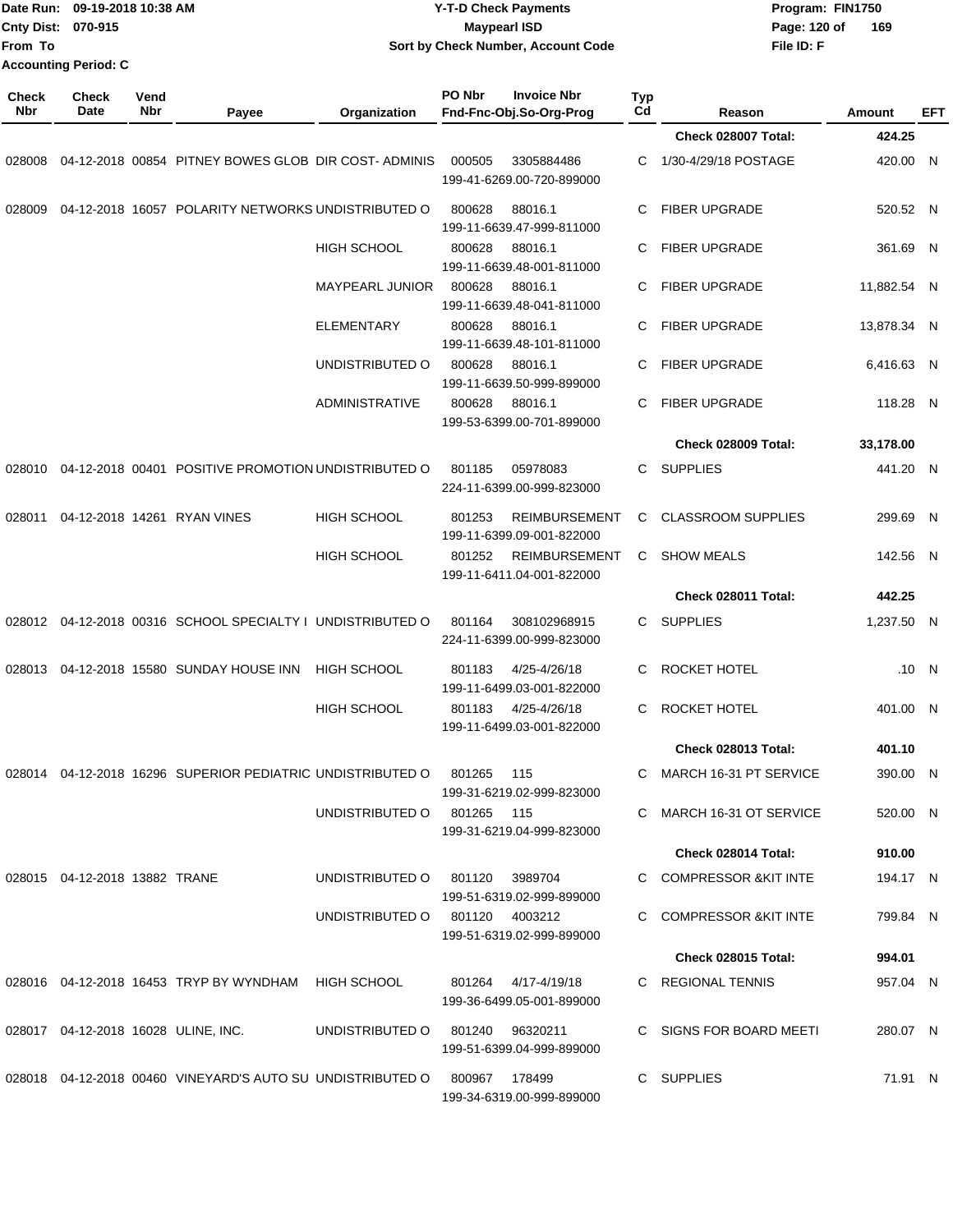| 1Date Run: 09-19-2018 10:38 AM | <b>Y-T-D Check Payments</b>        | Program: FIN1750    |
|--------------------------------|------------------------------------|---------------------|
| <b>Cnty Dist: 070-915</b>      | <b>Maypearl ISD</b>                | 169<br>Page: 121 of |
| lFrom To                       | Sort by Check Number, Account Code | File ID: F          |
| <b>Accounting Period: C</b>    |                                    |                     |

| <b>Check</b><br>Nbr | <b>Check</b><br>Date | Vend<br><b>Nbr</b> | Payee                                                     | Organization       | PO Nbr | <b>Invoice Nbr</b><br>Fnd-Fnc-Obj.So-Org-Prog    | Typ<br>Cd    | Reason                         | Amount       | EFT |
|---------------------|----------------------|--------------------|-----------------------------------------------------------|--------------------|--------|--------------------------------------------------|--------------|--------------------------------|--------------|-----|
| 028019              |                      |                    | 04-12-2018 15169 WAXAHACHIE ALTERN UNDISTRIBUTED O        |                    | 801246 | 25062                                            |              | C STARTER FOR LAWN MO          | 125.00 N     |     |
|                     |                      |                    |                                                           |                    |        | 199-51-6319.03-999-899000                        |              |                                |              |     |
| 028021              |                      |                    | 04-19-2018 00004 ALERT SERVICES                           | UNDISTRIBUTED O    | 801180 | 5018928<br>199-36-6399.05-999-899000             | C            | <b>LAUNDRY SOAP</b>            | 250.00 N     |     |
|                     |                      |                    | 028022 04-19-2018 16150 ALVARADO FLEET SE UNDISTRIBUTED O |                    | 801273 | 00000670<br>199-34-6219.00-999-899000            | C            | <b>BUS 51 FUEL FILTERS LAB</b> | 452.50 N     |     |
|                     |                      |                    |                                                           | UNDISTRIBUTED O    | 801273 | 00000670<br>199-34-6319.00-999-899000            | C            | <b>BUS 51 FUEL FILTERS PA</b>  | 440.12 N     |     |
|                     |                      |                    |                                                           |                    |        |                                                  |              | Check 028022 Total:            | 892.62       |     |
| 028023              |                      |                    | 04-19-2018 13962 APOGEE COMPONENT HIGH SCHOOL             |                    | 801267 | 004946<br>199-11-6399.13-001-822000              | C.           | <b>ROCKET SUPPLIES</b>         | 489.29 N     |     |
| 028024              |                      |                    | 04-19-2018 01256 AT&T MOBILITY                            | UNDISTRIBUTED O    | 000510 | 824711164X04102<br>199-51-6259.02-999-899000     | $\mathbf{C}$ | 3/3-4/2/18 WIRELESS            | 108.31 N     |     |
| 028025              |                      |                    | 04-19-2018 16457 BEST WESTERN INN O HIGH SCHOOL           |                    | 801286 | 4/22-4/25/18<br>199-36-6499.05-001-899000        | C.           | <b>GOLF REGIONALS</b>          | 838.00 N     |     |
| 028026              |                      |                    | 04-19-2018 16459 BRENHAM COUNTRY HIGH SCHOOL              |                    | 801288 | <b>GOLF</b><br>199-36-6499.01-001-899000         | C            | <b>REGIONAL PRACTICE RO</b>    | 120.00 N     |     |
| 028027              |                      |                    | 04-19-2018 13576 CANON FINANCIAL SE ELEMENTARY            |                    | 800060 | 18531110<br>199-11-6269.00-101-899000            | C            | 4/1-4/30/18 COPIER             | 260.01 N     |     |
|                     |                      |                    |                                                           | <b>HIGH SCHOOL</b> | 800060 | 18531110<br>199-11-6269.01-001-811000            | C.           | 4/1-4/30/18 COPIER             | 1,040.28 N   |     |
|                     |                      |                    |                                                           |                    |        |                                                  |              | Check 028027 Total:            | 1,300.29     |     |
| 028028              |                      |                    | 04-19-2018 00527 CDWG INC.                                | UNDISTRIBUTED O    | 801220 | MFZ3754<br>199-11-6639.51-999-811000             | C.           | TRIPP 24PORT CAT5/6            | 209.04 N     |     |
|                     |                      |                    |                                                           | UNDISTRIBUTED O    | 801220 | <b>MGK4007</b><br>199-11-6639.51-999-811000      | C.           | DELL 5580 LAPTOPS              | 120,992.00 N |     |
|                     |                      |                    |                                                           | UNDISTRIBUTED O    | 801226 | MHZ1284<br>199-52-6639.02-999-899000             | C            | MYPRLISD-SCRTRLLT-PR           | 1,750.00 N   |     |
|                     |                      |                    |                                                           | UNDISTRIBUTED O    | 800940 | <b>LZS7968</b><br>199-53-6639.01-999-899000      | C            | <b>REMOTE MONITOR</b>          | 330.96 N     |     |
|                     |                      |                    |                                                           |                    |        |                                                  |              | Check 028028 Total:            | 123,282.00   |     |
|                     |                      |                    | 028029 04-19-2018 00217 CITY OF MAYPEARL UNDISTRIBUTED O  |                    |        | 000511 V. PALMER<br>199-52-6219.01-999-899000    |              | C BASKETBALL SECURITY O        | 75.00 N      |     |
|                     |                      |                    | 028030 04-19-2018 13740 SCHOOL SPECIALTY/C ELEMENTARY     |                    |        | 801135 208120074695<br>225-11-6399.00-101-823000 |              | C SUPPLIES                     | 58.44 N      |     |
|                     |                      |                    | 028031 04-19-2018 13165 CLINT MORRISON                    | UNDISTRIBUTED O    |        | 000516 V. RICE<br>199-36-6219.00-999-899000      |              | C BASEBALL OFFICIAL            | 114.52 N     |     |
|                     |                      |                    | 028032 04-19-2018 15282 COLORADO BOXED BE ELEMENTARY      |                    |        | 801296 8437875<br>240-35-6341.00-101-899000      |              | C USDA FOOD                    | 6.13 N       |     |
|                     |                      |                    | 028033 04-19-2018 00218 THE COWBOY BANK O HIGH SCHOOL     |                    | 801313 | 4/25-26<br>199-11-6411.04-001-822000             |              | C MEALS FOR ROCKET LAU         | 95.00 N      |     |
|                     |                      |                    |                                                           | HIGH SCHOOL        |        | 801313 4/25-26<br>199-11-6412.00-001-822000      |              | C MEALS FOR ROCKET LAU         | 130.00 N     |     |
|                     |                      |                    |                                                           | HIGH SCHOOL        |        | 801287 4/22-4/26/18<br>199-36-6499.05-001-899000 |              | C FOOD FOR REGIONAL GO         | 750.00 N     |     |
|                     |                      |                    |                                                           |                    |        |                                                  |              | <b>Check 028033 Total:</b>     | 975.00       |     |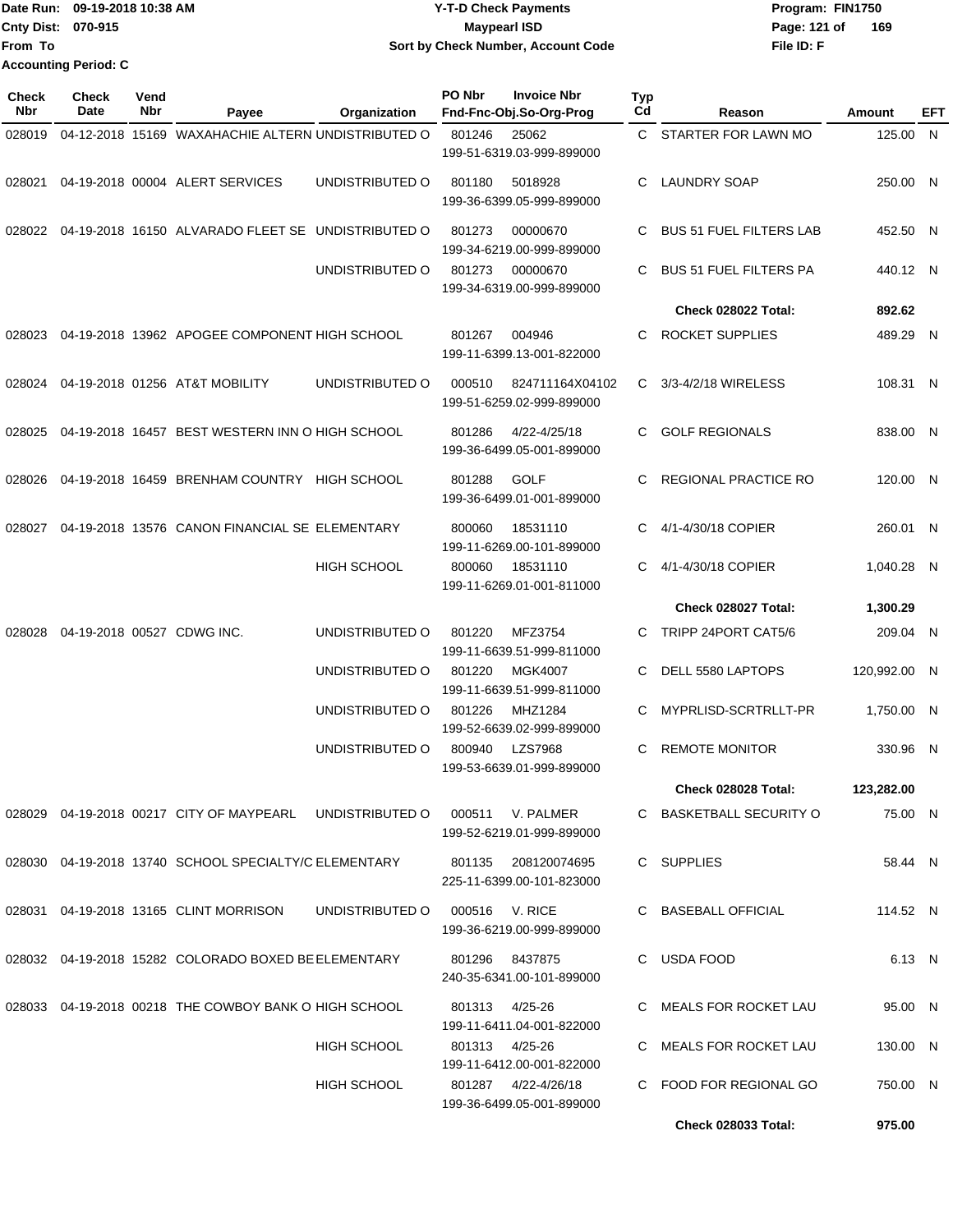Date Run: 09-19-2018 10:38 AM **Program:** FIN1750 **Cnty Dist: 070-915 File ID: F From To 09-19-2018 10:38 AM Y-T-D Check Payments 070-915 Maypearl ISD Sort by Check Number, Account Code** Page: 122 of 169 **Accounting Period: C**

| Check<br>Nbr | Check<br>Date                 | Vend<br>Nbr | Payee                                                                          | Organization           | PO Nbr       | <b>Invoice Nbr</b><br>Fnd-Fnc-Obj.So-Org-Prog  | <b>Typ</b><br>Cd | Reason                        | Amount     | EFT |
|--------------|-------------------------------|-------------|--------------------------------------------------------------------------------|------------------------|--------------|------------------------------------------------|------------------|-------------------------------|------------|-----|
| 028034       |                               |             | 04-19-2018 15153 RANDY DANIEL                                                  | UNDISTRIBUTED O        | 000521       | V. RICE<br>199-36-6219.00-999-899000           |                  | C SOFTBALL OFFICIAL           | 142.00 N   |     |
|              |                               |             | 028035 04-19-2018 14359 DEMOULIN BROS. AND HIGH SCHOOL                         |                        | 800318       | 2710716<br>199-11-6399.29-001-811BUN           | C                | <b>BIBBERS FOR MARCHING</b>   | 6,998.60 N |     |
| 028036       |                               |             | 04-19-2018 12536 DESOTO JANITORIAL UNDISTRIBUTED O                             |                        | 801260       | 184589<br>199-51-6319.01-999-899000            | C.               | CUSTODIAL SUPPLIES            | 2,007.89 N |     |
| 028037       |                               |             | 04-19-2018 16413 EAST TEXAS COPY                                               | UNDISTRIBUTED O        | 000512       | 64513<br>199-11-6219.07-999-823000             | C.               | 4/18-5/17 COPIER              | 128.23 N   |     |
|              |                               |             |                                                                                | HIGH SCHOOL            | 000512 64513 | 199-11-6269.01-001-811000                      | C.               | 4/18-5/17 COPIER              | 128.24 N   |     |
|              |                               |             |                                                                                |                        |              |                                                |                  | Check 028037 Total:           | 256.47     |     |
|              |                               |             | 028038 04-19-2018 00040 FLATT STATIONERS, I SCHOOL BOARD                       |                        | 801049       | 263468-00<br>199-41-6439.00-702-899000         | C.               | SIGNATURE STAMP FOR           | 15.60 N    |     |
| 028039       |                               |             | 04-19-2018 12341 GRAINGER INDUSTRIA UNDISTRIBUTED O                            |                        | 801197       | 9737100405<br>199-51-6319.02-999-899000        |                  | C FIRE LANE SIGNS             | 45.30 N    |     |
|              | 028040 04-19-2018 00243 HILCO |             |                                                                                | UNDISTRIBUTED O        | 000513       | 487 4/18<br>199-51-6259.04-999-899000          |                  | 3/2-4/2/18 SECURITY LIGH      | 35.43 N    |     |
|              |                               |             |                                                                                | UNDISTRIBUTED O        | 000513       | 487 4/18<br>199-51-6259.04-999-899000          | C.               | 3/2-4/2/18 MARQUEE            | 49.90 N    |     |
|              |                               |             |                                                                                | UNDISTRIBUTED O        | 000513       | 487 4/18<br>199-51-6259.04-999-899000          |                  | C 3/2-4/2/18 FUEL TANKS       | 32.96 N    |     |
|              |                               |             |                                                                                | UNDISTRIBUTED O        | 000513       | 487 4/18<br>199-51-6259.04-999-899000          |                  | C 3/2-4/2/18 ELEMENTARY       | 2,689.47 N |     |
|              |                               |             |                                                                                | UNDISTRIBUTED O        | 000513       | 487 4/18<br>199-51-6259.04-999-899000          |                  | C 3/2-4/2/18 JUNIOR HIGH      | 2,346.55 N |     |
|              |                               |             |                                                                                | UNDISTRIBUTED O        | 000513       | 487 4/18<br>199-51-6259.04-999-899000          |                  | C $3/2 - 4/2/18$ HS NORTH WIN | 1,815.56 N |     |
|              |                               |             |                                                                                | UNDISTRIBUTED O        | 000513       | 487 4/18<br>199-51-6259.04-999-899000          | C.               | 3/2-4/2/18 ATHLETIC FACIL     | 454.91 N   |     |
|              |                               |             |                                                                                | UNDISTRIBUTED O        | 000513       | 487 4/18<br>199-51-6259.78-999-822000          | C                | 3/2-4/2/18 AG FACILITY        | 912.15 N   |     |
|              |                               |             |                                                                                |                        |              |                                                |                  | Check 028040 Total:           | 8,336.93   |     |
|              |                               |             | 028041 04-19-2018 13619 HILLTOP SECURITIES, UNDISTRIBUTED O 000514 AUGUST 2017 |                        |              | 199-71-6599.00-999-899000                      |                  | C 2017 ANNUAL DISCLOSUR       | 3,500.00 N |     |
|              |                               |             | 028042 04-19-2018 13687 HUBERT COMPANY                                         | UNDISTRIBUTED O        |              | 800777 727914<br>240-35-6342.00-999-899000     |                  | C SUPPLIES                    | 481.88 N   |     |
|              |                               |             | 028043 04-19-2018 16464 JOHN T. FORBES                                         | UNDISTRIBUTED O        | 000517       | V. RIO VISTA<br>199-36-6219.00-999-899000      |                  | C BASEBALL OFFICIAL           | 98.56 N    |     |
|              |                               |             | 028044 04-19-2018 00608 KAPLAN EARLY LEARN ELEMENTARY                          |                        | 800872       | 0004703130<br>225-11-6399.00-101-823000        | C                | PO Created by Req: 000898     | 101.42 N   |     |
|              |                               |             |                                                                                | ELEMENTARY             |              | 801137 0004717970<br>225-11-6399.00-101-823000 |                  | C SUPPLIES                    | 1,587.66 N |     |
|              |                               |             |                                                                                |                        |              |                                                |                  | Check 028044 Total:           | 1,689.08   |     |
|              |                               |             | 028045 04-19-2018 01048 LABATT FOOD SERVIC MAYPEARL JUNIOR 801300              |                        |              | 387495<br>240-35-6341.00-041-899000            |                  | C GROCERIES                   | 1,995.54 N |     |
|              |                               |             |                                                                                | MAYPEARL JUNIOR 801300 |              | 387479<br>240-35-6341.00-041-899000            | C.               | <b>GROCERIES</b>              | 2,148.89 N |     |
|              |                               |             |                                                                                | ELEMENTARY             |              | 801297 387487<br>240-35-6341.00-101-899000     |                  | C GROCERIES                   | 2,940.68 N |     |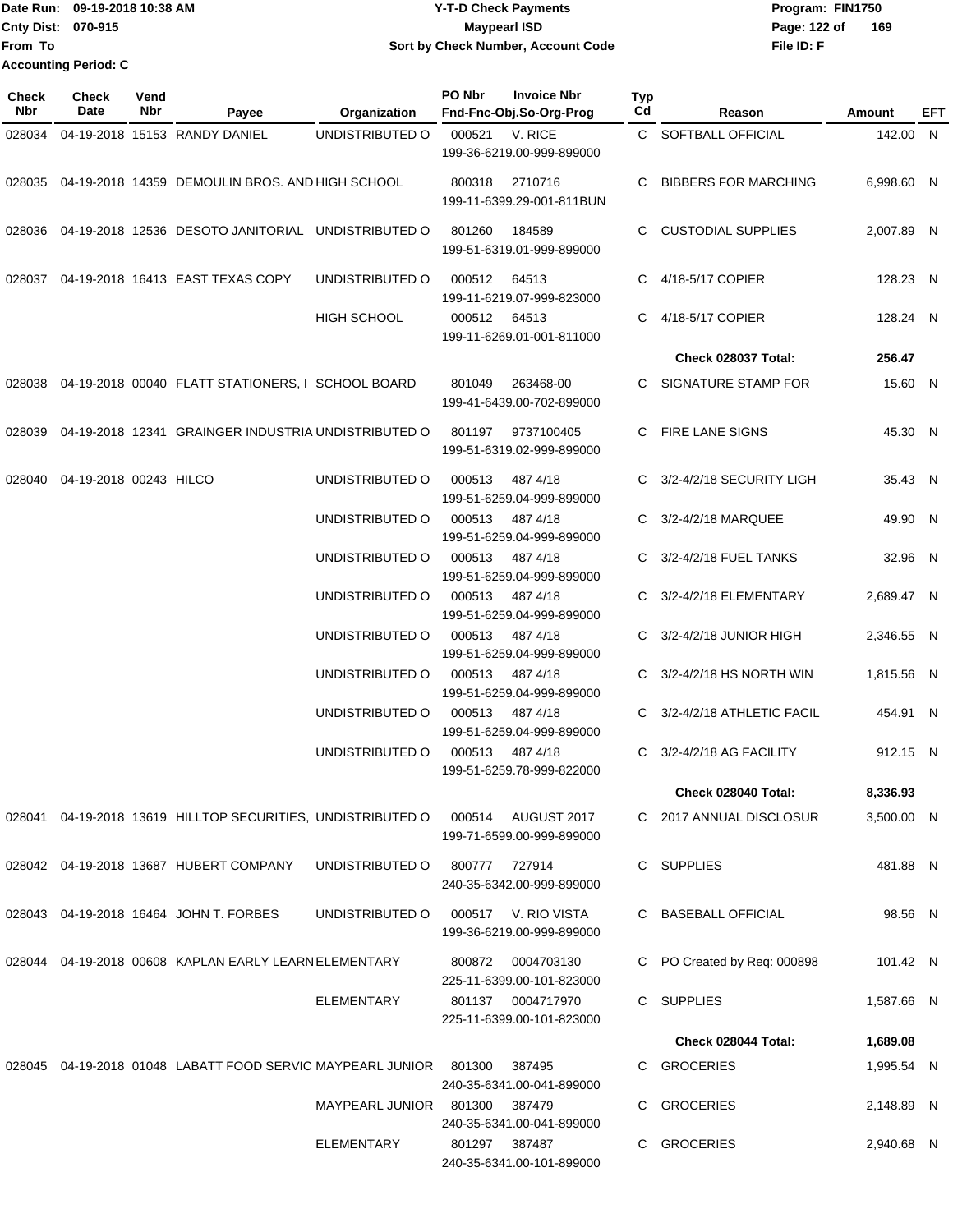Date Run: 09-19-2018 10:38 AM **CONTEX 18 AM CONTEX 18 AM CONTEX 17-T-D** Check Payments **CONTEX 18 AM CONTEX 18 AM CONTEX 18 AM CONTEX 18 AM CONTEX 18 AM CONTEX 18 AM CONTEX 18 AM CONTEX 18 AM CONTEX 19 AM CONTEX 19 AM CONT Cnty Dist:** 070-915 **Page: 123 of From To Accounting Period: C**

# **09-19-2018 10:38 AM Y-T-D Check Payments 070-915 Maypearl ISD Sort by Check Number, Account Code**

| <b>Check</b><br>Nbr | Check<br>Date                      | Vend<br><b>Nbr</b> | Payee                                                                        | Organization                        | PO Nbr | <b>Invoice Nbr</b><br>Fnd-Fnc-Obj.So-Org-Prog     | <b>Typ</b><br>Cd | Reason                       | Amount     | <b>EFT</b> |
|---------------------|------------------------------------|--------------------|------------------------------------------------------------------------------|-------------------------------------|--------|---------------------------------------------------|------------------|------------------------------|------------|------------|
|                     |                                    |                    |                                                                              | <b>HIGH SCHOOL</b>                  | 801298 | 387460<br>240-35-6341.01-001-899000               | C.               | <b>GROCERIES</b>             | 3.301.81 N |            |
|                     |                                    |                    |                                                                              |                                     |        |                                                   |                  | Check 028045 Total:          | 10,386.92  |            |
| 028046              |                                    |                    | 04-19-2018 16465 LARRY RABURN                                                | UNDISTRIBUTED O                     | 000518 | V. RICE<br>199-36-6219.00-999-899000              | C                | SOFTBALL OFFICIAL            | 142.00 N   |            |
|                     |                                    |                    | 028047  04-19-2018  15653  M.A.C. ALARMS                                     | UNDISTRIBUTED O                     | 000519 | 20318A<br>199-51-6249.16-999-899000               | C                | <b>IP SYSTEM/REINSTALLED</b> | 170.00 N   |            |
| 028048              |                                    |                    | 04-19-2018 16460 MILES OWENS                                                 | <b>DISTRICT WIDE</b>                | 000515 | <b>REIMBURSEMENT</b><br>240-00-5751.03-000-800000 | C                | <b>STUDENT WITHDRAW</b>      | 13.90 N    |            |
| 028049              |                                    |                    | 04-19-2018 15306 MUSIC IS ELEMENTAR ELEMENTARY                               |                                     | 800857 | 256119<br>199-11-6399.10-101-811000               | C.               | <b>SUPPLIES</b>              | 6.25 N     |            |
| 028050              |                                    |                    | 04-19-2018 16463 NATHAN J. MYERS                                             | UNDISTRIBUTED O                     | 000520 | V. RIO VISTA<br>199-36-6219.00-999-899000         | C                | <b>BASEBALL OFFICIAL</b>     | 112.00 N   |            |
| 028051              |                                    |                    | 04-19-2018 00287 OFFICE DEPOT                                                | UNDISTRIBUTED O                     | 801199 | 118989375001<br>224-11-6399.00-999-823000         | C                | <b>BANKER BOX</b>            | 56.67 N    |            |
|                     |                                    |                    |                                                                              | UNDISTRIBUTED O                     | 801199 | 118987785001<br>224-11-6399.00-999-823000         | C.               | <b>STAMP</b>                 | 143.88 N   |            |
|                     |                                    |                    |                                                                              |                                     |        |                                                   |                  | <b>Check 028051 Total:</b>   | 200.55     |            |
|                     |                                    |                    | 028052 04-19-2018 15973 LESLIE PANTOJA                                       | <b>MAYPEARL JUNIOR</b>              | 801318 | <b>REIMBURSEMENT</b><br>199-11-6411.05-041-811000 | C                | <b>TEXAS LIBRARY CONFER</b>  | 215.00 N   |            |
| 028053              |                                    |                    | 04-19-2018 14574 PERMA-BOUND BOOK MAYPEARL JUNIOR                            |                                     | 801022 | 1769700-01<br>199-12-6399.05-041-899000           | C                | <b>LIBRARY BOOKS</b>         | 56.07 N    |            |
|                     |                                    |                    |                                                                              | <b>ELEMENTARY</b>                   | 801131 | 1771139-00<br>199-12-6399.06-101-899000           | С                | <b>LIBRARY BOOKS</b>         | 693.63 N   |            |
|                     |                                    |                    |                                                                              |                                     |        |                                                   |                  | Check 028053 Total:          | 749.70     |            |
| 028054              |                                    |                    | 04-19-2018 00854 PITNEY BOWES GLOB UNDISTRIBUTED O                           |                                     | 801219 | 0973-6591 4/18<br>199-41-6399.02-999-899000       | С                | <b>POSTAGE</b>               | 500.00 N   |            |
| 028055              |                                    |                    | 04-19-2018 00316 SCHOOL SPECIALTY I ELEMENTARY                               |                                     | 801115 | 308102958402<br>199-11-6399.02-101-811000         | C.               | <b>SUPPLIES</b>              | 492.65 N   |            |
|                     | 028056  04-19-2018  16408  SMARTOX |                    |                                                                              | UNDISTRIBUTED O 000522              |        | 10485<br>199-36-6219.01-999-899000                |                  | C DRUG TESTING               | 646.00 N   |            |
|                     | 028057  04-19-2018  12163  TCASE   |                    |                                                                              | UNDISTRIBUTED O 801290 200012899    |        | 199-21-6411.00-999-823000                         |                  | C CONFERENCE/NOTEBOO         | 425.00 N   |            |
|                     |                                    |                    | 028058  04-19-2018  00132  TEXAS EDUCATIONAL UNDISTRIBUTED   0  801312  3946 |                                     |        | 199-21-6219.00-999-823000                         |                  | C IDEA PART B PROFESSIO      | 1,437.32 N |            |
|                     |                                    |                    | 028059 04-19-2018 13121 THE PLAYWELL GROU UNDISTRIBUTED O 801138 24713       |                                     |        | 224-11-6399.00-999-823000                         |                  | C STEP FOR PLAYGROUND        | 519.32 N   |            |
|                     |                                    |                    | 028060  04-19-2018  00134  TXU ENERGY                                        | UNDISTRIBUTED O 000523 055427046004 |        | 199-51-6259.04-999-899000                         |                  | C 3/12-4/10/18 SECURITY LIG  | 331.37 N   |            |
|                     | 028061  04-19-2018  13063  US BANK |                    |                                                                              | UNDISTRIBUTED O 000525 4944531      |        | 199-71-6599.00-999-899000                         |                  | C SERIES 2013                | 450.00 N   |            |
|                     |                                    |                    |                                                                              | UNDISTRIBUTED O 000525 4944532      |        | 199-71-6599.00-999-899000                         |                  | C SERIES 2013-A              | 450.00 N   |            |
|                     |                                    |                    |                                                                              |                                     |        |                                                   |                  | Check 028061 Total:          | 900.00     |            |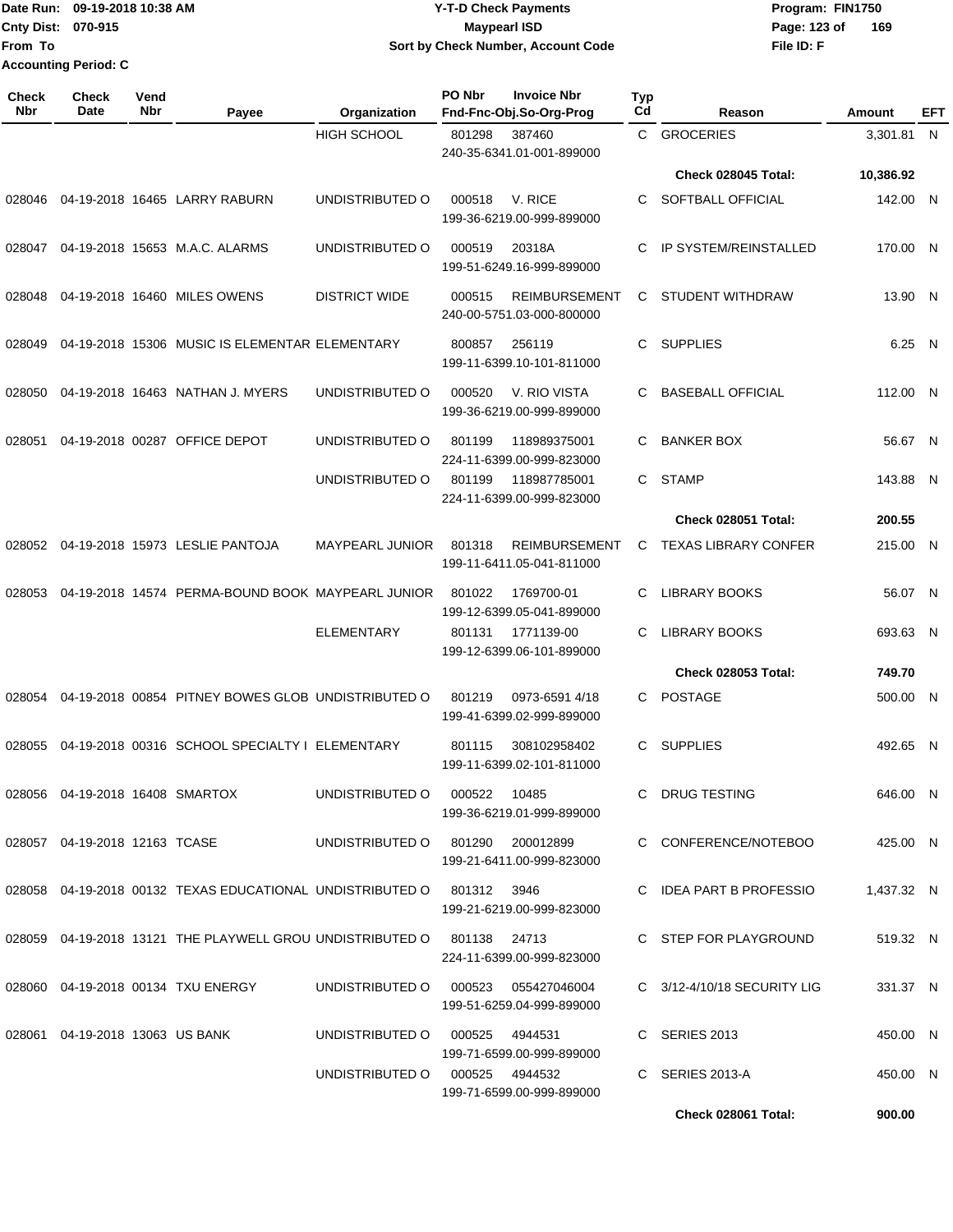|                             | TDate Run: 09-19-2018 10:38 AM | <b>Y-T-D Check Payments</b>        | Program: FIN1750 |     |
|-----------------------------|--------------------------------|------------------------------------|------------------|-----|
| <b>Cnty Dist: 070-915</b>   |                                | Mavpearl ISD                       | Page: 124 of     | 169 |
| From To                     |                                | Sort by Check Number, Account Code | File ID: F       |     |
| <b>Accounting Period: C</b> |                                |                                    |                  |     |

| Check<br><b>Nbr</b> | <b>Check</b><br>Date       | Vend<br>Nbr | Payee                                                    | Organization                           | PO Nbr | <b>Invoice Nbr</b><br>Fnd-Fnc-Obj.So-Org-Prog        | Typ<br>Cd | Reason                        | Amount     | EFT |
|---------------------|----------------------------|-------------|----------------------------------------------------------|----------------------------------------|--------|------------------------------------------------------|-----------|-------------------------------|------------|-----|
| 028062              | 04-19-2018 16462 VC3D, LLC |             |                                                          | UNDISTRIBUTED O                        | 000524 | V. RICE<br>199-36-6219.00-999-899000                 | C.        | <b>BASEBALL OFFICIAL</b>      | 111.16 N   |     |
| 028063              |                            |             | 04-19-2018 00460 VINEYARD'S AUTO SU UNDISTRIBUTED O      |                                        | 800967 | 179199<br>199-34-6319.00-999-899000                  | C         | <b>SUPPLIES</b>               | 45.57 N    |     |
| 028064              |                            |             | 04-26-2018 15376 ALL ABOUT TIRES, LLC UNDISTRIBUTED O    |                                        | 801316 | 24164<br>199-34-6219.00-999-899000                   | C         | FLAT REPAIR DAVID VAN         | 10.00 N    |     |
|                     |                            |             |                                                          | UNDISTRIBUTED O                        | 801332 | 37181<br>199-34-6219.00-999-899000                   | C         | PICKED UP 25 OLD TIRES        | 250.00 N   |     |
|                     |                            |             |                                                          |                                        |        |                                                      |           | Check 028064 Total:           | 260.00     |     |
| 028065              |                            |             | 04-26-2018 00901 AVENUE FUEL DISTRI UNDISTRIBUTED O      |                                        | 000528 | 65989<br>199-34-6311.01-999-899000                   | C         | <b>FUEL</b>                   | 2,820.66 N |     |
| 028066              |                            |             | 04-26-2018 00956 BORDEN DAIRY                            | <b>MAYPEARL JUNIOR</b>                 | 801303 | 2026497 INTER<br>240-35-6341.00-041-899000           | C         | MILK                          | 443.34 N   |     |
|                     |                            |             |                                                          | <b>MAYPEARL JUNIOR</b>                 | 801303 | 2026497 MS<br>240-35-6341.00-041-899000              | C         | MILK                          | 365.43 N   |     |
|                     |                            |             |                                                          | <b>ELEMENTARY</b>                      | 801301 | 2026497 ELEM<br>240-35-6341.00-101-899000            | C         | <b>MILK</b>                   | 964.86 N   |     |
|                     |                            |             |                                                          | <b>HIGH SCHOOL</b>                     | 801302 | 2026497 HS<br>240-35-6341.01-001-899000              | C         | <b>MILK</b>                   | 503.50 N   |     |
|                     |                            |             |                                                          |                                        |        |                                                      |           | Check 028066 Total:           | 2,277.13   |     |
| 028067              |                            |             | 04-26-2018 00200 CLAIMS ADMINISTRATI ELEMENTARY          |                                        | 000529 | 31332<br>199-11-6143.00-101-811000                   | C         | 4TH QUARTERLY INSTALL         | 4,874.00 N |     |
| 028068              |                            |             | 04-26-2018 16070 Consolidated Restaurant UNDISTRIBUTED O |                                        | 801238 | 4/25/18<br>199-13-6499.00-999-811000                 | C.        | APPRECIATION LUNCHEO          | 1,538.30 N |     |
| 028069              |                            |             | 04-26-2018 00218 THE COWBOY BANK O HIGH SCHOOL           |                                        | 801345 | $4/27 - 28$<br>199-36-6499.05-001-899000             | C.        | <b>MEAL FOR TRACK REGIO</b>   | 432.00 N   |     |
| 028070              |                            |             | 04-26-2018 15656 DEPARTMENT OF INF UNDISTRIBUTED O       |                                        | 000527 | 18031289N<br>199-51-6259.02-999-899000               | C         | 3/1-3/31/18 LONG DISTANC      | 64.97 N    |     |
| 028071              |                            |             | 04-26-2018 12885 DIRECT ENERGY                           | UNDISTRIBUTED O                        | 000526 | 181080034411854<br>199-51-6259.04-999-899000         | C.        | 3/12-4/10/18 INTER PRACT      | 99.39      | - N |
|                     |                            |             |                                                          | UNDISTRIBUTED O                        |        | 000526 181100034430373<br>199-51-6259.04-999-899000  |           | C 3/12-4/10/18 BUS BARN       | 56.67 N    |     |
|                     |                            |             |                                                          | UNDISTRIBUTED O 000526 181080034411854 |        | 199-51-6259.04-999-899000                            |           | C 3/12-4/10/18 INTERMEDIAT    | 1,098.01 N |     |
|                     |                            |             |                                                          | UNDISTRIBUTED O 000526 181080034411854 |        | 199-51-6259.04-999-899000                            |           | $C$ 3/12-4/10/18 QUAD BUILDI  | 190.04 N   |     |
|                     |                            |             |                                                          | UNDISTRIBUTED O                        |        | 199-51-6259.04-999-899000                            |           | $C$ 3/12-4/10/18 ADMIN OFFIC  | 442.23 N   |     |
|                     |                            |             |                                                          | UNDISTRIBUTED O                        | 000526 | 181080034411854<br>199-51-6259.04-999-899000         |           | C 3/12-4/10/18 ARCHIVE        | 107.24 N   |     |
|                     |                            |             |                                                          | UNDISTRIBUTED O 000526                 |        | 181080034411854<br>199-51-6259.04-999-899000         |           | $C$ 3/12-4/10/18 HS SOUTH WI  | 2,184.29 N |     |
|                     |                            |             |                                                          | UNDISTRIBUTED O 000526 181080034411854 |        | 199-51-6259.04-999-899000                            |           | $C$ 3/12-4/10/18 GOLF FACILIT | 463.53 N   |     |
|                     |                            |             |                                                          | UNDISTRIBUTED O                        |        | 000526  181080034411854<br>199-51-6259.04-999-899000 |           | C 3/12-4/10/18 INT CAFETERI   | 377.65 N   |     |
|                     |                            |             |                                                          | UNDISTRIBUTED O                        |        | 000526  181080034411854<br>199-51-6259.04-999-899000 |           | C 3/12-4/10/18 PORTABLE       | 159.72 N   |     |
|                     |                            |             |                                                          |                                        |        |                                                      |           | Check 028071 Total:           | 5,178.77   |     |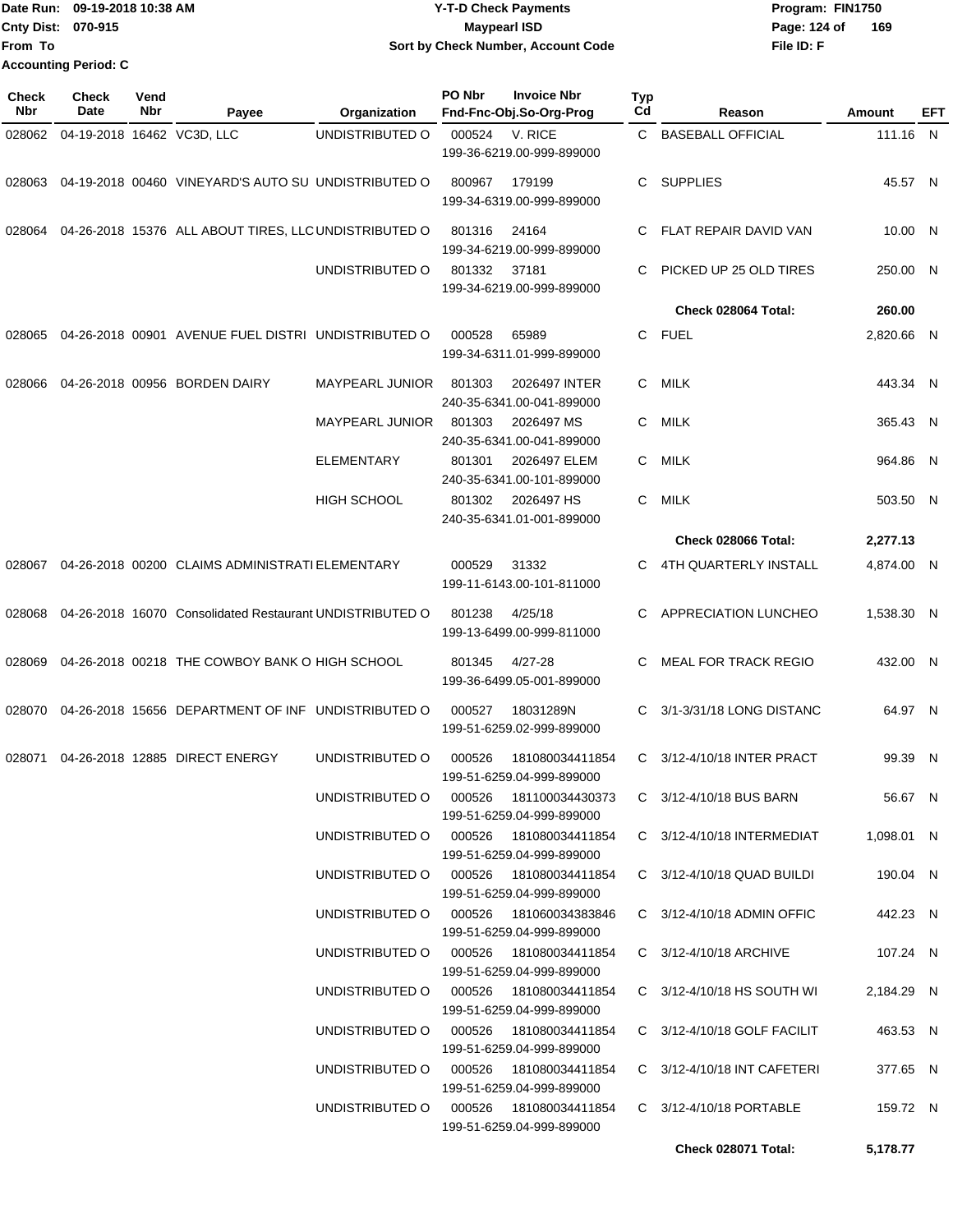|                           | IDate Run: 09-19-2018 10:38 AM | <b>Y-T-D Check Payments</b>        | Program: FIN1750    |
|---------------------------|--------------------------------|------------------------------------|---------------------|
| <b>Cnty Dist: 070-915</b> |                                | <b>Mavpearl ISD</b>                | Page: 125 of<br>169 |
| lFrom To                  |                                | Sort by Check Number, Account Code | File ID: F          |
|                           | <b>Accounting Period: C</b>    |                                    |                     |

| Check<br>Nbr | <b>Check</b><br>Date                | Vend<br>Nbr | Payee                                                      | Organization           | PO Nbr     | <b>Invoice Nbr</b><br>Fnd-Fnc-Obj.So-Org-Prog     | Typ<br>Cd | Reason                      | <b>Amount</b> | EFT   |
|--------------|-------------------------------------|-------------|------------------------------------------------------------|------------------------|------------|---------------------------------------------------|-----------|-----------------------------|---------------|-------|
| 028072       |                                     |             | 04-26-2018 00950 DRAMATIC PUBLISHIN MAYPEARL JUNIOR        |                        | 800948     | 100020981                                         |           | C THE LION, WITCH, WARDR    | 136.30 N      |       |
|              |                                     |             |                                                            |                        |            | 199-11-6399.07-041-811000                         |           |                             |               |       |
|              |                                     |             |                                                            | <b>MAYPEARL JUNIOR</b> | 800948     | 100020981                                         | С         | THE LION, WITCH, WARDR      | 169.80 N      |       |
|              |                                     |             |                                                            |                        |            | 199-11-6399.13-041-811000                         |           |                             |               |       |
|              |                                     |             |                                                            |                        |            |                                                   |           | Check 028072 Total:         | 306.10        |       |
| 028073       |                                     |             | 04-26-2018 12817 ELECTION SYSTEMS & SCHOOL BOARD           |                        | 000530     | 1038483                                           | С         | LAYOUTS                     | 15.00 N       |       |
|              |                                     |             |                                                            |                        |            | 199-41-6439.00-702-899000                         |           |                             |               |       |
|              |                                     |             |                                                            | <b>SCHOOL BOARD</b>    | 000530     | 1036564<br>199-41-6439.00-702-899000              | С         | <b>ABST KITS</b>            | 90.56 N       |       |
|              |                                     |             |                                                            | <b>SCHOOL BOARD</b>    | 000530     | 1038910<br>199-41-6439.00-702-899000              | С         | PCT KITS                    | 101.39 N      |       |
|              |                                     |             |                                                            | <b>SCHOOL BOARD</b>    | 000530     | 1038804                                           | C         | <b>CODING</b>               | 655.66 N      |       |
|              |                                     |             |                                                            |                        |            | 199-41-6439.00-702-899000                         |           |                             |               |       |
|              |                                     |             |                                                            |                        |            |                                                   |           | Check 028073 Total:         | 862.61        |       |
| 028074       |                                     |             | 04-26-2018 16256 DELL MANAGEMENT I HIGH SCHOOL             |                        | 801310     | M. BAGGETT                                        | С         | <b>MENTOR'S CARE LUNCHE</b> | 195.00 N      |       |
|              |                                     |             |                                                            |                        |            | 199-31-6399.09-001-899000                         |           |                             |               |       |
| 028075       |                                     |             | 04-26-2018 16120 MARKS PLUMBING PA UNDISTRIBUTED O         |                        | 000531     | INV001688326<br>199-51-6319.04-999-899000         | С         | <b>PLUMBING PARTS</b>       | 71.20 N       |       |
|              |                                     |             |                                                            |                        |            |                                                   |           |                             |               |       |
| 028076       |                                     |             | 04-26-2018 16014 ORKIN PEST CONTRO UNDISTRIBUTED O         |                        | 800091     | 376782<br>199-51-6249.00-999-899000               | С         | <b>TERMITE TREATMENT</b>    | 325.00 N      |       |
| 028077       | 04-26-2018 00824 PRO-ED             |             |                                                            | <b>ELEMENTARY</b>      | 801100     | 2703830                                           | С         | <b>DYSLEXIA TESTING</b>     |               | .80 N |
|              |                                     |             |                                                            |                        |            | 199-11-6399.24-101-824000                         |           |                             |               |       |
|              |                                     |             |                                                            | ELEMENTARY             | 801100     | 2703830<br>199-11-6399.24-101-824000              | С         | <b>DYSLEXIA TESTING</b>     | 118.00 N      |       |
|              |                                     |             |                                                            |                        |            |                                                   |           | Check 028077 Total:         | 118.80        |       |
|              |                                     |             |                                                            |                        |            |                                                   |           |                             |               |       |
| 028078       |                                     |             | 04-26-2018 00072 SHIFFLER EQUIPMENT UNDISTRIBUTED O        |                        | 801283     | 1810602800<br>199-51-6319.02-999-899000           | C         | BATHROOM DOORS AT LS        | 74.69 N       |       |
| 028079       |                                     |             | 04-26-2018 12082 SOMMER ASSOCIATE ELEMENTARY               |                        | 801077     | 180416<br>199-12-6399.06-101-899000               | С         | <b>ELEM LIBRARY BOOKS</b>   |               | .40 N |
|              |                                     |             |                                                            | <b>ELEMENTARY</b>      | 801077     | 180416                                            | С         | ELEM LIBRARY BOOKS          | 3,240.00 N    |       |
|              |                                     |             |                                                            |                        |            | 199-12-6399.06-101-899000                         |           |                             |               |       |
|              |                                     |             |                                                            |                        |            |                                                   |           | Check 028079 Total:         | 3,240.40      |       |
|              |                                     |             |                                                            |                        |            |                                                   |           |                             |               |       |
|              |                                     |             | 028080 04-26-2018 16296 SUPERIOR PEDIATRIC UNDISTRIBUTED O |                        | 801338     | 116<br>199-31-6219.02-999-823000                  |           | C APRIL PT SERVICE 8 HRS    | 520.00 N      |       |
|              |                                     |             |                                                            | UNDISTRIBUTED O        | 801338 116 | 199-31-6219.04-999-823000                         |           | C APRIL OT SERVICE 7 HRS    | 455.00 N      |       |
|              |                                     |             |                                                            |                        |            |                                                   |           | Check 028080 Total:         | 975.00        |       |
|              | 028081  04-26-2018  00784  TASBO    |             |                                                            | <b>IND COST-ADM</b>    |            | 801342 L. TERRY                                   |           | C MEMBERSHIP RENEWAL        | 90.00 N       |       |
|              |                                     |             |                                                            |                        |            | 199-41-6499.00-750-899000                         |           |                             |               |       |
|              | 028082  04-26-2018  00141  WAL MART |             |                                                            | HIGH SCHOOL            | 801156     | 00776048 4/18<br>199-11-6399.00-001-811SUP        |           | C SUPPLIES                  | 22.00 N       |       |
|              |                                     |             |                                                            | HIGH SCHOOL            |            | 801157 00776048 4/18<br>199-11-6399.00-001-811SUP |           | C SUPPLIES                  | 139.09 N      |       |
|              |                                     |             |                                                            | <b>HIGH SCHOOL</b>     |            | 801153 007760484/18                               |           | C SUPPLIES                  | 138.59 N      |       |
|              |                                     |             |                                                            | MAYPEARL JUNIOR        |            | 199-11-6399.10-001-822000                         |           | C STAAR SUPPLIES            | 240.00 N      |       |
|              |                                     |             |                                                            |                        |            | 199-31-6399.00-041-899000                         |           |                             |               |       |
|              |                                     |             |                                                            |                        |            |                                                   |           | Check 028082 Total:         | 539.68        |       |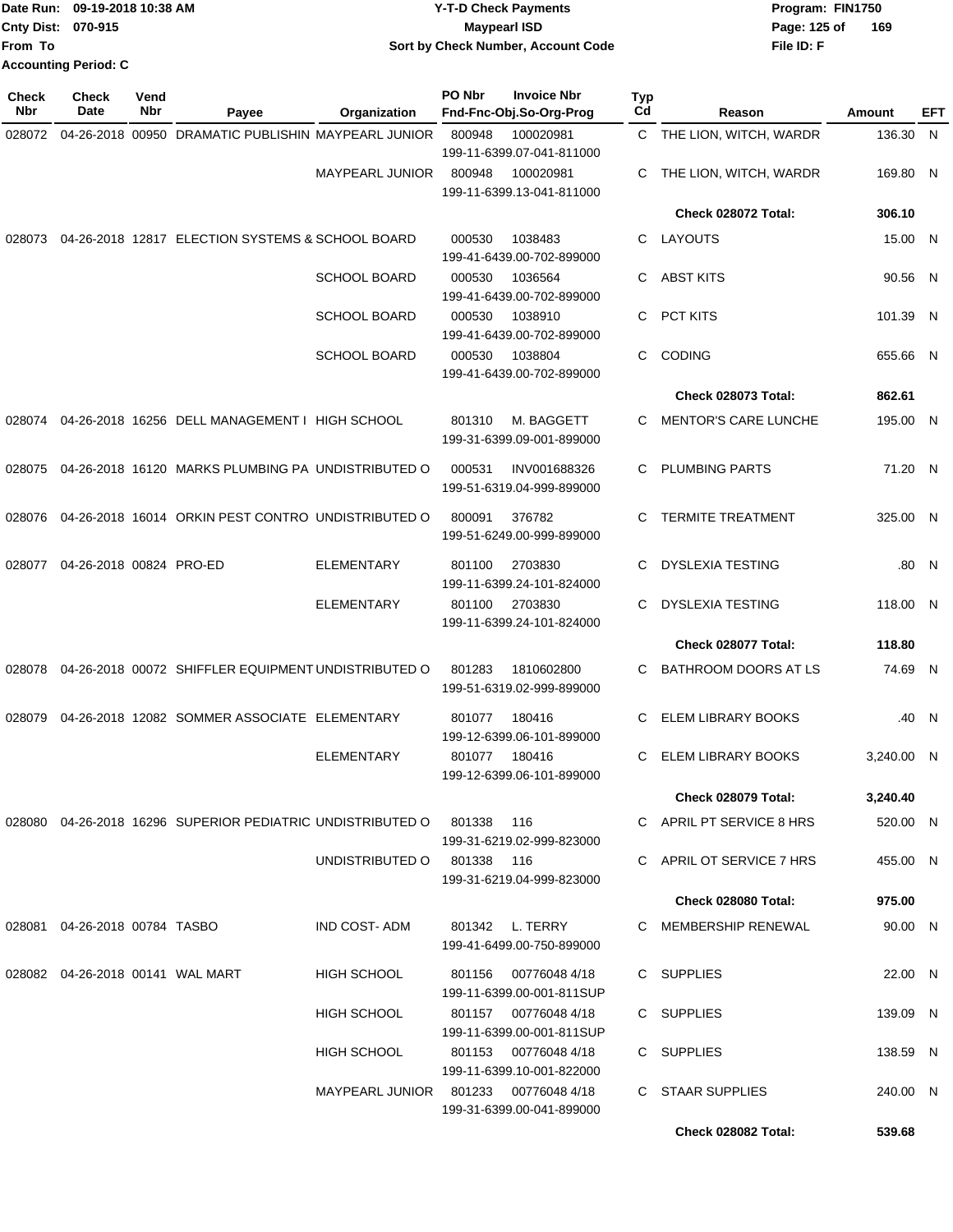|                             | TDate Run: 09-19-2018 10:38 AM | Y-T-D Check Payments               | Program: FIN1750    |  |  |
|-----------------------------|--------------------------------|------------------------------------|---------------------|--|--|
| <b>Cnty Dist: 070-915</b>   |                                | <b>Mavpearl ISD</b>                | 169<br>Page: 126 of |  |  |
| lFrom To                    |                                | Sort by Check Number, Account Code | File ID: F          |  |  |
| <b>Accounting Period: C</b> |                                |                                    |                     |  |  |

| Check<br>Nbr | Check<br>Date | Vend<br>Nbr | Payee                                                                  | Organization           | PO Nbr | <b>Invoice Nbr</b><br>Fnd-Fnc-Obj.So-Org-Prog | Typ<br>Cd | Reason                        | Amount     | EFT |
|--------------|---------------|-------------|------------------------------------------------------------------------|------------------------|--------|-----------------------------------------------|-----------|-------------------------------|------------|-----|
| 028083       |               |             | 05-03-2018 16150 ALVARADO FLEET SE UNDISTRIBUTED O                     |                        | 801341 | 00000714                                      | C.        | <b>BUS 48 PRESSURE SENS</b>   | 315.00 N   |     |
|              |               |             |                                                                        | UNDISTRIBUTED O        | 801341 | 199-34-6219.00-999-899000<br>00000714         | C         | <b>BUS 48 PRESSURE SENS</b>   | 196.15 N   |     |
|              |               |             |                                                                        |                        |        | 199-34-6319.00-999-899000                     |           |                               |            |     |
|              |               |             |                                                                        |                        |        |                                               |           | Check 028083 Total:           | 511.15     |     |
| 028084       |               |             | 05-03-2018 15616 AT&T CORP.                                            | UNDISTRIBUTED O        | 000538 | 9724351720 4/18<br>199-51-6259.02-999-899000  | C         | 3/23-4/20/18 LONG DISTAN      | 106.22 N   |     |
| 028085       |               |             | 05-03-2018 13576 CANON FINANCIAL SE DIR COST-ADMINIS                   |                        | 000548 | 18550699<br>199-41-6249.00-720-899000         | C.        | <b>OFFICE COPIER</b>          | 458.87 N   |     |
| 028086       |               |             | 05-03-2018 13165 CLINT MORRISON                                        | UNDISTRIBUTED O        | 000539 | V. GRANDVIEW<br>199-36-6219.00-999-899000     | C         | <b>BASEBALL OFFICIAL</b>      | 130.00 N   |     |
| 028087       |               |             | 05-03-2018 14778 CONNOR HARPER                                         | <b>MAYPEARL JUNIOR</b> | 801080 | 180502A<br>199-11-6219.29-041-811B00          | C         | <b>JUDGING SOLO CONTEST</b>   | 125.00 N   |     |
| 028088       |               |             | 05-03-2018 00218 THE COWBOY BANK O UNDISTRIBUTED O                     |                        | 000552 | 199-34-6311.00-999-822000                     | C         | <b>AG FUEL</b>                | 500.00 N   |     |
|              |               |             |                                                                        | <b>HIGH SCHOOL</b>     | 801364 | $5/4 - 5/5/18$<br>199-36-6499.05-001-899000   | C         | <b>BASEBALL PLAYOFF MEA</b>   | 150.00 N   |     |
|              |               |             |                                                                        |                        |        |                                               |           | Check 028088 Total:           | 650.00     |     |
| 028089       |               |             | 05-03-2018 16448 COWTOWN MATERIAL UNDISTRIBUTED O                      |                        | 801236 | 1534458-00<br>199-51-6319.04-999-899000       | C         | <b>SUPPLIES</b>               | 839.66 N   |     |
| 028090       |               |             | 05-03-2018 16348 HIRAM E. DODSON                                       | UNDISTRIBUTED O        | 801293 | 18-11<br>199-51-6319.35-999-899000            | C         | <b>TABLE FOR STEAMER</b>      | 75.00 N    |     |
| 028091       |               |             | 05-03-2018 00439 EDUCATIONAL PRODU HIGH SCHOOL                         |                        | 801311 | A001896672<br>199-31-6399.09-001-899000       | С         | <b>MENTOR SHIRTS</b>          | 138.00 N   |     |
|              |               |             |                                                                        | <b>HIGH SCHOOL</b>     | 801311 | A001896672<br>199-31-6399.10-001-899000       | С         | <b>MENTOR SHIRTS</b>          | 25.22 N    |     |
|              |               |             |                                                                        |                        |        |                                               |           | Check 028091 Total:           | 163.22     |     |
| 028092       |               |             | 05-03-2018 01547 EICHELBAUM WARDEL DIR COST-ADMINIS                    |                        | 000540 | 61266<br>199-41-6211.00-720-899000            | C         | <b>LEGAL SERVICES</b>         | 2,299.50 N |     |
| 028093       |               |             | 05-03-2018 16470 FINANCIAL MENTORS HIGH SCHOOL                         |                        | 801354 | <b>BIGGS</b><br>199-11-6411.04-001-811000     | C.        | <b>FINANCIAL EDUCATORS C</b>  | 60.76 N    |     |
|              |               |             |                                                                        | UNDISTRIBUTED O        | 801354 | BIGGS<br>199-13-6499.00-999-811000            |           | C FINANCIAL EDUCATORS C       | 138.24 N   |     |
|              |               |             |                                                                        |                        |        |                                               |           | <b>Check 028093 Total:</b>    | 199.00     |     |
| 028094       |               |             | 05-03-2018 16470 FINANCIAL MENTORS UNDISTRIBUTED O                     |                        | 801355 | <b>BIGGS</b><br>199-13-6499.01-999-811000     |           | C FINANCIAL EDUCATORS R       | 285.00 N   |     |
|              |               |             | 028095  05-03-2018  00040  FLATT STATIONERS, I MAYPEARL JUNIOR  801307 |                        |        | 266471-00<br>199-11-6399.07-041-811000        |           | C OFFICE SUPPLIES             | 316.22 N   |     |
|              |               |             |                                                                        | ADMINISTRATIVE         |        | 801327 266608-00<br>199-41-6399.01-701-899000 |           | C NAME PLATE FOR AD           | 27.00 N    |     |
|              |               |             |                                                                        |                        |        |                                               |           | <b>Check 028095 Total:</b>    | 343.22     |     |
| 028096       |               |             | 05-03-2018 16059 FRONTIER SOUTHWE UNDISTRIBUTED O                      |                        | 000549 | 031814-5<br>199-51-6259.02-999-899000         |           | C 4/28-5/27/18 4351720 FAX    | 58.45 N    |     |
|              |               |             |                                                                        | UNDISTRIBUTED O        | 000549 | 092915-5<br>199-51-6259.02-999-899000         |           | C $4/22 - 5/21/18$ 4352038 JH | 121.03 N   |     |
|              |               |             |                                                                        | UNDISTRIBUTED O        | 000549 | 093015-5<br>199-51-6259.02-999-899000         |           | C 4/25-5/24/18 4352019 HS     | 121.03 N   |     |
|              |               |             |                                                                        | UNDISTRIBUTED O        | 000549 | 092315-5<br>199-51-6259.02-999-899000         |           | C 4/28-5/27/18 4352160 LSK    | 121.03 N   |     |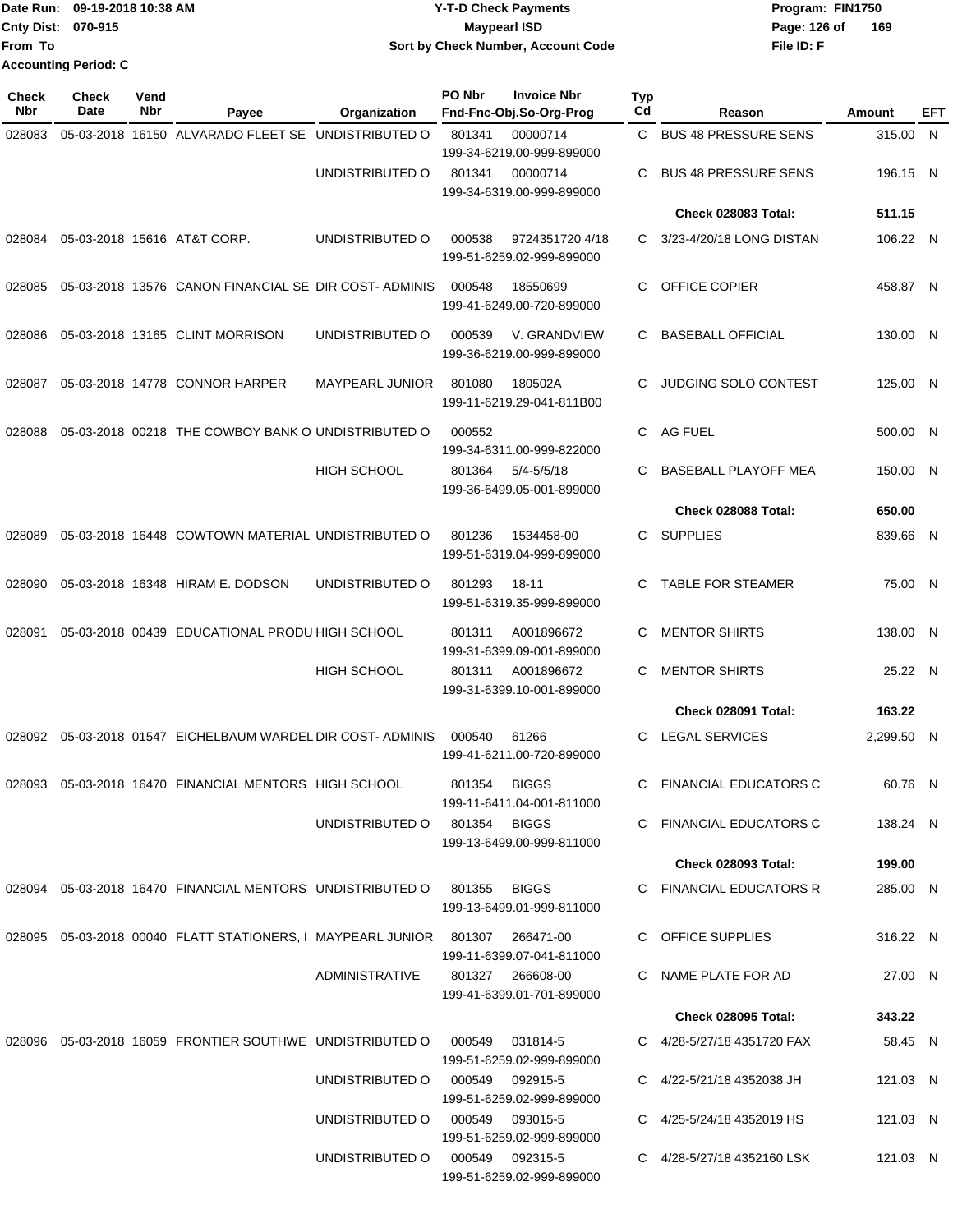### Date Run: 09-19-2018 10:38 AM **CONTEX 18 AM CONTEX 18 AM CONTEX 17-T-D** Check Payments **CONTEX 18 AM CONTEX 18 AM CONTEX 18 AM CONTEX 18 AM CONTEX 18 AM CONTEX 18 AM CONTEX 18 AM CONTEX 18 AM CONTEX 19 AM CONTEX 19 AM CONT Cnty Dist:** 070-915 **Page:** 127 of **09-19-2018 10:38 AM Y-T-D Check Payments 070-915 Maypearl ISD Sort by Check Number, Account Code**

| Check<br><b>Nbr</b> | Check<br>Date | Vend<br>Nbr | Payee                                                                            | Organization                        | PO Nbr | <b>Invoice Nbr</b><br>Fnd-Fnc-Obj.So-Org-Prog     | <b>Typ</b><br>Cd | Reason                       | <b>Amount</b> | EFT |
|---------------------|---------------|-------------|----------------------------------------------------------------------------------|-------------------------------------|--------|---------------------------------------------------|------------------|------------------------------|---------------|-----|
|                     |               |             |                                                                                  | UNDISTRIBUTED O                     | 000549 | 092815-5<br>199-51-6259.02-999-899000             | C.               | 4/28-5/27/18 4352520 INT     | 121.03 N      |     |
|                     |               |             |                                                                                  | UNDISTRIBUTED O                     | 000549 | 091206-5<br>199-51-6259.02-999-899000             | С                | 4/28-5/27/18 4351000 ADMI    | 855.19 N      |     |
|                     |               |             |                                                                                  |                                     |        |                                                   |                  | Check 028096 Total:          | 1,397.76      |     |
| 028097              |               |             | 05-03-2018 16467 HARRIS B. RYAN                                                  | UNDISTRIBUTED O                     | 000541 | V. BENBROOK<br>199-36-6219.01-999-899000          | C.               | <b>BASEBALL OFFICIAL</b>     | 128.88 N      |     |
| 028098              |               |             | 05-03-2018 14289 TRUDIE HEAD                                                     | UNDISTRIBUTED O                     | 801359 | 8TH PAYMENT<br>224-11-6219.00-999-823000          |                  | C APRIL RTI CONTRACT         | 3,750.00 N    |     |
| 028099              |               |             | 05-03-2018 14399 ROBERT HODGE JR.                                                | UNDISTRIBUTED O                     | 000546 | V. RIO VISTA<br>199-36-6219.00-999-899000         | C.               | SOFTBALL OFFICIAL            | 82.00 N       |     |
| 028100              |               |             | 05-03-2018 16223 Houston ISD                                                     | UNDISTRIBUTED O                     | 000551 | 1718MAR114<br>199-31-6299.00-999-823000           | C.               | SHARS BILLING 3/1-           | 235.42 N      |     |
| 028101              |               |             | 05-03-2018 14038 LISA HYLES                                                      | UNDISTRIBUTED O                     | 801353 | <b>REIMBURSEMENT</b><br>199-13-6499.01-999-811000 | C.               | ASCD CURRICULUM DESI         | 364.08 N      |     |
| 028102              |               |             | 05-03-2018 00689 JACKIE VOLENTINE                                                | UNDISTRIBUTED O                     | 000543 | V. RIO VISTA<br>199-36-6219.00-999-899000         | C.               | SOFTBALL OFFICIAL            | 82.00 N       |     |
| 028103              |               |             | 05-03-2018 16283 WOOD, JIM                                                       | UNDISTRIBUTED O                     | 801348 | <b>REIMBURSEMENT</b><br>199-36-6399.05-999-899000 | C.               | <b>FUEL/TENNIS REGIONALS</b> | 20.01 N       |     |
| 028104              |               |             | 05-03-2018 13958 JOE JIMENEZ                                                     | UNDISTRIBUTED O                     | 000542 | V. BLOOMING<br>199-36-6219.00-999-899000          | C.               | <b>BASEBALL OFFICIAL</b>     | 172.76 N      |     |
| 028105              |               |             | 05-03-2018 00060 LUCKIES AUTO AND T UNDISTRIBUTED O                              |                                     | 801350 | 87197<br>199-34-6219.02-999-899000                | C.               | TRUCK 20 INSPECTION          | 7.00 N        |     |
|                     |               |             |                                                                                  | UNDISTRIBUTED O                     | 801350 | 87198<br>199-34-6219.02-999-899000                | C                | <b>FOOTBALL TRAILER INSP</b> | 7.00 N        |     |
|                     |               |             |                                                                                  |                                     |        |                                                   |                  | Check 028105 Total:          | 14.00         |     |
| 028106              |               |             | 05-03-2018 13306 MOUNTAIN PEAK SPE UNDISTRIBUTED O                               |                                     | 000544 | 11-0788-00<br>199-51-6259.79-999-822000           | C.               | 3/6-4/5/18 AG BUILDING       | 70.20 N       |     |
| 028107              |               |             | 05-03-2018 16289 NEXTLINK BROADBAN UNDISTRIBUTED O                               |                                     | 000550 | 125089750-12<br>199-53-6249.04-999-899000         | C.               | <b>ENTERPRISE LEVEL 1</b>    | 790.00 N      |     |
|                     |               |             | 028108  05-03-2018  14369  NORTH TEXAS TOLLW UNDISTRIBUTED   000545              |                                     |        | 798302163<br>199-34-6219.01-999-899000            |                  | C 3/12-4/11/18 TOLL          | 5.38 N        |     |
|                     |               |             |                                                                                  | UNDISTRIBUTED O                     | 000545 | 799435501<br>199-34-6219.01-999-899000            |                  | C 3/8-4/7/18 TOLL            | 2.98 N        |     |
|                     |               |             |                                                                                  |                                     |        |                                                   |                  | Check 028108 Total:          | 8.36          |     |
|                     |               |             | 028109  05-03-2018  12087  OAK CLIFF OFFICE SU UNDISTRIBUTED O  801317  407580-0 |                                     |        | 224-11-6399.00-999-823000                         |                  | C SUPPLIES                   | 169.00 N      |     |
| 028110              |               |             | 05-03-2018 00287 OFFICE DEPOT                                                    | UNDISTRIBUTED O 801322 129625071001 |        | 199-13-6299.00-999-899000                         |                  | C INSERVICE SUPPLIES         | 32.40 N       |     |
|                     |               |             |                                                                                  | ADMINISTRATIVE                      |        | 199-41-6399.01-701-899000                         |                  | C OFFICE SUPPLIES            | 33.39 N       |     |
|                     |               |             |                                                                                  | ADMINISTRATIVE                      | 801322 | 129625425001<br>199-41-6399.01-701-899000         |                  | C OFFICE SUPPLIES            | 16.99 N       |     |
|                     |               |             |                                                                                  | ADMINISTRATIVE                      | 801322 | 129625423001<br>199-41-6399.01-701-899000         |                  | C OFFICE SUPPLIES            | 124.18 N      |     |
|                     |               |             |                                                                                  | UNDISTRIBUTED O 801322 129625424001 |        | 199-53-6399.05-999-899000                         |                  | C PEIMS SUPPLIES             | 34.40 N       |     |
|                     |               |             |                                                                                  |                                     |        |                                                   |                  | Check 028110 Total:          | 241.36        |     |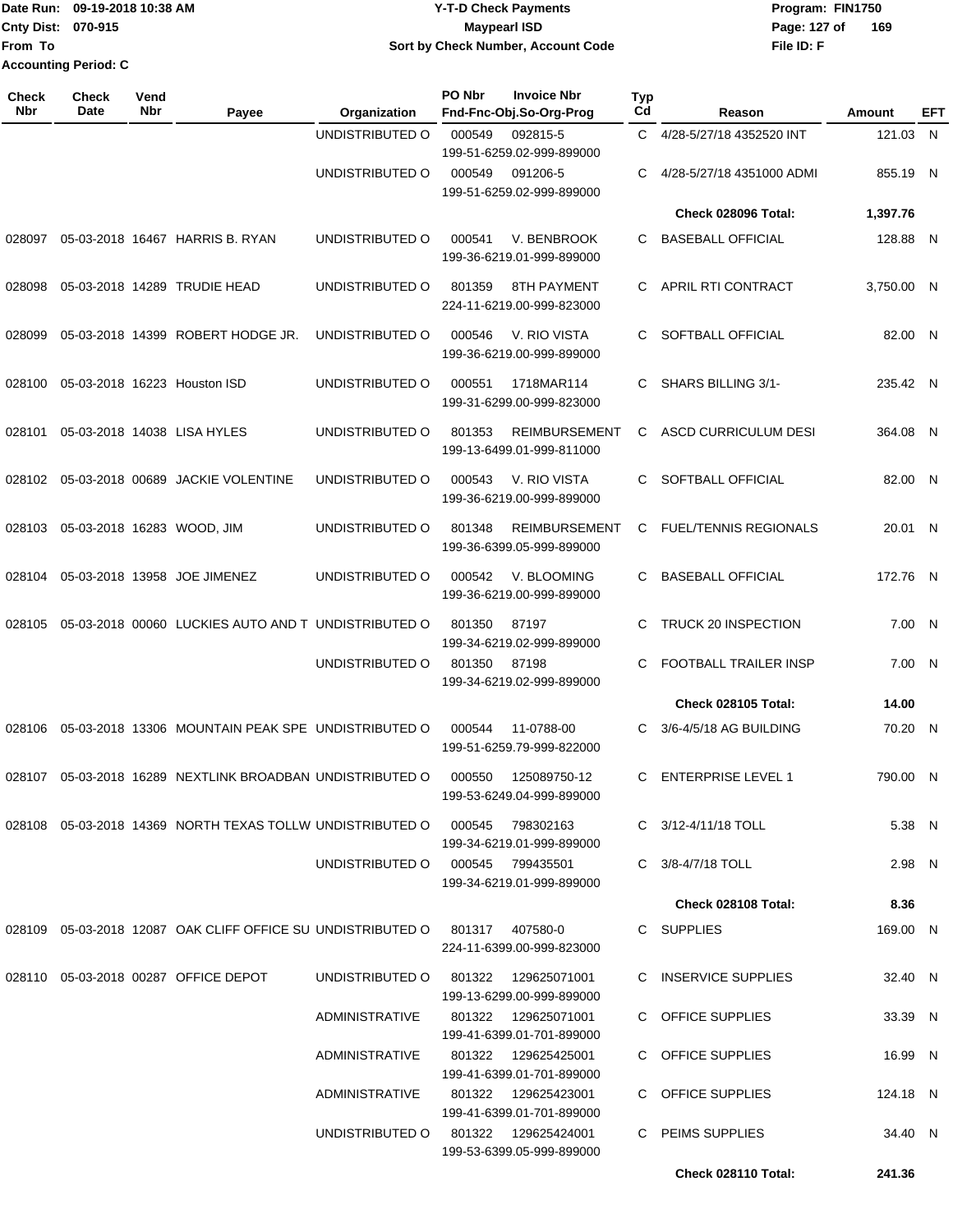|                             | Date Run: 09-19-2018 10:38 AM | <b>Y-T-D Check Payments</b>        | Program: FIN1750    |
|-----------------------------|-------------------------------|------------------------------------|---------------------|
| <b>Cnty Dist: 070-915</b>   |                               | <b>Mavpearl ISD</b>                | 169<br>Page: 128 of |
| <b>IFrom To</b>             |                               | Sort by Check Number, Account Code | File ID: F          |
| <b>Accounting Period: C</b> |                               |                                    |                     |

| Check<br><b>Nbr</b> | Check<br>Date               | Vend<br>Nbr | Payee                                                                        | Organization                   | PO Nbr | <b>Invoice Nbr</b><br>Fnd-Fnc-Obj.So-Org-Prog     | Typ<br>Cd | Reason                     | Amount      | EFT |
|---------------------|-----------------------------|-------------|------------------------------------------------------------------------------|--------------------------------|--------|---------------------------------------------------|-----------|----------------------------|-------------|-----|
| 028111              |                             |             | 05-03-2018 16468 REGINALD THOMAS                                             | UNDISTRIBUTED O                | 000547 | V. GRANDVIEW<br>199-36-6219.00-999-899000         |           | C BASEBALL OFFICIAL        | 130.00 N    |     |
|                     |                             |             | 028112 05-03-2018 15473 JAMES B. RILEY                                       | UNDISTRIBUTED O                | 801188 | <b>REIMBURSEMENT</b><br>199-34-6219.01-999-899000 | C         | <b>BUS PHYSICAL</b>        | 80.00 N     |     |
| 028113              |                             |             | 05-03-2018 16447 SAM RIEPE                                                   | <b>HIGH SCHOOL</b>             | 801365 | <b>REIMBURSEMENT</b><br>199-36-6499.01-001-899000 | C.        | ALL DISTRICT MEETING       | 69.96 N     |     |
| 028114              | 05-03-2018 00552 TASB, INC. |             |                                                                              | <b>ADMINISTRATIVE</b>          | 801228 | 541695<br>199-41-6399.01-701-899000               | C.        | STATE WORKSITE POSTE       | 238.95 N    |     |
| 028115              |                             |             | 05-03-2018 00479 TRACTOR SUPPLY CO UNDISTRIBUTED O                           |                                | 800016 | XXXX02602023<br>199-51-6319.03-999-899000         |           | C SUPPLIES                 | 132.72 N    |     |
| 028116              |                             |             | 05-11-2018 16192 ACTION FIRE PROS                                            | UNDISTRIBUTED O                | 801397 | A1821175<br>199-51-6249.00-999-899000             | C         | <b>CLEANED HS COOKING</b>  | 195.00 N    |     |
|                     |                             |             |                                                                              | UNDISTRIBUTED O                | 800465 | M1890797<br>199-51-6249.16-999-899000             | C         | <b>QUARTERLY MONITORIN</b> | 750.00 N    |     |
|                     |                             |             |                                                                              | UNDISTRIBUTED O                | 801371 | A1820836<br>199-51-6249.16-999-899000             | C.        | <b>RESET AG SHOP</b>       | 195.00 N    |     |
|                     |                             |             |                                                                              |                                |        |                                                   |           | Check 028116 Total:        | 1,140.00    |     |
|                     |                             |             | 028117 05-11-2018 15376 ALL ABOUT TIRES, LLC UNDISTRIBUTED O                 |                                | 801362 | SH24342<br>199-34-6219.00-999-899000              | C.        | REPAIR TIRE ON EXP 56      | 10.00 N     |     |
| 028118              |                             |             | 05-11-2018 01869 ALL SPORTS TROPHIE HIGH SCHOOL                              |                                | 801095 | 12370<br>199-11-6399.29-001-811B00                | C.        | END OF YEAR BAND AWA       | 234.00 N    |     |
| 028119              |                             |             | 05-11-2018 00069 ATMOS ENERGY                                                | UNDISTRIBUTED O                | 000553 | 3030380238<br>199-51-6259.00-999-899000           | C.        | 4/3-5/1/18 400 PANTHER L   | 272.41 N    |     |
|                     |                             |             |                                                                              | UNDISTRIBUTED O                | 000553 | 3030318181<br>199-51-6259.00-999-899000           | C         | 4/3-5/1/18 1025 W 4TH ST   | 190.82 N    |     |
|                     |                             |             |                                                                              | UNDISTRIBUTED O                | 000553 | 3030380470<br>199-51-6259.00-999-899000           | C         | 4/3-5/1/18 600 PHILLIPS ST | 520.84 N    |     |
|                     |                             |             |                                                                              |                                |        |                                                   |           | Check 028119 Total:        | 984.07      |     |
| 028120              |                             |             | 05-11-2018 15658 GN OTOMETRICS NOR UNDISTRIBUTED O                           |                                | 801380 | Q00035395<br>199-33-6399.00-999-823000            | C.        | <b>CALIBRATE HEARING</b>   | 384.00 N    |     |
|                     |                             |             | 028121  05-11-2018  00901  AVENUE FUEL DISTRI  UNDISTRIBUTED   000559  66107 |                                |        | 199-34-6311.01-999-899000                         |           | C FUEL                     | 3,404.33 N  |     |
|                     |                             |             | 028122  05-11-2018  16476  SOUTHERN SWEETS  IND COST-ADM                     |                                | 801403 | 199-41-6499.01-750-899000                         |           | C RETIREMENT CAKE          | 65.00 N     |     |
|                     |                             |             | 028123  05-11-2018  00887  BSN SPORTS  UNDISTRIBUTED  0  800821  902113807   |                                |        | 199-36-6399.03-999-899GHS                         |           | C JUMP LANDING             | 2,213.20 N  |     |
|                     |                             |             |                                                                              |                                |        | 211-11-6639.00-101-811MBK                         |           | C CHROMEBOOKS/STORAG       | 15,498.00 N |     |
|                     |                             |             | 028125 05-11-2018 00527 CDWG INC.                                            | UNDISTRIBUTED O 801220 MPB6297 |        | 199-11-6639.51-999-811000                         |           | C DELL 5580 LAPTOPS        | 14,328.00 N |     |
|                     |                             |             |                                                                              | UNDISTRIBUTED O 801226 MPN4671 |        | 199-52-6639.02-999-899000                         |           | C CISCO DIRECT             | 4,096.00 N  |     |
|                     |                             |             |                                                                              | UNDISTRIBUTED O 801226 MKK7179 |        | 199-52-6639.02-999-899000                         |           | C CISCO DIRECT WS-C2960    | 10,113.16 N |     |
|                     |                             |             |                                                                              |                                |        |                                                   |           | Check 028125 Total:        | 28,537.16   |     |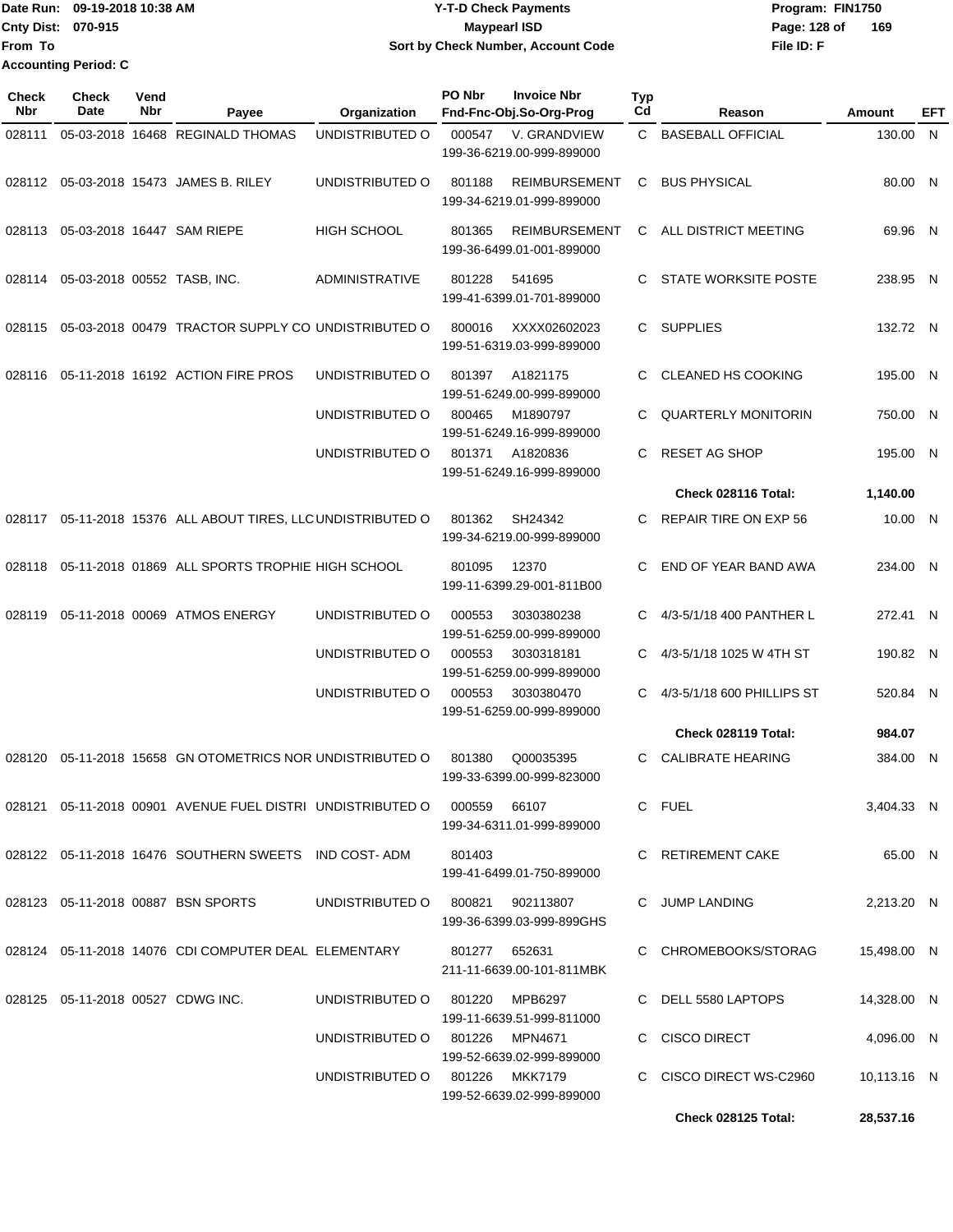|                             | Date Run: 09-19-2018 10:38 AM | <b>Y-T-D Check Payments</b>        | Program: FIN1750    |  |  |
|-----------------------------|-------------------------------|------------------------------------|---------------------|--|--|
| <b>Cnty Dist: 070-915</b>   |                               | Maypearl ISD                       | 169<br>Page: 129 of |  |  |
| From To                     |                               | Sort by Check Number, Account Code | File ID: F          |  |  |
| <b>Accounting Period: C</b> |                               |                                    |                     |  |  |

| Check<br>Nbr | Check<br>Date | Vend<br>Nbr | Payee                                                                         | Organization                     | PO Nbr         | <b>Invoice Nbr</b><br>Fnd-Fnc-Obj.So-Org-Prog | Typ<br>Cd | Reason                         | Amount     | EFT |
|--------------|---------------|-------------|-------------------------------------------------------------------------------|----------------------------------|----------------|-----------------------------------------------|-----------|--------------------------------|------------|-----|
| 028126       |               |             | 05-11-2018 00217 CITY OF MAYPEARL                                             | UNDISTRIBUTED O                  | 000558         | 80                                            |           | C 3/26-4/27/18 4TH/PHILLIPS    | 26.00 N    |     |
|              |               |             |                                                                               |                                  |                | 199-51-6259.01-999-899000                     |           |                                |            |     |
|              |               |             |                                                                               |                                  |                |                                               |           |                                | 26.00 N    |     |
|              |               |             |                                                                               | UNDISTRIBUTED O                  | 000558         | 1081                                          | C         | 3/26-4/27/18 ELEM YARD M       |            |     |
|              |               |             |                                                                               |                                  |                | 199-51-6259.01-999-899000                     |           |                                |            |     |
|              |               |             |                                                                               | UNDISTRIBUTED O                  | 000558         | 1618                                          | C         | 3/26-4/27/18 ADMIN OFFIC       | 51.00 N    |     |
|              |               |             |                                                                               |                                  |                | 199-51-6259.01-999-899000                     |           |                                |            |     |
|              |               |             |                                                                               | UNDISTRIBUTED O                  | 000558         | 1394<br>199-51-6259.01-999-899000             |           | 3/26-4/27/18 NEW CONCES        | 51.00 N    |     |
|              |               |             |                                                                               | UNDISTRIBUTED O                  | 000558         | 574                                           | C         | 3/26-4/27/18 JH YARD MET       | 65.05 N    |     |
|              |               |             |                                                                               |                                  |                | 199-51-6259.01-999-899000                     |           |                                |            |     |
|              |               |             |                                                                               |                                  |                |                                               |           |                                |            |     |
|              |               |             |                                                                               | UNDISTRIBUTED O                  | 000558         | 595                                           | C.        | 3/26-4/27/18 JUNIOR HIGH       | 61.20 N    |     |
|              |               |             |                                                                               |                                  |                | 199-51-6259.01-999-899000                     |           |                                |            |     |
|              |               |             |                                                                               | UNDISTRIBUTED O                  | 000558         | 383                                           |           | C 3/26-4/27/18 HIGH            | 123.00 N   |     |
|              |               |             |                                                                               |                                  |                | 199-51-6259.01-999-899000                     |           |                                |            |     |
|              |               |             |                                                                               | UNDISTRIBUTED O                  | 000558         | 1080                                          | C.        | 3/26-4/27/18 ELEMENTARY        | 157.20 N   |     |
|              |               |             |                                                                               |                                  |                | 199-51-6259.01-999-899000                     |           |                                |            |     |
|              |               |             |                                                                               | UNDISTRIBUTED O                  | 000558         | -82                                           | C.        | 3/26-4/27/18 INTERMEDIAT       | 593.40 N   |     |
|              |               |             |                                                                               |                                  |                | 199-51-6259.01-999-899000                     |           |                                |            |     |
|              |               |             |                                                                               | UNDISTRIBUTED O                  | 000554         | <b>B. NORTON</b>                              | C.        | <b>BASKETBALL SECURITY 2/</b>  | 75.00 N    |     |
|              |               |             |                                                                               |                                  |                | 199-52-6219.01-999-899000                     |           |                                |            |     |
|              |               |             |                                                                               | UNDISTRIBUTED O                  | 000554         | <b>B. NORTON</b>                              | C         | <b>BASKETBALL SECURITY 1/</b>  | 75.00 N    |     |
|              |               |             |                                                                               |                                  |                | 199-52-6219.01-999-899000                     |           |                                |            |     |
|              |               |             |                                                                               |                                  |                |                                               |           | Check 028126 Total:            | 1,303.85   |     |
|              |               |             | 028127  05-11-2018  16471  CYNTHIA MARTINEZ                                   | <b>SCHOOL BOARD</b>              | 801402         |                                               |           | C ELECTION TRANSLATOR/         | 260.00 N   |     |
|              |               |             |                                                                               |                                  |                | 199-41-6439.00-702-899000                     |           |                                |            |     |
|              |               |             |                                                                               |                                  |                |                                               |           |                                |            |     |
| 028128       |               |             | 05-11-2018 12536 DESOTO JANITORIAL UNDISTRIBUTED O                            |                                  | 801344         | 184952                                        |           | C SUPPLIES                     | 4,025.72 N |     |
|              |               |             |                                                                               |                                  |                | 199-51-6319.01-999-899000                     |           |                                |            |     |
| 028129       |               |             | 05-11-2018 16348 HIRAM E. DODSON                                              | UNDISTRIBUTED O                  | 801372         | 18-112                                        |           | C WORK IN GIRLS LOCKER         | 1,600.00 N |     |
|              |               |             |                                                                               |                                  |                | 199-51-6249.00-999-899000                     |           |                                |            |     |
|              |               |             |                                                                               |                                  |                |                                               |           |                                |            |     |
|              |               |             |                                                                               | UNDISTRIBUTED O                  | 801372 18-112  |                                               | C         | WORK IN GIRLS LOCKER           | 600.00 N   |     |
|              |               |             |                                                                               |                                  |                | 199-51-6319.05-999-899000                     |           |                                |            |     |
|              |               |             |                                                                               |                                  |                |                                               |           | Check 028129 Total:            | 2,200.00   |     |
|              |               |             | 028130  05-11-2018  13639  EAST TEXAS COPY SY UNDISTRIBUTED   000555  1171857 |                                  |                |                                               |           | C 3/4-4/3/18 COPIES SPED       | 81.38 N    |     |
|              |               |             |                                                                               |                                  |                | 199-11-6219.00-999-823000                     |           |                                |            |     |
|              |               |             |                                                                               | HIGH SCHOOL                      |                | 000555 1171857                                |           | C $3/4 - 4/3/18$ COPIES HS P   | 35.22 N    |     |
|              |               |             |                                                                               |                                  |                | 199-11-6269.00-001-811000                     |           |                                |            |     |
|              |               |             |                                                                               |                                  |                |                                               |           | C $3/4 - 4/3/18$ COPIES JH P   | 548.23 N   |     |
|              |               |             |                                                                               |                                  |                | 199-11-6269.00-041-811000                     |           |                                |            |     |
|              |               |             |                                                                               | ELEMENTARY                       | 000555 1171857 |                                               |           | C $3/4 - 4/3/18$ COPIES ELEM T | 965.17 N   |     |
|              |               |             |                                                                               |                                  |                | 199-11-6269.00-101-811000                     |           |                                |            |     |
|              |               |             |                                                                               | ELEMENTARY                       | 000555 1171857 |                                               |           | C $3/4 - 4/3/18$ COPIES ELEM P | 71.77 N    |     |
|              |               |             |                                                                               |                                  |                |                                               |           |                                |            |     |
|              |               |             |                                                                               |                                  |                | 199-11-6269.00-101-899000                     |           |                                |            |     |
|              |               |             |                                                                               | HIGH SCHOOL                      | 000555 1171857 |                                               |           | C $3/4 - 4/3/18$ COPIES HS T   | 849.90 N   |     |
|              |               |             |                                                                               |                                  |                | 199-11-6269.01-001-811000                     |           |                                |            |     |
|              |               |             |                                                                               | MAYPEARL JUNIOR  000555  1171857 |                |                                               |           | C $3/4$ -4/3/18 COPIES JH T    | 506.14 N   |     |
|              |               |             |                                                                               |                                  |                | 199-11-6269.01-041-811000                     |           |                                |            |     |
|              |               |             |                                                                               | DIR COST-ADMINIS 000555 1171857  |                |                                               |           | $C$ 3/4-4/3/18 COPIES ADMIN    | 598.43 N   |     |
|              |               |             |                                                                               |                                  |                | 199-41-6249.00-720-899000                     |           |                                |            |     |
|              |               |             |                                                                               |                                  |                |                                               |           | Check 028130 Total:            | 3,656.24   |     |
|              |               |             |                                                                               |                                  |                |                                               |           |                                |            |     |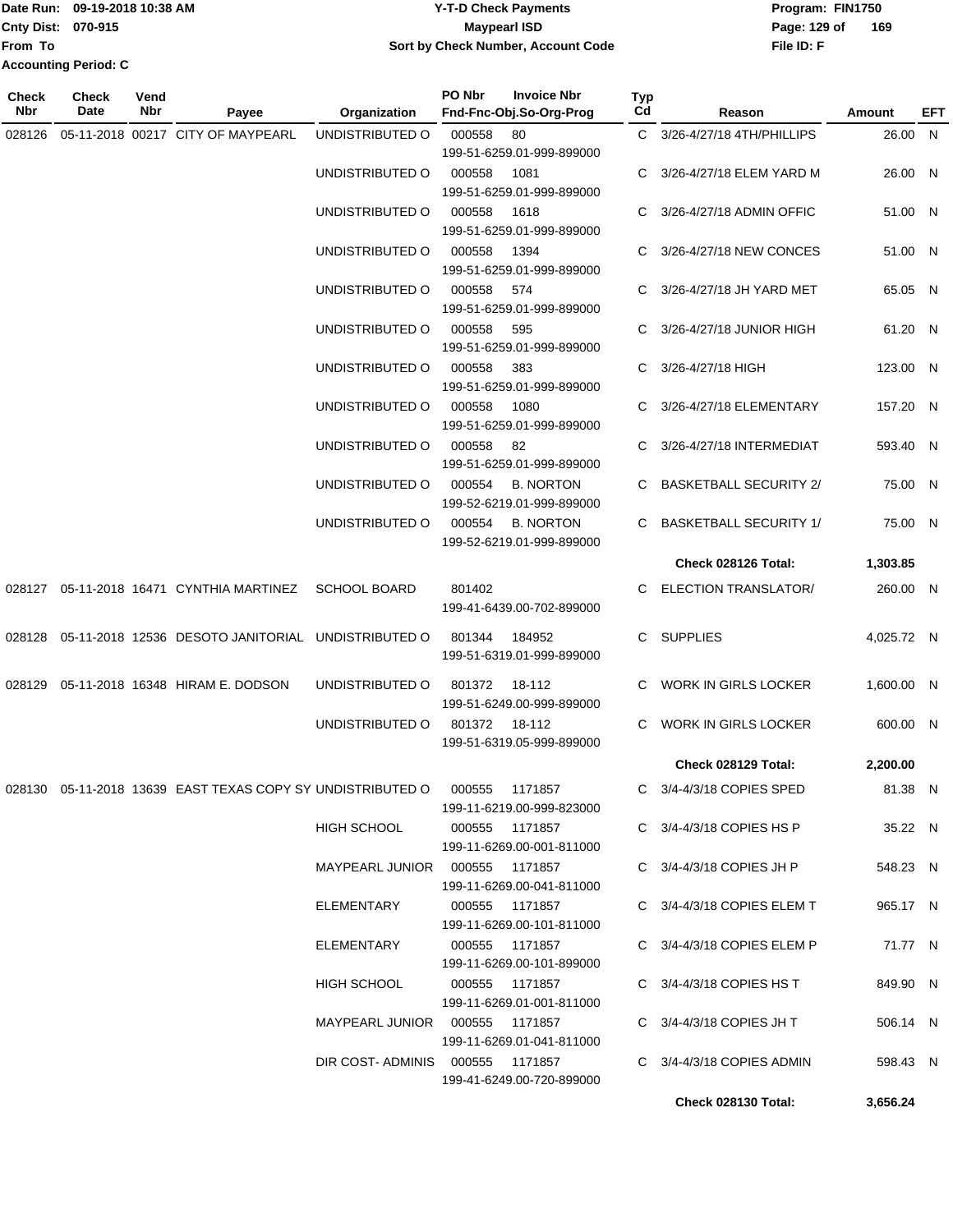|                           | Date Run: 09-19-2018 10:38 AM | <b>Y-T-D Check Payments</b>        | Program: FIN1750    |
|---------------------------|-------------------------------|------------------------------------|---------------------|
| <b>Cnty Dist: 070-915</b> |                               | <b>Mavpearl ISD</b>                | 169<br>Page: 130 of |
| <b>IFrom To</b>           |                               | Sort by Check Number, Account Code | File ID: F          |
|                           | <b>Accounting Period: C</b>   |                                    |                     |

| <b>Check</b><br>Nbr | <b>Check</b><br>Date              | Vend<br>Nbr | Payee                                                                 | Organization                        | PO Nbr | <b>Invoice Nbr</b><br>Fnd-Fnc-Obj.So-Org-Prog | <b>Typ</b><br>Cd | Reason                          | Amount     | EFT |
|---------------------|-----------------------------------|-------------|-----------------------------------------------------------------------|-------------------------------------|--------|-----------------------------------------------|------------------|---------------------------------|------------|-----|
| 028131              |                                   |             | 05-11-2018 12817 ELECTION SYSTEMS & SCHOOL BOARD                      |                                     | 000556 | 1042180<br>199-41-6439.00-702-899000          |                  | C CARD RENTAL                   | 15.00 N    |     |
|                     |                                   |             | 028132 05-11-2018 12186 ELLIOTT ELECTRIC SU UNDISTRIBUTED O           |                                     | 800842 | 09-53230-01<br>199-51-6319.02-999-899000      |                  | C SUPPLIES                      | 129.31 N   |     |
| 028133              |                                   |             | 05-11-2018 01586 ESTES ELECTRIC, INC. UNDISTRIBUTED O                 |                                     | 801326 | 13081<br>199-51-6249.00-999-899000            | C.               | DEDICATED POWER TO IT           | 750.00 N   |     |
| 028134              |                                   |             | 05-11-2018 00040 FLATT STATIONERS, I MAYPEARL JUNIOR                  |                                     | 800890 | 164858<br>199-11-6399.07-041-811000           | C.               | <b>ENVELOPES</b>                | 115.00 N   |     |
|                     |                                   |             |                                                                       | <b>ELEMENTARY</b>                   | 800890 | 164858<br>199-11-6399.11-101-811000           | C                | <b>ENVELOPES</b>                | 115.00 N   |     |
|                     |                                   |             |                                                                       | <b>HIGH SCHOOL</b>                  | 800890 | 164858<br>199-11-6399.12-001-811000           | C                | <b>ENVELOPES</b>                | 115.00 N   |     |
|                     |                                   |             |                                                                       |                                     |        |                                               |                  | Check 028134 Total:             | 345.00     |     |
| 028135              |                                   |             | 05-11-2018 14120 HARRIS COMPUTER S UNDISTRIBUTED O                    |                                     | 801377 | XT00137765<br>240-35-6219.00-999-899000       | C                | <b>EZSCHOOL PAY</b>             | 221.25 N   |     |
|                     |                                   |             |                                                                       | UNDISTRIBUTED O                     | 801377 | XT00138859<br>240-35-6219.00-999-899000       | C                | <b>EZSCHOOL PAY</b>             | 172.50 N   |     |
|                     |                                   |             |                                                                       |                                     |        |                                               |                  | Check 028135 Total:             | 393.75     |     |
| 028136              |                                   |             | 05-11-2018 12551 INTERQUEST DETECTI HIGH SCHOOL                       |                                     | 800362 | 112265<br>199-11-6219.02-001-824000           | C.               | BREATHALYZER-PROM               | 150.00 N   |     |
|                     |                                   |             |                                                                       | HIGH SCHOOL                         | 800362 | 112265<br>199-11-6219.02-001-824000           | C                | <b>HALF DAY-PROM</b>            | 260.00 N   |     |
|                     |                                   |             |                                                                       | <b>HIGH SCHOOL</b>                  | 800362 | 112265<br>199-11-6219.02-001-824000           | C.               | <b>HALF DAY SERVICE</b>         | 260.00 N   |     |
|                     |                                   |             |                                                                       |                                     |        |                                               |                  | Check 028136 Total:             | 670.00     |     |
| 028137              |                                   |             | 05-11-2018 00795 ISI COMMERCIAL REF UNDISTRIBUTED O                   |                                     | 800915 | 0327974<br>199-51-6319.35-999-899000          | C.               | <b>BLADES FOR CAN OPENE</b>     | 141.53 N   |     |
| 028138              |                                   |             | 05-11-2018 16472 JOHNSN SUPPLY                                        | UNDISTRIBUTED O                     | 801378 | 36210320<br>199-51-6399.05-999-899000         | C                | UNIT ROOM 14                    | 1,189.01 N |     |
| 028139              |                                   |             | 05-11-2018 00832 JONES SCHOOL SUPP ELEMENTARY                         |                                     | 801333 | 1578482<br>199-11-6399.21-101-811000          | C                | AWARDS                          | 260.40 N   |     |
|                     |                                   |             | 028140 05-11-2018 14792 LA QUINTA INN CONVE SCHOOL BOARD              |                                     | 000563 | 6/13/18<br>199-41-6419.00-702-899000          |                  | C HOTEL FOR SLI-1ST NIGH        | 241.20 N   |     |
|                     |                                   |             |                                                                       | <b>SCHOOL BOARD</b>                 |        | 801382 JUNE 13<br>199-41-6419.00-702-899000   |                  | C HOTEL FOR SLI - 1ST NIG       | 1,353.60 N |     |
|                     |                                   |             |                                                                       |                                     |        |                                               |                  | Check 028140 Total:             | 1,594.80   |     |
|                     | 028141  05-11-2018  15098  LOWE'S |             |                                                                       | UNDISTRIBUTED O                     | 801280 | 7281357 5/18<br>199-51-6319.05-999-899000     |                  | C GIRLS ATHLETIC OFFICE         | 919.12 N   |     |
|                     |                                   |             |                                                                       | UNDISTRIBUTED O 801198 7281357 5/18 |        | 199-51-6319.05-999-899000                     |                  | C SUPPLIES                      | 266.34 N   |     |
|                     |                                   |             |                                                                       |                                     |        |                                               |                  | Check 028141 Total:             | 1,185.46   |     |
|                     |                                   |             | 028142  05-11-2018  01099  MACKIN LIBRARY MED MAYPEARL JUNIOR  801083 |                                     |        | 534433<br>199-12-6399.05-041-899000           |                  | C LIBRARY BOOKS                 | 678.19 N   |     |
|                     |                                   |             | 028143 05-11-2018 16473 MARRIOTT RIVERCEN SCHOOL BOARD                |                                     | 801385 | 6/14-6/16/18<br>199-41-6419.00-702-899000     |                  | C HOTEL SLI - REMAINING N       | 3,787.65 N |     |
|                     |                                   |             | 028144 05-11-2018 15740 MOORE RECYCLING L UNDISTRIBUTED O             |                                     | 000557 | 0001453968<br>199-51-6259.03-999-899000       |                  | C $4/1 - 4/30/18$ 1024 W 4TH ST | 73.10 N    |     |
|                     |                                   |             |                                                                       | UNDISTRIBUTED O                     | 000557 | 0001453970<br>199-51-6259.03-999-899000       |                  | C 4/1-4/30/18 400 PANTHER       | 25.15 N    |     |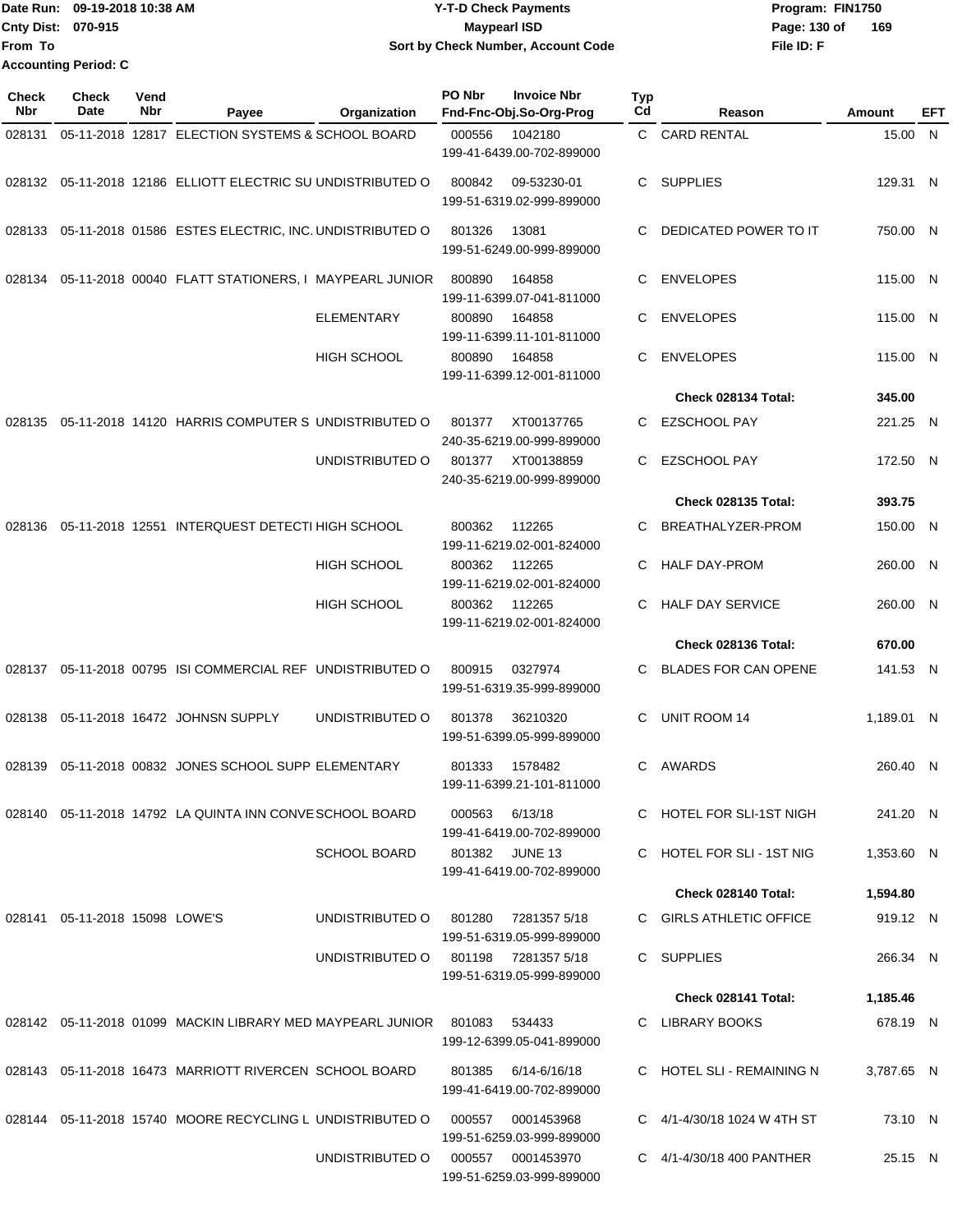|                             | Date Run: 09-19-2018 10:38 AM | <b>Y-T-D Check Payments</b>        | Program: FIN1750 |     |
|-----------------------------|-------------------------------|------------------------------------|------------------|-----|
| <b>Cnty Dist: 070-915</b>   |                               | <b>Mavpearl ISD</b>                | Page: 131 of     | 169 |
| <b>From To</b>              |                               | Sort by Check Number, Account Code | File ID: F       |     |
| <b>Accounting Period: C</b> |                               |                                    |                  |     |

| <b>Check</b><br>Nbr | <b>Check</b><br>Date                     | Vend<br>Nbr | Payee                                                                                         | <b>Organization</b>            | PO Nbr | <b>Invoice Nbr</b><br>Fnd-Fnc-Obj.So-Org-Prog | Typ<br>Cd | Reason                        | Amount      | EFT |
|---------------------|------------------------------------------|-------------|-----------------------------------------------------------------------------------------------|--------------------------------|--------|-----------------------------------------------|-----------|-------------------------------|-------------|-----|
|                     |                                          |             |                                                                                               | UNDISTRIBUTED O                | 000557 | 0001453966                                    | C.        | 4/1-4/30/18 600 PHILLIPS S    | 21.35 N     |     |
|                     |                                          |             |                                                                                               |                                |        | 199-51-6259.03-999-899000                     |           |                               |             |     |
|                     |                                          |             |                                                                                               | UNDISTRIBUTED O                | 000557 | 00014553967<br>199-51-6259.03-999-899000      | C         | 4/1-4/30/18 1025 W 4TH ST     | 21.40 N     |     |
|                     |                                          |             |                                                                                               | UNDISTRIBUTED O                | 000557 | 0001453969                                    | C         | 4/1-4/30/18 12636 FM 157      | 28.80 N     |     |
|                     |                                          |             |                                                                                               |                                |        | 199-51-6259.03-999-899000                     |           |                               |             |     |
|                     |                                          |             |                                                                                               |                                |        |                                               |           | Check 028144 Total:           | 169.80      |     |
| 028145              |                                          |             | 05-11-2018 15766 NATIONAL ART HONO HIGH SCHOOL                                                |                                | 801388 | 9001039676<br>199-36-6399.12-001-899000       | C         | <b>NHS AFFILIATION</b>        | 185.00 N    |     |
|                     | 05-31-2018                               |             |                                                                                               | <b>HIGH SCHOOL</b>             | 801388 | 9001039676<br>199-36-6399.12-001-899000       | D         | PO MADE TO WRONG VEN          | $-185.00$ N |     |
|                     |                                          |             |                                                                                               |                                |        |                                               |           | Check 028145 Total:           | .00         |     |
| 028146              |                                          |             | 05-11-2018 12087 OAK CLIFF OFFICE SU MAYPEARL JUNIOR                                          |                                | 801306 | 407510-0<br>199-11-6399.00-041-811SUP         | C         | <b>OFFICE SUPPIES</b>         | 500.00 N    |     |
| 028147              |                                          |             | 05-11-2018 15083 OLMSTED-KIRK PAPE UNDISTRIBUTED O                                            |                                | 801335 | 4055727<br>199-51-6319.01-999-899000          | C.        | <b>VACUUM CORD</b>            | 70.72 N     |     |
| 028148              |                                          |             | 05-11-2018 15054 O'REILLY AUTO PARTS UNDISTRIBUTED O                                          |                                | 801122 | 0645-322587<br>199-34-6319.00-999-899000      | C         | OIL FILTER                    | 2.62 N      |     |
|                     |                                          |             |                                                                                               | UNDISTRIBUTED O                | 801122 | 0645-324238<br>199-34-6319.00-999-899000      | C.        | <b>CAPSULE</b>                | 11.98 N     |     |
|                     |                                          |             |                                                                                               | UNDISTRIBUTED O                | 801122 | 0645-322581<br>199-34-6319.00-999-899000      | C         | OIL FILTER                    | 122.07 N    |     |
|                     |                                          |             |                                                                                               | UNDISTRIBUTED O                | 801122 | 0645-322860<br>199-34-6319.00-999-899000      | C.        | <b>MOTOR OIL</b>              | 198.24 N    |     |
|                     |                                          |             |                                                                                               |                                |        |                                               |           | Check 028148 Total:           | 334.91      |     |
| 028149              |                                          |             | 05-11-2018 16014 ORKIN PEST CONTRO UNDISTRIBUTED O                                            |                                | 800091 | 378018<br>199-51-6249.00-999-899000           | C.        | MAY PEST CONTROL              | 450.00 N    |     |
| 028150              |                                          |             | 05-11-2018 16407 PARSONS COMMERCI UNDISTRIBUTED O                                             |                                | 801410 | 13424<br>199-51-6639.19-999-899000            | C         | <b>GOLF FACILITY MATERIAL</b> | 31,259.00 N |     |
|                     |                                          |             |                                                                                               | UNDISTRIBUTED O                | 801410 | 13423<br>199-51-6639.19-999-899000            | C         | SHOP MATERIAL DRAW            | 23.759.00 N |     |
|                     |                                          |             |                                                                                               |                                |        |                                               |           | Check 028150 Total:           | 55,018.00   |     |
|                     |                                          |             | 028151  05-11-2018  16057  POLARITY NETWORKS UNDISTRIBUTED   0  801234  88163                 |                                |        | 199-53-6639.01-999-899000                     |           | C OM4 OPTICAL FIBER           | 8,398.00 N  |     |
|                     |                                          |             | 028152 05-11-2018 15612 RED OAK ISD                                                           | UNDISTRIBUTED O 801405 17-18   |        | 199-13-6499.00-999-811000                     |           | C AUTISM TRAINING             | 451.05 N    |     |
|                     |                                          |             | 028153 05-11-2018 14927 REPUBLIC SERVICES UNDISTRIBUTED O 000562 0794-012768912               |                                |        | 199-51-6259.03-999-899000                     |           | C 5/1-5/31/18 WASTE           | 3,849.22 N  |     |
|                     | 028154    05-11-2018    16408    SMARTOX |             |                                                                                               | UNDISTRIBUTED O 000560 10685   |        | 199-36-6219.01-999-899000                     |           | C DRUG TESTING                | 799.00 N    |     |
|                     |                                          |             | 028155  05-11-2018  15315  SPORTS FIELD SOLUTIUNDISTRIBUTED O  800433  638                    |                                |        | 199-51-6319.03-999-899000                     |           | C CLAY MIX                    | 175.00 N    |     |
|                     |                                          |             | 028156 05-11-2018 14122 LAURI ANN SPRADLIN MAYPEARL JUNIOR 801400 REIMBURSEMENT C NJHS SNACKS |                                |        | 199-36-6399.12-041-899000                     |           |                               | 79.63 N     |     |
|                     | 028157  05-11-2018  00197  TEAMLINE      |             |                                                                                               | UNDISTRIBUTED O 800844 1996000 |        | 199-36-6399.04-999-899000                     |           | C BASEBALLS                   | 765.00 N    |     |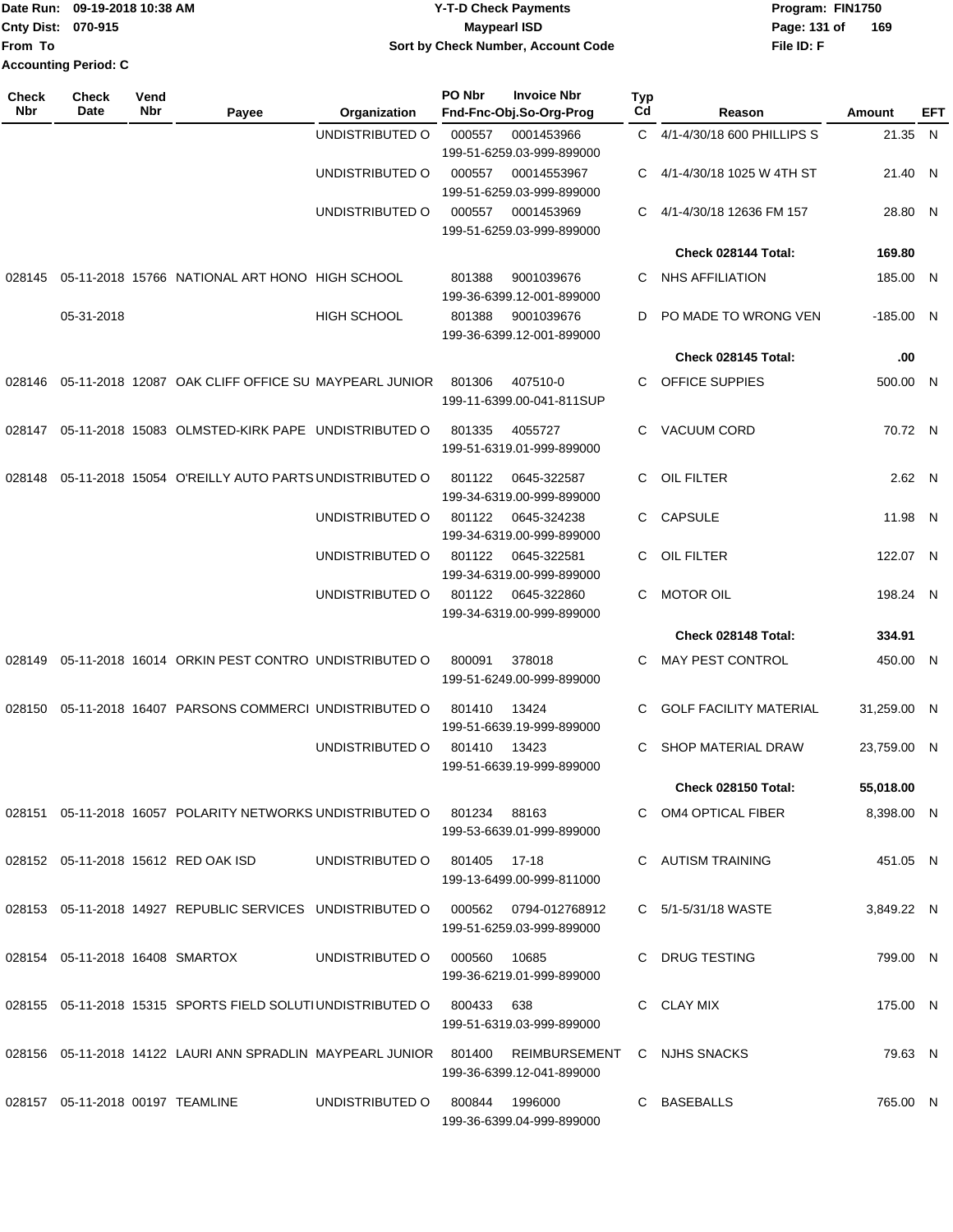Date Run: 09-19-2018 10:38 AM **CONTEX 18 AM CONTEX 18 AM CONTEX 17-T-D** Check Payments **CONTEX 18 AM CONTEX 18 AM CONTEX 18 AM CONTEX 18 AM CONTEX 18 AM CONTEX 18 AM CONTEX 18 AM CONTEX 18 AM CONTEX 19 AM CONTEX 19 AM CONT Cnty Dist: 070-915 File ID: F From To 09-19-2018 10:38 AM Y-T-D Check Payments 070-915 Maypearl ISD Sort by Check Number, Account Code** Page: 132 of 169 **Accounting Period: C**

| Check<br><b>Nbr</b> | <b>Check</b><br>Date   | Vend<br>Nbr | Payee                                                                          | Organization                                       | PO Nbr | <b>Invoice Nbr</b><br>Fnd-Fnc-Obj.So-Org-Prog     | <b>Typ</b><br>Cd | Reason                      | Amount                 | EFT |
|---------------------|------------------------|-------------|--------------------------------------------------------------------------------|----------------------------------------------------|--------|---------------------------------------------------|------------------|-----------------------------|------------------------|-----|
| 028158              | 05-11-2018 12163 TCASE |             |                                                                                | UNDISTRIBUTED O                                    | 801315 | 033336242<br>199-11-6411.01-999-823000            | C.               | ADMIN DUES-J. WINNINGH      | 290.00 N               |     |
| 028159              |                        |             | 05-11-2018 16195 TEXAS STAR RECOGN HIGH SCHOOL                                 |                                                    | 800845 | 199-36-6499.05-001-899000                         | C                | <b>LETTER JACKETS</b>       | 1,000.00 N             |     |
| 028161              |                        |             | 05-11-2018 00460 VINEYARD'S AUTO SU UNDISTRIBUTED O                            |                                                    | 800967 | 180628<br>199-34-6319.00-999-899000               | C.               | <b>SUPPLIES</b>             | 648.19 N               |     |
| 028193              |                        |             | 05-18-2018 16150 ALVARADO FLEET SE UNDISTRIBUTED O                             |                                                    | 000583 | 00000760<br>199-34-6219.00-999-899000             | C                | <b>LABOR</b>                | 574.07 N               |     |
|                     |                        |             |                                                                                | UNDISTRIBUTED O                                    | 000583 | 00000760<br>199-34-6319.00-999-899000             | C.               | <b>PARTS</b>                | 426.89 N               |     |
|                     |                        |             |                                                                                |                                                    |        |                                                   |                  | Check 028193 Total:         | 1,000.96               |     |
| 028194              |                        |             | 05-18-2018 01256 AT&T MOBILITY                                                 | UNDISTRIBUTED O                                    | 000582 | 824711164X05102<br>199-51-6259.02-999-899000      | C.               | 4/3-5/2/18 WIRELESS         | 108.11 N               |     |
| 028195              |                        |             | 05-18-2018 00069 ATMOS ENERGY                                                  | UNDISTRIBUTED O                                    | 000584 | 3030318485<br>199-51-6259.00-999-899000           | C.               | 4/3-5/1/18 LSK              | 205.52 N               |     |
| 028196              | 05-18-2018 12629 ATSSB |             |                                                                                | <b>HIGH SCHOOL</b>                                 | 000608 | JH OPS<br>199-11-6499.29-001-811B00               | C                | JH OPS CONCERT              | 180.00 N               |     |
|                     | 06-12-2018             |             |                                                                                | <b>HIGH SCHOOL</b>                                 | 000608 | JH OPS<br>199-11-6499.29-001-811B00               | D                | JH DID NOT QUALIFY          | $-180.00$ N            |     |
|                     |                        |             |                                                                                |                                                    |        |                                                   |                  | Check 028196 Total:         | .00                    |     |
| 028197              | 05-18-2018 12629 ATSSB |             |                                                                                | <b>HIGH SCHOOL</b>                                 | 000607 | HS OPS<br>199-11-6499.29-001-811B00               | C                | HS OPS CONCERT              | 180.00 N               |     |
| 028198              |                        |             | 05-18-2018 16479 BANDITS VOLLEYBALL DISTRICT WIDE                              |                                                    | 000581 | <b>REIMBURSEMENT</b><br>199-00-5749.00-000-800000 | C                | <b>KEY/FACILITY DEPOSIT</b> | 400.00 N               |     |
| 028199              |                        |             | 05-18-2018 16429 Best Western Pflugeville HIGH SCHOOL                          |                                                    | 000580 | 5/27/18 DALLAS<br>199-11-6411.29-001-811B00       | C                | <b>BAND TEACHER</b>         | 214.70 N               |     |
|                     |                        |             |                                                                                | <b>HIGH SCHOOL</b>                                 | 000580 | 5/27/18 DALLAS<br>199-11-6412.29-001-811000       | C                | <b>BAND STUDENT</b>         | 322.05 N               |     |
|                     |                        |             |                                                                                |                                                    |        |                                                   |                  | Check 028199 Total:         | 536.75                 |     |
|                     |                        |             | 028200 05-18-2018 00956 BORDEN DAIRY                                           | MAYPEARL JUNIOR  000585  2070483 MIDDLE            |        | 240-35-6341.00-041-899000                         |                  | C MILK                      | 477.00 N               |     |
|                     |                        |             |                                                                                | MAYPEARL JUNIOR 000585 2070483 INTER<br>ELEMENTARY |        | 240-35-6341.00-041-899000<br>000585 2070483 ELEM  |                  | C MILK<br>C MILK            | 609.50 N<br>1,291.87 N |     |
|                     |                        |             |                                                                                | HIGH SCHOOL                                        |        | 240-35-6341.00-101-899000<br>000585 2070483 HS    |                  | C MILK                      | 731.92 N               |     |
|                     |                        |             |                                                                                |                                                    |        | 240-35-6341.01-001-899000                         |                  |                             |                        |     |
|                     |                        |             |                                                                                |                                                    |        |                                                   |                  | Check 028200 Total:         | 3,110.29               |     |
|                     |                        |             | 028201  05-18-2018  00887  BSN SPORTS                                          | UNDISTRIBUTED O                                    | 000586 | 902240568<br>199-36-6399.04-999-899000            |                  | C BASEBALL SUPPLIES         | 733.50 N               |     |
|                     |                        |             | 028202 05-18-2018 00871 CARD SERVICE CENT UNDISTRIBUTED O 000587 XXXX0178 5/18 |                                                    |        | 199-23-6499.02-999-899000                         |                  | C NOTARY-DIANE              | 125.36 N               |     |
|                     |                        |             |                                                                                | UNDISTRIBUTED O 000587 XXXX0178 5/18               |        | 199-34-6219.02-999-899000                         |                  | C REGISTRATION FOOTBAL      | 16.00 N                |     |
|                     |                        |             |                                                                                | UNDISTRIBUTED O 000587 XXXX0178 5/18               |        | 199-34-6219.02-999-899000                         |                  | C REGISTRATION BUS 52       | 37.25 N                |     |
|                     |                        |             |                                                                                | UNDISTRIBUTED O 000587 XXXX0178 5/18               |        | 199-41-6399.02-999-899000                         |                  | C UPS PICK UP               | 14.39 N                |     |
|                     |                        |             |                                                                                | <b>SCHOOL BOARD</b>                                |        | 000587 XXXX0178 5/18<br>199-41-6499.02-702-899000 |                  | C BOARD SNACKS              | 22.56 N                |     |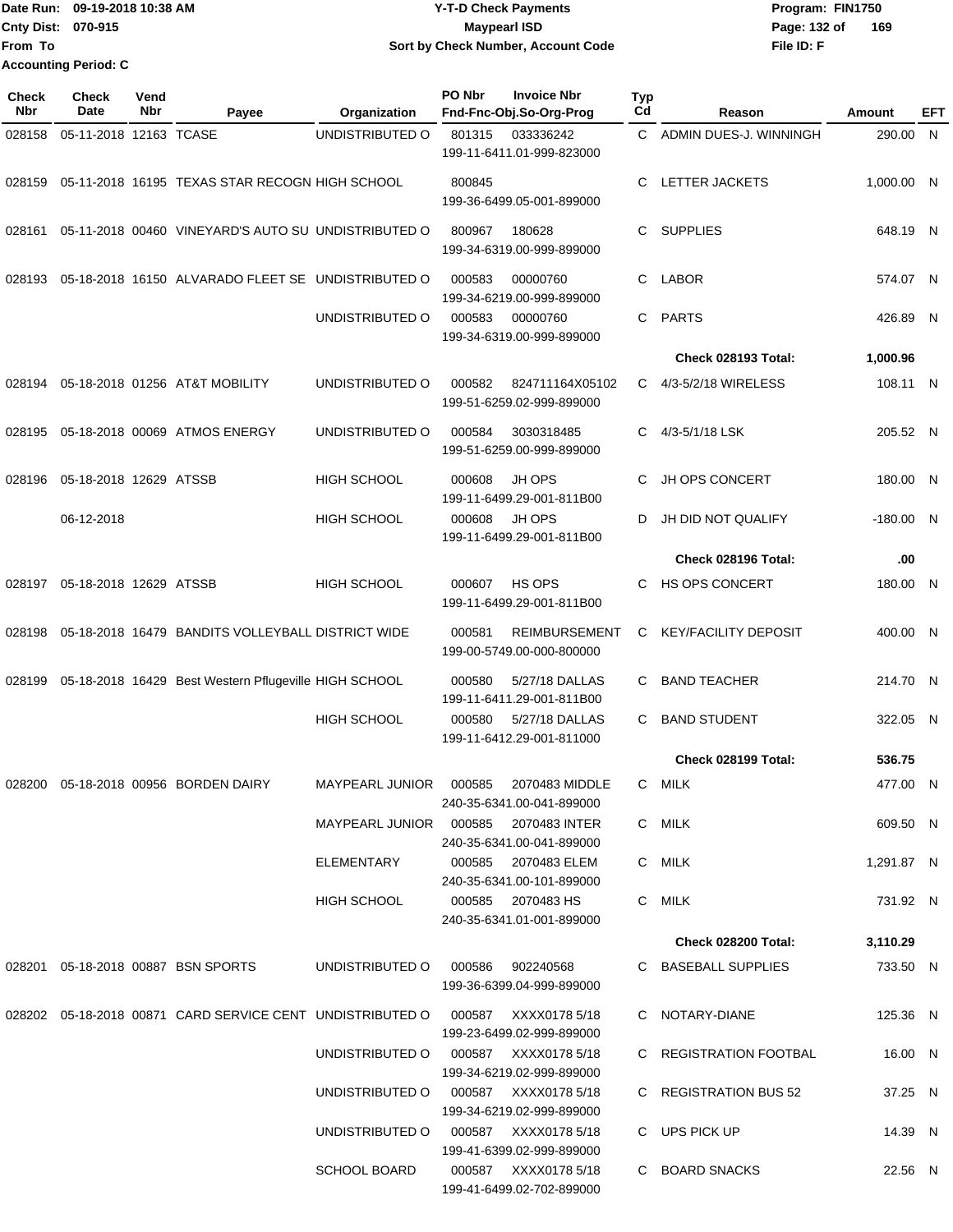|                             | Date Run: 09-19-2018 10:38 AM | <b>Y-T-D Check Payments</b>        | Program: FIN1750    |  |  |  |
|-----------------------------|-------------------------------|------------------------------------|---------------------|--|--|--|
| <b>Cnty Dist: 070-915</b>   |                               | Maypearl ISD                       | 169<br>Page: 133 of |  |  |  |
| lFrom To                    |                               | Sort by Check Number, Account Code | File ID: F          |  |  |  |
| <b>Accounting Period: C</b> |                               |                                    |                     |  |  |  |

| <b>Check</b><br>Nbr | <b>Check</b><br>Date   | Vend<br>Nbr | Payee                                                | Organization                    | PO Nbr | <b>Invoice Nbr</b><br>Fnd-Fnc-Obj.So-Org-Prog | <b>Typ</b><br>Cd | Reason                        | Amount     | EFT |
|---------------------|------------------------|-------------|------------------------------------------------------|---------------------------------|--------|-----------------------------------------------|------------------|-------------------------------|------------|-----|
|                     |                        |             |                                                      | <b>SCHOOL BOARD</b>             | 000587 | XXXX0178 5/18<br>199-41-6499.02-702-899000    |                  | C SECRETARY                   | 19.72 N    |     |
|                     |                        |             |                                                      | <b>SCHOOL BOARD</b>             | 000587 | XXXX0178 5/18<br>199-41-6499.02-702-899000    | C                | <b>BOARD MEAL</b>             | 95.84 N    |     |
|                     |                        |             |                                                      | <b>SCHOOL BOARD</b>             | 000587 | XXXX0178 5/18<br>199-41-6499.02-702-899000    | C                | <b>BOARD MEAL</b>             | 108.00 N   |     |
|                     |                        |             |                                                      | <b>ADMINISTRATIVE</b>           | 000587 | XXXX0178 5/18<br>199-41-6499.04-701-899000    | C                | PRINCIPAL INTERVIEWS          | 55.43 N    |     |
|                     |                        |             |                                                      | <b>ADMINISTRATIVE</b>           | 000587 | XXXX0178 5/18<br>199-41-6499.04-701-899000    | C                | PRINCIPAL INTERVIEW           | 32.81 N    |     |
|                     |                        |             |                                                      |                                 |        |                                               |                  | Check 028202 Total:           | 527.36     |     |
| 028203              |                        |             | 05-18-2018 00527 CDWG INC.                           | UNDISTRIBUTED O                 | 000588 | DA1800304<br>199-11-6639.47-999-811000        | C.               | <b>PROJECT DISCUSSION</b>     | 860.00 N   |     |
|                     |                        |             |                                                      | UNDISTRIBUTED O                 | 000588 | <b>MML2275</b><br>199-53-6639.01-999-899000   | C                | SMART 120V 2U RM              | 2,183.44 N |     |
|                     |                        |             |                                                      |                                 |        |                                               |                  | <b>Check 028203 Total:</b>    | 3,043.44   |     |
| 028204              |                        |             | 05-18-2018 00218 THE COWBOY BANK O HIGH SCHOOL       |                                 | 000579 | <b>TEACHER</b><br>199-11-6411.29-001-811000   | C.               | <b>TEACHER MEALS</b>          | 160.00 N   |     |
|                     |                        |             |                                                      | <b>HIGH SCHOOL</b>              | 000579 | <b>STUDENT</b><br>199-11-6412.29-001-811000   | C.               | STUDENT MEALS BAND            | 360.00 N   |     |
|                     |                        |             |                                                      |                                 |        |                                               |                  | Check 028204 Total:           | 520.00     |     |
| 028205              |                        |             | 05-18-2018 16117 EAGLE NATIONAL STE HIGH SCHOOL      |                                 | 000589 | 767321<br>199-11-6399.09-001-822000           | C                | <b>METAL AG SUPPLIES</b>      | 1,336.18 N |     |
| 028206              |                        |             | 05-18-2018 13639 EAST TEXAS COPY SY UNDISTRIBUTED O  |                                 | 000590 | 65202<br>199-11-6219.00-999-823000            | C.               | 5/18-6/17/18 SPED COPIER      | 128.23 N   |     |
|                     |                        |             |                                                      | <b>HIGH SCHOOL</b>              | 000590 | 65202<br>199-11-6269.01-001-811000            | C                | 5/18-6/17/18 ATHLETIC CO      | 128.24 N   |     |
|                     |                        |             |                                                      |                                 |        |                                               |                  | Check 028206 Total:           | 256.47     |     |
| 028207              |                        |             | 05-18-2018 00040 FLATT STATIONERS, I UNDISTRIBUTED O |                                 | 000591 | 267639-00<br>199-21-6399.01-999-899000        | C.               | <b>EASEL PAD</b>              | 67.99 N    |     |
| 028208              | 05-18-2018 00243 HILCO |             |                                                      | UNDISTRIBUTED O                 | 000592 | 487 5/18<br>199-51-6259.04-999-899000         | C.               | 4/2-5/2/18 SECURITY LIGH      | 35.43 N    |     |
|                     |                        |             |                                                      | UNDISTRIBUTED 0 000592 487 5/18 |        | 199-51-6259.04-999-899000                     |                  | C 4/2-5/2/18 FUEL TANKS       | 32.96 N    |     |
|                     |                        |             |                                                      | UNDISTRIBUTED O 000592 487 5/18 |        | 199-51-6259.04-999-899000                     |                  | C 4/2-5/2/18 MARQUEE          | 48.99 N    |     |
|                     |                        |             |                                                      | UNDISTRIBUTED O 000592 487 5/18 |        | 199-51-6259.04-999-899000                     |                  | C 4/2-5/2/18 ELEM             | 3,198.34 N |     |
|                     |                        |             |                                                      | UNDISTRIBUTED O 000592 487 5/18 |        | 199-51-6259.04-999-899000                     |                  | C 4/2-5/2/18 ATHLETIC FACIL   | 543.41 N   |     |
|                     |                        |             |                                                      | UNDISTRIBUTED O 000592 487 5/18 |        | 199-51-6259.04-999-899000                     |                  | C $4/2 - 5/2/18$ HS NORTH WIN | 2,158.49 N |     |
|                     |                        |             |                                                      | UNDISTRIBUTED O 000592 487 5/18 |        | 199-51-6259.04-999-899000                     |                  | C 4/2-5/2/18 JH               | 2,700.54 N |     |
|                     |                        |             |                                                      | UNDISTRIBUTED O 000592 487 5/18 |        | 199-51-6259.78-999-822000                     |                  | C 4/2-5/2/18 AG               | 749.90 N   |     |
|                     |                        |             |                                                      |                                 |        |                                               |                  | Check 028208 Total:           | 9,468.06   |     |
|                     |                        |             | 028209 05-18-2018 00184 KEENE ISD                    | HIGH SCHOOL                     |        | 000593 2017-18<br>199-36-6499.05-001-899000   |                  | C 2017-18 START UP FEE        | 5,500.00 N |     |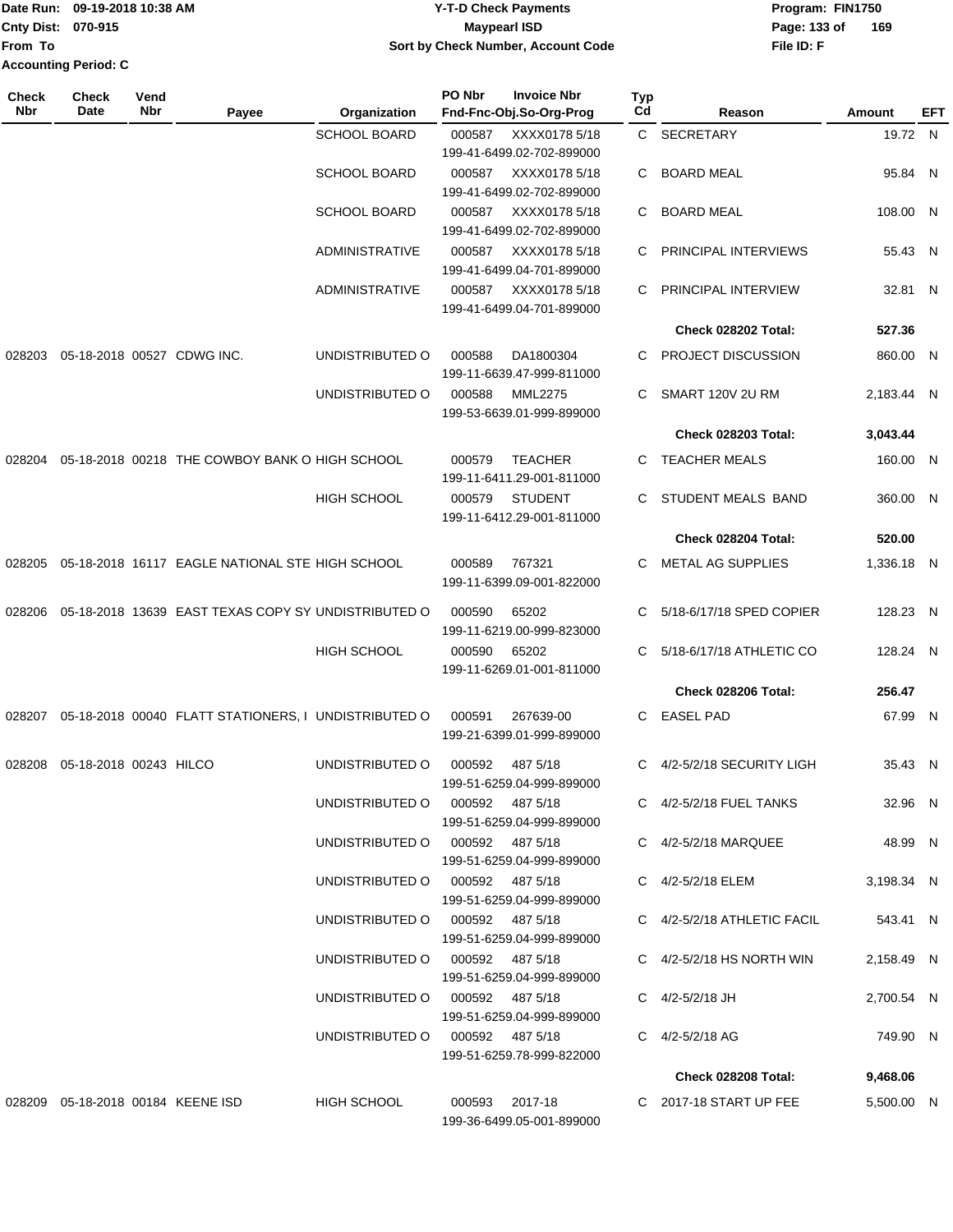|                           | lDate Run: 09-19-2018 10:38 AM | <b>Y-T-D Check Payments</b>        | Program: FIN1750    |
|---------------------------|--------------------------------|------------------------------------|---------------------|
| <b>Cnty Dist: 070-915</b> |                                | <b>Mavpearl ISD</b>                | 169<br>Page: 134 of |
| lFrom To                  |                                | Sort by Check Number, Account Code | File ID: F          |
|                           | <b>Accounting Period: C</b>    |                                    |                     |

**PO Nbr Invoice Nbr**

**Typ**

**Check**

**Check**

**Vend**

| Nbr    | Date                                  | Nbr | Payee                                                                         | Organization           | Fnd-Fnc-Obj.So-Org-Prog                                          | Cd | Reason                         | <b>Amount</b> | <b>EFT</b> |
|--------|---------------------------------------|-----|-------------------------------------------------------------------------------|------------------------|------------------------------------------------------------------|----|--------------------------------|---------------|------------|
| 028210 |                                       |     | 05-18-2018 01048 LABATT FOOD SERVIC MAYPEARL JUNIOR                           |                        | 000594<br>387495-INTER<br>240-35-6341.00-041-899000              |    | C GROCERIES                    | 2,726.00 N    |            |
|        |                                       |     |                                                                               | <b>MAYPEARL JUNIOR</b> | 000594<br>387479-JH<br>240-35-6341.00-041-899000                 | C. | <b>GROCERIES</b>               | 3,806.78 N    |            |
|        |                                       |     |                                                                               | <b>ELEMENTARY</b>      | 000594<br>387487-ELEM<br>240-35-6341.00-101-899000               | C. | <b>GROCERIES</b>               | 4,896.77 N    |            |
|        |                                       |     |                                                                               | <b>HIGH SCHOOL</b>     | 000594<br>387460-HS<br>240-35-6341.01-001-899000                 | C  | <b>GROCERIES</b>               | 5,287.57 N    |            |
|        |                                       |     |                                                                               |                        |                                                                  |    | Check 028210 Total:            | 16,717.12     |            |
| 028211 |                                       |     | 05-18-2018 15814 NEC FINANCIAL SERVI UNDISTRIBUTED O                          |                        | 000578<br>0002110072<br>199-71-6512.00-999-899000                | C. | SV8100 PHONE SYSTEM            | 1,159.20 N    |            |
|        |                                       |     |                                                                               | UNDISTRIBUTED O        | 000578<br>0002110072<br>199-71-6522.00-999-899000                | C. | SV8100 PHONE SYSTEM            | 181.07 N      |            |
|        |                                       |     |                                                                               |                        |                                                                  |    | Check 028211 Total:            | 1,340.27      |            |
|        |                                       |     | 028212 05-18-2018 00287 OFFICE DEPOT                                          | <b>MAYPEARL JUNIOR</b> | 000595<br>136176012001<br>199-11-6399.01-041-823000              | C. | <b>SUPPLIES</b>                | 256.38 N      |            |
|        |                                       |     |                                                                               | UNDISTRIBUTED O        | 000595<br>136176186001<br>199-21-6399.00-999-823000              | C  | <b>SUPPLIES</b>                | 69.00 N       |            |
|        |                                       |     |                                                                               |                        |                                                                  |    | Check 028212 Total:            | 325.38        |            |
| 028213 |                                       |     | 05-18-2018 16324 PARAGON SPORTS                                               | <b>DISTRICT WIDE</b>   | 000596<br>18-024-01<br>199-51-6639.04-000-800000                 | C. | <b>BACKBOARDS</b>              | 6,820.00 N    |            |
|        |                                       |     | 028214 05-18-2018 15670 Q MINISTRY PROJECT UNDISTRIBUTED O                    |                        | 000597<br>51418-MISD2<br>199-41-6219.02-999-899000               | C. | <b>RENEWAL PAYMENT #2</b>      | 722.50 N      |            |
|        |                                       |     | 028215 05-18-2018 00099 REGION 10/EDUCATIO UNDISTRIBUTED O                    |                        | 000598<br>151217<br>199-21-6411.02-999-899000                    | C. | <b>COLLEGE/CAREER READI</b>    | 50.00 N       |            |
| 028216 |                                       |     | 05-18-2018 00234 SOUTHWEST INTERNA UNDISTRIBUTED O                            |                        | 000599<br>D605430<br>199-34-6319.00-999-899000                   | C  | <b>SUPPLIES</b>                | 51.84 N       |            |
|        |                                       |     | 028217 05-18-2018 12496 STAFF DEVELOPMENT UNDISTRIBUTED O                     |                        | 000600<br>WILLBORN/HOLD<br>199-13-6499.00-999-811000             |    | C TEACH IT: TRIED&TRUE C       | 600.00 N      |            |
|        | 028218  05-18-2018  00552  TASB, INC. |     |                                                                               | <b>SCHOOL BOARD</b>    | 000601<br>2713/2844<br>199-41-6419.00-702-899000                 | C  | <b>SLI TRAINING</b>            | 3,160.00 N    |            |
|        |                                       |     | 028219  05-18-2018  00043  TASB RISK MANAGEM  UNDISTRIBUTED    000602         |                        | 542632<br>199-34-6429.00-999-899000                              |    | C DEDUCTIBLE                   | 974.95 N      |            |
|        | 028220 05-18-2018 00784 TASBO         |     |                                                                               | IND COST-ADM           | 000603 N. WIGGINS<br>199-41-6499.00-750-899000                   |    | C MEMBERSHIP-WIGGINS           | 110.00 N      |            |
|        | 028221 05-18-2018 16123 TECHAIR       |     |                                                                               | UNDISTRIBUTED O        | 000604<br>04104515<br>199-34-6219.00-999-899000                  |    | C SUPPLIES                     | 440.45 N      |            |
|        |                                       |     | 028222 05-18-2018 15888 CASI THORNE                                           | MAYPEARL JUNIOR 000605 | REIMBURSEMENT C AWARDS<br>199-11-6399.25-041-811000              |    |                                | 36.00 N       |            |
|        |                                       |     | 028223  05-18-2018  00134  TXU ENERGY                                         |                        | UNDISTRIBUTED O 000606 054977112852<br>199-51-6259.04-999-899000 |    | C $4/11 - 5/9/18$ SECURITY LIG | 331.37 N      |            |
|        |                                       |     | 028248  05-24-2018  15614  ADVANTAGE MEDICAL UNDISTRIBUTED O  000609  4011551 |                        | 199-34-6219.01-999-899000                                        |    | C DOT PHYSICALS                | 82.00 N       |            |
|        |                                       |     | 028249  05-24-2018  01869  ALL SPORTS TROPHIE UNDISTRIBUTED O  801451  12504  |                        | 199-36-6399.05-999-899000                                        |    | C SPORTS BANQUET AWAR          | 998.00 N      |            |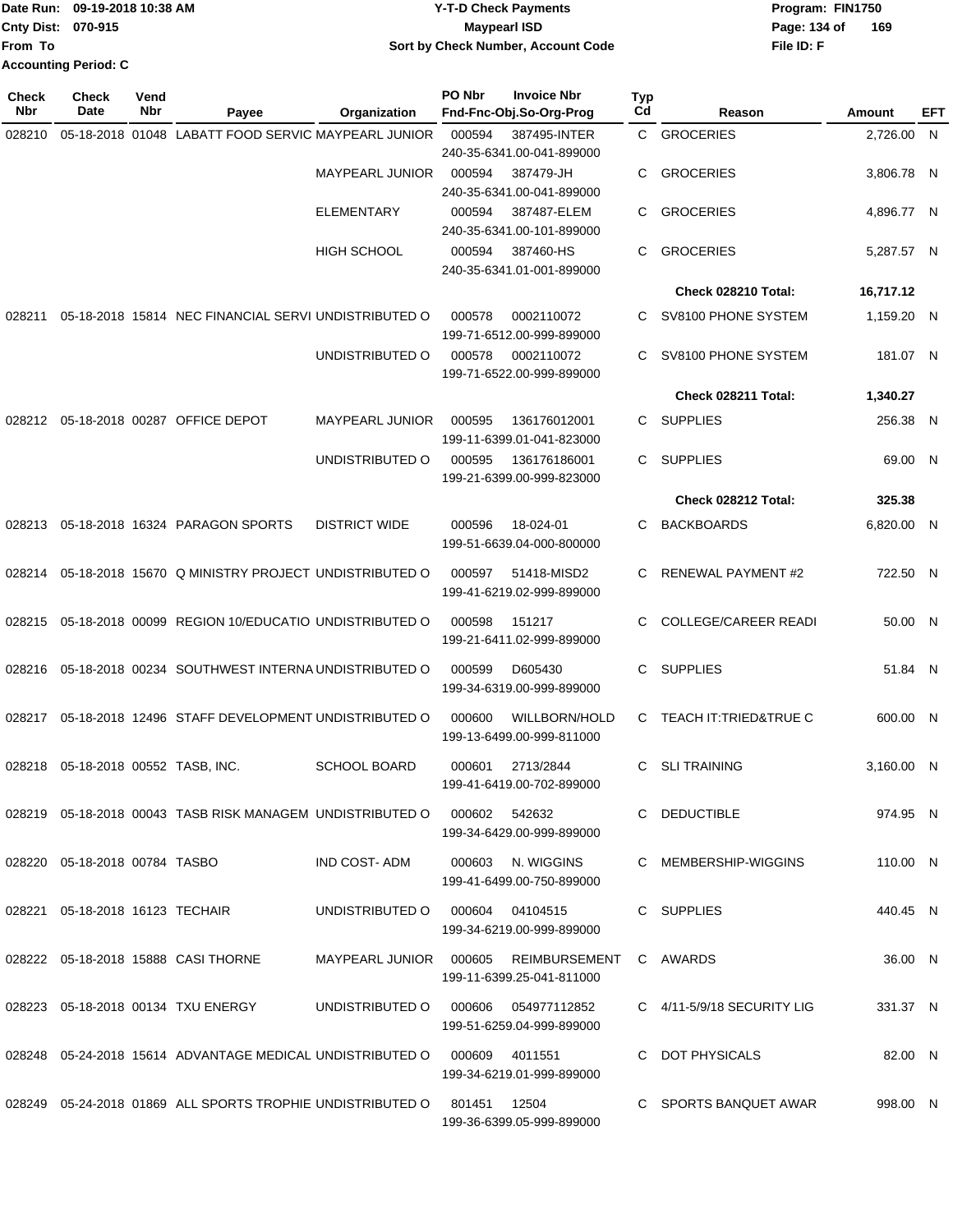|                           | Date Run: 09-19-2018 10:38 AM | <b>Y-T-D Check Payments</b>        | Program: FIN1750    |
|---------------------------|-------------------------------|------------------------------------|---------------------|
| <b>Cnty Dist: 070-915</b> |                               | <b>Maypearl ISD</b>                | 169<br>Page: 135 of |
| <b>From To</b>            |                               | Sort by Check Number, Account Code | File ID: F          |
|                           | <b>Accounting Period: C</b>   |                                    |                     |

| <b>Check</b><br>Nbr | Check<br><b>Date</b> | Vend<br>Nbr | Payee                                                                            | Organization                        | PO Nbr | <b>Invoice Nbr</b><br>Fnd-Fnc-Obj.So-Org-Prog     | <b>Typ</b><br>Cd | Reason                         | Amount     | EFT |
|---------------------|----------------------|-------------|----------------------------------------------------------------------------------|-------------------------------------|--------|---------------------------------------------------|------------------|--------------------------------|------------|-----|
| 028250              |                      |             | 05-24-2018 00901 AVENUE FUEL DISTRI UNDISTRIBUTED O                              |                                     | 000616 | 66229                                             |                  | C FUEL                         | 1,741.33 N |     |
|                     |                      |             |                                                                                  |                                     |        | 199-34-6311.01-999-899000                         |                  |                                |            |     |
| 028251              |                      |             | 05-24-2018 00330 BARNES & NOBLE                                                  | <b>ADMINISTRATIVE</b>               | 801295 | 3661296<br>199-41-6399.01-701-899000              | C                | <b>BOOKS</b>                   | 19.96 N    |     |
| 028252              |                      |             | 05-24-2018 13576 CANON FINANCIAL SE HIGH SCHOOL                                  |                                     | 800060 | 18640446<br>199-11-6269.01-001-811000             | C                | 5/1-5/31/18 COPIER             | 520.06 N   |     |
|                     |                      |             |                                                                                  | MAYPEARL JUNIOR                     | 800060 | 18640446<br>199-11-6269.01-041-811000             | C                | 5/1-5/31/18 COPIER             | 780.23 N   |     |
|                     |                      |             |                                                                                  |                                     |        |                                                   |                  | Check 028252 Total:            | 1,300.29   |     |
| 028253              |                      |             | 05-24-2018 00871 CARD SERVICE CENT ADMINISTRATIVE                                |                                     | 000610 | XXXX0046 5/18<br>199-41-6399.01-701-899000        | C.               | <b>SECRETARY MEETING</b>       | 189.00 N   |     |
| 028254              |                      |             | 05-24-2018 16483 CORTLAND TRE' CRAI UNDISTRIBUTED O                              |                                     | 000618 | V. BENBROOK<br>199-36-6219.00-999-899000          | C                | <b>BASEBALL OFFICIAL</b>       | 102.92 N   |     |
| 028255              |                      |             | 05-24-2018 15656 DEPARTMENT OF INF UNDISTRIBUTED O                               |                                     | 000612 | 18041289N<br>199-51-6259.02-999-899000            | C                | 4/1-4/30/18 LONG DISTANC       | 78.71 N    |     |
| 028256              |                      |             | 05-24-2018 12885 DIRECT ENERGY                                                   | UNDISTRIBUTED O                     | 000611 | 181350034714661<br>199-51-6259.04-999-899000      | C.               | 4/11-5/10/18 BUS BARN          | 53.18 N    |     |
|                     |                      |             |                                                                                  | UNDISTRIBUTED O                     | 000611 | 181350034720649<br>199-51-6259.04-999-899000      | C                | 4/11-5/9/18 ADMIN OFFICE       | 365.89 N   |     |
|                     |                      |             |                                                                                  |                                     |        |                                                   |                  | Check 028256 Total:            | 419.07     |     |
| 028257              |                      |             | 05-24-2018 12817 ELECTION SYSTEMS & SCHOOL BOARD                                 |                                     | 000613 | 1044718<br>199-41-6439.00-702-899000              | C                | 2018 BALLOTS                   | 25.35 N    |     |
| 028258              |                      |             | 05-24-2018 00040 FLATT STATIONERS, I ADMINISTRATIVE                              |                                     | 801457 | 268309-00<br>199-41-6399.01-701-899000            | C                | <b>NAME PLATES</b>             | 31.50 N    |     |
| 028259              |                      |             | 05-24-2018 15221 HERITAGE FOOD SER UNDISTRIBUTED O                               |                                     | 801373 | 0004938634-IN<br>199-51-6249.35-999-899000        | C                | <b>INFINITE CNTR LSK SERVI</b> | 103.83 N   |     |
| 028260              |                      |             | 05-24-2018 00612 HOME DEPOT CREDIT HIGH SCHOOL                                   |                                     | 800886 | XXXX7415 5/18<br>199-11-6399.09-001-822000        | C                | <b>TOOLS</b>                   | 79.32 N    |     |
|                     |                      |             |                                                                                  | <b>HIGH SCHOOL</b>                  | 801370 | XXXX7415 5/18<br>199-11-6399.09-001-822000        |                  | C TOOLS                        | 209.45 N   |     |
|                     |                      |             |                                                                                  |                                     |        |                                                   |                  | Check 028260 Total:            | 288.77     |     |
|                     |                      |             | 028261  05-24-2018  13655  JILL AUGUSTYN                                         | UNDISTRIBUTED O                     |        | 801462 REIMBURSEMENT<br>199-13-6499.00-999-811000 |                  | C DYSLEXIA CONFERENCE          | 70.00 N    |     |
|                     |                      |             | 028262  05-24-2018  14204  LANDMARK EQUIPME  UNDISTRIBUTED   0   801416   W73044 |                                     |        | 199-51-6319.03-999-899000                         |                  | C PART FOR LAWNMOWER           | 39.29 N    |     |
|                     |                      |             | 028263  05-24-2018  16484  MONTY CASBEER                                         | UNDISTRIBUTED O                     |        | 000617 V BLOOMING<br>199-36-6219.00-999-899000    |                  | C BASEBALL OFFICAL             | 176.96 N   |     |
|                     |                      |             | 028264  05-24-2018  00287  OFFICE DEPOT                                          | ADMINISTRATIVE                      | 801379 | 135384777001<br>199-41-6399.01-701-899000         |                  | C SUPPLIES                     | 21.30 N    |     |
|                     |                      |             |                                                                                  | ADMINISTRATIVE                      |        | 801379  135384585001<br>199-41-6399.01-701-899000 |                  | C SUPPLIES                     | 35.34 N    |     |
|                     |                      |             |                                                                                  |                                     |        |                                                   |                  | Check 028264 Total:            | 56.64      |     |
|                     |                      |             | 028265 05-24-2018 14122 LAURI ANN SPRADLIN MAYPEARL JUNIOR 801453 REIMBURSEMENT  |                                     |        | 199-36-6399.09-041-899000                         |                  | C SUPPLIES                     | 160.00 N   |     |
|                     |                      |             |                                                                                  | MAYPEARL JUNIOR 801454 REIMURSEMENT |        | 199-36-6399.09-041-899000                         |                  | C SUPPLIES FOR DANCE           | 361.31 N   |     |
|                     |                      |             |                                                                                  |                                     |        |                                                   |                  | Check 028265 Total:            | 521.31     |     |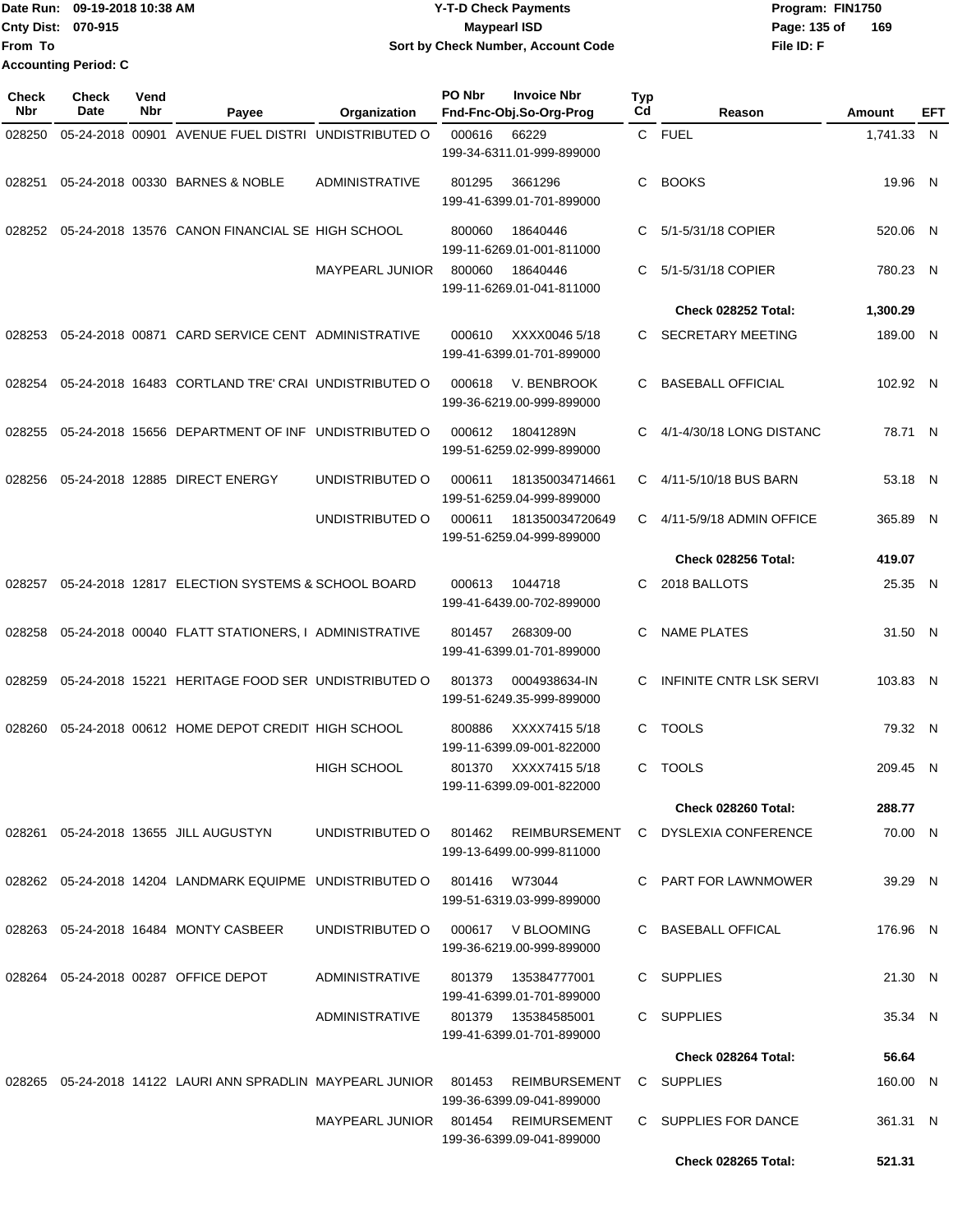|                           | Date Run: 09-19-2018 10:38 AM | <b>Y-T-D Check Payments</b>        | Program: FIN1750    |
|---------------------------|-------------------------------|------------------------------------|---------------------|
| <b>Cnty Dist: 070-915</b> |                               | <b>Mavpearl ISD</b>                | 169<br>Page: 136 of |
| lFrom To                  |                               | Sort by Check Number, Account Code | File ID: F          |
|                           | <b>Accounting Period: C</b>   |                                    |                     |

| <b>Check</b><br><b>Nbr</b> | Check<br>Date                         | Vend<br>Nbr | Payee                                                        | Organization           | PO Nbr       | <b>Invoice Nbr</b><br>Fnd-Fnc-Obj.So-Org-Prog | <b>Typ</b><br>Cd | Reason                       | Amount     | EFT |
|----------------------------|---------------------------------------|-------------|--------------------------------------------------------------|------------------------|--------------|-----------------------------------------------|------------------|------------------------------|------------|-----|
| 028266                     |                                       |             | 05-24-2018 16296 SUPERIOR PEDIATRIC UNDISTRIBUTED O          |                        | 801448       | 117                                           |                  | C PT SERVICE 8HRS            | 520.00 N   |     |
|                            |                                       |             |                                                              |                        |              | 199-31-6219.02-999-823000                     |                  |                              |            |     |
|                            |                                       |             |                                                              | UNDISTRIBUTED O        | 801448       | 117                                           | C                | OT SREVICE 8 HRS             | 520.00 N   |     |
|                            |                                       |             |                                                              |                        |              | 199-31-6219.04-999-823000                     |                  | Check 028266 Total:          | 1,040.00   |     |
|                            |                                       |             |                                                              |                        |              |                                               |                  |                              |            |     |
| 028267                     |                                       |             | 05-24-2018 15287 TARLETON STATE UNI HIGH SCHOOL              |                        | 801468       | L. SPRADLING<br>199-36-6499.05-001-899000     | C.               | CHEER SPONSOR                | 280.00 N   |     |
|                            | 028268  05-24-2018  15641  TASB, INC. |             |                                                              | DIR COST-ADMINIS       | 000614       | 542703                                        | C                | <b>LOCAL DISTRICT UPDATE</b> | 368.12 N   |     |
|                            |                                       |             |                                                              |                        |              | 199-41-6219.02-720-899000                     |                  |                              |            |     |
| 028269                     | 05-24-2018 16123 TECHAIR              |             |                                                              | <b>HIGH SCHOOL</b>     | 000615       | 04076711                                      | C.               | <b>TANK RENTAL</b>           | 278.81 N   |     |
|                            |                                       |             |                                                              |                        |              | 199-11-6399.09-001-822000                     |                  |                              |            |     |
| 028270                     | 05-24-2018 13882 TRANE                |             |                                                              | UNDISTRIBUTED O        | 801417       | 4268133                                       | C                | MODULE LSK ELEM OFFIC        | 160.90 N   |     |
|                            |                                       |             |                                                              |                        |              | 199-51-6319.02-999-899000                     |                  |                              |            |     |
| 028271                     |                                       |             | 05-24-2018 00141 WAL MART                                    | <b>HIGH SCHOOL</b>     | 801157       | XXXX6048 5/18                                 |                  | C SUPPLIES                   | 12.96 N    |     |
|                            |                                       |             |                                                              |                        |              | 199-11-6399.00-001-811SUP                     |                  |                              |            |     |
|                            |                                       |             |                                                              | <b>HIGH SCHOOL</b>     | 801156       | XXXX6048 5/18<br>199-11-6399.00-001-811SUP    |                  | C SUPPLIES                   | 190.50 N   |     |
|                            |                                       |             |                                                              | <b>MAYPEARL JUNIOR</b> | 801406       | XXXX6048 5/18                                 |                  | C STAAR SUPPLIES             | 497.56 N   |     |
|                            |                                       |             |                                                              |                        |              | 199-31-6499.00-041-899000                     |                  |                              |            |     |
|                            |                                       |             |                                                              |                        |              |                                               |                  | Check 028271 Total:          | 701.02     |     |
|                            |                                       |             | 028272 05-31-2018 16192 ACTION FIRE PROS                     | UNDISTRIBUTED O        | 801467       | A1821649<br>199-51-6249.16-999-899000         | C                | PHONE LINE REPAIR            | 383.00 N   |     |
|                            |                                       |             | 028273 05-31-2018 15376 ALL ABOUT TIRES, LLC UNDISTRIBUTED O |                        | 801465       | 23532                                         | C                | <b>TIRE REPAIR</b>           | 20.00 N    |     |
|                            |                                       |             |                                                              |                        |              | 199-34-6319.00-999-822000                     |                  |                              |            |     |
| 028274                     |                                       |             | 05-31-2018 01869 ALL SPORTS TROPHIE UNDISTRIBUTED O          |                        | 801386       | 12469                                         | C.               | <b>TEACHER AWARDS</b>        | 125.50 N   |     |
|                            |                                       |             |                                                              |                        |              | 199-13-6299.00-999-899000                     |                  |                              |            |     |
|                            |                                       |             |                                                              | UNDISTRIBUTED O        | 801452       | 12523<br>199-13-6399.01-999-899000            | C                | <b>TEACHER AWARDS</b>        | 131.00 N   |     |
|                            |                                       |             |                                                              | <b>ELEMENTARY</b>      | 801376       | 12468                                         | C                | <b>TEACHER AWARDS</b>        | 133.00 N   |     |
|                            |                                       |             |                                                              |                        |              | 199-13-6399.04-101-811000                     |                  |                              |            |     |
|                            |                                       |             |                                                              | SCHOOL BOARD           | 801336 12394 | 199-41-6499.02-702-899000                     |                  | C YRS OF SERV. GRAVENS       | 60.00 N    |     |
|                            |                                       |             |                                                              |                        |              |                                               |                  | Check 028274 Total:          | 449.50     |     |
|                            |                                       |             | 028275 05-31-2018 16150 ALVARADO FLEET SE UNDISTRIBUTED O    |                        | 801475       | 00000838                                      |                  | C REPLACE KING PIN DRIVE     | 598.50 N   |     |
|                            |                                       |             |                                                              |                        |              | 199-34-6219.00-999-899000                     |                  |                              |            |     |
|                            |                                       |             |                                                              | UNDISTRIBUTED O        |              | 801475 00000838<br>199-34-6319.00-999-899000  |                  | C REPLACE KING PIN DRIVE     | 584.61 N   |     |
|                            |                                       |             |                                                              |                        |              |                                               |                  | <b>Check 028275 Total:</b>   | 1,183.11   |     |
|                            |                                       |             | 028276 05-31-2018 13258 ATHLETIC SUPPLY INC UNDISTRIBUTED O  |                        | 800637       | 159318                                        |                  | C HELMET RECONDITIONIN       | 2,194.00 N |     |
|                            |                                       |             |                                                              |                        |              | 199-36-6399.02-999-899000                     |                  |                              |            |     |
|                            |                                       |             |                                                              | UNDISTRIBUTED O        |              | 800637 159318<br>199-36-6399.02-999-899FOO    |                  | C HELMET RECONDITIONIN       | 1,161.52 N |     |
|                            |                                       |             |                                                              |                        |              |                                               |                  | Check 028276 Total:          | 3,355.52   |     |
|                            |                                       |             | 028277 05-31-2018 16488 BEST WESTERN HUNT HIGH SCHOOL        |                        |              | 000627 6/19-6/21/18                           |                  | C AG TRAINING-NOLAN          | 169.95 N   |     |
|                            |                                       |             |                                                              |                        |              | 199-11-6411.04-001-822000                     |                  |                              |            |     |
|                            |                                       |             | 028278  05-31-2018  00887  BSN SPORTS                        | UNDISTRIBUTED O        |              | 801413 902330308                              |                  | C BASKETBALL EQUIPMENT       | 960.00 N   |     |
|                            |                                       |             |                                                              |                        |              | 199-36-6399.01-999-899GHS                     |                  |                              |            |     |
|                            |                                       |             |                                                              | HIGH SCHOOL            |              | 801167 902005247<br>199-36-6399.02-001-899000 |                  | C TENNIS UNIFORMS            | 480.20 N   |     |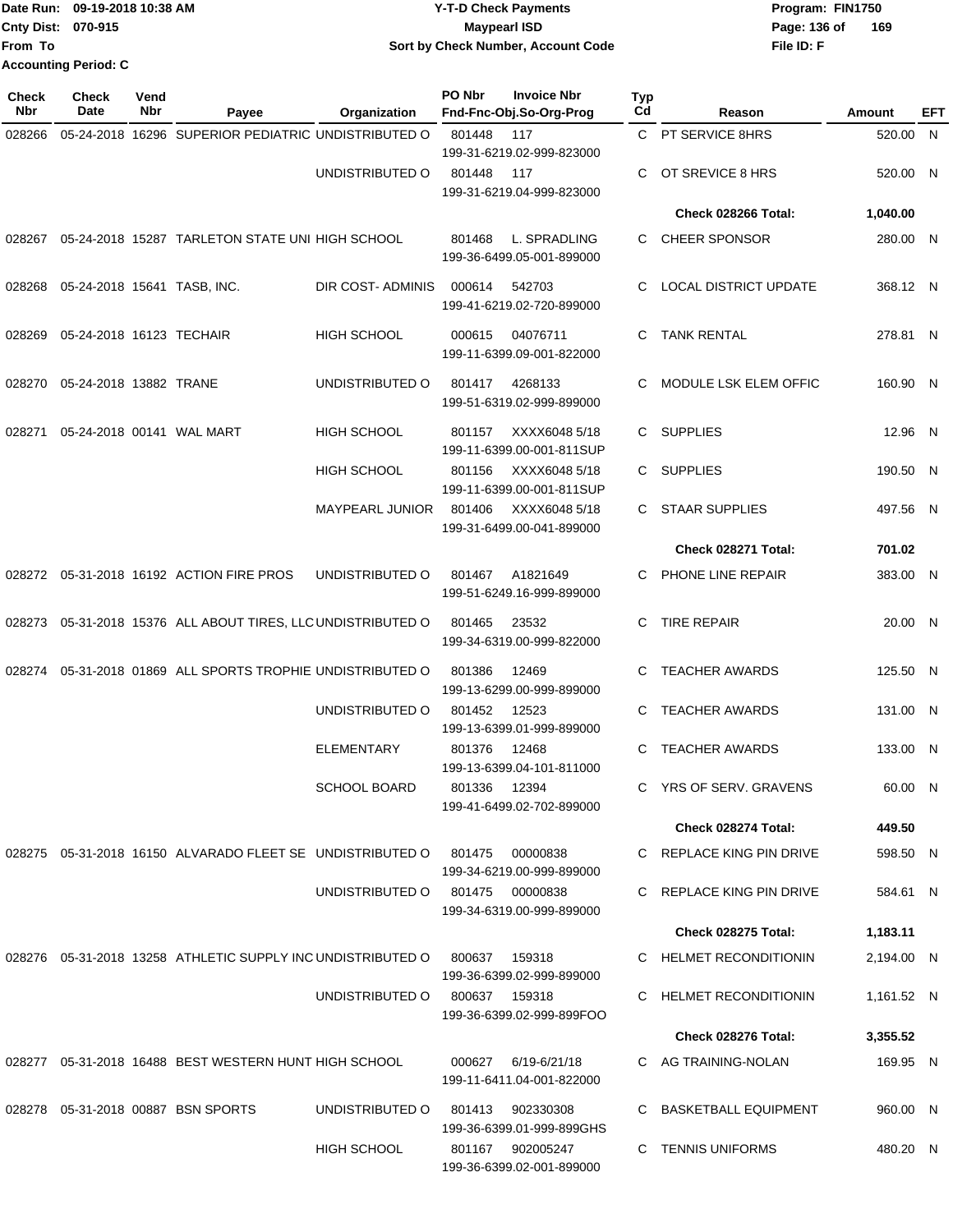| Date Run: 09-19-2018 10:38 AM |  | <b>Y-T-D Check Payments</b>        | Program: FIN1750    |
|-------------------------------|--|------------------------------------|---------------------|
| <b>Cnty Dist: 070-915</b>     |  | Maypearl ISD                       | 169<br>Page: 137 of |
| lFrom To                      |  | Sort by Check Number, Account Code | File ID: F          |
| <b>Accounting Period: C</b>   |  |                                    |                     |

| <b>Check</b><br>Nbr | <b>Check</b><br>Date                 | Vend<br>Nbr | Payee                                                                         | Organization           | PO Nbr<br><b>Invoice Nbr</b><br>Fnd-Fnc-Obj.So-Org-Prog        | Typ<br>Cd | Reason                      | Amount     | EFT |
|---------------------|--------------------------------------|-------------|-------------------------------------------------------------------------------|------------------------|----------------------------------------------------------------|-----------|-----------------------------|------------|-----|
|                     |                                      |             |                                                                               | UNDISTRIBUTED O        | 801167<br>902005247<br>199-36-6399.16-999-899000               |           | C TENNIS UNIFORMS           | 176.80 N   |     |
|                     |                                      |             |                                                                               |                        |                                                                |           | Check 028278 Total:         | 1,617.00   |     |
|                     | 028279  05-31-2018  00527  CDWG INC. |             |                                                                               | UNDISTRIBUTED O        | <b>LTR2049</b><br>800941<br>199-53-6639.01-999-899000          | C         | <b>BACK UP OUTLETS</b>      | 213.72 N   |     |
| 028280              |                                      |             | 05-31-2018 12536 DESOTO JANITORIAL UNDISTRIBUTED O                            |                        | 801464<br>185448<br>199-51-6319.01-999-899000                  | C         | <b>CUSTODIAL SUPPLIES</b>   | 3,306.41 N |     |
|                     |                                      |             |                                                                               | UNDISTRIBUTED O        | 801418<br>185203<br>199-51-6319.01-999-899000                  | C         | <b>CUSTODIAL SUPPLIES</b>   | 3,121.97 N |     |
|                     |                                      |             |                                                                               |                        |                                                                |           | Check 028280 Total:         | 6,428.38   |     |
| 028281              |                                      |             | 05-31-2018 12885 DIRECT ENERGY                                                | UNDISTRIBUTED O        | 000622<br>181420034789007<br>199-51-6259.04-999-899000         |           | C 4/11-5/9/18 GOLF FACILITY | 465.06 N   |     |
|                     |                                      |             |                                                                               | UNDISTRIBUTED O        | 000622<br>181420034789007<br>199-51-6259.04-999-899000         |           | C 4/11-5/9/18 PORTABLE      | 149.27 N   |     |
|                     |                                      |             |                                                                               | UNDISTRIBUTED O        | 000622<br>181420034789007<br>199-51-6259.04-999-899000         |           | C 4/11-5/9/18 HS SOUTH WIN  | 2,377.43 N |     |
|                     |                                      |             |                                                                               | UNDISTRIBUTED O        | 000622<br>181420034789007<br>199-51-6259.04-999-899000         |           | C 4/11-5/9/18 QUAD BUILDIN  | 212.58 N   |     |
|                     |                                      |             |                                                                               | UNDISTRIBUTED O        | 181420034789007<br>000622<br>199-51-6259.04-999-899000         |           | C 4/11-5/9/18 INTER CAFETE  | 511.65 N   |     |
|                     |                                      |             |                                                                               | UNDISTRIBUTED O        | 000622<br>181420034789007<br>199-51-6259.04-999-899000         |           | C 4/11-5/9/18 PRACTICE FIEL | 103.82 N   |     |
|                     |                                      |             |                                                                               | UNDISTRIBUTED O        | 000622<br>181420034789007<br>199-51-6259.04-999-899000         |           | C 4/11-5/9/18 ARCHIVE       | 125.87 N   |     |
|                     |                                      |             |                                                                               | UNDISTRIBUTED O        | 000622<br>181420034789007<br>199-51-6259.04-999-899000         |           | C 4/11-5/9/18 INTERMEDIATE  | 1,274.99 N |     |
|                     |                                      |             |                                                                               |                        |                                                                |           | Check 028281 Total:         | 5,220.67   |     |
| 028282              |                                      |             | 05-31-2018 16413 EAST TEXAS COPY                                              | UNDISTRIBUTED O        | 1177640<br>000624<br>199-11-6219.07-999-823000                 |           | C 4/4-5/3/18 B&W COPIES     | 12.43 N    |     |
|                     |                                      |             |                                                                               | HIGH SCHOOL            | 000624<br>1177640<br>199-11-6269.00-001-811000                 |           | 4/4-5/3/18 B&W COPIES       | 7.23 N     |     |
|                     |                                      |             |                                                                               | <b>MAYPEARL JUNIOR</b> | 000624 1177640<br>199-11-6269.00-041-811000                    |           | C 4/4-5/3/18 B&W COPIES     | 288.88 N   |     |
|                     |                                      |             |                                                                               | ELEMENTARY             | 000624 1177640<br>199-11-6269.00-101-811000                    |           | C 4/4-5/3/18 B&W COPIES     | 267.56 N   |     |
|                     |                                      |             |                                                                               | ELEMENTARY             | 000624 1177640<br>199-11-6269.00-101-899000                    |           | C 4/4-5/3/18 B&W COPIES     | 18.80 N    |     |
|                     |                                      |             |                                                                               | HIGH SCHOOL            | 000624 1177640<br>199-11-6269.01-001-811000                    |           | C 4/4-5/3/18 B&W COPIES     | 199.77 N   |     |
|                     |                                      |             |                                                                               |                        | MAYPEARL JUNIOR  000624  1177640<br>199-11-6269.01-041-811000  |           | C 4/4-5/3/18 B&W COPIES     | 230.24 N   |     |
|                     |                                      |             |                                                                               |                        | DIR COST-ADMINIS 000624 1177640<br>199-41-6249.00-720-899000   |           | C 4/4-5/3/18 B&W COPIES     | 53.30 N    |     |
|                     |                                      |             |                                                                               |                        |                                                                |           | Check 028282 Total:         | 1,078.21   |     |
|                     |                                      |             | 028283  05-31-2018  01547  EICHELBAUM WARDEL DIR COST- ADMINIS  000623  61466 |                        | 199-41-6211.00-720-899000                                      |           | C LEGAL SERVICES            | 1,743.50 N |     |
|                     |                                      |             | 028284 05-31-2018 16223 Houston ISD                                           |                        | UNDISTRIBUTED O 000625 1718APR114<br>199-31-6299.00-999-823000 |           | C 4/1-4/30/18 SHARS         | 125.81 N   |     |
|                     |                                      |             | 028285 05-31-2018 16486 James Chad Raney                                      | UNDISTRIBUTED O        | 801472 5/25/18<br>199-52-6219.01-999-899000                    |           | C LAST DAY OF SCHOOL SE     | 340.00 N   |     |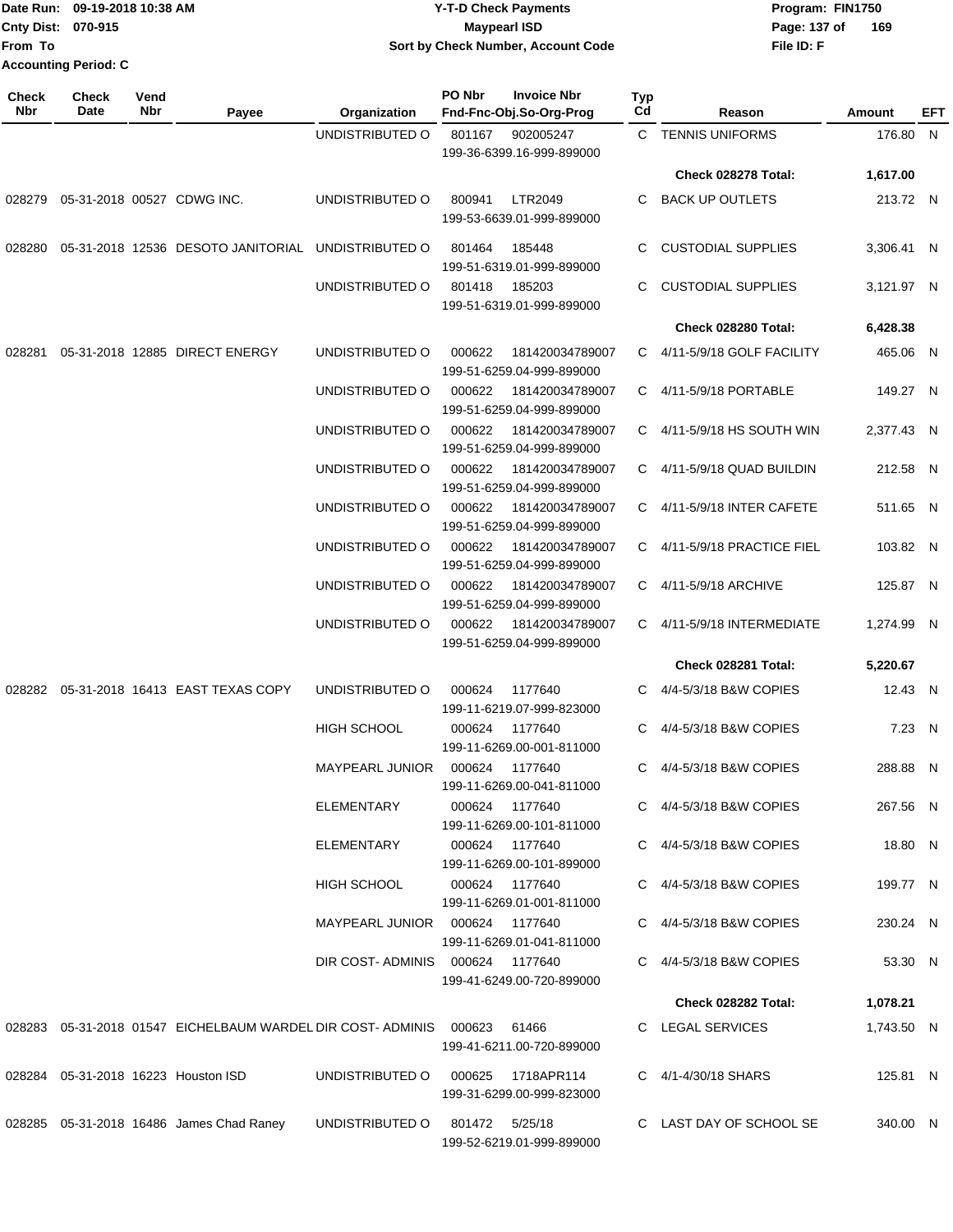|                           | Date Run: 09-19-2018 10:38 AM | <b>Y-T-D Check Payments</b>        | Program: FIN1750    |
|---------------------------|-------------------------------|------------------------------------|---------------------|
| <b>Cnty Dist: 070-915</b> |                               | <b>Mavpearl ISD</b>                | 169<br>Page: 138 of |
| 'From To                  |                               | Sort by Check Number, Account Code | File ID: F          |
|                           | <b>Accounting Period: C</b>   |                                    |                     |

| <b>Check</b><br><b>Nbr</b> | <b>Check</b><br>Date | Vend<br>Nbr | Payee                                                       | Organization                        | PO Nbr | <b>Invoice Nbr</b><br>Fnd-Fnc-Obj.So-Org-Prog       | Typ<br>Cd | Reason                   | Amount     | EFT |
|----------------------------|----------------------|-------------|-------------------------------------------------------------|-------------------------------------|--------|-----------------------------------------------------|-----------|--------------------------|------------|-----|
| 028286                     |                      |             | 05-31-2018 16289 NEXTLINK BROADBAN UNDISTRIBUTED O          |                                     | 000626 | N125089750-13                                       | C         | 5/30-6/29/18 LEVEL 1     | 790.00     | N   |
|                            |                      |             |                                                             |                                     |        | 199-53-6249.04-999-899000                           |           |                          |            |     |
| 028287                     |                      |             | 05-31-2018 16487 NICHOLAS ALLEN SCH UNDISTRIBUTED O         |                                     | 801473 | 5/25/18                                             | C         | LAST DAY OF SCHOOL SE    | 340.00 N   |     |
|                            |                      |             |                                                             |                                     |        | 199-52-6219.01-999-899000                           |           |                          |            |     |
| 028288                     |                      |             | 05-31-2018 00287 OFFICE DEPOT                               | UNDISTRIBUTED O                     | 801423 | 139932332001                                        | C         | TABLE DECORATIONS FO     | 85.92 N    |     |
|                            |                      |             |                                                             |                                     |        | 199-13-6299.00-999-899000                           |           |                          |            |     |
| 028289                     |                      |             | 05-31-2018 15054 O'REILLY AUTO PARTS UNDISTRIBUTED O        |                                     | 801122 | 0645-328545                                         | C         | ADAPTER/OIL              | 89.00 N    |     |
|                            |                      |             |                                                             |                                     |        | 199-34-6319.00-999-899000                           |           |                          |            |     |
| 028290                     |                      |             | 05-31-2018 16456 SAM HOUSTON STATE HIGH SCHOOL              |                                     | 801279 | M. NOLAN                                            | C         | 2018-VO-ED TRAINING      | 500.00 N   |     |
|                            |                      |             |                                                             |                                     |        | 199-11-6411.04-001-822000                           |           |                          |            |     |
| 028291                     |                      |             | 05-31-2018 00234 SOUTHWEST INTERNA UNDISTRIBUTED O          |                                     | 801458 | 6516                                                | C         | <b>BUS 48 REPAIR</b>     | 486.40 N   |     |
|                            |                      |             |                                                             |                                     |        | 199-34-6219.00-999-899000                           |           |                          |            |     |
|                            |                      |             |                                                             | UNDISTRIBUTED O                     | 801458 | 6516                                                | C         | <b>BUS 48 REPAIR</b>     | 2,149.09   | -N  |
|                            |                      |             |                                                             |                                     |        | 199-34-6319.00-999-899000                           |           |                          |            |     |
|                            |                      |             |                                                             |                                     |        |                                                     |           | Check 028291 Total:      | 2,635.49   |     |
| 028292                     |                      |             | 05-31-2018 16296 SUPERIOR PEDIATRIC UNDISTRIBUTED O         |                                     | 801463 | 118<br>199-31-6219.02-999-823000                    | C         | <b>MAY PT SERVICES</b>   | 520.00 N   |     |
|                            |                      |             |                                                             | UNDISTRIBUTED O                     | 801463 | 118                                                 | C         | <b>MAY OT SERVICES</b>   | 520.00 N   |     |
|                            |                      |             |                                                             |                                     |        | 199-31-6219.04-999-823000                           |           |                          |            |     |
|                            |                      |             |                                                             |                                     |        |                                                     |           | Check 028292 Total:      | 1,040.00   |     |
| 028293                     |                      |             | 05-31-2018 00973 TARVER TROPHIES                            | <b>HIGH SCHOOL</b>                  | 801081 | 2716                                                | C         | JH TRACK MEET MEDALS     | 1,357.50 N |     |
|                            |                      |             |                                                             |                                     |        | 199-36-6499.05-001-899000                           |           |                          |            |     |
| 028294                     |                      |             | 05-31-2018 15935 MANUEL VALDEZ                              | UNDISTRIBUTED O                     | 801470 | 5/25/18                                             | C         | LAST DAY OF SCHOOL SE    | 340.00 N   |     |
|                            |                      |             |                                                             |                                     |        | 199-52-6219.01-999-899000                           |           |                          |            |     |
| 028295                     |                      |             | 05-31-2018 16485 WARREN INSTRUCTIO UNDISTRIBUTED O          |                                     | 801469 | JUNE 12TH                                           | C         | <b>SUMMER LITERACY</b>   | 525.00 N   |     |
|                            |                      |             |                                                             |                                     |        | 199-13-6499.00-999-811000                           |           |                          |            |     |
| 028296                     |                      |             | 05-31-2018 15924 JERRY WAYNE WHITT UNDISTRIBUTED O          |                                     | 801471 | 5/25                                                | C         | LAST DAY OF SCHOOL SE    | 340.00 N   |     |
|                            |                      |             |                                                             |                                     |        | 199-52-6219.01-999-899000                           |           |                          |            |     |
| 028297                     |                      |             | 06-06-2018 15616 AT&T CORP.                                 | UNDISTRIBUTED O                     | 000634 | 9724351720 5/18                                     | C         | 4/23-5/14/18 LONG DISTAN | 83.61 N    |     |
|                            |                      |             |                                                             |                                     |        | 199-51-6259.02-999-899000                           |           |                          |            |     |
|                            |                      |             | 028298 06-06-2018 00956 BORDEN DAIRY                        | MAYPEARL JUNIOR 801502 2114367 ELEM |        |                                                     |           | C MILK                   | 861.25 N   |     |
|                            |                      |             |                                                             | ELEMENTARY                          |        | 240-35-6341.00-041-899000<br>801502 2114367 INT/MID |           | C MILK                   | 853.29 N   |     |
|                            |                      |             |                                                             |                                     |        | 240-35-6341.00-101-899000                           |           |                          |            |     |
|                            |                      |             |                                                             | <b>HIGH SCHOOL</b>                  |        | 801502 2144367 HS                                   |           | C MILK                   | 408.10 N   |     |
|                            |                      |             |                                                             |                                     |        | 240-35-6341.01-001-899000                           |           |                          |            |     |
|                            |                      |             |                                                             |                                     |        |                                                     |           | Check 028298 Total:      | 2,122.64   |     |
| 028299                     |                      |             | 06-06-2018 13576 CANON FINANCIAL SE DIR COST-ADMINIS 000635 |                                     |        | 18660709                                            |           | C ADMIN COPIER           | 458.87 N   |     |
|                            |                      |             |                                                             |                                     |        | 199-41-6249.00-720-899000                           |           |                          |            |     |
| 028300                     |                      |             | 06-06-2018 00527 CDWG INC.                                  | UNDISTRIBUTED O                     | 801331 | MRZ3997<br>199-53-6639.01-999-899000                |           | C CISCO DIRECT PWR       | 1,664.00 N |     |
|                            |                      |             |                                                             | UNDISTRIBUTED O                     |        | 801424 MTR0635                                      |           | C REMOTE MONITOR CARD    | 719.22 N   |     |
|                            |                      |             |                                                             |                                     |        | 199-53-6639.01-999-899000                           |           |                          |            |     |
|                            |                      |             |                                                             | UNDISTRIBUTED O 801331              |        | MRR4551                                             |           | C CISCO DIRECT AIR-PWR 5 | 1,151.36 N |     |
|                            |                      |             |                                                             |                                     |        | 199-53-6639.01-999-899000                           |           |                          |            |     |
|                            |                      |             |                                                             |                                     |        |                                                     |           | Check 028300 Total:      | 3,534.58   |     |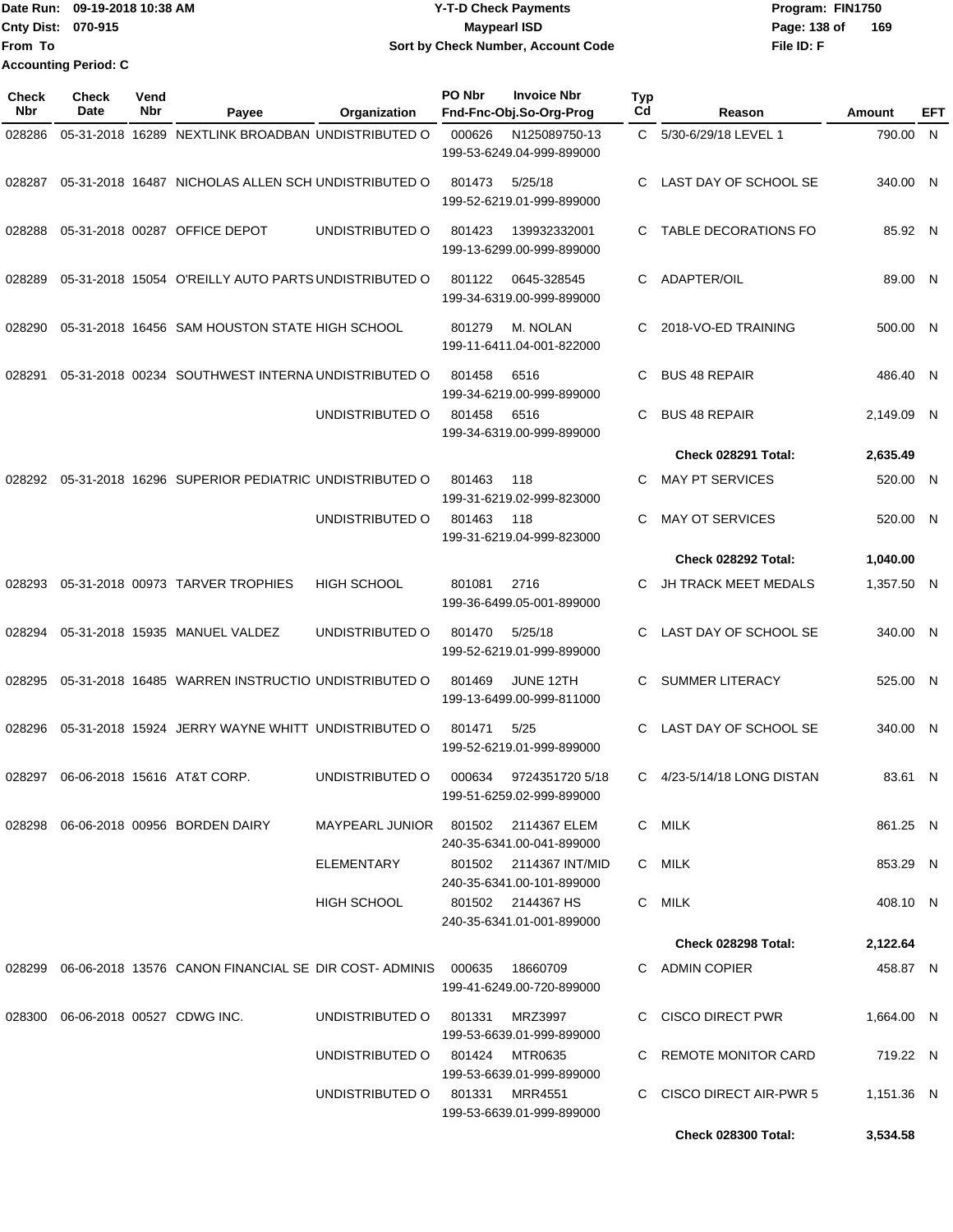|                             | Date Run: 09-19-2018 10:38 AM | <b>Y-T-D Check Payments</b>        | Program: FIN1750    |  |  |  |  |
|-----------------------------|-------------------------------|------------------------------------|---------------------|--|--|--|--|
| <b>Cnty Dist: 070-915</b>   |                               | Maypearl ISD                       | 169<br>Page: 139 of |  |  |  |  |
| lFrom To                    |                               | Sort by Check Number, Account Code | File ID: F          |  |  |  |  |
| <b>Accounting Period: C</b> |                               |                                    |                     |  |  |  |  |

| <b>Check</b><br>Nbr | <b>Check</b><br>Date | Vend<br>Nbr | Payee                                                                            | Organization                 | PO Nbr       | <b>Invoice Nbr</b><br>Fnd-Fnc-Obj.So-Org-Prog  | <b>Typ</b><br>Cd | Reason                       | Amount     | EFT |
|---------------------|----------------------|-------------|----------------------------------------------------------------------------------|------------------------------|--------------|------------------------------------------------|------------------|------------------------------|------------|-----|
| 028301              |                      |             | 06-06-2018 15282 COLORADO BOXED BE ELEMENTARY                                    |                              | 801438       | 8472917<br>240-35-6341.00-101-899000           |                  | C USDA FOODS                 | 30.45 N    |     |
|                     |                      |             | 028302 06-06-2018 12404 CORSICANA UMPIRE'S UNDISTRIBUTED O                       |                              | 000644       | MAYPRL18<br>199-36-6219.00-999-899000          | C                | 2/5-2/16/18 JV/V UMPIRES     | 847.56 N   |     |
| 028303              |                      |             | 06-06-2018 13566 DRUG & ALCOHOL TE UNDISTRIBUTED O                               |                              | 000645       | 18100298<br>199-34-6219.01-999-899000          | C.               | DOT DRUG TESTING             | 73.78 N    |     |
| 028304              |                      |             | 06-06-2018 12536 DESOTO JANITORIAL UNDISTRIBUTED O                               |                              | 801489       | 185493<br>199-51-6319.01-999-899000            |                  | <b>CUSTODIAL SUPPLIES</b>    | 68.42 N    |     |
|                     |                      |             |                                                                                  | UNDISTRIBUTED O              | 000643       | 185448-1<br>199-51-6319.01-999-899000          | C.               | SUPPLIES                     | 44.80 N    |     |
|                     |                      |             |                                                                                  |                              |              |                                                |                  | Check 028304 Total:          | 113.22     |     |
|                     |                      |             | 028305 06-06-2018 12186 ELLIOTT ELECTRIC SU UNDISTRIBUTED O                      |                              | 800842       | 09-53163-01<br>199-51-6319.02-999-899000       |                  | C SUPPLIES                   | 58.45 N    |     |
| 028306              |                      |             | 06-06-2018 12816 ELLIS COUNTY TREAS SCHOOL BOARD                                 |                              | 000636       | MAY 5 2018<br>199-41-6439.00-702-899000        | C.               | <b>ELECTION SERVICES AUT</b> | 324.17 N   |     |
| 028307              |                      |             | 06-06-2018 16059 FRONTIER SOUTHWE UNDISTRIBUTED O                                |                              | 000640       | 031814-5<br>199-51-6259.02-999-899000          |                  | 5/28-6/27/18 9724351720 F    | 58.45 N    |     |
|                     |                      |             |                                                                                  | UNDISTRIBUTED O              | 000640       | 092915-5<br>199-51-6259.02-999-899000          |                  | 5/22-6/21/18 9724352038 J    | 121.03 N   |     |
|                     |                      |             |                                                                                  | UNDISTRIBUTED O              | 000640       | 093015-5<br>199-51-6259.02-999-899000          | C.               | 5/25-6/24/18 9724352019 H    | 121.03 N   |     |
|                     |                      |             |                                                                                  | UNDISTRIBUTED O              | 000640       | 092515-5<br>199-51-6259.02-999-899000          |                  | C 5/28-6/27/18 9724352610 E  | 121.03 N   |     |
|                     |                      |             |                                                                                  | UNDISTRIBUTED O              | 000640       | 092815-5<br>199-51-6259.02-999-899000          | C.               | 5/28-6/27/18 9724352520 IN   | 121.03 N   |     |
|                     |                      |             |                                                                                  | UNDISTRIBUTED O              | 000640       | 091206-5<br>199-51-6259.02-999-899000          | C.               | 5/28-6/27/18 972435100 AD    | 885.25 N   |     |
|                     |                      |             |                                                                                  |                              |              |                                                |                  | Check 028307 Total:          | 1,427.82   |     |
|                     |                      |             | 028308  06-06-2018  15157  GAGGLE.NET, INC.                                      | UNDISTRIBUTED O              | 801488       | 35588<br>199-11-6399.45-999-899000             | C.               | ARCHIVING/SAFETY MAN         | 8,937.80 N |     |
|                     |                      |             | 028309 06-06-2018 12551 INTERQUEST DETECTI HIGH SCHOOL                           |                              |              | 800362 112348<br>199-11-6219.02-001-824000     |                  | C HALF DAY SERVICE           | 260.00 N   |     |
|                     |                      |             | 028310 06-06-2018 01048 LABATT FOOD SERVIC MAYPEARL JUNIOR 801500 INTER/JH       |                              |              | 240-35-6341.00-041-899000                      |                  | C GROCERIES                  | 3,146.37 N |     |
|                     |                      |             |                                                                                  | ELEMENTARY                   | 801500 ELEM  | 240-35-6341.00-101-899000                      |                  | C GROCERIES                  | 2.026.65 N |     |
|                     |                      |             |                                                                                  | HIGH SCHOOL                  | 801500 HS    | 240-35-6341.01-001-899000                      |                  | C GROCERIES                  | 1,388.07 N |     |
|                     |                      |             |                                                                                  |                              |              |                                                |                  | Check 028310 Total:          | 6,561.09   |     |
|                     |                      |             | 028311  06-06-2018  15866  LEGACY ISP, LLC                                       | UNDISTRIBUTED O 801227 12106 |              | 199-52-6639.02-999-899000                      |                  | C CABLE DROP                 | 1,980.00 N |     |
|                     |                      |             | 028312 06-06-2018 15831 LONE STAR PIZZERIA UNDISTRIBUTED O                       |                              | 801503 10001 | 199-13-6499.00-999-811000                      |                  | C STRATEGIC PLANNING         | 295.47 N   |     |
|                     |                      |             | 028313  06-06-2018  13306  MOUNTAIN PEAK SPE  UNDISTRIBUTED   000647  11-0788-00 |                              |              | 199-51-6259.79-999-822000                      |                  | C 4/5-5/5/18 AG BUILDING     | 37.63 N    |     |
|                     |                      |             | 028314 06-06-2018 00386 NASSP/NHS                                                | HIGH SCHOOL                  |              | 801495 9001039676<br>199-36-6399.12-001-899000 |                  | C NATIONAL HONOR AFFILI      | 185.00 N   |     |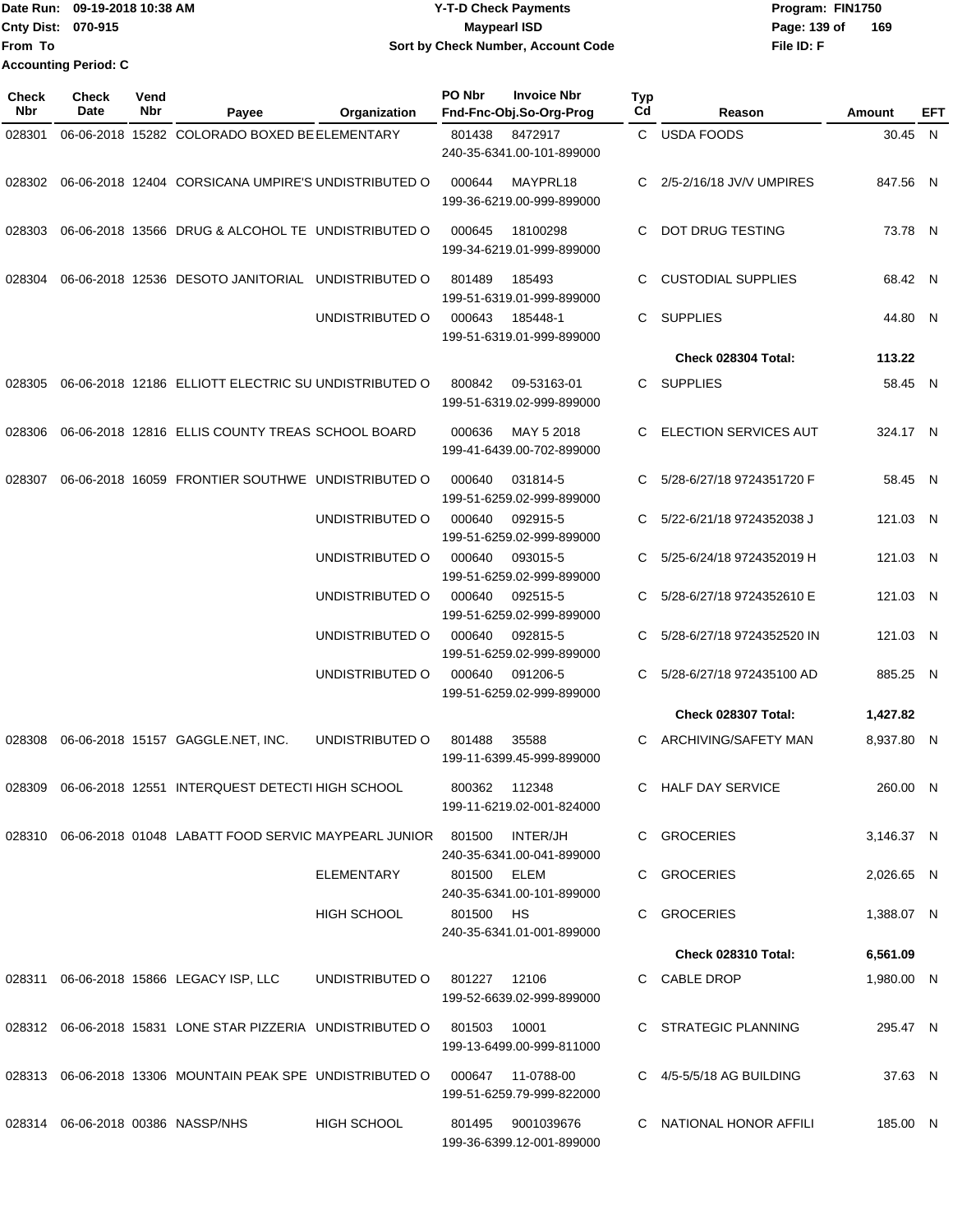|                             | Date Run: 09-19-2018 10:38 AM | <b>Y-T-D Check Payments</b>        | Program: FIN1750    |  |  |  |
|-----------------------------|-------------------------------|------------------------------------|---------------------|--|--|--|
| <b>Cnty Dist: 070-915</b>   |                               | <b>Mavpearl ISD</b>                | 169<br>Page: 140 of |  |  |  |
| <b>From To</b>              |                               | Sort by Check Number, Account Code | File ID: F          |  |  |  |
| <b>Accounting Period: C</b> |                               |                                    |                     |  |  |  |

| Check<br><b>Nbr</b> | <b>Check</b><br>Date   | Vend<br>Nbr | Payee                                                      | Organization                         | PO Nbr       | <b>Invoice Nbr</b><br>Fnd-Fnc-Obj.So-Org-Prog    | Typ<br>Cd | Reason                       | Amount     | EFT |
|---------------------|------------------------|-------------|------------------------------------------------------------|--------------------------------------|--------------|--------------------------------------------------|-----------|------------------------------|------------|-----|
| 028315              |                        |             | 06-06-2018 14574 PERMA-BOUND BOOK ELEMENTARY               |                                      | 000638       | 1771139-01<br>199-12-6399.06-101-899000          |           | C BOOKS                      | 19.44 N    |     |
| 028316              |                        |             | 06-06-2018 00099 REGION 10/EDUCATIO UNDISTRIBUTED O        |                                      | 800489       | 151517<br>199-11-6399.45-999-899000              | C         | <b>LICENSING</b>             | 813.98 N   |     |
|                     |                        |             |                                                            | <b>HIGH SCHOOL</b>                   | 800489       | 151517<br>199-11-6639.48-001-811000              | C         | <b>LICENSING</b>             | 666.02 N   |     |
|                     |                        |             |                                                            | UNDISTRIBUTED O                      | 000641       | 151506<br>199-41-6239.02-999-899000              | C.        | 2017-18 SECURITY AUDIT       | 600.00 N   |     |
|                     |                        |             |                                                            |                                      |              |                                                  |           | Check 028316 Total:          | 2,080.00   |     |
| 028317              |                        |             | 06-06-2018 14927 REPUBLIC SERVICES                         | UNDISTRIBUTED O                      | 000642       | 07934-012839944<br>199-51-6259.03-999-899000     | C.        | 6/1-6/30/18 WASTE PICK U     | 3,854.64 N |     |
| 028318              |                        |             | 06-06-2018 15297 RICHARD L. PECK                           | UNDISTRIBUTED O                      | 801492       | <b>JAN-MAY 2018</b><br>199-31-6219.00-999-823000 | C.        | 1/24-5/16/18 PROFESSION      | 2,485.00 N |     |
| 028319              |                        |             | 06-06-2018 01071 RICK'S WORLD OF SP SCHOOL BOARD           |                                      | 801461       | 5407<br>199-41-6499.02-702-899000                | C         | SHIRTS FOR THE BOARD         | 469.00 N   |     |
| 028320              |                        |             | 06-06-2018 00234 SOUTHWEST INTERNA UNDISTRIBUTED O         |                                      | 000646       | D606926<br>199-34-6319.00-999-899000             | C         | <b>OIL FILTERS</b>           | 258.06 N   |     |
| 028321              |                        |             | 06-06-2018 15641 TASB, INC.                                | DIR COST-ADMINIS                     | 000639       | 543263<br>199-41-6219.02-720-899000              |           | 7/18-6/19 SCHOOL LAW UP      | 110.00 N   |     |
| 028322              |                        |             | 06-06-2018 01049 THYSSENKRUPP ELEV UNDISTRIBUTED O         |                                      | 800024       | 3003922862<br>199-51-6249.00-999-899000          | C         | ELEVATOR MAINT. LSK          | 571.75 N   |     |
|                     |                        |             |                                                            | UNDISTRIBUTED O                      | 800025       | 3003921815<br>199-51-6249.00-999-899000          | C.        | <b>QUARTERLEY ELEV MAIN</b>  | 571.75 N   |     |
|                     |                        |             |                                                            |                                      |              |                                                  |           | <b>Check 028322 Total:</b>   | 1,143.50   |     |
| 028323              |                        |             | 06-06-2018 00479 TRACTOR SUPPLY CO UNDISTRIBUTED O         |                                      | 801268       | 02602023 5/18<br>199-51-6319.02-999-899000       | C         | <b>SUPPLIES</b>              | 99.99 N    |     |
| 028324              |                        |             | 06-06-2018 16028 ULINE, INC.                               | UNDISTRIBUTED O                      | 801459       | 97878465<br>199-51-6319.02-999-899000            | C         | <b>HOOKS FOR FIRE EXTING</b> | 90.50 N    |     |
| 028325              | 06-06-2018 00421 VATAT |             |                                                            | <b>HIGH SCHOOL</b>                   | 801487       | 34831<br>199-11-6411.04-001-822000               | C         | <b>CONFERENCE FEES-NOL</b>   | 300.00 N   |     |
|                     |                        |             |                                                            | HIGH SCHOOL                          | 801487 33303 | 199-11-6411.04-001-822000                        |           | C CONFERENCE FEES-VINE       | 300.00 N   |     |
|                     |                        |             |                                                            |                                      |              |                                                  |           | <b>Check 028325 Total:</b>   | 600.00     |     |
|                     |                        |             | 028326 06-06-2018 00460 VINEYARD'S AUTO SU UNDISTRIBUTED O |                                      | 800967       | 182876<br>199-34-6319.00-999-899000              |           | C SUPPLIES                   | 7.98 N     |     |
|                     |                        |             | 028327 06-06-2018 01538 WESTERN PSYCHOLO UNDISTRIBUTED O   |                                      |              | 801191 WPS-207442<br>224-11-6399.00-999-823000   |           | C ARIZONA 4 PRINT KIT        | 247.50 N   |     |
|                     |                        |             | 028328 06-13-2018 01869 ALL SPORTS TROPHIE ADMINISTRATIVE  |                                      | 801476       | 12553<br>199-41-6399.01-701-899000               |           | C NAME BADGES FOR ADMI       | 126.50 N   |     |
|                     |                        |             | 028329 06-13-2018 16424 Synchrony Bank                     | UNDISTRIBUTED O                      |              | 224-11-6399.00-999-823000                        |           | C BOOKS                      | 29.61 N    |     |
|                     |                        |             | 028330 06-13-2018 00069 ATMOS ENERGY                       | UNDISTRIBUTED O                      | 000653       | 3030318485<br>199-51-6259.00-999-899000          |           | C 5/2-6/1/18 1024 W 4TH ST   | 83.65 N    |     |
|                     |                        |             |                                                            | UNDISTRIBUTED O                      | 000653       | 3030318181<br>199-51-6259.00-999-899000          |           | C 5/2-6/1/18 1025 W 4TH ST   | 90.82 N    |     |
|                     |                        |             |                                                            | UNDISTRIBUTED O   000653  3030380238 |              | 199-51-6259.00-999-899000                        |           | C 5/2-6/1/18 400 PANTHER L   | 100.99 N   |     |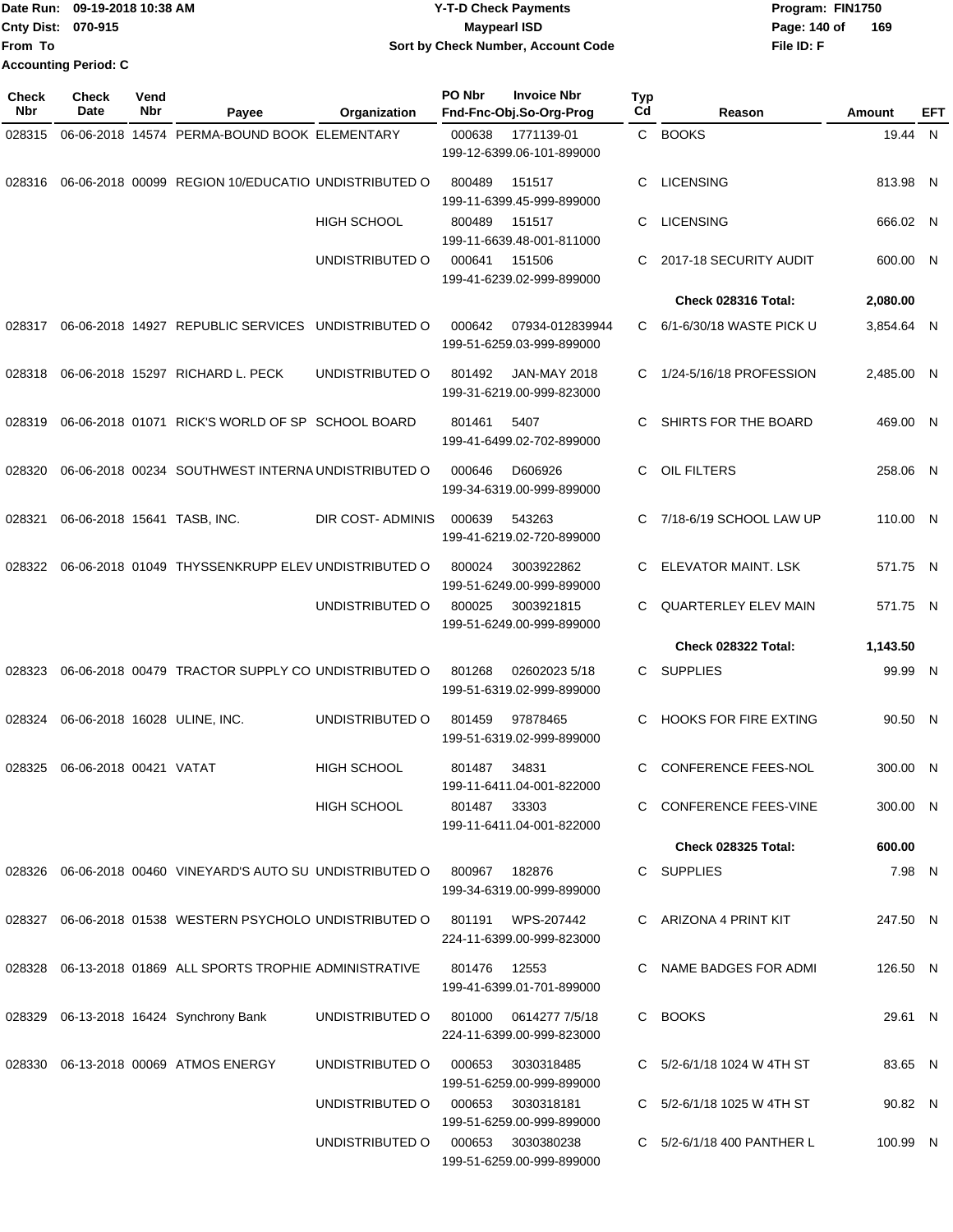Date Run: 09-19-2018 10:38 AM **Date Runity Constructs** Program: FIN1750 **Cnty Dist:** 070-915 **Page: 141 of** Maypearl ISD **Page: 141 of File ID: F From To 09-19-2018 10:38 AM Y-T-D Check Payments 070-915 Maypearl ISD Sort by Check Number, Account Code 169 Accounting Period: C**

| <b>Check</b><br><b>Nbr</b> | <b>Check</b><br>Date                 | Vend<br>Nbr | Payee                                              | Organization                   | PO Nbr | <b>Invoice Nbr</b><br>Fnd-Fnc-Obj.So-Org-Prog | Typ<br>Cd | Reason                       | Amount     | <b>EFT</b> |
|----------------------------|--------------------------------------|-------------|----------------------------------------------------|--------------------------------|--------|-----------------------------------------------|-----------|------------------------------|------------|------------|
|                            |                                      |             |                                                    | UNDISTRIBUTED O                | 000653 | 3030380470<br>199-51-6259.00-999-899000       |           | C 5/2-6/1/18 600 PHILLIPS ST | 161.99 N   |            |
|                            |                                      |             |                                                    |                                |        |                                               |           | Check 028330 Total:          | 437.45     |            |
| 028331                     |                                      |             | 06-13-2018 12519 B & H PHOTO-VIDEO                 | HIGH SCHOOL                    | 801145 | 142669035<br>199-11-6399.40-001-822000        | C         | BATTERY, CAMCORDER, A        | 2,279.96 N |            |
|                            |                                      |             | 028332 06-13-2018 00330 BARNES & NOBLE             | HIGH SCHOOL                    | 801442 | 3668099<br>199-11-6399.12-001-823000          | C         | <b>BOOKS</b>                 | 137.34 N   |            |
| 028333                     |                                      |             | 06-13-2018 14119 BROOKSHIRE BROTHE UNDISTRIBUTED O |                                | 801485 | 77517<br>199-13-6499.00-999-811000            | C         | <b>STRATEGIC PLANNING SN</b> | 41.54 N    |            |
| 028334                     |                                      |             | 06-13-2018 00871 CARD SERVICE CENT UNDISTRIBUTED O |                                | 801421 | XXXX0178 6/18<br>199-13-6299.00-999-899000    | С         | <b>INSERVICE TABLE DECOR</b> | 200.00 N   |            |
|                            |                                      |             |                                                    | UNDISTRIBUTED O                | 801460 | XXXX0178 6/18<br>199-13-6299.00-999-899000    |           | C APPREC. LUNCH TABLE D      | 25.78 N    |            |
|                            |                                      |             |                                                    | UNDISTRIBUTED O                | 801431 | XXXX0178 6/18<br>199-13-6299.00-999-899000    |           | C SUPPLIES FOR INSERVIC      | 199.23 N   |            |
|                            |                                      |             |                                                    | UNDISTRIBUTED O                | 000655 | XXXX0178 6/18<br>199-13-6399.01-999-899000    | C         | <b>RETIREMENT</b>            | 451.55 N   |            |
|                            |                                      |             |                                                    | UNDISTRIBUTED O                | 801430 | XXXX0178 6/18<br>199-13-6499.00-999-811000    |           | C ATTENDANCE LUNCH - M       | 293.00 N   |            |
|                            |                                      |             |                                                    | DIR COST- ADMINIS              | 000654 | XXXX0178 6/18<br>199-41-6411.01-720-899000    |           | C TASB RISK MANAGMENT        | 73.12 N    |            |
|                            |                                      |             |                                                    | <b>SCHOOL BOARD</b>            | 801483 | XXXX0178 6/18<br>199-41-6499.02-702-899000    | C         | <b>BOARD MEAL</b>            | 83.92 N    |            |
|                            |                                      |             |                                                    | <b>SCHOOL BOARD</b>            | 801422 | XXXX0178 6/18<br>199-41-6499.02-702-899000    | С         | <b>BOARD MEAL</b>            | 93.98 N    |            |
|                            |                                      |             |                                                    | <b>ADMINISTRATIVE</b>          | 801375 | XXXX0046 6/18<br>199-41-6499.04-701-899000    | C.        | ASSIST. PRINCIPAL INTER      | 19.31 N    |            |
|                            |                                      |             |                                                    | <b>ADMINISTRATIVE</b>          | 000656 | XXXX0178 6/18<br>199-41-6499.04-701-899000    | С         | <b>INTERVIEW MEAL</b>        | 63.45 N    |            |
|                            |                                      |             |                                                    | ADMINISTRATIVE                 | 801455 | XXXX0178 6/18<br>199-41-6499.04-701-899000    | C         | PRINCIPAL INTERVIEW          | 70.91 N    |            |
|                            |                                      |             |                                                    |                                |        |                                               |           | Check 028334 Total:          | 1,574.25   |            |
|                            | 028335  06-13-2018  00527  CDWG INC. |             |                                                    | UNDISTRIBUTED O 801424 MSH9819 |        | 199-53-6639.01-999-899000                     |           | C TRIPP UPS WALLMOUNT        | 926.32 N   |            |
|                            |                                      |             | 028336   06-13-2018   00217   CITY OF MAYPEARL     | UNDISTRIBUTED O 000648 1081    |        | 199-51-6259.01-999-899000                     |           | C 4/27-5/25/18 ELEM YARD M   | 26.00 N    |            |
|                            |                                      |             |                                                    | UNDISTRIBUTED O 000648 80      |        | 199-51-6259.01-999-899000                     |           | C 4/27-5/25/18 BALLFIELD 4T  | 26.00 N    |            |
|                            |                                      |             |                                                    | UNDISTRIBUTED O 000648 1618    |        | 199-51-6259.01-999-899000                     |           | C 4/27-5/25/18 309 MAIN ST   | 51.00 N    |            |
|                            |                                      |             |                                                    | UNDISTRIBUTED O 000648 595     |        | 199-51-6259.01-999-899000                     |           | C 4/27-5/25/18 1025 W 4TH S  | 51.00 N    |            |
|                            |                                      |             |                                                    | UNDISTRIBUTED O 000648 1080    |        | 199-51-6259.01-999-899000                     |           | C 4/27-5/25/18 1024 W FOUR   | 99.00 N    |            |
|                            |                                      |             |                                                    | UNDISTRIBUTED O 000648 574     |        | 199-51-6259.01-999-899000                     |           | C 4/27-5/25/18 JH YARD MET   | 46.35 N    |            |
|                            |                                      |             |                                                    | UNDISTRIBUTED O 000648 1394    |        | 199-51-6259.01-999-899000                     |           | C 4/27-5/25/18 HS NEW CON    | 62.40 N    |            |
|                            |                                      |             |                                                    | UNDISTRIBUTED O 000648 82      |        | 199-51-6259.01-999-899000                     |           | C 4/27-5/25/18 400 PANTHER   | 530.40 N   |            |
|                            |                                      |             |                                                    | UNDISTRIBUTED O 000648 383     |        | 199-51-6259.01-999-899000                     |           | C 4/27-5/25/18 600 PHILLIPS  | 135.60 N   |            |
|                            |                                      |             |                                                    |                                |        |                                               |           | <b>Check 028336 Total:</b>   | 1,027.75   |            |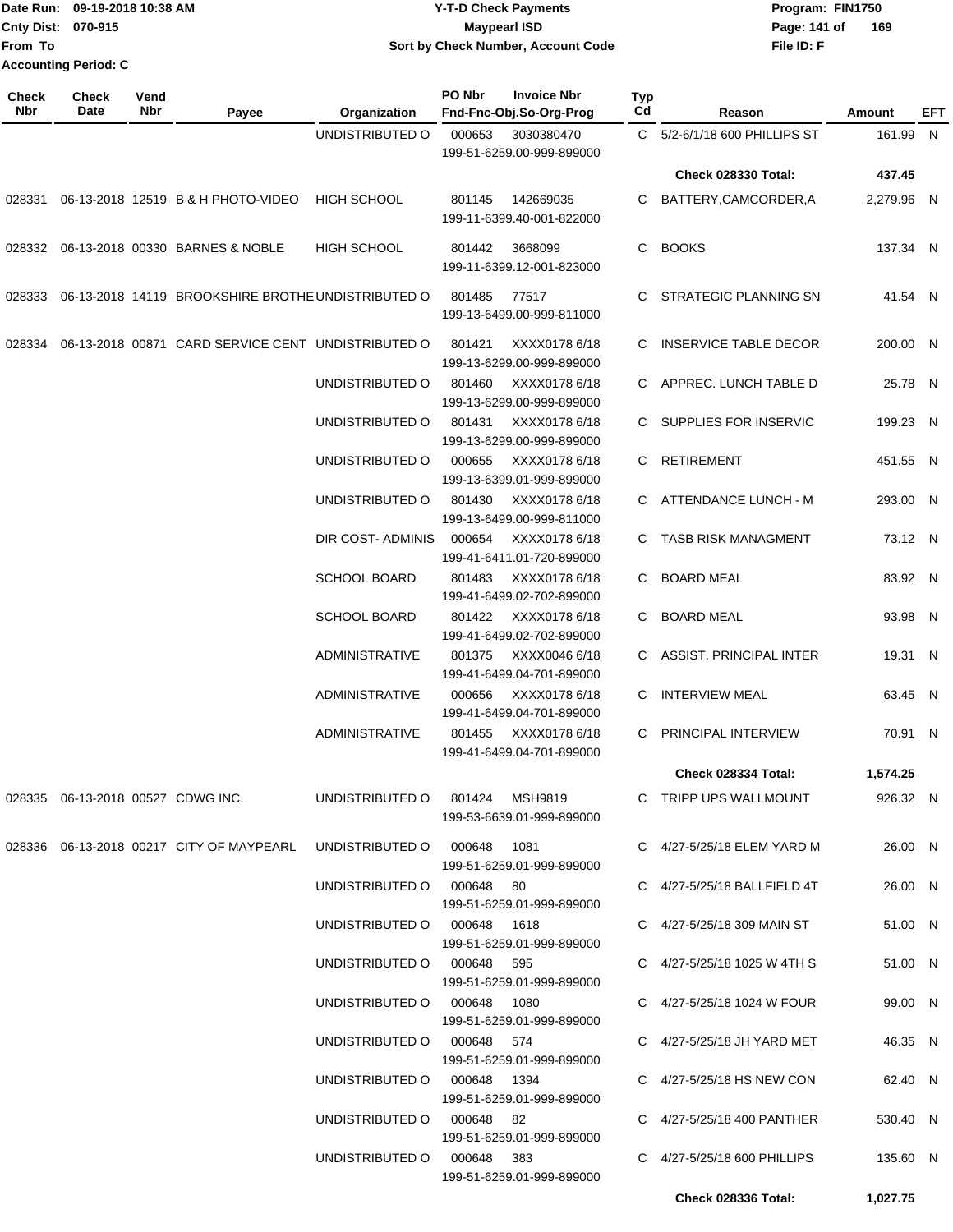|                             | IDate Run: 09-19-2018 10:38 AM | <b>Y-T-D Check Payments</b>        | Program: FIN1750    |  |  |  |  |
|-----------------------------|--------------------------------|------------------------------------|---------------------|--|--|--|--|
| <b>Cnty Dist: 070-915</b>   |                                | Maypearl ISD                       | 169<br>Page: 142 of |  |  |  |  |
| lFrom To                    |                                | Sort by Check Number, Account Code | File ID: F          |  |  |  |  |
| <b>Accounting Period: C</b> |                                |                                    |                     |  |  |  |  |

| <b>Check</b><br><b>Nbr</b> | <b>Check</b><br>Date    | Vend<br>Nbr | Payee                                                       | Organization           | PO Nbr                                  | <b>Invoice Nbr</b><br>Fnd-Fnc-Obj.So-Org-Prog  | Typ<br>Cd                | Reason                       | Amount     | EFT |
|----------------------------|-------------------------|-------------|-------------------------------------------------------------|------------------------|-----------------------------------------|------------------------------------------------|--------------------------|------------------------------|------------|-----|
| 028337                     |                         |             | 06-13-2018 13639 EAST TEXAS COPY SY UNDISTRIBUTED O         |                        | 000649                                  | 65892<br>199-11-6219.00-999-823000             | C                        | 6/18-7/17/18 SPED COPIER     | 128.23 N   |     |
|                            |                         |             |                                                             | <b>HIGH SCHOOL</b>     | 000649                                  | 65892<br>199-11-6269.01-001-811000             | С                        | 6/18-7/17/18 ATH, COPIER     | 128.24 N   |     |
|                            |                         |             |                                                             |                        |                                         |                                                |                          | Check 028337 Total:          | 256.47     |     |
| 028338                     |                         |             | 06-13-2018 00038 ELLIS APPRAISAL DIST TAX COLLECTION        |                        | 000652                                  | 2018-13-03<br>199-41-6213.00-703-899000        | C                        | <b>3RD QTR PAYMENT EAD B</b> | 8,079.92 N |     |
| 028339                     |                         |             | 06-13-2018 14347 FLAGHOUSE INC.                             | <b>MAYPEARL JUNIOR</b> | 800786                                  | P078316701010<br>199-11-6399.07-041-811000     | C.                       | <b>CORDINATION KIT</b>       | 225.00 N   |     |
|                            |                         |             |                                                             | <b>ELEMENTARY</b>      | 800786                                  | P078316701010<br>199-11-6399.11-101-811000     | C                        | <b>CORDINATION KIT</b>       | 225.00 N   |     |
|                            |                         |             |                                                             |                        |                                         |                                                |                          | Check 028339 Total:          | 450.00     |     |
| 028340                     |                         |             | 06-13-2018 16223 Houston ISD                                | UNDISTRIBUTED O        | 000650                                  | 1718MAY116<br>199-31-6299.00-999-823000        | C.                       | 5/1-5/31/18 SHARS            | 200.68 N   |     |
| 028341                     | 06-13-2018 15707 IMCAT  |             |                                                             | UNDISTRIBUTED O        | 801515                                  | L. HYLES<br>199-21-6411.01-999-899000          | С                        | <b>SUMMER INSTITUTE</b>      | 65.00 N    |     |
| 028342                     |                         |             | 06-13-2018 12450 KSA EVENTS                                 | <b>HIGH SCHOOL</b>     | 801513                                  | <b>DEPOSIT</b><br>199-36-6499.11-001-899000    | C                        | <b>VOLLEYBALL TRIP</b>       | 2.800.00 N |     |
| 028343                     | 06-13-2018 15098 LOWE'S |             |                                                             | UNDISTRIBUTED O        | 801198                                  | 72813576/18<br>199-51-6319.05-999-899000       | C.                       | <b>SUPPLIES</b>              | 156.16 N   |     |
| 028344                     |                         |             | 06-13-2018 01099 MACKIN LIBRARY MED MAYPEARL JUNIOR         |                        | 801083                                  | 537900<br>199-12-6399.05-041-899000            | С                        | <b>LIBRARY BOOKS</b>         | 396.65 N   |     |
| 028345                     |                         |             | 06-13-2018 15740 MOORE RECYCLING L UNDISTRIBUTED O          |                        | 000651                                  | 0001459065<br>199-51-6259.03-999-899000        | С                        | 5/1-5/31/18 400 PANTHER      | 26.30 N    |     |
|                            |                         |             | UNDISTRIBUTED O                                             | 000651                 | 0001459061<br>199-51-6259.03-999-899000 | C.                                             | 5/1-5/31/18 600 PHILLIPS | 16.40 N                      |            |     |
|                            |                         |             |                                                             | UNDISTRIBUTED O        | 000651                                  | 0001459064<br>199-51-6259.03-999-899000        | С                        | 5/1-5/31/18 12636 FM 157     | 28.75 N    |     |
|                            |                         |             |                                                             | UNDISTRIBUTED O        | 000651                                  | 0001459062<br>199-51-6259.03-999-899000        | С                        | 5/1-5/31/18 1025 W 4TH ST    | 23.80 N    |     |
|                            |                         |             |                                                             | UNDISTRIBUTED O        | 000651                                  | 0001459063<br>199-51-6259.03-999-899000        |                          | C 5/1-5/31/18 1024 W 4TH ST  | 77.85 N    |     |
|                            |                         |             |                                                             |                        |                                         |                                                |                          | Check 028345 Total:          | 173.10     |     |
|                            |                         |             | 028346  06-13-2018  16205  STEVEN MOSS                      | <b>HIGH SCHOOL</b>     | 801064                                  | 180601A<br>199-11-6219.29-001-811BAN           |                          | C LEADERSHIP CAMP            | 1,200.00 N |     |
|                            |                         |             | 028347 06-13-2018 15814 NEC FINANCIAL SERVI UNDISTRIBUTED O |                        | 000657                                  | 0002118441<br>199-71-6512.00-999-899000        |                          | C SV1800 PHONE SYSTEM        | 1,159.20 N |     |
|                            |                         |             |                                                             | UNDISTRIBUTED O        |                                         | 000657 0002118441<br>199-71-6522.00-999-899000 |                          | C SV1800 PHONE SYSTEM        | 181.07 N   |     |
|                            |                         |             |                                                             |                        |                                         |                                                |                          | Check 028347 Total:          | 1,340.27   |     |
|                            |                         |             | 028348 06-13-2018 16014 ORKIN PEST CONTRO UNDISTRIBUTED O   |                        | 800091                                  | 380145<br>199-51-6249.00-999-899000            |                          | C JUNE PEST CONTROL          | 450.00 N   |     |
| 028349                     |                         |             | 06-13-2018 00854 PITNEY BOWES GLOB UNDISTRIBUTED O          |                        | 801444                                  | 0973-6591 6/18<br>199-41-6399.02-999-899000    |                          | C POSTAGE                    | 500.00 N   |     |
|                            |                         |             | 028350 06-13-2018 16454 SEON SYSTEMS SALE UNDISTRIBUTED O   |                        | 801269                                  | 116103<br>199-52-6639.02-999-899000            | C.                       | RVC303, 50FT HRNS            | 600.00 N   |     |
|                            |                         |             |                                                             | UNDISTRIBUTED O        |                                         | 801269 116079<br>199-52-6639.02-999-899000     | C.                       | 20FT HRNS, CHQ CAM           | 855.00 N   |     |
|                            |                         |             |                                                             |                        |                                         |                                                |                          | <b>Check 028350 Total:</b>   | 1,455.00   |     |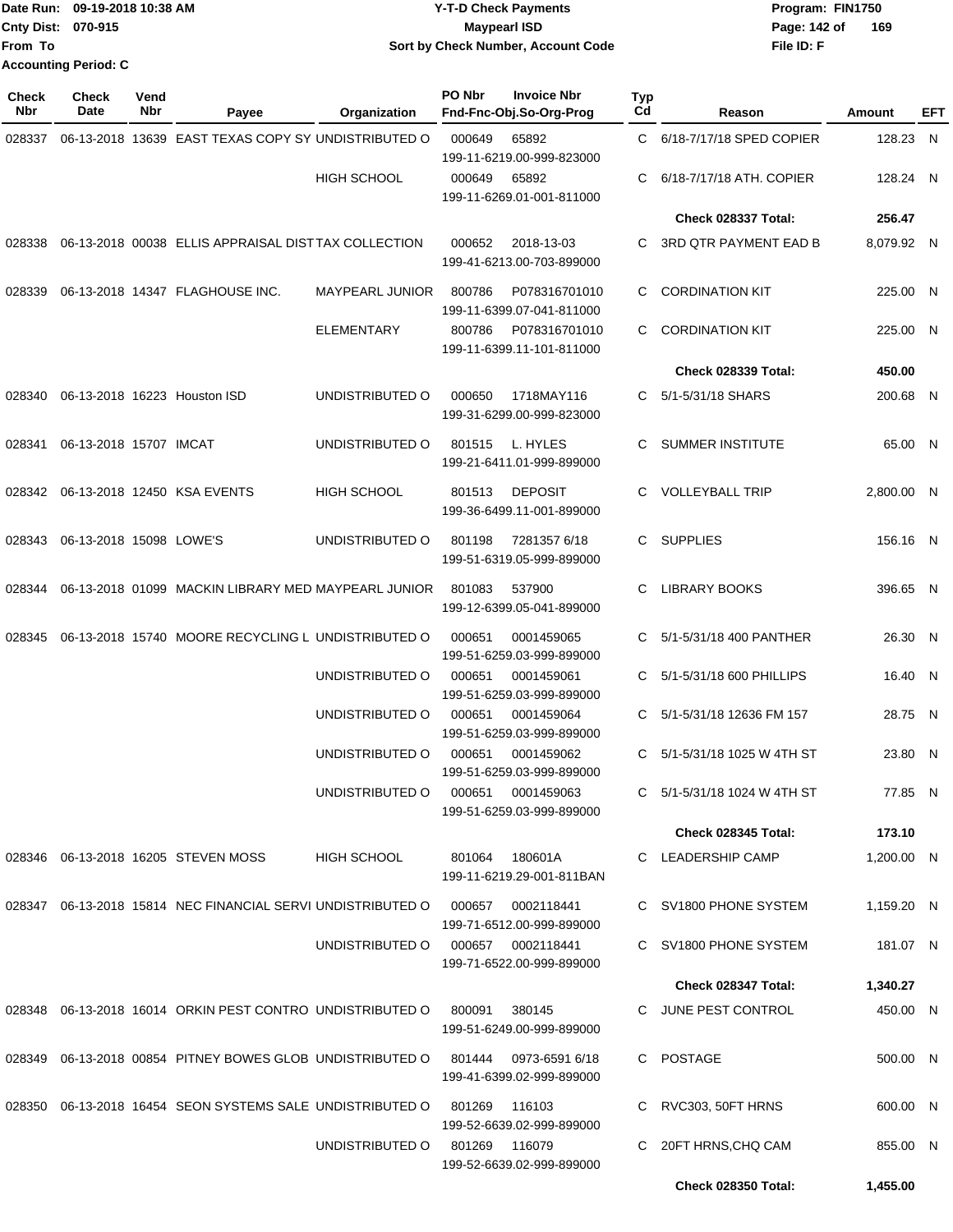|                           | Date Run: 09-19-2018 10:38 AM | <b>Y-T-D Check Payments</b>        | Program: FIN1750    |
|---------------------------|-------------------------------|------------------------------------|---------------------|
| <b>Cnty Dist: 070-915</b> |                               | Maypearl ISD                       | 169<br>Page: 143 of |
| lFrom To                  |                               | Sort by Check Number, Account Code | File ID: F          |
|                           | <b>Accounting Period: C</b>   |                                    |                     |

| <b>Check</b><br>Nbr | Check<br>Date | Vend<br>Nbr | Payee                                                                 | Organization       | PO Nbr | <b>Invoice Nbr</b><br>Fnd-Fnc-Obj.So-Org-Prog                             | Typ<br>Cd | Reason                       | Amount     | EFT |
|---------------------|---------------|-------------|-----------------------------------------------------------------------|--------------------|--------|---------------------------------------------------------------------------|-----------|------------------------------|------------|-----|
| 028351              |               |             | 06-13-2018 00234 SOUTHWEST INTERNA UNDISTRIBUTED O                    |                    | 801374 | D609652<br>199-34-6219.00-999-899000                                      |           | C STOP ARM BUS 21            | 235.70 N   |     |
|                     |               |             | 028352 06-13-2018 00460 VINEYARD'S AUTO SU UNDISTRIBUTED O            |                    | 800967 | 183163<br>199-34-6319.00-999-899000                                       |           | C SUPPLIES                   | 10.78 N    |     |
| 028353              |               |             | 06-21-2018 16150 ALVARADO FLEET SE UNDISTRIBUTED O                    |                    | 801534 | 00000885<br>199-34-6219.00-999-899000                                     |           | C BUS 50 REPAIR SENSOR.      | 380.00 N   |     |
|                     |               |             |                                                                       | UNDISTRIBUTED O    | 801537 | 00000951<br>199-34-6219.00-999-899000                                     |           | C BUS REPAIR 11              | 407.55 N   |     |
|                     |               |             |                                                                       | UNDISTRIBUTED O    | 801534 | 00000885<br>199-34-6319.00-999-899000                                     | C.        | <b>BUS 50 REPAIR SENSOR.</b> | 821.17 N   |     |
|                     |               |             |                                                                       | UNDISTRIBUTED O    | 801537 | 00000951<br>199-34-6319.00-999-899000                                     | C.        | <b>BUS REPAIR 11</b>         | 168.73 N   |     |
|                     |               |             |                                                                       |                    |        |                                                                           |           | Check 028353 Total:          | 1,777.45   |     |
| 028354              |               |             | 06-21-2018 01256 AT&T MOBILITY                                        | UNDISTRIBUTED O    | 000659 | 824711164X06102<br>199-51-6259.02-999-899000                              |           | C 5/3-6/2/18 WIRELESS        | 108.11 N   |     |
| 028355              |               |             | 06-21-2018 00330 BARNES & NOBLE                                       | UNDISTRIBUTED O    | 801450 | 3669993<br>289-11-6399.00-999-811000                                      |           | C BOOKS                      | 180.69 N   |     |
| 028356              |               |             | 06-21-2018 00887 BSN SPORTS                                           | UNDISTRIBUTED O    | 801291 | 902318855<br>199-36-6399.01-999-899BHS                                    | C         | SHIRTS/SHORTS                | 300.00 N   |     |
|                     |               |             |                                                                       | UNDISTRIBUTED O    | 801291 | 902318855<br>199-36-6399.02-999-899FOO                                    | C.        | SHIRTS/SHORTS                | 910.00 N   |     |
|                     |               |             |                                                                       | UNDISTRIBUTED O    | 801291 | 902318855<br>199-36-6399.03-999-899GHS                                    |           | C SHIRTS/SHORTS              | 300.00 N   |     |
|                     |               |             |                                                                       | UNDISTRIBUTED O    | 801291 | 902318855<br>199-36-6399.04-999-899000                                    | C.        | SHIRTS/SHORTS                | 300.00 N   |     |
|                     |               |             |                                                                       | UNDISTRIBUTED O    | 801291 | 902318855<br>199-36-6399.05-999-899000                                    | C.        | SHIRTS/SHORTS                | 1,000.00 N |     |
|                     |               |             |                                                                       | <b>HIGH SCHOOL</b> | 801128 | 902361803<br>199-36-6399.11-001-899000                                    |           | C VOLLEYBALL SUPPLIES        | 1,970.00 N |     |
|                     |               |             |                                                                       | UNDISTRIBUTED O    | 801493 | 902411435<br>199-51-6399.04-999-899000                                    | C.        | <b>WALL PADS</b>             | 1,395.00 N |     |
|                     |               |             |                                                                       |                    |        |                                                                           |           | <b>Check 028356 Total:</b>   | 6,175.00   |     |
|                     |               |             | 028357 06-21-2018 16401 CAMPOS ENGINEERIN UNDISTRIBUTED O             |                    | 800819 | 821097<br>199-51-6219.00-999-899000                                       |           | C HVAC GOLF/ATHLETIC FA      | 6,500.00 N |     |
|                     |               |             | 028358  06-21-2018  13576  CANON FINANCIAL SE MAYPEARL JUNIOR  800060 |                    |        | 18751003<br>199-11-6269.01-041-811000                                     |           | C 6/1-6/30/18 COPIER         | 1,300.29 N |     |
|                     |               |             | 028359 06-21-2018 00527 CDWG INC.                                     | UNDISTRIBUTED O    |        | 801474 MWV2653<br>199-53-6639.01-999-899000                               |           | C GOOGLE CHROME EDU LI       | 122.95 N   |     |
|                     |               |             | 028360 06-21-2018 16081 CHAMPION TRACK AN UNDISTRIBUTED O             |                    | 801299 | 100222<br>199-51-6249.00-999-899000                                       |           | C TURF CLEANING              | 5,000.00 N |     |
|                     |               |             | 028361 06-21-2018 16438 Courtyard San Antonio UNDISTRIBUTED O         |                    | 801204 | WILLBORN/HOLD<br>199-13-6499.01-999-811000                                |           | C TEACH IT CONFERENCE        | 352.18 N   |     |
|                     |               |             | 028362 06-21-2018 15656 DEPARTMENT OF INF UNDISTRIBUTED O             |                    | 000663 | 18051298N<br>199-51-6259.02-999-899000                                    |           | C 5/1-5/31/18 LONG DISTANC   | 69.40 N    |     |
|                     |               |             | 028363  06-21-2018  12885  DIRECT ENERGY                              | UNDISTRIBUTED O    | 000660 | 181650035024958                                                           |           | C 5/10-6/10/18 BUS BARN      | 73.16 N    |     |
|                     |               |             |                                                                       | UNDISTRIBUTED O    | 000660 | 199-51-6259.04-999-899000<br>181650035027432<br>199-51-6259.04-999-899000 |           | $C$ 5/10-6/10/18 ADMIN OFFIC | 328.61 N   |     |
|                     |               |             |                                                                       |                    |        |                                                                           |           | Check 028363 Total:          | 401.77     |     |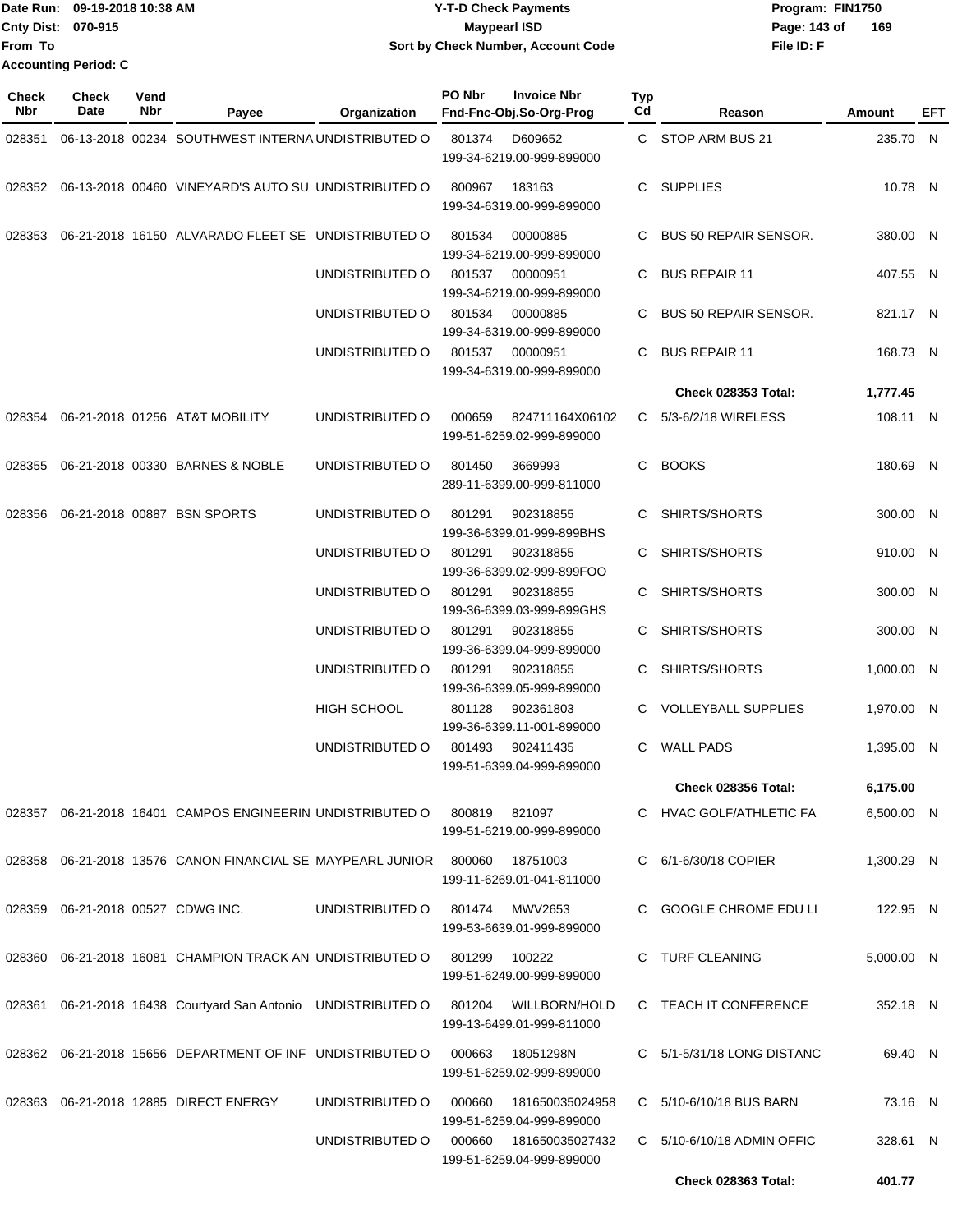### Date Run: 09-19-2018 10:38 AM **CONTEX 18 AM CONTEX 18 AM CONTEX 17-T-D** Check Payments **CONTEX 18 AM CONTEX 18 AM CONTEX 18 AM CONTEX 18 AM CONTEX 18 AM CONTEX 18 AM CONTEX 18 AM CONTEX 18 AM CONTEX 19 AM CONTEX 19 AM CONT Cnty Dist:** 070-915 **Page:** 144 of **09-19-2018 10:38 AM Y-T-D Check Payments 070-915 Maypearl ISD Sort by Check Number, Account Code**

| Check<br>Nbr | <b>Check</b><br>Date | Vend<br>Nbr | Payee                            | <b>Organization</b>              | PO Nbr<br>Fnd-Fnc-Obj.So-Org-Prog              | <b>Invoice Nbr</b><br>Typ<br>Cd | Reason                     | Amount   | EFT |
|--------------|----------------------|-------------|----------------------------------|----------------------------------|------------------------------------------------|---------------------------------|----------------------------|----------|-----|
| 028364       |                      |             | 06-21-2018 16413 EAST TEXAS COPY | UNDISTRIBUTED O                  | 000665<br>199-11-6219.00-999-823000            | 1198029                         | C 4/9-5/8/18 COLOR COPIES  | 70.00 N  |     |
|              |                      |             |                                  | UNDISTRIBUTED O                  | 000667<br>199-11-6219.00-999-823000            | 1199144<br>C.                   | 5/9-6/8/18 COLOR COPIER    | 70.00 N  |     |
|              |                      |             |                                  | UNDISTRIBUTED O                  | 000664<br>199-11-6219.00-999-823000            | 1196606<br>C.                   | 3/9-4/8/18 COLOR COPIES    | 97.37 N  |     |
|              |                      |             |                                  | UNDISTRIBUTED O                  | 000666<br>199-11-6219.00-999-823000            | 1196648                         | C 5/4-6/3/18 B&W COPIES SP | 31.74 N  |     |
|              |                      |             |                                  | <b>HIGH SCHOOL</b>               | 000665<br>199-11-6269.00-001-811000            | 1198029                         | C 4/9-5/8/18 COLOR COPIES  | 70.00 N  |     |
|              |                      |             |                                  | <b>HIGH SCHOOL</b>               | 000667<br>199-11-6269.00-001-811000            | 1199144                         | C 5/9-6/8/18 COLOR COPIER  | 70.00 N  |     |
|              |                      |             |                                  | <b>HIGH SCHOOL</b>               | 000666<br>199-11-6269.00-001-811000            | 1196648                         | C 5/4-6/3/18 B&W COPIES HS | 24.42 N  |     |
|              |                      |             |                                  | <b>HIGH SCHOOL</b>               | 000664<br>199-11-6269.00-001-811000            | 1196606                         | C 3/9-4/8/18 COLOR COPIES  | 91.90 N  |     |
|              |                      |             |                                  | MAYPEARL JUNIOR                  | 000664<br>199-11-6269.00-041-811000            | 1196606                         | C 3/9-4/8/18 COLOR COPIES  | 140.00 N |     |
|              |                      |             |                                  | MAYPEARL JUNIOR                  | 000665<br>199-11-6269.00-041-811000            | 1198029                         | C 4/9-5/8/18 COLOR COPIES  | 140.00 N |     |
|              |                      |             |                                  | <b>MAYPEARL JUNIOR</b>           | 000667<br>1199144<br>199-11-6269.00-041-811000 |                                 | C 5/9-6/8/18 COLOR COPIER  | 140.00 N |     |
|              |                      |             |                                  | <b>MAYPEARL JUNIOR</b>           | 000666<br>199-11-6269.00-041-811000            | 1196648                         | C 5/4-6/3/18 B&W COPIES JH | 483.22 N |     |
|              |                      |             |                                  | ELEMENTARY                       | 000665<br>199-11-6269.00-101-811000            | 1198029                         | C 4/9-5/8/18 COLOR COPIES  | 70.00 N  |     |
|              |                      |             |                                  | <b>ELEMENTARY</b>                | 000667<br>199-11-6269.00-101-811000            | 1199144                         | C 5/9-6/8/18 COLOR COPIER  | 70.00 N  |     |
|              |                      |             |                                  | <b>ELEMENTARY</b>                | 000664<br>199-11-6269.00-101-811000            | 1196606                         | C 3/9-4/8/18 COLOR COPIES  | 110.43 N |     |
|              |                      |             |                                  | <b>ELEMENTARY</b>                | 000666<br>199-11-6269.00-101-811000            | 1196648                         | C 5/4-6/3/18 B&W COPIES EL | 330.73 N |     |
|              |                      |             |                                  | ELEMENTARY                       | 000665<br>199-11-6269.00-101-899000            | 1198029                         | C 4/9-5/8/18 COLOR COPIES  | 70.00 N  |     |
|              |                      |             |                                  | ELEMENTARY                       | 000667 1199144<br>199-11-6269.00-101-899000    |                                 | C 5/9-6/8/18 COLOR COPIER  | 70.00 N  |     |
|              |                      |             |                                  | ELEMENTARY                       | 000666 1196648<br>199-11-6269.00-101-899000    |                                 | C 5/4-6/3/18 B&W COPIES EL | 36.58 N  |     |
|              |                      |             |                                  | ELEMENTARY                       | 000664 1196606<br>199-11-6269.00-101-899000    |                                 | C 3/9-4/8/18 COLOR COPIES  | 86.72 N  |     |
|              |                      |             |                                  | HIGH SCHOOL                      | 000665 1198029<br>199-11-6269.01-001-811000    |                                 | C 4/9-5/8/18 COLOR COPIES  | 70.00 N  |     |
|              |                      |             |                                  | HIGH SCHOOL                      | 000667 1199144<br>199-11-6269.01-001-811000    |                                 | C 5/9-6/8/18 COLOR COPIER  | 70.00 N  |     |
|              |                      |             |                                  | HIGH SCHOOL                      | 000664 1196606<br>199-11-6269.01-001-811000    |                                 | C 3/9-4/8/18 COLOR COPIES  | 73.08 N  |     |
|              |                      |             |                                  | HIGH SCHOOL                      | 000666 1196648<br>199-11-6269.01-001-811000    |                                 | C 5/4-6/3/18 B&W COPIES HS | 248.09 N |     |
|              |                      |             |                                  | MAYPEARL JUNIOR  000665  1198029 | 199-11-6269.01-041-811000                      |                                 | C 4/9-5/8/18 COLOR COPIES  | 140.00 N |     |
|              |                      |             |                                  |                                  | 199-11-6269.01-041-811000                      |                                 | C 5/9-6/8/18 COLOR COPIER  | 140.00 N |     |
|              |                      |             |                                  | MAYPEARL JUNIOR  000664  1196606 | 199-11-6269.01-041-811000                      |                                 | C 3/9-4/8/18 COLOR COPIES  | 216.13 N |     |
|              |                      |             |                                  |                                  |                                                |                                 |                            |          |     |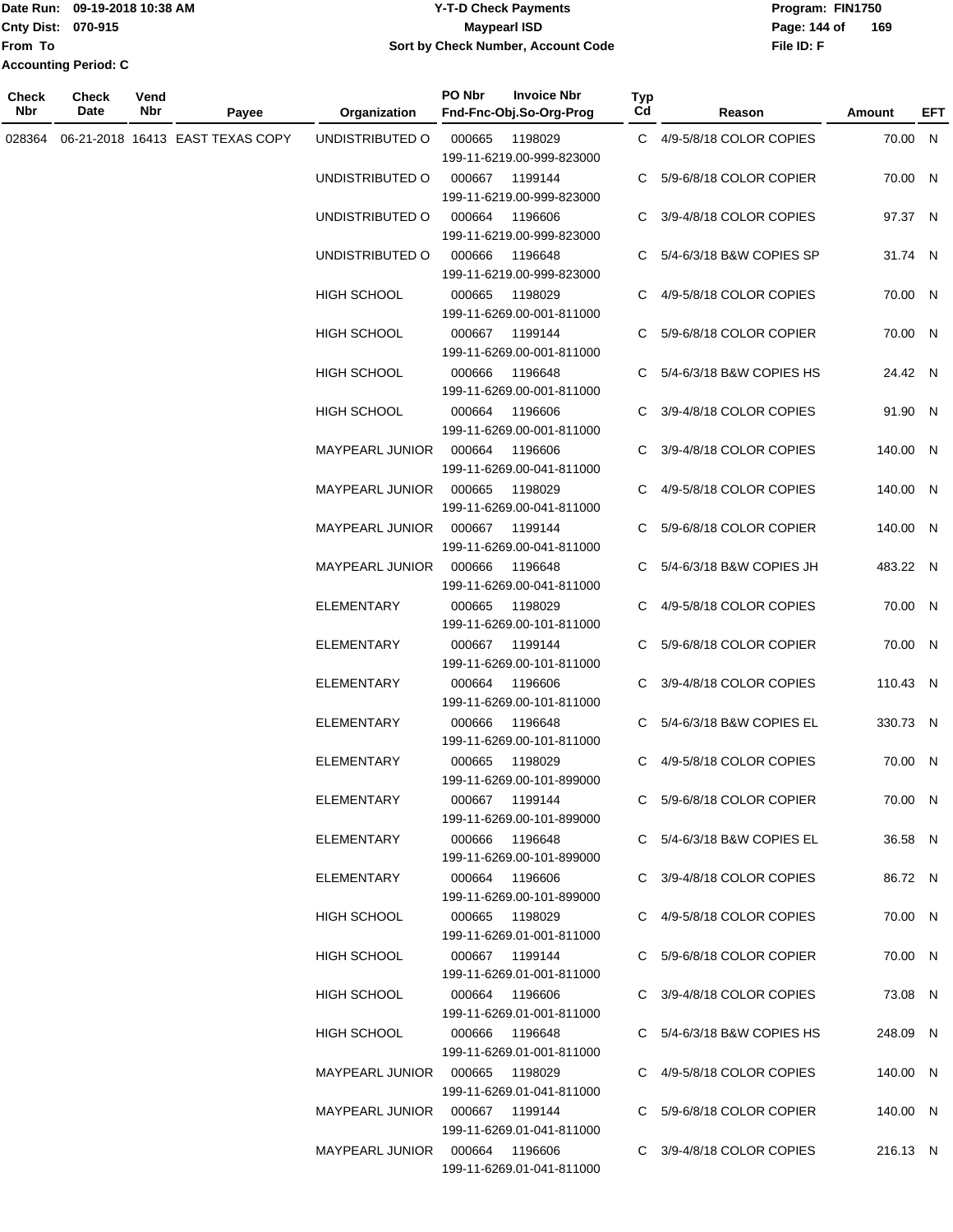**From To Accounting Period: C**

## Date Run: 09-19-2018 10:38 AM **CONTEX 18 AM CONTEX 18 AM CONTEX 17-T-D** Check Payments **CONTEX 18 AM CONTEX 18 AM CONTEX 18 AM CONTEX 18 AM CONTEX 18 AM CONTEX 18 AM CONTEX 18 AM CONTEX 18 AM CONTEX 19 AM CONTEX 19 AM CONT Cnty Dist:** 070-915 **Page:** 145 of **09-19-2018 10:38 AM Y-T-D Check Payments 070-915 Maypearl ISD Sort by Check Number, Account Code**

| Check<br><b>Nbr</b> | Check<br>Date                    | Vend<br>Nbr | Payee                                                                             | Organization        | PO Nbr          | <b>Invoice Nbr</b><br>Fnd-Fnc-Obj.So-Org-Prog  | Typ<br>Cd | Reason                                    | Amount     | EFT |
|---------------------|----------------------------------|-------------|-----------------------------------------------------------------------------------|---------------------|-----------------|------------------------------------------------|-----------|-------------------------------------------|------------|-----|
|                     |                                  |             |                                                                                   | MAYPEARL JUNIOR     | 000666          | 1196648                                        |           | C 5/4-6/3/18 B&W COPIES JH                | 173.89 N   |     |
|                     |                                  |             |                                                                                   |                     |                 | 199-11-6269.01-041-811000                      |           |                                           |            |     |
|                     |                                  |             |                                                                                   | DIR COST- ADMINIS   | 000664          | 1196606<br>199-41-6249.00-720-899000           |           | C 3/9-4/8/18 COLOR COPIES                 | 70.00 N    |     |
|                     |                                  |             |                                                                                   | DIR COST- ADMINIS   | 000665          | 1198029<br>199-41-6249.00-720-899000           | C.        | 4/9-5/8/18 COLOR COPIES                   | 70.00 N    |     |
|                     |                                  |             |                                                                                   | DIR COST- ADMINIS   | 000667          | 1199144<br>199-41-6249.00-720-899000           | C         | 5/9-6/8/18 COLOR COPIER                   | 70.00 N    |     |
|                     |                                  |             |                                                                                   | DIR COST- ADMINIS   | 000666          | 1196648<br>199-41-6249.00-720-899000           |           | C 5/4-6/3/18 B&W COPIES AD                | 273.87 N   |     |
|                     |                                  |             |                                                                                   |                     |                 |                                                |           | Check 028364 Total:                       | 3,888.17   |     |
| 028365              |                                  |             | 06-21-2018 01161 EWING IRRIGATION P UNDISTRIBUTED O                               |                     | 801494          | 2899605<br>199-51-6319.03-999-899000           |           | C SELFPRIME PUMP                          | 420.28 N   |     |
| 028366              | 06-21-2018 00243 HILCO           |             |                                                                                   | UNDISTRIBUTED O     | 000661          | 487 6/18<br>199-51-6259.04-999-899000          |           | C 5/2-6/4/18 MARQUEE                      | 51.31 N    |     |
|                     |                                  |             |                                                                                   | UNDISTRIBUTED O     | 000661          | 487 6/18<br>199-51-6259.04-999-899000          |           | C 5/2-6/4/18 SECURITY LIGH                | 35.43 N    |     |
|                     |                                  |             |                                                                                   | UNDISTRIBUTED O     | 000661          | 487 6/18<br>199-51-6259.04-999-899000          |           | C 5/2-6/4/18 FUEL TANKS                   | 32.96 N    |     |
|                     |                                  |             |                                                                                   | UNDISTRIBUTED O     | 000661          | 487 6/18<br>199-51-6259.04-999-899000          | C.        | 5/2-6/4/18 ELEMENTARY                     | 4,002.19 N |     |
|                     |                                  |             |                                                                                   | UNDISTRIBUTED O     | 000661          | 487 6/18<br>199-51-6259.04-999-899000          |           | 5/2-6/4/18 ATHLETIC FACIL                 | 864.21 N   |     |
|                     |                                  |             |                                                                                   | UNDISTRIBUTED O     | 000661          | 487 6/18<br>199-51-6259.04-999-899000          |           | C 5/2-6/4/18 JUNIOR HIGH                  | 3,585.51 N |     |
|                     |                                  |             |                                                                                   | UNDISTRIBUTED O     | 000661          | 487 6/18<br>199-51-6259.04-999-899000          |           | C $5/2 - 6/4/18$ HS NORTH WIN             | 3,109.84 N |     |
|                     |                                  |             |                                                                                   | UNDISTRIBUTED O     | 000661          | 487 6/18<br>199-51-6259.78-999-822000          |           | C 5/2-6/4/18 AG FACILITY                  | 974.83 N   |     |
|                     |                                  |             |                                                                                   |                     |                 |                                                |           | Check 028366 Total:                       | 12,656.28  |     |
| 028367              |                                  |             | 06-21-2018 00538 HYATT REGENCY HOU UNDISTRIBUTED O                                |                     | 801202          | WAGNON/LAWSO<br>199-13-6499.01-999-811000      |           | C CAMT CONFERENCE                         | 795.87 N   |     |
|                     | 028368  06-21-2018  15707  IMCAT |             |                                                                                   | UNDISTRIBUTED O     | 801530 L. HYLES | 199-21-6411.01-999-899000                      |           | C MEMBERSHIP                              | 30.00 N    |     |
|                     |                                  |             | 028369  06-21-2018  13651  JAMES EUBANK                                           | <b>SCHOOL BOARD</b> | 801546          | 199-41-6419.00-702-899000                      |           | REIMBURSEMENT C SLI PARKING/MILEAGE       | 331.78 N   |     |
|                     |                                  |             | 028370 06-21-2018 15385 JUSTIN STINSON                                            | <b>SCHOOL BOARD</b> |                 | 199-41-6419.00-702-899000                      |           | 801543 REIMBURSEMENT C SLIPARKING/MILEAGE | 327.00 N   |     |
|                     |                                  |             | 028371 06-21-2018 16357 KIKA'S GRILLED CHICK UNDISTRIBUTED O 801538 EC CURRICULUM |                     |                 | 199-13-6499.00-999-811000                      |           | C MEAL FOR EC CURRICUL                    | 165.00 N   |     |
|                     |                                  |             |                                                                                   | <b>SCHOOL BOARD</b> |                 | 801540 BOARD MEAL<br>199-41-6499.02-702-899000 |           | C BOARD MEAL                              | 79.99 N    |     |
|                     |                                  |             |                                                                                   |                     |                 |                                                |           | Check 028371 Total:                       | 244.99     |     |
|                     |                                  |             | 028372  06-21-2018  00060  LUCKIES  AUTO  AND T  UNDISTRIBUTED   0  801532  87393 |                     |                 | 199-34-6219.02-999-899000                      |           | C INSPECTION AG TR #33                    | 7.00 N     |     |
|                     |                                  |             | 028373 06-21-2018 15054 O'REILLY AUTO PARTS UNDISTRIBUTED O 801491 0645-331801    |                     |                 | 199-34-6219.00-999-899000                      |           | C BUS 26 COMPRESSOR                       | 336.97 N   |     |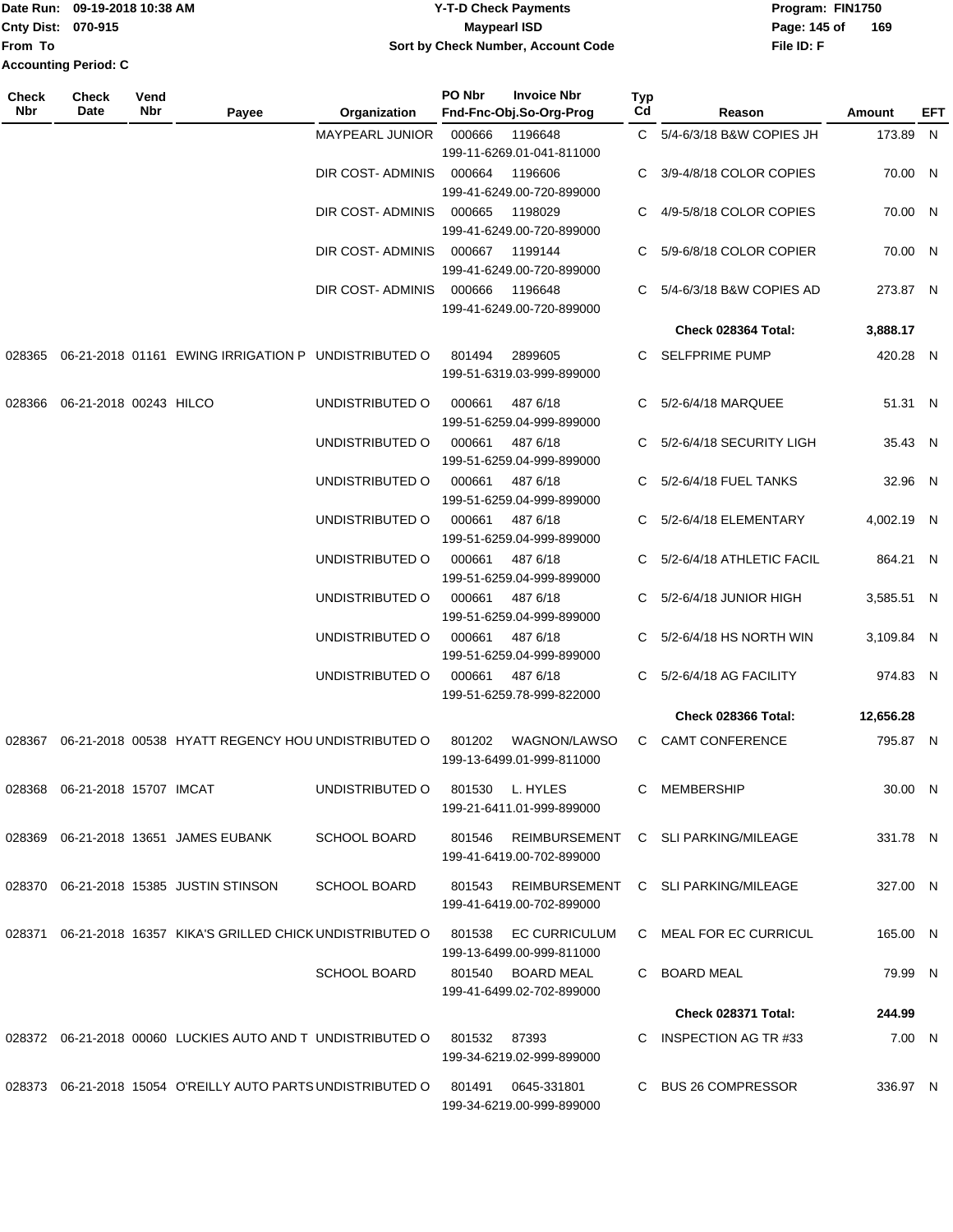| Date Run: 09-19-2018 10:38 AM | <b>Y-T-D Check Payments</b>        | Program: FIN1750    |
|-------------------------------|------------------------------------|---------------------|
| <b>Cnty Dist: 070-915</b>     | <b>Mavpearl ISD</b>                | 169<br>Page: 146 of |
| <b>From To</b>                | Sort by Check Number, Account Code | File ID: F          |
| <b>Accounting Period: C</b>   |                                    |                     |

| <b>Check</b><br>Nbr | <b>Check</b><br>Date        | Vend<br>Nbr | Payee                                                                            | Organization        | PO Nbr | <b>Invoice Nbr</b><br>Fnd-Fnc-Obj.So-Org-Prog                  | <b>Typ</b><br>Cd | Reason                        | Amount      | EFT |
|---------------------|-----------------------------|-------------|----------------------------------------------------------------------------------|---------------------|--------|----------------------------------------------------------------|------------------|-------------------------------|-------------|-----|
| 028374              |                             |             | 06-21-2018 00698 PALMER ISD                                                      | UNDISTRIBUTED O     | 801223 | 96 BOOKS<br>199-13-6299.00-999-899000                          | C.               | <b>BOOKS FOR WORKSHOP</b>     | 1,756.80 N  |     |
| 028375              |                             |             | 06-21-2018 16407 PARSONS COMMERCI UNDISTRIBUTED O                                |                     | 801542 | 13479<br>199-51-6639.19-999-899000                             | C.               | <b>GOLF FACILITY ROOF</b>     | 31,259.00 N |     |
|                     |                             |             |                                                                                  | UNDISTRIBUTED O     | 801541 | 13530<br>199-51-6639.19-999-899000                             | С                | MAINTENANCE SHOP RO           | 23,759.00 N |     |
|                     |                             |             |                                                                                  |                     |        |                                                                |                  | Check 028375 Total:           | 55,018.00   |     |
| 028376              |                             |             | 06-21-2018 14122 LAURI ANN SPRADLIN MAYPEARL JUNIOR                              |                     | 801523 | <b>REIMBURSEMENT</b><br>199-36-6399.09-041-899000              | C                | <b>CHEER SUPPLIES</b>         | 109.71 N    |     |
| 028377              | 06-21-2018 00784 TASBO      |             |                                                                                  | <b>IND COST-ADM</b> | 801519 | T. SIMMONS<br>199-41-6499.00-750-899000                        | C                | <b>MEMBERSHIP</b>             | 100.00 N    |     |
|                     |                             |             |                                                                                  | <b>IND COST-ADM</b> | 801517 | <b>B. DELOACH</b><br>199-41-6499.00-750-899000                 | C                | <b>TASBO MEMEMBERSHIP</b>     | 100.00 N    |     |
|                     |                             |             |                                                                                  |                     |        |                                                                |                  | Check 028377 Total:           | 200.00      |     |
| 028378              |                             |             | 06-21-2018 00134 TXU ENERGY                                                      | UNDISTRIBUTED O     | 000662 | 054727159872<br>199-51-6259.04-999-899000                      | C                | 5/10-6/10/18 SECURITY LIG     | 331.37 N    |     |
| 028379              |                             |             | 06-21-2018 16028 ULINE, INC.                                                     | UNDISTRIBUTED O     | 801509 | 98435652<br>199-51-6399.04-999-899000                          | C                | <b>WIRE SHELVING</b>          | 589.72 N    |     |
| 028380              |                             |             | 06-21-2018 00460 VINEYARD'S AUTO SU UNDISTRIBUTED O                              |                     | 801536 | 183523<br>199-34-6219.00-999-899000                            | C                | 2 BATTERIES FOR BUS 22        | 191.98 N    |     |
|                     |                             |             |                                                                                  | UNDISTRIBUTED O     | 800967 | 183653<br>199-34-6319.00-999-899000                            | C.               | <b>SUPPLIES</b>               | 1.89 N      |     |
|                     |                             |             |                                                                                  |                     |        |                                                                |                  | Check 028380 Total:           | 193.87      |     |
| 028381              |                             |             | 06-28-2018 14693 AGILE SPORTS TECHN HIGH SCHOOL                                  |                     | 801529 | INV00060611<br>199-36-6399.11-001-899VOL                       | C.               | VOLLEYBALL                    | 400.00 N    |     |
|                     |                             |             | 028382 06-28-2018 16127 ALLIED FLOW SPECIAL UNDISTRIBUTED O                      |                     | 801497 | 0618-0910<br>199-51-6249.00-999-899000                         | C                | <b>INSPECTED BACK FLOW</b>    | 385.00 N    |     |
| 028383              |                             |             | 06-28-2018 00901 AVENUE FUEL DISTRI UNDISTRIBUTED O                              |                     | 000674 | 66509<br>199-34-6311.01-999-899000                             | C.               | FUEL                          | 992.75 N    |     |
| 028384              |                             |             | 06-28-2018 00527 CDWG INC.                                                       | UNDISTRIBUTED O     | 801474 | <b>NBV1296</b><br>199-53-6639.01-999-899000                    | C.               | ACER CHROMEBOOK TAB           | 1,665.95 N  |     |
|                     |                             |             | 028385 06-28-2018 13390 CHARLES FRAME                                            | <b>SCHOOL BOARD</b> |        | 801563 REIMBURSEMENT C SLIMILEAGE<br>199-41-6419.00-702-899000 |                  |                               | 243.00 N    |     |
|                     |                             |             | 028386 06-28-2018 00218 THE COWBOY BANK O HIGH SCHOOL                            |                     | 000669 | <b>BIGGS</b><br>199-33-6411.00-001-899000                      |                  | C CAMPT MEALS                 | 75.00 N     |     |
|                     | 028387 06-28-2018 15168 CPI |             |                                                                                  | HIGH SCHOOL         |        | 801284 CUS0152585<br>199-11-6399.12-001-823000                 |                  | C WORKBOOK                    | 190.00 N    |     |
|                     |                             |             | 028388 06-28-2018 15305 DELL MARKETING LP MAYPEARL JUNIOR 801520 3000026094085.1 |                     |        | 199-53-6249.00-041-899000                                      |                  | C LAPTOP REPAIR               | 119.00 N    |     |
|                     |                             |             | 028389   06-28-2018   12885   DIRECT ENERGY                                      | UNDISTRIBUTED O     | 000668 | 181660035039562<br>199-51-6259.04-999-899000                   |                  | C 5/10-6/10/18 PORTABLE       | 95.17 N     |     |
|                     |                             |             |                                                                                  | UNDISTRIBUTED O     | 000668 | 181660035039562<br>199-51-6259.04-999-899000                   |                  | C 5/10-6/10/18 GOLF FACILIT   | 179.11 N    |     |
|                     |                             |             |                                                                                  | UNDISTRIBUTED O     | 000668 | 181660035039562<br>199-51-6259.04-999-899000                   |                  | $C$ 5/10-6/10/18 INT PRACTICE | 100.32 N    |     |
|                     |                             |             |                                                                                  |                     |        | 199-51-6259.04-999-899000                                      |                  | C 5/10-6/10/18 QUAD BUILDI    | 255.44 N    |     |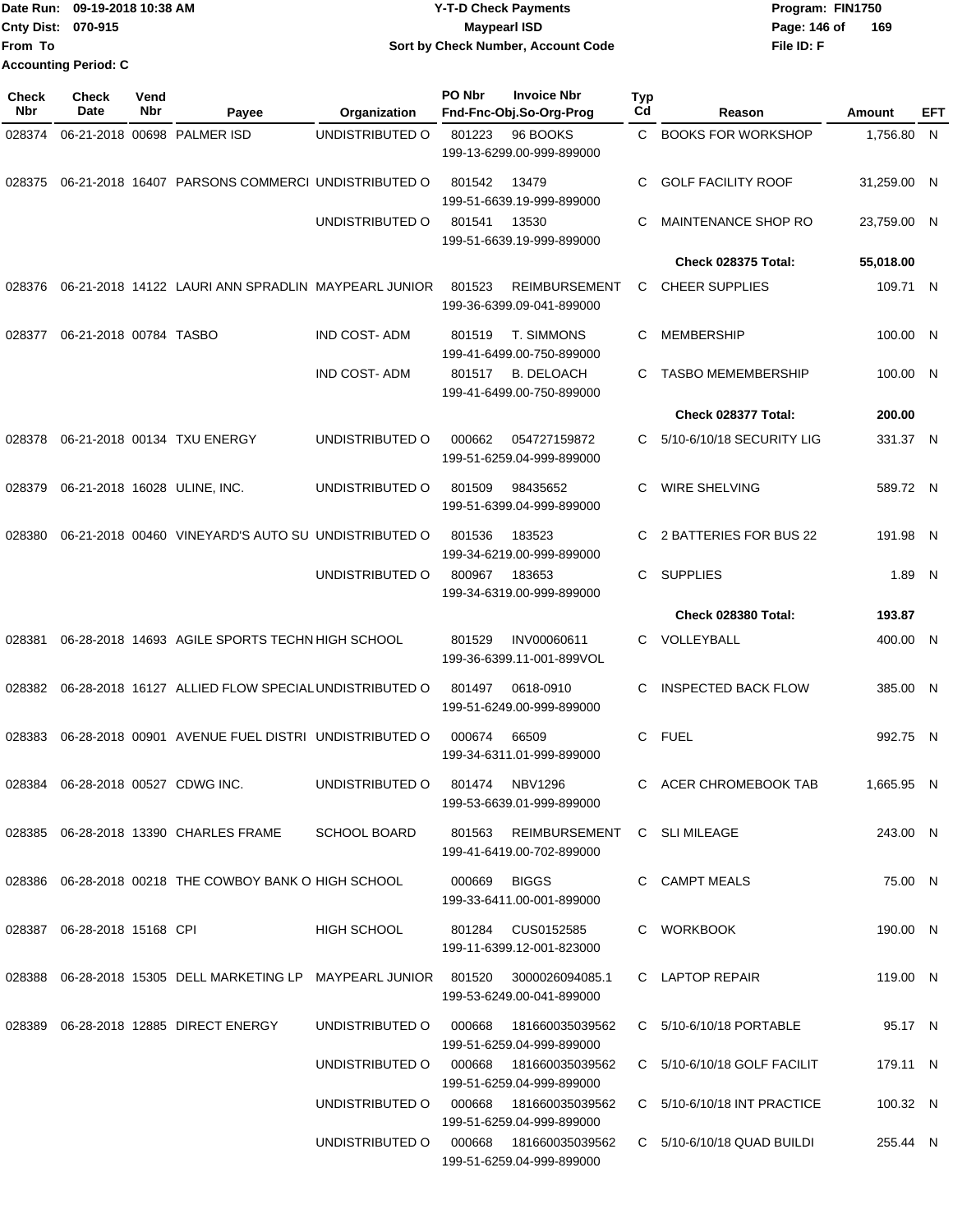|                             | Date Run: 09-19-2018 10:38 AM | <b>Y-T-D Check Payments</b>        | Program: FIN1750    |
|-----------------------------|-------------------------------|------------------------------------|---------------------|
| <b>Cnty Dist: 070-915</b>   |                               | Maypearl ISD                       | 169<br>Page: 147 of |
| <b>IFrom To</b>             |                               | Sort by Check Number, Account Code | File ID: F          |
| <b>Accounting Period: C</b> |                               |                                    |                     |

| <b>Check</b><br>Nbr | <b>Check</b><br>Date    | Vend<br>Nbr | Payee                                                 | Organization          | PO Nbr | <b>Invoice Nbr</b><br>Fnd-Fnc-Obj.So-Org-Prog     | <b>Typ</b><br>Cd | Reason                         | Amount      | EFT |
|---------------------|-------------------------|-------------|-------------------------------------------------------|-----------------------|--------|---------------------------------------------------|------------------|--------------------------------|-------------|-----|
|                     |                         |             |                                                       | UNDISTRIBUTED O       | 000668 | 181660035039562<br>199-51-6259.04-999-899000      | C.               | 5/10-6/10/18 INTERMEDIAT       | 1,621.63 N  |     |
|                     |                         |             |                                                       | UNDISTRIBUTED O       | 000668 | 181660035039562<br>199-51-6259.04-999-899000      | C.               | 5/10-6/10/18 ARCHIVE           | 195.92 N    |     |
|                     |                         |             |                                                       | UNDISTRIBUTED O       | 000668 | 181660035039562<br>199-51-6259.04-999-899000      | C                | 5/10-6/10/18 HS SOUTH WI       | 2,912.94 N  |     |
|                     |                         |             |                                                       | UNDISTRIBUTED O       | 000668 | 181660035039562<br>199-51-6259.04-999-899000      | C.               | 5/10-6/10/18 INTER CAFET       | 474.96 N    |     |
|                     |                         |             |                                                       |                       |        |                                                   |                  | <b>Check 028389 Total:</b>     | 5,835.49    |     |
| 028390              |                         |             | 06-28-2018 01547 EICHELBAUM WARDEL DIR COST- ADMINIS  |                       | 000670 | 61637<br>199-41-6211.00-720-899000                | C.               | <b>LEGAL SERVICES</b>          | 2,037.00 N  |     |
| 028391              |                         |             | 06-28-2018 15776 EMBASSY SUITES HO UNDISTRIBUTED O    |                       | 800910 | 7/15-7/18 BIGGS<br>199-13-6499.01-999-811000      | C.               | <b>CAMPT CONFERENCE</b>        | 689.57 N    |     |
| 028392              |                         |             | 06-28-2018 01586 ESTES ELECTRIC, INC. UNDISTRIBUTED O |                       | 801360 | 13207<br>199-51-6639.17-999-899000                | C.               | <b>FANS IN ATHLETIC FACILI</b> | 18,621.00 N |     |
| 028393              |                         |             | 06-28-2018 00040 FLATT STATIONERS, I ELEMENTARY       |                       | 801510 | 270045-00<br>199-11-6399.11-101-811000            | C.               | OFFICE SUPPLIES                | 1,736.17 N  |     |
|                     |                         |             |                                                       | <b>ADMINISTRATIVE</b> | 801508 | 269543-00<br>199-41-6399.01-701-899000            | C                | <b>NAME PLATES</b>             | 22.00 N     |     |
|                     |                         |             |                                                       |                       |        |                                                   |                  | <b>Check 028393 Total:</b>     | 1,758.17    |     |
| 028394              |                         |             | 06-28-2018 15891 HEATH DANIEL                         | <b>SCHOOL BOARD</b>   | 801568 | <b>REIMBURSEMENT</b><br>199-41-6419.00-702-899000 | C                | <b>SLI MILEAGE</b>             | 253.13 N    |     |
| 028395              |                         |             | 06-28-2018 12152 TRICIA IKARD                         | <b>SCHOOL BOARD</b>   | 801556 | <b>REIMBURSEMENT</b><br>199-41-6419.00-702-899000 | C                | <b>SLI MILEAGE</b>             | 242.00 N    |     |
| 028396              |                         |             | 06-28-2018 16466 JILL VARLEY CONSUL UNDISTRIBUTED O   |                       | 801323 | AUGUST 9<br>199-13-6499.00-999-811000             | C.               | STAFF DEVELOPMENT              | 950.00 N    |     |
| 028397              |                         |             | 06-28-2018 16189 JW MARRIOTT AUSTIN UNDISTRIBUTED O   |                       | 801258 | <b>WINNINGHAM</b><br>199-21-6411.00-999-823000    | C                | CONFERENCE 7/22-7/25/1         | 617.17 N    |     |
|                     | 08-09-2018              |             |                                                       | UNDISTRIBUTED O       | 801258 | <b>WINNINGHAM</b><br>199-21-6411.00-999-823000    | D                | DID NOT GO                     | -617.17 N   |     |
|                     |                         |             |                                                       |                       |        |                                                   |                  | Check 028397 Total:            | .00         |     |
| 028398              | 06-28-2018 15098 LOWE'S |             |                                                       | <b>HIGH SCHOOL</b>    | 000671 | XXXX01857415<br>199-11-6399.09-001-822000         |                  | C SUPPLIES                     | 22.94 N     |     |
|                     | 07-09-2018              |             |                                                       | <b>HIGH SCHOOL</b>    | 000671 | XXXX01857415<br>199-11-6399.09-001-822000         |                  | D WRONG VENDOR                 | -22.94 N    |     |
|                     |                         |             |                                                       |                       |        |                                                   |                  | Check 028398 Total:            | .00         |     |
| 028399              |                         |             | 06-28-2018 15973 LESLIE PANTOJA                       | MAYPEARL JUNIOR       | 801564 | <b>REIMBURSEMENT</b><br>199-11-6399.02-041-811000 |                  | C MOBILE BOOK SUPPLIES         | 23.00 N     |     |
|                     |                         |             |                                                       | <b>ELEMENTARY</b>     | 801564 | REIMBURSEMENT<br>199-11-6399.39-101-811000        |                  | C MOBILE BOOK SUPPLIES         | 23.95 N     |     |
|                     |                         |             |                                                       |                       |        |                                                   |                  | <b>Check 028399 Total:</b>     | 46.95       |     |
| 028400              |                         |             | 06-28-2018 00401 POSITIVE PROMOTION MAYPEARL JUNIOR   |                       | 801507 | 06063922<br>199-11-6399.25-041-811000             |                  | C AWARDS                       | 263.97 N    |     |
| 028401              |                         |             | 06-28-2018 00099 REGION 10/EDUCATIO ADMINISTRATIVE    |                       | 000672 | 152135<br>199-41-6219.10-701-899000               |                  | C MARCH-MAY QUICK SEAR         | 219.00 N    |     |
|                     |                         |             | 028402  06-28-2018  13985  BRAD ROESLER               | <b>SCHOOL BOARD</b>   | 801562 | REIMBURSEMENT<br>199-41-6419.00-702-899000        |                  | C SLIMILEAGE                   | 242.00 N    |     |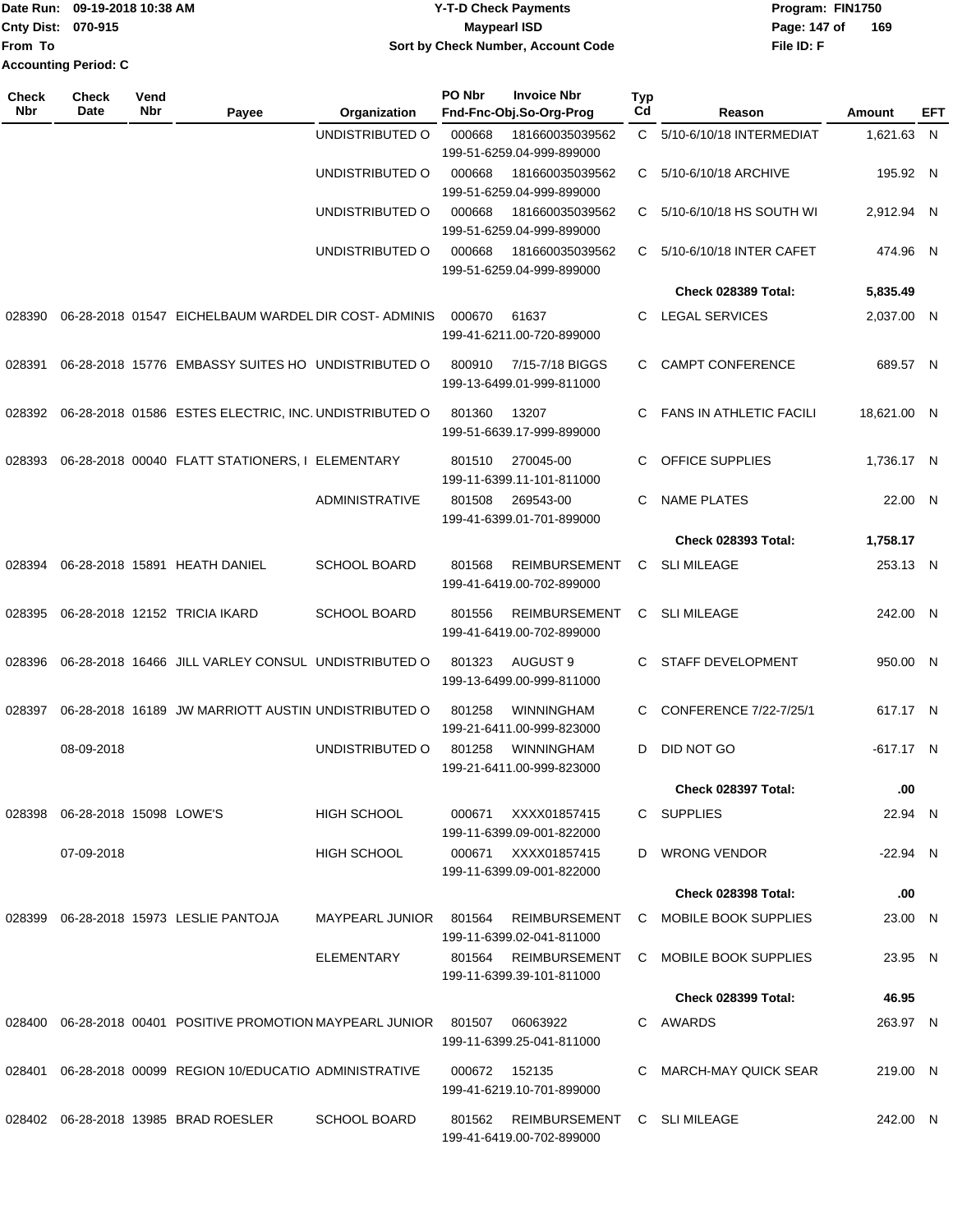|                             | Date Run: 09-19-2018 10:38 AM | Y-T-D Check Payments               | Program: FIN1750    |
|-----------------------------|-------------------------------|------------------------------------|---------------------|
| <b>Cnty Dist: 070-915</b>   |                               | Maypearl ISD                       | 169<br>Page: 148 of |
| <b>From To</b>              |                               | Sort by Check Number, Account Code | File ID: F          |
| <b>Accounting Period: C</b> |                               |                                    |                     |

| <b>Check</b><br>Nbr | Check<br>Date         | Vend<br>Nbr | Payee                                                     | Organization         | PO Nbr | <b>Invoice Nbr</b><br>Fnd-Fnc-Obj.So-Org-Prog     | <b>Typ</b><br>Cd | Reason                          | <b>Amount</b> | EFT |
|---------------------|-----------------------|-------------|-----------------------------------------------------------|----------------------|--------|---------------------------------------------------|------------------|---------------------------------|---------------|-----|
| 028403              | 06-28-2018 12855 SAGU |             |                                                           | <b>HIGH SCHOOL</b>   | 801544 | 2018-0232<br>199-11-6269.02-001-811000            | C.               | <b>GRADUATION FACILITY</b>      | 1,231.25 N    |     |
| 028404              |                       |             | 06-28-2018 00234 SOUTHWEST INTERNA UNDISTRIBUTED O        |                      | 801551 | 6730<br>199-34-6219.00-999-899000                 | C                | <b>BUS 51 REPAIR LABOR</b>      | 891.10 N      |     |
|                     |                       |             |                                                           | UNDISTRIBUTED O      | 801551 | 6730<br>199-34-6319.00-999-899000                 | C                | <b>BUS 51 REPAIR PARTS</b>      | 714.19 N      |     |
|                     |                       |             |                                                           |                      |        |                                                   |                  | Check 028404 Total:             | 1,605.29      |     |
| 028405              |                       |             | 06-28-2018 16296 SUPERIOR PEDIATRIC UNDISTRIBUTED O       |                      | 801552 | 119<br>199-31-6219.02-999-823000                  |                  | C PT 5/22/18                    | 130.00 N      |     |
|                     |                       |             |                                                           | UNDISTRIBUTED O      | 801552 | 119<br>199-31-6219.04-999-823000                  | C                | OT 5/17-5/22/18                 | 325.00 N      |     |
|                     |                       |             |                                                           |                      |        |                                                   |                  | Check 028405 Total:             | 455.00        |     |
| 028406              |                       |             | 06-28-2018 16492 TED CARPENTER                            | <b>SCHOOL BOARD</b>  | 801555 | <b>REIMBURSEMENT</b><br>199-41-6419.00-702-899000 | C.               | <b>SLI MILEAGE</b>              | 238.00 N      |     |
| 028407              |                       |             | 06-28-2018 13448 TOMMY SWORD                              | UNDISTRIBUTED O      | 801550 | 511188<br>199-51-6249.00-999-899000               | C                | TAPE/BED/TEXTURE COA            | 80.00 N       |     |
| 028408              |                       |             | 06-28-2018 00460 VINEYARD'S AUTO SU UNDISTRIBUTED O       |                      | 801535 | 183165<br>199-34-6219.00-999-822000               | C                | VALVE FOR AG TRUCK              | 138.29 N      |     |
| 028409              |                       |             | 06-28-2018 01145 WELDERS WAREHOUS HIGH SCHOOL             |                      | 801369 | 613850<br>199-11-6399.09-001-822000               | C                | <b>SUPPLIES</b>                 | 310.09 N      |     |
|                     |                       |             |                                                           | UNDISTRIBUTED O      | 000673 | 33610,33843,340<br>199-51-6319.02-999-899000      | C.               | APRIL, MAY, JUNE RENTAL         | 180.00 N      |     |
|                     |                       |             |                                                           |                      |        |                                                   |                  | Check 028409 Total:             | 490.09        |     |
| 028410              |                       |             | 06-28-2018 13361 WES GRABLE COMPA UNDISTRIBUTED O         |                      | 801206 | 0616<br>199-51-6249.00-999-899000                 | C                | RECOAT/CLEAN HS/JH GY           | 3,500.00 N    |     |
| 028411              |                       |             | 06-28-2018 16493 WINDGATE BY WYNDH HIGH SCHOOL            |                      | 801560 | <b>VINES/NOLAN</b><br>199-11-6411.04-001-822000   | C.               | VATAT CONFERENCE 7/30           | 811.68 N      |     |
|                     |                       |             | 028412 07-12-2018 15809 ACTION PUBLISHING I DISTRICT WIDE |                      | 801511 | 129131<br>199-11-6399.00-101-811SUP               | Y                | <b>GRADE BOOKS</b>              | 311.11 N      |     |
| 028413              |                       |             | 07-12-2018 16127 ALLIED FLOW SPECIAL DISTRICT WIDE        |                      | 801549 | 0618-0986<br>199-51-6249.00-999-899000            | Y                | <b>IRRIGATION REPAIR</b>        | 552.00 N      |     |
|                     |                       |             | 028414 07-12-2018 15616 AT&T CORP.                        | <b>DISTRICT WIDE</b> |        | 000681 9724351720<br>199-51-6259.02-999-899000    |                  | Y 5/23-6/20/18 LONG DISTAN      | 83.91 N       |     |
|                     |                       |             | 028415 07-12-2018 00069 ATMOS ENERGY                      | <b>DISTRICT WIDE</b> | 000680 | 3030380238<br>199-51-6259.00-999-899000           |                  | $Y = 6/2 - 7/1/18$ ADMIN OFFICE | 20.85 N       |     |
|                     |                       |             |                                                           | <b>DISTRICT WIDE</b> |        | 000680 3030318181<br>199-51-6259.00-999-899000    |                  | Y 6/2-7/2/18 JUNIOR HIGH        | 45.99 N       |     |
|                     |                       |             |                                                           | <b>DISTRICT WIDE</b> |        | 000680 3030380470<br>199-51-6259.00-999-899000    |                  | Y 6/2-7/3/18 HIGH SCHOOL        | 148.71 N      |     |
|                     |                       |             |                                                           |                      |        |                                                   |                  | Check 028415 Total:             | 215.55        |     |
|                     |                       |             | 028416 07-12-2018 00901 AVENUE FUEL DISTRI DISTRICT WIDE  |                      | 000679 | 66649<br>199-34-6311.01-999-899000                |                  | Y FUEL                          | 1,753.61 N    |     |
|                     |                       |             | 028417 07-12-2018 12519 B & H PHOTO-VIDEO                 | <b>DISTRICT WIDE</b> |        | 000682 142840397<br>199-11-6399.40-001-822000     |                  | Y LENS ADAPTER                  | 137.19 N      |     |
|                     |                       |             | 028418 07-12-2018 00887 BSN SPORTS                        | <b>DISTRICT WIDE</b> | 801480 | 902465700<br>199-36-6399.01-999-899GHS            |                  | Y SHIRTS/SHORTS                 | 1,130.00 N    |     |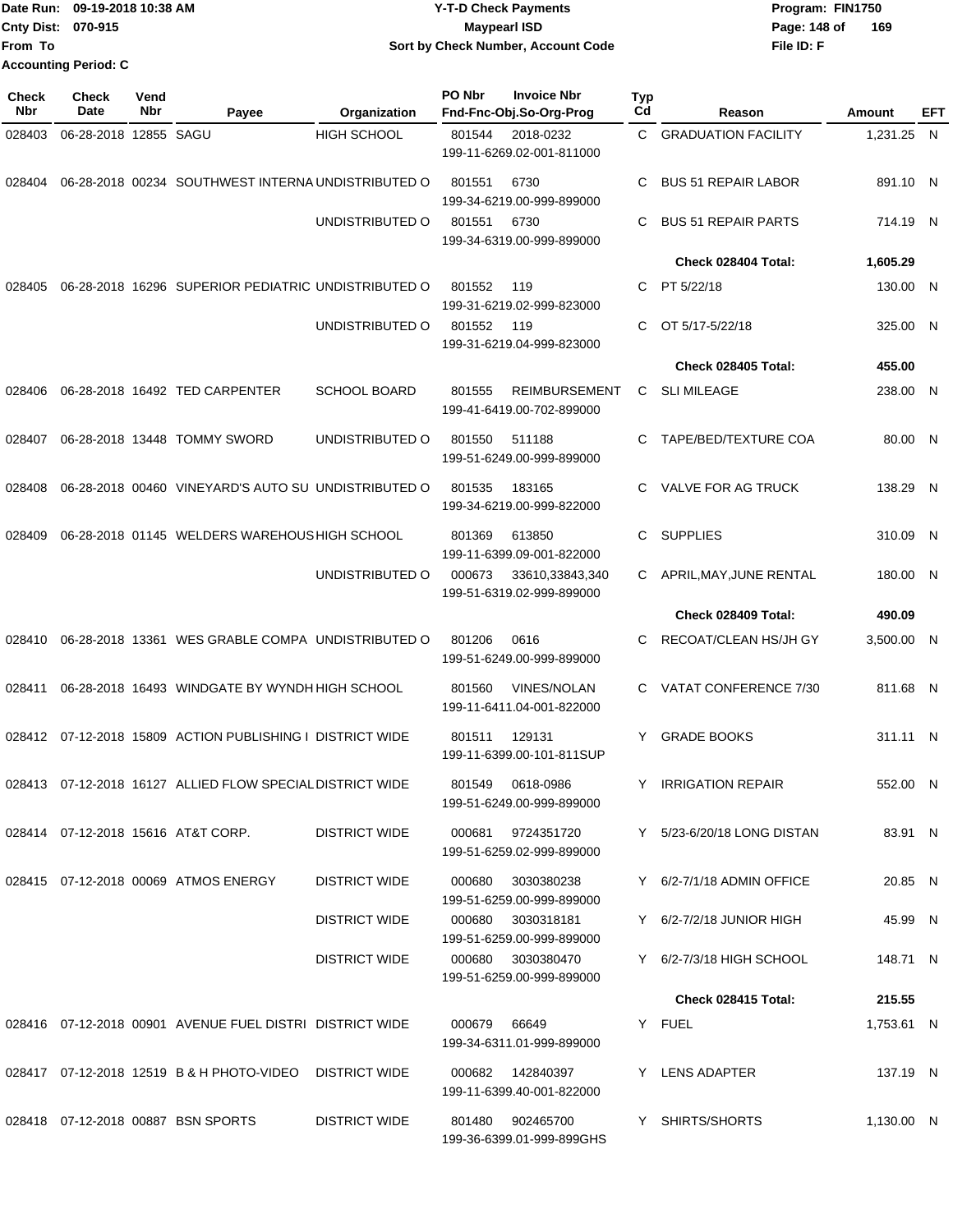|                             | TDate Run: 09-19-2018 10:38 AM | Y-T-D Check Payments                      | Program: FIN1750    |
|-----------------------------|--------------------------------|-------------------------------------------|---------------------|
| Cnty Dist: 070-915          |                                | <b>Maypearl ISD</b>                       | 169<br>Page: 149 of |
| lFrom To                    |                                | <b>Sort by Check Number, Account Code</b> | File ID: F          |
| <b>Accounting Period: C</b> |                                |                                           |                     |

| <b>Check</b><br>Nbr | Check<br>Date             | Vend<br>Nbr | Payee                                                   | Organization         | PO Nbr | <b>Invoice Nbr</b><br>Fnd-Fnc-Obj.So-Org-Prog | Typ<br>Cd | Reason                       | Amount      | EFT |
|---------------------|---------------------------|-------------|---------------------------------------------------------|----------------------|--------|-----------------------------------------------|-----------|------------------------------|-------------|-----|
| 028419              |                           |             | 07-12-2018 00527 CDWG INC.                              | <b>DISTRICT WIDE</b> | 801498 | <b>NCF0847</b><br>199-51-6249.35-999-899000   |           | Y APC BACK UP OUTLET         | 82.43 N     |     |
|                     |                           |             |                                                         | <b>DISTRICT WIDE</b> | 801340 | NDR3023<br>199-11-6639.51-999-811000          | Y         | <b>DELL 5580</b>             | 4,776.00 N  |     |
|                     |                           |             |                                                         |                      |        |                                               |           | Check 028419 Total:          | 4,858.43    |     |
|                     |                           |             | 028420 07-12-2018 00217 CITY OF MAYPEARL                | <b>DISTRICT WIDE</b> | 000683 | 574<br>199-51-6259.01-999-899000              |           | Y 5/25-6/27/18 JUNIOR HIGH   | 26.00 N     |     |
|                     |                           |             |                                                         | <b>DISTRICT WIDE</b> | 000683 | 80<br>199-51-6259.01-999-899000               |           | Y 5/25-6/27/18 BALLFIELDS/4  | 26.00 N     |     |
|                     |                           |             |                                                         | <b>DISTRICT WIDE</b> | 000683 | 1081<br>199-51-6259.01-999-899000             |           | Y 5/25-6/27/18 ELEM YARD M   | 26.00 N     |     |
|                     |                           |             |                                                         | <b>DISTRICT WIDE</b> | 000683 | 1618<br>199-51-6259.01-999-899000             |           | Y 5/25-6/27/18 ADMIN         | 51.00 N     |     |
|                     |                           |             |                                                         | <b>DISTRICT WIDE</b> | 000683 | 1080<br>199-51-6259.01-999-899000             |           | Y 5/25-6/27/18 ELEMENTARY    | 51.00 N     |     |
|                     |                           |             |                                                         | <b>DISTRICT WIDE</b> | 000683 | 1394<br>199-51-6259.01-999-899000             |           | Y 5/25-6/27/18 NEW CONCES    | 51.00 N     |     |
|                     |                           |             |                                                         | <b>DISTRICT WIDE</b> | 000683 | 383<br>199-51-6259.01-999-899000              |           | Y 5/25-6/27/18 HIGH          | 58.20 N     |     |
|                     |                           |             |                                                         | <b>DISTRICT WIDE</b> | 000683 | 595<br>199-51-6259.01-999-899000              |           | Y 5/25-6/27/18 JUNIOR HIGH   | 61.20 N     |     |
|                     |                           |             |                                                         | <b>DISTRICT WIDE</b> | 000683 | 82<br>199-51-6259.01-999-899000               |           | Y 5/25-6/27/18 INTERMEDIAT   | 492.60 N    |     |
|                     |                           |             |                                                         |                      |        |                                               |           | Check 028420 Total:          | 843.00      |     |
| 028421              | 07-12-2018 16441 DAC-Inc. |             |                                                         | <b>DISTRICT WIDE</b> | 801225 | 25772<br>199-52-6639.02-999-899000            |           | Y CAMERA SYSTEM              | 99,580.00 N |     |
|                     |                           |             | 028422 07-12-2018 16413 EAST TEXAS COPY                 | <b>DISTRICT WIDE</b> | 000684 | 66547<br>199-11-6219.00-999-823000            |           | Y 7/18-8/17/18 SPED COPIER   | 128.23 N    |     |
|                     |                           |             |                                                         | <b>DISTRICT WIDE</b> | 000684 | 66547<br>199-11-6269.01-001-811000            |           | Y 7/18-8/17/18 ATH COPIER    | 128.24 N    |     |
|                     |                           |             |                                                         |                      |        |                                               |           | Check 028422 Total:          | 256.47      |     |
|                     |                           |             | 028423 07-12-2018 01005 FAMILY/CONSUMER S DISTRICT WIDE |                      | 801574 | 375629<br>199-11-6411.04-001-822000           |           | Y FCSTAT CONFERENCE-C        | 525.00 N    |     |
|                     |                           |             |                                                         | <b>DISTRICT WIDE</b> |        | 801574 375629<br>199-11-6411.04-001-822000    |           | Y FCSTAT CONFERENCE-H        | 540.00 N    |     |
|                     |                           |             |                                                         |                      |        |                                               |           | Check 028423 Total:          | 1,065.00    |     |
|                     |                           |             | 028424 07-12-2018 16059 FRONTIER SOUTHWE DISTRICT WIDE  |                      | 000685 | 031814-5<br>199-51-6259.02-999-899000         |           | Y 6/28-7/27/18 9724351720 F  | 58.45 N     |     |
|                     |                           |             |                                                         | <b>DISTRICT WIDE</b> |        | 000685 092915-5<br>199-51-6259.02-999-899000  |           | Y 6/22-7/21/18 9724352038 J  | 121.03 N    |     |
|                     |                           |             |                                                         | <b>DISTRICT WIDE</b> | 000685 | 093015-5<br>199-51-6259.02-999-899000         |           | Y 6/25-7/24/18 9724352019 H  | 121.03 N    |     |
|                     |                           |             |                                                         | <b>DISTRICT WIDE</b> | 000685 | 092515-5<br>199-51-6259.02-999-899000         |           | Y 6/28-7/27/18 9724352160 E  | 121.03 N    |     |
|                     |                           |             |                                                         | <b>DISTRICT WIDE</b> | 000685 | 092815-5<br>199-51-6259.02-999-899000         |           | Y 6/28-7/27/18 9724352520 IN | 121.03 N    |     |
|                     |                           |             |                                                         | <b>DISTRICT WIDE</b> | 000685 | 091206-5<br>199-51-6259.02-999-899000         |           | Y 6/28-7/27/18 972435100 AD  | 883.83 N    |     |
|                     |                           |             |                                                         |                      |        |                                               |           | Check 028424 Total:          | 1,426.40    |     |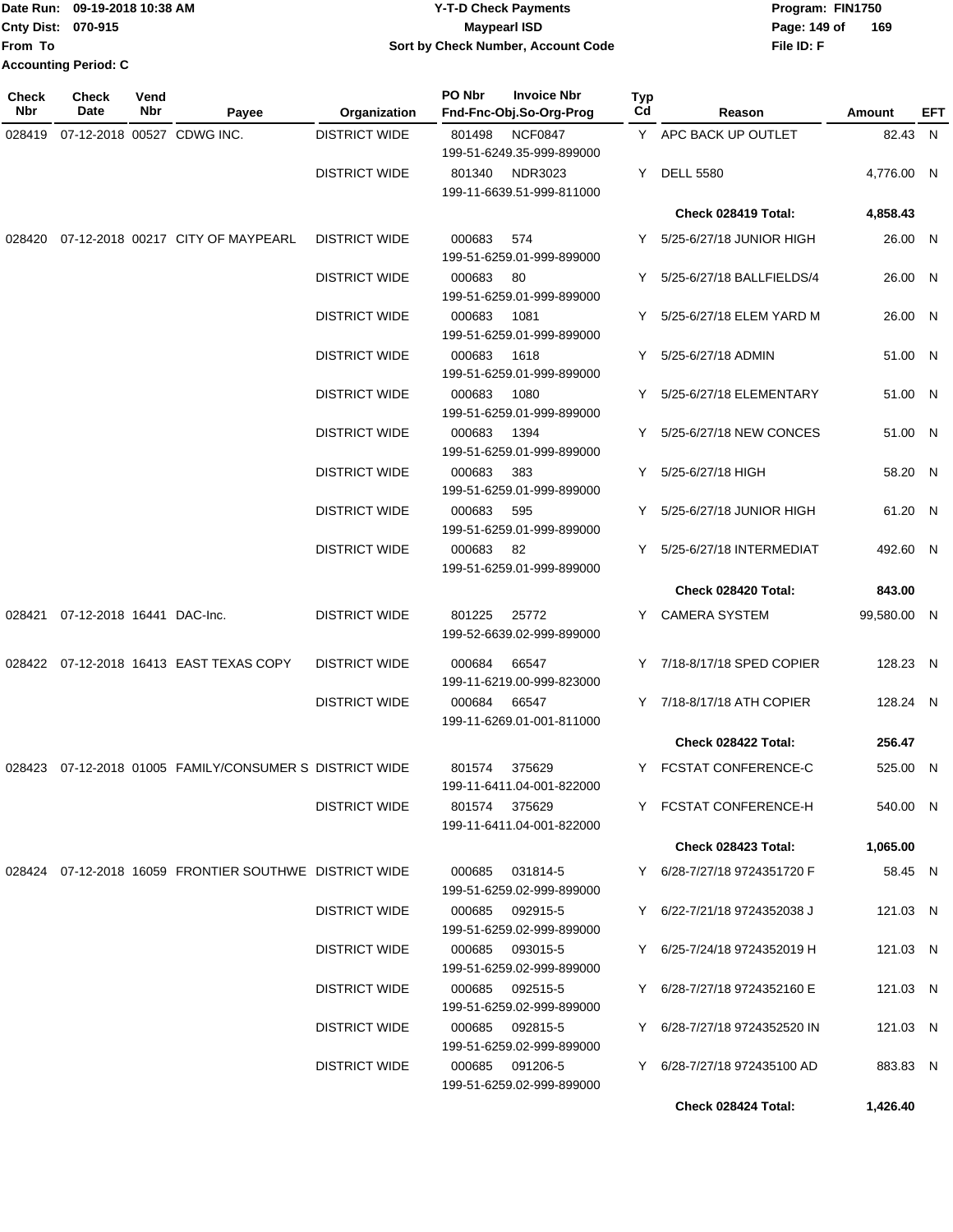Date Run: 09-19-2018 10:38 AM **CONTEX 18 AM CONTEX 18 AM CONTEX 18 AM CONTEX 18 AM CONTEX 19 AM CONTEX 19 AM CONTEX 19 AM CONTEX 19 AM CONTEX 19 AM CONTEX 19 AM CONTEX 19 AM CONTEX 19 AM CONTEX 19 AM CONTEX 19 AM CONTEX 19 Cnty Dist: 070-915 File ID: F From To 09-19-2018 10:38 AM Y-T-D Check Payments 070-915 Maypearl ISD Sort by Check Number, Account Code** Page: 150 of 169 **Accounting Period: C**

| <b>Check</b><br>Nbr | <b>Check</b><br>Date    | Vend<br>Nbr | Payee                                                          | Organization         | PO Nbr | <b>Invoice Nbr</b><br>Fnd-Fnc-Obj.So-Org-Prog     | <b>Typ</b><br>Cd | Reason                       | <b>Amount</b> | <b>EFT</b> |
|---------------------|-------------------------|-------------|----------------------------------------------------------------|----------------------|--------|---------------------------------------------------|------------------|------------------------------|---------------|------------|
| 028425              |                         |             | 07-12-2018 16224 GREG KUDRNA                                   | <b>DISTRICT WIDE</b> | 801583 | <b>REIMBURSEMENT</b><br>199-36-6499.05-001-899000 |                  | Y TGCA CLINIC/MEMBERSHI      | 137.50 N      |            |
| 028426              |                         |             | 07-12-2018 14120 HARRIS COMPUTER S DISTRICT WIDE               |                      | 000687 | XT00143461<br>240-35-6341.00-101-899000           | Y.               | 6/1-6/308/18 EZSCHOOL P      | 2.50 N        |            |
|                     |                         |             |                                                                | <b>DISTRICT WIDE</b> | 000687 | XT001140231<br>240-35-6341.00-101-899000          | Y.               | 4/1-4/30/18 EZSCHOOL PA      | 242.50 N      |            |
|                     |                         |             |                                                                | <b>DISTRICT WIDE</b> | 000687 | XT00141016<br>240-35-6341.00-101-899000           | Y.               | 5/1-5/31/18 EZSCHOOL PA      | 247.50 N      |            |
|                     |                         |             |                                                                |                      |        |                                                   |                  | Check 028426 Total:          | 492.50        |            |
| 028427              |                         |             | 07-12-2018 00612 HOME DEPOT CREDIT DISTRICT WIDE               |                      | 000686 | 01857415 6/18<br>199-11-6399.09-001-822000        |                  | Y SUPPLIES                   | 22.94 N       |            |
| 028428              |                         |             | 07-12-2018 16223 Houston ISD                                   | <b>DISTRICT WIDE</b> | 000696 | 1718JUN120<br>199-31-6299.00-999-823000           | Y.               | 6/1-6/31/18 SHARS            | 132.87 N      |            |
| 028429              |                         |             | 07-12-2018 01591 J. BRANDT RECOGNITI DISTRICT WIDE             |                      | 801251 | 54173<br>199-13-6299.00-999-899000                | Y.               | <b>SERVICE AWARDS</b>        | 308.25 N      |            |
| 028430              |                         |             | 07-12-2018 16283 WOOD, JIM                                     | <b>DISTRICT WIDE</b> | 801581 | <b>REIMBURSEMENT</b><br>199-36-6499.05-001-899000 | Y                | <b>TGCA CLINIC/MEMBERSHI</b> | 137.50 N      |            |
| 028431              | 07-12-2018 15098 LOWE'S |             |                                                                | <b>DISTRICT WIDE</b> | 801478 | 7281357 7/18<br>199-51-6319.02-999-899000         | Y                | <b>DISTRICT PAINT</b>        | 3,585.28 N    |            |
|                     |                         |             | 028432 07-12-2018 13306 MOUNTAIN PEAK SPE DISTRICT WIDE        |                      | 000694 | 11-0788-00<br>199-51-6259.79-999-822000           |                  | Y 5/5-6/5/18 AG BUILDING     | 27.67 N       |            |
| 028433              |                         |             | 07-12-2018 15814 NEC FINANCIAL SERVI DISTRICT WIDE             |                      | 000691 | 0002126689<br>199-71-6522.00-999-899000           | Y                | SV8100 PHONE SYSTEM          | 181.07 N      |            |
|                     |                         |             |                                                                | <b>DISTRICT WIDE</b> | 000691 | 0002126689<br>199-71-6512.00-999-899000           | Y.               | SV8100 PHONE SYSTEM          | 1,159.20 N    |            |
|                     |                         |             |                                                                |                      |        |                                                   |                  | Check 028433 Total:          | 1,340.27      |            |
| 028434              |                         |             | 07-12-2018 16289 NEXTLINK BROADBAN DISTRICT WIDE               |                      | 000692 | N125089750-14<br>199-53-6249.04-999-899000        |                  | Y 6/30-7/29/18 LEVEL 1       | 790.00 N      |            |
|                     |                         |             | 028435 07-12-2018 14369 NORTH TEXAS TOLLW DISTRICT WIDE        |                      | 000695 | 798302163<br>199-34-6219.01-999-899000            |                  | Y 5/12-6/11/18 TOLLS 135817  | 4.88 N        |            |
|                     |                         |             | 028436  07-12-2018  00287  OFFICE DEPOT                        | <b>DISTRICT WIDE</b> | 801545 | 154707907001<br>199-41-6399.01-701-899000         |                  | Y DIVIDERS/POST ITS/PENC     | 67.11 N       |            |
|                     |                         |             |                                                                | <b>DISTRICT WIDE</b> |        | 801545  154708208001<br>199-41-6399.01-701-899000 |                  | Y CLIPS/BINDERS              | 6.95 N        |            |
|                     |                         |             |                                                                |                      |        |                                                   |                  | Check 028436 Total:          | 74.06         |            |
|                     |                         |             | 028437 07-12-2018 16407 PARSONS COMMERCI DISTRICT WIDE         |                      | 801428 | 13523<br>199-51-6639.19-999-899000                |                  | Y MATERIAL DRAW-HS LIBR      | 14,259.00 N   |            |
|                     |                         |             | 028438 07-12-2018 00854 PITNEY BOWES GLOB DISTRICT WIDE        |                      | 000693 | 3306592126<br>199-41-6269.00-720-899000           |                  | Y 4/30-7/29/18 POSTAGE       | 420.00 N      |            |
|                     |                         |             | 028439 07-12-2018 16431 Randall Standridge                     | <b>DISTRICT WIDE</b> | 801116 | 2018013<br>199-11-6219.29-001-811BAN              |                  | Y LEVEL 2 DRILL DESIGN       | 1,200.00 N    |            |
|                     |                         |             | 028440  07-12-2018  00099  REGION  10/EDUCATIO  DISTRICT  WIDE |                      | 800990 | 152190<br>199-34-6219.01-999-899000               |                  | Y BUS CERT J. WOOD           | 60.00 N       |            |
|                     |                         |             |                                                                | <b>DISTRICT WIDE</b> | 800990 | 152190<br>199-34-6219.01-999-899000               |                  | Y BUS CERT T. MULVANY        | 60.00 N       |            |
|                     |                         |             |                                                                | <b>DISTRICT WIDE</b> | 801319 | 152352<br>199-13-6230.00-999-811000               | Y                | <b>STRATEGIC PLANNING</b>    | 4,800.00 N    |            |
|                     |                         |             |                                                                |                      |        |                                                   |                  | Check 028440 Total:          | 4,920.00      |            |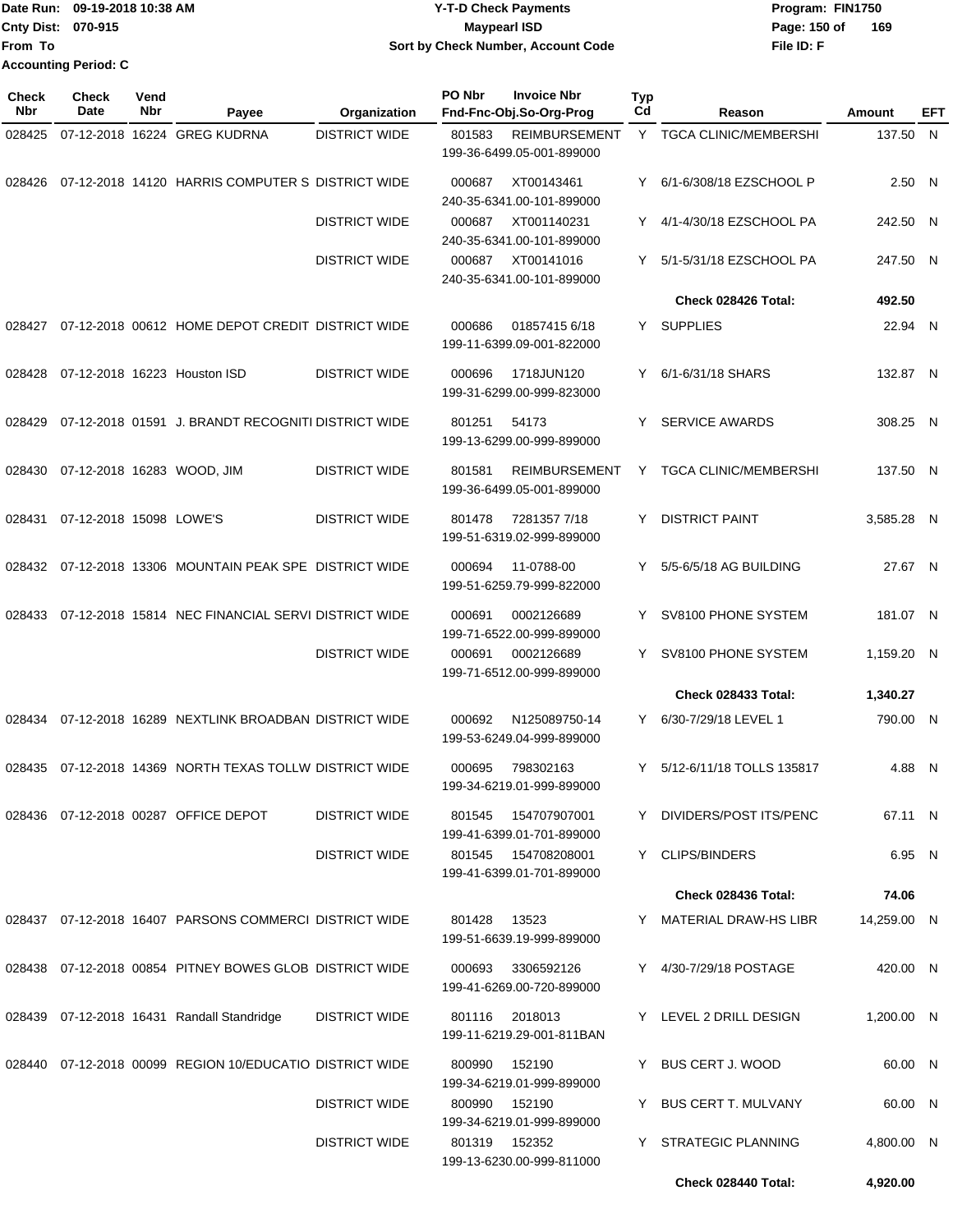Date Run: 09-19-2018 10:38 AM **CONTEX 18 AM CONTEX 18 AM CONTEX 17-T-D** Check Payments **CONTEX 18 AM CONTEX 18 AM CONTEX 18 AM CONTEX 18 AM CONTEX 18 AM CONTEX 18 AM CONTEX 18 AM CONTEX 18 AM CONTEX 19 AM CONTEX 19 AM CONT Cnty Dist: 070-915 File ID: F From To 09-19-2018 10:38 AM Y-T-D Check Payments 070-915 Maypearl ISD Sort by Check Number, Account Code** Page: 151 of 169 **Accounting Period: C**

| Check<br>Nbr | <b>Check</b><br>Date | Vend<br><b>Nbr</b> | Payee                                                      | Organization                         | PO Nbr | <b>Invoice Nbr</b><br>Fnd-Fnc-Obj.So-Org-Prog     | <b>Typ</b><br>Cd | Reason                       | Amount     | EFT |
|--------------|----------------------|--------------------|------------------------------------------------------------|--------------------------------------|--------|---------------------------------------------------|------------------|------------------------------|------------|-----|
| 028441       |                      |                    | 07-12-2018 14927 REPUBLIC SERVICES                         | UNDISTRIBUTED O                      | 000697 | 0794-012909447<br>199-51-6259.03-999-899000       |                  | C 7/1-7/31/18 TRASH SERVIC   | 1,801.67 N |     |
| 028442       |                      |                    | 07-12-2018 16494 POWERS, SETH                              | <b>DISTRICT WIDE</b>                 | 801580 | <b>REIMBURSEMENT</b><br>199-36-6499.05-001-899000 | Y.               | <b>TGCA CLINIC/MEMBERSHI</b> | 137.50 N   |     |
| 028443       |                      |                    | 07-12-2018 16495 WAYLON WHITNEY                            | <b>DISTRICT WIDE</b>                 | 801584 | <b>REIMBURSEMENT</b><br>199-36-6499.05-001-899000 | Y                | <b>TGCA CLINIC/MEMBERSHI</b> | 140.00 N   |     |
| 028444       |                      |                    | 07-12-2018 16281 WILSON, ALLEX                             | <b>DISTRICT WIDE</b>                 | 801582 | <b>REIMBURSEMENT</b><br>199-36-6499.05-001-899000 | Y                | <b>TGCA CLINIC/MEMBERSHI</b> | 137.50 N   |     |
| 028445       |                      |                    | 07-26-2018 01869 ALL SPORTS TROPHIE ADMINISTRATIVE         |                                      | 801571 | 12636<br>199-41-6399.01-701-899000                | C.               | <b>NAME BADGES</b>           | 65.00 N    |     |
| 028446       |                      |                    | 07-26-2018 16150 ALVARADO FLEET SE UNDISTRIBUTED O         |                                      | 801577 | 00000998<br>199-34-6219.00-999-899000             | C                | <b>BUS 17 REPAIR LABOR</b>   | 95.00 N    |     |
|              |                      |                    |                                                            | UNDISTRIBUTED O                      | 801576 | 00000996<br>199-34-6219.00-999-899000             | C.               | <b>BUS 22 ELECT SHORT</b>    | 847.50 N   |     |
|              |                      |                    |                                                            | UNDISTRIBUTED O                      | 801575 | 00000995<br>199-34-6319.00-999-823000             | C                | <b>BUS 41 FUEL LEAK</b>      | 378.03 N   |     |
|              |                      |                    |                                                            | UNDISTRIBUTED O                      | 801576 | 00000996<br>199-34-6319.00-999-899000             | C                | <b>BUS 22 ELECT SHORT MA</b> | 757.52 N   |     |
|              |                      |                    |                                                            |                                      |        |                                                   |                  | Check 028446 Total:          | 2,078.05   |     |
| 028447       |                      |                    | 07-26-2018 01256 AT&T MOBILITY                             | UNDISTRIBUTED O                      | 000699 | 824711164X07102<br>199-51-6259.02-999-899000      | C.               | 6/3-7/2/18 WIRELESS          | 107.91 N   |     |
| 028448       |                      |                    | 07-26-2018 00069 ATMOS ENERGY                              | UNDISTRIBUTED O                      | 000698 | 3030318485<br>199-51-6259.00-999-899000           | C                | 6/2-7/2/18 ELEM              | 62.71 N    |     |
| 028449       |                      |                    | 07-26-2018 16440 Blackwelder Manageme UNDISTRIBUTED O      |                                      | 801217 | 976<br>199-34-6219.01-999-899000                  | C.               | <b>BUS ENVIRONMENT</b>       | 450.00 N   |     |
| 028450       |                      |                    | 07-26-2018 14119 BROOKSHIRE BROTHE UNDISTRIBUTED O         |                                      | 801547 | 860037/18<br>199-13-6499.00-999-811000            | C                | PRODUCTS FOR EC CURR         | 15.32 N    |     |
| 028451       |                      |                    | 07-26-2018 00887 BSN SPORTS                                | UNDISTRIBUTED O                      | 801526 | 902532517<br>199-36-6399.01-999-899BHS            | C                | GATORADE, CUPS, BOTTLE       | 226.00 N   |     |
|              |                      |                    |                                                            | <b>HIGH SCHOOL</b>                   |        | 801052 902461033<br>199-36-6399.02-001-899000     |                  | C VOLLEYBALL SUPPLIES        | 1,440.00 N |     |
|              |                      |                    |                                                            |                                      |        |                                                   |                  | Check 028451 Total:          | 1,666.00   |     |
|              |                      |                    | 028452 07-26-2018 13576 CANON FINANCIAL SE MAYPEARL JUNIOR |                                      | 800060 | 18860794<br>199-11-6269.01-041-811000             |                  | C 7/1-7/31/18 COPIER         | 1,041.72 N |     |
|              |                      |                    |                                                            | DIR COST-ADMINIS                     | 800060 | 18860794<br>199-41-6249.00-720-899000             |                  | C 7/1-7/31/18 COPIER         | 258.57 N   |     |
|              |                      |                    |                                                            | DIR COST-ADMINIS 000700 18770881     |        | 199-41-6249.00-720-899000                         |                  | C ADMIN COPIER               | 458.87 N   |     |
|              |                      |                    |                                                            |                                      |        |                                                   |                  | Check 028452 Total:          | 1,759.16   |     |
| 028453       |                      |                    | 07-26-2018 00871 CARD SERVICE CENT MAYPEARL JUNIOR         |                                      | 000708 | XXXX0178<br>199-11-6399.03-041-811000             |                  | C JH ALGEBRA TEST            | 500.00 N   |     |
|              |                      |                    |                                                            | UNDISTRIBUTED O 801572 XXXX0178 7/18 |        | 199-13-6499.00-999-811000                         |                  | C ADMIN. PLANNING LUNCH      | 79.50 N    |     |
|              |                      |                    |                                                            | <b>SCHOOL BOARD</b>                  |        | 000708 XXXX0178<br>199-41-6239.00-702-899000      |                  | C BOARD MEETING/SLI          | 89.53 N    |     |
|              |                      |                    |                                                            | SCHOOL BOARD                         |        | 000707 XXXX0046 7/18<br>199-41-6239.00-702-899000 |                  | C SLI TRAINING               | 779.97 N   |     |
|              |                      |                    |                                                            | UNDISTRIBUTED O                      |        | 000708 XXXX0178<br>199-41-6399.02-999-899000      |                  | C POSTAGE                    | 36.50 N    |     |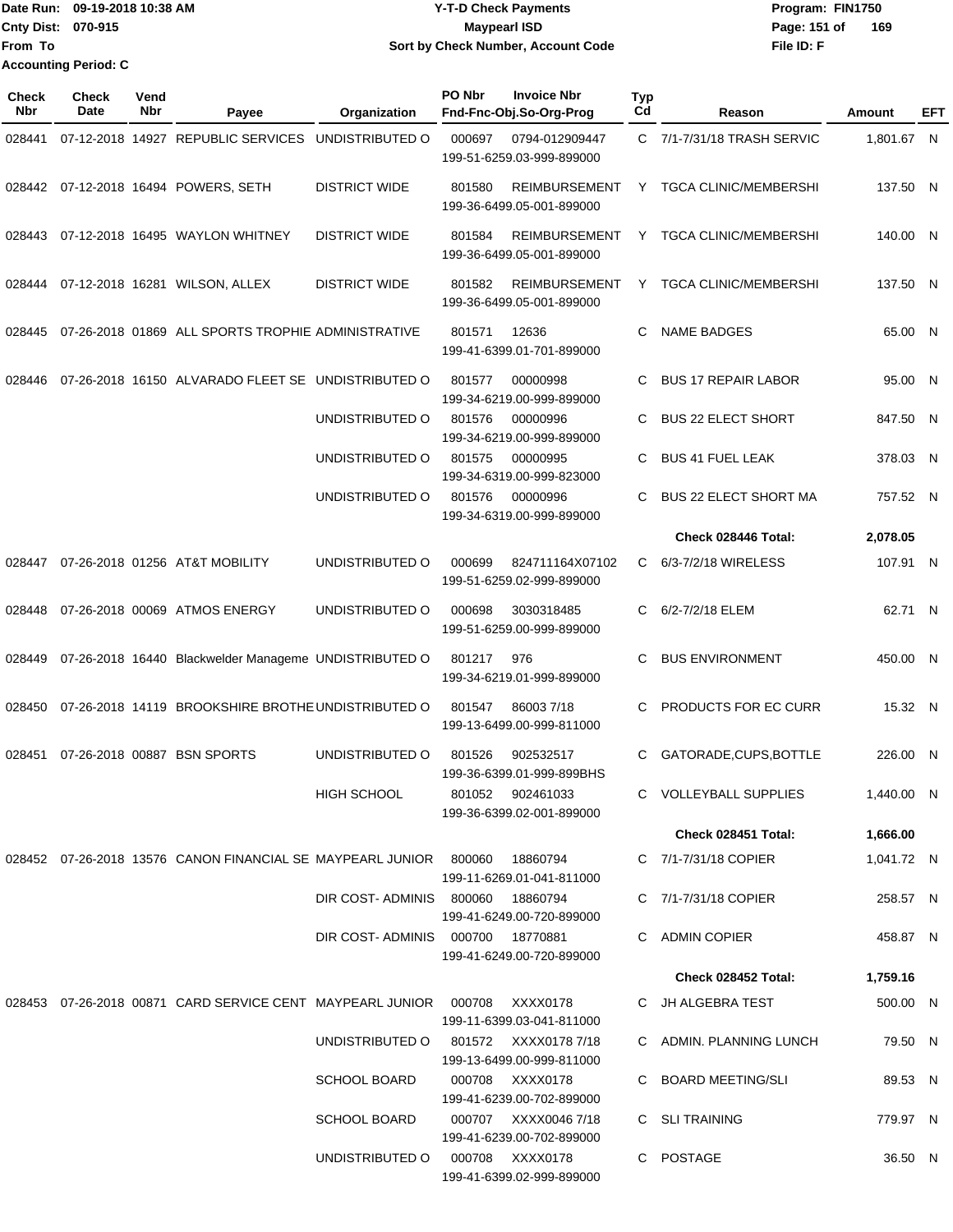|                           | Date Run: 09-19-2018 10:38 AM | <b>Y-T-D Check Payments</b>        | Program: FIN1750    |
|---------------------------|-------------------------------|------------------------------------|---------------------|
| <b>Cnty Dist: 070-915</b> |                               | <b>Maypearl ISD</b>                | 169<br>Page: 152 of |
| lFrom To                  |                               | Sort by Check Number, Account Code | File ID: F          |
|                           | <b>Accounting Period: C</b>   |                                    |                     |

| <b>Check</b><br>Nbr | <b>Check</b><br>Date | Vend<br>Nbr | Payee                                              | Organization                     | PO Nbr         | <b>Invoice Nbr</b><br>Fnd-Fnc-Obj.So-Org-Prog | Typ<br>Cd | Reason                          | Amount     | EFT |
|---------------------|----------------------|-------------|----------------------------------------------------|----------------------------------|----------------|-----------------------------------------------|-----------|---------------------------------|------------|-----|
|                     |                      |             |                                                    | DIR COST- ADMINIS                | 000708         | XXXX0178<br>199-41-6411.01-720-899000         |           | C ADMIN LUNCHEON                | 119.59 N   |     |
|                     |                      |             |                                                    | UNDISTRIBUTED O                  | 000708         | XXXX0178<br>240-35-6342.00-999-899000         |           | UHAUL FOR FOOD                  | 174.20 N   |     |
|                     |                      |             |                                                    |                                  |                |                                               |           | Check 028453 Total:             | 1,779.29   |     |
| 028454              |                      |             | 07-26-2018 15656 DEPARTMENT OF INF UNDISTRIBUTED O |                                  | 000701         | 18061289N<br>199-51-6259.02-999-899000        | C.        | 6/1-6/30/18 LONG DISTANC        | 31.58 N    |     |
| 028455              |                      |             | 07-26-2018 12536 DESOTO JANITORIAL UNDISTRIBUTED O |                                  | 801553         | 186004<br>199-51-6319.01-999-899000           | C.        | <b>FLOOR WAX</b>                | 794.72 N   |     |
|                     |                      |             |                                                    | UNDISTRIBUTED O                  | 801579         | 186225<br>199-51-6319.01-999-899000           | C         | <b>EXTRACTOR</b>                | 1,341.95 N |     |
|                     |                      |             |                                                    |                                  |                |                                               |           | Check 028455 Total:             | 2,136.67   |     |
| 028456              |                      |             | 07-26-2018 12885 DIRECT ENERGY                     | UNDISTRIBUTED O                  | 000706         | 181990035364350<br>199-51-6259.04-999-899000  |           | C 6/11-7/11/18 BUS BARN         | 63.21 N    |     |
|                     |                      |             |                                                    | UNDISTRIBUTED O                  | 000706         | 181990035375540<br>199-51-6259.04-999-899000  | C.        | 6/11-7/11/18 QUAD BUILDI        | 241.11 N   |     |
|                     |                      |             |                                                    | UNDISTRIBUTED O                  | 000706         | 181990035375540<br>199-51-6259.04-999-899000  |           | C 6/11-7/11/18 INT PRACTICE     | 100.19 N   |     |
|                     |                      |             |                                                    | UNDISTRIBUTED O                  | 000706         | 181990035375540<br>199-51-6259.04-999-899000  |           | C 6/11-7/11/18 ARCHIVE          | 213.19 N   |     |
|                     |                      |             |                                                    | UNDISTRIBUTED O                  | 000706         | 181990035375540<br>199-51-6259.04-999-899000  |           | C 6/11-7/11/18 INTERMEDIAT      | 1,121.24 N |     |
|                     |                      |             |                                                    | UNDISTRIBUTED O                  | 000706         | 181990035367504<br>199-51-6259.04-999-899000  |           | C 6/11-7/11/18 ADMIN            | 292.47 N   |     |
|                     |                      |             |                                                    | UNDISTRIBUTED O                  | 000706         | 181990035375540<br>199-51-6259.04-999-899000  |           | C 6/11-7/11/18 HS SOUTH WI      | 2,347.58 N |     |
|                     |                      |             |                                                    | UNDISTRIBUTED O                  | 000706         | 181990035375540<br>199-51-6259.04-999-899000  |           | C 6/11-7/11/18 INT CAFETERI     | 250.78 N   |     |
|                     |                      |             |                                                    | UNDISTRIBUTED O                  | 000706         | 181990035375540<br>199-51-6259.04-999-899000  |           | C 6/11-7/11/18 GOLF FACILIT     | 331.80 N   |     |
|                     |                      |             |                                                    | UNDISTRIBUTED O                  | 000706         | 181990035375540<br>199-51-6259.04-999-899000  |           | C 6/11-7/11/18 PORTABLE         | 118.91 N   |     |
|                     |                      |             |                                                    |                                  |                |                                               |           | Check 028456 Total:             | 5,080.48   |     |
|                     |                      |             | 028457 07-26-2018 16413 EAST TEXAS COPY            | UNDISTRIBUTED 0 000710 1215259   |                | 199-11-6219.00-999-823000                     |           | $C = 6/4 - 7/3/18$ SPED COPIER  | 27.37 N    |     |
|                     |                      |             |                                                    | UNDISTRIBUTED O 000709 1215292   |                | 199-11-6219.07-999-823000                     |           | C 6/9-7/8/18 SPED B&W           | 127.44 N   |     |
|                     |                      |             |                                                    | HIGH SCHOOL                      | 000710 1215259 | 199-11-6269.00-001-811000                     |           | $C = 6/4 - 7/3/18$ HS PRINCIPAL | 14.20 N    |     |
|                     |                      |             |                                                    | HIGH SCHOOL                      | 000709 1215292 | 199-11-6269.00-001-811000                     |           | C 6/9-7/8/18 HS P B&W           | 307.38 N   |     |
|                     |                      |             |                                                    | MAYPEARL JUNIOR  000710  1215259 |                | 199-11-6269.00-041-811000                     |           | C 6/4-7/3/18 JH PRINCIPAL       | 32.46 N    |     |
|                     |                      |             |                                                    | MAYPEARL JUNIOR  000709  1215292 |                | 199-11-6269.00-041-811000                     |           | C 6/9-7/8/18 JH P B&W           | 140.00 N   |     |
|                     |                      |             |                                                    | ELEMENTARY                       |                | 000710 1215259<br>199-11-6269.00-101-811000   |           | C $6/4 - 7/3/18$ ELEM TEACHER   | 22.91 N    |     |
|                     |                      |             |                                                    | ELEMENTARY                       |                | 000709 1215292<br>199-11-6269.00-101-811000   |           | C 6/9-7/8/18 ELEM T B&W         | 273.85 N   |     |
|                     |                      |             |                                                    | ELEMENTARY                       |                | 000709 1215292<br>199-11-6269.00-101-899000   |           | C 6/9-7/8/18 ELEM P B&W         | 70.00 N    |     |
|                     |                      |             |                                                    | ELEMENTARY                       |                | 000710 1215259<br>199-11-6269.00-101-899000   |           | C 6/4-7/3/18 ELEM PRINCIPA      | 12.27 N    |     |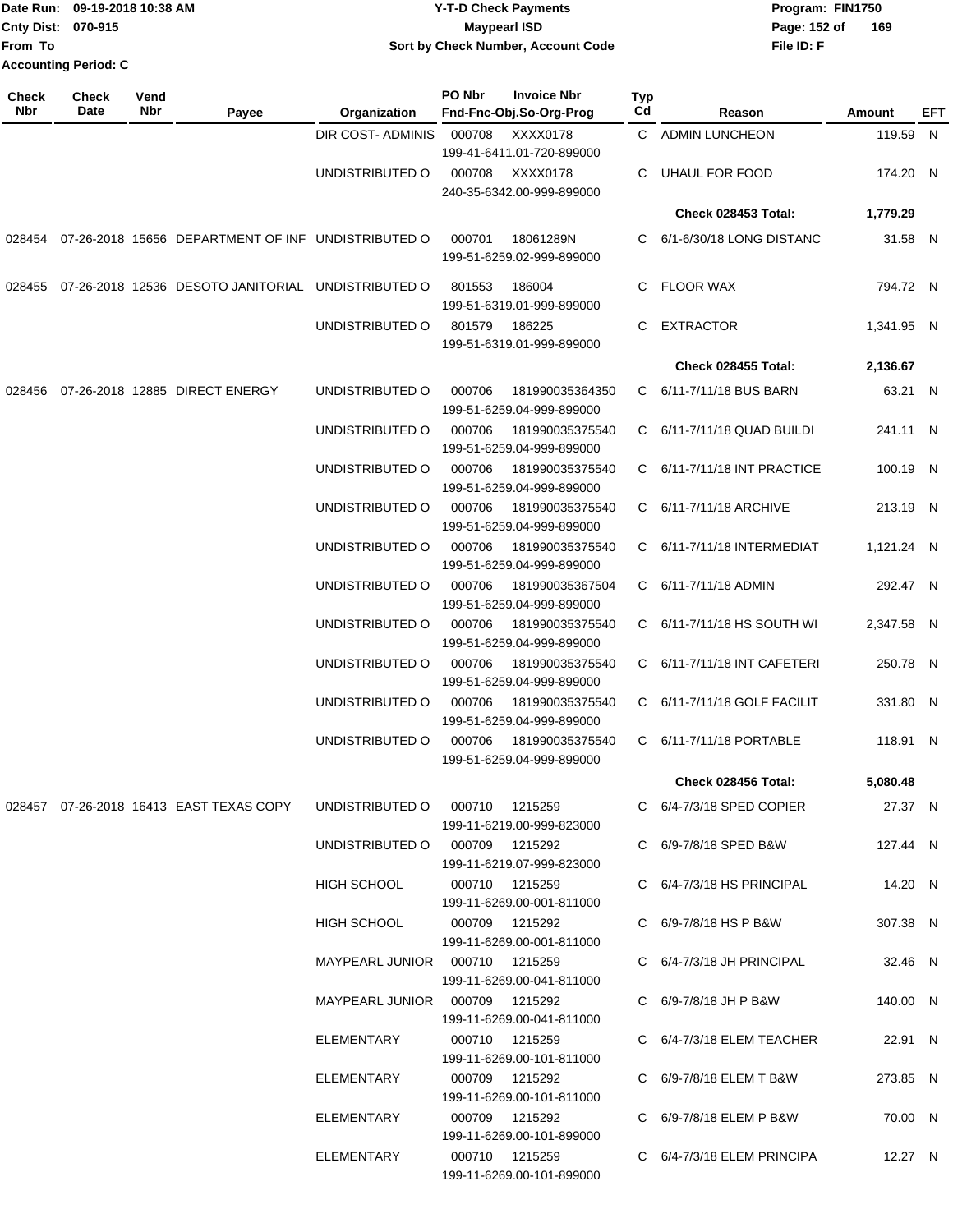Date Run: 09-19-2018 10:38 AM **CONTEX 18 AM CONTEX 18 AM CONTEX 17-T-D** Check Payments **CONTEX 18 AM CONTEX 18 AM CONTEX 18 AM CONTEX 18 AM CONTEX 18 AM CONTEX 18 AM CONTEX 18 AM CONTEX 18 AM CONTEX 19 AM CONTEX 19 AM CONT From To Accounting Period: C**

## **Cnty Dist:** 070-915 **Page: 153 of Page: 153 of 09-19-2018 10:38 AM Y-T-D Check Payments 070-915 Maypearl ISD Sort by Check Number, Account Code**

| Check<br><b>Nbr</b> | <b>Check</b><br>Date          | Vend<br>Nbr | Payee                                                                       | Organization                      | PO Nbr | <b>Invoice Nbr</b><br>Fnd-Fnc-Obj.So-Org-Prog          | Typ<br>Cd | Reason                         | <b>Amount</b> | EFT |
|---------------------|-------------------------------|-------------|-----------------------------------------------------------------------------|-----------------------------------|--------|--------------------------------------------------------|-----------|--------------------------------|---------------|-----|
|                     |                               |             |                                                                             | <b>HIGH SCHOOL</b>                | 000710 | 1215259<br>199-11-6269.01-001-811000                   |           | C 6/4-7/3/18 HS TEACHER        | 38.81 N       |     |
|                     |                               |             |                                                                             | <b>HIGH SCHOOL</b>                | 000709 | 1215292<br>199-11-6269.01-001-811000                   |           | C 6/9-7/8/18 HS T B&W          | 287.73 N      |     |
|                     |                               |             |                                                                             | MAYPEARL JUNIOR 000709            |        | 1215292<br>199-11-6269.01-041-811000                   |           | C 6/9-7/8/18 JH T B&W          | 415.48 N      |     |
|                     |                               |             |                                                                             | MAYPEARL JUNIOR 000710            |        | 1215259<br>199-11-6269.01-041-811000                   |           | C 6/4-7/3/18 JH TEACHER        | 179.83 N      |     |
|                     |                               |             |                                                                             | DIR COST-ADMINIS 000709           |        | 1215292<br>199-41-6249.00-720-899000                   |           | C 6/9-7/8/18 ADMIN B&W         | 70.00 N       |     |
|                     |                               |             |                                                                             | DIR COST-ADMINIS 000710 1215259   |        | 199-41-6249.00-720-899000                              |           | C 6/4-7/3/18 ADMIN COPIER      | 260.63 N      |     |
|                     |                               |             |                                                                             |                                   |        |                                                        |           | Check 028457 Total:            | 2,280.36      |     |
|                     |                               |             | 028458 07-26-2018 16496 ERIC JANSZEN                                        | UNDISTRIBUTED O                   | 801586 | REIMBURSEMENT<br>199-51-6399.04-999-899000             |           | C OFFICE FURNITURE             | 463.00 N      |     |
| 028459              |                               |             | 07-26-2018 00040 FLATT STATIONERS, I ADMINISTRATIVE                         |                                   | 801559 | 270875-00<br>199-41-6399.01-701-899000                 |           | C OFFICE SUPPLIES              | 264.94 N      |     |
|                     |                               |             |                                                                             | UNDISTRIBUTED O                   |        | 801559 270875-00<br>199-53-6399.05-999-899000          |           | C PEIMS SUPPLIES               | 53.37 N       |     |
|                     |                               |             |                                                                             |                                   |        |                                                        |           | Check 028459 Total:            | 318.31        |     |
|                     | 028460 07-26-2018 00243 HILCO |             |                                                                             | UNDISTRIBUTED O                   | 000702 | 487 7/18<br>199-51-6259.04-999-899000                  |           | C 6/4-7/3/18 MARQUEE           | 48.25 N       |     |
|                     |                               |             |                                                                             | UNDISTRIBUTED O                   | 000702 | 487 7/18<br>199-51-6259.04-999-899000                  |           | C 6/4-7/3/18 SECURTIY LIGH     | 35.32 N       |     |
|                     |                               |             |                                                                             | UNDISTRIBUTED O                   | 000702 | 487 7/18<br>199-51-6259.04-999-899000                  |           | C 6/4-7/3/18 FUEL TANKS        | 32.96 N       |     |
|                     |                               |             |                                                                             | UNDISTRIBUTED O                   |        | 000702 487 7/18<br>199-51-6259.04-999-899000           |           | C 6/4-7/3/18 ATH FACILITY      | 760.14 N      |     |
|                     |                               |             |                                                                             | UNDISTRIBUTED O                   |        | 000702 487 7/18<br>199-51-6259.04-999-899000           |           | C 6/4-7/3/18 ELEMENTARY        | 2,638.35 N    |     |
|                     |                               |             |                                                                             | UNDISTRIBUTED O                   |        | 000702 487 7/18<br>199-51-6259.04-999-899000           |           | C 6/4-7/3/18 HS NORTH WIN      | 2,068.76 N    |     |
|                     |                               |             |                                                                             | UNDISTRIBUTED O 000702 487 7/18   |        | 199-51-6259.04-999-899000                              |           | C 6/4-7/3/18 JUNIOR HIGH       | 2,587.88 N    |     |
|                     |                               |             |                                                                             | UNDISTRIBUTED O 000702 487 7/18   |        | 199-51-6259.78-999-822000                              |           | $C = 6/4 - 7/3/18$ AG FACILITY | 850.27 N      |     |
|                     |                               |             |                                                                             |                                   |        |                                                        |           | Check 028460 Total:            | 9,021.93      |     |
|                     |                               |             | 028461 07-26-2018 15607 JANET HOLDER                                        | UNDISTRIBUTED O                   | 801599 | REIMBUREMENT<br>199-13-6499.01-999-811000              |           | C TEACH IT! CONFERENCE         | 54.65 N       |     |
|                     |                               |             | 028462 07-26-2018 00612 HOME DEPOT CREDIT HIGH SCHOOL                       |                                   |        | 801561 XXXX7415 7/18<br>199-11-6399.09-001-822000      |           | C AG SUPPLIES                  | 121.44 N      |     |
|                     |                               |             | 028463 07-26-2018 14924 KAYLOR DESIGN                                       | MAYPEARL JUNIOR 801524            |        | 496<br>199-36-6399.09-041-899000                       |           | C CHEER DECALS                 | 128.00 N      |     |
|                     |                               |             | 028464 07-26-2018 16500 KERRAH TURNER                                       | MAYPEARL JUNIOR 801608            |        | REIMBURSEMENT<br>199-23-6499.03-041-899000             |           | C CPR CERTIFICATION            | 75.00 N       |     |
|                     |                               |             | 028465 07-26-2018 00063 LAKESHORE EQUIPME ELEMENTARY                        |                                   |        | 801521 2078150718<br>199-11-6399.40-101-811000         |           | C WOBBLE CUSHION               | 113.92 N      |     |
|                     |                               |             | 028466 07-26-2018 15740 MOORE RECYCLING L UNDISTRIBUTED O 000703 0001463915 |                                   |        |                                                        |           | C 6/1-6/30/18 600 PHILLIPS S   | 26.25 N       |     |
|                     |                               |             |                                                                             | UNDISTRIBUTED O 000703 0001463918 |        | 199-51-6259.03-999-899000<br>199-51-6259.03-999-899000 |           | C 6/1-6/30/18 12636 FM 157     | 26.35 N       |     |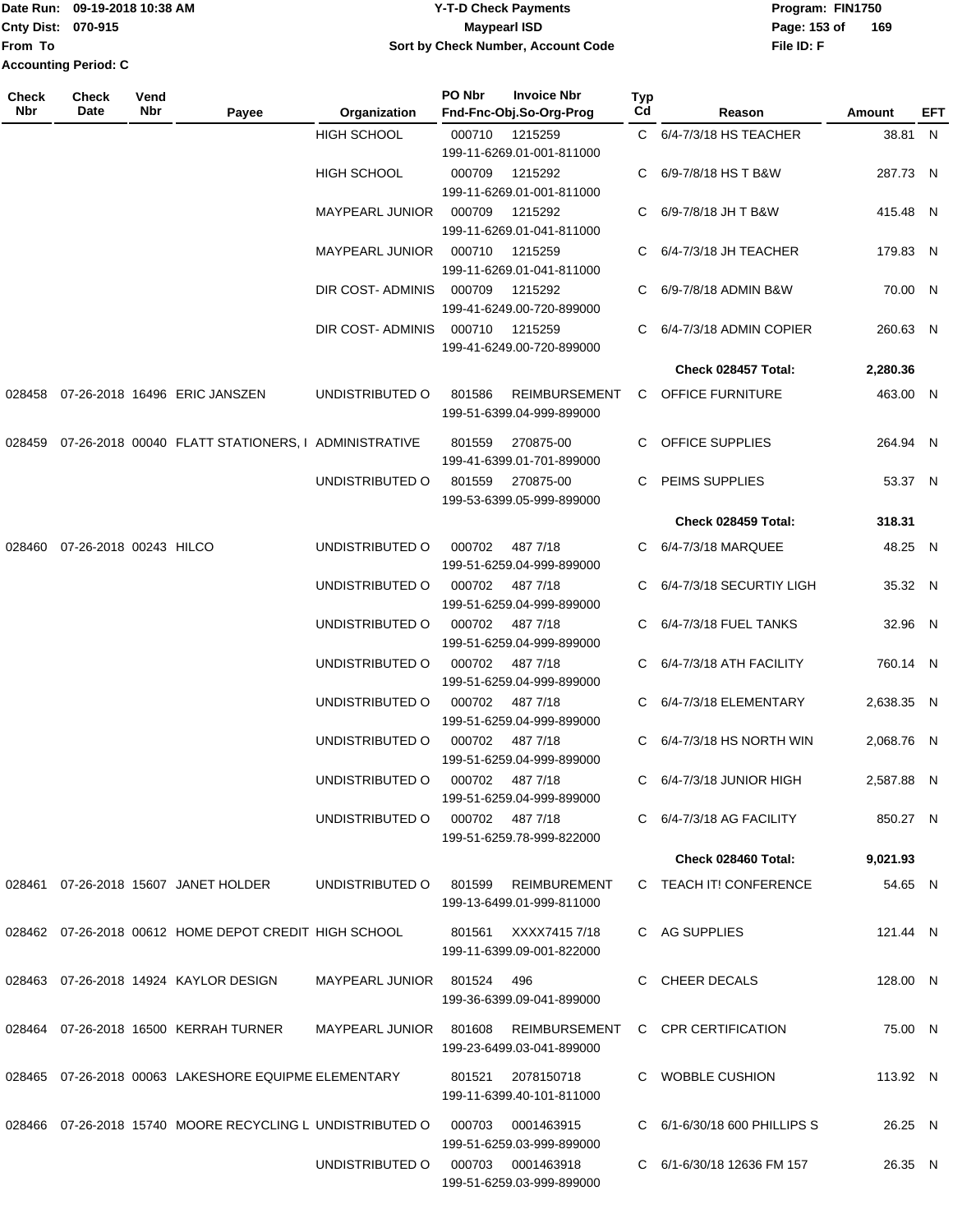**From To Accounting Period: C**

## Date Run: 09-19-2018 10:38 AM **CONTEX 18 AM CONTEX 18 AM CONTEX 17-T-D** Check Payments **CONTEX 18 AM CONTEX 18 AM CONTEX 18 AM CONTEX 18 AM CONTEX 18 AM CONTEX 18 AM CONTEX 18 AM CONTEX 18 AM CONTEX 19 AM CONTEX 19 AM CONT Cnty Dist:** 070-915 **Page: 154 of MaypearI ISD Page: 154 of Page: 154 of 09-19-2018 10:38 AM Y-T-D Check Payments 070-915 Maypearl ISD Sort by Check Number, Account Code**

| Check<br><b>Nbr</b> | <b>Check</b><br><b>Date</b> | Vend<br>Nbr | Payee                                               | Organization           | PO Nbr | <b>Invoice Nbr</b><br>Fnd-Fnc-Obj.So-Org-Prog  | <b>Typ</b><br>Cd | Reason                                                                                               | Amount      | EFT |
|---------------------|-----------------------------|-------------|-----------------------------------------------------|------------------------|--------|------------------------------------------------|------------------|------------------------------------------------------------------------------------------------------|-------------|-----|
|                     |                             |             |                                                     | UNDISTRIBUTED O        | 000703 | 0001463916<br>199-51-6259.03-999-899000        |                  | C 6/1-6/30/18 1025 W. 4TH ST                                                                         | 27.55 N     |     |
|                     |                             |             |                                                     | UNDISTRIBUTED O        | 000703 | 0001463917<br>199-51-6259.03-999-899000        | C.               | 6/1-6/30/18 1024 W 4TH ST                                                                            | 65.64 N     |     |
|                     |                             |             |                                                     | UNDISTRIBUTED O        | 000703 | 0001463919<br>199-51-6259.03-999-899000        | C.               | 6/1-6/30/18 400 PANTHER                                                                              | 23.90 N     |     |
|                     |                             |             |                                                     |                        |        |                                                |                  | Check 028466 Total:                                                                                  | 169.69      |     |
| 028467              |                             |             | 07-26-2018 14075 NATIONAL TELESYSTE UNDISTRIBUTED O |                        | 000704 | 335488<br>199-51-6249.02-999-899000            | C.               | REMOTE SERVICE FEE                                                                                   | 69.50 N     |     |
| 028468              |                             |             | 07-26-2018 16014 ORKIN PEST CONTRO UNDISTRIBUTED O  |                        | 800091 | 383291<br>199-51-6249.00-999-899000            | C.               | JULY PEST CONTROL                                                                                    | 450.00 N    |     |
| 028469              |                             |             | 07-26-2018 16407 PARSONS COMMERCI UNDISTRIBUTED O   |                        | 801612 | 13627<br>199-51-6639.19-999-899000             | C                | <b>HS LIBRARY ROOF</b>                                                                               | 14,259.00 N |     |
| 028470              |                             |             | 07-26-2018 00854 PITNEY BOWES GLOB UNDISTRIBUTED O  |                        | 801516 | 0973-6591 7/18<br>199-41-6399.02-999-899000    | C.               | <b>POSTAGE</b>                                                                                       | 500.00 N    |     |
| 028471              |                             |             | 07-26-2018 15480 SECURE TECH SYSTE UNDISTRIBUTED O  |                        | 801050 | 5851<br>199-52-6639.03-999-899000              | C.               | BATTERIES FOR DOOR SE                                                                                | 3,139.00 N  |     |
| 028472              |                             |             | 07-26-2018 15979 SUCCESS ED LLC                     | UNDISTRIBUTED O        | 801449 | 989979<br>199-31-6219.03-999-823000            | C.               | RTI ANNUAL SERVICE AN                                                                                | 2.379.20 N  |     |
| 028473              | 07-26-2018 00784 TASBO      |             |                                                     | <b>IND COST-ADM</b>    | 801573 | 305608<br>199-41-6499.00-750-899000            | C.               | <b>FISCAL MANUAL</b>                                                                                 | 205.00 N    |     |
| 028474              |                             |             | 07-26-2018 00134 TXU ENERGY                         | UNDISTRIBUTED O        | 000705 | 055302119244<br>199-51-6259.04-999-899000      |                  | C 6/11-7/11/18 SECURITY LIG                                                                          | 331.37 N    |     |
| 028475              |                             |             | 07-26-2018 00141 WAL MART                           | <b>HIGH SCHOOL</b>     | 801525 | XX007760487/18<br>199-31-6339.00-001-899000    | C.               | <b>TESTING SUPPLIES</b>                                                                              | 197.66 N    |     |
| 028476              |                             |             | 07-26-2018 15165 WAXAHACHIE GLASS UNDISTRIBUTED O   |                        | 801585 | 001301<br>199-51-6249.00-999-899000            | C.               | <b>GLASS INSTALL-LABOR</b>                                                                           | 120.00 N    |     |
|                     |                             |             |                                                     | UNDISTRIBUTED O        | 801585 | 001301<br>199-51-6319.04-999-899000            | C.               | <b>GLASS INSTALL-MATERIA</b>                                                                         | 416.44 N    |     |
|                     |                             |             |                                                     |                        |        |                                                |                  | Check 028476 Total:                                                                                  | 536.44      |     |
|                     |                             |             |                                                     |                        |        | 199-13-6499.01-999-811000                      |                  | 028477 07-26-2018 14578 TABITHA WILLBORN UNDISTRIBUTED O 801598 REIMBURSEMENT C TEACH IT! CONFERENCE | 60.62 N     |     |
| 028478              |                             |             | 07-26-2018 01078 WILLIAM V. MACGILL & HIGH SCHOOL   |                        | 801565 | IN0639796<br>199-33-6399.00-001-899000         |                  | C NURSE SUPPLIES                                                                                     | 55.42 N     |     |
|                     |                             |             |                                                     | MAYPEARL JUNIOR 801566 |        | IN0639795<br>199-33-6399.00-041-899000         |                  | C NURSE SUPPLIES                                                                                     | 43.91 N     |     |
|                     |                             |             |                                                     | UNDISTRIBUTED O        |        | 801570 IN0639734<br>199-33-6399.00-999-899000  |                  | C AED ADULT PADS                                                                                     | 235.00 N    |     |
|                     |                             |             |                                                     |                        |        |                                                |                  | Check 028478 Total:                                                                                  | 334.33      |     |
| 028479              |                             |             | 08-03-2018 15616 AT&T CORP.                         | UNDISTRIBUTED O        |        | 000722 9724351720<br>199-51-6259.02-999-899000 |                  | C 6/26-7/18/18 LONG DISTAN                                                                           | 79.83 N     |     |
| 028480              |                             |             | 08-03-2018 00901 AVENUE FUEL DISTRI UNDISTRIBUTED O |                        | 000721 | 66884<br>199-34-6311.01-999-899000             |                  | C FUEL                                                                                               | 874.28 N    |     |
| 028481              |                             |             | 08-03-2018 16051 BARSCO INC.                        | UNDISTRIBUTED O        | 801596 | 2594168<br>199-51-6399.05-999-899000           |                  | C AC PARTS                                                                                           | 697.67 N    |     |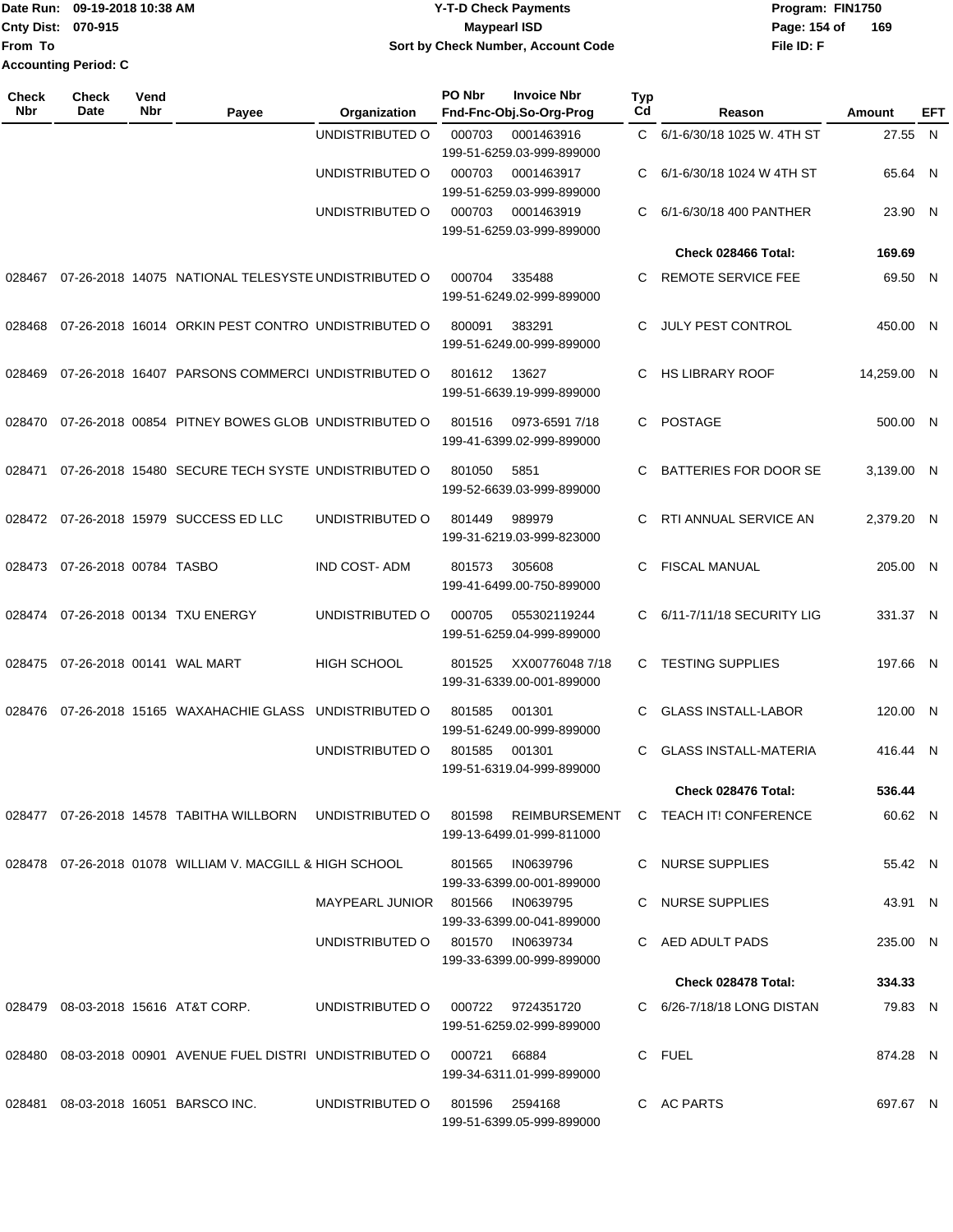Date Run: 09-19-2018 10:38 AM **CONTEX 18 AM CONTEX 18 AM CONTEX 17-T-D** Check Payments **CONTEX 18 AM CONTEX 18 AM CONTEX 18 AM CONTEX 18 AM CONTEX 18 AM CONTEX 18 AM CONTEX 18 AM CONTEX 18 AM CONTEX 19 AM CONTEX 19 AM CONT Cnty Dist: 070-915 File ID: F From To 09-19-2018 10:38 AM Y-T-D Check Payments 070-915 Maypearl ISD Sort by Check Number, Account Code** Page: 155 of 169 **Accounting Period: C**

| <b>Check</b><br>Nbr | Check<br>Date                      | Vend<br>Nbr | Payee                                                                             | Organization           | PO Nbr         | <b>Invoice Nbr</b><br>Fnd-Fnc-Obj.So-Org-Prog | <b>Typ</b><br>Cd | Reason                       | Amount     | EFT |
|---------------------|------------------------------------|-------------|-----------------------------------------------------------------------------------|------------------------|----------------|-----------------------------------------------|------------------|------------------------------|------------|-----|
| 028482              |                                    |             | 08-03-2018 00887 BSN SPORTS                                                       | UNDISTRIBUTED O        | 801531         | 902642239<br>199-36-6399.00-999-899000        | C.               | <b>COACHES SHIRTS/HATS/S</b> | 1,891.80 N |     |
| 028483              |                                    |             | 08-03-2018 13576 CANON FINANCIAL SE DIR COST-ADMINIS                              |                        | 000724         | 18880514<br>199-41-6249.00-720-899000         | C                | <b>ADMIN COPIER</b>          | 458.87 N   |     |
|                     | 028484    08-03-2018  14724   CASH |             |                                                                                   | <b>DISTRICT WIDE</b>   | 000723         | 2018-19<br>199-00-5752.02-000-800000          | C                | FOOTBALL START UP MO         | 1,000.00 N |     |
|                     |                                    |             |                                                                                   | <b>DISTRICT WIDE</b>   | 000723         | 2018-19<br>199-00-5752.03-000-800000          |                  | <b>VOLLEYBALL START UP M</b> | 500.00 N   |     |
|                     |                                    |             |                                                                                   | <b>DISTRICT WIDE</b>   | 000723         | 2018-19<br>240-00-5751.00-000-800000          | C                | ELEM START UP MONEY          | 107.00 N   |     |
|                     |                                    |             |                                                                                   | <b>DISTRICT WIDE</b>   | 000723         | 2018-19<br>240-00-5751.01-000-800000          | C.               | HS START UP MONEY            | 187.00 N   |     |
|                     |                                    |             |                                                                                   | <b>DISTRICT WIDE</b>   | 000723         | 2018-19<br>240-00-5751.03-000-800000          |                  | JH START UP MONEY            | 234.00 N   |     |
|                     |                                    |             |                                                                                   |                        |                |                                               |                  | Check 028484 Total:          | 2,028.00   |     |
| 028485              |                                    |             | 08-03-2018 12536 DESOTO JANITORIAL UNDISTRIBUTED O                                |                        | 801606         | 186410<br>199-51-6319.01-999-899000           | C                | <b>FLOOR FINISH</b>          | 164.59 N   |     |
| 028486              |                                    |             | 08-03-2018 16480 DIAL LURICANTS, INC. UNDISTRIBUTED O                             |                        | 801490         | 0509023-IN<br>199-34-6219.00-999-899000       | C                | DRUMS OF OIL/ANTIFREE        | 1.279.18 N |     |
|                     |                                    |             |                                                                                   | UNDISTRIBUTED O        | 801490         | 0509110-IN<br>199-34-6219.00-999-899000       | C                | DRUMS OF OIL/ANTIFREE        | 138.50 N   |     |
|                     |                                    |             |                                                                                   |                        |                |                                               |                  | Check 028486 Total:          | 1,417.68   |     |
|                     |                                    |             | 028487 08-03-2018  16117  EAGLE NATIONAL STE HIGH SCHOOL                          |                        | 801512         | 779058<br>199-11-6399.09-001-822000           | C                | AG SUPPLIES                  | 1,495.35 N |     |
| 028488              |                                    |             | 08-03-2018 00688 ETA HAND2MIND                                                    | UNDISTRIBUTED O        | 801477         | 60094361<br>289-11-6399.00-999-811000         | C                | STEM LABS 1ST-8TH            | 745.53 N   |     |
|                     |                                    |             |                                                                                   | UNDISTRIBUTED O        | 801477         | 60093771<br>289-11-6399.00-999-811000         | C                | STEM LABS 1ST-8TH            | 319.70 N   |     |
|                     |                                    |             |                                                                                   |                        |                |                                               |                  | Check 028488 Total:          | 1,065.23   |     |
| 028489              |                                    |             | 08-03-2018 00049 HOUGHTON MIFFLIN H HIGH SCHOOL                                   |                        | 801601         | 953863171<br>410-11-6321.00-001-811000        | C                | AMERICAN/BRITISH LITER       | 326.65 N   |     |
|                     |                                    |             |                                                                                   | MAYPEARL JUNIOR 801595 |                | 953856514<br>410-11-6321.00-041-811000        |                  | JOURNEYS PRACTICE BO         | 1,604.50 N |     |
|                     |                                    |             |                                                                                   |                        |                |                                               |                  | Check 028489 Total:          | 1,931.15   |     |
|                     |                                    |             | 028490  08-03-2018  15866  LEGACY ISP, LLC                                        | UNDISTRIBUTED O        | 801227 12118   | 199-52-6639.02-999-899000                     |                  | C CABLE DROP REMOVAL         | 1,200.00 N |     |
|                     |                                    |             | 028491    08-03-2018  15626  MCGRAW-HILL SCHOO MAYPEARL JUNIOR     801592         |                        |                | 103802082001<br>410-11-6321.00-041-811000     |                  | C TEXAS HISTORY WORKBO       | 1,025.50 N |     |
|                     |                                    |             | 028492 08-03-2018  13306  MOUNTAIN PEAK SPE  UNDISTRIBUTED O                      |                        | 000725         | 11-0788-00 7/18<br>199-51-6259.79-999-822000  |                  | C 6/5-7/5/18 AG BARN         | 26.86 N    |     |
|                     |                                    |             | 028493  08-03-2018  00065  MUELLER, INC.                                          | UNDISTRIBUTED O        | 801504 5294788 | 199-51-6319.02-999-899000                     |                  | C HS CAFETERIA/BAND HAL      | 440.44 N   |     |
|                     |                                    |             | 028494 08-03-2018  16289  NEXTLINK BROADBAN  UNDISTRIBUTED O                      |                        | 000726         | N125089750-15<br>199-53-6249.04-999-899000    |                  | C 7/30-8/29/18 POINT TO POI  | 790.00 N   |     |
|                     |                                    |             | 028495  08-03-2018  14604  PEARSON CLINICAL A MAYPEARL JUNIOR  801593  7026320782 |                        |                |                                               |                  | C 6TH TEXAS GEOGRAPHY        | 1,499.55 N |     |

410-11-6321.00-041-811000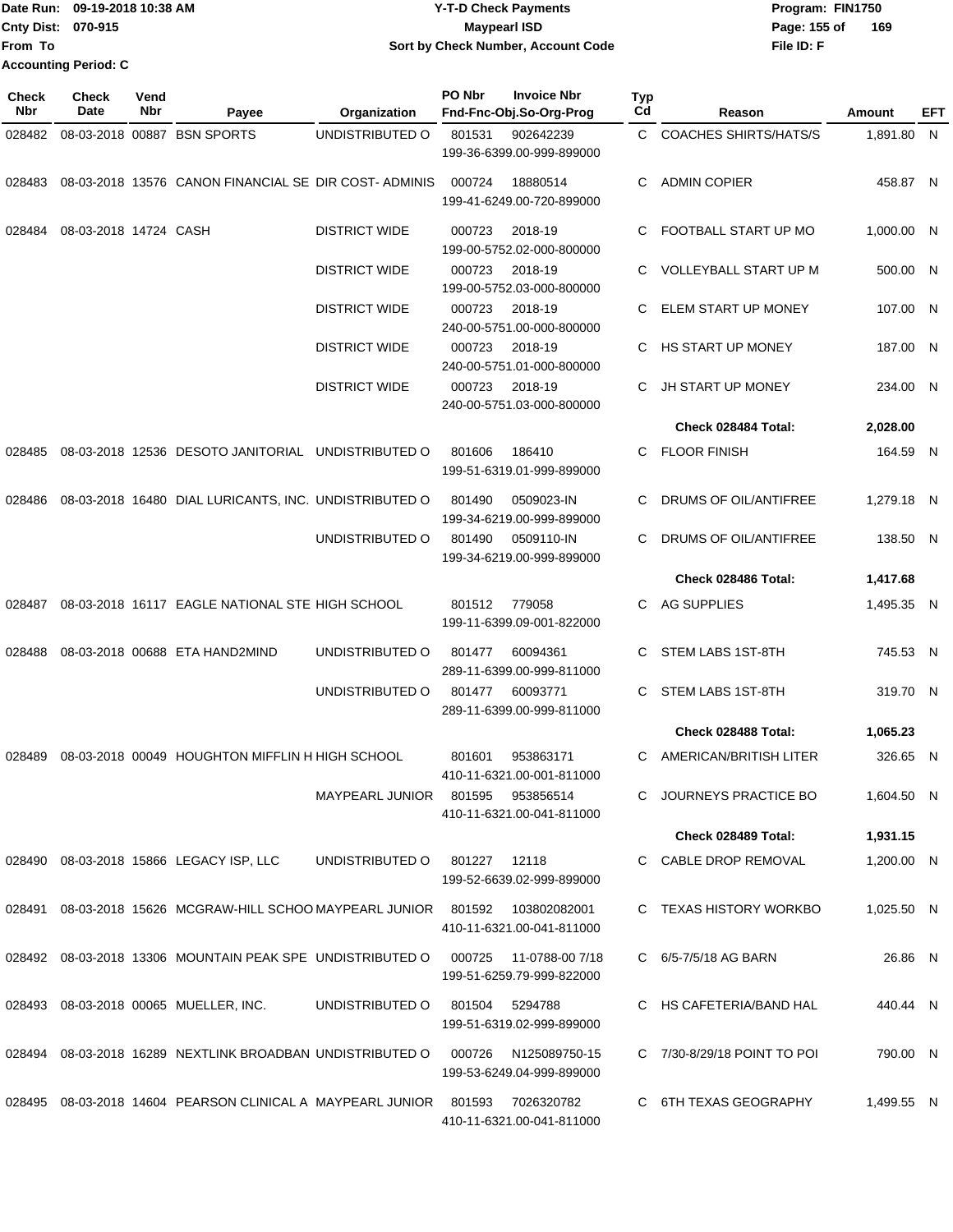|                           | Date Run: 09-19-2018 10:38 AM | <b>Y-T-D Check Payments</b>        | Program: FIN1750      |
|---------------------------|-------------------------------|------------------------------------|-----------------------|
| <b>Cnty Dist: 070-915</b> |                               | <b>Mavpearl ISD</b>                | - 169<br>Page: 156 of |
| lFrom To                  |                               | Sort by Check Number, Account Code | File ID: F            |
|                           | <b>Accounting Period: C</b>   |                                    |                       |

| <b>Check</b><br>Nbr | <b>Check</b><br>Date             | Vend<br>Nbr | Payee                                                                          | Organization                 | PO Nbr        | <b>Invoice Nbr</b><br>Fnd-Fnc-Obj.So-Org-Prog | <b>Typ</b><br>Cd | Reason                        | Amount      | EFT |
|---------------------|----------------------------------|-------------|--------------------------------------------------------------------------------|------------------------------|---------------|-----------------------------------------------|------------------|-------------------------------|-------------|-----|
| 028496              |                                  |             | 08-03-2018 00099 REGION 10/EDUCATIO UNDISTRIBUTED O                            |                              | 800990        | 152782                                        |                  | C BUS CERT D. DEES            | 60.00 N     |     |
|                     |                                  |             |                                                                                |                              |               | 199-34-6219.01-999-899000                     |                  |                               |             |     |
|                     |                                  |             |                                                                                | UNDISTRIBUTED O              | 800990        | 152782                                        | C                | <b>BUS CERT M. NOLAN</b>      | 60.00 N     |     |
|                     |                                  |             |                                                                                |                              |               | 199-34-6219.01-999-899000                     |                  |                               |             |     |
|                     |                                  |             |                                                                                |                              |               |                                               |                  | Check 028496 Total:           | 120.00      |     |
|                     |                                  |             | 028497 08-03-2018 00234 SOUTHWEST INTERNA UNDISTRIBUTED O                      |                              | 801613        | 6833<br>199-34-6219.00-999-899000             | C                | <b>BUS 52 REPAIR INJECTOR</b> | 638.40 N    |     |
|                     |                                  |             |                                                                                | UNDISTRIBUTED O              | 801613 6833   | 199-34-6319.00-999-899000                     | C                | <b>BUS 52 REPAIR INJECTOR</b> | 466.39 N    |     |
|                     |                                  |             |                                                                                |                              |               |                                               |                  | Check 028497 Total:           | 1,104.79    |     |
| 028498              | 08-03-2018 16123 TECHAIR         |             |                                                                                | <b>HIGH SCHOOL</b>           | 000727        | 27094 7/18<br>199-11-6399.09-001-822000       | C.               | MONTHLY TANK RENTAL           | 63.66 N     |     |
| 028499              |                                  |             | 08-10-2018 00069 ATMOS ENERGY                                                  | UNDISTRIBUTED O              | 000747        | 3030380238<br>199-51-6259.00-999-899000       |                  | C 7/3-8/1/18 ADMIN OFFICE     | 61.44 N     |     |
|                     |                                  |             |                                                                                | UNDISTRIBUTED O              | 000747        | 3030318181<br>199-51-6259.00-999-899000       |                  | C 7/3-8/1/18 JUNIOR HIGH      | 62.60 N     |     |
|                     |                                  |             |                                                                                | UNDISTRIBUTED O              | 000747        | 3030380470<br>199-51-6259.00-999-899000       | C.               | 7/4-8/1/18 HIGH SCHOOL        | 115.42 N    |     |
|                     |                                  |             |                                                                                |                              |               |                                               |                  | Check 028499 Total:           | 239.46      |     |
|                     |                                  |             | 028500 08-10-2018 00887 BSN SPORTS                                             | UNDISTRIBUTED O              | 801282        | 902494040<br>199-36-6399.02-999-899FOO        | C.               | <b>FALL FOOTBALL SUPPLIE</b>  | 5,058.75 N  |     |
| 028501              |                                  |             | 08-10-2018 00527 CDWG INC.                                                     | UNDISTRIBUTED O              | 801589        | <b>NMS5691</b><br>199-11-6399.45-999-899000   | C                | <b>GOGUARDIAN</b>             | 6,723.20 N  |     |
|                     |                                  |             | 028502 08-10-2018 00217 CITY OF MAYPEARL                                       | UNDISTRIBUTED O              | 000728        | 80<br>199-51-6259.01-999-899000               |                  | 6/27-7/27/18 BALLFIELDS       | 26.00 N     |     |
|                     |                                  |             |                                                                                | UNDISTRIBUTED O              | 000728        | 1081<br>199-51-6259.01-999-899000             |                  | 6/27-7/27/18 ELEM YARD M      | 26.00 N     |     |
|                     |                                  |             |                                                                                | UNDISTRIBUTED O              | 000728        | 1618<br>199-51-6259.01-999-899000             |                  | 6/27-7/27/18 ADMIN            | 51.00 N     |     |
|                     |                                  |             |                                                                                | UNDISTRIBUTED O              | 000728        | 1394<br>199-51-6259.01-999-899000             | C.               | 6/27-7/27/18 NEW CONCES       | 51.00 N     |     |
|                     |                                  |             |                                                                                | UNDISTRIBUTED O              | 000728 574    | 199-51-6259.01-999-899000                     |                  | C 6/27-7/27/18 JH YARD MET    | 50.20 N     |     |
|                     |                                  |             |                                                                                | UNDISTRIBUTED O 000728 595   |               | 199-51-6259.01-999-899000                     |                  | C 6/27-7/27/18 JUNIOR HIGH    | 57.60 N     |     |
|                     |                                  |             |                                                                                | UNDISTRIBUTED O 000728 383   |               | 199-51-6259.01-999-899000                     |                  | C 6/27-7/27/18 HIGH           | 73.80 N     |     |
|                     |                                  |             |                                                                                | UNDISTRIBUTED O 000728 1080  |               | 199-51-6259.01-999-899000                     |                  | C 6/27-7/27/18 ELEMENTARY     | 303.60 N    |     |
|                     |                                  |             |                                                                                | UNDISTRIBUTED O 000728 82    |               | 199-51-6259.01-999-899000                     |                  | C 6/27-7/27/18 INTERMEDIAT    | 412.80 N    |     |
|                     |                                  |             |                                                                                |                              |               |                                               |                  | <b>Check 028502 Total:</b>    | 1,052.00    |     |
|                     |                                  |             | 028503 08-10-2018 16070 Consolidated Restaurant UNDISTRIBUTED O 801632 8/14/18 |                              |               | 199-13-6299.00-999-899000                     |                  | C BACK TO SCHOOL GATHE        | 2,174.98 N  |     |
|                     | 028504 08-10-2018 16441 DAC-Inc. |             |                                                                                | UNDISTRIBUTED O              | 801225  25994 | 199-52-6639.02-999-899000                     |                  | C CAMERA SYSTEM               | 4,129.00 N  |     |
|                     |                                  |             |                                                                                | UNDISTRIBUTED 0 801225 25885 |               | 199-52-6639.02-999-899000                     |                  | C CAMERA SYSTEM               | 11,330.00 N |     |
|                     |                                  |             |                                                                                |                              |               |                                               |                  | Check 028504 Total:           | 15,459.00   |     |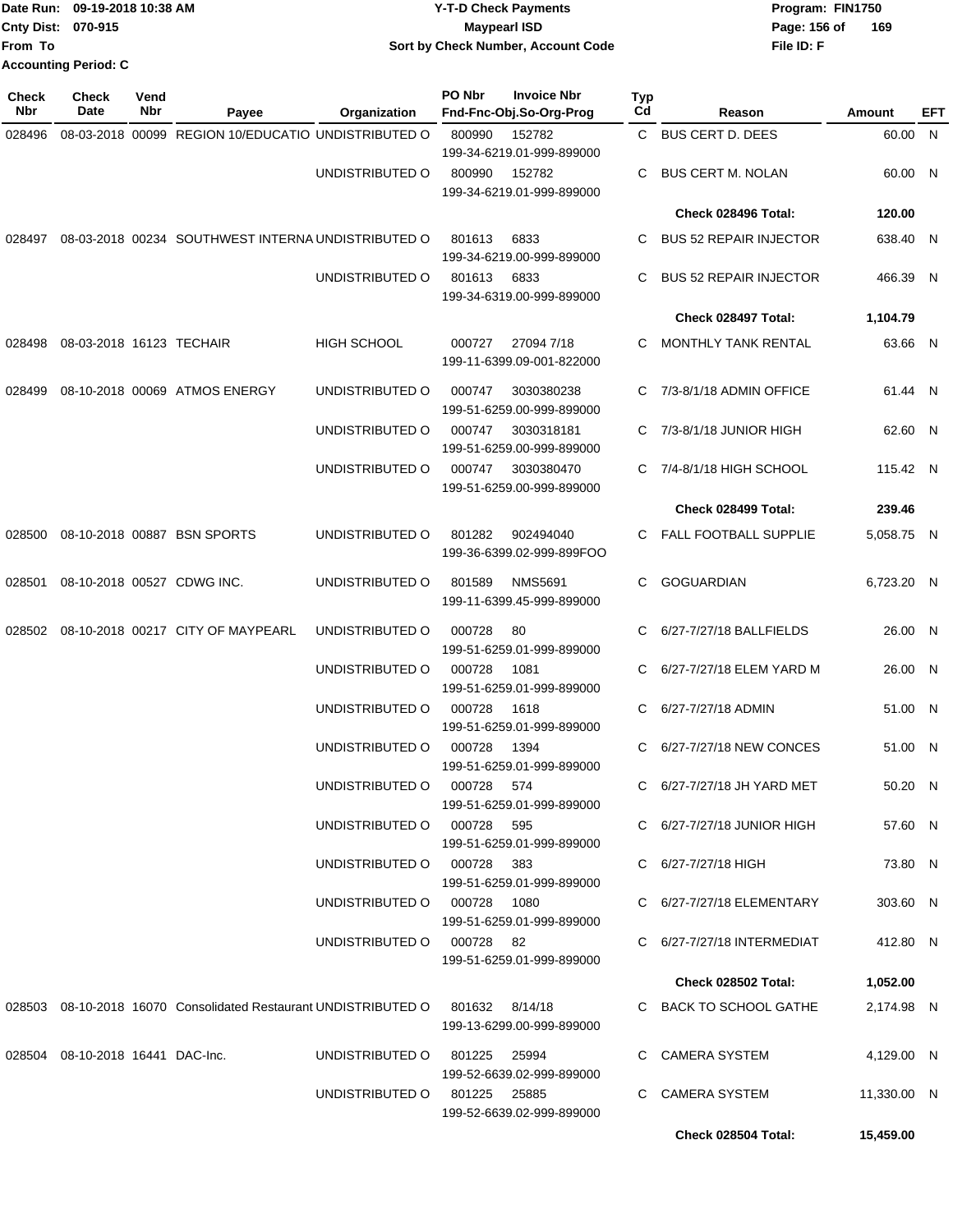|                     | Date Run: 09-19-2018 10:38 AM<br><b>Y-T-D Check Payments</b> |                    |                                   |                                    | Program: FIN1750 |                                               |                       |                  |              |         |     |
|---------------------|--------------------------------------------------------------|--------------------|-----------------------------------|------------------------------------|------------------|-----------------------------------------------|-----------------------|------------------|--------------|---------|-----|
|                     | Cnty Dist: 070-915                                           |                    |                                   |                                    |                  | <b>Maypearl ISD</b>                           |                       |                  | Page: 157 of | 169     |     |
| From To             |                                                              |                    |                                   | Sort by Check Number, Account Code |                  |                                               |                       | File ID: F       |              |         |     |
|                     | <b>Accounting Period: C</b>                                  |                    |                                   |                                    |                  |                                               |                       |                  |              |         |     |
| <b>Check</b><br>Nbr | <b>Check</b><br>Date                                         | Vend<br><b>Nbr</b> | Pavee                             | Organization                       | PO Nbr           | <b>Invoice Nbr</b><br>Fnd-Fnc-Obj.So-Org-Prog | Typ<br>C <sub>d</sub> | Reason           |              | Amount  | EFT |
| 028505              | 08-10-2018 13566                                             |                    | DRUG & ALCOHOL TE UNDISTRIBUTED O |                                    | 000748           | 18104643                                      |                       | DOT DRUG TESTING |              | 57.50 N |     |

|  |                                                                                |                                  |              | 199-34-6219.01-999-899000                                   |                              |            |  |
|--|--------------------------------------------------------------------------------|----------------------------------|--------------|-------------------------------------------------------------|------------------------------|------------|--|
|  | 028506 08-10-2018 13531 DEBBIE GRIFFIN                                         | ADMINISTRATIVE                   | 801625       | REIMBURSEMENT C FEDEX SHIPPING<br>199-53-6399.00-701-899000 |                              | 26.20 N    |  |
|  | 028507 08-10-2018 15305 DELL MARKETING LP ADMINISTRATIVE                       |                                  |              | 801617  10259214001<br>199-53-6399.00-701-899000            | C 6 CELL BATTERY             | 104.99 N   |  |
|  | 028508 08-10-2018 16413 EAST TEXAS COPY                                        | UNDISTRIBUTED O                  | 000730       | 67285<br>199-11-6219.00-999-823000                          | C SPED COPIER                | 128.23 N   |  |
|  |                                                                                | <b>HIGH SCHOOL</b>               | 000730 67285 | 199-11-6269.01-001-811000                                   | C ATHLETIC COPIER            | 128.24 N   |  |
|  |                                                                                |                                  |              |                                                             | <b>Check 028508 Total:</b>   | 256.47     |  |
|  | 028509  08-10-2018  01547  EICHELBAUM WARDEL DIR COST- ADMINIS  000731         |                                  |              | 62051<br>199-41-6211.00-720-899000                          | C LEGAL SERVICES             | 5,287.90 N |  |
|  | 028510 08-10-2018 12186 ELLIOTT ELECTRIC SU UNDISTRIBUTED O 800842 09-58830-01 |                                  |              | 199-51-6319.02-999-899000                                   | C SUPPLIES                   | 267.76 N   |  |
|  | 028511  08-10-2018  00040  FLATT STATIONERS, I UNDISTRIBUTED   0   801591      |                                  |              | 272174-00<br>199-11-6399.07-999-823000                      | C SPED COPY PAPER            | 227.00 N   |  |
|  |                                                                                | <b>HIGH SCHOOL</b>               |              | 801591 272172-00<br>199-11-6399.15-001-811000               | C HS COPY PAPER              | 2,805.00 N |  |
|  |                                                                                | MAYPEARL JUNIOR 801591 272171-00 |              | 199-11-6399.15-041-811000                                   | C JH COPY PAPER              | 3.365.00 N |  |
|  |                                                                                | ELEMENTARY                       |              | 801591 272170-00<br>199-11-6399.15-101-811000               | C ELEM COPY PAPER            | 3.365.00 N |  |
|  |                                                                                |                                  |              |                                                             | Check 028511 Total:          | 9,762.00   |  |
|  | 028512  08-10-2018  16059  FRONTIER SOUTHWE  UNDISTRIBUTED   000732            |                                  |              | 031814-5<br>199-51-6259.02-999-899000                       | C 7/28-8/28/18 9724351720 F  | 59.28 N    |  |
|  |                                                                                | UNDISTRIBUTED O 000732 091206-5  |              | 199-51-6259.02-999-899000                                   | C 7/28-8/27/18 9724351000 A  | 901.35 N   |  |
|  |                                                                                | UNDISTRIBUTED 0 000732 092915-5  |              | 199-51-6259.02-999-899000                                   | C 7/22-8/21/18 9724352038 J  | 122.69 N   |  |
|  |                                                                                | UNDISTRIBUTED 0 000732 093015-5  |              | 199-51-6259.02-999-899000                                   | C 7/25-8/24/18 9724352019 H  | 122.69 N   |  |
|  |                                                                                | UNDISTRIBUTED O                  |              | 000732 092515-5<br>199-51-6259.02-999-899000                | C 7/28-8/28/18 9724352160 E  | 122.69 N   |  |
|  |                                                                                | UNDISTRIBUTED O                  | 000732       | 092815-5<br>199-51-6259.02-999-899000                       | C 7/28-8/28/18 9724352520 IN | 122.69 N   |  |
|  |                                                                                |                                  |              |                                                             | Check 028512 Total:          | 1,451.39   |  |
|  | 028513 08-10-2018 00049 HOUGHTON MIFFLIN H MAYPEARL JUNIOR 801595              |                                  |              | 953876251<br>410-11-6321.00-041-811000                      | C 6TH-8TH LITERATURE BO      | 1,408.00 N |  |
|  |                                                                                | ELEMENTARY                       |              | 801600 953877559<br>410-11-6321.00-101-811000               | C 1ST/2ND JOURNEY PRACT      | 4,303.10 N |  |
|  |                                                                                | <b>ELEMENTARY</b>                |              | 801600 953871482<br>410-11-6321.00-101-811000               | C IST/2ND HANDWRITING        | 2,097.20 N |  |
|  |                                                                                | ELEMENTARY                       |              | 801600 953871481<br>410-11-6321.00-101-811000               | C KINDER SCIENCE FUSION      | 838.50 N   |  |
|  |                                                                                |                                  |              |                                                             | Check 028513 Total:          | 8,646.80   |  |
|  | 028514 08-10-2018 13981 JARRETT PUBLISHING MAYPEARL JUNIOR 801594 03-55157     |                                  |              | 410-11-6321.00-041-811000                                   | C 8TH SOCIAL STUDIES         | 1,638.18 N |  |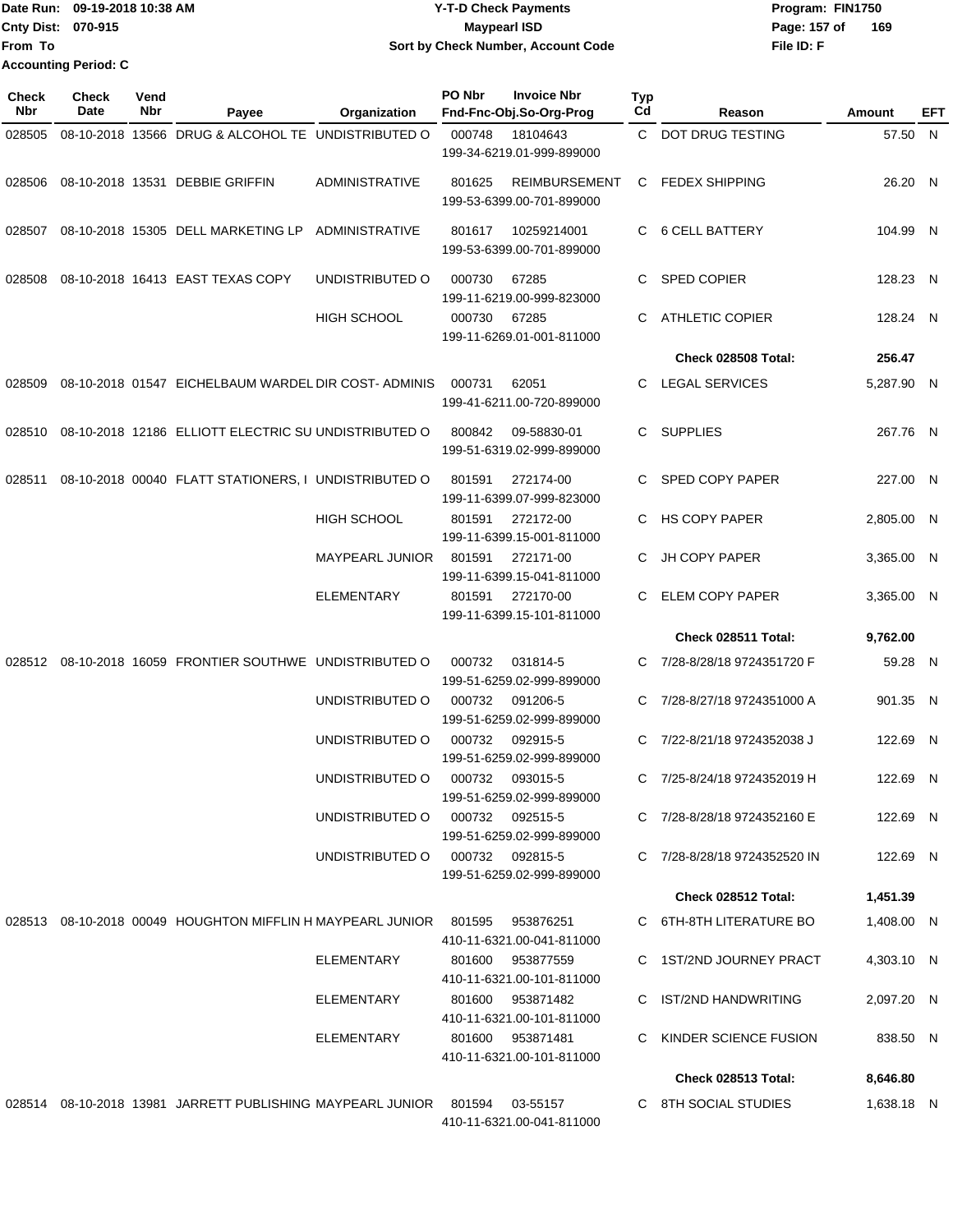|                             | Date Run: 09-19-2018 10:38 AM | <b>Y-T-D Check Payments</b>        | Program: FIN1750    |
|-----------------------------|-------------------------------|------------------------------------|---------------------|
| <b>Cnty Dist: 070-915</b>   |                               | Maypearl ISD                       | 169<br>Page: 158 of |
| From To                     |                               | Sort by Check Number, Account Code | File ID: F          |
| <b>Accounting Period: C</b> |                               |                                    |                     |

| <b>Check</b><br>Nbr | <b>Check</b><br><b>Date</b>        | Vend<br>Nbr | Payee                                                | Organization           | PO Nbr       | <b>Invoice Nbr</b><br>Fnd-Fnc-Obj.So-Org-Prog     | <b>Typ</b><br>Cd | Reason                   | Amount      | EFT |
|---------------------|------------------------------------|-------------|------------------------------------------------------|------------------------|--------------|---------------------------------------------------|------------------|--------------------------|-------------|-----|
| 028515              | 08-10-2018 15098 LOWE'S            |             |                                                      | UNDISTRIBUTED O        | 801569       | 72813578/18<br>199-51-6319.02-999-899000          |                  | C PAINT                  | 955.44 N    |     |
|                     |                                    |             |                                                      | UNDISTRIBUTED O        | 801609       | 72813578/18<br>199-51-6319.05-999-899000          | C                | <b>PAINT</b>             | 105.13 N    |     |
|                     |                                    |             |                                                      |                        |              |                                                   |                  | Check 028515 Total:      | 1,060.57    |     |
| 028516              |                                    |             | 08-10-2018 15626 MCGRAW-HILL SCHOO MAYPEARL JUNIOR   |                        | 801592       | 103802200001<br>410-11-6321.00-041-811000         | C                | 6TH-8TH SCIENCE/MATH     | 5,747.76 N  |     |
| 028517              |                                    |             | 08-10-2018 15814 NEC FINANCIAL SERVI UNDISTRIBUTED O |                        | 000746       | 0002135417<br>199-71-6512.00-999-899000           | C                | SV1800 PHONE SYSTEM      | 1,159.20 N  |     |
|                     |                                    |             |                                                      | UNDISTRIBUTED O        | 000746       | 0002135417<br>199-71-6522.00-999-899000           |                  | SV1800 PHONE SYSTEM      | 181.07 N    |     |
|                     |                                    |             |                                                      |                        |              |                                                   |                  | Check 028517 Total:      | 1,340.27    |     |
| 028518              |                                    |             | 08-10-2018 16478 PAVEMENT SERVICES UNDISTRIBUTED O   |                        | 801426       | 32241<br>199-51-6639.18-999-899000                | C.               | HS ASPHALT/RESTRIPE P    | 25,705.00 N |     |
| 028519              |                                    |             | 08-10-2018 14604 PEARSON CLINICAL A MAYPEARL JUNIOR  |                        | 801593       | 4025569451<br>410-11-6321.00-041-811000           | C                | 8TH ALGEBRA              | 569.97 N    |     |
| 028520              |                                    |             | 08-10-2018 00099 REGION 10/EDUCATIO UNDISTRIBUTED O  |                        | 000749       | 153313<br>199-34-6219.01-999-899000               | C                | 8 HOUR RECERTIFICATIO    | 60.00 N     |     |
|                     |                                    |             |                                                      | UNDISTRIBUTED O        | 801486       | 153312<br>199-34-6219.01-999-899000               | C                | <b>BUS CERTIFICATION</b> | 60.00 N     |     |
|                     |                                    |             |                                                      | UNDISTRIBUTED O        | 801539       | 153291<br>199-34-6219.01-999-899000               | C                | <b>CDL FOR STOVER</b>    | 130.00 N    |     |
|                     |                                    |             |                                                      |                        |              |                                                   |                  | Check 028520 Total:      | 250.00      |     |
| 028521              |                                    |             | 08-10-2018 01071 RICK'S WORLD OF SP UNDISTRIBUTED O  |                        | 801631       | 5478<br>199-13-6299.00-999-899000                 | C                | <b>DISTRICT SHIRTS</b>   | 1,315.50 N  |     |
|                     | 028522 08-10-2018 15641 TASB, INC. |             |                                                      | DIR COST-ADMINIS       | 000742       | 546774<br>199-41-6219.02-720-899000               | C                | UPDATE 111               | 829.44 N    |     |
| 028523              |                                    |             | 08-10-2018 15888 CASI THORNE                         | <b>MAYPEARL JUNIOR</b> | 000735       | <b>REIMBURSEMENT</b><br>199-31-6399.00-041-899000 | C.               | SUPPLIES FOR CUB CAMP    | 91.32 N     |     |
| 028524              | 08-10-2018 14795 THSCA             |             |                                                      | <b>HIGH SCHOOL</b>     | 000750       | S. RIEPE<br>199-36-6499.05-001-899000             | C                | MEMBERSHIP FOR S. RIE    | 70.00 N     |     |
|                     |                                    |             |                                                      | <b>HIGH SCHOOL</b>     | 000750 57898 | 199-36-6499.05-001-899000                         |                  | C MEMBERSHIP FOR G.      | 70.00 N     |     |
|                     |                                    |             |                                                      | HIGH SCHOOL            | 000750 56572 | 199-36-6499.05-001-899000                         |                  | C MEMBERSHIP FOR J. PINS | 70.00 N     |     |
|                     |                                    |             |                                                      | <b>HIGH SCHOOL</b>     | 000750 49551 | 199-36-6499.05-001-899000                         |                  | C MEMBERSHIP FOR R. EVE  | 70.00 N     |     |
|                     |                                    |             |                                                      | <b>HIGH SCHOOL</b>     |              | 000750 S. MILLER<br>199-36-6499.05-001-899000     |                  | C MEMBERSHIP FOR S. MILL | 70.00 N     |     |
|                     |                                    |             |                                                      | HIGH SCHOOL            |              | 000750 S. STOVER<br>199-36-6499.05-001-899000     |                  | C MEMBERSHIP FOR S. STO  | 70.00 N     |     |
|                     |                                    |             |                                                      | HIGH SCHOOL            | 000750       | <b>B. BILBREY</b><br>199-36-6499.05-001-899000    |                  | C MEMBERSHIP FOR B. BILB | 70.00 N     |     |
|                     |                                    |             |                                                      | <b>HIGH SCHOOL</b>     | 000750 49361 | 199-36-6499.05-001-899000                         |                  | C MEMBERSHIP FOR S. GRI  | 70.00 N     |     |
|                     |                                    |             |                                                      | HIGH SCHOOL            | 000750 57107 | 199-36-6499.05-001-899000                         |                  | C MEMBERSHIP FOR D. MAT  | 118.00 N    |     |
|                     |                                    |             |                                                      |                        |              |                                                   |                  | Check 028524 Total:      | 678.00      |     |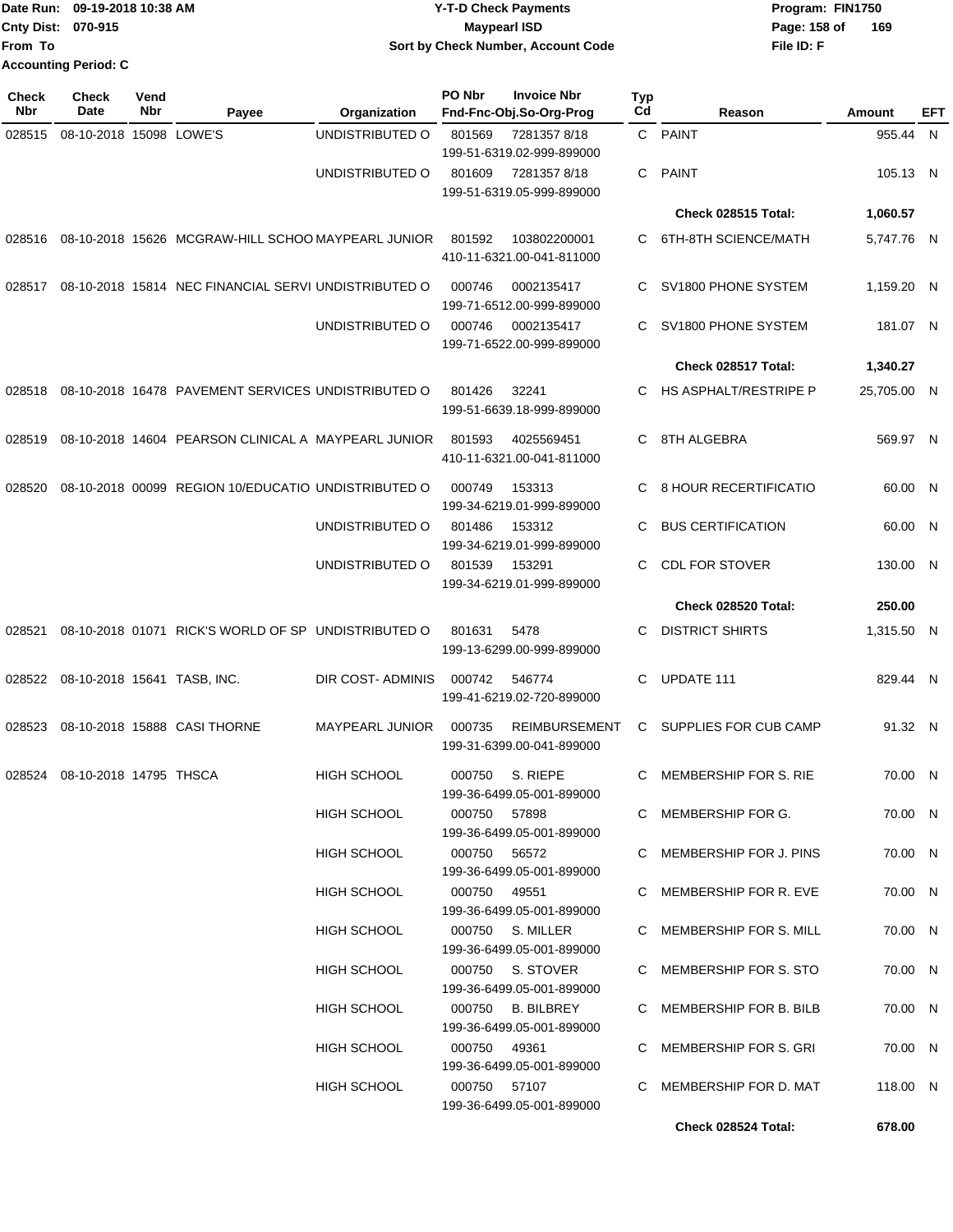**From To Accounting Period: C**

## Date Run: 09-19-2018 10:38 AM **CONTEX 18 AM CONTEX 18 AM CONTEX 17-T-D** Check Payments **CONTEX 18 AM CONTEX 18 AM CONTEX 18 AM CONTEX 18 AM CONTEX 18 AM CONTEX 18 AM CONTEX 18 AM CONTEX 18 AM CONTEX 19 AM CONTEX 19 AM CONT Cnty Dist:** 070-915 **Page:** 159 of **09-19-2018 10:38 AM Y-T-D Check Payments 070-915 Maypearl ISD Sort by Check Number, Account Code**

| Check<br>Nbr | <b>Check</b><br>Date | Vend<br>Nbr | Payee                                               | Organization                      | PO Nbr | <b>Invoice Nbr</b><br>Fnd-Fnc-Obj.So-Org-Prog     | <b>Typ</b><br>Cd | Reason                          | Amount      | EFT |
|--------------|----------------------|-------------|-----------------------------------------------------|-----------------------------------|--------|---------------------------------------------------|------------------|---------------------------------|-------------|-----|
| 028525       |                      |             | 08-10-2018 15072 WACO ISD                           | <b>HIGH SCHOOL</b>                | 000745 | V. BUFFALO<br>199-36-6499.05-001-899000           | C.               | <b>BASEBALL PLAYOFF GAM</b>     | 516.00 N    |     |
|              |                      |             |                                                     | <b>HIGH SCHOOL</b>                | 000745 | V. BUFFALO<br>199-36-6499.05-001-899000           | C                | <b>BASEBALL PLAYOFF GAM</b>     | 189.00 N    |     |
|              |                      |             |                                                     |                                   |        |                                                   |                  | Check 028525 Total:             | 705.00      |     |
| 028526       |                      |             | 08-17-2018 16514 1ST CLASS GRAPHICS UNDISTRIBUTED O |                                   | 000772 | 1260<br>199-51-6639.16-999-899000                 | C                | <b>WINDOW GRAPHICS</b>          | 5,000.00 N  |     |
| 028527       |                      |             | 08-17-2018 16424 Synchrony Bank                     | UNDISTRIBUTED O                   | 801590 | 06142778/18<br>199-53-6639.01-999-899000          | C                | <b>LAPTOP BACKPACKS</b>         | 2,480.72 N  |     |
| 028528       |                      |             | 08-17-2018 01256 AT&T MOBILITY                      | UNDISTRIBUTED O                   | 000761 | 824711164X08102<br>199-51-6259.02-999-899000      | C                | 07/03-08/02/18 WIRELESS         | 107.91 N    |     |
| 028529       |                      |             | 08-17-2018 00069 ATMOS ENERGY                       | UNDISTRIBUTED O                   | 000769 | 3030318485<br>199-51-6259.00-999-899000           | C                | 7/3-8/1/18 1024 W 4TH ST L      | 301.96 N    |     |
| 028530       |                      |             | 08-17-2018 14076 CDI COMPUTER DEAL UNDISTRIBUTED O  |                                   | 801615 | 673825<br>199-11-6639.51-999-811000               | C                | NEW HP 11 G5 EDUCAT E           | 11,940.00 N |     |
|              |                      |             |                                                     | UNDISTRIBUTED O                   | 801615 | 673825<br>199-53-6639.01-999-899000               | C                | NEW HP 11 G5 EDUCAT E           | 3,558.00 N  |     |
|              |                      |             |                                                     |                                   |        |                                                   |                  | Check 028530 Total:             | 15,498.00   |     |
| 028531       |                      |             | 08-17-2018 13566 DRUG & ALCOHOL TE UNDISTRIBUTED O  |                                   | 000762 | 18104993<br>199-34-6219.01-999-899000             | C                | DOT DRUG TESTING                | 172.50 N    |     |
| 028532       |                      |             | 08-17-2018 00040 FLATT STATIONERS, I ADMINISTRATIVE |                                   | 801591 | 272173-00<br>199-41-6399.01-701-899000            | C                | <b>ADMIN COPY PAPER</b>         | 845.00 N    |     |
| 028533       |                      |             | 08-17-2018 00049 HOUGHTON MIFFLIN H ELEMENTARY      |                                   | 801600 | 953890413<br>410-11-6321.00-101-811000            | C                | 2ND/4TH WRITE SOURCE            | 802.75 N    |     |
| 028534       |                      |             | 08-17-2018 16512 KRISTI GUEST                       | MAYPEARL JUNIOR                   | 000770 | AUGUST<br>199-11-6119.00-041-811000               | C                | ADVANCEMENT PAY                 | 2,500.00 N  |     |
| 028535       |                      |             | 08-17-2018 16510 MILES OWENS                        | <b>DISTRICT WIDE</b>              | 000764 | <b>REIMBURSEMENT</b><br>240-00-5751.01-000-800000 | C                | REFUND H/S LUNCH                | 4.50 N      |     |
| 028536       |                      |             | 08-17-2018 15740 MOORE RECYCLING L UNDISTRIBUTED O  |                                   | 000733 | 0001469294<br>199-51-6259.03-999-899000           | C                | 7/1-7/31/18 ELEMENTARY          | 65.60 N     |     |
|              |                      |             |                                                     | UNDISTRIBUTED O                   |        | 000765 0001469294<br>199-51-6259.03-999-899000    |                  | C 7/1-7/31/18 1024 W 4TH ST     | 65.60 N     |     |
|              |                      |             |                                                     | UNDISTRIBUTED O 000733 0001469239 |        | 199-51-6259.03-999-899000                         |                  | C $7/1 - 7/31/18$ JUNIOR HIGH   | 23.80 N     |     |
|              |                      |             |                                                     | UNDISTRIBUTED O 000765 0001469293 |        | 199-51-6259.03-999-899000                         |                  | C 7/1-7/31/18 1025 W 4TH ST     | 23.80 N     |     |
|              |                      |             |                                                     | UNDISTRIBUTED O 000765 0001469296 |        | 199-51-6259.03-999-899000                         |                  | C 7/1-7/31/18 400 PANTHER       | 23.85 N     |     |
|              |                      |             |                                                     | UNDISTRIBUTED O 000733 0001469295 |        | 199-51-6259.03-999-899000                         |                  | $C$ $7/1 - 7/31/18$ AG BUILDING | 23.85 N     |     |
|              |                      |             |                                                     | UNDISTRIBUTED O 000733 0001469296 |        | 199-51-6259.03-999-899000                         |                  | C 7/1-7/31/18 INTERMEDIATE      | 23.85 N     |     |
|              |                      |             |                                                     | UNDISTRIBUTED O 000765 0001469295 |        | 199-51-6259.03-999-899000                         |                  | C 7/1-7/31/2018 12636 FM        | 23.85 N     |     |
|              |                      |             |                                                     | UNDISTRIBUTED O 000733 0001469292 |        | 199-51-6259.03-999-899000                         |                  | C $7/1 - 7/31/18$ HIGH SCHOOL   | 18.90 N     |     |
|              |                      |             |                                                     | UNDISTRIBUTED O 000765 0001469292 |        | 199-51-6259.03-999-899000                         |                  | C 7/1-7/31/18 600 PHILLIPS S    | 18.90 N     |     |
|              |                      |             |                                                     |                                   |        |                                                   |                  | Check 028536 Total:             | 312.00      |     |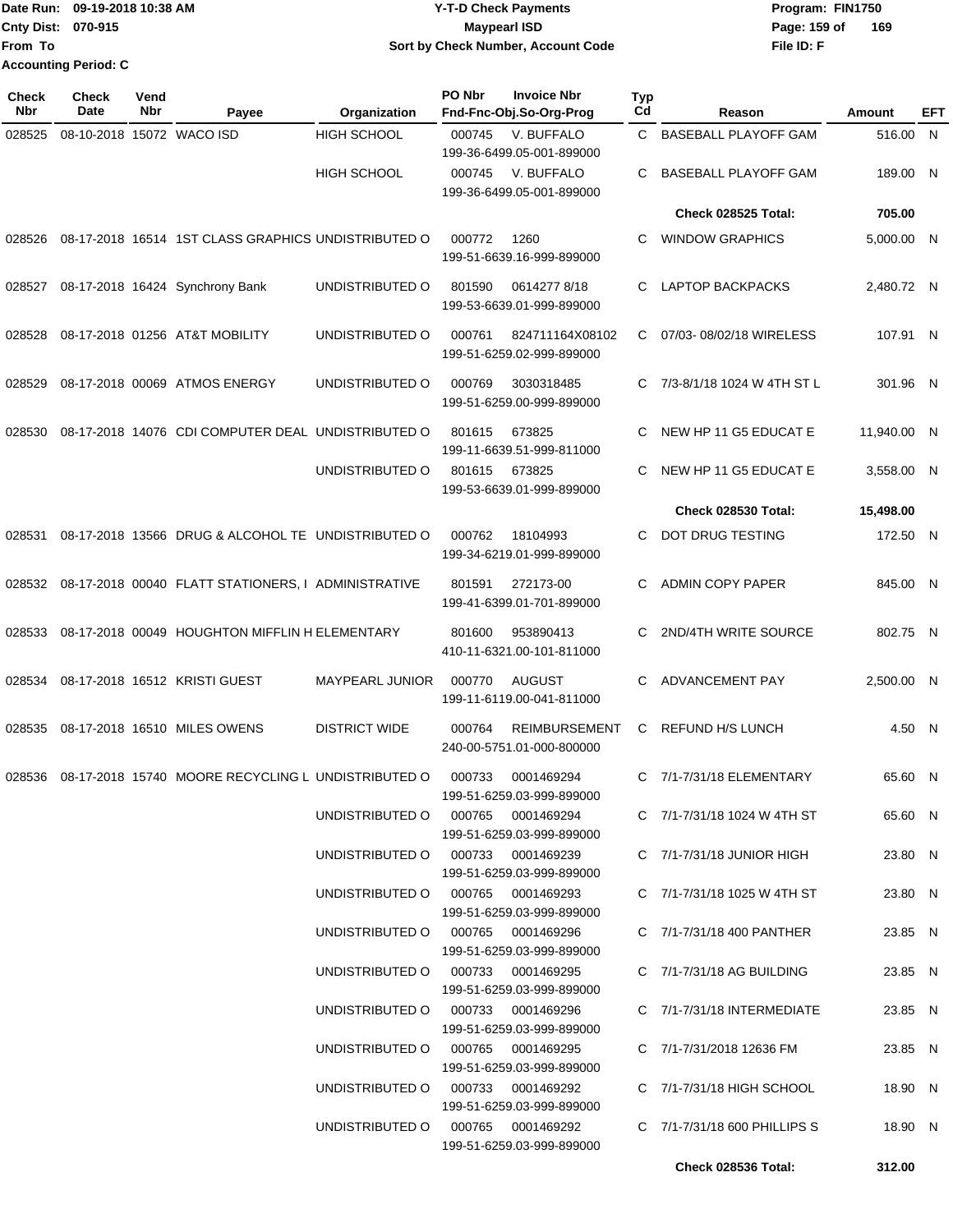|                           | Date Run: 09-19-2018 10:38 AM | <b>Y-T-D Check Payments</b>        | Program: FIN1750    |
|---------------------------|-------------------------------|------------------------------------|---------------------|
| <b>Cnty Dist: 070-915</b> |                               | Mavpearl ISD                       | 169<br>Page: 160 of |
| lFrom To                  |                               | Sort by Check Number, Account Code | File ID: F          |
|                           | <b>Accounting Period: C</b>   |                                    |                     |

| Check<br><b>Nbr</b> | <b>Check</b><br>Date | Vend<br>Nbr | Payee                                                                  | Organization                     | PO Nbr | <b>Invoice Nbr</b><br>Fnd-Fnc-Obj.So-Org-Prog | Typ<br>Cd | Reason                      | Amount     | EFT |
|---------------------|----------------------|-------------|------------------------------------------------------------------------|----------------------------------|--------|-----------------------------------------------|-----------|-----------------------------|------------|-----|
| 028537              |                      |             | 08-17-2018 16014 ORKIN PEST CONTRO UNDISTRIBUTED O                     |                                  | 800091 | 385307<br>199-51-6249.00-999-899000           |           | C AUGUST PEST CONTROL       | 450.00 N   |     |
| 028538              |                      |             | 08-17-2018 00698 PALMER ISD                                            | UNDISTRIBUTED O                  | 801223 | 96 BOOKS<br>199-13-6219.00-999-899000         | C         | <b>WHITAKER WORKSHOP</b>    | 4,000.00 N |     |
|                     |                      |             |                                                                        | UNDISTRIBUTED O                  | 801223 | 96 BOOKS<br>199-13-6299.00-999-899000         | C         | <b>WHITAKER WORKSHOP</b>    | 100.00 N   |     |
|                     |                      |             |                                                                        | UNDISTRIBUTED O                  | 801223 | 96 BOOKS<br>199-13-6399.01-999-899000         | C         | <b>WHITAKER WORKSHOP</b>    | 36.90 N    |     |
|                     |                      |             |                                                                        |                                  |        |                                               |           | Check 028538 Total:         | 4,136.90   |     |
| 028539              |                      |             | 08-17-2018 15670 Q MINISTRY PROJECT UNDISTRIBUTED O                    |                                  | 000767 | 8718-MISD<br>199-41-6219.02-999-899000        | C         | RENEWAL CONTRACT PM         | 722.50 N   |     |
| 028540              |                      |             | 08-17-2018 00099 REGION 10/EDUCATIO UNDISTRIBUTED O                    |                                  | 000773 | 153689<br>199-34-6219.01-999-899000           | C.        | 8 BUS CLASS                 | 60.00 N    |     |
|                     |                      |             |                                                                        | UNDISTRIBUTED O                  | 801597 | 153667<br>199-34-6219.01-999-899000           | C.        | <b>BUS CLASS</b>            | 130.00 N   |     |
|                     |                      |             |                                                                        |                                  |        |                                               |           | Check 028540 Total:         | 190.00     |     |
| 028541              |                      |             | 08-17-2018 01071 RICK'S WORLD OF SP ELEMENTARY                         |                                  | 801637 | 5477<br>199-23-6399.02-101-899000             | C         | <b>ADMINISTRATORS SHIRT</b> | 57.00 N    |     |
|                     |                      |             |                                                                        | <b>MAYPEARL JUNIOR</b>           | 801637 | 5477<br>199-23-6399.03-041-899000             | С         | <b>ADMINISTRATORS SHIRT</b> | 72.00 N    |     |
|                     |                      |             |                                                                        | <b>HIGH SCHOOL</b>               | 801637 | 5477<br>199-23-6399.04-001-899000             | C         | <b>ADMINISTRATORS SHIRT</b> | 57.00 N    |     |
|                     |                      |             |                                                                        | <b>ADMINISTRATIVE</b>            | 801637 | 5477<br>199-41-6399.01-701-899000             | С         | ADMINISTRATORS SHIRT        | 137.00 N   |     |
|                     |                      |             |                                                                        |                                  |        |                                               |           | Check 028541 Total:         | 323.00     |     |
| 028542              |                      |             | 08-17-2018 16513 RONNIE EVERTS                                         | <b>MAYPEARL JUNIOR</b>           | 000771 | <b>AUGUST</b><br>199-11-6119.00-041-811000    | C         | ADVANCEMENT PAY             | 2,000.00 N |     |
| 028543              |                      |             | 08-17-2018 13647 TEXAS COMPTROLLE ADMINISTRATIVE                       |                                  | 000775 | S0704<br>199-41-6499.00-701-899000            | C.        | <b>CO-OP MEMBERSHIP</b>     | 100.00 N   |     |
| 028544              |                      |             | 08-17-2018 00144 WAXAHACHIE DAILY LI UNDISTRIBUTED O                   |                                  | 000760 | 300336273<br>199-41-6219.02-999-899000        | C         | 2018 TAX RATE NOTICE        | 10.00 N    |     |
|                     |                      |             |                                                                        | UNDISTRIBUTED O                  | 801607 | 300334715<br>199-41-6219.02-999-899000        |           | C NON DISCRIMINATION NO     | 215.36 N   |     |
|                     |                      |             |                                                                        | UNDISTRIBUTED O 801607 300334714 |        | 199-41-6219.02-999-899000                     |           | C NON DISCRIMINATION NO     | 189.69 N   |     |
|                     |                      |             |                                                                        | UNDISTRIBUTED O 000760 300336272 |        | 199-41-6219.02-999-899000                     |           | C 2018 TAX RATE NOTICE      | 640.76 N   |     |
|                     |                      |             |                                                                        |                                  |        |                                               |           | Check 028544 Total:         | 1,055.81   |     |
|                     |                      |             | 028545 08-24-2018 16192 ACTION FIRE PROS                               | UNDISTRIBUTED O                  |        | 801616 A1822387<br>199-51-6249.00-999-899000  |           | C REPLACE BATTERIES PUL     | 730.00 N   |     |
|                     |                      |             |                                                                        | UNDISTRIBUTED O 801496 18AR169   |        | 199-51-6249.16-999-899000                     |           | C ANNUAL FIRE SPRINKLER     | 1,900.00 N |     |
|                     |                      |             |                                                                        |                                  |        |                                               |           | Check 028545 Total:         | 2,630.00   |     |
|                     |                      |             | 028546  08-24-2018  16127  ALLIED FLOW SPECIAL UNDISTRIBUTED O  801548 |                                  |        | BFR 062018<br>199-51-6249.00-999-899000       |           | C FIRE LINE REPAIR 600 PHI  | 451.00 N   |     |
|                     |                      |             | 028547 08-24-2018 16051 BARSCO INC.                                    | UNDISTRIBUTED O                  |        | 000792 2593435<br>199-51-6399.05-999-899000   |           | C HVAC PARTS                | 66.35 N    |     |
|                     |                      |             |                                                                        | UNDISTRIBUTED O 000792 2603882   |        | 199-51-6399.05-999-899000                     |           | C HVAC PARTS                | 117.51 N   |     |
|                     |                      |             |                                                                        | UNDISTRIBUTED O 801639 2605528   |        | 199-51-6399.05-999-899000                     |           | C AC PARTS                  | 214.65 N   |     |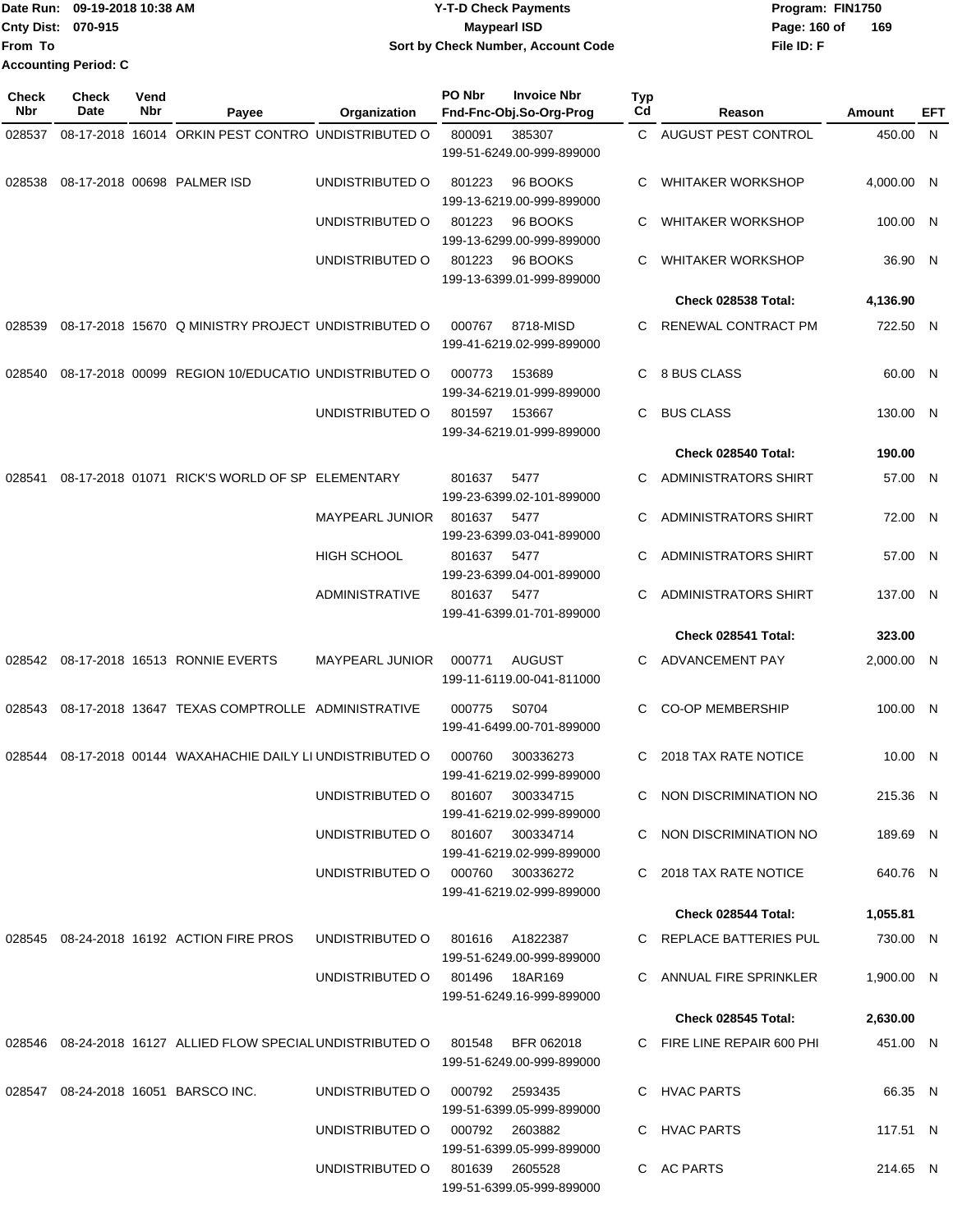| Cnty Dist:<br>From To | Date Run: 09-19-2018 10:38 AM<br>070-915<br><b>Accounting Period: C</b> |             |                                                                           |                        | <b>Y-T-D Check Payments</b><br><b>Maypearl ISD</b><br>Sort by Check Number, Account Code |           |                                | Program: FIN1750<br>Page: 161 of<br>169<br>File ID: F |          |
|-----------------------|-------------------------------------------------------------------------|-------------|---------------------------------------------------------------------------|------------------------|------------------------------------------------------------------------------------------|-----------|--------------------------------|-------------------------------------------------------|----------|
| Check<br>Nbr          | <b>Check</b><br>Date                                                    | Vend<br>Nbr | Payee                                                                     | Organization           | PO Nbr<br><b>Invoice Nbr</b><br>Fnd-Fnc-Obj.So-Org-Prog                                  | Typ<br>Cd | Reason                         | <b>Amount</b>                                         | EFT      |
|                       |                                                                         |             |                                                                           |                        |                                                                                          |           | Check 028547 Total:            | 398.51                                                |          |
| 028548                |                                                                         |             | 08-24-2018 00887 BSN SPORTS                                               | UNDISTRIBUTED O        | 801528<br>902788263<br>199-36-6399.02-999-899FOO                                         | С         | <b>ATHLETIC SHIRTS</b>         | 3,455.00 N                                            |          |
| 028549                |                                                                         |             | 08-24-2018 13576 CANON FINANCIAL SE DIR COST-ADMINIS                      |                        | 800060<br>19106991<br>199-41-6249.00-720-899000                                          | С         | 8/1-8/31/18 COPIER             | 1,300.29 N                                            |          |
| 028550                |                                                                         |             | 08-24-2018 00871 CARD SERVICE CENT MAYPEARL JUNIOR                        |                        | 000798<br>XXXX0178-00818<br>199-11-6399.03-041-811000                                    | C.        | UT TESTING                     |                                                       | 225.40 N |
|                       |                                                                         |             |                                                                           | <b>SCHOOL BOARD</b>    | 801630<br>XXXX0178-818<br>199-41-6499.02-702-899000                                      | С         | <b>BOARD MEAL</b>              |                                                       | 63.92 N  |
|                       |                                                                         |             |                                                                           | SCHOOL BOARD           | XXXX0178-0818<br>000797<br>199-41-6499.02-702-899000                                     | С         | <b>BOARD SNACKS</b>            |                                                       | 21.95 N  |
|                       |                                                                         |             |                                                                           |                        |                                                                                          |           | Check 028550 Total:            | 311.27                                                |          |
| 028551                |                                                                         |             | 08-24-2018 15656 DEPARTMENT OF INF UNDISTRIBUTED O                        |                        | 000776<br>18071289N<br>199-51-6259.02-999-899000                                         | С         | 7/1-7/31/18 LONG DISTANC       |                                                       | 13.05 N  |
| 028552                |                                                                         |             | 08-24-2018 16413 EAST TEXAS COPY                                          | UNDISTRIBUTED O        | 1231496<br>000778<br>199-11-6219.00-999-823000                                           | С         | 7/4-8/3/18 COLOR COPY S        |                                                       | 8.46 N   |
|                       |                                                                         |             |                                                                           | UNDISTRIBUTED O        | 000777<br>1231960<br>199-11-6219.07-999-823000                                           | С         | 7/9-8/8/18 B/W COPIER SP       |                                                       | 87.23 N  |
|                       |                                                                         |             |                                                                           | <b>HIGH SCHOOL</b>     | 000778<br>1231496<br>199-11-6269.00-001-811000                                           | С         | 7/4-8/3/18 COLOR COPY H        |                                                       | 7.45 N   |
|                       |                                                                         |             |                                                                           | <b>HIGH SCHOOL</b>     | 1231960<br>000777<br>199-11-6269.00-001-811000                                           | С         | 7/9-8/8/18 B/W COPIER HS       |                                                       | 83.58 N  |
|                       |                                                                         |             |                                                                           | MAYPEARL JUNIOR        | 000778<br>1231496<br>199-11-6269.00-041-811000                                           | С         | 7/4-8/3/18 COLOR COPY J        |                                                       | 29.04 N  |
|                       |                                                                         |             |                                                                           | <b>MAYPEARL JUNIOR</b> | 000777<br>1231960<br>199-11-6269.00-041-811000                                           | С         | 7/9-8/8/18 B/W COPIER JH       |                                                       | 499.63 N |
|                       |                                                                         |             |                                                                           | <b>ELEMENTARY</b>      | 000778<br>1231496<br>199-11-6269.00-101-811000                                           | C         | 7/4-8/3/18 COLOR COPY E        |                                                       | 3.12 N   |
|                       |                                                                         |             |                                                                           | ELEMENTARY             | 000777 1231960<br>199-11-6269.00-101-811000                                              |           | C $7/9 - 8/8/18$ B/W COPIER EL |                                                       | 85.90 N  |
|                       |                                                                         |             |                                                                           | ELEMENTARY             | 000777 1231960<br>199-11-6269.00-101-899000                                              |           | C 7/9-8/8/18 B/W COPIER EL     |                                                       | 70.00 N  |
|                       |                                                                         |             |                                                                           | ELEMENTARY             | 000778 1231496<br>199-11-6269.00-101-899000                                              |           | C 7/4-8/3/18 COLOR COPY E      |                                                       | 7.82 N   |
|                       |                                                                         |             |                                                                           | <b>HIGH SCHOOL</b>     | 000778 1231496<br>199-11-6269.01-001-811000                                              |           | C 7/4-8/3/18 COLOR COPY H      |                                                       | 41.61 N  |
|                       |                                                                         |             |                                                                           | <b>HIGH SCHOOL</b>     | 000777 1231960<br>199-11-6269.01-001-811000                                              |           | C 7/9-8/8/18 B/W COPIER HS     |                                                       | 94.61 N  |
|                       |                                                                         |             |                                                                           |                        | MAYPEARL JUNIOR  000778  1231496<br>199-11-6269.01-041-811000                            |           | C $7/4 - 8/3/18$ COLOR COPY J  |                                                       | 19.58 N  |
|                       |                                                                         |             |                                                                           |                        | MAYPEARL JUNIOR  000777  1231960<br>199-11-6269.01-041-811000                            |           | C 7/9-8/8/18 B/W COPIER JH     |                                                       | 151.70 N |
|                       |                                                                         |             |                                                                           |                        | DIR COST-ADMINIS 000777 1231960<br>199-41-6249.00-720-899000                             |           | C 7/9-8/8/18 B/W COPIER AD     |                                                       | 70.00 N  |
|                       |                                                                         |             |                                                                           |                        | DIR COST-ADMINIS 000778 1231496<br>199-41-6249.00-720-899000                             |           | C $7/4 - 8/3/18$ COLOR COPY A  |                                                       | 326.23 N |
|                       |                                                                         |             |                                                                           |                        |                                                                                          |           | Check 028552 Total:            | 1,585.96                                              |          |
|                       |                                                                         |             | 028553 08-24-2018 01586 ESTES ELECTRIC, INC. UNDISTRIBUTED O 000799 13327 |                        | 199-51-6319.03-999-899000                                                                |           | C REPAIR REPLACE LIGHTS        |                                                       | 781.15 N |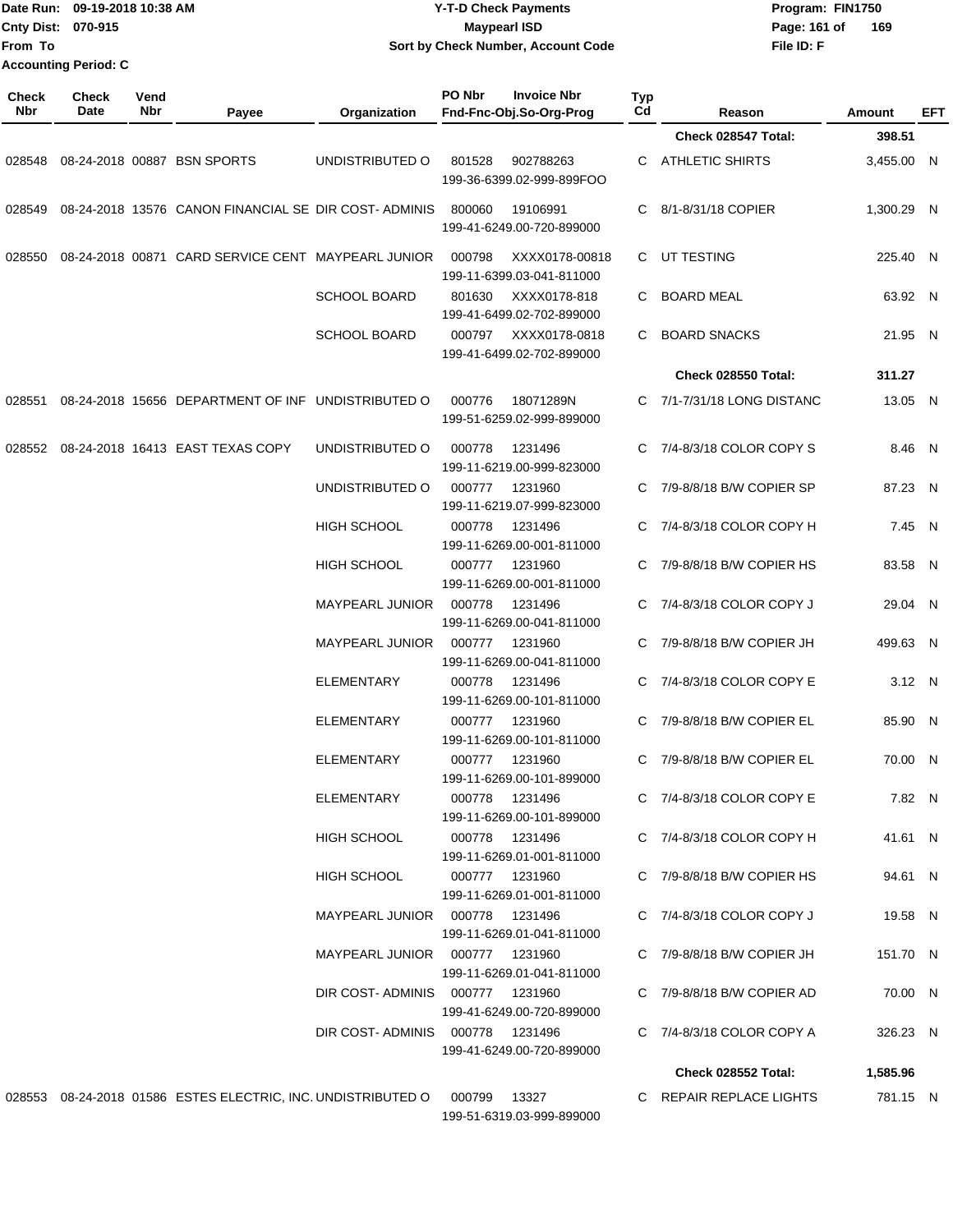Date Run: 09-19-2018 10:38 AM **CONTEX 18 AM CONTEX 18 AM CONTEX 17-T-D** Check Payments **CONTEX 18 AM CONTEX 18 AM CONTEX 18 AM CONTEX 18 AM CONTEX 18 AM CONTEX 18 AM CONTEX 18 AM CONTEX 18 AM CONTEX 19 AM CONTEX 19 AM CONT Cnty Dist: 070-915 From To 09-19-2018 10:38 AM Y-T-D Check Payments 070-915 Maypearl ISD Sort by Check Number, Account Code Accounting Period: C**

**File ID: F** Page: 162 of 169

| Check<br><b>Nbr</b> | Check<br>Date           | Vend<br>Nbr | Payee                                                      | Organization           | PO Nbr | <b>Invoice Nbr</b><br>Fnd-Fnc-Obj.So-Org-Prog | Typ<br>Cd | Reason                              | Amount     | EFT |
|---------------------|-------------------------|-------------|------------------------------------------------------------|------------------------|--------|-----------------------------------------------|-----------|-------------------------------------|------------|-----|
| 028554              | 08-24-2018 15210 FED EX |             |                                                            | UNDISTRIBUTED O        | 000780 | 560124821<br>199-41-6399.02-999-899000        |           | C FED EX POSTAGE                    | 129.00 N   |     |
| 028555              | 08-24-2018 15663 GSF    |             |                                                            | UNDISTRIBUTED O        | 801415 | 4075132<br>199-51-6319.02-999-899000          |           | C HOOD/EXHAUST KITCHEN              | 1,117.50 N |     |
|                     |                         |             | 028556 08-24-2018 00112 LISA HALBERT                       | UNDISTRIBUTED O        | 000783 | V. CASTLEBERRY<br>199-36-6219.00-999-899000   |           | C HS VOLLEYBALL OFFICIAL            | 115.00 N   |     |
| 028557              |                         |             | 08-24-2018 16515 HALEY EHLY                                | UNDISTRIBUTED O        | 000785 | V. CASTLEBERRY<br>199-36-6219.00-999-899000   |           | C HS VBALL OFFICIAL                 | 115.00 N   |     |
| 028558              | 08-24-2018 00243 HILCO  |             |                                                            | UNDISTRIBUTED O        | 000781 | 487 8/18<br>199-51-6259.04-999-899000         |           | C 7/3-8/2/18 SECURITY LIGH          | 35.32 N    |     |
|                     |                         |             |                                                            | UNDISTRIBUTED O        | 000781 | 487 8/18<br>199-51-6259.04-999-899000         |           | C 7/3-8/2/18 MARQUEE                | 48.90 N    |     |
|                     |                         |             |                                                            | UNDISTRIBUTED O        | 000781 | 487 8/18<br>199-51-6259.04-999-899000         |           | C 7/3-8/2/18 FUEL TANKS             | 32.96 N    |     |
|                     |                         |             |                                                            | UNDISTRIBUTED O        | 000781 | 487 8/18<br>199-51-6259.04-999-899000         |           | C $7/3 - 8/2/18$ HS NORTH WIN       | 1,636.16 N |     |
|                     |                         |             |                                                            | UNDISTRIBUTED O        | 000781 | 487 8/18<br>199-51-6259.04-999-899000         |           | C 7/3-8/2/18 ATH FACILITY           | 738.51 N   |     |
|                     |                         |             |                                                            | UNDISTRIBUTED O        | 000781 | 487 8/18<br>199-51-6259.04-999-899000         |           | 7/3-8/2/18 ELEMENTARY               | 2,717.66 N |     |
|                     |                         |             |                                                            | UNDISTRIBUTED O        | 000781 | 487 8/18<br>199-51-6259.04-999-899000         | C         | 7/3-8/2/18 JUNIOR HIGH              | 2,230.98 N |     |
|                     |                         |             |                                                            | UNDISTRIBUTED O        | 000781 | 487 8/18<br>199-51-6259.78-999-822000         |           | C 7/3-8/2/18 AG FACILITY            | 868.29 N   |     |
|                     |                         |             |                                                            |                        |        |                                               |           | <b>Check 028558 Total:</b>          | 8,308.78   |     |
| 028559              |                         |             | 08-24-2018 00049 HOUGHTON MIFFLIN H ELEMENTARY             |                        | 801600 | 953902800<br>410-11-6321.00-101-811000        |           | C 4TH SKILLS BOOK                   | 3,207.35 N |     |
|                     |                         |             | 028560 08-24-2018 00795 ISI COMMERCIAL REF UNDISTRIBUTED O |                        | 000793 | 0350630<br>199-51-6319.35-999-899000          | C         | ELEM FREEZER                        | 192.50 N   |     |
| 028561              |                         |             | 08-24-2018 16291 JAILENE WILLIAMS                          | UNDISTRIBUTED O        | 000782 | V. HILLSBORO<br>199-36-6219.00-999-899000     |           | C HS VOLLEYBALL OFFICIAL            | 100.00 N   |     |
|                     |                         |             | 028562 08-24-2018 16516 JESSICA WINNINGHAM UNDISTRIBUTED O |                        | 000786 | 199-13-6399.01-999-899000                     |           | REIMBURSEMENT C TRAINING LUNCHES    | 58.45 N    |     |
|                     |                         |             | 028563 08-24-2018 14468 LEGO EDUCATION                     | MAYPEARL JUNIOR 801621 |        | 1190311818<br>199-11-6399.09-041-811000       |           | C LEGO MINDSTORMS                   | 224.18 N   |     |
|                     |                         |             |                                                            | MAYPEARL JUNIOR 801621 |        | 1190311818<br>199-11-6399.41-041-811000       |           | C LEGO MINDSTORMS                   | 659.47 N   |     |
|                     |                         |             |                                                            | MAYPEARL JUNIOR        | 801621 | 1190311818<br>199-11-6399.44-041-811000       |           | C LEGO MINDSTORMS                   | 2,000.00 N |     |
|                     |                         |             |                                                            |                        |        |                                               |           | Check 028563 Total:                 | 2,883.65   |     |
|                     |                         |             | 028564 08-24-2018 00060 LUCKIES AUTO AND T UNDISTRIBUTED O |                        | 801587 | bus inspections<br>199-34-6219.02-999-899000  |           | C BUS INSPECTIONS 49,50,5           | 240.00 N   |     |
| 028565              |                         |             | 08-24-2018 01781 SYLVIA MILLER                             | UNDISTRIBUTED O        | 000789 | V.HILLSBORO<br>199-36-6219.00-999-899000      |           | C HS VBALL OFFICIAL                 | 115.00 N   |     |
|                     |                         |             | 028566 08-24-2018 16255 MARC NOLAN                         | <b>HIGH SCHOOL</b>     | 000787 | 199-11-6411.04-001-822000                     |           | REIMBURSEMENT C TEXAS AG CONFERENCE | 101.18 N   |     |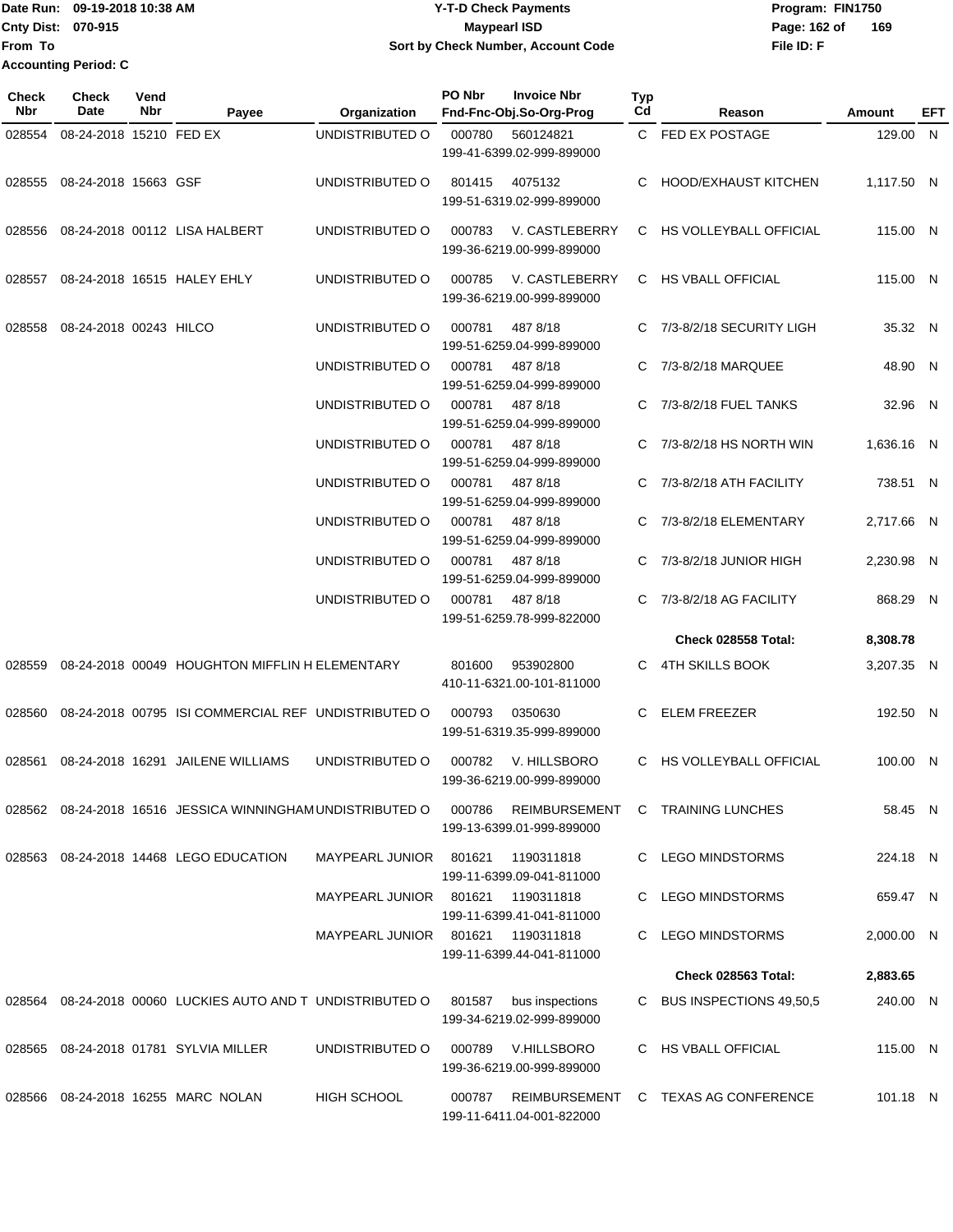|                             | Date Run: 09-19-2018 10:38 AM | <b>Y-T-D Check Payments</b>        | Program: FIN1750    |
|-----------------------------|-------------------------------|------------------------------------|---------------------|
| <b>Cnty Dist: 070-915</b>   |                               | Maypearl ISD                       | 169<br>Page: 163 of |
| <b>IFrom To</b>             |                               | Sort by Check Number, Account Code | File ID: F          |
| <b>Accounting Period: C</b> |                               |                                    |                     |

| <b>Check</b><br>Nbr | <b>Check</b><br>Date        | Vend<br>Nbr | Payee                                                | Organization                          | PO Nbr | <b>Invoice Nbr</b><br>Fnd-Fnc-Obj.So-Org-Prog    | Typ<br>Cd | Reason                       | Amount       | EFT |
|---------------------|-----------------------------|-------------|------------------------------------------------------|---------------------------------------|--------|--------------------------------------------------|-----------|------------------------------|--------------|-----|
| 028567              |                             |             | 08-24-2018 14927 REPUBLIC SERVICES UNDISTRIBUTED O   |                                       | 000788 | 0794-012980703                                   |           | C 8/1-8/31/18 WASTE          | 2,472.63 N   |     |
|                     |                             |             |                                                      |                                       |        | 199-51-6259.03-999-899000                        |           |                              |              |     |
| 028568              |                             |             | 08-24-2018 16454 SEON SYSTEMS SALE UNDISTRIBUTED O   |                                       | 801269 | 118180<br>199-52-6639.02-999-899000              | C.        | INSTALL CAMERAS ON BU        | 5,600.00 N   |     |
|                     |                             |             |                                                      | UNDISTRIBUTED O                       | 801269 | 115553<br>199-52-6639.02-999-899000              | C.        | <b>KITS FOR CAMERAS</b>      | 27,379.00 N  |     |
|                     |                             |             |                                                      |                                       |        |                                                  |           | Check 028568 Total:          | 32,979.00    |     |
| 028569              |                             |             | 08-24-2018 16497 SIDELINE INTERACTIV UNDISTRIBUTED O |                                       | 000796 | 12549011<br>199-36-6399.01-999-899BHS            |           | C SCORING TABLE              | 3,100.00 N   |     |
| 028570              | 08-24-2018 00552 TASB, INC. |             |                                                      | DIR COST-ADMINIS                      | 000794 | 551633<br>199-41-6219.02-720-899000              | C.        | POLICY UPDATE                | 18.84 N      |     |
| 028571              |                             |             | 08-24-2018 16030 TDINDUSTRIES, INC                   | UNDISTRIBUTED O                       | 801429 | OPP0032722<br>199-51-6639.20-999-899000          |           | C HVAC GOLF FACILITY         | 105,942.44 N |     |
| 028572              | 08-24-2018 13882 TRANE      |             |                                                      | UNDISTRIBUTED O                       | 000795 | 8171336<br>199-51-6249.01-999-899000             |           | C HVAC                       | 856.83 N     |     |
|                     |                             |             |                                                      | UNDISTRIBUTED O                       | 801624 | 8073680<br>199-51-6399.05-999-899000             | C.        | <b>HVAC PARTS</b>            | 150.55 N     |     |
|                     |                             |             |                                                      |                                       |        |                                                  |           | Check 028572 Total:          | 1,007.38     |     |
| 028573              |                             |             | 08-24-2018 00134 TXU ENERGY                          | UNDISTRIBUTED O                       | 000790 | 054827183397<br>199-51-6259.04-999-899000        |           | C 7/12-8/12/18 SECURITY LIG  | 330.91 N     |     |
| 028574              |                             |             | 08-24-2018 15503 UNIVERSITY BUILDING UNDISTRIBUTED O |                                       | 801427 | 0687571-IN<br>199-51-6639.21-999-899000          | C         | <b>INTER FRAMES</b>          | 2,100.00 N   |     |
|                     |                             |             |                                                      | UNDISTRIBUTED O                       | 801427 | 0687777-IN<br>199-51-6639.21-999-899000          | C         | <b>INTERM PREP DOORS</b>     | 3,035.00 N   |     |
|                     |                             |             |                                                      | UNDISTRIBUTED O                       | 801427 | 0687624-IN<br>199-51-6639.21-999-899000          | C         | <b>INTERM DOORS</b>          | 15,450.00 N  |     |
|                     |                             |             |                                                      |                                       |        |                                                  |           | Check 028574 Total:          | 20,585.00    |     |
| 028575              |                             |             | 08-24-2018 00141 WAL MART                            | <b>MAYPEARL JUNIOR</b>                | 801618 | 00776048-818<br>199-31-6399.00-041-899000        | C.        | <b>BACK TO SCHOOL SUPPLI</b> | 2.10 N       |     |
|                     |                             |             |                                                      | <b>ELEMENTARY</b>                     | 801618 | 00776048-818<br>199-31-6399.00-101-899000        | C.        | <b>BACK TO SCHOOL SUPPLI</b> | 1.056.49 N   |     |
|                     |                             |             |                                                      | HIGH SCHOOL                           |        | 801618 00776048-818<br>199-31-6399.04-001-899000 |           | C BACK TO SCHOOL SUPPLI      | 197.02 N     |     |
|                     |                             |             |                                                      | MAYPEARL JUNIOR 801618 00776048-818   |        | 199-31-6399.09-041-899000                        |           | C BACK TO SCHOOL SUPPLI      | 200.00 N     |     |
|                     |                             |             |                                                      | ELEMENTARY                            |        | 801618 00776048-818<br>199-31-6399.09-101-899000 |           | C BACK TO SCHOOL SUPPLI      | 100.00 N     |     |
|                     |                             |             |                                                      | MAYPEARL JUNIOR  801618  00776048-818 |        | 199-31-6399.10-041-899000                        |           | C BACK TO SCHOOL SUPPLI      | 108.60 N     |     |
|                     |                             |             |                                                      | ELEMENTARY                            | 801618 | 199-31-6399.10-101-899000                        |           | C BACK TO SCHOOL SUPPLI      | 17.93 N      |     |
|                     |                             |             |                                                      | UNDISTRIBUTED O 801622 00776048       |        | 240-35-6342.00-999-899000                        |           | C CN SUPPLIES                | 998.14 N     |     |
|                     |                             |             |                                                      |                                       |        |                                                  |           | Check 028575 Total:          | 2,680.28     |     |
|                     |                             |             | 028576 08-24-2018 16369 WILLIE JACKSON               | UNDISTRIBUTED O                       |        | 000791 V. HILLSBORO<br>199-36-6219.00-999-899000 |           | C HS VBALL OFFICIAL          | 115.00 N     |     |
|                     |                             |             | 028577 08-30-2018 15616 AT&T CORP.                   | UNDISTRIBUTED O                       | 000801 | 0573207983001<br>199-51-6259.02-999-899000       |           | C 7/24 TO8/17/18 LONGDIST    | 96.85 N      |     |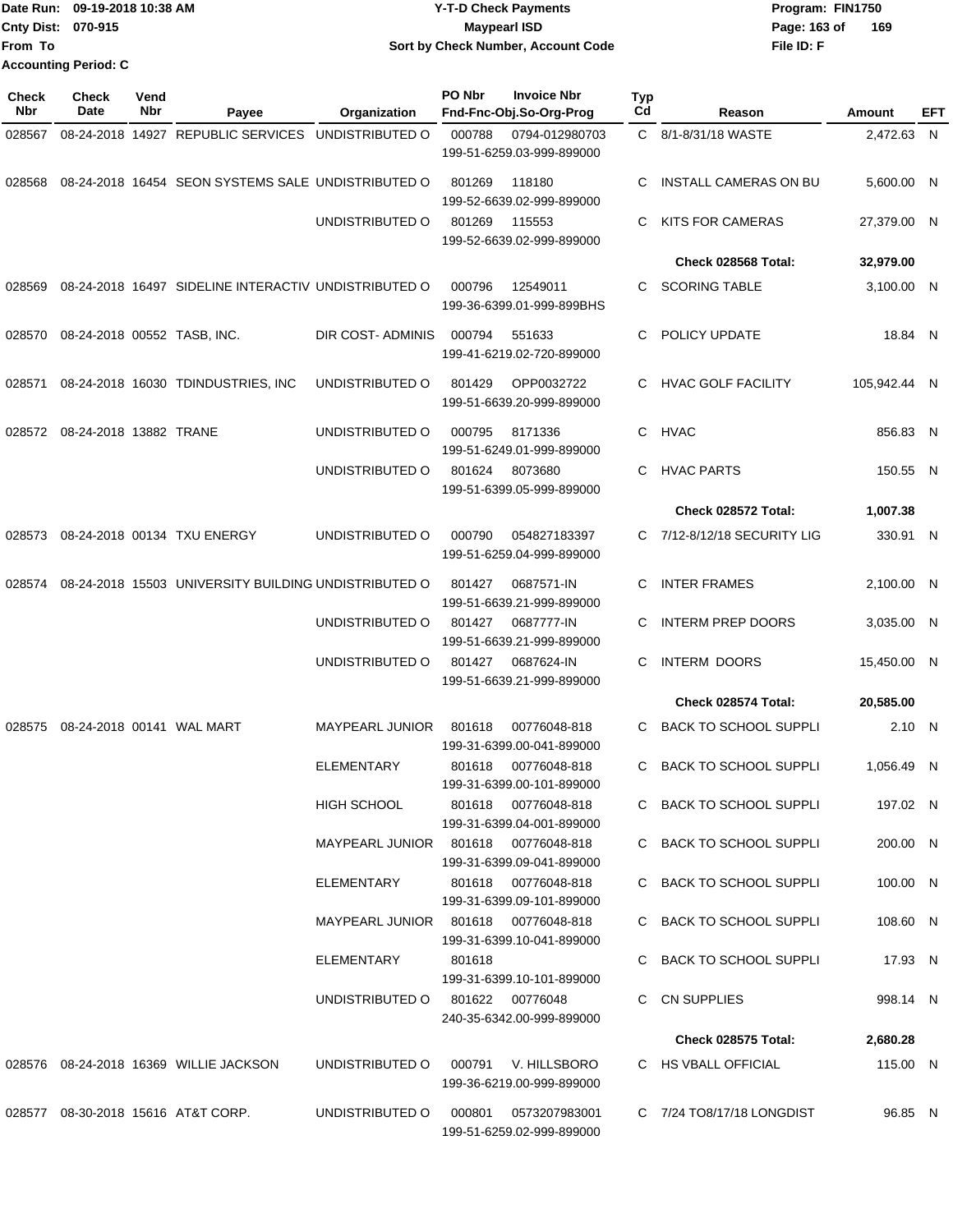|                           | Date Run: 09-19-2018 10:38 AM | <b>Y-T-D Check Payments</b>        | Program: FIN1750    |
|---------------------------|-------------------------------|------------------------------------|---------------------|
| <b>Cnty Dist: 070-915</b> |                               | <b>Mavpearl ISD</b>                | 169<br>Page: 164 of |
| <b>From To</b>            |                               | Sort by Check Number, Account Code | File ID: F          |
|                           | <b>Accounting Period: C</b>   |                                    |                     |

| <b>Check</b><br>Nbr | <b>Check</b><br>Date | Vend<br>Nbr | Payee                                                                        | Organization                              | PO Nbr | <b>Invoice Nbr</b><br>Fnd-Fnc-Obj.So-Org-Prog | <b>Typ</b><br>Cd | Reason                       | Amount     | EFT |
|---------------------|----------------------|-------------|------------------------------------------------------------------------------|-------------------------------------------|--------|-----------------------------------------------|------------------|------------------------------|------------|-----|
| 028578              |                      |             | 08-30-2018 00901 AVENUE FUEL DISTRI UNDISTRIBUTED O                          |                                           | 000800 | 67116                                         |                  | C FUEL                       | 2,277.47 N |     |
|                     |                      |             |                                                                              |                                           |        | 199-34-6311.01-999-899000                     |                  |                              |            |     |
| 028579              |                      |             | 08-30-2018 00887 BSN SPORTS                                                  | UNDISTRIBUTED O                           | 801527 | 902669067                                     |                  | C SUPPLIES                   | 40.00 N    |     |
|                     |                      |             |                                                                              |                                           |        | 199-36-6399.05-999-899000                     |                  |                              |            |     |
|                     |                      |             |                                                                              | <b>HIGH SCHOOL</b>                        | 801567 | 001613<br>199-36-6399.13-001-899000           | C.               | <b>PRACTICE SHIRTS/PULLO</b> | 1,537.50 N |     |
|                     |                      |             |                                                                              | UNDISTRIBUTED O                           | 801527 | 902669067<br>199-36-6399.15-999-899000        | C                | <b>WEIGHT BELTS</b>          | 500.00 N   |     |
|                     |                      |             |                                                                              |                                           |        |                                               |                  | Check 028579 Total:          | 2,077.50   |     |
| 028580              |                      |             | 08-30-2018 16401 CAMPOS ENGINEERIN UNDISTRIBUTED O                           |                                           | 000804 | 821410                                        | C                | ELEM RTU REPLACEMNE          | 2,000.00 N |     |
|                     |                      |             |                                                                              |                                           |        | 199-51-6219.00-999-899000                     |                  |                              |            |     |
|                     |                      |             |                                                                              | UNDISTRIBUTED O                           | 000804 | 821503<br>199-51-6219.00-999-899000           | C                | ELEM RTU REPLACEMENT         | 4,095.31 N |     |
|                     |                      |             |                                                                              |                                           |        |                                               |                  | Check 028580 Total:          | 6,095.31   |     |
| 028581              |                      |             | 08-30-2018 00871 CARD SERVICE CENT UNDISTRIBUTED O                           |                                           | 801635 | 10746050                                      | C                | <b>BACK TO SCHOOL GATHE</b>  | 18.29 N    |     |
|                     |                      |             |                                                                              |                                           |        | 199-13-6299.00-999-899000                     |                  |                              |            |     |
|                     |                      |             |                                                                              | UNDISTRIBUTED O                           | 801634 | 199-13-6499.00-999-811000                     | C                | NEW TEACHER LUNCH            | 95.15 N    |     |
|                     |                      |             |                                                                              | UNDISTRIBUTED O                           | 801629 | 242668                                        |                  | ADMINISTRATORS MEAL          | 60.29 N    |     |
|                     |                      |             |                                                                              |                                           |        | 199-13-6499.00-999-811000                     |                  |                              |            |     |
|                     |                      |             |                                                                              | UNDISTRIBUTED O                           | 801636 | 18115900426<br>199-13-6499.00-999-811000      | C.               | NEW TEACHER LUNCH            | 51.67 N    |     |
|                     |                      |             |                                                                              | UNDISTRIBUTED O                           | 801533 | ag trailer                                    | C.               | REG AG TR #33                | 7.00 N     |     |
|                     |                      |             |                                                                              |                                           |        | 199-34-6219.02-999-899000                     |                  |                              |            |     |
|                     |                      |             |                                                                              | UNDISTRIBUTED O                           | 801588 | 1084692                                       | C.               | <b>BUS REGISTER</b>          | 83.03 N    |     |
|                     |                      |             |                                                                              |                                           |        | 199-34-6219.02-999-899000                     |                  |                              |            |     |
|                     |                      |             |                                                                              | <b>ADMINISTRATIVE</b>                     | 801628 | 10002<br>199-41-6399.01-701-899000            | C.               | <b>MEALS FOR POLICE INTE</b> | 38.95 N    |     |
|                     |                      |             |                                                                              | <b>ADMINISTRATIVE</b>                     | 000820 | 10001<br>199-41-6411.01-701-899000            | C                | <b>AUDIT LUNCHEON</b>        | 64.22 N    |     |
|                     |                      |             |                                                                              | <b>SCHOOL BOARD</b>                       | 000821 | 10001                                         | C                | <b>BOARD MEETING MEAL</b>    | 34.47 N    |     |
|                     |                      |             |                                                                              |                                           |        | 199-41-6499.02-702-899000                     |                  |                              |            |     |
|                     |                      |             |                                                                              |                                           |        |                                               |                  | Check 028581 Total:          | 453.07     |     |
|                     |                      |             | 028582  08-30-2018  00527  CDWG INC.                                         | UNDISTRIBUTED O 801619 NWP1488            |        | 199-11-6399.45-999-899000                     |                  | C HARDWARE WARRANTIES        | 3,720.62 N |     |
|                     |                      |             | 028583  08-30-2018  15544  CLEBURNE WELDING  UNDISTRIBUTED   000802  1758737 |                                           |        |                                               |                  | C CYLINDERS                  | 1,028.50 N |     |
|                     |                      |             |                                                                              |                                           |        | 199-51-6319.02-999-899000                     |                  |                              |            |     |
|                     |                      |             | 028584 08-30-2018 01083 CREATIVE WALLS                                       | UNDISTRIBUTED O 000805 658604             |        | 199-51-6399.04-999-899000                     |                  | C DISTRICT SIGNS             | 2,068.00 N |     |
|                     |                      |             | 028585  08-30-2018  12885  DIRECT ENERGY                                     | UNDISTRIBUTED O   000806  182280035670394 |        | 199-51-6259.04-999-899000                     |                  | C 07/12-08/12/18 BUS BARN    | 64.97 N    |     |
|                     |                      |             |                                                                              | UNDISTRIBUTED O 000806 182270035660841    |        |                                               |                  | C 07/12-08/12/18 QUAD BUIL   | 226.01 N   |     |
|                     |                      |             |                                                                              | UNDISTRIBUTED O 000806 182270035660841    |        | 199-51-6259.04-999-899000                     |                  | C 07/12-08/12/18 ARCHIVE     | 206.12 N   |     |
|                     |                      |             |                                                                              |                                           |        | 199-51-6259.04-999-899000                     |                  |                              |            |     |
|                     |                      |             |                                                                              | UNDISTRIBUTED O 000806 182270035660841    |        | 199-51-6259.04-999-899000                     |                  | C 07/12-08/12/18 INTE PRAC   | 104.24 N   |     |
|                     |                      |             |                                                                              | UNDISTRIBUTED O 000806 182270035660841    |        | 199-51-6259.04-999-899000                     |                  | C 07/12/08/12/18 HS SOUTH    | 2,844.52 N |     |
|                     |                      |             |                                                                              | UNDISTRIBUTED O 000806 182270035660841    |        | 199-51-6259.04-999-899000                     |                  | C 07/12-08/12/18 GOLF FACIL  | 569.53 N   |     |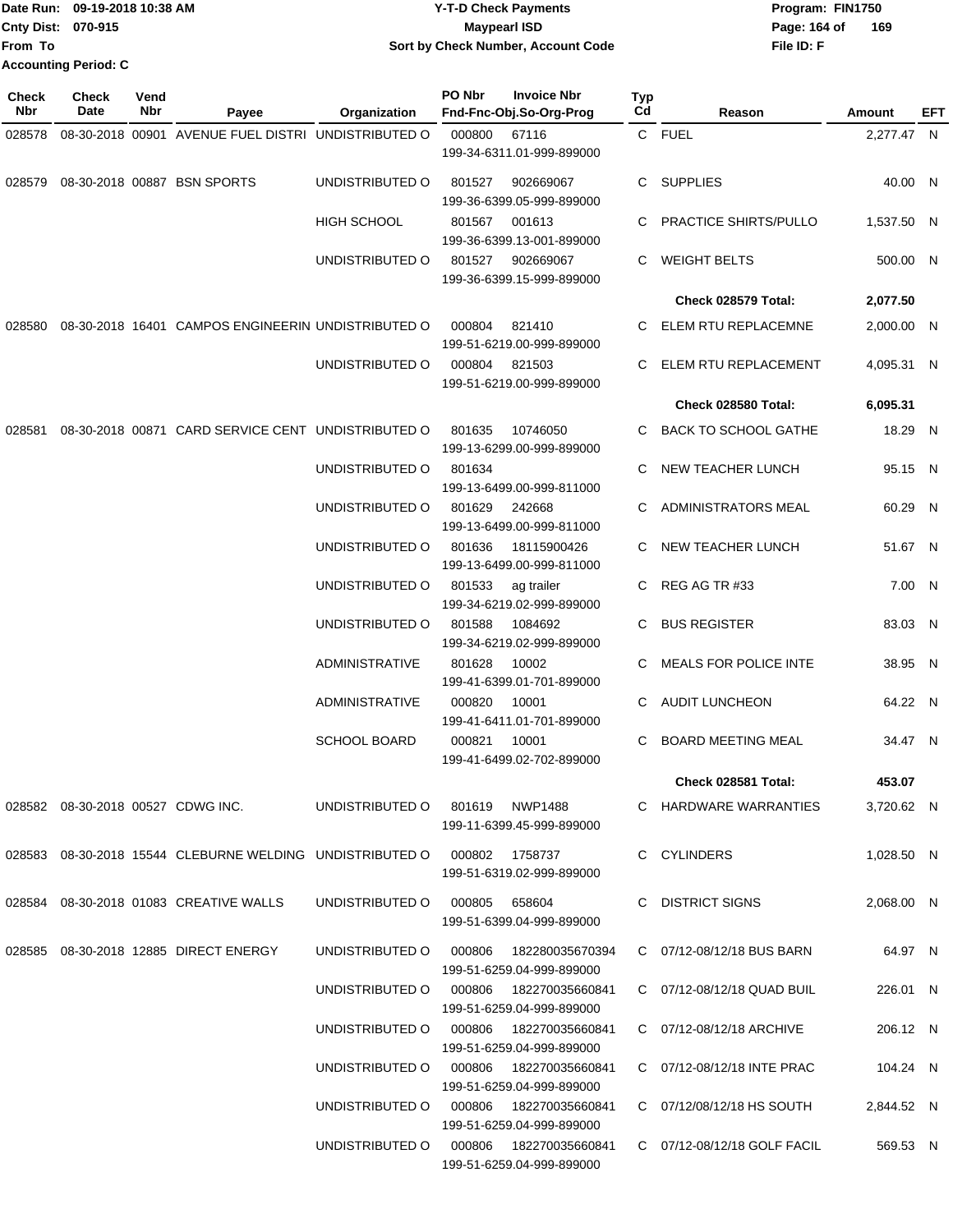|                             | Date Run: 09-19-2018 10:38 AM | Y-T-D Check Payments               | Program: FIN1750 |     |
|-----------------------------|-------------------------------|------------------------------------|------------------|-----|
| <b>Cnty Dist: 070-915</b>   |                               | Maypearl ISD                       | Page: 165 of     | 169 |
| lFrom To                    |                               | Sort by Check Number, Account Code | File ID: F       |     |
| <b>Accounting Period: C</b> |                               |                                    |                  |     |

| Check<br><b>Nbr</b> | <b>Check</b><br>Date              | Vend<br>Nbr | Payee                                               | Organization       | PO Nbr | <b>Invoice Nbr</b><br>Fnd-Fnc-Obj.So-Org-Prog   | <b>Typ</b><br>Cd | Reason                        | Amount      | EFT |
|---------------------|-----------------------------------|-------------|-----------------------------------------------------|--------------------|--------|-------------------------------------------------|------------------|-------------------------------|-------------|-----|
|                     |                                   |             |                                                     | UNDISTRIBUTED O    | 000806 | 182280035672773<br>199-51-6259.04-999-899000    | $\mathsf{C}$     | 07/12-08/12/18 ADMIN          | 332.60 N    |     |
|                     |                                   |             |                                                     | UNDISTRIBUTED O    | 000806 | 182270035660841<br>199-51-6259.04-999-899000    | C.               | 07/12-08/12/18 INTERM         | 1,482.62 N  |     |
|                     |                                   |             |                                                     | UNDISTRIBUTED O    | 000806 | 182270035660841<br>199-51-6259.04-999-899000    | C                | 07/12-08/12/18 INTEM CAF      | 331.80 N    |     |
|                     |                                   |             |                                                     | UNDISTRIBUTED O    | 000806 | 182270035660841<br>199-51-6259.04-999-899000    | C.               | 07/12/-08/12/18 PORTABLE      | 102.81 N    |     |
|                     |                                   |             |                                                     |                    |        |                                                 |                  | Check 028585 Total:           | 6,265.22    |     |
| 028586              |                                   |             | 08-30-2018 01547 EICHELBAUM WARDEL DIR COST-ADMINIS |                    | 000811 | 62300<br>199-41-6211.00-720-899000              | C.               | <b>LEGAL SERVICES</b>         | 254.50 N    |     |
| 028587              |                                   |             | 08-30-2018 00688 ETA HAND2MIND                      | UNDISTRIBUTED O    | 801477 | 60094361<br>289-11-6399.00-999-811000           | C                | STEM LABS 1ST-8TH             | 8,501.08 N  |     |
| 028588              |                                   |             | 08-30-2018 16072 FIRE AND SAFETY PR UNDISTRIBUTED O |                    | 801499 | 29796<br>199-51-6249.00-999-899000              | C                | <b>2018 FIRE EXTINQUISHER</b> | 556.00 N    |     |
|                     |                                   |             |                                                     | UNDISTRIBUTED O    | 801499 | 29796<br>199-51-6249.35-999-899000              | C                | 2018 KITCHEN FIRE INSPE       | 510.00 N    |     |
|                     |                                   |             |                                                     |                    |        |                                                 |                  | Check 028588 Total:           | 1.066.00    |     |
| 028589              |                                   |             | 08-30-2018 16059 FRONTIER SOUTHWE UNDISTRIBUTED O   |                    | 000809 | 092915-5<br>199-51-6259.02-999-899000           | C.               | 08/22-09/21/18 J/H 4352038    | 123.81 N    |     |
| 028590              |                                   |             | 08-30-2018 00360 PAMELA D. FUCHS                    | UNDISTRIBUTED O    | 000807 | <b>VERSUS</b><br>199-36-6219.00-999-899000      | C.               | H/S VOLLEYBALL OFFICIA        | 115.00 N    |     |
| 028591              |                                   |             | 08-30-2018 00612 HOME DEPOT CREDIT HIGH SCHOOL      |                    | 801561 | XXXX74157/18<br>199-11-6399.09-001-822000       | C.               | SHOP TOOLS AND LUMBE          | 873.52 N    |     |
| 028592              |                                   |             | 08-30-2018 00795 ISI COMMERCIAL REF UNDISTRIBUTED O |                    | 000814 | 0353299<br>199-51-6249.35-999-899000            | C.               | JH FREEZER DEFROST TI         | 934.21 N    |     |
|                     |                                   |             |                                                     | UNDISTRIBUTED O    | 801640 | 0354147<br>199-51-6639.35-999-899000            | C                | WALK IN FREEZER J/H           | 11,643.00 N |     |
|                     |                                   |             |                                                     |                    |        |                                                 |                  | Check 028592 Total:           | 12,577.21   |     |
| 028593              |                                   |             | 08-30-2018 16518 JONATHAN STERNBLI UNDISTRIBUTED O  |                    | 000812 | <b>VS ALVARADO</b><br>199-36-6219.00-999-899000 | C.               | H/S VOLLEYBALL OFFICIA        | 115.00 N    |     |
| 028594              |                                   |             | 08-30-2018 16517 KAY MARIE AINSWORT UNDISTRIBUTED O |                    | 000810 | VS ALVARADO<br>199-36-6219.00-999-899000        |                  | C H/S VOLLEYBALL OFFICIA      | 115.00 N    |     |
|                     | 028595 08-30-2018 00184 KEENE ISD |             |                                                     | <b>HIGH SCHOOL</b> | 000817 | 2017-2018<br>199-36-6499.01-001-899000          |                  | C 17-18 ENDING BALANCE        | 805.17 N    |     |
| 028596              | 08-30-2018 15098 LOWE'S           |             |                                                     | UNDISTRIBUTED O    | 801609 | 2834554 8/9/18<br>199-51-6319.05-999-899000     |                  | C SOP SUPPLIES                | 186.15 N    |     |
|                     |                                   |             | 028597 08-30-2018 16301 MELODY MAYSE                | UNDISTRIBUTED O    | 000813 | VS ALVARADO<br>199-36-6219.00-999-899000        |                  | C H/S VOLLEYBALL OFFICIA      | 115.00 N    |     |
| 028598              |                                   |             | 08-30-2018 16084 NEMA 3 ELECTRICAL UNDISTRIBUTED O  |                    | 000818 | 1808-503<br>199-51-6319.03-999-899000           | C.               | <b>FOOTBALL LIGHTS</b>        | 680.00 N    |     |
| 028599              |                                   |             | 08-30-2018 00316 SCHOOL SPECIALTY I ELEMENTARY      |                    | 801522 | 208120982732<br>199-11-6399.40-101-811000       |                  | C CLASSROOM STOOLS            | 876.98 N    |     |
|                     |                                   |             | 028600 08-30-2018 16446 Secured Mobility LLC        | UNDISTRIBUTED O    | 801224 | 001260<br>199-52-6639.04-999-899000             |                  | C SMART TAGS                  | 33,047.00 N |     |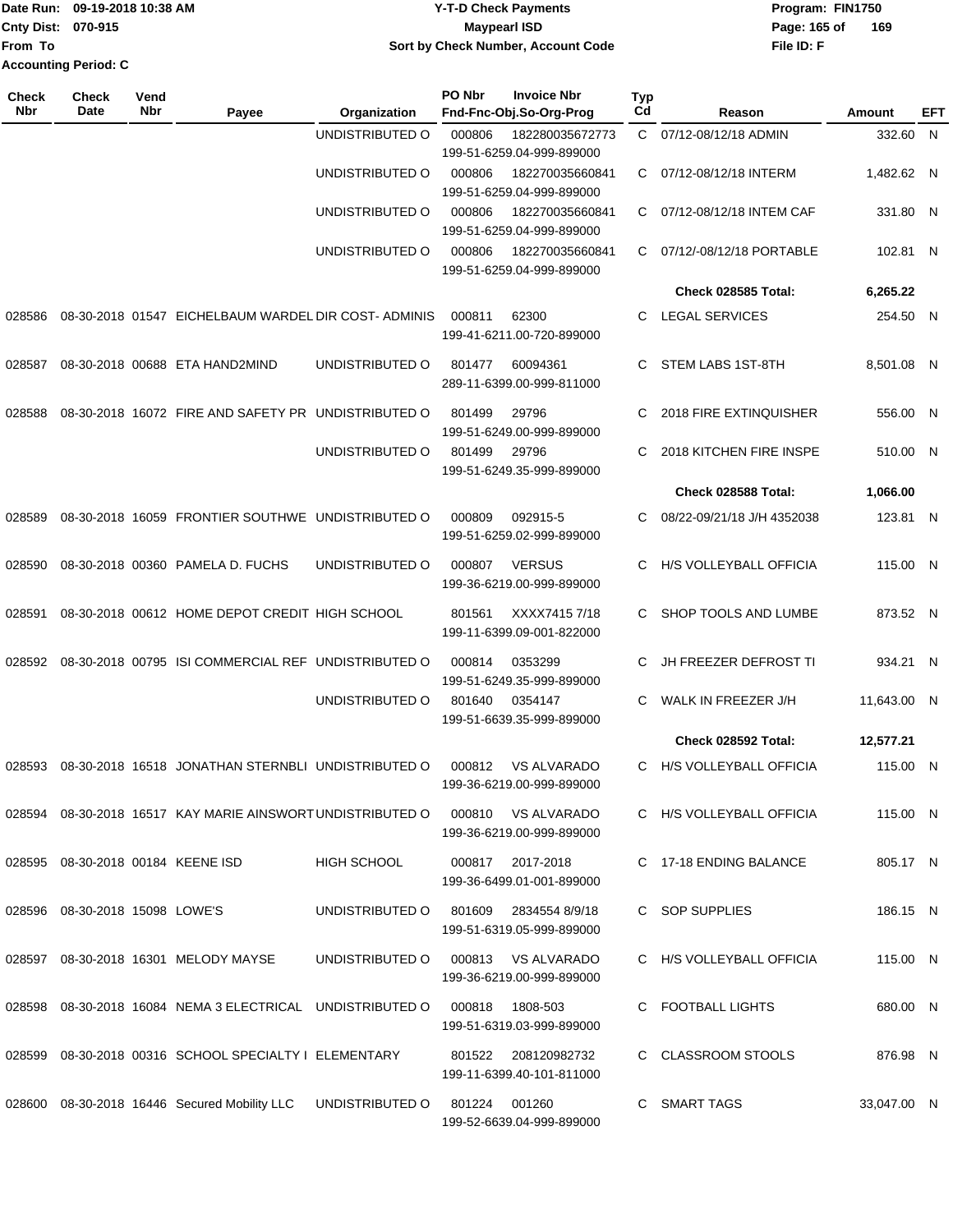|                    | Date Run: 09-19-2018 10:38 AM | Y-T-D Check Payments               | Program: FIN1750    |
|--------------------|-------------------------------|------------------------------------|---------------------|
| Cnty Dist: 070-915 |                               | Mavpearl ISD                       | 169<br>Page: 166 of |
| <b>From To</b>     |                               | Sort by Check Number, Account Code | File ID: F          |
|                    | <b>Accounting Period: C</b>   |                                    |                     |

| Check<br>Nbr | <b>Check</b><br>Date   | Vend<br>Nbr | Payee                                                        |                        | PO Nbr | <b>Invoice Nbr</b><br>Fnd-Fnc-Obj.So-Org-Prog     | Typ<br>Cd | Reason                        | Amount      | EFT |
|--------------|------------------------|-------------|--------------------------------------------------------------|------------------------|--------|---------------------------------------------------|-----------|-------------------------------|-------------|-----|
| 028601       |                        |             | 08-30-2018 00234 SOUTHWEST INTERNA UNDISTRIBUTED O           | <b>Organization</b>    | 000823 | 7173                                              | C.        | <b>BUS 50 REPAIR EGR VALV</b> | 963.10 N    |     |
|              |                        |             |                                                              |                        |        | 199-34-6219.00-999-899000                         |           |                               |             |     |
|              |                        |             |                                                              | UNDISTRIBUTED O        | 801642 | 7171                                              | С         | <b>BUS 51 REPAIR</b>          | 957.60 N    |     |
|              |                        |             |                                                              |                        |        | 199-34-6219.00-999-899000                         |           |                               |             |     |
|              |                        |             |                                                              | UNDISTRIBUTED O        | 801642 | 7171                                              | С         | <b>BUS 51 REPAIR</b>          | 2,486.00 N  |     |
|              |                        |             |                                                              |                        |        | 199-34-6319.00-999-899000                         |           |                               |             |     |
|              |                        |             |                                                              |                        |        |                                                   |           | Check 028601 Total:           | 4,406.70    |     |
| 028602       |                        |             | 08-30-2018 15979 SUCCESS ED LLC                              | UNDISTRIBUTED O        | 000803 | 990158                                            | C         | TRAINING EXPENSE ON 0         | 63.65 N     |     |
|              |                        |             |                                                              |                        |        | 199-11-6411.01-999-823000                         |           |                               |             |     |
| 028603       | 08-30-2018 00131 TASA  |             |                                                              | SCHOOL BOARD           | 801638 | 001686                                            | C         | <b>TASA CONVENTION - IKAR</b> | 375.00 N    |     |
|              |                        |             |                                                              |                        |        | 199-41-6499.00-702-899000                         |           |                               |             |     |
|              |                        |             |                                                              |                        | 000824 |                                                   | C         | <b>LSK CONTROL BOARD</b>      | 714.00 N    |     |
| 028604       |                        |             | 08-30-2018 16030 TDINDUSTRIES, INC                           | UNDISTRIBUTED O        |        | 1382423<br>199-51-6249.01-999-899000              |           |                               |             |     |
|              |                        |             |                                                              |                        |        |                                                   |           |                               |             |     |
| 028605       |                        |             | 08-30-2018 16519 TERESA HATTON                               | <b>MAYPEARL JUNIOR</b> | 000822 | <b>REIMBURSEMENT</b><br>199-31-6399.00-041-899000 | C         | <b>CUB CAMP</b>               | 75.00 N     |     |
|              |                        |             |                                                              |                        |        |                                                   |           |                               |             |     |
| 028606       | 08-30-2018 13882 TRANE |             |                                                              | UNDISTRIBUTED O        | 000815 | 4896429                                           | C         | <b>HVAC MOTOR</b>             | 783.71 N    |     |
|              |                        |             |                                                              |                        |        | 199-51-6249.01-999-899000                         |           |                               |             |     |
| 028607       |                        |             | 08-30-2018 16505 TRINITY 3 TECHNOLO HIGH SCHOOL              |                        | 801620 | S012268                                           | C         | <b>CHROMEBOOKS</b>            | 15,560.00 N |     |
|              |                        |             |                                                              |                        |        | 199-11-6639.22-001-822000                         |           |                               |             |     |
| 028608       |                        |             | 08-30-2018 01145 WELDERS WAREHOUS HIGH SCHOOL                |                        | 801558 | 617238                                            | C         | TOOLS AND SUPPLIES SH         | 1,019.74 N  |     |
|              |                        |             |                                                              |                        |        | 199-11-6399.09-001-822000                         |           |                               |             |     |
|              |                        |             |                                                              | UNDISTRIBUTED O        | 000816 | 34553                                             | C         | <b>MONTHLY RENTAL</b>         | 50.00 N     |     |
|              |                        |             |                                                              |                        |        | 199-51-6319.02-999-899000                         |           |                               |             |     |
|              |                        |             |                                                              |                        |        |                                                   |           | Check 028608 Total:           | 1,069.74    |     |
| 030518       |                        |             | 03-05-2018 15276 MONERIS SOLUTIONS UNDISTRIBUTED O           |                        | 000487 |                                                   | D         | EZSCHLPAY 2/26-3/29 P         | 349.54 N    |     |
|              |                        |             |                                                              |                        |        | 240-35-6219.00-999-899000                         |           |                               |             |     |
| 030618       |                        |             | 03-06-2018 00200 CLAIMS ADMINISTRATI HIGH SCHOOL             |                        | 000488 |                                                   | D         | <b>WORKERS COMPENSATIO</b>    | 184.99 N    |     |
|              |                        |             |                                                              |                        |        | 199-11-6143.00-001-811000                         |           |                               |             |     |
| 032018       |                        |             | 03-20-2018 00200 CLAIMS ADMINISTRATI HIGH SCHOOL             |                        | 000489 |                                                   | D         | <b>WORKERS COMPENSTATI</b>    | 338.00 N    |     |
|              |                        |             |                                                              |                        |        | 199-11-6143.00-001-811000                         |           |                               |             |     |
|              |                        |             | 032618 03-26-2018 00200 CLAIMS ADMINISTRATI HIGH SCHOOL      |                        | 000490 |                                                   |           | D WORKERS COMPENSATIO         | 336.57 N    |     |
|              |                        |             |                                                              |                        |        | 199-11-6143.00-001-811000                         |           |                               |             |     |
|              |                        |             | 040318 04-03-2018 15276 MONERIS SOLUTIONS UNDISTRIBUTED O    |                        | 000537 |                                                   |           | D MONERIS                     | 25.49 N     |     |
|              |                        |             |                                                              |                        |        | 240-35-6219.00-999-899000                         |           |                               |             |     |
|              |                        |             |                                                              | UNDISTRIBUTED O        | 000537 |                                                   |           | D EZSCHLPAY                   | 152.03 N    |     |
|              |                        |             |                                                              |                        |        | 240-35-6219.00-999-899000                         |           |                               |             |     |
|              | 04-10-2018             |             |                                                              | UNDISTRIBUTED O        | 000537 | 240-35-6219.00-999-899000                         |           | D MERCH SERVICES              | 75.41 N     |     |
|              |                        |             |                                                              |                        |        |                                                   |           | Check 040318 Total:           | 252.93      |     |
|              |                        |             | 041118 04-11-2018 00200 CLAIMS ADMINISTRATI HIGH SCHOOL      |                        | 000535 |                                                   |           | D WORKERS COMPENSATIO         | 414.00 N    |     |
|              |                        |             |                                                              |                        |        | 199-11-6143.00-001-811000                         |           |                               |             |     |
|              |                        |             |                                                              |                        |        |                                                   |           |                               |             |     |
|              |                        |             | 042318 04-23-2018 00200 CLAIMS ADMINISTRATI HIGH SCHOOL      |                        | 000536 | 199-11-6143.00-001-811000                         |           | D WORKERS COMPENSATIO         | 447.17 N    |     |
|              |                        |             |                                                              |                        |        |                                                   |           |                               |             |     |
|              |                        |             | 050218  05-02-2018  15276  MONERIS SOLUTIONS UNDISTRIBUTED O |                        | 000628 |                                                   |           | D EZSCHLPAY                   | 213.71 N    |     |
|              |                        |             |                                                              |                        |        | 240-35-6219.00-999-899000                         |           |                               |             |     |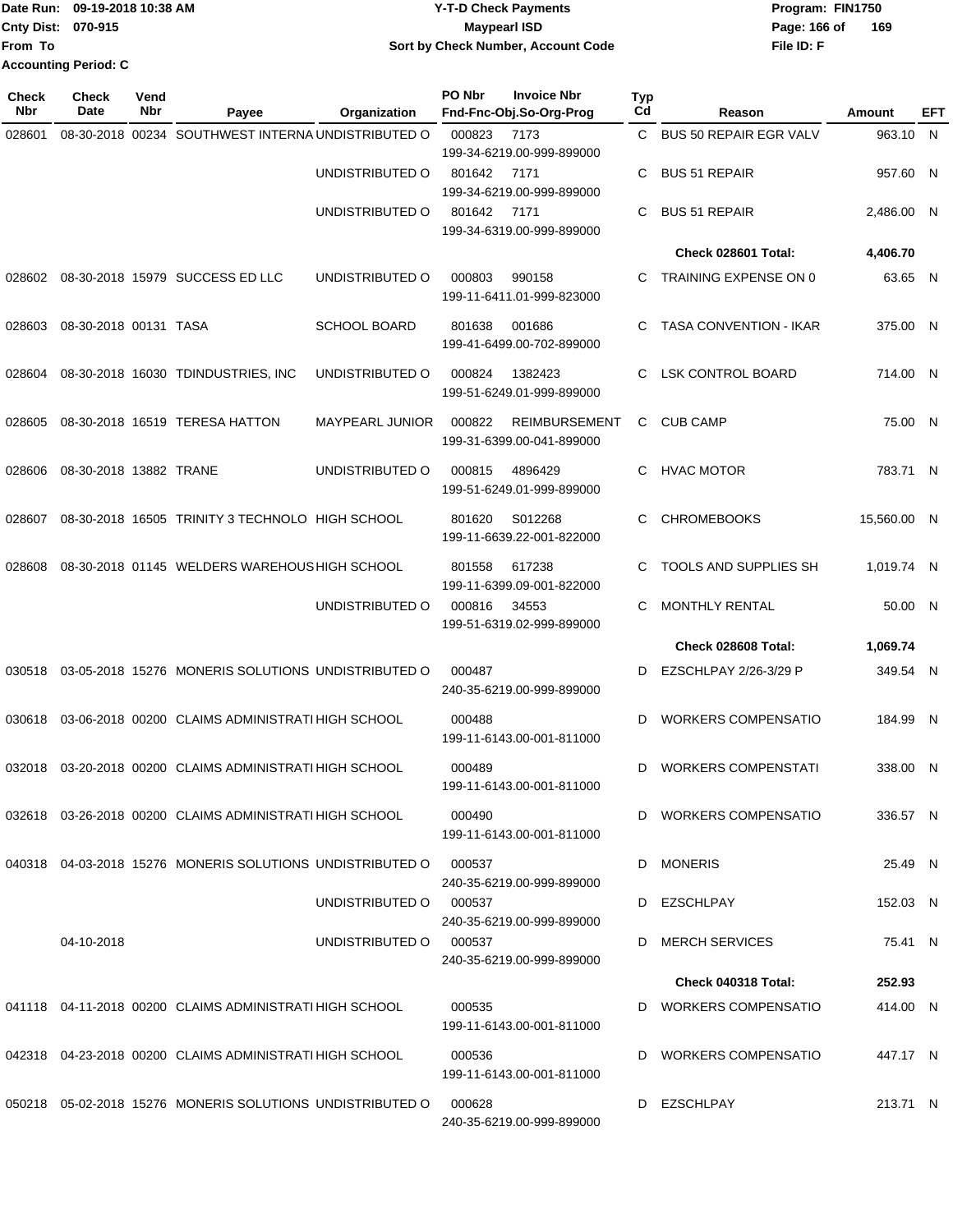Date Run: 09-19-2018 10:38 AM **CONTEX 18 AM CONTEX 18 AM CONTEX 17-T-D** Check Payments **CONTEX 18 AM CONTEX 18 AM CONTEX 18 AM CONTEX 18 AM CONTEX 18 AM CONTEX 18 AM CONTEX 18 AM CONTEX 18 AM CONTEX 19 AM CONTEX 19 AM CONT Cnty Dist:** 070-915 **Page: 167 of Page: 167 of Page: 167 of File ID: F From To 09-19-2018 10:38 AM Y-T-D Check Payments 070-915 Maypearl ISD Sort by Check Number, Account Code 169 Accounting Period: C**

| <b>Check</b><br>Nbr | <b>Check</b><br>Date     | Vend<br>Nbr | Payee<br>Organization                                   | PO Nbr<br><b>Invoice Nbr</b><br>Fnd-Fnc-Obj.So-Org-Prog | Typ<br>Cd | Reason                     | Amount       | EFT |
|---------------------|--------------------------|-------------|---------------------------------------------------------|---------------------------------------------------------|-----------|----------------------------|--------------|-----|
| 050818              |                          |             | 05-09-2018 00200 CLAIMS ADMINISTRATI HIGH SCHOOL        | 000631<br>199-11-6143.00-001-811000                     | D         | <b>WORKERS COMP</b>        | 379.00 N     |     |
| 050918              |                          |             | 05-09-2018 15276 MONERIS SOLUTIONS UNDISTRIBUTED O      | 000629<br>240-35-6219.00-999-899000                     | D         | <b>EZSCHLPAY</b>           | 90.79 N      |     |
| 051018              |                          |             | 05-09-2018 00200 CLAIMS ADMINISTRATI ELEMENTARY         | 000630<br>199-11-6143.00-101-811000                     | D         | <b>WORKERS COMP</b>        | 240.47 N     |     |
| 052018              |                          |             | 05-21-2018 00200 CLAIMS ADMINISTRATI HIGH SCHOOL        | 000633<br>199-11-6143.00-001-811000                     | D         | <b>WORKERS COMP</b>        | 160.24 N     |     |
| 052118              |                          |             | 05-21-2018 00200 CLAIMS ADMINISTRATI HIGH SCHOOL        | 000632<br>199-11-6143.00-001-811000                     | D         | <b>WORKERS COMP</b>        | 150.00 N     |     |
| 060418              |                          |             | 06-04-2018 15276 MONERIS SOLUTIONS UNDISTRIBUTED O      | 000675<br>240-35-6219.00-999-899000                     | D         | <b>EZSCHL PAY</b>          | 196.25 N     |     |
| 060518              |                          |             | 06-05-2018 00200 CLAIMS ADMINISTRATI HIGH SCHOOL        | 000676<br>199-11-6143.00-001-811000                     | D         | <b>WORKERS COMPENSATIO</b> | 819.07 N     |     |
| 061318              |                          |             | 06-13-2018 00200 CLAIMS ADMINISTRATI HIGH SCHOOL        | 000677<br>199-11-6143.00-001-811000                     | D         | <b>WORKERS COMPENSATIO</b> | 504.00 N     |     |
| 061518              | 06-15-2018 13063 US BANK |             | UNDISTRIBUTED O                                         | 000658<br>578469KL1<br>199-71-6513.00-999-899000        | D         | Maintenance Tax Note Ser 2 | 125,000.00 N |     |
|                     |                          |             | UNDISTRIBUTED O                                         | 000658<br>578469KL1<br>199-71-6523.00-999-899000        | D         | Maintenance Tax Note Ser 2 | 4,841.00 N   |     |
|                     |                          |             |                                                         |                                                         |           | Check 061518 Total:        | 129,841.00   |     |
| 061918              |                          |             | 06-19-2018 00200 CLAIMS ADMINISTRATI HIGH SCHOOL        | 000678<br>199-11-6143.00-001-811000                     | D         | <b>WORKERS COMPENSATIO</b> | 460.00 N     |     |
| 070718              |                          |             | 07-10-2018 00200 CLAIMS ADMINISTRATI HIGH SCHOOL        | 000714<br>199-11-6143.00-001-811000                     | D         | <b>WORKERS COMPENSATIO</b> | 557.32 N     |     |
| 070818              |                          |             | 07-10-2018 00200 CLAIMS ADMINISTRATI HIGH SCHOOL        | 000713<br>199-11-6143.00-001-811000                     | D         | <b>WORKERS COMPENSATIO</b> | 375.11 N     |     |
| 070918              |                          |             | 07-10-2018 00200 CLAIMS ADMINISTRATI HIGH SCHOOL        | 000712<br>199-11-6143.00-001-811000                     | D         | <b>WORKERS COMPENSATIO</b> | 278.66 N     |     |
|                     |                          |             | 071018 07-10-2018 00200 CLAIMS ADMINISTRATI HIGH SCHOOL | 000711<br>199-11-6143.00-001-811000                     |           | D WORKERS COMP             | 40.00 N      |     |
|                     |                          |             | 071118 07-11-2018 00200 CLAIMS ADMINISTRATI HIGH SCHOOL | 000715<br>199-11-6143.00-001-811000                     |           | D WORKERS COMPENSATIO      | 435.00 N     |     |
|                     |                          |             | 071618 07-16-2018 00200 CLAIMS ADMINISTRATI HIGH SCHOOL | 000716<br>199-11-6143.00-001-811000                     | D.        | WORKERS COMPENSATIO        | 93.10 N      |     |
|                     |                          |             | 071818 07-18-2018 00200 CLAIMS ADMINISTRATI HIGH SCHOOL | 000717<br>199-11-6143.00-001-811000                     | D         | WORKERS COMPENSATIO        | 2,007.12 N   |     |
|                     |                          |             | 071918 07-19-2018 00200 CLAIMS ADMINISTRATI HIGH SCHOOL | 000718<br>199-11-6143.00-001-811000                     | D         | WORKERS COMPENSATIO        | 21.45 N      |     |
|                     |                          |             | 080118 08-01-2018 00200 CLAIMS ADMINISTRATI HIGH SCHOOL | 000751<br>199-11-6143.00-001-811000                     | D         | WORKERS COMPENSATIO        | 213.00 N     |     |
|                     |                          |             | 080318 08-03-2018 00200 CLAIMS ADMINISTRATI HIGH SCHOOL | 000752<br>199-11-6143.00-001-811000                     |           | D WORKERS COMPENSATIO      | 467.78 N     |     |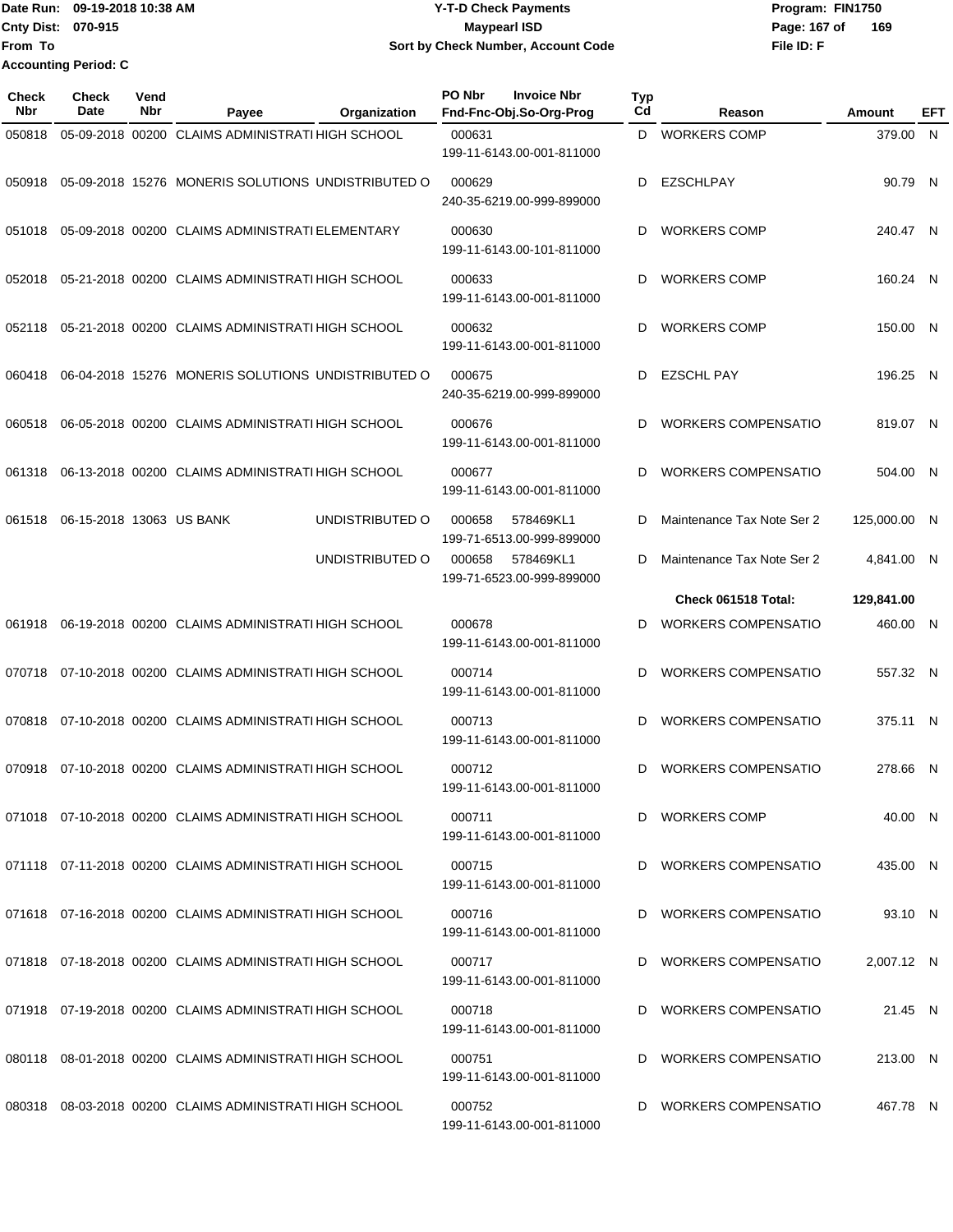Date Run: 09-19-2018 10:38 AM **CONTEX 18 AM CONTEX 18 AM CONTEX 18 AM CONTEX 18 AM CONTEX 19 AM CONTEX 19 AM CONTEX 19 AM CONTEX 19 AM CONTEX 19 AM CONTEX 19 AM CONTEX 19 AM CONTEX 19 AM CONTEX 19 AM CONTEX 19 AM CONTEX 19 Cnty Dist: 070-915 File ID: F From To 09-19-2018 10:38 AM Y-T-D Check Payments 070-915 Maypearl ISD Sort by Check Number, Account Code** Page: 168 of 169 **Accounting Period: C**

| Check<br>Nbr | Check<br>Date            | Vend<br>Nbr | Payee                                                       | Organization    | PO Nbr | <b>Invoice Nbr</b><br>Fnd-Fnc-Obj.So-Org-Prog | <b>Typ</b><br>Cd | Reason                            | Amount      | EFT |
|--------------|--------------------------|-------------|-------------------------------------------------------------|-----------------|--------|-----------------------------------------------|------------------|-----------------------------------|-------------|-----|
| 081418       |                          |             | 08-14-2018 00200 CLAIMS ADMINISTRATI HIGH SCHOOL            |                 | 000753 | 199-11-6143.00-001-811000                     | D                | <b>WORKERS COMPENSATIO</b>        | 649.00 N    |     |
| 081518       |                          |             | 08-15-2018 00200 CLAIMS ADMINISTRATI HIGH SCHOOL            |                 | 000754 | 199-11-6143.00-001-811000                     | D                | <b>WORKERS COMPENSATIO</b>        | 5,420.01 N  |     |
| 081718       | 08-13-2018 13063 US BANK |             |                                                             | UNDISTRIBUTED O | 000756 | 08162018<br>199-71-6523.02-999-899000         | D                | Debt Service Payment Intere       | 16,387.50 N |     |
| 081818       |                          |             | 08-17-2018 00200 CLAIMS ADMINISTRATI HIGH SCHOOL            |                 | 000768 | 199-11-6143.00-001-811000                     | D                | <b>WORKERS COMPENSATIO</b>        | 390.68 N    |     |
| 082618       |                          |             | 08-24-2018 00200 CLAIMS ADMINISTRATI HIGH SCHOOL            |                 | 000779 | 199-11-6143.00-001-811000                     | D                | <b>WORKERS COMPENSATIO</b>        | 640.81 N    |     |
| 090517       |                          |             | 09-05-2017 15276 MONERIS SOLUTIONS UNDISTRIBUTED O          |                 | 000070 | 240-35-6219.00-999-899000                     | D                | EZSCHL PAY 08/30-09/27/1          | 144.34 N    |     |
| 091317       |                          |             | 09-13-2017 00200 CLAIMS ADMINISTRATI HIGH SCHOOL            |                 | 000030 | 199-11-6143.00-001-811000                     | D                | <b>WORKMANS COMPENSAT</b>         | 389.00 N    |     |
| 091817       |                          |             | 09-18-2017 00200 CLAIMS ADMINISTRATI HIGH SCHOOL            |                 | 000069 | 199-11-6143.00-001-811000                     | D                | <b>WORKER COMPENSATIO</b>         | 98.56 N     |     |
| 092517       |                          |             | 09-26-2017 00218 THE COWBOY BANK O UNDISTRIBUTED O          |                 | 000057 | 199-71-6513.03-999-899000                     | D                | Furniture Debt Payment Prin       | 48,754.94 N |     |
|              |                          |             |                                                             | UNDISTRIBUTED O | 000057 | 199-71-6523.03-999-899000                     | D                | Furniture Debt Payment            | 370.64 N    |     |
|              |                          |             |                                                             |                 |        |                                               |                  | Check 092517 Total:               | 49,125.58   |     |
| 092617       |                          |             | 09-26-2017 00218 THE COWBOY BANK O UNDISTRIBUTED O          |                 | 000056 | 199-71-6513.01-999-899000                     | D                | <b>Bus Debt Payment Principal</b> | 91,764.19 N |     |
|              |                          |             |                                                             | UNDISTRIBUTED O | 000056 | 199-71-6523.01-999-899000                     | D                | <b>Bus Dept Payment Interest</b>  | 4,639.31 N  |     |
|              |                          |             |                                                             |                 |        |                                               |                  | Check 092617 Total:               | 96,403.50   |     |
| 100317       |                          |             | 10-03-2017 15276 MONERIS SOLUTIONS UNDISTRIBUTED O          |                 | 000150 | 240-35-6219.00-999-899000                     | D                | EZSCHLPAY 9/28-10                 | 506.71 N    |     |
| 100617       |                          |             | 10-06-2017 00200 CLAIMS ADMINISTRATI HIGH SCHOOL            |                 | 000148 | 199-11-6143.00-001-811000                     | D                | <b>WORKERS COMPENSATIO</b>        | 167.28 N    |     |
|              |                          |             | 101117 10-11-2017 00200 CLAIMS ADMINISTRATI MAYPEARL JUNIOR |                 | 000149 | 199-11-6143.00-041-811000                     |                  | D WORKERS COMPENSATIO             | 497.00 N    |     |
|              |                          |             | 110317 11-03-2017 15276 MONERIS SOLUTIONS UNDISTRIBUTED O   |                 | 000228 | 240-35-6219.00-999-899000                     |                  | D EZSCHLPAY 10/29 9P-11/2         | 305.41 N    |     |
|              |                          |             | 110817 11-08-2017 00200 CLAIMS ADMINISTRATI HIGH SCHOOL     |                 | 000227 | 199-11-6143.00-001-811000                     |                  | D WORKERS COMPENSATIO             | 348.00 N    |     |
|              |                          |             | 110917 11-09-2017 00200 CLAIMS ADMINISTRATI ELEMENTARY      |                 | 000226 | 199-11-6143.00-101-811000                     |                  | D WORKERS COMPENSATIO             | 610.30 N    |     |
|              |                          |             | 120417 12-04-2017 15276 MONERIS SOLUTIONS UNDISTRIBUTED O   |                 | 000297 | 240-35-6219.00-999-899000                     | D                | EZSCHLPAY 11/29 9P - 12/          | 251.99 N    |     |
|              |                          |             | 121317 12-13-2017 00200 CLAIMS ADMINISTRATI HIGH SCHOOL     |                 | 000298 | 199-11-6143.00-001-811000                     |                  | D WORKERS COMP                    | 98.56 N     |     |
|              |                          |             | 121417 12-13-2017 00200 CLAIMS ADMINISTRATI HIGH SCHOOL     |                 | 000299 | 199-11-6143.00-001-811000                     |                  | D WORKERS COMP                    | 258.00 N    |     |